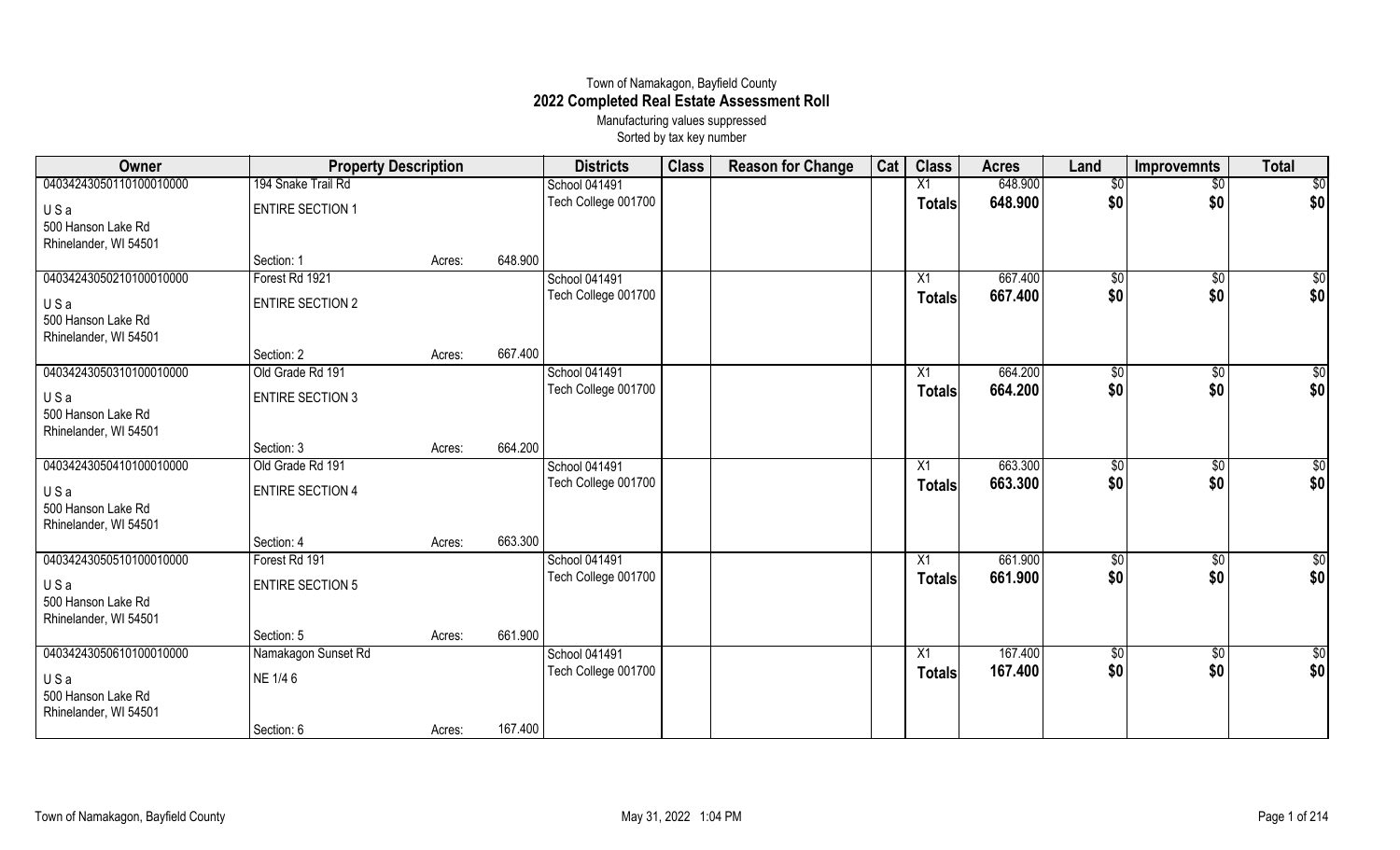| Owner                                       | <b>Property Description</b>     |        |        | <b>Districts</b>                     | <b>Class</b> | <b>Reason for Change</b> | Cat | <b>Class</b>    | <b>Acres</b> | Land        | <b>Improvemnts</b>     | <b>Total</b>       |
|---------------------------------------------|---------------------------------|--------|--------|--------------------------------------|--------------|--------------------------|-----|-----------------|--------------|-------------|------------------------|--------------------|
| 04034243050620100010000                     | Namakagon Sunset Rd             |        |        | School 041491                        |              |                          |     | X1              | 42.000       | \$0         | $\sqrt{$0}$            | \$0                |
| USa                                         | NE NW 7                         |        |        | Tech College 001700                  |              |                          |     | <b>Totals</b>   | 42.000       | \$0         | \$0                    | \$0                |
| 500 Hanson Lake Rd                          |                                 |        |        |                                      |              |                          |     |                 |              |             |                        |                    |
| Rhinelander, WI 54501                       |                                 |        |        |                                      |              |                          |     |                 |              |             |                        |                    |
|                                             | Section: 6                      | Acres: | 42.000 |                                      |              |                          |     |                 |              |             |                        |                    |
| 04034243050620200010000                     | Namakagon Sunset Rd             |        |        | School 041491                        |              |                          |     | X1              | 89.600       | \$0         | $\sqrt[6]{}$           | $\sqrt{50}$        |
| USa                                         | W 1/2 NW 8                      |        |        | Tech College 001700                  |              |                          |     | Totals          | 89.600       | \$0         | \$0                    | \$0                |
| 500 Hanson Lake Rd                          |                                 |        |        |                                      |              |                          |     |                 |              |             |                        |                    |
| Rhinelander, WI 54501                       |                                 |        |        |                                      |              |                          |     |                 |              |             |                        |                    |
| 04034243050620400010000                     | Section: 6                      | Acres: | 89.600 |                                      |              |                          |     |                 | 40.000       |             |                        |                    |
|                                             | Namakagon Sunset Rd             |        |        | School 041491<br>Tech College 001700 |              |                          |     | X1              | 40.000       | \$0<br>\$0  | $\overline{30}$<br>\$0 | $\sqrt{50}$<br>\$0 |
| USa                                         | SENW9                           |        |        |                                      |              |                          |     | <b>Totals</b>   |              |             |                        |                    |
| 500 Hanson Lake Rd                          |                                 |        |        |                                      |              |                          |     |                 |              |             |                        |                    |
| Rhinelander, WI 54501                       | Section: 6                      | Acres: | 40.000 |                                      |              |                          |     |                 |              |             |                        |                    |
| 04034243050630100010000                     | Namakagon Sunset Rd             |        |        | School 041491                        |              |                          |     | X1              | 82.700       | \$0         | \$0                    | $\sqrt{50}$        |
|                                             |                                 |        |        | Tech College 001700                  |              |                          |     | <b>Totals</b>   | 82.700       | \$0         | \$0                    | \$0                |
| USa                                         | N 1/2 SW 10                     |        |        |                                      |              |                          |     |                 |              |             |                        |                    |
| 500 Hanson Lake Rd<br>Rhinelander, WI 54501 |                                 |        |        |                                      |              |                          |     |                 |              |             |                        |                    |
|                                             | Section: 6                      | Acres: | 82.700 |                                      |              |                          |     |                 |              |             |                        |                    |
| 04034243050630400010000                     | Namakagon Sunset Rd             |        |        | School 041491                        |              |                          |     | X1              | 40.000       | \$0         | $\overline{50}$        | $\sqrt{50}$        |
|                                             | <b>SE SW 12</b>                 |        |        | Tech College 001700                  |              |                          |     | <b>Totals</b>   | 40.000       | \$0         | \$0                    | \$0                |
| USa<br>500 Hanson Lake Rd                   |                                 |        |        |                                      |              |                          |     |                 |              |             |                        |                    |
| Rhinelander, WI 54501                       |                                 |        |        |                                      |              |                          |     |                 |              |             |                        |                    |
|                                             | Section: 6                      | Acres: | 40.000 |                                      |              |                          |     |                 |              |             |                        |                    |
| 04034243050630500110000                     | 25250 Little Bass Rd            |        |        | School 041491                        |              |                          |     | G1              | 1.000        | \$45,000    | \$29,400               | \$74,400           |
| Frederick H. Krueger Jr                     | GOVT LOT 1 LESS V.1048 P.915 11 |        |        | Tech College 001700                  |              |                          |     | G <sub>6</sub>  | 38.000       | \$77,000    | \$0                    | \$77,000           |
| 144 W 13th                                  |                                 |        |        |                                      |              |                          |     | Totals          | 39.000       | \$122,000   | \$29,400               | \$151,400          |
| Clintonville, WI 54929                      |                                 |        |        |                                      |              |                          |     |                 |              |             |                        |                    |
|                                             | Section: 6                      | Acres: | 39.000 |                                      |              |                          |     |                 |              |             |                        |                    |
| 04034243050640100010000                     | Namakagon Sunset Rd             |        |        | School 041491                        |              |                          |     | $\overline{X1}$ | 80.000       | $\sqrt{50}$ | $\sqrt{$0}$            | \$0                |
| USa                                         | N 1/2 SE 13                     |        |        | Tech College 001700                  |              |                          |     | <b>Totals</b>   | 80.000       | \$0         | \$0                    | \$0                |
| 500 Hanson Lake Rd                          |                                 |        |        |                                      |              |                          |     |                 |              |             |                        |                    |
| Rhinelander, WI 54501                       |                                 |        |        |                                      |              |                          |     |                 |              |             |                        |                    |
|                                             | Section: 6                      | Acres: | 80.000 |                                      |              |                          |     |                 |              |             |                        |                    |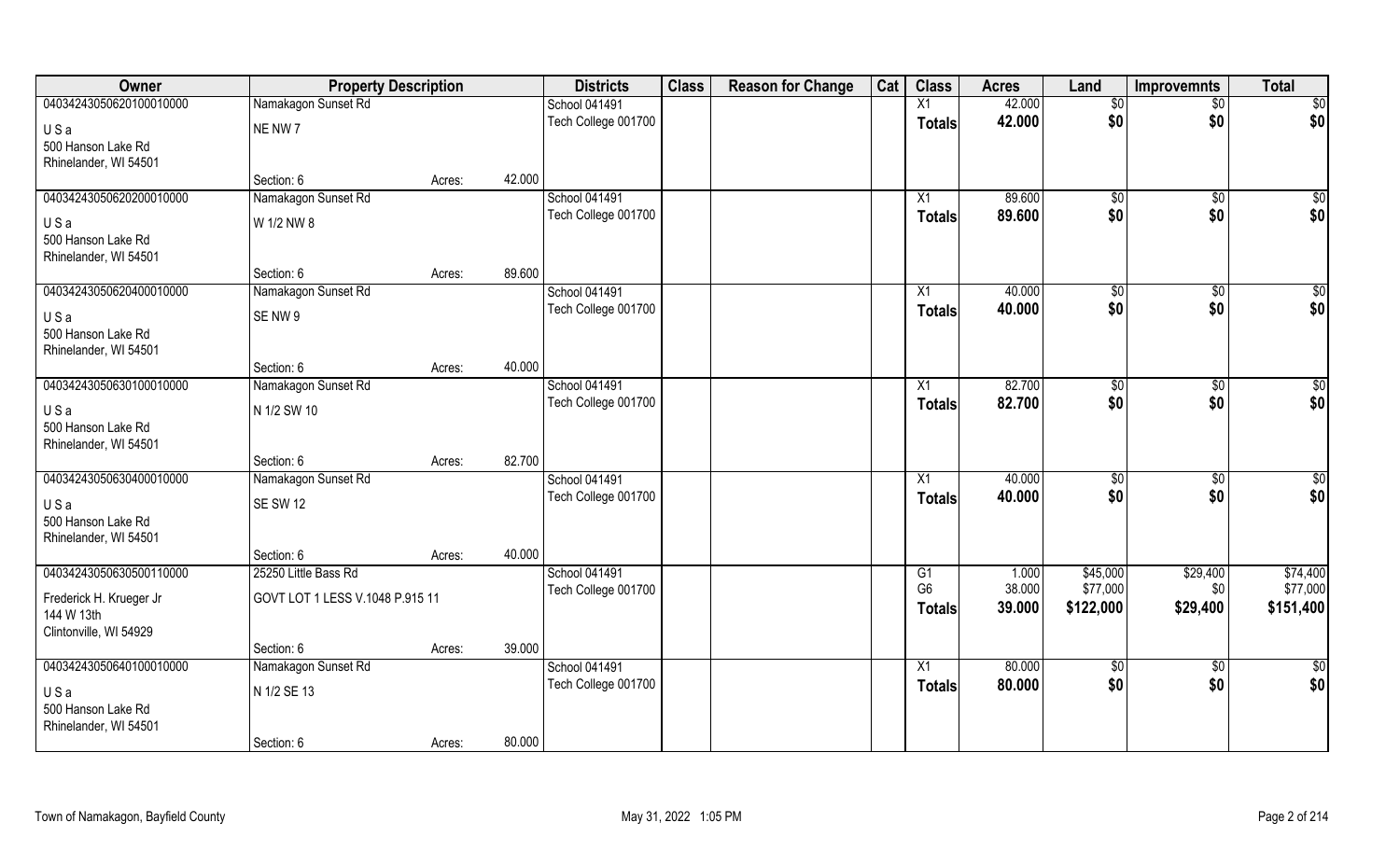| Owner                             | <b>Property Description</b>                 |                   | <b>Districts</b>     | <b>Class</b> | <b>Reason for Change</b> | Cat | <b>Class</b>   | <b>Acres</b> | Land          | <b>Improvemnts</b> | <b>Total</b> |
|-----------------------------------|---------------------------------------------|-------------------|----------------------|--------------|--------------------------|-----|----------------|--------------|---------------|--------------------|--------------|
| 04034243050640300010000           | Namakagon Sunset Rd                         |                   | <b>School 041491</b> |              |                          |     | G5             | 25.000       | \$10,000      | $\overline{50}$    | \$10,000     |
| Karyn M. Rasmussen                | SW SE 14 (METRO & JO MAZNIO TRUST 2007 DTD  |                   | Tech College 001700  |              |                          |     | G <sub>6</sub> | 15.000       | \$30,000      | \$0                | \$30,000     |
| 16298 W Radio Hill Rd             | $6/28/07$ )                                 |                   |                      |              |                          |     | Totals         | 40.000       | \$40,000      | \$0                | \$40,000     |
| Hayward, WI 54843                 |                                             |                   |                      |              |                          |     |                |              |               |                    |              |
|                                   | Section: 6                                  | 40.000<br>Acres:  |                      |              |                          |     |                |              |               |                    |              |
| 04034243050640400010000           | Federal Rd 1769                             |                   | <b>School 041491</b> |              |                          |     | G5             | 20.000       | \$8,000       | \$0                | \$8,000      |
| Karyn M. Rasmussen                | SE SE 15 (METRO & JO MAZNIO TRUST 2007 DTD  |                   | Tech College 001700  |              |                          |     | G <sub>6</sub> | 20.000       | \$40,000      | \$0                | \$40,000     |
| 16298 W Radio Hill Rd             | 6/28/2007)                                  |                   |                      |              |                          |     | <b>Totals</b>  | 40.000       | \$48,000      | \$0                | \$48,000     |
| Hayward, WI 54843                 |                                             |                   |                      |              |                          |     |                |              |               |                    |              |
|                                   | Section: 6                                  | 40.000<br>Acres:  |                      |              |                          |     |                |              |               |                    |              |
| 04034243050710100010000           | Ehrman Rd                                   |                   | School 041491        |              |                          |     | X1             | 160.000      | $\sqrt[6]{3}$ | $\sqrt{6}$         | \$0          |
| USa                               | NE 1/4 16                                   |                   | Tech College 001700  |              |                          |     | <b>Totals</b>  | 160.000      | \$0           | \$0                | \$0          |
| 500 Hanson Lake Rd                |                                             |                   |                      |              |                          |     |                |              |               |                    |              |
| Rhinelander, WI 54501             |                                             |                   |                      |              |                          |     |                |              |               |                    |              |
|                                   | Section: 7                                  | 160.000<br>Acres: |                      |              |                          |     |                |              |               |                    |              |
| 04034243050720500110000           |                                             |                   | <b>School 041491</b> |              |                          |     | G6             | 2.300        | \$4,600       | \$0                | \$4,600      |
| Catherine Richardson              | GOVT LOT 1 18                               |                   | Tech College 001700  |              |                          |     | <b>Totals</b>  | 2.300        | \$4,600       | \$0                | \$4,600      |
| 100 S Creek Dr                    |                                             |                   |                      |              |                          |     |                |              |               |                    |              |
| Bellville, TX 77418               |                                             |                   |                      |              |                          |     |                |              |               |                    |              |
|                                   | Section: 7                                  | 2.300<br>Acres:   |                      |              |                          |     |                |              |               |                    |              |
| 04034243050720500210000           | Namakagon Sunset Rd                         |                   | School 041491        |              |                          |     | G6             | 14.000       | \$28,000      | \$0                | \$28,000     |
| David M Bender Family Cabin Trust | GOVT LOT 2 IN DOC 2021R- 586952 17 (DAVID M |                   | Tech College 001700  |              |                          |     | <b>Totals</b>  | 14.000       | \$28,000      | \$0                | \$28,000     |
| 2355 Morgan Ave N                 | BENDER FAMILY CABIN TRUST DTD 07/17/2020)   |                   |                      |              |                          |     |                |              |               |                    |              |
| Stillwater, MN 55082              |                                             |                   |                      |              |                          |     |                |              |               |                    |              |
|                                   | Section: 7                                  | 14.000<br>Acres:  |                      |              |                          |     |                |              |               |                    |              |
| 04034243050720500220000           | 44875 Namakagon Sunset Rd                   |                   | School 041491        |              |                          |     | G1             | 2.000        | \$70,000      | \$34,600           | \$104,600    |
| Nancy Merritt Boese               | PAR IN GOVT LOT 2 IN V.789 P.918 17D        |                   | Tech College 001700  |              |                          |     | G <sub>6</sub> | 8.900        | \$31,200      | \$0                | \$31,200     |
| 3751 Halsey St                    |                                             |                   |                      |              |                          |     | <b>Totals</b>  | 10.900       | \$101,200     | \$34,600           | \$135,800    |
| Eau Claire, WI 54701              |                                             |                   |                      |              |                          |     |                |              |               |                    |              |
|                                   | Section: 7                                  | 10.900<br>Acres:  |                      |              |                          |     |                |              |               |                    |              |
| 04034243050720500230000           | 25245 Little Bass Rd                        |                   | School 041491        |              |                          |     | G1             | 2.000        | \$70,000      | \$44,100           | \$114,100    |
| Larry J. Hinz                     | TRIANG PAR IN GOVT LOT 1 IN SEC 6 & PAR IN  |                   | Tech College 001700  |              |                          |     | Totals         | 2.000        | \$70,000      | \$44,100           | \$114,100    |
| Judith Hinz                       | GOVT LOT 2 IN DOC 2019R-576028 17A          |                   |                      |              |                          |     |                |              |               |                    |              |
| 42755 Lake Lodge Dr               |                                             |                   |                      |              |                          |     |                |              |               |                    |              |
| Cable, WI 54821                   | Section: 7                                  | 2.000<br>Acres:   |                      |              |                          |     |                |              |               |                    |              |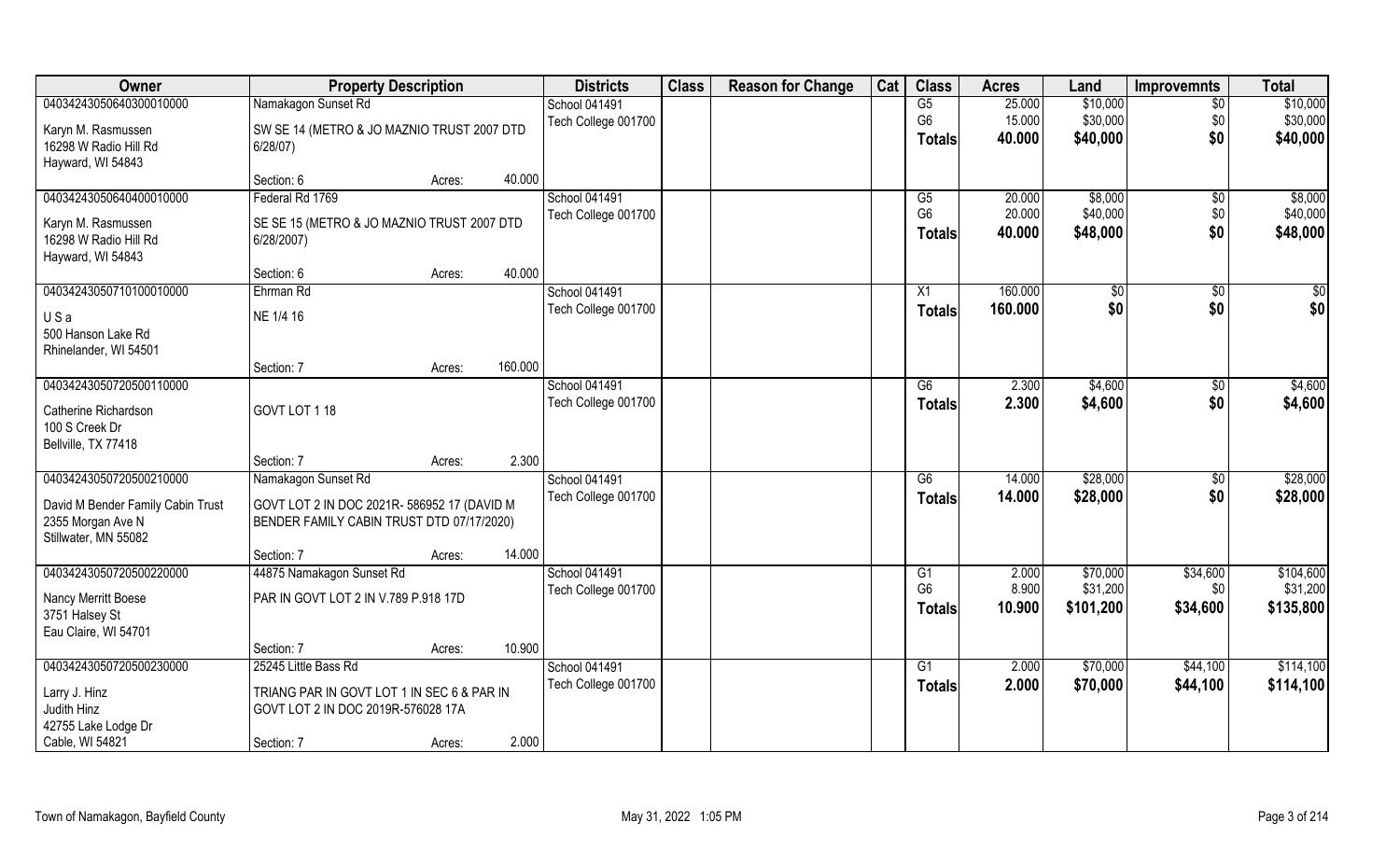| Owner                     | <b>Property Description</b>                        |                  | <b>Districts</b>     | <b>Class</b> | <b>Reason for Change</b> | Cat | <b>Class</b>         | <b>Acres</b>    | Land     | <b>Improvemnts</b> | <b>Total</b> |
|---------------------------|----------------------------------------------------|------------------|----------------------|--------------|--------------------------|-----|----------------------|-----------------|----------|--------------------|--------------|
| 04034243050720500240000   | 44795 Namakagon Sunset Rd                          |                  | <b>School 041491</b> |              |                          |     | $\overline{G1}$      | 1.400           | \$55,000 | \$152,800          | \$207,800    |
| Caroline Icks Torinus     | LOT 2 CSM #226 V.2 P.290 (LOCATED IN GOVT LOT      |                  | Tech College 001700  |              |                          |     | <b>Totals</b>        | 1.400           | \$55,000 | \$152,800          | \$207,800    |
| 4983 Lake Dr              | 2) IN V.704 P.393 SUBJ TO EASE IN V.695 P.364 1733 |                  |                      |              |                          |     |                      |                 |          |                    |              |
| West Bend, WI 53095       |                                                    |                  |                      |              |                          |     |                      |                 |          |                    |              |
|                           | Section: 7                                         | 1.400<br>Acres:  |                      |              |                          |     |                      |                 |          |                    |              |
| 04034243050720500250000   | 44785 Namakagon Sunset Rd                          |                  | <b>School 041491</b> |              |                          |     | G1                   | 2.000           | \$70,000 | \$103,000          | \$173,000    |
|                           |                                                    |                  | Tech College 001700  |              |                          |     | <b>Totals</b>        | 2.000           | \$70,000 | \$103,000          | \$173,000    |
| Jenalee Ksiazyk           | LOT 1 CSM #226 IN V.2 P.279 (LOCATED IN GOVT       |                  |                      |              |                          |     |                      |                 |          |                    |              |
| PO Box 593                | LOT 2) IN V.1133 P.345 17C                         |                  |                      |              |                          |     |                      |                 |          |                    |              |
| Cable, WI 54821           |                                                    | 2.000            |                      |              |                          |     |                      |                 |          |                    |              |
|                           | Section: 7                                         | Acres:           |                      |              |                          |     |                      |                 |          |                    |              |
| 04034243050720500260000   | 44775 Namakagon Sunset Rd                          |                  | School 041491        | G1           | NSF @25% complete        |     | G1<br>G <sub>6</sub> | 1.000<br>17.000 | \$45,000 | \$70,800           | \$115,800    |
| James A. Stroschein       | PAR IN GOVT LOTS 2 & 4 IN DOC 2018R-573680 17B     |                  | Tech College 001700  |              |                          |     |                      |                 | \$34,000 | \$0                | \$34,000     |
| Sharon B. Stroschein      |                                                    |                  |                      |              |                          |     | Totals               | 18.000          | \$79,000 | \$70,800           | \$149,800    |
| 12 E 3rd St               |                                                    |                  |                      |              |                          |     |                      |                 |          |                    |              |
| Apt 2                     | Section: 7                                         | 18.000<br>Acres: |                      |              |                          |     |                      |                 |          |                    |              |
| Washburn, WI 54891        |                                                    |                  |                      |              |                          |     |                      |                 |          |                    |              |
| 04034243050720500310000   | 44710 Bass Lake Rd                                 |                  | <b>School 041491</b> |              |                          |     | G1                   | 14.500          | \$37,800 | \$83,100           | \$120,900    |
| Elizabeth K. Icks         | PAR IN GOVT LOT 3 IN V.285 P.295 19A               |                  | Tech College 001700  |              |                          |     | <b>Totals</b>        | 14.500          | \$37,800 | \$83,100           | \$120,900    |
| 44710 Bass Lake Rd        |                                                    |                  |                      |              |                          |     |                      |                 |          |                    |              |
| Cable, WI 54821           |                                                    |                  |                      |              |                          |     |                      |                 |          |                    |              |
|                           | Section: 7                                         | 14.500<br>Acres: |                      |              |                          |     |                      |                 |          |                    |              |
| 04034243050720500320000   | 44795 Bass Lake Rd                                 |                  | <b>School 041491</b> |              |                          |     | G1                   | 1.970           | \$69,300 | \$17,300           | \$86,600     |
|                           |                                                    |                  | Tech College 001700  |              |                          |     | <b>Totals</b>        | 1.970           | \$69,300 | \$17,300           | \$86,600     |
| Linda Rubner M. Dehring   | PAR IN GOVT LOT 3 IN V.368 P.167 (LOT 1 CSM #132   |                  |                      |              |                          |     |                      |                 |          |                    |              |
| 45270 Chicago Ave         | V.2 P.176) 19C                                     |                  |                      |              |                          |     |                      |                 |          |                    |              |
| Cable, WI 54821           |                                                    |                  |                      |              |                          |     |                      |                 |          |                    |              |
|                           | Section: 7                                         | 1.970<br>Acres:  |                      |              |                          |     |                      |                 |          |                    |              |
| 04034243050720500330000   | 44755 Bass Lake Rd                                 |                  | <b>School 041491</b> |              |                          |     | G1                   | 1.820           | \$65,500 | \$35,500           | \$101,000    |
| Matthew R. Girnau Trustee | LOT 2 CSM #132 V.2 P.176 (LOCATED IN GOVT LOT      |                  | Tech College 001700  |              |                          |     | Totals               | 1.820           | \$65,500 | \$35,500           | \$101,000    |
| 2355 11-1/4 Ave           | 3) IN V.1161 P.389 19D (RICHARD J & MARY C         |                  |                      |              |                          |     |                      |                 |          |                    |              |
| Cameron, WI 54822         | GIRNAU IRREV TRUST DTD 06/02/2016)                 |                  |                      |              |                          |     |                      |                 |          |                    |              |
|                           | Section: 7                                         | 1.820<br>Acres:  |                      |              |                          |     |                      |                 |          |                    |              |
| 04034243050720500340000   | 44765 Bass Lake Rd                                 |                  | <b>School 041491</b> |              |                          |     | G1                   | 3.370           | \$86,900 | \$158,300          | \$245,200    |
|                           |                                                    |                  | Tech College 001700  |              |                          |     | <b>Totals</b>        | 3.370           | \$86,900 | \$158,300          | \$245,200    |
| Mary Mills Wilson         | LOT 3 CSM #132 V.2 P.176 (LOCATED IN GOVT LOT      |                  |                      |              |                          |     |                      |                 |          |                    |              |
| 2364 Buford Ave           | 3) IN V.975 P.178 19E IM 2004R-491820 (MARY MILLS  |                  |                      |              |                          |     |                      |                 |          |                    |              |
| St Paul, MN 55108         | <b>WILSON GRANTOR TRUST)</b>                       |                  |                      |              |                          |     |                      |                 |          |                    |              |
|                           | Section: 7                                         | 3.370<br>Acres:  |                      |              |                          |     |                      |                 |          |                    |              |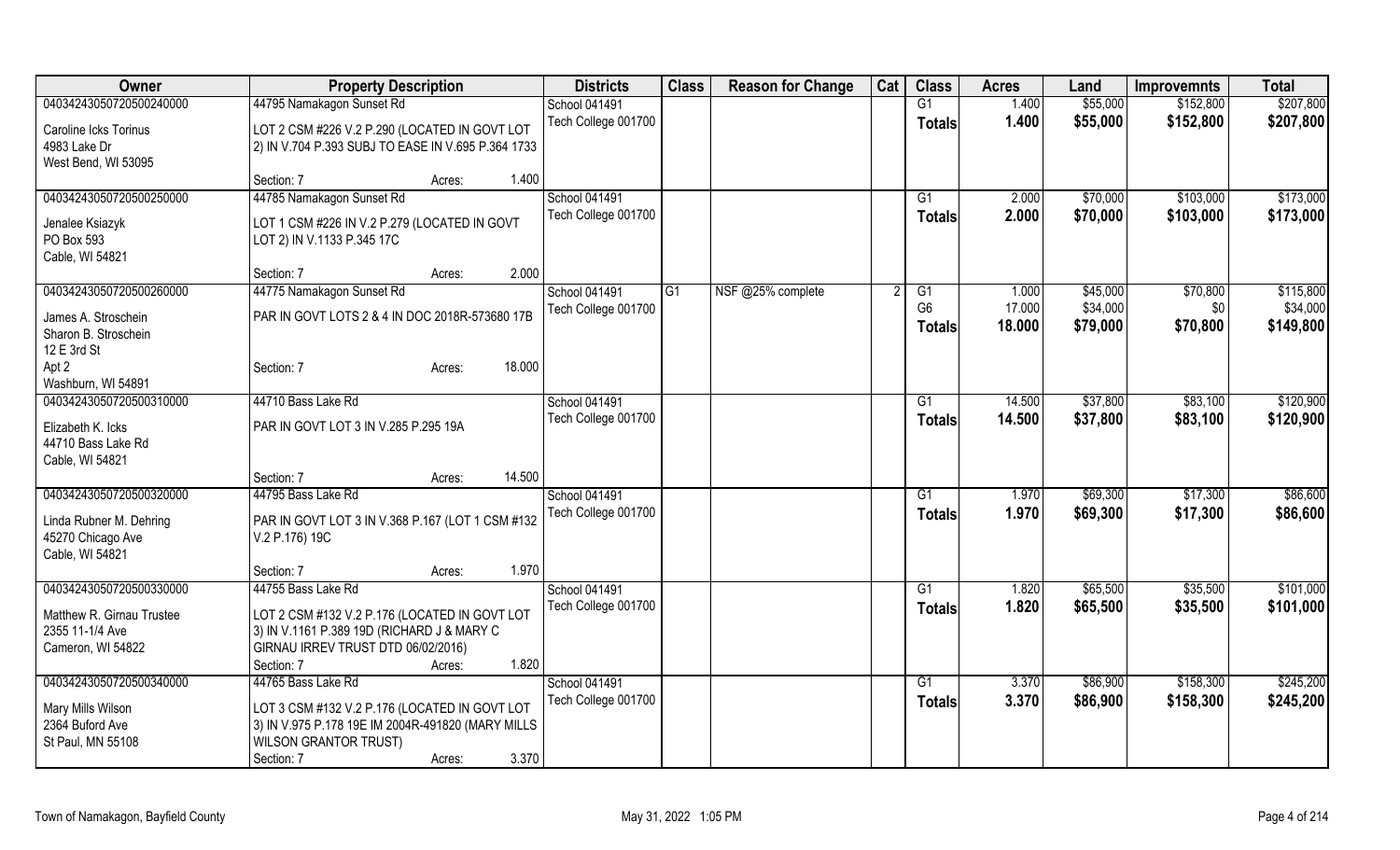| Owner                                 | <b>Property Description</b>                     |        |        | <b>Districts</b>     | <b>Class</b> | <b>Reason for Change</b> | Cat | <b>Class</b>   | <b>Acres</b> | Land     | <b>Improvemnts</b> | <b>Total</b> |
|---------------------------------------|-------------------------------------------------|--------|--------|----------------------|--------------|--------------------------|-----|----------------|--------------|----------|--------------------|--------------|
| 04034243050720500350000               | 44675 Bass Lake Rd                              |        |        | <b>School 041491</b> |              |                          |     | G1             | 6.800        | \$34,600 | \$116,600          | \$151,200    |
| Alexandra C. Carbone                  | LOT 4 CSM #132 V.2 P.176 (LOCATED IN GOVT LOT   |        |        | Tech College 001700  |              |                          |     | <b>Totals</b>  | 6.800        | \$34,600 | \$116,600          | \$151,200    |
| PO Box 575                            | 3) IN V.1131 P.824 19BB                         |        |        |                      |              |                          |     |                |              |          |                    |              |
| Cable, WI 54821                       |                                                 |        |        |                      |              |                          |     |                |              |          |                    |              |
|                                       | Section: 7                                      | Acres: | 6.800  |                      |              |                          |     |                |              |          |                    |              |
| 04034243050720500360000               | Bass Lake Rd                                    |        |        | <b>School 041491</b> |              |                          |     | G5             | 14.000       | \$4,200  | $\overline{50}$    | \$4,200      |
| Jon A. Heisel                         | PART OF GOVT LOT 3 DESC IN V.501 P.414 19       |        |        | Tech College 001700  |              |                          |     | G <sub>6</sub> | 21.000       | \$42,000 | \$0                | \$42,000     |
| Martha G. Heisel                      |                                                 |        |        |                      |              |                          |     | <b>Totals</b>  | 35.000       | \$46,200 | \$0                | \$46,200     |
| 12701 Apple View Ln                   |                                                 |        |        |                      |              |                          |     |                |              |          |                    |              |
| Burnsville, MN 55337                  | Section: 7                                      | Acres: | 35.000 |                      |              |                          |     |                |              |          |                    |              |
| 04034243050720500370000               | 44710 Bass Lake Rd                              |        |        | <b>School 041491</b> |              |                          |     | G6             | 13.000       | \$23,000 | $\sqrt[6]{30}$     | \$23,000     |
| Elizabeth K. Icks                     | PAR IN GOVT LOT 3 IN V.382 P.217 19AA           |        |        | Tech College 001700  |              |                          |     | <b>Totals</b>  | 13.000       | \$23,000 | \$0                | \$23,000     |
| 44710 Bass Lake Rd                    |                                                 |        |        |                      |              |                          |     |                |              |          |                    |              |
| Cable, WI 54821                       |                                                 |        |        |                      |              |                          |     |                |              |          |                    |              |
|                                       | Section: 7                                      | Acres: | 13.000 |                      |              |                          |     |                |              |          |                    |              |
| 04034243050720500410000               | Namakagon Sunset Rd                             |        |        | School 041491        |              |                          |     | G6             | 26.000       | \$52,000 | \$0                | \$52,000     |
| David M Bender Family Cabin Trust     | PAR IN GOVT LOT 4 IN DOC 2021R-586952 20 (DAVID |        |        | Tech College 001700  |              |                          |     | <b>Totals</b>  | 26.000       | \$52,000 | \$0                | \$52,000     |
| 2355 Morgan Ave N                     | M BENDER FAMILY CABIN TRUST DTD 07/17/2020)     |        |        |                      |              |                          |     |                |              |          |                    |              |
| Stillwater, MN 55082                  |                                                 |        |        |                      |              |                          |     |                |              |          |                    |              |
|                                       | Section: 7                                      | Acres: | 26.000 |                      |              |                          |     |                |              |          |                    |              |
| 04034243050730022901000               | Garden Ave N                                    |        |        | <b>School 041491</b> |              |                          |     | G <sub>1</sub> | 0.170        | \$3,000  | \$0                | \$3,000      |
| John Andre Kaliski                    | NAMAKAGON VILLAGE LOT 1 BLOCK 1 IN V.850 P.829  |        |        | Tech College 001700  |              |                          |     | <b>Totals</b>  | 0.170        | \$3,000  | \$0                | \$3,000      |
| Catheri Kaliski                       | 635 IM 2003R-480675                             |        |        |                      |              |                          |     |                |              |          |                    |              |
| 122 Maple Ridge Dr                    |                                                 |        |        |                      |              |                          |     |                |              |          |                    |              |
| Mankato, MN 56001                     | Section: 7                                      | Acres: | 0.170  |                      |              |                          |     |                |              |          |                    |              |
| 04034243050730022902000               | Garden Ave N                                    |        |        | School 041491        |              |                          |     | G1             | 0.170        | \$3,000  | \$0                | \$3,000      |
|                                       | NAMAKAGON VILLAGE LOT 2 BLOCK 1 IN V.850 P.829  |        |        | Tech College 001700  |              |                          |     | <b>Totals</b>  | 0.170        | \$3,000  | \$0                | \$3,000      |
| John Andre Kaliski<br>Catheri Kaliski | 636 IM 2003R-480675                             |        |        |                      |              |                          |     |                |              |          |                    |              |
| 122 Maple Ridge Dr                    |                                                 |        |        |                      |              |                          |     |                |              |          |                    |              |
| Mankato, MN 56001                     | Section: 7                                      | Acres: | 0.170  |                      |              |                          |     |                |              |          |                    |              |
| 04034243050730022903000               | 44100 N Garden Ave                              |        |        | <b>School 041491</b> |              |                          |     | G1             | 0.170        | \$3,000  | \$104,200          | \$107,200    |
|                                       |                                                 |        |        | Tech College 001700  |              |                          |     | <b>Totals</b>  | 0.170        | \$3,000  | \$104,200          | \$107,200    |
| John Andre Kaliski<br>Catheri Kaliski | NAMAKAGON VILLAGE LOT 3 BLOCK 1 IN V.850 P.829  |        |        |                      |              |                          |     |                |              |          |                    |              |
| 122 Maple Ridge Dr                    | 637 IM 2003R-480675                             |        |        |                      |              |                          |     |                |              |          |                    |              |
| Mankato, MN 56001                     | Section: 7                                      | Acres: | 0.170  |                      |              |                          |     |                |              |          |                    |              |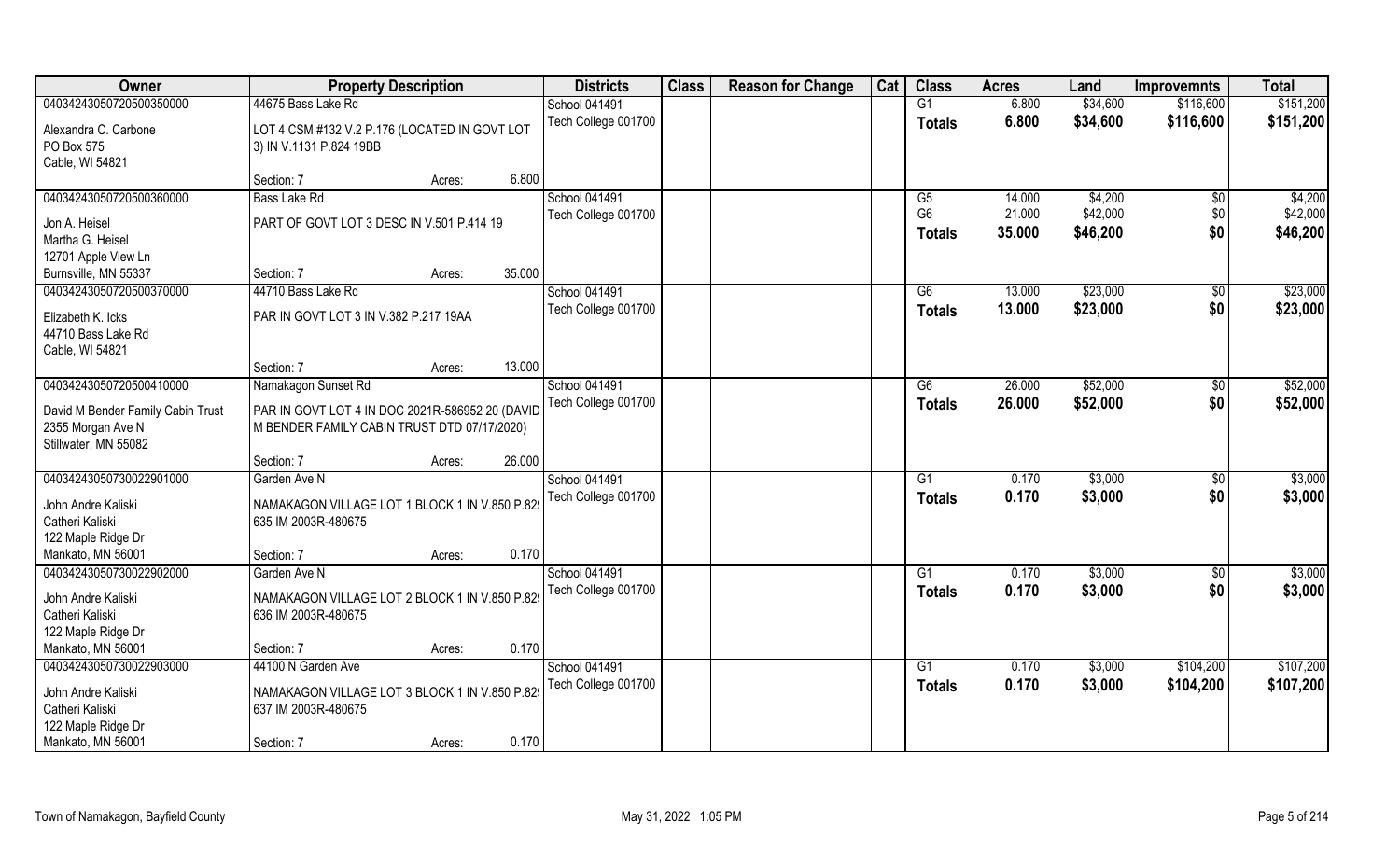| Owner                                 | <b>Property Description</b>                               |        |       | <b>Districts</b>     | <b>Class</b> | <b>Reason for Change</b> | Cat | <b>Class</b>   | <b>Acres</b> | Land      | <b>Improvemnts</b> | <b>Total</b> |
|---------------------------------------|-----------------------------------------------------------|--------|-------|----------------------|--------------|--------------------------|-----|----------------|--------------|-----------|--------------------|--------------|
| 04034243050730022904000               | Garden Ave N                                              |        |       | School 041491        |              |                          |     | G1             | 0.170        | \$3,000   | $\overline{50}$    | \$3,000      |
| Richard R. Richter<br>11593 N Co Rd T | NAMAKAGON VILLAGE LOT 4 BLOCK 1 638                       |        |       | Tech College 001700  |              |                          |     | <b>Totals</b>  | 0.170        | \$3,000   | \$0                | \$3,000      |
| Hayward, WI 54843                     |                                                           |        |       |                      |              |                          |     |                |              |           |                    |              |
|                                       | Section: 7                                                | Acres: | 0.170 |                      |              |                          |     |                |              |           |                    |              |
| 04034243050730022905000               | Garden Ave N                                              |        |       | <b>School 041491</b> |              |                          |     | G <sub>1</sub> | 0.170        | \$3,000   | \$0                | \$3,000      |
|                                       | NAMAKAGON VILLAGE LOT 5 BLOCK 1 639                       |        |       | Tech College 001700  |              |                          |     | <b>Totals</b>  | 0.170        | \$3,000   | \$0                | \$3,000      |
| Richard R. Richter<br>11593 N Co Rd T |                                                           |        |       |                      |              |                          |     |                |              |           |                    |              |
| Hayward, WI 54843                     |                                                           |        |       |                      |              |                          |     |                |              |           |                    |              |
|                                       | Section: 7                                                | Acres: | 0.170 |                      |              |                          |     |                |              |           |                    |              |
| 04034243050730022906000               | 44010 N Garden Ave                                        |        |       | School 041491        |              |                          |     | G1             | 0.380        | \$6,800   | \$39,800           | \$46,600     |
|                                       |                                                           |        |       | Tech College 001700  |              |                          |     | <b>Totals</b>  | 0.380        | \$6,800   | \$39,800           | \$46,600     |
| Delbert S. Dahl                       | NAMAKAGON VILLAGE LOT 6 BLOCK 1 & VAC PARK                |        |       |                      |              |                          |     |                |              |           |                    |              |
| Edith M. Dahl                         | AVE ADJ TO LOT IN V.784 P.388 640                         |        |       |                      |              |                          |     |                |              |           |                    |              |
| 44010 N Garden Ave                    |                                                           |        |       |                      |              |                          |     |                |              |           |                    |              |
| Cable, WI 54821                       | Section: 7                                                | Acres: | 0.380 |                      |              |                          |     |                |              |           |                    |              |
| 04034243050730022907100               | 44115 N Garden Ave                                        |        |       | <b>School 041491</b> | G1           | Garage completion        |     | G1             | 1.210        | \$15,700  | \$130,900          | \$146,600    |
| Leon M. Doty                          | LOT 1 CSM #1787 IN V.10 P.287 (LOCATED IN GOVT            |        |       | Tech College 001700  |              |                          |     | <b>Totals</b>  | 1.210        | \$15,700  | \$130,900          | \$146,600    |
| Robin L. Doty                         | LOT 6 AS LOTS 1 - 12 BLOCK 2 PLAT OF                      |        |       |                      |              |                          |     |                |              |           |                    |              |
| 65173 260th St                        | NAMAKAGON) IN DOC 2020R-581867                            |        |       |                      |              |                          |     |                |              |           |                    |              |
| Nevada, IA 50201                      | Section: 7                                                | Acres: | 1.210 |                      |              |                          |     |                |              |           |                    |              |
| 04034243050730022907200               | 25350 S Garden Ave                                        |        |       | School 041491        |              |                          |     | G1             | 1.040        | \$14,300  | \$0                | \$14,300     |
|                                       |                                                           |        |       | Tech College 001700  |              |                          |     | <b>Totals</b>  | 1.040        | \$14,300  | \$0                | \$14,300     |
| Adrian P. Wydeven                     | LOT 2 CSM #1787 IN V.10 P.287 (LOCATED IN GOVT            |        |       |                      |              |                          |     |                |              |           |                    |              |
| 25350 S Garden Ave                    | LOT 6 AS LOTS 1 - 12 BLOCK 2 PLAT OF                      |        |       |                      |              |                          |     |                |              |           |                    |              |
| Cable, WI 54821                       | NAMAKAGON) IN V.1078 P.514 TOG WITH PART OF<br>Section: 7 |        | 1.235 |                      |              |                          |     |                |              |           |                    |              |
| 04034243050730022908000               | Namakagon Sunset Rd                                       | Acres: |       | <b>School 041491</b> |              |                          |     | G1             | 1.700        | \$34,800  |                    | \$34,800     |
|                                       |                                                           |        |       | Tech College 001700  |              |                          |     |                | 1.700        | \$34,800  | \$0<br>\$0         |              |
| Joseph M. Sokolowski                  | NAMAKAGON VILLAGE LOTS 1-6 BLOCK 3 TOG WITH               |        |       |                      |              |                          |     | <b>Totals</b>  |              |           |                    | \$34,800     |
| 4950 Malibu Dr                        | VAC FRONT ST IN V.1030 P.769 642                          |        |       |                      |              |                          |     |                |              |           |                    |              |
| Edina, MN 55436                       |                                                           |        |       |                      |              |                          |     |                |              |           |                    |              |
|                                       | Section: 7                                                | Acres: | 1.700 |                      |              |                          |     |                |              |           |                    |              |
| 04034243050730022909000               | 44095 Lake Ave                                            |        |       | <b>School 041491</b> |              |                          |     | G1             | 1.100        | \$456,800 | \$182,400          | \$639,200    |
| Joseph M. Sokolowski                  | NAMAKAGON VILLAGE LOTS 1-6 BLOCK 4 & W 110'               |        |       | Tech College 001700  |              |                          |     | Totals         | 1.100        | \$456,800 | \$182,400          | \$639,200    |
| 4950 Malibu Dr                        | OF VACATED GARDEN AVE & ALLEY IN V.1030 P.769             |        |       |                      |              |                          |     |                |              |           |                    |              |
| Edina, MN 55436                       | 643                                                       |        |       |                      |              |                          |     |                |              |           |                    |              |
|                                       | Section: 7                                                | Acres: | 1.100 |                      |              |                          |     |                |              |           |                    |              |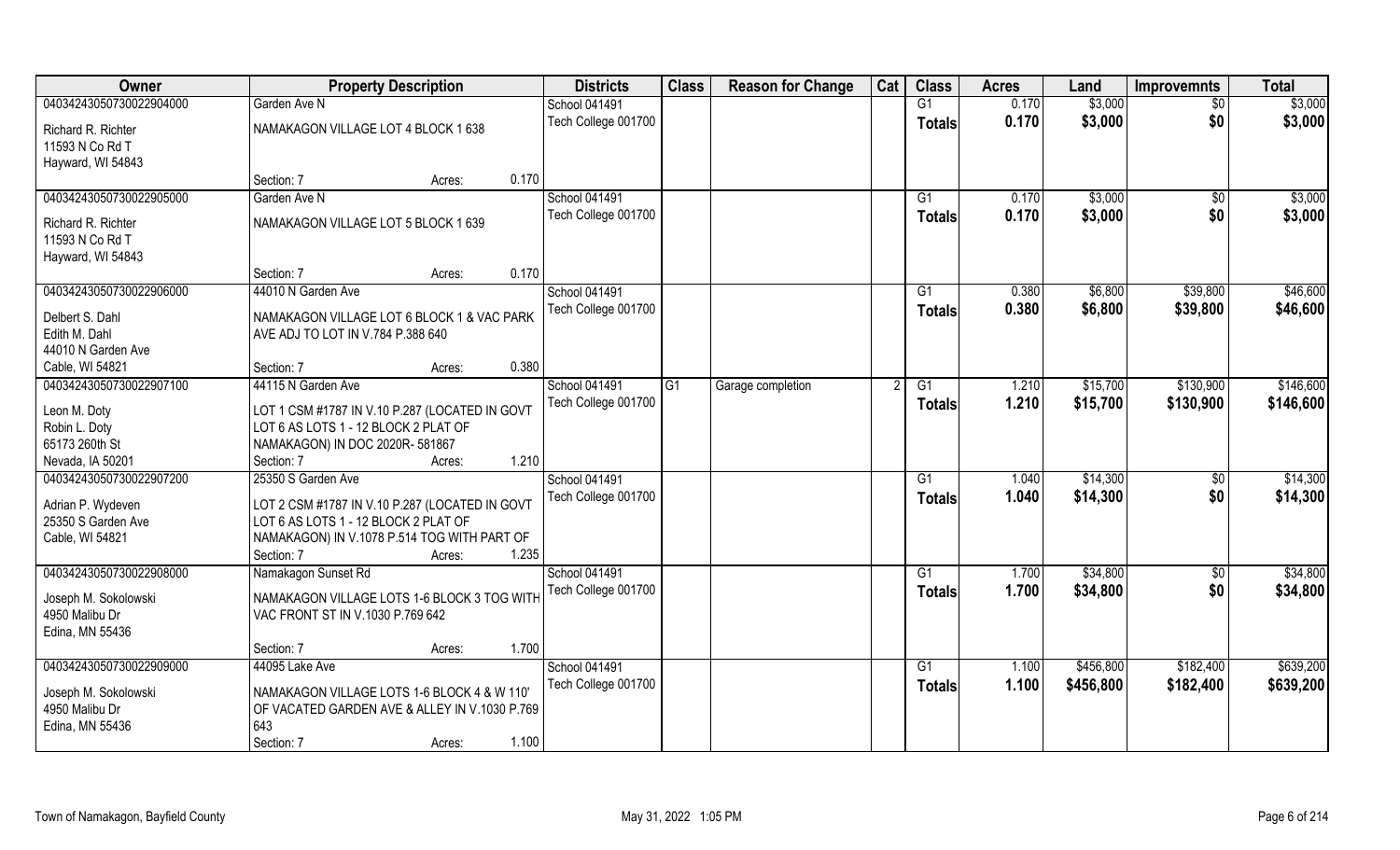| Owner                     | <b>Property Description</b>                    | <b>Districts</b>    | <b>Class</b> | <b>Reason for Change</b> | Cat | <b>Class</b>  | <b>Acres</b> | Land      | <b>Improvemnts</b> | <b>Total</b> |
|---------------------------|------------------------------------------------|---------------------|--------------|--------------------------|-----|---------------|--------------|-----------|--------------------|--------------|
| 04034243050730022910000   | 44085 Lake Ave                                 | School 041491       |              |                          |     | G1            | 0.100        | \$84,600  | \$6,200            | \$90,800     |
| Joseph M. Sokolowski      | NAMAKAGON VILLAGE LOTS 1 BLOCK 5 IN V.1030     | Tech College 001700 |              |                          |     | <b>Totals</b> | 0.100        | \$84,600  | \$6,200            | \$90,800     |
| 4950 Malibu Dr            | P.769 TOG WITH VAC ALLEY & RR ROW IN V.1061    |                     |              |                          |     |               |              |           |                    |              |
| Edina, MN 55436           | P.909 649                                      |                     |              |                          |     |               |              |           |                    |              |
|                           | 0.140<br>Section: 7<br>Acres:                  |                     |              |                          |     |               |              |           |                    |              |
| 04034243050730022911000   | Lake Ave                                       | School 041491       |              |                          |     | G1            | 0.150        | \$84,600  | $\overline{50}$    | \$84,600     |
|                           |                                                | Tech College 001700 |              |                          |     | <b>Totals</b> | 0.150        | \$84,600  | \$0                | \$84,600     |
| David R. Hanks            | NAMAKAGON VILLAGE LOT 2 BLOCK 5 IN V.881 P.17  |                     |              |                          |     |               |              |           |                    |              |
| Laurie M. Hanks           | TOG WITH VAC ALLEY & RR ROW IN V.1061 P.910 IM |                     |              |                          |     |               |              |           |                    |              |
| 43035 Helm Point Rd       | 2004R-488449                                   |                     |              |                          |     |               |              |           |                    |              |
| Cable, WI 54821           | 0.150<br>Section: 7<br>Acres:                  |                     |              |                          |     |               |              |           |                    |              |
| 04034243050730022912000   | 44065 Lake Ave                                 | School 041491       |              |                          |     | G1            | 0.180        | \$86,400  | \$60,400           | \$146,800    |
| David R. Hanks            | NAMAKAGON VILLAGE LOT 3 BLOCK 5 TOG WITH       | Tech College 001700 |              |                          |     | <b>Totals</b> | 0.180        | \$86,400  | \$60,400           | \$146,800    |
| Laurie M. Hanks           | VAC ALLEY & RR ROW DESC IN V.1074 P.548 651C   |                     |              |                          |     |               |              |           |                    |              |
| 43035 Helm Point Rd       |                                                |                     |              |                          |     |               |              |           |                    |              |
| Cable, WI 54821           | 0.180<br>Section: 7<br>Acres:                  |                     |              |                          |     |               |              |           |                    |              |
| 04034243050730022913000   | 44055 Lake Ave                                 | School 041491       |              |                          |     | G1            | 0.200        | \$88,200  | \$94,100           | \$182,300    |
|                           |                                                | Tech College 001700 |              |                          |     | <b>Totals</b> | 0.200        | \$88,200  | \$94,100           | \$182,300    |
| Duane M. Koenen           | NAMAKAGON VILLAGE LOT 1 CSM #1728 IN V.10      |                     |              |                          |     |               |              |           |                    |              |
| 44191 Tower Ridge Rd      | P.158 (LOCATED IN LOTS 4, 5, & PART OF LOT 6 & |                     |              |                          |     |               |              |           |                    |              |
| Rushford, MN 55971-5179   | GOVT LOT 6)                                    |                     |              |                          |     |               |              |           |                    |              |
|                           | 0.200<br>Section: 7<br>Acres:                  |                     |              |                          |     |               |              |           |                    |              |
| 04034243050730022914000   | 44045 Lake Ave                                 | School 041491       |              |                          |     | G1            | 0.340        | \$132,300 | \$137,000          | \$269,300    |
| Lokaldar Properties, LLC  | NAMAKAGON VILLAGE LOT 2 CSM #1761 IN V.10      | Tech College 001700 |              |                          |     | Totals        | 0.340        | \$132,300 | \$137,000          | \$269,300    |
| S1959 Graves Dr           | P.232 (LOCATED IN LOTS 4, 5 & PART OF LOT 6 &  |                     |              |                          |     |               |              |           |                    |              |
| Arcadia, MN 54612         | GOVT LOT 6) IN DOC 2021R-589468                |                     |              |                          |     |               |              |           |                    |              |
|                           | 0.340<br>Section: 7<br>Acres:                  |                     |              |                          |     |               |              |           |                    |              |
| 04034243050730022914100   |                                                | School 041491       |              |                          |     | G1            | 0.000        | \$100     | \$0                | \$100        |
|                           |                                                | Tech College 001700 |              |                          |     | <b>Totals</b> | 0.000        | \$100     | \$0                | \$100        |
| Dwayne G. Jacobs          | REMNANT PART OF LOT 2 CSM #1761 IN V.10 P.232  |                     |              |                          |     |               |              |           |                    |              |
| Judith M. Jacobs          | (LOCATED IN LOTS 4, 5 & PART OF LOT 6 & GOVT   |                     |              |                          |     |               |              |           |                    |              |
| 44045 Lake Ave            | LOT <sub>6</sub>                               |                     |              |                          |     |               |              |           |                    |              |
| Cable, WI 54821           | 0.000<br>Section: 7<br>Acres:                  |                     |              |                          |     |               |              |           |                    |              |
| 04034243050730022915000   | 25200 Garden Ave S                             | School 041491       |              |                          |     | G1            | 0.100        | \$44,100  | $\sqrt{6}$         | \$44,100     |
| Henry J. Bigott           | NAMAKAGON VILLAGE LOT 6 LESS THAT PART         | Tech College 001700 |              |                          |     | <b>Totals</b> | 0.100        | \$44,100  | \$0                | \$44,100     |
| 43290 Namakagon Sunset Rd | DESC IN DOC 2018R-572196 TOG WITH VAC ALLEY 8  |                     |              |                          |     |               |              |           |                    |              |
| Cable, WI 54821           | RR ROW IN 653Q                                 |                     |              |                          |     |               |              |           |                    |              |
|                           | 0.160<br>Section: 7<br>Acres:                  |                     |              |                          |     |               |              |           |                    |              |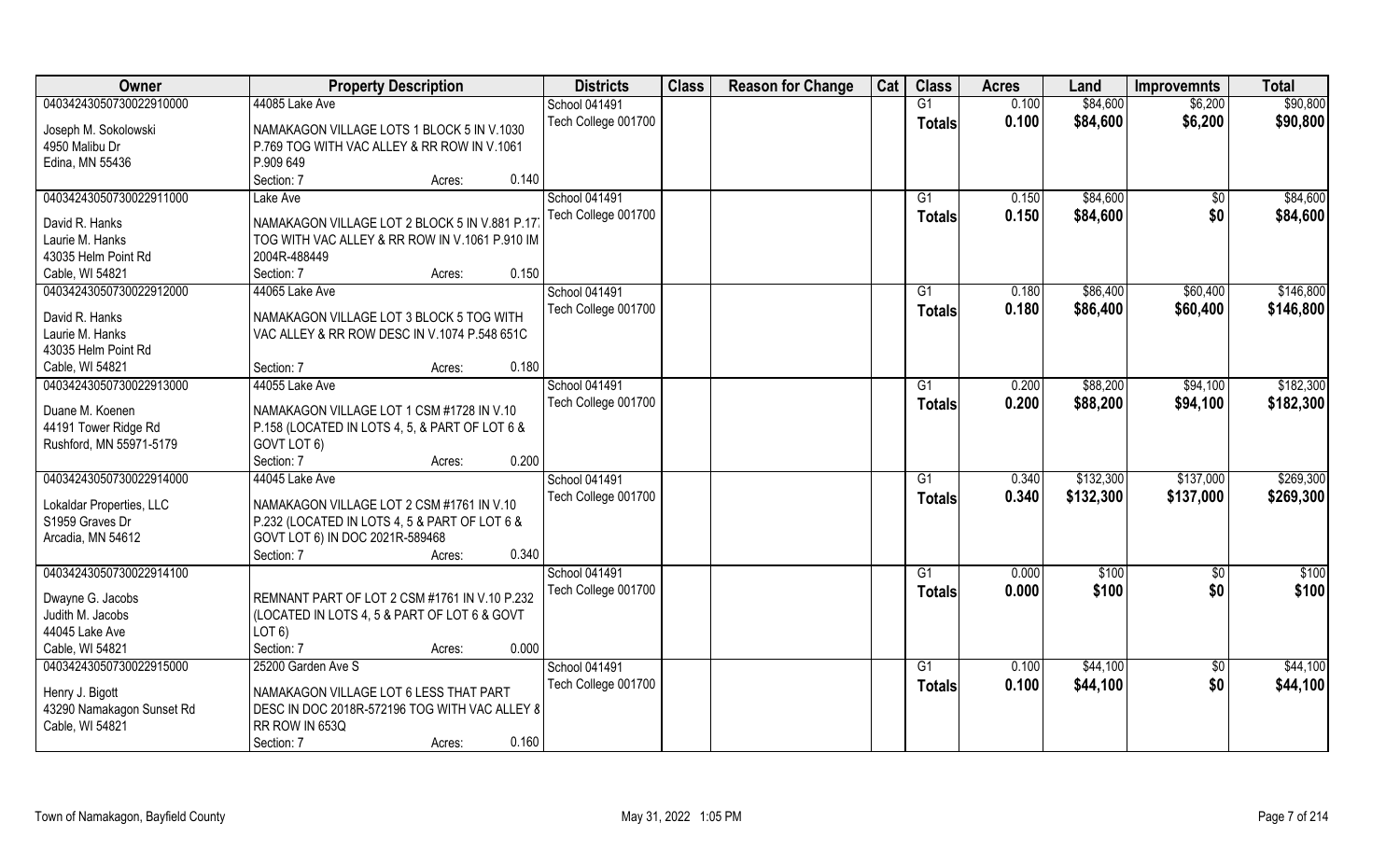| Owner                                | <b>Property Description</b>                 |        |       | <b>Districts</b>    | <b>Class</b> | <b>Reason for Change</b> | Cat | <b>Class</b>    | <b>Acres</b> | Land         | <b>Improvemnts</b> | <b>Total</b>    |
|--------------------------------------|---------------------------------------------|--------|-------|---------------------|--------------|--------------------------|-----|-----------------|--------------|--------------|--------------------|-----------------|
| 04034243050730022916000              | 25200 S Garden Ave                          |        |       | School 041491       |              |                          |     | G2              | 0.800        | \$318,000    | \$228,800          | \$546,800       |
| Henry J. Bigott                      | NAMAKAGON VILLAGE LOTS 7 - 9 BLOCK 5 IN TOG |        |       | Tech College 001700 |              |                          |     | <b>Totals</b>   | 0.800        | \$318,000    | \$228,800          | \$546,800       |
| 43290 Namakagon Sunset Rd            | WITH VAC ALLEY & RR ROW IN DOC 2018R-572196 |        |       |                     |              |                          |     |                 |              |              |                    |                 |
| Cable, WI 54821                      | 654                                         |        |       |                     |              |                          |     |                 |              |              |                    |                 |
|                                      | Section: 7                                  | Acres: | 0.830 |                     |              |                          |     |                 |              |              |                    |                 |
| 04034243050730022917000              | Namakagon Sunset Rd                         |        |       | School 041491       |              |                          |     | X4              | 0.170        | \$0          | $\overline{50}$    | $\overline{50}$ |
| <b>Public Park</b>                   | NAMAKAGON VILLAGE LOT 1 BLOCK 6 658         |        |       | Tech College 001700 |              |                          |     | <b>Totals</b>   | 0.170        | \$0          | \$0                | \$0             |
|                                      |                                             |        |       |                     |              |                          |     |                 |              |              |                    |                 |
|                                      |                                             |        |       |                     |              |                          |     |                 |              |              |                    |                 |
| 04034243050730022918000              | Section: 7<br>Namakagon Sunset Rd           | Acres: | 0.170 | School 041491       |              |                          |     | X4              | 0.170        |              |                    | $\overline{50}$ |
|                                      |                                             |        |       | Tech College 001700 |              |                          |     | <b>Totals</b>   | 0.170        | \$0<br>\$0   | \$0<br>\$0         | \$0             |
| <b>Public Park</b>                   | NAMAKAGON VILLAGE LOT 2 BLOCK 6 659         |        |       |                     |              |                          |     |                 |              |              |                    |                 |
|                                      |                                             |        |       |                     |              |                          |     |                 |              |              |                    |                 |
|                                      | Section: 7                                  | Acres: | 0.170 |                     |              |                          |     |                 |              |              |                    |                 |
| 04034243050730022919000              | Namakagon Sunset Rd                         |        |       | School 041491       |              |                          |     | X4              | 0.170        | $\sqrt[6]{}$ | $\overline{50}$    | $\overline{50}$ |
|                                      |                                             |        |       | Tech College 001700 |              |                          |     | Totals          | 0.170        | \$0          | \$0                | \$0             |
| <b>Public Park</b>                   | NAMAKAGON VILLAGE LOT 3 BLOCK 6 660         |        |       |                     |              |                          |     |                 |              |              |                    |                 |
|                                      |                                             |        |       |                     |              |                          |     |                 |              |              |                    |                 |
|                                      | Section: 7                                  | Acres: | 0.170 |                     |              |                          |     |                 |              |              |                    |                 |
| 04034243050730022920000              | Namakagon Sunset Rd                         |        |       | School 041491       |              |                          |     | X4              | 0.170        | \$0          | \$0                | \$0             |
| <b>Public Park</b>                   | NAMAKAGON VILLAGE LOT 4 BLOCK 6 661         |        |       | Tech College 001700 |              |                          |     | Totals          | 0.170        | \$0          | \$0                | \$0             |
|                                      |                                             |        |       |                     |              |                          |     |                 |              |              |                    |                 |
|                                      |                                             |        |       |                     |              |                          |     |                 |              |              |                    |                 |
|                                      | Section: 7                                  | Acres: | 0.170 |                     |              |                          |     |                 |              |              |                    |                 |
| 04034243050730022921000              | Namakagon Sunset Rd                         |        |       | School 041491       |              |                          |     | G1              | 0.500        | \$8,900      | \$0                | \$8,900         |
| John G. Marek                        | NAMAKAGON VILLAGE LOTS 5-7 BLOCK 6 662      |        |       | Tech College 001700 |              |                          |     | <b>Totals</b>   | 0.500        | \$8,900      | \$0                | \$8,900         |
| 1754 Cattail Dr                      |                                             |        |       |                     |              |                          |     |                 |              |              |                    |                 |
| Loveland, CO 80537                   |                                             |        |       |                     |              |                          |     |                 |              |              |                    |                 |
| 04034243050730022922000              | Section: 7<br>44050 Namakagon Sunset Rd     | Acres: | 0.500 | School 041491       |              |                          |     | $\overline{G1}$ | 0.520        | \$9,100      | \$57,400           | \$66,500        |
|                                      |                                             |        |       | Tech College 001700 |              |                          |     | <b>Totals</b>   | 0.520        | \$9,100      | \$57,400           | \$66,500        |
| <b>Conrad Nelson Family Trust</b>    | NAMAKAGON VILLAGE LOTS 1-3 BLOCK 7 TOG WITH |        |       |                     |              |                          |     |                 |              |              |                    |                 |
| 1441 Silver Cir<br>Mosinee, WI 54455 | VAC PARK AVE IN DOC 2017R-570866 665        |        |       |                     |              |                          |     |                 |              |              |                    |                 |
|                                      | Section: 7                                  | Acres: | 0.770 |                     |              |                          |     |                 |              |              |                    |                 |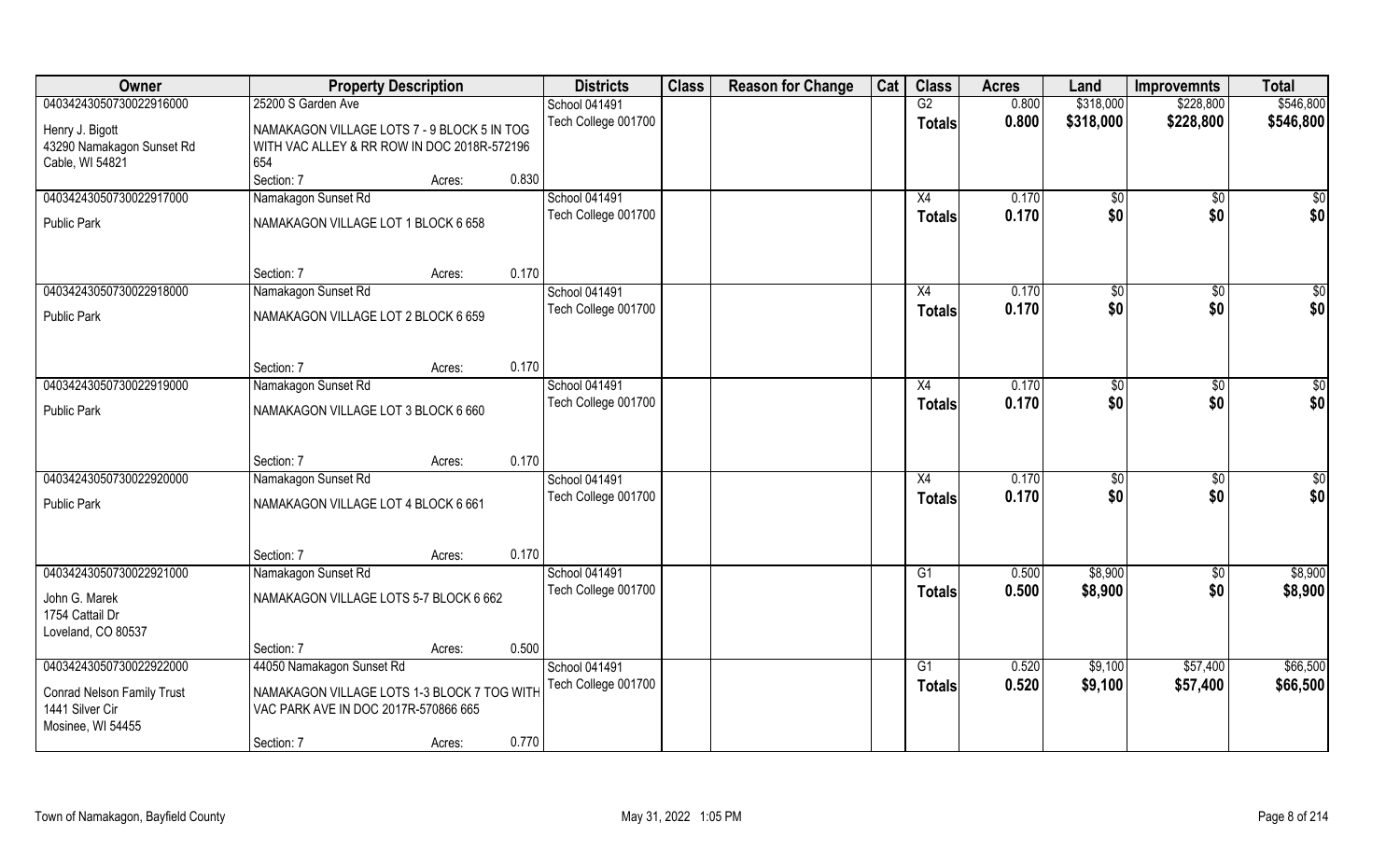| Owner                                                                              | <b>Property Description</b>                                                                                 | <b>Districts</b>                            | <b>Class</b> | <b>Reason for Change</b> | Cat | <b>Class</b>             | <b>Acres</b>    | Land                 | <b>Improvemnts</b>     | <b>Total</b>           |
|------------------------------------------------------------------------------------|-------------------------------------------------------------------------------------------------------------|---------------------------------------------|--------------|--------------------------|-----|--------------------------|-----------------|----------------------|------------------------|------------------------|
| 04034243050730022923000                                                            | Namakagon Sunset Rd                                                                                         | School 041491                               |              |                          |     | $\overline{G1}$          | 0.420           | \$7,500              | $\overline{50}$        | \$7,500                |
| Sarah R. Boles<br>25350 S Garden Ave<br>Cable, WI 54821                            | NAMAKAGON VILLAGE LOTS 4-6 BLOCK 7 IN V.1079<br>P.879 TOG WITH VAC ALLEY                                    | Tech College 001700                         |              |                          |     | <b>Totals</b>            | 0.420           | \$7,500              | \$0                    | \$7,500                |
|                                                                                    | 0.447<br>Section: 7<br>Acres:                                                                               |                                             |              |                          |     |                          |                 |                      |                        |                        |
| 04034243050730022924000<br>Sarah R. Boles                                          | 25350 S Garden Ave<br>NAMAKAGON VILLAGE LOT 7 BLOCK 7 IN V.1079                                             | <b>School 041491</b><br>Tech College 001700 |              |                          |     | G <sub>1</sub><br>Totals | 0.230<br>0.230  | \$4,100<br>\$4,100   | \$7,400<br>\$7,400     | \$11,500<br>\$11,500   |
| 25350 S Garden Ave<br>Cable, WI 54821                                              | P.879 TOG WITH VAC ALLEY 671                                                                                |                                             |              |                          |     |                          |                 |                      |                        |                        |
|                                                                                    | 0.249<br>Section: 7<br>Acres:                                                                               |                                             |              |                          |     |                          |                 |                      |                        |                        |
| 04034243050730022925000<br>Sarah R. Boles<br>25350 S Garden Ave<br>Cable, WI 54821 | 25350 Garden Ave N<br>NAMAKAGON VILLAGE LOT 8 BLOCK 7 IN V.1079<br>P.879 TOG WITH VAC ALLEY 672             | <b>School 041491</b><br>Tech College 001700 |              |                          |     | G1<br><b>Totals</b>      | 0.170<br>0.170  | \$3,000<br>\$3,000   | \$148,600<br>\$148,600 | \$151,600<br>\$151,600 |
|                                                                                    | 0.184<br>Section: 7<br>Acres:                                                                               |                                             |              |                          |     |                          |                 |                      |                        |                        |
| 04034243050730022926000                                                            | Garden Ave N                                                                                                | School 041491                               |              |                          |     | G <sub>1</sub>           | 0.170           | \$3,000              | \$0                    | \$3,000                |
| Sarah R. Boles<br>25350 S Garden Ave<br>Cable, WI 54821                            | NAMAKAGON VILLAGE LOT 9 BLOCK 7 IN V.1079<br>P.879 TOG WITH VAC ALLEY 673                                   | Tech College 001700                         |              |                          |     | <b>Totals</b>            | 0.170           | \$3,000              | \$0                    | \$3,000                |
|                                                                                    | 0.184<br>Section: 7<br>Acres:                                                                               |                                             |              |                          |     |                          |                 |                      |                        |                        |
| 04034243050730022927000<br>Sarah R. Boles<br>25350 S Garden Ave                    | Garden Ave N<br>NAMAKAGON VILLAGE LOT 10 BLOCK 7 IN V.1079<br>P.879 TOG WITH 1/2 VAC PARK AVE VAC ALLEY 674 | School 041491<br>Tech College 001700        |              |                          |     | G1<br><b>Totals</b>      | 0.170<br>0.170  | \$3,000<br>\$3,000   | \$0<br>\$0             | \$3,000<br>\$3,000     |
| Cable, WI 54821                                                                    | 0.294<br>Section: 7<br>Acres:                                                                               |                                             |              |                          |     |                          |                 |                      |                        |                        |
| 04034243050730022928000                                                            | 44010 Garden Ave N                                                                                          | School 041491                               |              |                          |     | G1                       | 0.500           | \$8,900              | \$8,500                | \$17,400               |
| Delbert S. Dahl<br>Edith M. Dahl<br>44010 N Garden Ave                             | NAMAKAGON VILLAGE LOTS 1-3 BLOCK 8 IN V.784<br>P.388 675                                                    | Tech College 001700                         |              |                          |     | <b>Totals</b>            | 0.500           | \$8,900              | \$8,500                | \$17,400               |
| Cable, WI 54821                                                                    | 0.500<br>Section: 7<br>Acres:                                                                               |                                             |              |                          |     |                          |                 |                      |                        |                        |
| 04034243050730500515100                                                            | 44350 Namakagon Sunset Rd                                                                                   | School 041491                               |              |                          |     | G1                       | 1.000           | \$14,000             | \$32,900               | \$46,900               |
| Christopher E. Wright<br>Jami Wright<br>44350 Namakagon Sunset Rd                  | PAR IN GOVT LOT 5 & NW SE DESC IN V.1101 P.409                                                              | Tech College 001700                         |              |                          |     | G <sub>6</sub><br>Totals | 9.183<br>10.183 | \$18,400<br>\$32,400 | \$0<br>\$32,900        | \$18,400<br>\$65,300   |
| Cable, WI 54821                                                                    | 0.000<br>Section: 7<br>Acres:                                                                               |                                             |              |                          |     |                          |                 |                      |                        |                        |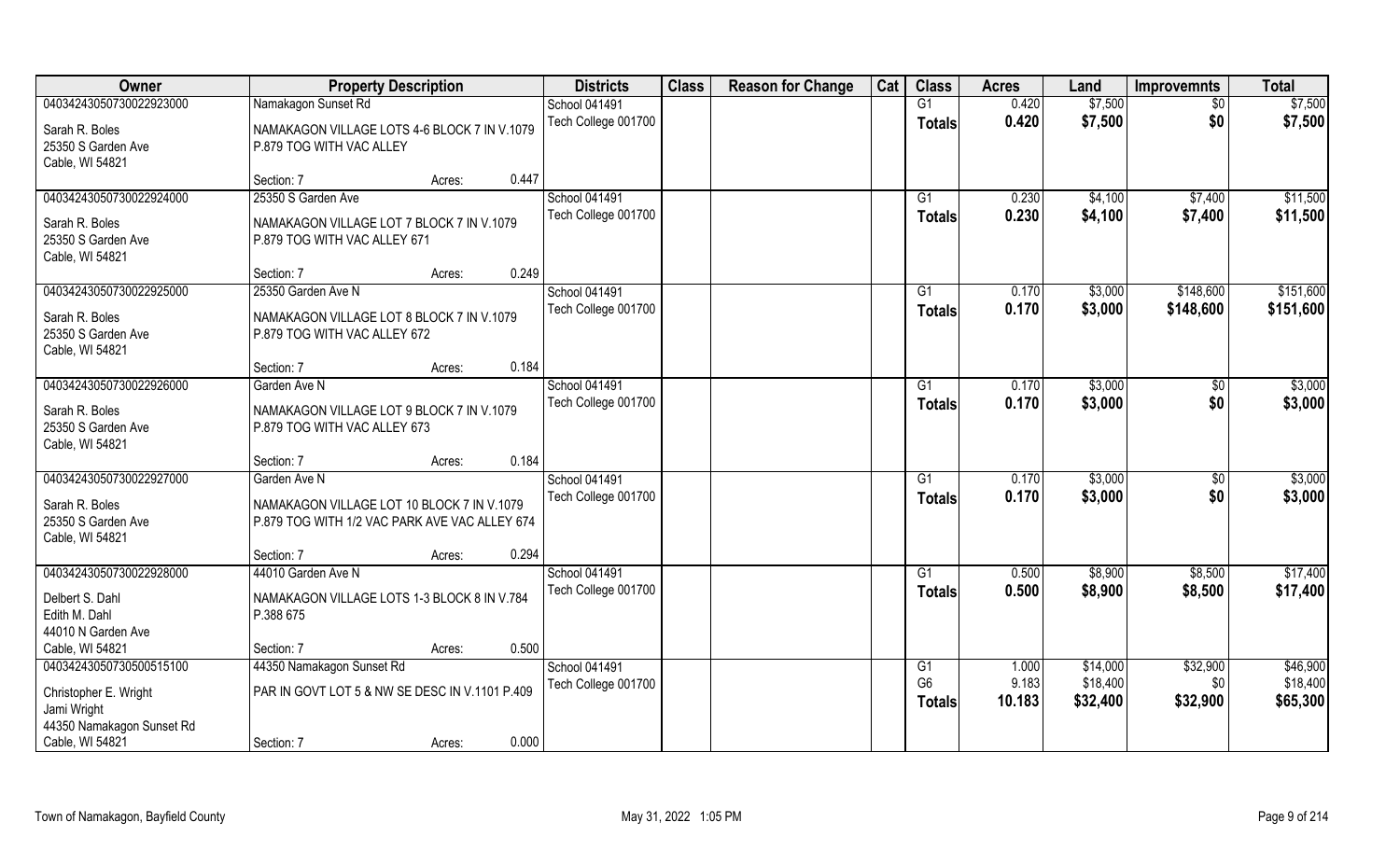| Owner                                                           | <b>Property Description</b>                   |        | <b>Districts</b> | <b>Class</b>         | <b>Reason for Change</b> | Cat                            | <b>Class</b> | <b>Acres</b>    | Land   | <b>Improvemnts</b> | <b>Total</b>    |             |
|-----------------------------------------------------------------|-----------------------------------------------|--------|------------------|----------------------|--------------------------|--------------------------------|--------------|-----------------|--------|--------------------|-----------------|-------------|
| 04034243050730500526000                                         | Namakagon Sunset Rd                           |        |                  | <b>School 041491</b> |                          |                                |              | G6              | 8.620  | \$12,900           | $\sqrt{6}$      | \$12,900    |
| William J. Alten                                                | PAR IN GOVT LOT 5 & NW SE DESC IN V.955 P.541 |        |                  | Tech College 001700  |                          |                                |              | <b>Totals</b>   | 8.620  | \$12,900           | \$0             | \$12,900    |
| Laura L. Alten                                                  |                                               |        |                  |                      |                          |                                |              |                 |        |                    |                 |             |
| 24525 Garden Lake Rd                                            |                                               |        |                  |                      |                          |                                |              |                 |        |                    |                 |             |
| Cable, WI 54821                                                 | Section: 7                                    | Acres: | 8.617            |                      |                          |                                |              |                 |        |                    |                 |             |
| 04034243050730500527000                                         | Namakagon Sunset Rd                           |        |                  | <b>School 041491</b> |                          |                                |              | G6              | 2.790  | \$4,200            | $\sqrt{$0}$     | \$4,200     |
| William J. Alten                                                | PAR IN GOVT LOT 5 DESC IN V.955 P.541         |        |                  | Tech College 001700  |                          |                                |              | <b>Totals</b>   | 2.790  | \$4,200            | \$0             | \$4,200     |
| Laura L. Alten                                                  |                                               |        |                  |                      |                          |                                |              |                 |        |                    |                 |             |
| 24525 Garden Lake Rd                                            |                                               |        |                  |                      |                          |                                |              |                 |        |                    |                 |             |
| Cable, WI 54821                                                 | Section: 7                                    | Acres: | 2.869            |                      |                          |                                |              |                 |        |                    |                 |             |
| 04034243050730500530000                                         | 44295 Namakagon Sunset Rd                     |        |                  | <b>School 041491</b> | G1                       | Addition, remodel, garage, bot |              | G1              | 15.000 | \$384,000          | \$619,700       | \$1,003,700 |
| Steve E. Backlund                                               | GOVT LOT 5 N OF A LINE IN V.1137 P.306 21     |        |                  | Tech College 001700  |                          |                                |              | Totals          | 15.000 | \$384,000          | \$619,700       | \$1,003,700 |
| Tomi B. Backlund                                                |                                               |        |                  |                      |                          |                                |              |                 |        |                    |                 |             |
| 4818 N Prospect Rd                                              |                                               |        |                  |                      |                          |                                |              |                 |        |                    |                 |             |
| Peoria Heights, IL 61616                                        | Section: 7                                    | Acres: | 15.000           |                      |                          |                                |              |                 |        |                    |                 |             |
| 04034243050730500540000                                         | Namakagon Sunset Rd                           |        |                  | School 041491        |                          |                                |              | G1              | 1.960  | \$336,000          | \$0             | \$336,000   |
| Steve E. Backlund                                               | LOT 1 CSM #512 V.3 P.357 (LOCATED IN GOVT LOT |        |                  | Tech College 001700  |                          |                                |              | <b>Totals</b>   | 1.960  | \$336,000          | \$0             | \$336,000   |
| Tomi B. Backlund                                                | 5) IN doc 2019r-578712                        |        |                  |                      |                          |                                |              |                 |        |                    |                 |             |
| 4818 N Prospect Rd                                              |                                               |        |                  |                      |                          |                                |              |                 |        |                    |                 |             |
| Peoria Heights, IL 61616                                        | Section: 7                                    | Acres: | 1.960            |                      |                          |                                |              |                 |        |                    |                 |             |
| 04034243050730500550000                                         | Garden Lake Rd                                |        |                  | School 041491        |                          |                                |              | $\overline{G6}$ | 6.690  | \$10,000           | $\overline{50}$ | \$10,000    |
| William J. Alten                                                | PAR IN GOVT LOT 5 & NW SE IN V.920 P.249 IM   |        |                  | Tech College 001700  |                          |                                |              | <b>Totals</b>   | 6.690  | \$10,000           | \$0             | \$10,000    |
| Laura L. Alten                                                  | 2005R-499868                                  |        |                  |                      |                          |                                |              |                 |        |                    |                 |             |
| 24525 Garden Lake Rd                                            |                                               |        |                  |                      |                          |                                |              |                 |        |                    |                 |             |
| Cable, WI 54821                                                 | Section: 7                                    | Acres: | 6.709            |                      |                          |                                |              |                 |        |                    |                 |             |
| 04034243050730500610000                                         | Garden Ave N                                  |        |                  | School 041491        |                          |                                |              | G6              | 12.170 | \$24,300           | $\sqrt{$0}$     | \$24,300    |
| John A. Kaliski                                                 | PAR IN GOVT LOT 6 IN V.784 P.755 (TOG WITH    |        |                  | Tech College 001700  |                          |                                |              | <b>Totals</b>   | 12.170 | \$24,300           | \$0             | \$24,300    |
| Catherine A. Kaliski                                            | EASEMENT IN V.770 P.965 & V.779 P.646) 23     |        |                  |                      |                          |                                |              |                 |        |                    |                 |             |
| 122 Mapleridge Dr                                               |                                               |        |                  |                      |                          |                                |              |                 |        |                    |                 |             |
| Mankato, MN 56001                                               | Section: 7                                    | Acres: | 12.170           |                      |                          |                                |              |                 |        |                    |                 |             |
| 04034243050730500620000                                         | 44240 Namakagon Sunset Rd                     |        |                  | School 041491        |                          |                                |              | $\overline{G1}$ | 5.010  | \$54,000           | \$89,700        | \$143,700   |
| Jay S. Bjorkman<br>44240 Namakagon Sunset Rd<br>Cable, WI 54821 | PAR IN GOV LOT 6 IN 2017R- 568579             |        |                  | Tech College 001700  |                          |                                |              | Totals          | 5.010  | \$54,000           | \$89,700        | \$143,700   |
|                                                                 | Section: 7                                    | Acres: | 5.010            |                      |                          |                                |              |                 |        |                    |                 |             |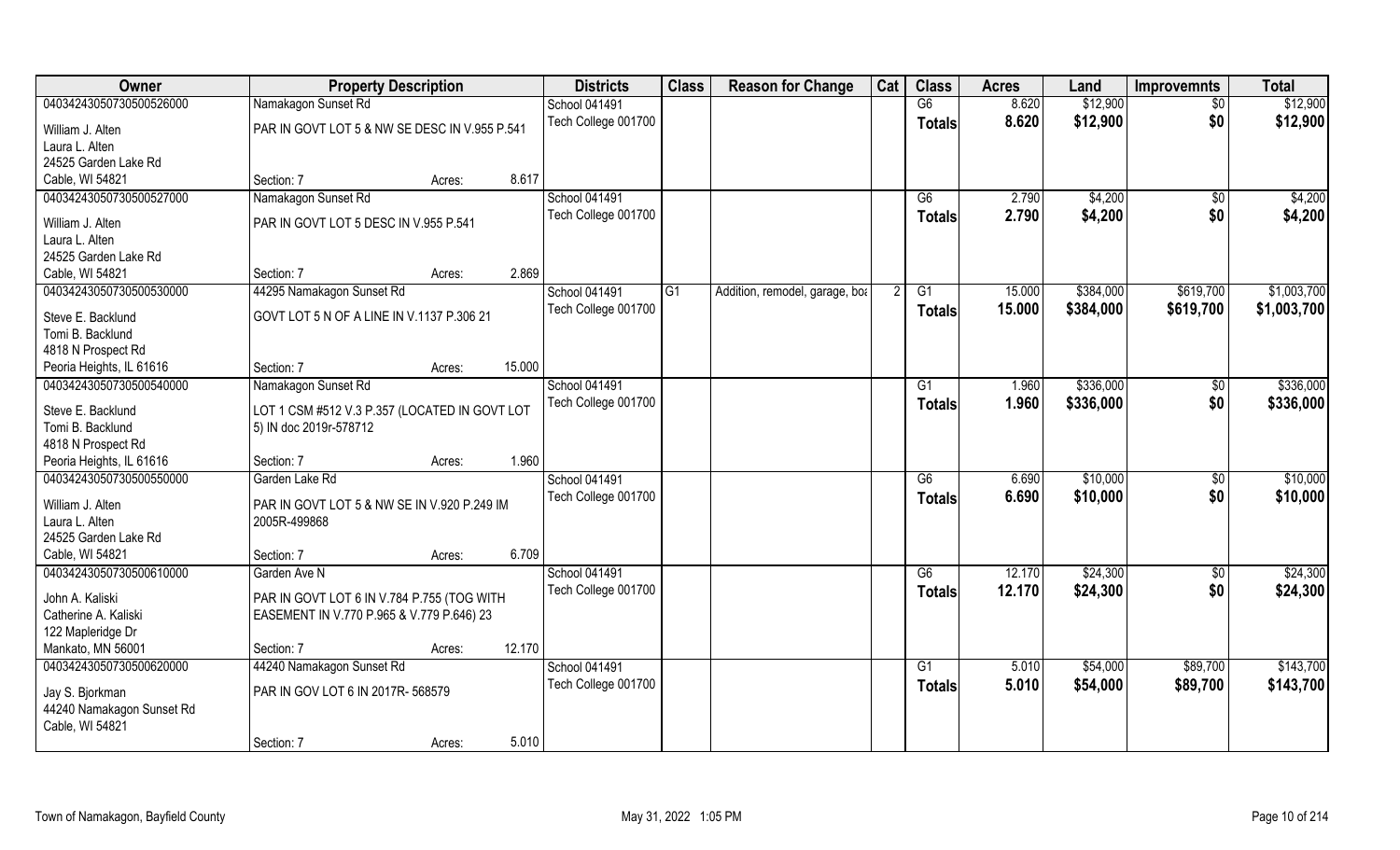| Owner                           | <b>Property Description</b>                     |        |        | <b>Districts</b>    | <b>Class</b> | <b>Reason for Change</b> | Cat | <b>Class</b>    | <b>Acres</b> | Land        | <b>Improvemnts</b> | <b>Total</b>    |
|---------------------------------|-------------------------------------------------|--------|--------|---------------------|--------------|--------------------------|-----|-----------------|--------------|-------------|--------------------|-----------------|
| 04034243050730500630000         | 44110 N Garden Ave                              |        |        | School 041491       |              |                          |     | $\overline{G1}$ | 5.711        | \$32,400    | \$78,600           | \$111,000       |
| David Lindgren                  | PAR IN GOVT LOT 6 IN V.835 P.283 (SUBJ TO EASE  |        |        | Tech College 001700 |              |                          |     | Totals          | 5.711        | \$32,400    | \$78,600           | \$111,000       |
| Gretchen Lindgren               | IN V.770 P.965) LESS V.782 P.168                |        |        |                     |              |                          |     |                 |              |             |                    |                 |
| 394 Madison Ave                 |                                                 |        |        |                     |              |                          |     |                 |              |             |                    |                 |
| PO Box 221                      | Section: 7                                      | Acres: | 5.711  |                     |              |                          |     |                 |              |             |                    |                 |
| Knife River, MN 55609           |                                                 |        |        |                     |              |                          |     |                 |              |             |                    |                 |
| 04034243050730500640000         | 44175 N Garden Ave                              |        |        | School 041491       |              |                          |     | G1              | 4.000        | \$390,000   | \$43,300           | \$433,300       |
| Donna J Govert Trust            | PAR IN GOVT LOT 6 IN V.674 P.428 & 2021R-592202 |        |        | Tech College 001700 |              |                          |     | <b>Totals</b>   | 4.000        | \$390,000   | \$43,300           | \$433,300       |
| 10460 N Stonewoods Rd           | (1/2 INT DANIEL W MOORE REV TRUST DTD           |        |        |                     |              |                          |     |                 |              |             |                    |                 |
| Hayward, WI 54843               | 10/15/2019)(DONNA J GOVERT TRUST DTD            |        |        |                     |              |                          |     |                 |              |             |                    |                 |
|                                 | Section: 7                                      | Acres: | 4.000  |                     |              |                          |     |                 |              |             |                    |                 |
| 04034243050730500650000         | 44145 N Garden Ave                              |        |        | School 041491       |              |                          |     | G1              | 0.400        | \$169,200   | \$161,100          | \$330,300       |
|                                 |                                                 |        |        | Tech College 001700 |              |                          |     |                 | 0.400        | \$169,200   | \$161,100          | \$330,300       |
| Patricia Nemec                  | PAR IN GOVT LOT 6 IN V.601 P.74 25              |        |        |                     |              |                          |     | <b>Totals</b>   |              |             |                    |                 |
| PO Box 259227                   |                                                 |        |        |                     |              |                          |     |                 |              |             |                    |                 |
| Madison, WI 53725               |                                                 |        |        |                     |              |                          |     |                 |              |             |                    |                 |
|                                 | Section: 7                                      | Acres: | 0.400  |                     |              |                          |     |                 |              |             |                    |                 |
| 04034243050730500660000         | Garden Ave N                                    |        |        | School 041491       |              |                          |     | G1              | 0.100        | \$27,000    | \$0                | \$27,000        |
| Patricia Nemec                  | PAR IN GOVT LOT 6 IN V.601 P.74 27              |        |        | Tech College 001700 |              |                          |     | <b>Totals</b>   | 0.100        | \$27,000    | \$0                | \$27,000        |
| PO Box 259227                   |                                                 |        |        |                     |              |                          |     |                 |              |             |                    |                 |
| Madison, WI 53725               |                                                 |        |        |                     |              |                          |     |                 |              |             |                    |                 |
|                                 | Section: 7                                      | Acres: | 0.100  |                     |              |                          |     |                 |              |             |                    |                 |
| 04034243050730500670000         | Garden Ave N                                    |        |        | School 041491       |              |                          |     | G1              | 0.300        | \$76,500    | $\sqrt[6]{3}$      | \$76,500        |
|                                 |                                                 |        |        | Tech College 001700 |              |                          |     | <b>Totals</b>   | 0.300        | \$76,500    | \$0                | \$76,500        |
| Patricia Nemec<br>PO Box 259227 | PAR IN GOVT LOT 6 IN V.601 P.74 26              |        |        |                     |              |                          |     |                 |              |             |                    |                 |
| Madison, WI 53725               |                                                 |        |        |                     |              |                          |     |                 |              |             |                    |                 |
|                                 | Section: 7                                      | Acres: | 0.300  |                     |              |                          |     |                 |              |             |                    |                 |
| 04034243050740100010000         |                                                 |        |        | School 041491       |              |                          |     | X1              | 40.000       | $\sqrt{30}$ | \$0                | $\overline{30}$ |
|                                 |                                                 |        |        | Tech College 001700 |              |                          |     |                 | 40.000       | \$0         | \$0                | \$0             |
| USa                             | <b>NE SE 28</b>                                 |        |        |                     |              |                          |     | <b>Totals</b>   |              |             |                    |                 |
| 500 Hanson Lake Rd              |                                                 |        |        |                     |              |                          |     |                 |              |             |                    |                 |
| Rhinelander, WI 54501           |                                                 |        |        |                     |              |                          |     |                 |              |             |                    |                 |
|                                 | Section: 7                                      | Acres: | 40.000 |                     |              |                          |     |                 |              |             |                    |                 |
| 04034243050740200010000         | 44510 Namakagon Sunset Rd                       |        |        | School 041491       |              |                          |     | G1              | 1.000        | \$14,000    | \$82,300           | \$96,300        |
| William J. Alten                | E 1/2 OF NW SE                                  |        |        | Tech College 001700 |              |                          |     | G <sub>5</sub>  | 3.000        | \$1,200     | \$0                | \$1,200         |
| Laura L. Alten                  |                                                 |        |        |                     |              |                          |     | G <sub>6</sub>  | 16.800       | \$25,200    | \$0                | \$25,200        |
| 24525 Garden Lake Rd            |                                                 |        |        |                     |              |                          |     | <b>Totals</b>   | 20.800       | \$40,400    | \$82,300           | \$122,700       |
| Cable, WI 54821                 | Section: 7                                      | Acres: | 20.800 |                     |              |                          |     |                 |              |             |                    |                 |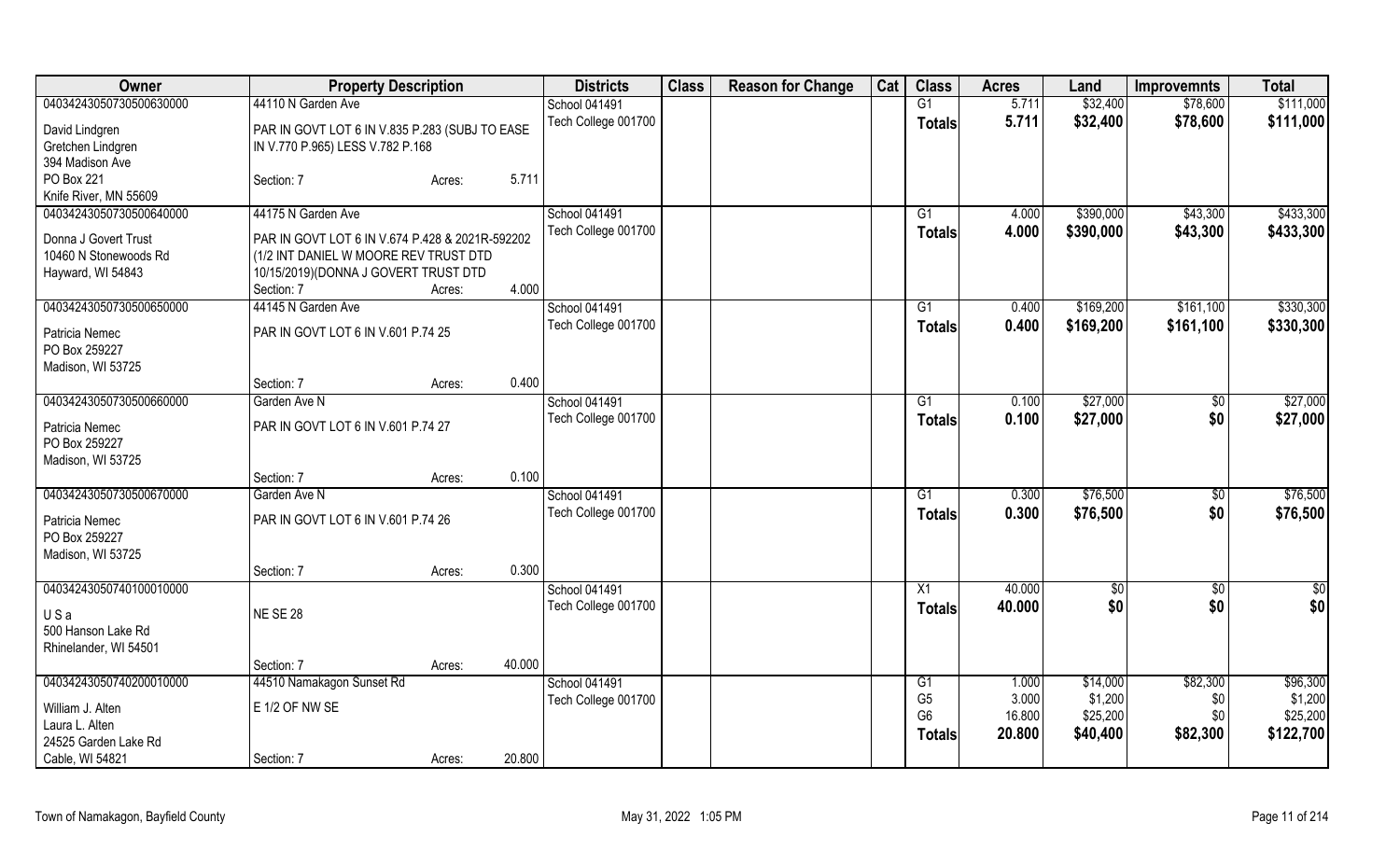| <b>Owner</b>            | <b>Property Description</b>                       |        |        | <b>Districts</b>                     | <b>Class</b> | <b>Reason for Change</b> | Cat  | <b>Class</b>    | <b>Acres</b> | Land        | <b>Improvemnts</b> | <b>Total</b>  |
|-------------------------|---------------------------------------------------|--------|--------|--------------------------------------|--------------|--------------------------|------|-----------------|--------------|-------------|--------------------|---------------|
| 04034243050740200020000 | Namakagon Sunset Rd                               |        |        | <b>School 041491</b>                 |              |                          |      | G6              | 2.050        | \$4,100     | \$0                | \$4,100       |
| William J. Alten        | PARCEL IN NW SE IN V.785 P.265 TOG WITH EASE      |        |        | Tech College 001700                  |              |                          |      | <b>Totals</b>   | 2.050        | \$4,100     | \$0                | \$4,100       |
| Laura L. Alten          |                                                   |        |        |                                      |              |                          |      |                 |              |             |                    |               |
| 24525 Garden Lake Rd    |                                                   |        |        |                                      |              |                          |      |                 |              |             |                    |               |
| Cable, WI 54821         | Section: 7                                        | Acres: | 2.050  |                                      |              |                          |      |                 |              |             |                    |               |
| 04034243050740200040000 | 44500 Namakagon Sunset Rd                         |        |        | School 041491<br>Tech College 001700 | G1           | Home razed               | $-2$ | G1              | 1.340        | \$16,700    | \$5,500            | \$22,200      |
| Thomas O. Jokinen       | A 200 X 300 PAR OF LAND IN NW SE IN V.1112 P.972  |        |        |                                      |              |                          |      | <b>Totals</b>   | 1.340        | \$16,700    | \$5,500            | \$22,200      |
| Terry L. Jokinen        | TOG WITH EASE                                     |        |        |                                      |              |                          |      |                 |              |             |                    |               |
| PO Box 577              |                                                   |        |        |                                      |              |                          |      |                 |              |             |                    |               |
| Mellen, WI 54546        | Section: 7                                        | Acres: | 1.340  |                                      |              |                          |      |                 |              |             |                    |               |
| 04034243050740200050000 | Namakagon Sunset Rd                               |        |        | School 041491                        |              |                          |      | G6              | 7.240        | \$10,900    | \$0                | \$10,900      |
| William J. Alten        | PAR IN NW SE IN V.924 P.249 IM 2005R-499868       |        |        | Tech College 001700                  |              |                          |      | <b>Totals</b>   | 7.240        | \$10,900    | \$0                | \$10,900      |
| Laura L. Alten          |                                                   |        |        |                                      |              |                          |      |                 |              |             |                    |               |
| 24525 Garden Lake Rd    |                                                   |        |        |                                      |              |                          |      |                 |              |             |                    |               |
| Cable, WI 54821         | Section: 7                                        | Acres: | 7.240  |                                      |              |                          |      |                 |              |             |                    |               |
| 04034243050740300010000 | Namakagon Sunset Rd                               |        |        | <b>School 041491</b>                 |              |                          |      | G5              | 10.000       | \$4,000     | $\sqrt[6]{3}$      | \$4,000       |
| William J. Alten        | <b>SW SE 30</b>                                   |        |        | Tech College 001700                  |              |                          |      | G <sub>6</sub>  | 30.000       | \$45,000    | \$0                | \$45,000      |
| Laura L. Alten          |                                                   |        |        |                                      |              |                          |      | <b>Totals</b>   | 40.000       | \$49,000    | \$0                | \$49,000      |
| 24525 Garden Lake Rd    |                                                   |        |        |                                      |              |                          |      |                 |              |             |                    |               |
| Cable, WI 54821         | Section: 7                                        | Acres: | 40.000 |                                      |              |                          |      |                 |              |             |                    |               |
| 04034243050740400010000 | Namakagon Sunset Rd                               |        |        | School 041491                        |              |                          |      | G1              | 1.000        | \$7,000     | \$13,900           | \$20,900      |
|                         |                                                   |        |        | Tech College 001700                  |              |                          |      | G <sub>5</sub>  | 10.000       | \$4,000     | \$0                | \$4,000       |
| William F. Lind         | SE SE IN V.937 P.293 TOG WITH EASE IN V.937 P.294 |        |        |                                      |              |                          |      | G <sub>6</sub>  | 29.000       | \$58,000    | \$0                | \$58,000      |
| Suzanne Lind            | 31                                                |        |        |                                      |              |                          |      | Totals          | 40.000       | \$69,000    | \$13,900           | \$82,900      |
| 22290 Circle Dr N       |                                                   |        |        |                                      |              |                          |      |                 |              |             |                    |               |
| Cable, WI 54821-4792    | Section: 7                                        | Acres: | 40.000 |                                      |              |                          |      |                 |              |             |                    |               |
| 04034243050810100010000 | Federal Rd 341 A                                  |        |        | <b>School 041491</b>                 |              |                          |      | X1              | 40.000       | \$0         | \$0                | $\frac{1}{2}$ |
| USa                     | NE 1/4 32                                         |        |        | Tech College 001700                  |              |                          |      | <b>Totals</b>   | 40.000       | \$0         | \$0                | \$0           |
| 500 Hanson Lake Rd      |                                                   |        |        |                                      |              |                          |      |                 |              |             |                    |               |
| Rhinelander, WI 54501   |                                                   |        |        |                                      |              |                          |      |                 |              |             |                    |               |
|                         | Section: 8                                        | Acres: | 40.000 |                                      |              |                          |      |                 |              |             |                    |               |
| 04034243050820100010000 |                                                   |        |        | <b>School 041491</b>                 |              |                          |      | $\overline{X1}$ | 40.000       | $\sqrt{$0}$ | $\overline{50}$    | $\frac{1}{6}$ |
| USa                     | <b>NE NW 33</b>                                   |        |        | Tech College 001700                  |              |                          |      | <b>Totals</b>   | 40.000       | \$0         | \$0                | \$0           |
| 500 Hanson Lake Rd      |                                                   |        |        |                                      |              |                          |      |                 |              |             |                    |               |
| Rhinelander, WI 54501   |                                                   |        |        |                                      |              |                          |      |                 |              |             |                    |               |
|                         | Section: 8                                        | Acres: | 40.000 |                                      |              |                          |      |                 |              |             |                    |               |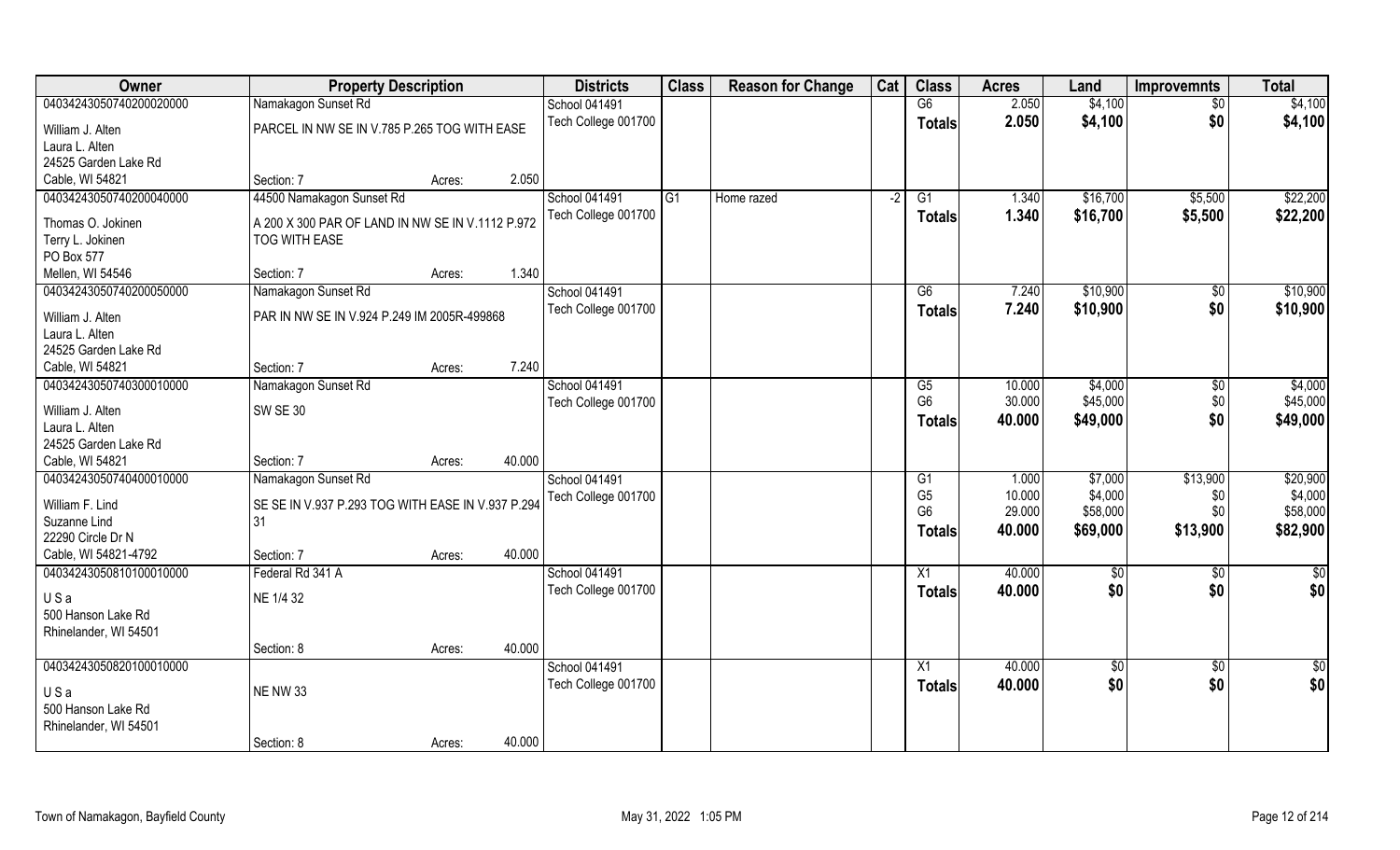| Owner                                                                         |                                                                                    | <b>Property Description</b> |         | <b>Districts</b>                     | <b>Class</b> | <b>Reason for Change</b> | Cat | <b>Class</b>        | <b>Acres</b>       | Land                | <b>Improvemnts</b>     | <b>Total</b>           |
|-------------------------------------------------------------------------------|------------------------------------------------------------------------------------|-----------------------------|---------|--------------------------------------|--------------|--------------------------|-----|---------------------|--------------------|---------------------|------------------------|------------------------|
| 04034243050820200010000                                                       | Highway 63                                                                         |                             |         | <b>School 041491</b>                 |              |                          |     | G6                  | 40.000             | \$80,000            | $\sqrt{$0}$            | \$80,000               |
| Jessica Tischer Rev Trust<br>43480 Ehrman Rd<br>Cable, WI 54821               | NW NW IN DOC 2021R-591637 (2018 REV TRUST OF<br>JESSICA TISCHER DTD 06/13/2018) 34 |                             |         | Tech College 001700                  |              |                          |     | <b>Totals</b>       | 40.000             | \$80,000            | \$0                    | \$80,000               |
|                                                                               | Section: 8                                                                         | Acres:                      | 40.000  |                                      |              |                          |     |                     |                    |                     |                        |                        |
| 04034243050820300010000<br>USa<br>500 Hanson Lake Rd<br>Rhinelander, WI 54501 | <b>SW NW 35</b>                                                                    |                             |         | School 041491<br>Tech College 001700 |              |                          |     | X1<br><b>Totals</b> | 40.000<br>40.000   | $\sqrt[6]{}$<br>\$0 | $\sqrt{$0}$<br>\$0     | $\sqrt{50}$<br>\$0     |
| 04034243050820400010000                                                       | Section: 8                                                                         | Acres:                      | 40.000  | School 041491                        |              |                          |     | $\overline{X1}$     | 40.000             |                     |                        | $\sqrt{50}$            |
| USa<br>500 Hanson Lake Rd<br>Rhinelander, WI 54501                            | SENW 36                                                                            |                             |         | Tech College 001700                  |              |                          |     | <b>Totals</b>       | 40.000             | \$0<br>\$0          | $\sqrt[6]{3}$<br>\$0   | \$0                    |
|                                                                               | Section: 8                                                                         | Acres:                      | 40.000  |                                      |              |                          |     |                     |                    |                     |                        |                        |
| 04034243050830100010000<br>USa<br>500 Hanson Lake Rd<br>Rhinelander, WI 54501 | N 1/2 SW 37                                                                        |                             |         | School 041491<br>Tech College 001700 |              |                          |     | X1<br><b>Totals</b> | 80.000<br>80.000   | \$0<br>\$0          | $\sqrt[6]{3}$<br>\$0   | $\overline{50}$<br>\$0 |
|                                                                               | Section: 8                                                                         | Acres:                      | 80.000  |                                      |              |                          |     |                     |                    |                     |                        |                        |
| 04034243050830300010000<br>USa<br>500 Hanson Lake Rd<br>Rhinelander, WI 54501 | <b>SW SW 38</b>                                                                    |                             |         | School 041491<br>Tech College 001700 |              |                          |     | X1<br><b>Totals</b> | 40.000<br>40.000   | \$0<br>\$0          | $\overline{50}$<br>\$0 | \$0<br>\$0             |
| 04034243050830400010000                                                       | Section: 8                                                                         | Acres:                      | 40.000  | School 041491                        |              |                          |     | X1                  | 40.000             | $\sqrt{6}$          | \$0                    | $\overline{50}$        |
| USa<br>500 Hanson Lake Rd<br>Rhinelander, WI 54501                            | <b>SE SW 39</b>                                                                    |                             |         | Tech College 001700                  |              |                          |     | <b>Totals</b>       | 40.000             | \$0                 | \$0                    | \$0                    |
|                                                                               | Section: 8                                                                         | Acres:                      | 40.000  |                                      |              |                          |     |                     |                    |                     |                        |                        |
| 04034243050840100010000<br>USa<br>500 Hanson Lake Rd<br>Rhinelander, WI 54501 | SE 1/4 40<br>Section: 8                                                            |                             | 160.000 | School 041491<br>Tech College 001700 |              |                          |     | X1<br><b>Totals</b> | 160.000<br>160.000 | $\sqrt{6}$<br>\$0   | $\sqrt{$0}$<br>\$0     | $\overline{50}$<br>\$0 |
|                                                                               |                                                                                    | Acres:                      |         |                                      |              |                          |     |                     |                    |                     |                        |                        |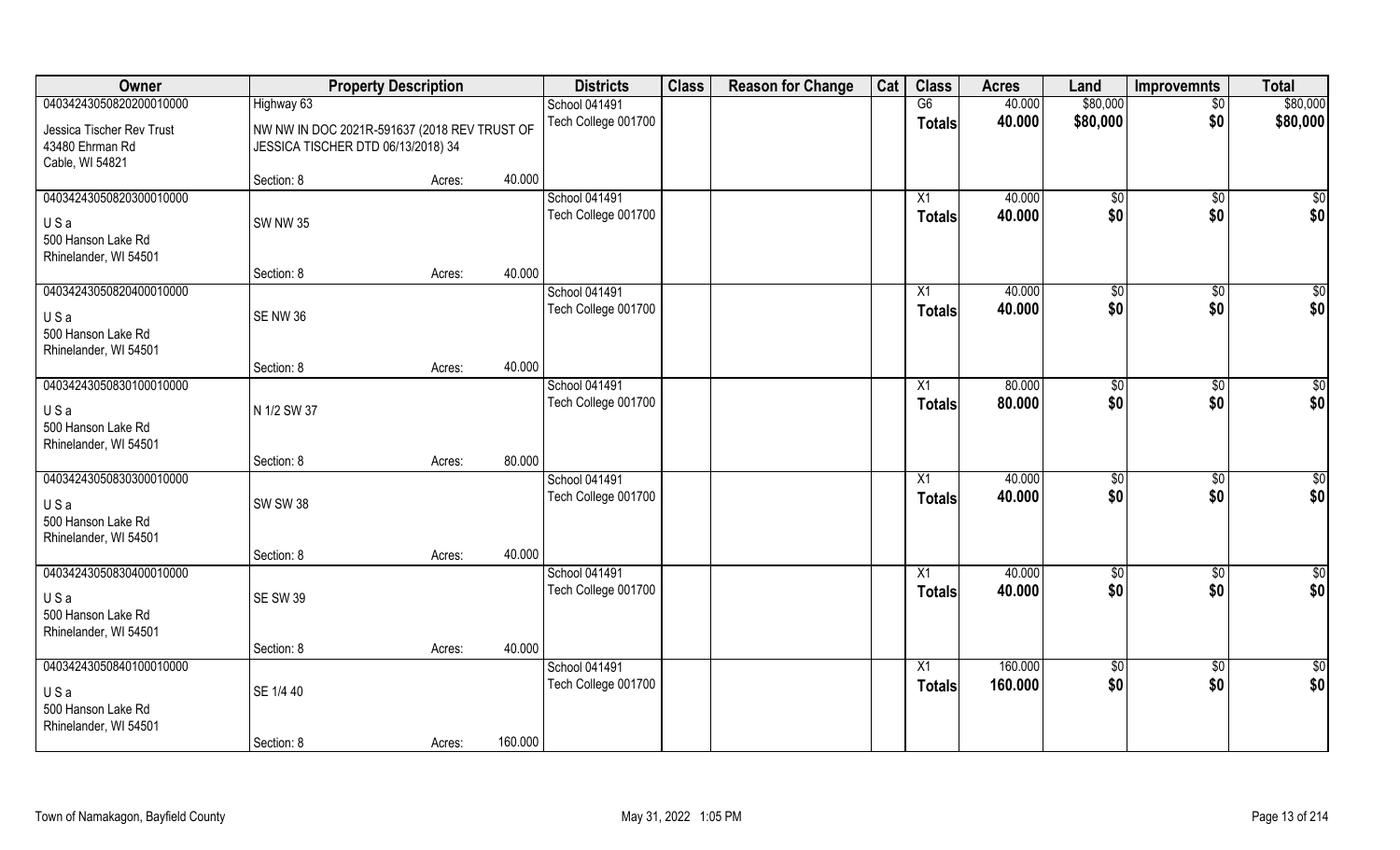| Owner                            | <b>Property Description</b>           |        |         | <b>Districts</b>                     | <b>Class</b> | <b>Reason for Change</b> | Cat | <b>Class</b>                    | <b>Acres</b>     | Land              | Improvemnts        | <b>Total</b>           |
|----------------------------------|---------------------------------------|--------|---------|--------------------------------------|--------------|--------------------------|-----|---------------------------------|------------------|-------------------|--------------------|------------------------|
| 04034243050910100010000          | Ehrman Rd                             |        |         | <b>School 041491</b>                 |              |                          |     | X1                              | 640.000          | \$0               | $\overline{50}$    | \$0                    |
| USa                              | <b>ENTIRE SECTION 41</b>              |        |         | Tech College 001700                  |              |                          |     | <b>Totals</b>                   | 640.000          | \$0               | \$0                | \$0                    |
| 500 Hanson Lake Rd               |                                       |        |         |                                      |              |                          |     |                                 |                  |                   |                    |                        |
| Rhinelander, WI 54501            |                                       |        |         |                                      |              |                          |     |                                 |                  |                   |                    |                        |
|                                  | Section: 9                            | Acres: | 640.000 |                                      |              |                          |     |                                 |                  |                   |                    |                        |
| 04034243051010100010000          | Old Grade Rd                          |        |         | School 041491                        |              |                          |     | X1                              | 640.000          | \$0               | \$0                | $\sqrt{50}$            |
| USa                              | <b>ENTIRE SECTION 42</b>              |        |         | Tech College 001700                  |              |                          |     | <b>Totals</b>                   | 640.000          | \$0               | \$0                | \$0                    |
| 500 Hanson Lake Rd               |                                       |        |         |                                      |              |                          |     |                                 |                  |                   |                    |                        |
| Rhinelander, WI 54501            |                                       |        |         |                                      |              |                          |     |                                 |                  |                   |                    |                        |
|                                  | Section: 10                           | Acres: | 639.555 |                                      |              |                          |     |                                 |                  |                   |                    |                        |
| 04034243051110100010000          | Old Grade Rd                          |        |         | <b>School 041491</b>                 |              |                          |     | X1                              | 640.000          | $\sqrt[6]{3}$     | $\sqrt[6]{3}$      | \$0                    |
| USa                              | <b>ENTIRE SECTION 43</b>              |        |         | Tech College 001700                  |              |                          |     | <b>Totals</b>                   | 640.000          | \$0               | \$0                | \$0                    |
| 500 Hanson Lake Rd               |                                       |        |         |                                      |              |                          |     |                                 |                  |                   |                    |                        |
| Rhinelander, WI 54501            |                                       |        |         |                                      |              |                          |     |                                 |                  |                   |                    |                        |
|                                  | Section: 11                           | Acres: | 640.000 |                                      |              |                          |     |                                 |                  |                   |                    |                        |
| 04034243051210100010000          |                                       |        |         | <b>School 041491</b>                 |              |                          |     | X1                              | 640.000          | $\frac{1}{20}$    | $\sqrt[6]{3}$      | \$0                    |
| USa                              | <b>ENTIRE SECTION 44</b>              |        |         | Tech College 001700                  |              |                          |     | <b>Totals</b>                   | 640.000          | \$0               | \$0                | \$0                    |
| 500 Hanson Lake Rd               |                                       |        |         |                                      |              |                          |     |                                 |                  |                   |                    |                        |
| Rhinelander, WI 54501            |                                       |        |         |                                      |              |                          |     |                                 |                  |                   |                    |                        |
|                                  | Section: 12                           | Acres: | 640.000 |                                      |              |                          |     |                                 |                  |                   |                    |                        |
| 04034243051310100010000          | Old Grade Rd                          |        |         | School 041491                        |              |                          |     | W <sub>4</sub>                  | 40.000           | \$0               | $\sqrt[6]{30}$     | $\overline{50}$        |
| <b>Bayfield County</b>           | <b>NE NE 45 (CFL)</b>                 |        |         | Tech College 001700                  |              |                          |     | <b>Totals</b>                   | 40.000           | \$0               | \$0                | \$0                    |
| 117 E 5th St                     |                                       |        |         |                                      |              |                          |     |                                 |                  |                   |                    |                        |
| PO Box 878                       |                                       |        |         |                                      |              |                          |     |                                 |                  |                   |                    |                        |
| Washburn, WI 54891               | Section: 13                           | Acres: | 40.000  |                                      |              |                          |     |                                 |                  |                   |                    |                        |
| 04034243051310200010000          | Old Grade Rd                          |        |         | School 041491<br>Tech College 001700 |              |                          |     | W <sub>4</sub><br><b>Totals</b> | 40.000<br>40.000 | $\sqrt{6}$<br>\$0 | $\sqrt{$0}$<br>\$0 | $\overline{30}$<br>\$0 |
| <b>Bayfield County</b>           | <b>NW NE 46 (CFL)</b>                 |        |         |                                      |              |                          |     |                                 |                  |                   |                    |                        |
| 117 E 5th St                     |                                       |        |         |                                      |              |                          |     |                                 |                  |                   |                    |                        |
| PO Box 878<br>Washburn, WI 54891 |                                       |        | 41.339  |                                      |              |                          |     |                                 |                  |                   |                    |                        |
| 04034243051310300010000          | Section: 13<br>Old Grade Rd           | Acres: |         | School 041491                        |              |                          |     | W <sub>4</sub>                  | 40.000           | \$0               | \$0                | \$0                    |
|                                  |                                       |        |         | Tech College 001700                  |              |                          |     | <b>Totals</b>                   | 40.000           | \$0               | \$0                | \$0                    |
| <b>Bayfield County</b>           | SW NE IN V.1119 P.596 47 (2013 IN REM |        |         |                                      |              |                          |     |                                 |                  |                   |                    |                        |
| 117 E 5th St                     | FORECLOSURE) (CFL)                    |        |         |                                      |              |                          |     |                                 |                  |                   |                    |                        |
| PO Box 878<br>Washburn, WI 54891 |                                       |        | 40.000  |                                      |              |                          |     |                                 |                  |                   |                    |                        |
|                                  | Section: 13                           | Acres: |         |                                      |              |                          |     |                                 |                  |                   |                    |                        |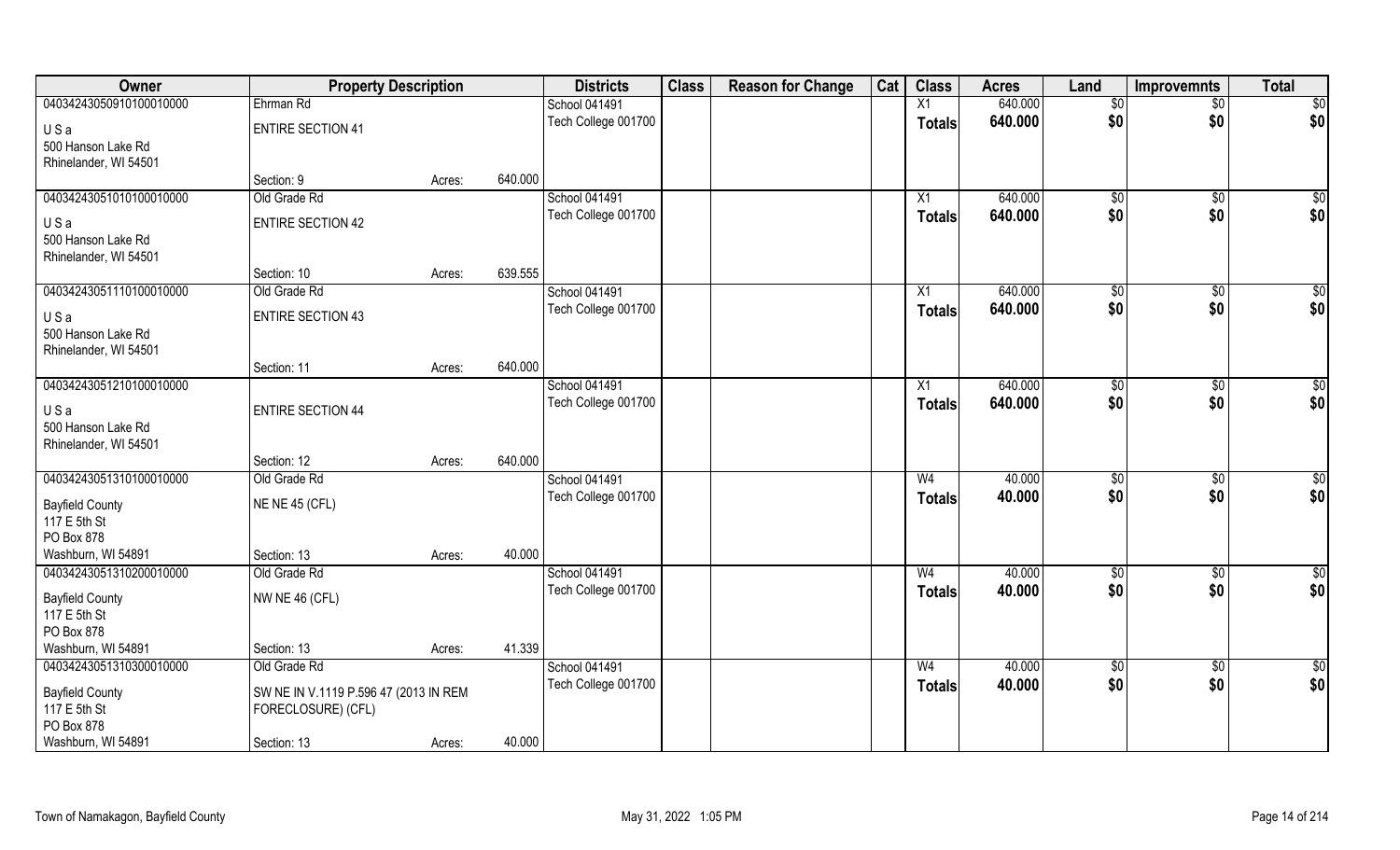| Owner                                  | <b>Property Description</b>                                 |        |        | <b>Districts</b>     | <b>Class</b> | <b>Reason for Change</b> | Cat | <b>Class</b>   | <b>Acres</b> | Land          | <b>Improvemnts</b> | <b>Total</b>    |
|----------------------------------------|-------------------------------------------------------------|--------|--------|----------------------|--------------|--------------------------|-----|----------------|--------------|---------------|--------------------|-----------------|
| 04034243051310400010000                | Old Grade Rd                                                |        |        | School 041491        |              |                          |     | W <sub>4</sub> | 40.000       | \$0           | $\overline{50}$    | $\overline{50}$ |
| <b>Bayfield County</b><br>117 E 5th St | SE NE IN V.1119 P.596 48 (2013 IN REM<br>FORECLOSURE) (CFL) |        |        | Tech College 001700  |              |                          |     | <b>Totals</b>  | 40.000       | \$0           | \$0                | \$0             |
| PO Box 878<br>Washburn, WI 54891       | Section: 13                                                 | Acres: | 40.000 |                      |              |                          |     |                |              |               |                    |                 |
| 04034243051320100010000                | Old Grade Rd                                                |        |        | <b>School 041491</b> |              |                          |     | W <sub>4</sub> | 40.000       | \$0           | \$0                | $\sqrt{50}$     |
|                                        |                                                             |        |        | Tech College 001700  |              |                          |     | <b>Totals</b>  | 40.000       | \$0           | \$0                | \$0             |
| <b>Bayfield County</b>                 | NE NW 49 (CFL)                                              |        |        |                      |              |                          |     |                |              |               |                    |                 |
| 117 E 5th St                           |                                                             |        |        |                      |              |                          |     |                |              |               |                    |                 |
| PO Box 878                             |                                                             |        |        |                      |              |                          |     |                |              |               |                    |                 |
| Washburn, WI 54891                     | Section: 13                                                 | Acres: | 40.000 |                      |              |                          |     |                |              |               |                    |                 |
| 04034243051320200010000                | Old Grade Rd                                                |        |        | School 041491        |              |                          |     | W <sub>4</sub> | 40.000       | $\sqrt[6]{2}$ | $\sqrt[6]{3}$      | \$0             |
| <b>Bayfield County</b>                 | <b>NW NW 50 (CFL)</b>                                       |        |        | Tech College 001700  |              |                          |     | <b>Totals</b>  | 40.000       | \$0           | \$0                | \$0             |
| 117 E 5th St                           |                                                             |        |        |                      |              |                          |     |                |              |               |                    |                 |
| PO Box 878                             |                                                             |        |        |                      |              |                          |     |                |              |               |                    |                 |
| Washburn, WI 54891                     | Section: 13                                                 | Acres: | 40.000 |                      |              |                          |     |                |              |               |                    |                 |
| 04034243051320300010000                | Old Grade Rd                                                |        |        | School 041491        |              |                          |     | X1             | 80.000       | $\sqrt[6]{3}$ | \$0                | \$0             |
| USa                                    | S 1/2 NW 51                                                 |        |        | Tech College 001700  |              |                          |     | <b>Totals</b>  | 80.000       | \$0           | \$0                | \$0             |
| 500 Hanson Lake Rd                     |                                                             |        |        |                      |              |                          |     |                |              |               |                    |                 |
| Rhinelander, WI 54501                  | Section: 13                                                 | Acres: | 83.265 |                      |              |                          |     |                |              |               |                    |                 |
| 04034243051330100010000                | Old Grade Rd                                                |        |        | School 041491        |              |                          |     | X1             | 80.000       | $\sqrt[6]{3}$ | \$0                | $\overline{50}$ |
|                                        |                                                             |        |        | Tech College 001700  |              |                          |     |                | 80.000       | \$0           | \$0                | \$0             |
| USa                                    | N 1/2 SW 52                                                 |        |        |                      |              |                          |     | <b>Totals</b>  |              |               |                    |                 |
| 500 Hanson Lake Rd                     |                                                             |        |        |                      |              |                          |     |                |              |               |                    |                 |
| Rhinelander, WI 54501                  |                                                             |        |        |                      |              |                          |     |                |              |               |                    |                 |
|                                        | Section: 13                                                 | Acres: | 80.000 |                      |              |                          |     |                |              |               |                    |                 |
| 04034243051330300010000                | 43020 Old Grade Rd                                          |        |        | <b>School 041491</b> |              |                          |     | G <sub>1</sub> | 1.000        | \$14,000      | \$9,900            | \$23,900        |
| James B. Campbell                      | PAR IN SW SW LESS V.203 P.429 IN V.775 P.131 53A            |        |        | Tech College 001700  |              |                          |     | G <sub>5</sub> | 6.000        | \$1,800       | \$0                | \$1,800         |
| 1428 W Lake St                         |                                                             |        |        |                      |              |                          |     | G <sub>6</sub> | 8.700        | \$17,400      | \$0                | \$17,400        |
| Chilton, WI 53014                      |                                                             |        |        |                      |              |                          |     | <b>Totals</b>  | 15.700       | \$33,200      | \$9,900            | \$43,100        |
|                                        | Section: 13                                                 | Acres: | 15.700 |                      |              |                          |     |                |              |               |                    |                 |
| 04034243051330300020000                | 43230 Old Grade Rd                                          |        |        | School 041491        |              |                          |     | G1             | 1.000        | \$14,000      | \$3,200            | \$17,200        |
| Andrew J & Crystal M Schumacher        | SW SW IN V.507 P.156 LESS 15A; V.211 P.597 IN               |        |        | Tech College 001700  |              |                          |     | G <sub>5</sub> | 7.000        | \$2,800       | \$0                | \$2,800         |
| <b>Living Trust</b>                    | 2022R-593572 (ANDREW J & CRYSTAL M                          |        |        |                      |              |                          |     | G <sub>6</sub> | 17.000       | \$34,000      | \$0                | \$34,000        |
| N3939 Lakeshore Dr                     | <b>SCHUMACHER LIVING TRUST) 53</b>                          |        |        |                      |              |                          |     | <b>Totals</b>  | 25.000       | \$50,800      | \$3,200            | \$54,000        |
| Chilton, WI 53014                      | Section: 13                                                 | Acres: | 25.000 |                      |              |                          |     |                |              |               |                    |                 |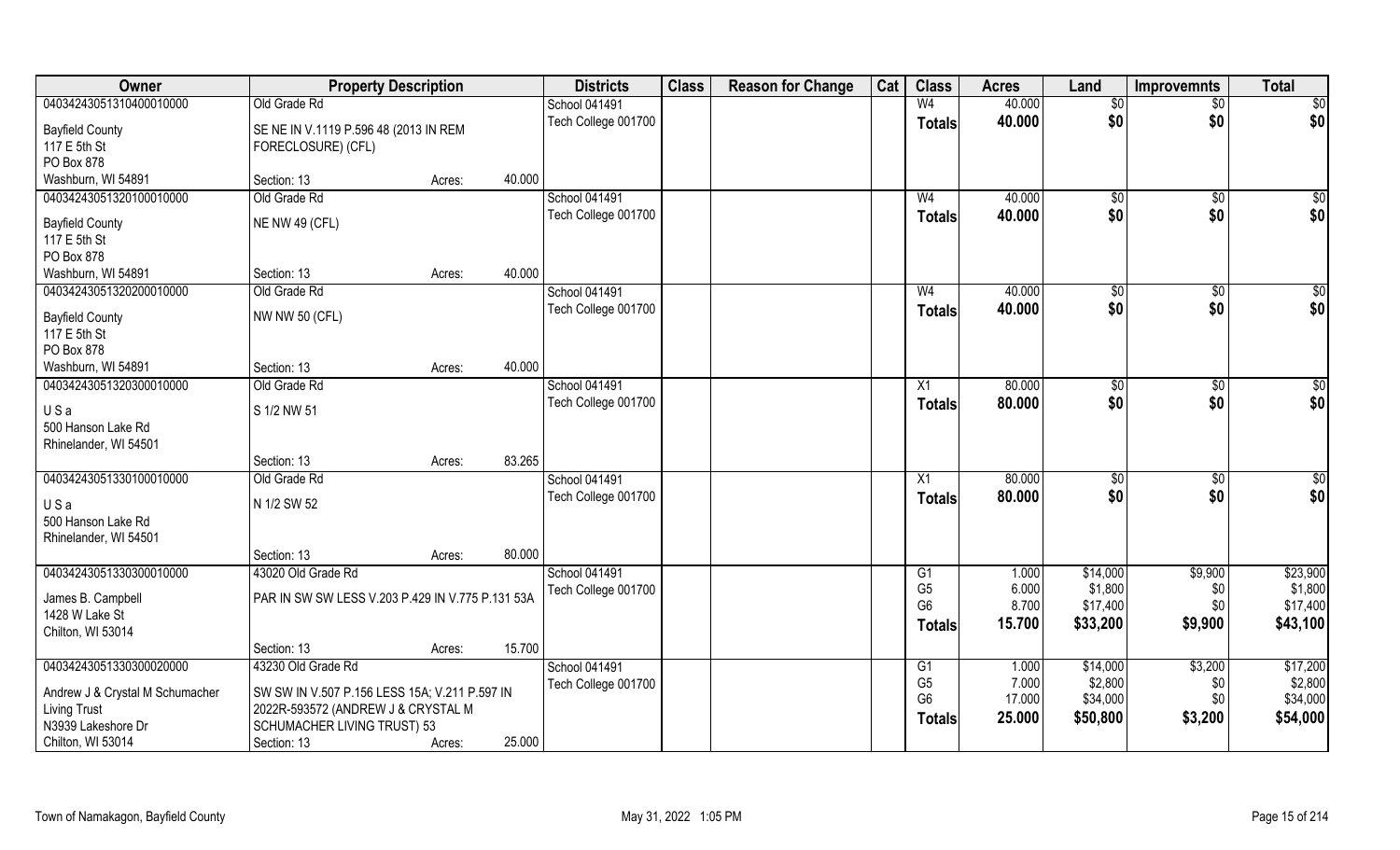| Owner                                         | <b>Property Description</b>                                      |        |         | <b>Districts</b>                     | <b>Class</b> | <b>Reason for Change</b> | Cat | <b>Class</b>    | <b>Acres</b>     | Land                 | Improvemnts          | <b>Total</b>    |
|-----------------------------------------------|------------------------------------------------------------------|--------|---------|--------------------------------------|--------------|--------------------------|-----|-----------------|------------------|----------------------|----------------------|-----------------|
| 04034243051330300030000                       | Old Grade Rd                                                     |        |         | <b>School 041491</b>                 |              |                          |     | $\overline{X1}$ | 0.200            | $\overline{50}$      | $\overline{50}$      | \$0             |
| USa                                           | ROW OVER & ACROSS SW SW IN V.211 P.597 53C                       |        |         | Tech College 001700                  |              |                          |     | <b>Totals</b>   | 0.200            | \$0                  | \$0                  | \$0             |
| 500 Hanson Lake Rd                            |                                                                  |        |         |                                      |              |                          |     |                 |                  |                      |                      |                 |
| Rhinelander, WI 54501                         |                                                                  |        |         |                                      |              |                          |     |                 |                  |                      |                      |                 |
|                                               | Section: 13                                                      | Acres: | 0.200   |                                      |              |                          |     |                 |                  |                      |                      |                 |
| 04034243051330300040000                       | Old Grade Rd                                                     |        |         | <b>School 041491</b>                 |              |                          |     | X1              | 0.200            | \$0                  | \$0                  | $\sqrt{50}$     |
| USa                                           | ROW OVER & ACROSS PAR IN SW SW IN V.203 P.429                    |        |         | Tech College 001700                  |              |                          |     | Totals          | 0.200            | \$0                  | \$0                  | \$0             |
| 500 Hanson Lake Rd                            | 53B                                                              |        |         |                                      |              |                          |     |                 |                  |                      |                      |                 |
| Rhinelander, WI 54501                         |                                                                  |        |         |                                      |              |                          |     |                 |                  |                      |                      |                 |
|                                               | Section: 13                                                      | Acres: | 0.200   |                                      |              |                          |     |                 |                  |                      |                      |                 |
| 04034243051330400010000                       | Old Grade Rd                                                     |        |         | School 041491<br>Tech College 001700 |              |                          |     | W <sub>4</sub>  | 40.000<br>40.000 | $\sqrt[6]{2}$<br>\$0 | $\sqrt[6]{3}$<br>\$0 | \$0<br>\$0      |
| <b>Bayfield County</b>                        | SE SW IN V.1119 P.596 54 (2013 IN REM                            |        |         |                                      |              |                          |     | <b>Totals</b>   |                  |                      |                      |                 |
| 117 E 5th St                                  | FORECLOSURE) (CFL)                                               |        |         |                                      |              |                          |     |                 |                  |                      |                      |                 |
| PO Box 878                                    |                                                                  |        |         |                                      |              |                          |     |                 |                  |                      |                      |                 |
| Washburn, WI 54891<br>04034243051340200010000 | Section: 13<br>Old Grade Rd                                      | Acres: | 40.000  | School 041491                        |              |                          |     | W <sub>4</sub>  | 40.000           | \$0                  | \$0                  | \$0             |
|                                               |                                                                  |        |         | Tech College 001700                  |              |                          |     | <b>Totals</b>   | 40.000           | \$0                  | \$0                  | \$0             |
| <b>Bayfield County</b>                        | NW SE IN V.1119 P.596 56 (2013 IN REM                            |        |         |                                      |              |                          |     |                 |                  |                      |                      |                 |
| 117 E 5th St                                  | FORECLOSURE) (CFL)                                               |        |         |                                      |              |                          |     |                 |                  |                      |                      |                 |
| PO Box 878<br>Washburn, WI 54891              | Section: 13                                                      | Acres: | 40.000  |                                      |              |                          |     |                 |                  |                      |                      |                 |
| 04034243051340500110000                       | Old Grade Rd                                                     |        |         | School 041491                        |              |                          |     | W <sub>4</sub>  | 38.100           | \$0                  | $\overline{50}$      | \$0             |
|                                               |                                                                  |        |         | Tech College 001700                  |              |                          |     | <b>Totals</b>   | 38.100           | \$0                  | \$0                  | \$0             |
| <b>Bayfield County</b>                        | GOVT LOT 1 IN V.1119 P.596 55 (2013 IN REM                       |        |         |                                      |              |                          |     |                 |                  |                      |                      |                 |
| 117 E 5th St<br>PO Box 878                    | FORECLOSURE) (CFL)                                               |        |         |                                      |              |                          |     |                 |                  |                      |                      |                 |
| Washburn, WI 54891                            | Section: 13                                                      | Acres: | 38.100  |                                      |              |                          |     |                 |                  |                      |                      |                 |
| 04034243051340500210000                       | Old Grade Rd                                                     |        |         | School 041491                        |              |                          |     | W <sub>4</sub>  | 68.700           | \$0                  | \$0                  | $\overline{50}$ |
|                                               |                                                                  |        |         | Tech College 001700                  |              |                          |     | <b>Totals</b>   | 68.700           | \$0                  | \$0                  | \$0             |
| <b>Bayfield County</b><br>117 E 5th St        | GOVT LOT 2 IN V.1119 P.596 57 (2013 IN REM<br>FORECLOSURE) (CFL) |        |         |                                      |              |                          |     |                 |                  |                      |                      |                 |
| PO Box 878                                    |                                                                  |        |         |                                      |              |                          |     |                 |                  |                      |                      |                 |
| Washburn, WI 54891                            | Section: 13                                                      | Acres: | 68.700  |                                      |              |                          |     |                 |                  |                      |                      |                 |
| 04034243051410100010000                       | Taylor Lake Rd                                                   |        |         | School 041491                        |              |                          |     | X1              | 640.000          | $\overline{50}$      | $\sqrt{$0}$          | $\overline{50}$ |
| USa                                           | <b>ENTIRE SECTION 58</b>                                         |        |         | Tech College 001700                  |              |                          |     | <b>Totals</b>   | 640.000          | \$0                  | \$0                  | \$0             |
| 500 Hanson Lake Rd                            |                                                                  |        |         |                                      |              |                          |     |                 |                  |                      |                      |                 |
| Rhinelander, WI 54501                         |                                                                  |        |         |                                      |              |                          |     |                 |                  |                      |                      |                 |
|                                               | Section: 14                                                      | Acres: | 640.000 |                                      |              |                          |     |                 |                  |                      |                      |                 |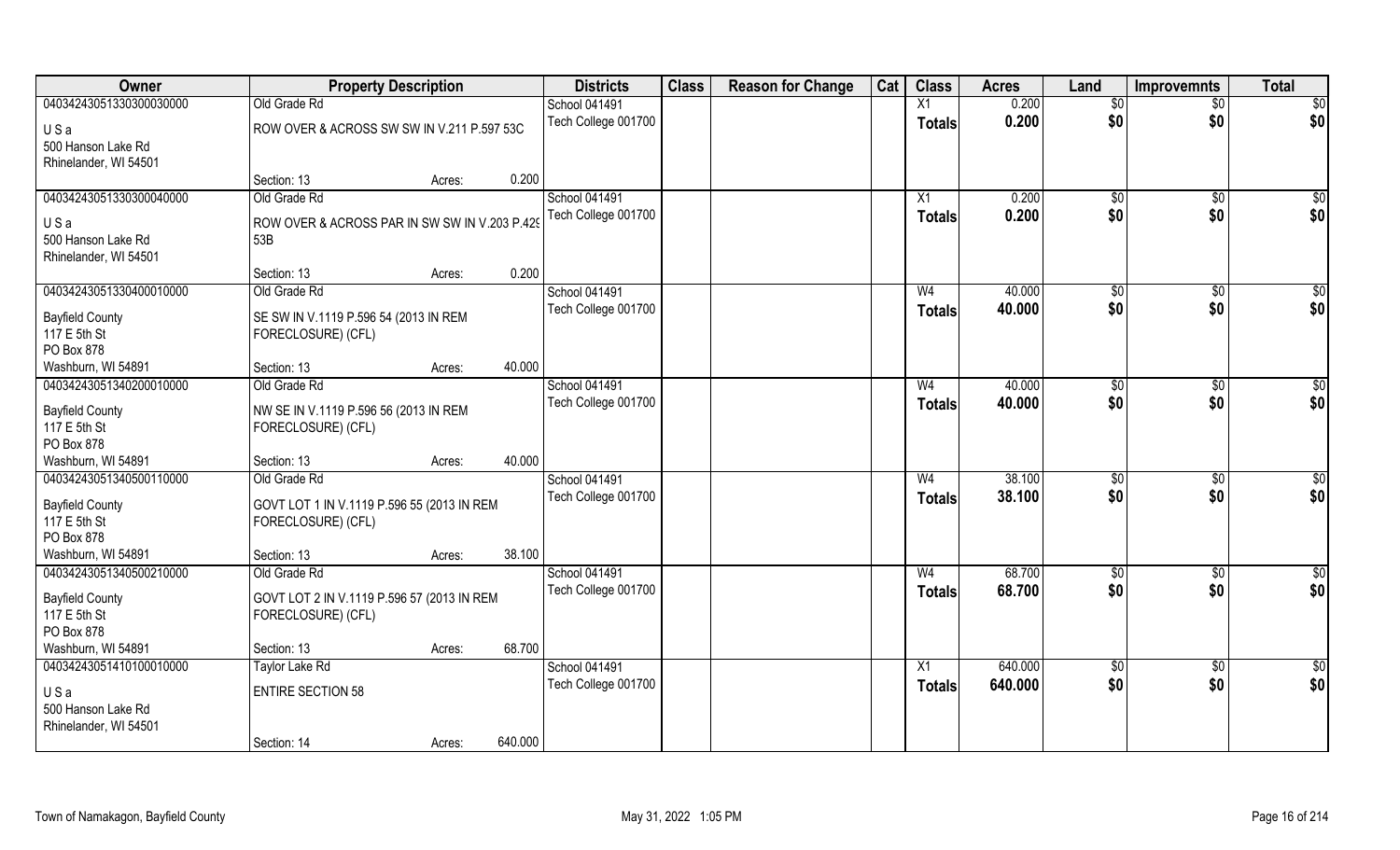| Owner                                       | <b>Property Description</b>           |        |         | <b>Districts</b>    | <b>Class</b> | <b>Reason for Change</b> | Cat | <b>Class</b>    | <b>Acres</b> | Land               | <b>Improvemnts</b>     | <b>Total</b>       |
|---------------------------------------------|---------------------------------------|--------|---------|---------------------|--------------|--------------------------|-----|-----------------|--------------|--------------------|------------------------|--------------------|
| 04034243051510100010000                     | Job Corps Rd                          |        |         | School 041491       |              |                          |     | $\overline{X1}$ | 540.800      | \$0                | $\sqrt{$0}$            | \$0                |
| USa                                         | <b>ENTIRE SECTION 59</b>              |        |         | Tech College 001700 |              |                          |     | <b>Totals</b>   | 540.800      | \$0                | \$0                    | \$0                |
| 500 Hanson Lake Rd                          |                                       |        |         |                     |              |                          |     |                 |              |                    |                        |                    |
| Rhinelander, WI 54501                       |                                       |        |         |                     |              |                          |     |                 |              |                    |                        |                    |
|                                             | Section: 15                           | Acres: | 540.800 |                     |              |                          |     |                 |              |                    |                        |                    |
| 04034243051510100020000                     | Pine Island                           |        |         | School 041491       |              |                          |     | $\overline{X2}$ | 0.040        | $\sqrt{50}$        | \$0                    | \$0                |
| State of Wisconsin                          | PINE ISLAND LOCATED IN CHIPPEWA LAKE) |        |         | Tech College 001700 |              |                          |     | <b>Totals</b>   | 0.040        | \$0                | \$0                    | \$0                |
|                                             |                                       |        |         |                     |              |                          |     |                 |              |                    |                        |                    |
|                                             |                                       |        |         |                     |              |                          |     |                 |              |                    |                        |                    |
| 04034243051610100010000                     | Section: 15                           | Acres: | 0.040   | School 041491       |              |                          |     |                 | 80.000       |                    |                        |                    |
|                                             | Ehrman Rd                             |        |         | Tech College 001700 |              |                          |     | X1              | 80.000       | $\sqrt{50}$<br>\$0 | $\overline{50}$<br>\$0 | $\sqrt{50}$<br>\$0 |
| USa                                         | N 1/2 NE 60                           |        |         |                     |              |                          |     | <b>Totals</b>   |              |                    |                        |                    |
| 500 Hanson Lake Rd                          |                                       |        |         |                     |              |                          |     |                 |              |                    |                        |                    |
| Rhinelander, WI 54501                       |                                       |        | 80.000  |                     |              |                          |     |                 |              |                    |                        |                    |
| 04034243051610500110000                     | Section: 16<br>Ehrman Rd              | Acres: |         | School 041491       |              |                          |     | X1              | 44.300       | \$0                | $\sqrt[6]{3}$          | \$0                |
|                                             |                                       |        |         | Tech College 001700 |              |                          |     | <b>Totals</b>   | 44.300       | \$0                | \$0                    | \$0                |
| USa                                         | GOVT LOT 162                          |        |         |                     |              |                          |     |                 |              |                    |                        |                    |
| 500 Hanson Lake Rd<br>Rhinelander, WI 54501 |                                       |        |         |                     |              |                          |     |                 |              |                    |                        |                    |
|                                             | Section: 16                           | Acres: | 44.300  |                     |              |                          |     |                 |              |                    |                        |                    |
| 04034243051610500210000                     | Ehrman Rd                             |        |         | School 041491       |              |                          |     | X1              | 34.200       | \$0                | $\overline{50}$        | $\sqrt{50}$        |
|                                             |                                       |        |         | Tech College 001700 |              |                          |     | Totals          | 34.200       | \$0                | \$0                    | \$0                |
| USa<br>500 Hanson Lake Rd                   | GOVT LOT 261                          |        |         |                     |              |                          |     |                 |              |                    |                        |                    |
| Rhinelander, WI 54501                       |                                       |        |         |                     |              |                          |     |                 |              |                    |                        |                    |
|                                             | Section: 16                           | Acres: | 34.200  |                     |              |                          |     |                 |              |                    |                        |                    |
| 04034243051620100010000                     | Ehrman Rd                             |        |         | School 041491       |              |                          |     | $\overline{X1}$ | 160.000      | \$0                | $\sqrt{$0}$            | \$0                |
| USa                                         | NW 1/4 63                             |        |         | Tech College 001700 |              |                          |     | <b>Totals</b>   | 160.000      | \$0                | \$0                    | \$0                |
| 500 Hanson Lake Rd                          |                                       |        |         |                     |              |                          |     |                 |              |                    |                        |                    |
| Rhinelander, WI 54501                       |                                       |        |         |                     |              |                          |     |                 |              |                    |                        |                    |
|                                             | Section: 16                           | Acres: | 160.000 |                     |              |                          |     |                 |              |                    |                        |                    |
| 04034243051630100010000                     | Ehrman Rd                             |        |         | School 041491       |              |                          |     | $\overline{X1}$ | 40.000       | $\sqrt{6}$         | $\sqrt{$0}$            | \$0                |
| USa                                         | PAR IN GOVT LOT 3 IN NE SW 65         |        |         | Tech College 001700 |              |                          |     | <b>Totals</b>   | 40.000       | \$0                | \$0                    | \$0                |
| 500 Hanson Lake Rd                          |                                       |        |         |                     |              |                          |     |                 |              |                    |                        |                    |
| Rhinelander, WI 54501                       |                                       |        |         |                     |              |                          |     |                 |              |                    |                        |                    |
|                                             | Section: 16                           | Acres: | 40.000  |                     |              |                          |     |                 |              |                    |                        |                    |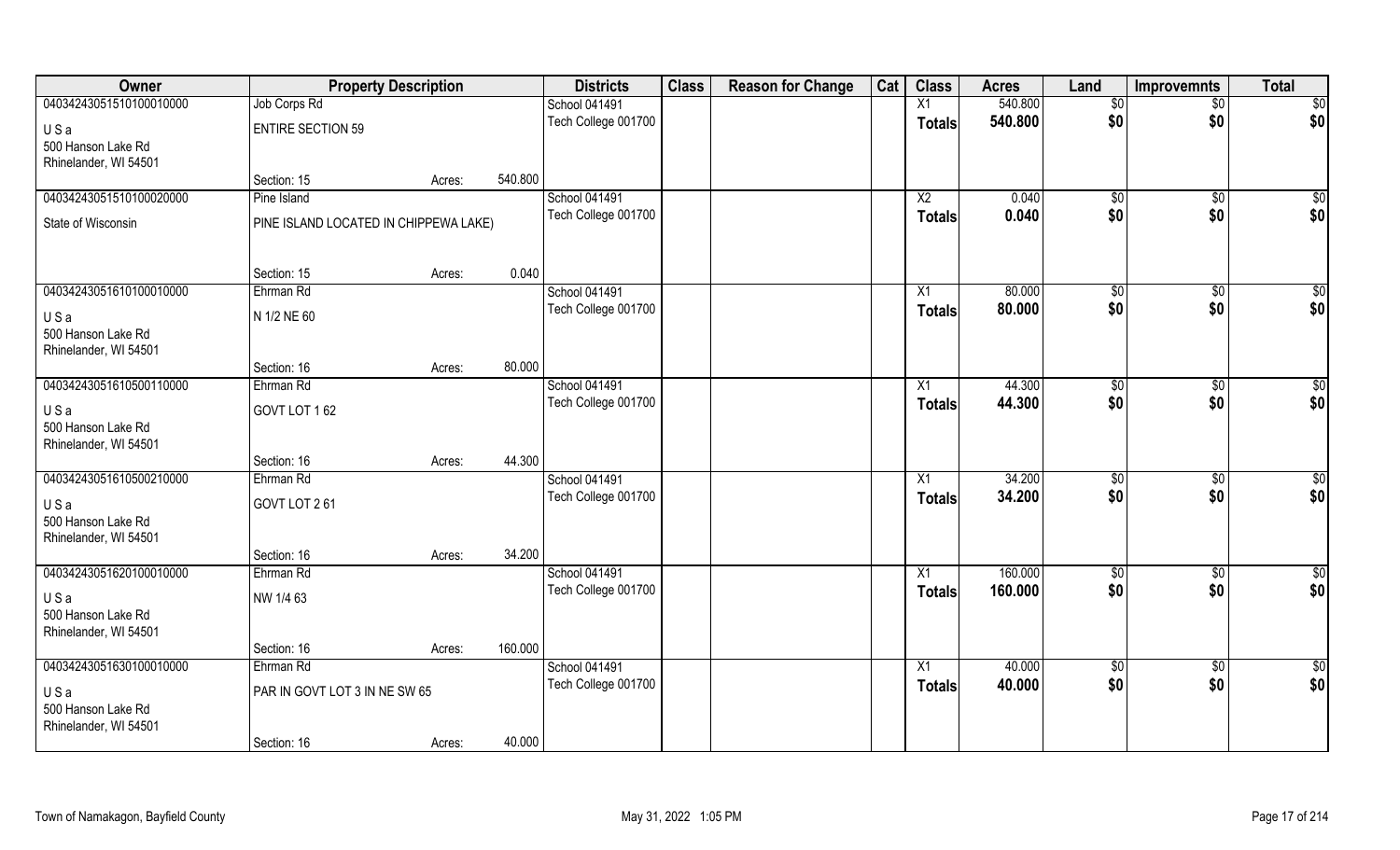| Owner                                                                                         | <b>Property Description</b>                      |        |        | <b>Districts</b>    | <b>Class</b>   | <b>Reason for Change</b> | Cat | <b>Class</b>    | <b>Acres</b> | Land         | <b>Improvemnts</b> | <b>Total</b>  |
|-----------------------------------------------------------------------------------------------|--------------------------------------------------|--------|--------|---------------------|----------------|--------------------------|-----|-----------------|--------------|--------------|--------------------|---------------|
| 04034243051630300010000                                                                       | Ehrman Rd                                        |        |        | School 041491       |                |                          |     | X1              | 40.000       | \$0          | \$0                | \$0           |
| USa                                                                                           | <b>SW SW 66</b>                                  |        |        | Tech College 001700 |                |                          |     | <b>Totals</b>   | 40.000       | \$0          | \$0                | \$0           |
| 500 Hanson Lake Rd                                                                            |                                                  |        |        |                     |                |                          |     |                 |              |              |                    |               |
| Rhinelander, WI 54501                                                                         |                                                  |        |        |                     |                |                          |     |                 |              |              |                    |               |
|                                                                                               | Section: 16                                      | Acres: | 40.000 |                     |                |                          |     |                 |              |              |                    |               |
| 04034243051630500310000                                                                       | Ehrman Rd                                        |        |        | School 041491       |                |                          |     | G6              | 27.900       | \$55,800     | $\overline{50}$    | \$55,800      |
| Bradley K. Schaefer                                                                           | PAR IN GOVT LOT 3 IN NW SW IN V.1112 P.415 64    |        |        | Tech College 001700 |                |                          |     | <b>Totals</b>   | 27.900       | \$55,800     | \$0                | \$55,800      |
| 1321-300th St                                                                                 |                                                  |        |        |                     |                |                          |     |                 |              |              |                    |               |
| Glenwood City, WI 54013                                                                       |                                                  |        | 31.047 |                     |                |                          |     |                 |              |              |                    |               |
| 04034243051630500320000                                                                       | Section: 16<br>Ehrman Rd                         | Acres: |        | School 041491       |                |                          |     | X1              | 0.100        | $\sqrt[6]{}$ | \$0                | \$0           |
|                                                                                               |                                                  |        |        | Tech College 001700 |                |                          |     | <b>Totals</b>   | 0.100        | \$0          | \$0                | \$0           |
| USa                                                                                           | ROW OVER & ACROSS PAR IN GOVT LOT 3 (NW SW)      |        |        |                     |                |                          |     |                 |              |              |                    |               |
| 500 Hanson Lake Rd<br>Rhinelander, WI 54501                                                   | IN V.209 P.244 64A                               |        |        |                     |                |                          |     |                 |              |              |                    |               |
|                                                                                               | Section: 16                                      | Acres: | 0.100  |                     |                |                          |     |                 |              |              |                    |               |
| 04034243051630500330000                                                                       | 43480 Ehrman Rd                                  |        |        | School 041491       | G1             | Deck at 75%              |     | G1              | 1.000        | \$14,000     | \$41,400           | \$55,400      |
|                                                                                               |                                                  |        |        | Tech College 001700 |                |                          |     | G <sub>6</sub>  | 5.000        | \$10,000     | \$0                | \$10,000      |
| 2018 Revocable Trust of Jessica Tische   PAR IN GOVT LOT 3 IN V.1116 P.219<br>43480 Ehrman Rd |                                                  |        |        |                     |                |                          |     | <b>Totals</b>   | 6.000        | \$24,000     | \$41,400           | \$65,400      |
| Cable, WI 54821                                                                               |                                                  |        |        |                     |                |                          |     |                 |              |              |                    |               |
|                                                                                               | Section: 16                                      | Acres: | 6.000  |                     |                |                          |     |                 |              |              |                    |               |
| 04034243051630500340000                                                                       | 43340 Ehrman Rd                                  |        |        | School 041491       | G <sub>1</sub> | Shed                     |     | G1              | 1.000        | \$14,000     | \$20,000           | \$34,000      |
| Bradley K. Schaefer                                                                           | PAR IN GOVT LOT 3 IN V.916 P.575 IM 2005R-498764 |        |        | Tech College 001700 |                |                          |     | G <sub>6</sub>  | 4.100        | \$8,200      | \$0                | \$8,200       |
| 1321-300th St                                                                                 |                                                  |        |        |                     |                |                          |     | <b>Totals</b>   | 5.100        | \$22,200     | \$20,000           | \$42,200      |
| Glenwood City, WI 54013                                                                       |                                                  |        |        |                     |                |                          |     |                 |              |              |                    |               |
|                                                                                               | Section: 16                                      | Acres: | 5.100  |                     |                |                          |     |                 |              |              |                    |               |
| 04034243051630500410000                                                                       | Chippewa Landing Rd                              |        |        | School 041491       |                |                          |     | $\overline{X1}$ | 46.700       | \$0          | \$0                | $\frac{6}{3}$ |
| USa                                                                                           | GOVT LOT 467                                     |        |        | Tech College 001700 |                |                          |     | <b>Totals</b>   | 46.700       | \$0          | \$0                | \$0           |
| 500 Hanson Lake Rd                                                                            |                                                  |        |        |                     |                |                          |     |                 |              |              |                    |               |
| Rhinelander, WI 54501                                                                         |                                                  |        |        |                     |                |                          |     |                 |              |              |                    |               |
| 04034243051640500510000                                                                       | Section: 16<br>Chippewa Landing Rd               | Acres: | 46.700 | School 041491       |                |                          |     | $\overline{X1}$ | 72.500       |              |                    | \$0           |
|                                                                                               |                                                  |        |        | Tech College 001700 |                |                          |     | <b>Totals</b>   | 72.500       | \$0<br>\$0   | $\sqrt{6}$<br>\$0  | \$0           |
| USa                                                                                           | GOVT LOT 568                                     |        |        |                     |                |                          |     |                 |              |              |                    |               |
| 500 Hanson Lake Rd<br>Rhinelander, WI 54501                                                   |                                                  |        |        |                     |                |                          |     |                 |              |              |                    |               |
|                                                                                               | Section: 16                                      | Acres: | 72.500 |                     |                |                          |     |                 |              |              |                    |               |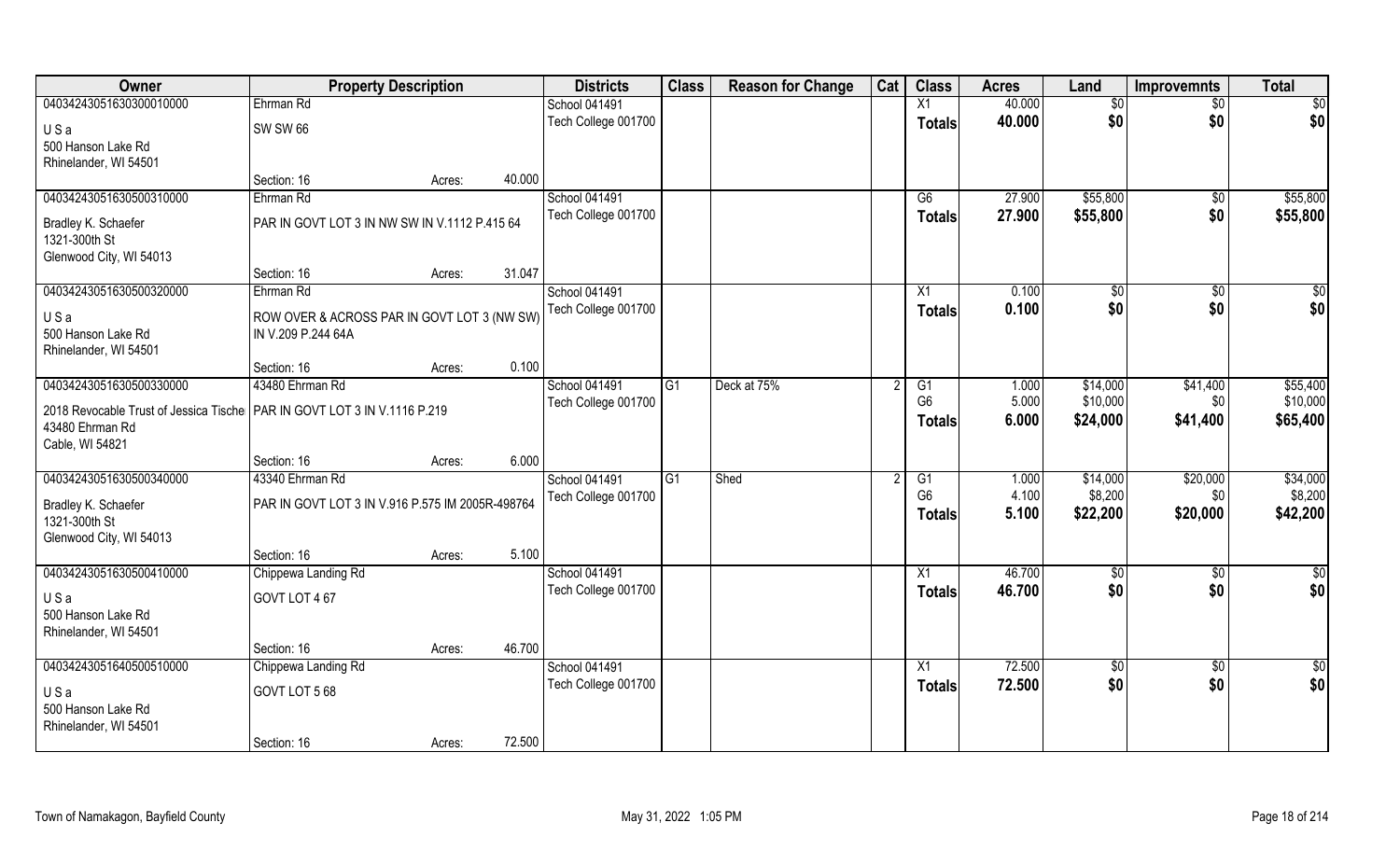| Owner                     |                                             | <b>Property Description</b> |         | <b>Districts</b>                     | <b>Class</b> | <b>Reason for Change</b> | Cat | <b>Class</b>    | <b>Acres</b>       | Land        | <b>Improvemnts</b>  | <b>Total</b>       |
|---------------------------|---------------------------------------------|-----------------------------|---------|--------------------------------------|--------------|--------------------------|-----|-----------------|--------------------|-------------|---------------------|--------------------|
| 04034243051640500520000   | <b>Tag Alder Island</b>                     |                             |         | School 041491                        |              |                          |     | X2              | 0.500              | \$0         | $\sqrt{$0}$         | \$0                |
| State of Wisconsin        | TAG ALDER ISLAND (LOCATED IN CHIPPEWA LAKE) |                             |         | Tech College 001700                  |              |                          |     | <b>Totals</b>   | 0.500              | \$0         | \$0                 | \$0                |
|                           |                                             |                             |         |                                      |              |                          |     |                 |                    |             |                     |                    |
|                           |                                             |                             |         |                                      |              |                          |     |                 |                    |             |                     |                    |
|                           | Section: 16                                 | Acres:                      | 0.500   |                                      |              |                          |     |                 |                    |             |                     |                    |
| 04034243051710100010000   | Federal Rd 341 C                            |                             |         | School 041491<br>Tech College 001700 |              |                          |     | X1              | 160.000<br>160.000 | \$0<br>\$0  | $\sqrt[6]{}$<br>\$0 | $\sqrt{50}$<br>\$0 |
| USa                       | NE 1/4 69                                   |                             |         |                                      |              |                          |     | Totals          |                    |             |                     |                    |
| 500 Hanson Lake Rd        |                                             |                             |         |                                      |              |                          |     |                 |                    |             |                     |                    |
| Rhinelander, WI 54501     | Section: 17                                 |                             | 160.000 |                                      |              |                          |     |                 |                    |             |                     |                    |
| 04034243051720100010000   | Federal Rd 341 C                            | Acres:                      |         | School 041491                        |              |                          |     | X1              | 40.000             | \$0         | \$0                 | $\sqrt{50}$        |
|                           |                                             |                             |         | Tech College 001700                  |              |                          |     | <b>Totals</b>   | 40.000             | \$0         | \$0                 | \$0                |
| USa                       | <b>NE NW 70</b>                             |                             |         |                                      |              |                          |     |                 |                    |             |                     |                    |
| 500 Hanson Lake Rd        |                                             |                             |         |                                      |              |                          |     |                 |                    |             |                     |                    |
| Rhinelander, WI 54501     | Section: 17                                 | Acres:                      | 40.000  |                                      |              |                          |     |                 |                    |             |                     |                    |
| 04034243051720200010000   | Federal Rd 341 C                            |                             |         | School 041491                        |              |                          |     | X1              | 40.000             | \$0         | \$0                 | $\sqrt{50}$        |
|                           |                                             |                             |         | Tech College 001700                  |              |                          |     | Totals          | 40.000             | \$0         | \$0                 | \$0                |
| USa<br>500 Hanson Lake Rd | <b>NW NW 71</b>                             |                             |         |                                      |              |                          |     |                 |                    |             |                     |                    |
| Rhinelander, WI 54501     |                                             |                             |         |                                      |              |                          |     |                 |                    |             |                     |                    |
|                           | Section: 17                                 | Acres:                      | 40.000  |                                      |              |                          |     |                 |                    |             |                     |                    |
| 04034243051720300010000   | Federal Rd 341 C                            |                             |         | School 041491                        |              |                          |     | X1              | 80.000             | \$0         | $\overline{50}$     | $\sqrt{50}$        |
| USa                       | S 1/2 NW 72                                 |                             |         | Tech College 001700                  |              |                          |     | <b>Totals</b>   | 80.000             | \$0         | \$0                 | \$0                |
| 500 Hanson Lake Rd        |                                             |                             |         |                                      |              |                          |     |                 |                    |             |                     |                    |
| Rhinelander, WI 54501     |                                             |                             |         |                                      |              |                          |     |                 |                    |             |                     |                    |
|                           | Section: 17                                 | Acres:                      | 80.000  |                                      |              |                          |     |                 |                    |             |                     |                    |
| 04034243051730100010000   | Federal Rd 341 D                            |                             |         | School 041491                        |              |                          |     | $\overline{X1}$ | 320.000            | \$0         | $\sqrt{$0}$         | \$0                |
| USa                       | S 1/2 73                                    |                             |         | Tech College 001700                  |              |                          |     | <b>Totals</b>   | 320.000            | \$0         | \$0                 | \$0                |
| 500 Hanson Lake Rd        |                                             |                             |         |                                      |              |                          |     |                 |                    |             |                     |                    |
| Rhinelander, WI 54501     |                                             |                             |         |                                      |              |                          |     |                 |                    |             |                     |                    |
|                           | Section: 17                                 | Acres:                      | 320.000 |                                      |              |                          |     |                 |                    |             |                     |                    |
| 04034243051810100010000   | Garden Ave S                                |                             |         | School 041491                        |              |                          |     | $\overline{X1}$ | 160.000            | $\sqrt{50}$ | $\overline{60}$     | \$0                |
| USa                       | NE 1/4 74                                   |                             |         | Tech College 001700                  |              |                          |     | <b>Totals</b>   | 160.000            | \$0         | \$0                 | \$0                |
| 500 Hanson Lake Rd        |                                             |                             |         |                                      |              |                          |     |                 |                    |             |                     |                    |
| Rhinelander, WI 54501     |                                             |                             |         |                                      |              |                          |     |                 |                    |             |                     |                    |
|                           | Section: 18                                 | Acres:                      | 160.000 |                                      |              |                          |     |                 |                    |             |                     |                    |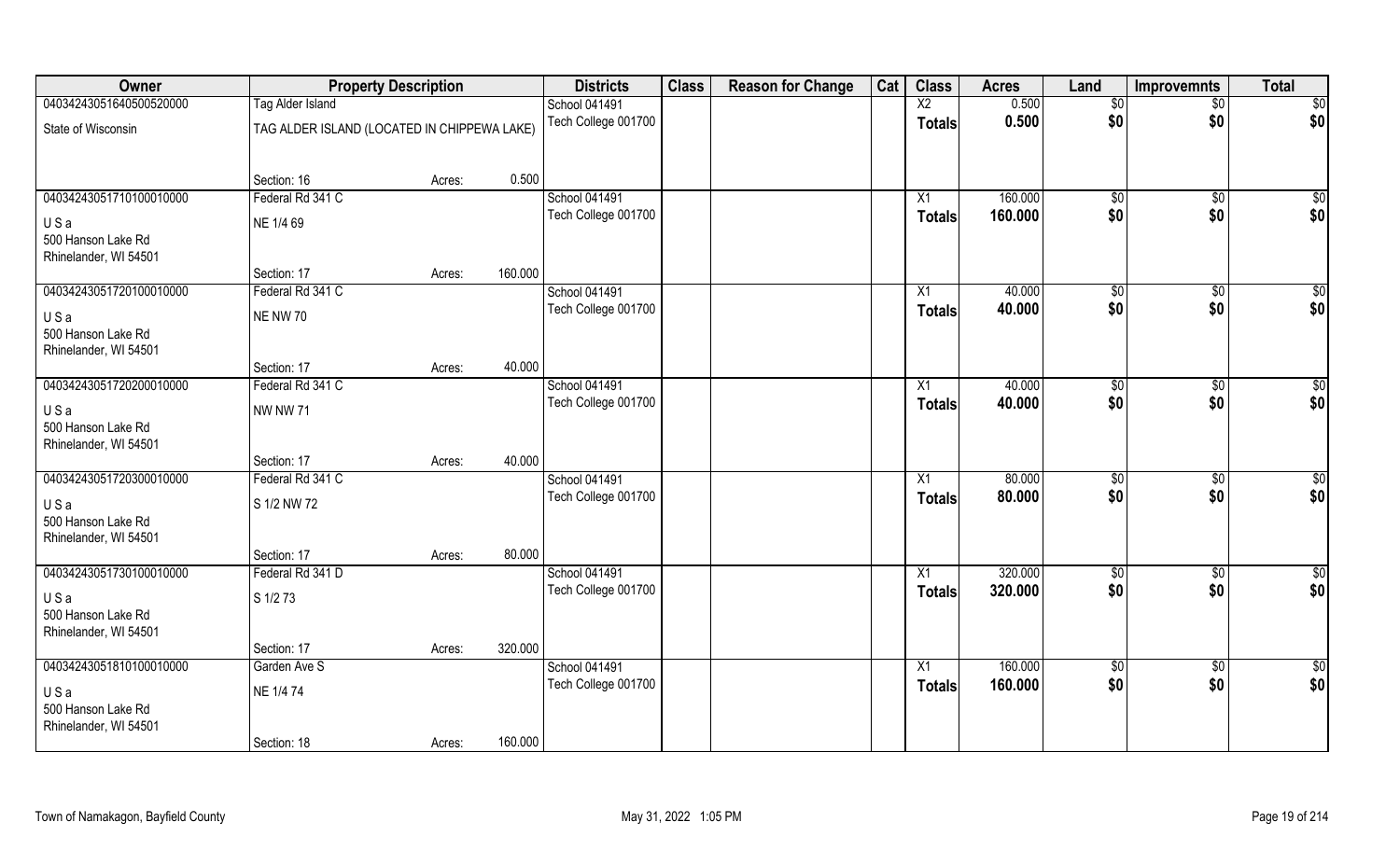| Owner                                         | <b>Property Description</b>                                                         |        | <b>Districts</b>       | <b>Class</b> | <b>Reason for Change</b> | Cat | <b>Class</b>   | <b>Acres</b> | Land         | <b>Improvemnts</b> | <b>Total</b> |
|-----------------------------------------------|-------------------------------------------------------------------------------------|--------|------------------------|--------------|--------------------------|-----|----------------|--------------|--------------|--------------------|--------------|
| 04034243051820400010000                       | Garden Ave S                                                                        |        | School 041491          |              |                          |     | X1             | 40.000       | \$0          | \$0                | \$0          |
| USa                                           | SE NW 79                                                                            |        | Tech College 001700    |              |                          |     | <b>Totals</b>  | 40.000       | \$0          | \$0                | \$0          |
| 500 Hanson Lake Rd                            |                                                                                     |        |                        |              |                          |     |                |              |              |                    |              |
| Rhinelander, WI 54501                         |                                                                                     |        |                        |              |                          |     |                |              |              |                    |              |
|                                               | Section: 18<br>Acres:                                                               | 40.000 |                        |              |                          |     |                |              |              |                    |              |
| 04034243051820500115000                       | 43884 Namakagon Sunset Rd                                                           |        | School 041491          |              |                          |     | G1             | 4.900        | \$30,800     | \$201,900          | \$232,700    |
|                                               | James H & Estelle G Hansen Living Trus   ALL THAT PART OF GOVT LOT 1 LYING EAST OF  |        | Tech College 001700    |              |                          |     | W <sub>6</sub> | 36.000       | (\$72,000)   | \$0                | \$0          |
| 50 Hemlock St Unit 20                         | THE TOWN ROAD IN V.939 P.895 (JAMES H &                                             |        |                        |              |                          |     | <b>Totals</b>  | 40.900       | \$30,800     | \$201,900          | \$232,700    |
| Sauk City, WI 53583                           | ESTELLE G HANSEN LIVING TRUST DTD 1/08/99) (36                                      |        |                        |              |                          |     |                |              |              |                    |              |
|                                               | Section: 18<br>Acres:                                                               | 40.900 |                        |              |                          |     |                |              |              |                    |              |
| 04034243051820500115200                       | 43884 Namakagon Sunset Rd                                                           |        | School 041491          |              |                          |     | W <sub>6</sub> | 3.020        | ( \$329,400) | $\sqrt{50}$        | \$0          |
|                                               | James H & Estelle G Hansen Living Trus LOT 2 CSM #1092 IN V.7 P.45 (LOCATED IN GOVT |        | Tech College 001700    |              |                          |     | <b>Totals</b>  | 3.020        | \$0          | \$0                | \$0          |
| 50 Hemlock St Unit 20                         | LOT 1) (JAMES H & ESTELLE G HANSEN LIVING                                           |        |                        |              |                          |     |                |              |              |                    |              |
| Sauk City, WI 53583                           | TRUST DTD 1/08/99) (MFL-CLOSED 25 YRS-YR OF                                         |        |                        |              |                          |     |                |              |              |                    |              |
|                                               | Section: 18<br>Acres:                                                               | 3.022  |                        |              |                          |     |                |              |              |                    |              |
| 04034243051820500120000                       | 43895 Namakagon Sunset Rd                                                           |        | School 041491          |              |                          |     | G1             | 3.800        | \$252,000    | \$138,900          | \$390,900    |
| Neil John Broesch                             | PAR IN GOVT LOT 1 IN DOC 2017R-570512 77B                                           |        | Tech College 001700    |              |                          |     | <b>Totals</b>  | 3.800        | \$252,000    | \$138,900          | \$390,900    |
| 6019 Arthur Rd                                |                                                                                     |        |                        |              |                          |     |                |              |              |                    |              |
| Hartford, WI 53027                            |                                                                                     |        |                        |              |                          |     |                |              |              |                    |              |
|                                               | Section: 18<br>Acres:                                                               | 3.800  |                        |              |                          |     |                |              |              |                    |              |
| 04034243051820500130000                       | 43885 Namakagon Sunset Rd                                                           |        | School 041491          | G1           | Remodel                  |     | G1             | 3.180        | \$426,400    | \$291,800          | \$718,200    |
| Glenn J. Grozich                              | LOT 1 CSM #1092 V.7 P.45 (LOCATED IN GOVT LOT                                       |        | Tech College 001700 G1 |              | Garage complete          |     | <b>Totals</b>  | 3.180        | \$426,400    | \$291,800          | \$718,200    |
| Glenn G. Grozich                              | 1) IN V.947 P.352                                                                   |        |                        |              |                          |     |                |              |              |                    |              |
| 500 Shawmut Ave                               |                                                                                     |        |                        |              |                          |     |                |              |              |                    |              |
| Lagrange, IL 60526                            | Section: 18<br>Acres:                                                               | 3.180  |                        |              |                          |     |                |              |              |                    |              |
| 04034243051820500145000                       | 25150 Namakagon Sunset Rd                                                           |        | School 041491          |              |                          |     | G1             | 2.180        | \$304,800    | $\sqrt{6}$         | \$304,800    |
|                                               |                                                                                     |        | Tech College 001700    |              |                          |     | <b>Totals</b>  | 2.180        | \$304,800    | \$0                | \$304,800    |
| James O Notstad Living Trust<br>PO Box 259227 | PAR IN GOVT LOT 1 IN V.920 P.72 IM 2005R-499820                                     |        |                        |              |                          |     |                |              |              |                    |              |
| Madison, WI 53725                             | (BETTY W NEMEC TRUST) (JAMES O NOTSTAD<br><b>LIVING TRUST)</b>                      |        |                        |              |                          |     |                |              |              |                    |              |
|                                               | Section: 18<br>Acres:                                                               | 2.180  |                        |              |                          |     |                |              |              |                    |              |
| 04034243051820500151000                       | 25155 Sunset Ln                                                                     |        | School 041491          | G1           | Garage complete          |     | G1             | 2.049        | \$19,600     | \$118,500          | \$138,100    |
|                                               |                                                                                     |        | Tech College 001700    |              |                          |     | <b>Totals</b>  | 2.049        | \$19,600     | \$118,500          | \$138,100    |
| Allison Lee Koch                              | LOT 2 CSM #1063 LOCATED IN GOVT LOT 1 IN V.6                                        |        |                        |              |                          |     |                |              |              |                    |              |
| Daniel Koch                                   | P.414                                                                               |        |                        |              |                          |     |                |              |              |                    |              |
| 5451 Rose St                                  |                                                                                     | 2.049  |                        |              |                          |     |                |              |              |                    |              |
| Owatonna, MN 55060                            | Section: 18<br>Acres:                                                               |        |                        |              |                          |     |                |              |              |                    |              |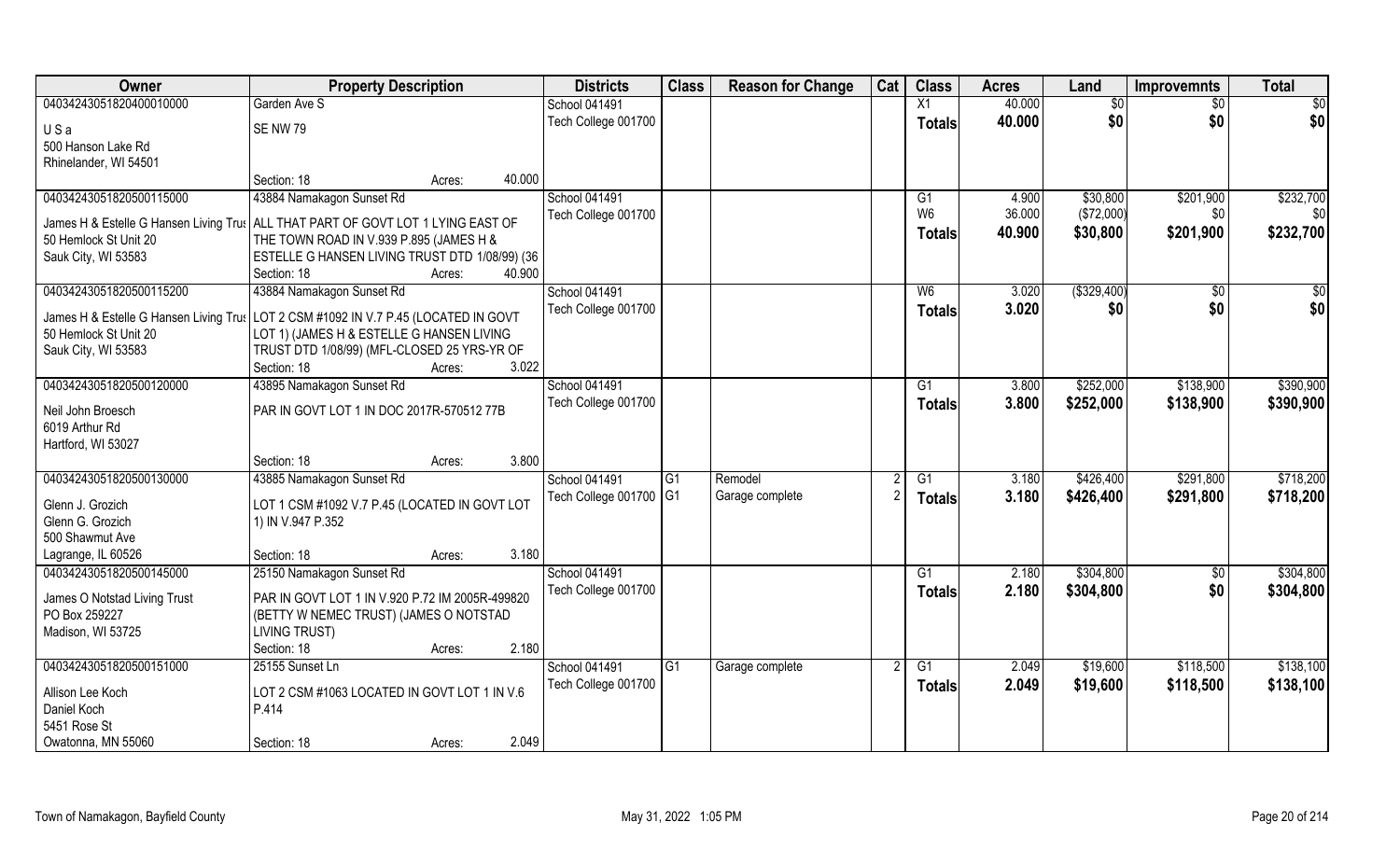| Owner                                        | <b>Property Description</b>                       | <b>Districts</b>     | <b>Class</b> | <b>Reason for Change</b> | Cat  | <b>Class</b>    | <b>Acres</b>   | Land      | <b>Improvemnts</b> | <b>Total</b> |
|----------------------------------------------|---------------------------------------------------|----------------------|--------------|--------------------------|------|-----------------|----------------|-----------|--------------------|--------------|
| 04034243051820500152000                      | 25080 Sunset Ln                                   | <b>School 041491</b> | G1           | Verified room counts     | $-2$ | $\overline{G1}$ | 2.565          | \$165,100 | \$137,100          | \$302,200    |
| James B. Kozlowski                           | LOT 1 CSM #1063 LOCATED IN GOVT LOT 1 IN V.6      | Tech College 001700  |              |                          |      | Totals          | 2.565          | \$165,100 | \$137,100          | \$302,200    |
| 3144 Georgoa Ave S                           | P.414 IN DOC 2021R-586800                         |                      |              |                          |      |                 |                |           |                    |              |
| St Louis Park, MN 55426                      |                                                   |                      |              |                          |      |                 |                |           |                    |              |
|                                              | 2.565<br>Section: 18<br>Acres:                    |                      |              |                          |      |                 |                |           |                    |              |
| 04034243051820500160000                      | 43715 Namakagon Sunset Rd                         | <b>School 041491</b> |              |                          |      | G <sub>1</sub>  | 4.800          | \$187,100 | \$58,900           | \$246,000    |
| Lon S. Anderson                              | PAR IN GOVT LOT 1 DESC IN DOC 2021R-592457 75     | Tech College 001700  |              |                          |      | <b>Totals</b>   | 4.800          | \$187,100 | \$58,900           | \$246,000    |
| PO Box 23                                    | (CAROLINE E ANDERSON LIFE ESTATE)                 |                      |              |                          |      |                 |                |           |                    |              |
| Cable, WI 54821                              |                                                   |                      |              |                          |      |                 |                |           |                    |              |
|                                              | 4.800<br>Section: 18<br>Acres:                    |                      |              |                          |      |                 |                |           |                    |              |
| 04034243051820500201000                      | Namakagon Sunset Rd                               | School 041491        |              |                          |      | G6              | 16.000         | \$32,000  | \$0                | \$32,000     |
| Lon S. Anderson                              | PAR IN GOVT LOT 2 DESC IN DOC 2021R-592457        | Tech College 001700  |              |                          |      | <b>Totals</b>   | 16.000         | \$32,000  | \$0                | \$32,000     |
| PO Box 23                                    | (CAROLINE E ANDERSON LIFE ESTATE)                 |                      |              |                          |      |                 |                |           |                    |              |
| Cable, WI 54821                              |                                                   |                      |              |                          |      |                 |                |           |                    |              |
|                                              | 16.000<br>Section: 18<br>Acres:                   |                      |              |                          |      |                 |                |           |                    |              |
| 04034243051820500202000                      | 25045 N Castle Garden Rd                          | <b>School 041491</b> |              |                          |      | G <sub>1</sub>  | 0.900          | \$198,400 | \$141,000          | \$339,400    |
|                                              |                                                   | Tech College 001700  |              |                          |      | <b>Totals</b>   | 0.900          | \$198,400 | \$141,000          | \$339,400    |
| Thomas W. Rubenstein<br>Pamela L. Rubenstein | PAR IN GOVT LOT 2 IN V.1151 P.176 78A             |                      |              |                          |      |                 |                |           |                    |              |
| 25045 N Castle Garden Rd                     |                                                   |                      |              |                          |      |                 |                |           |                    |              |
| Cable, WI 54821                              | 0.900<br>Section: 18<br>Acres:                    |                      |              |                          |      |                 |                |           |                    |              |
| 04034243051820500203000                      | 25035 N Castle Garden Rd                          | School 041491        |              |                          |      | G1              | 2.100          | \$169,500 | \$156,900          | \$326,400    |
|                                              |                                                   | Tech College 001700  |              |                          |      | <b>Totals</b>   | 2.100          | \$169,500 | \$156,900          | \$326,400    |
| Thomas O. Jokinen                            | W 1/2 OF PAR #3 & W 1/2 OF S 25' OF PAR #2 IN     |                      |              |                          |      |                 |                |           |                    |              |
| Terry L. Jokinen<br>PO Box 577               | GOVT LOT 2 IN V.673 P.37&38 78H1                  |                      |              |                          |      |                 |                |           |                    |              |
| Mellen, WI 54546                             | 2.100<br>Section: 18<br>Acres:                    |                      |              |                          |      |                 |                |           |                    |              |
| 04034243051820500204000                      | 25025 N Castle Garden Rd                          | School 041491        |              |                          |      | G1              | 1.400          | \$72,000  | \$25,600           | \$97,600     |
|                                              |                                                   | Tech College 001700  |              |                          |      | <b>Totals</b>   | 1.400          | \$72,000  | \$25,600           | \$97,600     |
| Robert J. Matlock Trustee                    | N 1/2 OF PAR #4 IN GOVT LOT 7 SEC 13-43-6 IN      |                      |              |                          |      |                 |                |           |                    |              |
| 735 E 51st St                                | V.1154 P.574 78F (MICHELLE L KARSTEN REV          |                      |              |                          |      |                 |                |           |                    |              |
| Minneapolis, MN 55417                        | TRUST DTD 12/26/2006)<br>1.400                    |                      |              |                          |      |                 |                |           |                    |              |
| 04034243051820500205000                      | Section: 18<br>Acres:<br>25015 N Castle Garden Rd | School 041491        |              |                          |      | G1              |                | \$72,000  | \$114,800          | \$186,800    |
|                                              |                                                   | Tech College 001700  |              |                          |      |                 | 1.200<br>1.200 | \$72,000  | \$114,800          | \$186,800    |
| Michelle L. Karsten Trustee                  | S 1/2 OF PAR #4 IN GOVT LOT 7 SEC 13-43-6 & GOVT  |                      |              |                          |      | Totals          |                |           |                    |              |
| 735 E 51st St                                | LOT 2 SEC 18-43-5 IN V.975 P.25 78FF (MICHELLE L  |                      |              |                          |      |                 |                |           |                    |              |
| Minneapolis, MN 55417                        | KARSTEN REV TRUST AGREEMENT DTD 12/26/2006)       |                      |              |                          |      |                 |                |           |                    |              |
|                                              | 1.200<br>Section: 18<br>Acres:                    |                      |              |                          |      |                 |                |           |                    |              |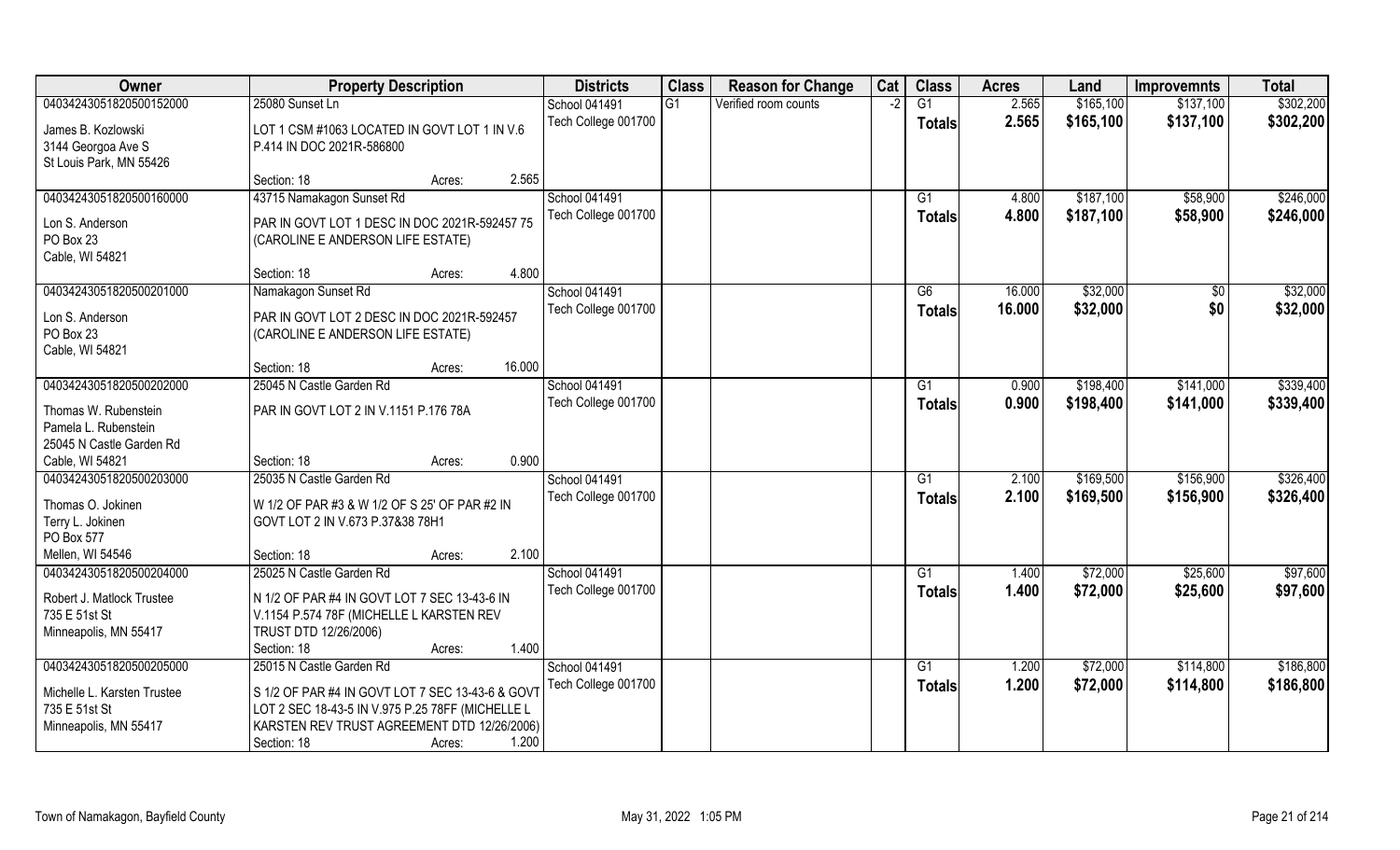| Owner                               | <b>Property Description</b>                               | <b>Districts</b>     | <b>Class</b> | <b>Reason for Change</b> | Cat | <b>Class</b>    | <b>Acres</b> | Land      | <b>Improvemnts</b> | <b>Total</b> |
|-------------------------------------|-----------------------------------------------------------|----------------------|--------------|--------------------------|-----|-----------------|--------------|-----------|--------------------|--------------|
| 04034243051820500206000             | 43605 Namakagon Sunset Rd                                 | <b>School 041491</b> |              |                          |     | G1              | 6.200        | \$154,000 | \$221,000          | \$375,000    |
| Patrick D. Lamb                     | PAR #5 & #6 IN GOVT LOT 7 SEC 13-43-6 & GOVT              | Tech College 001700  |              |                          |     | <b>Totals</b>   | 6.200        | \$154,000 | \$221,000          | \$375,000    |
| 2805 14th St                        | LOT 2 IN DOC 2019R-579345 78I                             |                      |              |                          |     |                 |              |           |                    |              |
| Eau Claire, WI 54703                |                                                           |                      |              |                          |     |                 |              |           |                    |              |
|                                     | 6.200<br>Section: 18<br>Acres:                            |                      |              |                          |     |                 |              |           |                    |              |
| 04034243051820500207000             | 43625 S Castle Garden Rd                                  | <b>School 041491</b> |              |                          |     | G1              | 1.000        | \$120,000 | \$149,000          | \$269,000    |
| James M Duffy Living Trust          | PAR #7 IN GOVT LOT 7 SEC 13-43-6 & GOVT LOT 2             | Tech College 001700  |              |                          |     | Totals          | 1.000        | \$120,000 | \$149,000          | \$269,000    |
| 43625 S Castle Garden Rd            | SEC IN DOC 2018R-572920 78J (JAMES M DUFFY                |                      |              |                          |     |                 |              |           |                    |              |
| Cable, WI 54821                     | LIVING TRUST DTD 04/20/2018)                              |                      |              |                          |     |                 |              |           |                    |              |
|                                     | 1.000<br>Section: 18<br>Acres:                            |                      |              |                          |     |                 |              |           |                    |              |
| 04034243051820500208000             | 43615 S Castle Garden Rd                                  | <b>School 041491</b> |              |                          |     | G1              | 1.800        | \$144,000 | \$59,900           | \$203,900    |
| <b>Patricia Herbst Trustees</b>     | PAR #8 IN GOVT LOT 7 SEC 13-43-6 & GOVT LOT 2             | Tech College 001700  |              |                          |     | <b>Totals</b>   | 1.800        | \$144,000 | \$59,900           | \$203,900    |
| 2472 Pleasant Valley Rd             | IN DOC 2020R-583258 78K (HERBST TRUST DTD                 |                      |              |                          |     |                 |              |           |                    |              |
| West Bend, WI 53095                 | 04/11/2003)                                               |                      |              |                          |     |                 |              |           |                    |              |
|                                     | 1.800<br>Section: 18<br>Acres:                            |                      |              |                          |     |                 |              |           |                    |              |
| 04034243051820500209000             | 43605 S Castle Garden Rd                                  | <b>School 041491</b> |              |                          |     | G1              | 1.600        | \$108,000 | \$35,600           | \$143,600    |
| Mitchell R. Anderson                | PAR #9 IN GOVT LOT 7 SEC 13-43-6 & GOVT LOT 2 IN          | Tech College 001700  |              |                          |     | <b>Totals</b>   | 1.600        | \$108,000 | \$35,600           | \$143,600    |
| 7365 Kochia Ln                      | SEC 18-43-5 IN V.562 P.381 78G                            |                      |              |                          |     |                 |              |           |                    |              |
| Victoria, MN 55386                  |                                                           |                      |              |                          |     |                 |              |           |                    |              |
|                                     | 1.600<br>Section: 18<br>Acres:                            |                      |              |                          |     |                 |              |           |                    |              |
| 04034243051820500210000             | 43595 S Castle Garden Rd                                  | School 041491        |              |                          |     | G1              | 2.900        | \$100,800 | \$144,200          | \$245,000    |
|                                     |                                                           | Tech College 001700  |              |                          |     | <b>Totals</b>   | 2.900        | \$100,800 | \$144,200          | \$245,000    |
| Walter D. Frakes<br>Janet L. Frakes | PAR IN GOVT LOT 2 18/43/05 & GOVT LOT 7 13/43/06          |                      |              |                          |     |                 |              |           |                    |              |
| 180 Paris Ln                        | IN V.927 P.332 78E (UNOFFICIAL LOT 10) IM<br>2005R-501824 |                      |              |                          |     |                 |              |           |                    |              |
| Washington, IL 61571                | 2.900<br>Section: 18<br>Acres:                            |                      |              |                          |     |                 |              |           |                    |              |
| 04034243051820500211000             | 43565 S Castle Garden Rd                                  | School 041491        |              |                          |     | G1              | 2.000        | \$115,200 | \$93,100           | \$208,300    |
|                                     |                                                           | Tech College 001700  |              |                          |     | <b>Totals</b>   | 2.000        | \$115,200 | \$93,100           | \$208,300    |
| Katelyn G. Gibson                   | PAR #11 IN GOVT LOT 7 SEC 13 -43-6 & GOVT LOT 2           |                      |              |                          |     |                 |              |           |                    |              |
| 3208 Village Ct                     | SEC 18-43 -5 IN DOC 2019R-577939 78D                      |                      |              |                          |     |                 |              |           |                    |              |
| Apt 3                               |                                                           |                      |              |                          |     |                 |              |           |                    |              |
| Janesville, WI 53546                | 2.000<br>Section: 18<br>Acres:                            |                      |              |                          |     |                 |              |           |                    |              |
| 04034243051820500212000             | 43575 S Castle Garden Rd                                  | <b>School 041491</b> |              |                          |     | $\overline{G1}$ | 1.700        | \$162,700 | \$81,100           | \$243,800    |
| Donald J. Wagner                    | PAR #12 IN GOVT LOT 7 SEC 13 -43-6 & GOVT LOT 2           | Tech College 001700  |              |                          |     | Totals          | 1.700        | \$162,700 | \$81,100           | \$243,800    |
| 43575 S Castle Garden Rd            | SEC 18-43 -5 IN V.350 P.371 78C                           |                      |              |                          |     |                 |              |           |                    |              |
| Cable, WI 54821                     |                                                           |                      |              |                          |     |                 |              |           |                    |              |
|                                     | 1.700<br>Section: 18<br>Acres:                            |                      |              |                          |     |                 |              |           |                    |              |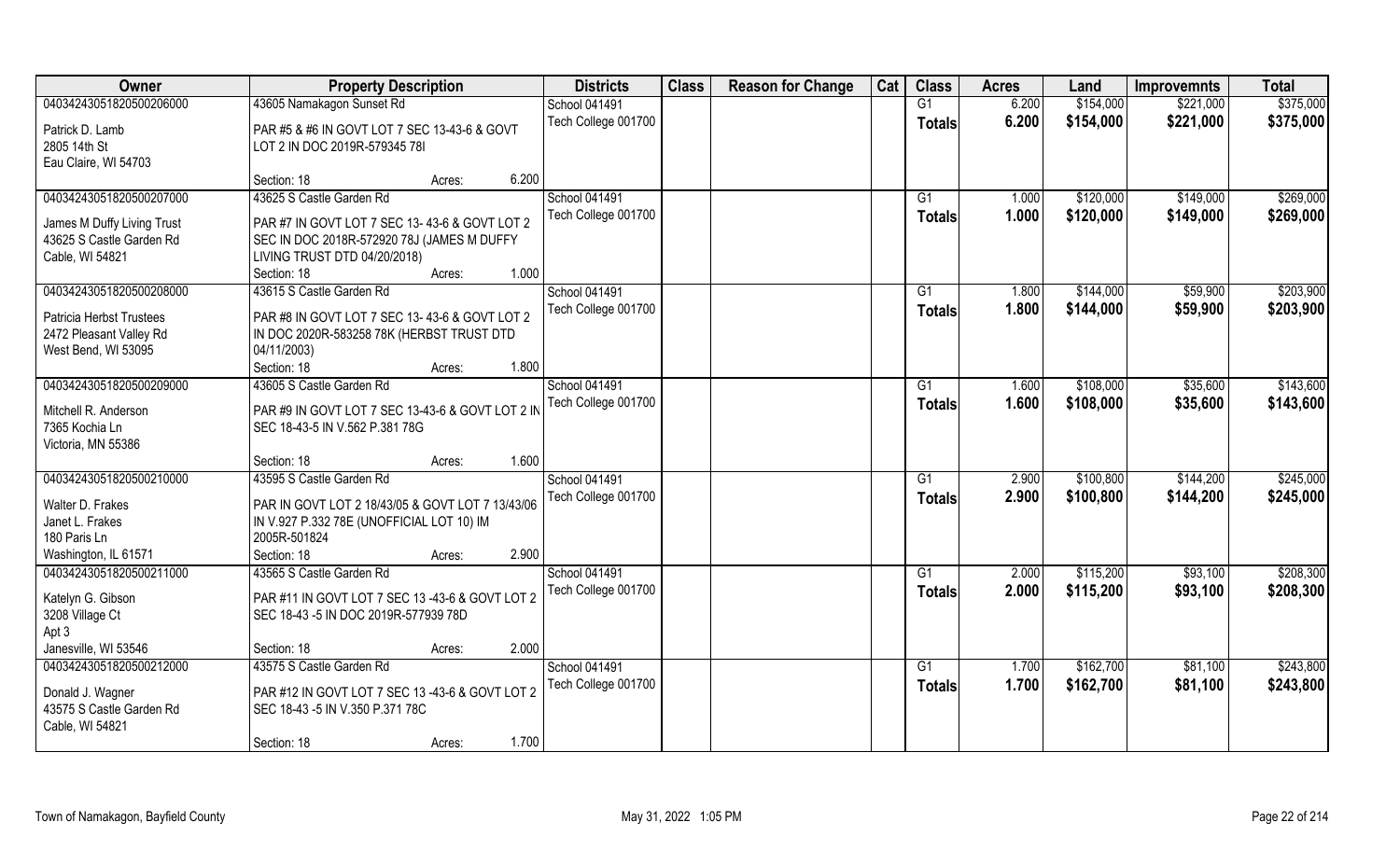| Owner                     | <b>Property Description</b>                     | <b>Districts</b>     | <b>Class</b> | <b>Reason for Change</b> | Cat | <b>Class</b>    | <b>Acres</b> | Land         | <b>Improvemnts</b> | <b>Total</b> |
|---------------------------|-------------------------------------------------|----------------------|--------------|--------------------------|-----|-----------------|--------------|--------------|--------------------|--------------|
| 04034243051820500213000   | Namakagon Sunset Rd                             | <b>School 041491</b> |              |                          |     | $\overline{G1}$ | 2.400        | \$23,600     | $\overline{50}$    | \$23,600     |
| Mark Shafer               | PAR IN GOVT LOT 7 SEC 13-43- 6 & GOVT LOT 2 SEC | Tech College 001700  |              |                          |     | Totals          | 2.400        | \$23,600     | \$0                | \$23,600     |
| 1220 Wallen Pl            | 18-43-5 IN V.354 P.284-289 78B (MARK E SHAFER   |                      |              |                          |     |                 |              |              |                    |              |
| Downers Grove, IL 60516   | TRUST)                                          |                      |              |                          |     |                 |              |              |                    |              |
|                           | 2.400<br>Section: 18<br>Acres:                  |                      |              |                          |     |                 |              |              |                    |              |
| 04034243051830100010000   | County Highway M                                | <b>School 041491</b> |              |                          |     | X1              | 40.000       | $\sqrt[6]{}$ | \$0                | \$0          |
|                           |                                                 | Tech College 001700  |              |                          |     | Totals          | 40.000       | \$0          | \$0                | \$0          |
| USa                       | <b>NE SW 80</b>                                 |                      |              |                          |     |                 |              |              |                    |              |
| 500 Hanson Lake Rd        |                                                 |                      |              |                          |     |                 |              |              |                    |              |
| Rhinelander, WI 54501     |                                                 |                      |              |                          |     |                 |              |              |                    |              |
|                           | 40.000<br>Section: 18<br>Acres:                 |                      |              |                          |     |                 |              |              |                    |              |
| 04034243051830200011000   |                                                 | School 041491        |              |                          |     | G6              | 4.090        | \$8,200      | $\sqrt[6]{3}$      | \$8,200      |
| Henry J. Bigott           | LOT 1 CSM #1638 IN V.9 P.365 (LOCATED IN NW SW) | Tech College 001700  |              |                          |     | <b>Totals</b>   | 4.090        | \$8,200      | \$0                | \$8,200      |
| 43290 Namakagon Sunset Rd | IN DOC 2021R-588726                             |                      |              |                          |     |                 |              |              |                    |              |
| Cable, WI 54821           |                                                 |                      |              |                          |     |                 |              |              |                    |              |
|                           | 4.090<br>Section: 18<br>Acres:                  |                      |              |                          |     |                 |              |              |                    |              |
| 04034243051830200012000   |                                                 | School 041491        |              |                          |     | G6              | 4.160        | \$8,300      | $\sqrt[6]{}$       | \$8,300      |
|                           |                                                 | Tech College 001700  |              |                          |     | Totals          | 4.160        | \$8,300      | \$0                | \$8,300      |
| Henry J. Bigott           | LOT 2 CSM #1638 IN V.9 P.365 (LOCATED IN NW SW) |                      |              |                          |     |                 |              |              |                    |              |
| 43290 Namakagon Sunset Rd | IN DOC 2021R-589766                             |                      |              |                          |     |                 |              |              |                    |              |
| Cable, WI 54821           |                                                 |                      |              |                          |     |                 |              |              |                    |              |
|                           | 4.160<br>Section: 18<br>Acres:                  |                      |              |                          |     |                 |              |              |                    |              |
| 04034243051830200013000   |                                                 | School 041491        |              |                          |     | G6              | 4.750        | \$9,500      | $\sqrt[6]{30}$     | \$9,500      |
| Henry J. Bigott           | LOT 3 CSM #1638 IN V.9 P.364 (LOCATED IN NW SW) | Tech College 001700  |              |                          |     | <b>Totals</b>   | 4.750        | \$9,500      | \$0                | \$9,500      |
| 43290 Namakagon Sunset Rd | DESC IN DOC 2021R- 589766                       |                      |              |                          |     |                 |              |              |                    |              |
| Cable, WI 54821           |                                                 |                      |              |                          |     |                 |              |              |                    |              |
|                           | 4.750<br>Section: 18<br>Acres:                  |                      |              |                          |     |                 |              |              |                    |              |
| 04034243051830200014000   |                                                 | School 041491        |              |                          |     | G6              | 3.250        | \$6,500      | \$0                | \$6,500      |
|                           |                                                 | Tech College 001700  |              |                          |     | <b>Totals</b>   | 3.250        | \$6,500      | \$0                | \$6,500      |
| Henry J. Bigott           | LOT 4 CSM #1638 IN V.9 P.364 (LOCATED IN NW SW) |                      |              |                          |     |                 |              |              |                    |              |
| 43290 Namakagon Sunset Rd | IN DOC 2019R-578333                             |                      |              |                          |     |                 |              |              |                    |              |
| Cable, WI 54821           |                                                 |                      |              |                          |     |                 |              |              |                    |              |
|                           | 3.250<br>Section: 18<br>Acres:                  |                      |              |                          |     |                 |              |              |                    |              |
| 04034243051830200015000   |                                                 | School 041491        |              |                          |     | G6              | 6.570        | \$13,100     | $\sqrt{$0}$        | \$13,100     |
| Henry J. Bigott           | NW SW E OF TOWN RD & N OF CO HWY M IN V.882     | Tech College 001700  |              |                          |     | Totals          | 6.570        | \$13,100     | \$0                | \$13,100     |
| 43290 Namakagon Sunset Rd | P.174 LESS CSM #1638 IN V.9 P.364 DESC IN DOC   |                      |              |                          |     |                 |              |              |                    |              |
| Cable, WI 54821           | 2021R-589766                                    |                      |              |                          |     |                 |              |              |                    |              |
|                           | 6.570<br>Section: 18<br>Acres:                  |                      |              |                          |     |                 |              |              |                    |              |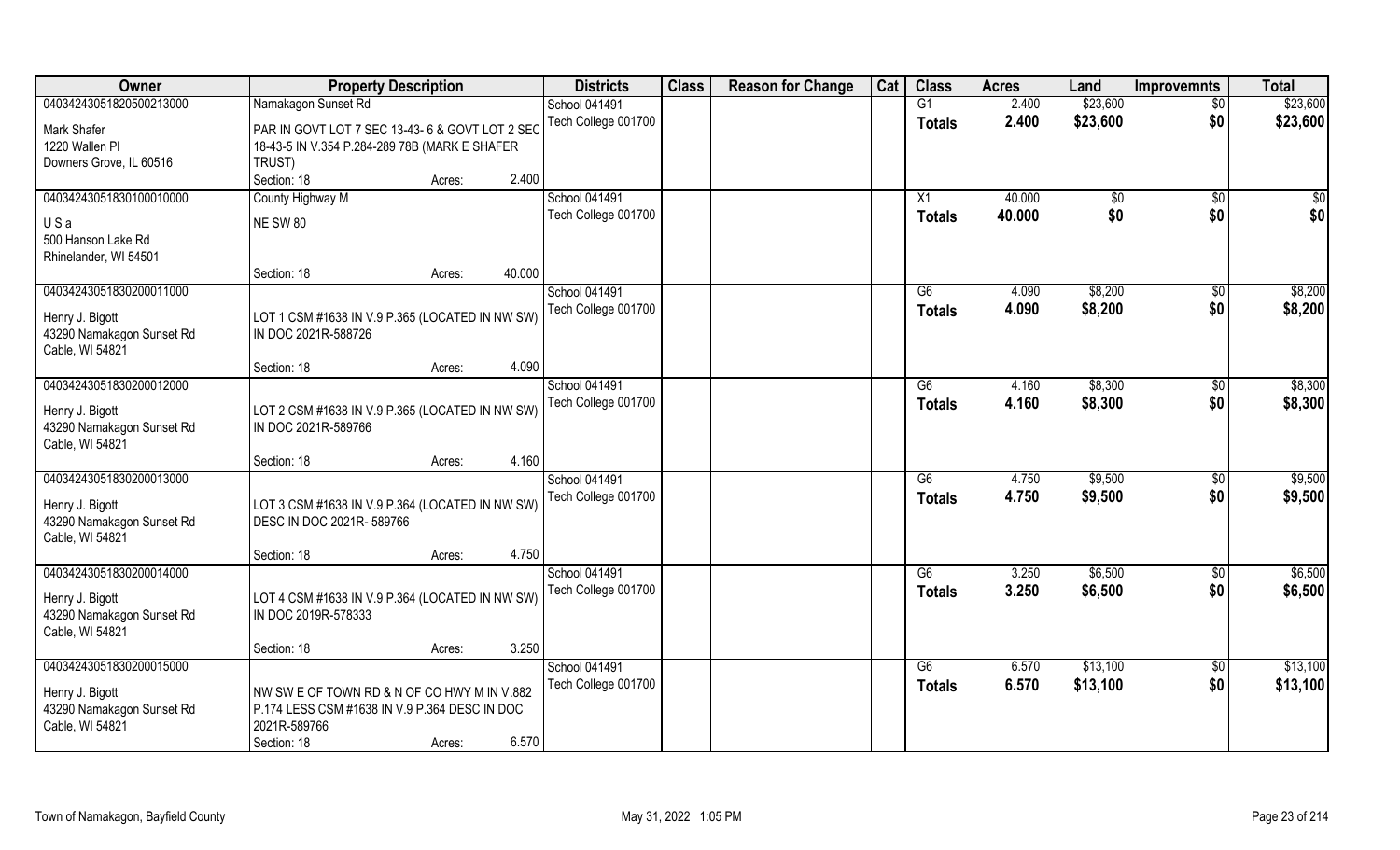| Owner                                                           |                                                                   | <b>Property Description</b> |         |                     | <b>Class</b> | <b>Reason for Change</b> | Cat | <b>Class</b>    | <b>Acres</b> | Land     | <b>Improvemnts</b> | <b>Total</b>    |
|-----------------------------------------------------------------|-------------------------------------------------------------------|-----------------------------|---------|---------------------|--------------|--------------------------|-----|-----------------|--------------|----------|--------------------|-----------------|
| 04034243051830200020000                                         | 43390 Namakagon Sunset Rd                                         |                             |         | School 041491       |              |                          |     | G1              | 5.500        | \$32,000 | \$94,100           | \$126,100       |
| Jerome A. Welcome                                               | PAR IN NW SW IN V.510 P.249 81D                                   |                             |         | Tech College 001700 |              |                          |     | <b>Totals</b>   | 5.500        | \$32,000 | \$94,100           | \$126,100       |
| 6265 Kiehnau Rd<br>Egg Harbor, WI 54209                         |                                                                   |                             |         |                     |              |                          |     |                 |              |          |                    |                 |
|                                                                 | Section: 18                                                       | Acres:                      | 5.500   |                     |              |                          |     |                 |              |          |                    |                 |
| 04034243051830200040000                                         | 43290 Namakagon Sunset Rd                                         |                             |         | School 041491       |              |                          |     | G1              | 2.400        | \$23,600 | \$63,700           | \$87,300        |
| Henry J. Bigott<br>43290 Namakagon Sunset Rd<br>Cable, WI 54821 | PAR IN NW SW E OF TOWN RD & N OF CO HWY M IN<br>V.998 P.495 81C   |                             |         | Tech College 001700 |              |                          |     | Totals          | 2.400        | \$23,600 | \$63,700           | \$87,300        |
|                                                                 | Section: 18                                                       | Acres:                      | 2.400   |                     |              |                          |     |                 |              |          |                    |                 |
| 04034243051830200050000                                         | 25025 County Hwy M                                                |                             |         | School 041491       |              |                          |     | G1              | 2.000        | \$22,000 | \$24,000           | \$46,000        |
| Alan R. Allmon<br>10632 York Ave S<br>Bloomington, MN 55431     | NW SW S OF CO TRK M IN V.180 P.161 & V.241 P.75<br>V.322 P.485 81 |                             |         | Tech College 001700 |              |                          |     | <b>Totals</b>   | 2.000        | \$22,000 | \$24,000           | \$46,000        |
|                                                                 | Section: 18                                                       | Acres:                      | 2.000   |                     |              |                          |     |                 |              |          |                    |                 |
| 04034243051830300010000                                         | 25215 Namakagon Dump Rd                                           |                             |         | School 041491       |              |                          |     | X4              | 41.200       | \$0      | $\sqrt[6]{3}$      | \$0             |
| Town of Namakagon<br>23845 County Hwy M<br>Cable, WI 54821      | SW SW IN V.384 P.43 82                                            |                             |         | Tech College 001700 |              |                          |     | <b>Totals</b>   | 41.200       | \$0      | \$0                | \$0             |
|                                                                 | Section: 18                                                       | Acres:                      | 41.200  |                     |              |                          |     |                 |              |          |                    |                 |
| 04034243051830400010000                                         | County Highway M                                                  |                             |         | School 041491       |              |                          |     | $\overline{X4}$ | 40.000       | \$0      | $\overline{50}$    | \$0             |
| Town of Namakagon<br>23845 County Hwy M<br>Cable, WI 54821      | SE SW 83                                                          |                             |         | Tech College 001700 |              |                          |     | <b>Totals</b>   | 40.000       | \$0      | \$0                | \$0             |
|                                                                 | Section: 18                                                       | Acres:                      | 40.000  |                     |              |                          |     |                 |              |          |                    |                 |
| 04034243051840100010000                                         | County Highway M                                                  |                             |         | School 041491       |              |                          |     | $\overline{X1}$ | 160.000      | \$0      | \$0                | $\overline{50}$ |
| USa<br>500 Hanson Lake Rd<br>Rhinelander, WI 54501              | SE 1/4 84                                                         |                             |         | Tech College 001700 |              |                          |     | <b>Totals</b>   | 160.000      | \$0      | \$0                | \$0             |
|                                                                 | Section: 18                                                       | Acres:                      | 160.000 |                     |              |                          |     |                 |              |          |                    |                 |
| 04034243051910100010000                                         | County Highway M                                                  |                             |         | School 041491       |              |                          |     | X1              | 160.000      | \$0      | \$0                | \$0             |
| USa<br>500 Hanson Lake Rd<br>Rhinelander, WI 54501              | NE 1/4 85                                                         |                             |         | Tech College 001700 |              |                          |     | <b>Totals</b>   | 160.000      | \$0      | \$0                | \$0             |
|                                                                 | Section: 19                                                       | Acres:                      | 160.000 |                     |              |                          |     |                 |              |          |                    |                 |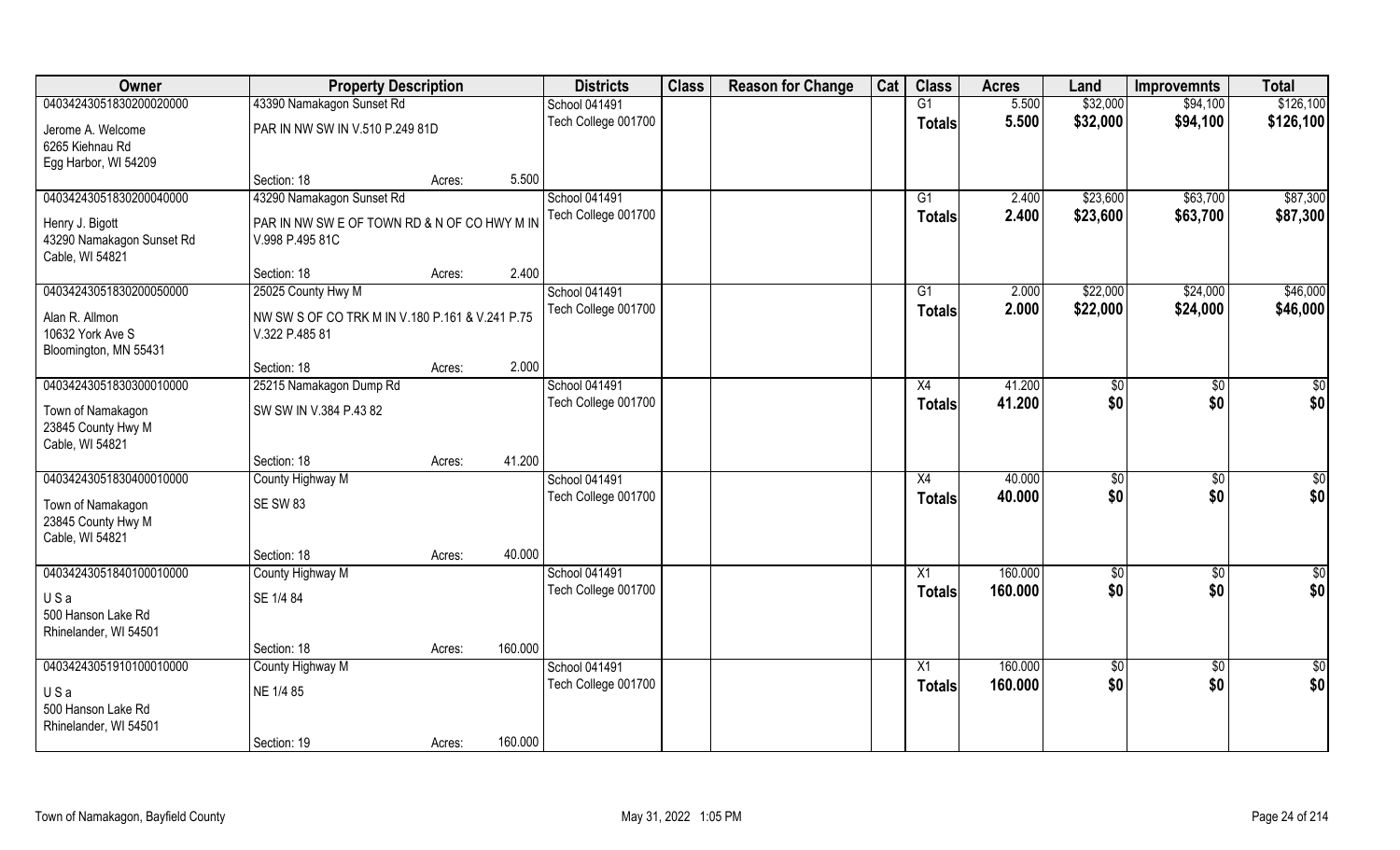| Owner                   | <b>Property Description</b>                |        |        | <b>Districts</b>     | <b>Class</b> | <b>Reason for Change</b> | Cat | <b>Class</b>   | <b>Acres</b> | Land         | <b>Improvemnts</b> | <b>Total</b> |
|-------------------------|--------------------------------------------|--------|--------|----------------------|--------------|--------------------------|-----|----------------|--------------|--------------|--------------------|--------------|
| 04034243051920100010000 | 25400 Old Namakagon Rd                     |        |        | <b>School 041491</b> |              |                          |     | G1             | 1.000        | \$14,000     | \$17,500           | \$31,500     |
| Matthew S. Mayer        | NE NW SUBJ TO EASEMENT IN V.757 P.438 8 86 |        |        | Tech College 001700  |              |                          |     | G <sub>6</sub> | 39.000       | \$78,000     | \$0                | \$78,000     |
| 145731 Walden Blvd      |                                            |        |        |                      |              |                          |     | <b>Totals</b>  | 40.000       | \$92,000     | \$17,500           | \$109,500    |
| Wausau, WI 54401        |                                            |        |        |                      |              |                          |     |                |              |              |                    |              |
|                         | Section: 19                                | Acres: | 40.000 |                      |              |                          |     |                |              |              |                    |              |
| 04034243051920200010000 | 25205 County Hwy M                         |        |        | School 041491        |              |                          |     | X4             | 41.600       | $\sqrt[6]{}$ | $\sqrt{$0}$        | $\sqrt{50}$  |
| Town of Namakagon       | NW NW IIN V.402 P.101 87                   |        |        | Tech College 001700  |              |                          |     | <b>Totals</b>  | 41.600       | \$0          | \$0                | \$0          |
| 23845 County Hwy M      |                                            |        |        |                      |              |                          |     |                |              |              |                    |              |
| Cable, WI 54821         |                                            |        |        |                      |              |                          |     |                |              |              |                    |              |
|                         | Section: 19                                | Acres: | 41.600 |                      |              |                          |     |                |              |              |                    |              |
| 04034243051920300010000 | Namakagon Dump Rd                          |        |        | <b>School 041491</b> |              |                          |     | G6             | 42.500       | \$85,000     | $\overline{30}$    | \$85,000     |
| Gerald F. Kottschade    | <b>SW NW 88</b>                            |        |        | Tech College 001700  |              |                          |     | <b>Totals</b>  | 42.500       | \$85,000     | \$0                | \$85,000     |
| Geralynn Kottschade     |                                            |        |        |                      |              |                          |     |                |              |              |                    |              |
| 1671 Madison Ave        |                                            |        |        |                      |              |                          |     |                |              |              |                    |              |
| Mankato, MN 56001       | Section: 19                                | Acres: | 42.500 |                      |              |                          |     |                |              |              |                    |              |
| 04034243051920400010000 | Old Namakagon Rd                           |        |        | School 041491        |              |                          |     | X1             | 40.000       | \$0          | \$0                | $\sqrt{50}$  |
| USa                     | <b>SE NW 89</b>                            |        |        | Tech College 001700  |              |                          |     | Totals         | 40.000       | \$0          | \$0                | \$0          |
| 500 Hanson Lake Rd      |                                            |        |        |                      |              |                          |     |                |              |              |                    |              |
| Rhinelander, WI 54501   |                                            |        |        |                      |              |                          |     |                |              |              |                    |              |
|                         | Section: 19                                | Acres: | 40.000 |                      |              |                          |     |                |              |              |                    |              |
| 04034243051930100010000 | <b>Ghost Creek Rd</b>                      |        |        | School 041491        |              |                          |     | X1             | 40.000       | \$0          | \$0                | \$0          |
| USa                     | <b>NE SW 90</b>                            |        |        | Tech College 001700  |              |                          |     | Totals         | 40.000       | \$0          | \$0                | \$0          |
| 500 Hanson Lake Rd      |                                            |        |        |                      |              |                          |     |                |              |              |                    |              |
| Rhinelander, WI 54501   |                                            |        |        |                      |              |                          |     |                |              |              |                    |              |
|                         | Section: 19                                | Acres: | 40.000 |                      |              |                          |     |                |              |              |                    |              |
| 04034243051930200010000 | Namakagon Dump Rd                          |        |        | <b>School 041491</b> |              |                          |     | G6             | 43.400       | \$86,800     | $\sqrt{6}$         | \$86,800     |
| Gerald F. Kottschade    | <b>NW SW 91</b>                            |        |        | Tech College 001700  |              |                          |     | <b>Totals</b>  | 43.400       | \$86,800     | \$0                | \$86,800     |
| Geralynn Kottschade     |                                            |        |        |                      |              |                          |     |                |              |              |                    |              |
| 1671 Madison Ave        |                                            |        |        |                      |              |                          |     |                |              |              |                    |              |
| Mankato, MN 56001       | Section: 19                                | Acres: | 43.400 |                      |              |                          |     |                |              |              |                    |              |
| 04034243051930300010000 | <b>Ghost Creek Rd</b>                      |        |        | School 041491        |              |                          |     | X1             | 44.200       | \$0          | $\sqrt{$0}$        | \$0          |
| Forest Service U S a    | <b>SW SW 92</b>                            |        |        | Tech College 001700  |              |                          |     | <b>Totals</b>  | 44.200       | \$0          | \$0                | \$0          |
| 1170 4th Ave S          |                                            |        |        |                      |              |                          |     |                |              |              |                    |              |
| Park Falls, WI 54552    |                                            |        |        |                      |              |                          |     |                |              |              |                    |              |
|                         | Section: 19                                | Acres: | 44.200 |                      |              |                          |     |                |              |              |                    |              |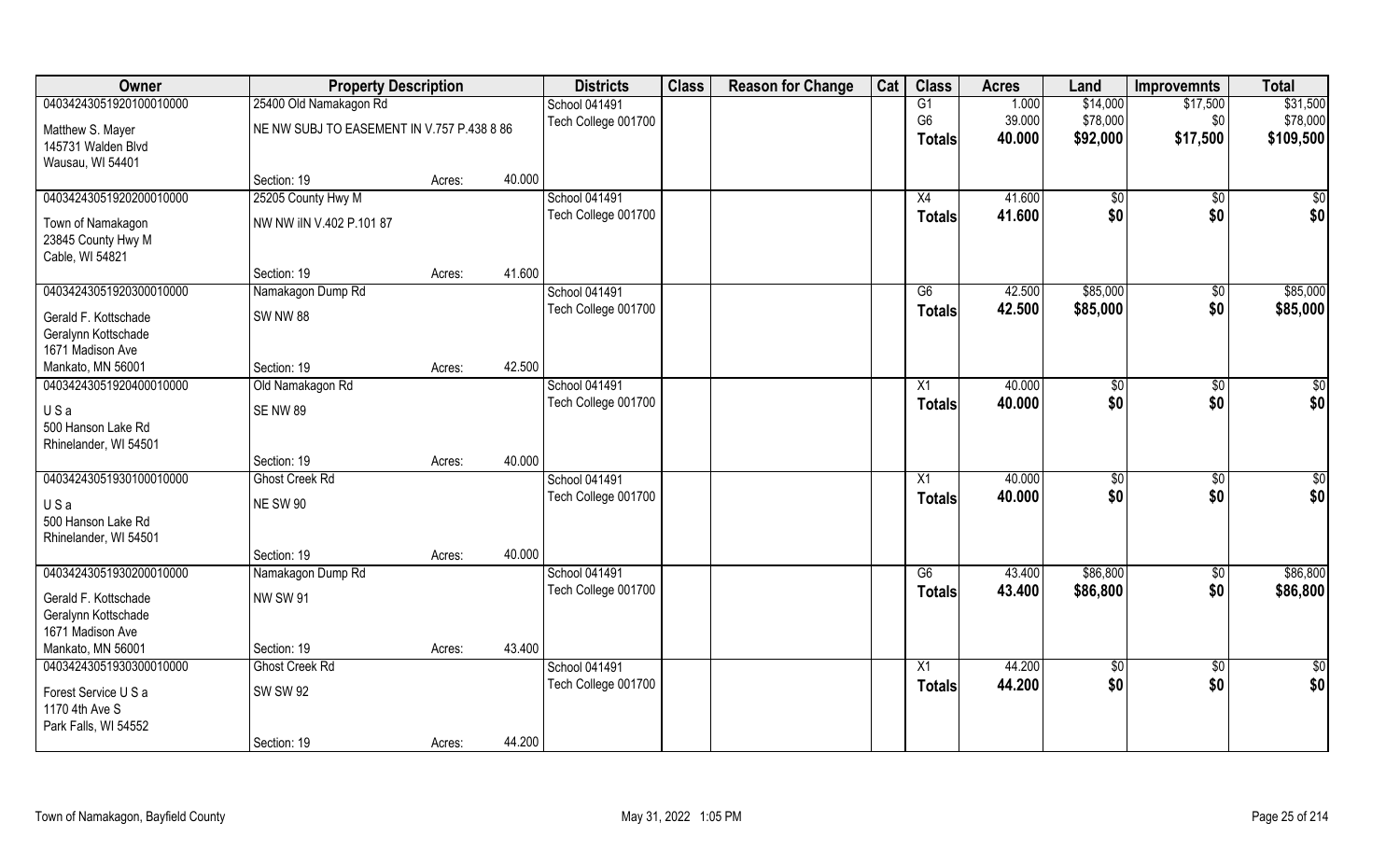| Owner                             | <b>Property Description</b>                  |        |         | <b>Districts</b>                     | <b>Class</b> | <b>Reason for Change</b> | Cat | <b>Class</b>    | <b>Acres</b> | Land         | <b>Improvemnts</b> | <b>Total</b>    |
|-----------------------------------|----------------------------------------------|--------|---------|--------------------------------------|--------------|--------------------------|-----|-----------------|--------------|--------------|--------------------|-----------------|
| 04034243051930400010000           | <b>Ghost Creek Rd</b>                        |        |         | School 041491                        |              |                          |     | X1              | 40.000       | \$0          | $\sqrt{$0}$        | $\sqrt{50}$     |
| Forest Service U S a              | <b>SE SW 93</b>                              |        |         | Tech College 001700                  |              |                          |     | <b>Totals</b>   | 40.000       | \$0          | \$0                | \$0             |
| 1170 4th Ave S                    |                                              |        |         |                                      |              |                          |     |                 |              |              |                    |                 |
| Park Falls, WI 54552              |                                              |        |         |                                      |              |                          |     |                 |              |              |                    |                 |
|                                   | Section: 19                                  | Acres: | 40.000  |                                      |              |                          |     |                 |              |              |                    |                 |
| 04034243051940100010000           | <b>Ghost Creek Rd</b>                        |        |         | School 041491                        |              |                          |     | X1              | 160.000      | $\sqrt[6]{}$ | $\sqrt[6]{}$       | \$0             |
| USa                               | SE 1/4 94                                    |        |         | Tech College 001700                  |              |                          |     | Totals          | 160.000      | \$0          | \$0                | \$0             |
| 500 Hanson Lake Rd                |                                              |        |         |                                      |              |                          |     |                 |              |              |                    |                 |
| Rhinelander, WI 54501             |                                              |        |         |                                      |              |                          |     |                 |              |              |                    |                 |
|                                   | Section: 19                                  | Acres: | 160.000 |                                      |              |                          |     |                 |              |              |                    |                 |
| 04034243052010100010000           | County Highway M                             |        |         | School 041491<br>Tech College 001700 |              |                          |     | X1              | 80.000       | \$0          | $\overline{50}$    | $\sqrt{50}$     |
| USa                               | N 1/2 NE 95                                  |        |         |                                      |              |                          |     | <b>Totals</b>   | 80.000       | \$0          | \$0                | \$0             |
| 500 Hanson Lake Rd                |                                              |        |         |                                      |              |                          |     |                 |              |              |                    |                 |
| Rhinelander, WI 54501             |                                              |        | 80.000  |                                      |              |                          |     |                 |              |              |                    |                 |
| 04034243052010500210000           | Section: 20<br>26935 County Hwy M            | Acres: |         | School 041491                        |              |                          |     | G1              | 10.000       | \$157,000    | \$189,100          | \$346,100       |
|                                   |                                              |        |         | Tech College 001700                  |              |                          |     | G <sub>5</sub>  | 15.900       | \$6,400      | \$0                | \$6,400         |
| Harry M. Wirth                    | GOVT LOT 2 IN V.881 P.195 97 IM 2004R-488457 |        |         |                                      |              |                          |     | G <sub>6</sub>  | 36.000       | \$72,000     | \$0                | \$72,000        |
| PO Box 439                        |                                              |        |         |                                      |              |                          |     | <b>Totals</b>   | 61.900       | \$235,400    | \$189,100          | \$424,500       |
| Clam Lake, WI 54517               | Section: 20                                  | Acres: | 61.900  |                                      |              |                          |     |                 |              |              |                    |                 |
| 04034243052010500310000           | Old Namakagon Rd                             |        |         | School 041491                        |              |                          |     | G1              | 3.100        | \$95,500     | \$13,000           | \$108,500       |
|                                   |                                              |        |         | Tech College 001700                  |              |                          |     | G <sub>6</sub>  | 80.900       | \$142,400    | \$0                | \$142,400       |
| Harry M. Wirth                    | GOVT LOT 3 IN V.881 P.195 96 IM 2004R-488457 |        |         |                                      |              |                          |     | Totals          | 84.000       | \$237,900    | \$13,000           | \$250,900       |
| PO Box 439<br>Clam Lake, WI 54517 |                                              |        |         |                                      |              |                          |     |                 |              |              |                    |                 |
|                                   | Section: 20                                  | Acres: | 84.000  |                                      |              |                          |     |                 |              |              |                    |                 |
| 04034243052020100010000           | County Highway M                             |        |         | School 041491                        |              |                          |     | $\overline{X1}$ | 160.000      | \$0          | $\sqrt{$0}$        | \$0             |
|                                   | NW 1/4 98                                    |        |         | Tech College 001700                  |              |                          |     | <b>Totals</b>   | 160.000      | \$0          | \$0                | \$0             |
| USa<br>500 Hanson Lake Rd         |                                              |        |         |                                      |              |                          |     |                 |              |              |                    |                 |
| Rhinelander, WI 54501             |                                              |        |         |                                      |              |                          |     |                 |              |              |                    |                 |
|                                   | Section: 20                                  | Acres: | 80.000  |                                      |              |                          |     |                 |              |              |                    |                 |
| 04034243052030200010000           | Old Namakagon Rd                             |        |         | School 041491                        |              |                          |     | $\overline{X1}$ | 40.000       | $\sqrt{50}$  | $\sqrt{$0}$        | $\overline{50}$ |
| USa                               | <b>NW SW 100</b>                             |        |         | Tech College 001700                  |              |                          |     | <b>Totals</b>   | 40.000       | \$0          | \$0                | \$0             |
| 500 Hanson Lake Rd                |                                              |        |         |                                      |              |                          |     |                 |              |              |                    |                 |
| Rhinelander, WI 54501             |                                              |        |         |                                      |              |                          |     |                 |              |              |                    |                 |
|                                   | Section: 20                                  | Acres: | 40.000  |                                      |              |                          |     |                 |              |              |                    |                 |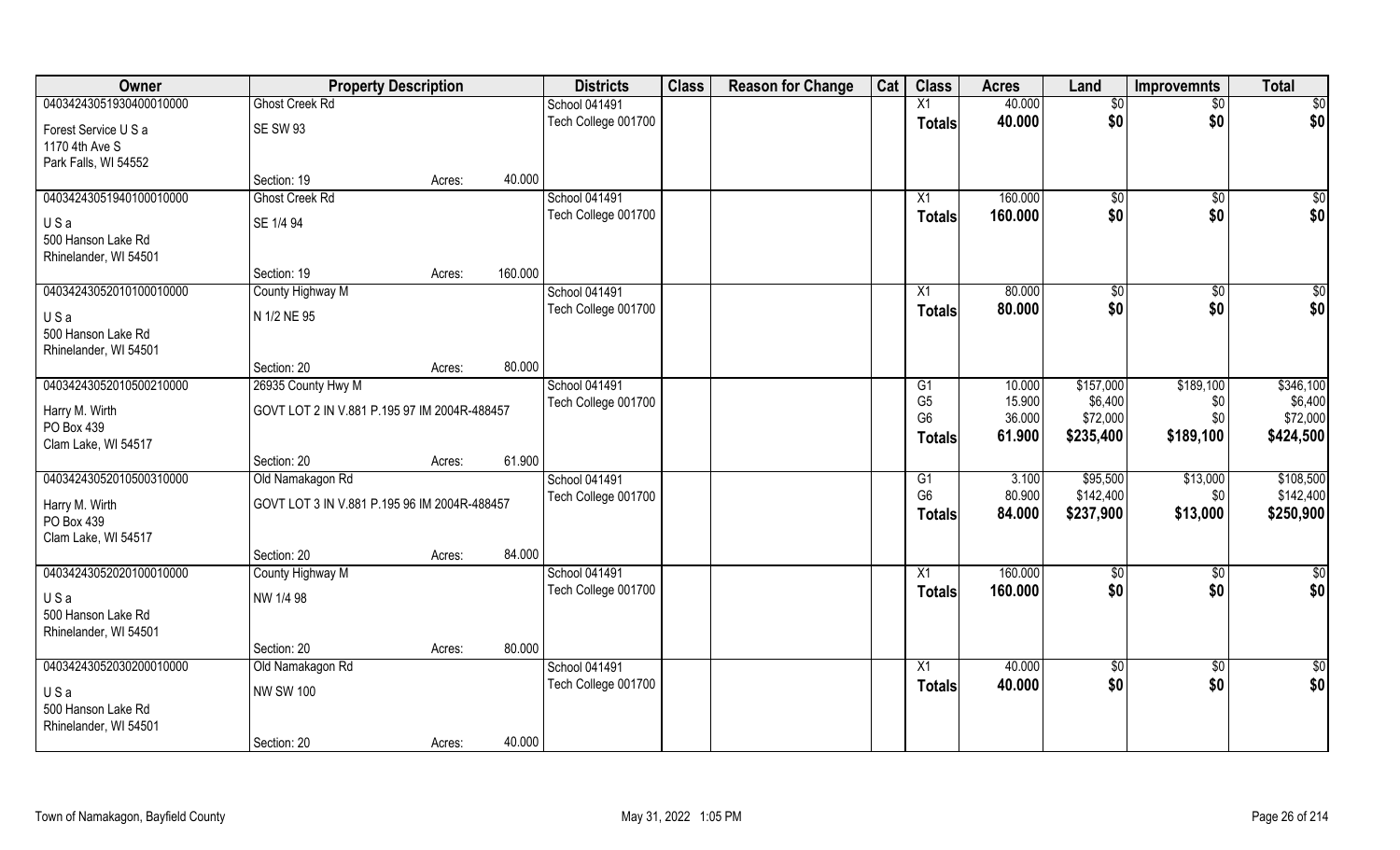| Owner                             | <b>Property Description</b>                   | <b>Districts</b>     | <b>Class</b> | <b>Reason for Change</b> | Cat | <b>Class</b>    | <b>Acres</b> | Land          | <b>Improvemnts</b> | <b>Total</b>    |
|-----------------------------------|-----------------------------------------------|----------------------|--------------|--------------------------|-----|-----------------|--------------|---------------|--------------------|-----------------|
| 04034243052030500410000           | Old Namakagon Rd                              | <b>School 041491</b> |              |                          |     | G6              | 40.000       | \$80,000      | $\overline{50}$    | \$80,000        |
| Harry M. Wirth                    | GOVT LOT 4 IN V.881 P.195 99 IM 2004R-488457  | Tech College 001700  |              |                          |     | <b>Totals</b>   | 40.000       | \$80,000      | \$0                | \$80,000        |
| PO Box 439                        |                                               |                      |              |                          |     |                 |              |               |                    |                 |
| Clam Lake, WI 54517               |                                               |                      |              |                          |     |                 |              |               |                    |                 |
|                                   | 40.000<br>Section: 20<br>Acres:               |                      |              |                          |     |                 |              |               |                    |                 |
| 04034243052030500510000           | Ghost Lake Rd                                 | School 041491        |              |                          |     | $\overline{G5}$ | 20.000       | \$8,000       | \$0                | \$8,000         |
| Harry M. Wirth                    | GOVT LOT 5 IN V.881 P.195 101 IM 2004R-488457 | Tech College 001700  |              |                          |     | G <sub>6</sub>  | 53.000       | \$148,400     | \$0                | \$148,400       |
| PO Box 439                        |                                               |                      |              |                          |     | <b>Totals</b>   | 73.000       | \$156,400     | \$0                | \$156,400       |
| Clam Lake, WI 54517               |                                               |                      |              |                          |     |                 |              |               |                    |                 |
|                                   | 73.000<br>Section: 20<br>Acres:               |                      |              |                          |     |                 |              |               |                    |                 |
| 04034243052030500520000           | Huff Island                                   | School 041491        |              |                          |     | X <sub>2</sub>  | 0.600        | $\sqrt[6]{3}$ | $\sqrt[6]{3}$      | \$0             |
| State of Wisconsin                | HUFF ISLAND (LOCATED IN GHOST LAKE)           | Tech College 001700  |              |                          |     | <b>Totals</b>   | 0.600        | \$0           | \$0                | \$0             |
|                                   |                                               |                      |              |                          |     |                 |              |               |                    |                 |
|                                   | 0.600                                         |                      |              |                          |     |                 |              |               |                    |                 |
| 04034243052040500110000           | Section: 20<br>Acres:<br>Weidt Rd             | School 041491        |              |                          |     | G6              | 13.800       | \$21,000      | $\sqrt[6]{3}$      | \$21,000        |
|                                   |                                               | Tech College 001700  |              |                          |     | <b>Totals</b>   | 13.800       | \$21,000      | \$0                | \$21,000        |
| Harry M. Wirth                    | GOVT LOT 1 IN V.881 P.195 102 IM 2004R-488457 |                      |              |                          |     |                 |              |               |                    |                 |
| PO Box 439<br>Clam Lake, WI 54517 |                                               |                      |              |                          |     |                 |              |               |                    |                 |
|                                   | 13.800<br>Section: 20<br>Acres:               |                      |              |                          |     |                 |              |               |                    |                 |
| 04034243052110200010000           | County Highway M                              | School 041491        |              |                          |     | X1              | 80.000       | \$0           | \$0                | $\overline{50}$ |
|                                   |                                               | Tech College 001700  |              |                          |     | <b>Totals</b>   | 80.000       | \$0           | \$0                | \$0             |
| USa<br>500 Hanson Lake Rd         | W 1/2 NE 104                                  |                      |              |                          |     |                 |              |               |                    |                 |
| Rhinelander, WI 54501             |                                               |                      |              |                          |     |                 |              |               |                    |                 |
|                                   | 80.000<br>Section: 21<br>Acres:               |                      |              |                          |     |                 |              |               |                    |                 |
| 04034243052110500210000           | Chippewa Landing Rd                           | School 041491        |              |                          |     | X1              | 77.000       | \$0           | \$0                | $\overline{50}$ |
| USa                               | GOVT LOT 2 LESS V.212 P.478 103               | Tech College 001700  |              |                          |     | <b>Totals</b>   | 77.000       | \$0           | \$0                | \$0             |
| 500 Hanson Lake Rd                |                                               |                      |              |                          |     |                 |              |               |                    |                 |
| Rhinelander, WI 54501             |                                               |                      |              |                          |     |                 |              |               |                    |                 |
|                                   | 77.000<br>Section: 21<br>Acres:               |                      |              |                          |     |                 |              |               |                    |                 |
| 04034243052110500220000           | Chippewa Landing Rd                           | School 041491        |              |                          |     | X1              | 0.200        | \$0           | $\sqrt{6}$         | \$0             |
| USa                               | ROW OVER & ACROSS GOVT LOT 2 IN V.212 P.478   | Tech College 001700  |              |                          |     | Totals          | 0.200        | \$0           | \$0                | \$0             |
| 500 Hanson Lake Rd                | 103A                                          |                      |              |                          |     |                 |              |               |                    |                 |
| Rhinelander, WI 54501             |                                               |                      |              |                          |     |                 |              |               |                    |                 |
|                                   | 0.200<br>Section: 21<br>Acres:                |                      |              |                          |     |                 |              |               |                    |                 |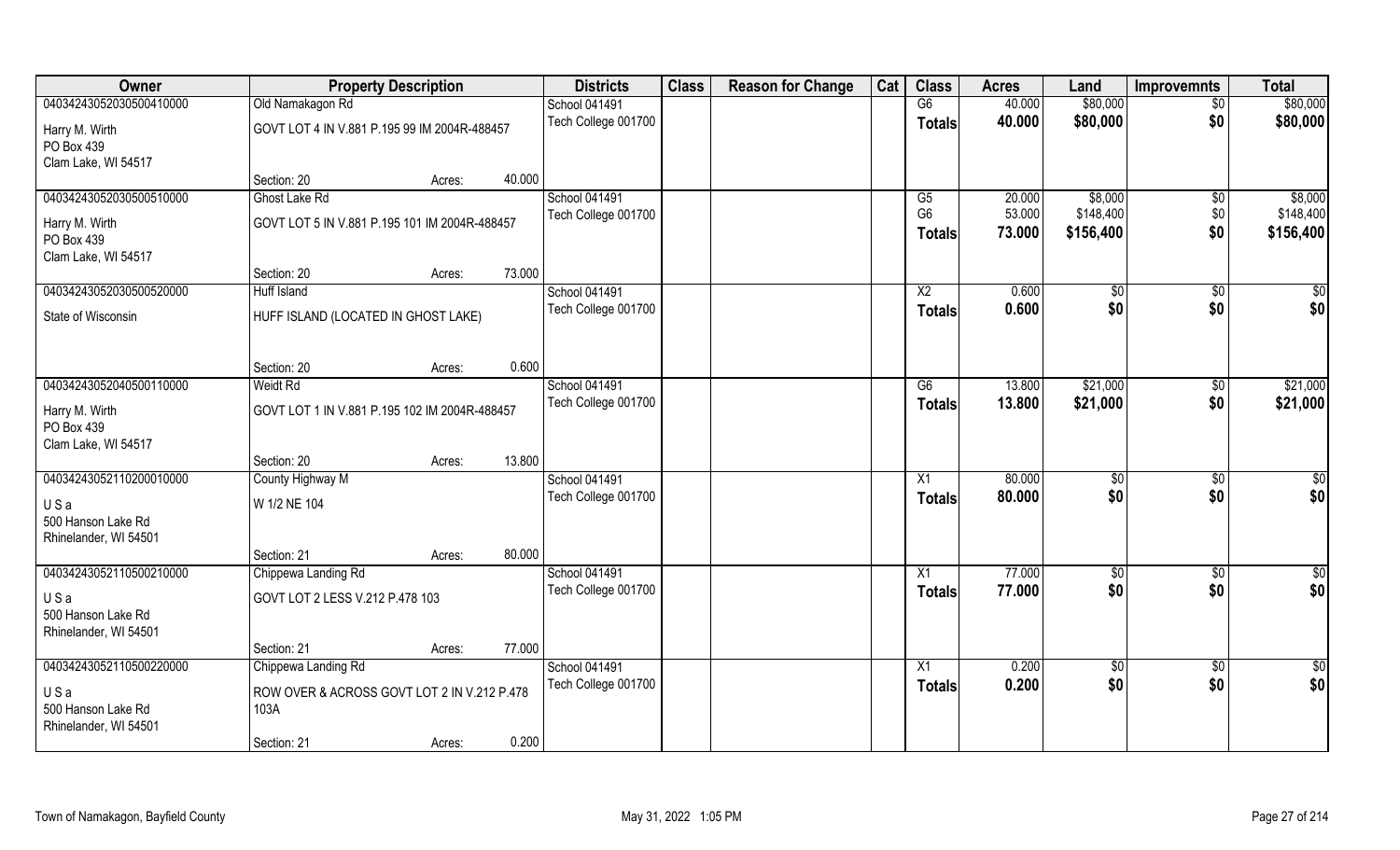| Owner                    | <b>Property Description</b>    |        |         | <b>Districts</b>     | <b>Class</b> | <b>Reason for Change</b> | Cat | <b>Class</b>    | <b>Acres</b> | Land      | <b>Improvemnts</b> | <b>Total</b>    |
|--------------------------|--------------------------------|--------|---------|----------------------|--------------|--------------------------|-----|-----------------|--------------|-----------|--------------------|-----------------|
| 04034243052120100010000  | Chippewa Landing Rd            |        |         | School 041491        |              |                          |     | X1              | 160.000      | \$0       | $\sqrt{$0}$        | $\sqrt{50}$     |
| USa                      | NW 1/4 105                     |        |         | Tech College 001700  |              |                          |     | <b>Totals</b>   | 160.000      | \$0       | \$0                | \$0             |
| 500 Hanson Lake Rd       |                                |        |         |                      |              |                          |     |                 |              |           |                    |                 |
| Rhinelander, WI 54501    |                                |        |         |                      |              |                          |     |                 |              |           |                    |                 |
|                          | Section: 21                    | Acres: | 160.000 |                      |              |                          |     |                 |              |           |                    |                 |
| 04034243052130100010000  | Weidt Rd                       |        |         | <b>School 041491</b> |              |                          |     | G6              | 40.000       | \$80,000  | \$0                | \$80,000        |
| Satellite Properties LLC | NE SW IN V.1053 P.343 106      |        |         | Tech College 001700  |              |                          |     | Totals          | 40.000       | \$80,000  | \$0                | \$80,000        |
| 608 S Washington St      |                                |        |         |                      |              |                          |     |                 |              |           |                    |                 |
| Ste 310                  |                                |        |         |                      |              |                          |     |                 |              |           |                    |                 |
| Naperville, IL 60540     | Section: 21                    | Acres: | 40.000  |                      |              |                          |     |                 |              |           |                    |                 |
| 04034243052130400010000  | <b>Weidt Rd</b>                |        |         | School 041491        |              |                          |     | G6              | 40.000       | \$80,000  | \$0                | \$80,000        |
| Satellite Properties LLC | SE SW IN V.1053 P.343 109      |        |         | Tech College 001700  |              |                          |     | <b>Totals</b>   | 40.000       | \$80,000  | \$0                | \$80,000        |
| 608 S Washington St      |                                |        |         |                      |              |                          |     |                 |              |           |                    |                 |
| Ste 310                  |                                |        |         |                      |              |                          |     |                 |              |           |                    |                 |
| Naperville, IL 60540     | Section: 21                    | Acres: | 40.000  |                      |              |                          |     |                 |              |           |                    |                 |
| 04034243052130500310000  | <b>Weidt Rd</b>                |        |         | School 041491        |              |                          |     | G6              | 39.000       | \$136,500 | \$0                | \$136,500       |
| Satellite Properties LLC | GOVT LOT 3 IN V.1053 P.343 107 |        |         | Tech College 001700  |              |                          |     | <b>Totals</b>   | 39.000       | \$136,500 | \$0                | \$136,500       |
| 608 S Washington St      |                                |        |         |                      |              |                          |     |                 |              |           |                    |                 |
| Ste 310                  |                                |        |         |                      |              |                          |     |                 |              |           |                    |                 |
| Naperville, IL 60540     | Section: 21                    | Acres: | 39.000  |                      |              |                          |     |                 |              |           |                    |                 |
| 04034243052130500410000  | Weidt Rd                       |        |         | School 041491        |              |                          |     | $\overline{G6}$ | 39.300       | \$78,600  | \$0                | \$78,600        |
| Satellite Properties LLC | GOVT LOT 4 IN V.1053 P.343 108 |        |         | Tech College 001700  |              |                          |     | <b>Totals</b>   | 39.300       | \$78,600  | \$0                | \$78,600        |
| 608 S Washington St      |                                |        |         |                      |              |                          |     |                 |              |           |                    |                 |
| Ste 310                  |                                |        |         |                      |              |                          |     |                 |              |           |                    |                 |
| Naperville, IL 60540     | Section: 21                    | Acres: | 39.300  |                      |              |                          |     |                 |              |           |                    |                 |
| 04034243052140100010000  | County Highway M               |        |         | School 041491        |              |                          |     | $\overline{X1}$ | 40.000       | \$0       | $\sqrt{$0}$        | $\overline{50}$ |
| USa                      | <b>NE SE 110</b>               |        |         | Tech College 001700  |              |                          |     | <b>Totals</b>   | 40.000       | \$0       | \$0                | \$0             |
| 500 Hanson Lake Rd       |                                |        |         |                      |              |                          |     |                 |              |           |                    |                 |
| Rhinelander, WI 54501    |                                |        |         |                      |              |                          |     |                 |              |           |                    |                 |
|                          | Section: 21                    | Acres: | 40.000  |                      |              |                          |     |                 |              |           |                    |                 |
| 04034243052140200010000  | County Highway M               |        |         | School 041491        |              |                          |     | G5              | 10.000       | \$4,000   | \$0                | \$4,000         |
| Satellite Properties LLC | NW SE IN V.1053 P.343 111      |        |         | Tech College 001700  |              |                          |     | G <sub>6</sub>  | 25.300       | \$50,600  | \$0                | \$50,600        |
| 608 S Washington St      |                                |        |         |                      |              |                          |     | <b>Totals</b>   | 35.300       | \$54,600  | \$0                | \$54,600        |
| Ste 310                  |                                |        |         |                      |              |                          |     |                 |              |           |                    |                 |
| Naperville, IL 60540     | Section: 21                    | Acres: | 35.300  |                      |              |                          |     |                 |              |           |                    |                 |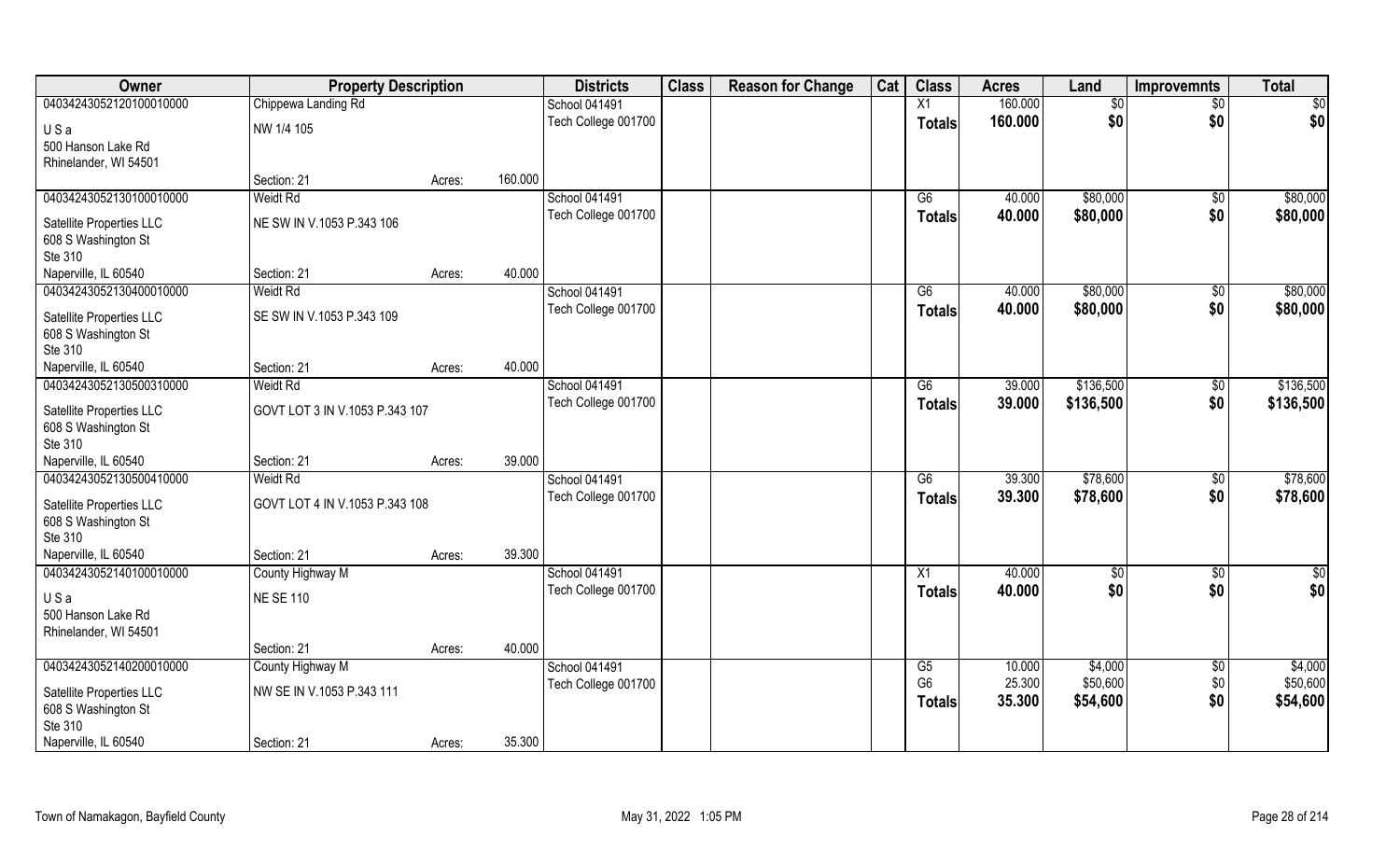| Owner                    | <b>Property Description</b>    |        |        | <b>Districts</b>     | <b>Class</b> | <b>Reason for Change</b> | Cat | <b>Class</b>    | <b>Acres</b> | Land        | <b>Improvemnts</b> | <b>Total</b>    |
|--------------------------|--------------------------------|--------|--------|----------------------|--------------|--------------------------|-----|-----------------|--------------|-------------|--------------------|-----------------|
| 04034243052140300010000  | County Highway M               |        |        | <b>School 041491</b> |              |                          |     | G5              | 10.000       | \$4,000     | $\sqrt{6}$         | \$4,000         |
| Satellite Properties LLC | SW SE IN V.1053 P.343 112      |        |        | Tech College 001700  |              |                          |     | G <sub>6</sub>  | 30.000       | \$60,000    | \$0                | \$60,000        |
| 608 S Washington St      |                                |        |        |                      |              |                          |     | <b>Totals</b>   | 40.000       | \$64,000    | \$0                | \$64,000        |
| Ste 310                  |                                |        |        |                      |              |                          |     |                 |              |             |                    |                 |
| Naperville, IL 60540     | Section: 21                    | Acres: | 40.000 |                      |              |                          |     |                 |              |             |                    |                 |
| 04034243052140500110000  | County Highway M               |        |        | <b>School 041491</b> |              |                          |     | G5              | 8.000        | \$3,200     | $\sqrt[6]{}$       | \$3,200         |
| Satellite Properties LLC | GOVT LOT 1 IN V.1053 P.343 113 |        |        | Tech College 001700  |              |                          |     | G <sub>6</sub>  | 28.000       | \$98,000    | \$0                | \$98,000        |
| 608 S Washington St      |                                |        |        |                      |              |                          |     | Totals          | 36.000       | \$101,200   | \$0                | \$101,200       |
| Ste 310                  |                                |        |        |                      |              |                          |     |                 |              |             |                    |                 |
| Naperville, IL 60540     | Section: 21                    | Acres: | 36.000 |                      |              |                          |     |                 |              |             |                    |                 |
| 04034243052210100010000  | Job Corps Rd                   |        |        | <b>School 041491</b> |              |                          |     | X1              | 80.000       | \$0         | \$0                | $\sqrt{50}$     |
| USa                      | N 1/2 NE 114                   |        |        | Tech College 001700  |              |                          |     | <b>Totals</b>   | 80.000       | \$0         | \$0                | \$0             |
| 500 Hanson Lake Rd       |                                |        |        |                      |              |                          |     |                 |              |             |                    |                 |
| Rhinelander, WI 54501    |                                |        |        |                      |              |                          |     |                 |              |             |                    |                 |
|                          | Section: 22                    | Acres: | 80.000 |                      |              |                          |     |                 |              |             |                    |                 |
| 04034243052210400010000  | Job Corps Rd                   |        |        | <b>School 041491</b> |              |                          |     | G6              | 40.000       | \$80,000    | $\sqrt[6]{3}$      | \$80,000        |
| Satellite Properties LLC | SE NE IN V.1053 P.340 116      |        |        | Tech College 001700  |              |                          |     | <b>Totals</b>   | 40.000       | \$80,000    | \$0                | \$80,000        |
| 608 S Washington St      |                                |        |        |                      |              |                          |     |                 |              |             |                    |                 |
| Ste 310                  |                                |        |        |                      |              |                          |     |                 |              |             |                    |                 |
| Naperville, IL 60540     | Section: 22                    | Acres: | 40.000 |                      |              |                          |     |                 |              |             |                    |                 |
| 04034243052210500210000  | County Highway M               |        |        | School 041491        |              |                          |     | X1              | 76.000       | \$0         | $\overline{50}$    | $\overline{50}$ |
| USa                      | GOVT LOT 2 115                 |        |        | Tech College 001700  |              |                          |     | <b>Totals</b>   | 76.000       | \$0         | \$0                | \$0             |
| 500 Hanson Lake Rd       |                                |        |        |                      |              |                          |     |                 |              |             |                    |                 |
| Rhinelander, WI 54501    |                                |        |        |                      |              |                          |     |                 |              |             |                    |                 |
|                          | Section: 22                    | Acres: | 76.000 |                      |              |                          |     |                 |              |             |                    |                 |
| 04034243052220500110000  | Job Corps Rd                   |        |        | School 041491        |              |                          |     | X1              | 12.000       | \$0         | $\sqrt{$0}$        | \$0             |
| USa                      | GOVT LOT 1 117                 |        |        | Tech College 001700  |              |                          |     | Totals          | 12.000       | \$0         | \$0                | \$0             |
| 500 Hanson Lake Rd       |                                |        |        |                      |              |                          |     |                 |              |             |                    |                 |
| Rhinelander, WI 54501    |                                |        |        |                      |              |                          |     |                 |              |             |                    |                 |
|                          | Section: 22                    | Acres: | 12.000 |                      |              |                          |     |                 |              |             |                    |                 |
| 04034243052220500710000  | County Highway M               |        |        | School 041491        |              |                          |     | $\overline{X1}$ | 51.000       | $\sqrt{50}$ | $\overline{60}$    | $\overline{50}$ |
| USa                      | GOVT LOT 7 118                 |        |        | Tech College 001700  |              |                          |     | <b>Totals</b>   | 51.000       | \$0         | \$0                | \$0             |
| 500 Hanson Lake Rd       |                                |        |        |                      |              |                          |     |                 |              |             |                    |                 |
| Rhinelander, WI 54501    |                                |        |        |                      |              |                          |     |                 |              |             |                    |                 |
|                          | Section: 22                    | Acres: | 51.000 |                      |              |                          |     |                 |              |             |                    |                 |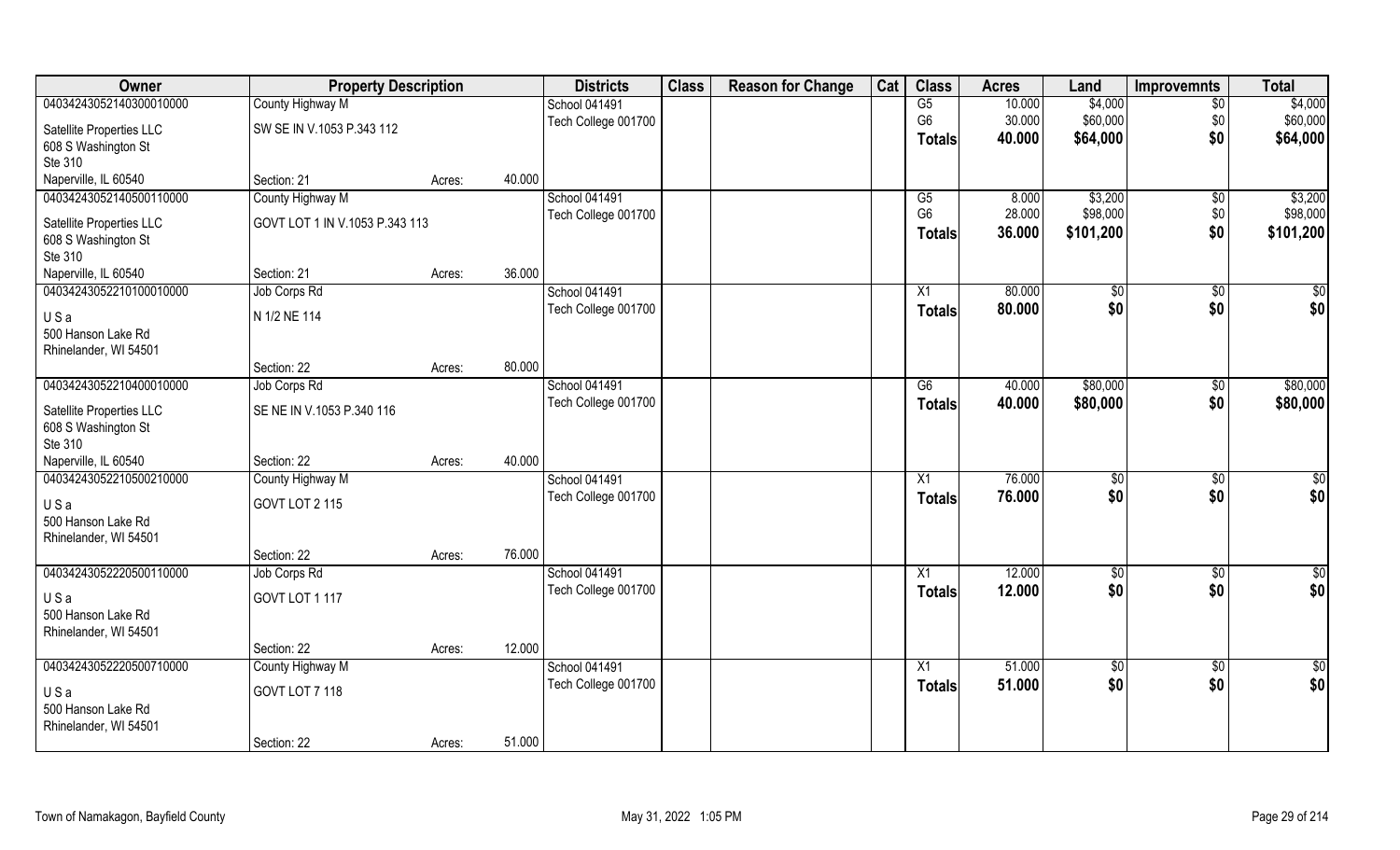| Owner                     | <b>Property Description</b>                         |        |        | <b>Districts</b>    | <b>Class</b> | <b>Reason for Change</b> | Cat | <b>Class</b>    | <b>Acres</b> | Land      | <b>Improvemnts</b> | <b>Total</b> |
|---------------------------|-----------------------------------------------------|--------|--------|---------------------|--------------|--------------------------|-----|-----------------|--------------|-----------|--------------------|--------------|
| 04034243052230200010000   | County Highway M                                    |        |        | School 041491       |              |                          |     | X1              | 40.000       | \$0       | \$0                | \$0          |
| USa                       | <b>NW SW 122</b>                                    |        |        | Tech College 001700 |              |                          |     | <b>Totals</b>   | 40.000       | \$0       | \$0                | \$0          |
| 500 Hanson Lake Rd        |                                                     |        |        |                     |              |                          |     |                 |              |           |                    |              |
| Rhinelander, WI 54501     |                                                     |        |        |                     |              |                          |     |                 |              |           |                    |              |
|                           | Section: 22                                         | Acres: | 40.000 |                     |              |                          |     |                 |              |           |                    |              |
| 04034243052230400010000   | County Highway M                                    |        |        | School 041491       |              |                          |     | G6              | 31.900       | \$63,800  | \$0                | \$63,800     |
| Peter D. Bezanson         | SE SW LESS V.385 P.269; V.388 P.325 IN V.1137 P.918 |        |        | Tech College 001700 |              |                          |     | <b>Totals</b>   | 31.900       | \$63,800  | \$0                | \$63,800     |
| 5000 E Desert Park Ln     | 123                                                 |        |        |                     |              |                          |     |                 |              |           |                    |              |
| Paradise Valley, AZ 85253 |                                                     |        |        |                     |              |                          |     |                 |              |           |                    |              |
|                           | Section: 22                                         | Acres: | 31.900 |                     |              |                          |     |                 |              |           |                    |              |
| 04034243052230400020000   | County Highway M                                    |        |        | School 041491       |              |                          |     | G6              | 5.000        | \$10,000  | \$0                | \$10,000     |
| Peter D. Bezanson         | PAR IN SE SW IN V.1137 P.918 123A                   |        |        | Tech College 001700 |              |                          |     | <b>Totals</b>   | 5.000        | \$10,000  | \$0                | \$10,000     |
| 5000 E Desert Park Ln     |                                                     |        |        |                     |              |                          |     |                 |              |           |                    |              |
| Paradise Valley, AZ 85253 |                                                     |        |        |                     |              |                          |     |                 |              |           |                    |              |
|                           | Section: 22                                         | Acres: | 5.000  |                     |              |                          |     |                 |              |           |                    |              |
| 04034243052230400030000   | County Highway M                                    |        |        | School 041491       |              |                          |     | G6              | 5.000        | \$10,000  | \$0                | \$10,000     |
| Peter D. Bezanson         | PAR IN SE SW IN V.1137 P.918 123B                   |        |        | Tech College 001700 |              |                          |     | <b>Totals</b>   | 5.000        | \$10,000  | \$0                | \$10,000     |
| 5000 E Desert Park Ln     |                                                     |        |        |                     |              |                          |     |                 |              |           |                    |              |
| Paradise Valley, AZ 85253 |                                                     |        |        |                     |              |                          |     |                 |              |           |                    |              |
|                           | Section: 22                                         | Acres: | 5.000  |                     |              |                          |     |                 |              |           |                    |              |
| 04034243052230500510000   | County Highway M                                    |        |        | School 041491       |              |                          |     | X1              | 40.000       | \$0       | \$0                | \$0          |
| USa                       | GOVT LOT 5 119                                      |        |        | Tech College 001700 |              |                          |     | <b>Totals</b>   | 40.000       | \$0       | \$0                | \$0          |
| 500 Hanson Lake Rd        |                                                     |        |        |                     |              |                          |     |                 |              |           |                    |              |
| Rhinelander, WI 54501     |                                                     |        |        |                     |              |                          |     |                 |              |           |                    |              |
|                           | Section: 22                                         | Acres: | 40.000 |                     |              |                          |     |                 |              |           |                    |              |
| 04034243052230500610000   | 28225 County Hwy M                                  |        |        | School 041491       |              |                          |     | $\overline{G1}$ | 12.000       | \$193,200 | \$143,700          | \$336,900    |
| Peter D. Bezanson         | E 25 RDS OF GOVT LOT 6 IN V.1137 P.918 120          |        |        | Tech College 001700 |              |                          |     | <b>Totals</b>   | 12.000       | \$193,200 | \$143,700          | \$336,900    |
| 5000 E Desert Park Ln     |                                                     |        |        |                     |              |                          |     |                 |              |           |                    |              |
| Paradise Valley, AZ 85253 |                                                     |        |        |                     |              |                          |     |                 |              |           |                    |              |
|                           | Section: 22                                         | Acres: | 12.000 |                     |              |                          |     |                 |              |           |                    |              |
| 04034243052230500620000   | County Highway M                                    |        |        | School 041491       |              |                          |     | G6              | 15.200       | \$53,200  | $\overline{50}$    | \$53,200     |
| Satellite Properties LLC  | GOVT LOT 6 LESS E 25 RDS IN V.1053 P.343 121        |        |        | Tech College 001700 |              |                          |     | <b>Totals</b>   | 15.200       | \$53,200  | \$0                | \$53,200     |
| 608 S Washington St       |                                                     |        |        |                     |              |                          |     |                 |              |           |                    |              |
| Ste 310                   |                                                     |        |        |                     |              |                          |     |                 |              |           |                    |              |
| Naperville, IL 60540      | Section: 22                                         | Acres: | 15.200 |                     |              |                          |     |                 |              |           |                    |              |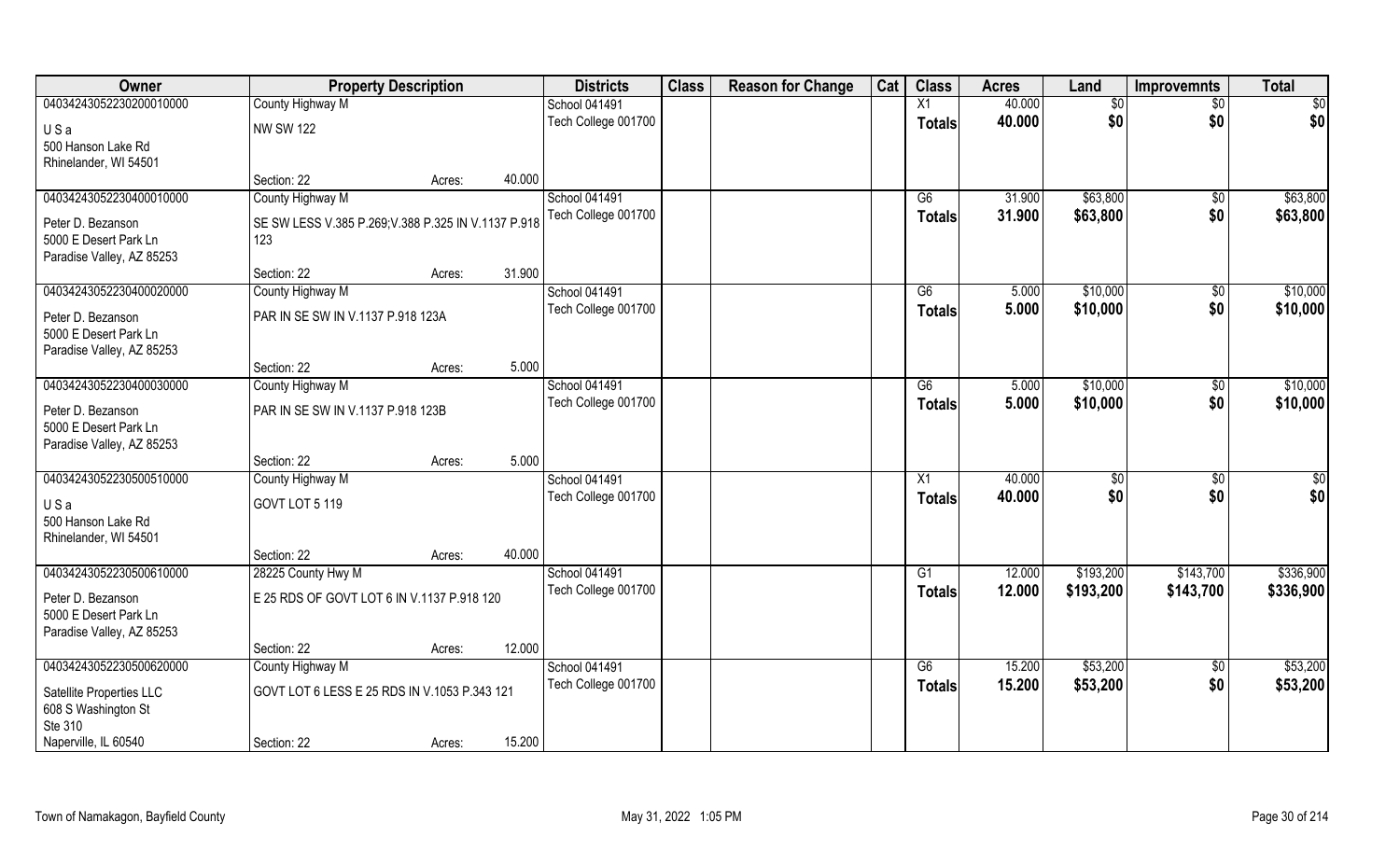| Owner                                              | <b>Property Description</b> |        |        | <b>Districts</b>     | <b>Class</b> | <b>Reason for Change</b> | Cat | <b>Class</b>    | <b>Acres</b> | Land        | <b>Improvemnts</b> | <b>Total</b> |
|----------------------------------------------------|-----------------------------|--------|--------|----------------------|--------------|--------------------------|-----|-----------------|--------------|-------------|--------------------|--------------|
| 04034243052240100010000                            |                             |        |        | <b>School 041491</b> |              |                          |     | G6              | 40.000       | \$140,000   | $\sqrt{$0}$        | \$140,000    |
| Satellite Properties LLC<br>608 S Washington St    | NE SE IN V.1053 P.340 124   |        |        | Tech College 001700  |              |                          |     | <b>Totals</b>   | 40.000       | \$140,000   | \$0                | \$140,000    |
| Ste 310                                            |                             |        |        |                      |              |                          |     |                 |              |             |                    |              |
| Naperville, IL 60540                               | Section: 22                 | Acres: | 40.000 |                      |              |                          |     |                 |              |             |                    |              |
| 04034243052240300010000                            | County Highway M            |        |        | <b>School 041491</b> |              |                          |     | X1              | 80.000       | \$0         | $\sqrt[6]{}$       | $\sqrt{50}$  |
| USa<br>500 Hanson Lake Rd                          | S 1/2 SE 126                |        |        | Tech College 001700  |              |                          |     | Totals          | 80.000       | \$0         | \$0                | \$0          |
| Rhinelander, WI 54501                              | Section: 22                 | Acres: | 80.000 |                      |              |                          |     |                 |              |             |                    |              |
| 04034243052240500310000                            | County Highway M            |        |        | School 041491        |              |                          |     | X1              | 40.000       | \$0         | $\overline{30}$    | $\sqrt{50}$  |
| USa<br>500 Hanson Lake Rd                          | GOVT LOT 3 125              |        |        | Tech College 001700  |              |                          |     | <b>Totals</b>   | 40.000       | \$0         | \$0                | \$0          |
| Rhinelander, WI 54501                              |                             |        |        |                      |              |                          |     |                 |              |             |                    |              |
|                                                    | Section: 22                 | Acres: | 40.000 |                      |              |                          |     |                 |              |             |                    |              |
| 04034243052310100010000                            | Federal Rd 1918AB           |        |        | School 041491        |              |                          |     | X1              | 80.000       | \$0         | \$0                | $\sqrt{50}$  |
| USa<br>500 Hanson Lake Rd<br>Rhinelander, WI 54501 | N 1/2 NE 127                |        |        | Tech College 001700  |              |                          |     | <b>Totals</b>   | 80.000       | \$0         | \$0                | \$0          |
|                                                    | Section: 23                 | Acres: | 80.000 |                      |              |                          |     |                 |              |             |                    |              |
| 04034243052310300010000                            | Federal Rd 1918AB           |        |        | School 041491        |              |                          |     | X1              | 40.000       | $\sqrt{50}$ | \$0                | $\sqrt{50}$  |
| USa                                                | <b>SW NE 128</b>            |        |        | Tech College 001700  |              |                          |     | <b>Totals</b>   | 40.000       | \$0         | \$0                | \$0          |
| 500 Hanson Lake Rd                                 |                             |        |        |                      |              |                          |     |                 |              |             |                    |              |
| Rhinelander, WI 54501                              | Section: 23                 | Acres: | 40.000 |                      |              |                          |     |                 |              |             |                    |              |
| 04034243052310400010000                            | Old Grade Rd                |        |        | School 041491        |              |                          |     | G1              | 1.000        | \$7,000     | $\sqrt{$0}$        | \$7,000      |
|                                                    |                             |        |        | Tech College 001700  |              |                          |     | G <sub>6</sub>  | 39.000       | \$73,000    | \$0                | \$73,000     |
| Kevin Scott Heichel                                | <b>SENE 129</b>             |        |        |                      |              |                          |     | Totals          | 40.000       | \$80,000    | \$0                | \$80,000     |
| 146 N Day Rd                                       |                             |        |        |                      |              |                          |     |                 |              |             |                    |              |
| St Croix Falls, WI 54024                           | Section: 23                 |        | 40.000 |                      |              |                          |     |                 |              |             |                    |              |
| 04034243052320100010000                            | Federal Rd 1918             | Acres: |        | School 041491        |              |                          |     | $\overline{X1}$ | 80.000       | $\sqrt{50}$ | $\overline{60}$    | \$0          |
|                                                    |                             |        |        | Tech College 001700  |              |                          |     | <b>Totals</b>   | 80.000       | \$0         | \$0                | \$0          |
| USa<br>500 Hanson Lake Rd<br>Rhinelander, WI 54501 | N 1/2 NW 130                |        |        |                      |              |                          |     |                 |              |             |                    |              |
|                                                    | Section: 23                 | Acres: | 80.000 |                      |              |                          |     |                 |              |             |                    |              |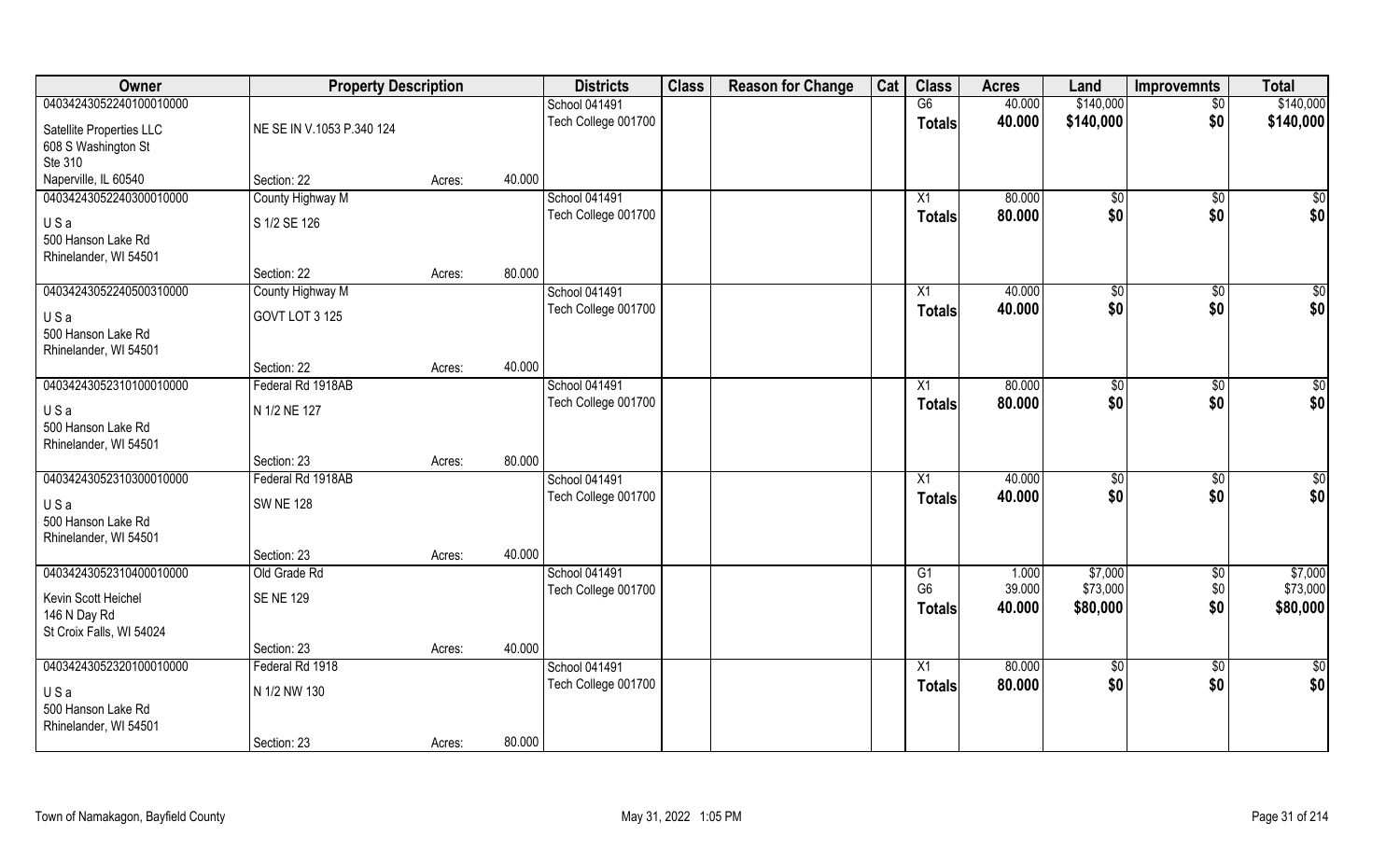| <b>Owner</b>                                               | <b>Property Description</b>     |        |        | <b>Districts</b>     | <b>Class</b> | <b>Reason for Change</b> | Cat | <b>Class</b>                                      | <b>Acres</b>              | Land                            | <b>Improvemnts</b>     | <b>Total</b>                     |
|------------------------------------------------------------|---------------------------------|--------|--------|----------------------|--------------|--------------------------|-----|---------------------------------------------------|---------------------------|---------------------------------|------------------------|----------------------------------|
| 04034243052320300010000                                    | Federal Rd 1918                 |        |        | <b>School 041491</b> |              |                          |     | G6                                                | 40.000                    | \$80,000                        | $\sqrt{6}$             | \$80,000                         |
| Satellite Properties LLC<br>608 S Washington St<br>Ste 310 | SW NW IN V.1053 P.340 131       |        |        | Tech College 001700  |              |                          |     | <b>Totals</b>                                     | 40.000                    | \$80,000                        | \$0                    | \$80,000                         |
| Naperville, IL 60540                                       | Section: 23                     | Acres: | 40.000 |                      |              |                          |     |                                                   |                           |                                 |                        |                                  |
| 04034243052320400010000                                    | Federal Rd 1918                 |        |        | <b>School 041491</b> |              |                          |     | G6                                                | 40.000                    | \$80,000                        | $\overline{50}$        | \$80,000                         |
| Satellite Properties LLC<br>608 S Washington St<br>Ste 310 | SE NW IN V.1053 P.340 132       |        |        | Tech College 001700  |              |                          |     | <b>Totals</b>                                     | 40.000                    | \$80,000                        | \$0                    | \$80,000                         |
| Naperville, IL 60540                                       | Section: 23                     | Acres: | 40.000 |                      |              |                          |     |                                                   |                           |                                 |                        |                                  |
| 04034243052330100010000                                    | Federal Rd 1918                 |        |        | <b>School 041491</b> |              |                          |     | G5                                                | 10.000                    | \$3,000                         | \$0                    | \$3,000                          |
| Satellite Properties LLC<br>608 S Washington St<br>Ste 310 | NE SW IN V.1053 P.340 133       |        |        | Tech College 001700  |              |                          |     | G <sub>6</sub><br>Totals                          | 30.000<br>40.000          | \$60,000<br>\$63,000            | \$0<br>\$0             | \$60,000<br>\$63,000             |
| Naperville, IL 60540                                       | Section: 23                     | Acres: | 40.000 |                      |              |                          |     |                                                   |                           |                                 |                        |                                  |
| 04034243052330200010000                                    | Federal Rd 1918                 |        |        | School 041491        |              |                          |     | G6                                                | 40.000                    | \$80,000                        | \$0                    | \$80,000                         |
| Satellite Properties LLC<br>608 S Washington St<br>Ste 310 | NW SW IN V.1053 P.340 134       |        |        | Tech College 001700  |              |                          |     | <b>Totals</b>                                     | 40.000                    | \$80,000                        | \$0                    | \$80,000                         |
| Naperville, IL 60540                                       | Section: 23                     | Acres: | 40.000 |                      |              |                          |     |                                                   |                           |                                 |                        |                                  |
| 04034243052330300010000                                    | Menke Rd                        |        |        | School 041491        |              |                          |     | G5                                                | 32.000                    | \$9,600                         | $\overline{50}$        | \$9,600                          |
| Satellite Properties LLC<br>608 S Washington St<br>Ste 310 | SW SW IN V.1053 P.340 135       |        |        | Tech College 001700  |              |                          |     | G <sub>6</sub><br>Totals                          | 8.000<br>40.000           | \$16,000<br>\$25,600            | \$0<br>\$0             | \$16,000<br>\$25,600             |
| Naperville, IL 60540                                       | Section: 23                     | Acres: | 40.000 |                      |              |                          |     |                                                   |                           |                                 |                        |                                  |
| 04034243052330400010000                                    | 42250 Menke Rd                  |        |        | <b>School 041491</b> |              |                          |     | G1                                                | 1.000                     | \$14,000                        | \$32,800               | \$46,800                         |
| Satellite Properties LLC<br>608 S Washington St<br>Ste 310 | SE SW IN V.1053 P.340 136       |        |        | Tech College 001700  |              |                          |     | G <sub>5</sub><br>G <sub>6</sub><br><b>Totals</b> | 6.000<br>33.000<br>40.000 | \$1,800<br>\$66,000<br>\$81,800 | \$0<br>\$0<br>\$32,800 | \$1,800<br>\$66,000<br>\$114,600 |
| Naperville, IL 60540                                       | Section: 23                     | Acres: | 40.000 |                      |              |                          |     |                                                   |                           |                                 |                        |                                  |
| 04034243052340100010000                                    | Menke Rd                        |        |        | School 041491        |              |                          |     | $\overline{X1}$                                   | 40.000                    | $\sqrt{6}$                      | $\overline{50}$        | $rac{1}{2}$                      |
| USa<br>500 Hanson Lake Rd<br>Rhinelander, WI 54501         | <b>NE SE 137</b><br>Section: 23 |        | 40.000 | Tech College 001700  |              |                          |     | <b>Totals</b>                                     | 40.000                    | \$0                             | \$0                    | \$0                              |
|                                                            |                                 | Acres: |        |                      |              |                          |     |                                                   |                           |                                 |                        |                                  |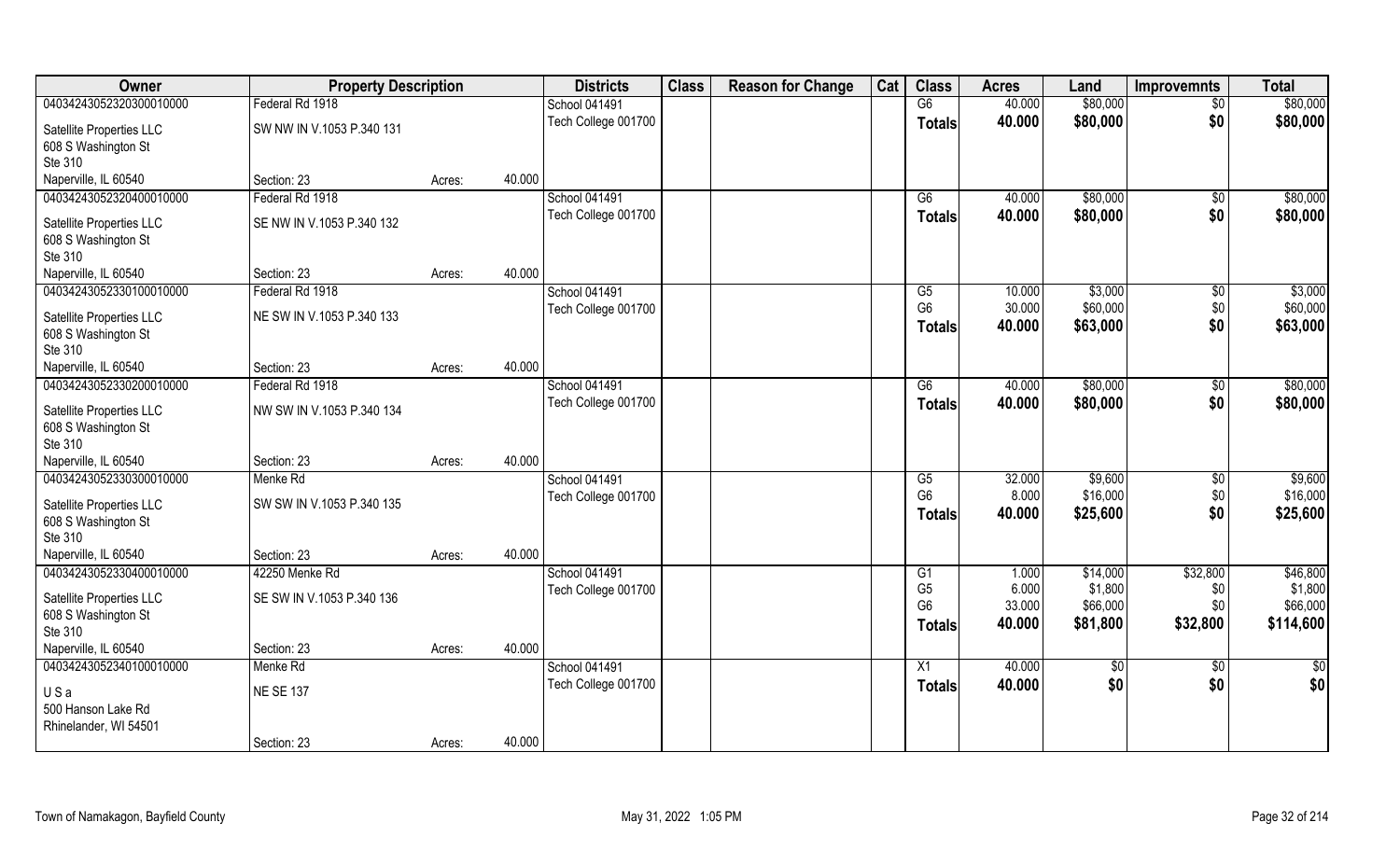| Owner                   | <b>Property Description</b>                        |        | <b>Districts</b>     | <b>Class</b> | <b>Reason for Change</b> | Cat | <b>Class</b>   | <b>Acres</b> | Land           | <b>Improvemnts</b> | <b>Total</b>    |
|-------------------------|----------------------------------------------------|--------|----------------------|--------------|--------------------------|-----|----------------|--------------|----------------|--------------------|-----------------|
| 04034243052340200010000 | Menke Rd                                           |        | <b>School 041491</b> |              |                          |     | X1             | 80.000       | \$0            | $\overline{50}$    | $\overline{50}$ |
| USa                     | W 1/2 SE 138                                       |        | Tech College 001700  |              |                          |     | <b>Totals</b>  | 80.000       | \$0            | \$0                | \$0             |
| 500 Hanson Lake Rd      |                                                    |        |                      |              |                          |     |                |              |                |                    |                 |
| Rhinelander, WI 54501   |                                                    |        |                      |              |                          |     |                |              |                |                    |                 |
|                         | Section: 23                                        | Acres: | 80.000               |              |                          |     |                |              |                |                    |                 |
| 04034243052340400010000 | Menke Rd                                           |        | <b>School 041491</b> |              |                          |     | X1             | 40.000       | \$0            | \$0                | $\sqrt{50}$     |
| USa                     | <b>SE SE 139</b>                                   |        | Tech College 001700  |              |                          |     | <b>Totals</b>  | 40.000       | \$0            | \$0                | \$0             |
| 500 Hanson Lake Rd      |                                                    |        |                      |              |                          |     |                |              |                |                    |                 |
| Rhinelander, WI 54501   |                                                    |        |                      |              |                          |     |                |              |                |                    |                 |
|                         | Section: 23                                        | Acres: | 40.000               |              |                          |     |                |              |                |                    |                 |
| 04034243052410100010000 | Federal Rd 1910                                    |        | <b>School 041491</b> |              |                          |     | W <sub>4</sub> | 40.000       | $\sqrt[6]{3}$  | $\sqrt[6]{3}$      | \$0             |
| <b>Bayfield County</b>  | NE NE IN V.1119 P.596 140 (2013 IN REM             |        | Tech College 001700  |              |                          |     | <b>Totals</b>  | 40.000       | \$0            | \$0                | \$0             |
| 117 E 5th St            | FORECLOSURE) (CFL)                                 |        |                      |              |                          |     |                |              |                |                    |                 |
| PO Box 878              |                                                    |        |                      |              |                          |     |                |              |                |                    |                 |
| Washburn, WI 54891      | Section: 24                                        | Acres: | 40.000               |              |                          |     |                |              |                |                    |                 |
| 04034243052410200010000 | Federal Rd 1910                                    |        | <b>School 041491</b> |              |                          |     | W <sub>4</sub> | 40.000       | $\frac{1}{20}$ | \$0                | \$0             |
| <b>Bayfield County</b>  | NW NE IN V.1119 P.596 141 (2013 IN REM             |        | Tech College 001700  |              |                          |     | <b>Totals</b>  | 40.000       | \$0            | \$0                | \$0             |
| 117 E 5th St            | FORECLOSURE) (CFL)                                 |        |                      |              |                          |     |                |              |                |                    |                 |
| PO Box 878              |                                                    |        |                      |              |                          |     |                |              |                |                    |                 |
| Washburn, WI 54891      | Section: 24                                        | Acres: | 40.000               |              |                          |     |                |              |                |                    |                 |
| 04034243052410300010000 | Federal Rd 1910                                    |        | School 041491        |              |                          |     | X1             | 80.000       | $\sqrt[6]{3}$  | \$0                | \$0             |
| USa                     | S 1/2 NE 142                                       |        | Tech College 001700  |              |                          |     | <b>Totals</b>  | 80.000       | \$0            | \$0                | \$0             |
| 500 Hanson Lake Rd      |                                                    |        |                      |              |                          |     |                |              |                |                    |                 |
| Rhinelander, WI 54501   |                                                    |        |                      |              |                          |     |                |              |                |                    |                 |
|                         | Section: 24                                        | Acres: | 80.000               |              |                          |     |                |              |                |                    |                 |
| 04034243052420100010000 | Old Grade Rd                                       |        | School 041491        |              |                          |     | W <sub>4</sub> | 40.000       | $\sqrt{6}$     | \$0                | \$0             |
| <b>Bayfield County</b>  | NE NW IN V.1119 P.596 143 (2013 IN REM             |        | Tech College 001700  |              |                          |     | <b>Totals</b>  | 40.000       | \$0            | \$0                | \$0             |
| 117 E 5th St            | FORECLOSURE) (CFL)                                 |        |                      |              |                          |     |                |              |                |                    |                 |
| PO Box 878              |                                                    |        |                      |              |                          |     |                |              |                |                    |                 |
| Washburn, WI 54891      | Section: 24                                        | Acres: | 40.000               |              |                          |     |                |              |                |                    |                 |
| 04034243052420200010000 | 42805 Old Grade Rd                                 |        | School 041491        |              |                          |     | G <sub>1</sub> | 1.000        | \$13,900       | \$87,100           | \$101,000       |
| Susanne E. Johnson      | NW NW LESS V.202 P.367; V.203 P.460 IN V.1125 P.46 |        | Tech College 001700  |              |                          |     | G <sub>5</sub> | 10.000       | \$3,000        | \$0                | \$3,000         |
| PO Box 159              | 144                                                |        |                      |              |                          |     | G <sub>6</sub> | 25.500       | \$51,000       | \$0                | \$51,000        |
| Clam Lake, WI 54517     |                                                    |        |                      |              |                          |     | <b>Totals</b>  | 36.500       | \$67,900       | \$87,100           | \$155,000       |
|                         | Section: 24                                        | Acres: | 36.500               |              |                          |     |                |              |                |                    |                 |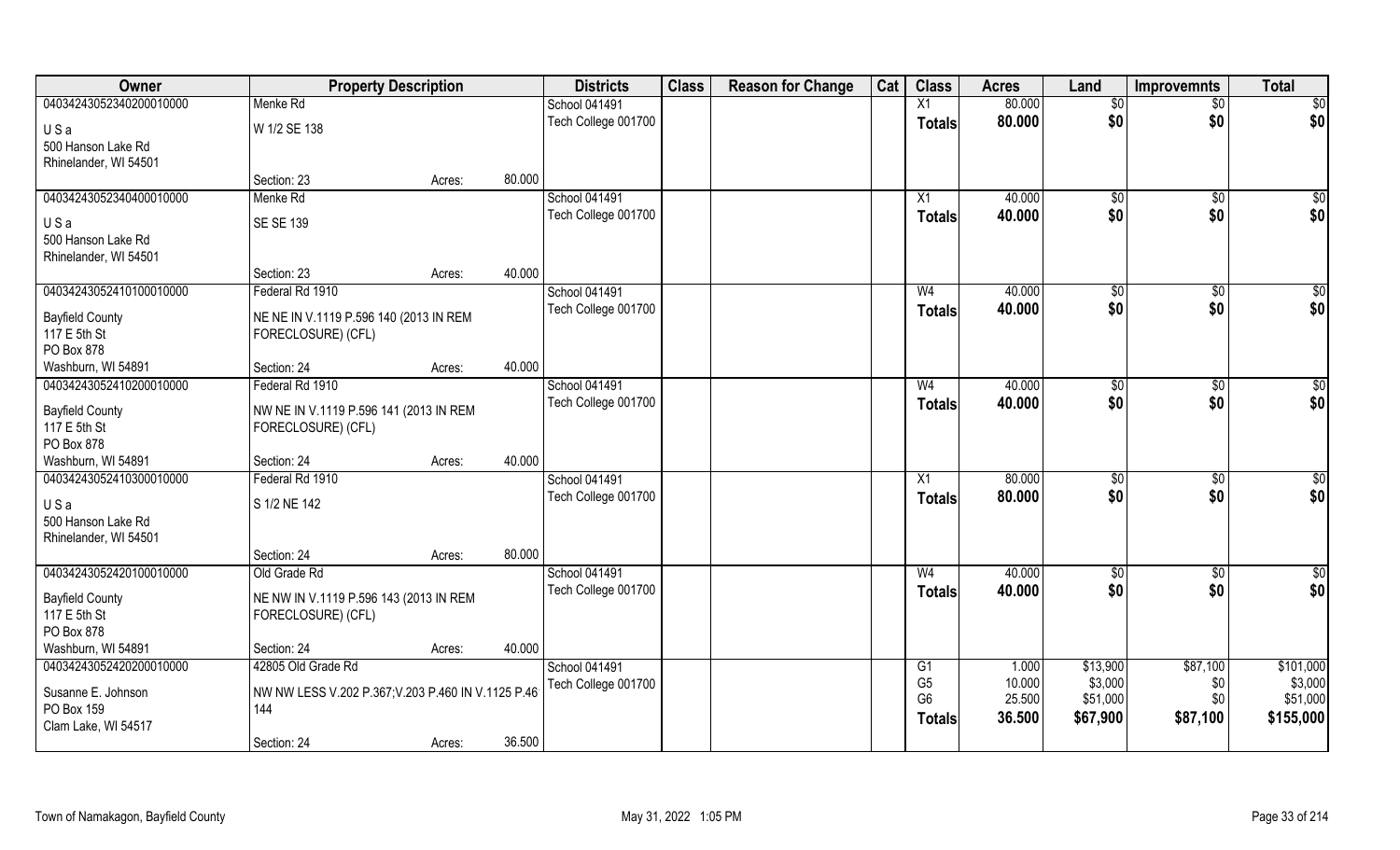| Owner                           | <b>Property Description</b>             |        |         | <b>Districts</b>     | <b>Class</b> | <b>Reason for Change</b> | Cat | <b>Class</b>    | <b>Acres</b> | Land          | <b>Improvemnts</b> | <b>Total</b>    |
|---------------------------------|-----------------------------------------|--------|---------|----------------------|--------------|--------------------------|-----|-----------------|--------------|---------------|--------------------|-----------------|
| 04034243052420200020000         | 42985 Old Grade Rd                      |        |         | <b>School 041491</b> |              |                          |     | G1              | 2.200        | \$22,800      | \$20,900           | \$43,700        |
| Andrew J & Crystal M Schumacher | N 70' OF NW NW IN DOC 2022R-593572 144B |        |         | Tech College 001700  |              |                          |     | <b>Totals</b>   | 2.200        | \$22,800      | \$20,900           | \$43,700        |
| <b>Living Trust</b>             | (ANDREW J & CRYSTAL M SCHUMACHER LIVING |        |         |                      |              |                          |     |                 |              |               |                    |                 |
| N3939 Lakeshore Dr              | TRUST) 144B                             |        |         |                      |              |                          |     |                 |              |               |                    |                 |
| Chilton, WI 53014               | Section: 24                             | Acres: | 2.200   |                      |              |                          |     |                 |              |               |                    |                 |
| 04034243052420200030000         | Old Grade Rd                            |        |         | School 041491        |              |                          |     | $\overline{X1}$ | 1.400        | \$0           | $\overline{50}$    | $\overline{50}$ |
|                                 |                                         |        |         | Tech College 001700  |              |                          |     | <b>Totals</b>   | 1.400        | \$0           | \$0                | \$0             |
| USa                             | ROW OVER NW NW IN V.202 P.367 144A      |        |         |                      |              |                          |     |                 |              |               |                    |                 |
| 500 Hanson Lake Rd              |                                         |        |         |                      |              |                          |     |                 |              |               |                    |                 |
| Rhinelander, WI 54501           |                                         |        |         |                      |              |                          |     |                 |              |               |                    |                 |
|                                 | Section: 24                             | Acres: | 1.400   |                      |              |                          |     |                 |              |               |                    |                 |
| 04034243052420300010000         | Old Grade Rd                            |        |         | School 041491        |              |                          |     | X1              | 80.000       | \$0           | \$0                | $\overline{50}$ |
| USa                             | S 1/2 NW 145                            |        |         | Tech College 001700  |              |                          |     | <b>Totals</b>   | 80.000       | \$0           | \$0                | \$0             |
| 500 Hanson Lake Rd              |                                         |        |         |                      |              |                          |     |                 |              |               |                    |                 |
| Rhinelander, WI 54501           |                                         |        |         |                      |              |                          |     |                 |              |               |                    |                 |
|                                 | Section: 24                             | Acres: | 80.000  |                      |              |                          |     |                 |              |               |                    |                 |
| 04034243052430100010000         | Old Grade Rd                            |        |         | School 041491        |              |                          |     | X1              | 80.000       | $\sqrt[6]{3}$ | $\sqrt[6]{3}$      | \$0             |
| USa                             | N 1/2 SW 146                            |        |         | Tech College 001700  |              |                          |     | <b>Totals</b>   | 80.000       | \$0           | \$0                | \$0             |
| 500 Hanson Lake Rd              |                                         |        |         |                      |              |                          |     |                 |              |               |                    |                 |
| Rhinelander, WI 54501           |                                         |        |         |                      |              |                          |     |                 |              |               |                    |                 |
|                                 | Section: 24                             | Acres: | 80.000  |                      |              |                          |     |                 |              |               |                    |                 |
| 04034243052430300010000         | 42145 Ferguson Rd                       |        |         | School 041491        |              |                          |     | G1              | 1.000        | \$14,000      | \$121,500          | \$135,500       |
|                                 |                                         |        |         | Tech College 001700  |              |                          |     | G <sub>6</sub>  | 39.000       | \$78,000      | \$0                | \$78,000        |
| Tina S. Ferguson                | SW SW IN DOC 2021R-591749 147           |        |         |                      |              |                          |     | <b>Totals</b>   | 40.000       | \$92,000      | \$121,500          | \$213,500       |
| PO Box 30                       |                                         |        |         |                      |              |                          |     |                 |              |               |                    |                 |
| Clam Lake, WI 54517             |                                         |        |         |                      |              |                          |     |                 |              |               |                    |                 |
|                                 | Section: 24                             | Acres: | 40.000  |                      |              |                          |     |                 |              |               |                    |                 |
| 04034243052430400010000         | Old Grade Rd                            |        |         | School 041491        |              |                          |     | X1              | 40.000       | \$0           | \$0                | $\frac{6}{3}$   |
| USa                             | <b>SE SW 148</b>                        |        |         | Tech College 001700  |              |                          |     | <b>Totals</b>   | 40.000       | \$0           | \$0                | \$0             |
| 500 Hanson Lake Rd              |                                         |        |         |                      |              |                          |     |                 |              |               |                    |                 |
| Rhinelander, WI 54501           |                                         |        |         |                      |              |                          |     |                 |              |               |                    |                 |
|                                 | Section: 24                             | Acres: | 40.000  |                      |              |                          |     |                 |              |               |                    |                 |
| 04034243052440100010000         | Old Grade Rd                            |        |         | School 041491        |              |                          |     | X1              | 160.000      | $\sqrt{6}$    | $\sqrt{$0}$        | $\overline{50}$ |
| USa                             | SE 1/4 149                              |        |         | Tech College 001700  |              |                          |     | <b>Totals</b>   | 160.000      | \$0           | \$0                | \$0             |
| 500 Hanson Lake Rd              |                                         |        |         |                      |              |                          |     |                 |              |               |                    |                 |
| Rhinelander, WI 54501           |                                         |        |         |                      |              |                          |     |                 |              |               |                    |                 |
|                                 | Section: 24                             | Acres: | 160.000 |                      |              |                          |     |                 |              |               |                    |                 |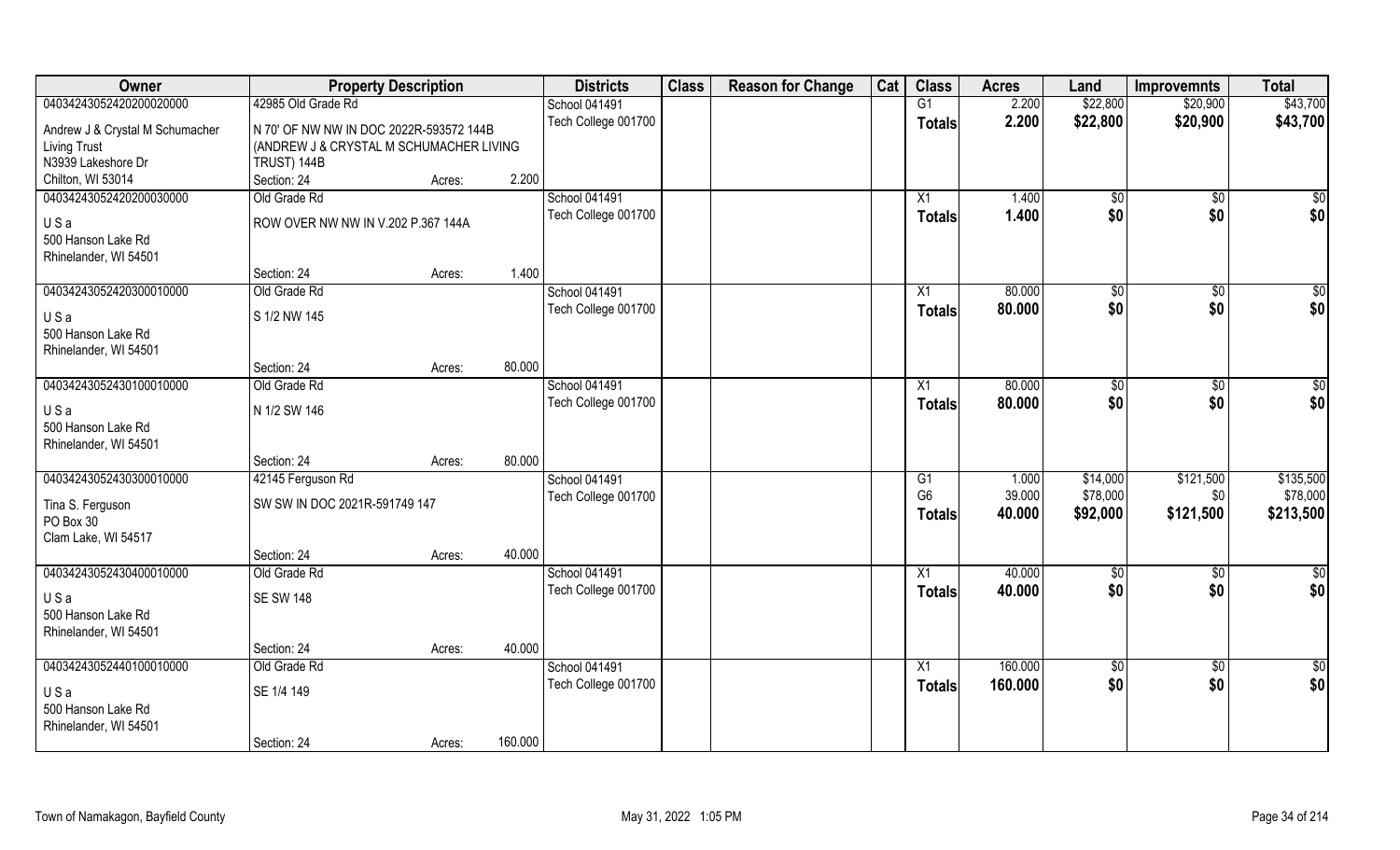| $($ \$80,000)<br>Federal Rd 343<br>W <sub>7</sub><br>40.000<br>\$0<br>School 041491<br>$\overline{50}$<br>\$0<br>\$0<br>Tech College 001700<br>40.000<br>\$0<br><b>Totals</b><br>NE NE IN V.1090 P.349 150 (HALSER FAMILY TRUST<br>Gregor, Jennifer<br>DTD 12/09/2002) (MFL-OPEN 25 YRS-YR OF ENTRY<br>4130 Iroquois Dr<br>Madison, WI 53711<br>2003)<br>Section: 25<br>40.000<br>Acres:<br><b>School 041491</b><br>3.300<br>\$1,300<br>\$1,300<br>G5<br>$\sqrt[6]{}$<br>G <sub>6</sub><br>\$228,400<br>\$0<br>85.671<br>Tech College 001700<br>PAR IN GOVT LOTS 1 & 12 SEC 25-43-05 & GOVT<br>Michael P. Mcparlan<br>\$0<br>88.971<br>\$229,700<br>\$229,700<br><b>Totals</b><br>LOTS 1 & 2 SEC 36-43-05 DESC IN DOC<br>Mary B. Mcparlan<br>550 Marshall St<br>2018R-573599<br>88.971<br>Duluth, MN 55803<br>Section: 25<br>Acres:<br>04034243052510500320000<br><b>School 041491</b><br>County Highway M<br>7.000<br>\$0<br>\$0<br>X1<br>$\sqrt[6]{30}$<br>\$0<br>Tech College 001700<br>7.000<br>\$0<br>\$0<br><b>Totals</b><br>ROW ACROSS GOVT LOT 3 IN V.202 P.369 152A<br>USa<br>500 Hanson Lake Rd<br>Rhinelander, WI 54501<br>7.000<br>Section: 25<br>Acres:<br><b>School 041491</b><br>\$505,900<br>04034243052510500340000<br>30995 County Hwy M<br>2.200<br>\$407,300<br>\$98,600<br>G1<br>G <sub>5</sub><br>16.300<br>\$4,900<br>Tech College 001700<br>\$0<br>LOT 1 CSM #1991 IN V.11 P.370 (LOCATED IN GOVT<br>G <sub>6</sub><br>47.680<br>\$95,400<br>\$0<br>Jane B. Pasin<br>LOTS 2, 3, 9, 10 & 11) IN DOC 2017R-567634<br>\$98,600<br>\$606,200<br>66.180<br>\$507,600<br>Totals<br>30995 Co Hwy M<br>PO Box 43<br>66.180<br>Section: 25<br>Acres:<br>Clam Lake, WI 54517<br>04034243052510500350000<br><b>School 041491</b><br>\$7,600<br>\$7,600<br>G6<br>3.780<br>\$0<br>Tech College 001700<br>\$7,600<br>3.780<br>\$7,600<br>\$0<br><b>Totals</b><br>Paul M. Pasin<br>OUTLOT 1 CSM #1991 IN V.11 P.370 (LOCATED IN<br>Jane B. Pasin<br>GOVT LOTS 2, 39, 10 & 11) IN DOC 2017R-567634<br>3.780<br>Section: 25<br>Acres:<br>Clam Lake, WI 54517<br>$\overline{50}$<br>04034243052510500410000<br>30425 County Hwy M<br>School 041491<br>$($ \$80,000)<br>40.000<br>$\sqrt[6]{3}$<br>W7<br>W8<br>(\$32,600)<br>\$0<br>16.300<br>Tech College 001700<br>GOVT LOT 4 IN V.1090 P.349 151 (HALSER FAMILY<br>Gregor, Jennifer<br>\$0<br>\$0<br>56.300<br>\$0<br><b>Totals</b><br>4130 Iroquois Dr<br>TRUST U/A/D 12/09/2002) (16 ACRES MFL-CLOSED<br>Madison, WI 53711<br>25 YRS-YR OF ENTRY 2003) (40 ACRES MFL-OPEN | Owner                                | <b>Property Description</b>     | <b>Districts</b> | <b>Class</b> | <b>Reason for Change</b> | Cat | <b>Class</b> | <b>Acres</b> | Land | <b>Improvemnts</b> | <b>Total</b> |
|-------------------------------------------------------------------------------------------------------------------------------------------------------------------------------------------------------------------------------------------------------------------------------------------------------------------------------------------------------------------------------------------------------------------------------------------------------------------------------------------------------------------------------------------------------------------------------------------------------------------------------------------------------------------------------------------------------------------------------------------------------------------------------------------------------------------------------------------------------------------------------------------------------------------------------------------------------------------------------------------------------------------------------------------------------------------------------------------------------------------------------------------------------------------------------------------------------------------------------------------------------------------------------------------------------------------------------------------------------------------------------------------------------------------------------------------------------------------------------------------------------------------------------------------------------------------------------------------------------------------------------------------------------------------------------------------------------------------------------------------------------------------------------------------------------------------------------------------------------------------------------------------------------------------------------------------------------------------------------------------------------------------------------------------------------------------------------------------------------------------------------------------------------------------------------------------------------------------------------------------------------------------------------------------------------------------------------------------------------------------------------------------------------------------------------------------------------------------------------------------------------------------------------------|--------------------------------------|---------------------------------|------------------|--------------|--------------------------|-----|--------------|--------------|------|--------------------|--------------|
|                                                                                                                                                                                                                                                                                                                                                                                                                                                                                                                                                                                                                                                                                                                                                                                                                                                                                                                                                                                                                                                                                                                                                                                                                                                                                                                                                                                                                                                                                                                                                                                                                                                                                                                                                                                                                                                                                                                                                                                                                                                                                                                                                                                                                                                                                                                                                                                                                                                                                                                                     | 04034243052510100010000              |                                 |                  |              |                          |     |              |              |      |                    |              |
|                                                                                                                                                                                                                                                                                                                                                                                                                                                                                                                                                                                                                                                                                                                                                                                                                                                                                                                                                                                                                                                                                                                                                                                                                                                                                                                                                                                                                                                                                                                                                                                                                                                                                                                                                                                                                                                                                                                                                                                                                                                                                                                                                                                                                                                                                                                                                                                                                                                                                                                                     |                                      |                                 |                  |              |                          |     |              |              |      |                    |              |
|                                                                                                                                                                                                                                                                                                                                                                                                                                                                                                                                                                                                                                                                                                                                                                                                                                                                                                                                                                                                                                                                                                                                                                                                                                                                                                                                                                                                                                                                                                                                                                                                                                                                                                                                                                                                                                                                                                                                                                                                                                                                                                                                                                                                                                                                                                                                                                                                                                                                                                                                     |                                      |                                 |                  |              |                          |     |              |              |      |                    |              |
|                                                                                                                                                                                                                                                                                                                                                                                                                                                                                                                                                                                                                                                                                                                                                                                                                                                                                                                                                                                                                                                                                                                                                                                                                                                                                                                                                                                                                                                                                                                                                                                                                                                                                                                                                                                                                                                                                                                                                                                                                                                                                                                                                                                                                                                                                                                                                                                                                                                                                                                                     |                                      |                                 |                  |              |                          |     |              |              |      |                    |              |
|                                                                                                                                                                                                                                                                                                                                                                                                                                                                                                                                                                                                                                                                                                                                                                                                                                                                                                                                                                                                                                                                                                                                                                                                                                                                                                                                                                                                                                                                                                                                                                                                                                                                                                                                                                                                                                                                                                                                                                                                                                                                                                                                                                                                                                                                                                                                                                                                                                                                                                                                     |                                      |                                 |                  |              |                          |     |              |              |      |                    |              |
| \$228,400<br>\$4,900<br>\$95,400                                                                                                                                                                                                                                                                                                                                                                                                                                                                                                                                                                                                                                                                                                                                                                                                                                                                                                                                                                                                                                                                                                                                                                                                                                                                                                                                                                                                                                                                                                                                                                                                                                                                                                                                                                                                                                                                                                                                                                                                                                                                                                                                                                                                                                                                                                                                                                                                                                                                                                    | 04034243052510500130000              |                                 |                  |              |                          |     |              |              |      |                    |              |
|                                                                                                                                                                                                                                                                                                                                                                                                                                                                                                                                                                                                                                                                                                                                                                                                                                                                                                                                                                                                                                                                                                                                                                                                                                                                                                                                                                                                                                                                                                                                                                                                                                                                                                                                                                                                                                                                                                                                                                                                                                                                                                                                                                                                                                                                                                                                                                                                                                                                                                                                     |                                      |                                 |                  |              |                          |     |              |              |      |                    |              |
|                                                                                                                                                                                                                                                                                                                                                                                                                                                                                                                                                                                                                                                                                                                                                                                                                                                                                                                                                                                                                                                                                                                                                                                                                                                                                                                                                                                                                                                                                                                                                                                                                                                                                                                                                                                                                                                                                                                                                                                                                                                                                                                                                                                                                                                                                                                                                                                                                                                                                                                                     |                                      |                                 |                  |              |                          |     |              |              |      |                    |              |
|                                                                                                                                                                                                                                                                                                                                                                                                                                                                                                                                                                                                                                                                                                                                                                                                                                                                                                                                                                                                                                                                                                                                                                                                                                                                                                                                                                                                                                                                                                                                                                                                                                                                                                                                                                                                                                                                                                                                                                                                                                                                                                                                                                                                                                                                                                                                                                                                                                                                                                                                     |                                      |                                 |                  |              |                          |     |              |              |      |                    |              |
|                                                                                                                                                                                                                                                                                                                                                                                                                                                                                                                                                                                                                                                                                                                                                                                                                                                                                                                                                                                                                                                                                                                                                                                                                                                                                                                                                                                                                                                                                                                                                                                                                                                                                                                                                                                                                                                                                                                                                                                                                                                                                                                                                                                                                                                                                                                                                                                                                                                                                                                                     |                                      |                                 |                  |              |                          |     |              |              |      |                    |              |
|                                                                                                                                                                                                                                                                                                                                                                                                                                                                                                                                                                                                                                                                                                                                                                                                                                                                                                                                                                                                                                                                                                                                                                                                                                                                                                                                                                                                                                                                                                                                                                                                                                                                                                                                                                                                                                                                                                                                                                                                                                                                                                                                                                                                                                                                                                                                                                                                                                                                                                                                     |                                      |                                 |                  |              |                          |     |              |              |      |                    |              |
|                                                                                                                                                                                                                                                                                                                                                                                                                                                                                                                                                                                                                                                                                                                                                                                                                                                                                                                                                                                                                                                                                                                                                                                                                                                                                                                                                                                                                                                                                                                                                                                                                                                                                                                                                                                                                                                                                                                                                                                                                                                                                                                                                                                                                                                                                                                                                                                                                                                                                                                                     |                                      |                                 |                  |              |                          |     |              |              |      |                    |              |
|                                                                                                                                                                                                                                                                                                                                                                                                                                                                                                                                                                                                                                                                                                                                                                                                                                                                                                                                                                                                                                                                                                                                                                                                                                                                                                                                                                                                                                                                                                                                                                                                                                                                                                                                                                                                                                                                                                                                                                                                                                                                                                                                                                                                                                                                                                                                                                                                                                                                                                                                     |                                      |                                 |                  |              |                          |     |              |              |      |                    |              |
|                                                                                                                                                                                                                                                                                                                                                                                                                                                                                                                                                                                                                                                                                                                                                                                                                                                                                                                                                                                                                                                                                                                                                                                                                                                                                                                                                                                                                                                                                                                                                                                                                                                                                                                                                                                                                                                                                                                                                                                                                                                                                                                                                                                                                                                                                                                                                                                                                                                                                                                                     |                                      |                                 |                  |              |                          |     |              |              |      |                    |              |
|                                                                                                                                                                                                                                                                                                                                                                                                                                                                                                                                                                                                                                                                                                                                                                                                                                                                                                                                                                                                                                                                                                                                                                                                                                                                                                                                                                                                                                                                                                                                                                                                                                                                                                                                                                                                                                                                                                                                                                                                                                                                                                                                                                                                                                                                                                                                                                                                                                                                                                                                     |                                      |                                 |                  |              |                          |     |              |              |      |                    |              |
|                                                                                                                                                                                                                                                                                                                                                                                                                                                                                                                                                                                                                                                                                                                                                                                                                                                                                                                                                                                                                                                                                                                                                                                                                                                                                                                                                                                                                                                                                                                                                                                                                                                                                                                                                                                                                                                                                                                                                                                                                                                                                                                                                                                                                                                                                                                                                                                                                                                                                                                                     |                                      |                                 |                  |              |                          |     |              |              |      |                    |              |
|                                                                                                                                                                                                                                                                                                                                                                                                                                                                                                                                                                                                                                                                                                                                                                                                                                                                                                                                                                                                                                                                                                                                                                                                                                                                                                                                                                                                                                                                                                                                                                                                                                                                                                                                                                                                                                                                                                                                                                                                                                                                                                                                                                                                                                                                                                                                                                                                                                                                                                                                     |                                      |                                 |                  |              |                          |     |              |              |      |                    |              |
|                                                                                                                                                                                                                                                                                                                                                                                                                                                                                                                                                                                                                                                                                                                                                                                                                                                                                                                                                                                                                                                                                                                                                                                                                                                                                                                                                                                                                                                                                                                                                                                                                                                                                                                                                                                                                                                                                                                                                                                                                                                                                                                                                                                                                                                                                                                                                                                                                                                                                                                                     | Paul M. Pasin                        |                                 |                  |              |                          |     |              |              |      |                    |              |
|                                                                                                                                                                                                                                                                                                                                                                                                                                                                                                                                                                                                                                                                                                                                                                                                                                                                                                                                                                                                                                                                                                                                                                                                                                                                                                                                                                                                                                                                                                                                                                                                                                                                                                                                                                                                                                                                                                                                                                                                                                                                                                                                                                                                                                                                                                                                                                                                                                                                                                                                     |                                      |                                 |                  |              |                          |     |              |              |      |                    |              |
|                                                                                                                                                                                                                                                                                                                                                                                                                                                                                                                                                                                                                                                                                                                                                                                                                                                                                                                                                                                                                                                                                                                                                                                                                                                                                                                                                                                                                                                                                                                                                                                                                                                                                                                                                                                                                                                                                                                                                                                                                                                                                                                                                                                                                                                                                                                                                                                                                                                                                                                                     |                                      |                                 |                  |              |                          |     |              |              |      |                    |              |
| \$0                                                                                                                                                                                                                                                                                                                                                                                                                                                                                                                                                                                                                                                                                                                                                                                                                                                                                                                                                                                                                                                                                                                                                                                                                                                                                                                                                                                                                                                                                                                                                                                                                                                                                                                                                                                                                                                                                                                                                                                                                                                                                                                                                                                                                                                                                                                                                                                                                                                                                                                                 |                                      |                                 |                  |              |                          |     |              |              |      |                    |              |
|                                                                                                                                                                                                                                                                                                                                                                                                                                                                                                                                                                                                                                                                                                                                                                                                                                                                                                                                                                                                                                                                                                                                                                                                                                                                                                                                                                                                                                                                                                                                                                                                                                                                                                                                                                                                                                                                                                                                                                                                                                                                                                                                                                                                                                                                                                                                                                                                                                                                                                                                     |                                      |                                 |                  |              |                          |     |              |              |      |                    |              |
|                                                                                                                                                                                                                                                                                                                                                                                                                                                                                                                                                                                                                                                                                                                                                                                                                                                                                                                                                                                                                                                                                                                                                                                                                                                                                                                                                                                                                                                                                                                                                                                                                                                                                                                                                                                                                                                                                                                                                                                                                                                                                                                                                                                                                                                                                                                                                                                                                                                                                                                                     |                                      |                                 |                  |              |                          |     |              |              |      |                    |              |
|                                                                                                                                                                                                                                                                                                                                                                                                                                                                                                                                                                                                                                                                                                                                                                                                                                                                                                                                                                                                                                                                                                                                                                                                                                                                                                                                                                                                                                                                                                                                                                                                                                                                                                                                                                                                                                                                                                                                                                                                                                                                                                                                                                                                                                                                                                                                                                                                                                                                                                                                     |                                      |                                 |                  |              |                          |     |              |              |      |                    |              |
|                                                                                                                                                                                                                                                                                                                                                                                                                                                                                                                                                                                                                                                                                                                                                                                                                                                                                                                                                                                                                                                                                                                                                                                                                                                                                                                                                                                                                                                                                                                                                                                                                                                                                                                                                                                                                                                                                                                                                                                                                                                                                                                                                                                                                                                                                                                                                                                                                                                                                                                                     |                                      |                                 |                  |              |                          |     |              |              |      |                    |              |
|                                                                                                                                                                                                                                                                                                                                                                                                                                                                                                                                                                                                                                                                                                                                                                                                                                                                                                                                                                                                                                                                                                                                                                                                                                                                                                                                                                                                                                                                                                                                                                                                                                                                                                                                                                                                                                                                                                                                                                                                                                                                                                                                                                                                                                                                                                                                                                                                                                                                                                                                     | 30995 Co Hwy M                       |                                 |                  |              |                          |     |              |              |      |                    |              |
|                                                                                                                                                                                                                                                                                                                                                                                                                                                                                                                                                                                                                                                                                                                                                                                                                                                                                                                                                                                                                                                                                                                                                                                                                                                                                                                                                                                                                                                                                                                                                                                                                                                                                                                                                                                                                                                                                                                                                                                                                                                                                                                                                                                                                                                                                                                                                                                                                                                                                                                                     | PO Box 43                            |                                 |                  |              |                          |     |              |              |      |                    |              |
|                                                                                                                                                                                                                                                                                                                                                                                                                                                                                                                                                                                                                                                                                                                                                                                                                                                                                                                                                                                                                                                                                                                                                                                                                                                                                                                                                                                                                                                                                                                                                                                                                                                                                                                                                                                                                                                                                                                                                                                                                                                                                                                                                                                                                                                                                                                                                                                                                                                                                                                                     |                                      |                                 |                  |              |                          |     |              |              |      |                    |              |
|                                                                                                                                                                                                                                                                                                                                                                                                                                                                                                                                                                                                                                                                                                                                                                                                                                                                                                                                                                                                                                                                                                                                                                                                                                                                                                                                                                                                                                                                                                                                                                                                                                                                                                                                                                                                                                                                                                                                                                                                                                                                                                                                                                                                                                                                                                                                                                                                                                                                                                                                     |                                      |                                 |                  |              |                          |     |              |              |      |                    |              |
|                                                                                                                                                                                                                                                                                                                                                                                                                                                                                                                                                                                                                                                                                                                                                                                                                                                                                                                                                                                                                                                                                                                                                                                                                                                                                                                                                                                                                                                                                                                                                                                                                                                                                                                                                                                                                                                                                                                                                                                                                                                                                                                                                                                                                                                                                                                                                                                                                                                                                                                                     |                                      |                                 |                  |              |                          |     |              |              |      |                    |              |
|                                                                                                                                                                                                                                                                                                                                                                                                                                                                                                                                                                                                                                                                                                                                                                                                                                                                                                                                                                                                                                                                                                                                                                                                                                                                                                                                                                                                                                                                                                                                                                                                                                                                                                                                                                                                                                                                                                                                                                                                                                                                                                                                                                                                                                                                                                                                                                                                                                                                                                                                     |                                      |                                 |                  |              |                          |     |              |              |      |                    |              |
|                                                                                                                                                                                                                                                                                                                                                                                                                                                                                                                                                                                                                                                                                                                                                                                                                                                                                                                                                                                                                                                                                                                                                                                                                                                                                                                                                                                                                                                                                                                                                                                                                                                                                                                                                                                                                                                                                                                                                                                                                                                                                                                                                                                                                                                                                                                                                                                                                                                                                                                                     |                                      |                                 |                  |              |                          |     |              |              |      |                    |              |
|                                                                                                                                                                                                                                                                                                                                                                                                                                                                                                                                                                                                                                                                                                                                                                                                                                                                                                                                                                                                                                                                                                                                                                                                                                                                                                                                                                                                                                                                                                                                                                                                                                                                                                                                                                                                                                                                                                                                                                                                                                                                                                                                                                                                                                                                                                                                                                                                                                                                                                                                     |                                      | 56.300<br>Section: 25<br>Acres: |                  |              |                          |     |              |              |      |                    |              |
| School 041491<br>County Highway M<br>10.100<br>(\$20,200)<br>$\frac{6}{3}$<br>W8<br>\$0                                                                                                                                                                                                                                                                                                                                                                                                                                                                                                                                                                                                                                                                                                                                                                                                                                                                                                                                                                                                                                                                                                                                                                                                                                                                                                                                                                                                                                                                                                                                                                                                                                                                                                                                                                                                                                                                                                                                                                                                                                                                                                                                                                                                                                                                                                                                                                                                                                             | 04034243052510500810000              |                                 |                  |              |                          |     |              |              |      |                    |              |
| \$0<br>Tech College 001700<br>\$0<br>10.100<br>\$0<br><b>Totals</b>                                                                                                                                                                                                                                                                                                                                                                                                                                                                                                                                                                                                                                                                                                                                                                                                                                                                                                                                                                                                                                                                                                                                                                                                                                                                                                                                                                                                                                                                                                                                                                                                                                                                                                                                                                                                                                                                                                                                                                                                                                                                                                                                                                                                                                                                                                                                                                                                                                                                 |                                      |                                 |                  |              |                          |     |              |              |      |                    |              |
| 30VT LOT 8 IN V.1090 P.349 153 (HALSER FAMILY<br>TRUST U/A/D 12/09/2002) (MFL-CLOSED 25 YRS-YR                                                                                                                                                                                                                                                                                                                                                                                                                                                                                                                                                                                                                                                                                                                                                                                                                                                                                                                                                                                                                                                                                                                                                                                                                                                                                                                                                                                                                                                                                                                                                                                                                                                                                                                                                                                                                                                                                                                                                                                                                                                                                                                                                                                                                                                                                                                                                                                                                                      | Gregor, Jennifer<br>4130 Iroquois Dr |                                 |                  |              |                          |     |              |              |      |                    |              |
| OF ENTRY 2003)                                                                                                                                                                                                                                                                                                                                                                                                                                                                                                                                                                                                                                                                                                                                                                                                                                                                                                                                                                                                                                                                                                                                                                                                                                                                                                                                                                                                                                                                                                                                                                                                                                                                                                                                                                                                                                                                                                                                                                                                                                                                                                                                                                                                                                                                                                                                                                                                                                                                                                                      | Madison, WI 53711                    |                                 |                  |              |                          |     |              |              |      |                    |              |
| 10.100<br>Section: 25<br>Acres:                                                                                                                                                                                                                                                                                                                                                                                                                                                                                                                                                                                                                                                                                                                                                                                                                                                                                                                                                                                                                                                                                                                                                                                                                                                                                                                                                                                                                                                                                                                                                                                                                                                                                                                                                                                                                                                                                                                                                                                                                                                                                                                                                                                                                                                                                                                                                                                                                                                                                                     |                                      |                                 |                  |              |                          |     |              |              |      |                    |              |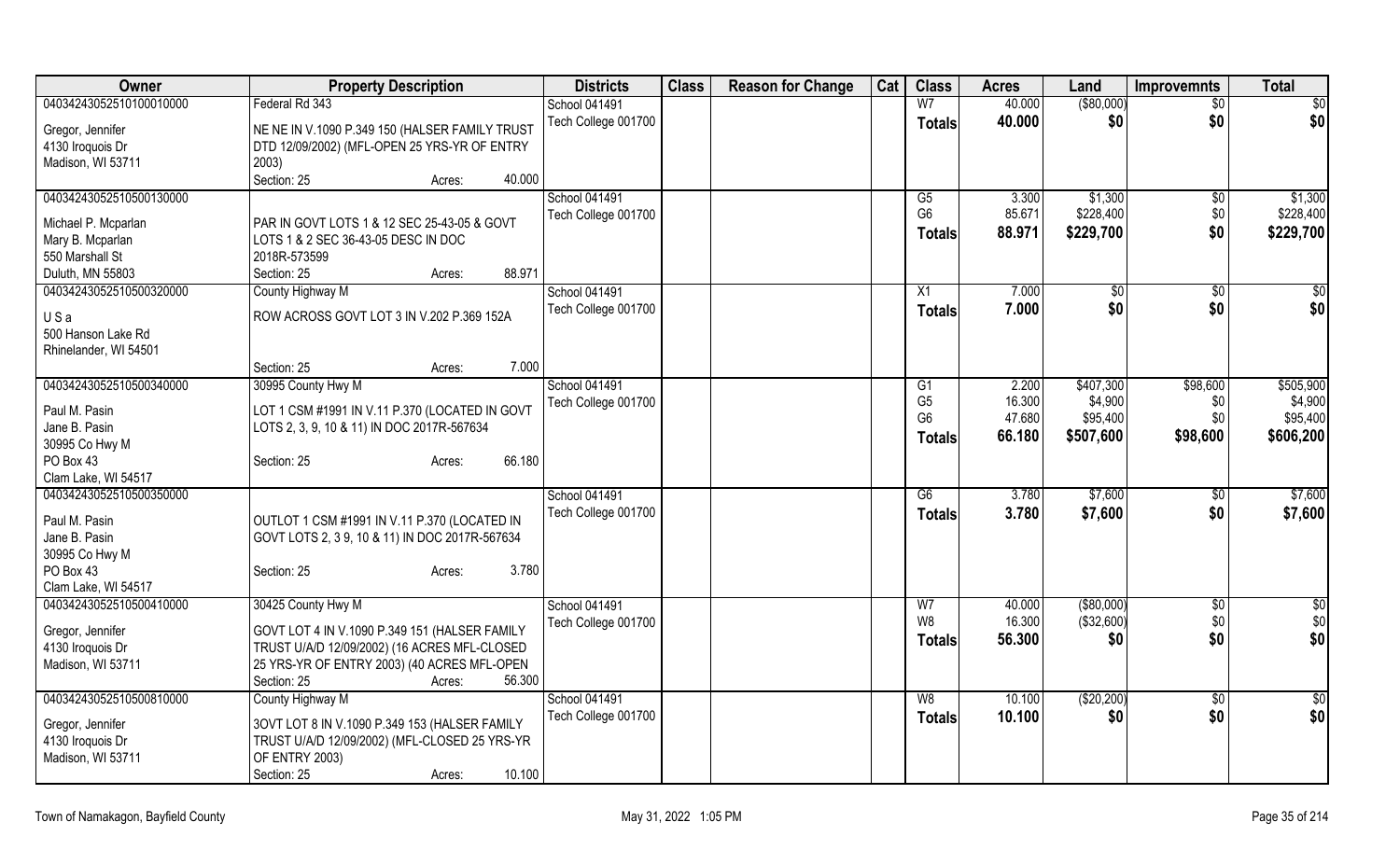| Owner                                | <b>Property Description</b>                    | <b>Districts</b>     | <b>Class</b> | <b>Reason for Change</b> | Cat | <b>Class</b>                     | <b>Acres</b> | Land          | <b>Improvemnts</b> | <b>Total</b> |
|--------------------------------------|------------------------------------------------|----------------------|--------------|--------------------------|-----|----------------------------------|--------------|---------------|--------------------|--------------|
| 04034243052520100010000              | County Highway M                               | <b>School 041491</b> |              |                          |     | W <sub>7</sub>                   | 40.000       | $($ \$80,000) | $\overline{50}$    | \$0          |
| Gregor, Jennifer                     | NE NW IN V.1090 P.349 155 (HALSER FAMILY TRUST | Tech College 001700  |              |                          |     | <b>Totals</b>                    | 40.000       | \$0           | \$0                | \$0          |
| 4130 Iroquois Dr                     | U/A/D 12/09/2002) (MFL-OPEN 25 YRS-YR OF ENTRY |                      |              |                          |     |                                  |              |               |                    |              |
| Madison, WI 53711                    | 2003)                                          |                      |              |                          |     |                                  |              |               |                    |              |
|                                      | 40.000<br>Section: 25<br>Acres:                |                      |              |                          |     |                                  |              |               |                    |              |
| 04034243052520200010000              | County Highway M                               | <b>School 041491</b> |              |                          |     | G6                               | 40.000       | \$80,000      | \$0                | \$80,000     |
|                                      |                                                | Tech College 001700  |              |                          |     | Totals                           | 40.000       | \$80,000      | \$0                | \$80,000     |
| Tina S. Ferguson                     | NW NW & 60' PAR IN SW NW N OF HWY M IN DOC     |                      |              |                          |     |                                  |              |               |                    |              |
| PO Box 30                            | 2021R-591752 156                               |                      |              |                          |     |                                  |              |               |                    |              |
| Clam Lake, WI 54517                  |                                                |                      |              |                          |     |                                  |              |               |                    |              |
|                                      | 40.000<br>Section: 25<br>Acres:                |                      |              |                          |     |                                  |              |               |                    |              |
| 04034243052520300010000              | 41495 White Bass Lake Rd                       | <b>School 041491</b> |              |                          |     | G1                               | 1.000        | \$14,000      | \$124,900          | \$138,900    |
| William J. Capra                     | SW NW S OF HWY M IN V.1151 P.839 157           | Tech College 001700  |              |                          |     | G <sub>5</sub><br>G <sub>6</sub> | 10.000       | \$3,000       | \$0<br>\$0         | \$3,000      |
| Lynn J. Capra                        |                                                |                      |              |                          |     |                                  | 27.000       | \$40,500      |                    | \$40,500     |
| 2420 7th St                          |                                                |                      |              |                          |     | Totals                           | 38.000       | \$57,500      | \$124,900          | \$182,400    |
| Cumberland, WI 54829                 | 38,000<br>Section: 25<br>Acres:                |                      |              |                          |     |                                  |              |               |                    |              |
| 04034243052520500510000              | County Highway M                               | School 041491        |              |                          |     | W8                               | 25.000       | $($ \$87,500) | $\sqrt[6]{}$       | \$0          |
|                                      | GOVT LOT 5 IN V.1090 P.349 158 (HALSER FAMILY  | Tech College 001700  |              |                          |     | <b>Totals</b>                    | 25.000       | \$0           | \$0                | \$0          |
| Gregor, Jennifer<br>4130 Iroquois Dr | TRUST U/A/D 12/09/2002) (MFL-CLOSED 25 YRS-YR  |                      |              |                          |     |                                  |              |               |                    |              |
| Madison, WI 53711                    | OF ENTRY 2003)                                 |                      |              |                          |     |                                  |              |               |                    |              |
|                                      | 25.000<br>Section: 25<br>Acres:                |                      |              |                          |     |                                  |              |               |                    |              |
| 04034243052530300011000              | White Bass Lake Rd                             | School 041491        |              |                          |     | G <sub>1</sub>                   | 2.000        | \$145,000     | $\sqrt[6]{30}$     | \$145,000    |
|                                      |                                                | Tech College 001700  |              |                          |     | G <sub>6</sub>                   | 10.180       | \$44,500      | \$0                | \$44,500     |
| <b>Kristin Dahl Trustees</b>         | LOT 2 CSM #1876 IN V.11 P.109 (LOCATED IN GOVT |                      |              |                          |     | <b>Totals</b>                    | 12.180       | \$189,500     | \$0                | \$189,500    |
| PO Box 56                            | LOT 7) IN DOC 2019R-579352 160 & 169 (DAHL     |                      |              |                          |     |                                  |              |               |                    |              |
| Clam Lake, WI 54517                  | FAMILY REV TRUST DTD 09/27/2019)               |                      |              |                          |     |                                  |              |               |                    |              |
|                                      | 16.250<br>Section: 25<br>Acres:                |                      |              |                          |     |                                  |              |               |                    |              |
| 04034243052530300012000              | 40990 White Bass Lake Rd                       | <b>School 041491</b> |              |                          |     | G1                               | 1.500        | \$117,800     | \$131,900          | \$249,700    |
| <b>Brent Gregory Rueb</b>            | LOT 1 CSM #1876 IN V.11 P.109 (LOCATED IN GOVT | Tech College 001700  |              |                          |     | G <sub>6</sub>                   | 8.610        | \$37,700      | \$0                | \$37,700     |
| Sher Rueb                            | LOT 7) IN V.1125 P.134 160 & 169               |                      |              |                          |     | <b>Totals</b>                    | 10.110       | \$155,500     | \$131,900          | \$287,400    |
| 1 Ambleside Ln                       |                                                |                      |              |                          |     |                                  |              |               |                    |              |
| Newton, KS 67114                     | 10.110<br>Section: 25<br>Acres:                |                      |              |                          |     |                                  |              |               |                    |              |
| 04034243052530300020000              | White Bass Lake Rd                             | School 041491        |              |                          |     | G6                               | 0.600        | \$1,200       | $\overline{50}$    | \$1,200      |
|                                      |                                                | Tech College 001700  |              |                          |     | <b>Totals</b>                    | 0.600        | \$1,200       | \$0                | \$1,200      |
| <b>Kristin Dahl Trustees</b>         | PAR IN SW COR OF SW SW IN DOC 2019R-579352     |                      |              |                          |     |                                  |              |               |                    |              |
| PO Box 56                            | 160A (DAHL FAMILY REV TRUST DTD 09/27/2019)    |                      |              |                          |     |                                  |              |               |                    |              |
| Clam Lake, WI 54517                  |                                                |                      |              |                          |     |                                  |              |               |                    |              |
|                                      | 0.600<br>Section: 25<br>Acres:                 |                      |              |                          |     |                                  |              |               |                    |              |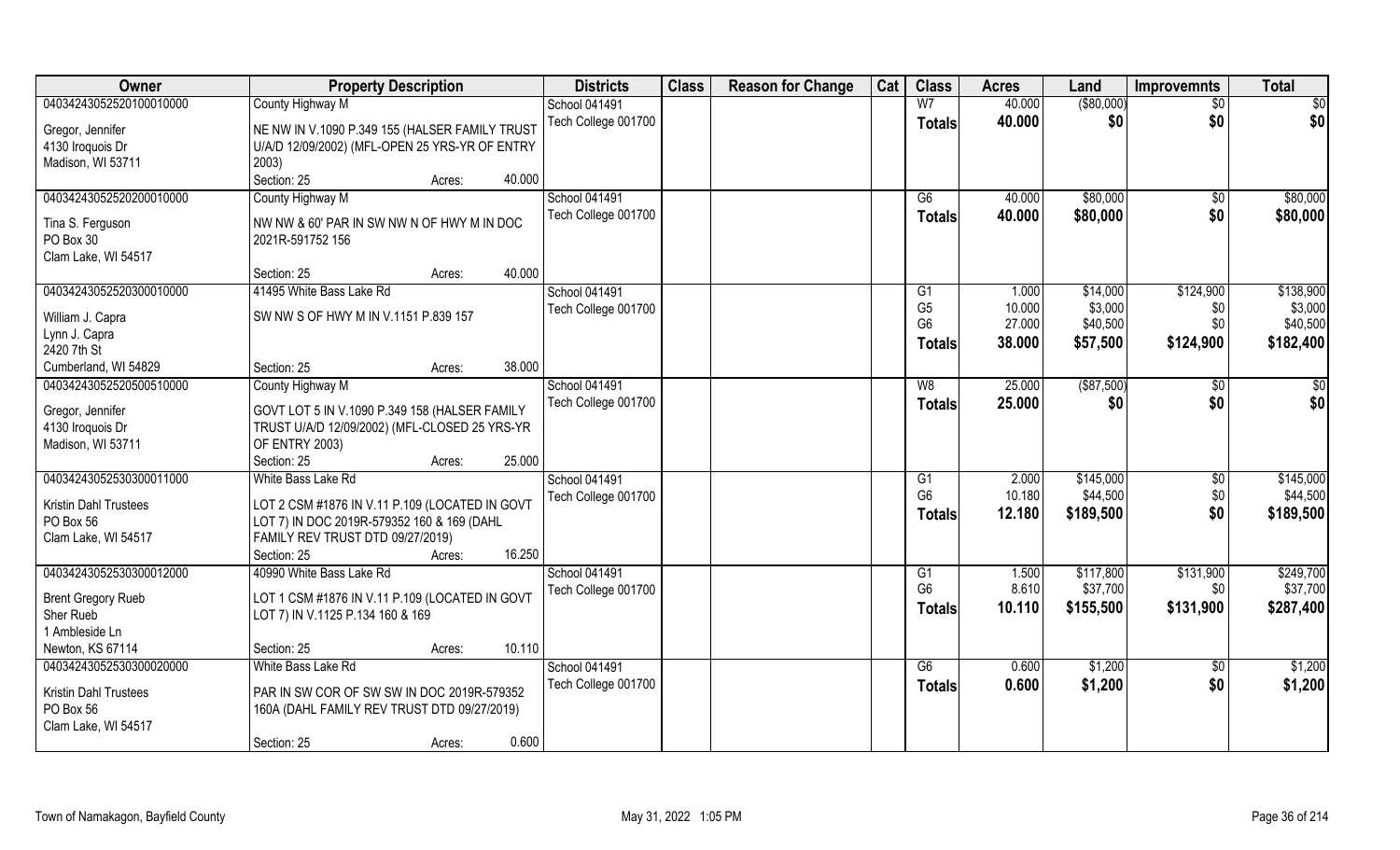| Owner                                  | <b>Property Description</b>                          | <b>Districts</b>    | <b>Class</b>   | <b>Reason for Change</b> | Cat | <b>Class</b>    | <b>Acres</b> | Land      | <b>Improvemnts</b> | <b>Total</b> |
|----------------------------------------|------------------------------------------------------|---------------------|----------------|--------------------------|-----|-----------------|--------------|-----------|--------------------|--------------|
| 04034243052530500610000                | 41330 White Bass Lake Rd                             | School 041491       |                |                          |     | G1              | 3.600        | \$290,000 | \$73,600           | \$363,600    |
|                                        | GOVT LOT 6 LESS N 600'; V.162 P.268; V.383           | Tech College 001700 |                |                          |     | G <sub>5</sub>  | 9.000        | \$3,600   | \$0                | \$3,600      |
| Ruth Byrnes Trustees<br>176 Amistad Dr | P.364; V.269 P.474; V.393 P.359; V.414 P. 297 159 IM |                     |                |                          |     | G <sub>6</sub>  | 19.400       | \$38,800  | \$0                | \$38,800     |
|                                        | 2003R-485310                                         |                     |                |                          |     | Totals          | 32.000       | \$332,400 | \$73,600           | \$406,000    |
| St Augustine, FL 32086                 | 19.600<br>Section: 25                                |                     |                |                          |     |                 |              |           |                    |              |
| 04034243052530500620000                | Acres:<br>41380 White Bass Lake Rd                   | School 041491       | G <sub>1</sub> |                          |     |                 |              |           |                    | \$521,800    |
|                                        |                                                      |                     |                | House, Garage            |     | G1              | 2.400        | \$122,600 | \$399,200          |              |
| Jeffrey B. Fanning                     | PAR IN GOVT LOT 6 IN DOC 2019R-578117 159E           | Tech College 001700 |                |                          |     | <b>Totals</b>   | 2.400        | \$122,600 | \$399,200          | \$521,800    |
| Melinda Fanning                        |                                                      |                     |                |                          |     |                 |              |           |                    |              |
| 322 Buck run                           |                                                      |                     |                |                          |     |                 |              |           |                    |              |
| Hudson, WI 54016                       | 2.400<br>Section: 25<br>Acres:                       |                     |                |                          |     |                 |              |           |                    |              |
| 04034243052530500630000                | 41390 White Bass Lake Rd                             | School 041491       |                |                          |     | G1              | 1.400        | \$127,700 | \$115,500          | \$243,200    |
|                                        |                                                      | Tech College 001700 |                |                          |     | <b>Totals</b>   | 1.400        | \$127,700 | \$115,500          | \$243,200    |
| Terrence L. Tarras<br>Patrici Tarras   | PAR IN GOVT LOT 6 IN V.968 P.305 159D                |                     |                |                          |     |                 |              |           |                    |              |
| PO Box 35                              |                                                      |                     |                |                          |     |                 |              |           |                    |              |
| Clam Lake, WI 54517                    | 1.400<br>Section: 25                                 |                     |                |                          |     |                 |              |           |                    |              |
|                                        | Acres:                                               | School 041491       |                |                          |     |                 |              |           |                    |              |
| 04034243052530500640000                | 41430 White Bass Lake Rd                             |                     |                |                          |     | G1              | 1.400        | \$135,700 | \$148,600          | \$284,300    |
| Dennis Stieren                         | PAR IN GOVT LOT 6 IN 2017R- 569385 159C              | Tech College 001700 |                |                          |     | <b>Totals</b>   | 1.400        | \$135,700 | \$148,600          | \$284,300    |
| 18463 Woolworth Cir                    |                                                      |                     |                |                          |     |                 |              |           |                    |              |
| Omaha, NE 68130                        |                                                      |                     |                |                          |     |                 |              |           |                    |              |
|                                        | 1.400<br>Section: 25<br>Acres:                       |                     |                |                          |     |                 |              |           |                    |              |
| 04034243052530500650000                | 41420 White Bass Lake Rd                             | School 041491       |                |                          |     | $\overline{G1}$ | 1.800        | \$122,400 | \$69,000           | \$191,400    |
|                                        |                                                      | Tech College 001700 |                |                          |     | <b>Totals</b>   | 1.800        | \$122,400 | \$69,000           | \$191,400    |
| David Wayne Lockard                    | PAR IN GOVT LOT 6 IN V.1063 P.360 TOG WITH EASE      |                     |                |                          |     |                 |              |           |                    |              |
| S5312 Pittsburg                        | 159D1                                                |                     |                |                          |     |                 |              |           |                    |              |
| Spokane, WA 99223                      | 1.800<br>Section: 25                                 |                     |                |                          |     |                 |              |           |                    |              |
|                                        | Acres:                                               |                     |                |                          |     |                 |              |           |                    |              |
| 04034243052530500660000                | 41480 White Bass Lake Rd                             | School 041491       |                |                          |     | G <sub>1</sub>  | 3.300        | \$219,500 | \$55,700           | \$275,200    |
| Martin J. Stein                        | PAR IN GOVT LOT 6 IN V.1132 P.972 & 974 159A         | Tech College 001700 |                |                          |     | <b>Totals</b>   | 3.300        | \$219,500 | \$55,700           | \$275,200    |
| Julie A. Stein                         |                                                      |                     |                |                          |     |                 |              |           |                    |              |
| 3528 Atwood Ave                        |                                                      |                     |                |                          |     |                 |              |           |                    |              |
| Apt 201                                | 3.300<br>Section: 25<br>Acres:                       |                     |                |                          |     |                 |              |           |                    |              |
| Madison, WI 53714-2886                 |                                                      |                     |                |                          |     |                 |              |           |                    |              |
| 04034243052530500670000                | 41490 White Bass Lake Rd                             | School 041491       |                |                          |     | $\overline{G1}$ | 2.600        | \$149,600 | \$38,700           | \$188,300    |
|                                        | PAR IN GOVT LOT 6 IN V.1102 P.159 159B               | Tech College 001700 |                |                          |     | <b>Totals</b>   | 2.600        | \$149,600 | \$38,700           | \$188,300    |
| Craig T. Rohlf<br>PO Box 172           |                                                      |                     |                |                          |     |                 |              |           |                    |              |
|                                        |                                                      |                     |                |                          |     |                 |              |           |                    |              |
| Clam Lake, WI 54517                    |                                                      |                     |                |                          |     |                 |              |           |                    |              |
|                                        | 2.600<br>Section: 25<br>Acres:                       |                     |                |                          |     |                 |              |           |                    |              |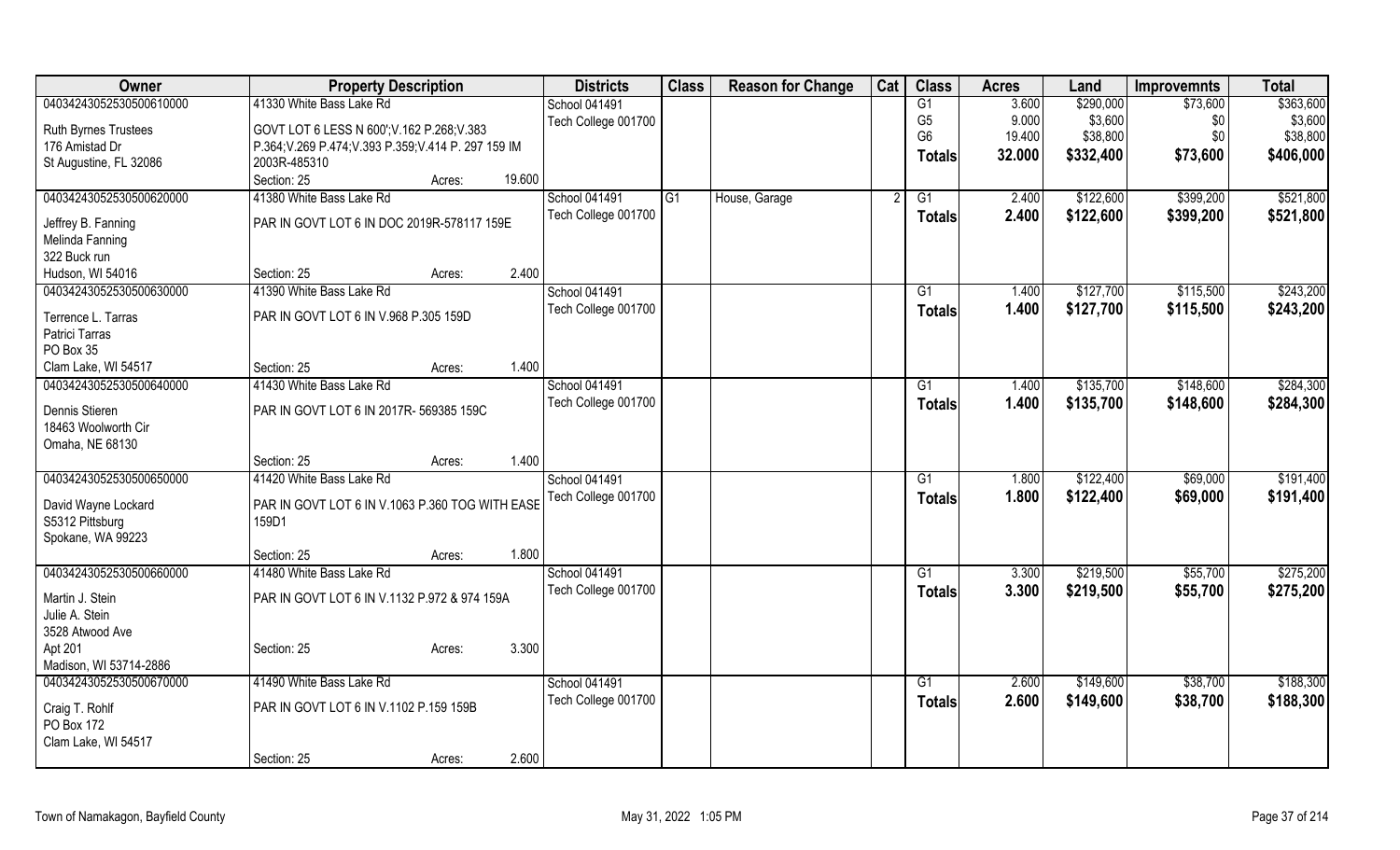| Owner                                          | <b>Property Description</b>                          |        |         | <b>Districts</b>     | <b>Class</b> | <b>Reason for Change</b> | Cat | <b>Class</b>         | <b>Acres</b> | Land                  | <b>Improvemnts</b> | <b>Total</b>          |
|------------------------------------------------|------------------------------------------------------|--------|---------|----------------------|--------------|--------------------------|-----|----------------------|--------------|-----------------------|--------------------|-----------------------|
| 04034243052540500230000                        | 30890 White Bass Lake Rd                             |        |         | <b>School 041491</b> |              |                          |     | G1                   | 1.500        | \$275,000             | \$156,300          | \$431,300             |
| Michael P. Mcparlan                            | PAR IN GOVT LOTS 1, 2, 3, 7, 10, 11, 12 & 13 DESC IN |        |         | Tech College 001700  |              |                          |     | G <sub>5</sub>       | 16.600       | \$5,000               | \$0                | \$5,000               |
| Mary B. Mcparlan                               | DOC 2016R-566421                                     |        |         |                      |              |                          |     | G <sub>6</sub>       | 72.760       | \$156,700             | \$0                | \$156,700             |
| 550 Marshall St                                |                                                      |        |         |                      |              |                          |     | Totals               | 90.860       | \$436,700             | \$156,300          | \$593,000             |
| Duluth, MN 55803                               | Section: 25                                          | Acres: | 90.860  |                      |              |                          |     |                      |              |                       |                    |                       |
| 04034243052540501221000                        | 40994 White Bass Lake Rd                             |        |         | <b>School 041491</b> |              |                          |     | G1                   | 3.100        | \$178,800             | \$156,300          | \$335,100             |
|                                                |                                                      |        |         | Tech College 001700  |              |                          |     | <b>Totals</b>        | 3.100        | \$178,800             | \$156,300          | \$335,100             |
| David J. Hebert                                | LOT 1 CSM #1816 IN V.10 P.350 (LOCATED IN GOVT       |        |         |                      |              |                          |     |                      |              |                       |                    |                       |
| Jane E. Hebert                                 | LOTS 7 & 12) IN V.1092 P.3 168                       |        |         |                      |              |                          |     |                      |              |                       |                    |                       |
| PO Box 174                                     |                                                      |        |         |                      |              |                          |     |                      |              |                       |                    |                       |
| 40994 White Bass Lake Rd                       | Section: 25                                          | Acres: | 3.100   |                      |              |                          |     |                      |              |                       |                    |                       |
| Clam Lake, WI 54517<br>04034243052540501222000 | 40996 White Bass Lake Rd                             |        |         | <b>School 041491</b> |              |                          |     |                      | 1.000        |                       |                    |                       |
|                                                |                                                      |        |         |                      |              |                          |     | G1<br>G <sub>6</sub> | 8.000        | \$200,900<br>\$16,000 | \$4,400<br>\$0     | \$205,300<br>\$16,000 |
| Michael P. Mcparlan                            | LOT 2 CSM #1816 IN V.10 P.350 (LOCATED IN GOVT       |        |         | Tech College 001700  |              |                          |     |                      |              |                       |                    |                       |
| Mary B. Mcparlan                               | LOTS 7 & 12) IN DOC 2017R-567635                     |        |         |                      |              |                          |     | <b>Totals</b>        | 9.000        | \$216,900             | \$4,400            | \$221,300             |
| 550 Marshall St                                |                                                      |        |         |                      |              |                          |     |                      |              |                       |                    |                       |
| Duluth, MN 55803                               | Section: 25                                          | Acres: | 9.000   |                      |              |                          |     |                      |              |                       |                    |                       |
| 04034243052610100010000                        | Girls Camp Rd                                        |        |         | <b>School 041491</b> |              |                          |     | X1                   | 320.000      | \$0                   | \$0                | \$0                   |
| USa                                            | N 1/2 170                                            |        |         | Tech College 001700  |              |                          |     | <b>Totals</b>        | 320.000      | \$0                   | \$0                | \$0                   |
| 500 Hanson Lake Rd                             |                                                      |        |         |                      |              |                          |     |                      |              |                       |                    |                       |
| Rhinelander, WI 54501                          |                                                      |        |         |                      |              |                          |     |                      |              |                       |                    |                       |
|                                                | Section: 26                                          | Acres: | 320.000 |                      |              |                          |     |                      |              |                       |                    |                       |
| 04034243052630100010000                        | Girls Camp Rd                                        |        |         | <b>School 041491</b> |              |                          |     | X1                   | 80.000       | $\sqrt[6]{30}$        | $\sqrt[6]{}$       | $\frac{6}{3}$         |
|                                                |                                                      |        |         | Tech College 001700  |              |                          |     | <b>Totals</b>        | 80.000       | \$0                   | \$0                | \$0                   |
| USa                                            | N 1/2 SW 171                                         |        |         |                      |              |                          |     |                      |              |                       |                    |                       |
| 500 Hanson Lake Rd                             |                                                      |        |         |                      |              |                          |     |                      |              |                       |                    |                       |
| Rhinelander, WI 54501                          | Section: 26                                          | Acres: | 80.000  |                      |              |                          |     |                      |              |                       |                    |                       |
| 04034243052630300010000                        | Girls Camp Rd                                        |        |         | School 041491        |              |                          |     | X1                   | 40.000       | \$0                   | $\overline{50}$    | \$0                   |
|                                                |                                                      |        |         | Tech College 001700  |              |                          |     |                      | 40.000       | \$0                   | \$0                | \$0                   |
| USa                                            | <b>SW SW 172</b>                                     |        |         |                      |              |                          |     | Totals               |              |                       |                    |                       |
| 500 Hanson Lake Rd                             |                                                      |        |         |                      |              |                          |     |                      |              |                       |                    |                       |
| Rhinelander, WI 54501                          |                                                      |        |         |                      |              |                          |     |                      |              |                       |                    |                       |
|                                                | Section: 26                                          | Acres: | 40.000  |                      |              |                          |     |                      |              |                       |                    |                       |
| 04034243052630400010000                        | Girls Camp Rd                                        |        |         | School 041491        |              |                          |     | $\overline{X1}$      | 40.000       | $\frac{1}{6}$         | $\overline{60}$    | $\overline{50}$       |
| USa                                            | <b>SE SW 173</b>                                     |        |         | Tech College 001700  |              |                          |     | <b>Totals</b>        | 40.000       | \$0                   | \$0                | \$0                   |
| 500 Hanson Lake Rd                             |                                                      |        |         |                      |              |                          |     |                      |              |                       |                    |                       |
| Rhinelander, WI 54501                          |                                                      |        |         |                      |              |                          |     |                      |              |                       |                    |                       |
|                                                | Section: 26                                          | Acres: | 40.000  |                      |              |                          |     |                      |              |                       |                    |                       |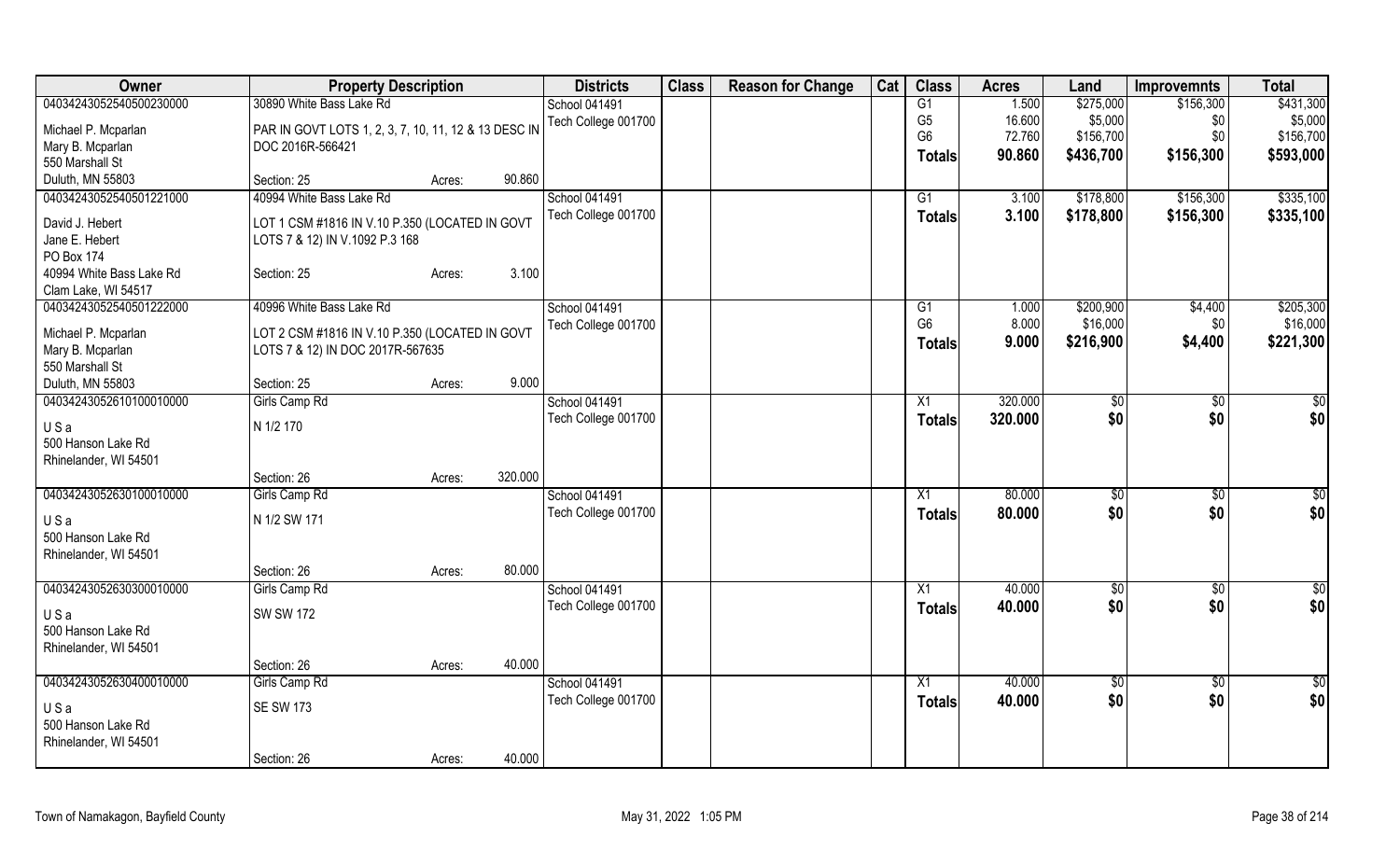| Owner                          | <b>Property Description</b>    |                   | <b>Districts</b>        | <b>Class</b> | <b>Reason for Change</b> | Cat | <b>Class</b>        | <b>Acres</b> | Land         | <b>Improvemnts</b> | <b>Total</b>    |
|--------------------------------|--------------------------------|-------------------|-------------------------|--------------|--------------------------|-----|---------------------|--------------|--------------|--------------------|-----------------|
| 04034243052640100010000        | Girls Camp Rd                  |                   | <b>School 041491</b>    |              |                          |     | X1                  | 80.000       | $\sqrt[6]{}$ | $\overline{50}$    | \$0             |
| USa                            | N 1/2 SE 174                   |                   | Tech College 001700     |              |                          |     | <b>Totals</b>       | 80.000       | \$0          | \$0                | \$0             |
| 500 Hanson Lake Rd             |                                |                   |                         |              |                          |     |                     |              |              |                    |                 |
| Rhinelander, WI 54501          |                                |                   |                         |              |                          |     |                     |              |              |                    |                 |
|                                | Section: 26                    | Acres:            | 80.000                  |              |                          |     |                     |              |              |                    |                 |
| 04034243052640500110000        | Girls Camp Rd                  |                   | School 041491           |              |                          |     | X1                  | 38.500       | $\sqrt[6]{}$ | $\sqrt{$0}$        | $\sqrt{50}$     |
| USa                            | GOVT LOT 1 175                 |                   | Tech College 001700     |              |                          |     | <b>Totals</b>       | 38.500       | \$0          | \$0                | \$0             |
| 500 Hanson Lake Rd             |                                |                   |                         |              |                          |     |                     |              |              |                    |                 |
| Rhinelander, WI 54501          |                                |                   |                         |              |                          |     |                     |              |              |                    |                 |
|                                | Section: 26                    | Acres:            | 38.500                  |              |                          |     |                     |              |              |                    |                 |
| 04034243052640500210000        | Girls Camp Rd                  |                   | <b>School 041491</b>    |              |                          |     | X1                  | 36.200       | \$0          | \$0                | \$0             |
| USa                            | GOVT LOT 2 176                 |                   | Tech College 001700     |              |                          |     | <b>Totals</b>       | 36.200       | \$0          | \$0                | \$0             |
| 500 Hanson Lake Rd             |                                |                   |                         |              |                          |     |                     |              |              |                    |                 |
| Rhinelander, WI 54501          |                                |                   |                         |              |                          |     |                     |              |              |                    |                 |
| 04034243052710100010000        | Section: 26<br>Girls Camp Rd   | Acres:            | 36.200<br>School 041491 |              |                          |     |                     | 160.000      |              |                    | $\overline{50}$ |
|                                |                                |                   | Tech College 001700     |              |                          |     | X1<br><b>Totals</b> | 160.000      | \$0<br>\$0   | \$0<br>\$0         | \$0             |
| USa                            | NE 1/4 177                     |                   |                         |              |                          |     |                     |              |              |                    |                 |
| 500 Hanson Lake Rd             |                                |                   |                         |              |                          |     |                     |              |              |                    |                 |
| Rhinelander, WI 54501          | Section: 27                    | 160.000<br>Acres: |                         |              |                          |     |                     |              |              |                    |                 |
| 04034243052720500110000        | County Highway M               |                   | School 041491           |              |                          |     | G6                  | 0.400        | \$800        | $\sqrt[6]{30}$     | \$800           |
|                                |                                |                   | Tech College 001700     |              |                          |     | <b>Totals</b>       | 0.400        | \$800        | \$0                | \$800           |
| Satellite Properties LLC       | GOVT LOT 1 IN V.1053 P.343 180 |                   |                         |              |                          |     |                     |              |              |                    |                 |
| 608 S Washington St<br>Ste 310 |                                |                   |                         |              |                          |     |                     |              |              |                    |                 |
| Naperville, IL 60540           | Section: 27                    | Acres:            | 0.400                   |              |                          |     |                     |              |              |                    |                 |
| 04034243052720500210000        | County Highway M               |                   | School 041491           |              |                          |     | G6                  | 0.900        | \$12,900     | \$0                | \$12,900        |
| Satellite Properties LLC       | GOVT LOT 2 IN V.1053 P.343 183 |                   | Tech College 001700     |              |                          |     | <b>Totals</b>       | 0.900        | \$12,900     | \$0                | \$12,900        |
| 608 S Washington St            |                                |                   |                         |              |                          |     |                     |              |              |                    |                 |
| Ste 310                        |                                |                   |                         |              |                          |     |                     |              |              |                    |                 |
| Naperville, IL 60540           | Section: 27                    | Acres:            | 0.900                   |              |                          |     |                     |              |              |                    |                 |
| 04034243052720500710000        | County Highway M               |                   | School 041491           |              |                          |     | G6                  | 38.700       | \$135,500    | \$0                | \$135,500       |
| Satellite Properties LLC       | GOVT LOT 7 IN V.1053 P.343 181 |                   | Tech College 001700     |              |                          |     | <b>Totals</b>       | 38.700       | \$135,500    | \$0                | \$135,500       |
| 608 S Washington St            |                                |                   |                         |              |                          |     |                     |              |              |                    |                 |
| Ste 310                        |                                |                   |                         |              |                          |     |                     |              |              |                    |                 |
| Naperville, IL 60540           | Section: 27                    | Acres:            | 38.700                  |              |                          |     |                     |              |              |                    |                 |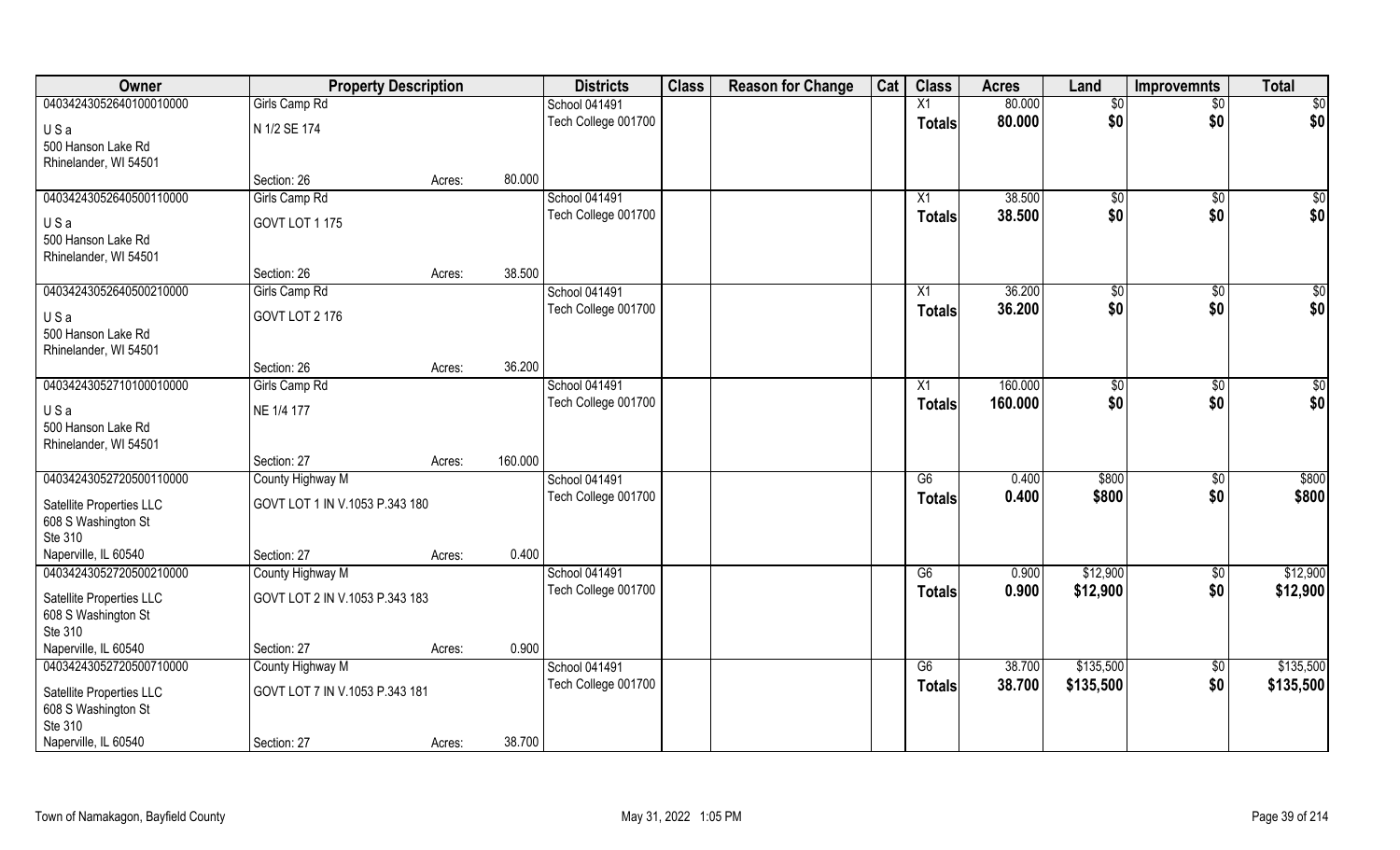| Owner                                                                                                         | <b>Property Description</b>                                                       | <b>Districts</b>                            | <b>Class</b> | <b>Reason for Change</b> | Cat | <b>Class</b>                                      | <b>Acres</b>              | Land                               | <b>Improvemnts</b>            | <b>Total</b>                       |
|---------------------------------------------------------------------------------------------------------------|-----------------------------------------------------------------------------------|---------------------------------------------|--------------|--------------------------|-----|---------------------------------------------------|---------------------------|------------------------------------|-------------------------------|------------------------------------|
| 04034243052720500720000                                                                                       | Moline Island                                                                     | <b>School 041491</b>                        |              |                          |     | $\overline{X2}$                                   | 1.500                     | \$0                                | $\overline{50}$               | $\overline{50}$                    |
| D N R State of Wisconsin<br>101 S Webster St<br>Madison, WI 53707                                             | MOLINE ISLAND IN GOVT LOTS 7 & 3 IN V.286 P.430<br>181A                           | Tech College 001700                         |              |                          |     | <b>Totals</b>                                     | 1.500                     | \$0                                | \$0                           | \$0                                |
|                                                                                                               | 1.500<br>Section: 27<br>Acres:                                                    |                                             |              |                          |     |                                                   |                           |                                    |                               |                                    |
| 04034243052720500810000<br>Peter D. Bezanson<br>5000 E Desert Park Ln<br>Paradise Valley, AZ 85253            | 41975 Lake Five Rd<br>N 25 RDS OF GOVT LOT 8 IN V.1137 P.918 179                  | <b>School 041491</b><br>Tech College 001700 |              |                          |     | G <sub>1</sub><br>G <sub>6</sub><br><b>Totals</b> | 2.000<br>11.000<br>13.000 | \$220,800<br>\$22,000<br>\$242,800 | \$156,100<br>\$0<br>\$156,100 | \$376,900<br>\$22,000<br>\$398,900 |
|                                                                                                               | 13.000<br>Section: 27<br>Acres:                                                   |                                             |              |                          |     |                                                   |                           |                                    |                               |                                    |
| 04034243052720500820000<br>Half Moon Company<br>608 S Washington St<br>Ste 310                                | Lake Five Rd<br>GOVT LOT 8 LESS N 25 RDS 178                                      | School 041491<br>Tech College 001700        |              |                          |     | G6<br><b>Totals</b>                               | 28.000<br>28.000          | \$98,000<br>\$98,000               | \$0<br>\$0                    | \$98,000<br>\$98,000               |
| Naperville, IL 60540                                                                                          | 28.000<br>Section: 27<br>Acres:                                                   |                                             |              |                          |     |                                                   |                           |                                    |                               |                                    |
| 04034243052730500310000<br>Satellite Properties LLC<br>608 S Washington St<br>Ste 310                         | Lake Five Rd<br>GOVT LOT 3 IN V.1053 P.343 184                                    | <b>School 041491</b><br>Tech College 001700 |              |                          |     | G6<br><b>Totals</b>                               | 21.500<br>21.500          | \$75,300<br>\$75,300               | \$0<br>\$0                    | \$75,300<br>\$75,300               |
| Naperville, IL 60540                                                                                          | 21.500<br>Section: 27<br>Acres:                                                   |                                             |              |                          |     |                                                   |                           |                                    |                               |                                    |
| 04034243052730500410000<br>Satellite Properties LLC<br>608 S Washington St<br>Ste 310                         | Lake Five Rd<br>GOVT LOT 4 IN V.1053 P.343 185                                    | School 041491<br>Tech College 001700        |              |                          |     | G6<br><b>Totals</b>                               | 38.200<br>38.200          | \$133,700<br>\$133,700             | $\sqrt[6]{30}$<br>\$0         | \$133,700<br>\$133,700             |
| Naperville, IL 60540                                                                                          | 38.200<br>Section: 27<br>Acres:                                                   |                                             |              |                          |     |                                                   |                           |                                    |                               |                                    |
| 04034243052730500510000<br>Satellite Properties LLC<br>608 S Washington St<br>Ste 310                         | Lake Five Rd<br>GOVT LOT 5 IN V.1053 P.343 186                                    | School 041491<br>Tech College 001700        |              |                          |     | G6<br><b>Totals</b>                               | 40.000<br>40.000          | \$80,000<br>\$80,000               | $\sqrt{$0}$<br>\$0            | \$80,000<br>\$80,000               |
| Naperville, IL 60540                                                                                          | 40.000<br>Section: 27<br>Acres:                                                   |                                             |              |                          |     |                                                   |                           |                                    |                               |                                    |
| 04034243052730500610000<br>Satellite Properties LLC<br>608 S Washington St<br>Ste 310<br>Naperville, IL 60540 | Lake Five Rd<br>GOVT LOT 6 IN V.1053 P.343 182<br>39.200<br>Section: 27<br>Acres: | School 041491<br>Tech College 001700        |              |                          |     | G6<br>Totals                                      | 39.200<br>39.200          | \$78,400<br>\$78,400               | \$0<br>\$0                    | \$78,400<br>\$78,400               |
|                                                                                                               |                                                                                   |                                             |              |                          |     |                                                   |                           |                                    |                               |                                    |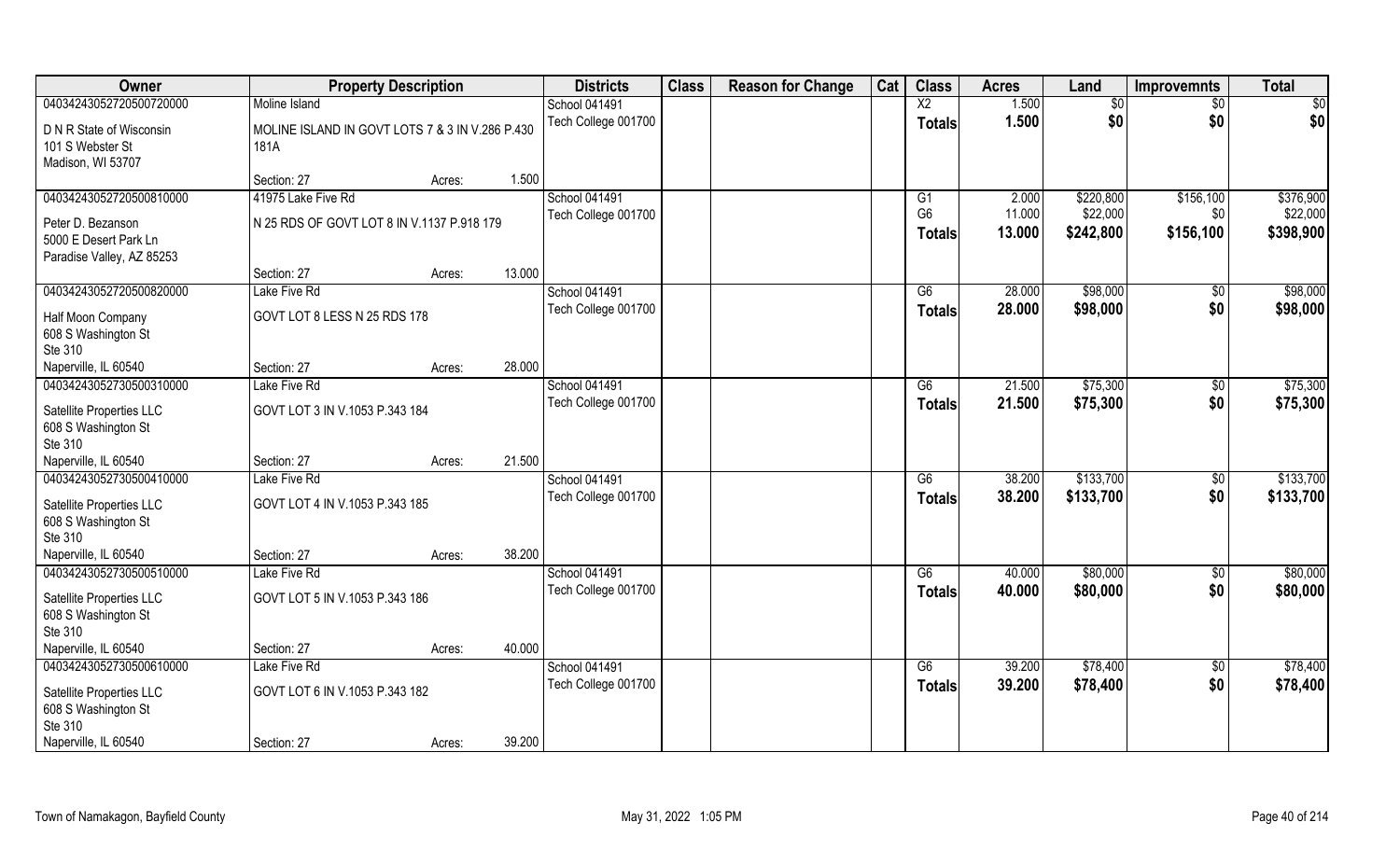| 04034243052740100010000<br>160.000<br>Lake Five Rd<br>School 041491<br>X1<br>$\overline{60}$<br>$\overline{50}$                  | \$0       |
|----------------------------------------------------------------------------------------------------------------------------------|-----------|
|                                                                                                                                  |           |
| \$0<br>160.000<br>Tech College 001700<br>\$0<br><b>Totals</b><br>SE 1/4 187<br>USa                                               | \$0       |
| 500 Hanson Lake Rd                                                                                                               |           |
| Rhinelander, WI 54501                                                                                                            |           |
| 160.000<br>Section: 27<br>Acres:                                                                                                 |           |
| 04034243052810200010000<br>\$80,000<br>County Highway M<br>School 041491<br>G6<br>40.000<br>\$0                                  | \$80,000  |
| \$0<br>Tech College 001700<br>40.000<br>\$80,000<br><b>Totals</b><br>NW NE IN V.1053 P.343 189<br>Satellite Properties LLC       | \$80,000  |
| 608 S Washington St                                                                                                              |           |
| Ste 310                                                                                                                          |           |
| 40.000<br>Naperville, IL 60540<br>Section: 28<br>Acres:                                                                          |           |
| 04034243052810500110000<br>School 041491<br>\$101,500<br>County Highway M<br>G6<br>29.000<br>\$0                                 | \$101,500 |
| \$0<br>Tech College 001700<br>29.000<br>\$101,500<br><b>Totals</b><br>GOVT LOT 1 IN V.1053 P.343 188<br>Satellite Properties LLC | \$101,500 |
| 608 S Washington St                                                                                                              |           |
| Ste 310                                                                                                                          |           |
| 29.000<br>Naperville, IL 60540<br>Section: 28<br>Acres:                                                                          |           |
| \$210,000<br>04034243052810500210000<br>27775 County Hwy M<br>School 041491<br>G6<br>60.000<br>\$0                               | \$210,000 |
| Tech College 001700<br>60.000<br>\$0<br>\$210,000<br><b>Totals</b><br>GOVT LOT 2 IN V.1053 P.343 190<br>Satellite Properties LLC | \$210,000 |
| 608 S Washington St                                                                                                              |           |
| Ste 310                                                                                                                          |           |
| 60.000<br>Naperville, IL 60540<br>Section: 28<br>Acres:                                                                          |           |
| \$80,000<br>04034243052820100010000<br>$\overline{G6}$<br>40.000<br>$\overline{50}$<br>County Highway M<br>School 041491         | \$80,000  |
| 40.000<br>\$80,000<br>\$0<br>Tech College 001700<br><b>Totals</b><br>NE NW IN V.1053 P.343 191                                   | \$80,000  |
| Satellite Properties LLC<br>608 S Washington St                                                                                  |           |
| Ste 310                                                                                                                          |           |
| Naperville, IL 60540<br>40.000<br>Section: 28<br>Acres:                                                                          |           |
| 04034243052820200010000<br>School 041491<br>\$80,000<br><b>Weidt Rd</b><br>G6<br>40.000<br>\$0                                   | \$80,000  |
| \$0<br>\$80,000<br>Tech College 001700<br>40.000<br><b>Totals</b>                                                                | \$80,000  |
| NW NW IN V.1053 P.343 192<br>Satellite Properties LLC<br>608 S Washington St                                                     |           |
| Ste 310                                                                                                                          |           |
| Naperville, IL 60540<br>40.000<br>Section: 28<br>Acres:                                                                          |           |
| 04034243052820300010000<br>School 041491<br>\$80,000<br>County Highway M<br>G6<br>40.000<br>$\sqrt{6}$                           | \$80,000  |
| \$0<br>40.000<br>\$80,000<br>Tech College 001700<br><b>Totals</b>                                                                | \$80,000  |
| SW NW IN V.1053 P.343 194<br>Satellite Properties LLC                                                                            |           |
| 608 S Washington St<br>Ste 310                                                                                                   |           |
| Naperville, IL 60540<br>40.000<br>Section: 28<br>Acres:                                                                          |           |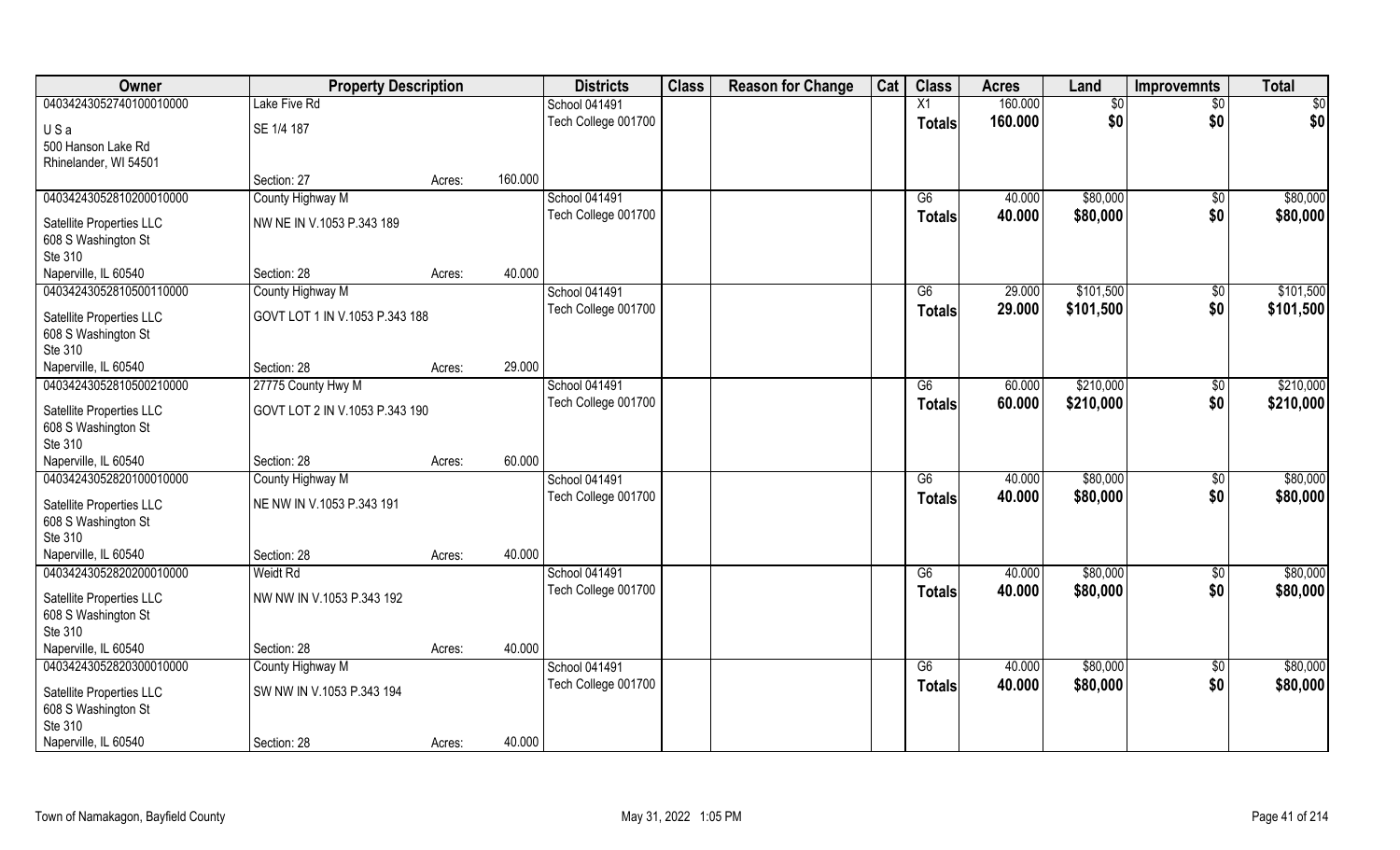| <b>Owner</b>                                                                       | <b>Property Description</b>              |        |        | <b>Districts</b>     | <b>Class</b> | <b>Reason for Change</b> | Cat | <b>Class</b>  | <b>Acres</b> | Land     | <b>Improvemnts</b> | <b>Total</b> |
|------------------------------------------------------------------------------------|------------------------------------------|--------|--------|----------------------|--------------|--------------------------|-----|---------------|--------------|----------|--------------------|--------------|
| 04034243052820400010000                                                            | County Highway M                         |        |        | <b>School 041491</b> |              |                          |     | G6            | 40.000       | \$80,000 | $\sqrt{6}$         | \$80,000     |
| Satellite Properties LLC<br>608 S Washington St<br>Ste 310                         | SE NW IN V.1053 P.343 195                |        |        | Tech College 001700  |              |                          |     | <b>Totals</b> | 40.000       | \$80,000 | \$0                | \$80,000     |
| Naperville, IL 60540                                                               | Section: 28                              | Acres: | 40.000 |                      |              |                          |     |               |              |          |                    |              |
| 04034243052830100010000                                                            | County Highway M                         |        |        | <b>School 041491</b> |              |                          |     | G6            | 40.000       | \$80,000 | \$0                | \$80,000     |
| Satellite Properties LLC<br>608 S Washington St<br>Ste 310                         | NE SW IN V.1053 P.343 196                |        |        | Tech College 001700  |              |                          |     | Totals        | 40.000       | \$80,000 | \$0                | \$80,000     |
| Naperville, IL 60540                                                               | Section: 28                              | Acres: | 40.000 |                      |              |                          |     |               |              |          |                    |              |
| 04034243052830200010000                                                            | County Highway M                         |        |        | <b>School 041491</b> |              |                          |     | G6            | 40.000       | \$80,000 | $\overline{50}$    | \$80,000     |
| Satellite Properties LLC<br>608 S Washington St<br>Ste 310                         | NW SW LESS ISLAND IN V.1053 P.343 197    |        |        | Tech College 001700  |              |                          |     | <b>Totals</b> | 40.000       | \$80,000 | \$0                | \$80,000     |
| Naperville, IL 60540                                                               | Section: 28                              | Acres: | 40.000 |                      |              |                          |     |               |              |          |                    |              |
| 04034243052830300010000                                                            | County Highway M                         |        |        | School 041491        |              |                          |     | G6            | 40.000       | \$80,000 | \$0                | \$80,000     |
| Satellite Properties LLC<br>608 S Washington St<br>Ste 310                         | SW SW IN V.1053 P.343 198                |        |        | Tech College 001700  |              |                          |     | Totals        | 40.000       | \$80,000 | \$0                | \$80,000     |
| Naperville, IL 60540                                                               | Section: 28                              | Acres: | 40.000 |                      |              |                          |     |               |              |          |                    |              |
| 04034243052830400010000                                                            | County Highway M                         |        |        | School 041491        |              |                          |     | G6            | 40.000       | \$77,500 | \$0                | \$77,500     |
| Satellite Properties LLC<br>608 S Washington St<br>Ste 310                         | SE SW IN V.1053 P.343 199                |        |        | Tech College 001700  |              |                          |     | <b>Totals</b> | 40.000       | \$77,500 | \$0                | \$77,500     |
| Naperville, IL 60540                                                               | Section: 28                              | Acres: | 40.000 |                      |              |                          |     |               |              |          |                    |              |
| 04034243052840200010000                                                            | County Highway M                         |        |        | <b>School 041491</b> |              |                          |     | G6            | 40.000       | \$80,000 | $\sqrt{50}$        | \$80,000     |
| Satellite Properties LLC<br>608 S Washington St<br>Ste 310                         | NW SE IN V.1053 P.343 201                |        |        | Tech College 001700  |              |                          |     | <b>Totals</b> | 40.000       | \$80,000 | \$0                | \$80,000     |
| Naperville, IL 60540                                                               | Section: 28                              | Acres: | 40.000 |                      |              |                          |     |               |              |          |                    |              |
| 04034243052840300010000                                                            | County Highway M                         |        |        | School 041491        |              |                          |     | G6            | 40.000       | \$70,000 | $\sqrt{6}$         | \$70,000     |
| Satellite Properties LLC<br>608 S Washington St<br>Ste 310<br>Naperville, IL 60540 | SW SE IN V.1053 P.343 202<br>Section: 28 |        | 40.000 | Tech College 001700  |              |                          |     | <b>Totals</b> | 40.000       | \$70,000 | \$0                | \$70,000     |
|                                                                                    |                                          | Acres: |        |                      |              |                          |     |               |              |          |                    |              |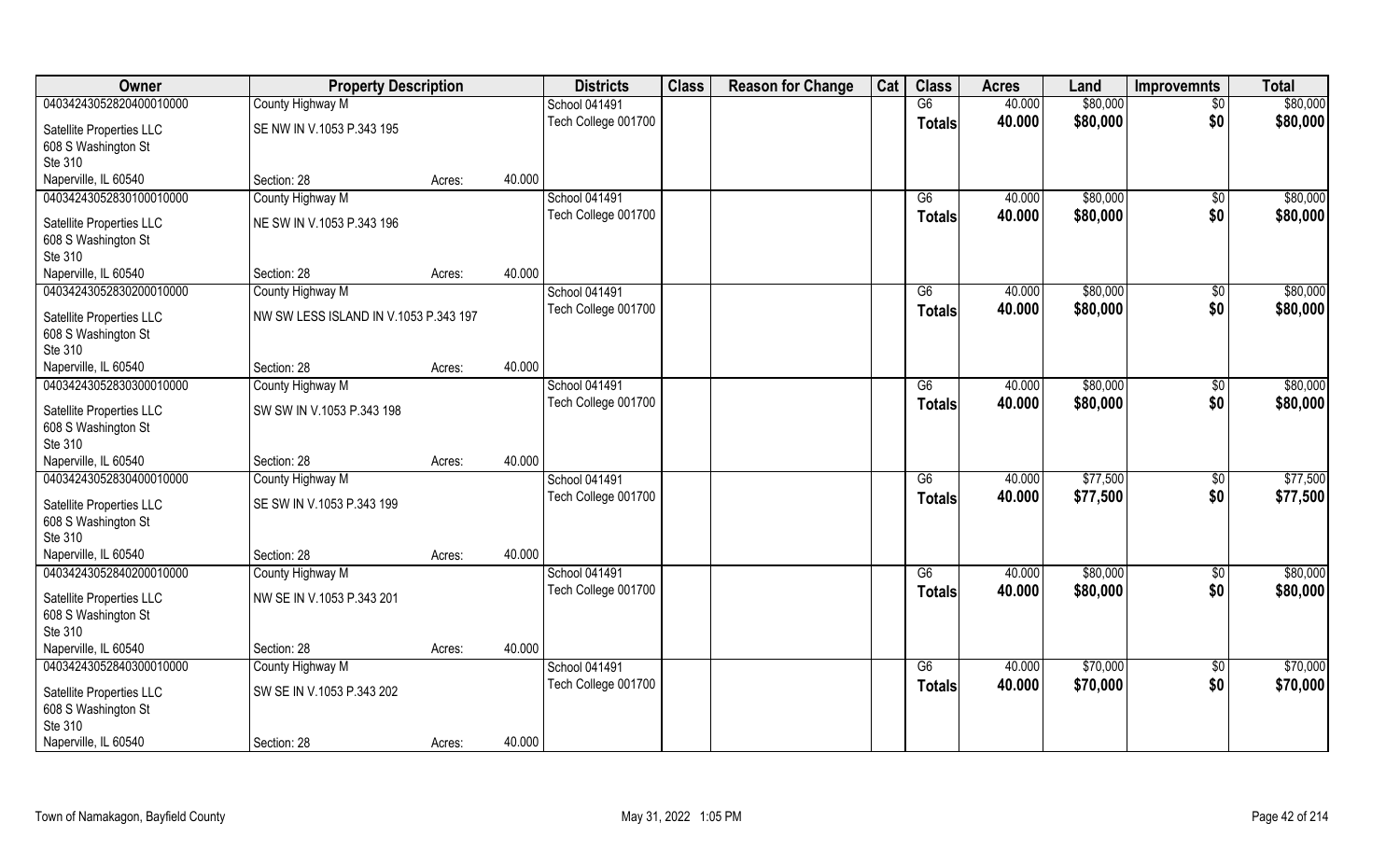| Owner                         | <b>Property Description</b>                |        |        | <b>Districts</b>     | <b>Class</b> | <b>Reason for Change</b> | Cat | <b>Class</b>    | <b>Acres</b> | Land           | <b>Improvemnts</b> | <b>Total</b> |
|-------------------------------|--------------------------------------------|--------|--------|----------------------|--------------|--------------------------|-----|-----------------|--------------|----------------|--------------------|--------------|
| 04034243052840400010000       | County Highway M                           |        |        | <b>School 041491</b> |              |                          |     | G5              | 20.000       | \$6,000        | $\overline{50}$    | \$6,000      |
| Satellite Properties LLC      | SE SE IN V.1053 P.343 203                  |        |        | Tech College 001700  |              |                          |     | G <sub>6</sub>  | 20.000       | \$40,000       | \$0                | \$40,000     |
| 608 S Washington St           |                                            |        |        |                      |              |                          |     | <b>Totals</b>   | 40.000       | \$46,000       | \$0                | \$46,000     |
| Ste 310                       |                                            |        |        |                      |              |                          |     |                 |              |                |                    |              |
| Naperville, IL 60540          | Section: 28                                | Acres: | 40.000 |                      |              |                          |     |                 |              |                |                    |              |
| 04034243052840500310000       | County Highway M                           |        |        | School 041491        |              |                          |     | G <sub>1</sub>  | 1.000        | \$75,000       | \$75,100           | \$150, 100   |
| Satellite Properties LLC      | GOVT LOT 3 IN V.1053 P.343 200             |        |        | Tech College 001700  |              |                          |     | G <sub>6</sub>  | 37.400       | \$74,800       | \$0                | \$74,800     |
| 608 S Washington St           |                                            |        |        |                      |              |                          |     | <b>Totals</b>   | 38.400       | \$149,800      | \$75,100           | \$224,900    |
| Ste 310                       |                                            |        |        |                      |              |                          |     |                 |              |                |                    |              |
| Naperville, IL 60540          | Section: 28                                | Acres: | 38.400 |                      |              |                          |     |                 |              |                |                    |              |
| 04034243052910100010000       | County Highway M                           |        |        | <b>School 041491</b> |              |                          |     | X1              | 40.000       | $\sqrt[6]{}$   | $\sqrt[6]{30}$     | \$0          |
| USa                           | <b>NE NE 204</b>                           |        |        | Tech College 001700  |              |                          |     | <b>Totals</b>   | 40.000       | \$0            | \$0                | \$0          |
| 500 Hanson Lake Rd            |                                            |        |        |                      |              |                          |     |                 |              |                |                    |              |
| Rhinelander, WI 54501         |                                            |        |        |                      |              |                          |     |                 |              |                |                    |              |
|                               | Section: 29                                | Acres: | 40.000 |                      |              |                          |     |                 |              |                |                    |              |
| 04034243052910300010000       | County Highway M                           |        |        | School 041491        |              |                          |     | X1              | 80.000       | $\frac{1}{20}$ | $\sqrt[6]{3}$      | \$0          |
| USa                           | S 1/2 NE 206                               |        |        | Tech College 001700  |              |                          |     | <b>Totals</b>   | 80.000       | \$0            | \$0                | \$0          |
| 500 Hanson Lake Rd            |                                            |        |        |                      |              |                          |     |                 |              |                |                    |              |
| Rhinelander, WI 54501         |                                            |        |        |                      |              |                          |     |                 |              |                |                    |              |
|                               | Section: 29                                | Acres: | 80.000 |                      |              |                          |     |                 |              |                |                    |              |
| 04034243052910500110000       | 27405 County Hwy M                         |        |        | School 041491        |              |                          |     | G1              | 15.300       | \$201,100      | \$149,500          | \$350,600    |
| Ghost Lake Camp Private Trust | PAR IN GOVT LOT 1 IN DOC 2021R-591139      |        |        | Tech College 001700  |              |                          |     | <b>Totals</b>   | 15.300       | \$201,100      | \$149,500          | \$350,600    |
| 847 S Park Ave                |                                            |        |        |                      |              |                          |     |                 |              |                |                    |              |
| Springfield, IL 62704         |                                            |        |        |                      |              |                          |     |                 |              |                |                    |              |
|                               | Section: 29                                | Acres: | 15.300 |                      |              |                          |     |                 |              |                |                    |              |
| 04034243052910500120000       | 27415 County Hwy M                         |        |        | School 041491        |              |                          |     | $\overline{G1}$ | 6.040        | \$149,100      | \$254,900          | \$404,000    |
| Upper Ghost Lake Ltd          | PAR IN GOVT LOT 1 IN V.574 P.406 205A      |        |        | Tech College 001700  |              |                          |     | <b>Totals</b>   | 6.040        | \$149,100      | \$254,900          | \$404,000    |
| 631 Galahad Rd                |                                            |        |        |                      |              |                          |     |                 |              |                |                    |              |
| Hudson, WI 54016              |                                            |        |        |                      |              |                          |     |                 |              |                |                    |              |
|                               | Section: 29                                | Acres: | 6.040  |                      |              |                          |     |                 |              |                |                    |              |
| 04034243052910500130000       | 27425 County Hwy M                         |        |        | School 041491        |              |                          |     | G <sub>1</sub>  | 6.280        | \$149,600      | \$260,200          | \$409,800    |
| Joel G. Woodward Trustee      | PAR IN GOVT LOT 1 IN DOC 2021R-587844 205B |        |        | Tech College 001700  |              |                          |     | <b>Totals</b>   | 6.280        | \$149,600      | \$260,200          | \$409,800    |
| 2028 Kenwood Pkwy             | (JOEL G WOODWARD TRUST DTD 3/10/2021)      |        |        |                      |              |                          |     |                 |              |                |                    |              |
| Minneapolis, MN 55405         |                                            |        |        |                      |              |                          |     |                 |              |                |                    |              |
|                               | Section: 29                                | Acres: | 6.280  |                      |              |                          |     |                 |              |                |                    |              |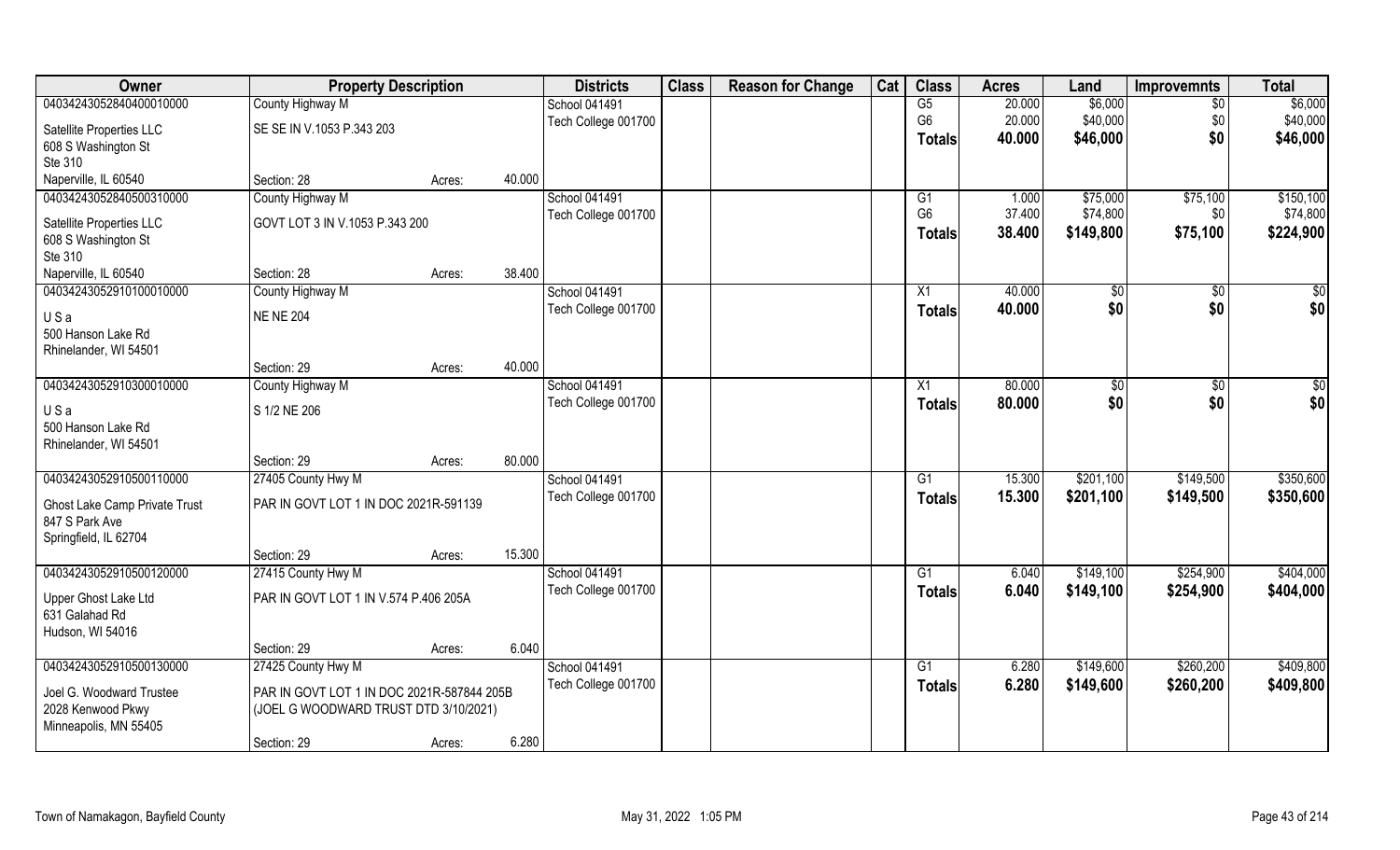| Owner                   | <b>Property Description</b>               |        |         | <b>Districts</b>    | <b>Class</b> | <b>Reason for Change</b> | Cat | <b>Class</b>    | <b>Acres</b> | Land         | <b>Improvemnts</b> | <b>Total</b> |
|-------------------------|-------------------------------------------|--------|---------|---------------------|--------------|--------------------------|-----|-----------------|--------------|--------------|--------------------|--------------|
| 04034243052920300010000 | County Highway M                          |        |         | School 041491       |              |                          |     | X1              | 40.000       | \$0          | $\sqrt{$0}$        | \$0          |
| USa                     | <b>SW NW 210</b>                          |        |         | Tech College 001700 |              |                          |     | <b>Totals</b>   | 40.000       | \$0          | \$0                | \$0          |
| 500 Hanson Lake Rd      |                                           |        |         |                     |              |                          |     |                 |              |              |                    |              |
| Rhinelander, WI 54501   |                                           |        |         |                     |              |                          |     |                 |              |              |                    |              |
|                         | Section: 29                               | Acres: | 40.000  |                     |              |                          |     |                 |              |              |                    |              |
| 04034243052920500210000 | County Highway M                          |        |         | School 041491       |              |                          |     | X1              | 53.000       | $\sqrt[6]{}$ | $\sqrt[6]{}$       | \$0          |
| USa                     | GOVT LOT 2 207                            |        |         | Tech College 001700 |              |                          |     | Totals          | 53.000       | \$0          | \$0                | \$0          |
| 500 Hanson Lake Rd      |                                           |        |         |                     |              |                          |     |                 |              |              |                    |              |
| Rhinelander, WI 54501   |                                           |        |         |                     |              |                          |     |                 |              |              |                    |              |
|                         | Section: 29                               | Acres: | 53.000  |                     |              |                          |     |                 |              |              |                    |              |
| 04034243052920500310000 | County Highway M                          |        |         | School 041491       |              |                          |     | G6              | 10.400       | \$36,400     | $\overline{30}$    | \$36,400     |
| Harry M. Wirth          | PAR IN GOVT LOT 3 IN V.881 P.195 208 IM   |        |         | Tech College 001700 |              |                          |     | <b>Totals</b>   | 10.400       | \$36,400     | \$0                | \$36,400     |
| PO Box 439              | 2004R-488457                              |        |         |                     |              |                          |     |                 |              |              |                    |              |
| Clam Lake, WI 54517     |                                           |        |         |                     |              |                          |     |                 |              |              |                    |              |
|                         | Section: 29                               | Acres: | 10.400  |                     |              |                          |     |                 |              |              |                    |              |
| 04034243052920500320000 | County Highway M                          |        |         | School 041491       |              |                          |     | X1              | 28.000       | \$0          | \$0                | $\sqrt{50}$  |
| USa                     | GOVT LOT 3 LESS 10.42A IN V.286 P.414 209 |        |         | Tech College 001700 |              |                          |     | <b>Totals</b>   | 28.000       | \$0          | \$0                | \$0          |
| 500 Hanson Lake Rd      |                                           |        |         |                     |              |                          |     |                 |              |              |                    |              |
| Rhinelander, WI 54501   |                                           |        |         |                     |              |                          |     |                 |              |              |                    |              |
|                         | Section: 29                               | Acres: | 28.000  |                     |              |                          |     |                 |              |              |                    |              |
| 04034243052930100010000 | County Highway M                          |        |         | School 041491       |              |                          |     | X1              | 320.000      | \$0          | $\overline{50}$    | $\sqrt{50}$  |
| USa                     | S 1/2 211                                 |        |         | Tech College 001700 |              |                          |     | <b>Totals</b>   | 320.000      | \$0          | \$0                | \$0          |
| 500 Hanson Lake Rd      |                                           |        |         |                     |              |                          |     |                 |              |              |                    |              |
| Rhinelander, WI 54501   |                                           |        |         |                     |              |                          |     |                 |              |              |                    |              |
|                         | Section: 29                               | Acres: | 320.000 |                     |              |                          |     |                 |              |              |                    |              |
| 04034243053010100010000 | <b>Ghost Creek Rd</b>                     |        |         | School 041491       |              |                          |     | $\overline{X1}$ | 160.000      | \$0          | $\sqrt{$0}$        | \$0          |
| USa                     | NE 1/4 212                                |        |         | Tech College 001700 |              |                          |     | <b>Totals</b>   | 160.000      | \$0          | \$0                | \$0          |
| 500 Hanson Lake Rd      |                                           |        |         |                     |              |                          |     |                 |              |              |                    |              |
| Rhinelander, WI 54501   |                                           |        |         |                     |              |                          |     |                 |              |              |                    |              |
|                         | Section: 30                               | Acres: | 160.000 |                     |              |                          |     |                 |              |              |                    |              |
| 04034243053020100010000 | <b>Ghost Creek Rd</b>                     |        |         | School 041491       |              |                          |     | $\overline{X1}$ | 40.000       | $\sqrt{6}$   | $\overline{60}$    | \$0          |
| USa                     | <b>NE NW 213</b>                          |        |         | Tech College 001700 |              |                          |     | <b>Totals</b>   | 40.000       | \$0          | \$0                | \$0          |
| 500 Hanson Lake Rd      |                                           |        |         |                     |              |                          |     |                 |              |              |                    |              |
| Rhinelander, WI 54501   |                                           |        |         |                     |              |                          |     |                 |              |              |                    |              |
|                         | Section: 30                               | Acres: | 40.000  |                     |              |                          |     |                 |              |              |                    |              |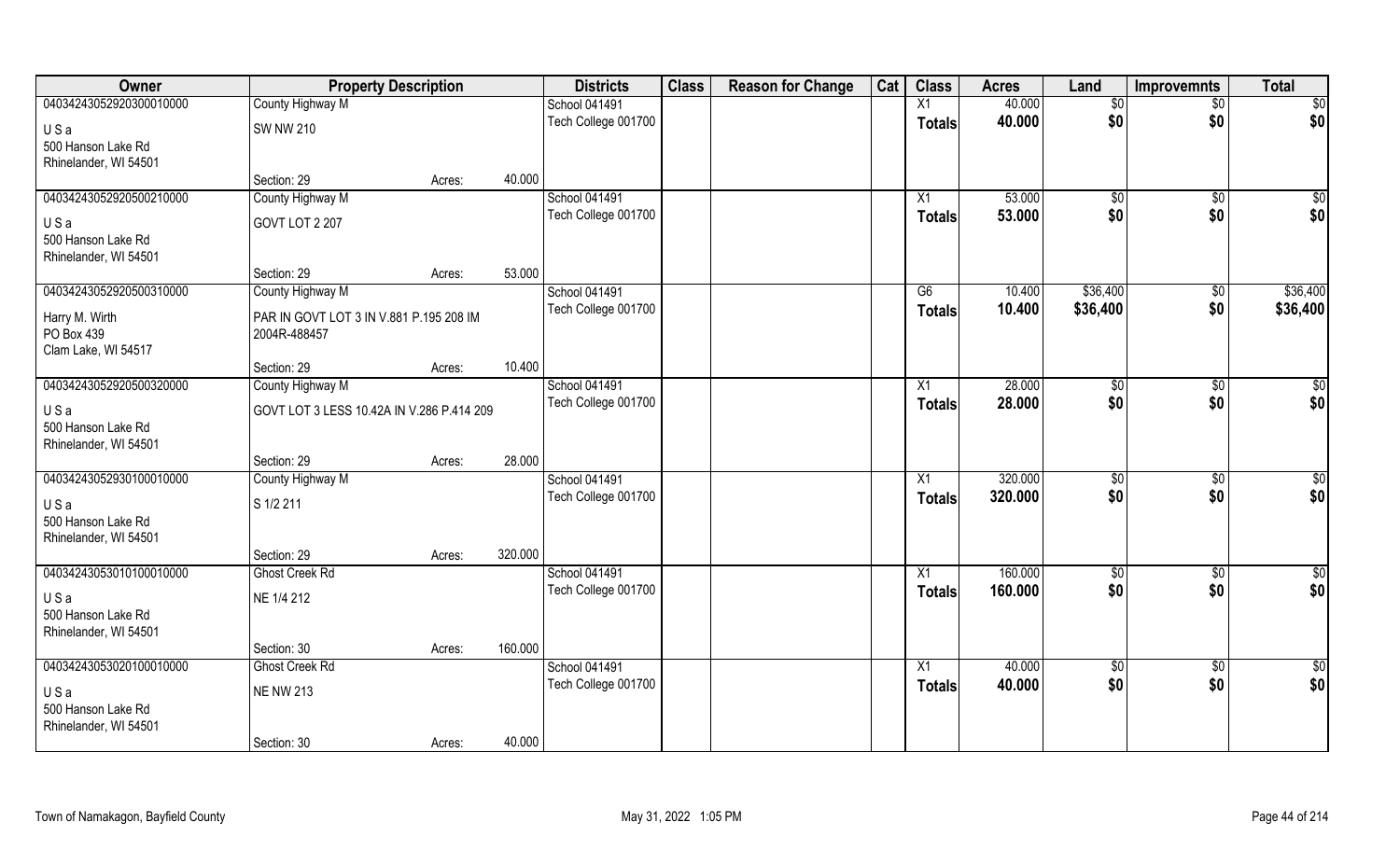| Owner                   | <b>Property Description</b>                       |                   | <b>Districts</b>     | <b>Class</b> | <b>Reason for Change</b> | Cat | <b>Class</b>  | <b>Acres</b> | Land           | <b>Improvemnts</b> | <b>Total</b>  |
|-------------------------|---------------------------------------------------|-------------------|----------------------|--------------|--------------------------|-----|---------------|--------------|----------------|--------------------|---------------|
| 04034243053020200010000 | <b>Ghost Creek Rd</b>                             |                   | School 041491        |              |                          |     | G6            | 44.700       | \$67,100       | $\overline{50}$    | \$67,100      |
| Allen D. Amundson       | NW NW (MFL-OPEN 25 YRS-YR OF ENTRY 1988) 214      |                   | Tech College 001700  |              |                          |     | <b>Totals</b> | 44.700       | \$67,100       | \$0                | \$67,100      |
| Ann V. Amundson         |                                                   |                   |                      |              |                          |     |               |              |                |                    |               |
| 41490 Frels Rd          |                                                   |                   |                      |              |                          |     |               |              |                |                    |               |
| Cable, WI 54821         | Section: 30                                       | 44.700<br>Acres:  |                      |              |                          |     |               |              |                |                    |               |
| 04034243053020300010000 | <b>Ghost Creek Rd</b>                             |                   | School 041491        |              |                          |     | G6            | 44.870       | \$67,300       | \$0                | \$67,300      |
| Allen D. Amundson       | SW NW (MFL-OPEN 25 YRS-YR OF ENTRY 1988) 215      |                   | Tech College 001700  |              |                          |     | <b>Totals</b> | 44.870       | \$67,300       | \$0                | \$67,300      |
| Ann V. Amundson         |                                                   |                   |                      |              |                          |     |               |              |                |                    |               |
| 41490 Frels Rd          |                                                   |                   |                      |              |                          |     |               |              |                |                    |               |
| Cable, WI 54821         | Section: 30                                       | 44.870<br>Acres:  |                      |              |                          |     |               |              |                |                    |               |
| 04034243053020400010000 | Ghost Creek Rd                                    |                   | School 041491        |              |                          |     | X1            | 40.000       | $\sqrt[6]{30}$ | $\sqrt[6]{3}$      | \$0           |
| USa                     | <b>SE NW 216</b>                                  |                   | Tech College 001700  |              |                          |     | <b>Totals</b> | 40.000       | \$0            | \$0                | \$0           |
| 500 Hanson Lake Rd      |                                                   |                   |                      |              |                          |     |               |              |                |                    |               |
| Rhinelander, WI 54501   |                                                   |                   |                      |              |                          |     |               |              |                |                    |               |
|                         | Section: 30                                       | 40.000<br>Acres:  |                      |              |                          |     |               |              |                |                    |               |
| 04034243053030100010000 | <b>Ghost Creek Rd</b>                             |                   | <b>School 041491</b> |              |                          |     | X1            | 330.330      | $\sqrt[6]{3}$  | $\sqrt[6]{3}$      | \$0           |
| USa                     | S 1/2 217                                         |                   | Tech College 001700  |              |                          |     | <b>Totals</b> | 330.330      | \$0            | \$0                | \$0           |
| 500 Hanson Lake Rd      |                                                   |                   |                      |              |                          |     |               |              |                |                    |               |
| Rhinelander, WI 54501   |                                                   |                   |                      |              |                          |     |               |              |                |                    |               |
|                         | Section: 30                                       | 330.330<br>Acres: |                      |              |                          |     |               |              |                |                    |               |
| 04034243053110100010000 | <b>Ghost Creek Rd</b>                             |                   | School 041491        |              |                          |     | X1            | 160.000      | $\sqrt[6]{3}$  | $\sqrt[6]{30}$     | \$0           |
| USa                     | NE 1/4 218                                        |                   | Tech College 001700  |              |                          |     | <b>Totals</b> | 160.000      | \$0            | \$0                | \$0           |
| 500 Hanson Lake Rd      |                                                   |                   |                      |              |                          |     |               |              |                |                    |               |
| Rhinelander, WI 54501   |                                                   |                   |                      |              |                          |     |               |              |                |                    |               |
|                         | Section: 31                                       | 160.000<br>Acres: |                      |              |                          |     |               |              |                |                    |               |
| 04034243053120100010000 | <b>Ghost Creek Rd</b>                             |                   | School 041491        |              |                          |     | X1            | 85.100       | \$0            | \$0                | $\frac{6}{3}$ |
| USa                     | N 1/2 NW 219                                      |                   | Tech College 001700  |              |                          |     | <b>Totals</b> | 85.100       | \$0            | \$0                | \$0           |
| 500 Hanson Lake Rd      |                                                   |                   |                      |              |                          |     |               |              |                |                    |               |
| Rhinelander, WI 54501   |                                                   |                   |                      |              |                          |     |               |              |                |                    |               |
|                         | Section: 31                                       | 85.100<br>Acres:  |                      |              |                          |     |               |              |                |                    |               |
| 04034243053120500110000 | <b>Ghost Creek Rd</b>                             |                   | School 041491        |              |                          |     | G6            | 23.000       | \$46,000       | $\sqrt{$0}$        | \$46,000      |
| Gregory D. Motto        | PAR IN GOVT LOT 1 IN V.577 P.300 LESS 2 1/2A ON V |                   | Tech College 001700  |              |                          |     | <b>Totals</b> | 23.000       | \$46,000       | \$0                | \$46,000      |
| 19000 W National Ave    | SIDE SUBJ TO EASE 221                             |                   |                      |              |                          |     |               |              |                |                    |               |
| New Berlin, WI 53146    |                                                   |                   |                      |              |                          |     |               |              |                |                    |               |
|                         | Section: 31                                       | 56.600<br>Acres:  |                      |              |                          |     |               |              |                |                    |               |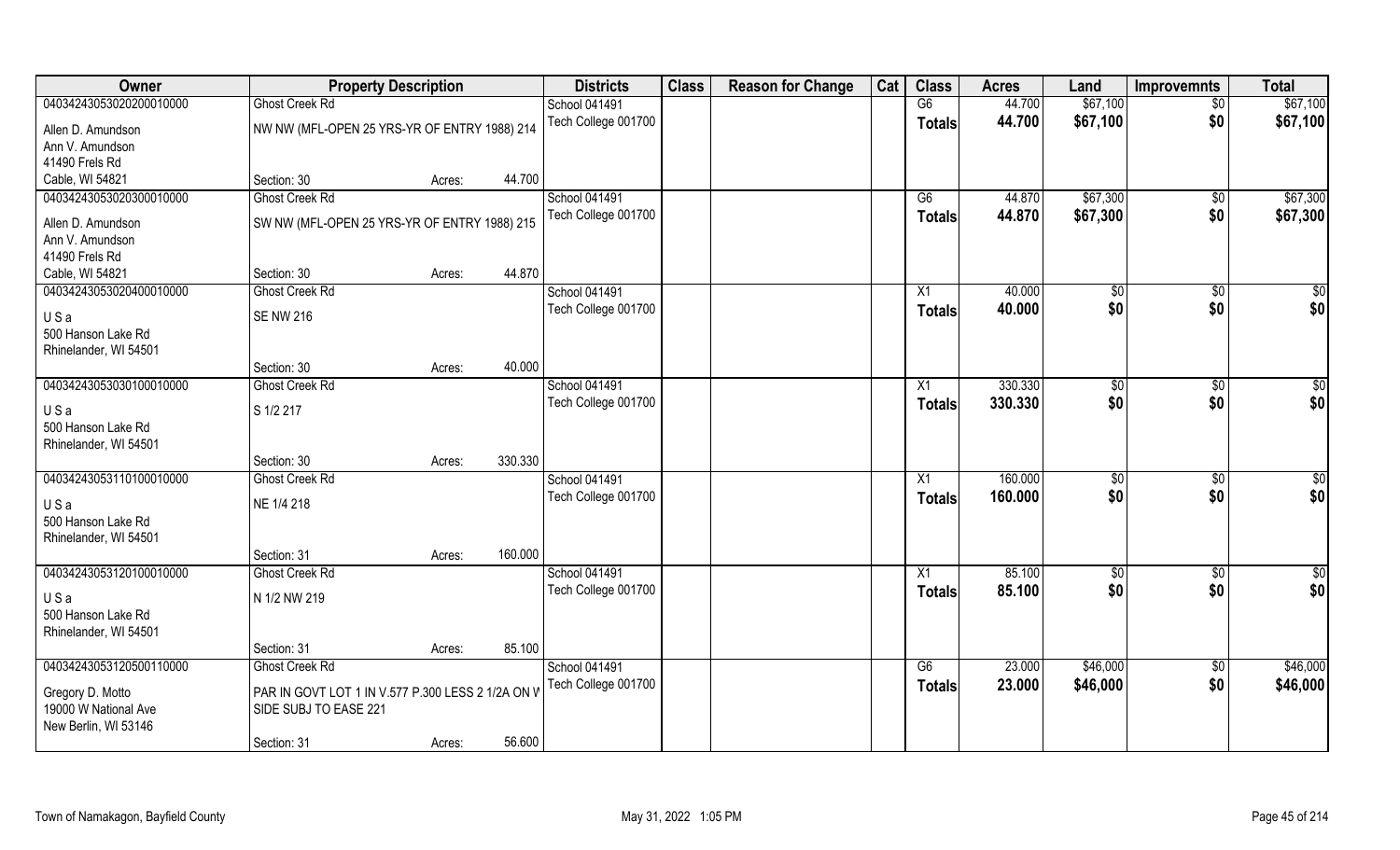| Owner                   | <b>Property Description</b>                       |        |        | <b>Districts</b>     | <b>Class</b> | <b>Reason for Change</b> | Cat | <b>Class</b>    | <b>Acres</b> | Land          | <b>Improvemnts</b> | <b>Total</b>    |
|-------------------------|---------------------------------------------------|--------|--------|----------------------|--------------|--------------------------|-----|-----------------|--------------|---------------|--------------------|-----------------|
| 04034243053120500120000 | 40380 Mccloud Lake Rd                             |        |        | <b>School 041491</b> |              |                          |     | G1              | 2.500        | \$24,000      | \$24,400           | \$48,400        |
| Mccloud Lake Club       | 2 1/2A ON W SIDE OF GOVT LOT 1 IN V.138 P.447 221 |        |        | Tech College 001700  |              |                          |     | <b>Totals</b>   | 2.500        | \$24,000      | \$24,400           | \$48,400        |
| 580 County Rd A         | INC E IN V.576 P.369                              |        |        |                      |              |                          |     |                 |              |               |                    |                 |
| Hudson, WI 54016        |                                                   |        |        |                      |              |                          |     |                 |              |               |                    |                 |
|                         | Section: 31                                       | Acres: | 2.500  |                      |              |                          |     |                 |              |               |                    |                 |
| 04034243053120500210000 | <b>Ghost Creek Rd</b>                             |        |        | School 041491        |              |                          |     | $\overline{G5}$ | 11.000       | \$3,600       | $\overline{50}$    | \$3,600         |
| Harry M. Wirth          | GOVT LOT 2 IN V.896 P.403 222 (25 ACRES           |        |        | Tech College 001700  |              |                          |     | W7              | 25.000       | (\$50,000)    | \$0                | \$0             |
| PO Box 439              | MFL-OPEN 50 YRS-YR OF ENTRY 1999)                 |        |        |                      |              |                          |     | Totals          | 36.000       | \$3,600       | \$0                | \$3,600         |
| Clam Lake, WI 54517     |                                                   |        |        |                      |              |                          |     |                 |              |               |                    |                 |
|                         | Section: 31                                       | Acres: | 40.000 |                      |              |                          |     |                 |              |               |                    |                 |
| 04034243053130500310000 | Ghost Creek Rd                                    |        |        | School 041491        |              |                          |     | X1              | 29.000       | \$0           | \$0                | \$0             |
| USa                     | GOVT LOT 3 223                                    |        |        | Tech College 001700  |              |                          |     | <b>Totals</b>   | 29.000       | \$0           | \$0                | \$0             |
| 500 Hanson Lake Rd      |                                                   |        |        |                      |              |                          |     |                 |              |               |                    |                 |
| Rhinelander, WI 54501   |                                                   |        |        |                      |              |                          |     |                 |              |               |                    |                 |
|                         | Section: 31                                       | Acres: | 40.000 |                      |              |                          |     |                 |              |               |                    |                 |
| 04034243053130500410000 | <b>Ghost Creek Rd</b>                             |        |        | School 041491        |              |                          |     | X1              | 40.000       | $\sqrt[6]{3}$ | $\sqrt[6]{3}$      | \$0             |
| USa                     | GOVT LOT 4 225                                    |        |        | Tech College 001700  |              |                          |     | <b>Totals</b>   | 40.000       | \$0           | \$0                | \$0             |
| 500 Hanson Lake Rd      |                                                   |        |        |                      |              |                          |     |                 |              |               |                    |                 |
| Rhinelander, WI 54501   |                                                   |        |        |                      |              |                          |     |                 |              |               |                    |                 |
|                         | Section: 31                                       | Acres: | 40.000 |                      |              |                          |     |                 |              |               |                    |                 |
| 04034243053130500510000 | <b>Ghost Creek Rd</b>                             |        |        | School 041491        |              |                          |     | X1              | 28.000       | $\sqrt[6]{3}$ | $\sqrt[6]{3}$      | \$0             |
| USa                     | GOVT LOT 5 224                                    |        |        | Tech College 001700  |              |                          |     | <b>Totals</b>   | 28.000       | \$0           | \$0                | \$0             |
| 500 Hanson Lake Rd      |                                                   |        |        |                      |              |                          |     |                 |              |               |                    |                 |
| Rhinelander, WI 54501   |                                                   |        |        |                      |              |                          |     |                 |              |               |                    |                 |
|                         | Section: 31                                       | Acres: | 38.000 |                      |              |                          |     |                 |              |               |                    |                 |
| 04034243053140100010000 | <b>Ghost Creek Rd</b>                             |        |        | <b>School 041491</b> |              |                          |     | X1              | 80.000       | \$0           | \$0                | $\frac{6}{3}$   |
| USa                     | N 1/2 SE 226                                      |        |        | Tech College 001700  |              |                          |     | <b>Totals</b>   | 80.000       | \$0           | \$0                | \$0             |
| 500 Hanson Lake Rd      |                                                   |        |        |                      |              |                          |     |                 |              |               |                    |                 |
| Rhinelander, WI 54501   |                                                   |        |        |                      |              |                          |     |                 |              |               |                    |                 |
|                         | Section: 31                                       | Acres: | 80.000 |                      |              |                          |     |                 |              |               |                    |                 |
| 04034243053140300010000 | <b>Ghost Creek Rd</b>                             |        |        | School 041491        |              |                          |     | X1              | 40.000       | $\sqrt{6}$    | $\sqrt{$0}$        | $\overline{50}$ |
| USa                     | <b>SW SE 227</b>                                  |        |        | Tech College 001700  |              |                          |     | <b>Totals</b>   | 40.000       | \$0           | \$0                | \$0             |
| 500 Hanson Lake Rd      |                                                   |        |        |                      |              |                          |     |                 |              |               |                    |                 |
| Rhinelander, WI 54501   |                                                   |        |        |                      |              |                          |     |                 |              |               |                    |                 |
|                         | Section: 31                                       | Acres: | 40.000 |                      |              |                          |     |                 |              |               |                    |                 |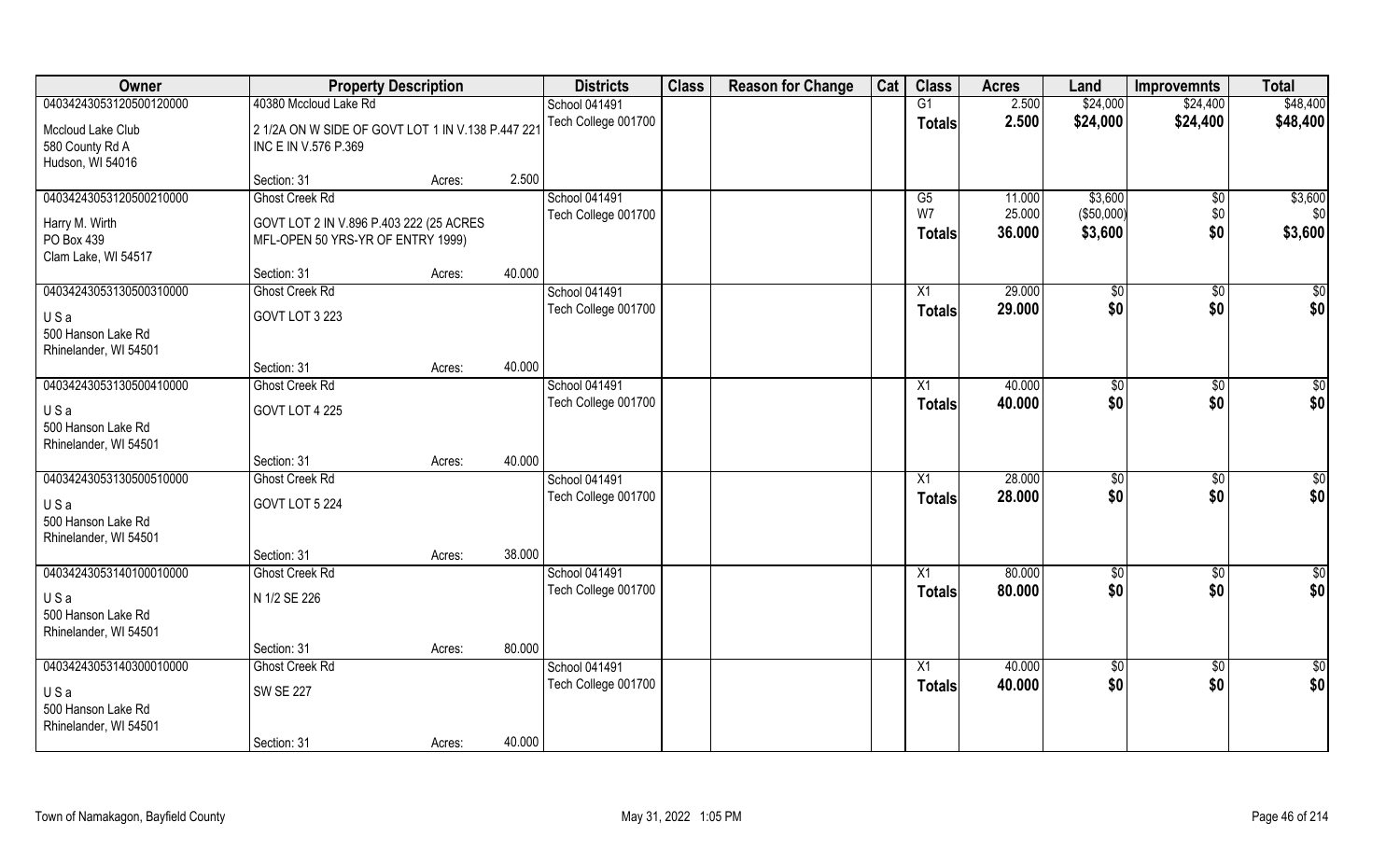| <b>Owner</b>            | <b>Property Description</b>              |        |         | <b>Districts</b>     | <b>Class</b> | <b>Reason for Change</b> | Cat | <b>Class</b>    | <b>Acres</b> | Land           | <b>Improvemnts</b> | <b>Total</b>    |
|-------------------------|------------------------------------------|--------|---------|----------------------|--------------|--------------------------|-----|-----------------|--------------|----------------|--------------------|-----------------|
| 04034243053140400010000 | Ghost Lake Rd                            |        |         | School 041491        |              |                          |     | G1              | 1.000        | \$25,000       | \$12,600           | \$37,600        |
| Roger N. Hover          | SE SE LESS 2.04A ROW IN V.1160 P.493 228 |        |         | Tech College 001700  |              |                          |     | G <sub>6</sub>  | 36.500       | \$73,000       | \$0                | \$73,000        |
| 1398 3 1/2 Ave          |                                          |        |         |                      |              |                          |     | <b>Totals</b>   | 37.500       | \$98,000       | \$12,600           | \$110,600       |
| Dallas, WI 54733        |                                          |        |         |                      |              |                          |     |                 |              |                |                    |                 |
|                         | Section: 31                              | Acres: | 37.500  |                      |              |                          |     |                 |              |                |                    |                 |
| 04034243053140400020000 | Ghost Lake Rd                            |        |         | <b>School 041491</b> |              |                          |     | $\overline{X1}$ | 2.040        | $\sqrt[6]{}$   | $\sqrt{$0}$        | \$0             |
| USa                     | 2.04A ROW THRU SE SE 228A                |        |         | Tech College 001700  |              |                          |     | Totals          | 2.040        | \$0            | \$0                | \$0             |
| 500 Hanson Lake Rd      |                                          |        |         |                      |              |                          |     |                 |              |                |                    |                 |
| Rhinelander, WI 54501   |                                          |        |         |                      |              |                          |     |                 |              |                |                    |                 |
|                         | Section: 31                              | Acres: | 2.040   |                      |              |                          |     |                 |              |                |                    |                 |
| 04034243053210100010000 | Ghost Creek Rd                           |        |         | School 041491        |              |                          |     | X1              | 40.000       | \$0            | $\sqrt[6]{3}$      | $\sqrt{50}$     |
| USa                     | <b>NE NE 229</b>                         |        |         | Tech College 001700  |              |                          |     | <b>Totals</b>   | 40.000       | \$0            | \$0                | \$0             |
| 500 Hanson Lake Rd      |                                          |        |         |                      |              |                          |     |                 |              |                |                    |                 |
| Rhinelander, WI 54501   |                                          |        |         |                      |              |                          |     |                 |              |                |                    |                 |
|                         | Section: 32                              | Acres: | 40.000  |                      |              |                          |     |                 |              |                |                    |                 |
| 04034243053210200010000 | <b>Ghost Creek Rd</b>                    |        |         | <b>School 041491</b> |              |                          |     | X1              | 80.000       | $\frac{1}{20}$ | $\sqrt[6]{3}$      | \$0             |
| USa                     | W 1/2 NE 230                             |        |         | Tech College 001700  |              |                          |     | <b>Totals</b>   | 80.000       | \$0            | \$0                | \$0             |
| 500 Hanson Lake Rd      |                                          |        |         |                      |              |                          |     |                 |              |                |                    |                 |
| Rhinelander, WI 54501   |                                          |        |         |                      |              |                          |     |                 |              |                |                    |                 |
|                         | Section: 32                              | Acres: | 80.000  |                      |              |                          |     |                 |              |                |                    |                 |
| 04034243053210400010000 | <b>Ghost Creek Rd</b>                    |        |         | School 041491        |              |                          |     | X1              | 40.000       | \$0            | \$0                | \$0             |
| USa                     | <b>SENE 231</b>                          |        |         | Tech College 001700  |              |                          |     | <b>Totals</b>   | 40.000       | \$0            | \$0                | \$0             |
| 500 Hanson Lake Rd      |                                          |        |         |                      |              |                          |     |                 |              |                |                    |                 |
| Rhinelander, WI 54501   |                                          |        |         |                      |              |                          |     |                 |              |                |                    |                 |
|                         | Section: 32                              | Acres: | 40.000  |                      |              |                          |     |                 |              |                |                    |                 |
| 04034243053220100010000 | Federal Rd 332                           |        |         | <b>School 041491</b> |              |                          |     | X1              | 320.000      | \$0            | \$0                | $\overline{50}$ |
| USa                     | W 1/2 232                                |        |         | Tech College 001700  |              |                          |     | <b>Totals</b>   | 320.000      | \$0            | \$0                | \$0             |
| 500 Hanson Lake Rd      |                                          |        |         |                      |              |                          |     |                 |              |                |                    |                 |
| Rhinelander, WI 54501   |                                          |        |         |                      |              |                          |     |                 |              |                |                    |                 |
|                         | Section: 32                              | Acres: | 320.000 |                      |              |                          |     |                 |              |                |                    |                 |
| 04034243053240100010000 | <b>Ghost Creek Rd</b>                    |        |         | <b>School 041491</b> |              |                          |     | X1              | 160.000      | $\sqrt{6}$     | $\sqrt{$0}$        | $\overline{50}$ |
| USa                     | SE 1/4 233                               |        |         | Tech College 001700  |              |                          |     | Totals          | 160.000      | \$0            | \$0                | \$0             |
| 500 Hanson Lake Rd      |                                          |        |         |                      |              |                          |     |                 |              |                |                    |                 |
| Rhinelander, WI 54501   |                                          |        |         |                      |              |                          |     |                 |              |                |                    |                 |
|                         | Section: 32                              | Acres: | 160.000 |                      |              |                          |     |                 |              |                |                    |                 |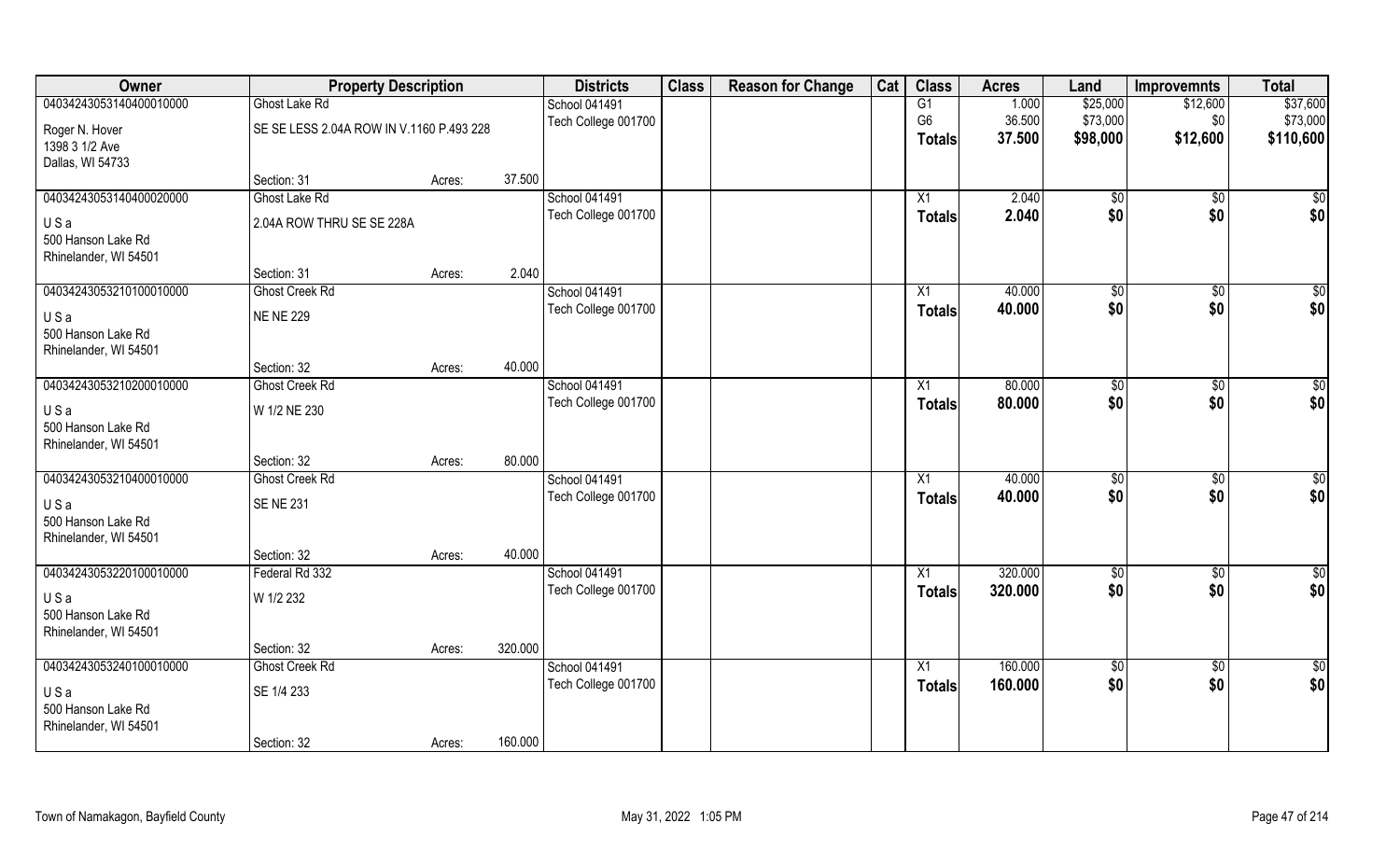| Owner                   | <b>Property Description</b>                   |        |        | <b>Districts</b>                     | <b>Class</b> | <b>Reason for Change</b> | Cat | <b>Class</b>    | <b>Acres</b>     | Land               | <b>Improvemnts</b>     | <b>Total</b> |
|-------------------------|-----------------------------------------------|--------|--------|--------------------------------------|--------------|--------------------------|-----|-----------------|------------------|--------------------|------------------------|--------------|
| 04034243053310200010000 | Federal Rd 334                                |        |        | School 041491                        |              |                          |     | X1              | 40.000           | \$0                | $\sqrt{$0}$            | $\sqrt{50}$  |
| USa                     | <b>NW NE 235</b>                              |        |        | Tech College 001700                  |              |                          |     | <b>Totals</b>   | 40.000           | \$0                | \$0                    | \$0          |
| 500 Hanson Lake Rd      |                                               |        |        |                                      |              |                          |     |                 |                  |                    |                        |              |
| Rhinelander, WI 54501   |                                               |        |        |                                      |              |                          |     |                 |                  |                    |                        |              |
|                         | Section: 33                                   | Acres: | 40.000 |                                      |              |                          |     |                 |                  |                    |                        |              |
| 04034243053310300010000 | Federal Rd 334                                |        |        | School 041491                        |              |                          |     | X1              | 40.000           | \$0                | $\sqrt[6]{}$           | \$0          |
| Forest Service U S a    | <b>SW NE 236</b>                              |        |        | Tech College 001700                  |              |                          |     | Totals          | 40.000           | \$0                | \$0                    | \$0          |
| 1170 4th Ave S          |                                               |        |        |                                      |              |                          |     |                 |                  |                    |                        |              |
| Park Falls, WI 54552    |                                               |        |        |                                      |              |                          |     |                 |                  |                    |                        |              |
|                         | Section: 33                                   | Acres: | 40.000 |                                      |              |                          |     |                 |                  |                    |                        |              |
| 04034243053310500110000 | Federal Rd 334                                |        |        | School 041491                        |              |                          |     | X1              | 37.500           | \$0                | $\overline{50}$        | $\sqrt{50}$  |
| USa                     | GOVT LOT 1 234                                |        |        | Tech College 001700                  |              |                          |     | <b>Totals</b>   | 37.500           | \$0                | \$0                    | \$0          |
| 500 Hanson Lake Rd      |                                               |        |        |                                      |              |                          |     |                 |                  |                    |                        |              |
| Rhinelander, WI 54501   |                                               |        |        |                                      |              |                          |     |                 |                  |                    |                        |              |
|                         | Section: 33                                   | Acres: | 37.500 |                                      |              |                          |     |                 |                  |                    |                        |              |
| 04034243053310500210000 | Federal Rd 334                                |        |        | School 041491                        |              |                          |     | X1              | 18.800           | \$0                | \$0                    | $\sqrt{50}$  |
| Forest Service U S a    | GOVT LOT 2 EXC V.386 P.289 237                |        |        | Tech College 001700                  |              |                          |     | <b>Totals</b>   | 18.800           | \$0                | \$0                    | \$0          |
| 1170 4th Ave S          |                                               |        |        |                                      |              |                          |     |                 |                  |                    |                        |              |
| Park Falls, WI 54552    |                                               |        |        |                                      |              |                          |     |                 |                  |                    |                        |              |
|                         | Section: 33                                   | Acres: | 18.800 |                                      |              |                          |     |                 |                  |                    |                        |              |
| 04034243053310500220000 | 40595 Lake Five Rd                            |        |        | School 041491                        |              |                          |     | $\overline{G1}$ | 6.000            | \$260,000          | \$383,400              | \$643,400    |
| Lowell J. Gordon        | PAR IN GOVT LOT 2 S & E OF LAKE FIVE IN V.659 |        |        | Tech College 001700                  |              |                          |     | <b>Totals</b>   | 6.000            | \$260,000          | \$383,400              | \$643,400    |
| Merry Gordon            | P.419 237A                                    |        |        |                                      |              |                          |     |                 |                  |                    |                        |              |
| 11975 Germaine Ter      |                                               |        |        |                                      |              |                          |     |                 |                  |                    |                        |              |
| Eden Prairie, MN 55347  | Section: 33                                   | Acres: | 6.000  |                                      |              |                          |     |                 |                  |                    |                        |              |
| 04034243053320100010000 | Lake Five Rd                                  |        |        | School 041491                        |              |                          |     | $\overline{X1}$ | 40.000           | \$0                | $\sqrt{$0}$            | \$0          |
| USa                     | <b>NE NW 238</b>                              |        |        | Tech College 001700                  |              |                          |     | <b>Totals</b>   | 40.000           | \$0                | \$0                    | \$0          |
| 500 Hanson Lake Rd      |                                               |        |        |                                      |              |                          |     |                 |                  |                    |                        |              |
| Rhinelander, WI 54501   |                                               |        |        |                                      |              |                          |     |                 |                  |                    |                        |              |
|                         | Section: 33                                   | Acres: | 40.000 |                                      |              |                          |     |                 |                  |                    |                        |              |
| 04034243053320200010000 | Lake Five Rd                                  |        |        | School 041491<br>Tech College 001700 |              |                          |     | $\overline{X1}$ | 40.000<br>40.000 | $\sqrt{50}$<br>\$0 | $\overline{60}$<br>\$0 | \$0          |
| USa                     | <b>NW NW 239</b>                              |        |        |                                      |              |                          |     | <b>Totals</b>   |                  |                    |                        | \$0          |
| 500 Hanson Lake Rd      |                                               |        |        |                                      |              |                          |     |                 |                  |                    |                        |              |
| Rhinelander, WI 54501   |                                               |        |        |                                      |              |                          |     |                 |                  |                    |                        |              |
|                         | Section: 33                                   | Acres: | 40.000 |                                      |              |                          |     |                 |                  |                    |                        |              |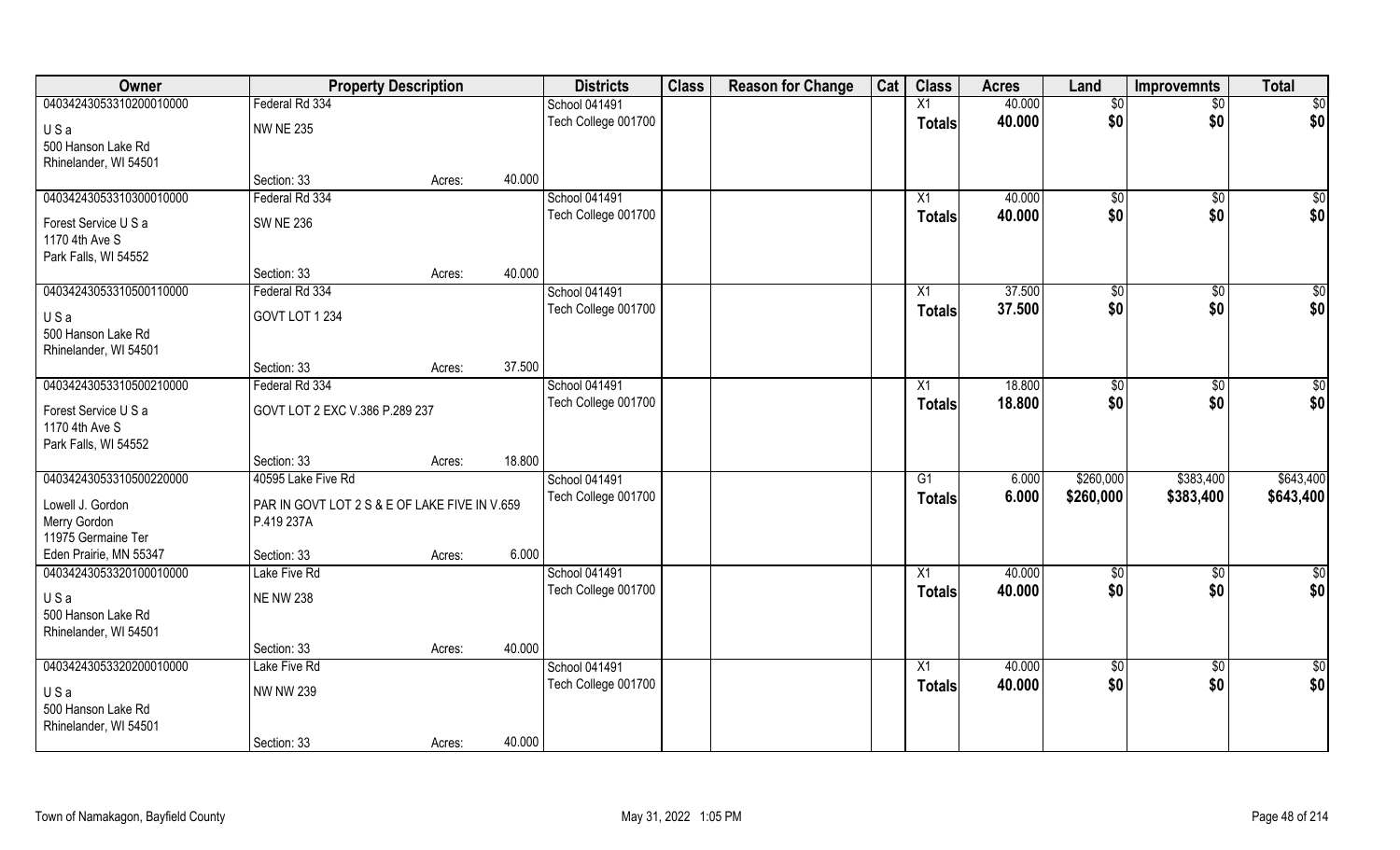| Owner                   | <b>Property Description</b>                     |        | <b>Districts</b>     | <b>Class</b> | <b>Reason for Change</b> | Cat | <b>Class</b>  | <b>Acres</b> | Land           | Improvemnts     | <b>Total</b>    |
|-------------------------|-------------------------------------------------|--------|----------------------|--------------|--------------------------|-----|---------------|--------------|----------------|-----------------|-----------------|
| 04034243053320300010000 | Lake Five Rd                                    |        | <b>School 041491</b> |              |                          |     | X1            | 40.000       | $\sqrt[6]{}$   | $\overline{50}$ | $\overline{50}$ |
| USa                     | <b>SW NW 240</b>                                |        | Tech College 001700  |              |                          |     | <b>Totals</b> | 40.000       | \$0            | \$0             | \$0             |
| 500 Hanson Lake Rd      |                                                 |        |                      |              |                          |     |               |              |                |                 |                 |
| Rhinelander, WI 54501   |                                                 |        |                      |              |                          |     |               |              |                |                 |                 |
|                         | Section: 33                                     | Acres: | 40.000               |              |                          |     |               |              |                |                 |                 |
| 04034243053320400010000 | Lake Five Rd                                    |        | School 041491        |              |                          |     | X1            | 40.000       | $\sqrt[6]{}$   | $\sqrt{$0}$     | $\sqrt{50}$     |
| USa                     | <b>SE NW 241</b>                                |        | Tech College 001700  |              |                          |     | <b>Totals</b> | 40.000       | \$0            | \$0             | \$0             |
| 500 Hanson Lake Rd      |                                                 |        |                      |              |                          |     |               |              |                |                 |                 |
| Rhinelander, WI 54501   |                                                 |        |                      |              |                          |     |               |              |                |                 |                 |
|                         | Section: 33                                     | Acres: | 40.000               |              |                          |     |               |              |                |                 |                 |
| 04034243053330100010000 | Lake Five Rd                                    |        | School 041491        |              |                          |     | X1            | 320.000      | \$0            | $\sqrt[6]{3}$   | $\sqrt{50}$     |
| USa                     | S 1/2 242                                       |        | Tech College 001700  |              |                          |     | <b>Totals</b> | 320.000      | \$0            | \$0             | \$0             |
| 500 Hanson Lake Rd      |                                                 |        |                      |              |                          |     |               |              |                |                 |                 |
| Rhinelander, WI 54501   |                                                 |        |                      |              |                          |     |               |              |                |                 |                 |
|                         | Section: 33                                     | Acres: | 320.000              |              |                          |     |               |              |                |                 |                 |
| 04034243053410500310000 | Lake Five Rd                                    |        | School 041491        |              |                          |     | X1            | 40.000       | $\frac{1}{20}$ | $\sqrt[6]{3}$   | \$0             |
| USa                     | PAR IN GOVT LOT 3 E 0F 1/4 LINE 246A            |        | Tech College 001700  |              |                          |     | <b>Totals</b> | 40.000       | \$0            | \$0             | \$0             |
| 500 Hanson Lake Rd      |                                                 |        |                      |              |                          |     |               |              |                |                 |                 |
| Rhinelander, WI 54501   |                                                 |        |                      |              |                          |     |               |              |                |                 |                 |
|                         | Section: 34                                     | Acres: | 40.000               |              |                          |     |               |              |                |                 |                 |
| 04034243053410500410000 | Lake Five Rd                                    |        | School 041491        |              |                          |     | X1            | 24.000       | \$0            | $\sqrt[6]{3}$   | $\sqrt{50}$     |
| USa                     | GOVT LOT 4 248                                  |        | Tech College 001700  |              |                          |     | <b>Totals</b> | 24.000       | \$0            | \$0             | \$0             |
| 500 Hanson Lake Rd      |                                                 |        |                      |              |                          |     |               |              |                |                 |                 |
| Rhinelander, WI 54501   |                                                 |        |                      |              |                          |     |               |              |                |                 |                 |
|                         | Section: 34                                     | Acres: | 24.000               |              |                          |     |               |              |                |                 |                 |
| 04034243053410500510000 | Lake Five Rd                                    |        | School 041491        |              |                          |     | X1            | 43.000       | \$0            | \$0             | \$0             |
| USa                     | PAR IN GOVT LOT 5 E OF 1/4 LINE 250             |        | Tech College 001700  |              |                          |     | <b>Totals</b> | 43.000       | \$0            | \$0             | \$0             |
| 500 Hanson Lake Rd      |                                                 |        |                      |              |                          |     |               |              |                |                 |                 |
| Rhinelander, WI 54501   |                                                 |        |                      |              |                          |     |               |              |                |                 |                 |
|                         | Section: 34                                     | Acres: | 43.000               |              |                          |     |               |              |                |                 |                 |
| 04034243053410500520000 | Lake Five Rd                                    |        | School 041491        |              |                          |     | G6            | 43.000       | \$74,500       | $\sqrt{$0}$     | \$74,500        |
| Jack W. Mcgregor        | PAR IN GOVT LOT 5 W OF 1/4 LINE IN 2017R-567539 |        | Tech College 001700  |              |                          |     | <b>Totals</b> | 43.000       | \$74,500       | \$0             | \$74,500        |
| Carol A. Mcgregor       | 248A                                            |        |                      |              |                          |     |               |              |                |                 |                 |
| Box 37                  |                                                 |        |                      |              |                          |     |               |              |                |                 |                 |
| Clam Lake, WI 54517     | Section: 34                                     | Acres: | 43.000               |              |                          |     |               |              |                |                 |                 |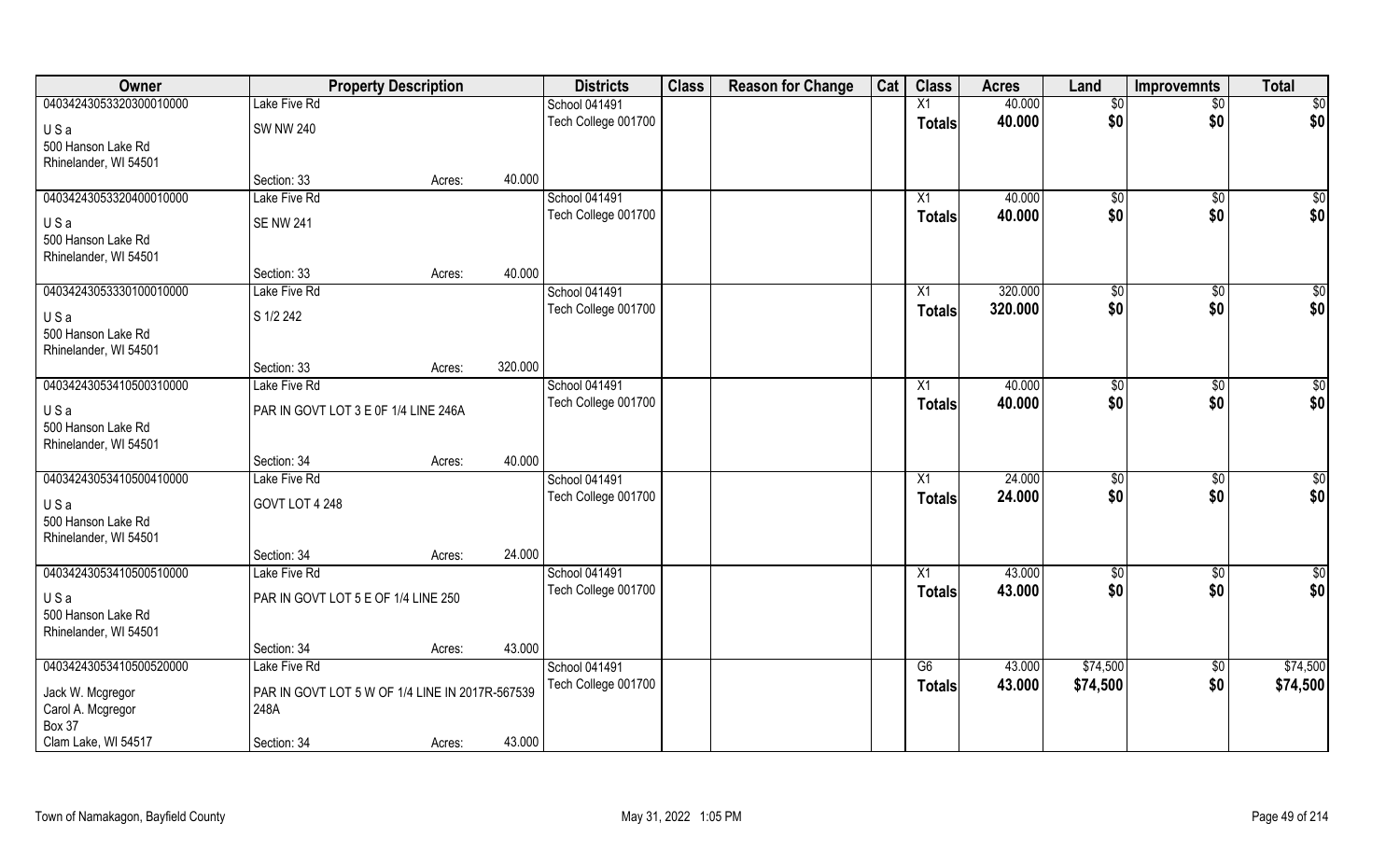| Owner                    | <b>Property Description</b>                      |        |        | <b>Districts</b>     | <b>Class</b> | <b>Reason for Change</b> | Cat | <b>Class</b>   | <b>Acres</b> | Land      | <b>Improvemnts</b> | <b>Total</b> |
|--------------------------|--------------------------------------------------|--------|--------|----------------------|--------------|--------------------------|-----|----------------|--------------|-----------|--------------------|--------------|
| 04034243053410500810000  | Lake Five Rd                                     |        |        | School 041491        |              |                          |     | X1             | 84.000       | \$0       | $\sqrt{$0}$        | $\sqrt{50}$  |
| USa                      | GOVT LOT 8 252                                   |        |        | Tech College 001700  |              |                          |     | <b>Totals</b>  | 84.000       | \$0       | \$0                | \$0          |
| 500 Hanson Lake Rd       |                                                  |        |        |                      |              |                          |     |                |              |           |                    |              |
| Rhinelander, WI 54501    |                                                  |        |        |                      |              |                          |     |                |              |           |                    |              |
|                          | Section: 34                                      | Acres: | 84.000 |                      |              |                          |     |                |              |           |                    |              |
| 04034243053420500110000  | Lake Five Rd                                     |        |        | <b>School 041491</b> |              |                          |     | G6             | 3.000        | \$6,000   | \$0                | \$6,000      |
| Jack W. Mcgregor         | GOVT LOT 1 IN 2017R-567539 243                   |        |        | Tech College 001700  |              |                          |     | Totals         | 3.000        | \$6,000   | \$0                | \$6,000      |
| Carol A. Mcgregor        |                                                  |        |        |                      |              |                          |     |                |              |           |                    |              |
| <b>Box 37</b>            |                                                  |        |        |                      |              |                          |     |                |              |           |                    |              |
| Clam Lake, WI 54517      | Section: 34                                      | Acres: | 3.000  |                      |              |                          |     |                |              |           |                    |              |
| 04034243053420500210000  | Lake Five Rd                                     |        |        | School 041491        |              |                          |     | G6             | 0.300        | \$600     | $\sqrt{6}$         | \$600        |
| Jack W. Mcgregor         | GOVT LOT 2 IN 2017R-567539 244                   |        |        | Tech College 001700  |              |                          |     | <b>Totals</b>  | 0.300        | \$600     | \$0                | \$600        |
| Carol A. Mcgregor        |                                                  |        |        |                      |              |                          |     |                |              |           |                    |              |
| <b>Box 37</b>            |                                                  |        |        |                      |              |                          |     |                |              |           |                    |              |
| Clam Lake, WI 54517      | Section: 34                                      | Acres: | 0.300  |                      |              |                          |     |                |              |           |                    |              |
| 04034243053420500320000  | 40995 Lake Five Rd                               |        |        | School 041491        |              |                          |     | G1             | 4.100        | \$285,000 | \$203,500          | \$488,500    |
| Jack W. Mcgregor         | PAR IN GOVT LOT 3 W OF 1/4 LINE IN 2017R-567539  |        |        | Tech College 001700  |              |                          |     | G <sub>6</sub> | 31.900       | \$63,800  | \$0                | \$63,800     |
| Carol A. Mcgregor        | 245                                              |        |        |                      |              |                          |     | <b>Totals</b>  | 36.000       | \$348,800 | \$203,500          | \$552,300    |
| <b>Box 37</b>            |                                                  |        |        |                      |              |                          |     |                |              |           |                    |              |
| Clam Lake, WI 54517      | Section: 34                                      | Acres: | 36.000 |                      |              |                          |     |                |              |           |                    |              |
| 04034243053420500330000  | 40825 Lake Five Rd                               |        |        | School 041491        |              |                          |     | G1             | 1.600        | \$145,000 | \$217,300          | \$362,300    |
| David D. Sprangers       | PAR IN GOVT LOT 3 IN V.929 P.626 246B IM         |        |        | Tech College 001700  |              |                          |     | <b>Totals</b>  | 1.600        | \$145,000 | \$217,300          | \$362,300    |
| N433 Foxwood Dr          | 2005R-502416                                     |        |        |                      |              |                          |     |                |              |           |                    |              |
| Appleton, WI 54914       |                                                  |        |        |                      |              |                          |     |                |              |           |                    |              |
|                          | Section: 34                                      | Acres: | 1.600  |                      |              |                          |     |                |              |           |                    |              |
| 04034243053420500340000  | 40805 Lake Five Rd                               |        |        | School 041491        |              |                          |     | G1             | 1.600        | \$145,000 | \$144,900          | \$289,900    |
| Mitch Gibson             | PAR IN GOVT LOT 3 IN DOC 2022R-592934 246        |        |        | Tech College 001700  |              |                          |     | <b>Totals</b>  | 1.600        | \$145,000 | \$144,900          | \$289,900    |
| 6174 34th St             |                                                  |        |        |                      |              |                          |     |                |              |           |                    |              |
| Elk Mound, WI 54739      |                                                  |        |        |                      |              |                          |     |                |              |           |                    |              |
|                          | Section: 34                                      | Acres: | 1.600  |                      |              |                          |     |                |              |           |                    |              |
| 04034243053420500350000  | 40785 Lake Five Rd                               |        |        | School 041491        |              |                          |     | G1             | 1.700        | \$145,000 | \$113,000          | \$258,000    |
| Lloyd C Strite Rev Trust | PAR IN GOVT LOT 3 IN V.1140 P.443 247A1 (LLOYD C |        |        | Tech College 001700  |              |                          |     | <b>Totals</b>  | 1.700        | \$145,000 | \$113,000          | \$258,000    |
| 5411 Keystone Rd         | STRITE REV TRUST DTD 09/13/2001)                 |        |        |                      |              |                          |     |                |              |           |                    |              |
| Richmond, IL 60071-9474  |                                                  |        |        |                      |              |                          |     |                |              |           |                    |              |
|                          | Section: 34                                      | Acres: | 1.700  |                      |              |                          |     |                |              |           |                    |              |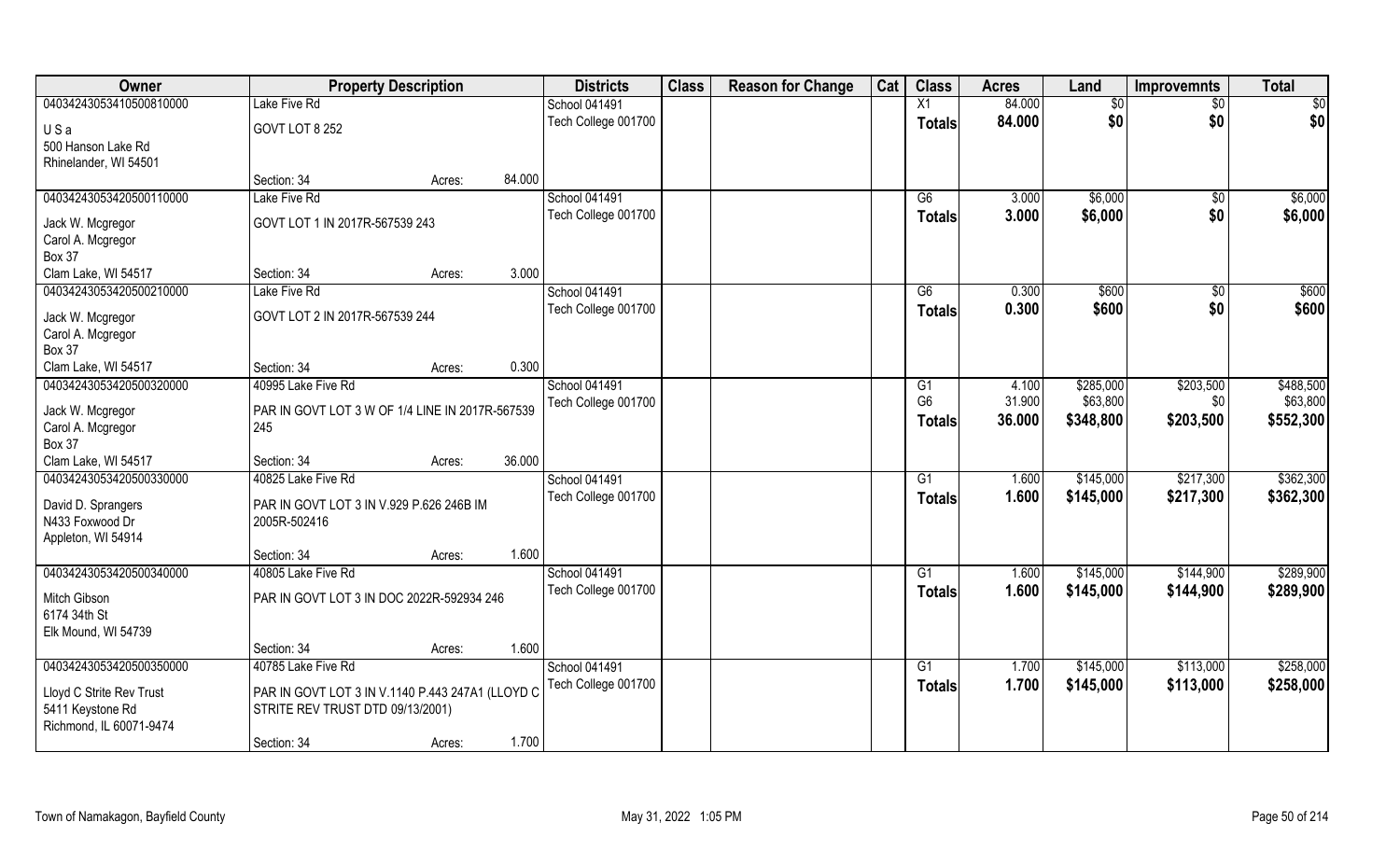| Owner                                                           |                                                        | <b>Property Description</b> |        | <b>Districts</b>     | <b>Class</b> | <b>Reason for Change</b> | Cat | <b>Class</b>                    | <b>Acres</b>     | Land                 | <b>Improvemnts</b> | <b>Total</b>         |
|-----------------------------------------------------------------|--------------------------------------------------------|-----------------------------|--------|----------------------|--------------|--------------------------|-----|---------------------------------|------------------|----------------------|--------------------|----------------------|
| 04034243053420500360000                                         | 40755 Lake Five Rd                                     |                             |        | <b>School 041491</b> |              |                          |     | G1                              | 1.700            | \$145,000            | \$169,100          | \$314,100            |
| William Harte<br>Maureen Harte                                  | PAR IN GOVT LOT 3 IN V.1144 P.375 247A                 |                             |        | Tech College 001700  |              |                          |     | <b>Totals</b>                   | 1.700            | \$145,000            | \$169,100          | \$314,100            |
| PO Box 370                                                      |                                                        |                             |        |                      |              |                          |     |                                 |                  |                      |                    |                      |
| Cable, WI 54821                                                 | Section: 34                                            | Acres:                      | 1.700  |                      |              |                          |     |                                 |                  |                      |                    |                      |
| 04034243053420500370000                                         | 40735 Lake Five Rd                                     |                             |        | <b>School 041491</b> |              |                          |     | G1                              | 1.500            | \$130,500            | \$108,900          | \$239,400            |
| Richard N. Raiten<br>18070 Justice Rd<br>Camp Douglas, WI 54818 | PAR IN GOVT LOTS 3 & 5 IN V.1119 P.21 247              |                             |        | Tech College 001700  |              |                          |     | <b>Totals</b>                   | 1.500            | \$130,500            | \$108,900          | \$239,400            |
|                                                                 | Section: 34                                            | Acres:                      | 1.500  |                      |              |                          |     |                                 |                  |                      |                    |                      |
| 04034243053420500601000                                         |                                                        |                             |        | School 041491        |              |                          |     | G1                              | 1.000            | \$14,000             | \$5,900            | \$19,900             |
| Jack W. Mcgregor<br>Carol A. Mcgregor<br><b>Box 37</b>          | PAR IN GOVT LOT 6 N OF 1/4 LINE IN 2017R-567539<br>251 |                             |        | Tech College 001700  |              |                          |     | G <sub>6</sub><br><b>Totals</b> | 25.000<br>26.000 | \$45,500<br>\$59,500 | \$0<br>\$5,900     | \$45,500<br>\$65,400 |
| Clam Lake, WI 54517                                             | Section: 34                                            | Acres:                      | 26.000 |                      |              |                          |     |                                 |                  |                      |                    |                      |
| 04034243053420500602000                                         | 40715 Lake Five Rd                                     |                             |        | School 041491        |              |                          |     | G1                              | 1.600            | \$145,000            | \$100,900          | \$245,900            |
| Arlen C. Christenson<br>2535 Marshall Pkwy<br>Madison, WI 53713 | PAR IN GOVT LOT 6 IN V.278 P.554 250C                  |                             |        | Tech College 001700  |              |                          |     | <b>Totals</b>                   | 1.600            | \$145,000            | \$100,900          | \$245,900            |
|                                                                 | Section: 34                                            | Acres:                      | 1.600  |                      |              |                          |     |                                 |                  |                      |                    |                      |
| 04034243053420500603000                                         | 40695 Lake Five Rd                                     |                             |        | School 041491        |              |                          |     | G1                              | 1.500            | \$145,000            | \$44,500           | \$189,500            |
| Rebecca Cook<br>State Hwy 29<br>Parkers Prairie, MN 56361       | PAR IN GOVT LOT 5 IN V.1049 P.971 248C I               |                             |        | Tech College 001700  |              |                          |     | <b>Totals</b>                   | 1.500            | \$145,000            | \$44,500           | \$189,500            |
|                                                                 | Section: 34                                            | Acres:                      | 1.500  |                      |              |                          |     |                                 |                  |                      |                    |                      |
| 04034243053420500604000                                         | 40665 Lake Five Rd                                     |                             |        | School 041491        |              |                          |     | G1                              | 1.500            | \$145,000            | \$42,400           | \$187,400            |
| Ronald P. Sprangers<br>W2776 Cth Kk<br>Appleton, WI 54915       | PAR IN GOVT LOT 5 IN V.162 P.75 OR V.345 P.425 249     |                             |        | Tech College 001700  |              |                          |     | <b>Totals</b>                   | 1.500            | \$145,000            | \$42,400           | \$187,400            |
|                                                                 | Section: 34                                            | Acres:                      | 1.500  |                      |              |                          |     |                                 |                  |                      |                    |                      |
| 04034243053420500605000                                         | 40645 Lake Five Rd                                     |                             |        | School 041491        |              |                          |     | $\overline{G1}$                 | 1.500            | \$145,000            | \$203,300          | \$348,300            |
| Pamela M. Melby<br>Jason J. Melby                               | PAR IN GOVT LOT 6 DESC IN 2021R-592834 248B            |                             |        | Tech College 001700  |              |                          |     | <b>Totals</b>                   | 1.500            | \$145,000            | \$203,300          | \$348,300            |
| 13282 Janus Ave<br>Sparta, WI 54656                             | Section: 34                                            | Acres:                      | 1.500  |                      |              |                          |     |                                 |                  |                      |                    |                      |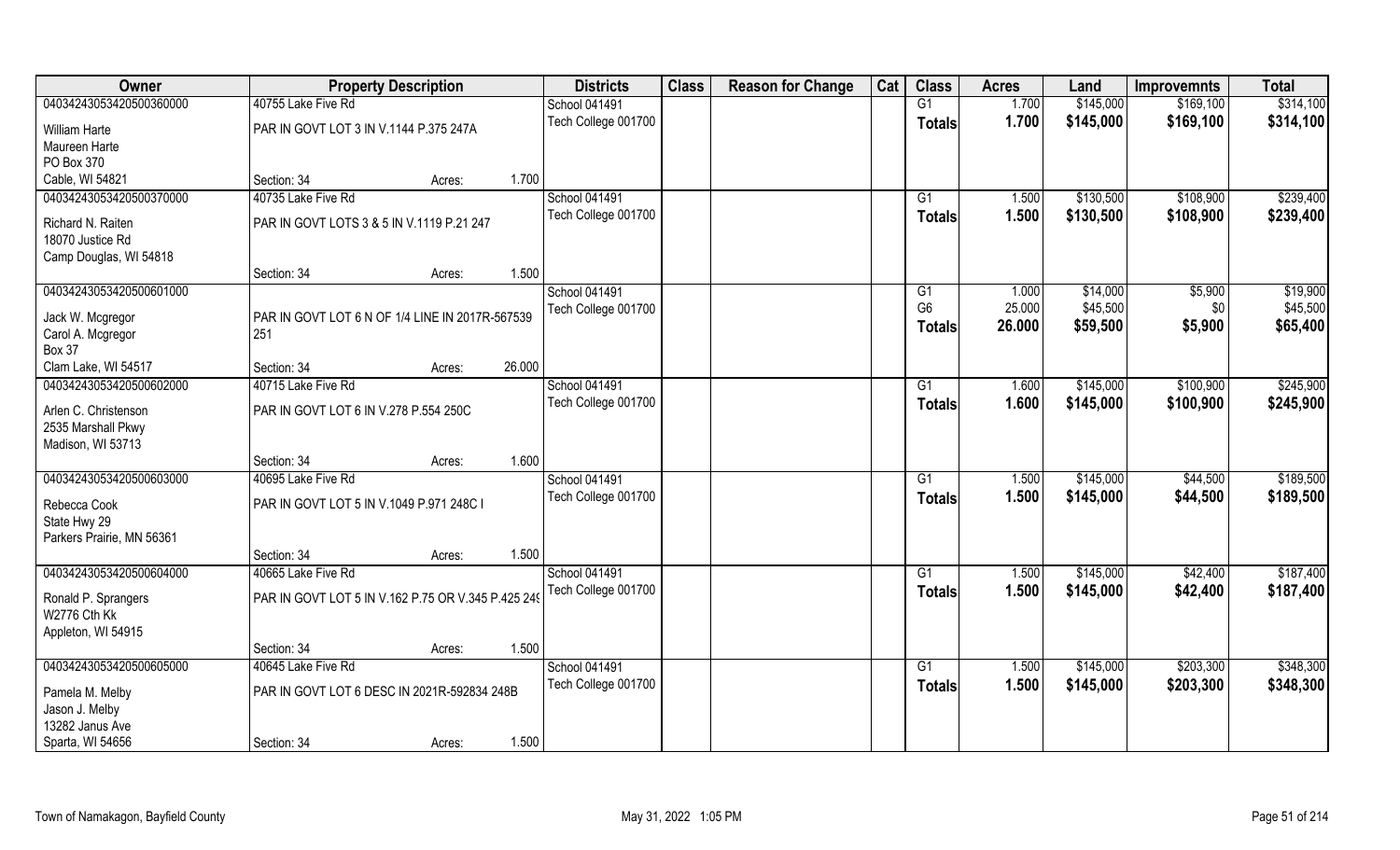| Owner                        | <b>Property Description</b>                |        |        | <b>Districts</b>    | <b>Class</b>    | <b>Reason for Change</b> | Cat  | <b>Class</b>  | <b>Acres</b> | Land            | <b>Improvemnts</b> | <b>Total</b>    |
|------------------------------|--------------------------------------------|--------|--------|---------------------|-----------------|--------------------------|------|---------------|--------------|-----------------|--------------------|-----------------|
| 04034243053420500606000      | 40615 Lake Five Rd                         |        |        | School 041491       |                 |                          |      | G1            | 1.200        | \$132,500       | \$79,900           | \$212,400       |
| Jt Sprangers Tree Farm Trust | 2 PARS IN GOVT LOT 6 N OF 1/4 LINE IN      |        |        | Tech College 001700 |                 |                          |      | G4            | 3.800        | \$700           | \$0                | \$700           |
| W5388 Amy Ave                | 2021R-592745 (JT SPRANGERS TREE FARM TRUST |        |        |                     |                 |                          |      | <b>Totals</b> | 5.000        | \$133,200       | \$79,900           | \$213,100       |
| Appleton, WI 54915           | DTD 12/14/2021) 250B                       |        |        |                     |                 |                          |      |               |              |                 |                    |                 |
|                              | Section: 34                                | Acres: | 5.000  |                     |                 |                          |      |               |              |                 |                    |                 |
| 04034243053430100010000      | Lake Five Rd                               |        |        | School 041491       | G4              | Ag use land              | -5   | G4            | 40.000       | \$7,100         | \$0                | \$7,100         |
|                              |                                            |        |        | Tech College 001700 |                 |                          |      | Totals        | 40.000       | \$7,100         | \$0                | \$7,100         |
| Jt Sprangers Tree Farm Trust | NE SW DESC IN 2021R-592745 (JT SPRANGERS   |        |        |                     |                 |                          |      |               |              |                 |                    |                 |
| W5388 Amy Ave                | TREE FARM TRUST DTD 12/14/2021) 253        |        |        |                     |                 |                          |      |               |              |                 |                    |                 |
| Appleton, WI 54915           |                                            |        |        |                     |                 |                          |      |               |              |                 |                    |                 |
|                              | Section: 34                                | Acres: | 40.000 |                     |                 |                          |      |               |              |                 |                    |                 |
| 04034243053430300010000      | Lake Five Rd                               |        |        | School 041491       | IG4             | Ag use land              | $-5$ | G4            | 40.000       | \$7,100         | \$0                | \$7,100         |
| Jt Sprangers Tree Farm Trust | SW SW DESC IN 2021R-592745 (JT SPRANGERS   |        |        | Tech College 001700 |                 |                          |      | <b>Totals</b> | 40.000       | \$7,100         | \$0                | \$7,100         |
| W5388 Amy Ave                | TREE FARM TRUST DTD 12/14/2021) 254        |        |        |                     |                 |                          |      |               |              |                 |                    |                 |
| Appleton, WI 54915           |                                            |        |        |                     |                 |                          |      |               |              |                 |                    |                 |
|                              | Section: 34                                | Acres: | 40.000 |                     |                 |                          |      |               |              |                 |                    |                 |
| 04034243053430400010000      | Lake Five Rd                               |        |        | School 041491       | $\overline{G4}$ | Ag use land              | $-5$ | G4            | 40.000       | \$7,100         | \$0                | \$7,100         |
|                              |                                            |        |        | Tech College 001700 |                 |                          |      | <b>Totals</b> | 40.000       | \$7,100         | \$0                | \$7,100         |
| Jt Sprangers Tree Farm Trust | SE SW DESC IN 2021R-592745 (JT SPRANGERS   |        |        |                     |                 |                          |      |               |              |                 |                    |                 |
| W5388 Amy Ave                | TREE FARM TRUST DTD 12/14/2021) 255        |        |        |                     |                 |                          |      |               |              |                 |                    |                 |
| Appleton, WI 54915           |                                            |        |        |                     |                 |                          |      |               |              |                 |                    |                 |
|                              | Section: 34                                | Acres: | 40.000 |                     |                 |                          |      |               |              |                 |                    |                 |
| 04034243053430500610000      | Lake Five Rd                               |        |        | School 041491       | G4              | Ag use land              | $-5$ | G1            | 1.000        | \$5,600         | \$137,400          | \$143,000       |
| Jt Sprangers Tree Farm Trust | PAR IN GOVT LOT 6 E OF 1/4 LINE DESC IN    |        |        | Tech College 001700 |                 |                          |      | G4            | 39.000       | \$6,900         | \$0                | \$6,900         |
| W5388 Amy Ave                | 2021R-592745 (JT SPRANGERS TREE FARM TRUST |        |        |                     |                 |                          |      | <b>Totals</b> | 40.000       | \$12,500        | \$137,400          | \$149,900       |
| Appleton, WI 54915           | DTD 12/14/2021) 250A                       |        |        |                     |                 |                          |      |               |              |                 |                    |                 |
|                              | Section: 34                                | Acres: | 40.000 |                     |                 |                          |      |               |              |                 |                    |                 |
| 04034243053440300010000      | Lake Five Rd                               |        |        | School 041491       |                 |                          |      | X1            | 40.000       | \$0             | $\sqrt{6}$         | $\overline{50}$ |
|                              |                                            |        |        | Tech College 001700 |                 |                          |      | <b>Totals</b> | 40.000       | \$0             | \$0                | \$0             |
| USa                          | <b>SW SE 256</b>                           |        |        |                     |                 |                          |      |               |              |                 |                    |                 |
| 500 Hanson Lake Rd           |                                            |        |        |                     |                 |                          |      |               |              |                 |                    |                 |
| Rhinelander, WI 54501        |                                            |        |        |                     |                 |                          |      |               |              |                 |                    |                 |
|                              | Section: 34                                | Acres: | 40.000 |                     |                 |                          |      |               |              |                 |                    |                 |
| 04034243053440500710000      | Lake Five Rd                               |        |        | School 041491       |                 |                          |      | X1            | 42.000       | $\overline{50}$ | $\overline{60}$    | \$0             |
| USa                          | GOVT LOT 7 251A                            |        |        | Tech College 001700 |                 |                          |      | <b>Totals</b> | 42.000       | \$0             | \$0                | \$0             |
| 500 Hanson Lake Rd           |                                            |        |        |                     |                 |                          |      |               |              |                 |                    |                 |
| Rhinelander, WI 54501        |                                            |        |        |                     |                 |                          |      |               |              |                 |                    |                 |
|                              | Section: 34                                | Acres: | 42.000 |                     |                 |                          |      |               |              |                 |                    |                 |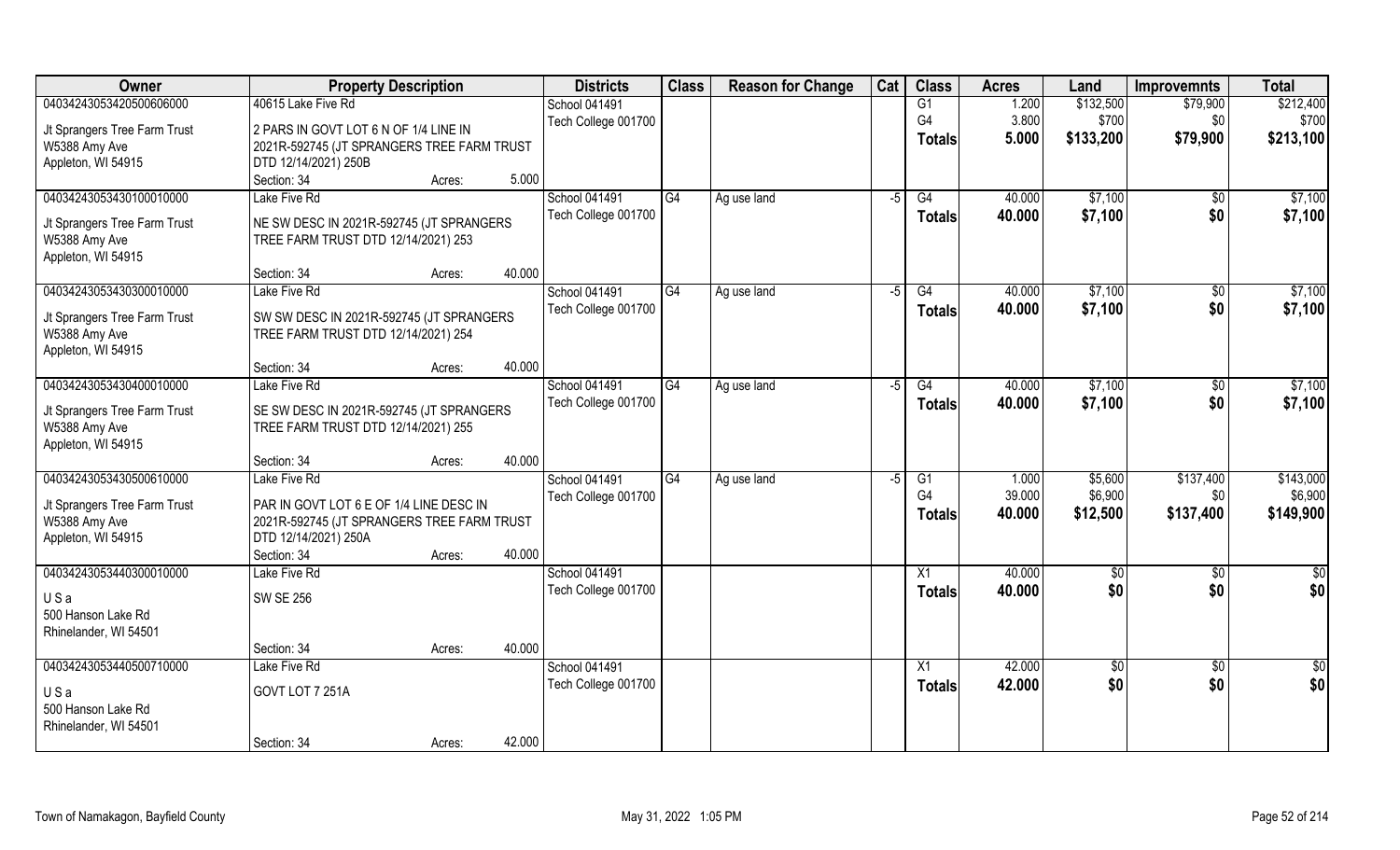| Owner                   | <b>Property Description</b>                    |        |        | <b>Districts</b>    | <b>Class</b> | <b>Reason for Change</b> | Cat | <b>Class</b>    | <b>Acres</b> | Land      | <b>Improvemnts</b> | <b>Total</b> |
|-------------------------|------------------------------------------------|--------|--------|---------------------|--------------|--------------------------|-----|-----------------|--------------|-----------|--------------------|--------------|
| 04034243053440500910000 | Lake Five Rd                                   |        |        | School 041491       |              |                          |     | X1              | 41.000       | \$0       | \$0                | \$0          |
| USa                     | GOVT LOT 9 252A                                |        |        | Tech College 001700 |              |                          |     | <b>Totals</b>   | 41.000       | \$0       | \$0                | \$0          |
| 500 Hanson Lake Rd      |                                                |        |        |                     |              |                          |     |                 |              |           |                    |              |
| Rhinelander, WI 54501   |                                                |        |        |                     |              |                          |     |                 |              |           |                    |              |
|                         | Section: 34                                    | Acres: | 41.000 |                     |              |                          |     |                 |              |           |                    |              |
| 04034243053510300010000 | Bog & Emerald Island                           |        |        | School 041491       |              |                          |     | $\overline{X2}$ | 1.352        | \$0       | $\sqrt[6]{}$       | \$0          |
| State of Wisconsin      | BOG ISLAND (.002A) TWIN ROCK ISLAND (.15A)     |        |        | Tech College 001700 |              |                          |     | <b>Totals</b>   | 1.352        | \$0       | \$0                | \$0          |
|                         | EMERALD ISLAND (1.2A) IN BUFFALO LAKE          |        |        |                     |              |                          |     |                 |              |           |                    |              |
|                         |                                                |        |        |                     |              |                          |     |                 |              |           |                    |              |
|                         | Section: 35                                    | Acres: | 1.352  |                     |              |                          |     |                 |              |           |                    |              |
| 04034243053510500110000 | 40975 White Bass Lake Rd                       |        |        | School 041491       |              |                          |     | G1              | 2.000        | \$312,000 | \$981,100          | \$1,293,100  |
| Kristin Dahl Trustees   | GOVT LOT 1 IN DOC 2019R- 579352 258 (DAHL      |        |        | Tech College 001700 |              |                          |     | G <sub>6</sub>  | 20.000       | \$200,000 | \$0                | \$200,000    |
| PO Box 56               | FAMILY REV TRUST DTD 09/27/2019)               |        |        |                     |              |                          |     | <b>Totals</b>   | 22.000       | \$512,000 | \$981,100          | \$1,493,100  |
| Clam Lake, WI 54517     |                                                |        |        |                     |              |                          |     |                 |              |           |                    |              |
|                         | Section: 35                                    | Acres: | 22.000 |                     |              |                          |     |                 |              |           |                    |              |
| 04034243053510500810000 | 40695 Buffalo Lake Rd                          |        |        | School 041491       |              |                          |     | G1              | 2.000        | \$187,200 | \$50,000           | \$237,200    |
| Gerald A. Kurth         | PAR IN GOVT LOT 8 IN V.736 P.131 TOG WITH EASE |        |        | Tech College 001700 |              |                          |     | <b>Totals</b>   | 2.000        | \$187,200 | \$50,000           | \$237,200    |
| Joanne Kurth            | 260 (GERLAD A & JOANNE V KURTH REV TRUST)      |        |        |                     |              |                          |     |                 |              |           |                    |              |
| W143 S6749 Gaulke Dr    |                                                |        |        |                     |              |                          |     |                 |              |           |                    |              |
| Muskego, WI 53150       | Section: 35                                    | Acres: | 2.000  |                     |              |                          |     |                 |              |           |                    |              |
| 04034243053510500820000 | 40685 Buffalo Lake Rd                          |        |        | School 041491       |              |                          |     | G1              | 3.000        | \$164,700 | \$79,600           | \$244,300    |
| Munz Family Trust       | PAR IN GOVT LOT 8 IN V.228 P.557 260A          |        |        | Tech College 001700 |              |                          |     | <b>Totals</b>   | 3.000        | \$164,700 | \$79,600           | \$244,300    |
| 4781 Hayes Rd           |                                                |        |        |                     |              |                          |     |                 |              |           |                    |              |
| Madison, WI 53704       |                                                |        |        |                     |              |                          |     |                 |              |           |                    |              |
|                         | Section: 35                                    | Acres: | 3.000  |                     |              |                          |     |                 |              |           |                    |              |
| 04034243053510500830000 | <b>Buffalo Lake Rd</b>                         |        |        | School 041491       |              |                          |     | G1              | 1.868        | \$185,000 | $\sqrt{50}$        | \$185,000    |
| Valentine J. Ansfield   | PAR IN GOVT LOT 8 IN DOC 2017R 570466 260B1    |        |        | Tech College 001700 |              |                          |     | <b>Totals</b>   | 1.868        | \$185,000 | \$0                | \$185,000    |
| 1103 Valley View Dr     |                                                |        |        |                     |              |                          |     |                 |              |           |                    |              |
| Vermillion, SD 57069    |                                                |        |        |                     |              |                          |     |                 |              |           |                    |              |
|                         | Section: 35                                    | Acres: | 1.868  |                     |              |                          |     |                 |              |           |                    |              |
| 04034243053510500840000 | 40535 Buffalo Lake Rd                          |        |        | School 041491       |              |                          |     | $\overline{G1}$ | 5.000        | \$287,100 | \$100,500          | \$387,600    |
| Valentine J. Ansfield   | PAR IN GOVT LOT 8 IN DOC 2017R-570466 260 B2   |        |        | Tech College 001700 |              |                          |     | <b>Totals</b>   | 5.000        | \$287,100 | \$100,500          | \$387,600    |
| 1103 Valley View Dr     |                                                |        |        |                     |              |                          |     |                 |              |           |                    |              |
| Vermillion, SD 57069    |                                                |        |        |                     |              |                          |     |                 |              |           |                    |              |
|                         | Section: 35                                    | Acres: | 5.000  |                     |              |                          |     |                 |              |           |                    |              |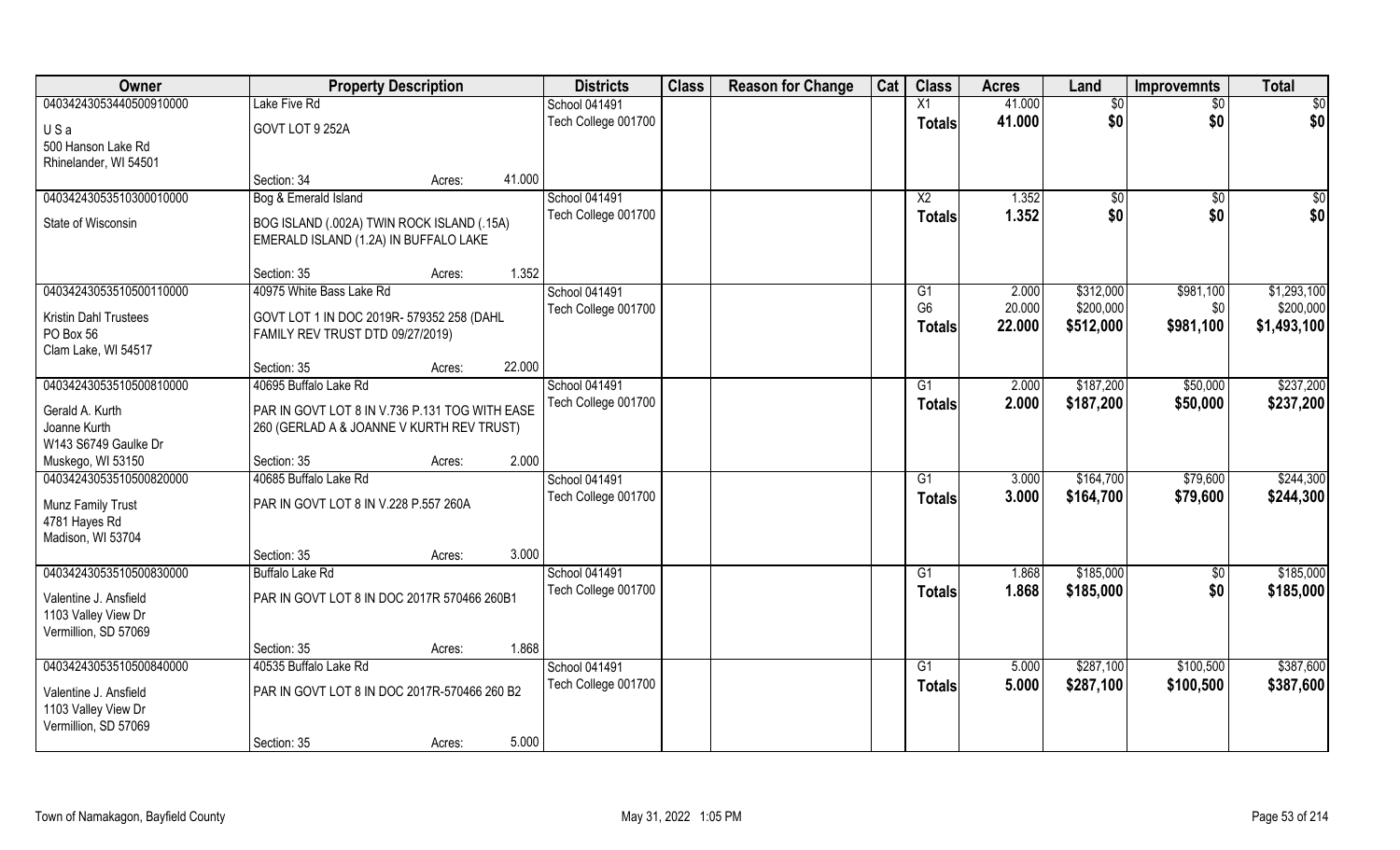| Owner                                                                | <b>Property Description</b>                      |        | <b>Districts</b>                            | <b>Class</b> | <b>Reason for Change</b> | Cat | <b>Class</b>    | <b>Acres</b>   | Land                   | <b>Improvemnts</b>     | <b>Total</b>           |
|----------------------------------------------------------------------|--------------------------------------------------|--------|---------------------------------------------|--------------|--------------------------|-----|-----------------|----------------|------------------------|------------------------|------------------------|
| 04034243053510500850000                                              | <b>Buffalo Lake Rd</b>                           |        | <b>School 041491</b>                        |              |                          |     | G1              | 0.900          | \$2,500                | $\sqrt{6}$             | \$2,500                |
| Valentine J. Ansfield<br>1103 Valley View Dr<br>Vermillion, SD 57069 | PAR IN GOVT LOT 8 IN DOC 2017R-570466 260B4      |        | Tech College 001700                         |              |                          |     | <b>Totals</b>   | 0.900          | \$2,500                | \$0                    | \$2,500                |
|                                                                      | Section: 35                                      | Acres: | 0.900                                       |              |                          |     |                 |                |                        |                        |                        |
| 04034243053510500860000                                              | 40505 Buffalo Lake Rd                            |        | <b>School 041491</b><br>Tech College 001700 | G1           | <b>NSF 100%</b>          |     | G1<br>Totals    | 6.900<br>6.900 | \$234,000<br>\$234,000 | \$258,700<br>\$258,700 | \$492,700<br>\$492,700 |
| Rachel Cassleman Trustees                                            | PAR IN GOVT LOT 8 IN DOC 2019R-578922 260B       |        |                                             |              |                          |     |                 |                |                        |                        |                        |
| 3425 Rosewood Ln N                                                   | (PAUL & RACHAEL CASSLEMAN TRUSTS DATED           |        |                                             |              |                          |     |                 |                |                        |                        |                        |
| Plymouth, MN 55441                                                   | 11/23/2016)                                      |        |                                             |              |                          |     |                 |                |                        |                        |                        |
|                                                                      | Section: 35                                      | Acres: | 6.900                                       |              |                          |     |                 |                |                        |                        |                        |
| 04034243053510500870000                                              | 40515 Buffalo Lake Rd                            |        | <b>School 041491</b>                        |              |                          |     | G1              | 1.300          | \$150,000              | \$174,700              | \$324,700              |
| Margaret A. Wechter                                                  | PAR IN GOVT LOT 8 IN V.1097 P.340 & 2021R-592654 |        | Tech College 001700                         |              |                          |     | <b>Totals</b>   | 1.300          | \$150,000              | \$174,700              | \$324,700              |
| 4343 Pikes Peak Rd                                                   | 260B3 (THOMAS J HART LIFE ESTATE)                |        |                                             |              |                          |     |                 |                |                        |                        |                        |
| Ridgeway, WI 53582                                                   |                                                  |        |                                             |              |                          |     |                 |                |                        |                        |                        |
|                                                                      | Section: 35                                      | Acres: | 1.300                                       |              |                          |     |                 |                |                        |                        |                        |
| 04034243053520200010000                                              | Girls Camp Rd                                    |        | <b>School 041491</b>                        |              |                          |     | X1              | 40.000         | $ $ \$0                | $\sqrt[6]{3}$          | \$0                    |
| USa                                                                  | <b>NW NW 261</b>                                 |        | Tech College 001700                         |              |                          |     | Totals          | 40.000         | \$0                    | \$0                    | \$0                    |
| 500 Hanson Lake Rd<br>Rhinelander, WI 54501                          |                                                  |        |                                             |              |                          |     |                 |                |                        |                        |                        |
|                                                                      | Section: 35                                      | Acres: | 40.000                                      |              |                          |     |                 |                |                        |                        |                        |
| 04034243053520500210000                                              | Girls Camp Rd                                    |        | <b>School 041491</b>                        |              |                          |     | X1              | 32.000         | \$0                    | \$0                    | \$0                    |
| USa                                                                  | <b>GOVT LOT 2 259</b>                            |        | Tech College 001700                         |              |                          |     | <b>Totals</b>   | 32.000         | \$0                    | \$0                    | \$0                    |
| 500 Hanson Lake Rd                                                   |                                                  |        |                                             |              |                          |     |                 |                |                        |                        |                        |
| Rhinelander, WI 54501                                                |                                                  |        |                                             |              |                          |     |                 |                |                        |                        |                        |
|                                                                      | Section: 35                                      | Acres: | 32.000                                      |              |                          |     |                 |                |                        |                        |                        |
| 04034243053520500310000                                              | Girls Camp Rd                                    |        | School 041491                               |              |                          |     | $\overline{X1}$ | 60.000         | \$0                    | $\overline{60}$        | $\overline{50}$        |
| USa                                                                  | GOVT LOT 3 262                                   |        | Tech College 001700                         |              |                          |     | <b>Totals</b>   | 60.000         | \$0                    | \$0                    | \$0                    |
| 500 Hanson Lake Rd                                                   |                                                  |        |                                             |              |                          |     |                 |                |                        |                        |                        |
| Rhinelander, WI 54501                                                |                                                  |        |                                             |              |                          |     |                 |                |                        |                        |                        |
|                                                                      | Section: 35                                      | Acres: | 60.000                                      |              |                          |     |                 |                |                        |                        |                        |
| 04034243053530300010000                                              | Girls Camp Rd                                    |        | <b>School 041491</b>                        |              |                          |     | G6              | 40.000         | \$80,000               | $\overline{50}$        | \$80,000               |
| Kim G. Zach Trustee                                                  | SW SW IN V.1130 P.214 264 (KIM G ZACH REV TRUST  |        | Tech College 001700                         |              |                          |     | Totals          | 40.000         | \$80,000               | \$0                    | \$80,000               |
| 18239 North Rd                                                       | DTD 08/14/2014)                                  |        |                                             |              |                          |     |                 |                |                        |                        |                        |
| Butternut, WI 54514                                                  |                                                  |        |                                             |              |                          |     |                 |                |                        |                        |                        |
|                                                                      | Section: 35                                      | Acres: | 40.000                                      |              |                          |     |                 |                |                        |                        |                        |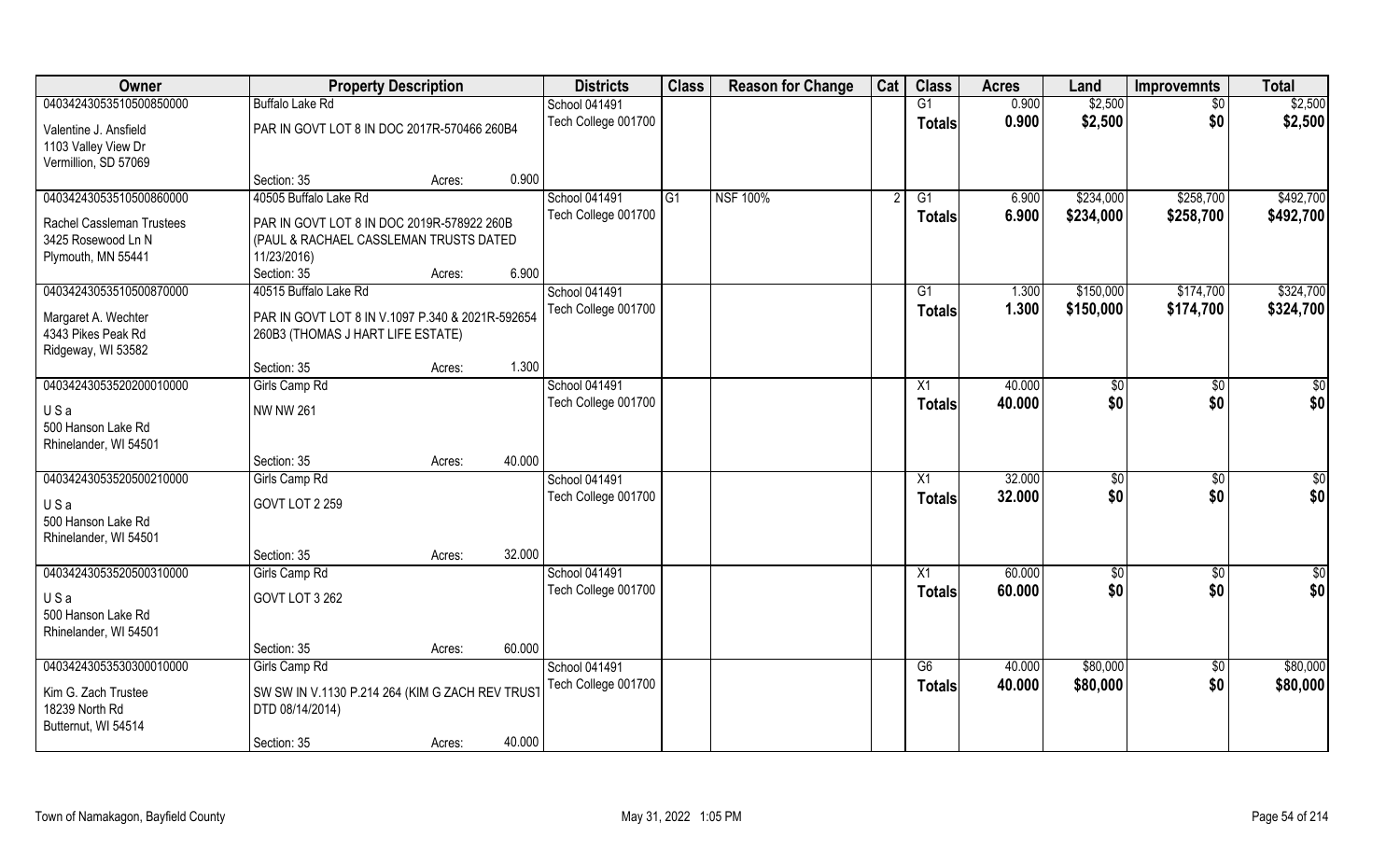| Owner                     | <b>Property Description</b>                     |        |        | <b>Districts</b>    | <b>Class</b> | <b>Reason for Change</b> | Cat | <b>Class</b>         | <b>Acres</b>    | Land                  | <b>Improvemnts</b> | <b>Total</b>          |
|---------------------------|-------------------------------------------------|--------|--------|---------------------|--------------|--------------------------|-----|----------------------|-----------------|-----------------------|--------------------|-----------------------|
| 04034243053530500410000   | Girls Camp Rd                                   |        |        | School 041491       |              |                          |     | X1                   | 65.000          | $\overline{50}$       | $\sqrt{6}$         | $\frac{1}{2}$         |
| USa                       | GOVT LOT 4 263                                  |        |        | Tech College 001700 |              |                          |     | <b>Totals</b>        | 65.000          | \$0                   | \$0                | \$0                   |
| 500 Hanson Lake Rd        |                                                 |        |        |                     |              |                          |     |                      |                 |                       |                    |                       |
| Rhinelander, WI 54501     |                                                 |        |        |                     |              |                          |     |                      |                 |                       |                    |                       |
|                           | Section: 35                                     | Acres: | 65.000 |                     |              |                          |     |                      |                 |                       |                    |                       |
| 04034243053530500510000   | 40055 Buffalo Lake Rd                           |        |        | School 041491       |              |                          |     | G1                   | 2.000           | \$170,000             | \$123,200          | \$293,200             |
|                           |                                                 |        |        | Tech College 001700 |              |                          |     | G <sub>6</sub>       | 24.000          | \$48,000              | \$0                | \$48,000              |
| Kim G. Zach Trustee       | GOVT LOT 5 IN V.1130 P.214 LESS E 464' (KIM G   |        |        |                     |              |                          |     | <b>Totals</b>        | 26.000          | \$218,000             | \$123,200          | \$341,200             |
| 18239 North Rd            | ZACH REV TRUST DTD 08/14/2014)                  |        |        |                     |              |                          |     |                      |                 |                       |                    |                       |
| Butternut, WI 54514       |                                                 |        | 26.000 |                     |              |                          |     |                      |                 |                       |                    |                       |
|                           | Section: 35<br>40065 Buffalo Lake Rd            | Acres: |        |                     |              |                          |     |                      |                 |                       |                    |                       |
| 04034243053540400012000   |                                                 |        |        | School 041491       |              |                          |     | G1<br>G <sub>6</sub> | 5.300<br>38.967 | \$186,000<br>\$77,900 | \$112,100          | \$298,100<br>\$77,900 |
| Bab of the Northwoods Inc | PAR IN SE SE & GOVT LOT 6 DESC IN V.1074 P.546  |        |        | Tech College 001700 |              |                          |     |                      |                 |                       | \$0                |                       |
| 447 N Collier Blvd        | LESS LOT 1 CSM #2055 IN V.12 P.115              |        |        |                     |              |                          |     | <b>Totals</b>        | 44.267          | \$263,900             | \$112,100          | \$376,000             |
| Marco Island, FL 34145    |                                                 |        |        |                     |              |                          |     |                      |                 |                       |                    |                       |
|                           | Section: 35                                     | Acres: | 44.267 |                     |              |                          |     |                      |                 |                       |                    |                       |
| 04034243053540400013000   |                                                 |        |        | School 041491       |              |                          |     | G6                   | 0.780           | \$1,600               | \$0                | \$1,600               |
| Bab of the Northwoods Inc | LOT 1 CSM #2055 IN V.12 P.115 (LOCATED N GOVT   |        |        | Tech College 001700 |              |                          |     | <b>Totals</b>        | 0.780           | \$1,600               | \$0                | \$1,600               |
| 447 N Collier Blvd        | LOT <sub>6</sub>                                |        |        |                     |              |                          |     |                      |                 |                       |                    |                       |
| Marco Island, FL 34145    |                                                 |        |        |                     |              |                          |     |                      |                 |                       |                    |                       |
|                           | Section: 35                                     | Acres: | 0.780  |                     |              |                          |     |                      |                 |                       |                    |                       |
| 04034243053540400021000   | 40075 Buffalo Lake Rd                           |        |        | School 041491       |              |                          |     | G1                   | 3.000           | \$230,600             | \$265,500          | \$496,100             |
|                           |                                                 |        |        | Tech College 001700 |              |                          |     | G <sub>6</sub>       | 36.060          | \$64,900              | \$0                | \$64,900              |
| Christopher Linklater     | PAR IN E 464' OF GOVT LOT 5, PART OF GOVT LOT 6 |        |        |                     |              |                          |     | <b>Totals</b>        | 39.060          | \$295,500             | \$265,500          | \$561,000             |
| <b>Emily Linklater</b>    | & SE SE IN DOC 2020R-584303 LESS LOT 1 CSM      |        |        |                     |              |                          |     |                      |                 |                       |                    |                       |
| 1571 Deephaven Dr         | #2218 IN V.13 P.14                              |        |        |                     |              |                          |     |                      |                 |                       |                    |                       |
| Woodbury, MN 55129        | Section: 35                                     | Acres: | 0.000  |                     |              |                          |     |                      |                 |                       |                    |                       |
| 04034243053540500622000   |                                                 |        |        | School 041491       |              |                          |     | G6                   | 1.940           | \$3,500               | $\overline{50}$    | \$3,500               |
| Christopher Linklater     | LOT 1 CSM #2218 IN V.13 P.14 (LOCATED IN GOVT   |        |        | Tech College 001700 |              |                          |     | <b>Totals</b>        | 1.940           | \$3,500               | \$0                | \$3,500               |
| <b>Emily Linklater</b>    | LOT <sub>6</sub>                                |        |        |                     |              |                          |     |                      |                 |                       |                    |                       |
| 1571 Deephaven Dr         |                                                 |        |        |                     |              |                          |     |                      |                 |                       |                    |                       |
| Woodbury, MN 55129        | Section: 35                                     | Acres: | 1.940  |                     |              |                          |     |                      |                 |                       |                    |                       |
| 04034243053540500710000   | 40480 Buffalo Lake Rd                           |        |        | School 041491       |              |                          |     | G1                   | 1.000           | \$14,000              | \$104,400          | \$118,400             |
| Thomas L. Biasi           | PART OF GOVT LOT 7 LYING E OF TN RD IN V.426    |        |        | Tech College 001700 |              |                          |     | G <sub>6</sub>       | 18.000          | \$36,000              | \$0                | \$36,000              |
| <b>Terry Biasi</b>        | P.357                                           |        |        |                     |              |                          |     | <b>Totals</b>        | 19.000          | \$50,000              | \$104,400          | \$154,400             |
| 40480 Buffalo Lake Rd     |                                                 |        |        |                     |              |                          |     |                      |                 |                       |                    |                       |
| PO Box 449                | Section: 35                                     | Acres: | 19.000 |                     |              |                          |     |                      |                 |                       |                    |                       |
| Clam Lake, WI 54517       |                                                 |        |        |                     |              |                          |     |                      |                 |                       |                    |                       |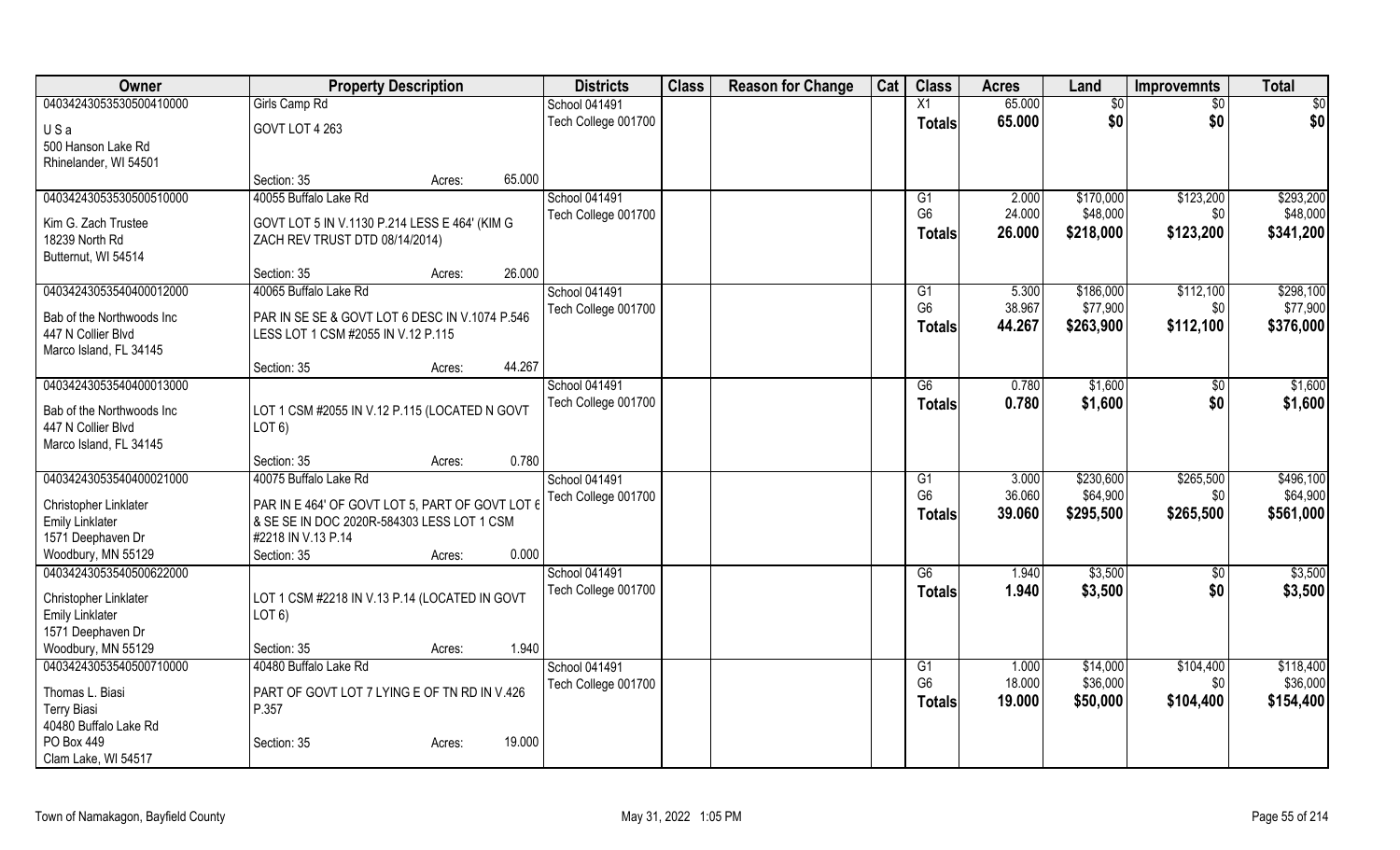| Owner                                             | <b>Property Description</b>                                                 |        |        | <b>Districts</b>                     | <b>Class</b> | <b>Reason for Change</b> | Cat | <b>Class</b>    | <b>Acres</b> | Land        | <b>Improvemnts</b> | <b>Total</b>    |
|---------------------------------------------------|-----------------------------------------------------------------------------|--------|--------|--------------------------------------|--------------|--------------------------|-----|-----------------|--------------|-------------|--------------------|-----------------|
| 04034243053540500720000                           | 40375 Buffalo Lake Rd                                                       |        |        | School 041491                        |              |                          |     | G1              | 18.000       | \$356,400   | \$224,100          | \$580,500       |
| Sedlock Family Trust                              | GOVT LOT 7 IN V.891 P.231 (SEDLOCK FAMILY                                   |        |        | Tech College 001700                  |              |                          |     | <b>Totals</b>   | 18.000       | \$356,400   | \$224,100          | \$580,500       |
| S10 W32840 Timberline                             | TRUST DATED 1/19/04) IM 2004R-491351                                        |        |        |                                      |              |                          |     |                 |              |             |                    |                 |
| Delafield, WI 53018                               |                                                                             |        |        |                                      |              |                          |     |                 |              |             |                    |                 |
|                                                   | Section: 35                                                                 | Acres: | 18.000 |                                      |              |                          |     |                 |              |             |                    |                 |
| 04034243053540500730000                           | 40361 Buffalo Lake Rd                                                       |        |        | School 041491                        |              |                          |     | G1              | 8.500        | \$182,500   | \$143,600          | \$326,100       |
| Eric J. Pilhofer                                  | LOT 1 CSM #1634 IN V.9 P.356 (LOCATED IN GOVT                               |        |        | Tech College 001700                  |              |                          |     | <b>Totals</b>   | 8.500        | \$182,500   | \$143,600          | \$326,100       |
| Wendy A. Pilhofer                                 | LOT 7) IN V.1114 P.441 266                                                  |        |        |                                      |              |                          |     |                 |              |             |                    |                 |
| 14204 Spring Lake Rd                              |                                                                             |        |        |                                      |              |                          |     |                 |              |             |                    |                 |
| Minnetonka, MN 55345                              | Section: 35                                                                 | Acres: | 8.500  |                                      |              |                          |     |                 |              |             |                    |                 |
| 04034243053540500750000                           | 40355 Buffalo Lake Rd                                                       |        |        | School 041491                        |              |                          |     | G1              | 1.000        | \$14,000    | \$125,500          | \$139,500       |
| Michael Scott Pilhofer                            |                                                                             |        |        | Tech College 001700                  |              |                          |     | G <sub>6</sub>  | 5.650        | \$11,300    | \$0                | \$11,300        |
| 5447 Washburn Ave S                               | LOT 1 CSM #2032 IN V.12 P.66 (LOCATED IN GOVT<br>LOT 7) IN DOC 2018R-572208 |        |        |                                      |              |                          |     | Totals          | 6.650        | \$25,300    | \$125,500          | \$150,800       |
| Minneapolis, MN 55410                             |                                                                             |        |        |                                      |              |                          |     |                 |              |             |                    |                 |
|                                                   | Section: 35                                                                 | Acres: | 6.650  |                                      |              |                          |     |                 |              |             |                    |                 |
| 04034243053540500760000                           | 40365 Buffalo Lake Rd                                                       |        |        | School 041491                        |              |                          |     | G1              | 7.240        | \$270,100   | \$351,200          | \$621,300       |
|                                                   |                                                                             |        |        | Tech College 001700                  |              |                          |     | <b>Totals</b>   | 7.240        | \$270,100   | \$351,200          | \$621,300       |
| <b>Herbert Pilhofer Trustee</b><br>1288 76th St W | LOT 2 CSM #2032 IN V.12 P.66 (LOCATED IN GOVT<br>LOT 7)                     |        |        |                                      |              |                          |     |                 |              |             |                    |                 |
| Inver Grove Heights, MN 55077                     |                                                                             |        |        |                                      |              |                          |     |                 |              |             |                    |                 |
|                                                   | Section: 35                                                                 | Acres: | 7.240  |                                      |              |                          |     |                 |              |             |                    |                 |
| 04034243053610300010000                           | White Bass Lake Rd                                                          |        |        | School 041491                        |              |                          |     | X1              | 80.000       | \$0         | \$0                | $\overline{50}$ |
|                                                   |                                                                             |        |        | Tech College 001700                  |              |                          |     | <b>Totals</b>   | 80.000       | \$0         | \$0                | \$0             |
| USa                                               | S 1/2 NE 271                                                                |        |        |                                      |              |                          |     |                 |              |             |                    |                 |
| 500 Hanson Lake Rd                                |                                                                             |        |        |                                      |              |                          |     |                 |              |             |                    |                 |
| Rhinelander, WI 54501                             | Section: 36                                                                 | Acres: | 80.000 |                                      |              |                          |     |                 |              |             |                    |                 |
| 04034243053620100010000                           | White Bass Lake Rd                                                          |        |        | School 041491                        |              |                          |     | X1              | 40.000       | \$0         | $\sqrt{$0}$        | \$0             |
|                                                   |                                                                             |        |        | Tech College 001700                  |              |                          |     | <b>Totals</b>   | 40.000       | \$0         | \$0                | \$0             |
| USa                                               | <b>NE NW 272</b>                                                            |        |        |                                      |              |                          |     |                 |              |             |                    |                 |
| 500 Hanson Lake Rd                                |                                                                             |        |        |                                      |              |                          |     |                 |              |             |                    |                 |
| Rhinelander, WI 54501                             |                                                                             |        |        |                                      |              |                          |     |                 |              |             |                    |                 |
|                                                   | Section: 36                                                                 | Acres: | 40.000 |                                      |              |                          |     |                 |              |             |                    |                 |
| 04034243053620400010000                           | 30540 White Bass Lake Rd                                                    |        |        | School 041491<br>Tech College 001700 |              |                          |     | $\overline{X1}$ | 40.000       | $\sqrt{50}$ | $\sqrt{$0}$        | $\overline{50}$ |
| USa                                               | <b>SE NW 276</b>                                                            |        |        |                                      |              |                          |     | <b>Totals</b>   | 40.000       | \$0         | \$0                | \$0             |
| 500 Hanson Lake Rd                                |                                                                             |        |        |                                      |              |                          |     |                 |              |             |                    |                 |
| Rhinelander, WI 54501                             |                                                                             |        |        |                                      |              |                          |     |                 |              |             |                    |                 |
|                                                   | Section: 36                                                                 | Acres: | 40.000 |                                      |              |                          |     |                 |              |             |                    |                 |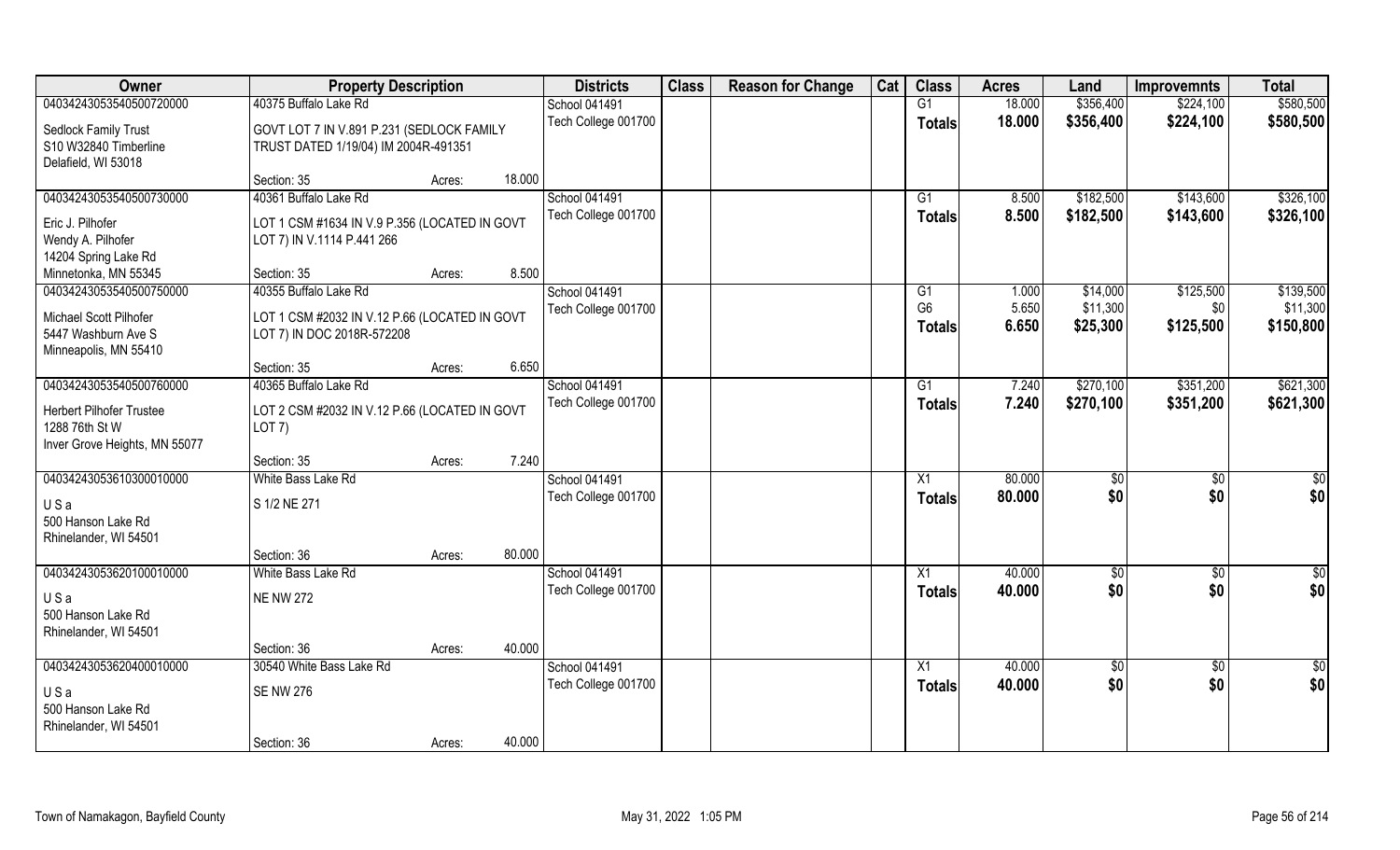| Owner                   | <b>Property Description</b>                     |        |        | <b>Districts</b>     | <b>Class</b>    | <b>Reason for Change</b> | Cat | <b>Class</b>   | <b>Acres</b> | Land      | <b>Improvemnts</b> | <b>Total</b> |
|-------------------------|-------------------------------------------------|--------|--------|----------------------|-----------------|--------------------------|-----|----------------|--------------|-----------|--------------------|--------------|
| 04034243053620500310000 | Crooked Tree Rd                                 |        |        | School 041491        |                 |                          |     | G6             | 12.000       | \$24,000  | $\sqrt{6}$         | \$24,000     |
| <b>Elmer Griffaw</b>    | GOVT LOT 3 N OF RD IN V.240 P.641 274           |        |        | Tech College 001700  |                 |                          |     | <b>Totals</b>  | 12.000       | \$24,000  | \$0                | \$24,000     |
| PO Box 27               |                                                 |        |        |                      |                 |                          |     |                |              |           |                    |              |
| Clam Lake, WI 54517     |                                                 |        |        |                      |                 |                          |     |                |              |           |                    |              |
|                         | Section: 36                                     | Acres: | 12.000 |                      |                 |                          |     |                |              |           |                    |              |
| 04034243053620500320000 | Crooked Tree Rd                                 |        |        | <b>School 041491</b> |                 |                          |     | G6             | 1.000        | \$2,000   | \$0                | \$2,000      |
| Kristin Dahl Trustees   | PAR 30' X 350 IN GOVT LOT 3 ALONG N SEC LINE IN |        |        | Tech College 001700  |                 |                          |     | Totals         | 1.000        | \$2,000   | \$0                | \$2,000      |
| PO Box 56               | DOC 2019R-579352 273D (DAHL FAMILY REV TRUST    |        |        |                      |                 |                          |     |                |              |           |                    |              |
| Clam Lake, WI 54517     | DTD 09/27/2019)                                 |        |        |                      |                 |                          |     |                |              |           |                    |              |
|                         | Section: 36                                     | Acres: | 1.000  |                      |                 |                          |     |                |              |           |                    |              |
| 04034243053620500330000 | 40915 White Bass Lake Rd                        |        |        | School 041491        |                 |                          |     | G1             | 1.500        | \$18,000  | \$139,800          | \$157,800    |
| <b>Elmer Griffaw</b>    | 2 PAR IN GOVT LOT 3 S OF HWY IN V.240 P.642 &   |        |        | Tech College 001700  |                 |                          |     | <b>Totals</b>  | 1.500        | \$18,000  | \$139,800          | \$157,800    |
| PO Box 27               | 1109 P.26 273C                                  |        |        |                      |                 |                          |     |                |              |           |                    |              |
| Clam Lake, WI 54517     |                                                 |        |        |                      |                 |                          |     |                |              |           |                    |              |
|                         | Section: 36                                     | Acres: | 1.500  |                      |                 |                          |     |                |              |           |                    |              |
| 04034243053620500343000 | 40935 White Bass Lake Rd                        |        |        | School 041491        | $\overline{G1}$ | Fierplace, AC added      |     | G1             | 4.000        | \$138,100 | \$50,800           | \$188,900    |
|                         |                                                 |        |        | Tech College 001700  |                 |                          |     | G <sub>6</sub> | 2.530        | \$5,100   | \$0                | \$5,100      |
| Steven P. Buryanek      | LOT 1 CSM #1844 IN V.11 P.34 (LOCATED IN GOVT   |        |        |                      |                 |                          |     | <b>Totals</b>  | 6.530        | \$143,200 | \$50,800           | \$194,000    |
| 7504 Birdsong Ln        | LOT 3)                                          |        |        |                      |                 |                          |     |                |              |           |                    |              |
| Cicero, NY 13039-2200   | Section: 36                                     | Acres: | 6.530  |                      |                 |                          |     |                |              |           |                    |              |
| 04034243053620500344000 | 40925 White Bass Lake Rd                        |        |        | School 041491        |                 |                          |     | G1             | 1.000        | \$148,000 | \$162,100          | \$310,100    |
|                         |                                                 |        |        | Tech College 001700  |                 |                          |     | G <sub>6</sub> | 9.470        | \$18,900  | \$0                | \$18,900     |
| David C. Buryanek       | LOT 2 CSM #1844 IN V.11 P.34 (LOCATED IN GOVT   |        |        |                      |                 |                          |     | Totals         | 10.470       | \$166,900 | \$162,100          | \$329,000    |
| 8606 Classic Oaks       | LOT 3) IN V.1147 P.820                          |        |        |                      |                 |                          |     |                |              |           |                    |              |
| San Antonio, TX 78255   |                                                 |        |        |                      |                 |                          |     |                |              |           |                    |              |
|                         | Section: 36                                     | Acres: | 9.470  |                      |                 |                          |     |                |              |           |                    |              |
| 04034243053620500345000 | White Bass Lake Rd                              |        |        | School 041491        |                 |                          |     | G1             | 0.930        | \$13,000  | $\sqrt{$0}$        | \$13,000     |
| Lawrence J. Casas       | LOT 3 CSM #1844 IN V.11 P.34 (LOCATED IN GOVT   |        |        | Tech College 001700  |                 |                          |     | <b>Totals</b>  | 0.930        | \$13,000  | \$0                | \$13,000     |
| <b>Stacey Casas</b>     | LOT 3) IN V.1109 P.262                          |        |        |                      |                 |                          |     |                |              |           |                    |              |
| 15224 Leclaires         |                                                 |        |        |                      |                 |                          |     |                |              |           |                    |              |
| Oak Forest, IL 60445    | Section: 36                                     | Acres: | 0.930  |                      |                 |                          |     |                |              |           |                    |              |
| 04034243053620500350000 | 40945 White Bass Lake Rd                        |        |        | School 041491        |                 |                          |     | G1             | 0.900        | \$79,100  | \$66,200           | \$145,300    |
| <b>Stacey Casas</b>     | PAR IN GOVT LOTS 3 & 4 IN V.589 P. 181 & V.889  |        |        | Tech College 001700  |                 |                          |     | Totals         | 0.900        | \$79,100  | \$66,200           | \$145,300    |
| Lawrence J. Casas       | P.863 (CHARLES WHITTINGTON TRUST) 273C          |        |        |                      |                 |                          |     |                |              |           |                    |              |
| 15224 Leclaires         |                                                 |        |        |                      |                 |                          |     |                |              |           |                    |              |
| Oak Forest, IL 60445    | Section: 36                                     | Acres: | 0.900  |                      |                 |                          |     |                |              |           |                    |              |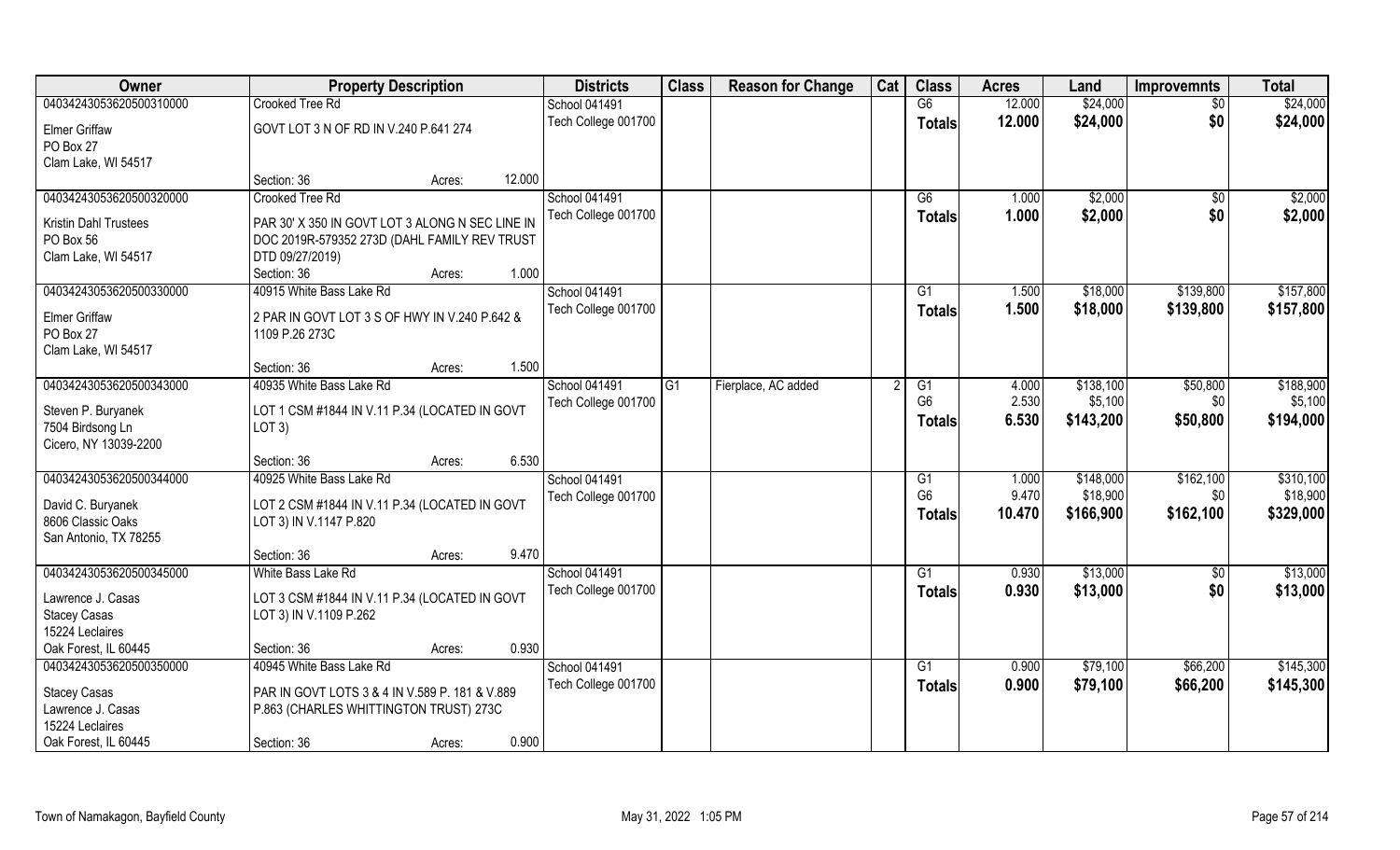| Owner                                   | <b>Property Description</b>                      | <b>Districts</b>    | <b>Class</b>   | <b>Reason for Change</b> | Cat | <b>Class</b>   | <b>Acres</b> | Land        | <b>Improvemnts</b> | <b>Total</b>  |
|-----------------------------------------|--------------------------------------------------|---------------------|----------------|--------------------------|-----|----------------|--------------|-------------|--------------------|---------------|
| 04034243053620500410000                 | <b>Buffalo Lake Rd</b>                           | School 041491       |                |                          |     | G6             | 33.000       | \$60,000    | $\sqrt{6}$         | \$60,000      |
| Theresa Kocial                          | GOVT LOT 4 LESS V.209 P.628; V.208 P.595; V.209  | Tech College 001700 |                |                          |     | <b>Totals</b>  | 33.000       | \$60,000    | \$0                | \$60,000      |
| PO Box 146614                           | P.627; V.215 P.379 275                           |                     |                |                          |     |                |              |             |                    |               |
| Chicago, IL 60614                       |                                                  |                     |                |                          |     |                |              |             |                    |               |
|                                         | 33.000<br>Section: 36<br>Acres:                  |                     |                |                          |     |                |              |             |                    |               |
| 04034243053620500420000                 | 40715 Buffalo Lake Rd                            | School 041491       | G <sub>1</sub> | Garage complete          |     | G1             | 3.000        | \$88,000    | \$58,100           | \$146,100     |
| Tony M. Biasi                           | PAR IN GOVT LOTS 3 & 4 IN V.1122 P.304 LESS THAT | Tech College 001700 |                |                          |     | <b>Totals</b>  | 3.000        | \$88,000    | \$58,100           | \$146,100     |
| Rebecca R. Biasi                        | PORTION IN V.1155 P.321 AS PAR C 273B (THOMAS .  |                     |                |                          |     |                |              |             |                    |               |
| S8383 Todd Rd                           | & LINDA M CALATO REV TRUST DTD 01/30/2014)       |                     |                |                          |     |                |              |             |                    |               |
| Eau Claire, WI 54701                    | 3.000<br>Section: 36<br>Acres:                   |                     |                |                          |     |                |              |             |                    |               |
| 04034243053620500430000                 | 40705 Buffalo Lake Rd                            | School 041491       |                |                          |     | G1             | 3.000        | \$88,000    | \$57,800           | \$145,800     |
|                                         |                                                  | Tech College 001700 |                |                          |     | <b>Totals</b>  | 3.000        | \$88,000    | \$57,800           | \$145,800     |
| <b>Gary Fenili</b>                      | PAR IN GOVT LOTS 3 & 4 IN V.1120 P.486 & PARCEL  |                     |                |                          |     |                |              |             |                    |               |
| 27412 N 174th St<br>Rio Verde, AZ 85263 | C OF JUDGMENT IN V.1155 P.316 273A               |                     |                |                          |     |                |              |             |                    |               |
|                                         | 3.000<br>Section: 36<br>Acres:                   |                     |                |                          |     |                |              |             |                    |               |
| 04034243053630100010000                 | White Bass Lake Rd                               | School 041491       |                |                          |     | X1             | 40.000       | \$0         | $\sqrt[6]{3}$      | $\frac{6}{3}$ |
|                                         |                                                  | Tech College 001700 |                |                          |     | <b>Totals</b>  | 40.000       | \$0         | \$0                | \$0           |
| USa                                     | <b>NE SW 277</b>                                 |                     |                |                          |     |                |              |             |                    |               |
| 500 Hanson Lake Rd                      |                                                  |                     |                |                          |     |                |              |             |                    |               |
| Rhinelander, WI 54501                   | 40.000<br>Section: 36<br>Acres:                  |                     |                |                          |     |                |              |             |                    |               |
| 04034243053630200010000                 | White Bass Lake Rd                               | School 041491       |                |                          |     | W <sub>5</sub> | 40.000       | ( \$80,000) | \$0                | \$0           |
|                                         |                                                  | Tech College 001700 |                |                          |     | <b>Totals</b>  | 40.000       | \$0         | \$0                | \$0           |
| Timberg Inc                             | NW SW 278 (MFL-OPEN 25 YRS-YR OF ENTRY 2011)     |                     |                |                          |     |                |              |             |                    |               |
| PO Box 507                              |                                                  |                     |                |                          |     |                |              |             |                    |               |
| Marshfield, WI 54449                    |                                                  |                     |                |                          |     |                |              |             |                    |               |
|                                         | 40.000<br>Section: 36<br>Acres:                  |                     |                |                          |     |                |              |             |                    |               |
| 04034243053630300010000                 | White Bass Lake Rd                               | School 041491       |                |                          |     | $W_5$          | 40.000       | ( \$80,000) | \$0                | $\frac{1}{2}$ |
| Timberg Inc                             | SW SW 279 (MFL-OPEN 25 YRS-YR OF ENTRY 2011)     | Tech College 001700 |                |                          |     | <b>Totals</b>  | 40.000       | \$0         | \$0                | \$0           |
| PO Box 507                              |                                                  |                     |                |                          |     |                |              |             |                    |               |
| Marshfield, WI 54449                    |                                                  |                     |                |                          |     |                |              |             |                    |               |
|                                         | 40.000<br>Section: 36<br>Acres:                  |                     |                |                          |     |                |              |             |                    |               |
| 04034243053630400010000                 | White Bass Lake Rd                               | School 041491       |                |                          |     | $W_5$          | 40.000       | ( \$80,000) | $\overline{50}$    | $\frac{1}{2}$ |
| Timberg Inc                             | SE SW 280 (MFL-OPEN 25 YRS-YR OF ENTRY 2011)     | Tech College 001700 |                |                          |     | <b>Totals</b>  | 40.000       | \$0         | \$0                | \$0           |
| PO Box 507                              |                                                  |                     |                |                          |     |                |              |             |                    |               |
| Marshfield, WI 54449                    |                                                  |                     |                |                          |     |                |              |             |                    |               |
|                                         | 40.000<br>Section: 36<br>Acres:                  |                     |                |                          |     |                |              |             |                    |               |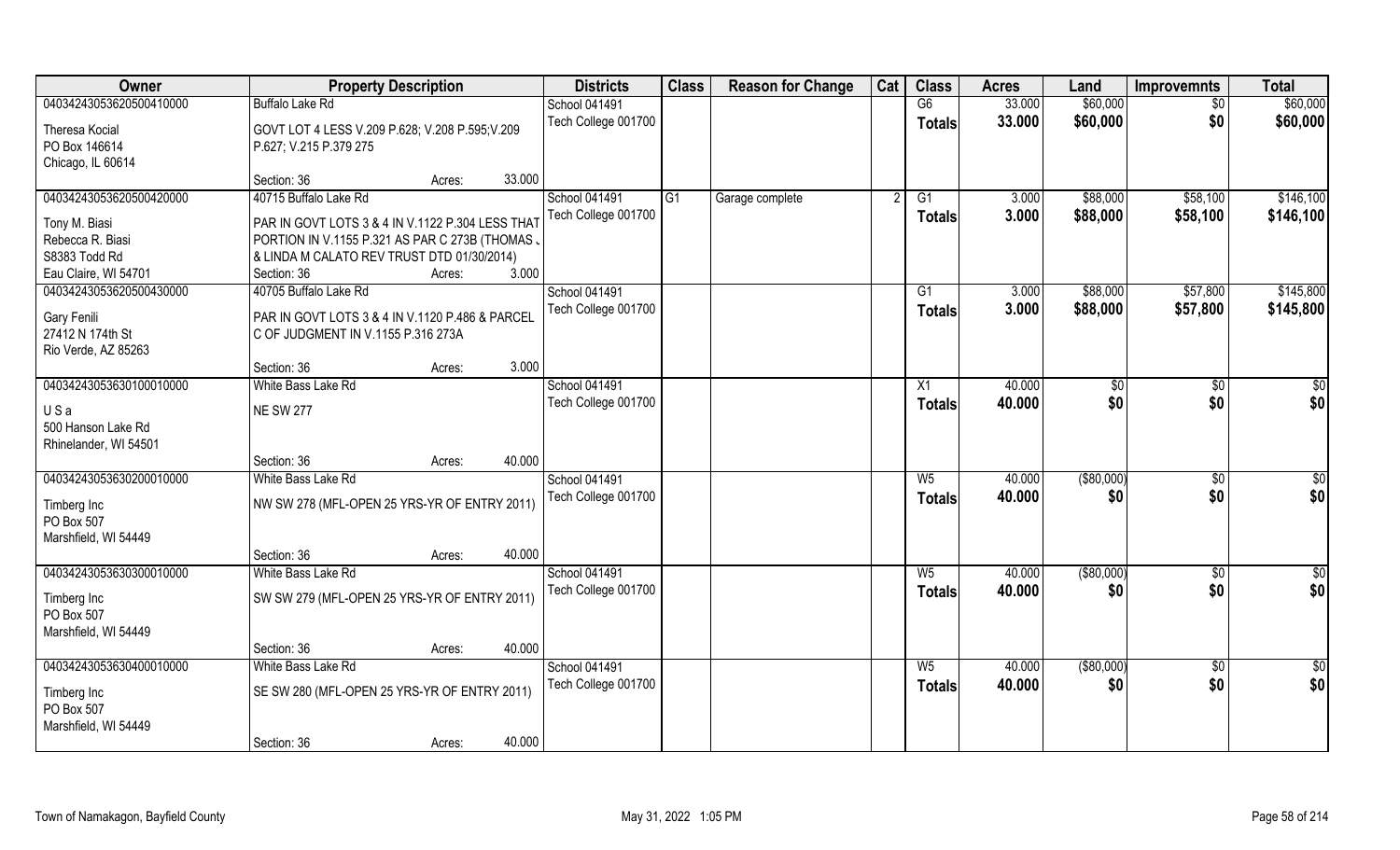| Owner                   | <b>Property Description</b>                  |        |        | <b>Districts</b>    | <b>Class</b> | <b>Reason for Change</b> | Cat | <b>Class</b>    | <b>Acres</b> | Land        | <b>Improvemnts</b> | <b>Total</b>    |
|-------------------------|----------------------------------------------|--------|--------|---------------------|--------------|--------------------------|-----|-----------------|--------------|-------------|--------------------|-----------------|
| 04034243053640100010000 | White Bass Lake Rd                           |        |        | School 041491       |              |                          |     | $\overline{X1}$ | 80.000       | $\sqrt{6}$  | $\sqrt{$0}$        | \$0             |
| USa                     | N 1/2 SE 281                                 |        |        | Tech College 001700 |              |                          |     | <b>Totals</b>   | 80.000       | \$0         | \$0                | \$0             |
| 500 Hanson Lake Rd      |                                              |        |        |                     |              |                          |     |                 |              |             |                    |                 |
| Rhinelander, WI 54501   |                                              |        |        |                     |              |                          |     |                 |              |             |                    |                 |
|                         | Section: 36                                  | Acres: | 80.000 |                     |              |                          |     |                 |              |             |                    |                 |
| 04034243053640300010000 | White Bass Lake Rd                           |        |        | School 041491       |              |                          |     | W <sub>5</sub>  | 40.000       | ( \$80,000) | $\sqrt{$0}$        | $\overline{50}$ |
| Timberg Inc             | SW SE 282 (MFL-OPEN 25 YRS-YR OF ENTRY 2011) |        |        | Tech College 001700 |              |                          |     | <b>Totals</b>   | 40.000       | \$0         | \$0                | \$0             |
| PO Box 507              |                                              |        |        |                     |              |                          |     |                 |              |             |                    |                 |
| Marshfield, WI 54449    |                                              |        |        |                     |              |                          |     |                 |              |             |                    |                 |
|                         | Section: 36                                  | Acres: | 40.000 |                     |              |                          |     |                 |              |             |                    |                 |
| 04034243053640400010000 | White Bass Lake Rd                           |        |        | School 041491       |              |                          |     | G6              | 40.000       | \$80,000    | \$0                | \$80,000        |
| Virginia L. Jamieson    | SE SE IN V.271 P.248 283                     |        |        | Tech College 001700 |              |                          |     | <b>Totals</b>   | 40.000       | \$80,000    | \$0                | \$80,000        |
| 300 S Yale              |                                              |        |        |                     |              |                          |     |                 |              |             |                    |                 |
| Addison, IL 60101       |                                              |        |        |                     |              |                          |     |                 |              |             |                    |                 |
|                         | Section: 36                                  | Acres: | 40.000 |                     |              |                          |     |                 |              |             |                    |                 |
| 04034243060110100010000 | <b>Blue Gill Bay Rd</b>                      |        |        | School 041491       |              |                          |     | X1              | 39.800       | \$0         | $\sqrt[6]{3}$      | $\sqrt{50}$     |
| USa                     | <b>NE NE 284</b>                             |        |        | Tech College 001700 |              |                          |     | <b>Totals</b>   | 39.800       | \$0         | \$0                | \$0             |
| 500 Hanson Lake Rd      |                                              |        |        |                     |              |                          |     |                 |              |             |                    |                 |
| Rhinelander, WI 54501   |                                              |        |        |                     |              |                          |     |                 |              |             |                    |                 |
|                         | Section: 1                                   | Acres: | 39.800 |                     |              |                          |     |                 |              |             |                    |                 |
| 04034243060110200010000 | <b>Blue Gill Bay Rd</b>                      |        |        | School 041491       |              |                          |     | $\overline{X1}$ | 39.500       | $\sqrt{50}$ | \$0                | $\sqrt{50}$     |
| Forest Service U S a    | <b>NW NE 285</b>                             |        |        | Tech College 001700 |              |                          |     | <b>Totals</b>   | 39.500       | \$0         | \$0                | \$0             |
| 1170 4th Ave S          |                                              |        |        |                     |              |                          |     |                 |              |             |                    |                 |
| Park Falls, WI 54552    |                                              |        |        |                     |              |                          |     |                 |              |             |                    |                 |
|                         | Section: 1                                   | Acres: | 39.500 |                     |              |                          |     |                 |              |             |                    |                 |
| 04034243060110300010000 | <b>Blue Gill Bay Rd</b>                      |        |        | School 041491       |              |                          |     | $\overline{X1}$ | 80.000       | \$0         | \$0                | \$0             |
| USa                     | S 1/2 NE 286                                 |        |        | Tech College 001700 |              |                          |     | <b>Totals</b>   | 80.000       | \$0         | \$0                | \$0             |
| 500 Hanson Lake Rd      |                                              |        |        |                     |              |                          |     |                 |              |             |                    |                 |
| Rhinelander, WI 54501   |                                              |        |        |                     |              |                          |     |                 |              |             |                    |                 |
|                         | Section: 1                                   | Acres: | 80.000 |                     |              |                          |     |                 |              |             |                    |                 |
| 04034243060120100010000 | <b>Blue Gill Bay Rd</b>                      |        |        | School 041491       |              |                          |     | X1              | 39.200       | \$0         | $\sqrt{$0}$        | \$0             |
| Forest Service U S a    | <b>NE NW 287</b>                             |        |        | Tech College 001700 |              |                          |     | Totals          | 39.200       | \$0         | \$0                | \$0             |
| 1170 4th Ave S          |                                              |        |        |                     |              |                          |     |                 |              |             |                    |                 |
| Park Falls, WI 54552    |                                              |        |        |                     |              |                          |     |                 |              |             |                    |                 |
|                         | Section: 1                                   | Acres: | 39.200 |                     |              |                          |     |                 |              |             |                    |                 |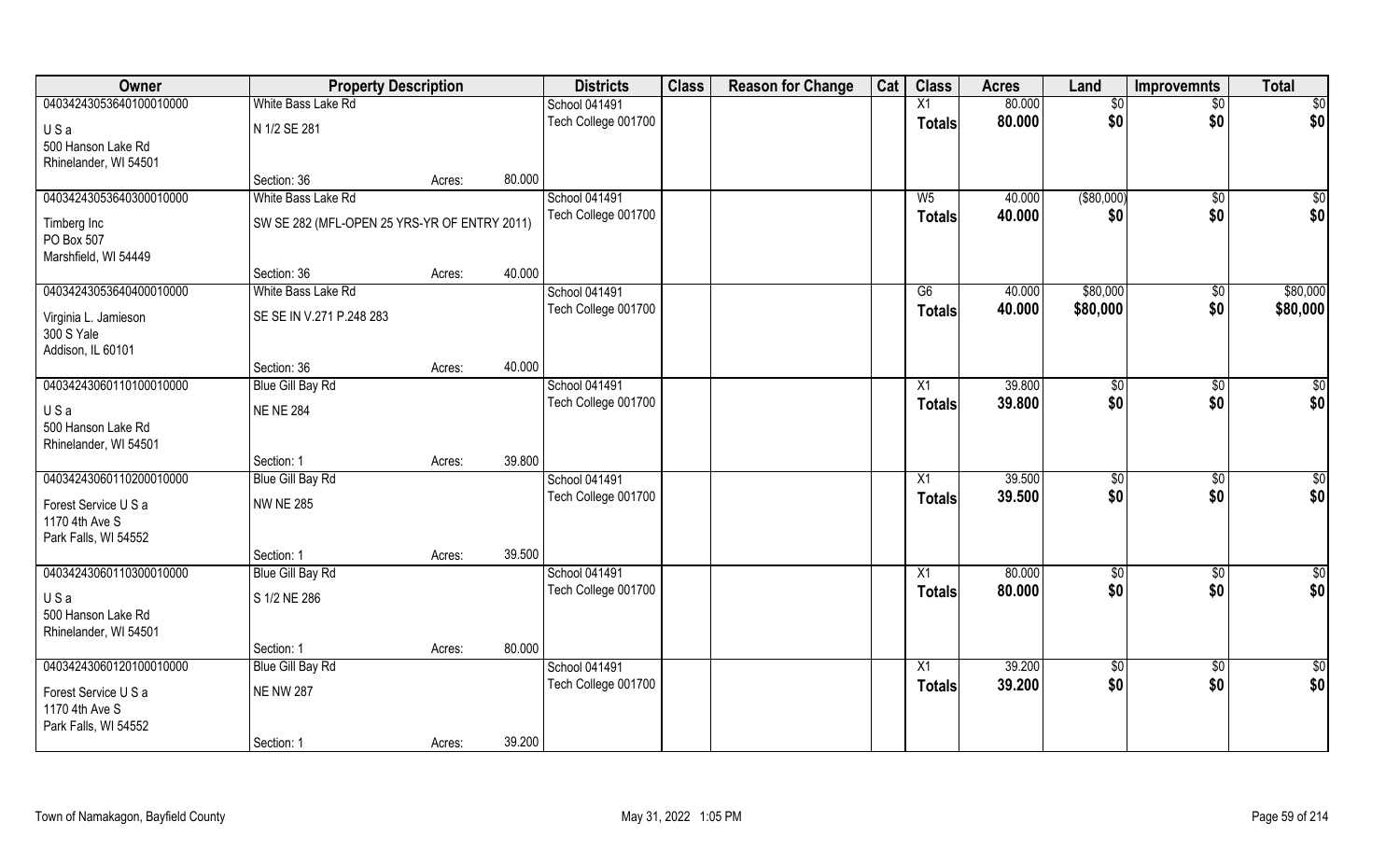| Owner                                                             | <b>Property Description</b>                                                              | <b>Districts</b>    | <b>Class</b> | <b>Reason for Change</b> | Cat | <b>Class</b>           | <b>Acres</b>     | Land                | <b>Improvemnts</b> | <b>Total</b>    |
|-------------------------------------------------------------------|------------------------------------------------------------------------------------------|---------------------|--------------|--------------------------|-----|------------------------|------------------|---------------------|--------------------|-----------------|
| 04034243060120200010000                                           | <b>Blue Gill Bay Rd</b>                                                                  | School 041491       |              |                          |     | X1                     | 38.900           | \$0                 | \$0                | $\overline{50}$ |
| Forest Service U S a                                              | <b>NW NW 288</b>                                                                         | Tech College 001700 |              |                          |     | <b>Totals</b>          | 38.900           | \$0                 | \$0                | \$0             |
| 1170 4th Ave S                                                    |                                                                                          |                     |              |                          |     |                        |                  |                     |                    |                 |
| Park Falls, WI 54552                                              |                                                                                          |                     |              |                          |     |                        |                  |                     |                    |                 |
|                                                                   | 38.900<br>Section: 1<br>Acres:                                                           |                     |              |                          |     |                        |                  |                     |                    |                 |
| 04034243060120300010000                                           | <b>Blue Gill Bay Rd</b>                                                                  | School 041491       |              |                          |     | X1                     | 40.000           | \$0                 | \$0                | \$0             |
| Forest Service U S a                                              | <b>SW NW 289</b>                                                                         | Tech College 001700 |              |                          |     | <b>Totals</b>          | 40.000           | \$0                 | \$0                | \$0             |
| 1170 4th Ave S                                                    |                                                                                          |                     |              |                          |     |                        |                  |                     |                    |                 |
| Park Falls, WI 54552                                              |                                                                                          |                     |              |                          |     |                        |                  |                     |                    |                 |
|                                                                   | Section: 1<br>Acres:                                                                     | 40.000              |              |                          |     |                        |                  |                     |                    |                 |
| 04034243060120400010000                                           | <b>Blue Gill Bay Rd</b>                                                                  | School 041491       |              |                          |     | X1                     | 40.000           | \$0                 | $\sqrt{50}$        | \$0             |
| Forest Service U S a                                              | <b>SE NW 290</b>                                                                         | Tech College 001700 |              |                          |     | Totals                 | 40.000           | \$0                 | \$0                | \$0             |
| 1170 4th Ave S                                                    |                                                                                          |                     |              |                          |     |                        |                  |                     |                    |                 |
| Park Falls, WI 54552                                              |                                                                                          |                     |              |                          |     |                        |                  |                     |                    |                 |
|                                                                   | 40.000<br>Section: 1<br>Acres:                                                           |                     |              |                          |     |                        |                  |                     |                    |                 |
| 04034243060130100010000                                           | Blue Gill Bay Rd                                                                         | School 041491       |              |                          |     | G5                     | 28.000           | \$11,200            | \$0                | \$11,200        |
|                                                                   |                                                                                          | Tech College 001700 |              |                          |     | G <sub>6</sub>         | 12.000           | \$18,000            | \$0                | \$18,000        |
| Garry T & Jodie L Larson Jt Irrev Trust<br>23985 Blue Gill Bay Rd | NE SW IN DOC 2020R-580783 152 581567 291<br>(GARRY T & JODIE L LARSON JT IRREV TRUST DTD |                     |              |                          |     | <b>Totals</b>          | 40.000           | \$29,200            | \$0                | \$29,200        |
| Cable, WI 54821                                                   | 02/26/2020)                                                                              |                     |              |                          |     |                        |                  |                     |                    |                 |
|                                                                   | 40.000<br>Section: 1<br>Acres:                                                           |                     |              |                          |     |                        |                  |                     |                    |                 |
| 04034243060130200010000                                           | <b>Blue Gill Bay Rd</b>                                                                  | School 041491       |              |                          |     | $\overline{\text{G5}}$ | 10.000           | \$4,000             | $\overline{50}$    | \$4,000         |
|                                                                   |                                                                                          | Tech College 001700 |              |                          |     | G <sub>6</sub>         | 23.000           | \$34,500            | \$0                | \$34,500        |
| Garry T & Jodie L Larson Jt Irrev Trust                           | NW SW, TOG W & SUBJ TO EASE IN DOC                                                       |                     |              |                          |     | <b>Totals</b>          | 33.000           | \$38,500            | \$0                | \$38,500        |
| 23985 Blue Gill Bay Rd                                            | 2020R-581567 292 (GARRY T & JODIE L LARSON JT                                            |                     |              |                          |     |                        |                  |                     |                    |                 |
| Cable, WI 54821                                                   | IRREV TRUST DTD 02/26/2020)<br>Section: 1<br>33.000                                      |                     |              |                          |     |                        |                  |                     |                    |                 |
| 04034243060130300010000                                           | Acres:                                                                                   | School 041491       |              |                          |     |                        |                  |                     |                    | \$6,000         |
|                                                                   | <b>Blue Gill Bay Rd</b>                                                                  | Tech College 001700 |              |                          |     | G5<br>G <sub>6</sub>   | 20.000<br>16.000 | \$6,000<br>\$24,000 | \$0<br>\$0         | \$24,000        |
| Garry T & Jodie L Larson Jt Irrev Trust                           | SW SW LESS PAR V.651 P.57 TOG WITH & SUBJ TO                                             |                     |              |                          |     |                        | 36.000           | \$30,000            | \$0                | \$30,000        |
| 23985 Blue Gill Bay Rd                                            | EASE IN IN DOC 2020R-581567 293 (GARRY T &                                               |                     |              |                          |     | <b>Totals</b>          |                  |                     |                    |                 |
| Cable, WI 54821                                                   | JODIE L LARSON JT IRREV TRUST DTD 02/26/2020)                                            |                     |              |                          |     |                        |                  |                     |                    |                 |
|                                                                   | Section: 1<br>36.000<br>Acres:                                                           |                     |              |                          |     |                        |                  |                     |                    |                 |
| 04034243060130300020000                                           | 23905 Blue Gill Bay Rd                                                                   | School 041491       |              |                          |     | G1                     | 4.830            | \$98,500            | \$233,300          | \$331,800       |
| Christopher B. Shaffer                                            | LOT 1 CSM #1330 V.8 P.121 (LOCATED IN SE SE SEC                                          | Tech College 001700 |              |                          |     | <b>Totals</b>          | 4.830            | \$98,500            | \$233,300          | \$331,800       |
| Laur Shaffer                                                      | 2 & SW SW SEC 1) SUBJ TO EASE IN V.886 P.5 IN                                            |                     |              |                          |     |                        |                  |                     |                    |                 |
| 1941 Laurel Ave                                                   | DOC 2021R-588491                                                                         |                     |              |                          |     |                        |                  |                     |                    |                 |
| St Paul, MN 55104                                                 | Section: 1<br>Acres:                                                                     | 4.830               |              |                          |     |                        |                  |                     |                    |                 |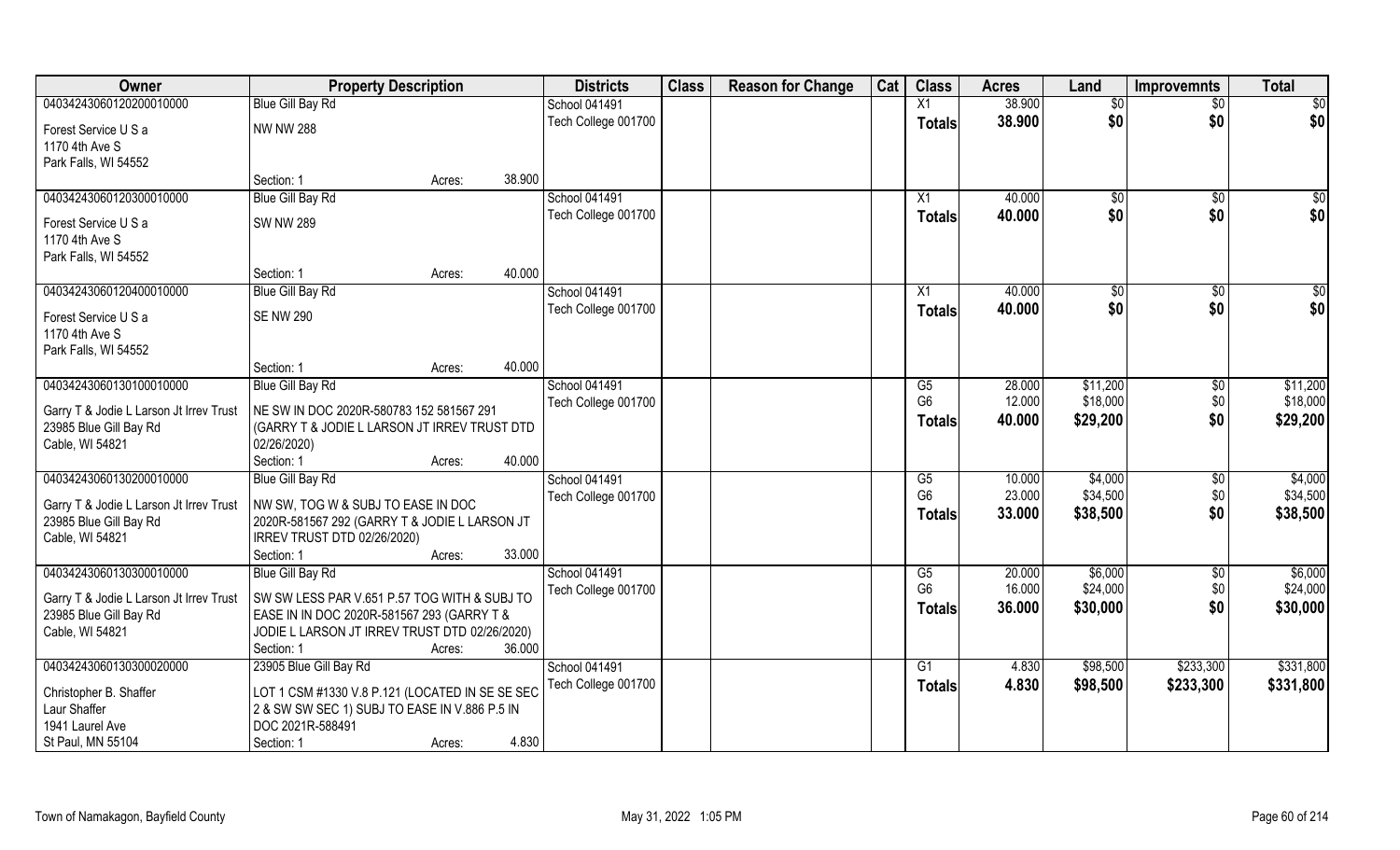| Owner                                   | <b>Property Description</b>                      |        |         | <b>Districts</b>                            | <b>Class</b> | <b>Reason for Change</b> | Cat | <b>Class</b>         | <b>Acres</b>     | Land                | <b>Improvemnts</b> | <b>Total</b>        |
|-----------------------------------------|--------------------------------------------------|--------|---------|---------------------------------------------|--------------|--------------------------|-----|----------------------|------------------|---------------------|--------------------|---------------------|
| 04034243060130300030000                 | <b>Blue Gill Bay Rd</b>                          |        |         | School 041491                               |              |                          |     | G1                   | 4.250            | \$61,200            | $\overline{50}$    | \$61,200            |
| Christopher B. Shaffer                  | LOT 2 CSM #1330 V.8 P.121 (LOCATED IN SE SE SEC  |        |         | Tech College 001700                         |              |                          |     | <b>Totals</b>        | 4.250            | \$61,200            | \$0                | \$61,200            |
| Laur Shaffer                            | 2 & SW SW SEC 1) SUBJ TO EASE IN V.886 P.5 IN    |        |         |                                             |              |                          |     |                      |                  |                     |                    |                     |
| 1941 Laurel Ave                         | DOC 2021R-588491                                 |        |         |                                             |              |                          |     |                      |                  |                     |                    |                     |
| St Paul, MN 55104                       | Section: 1                                       | Acres: | 4.250   |                                             |              |                          |     |                      |                  |                     |                    |                     |
| 04034243060130400010000                 | <b>Blue Gill Bay Rd</b>                          |        |         | <b>School 041491</b><br>Tech College 001700 |              |                          |     | G5<br>G <sub>6</sub> | 24.000<br>16.000 | \$7,200<br>\$24,000 | \$0<br>\$0         | \$7,200<br>\$24,000 |
| Garry T & Jodie L Larson Jt Irrev Trust | SE SW, TOG W/ & SUBJ TO EASE IN DOC              |        |         |                                             |              |                          |     | <b>Totals</b>        | 40.000           | \$31,200            | \$0                | \$31,200            |
| 23985 Blue Gill Bay Rd                  | 2020R-581567 294 (GARRY T & JODIE L LARSON JT    |        |         |                                             |              |                          |     |                      |                  |                     |                    |                     |
| Cable, WI 54821                         | IRREV TRUST DTD 02/26/2020)                      |        |         |                                             |              |                          |     |                      |                  |                     |                    |                     |
|                                         | Section: 1                                       | Acres: | 40.000  |                                             |              |                          |     |                      |                  |                     |                    |                     |
| 04034243060140100010000                 | <b>Blue Gill Bay Rd</b>                          |        |         | School 041491                               |              |                          |     | X1                   | 160.000          | \$0                 | \$0                | \$0                 |
| USa                                     | SE 1/4 295                                       |        |         | Tech College 001700                         |              |                          |     | <b>Totals</b>        | 160.000          | \$0                 | \$0                | \$0                 |
| 500 Hanson Lake Rd                      |                                                  |        |         |                                             |              |                          |     |                      |                  |                     |                    |                     |
| Rhinelander, WI 54501                   |                                                  |        |         |                                             |              |                          |     |                      |                  |                     |                    |                     |
|                                         | Section: 1                                       | Acres: | 160.000 |                                             |              |                          |     |                      |                  |                     |                    |                     |
| 04034243060210100010000                 | 45940 County Hwy D                               |        |         | School 041491                               |              |                          |     | G1                   | 14.300           | \$140,300           | \$54,800           | \$195,100           |
| Duane Edward Alwin                      | PAR IN NE NE & GOVT LOT 1 IN V.687 P.23          |        |         | Tech College 001700                         |              |                          |     | <b>Totals</b>        | 14.300           | \$140,300           | \$54,800           | \$195,100           |
| 2235 55th Ave                           |                                                  |        |         |                                             |              |                          |     |                      |                  |                     |                    |                     |
| Baldwin, WI 54002                       | Section: 2                                       |        | 14.300  |                                             |              |                          |     |                      |                  |                     |                    |                     |
| 04034243060210100020000                 | 45890 County Hwy D                               | Acres: |         |                                             |              |                          |     | G1                   | 6.500            | \$127,500           | \$224,900          | \$352,400           |
|                                         |                                                  |        |         | School 041491                               |              |                          |     |                      |                  |                     |                    |                     |
| Namakabin LLC                           | A PAR IN NE NE IN DOC 2017R-570280 296           |        |         | Tech College 001700                         |              |                          |     | <b>Totals</b>        | 6.500            | \$127,500           | \$224,900          | \$352,400           |
| E7377 Calloway Ct                       |                                                  |        |         |                                             |              |                          |     |                      |                  |                     |                    |                     |
| Reedsburg, WI 53959                     |                                                  |        |         |                                             |              |                          |     |                      |                  |                     |                    |                     |
|                                         | Section: 2                                       | Acres: | 6.500   |                                             |              |                          |     |                      |                  |                     |                    |                     |
| 04034243060210100030000                 | 45860 County Hwy D                               |        |         | School 041491                               |              |                          |     | $\overline{G1}$      | 6.500            | \$113,200           | \$101,800          | \$215,000           |
|                                         | S 150' OF N 750' OF GOVT LOT 1 & THE FRACTIONAL  |        |         | Tech College 001700                         |              |                          |     | <b>Totals</b>        | 6.500            | \$113,200           | \$101,800          | \$215,000           |
| Granite Rock Lodge LLC                  |                                                  |        |         |                                             |              |                          |     |                      |                  |                     |                    |                     |
| E7377 Calloway Ct                       | NE NE IN DOC 2018R-573111 (LOT 3)                |        |         |                                             |              |                          |     |                      |                  |                     |                    |                     |
| Reedsburg, WI 53959                     |                                                  |        | 6.500   |                                             |              |                          |     |                      |                  |                     |                    |                     |
| 04034243060210100040000                 | Section: 2<br>45830 County Hwy D                 | Acres: |         | School 041491                               |              |                          |     | G1                   | 12.700           | \$192,400           | \$149,200          | \$341,600           |
|                                         |                                                  |        |         |                                             |              |                          |     |                      |                  |                     |                    |                     |
| Todd E. Niewold                         | 2 PAR IN NE NE & GOVT LOT 1 IN 2017R-567017 (LOT |        |         | Tech College 001700                         |              |                          |     | Totals               | 12.700           | \$192,400           | \$149,200          | \$341,600           |
| Caron B. Niewold                        | 4 & 5)                                           |        |         |                                             |              |                          |     |                      |                  |                     |                    |                     |
| 328 N Warwick Ave                       |                                                  |        |         |                                             |              |                          |     |                      |                  |                     |                    |                     |
| Westmont, IL 60559                      | Section: 2                                       | Acres: | 12.700  |                                             |              |                          |     |                      |                  |                     |                    |                     |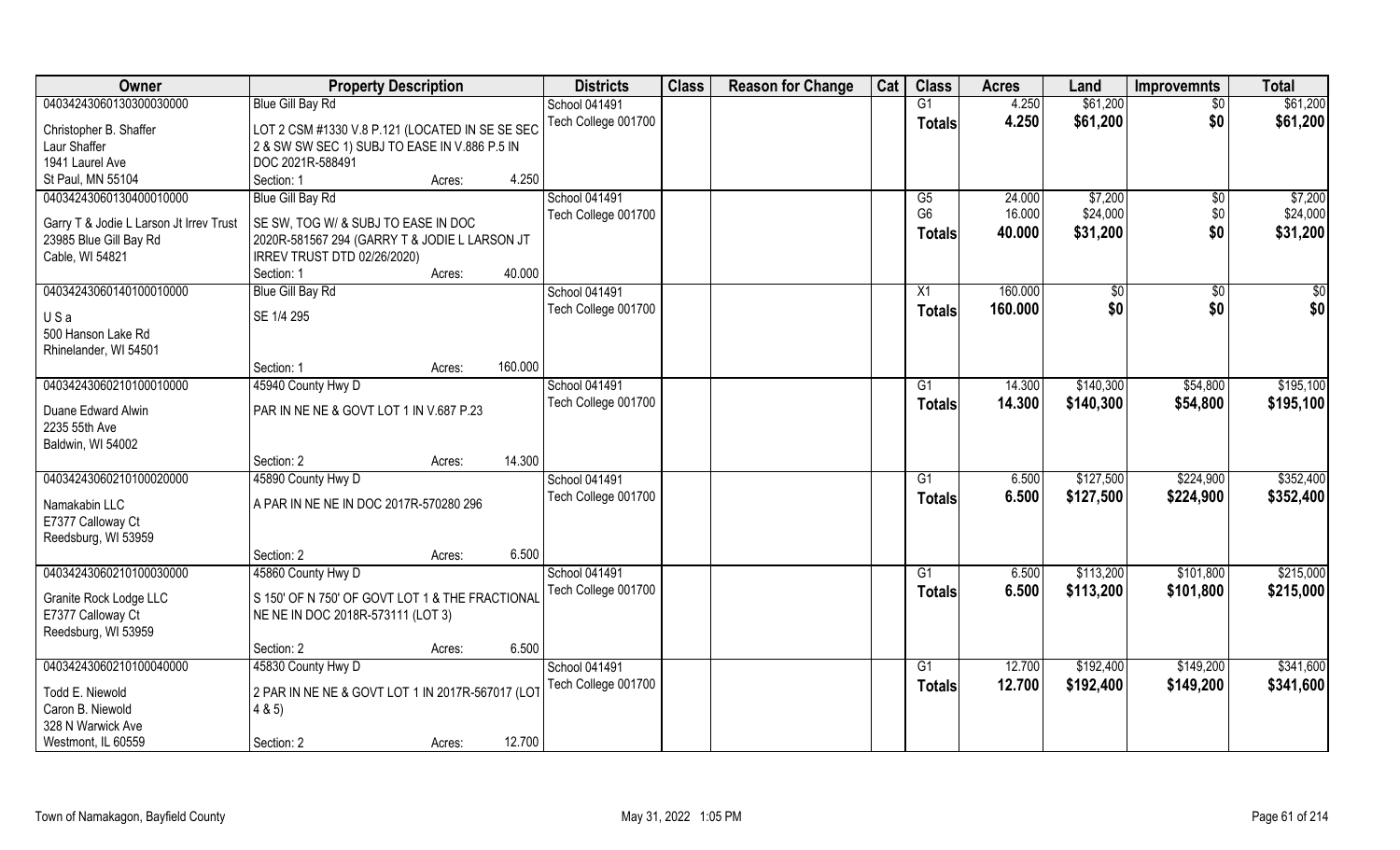| Owner                             | <b>Property Description</b>                        |        | <b>Districts</b>     | <b>Class</b> | <b>Reason for Change</b> | Cat | <b>Class</b>    | <b>Acres</b> | Land      | <b>Improvemnts</b> | <b>Total</b> |
|-----------------------------------|----------------------------------------------------|--------|----------------------|--------------|--------------------------|-----|-----------------|--------------|-----------|--------------------|--------------|
| 04034243060210100050000           | 45780 County Hwy D                                 |        | School 041491        |              |                          |     | $\overline{G1}$ | 6.300        | \$153,000 | \$264,700          | \$417,700    |
| James E. Pliska                   | PAR IN E1/2 NE1/4 & GOVT LOTS 1 & 2 IN V.500 P.276 |        | Tech College 001700  |              |                          |     | <b>Totals</b>   | 6.300        | \$153,000 | \$264,700          | \$417,700    |
| Karen A. Pliska                   | (LOT 6)                                            |        |                      |              |                          |     |                 |              |           |                    |              |
| 45780 Co Hwy D                    |                                                    |        |                      |              |                          |     |                 |              |           |                    |              |
| Cable, WI 54821                   | Section: 2<br>Acres:                               | 6.300  |                      |              |                          |     |                 |              |           |                    |              |
| 04034243060210400010000           | 45750 County Hwy D                                 |        | School 041491        |              |                          |     | G1              | 6.300        | \$153,000 | \$223,500          | \$376,500    |
|                                   |                                                    |        | Tech College 001700  |              |                          |     | <b>Totals</b>   | 6.300        | \$153,000 | \$223,500          | \$376,500    |
| Adam J. Jarozewski                | PAR IN SE NE & GOVT LOT 2 IN DOC 2019R-576860      |        |                      |              |                          |     |                 |              |           |                    |              |
| Tonya J. Jarozewski               | (LOT 7)                                            |        |                      |              |                          |     |                 |              |           |                    |              |
| 45750 County Hwy D                |                                                    |        |                      |              |                          |     |                 |              |           |                    |              |
| Cable, WI 54821                   | Section: 2<br>Acres:                               | 6.300  |                      |              |                          |     |                 |              |           |                    |              |
| 04034243060210400020000           | 45710 Wikforest Rd                                 |        | <b>School 041491</b> |              |                          |     | G1              | 2.000        | \$39,000  | \$103,800          | \$142,800    |
| Andrew E. Frisell                 | PAR IN SE NE & GOVT LOT 2 TOG WITH EASE 299        |        | Tech College 001700  |              |                          |     | G <sub>6</sub>  | 8.600        | \$17,200  | \$0                | \$17,200     |
| Sharon C. Frisell                 |                                                    |        |                      |              |                          |     | <b>Totals</b>   | 10.600       | \$56,200  | \$103,800          | \$160,000    |
| 1411 Albert St                    |                                                    |        |                      |              |                          |     |                 |              |           |                    |              |
| St Paul, MN 55108                 | Section: 2<br>Acres:                               | 10.600 |                      |              |                          |     |                 |              |           |                    |              |
| 04034243060210400030000           | County Hwy D                                       |        | School 041491        |              |                          |     | $\overline{G6}$ | 11.900       | \$23,800  | $\sqrt[6]{30}$     | \$23,800     |
|                                   |                                                    |        | Tech College 001700  |              |                          |     | <b>Totals</b>   | 11.900       | \$23,800  | \$0                | \$23,800     |
| Wayne Boutwell<br>E3375 Colrue Rd | PAR IN SE NE & GOVT LOT 2 IN V.619 P.267 (LOT 9)   |        |                      |              |                          |     |                 |              |           |                    |              |
|                                   |                                                    |        |                      |              |                          |     |                 |              |           |                    |              |
| Ogdensburg, WI 54962-9673         | Section: 2                                         | 11.900 |                      |              |                          |     |                 |              |           |                    |              |
| 04034243060210400040000           | Acres:<br><b>Wik Forest Rd</b>                     |        | School 041491        |              |                          |     | $\overline{G6}$ | 13.700       | \$27,400  |                    | \$27,400     |
|                                   |                                                    |        |                      |              |                          |     |                 |              |           | \$0                |              |
| Wendy A. Postier                  | PAR IN SE NE & GOVT LOT 2 IN V.1028 P.970 TOG      |        | Tech College 001700  |              |                          |     | Totals          | 13.700       | \$27,400  | \$0                | \$27,400     |
| 215 10th Ave South Unit 716       | <b>WITH EASE</b>                                   |        |                      |              |                          |     |                 |              |           |                    |              |
| Minneapolis, MN 55415             |                                                    |        |                      |              |                          |     |                 |              |           |                    |              |
|                                   | Section: 2<br>Acres:                               | 13.700 |                      |              |                          |     |                 |              |           |                    |              |
| 04034243060210500110000           | 45950 County Hwy D                                 |        | School 041491        |              |                          |     | $\overline{G1}$ | 5.300        | \$141,800 | \$135,500          | \$277,300    |
| James A. Anderson                 | PAR IN GOVT LOT 1 IN V.1163 P.640 297A             |        | Tech College 001700  |              |                          |     | <b>Totals</b>   | 5.300        | \$141,800 | \$135,500          | \$277,300    |
| Nancy P. Anderson                 |                                                    |        |                      |              |                          |     |                 |              |           |                    |              |
| 45950 County Hwy D                |                                                    |        |                      |              |                          |     |                 |              |           |                    |              |
| Cable, WI 54821                   | Section: 2<br>Acres:                               | 5.300  |                      |              |                          |     |                 |              |           |                    |              |
| 04034243060210500210000           | 45700 County Hwy D                                 |        | School 041491        |              |                          |     | G1              | 2.740        | \$189,600 | \$243,800          | \$433,400    |
|                                   |                                                    |        | Tech College 001700  |              |                          |     | <b>Totals</b>   | 2.740        | \$189,600 | \$243,800          | \$433,400    |
| William J. Copus                  | LOT 4 CSM #645 V.4 P.308 (LOCATED IN GOVT LOT      |        |                      |              |                          |     |                 |              |           |                    |              |
| Leanne M. Copus                   | 2) IN DOC 2021R-586541                             |        |                      |              |                          |     |                 |              |           |                    |              |
| 215 Bay View Rd                   |                                                    |        |                      |              |                          |     |                 |              |           |                    |              |
| No 150-26                         | Section: 2<br>Acres:                               | 2.740  |                      |              |                          |     |                 |              |           |                    |              |
| Mukwonago, WI 53149               |                                                    |        |                      |              |                          |     |                 |              |           |                    |              |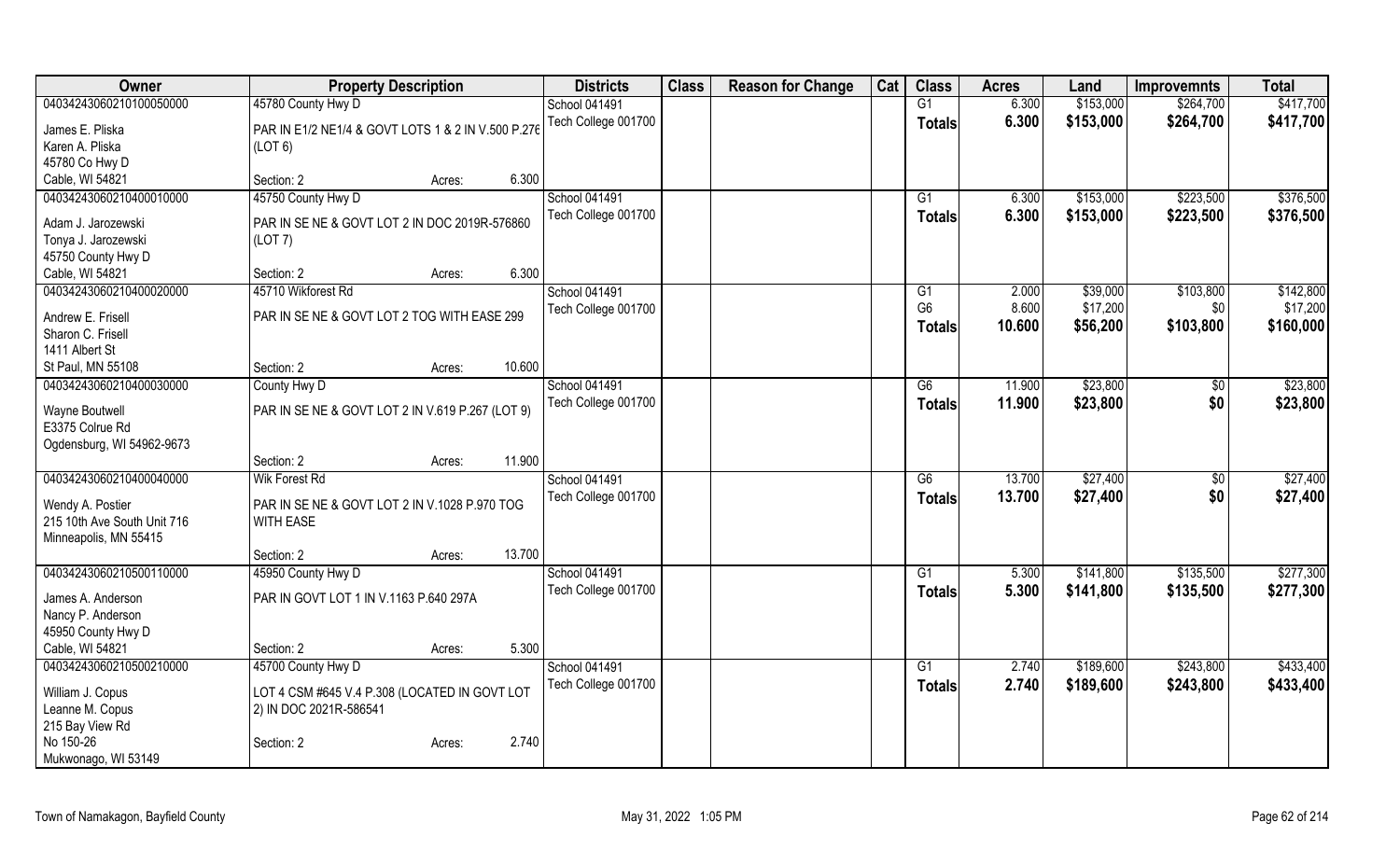| Owner                                      | <b>Property Description</b>                                             |       | <b>Districts</b>     | <b>Class</b> | <b>Reason for Change</b> | Cat | <b>Class</b>  | <b>Acres</b> | Land      | <b>Improvemnts</b> | <b>Total</b> |
|--------------------------------------------|-------------------------------------------------------------------------|-------|----------------------|--------------|--------------------------|-----|---------------|--------------|-----------|--------------------|--------------|
| 04034243060210500220000                    | County Hwy D                                                            |       | School 041491        |              |                          |     | G1            | 0.710        | \$33,800  | $\sqrt{6}$         | \$33,800     |
| Anthony Forster                            | OUTLOT A CSM #645 IN V.4 P.308 (LOCATED IN                              |       | Tech College 001700  |              |                          |     | <b>Totals</b> | 0.710        | \$33,800  | \$0                | \$33,800     |
| PO Box 301                                 | GOVT LOT 2)                                                             |       |                      |              |                          |     |               |              |           |                    |              |
| Milltown, WI 54858                         |                                                                         |       |                      |              |                          |     |               |              |           |                    |              |
|                                            | Section: 2<br>Acres:                                                    | 0.710 |                      |              |                          |     |               |              |           |                    |              |
| 04034243060210500230000                    | 45640 County Hwy D                                                      |       | <b>School 041491</b> |              |                          |     | G1            | 1.570        | \$244,000 | \$125,200          | \$369,200    |
| Randy R. Johnson                           |                                                                         |       | Tech College 001700  |              |                          |     | Totals        | 1.570        | \$244,000 | \$125,200          | \$369,200    |
| Kathleen A. Johnson                        | LOT 3 CSM #645 V.4 P.308 (LOCATED IN GOVT LOT<br>2) IN DOC 2020R-584982 |       |                      |              |                          |     |               |              |           |                    |              |
| 11620 County Road 17 Sw                    |                                                                         |       |                      |              |                          |     |               |              |           |                    |              |
| Kasson, MN 55944                           | Section: 2<br>Acres:                                                    | 1.570 |                      |              |                          |     |               |              |           |                    |              |
| 04034243060210500240000                    | 45620 County Hwy D                                                      |       | School 041491        | l G1         | Shed                     |     | G1            | 1.680        | \$145,900 | \$92,500           | \$238,400    |
|                                            |                                                                         |       | Tech College 001700  |              |                          |     | <b>Totals</b> | 1.680        | \$145,900 | \$92,500           | \$238,400    |
| Joshua Martin                              | LOT 2 CSM #645 V.4 P.308 (LOCATED IN GOVT LOT                           |       |                      |              |                          |     |               |              |           |                    |              |
| 909 15th Ave NW                            | 2) IN DOC 2021R-587604                                                  |       |                      |              |                          |     |               |              |           |                    |              |
| Kasson, MN 55944                           |                                                                         |       |                      |              |                          |     |               |              |           |                    |              |
|                                            | Section: 2<br>Acres:                                                    | 1.680 |                      |              |                          |     |               |              |           |                    |              |
| 04034243060210500250000                    | 23590 Blue Gill Bay Rd                                                  |       | School 041491        |              |                          |     | G1            | 1.160        | \$167,800 | \$77,700           | \$245,500    |
| Karen L. Doble                             | LOT 1 CSM #645 V.4 P.308 (LOCATED IN GOVT LOT                           |       | Tech College 001700  |              |                          |     | <b>Totals</b> | 1.160        | \$167,800 | \$77,700           | \$245,500    |
| 409 Syndicate St                           | 2) IN DOC 2019R-577964                                                  |       |                      |              |                          |     |               |              |           |                    |              |
| Jordan, MN 55352                           |                                                                         |       |                      |              |                          |     |               |              |           |                    |              |
|                                            | Section: 2<br>Acres:                                                    | 1.160 |                      |              |                          |     |               |              |           |                    |              |
| 04034243060220022201000                    | 23235 Missionary Point Dr                                               |       | School 041491        |              |                          |     | G1            | 0.940        | \$319,200 | \$209,500          | \$528,700    |
| Jennifer Kordowski                         | PLAT OF MISSIONARY POINT LOT 1 827                                      |       | Tech College 001700  |              |                          |     | <b>Totals</b> | 0.940        | \$319,200 | \$209,500          | \$528,700    |
| 1617 W Thorndale                           |                                                                         |       |                      |              |                          |     |               |              |           |                    |              |
| Chicago, IL 60660                          |                                                                         |       |                      |              |                          |     |               |              |           |                    |              |
|                                            | Section: 2<br>Acres:                                                    | 0.940 |                      |              |                          |     |               |              |           |                    |              |
| 04034243060220022202000                    | 23215 Missionary Point Dr                                               |       | School 041491        |              |                          |     | G1            | 0.880        | \$324,000 | \$158,900          | \$482,900    |
|                                            |                                                                         |       | Tech College 001700  |              |                          |     | <b>Totals</b> | 0.880        | \$324,000 | \$158,900          | \$482,900    |
| Bradley J. Palmer                          | PLAT OF MISSIONARY POINT LOT 2 IN V.1000 P.335                          |       |                      |              |                          |     |               |              |           |                    |              |
| Maureen Palmer                             | 828                                                                     |       |                      |              |                          |     |               |              |           |                    |              |
| 23215 Missionary Point Dr                  |                                                                         | 0.880 |                      |              |                          |     |               |              |           |                    |              |
| Cable, WI 54821<br>04034243060220022203000 | Section: 2<br>Acres:                                                    |       |                      |              |                          |     |               |              |           |                    |              |
|                                            | 23195 Missionary Point Dr                                               |       | School 041491        |              |                          |     | G1            | 0.950        | \$247,500 | \$207,400          | \$454,900    |
| James A. Severson                          | PLAT OF MISSIONARY POINT LOT 3 IN DOC                                   |       | Tech College 001700  |              |                          |     | Totals        | 0.950        | \$247,500 | \$207,400          | \$454,900    |
| 602 Fox Lake Dr                            | 2017R-570445 829                                                        |       |                      |              |                          |     |               |              |           |                    |              |
| Charleston, IL 61920                       |                                                                         |       |                      |              |                          |     |               |              |           |                    |              |
|                                            | Section: 2<br>Acres:                                                    | 0.950 |                      |              |                          |     |               |              |           |                    |              |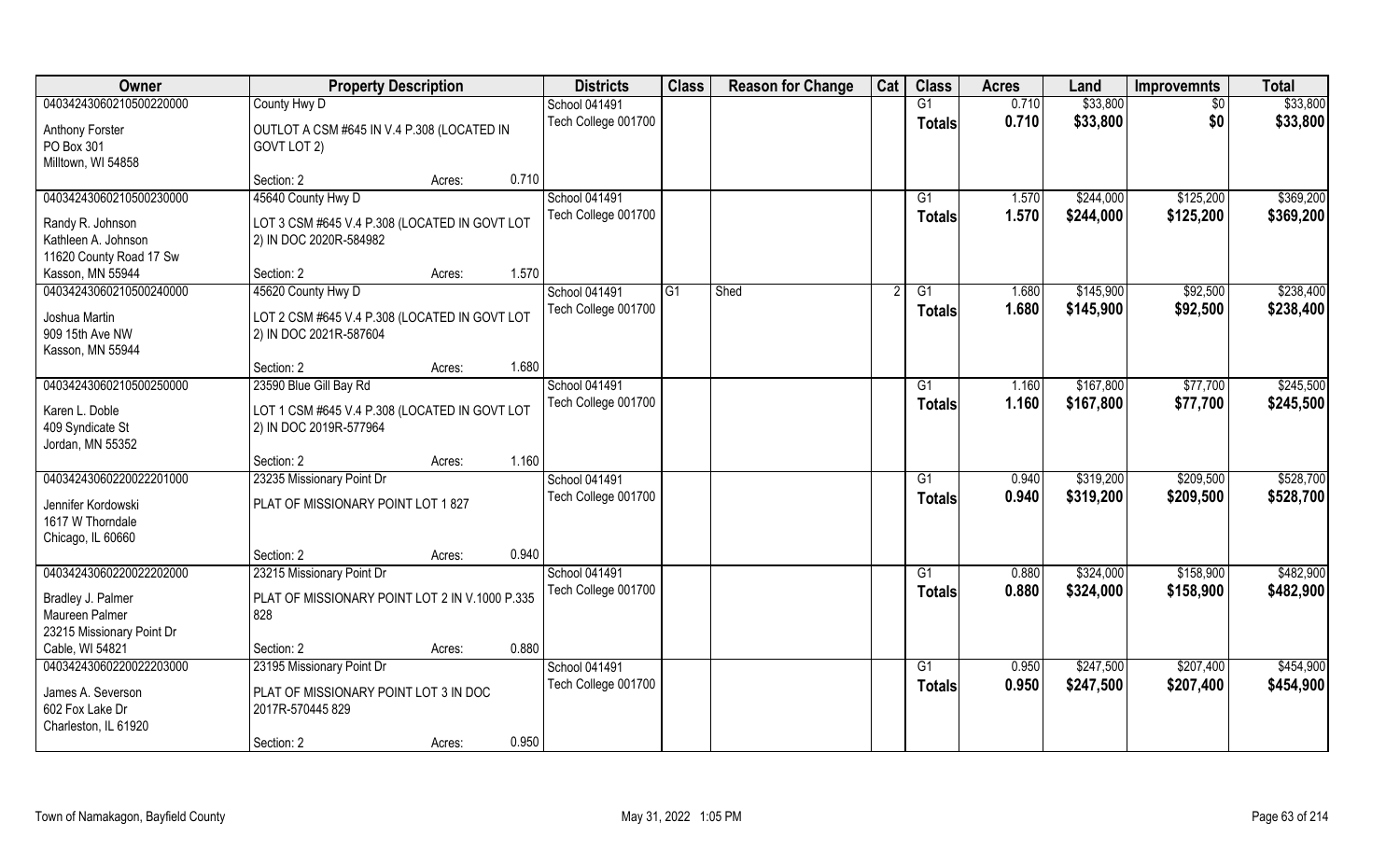| Owner                                                                                                                                                    | <b>Property Description</b>                                                                                        |                 | <b>Districts</b>                            | <b>Class</b> | <b>Reason for Change</b> | Cat | <b>Class</b>        | <b>Acres</b>   | Land                   | <b>Improvemnts</b>     | <b>Total</b>           |
|----------------------------------------------------------------------------------------------------------------------------------------------------------|--------------------------------------------------------------------------------------------------------------------|-----------------|---------------------------------------------|--------------|--------------------------|-----|---------------------|----------------|------------------------|------------------------|------------------------|
| 04034243060220022204000                                                                                                                                  | 23185 Missionary Point Dr                                                                                          |                 | <b>School 041491</b>                        |              |                          |     | G1                  | 1.130          | \$330,000              | \$270,000              | \$600,000              |
| Joseph M. Keenan<br>Ann C. Keenan<br>29 Skyline Dr                                                                                                       | PLAT OF MISSIONARY POINT LOT 4 IN V. 1077 P.409<br>830 (JOSEPH M & ANN C KEENAN JOINT REV TRUST<br>DTD 01/11/2012) |                 | Tech College 001700                         |              |                          |     | <b>Totals</b>       | 1.130          | \$330,000              | \$270,000              | \$600,000              |
| Mankato, MN 56001-1926                                                                                                                                   | Section: 2                                                                                                         | 1.130<br>Acres: |                                             |              |                          |     |                     |                |                        |                        |                        |
| 04034243060220022205000<br>Anthony S. Albright                                                                                                           | 23165 Missionary Point Dr<br>PLAT OF MISSIONARY POINT LOT 5 IN V.1052 P.23                                         |                 | <b>School 041491</b><br>Tech College 001700 |              |                          |     | G1<br><b>Totals</b> | 1.210<br>1.210 | \$330,000<br>\$330,000 | \$209,000<br>\$209,000 | \$539,000<br>\$539,000 |
| 8447 N Oneida Lake Dr<br>Harshaw, WI 54529                                                                                                               | 831                                                                                                                |                 |                                             |              |                          |     |                     |                |                        |                        |                        |
|                                                                                                                                                          | Section: 2                                                                                                         | 1.210<br>Acres: |                                             |              |                          |     |                     |                |                        |                        |                        |
| 04034243060220022206000<br>David L. Baum<br>Jeanie K. Baum<br>23155 Missionary Point Dr                                                                  | 23155 Missionary Point Dr<br>PLAT OF MISSIONARY POINT LOT 6 IN DOC<br>2019R-578692 832                             |                 | <b>School 041491</b><br>Tech College 001700 | G1           | Covered patio            |     | G1<br><b>Totals</b> | 0.910<br>0.910 | \$291,600<br>\$291,600 | \$297,900<br>\$297,900 | \$589,500<br>\$589,500 |
| Cable, WI 54821                                                                                                                                          | Section: 2                                                                                                         | 0.910<br>Acres: |                                             |              |                          |     |                     |                |                        |                        |                        |
| 04034243060220022207000                                                                                                                                  | 23115 Missionary Point Dr                                                                                          |                 | <b>School 041491</b>                        |              |                          |     | G1                  | 0.910          | \$255,800              | \$154,100              | \$409,900              |
| Clyde P Houston & Tandy L Houston<br><b>Rev Trust</b><br>19756 Giraffe Ave                                                                               | PLAT OF MISSIONARY POINT LOT 7 IN DOC<br>2021R-590081833                                                           |                 | Tech College 001700                         |              |                          |     | <b>Totals</b>       | 0.910          | \$255,800              | \$154,100              | \$409,900              |
| Tomah, WI 54660                                                                                                                                          | Section: 2                                                                                                         | 0.910<br>Acres: |                                             |              |                          |     |                     |                |                        |                        |                        |
| 04034243060220022208000<br>A William & Connie J Ton Joint Rev Trus PLAT OF MISSIONARY POINT LOT 8 IN DOC<br>23075 Missionary Point Dr<br>Cable, WI 54821 | 23075 Missionary Point Dr<br>2022R-592937 834                                                                      |                 | <b>School 041491</b><br>Tech College 001700 |              |                          |     | G1<br><b>Totals</b> | 0.880<br>0.880 | \$277,200<br>\$277,200 | \$215,800<br>\$215,800 | \$493,000<br>\$493,000 |
|                                                                                                                                                          | Section: 2                                                                                                         | 0.880<br>Acres: |                                             |              |                          |     |                     |                |                        |                        |                        |
| 04034243060220022209000                                                                                                                                  | 23065 Missionary Point Dr                                                                                          |                 | School 041491                               |              |                          |     | G1                  | 0.850          | \$273,600              | \$80,200               | \$353,800              |
| Tonja C. Wick Trustees<br>184 210th Ave<br>Comstock, WI 54826                                                                                            | PLAT OF MISSIONARY POINT LOT 9 IN V.1110 P.154<br>835 (MARK & TONJA WICK TRUST)                                    |                 | Tech College 001700                         |              |                          |     | <b>Totals</b>       | 0.850          | \$273,600              | \$80,200               | \$353,800              |
|                                                                                                                                                          | Section: 2                                                                                                         | 0.850<br>Acres: |                                             |              |                          |     |                     |                |                        |                        |                        |
| 04034243060220022210000                                                                                                                                  | 23035 Missionary Point Dr                                                                                          |                 | School 041491                               |              |                          |     | G1                  | 0.770          | \$268,100              | \$141,200              | \$409,300              |
| John M. Loughlin<br>Julie A. Loughlin<br>608 Woodland Dr                                                                                                 | PLAT OF MISSIONARY POINT LOT 10 IN DOC<br>2018R-575760 836                                                         |                 | Tech College 001700                         |              |                          |     | <b>Totals</b>       | 0.770          | \$268,100              | \$141,200              | \$409,300              |
| Mahtomedi, MN 55115                                                                                                                                      | Section: 2                                                                                                         | 0.770<br>Acres: |                                             |              |                          |     |                     |                |                        |                        |                        |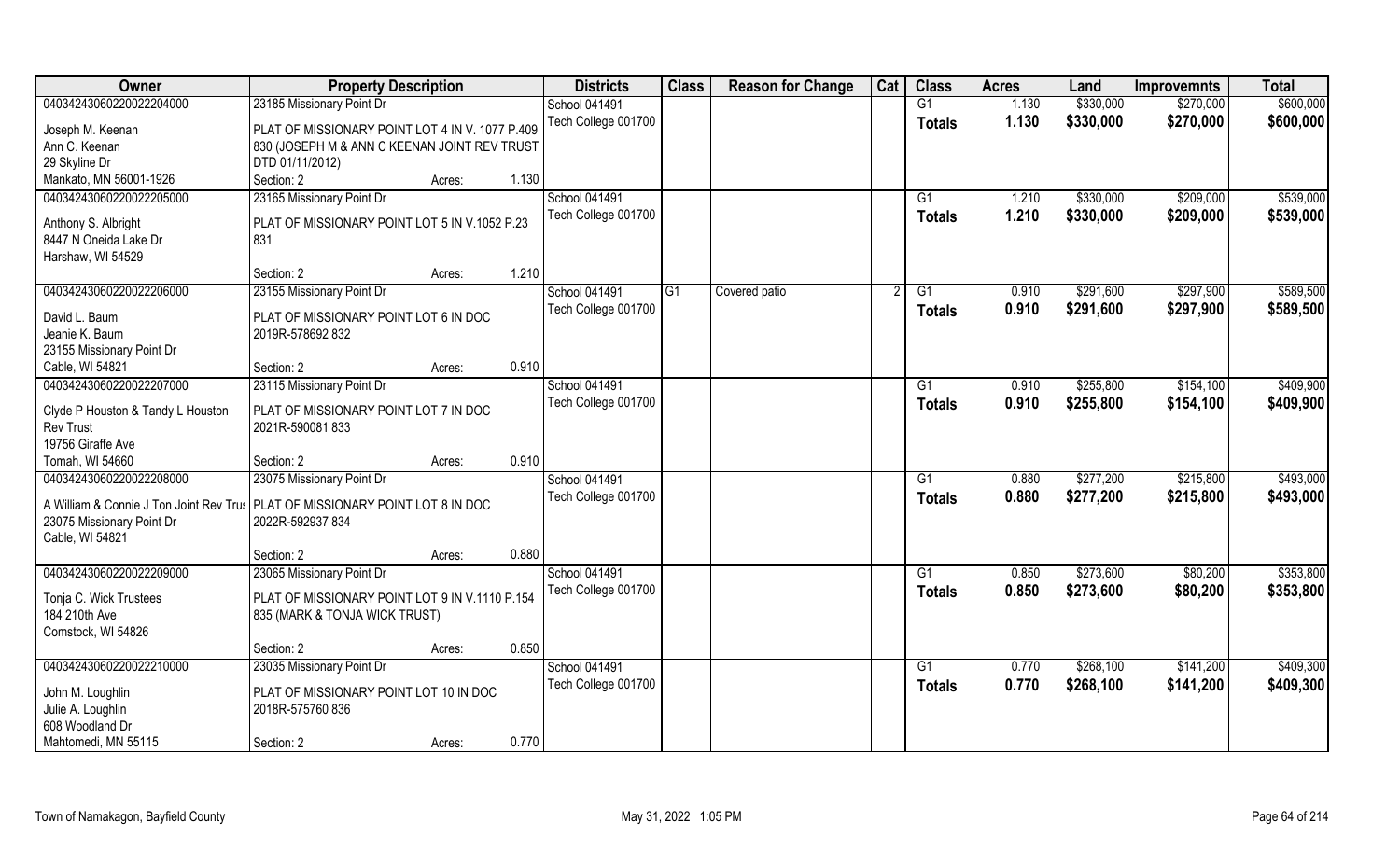| Owner                      | <b>Property Description</b>                    | <b>Districts</b>    | <b>Class</b> | <b>Reason for Change</b> | Cat | <b>Class</b>   | <b>Acres</b> | Land      | <b>Improvemnts</b> | <b>Total</b> |
|----------------------------|------------------------------------------------|---------------------|--------------|--------------------------|-----|----------------|--------------|-----------|--------------------|--------------|
| 04034243060220022211000    | 23005 Missionary Point Dr                      | School 041491       |              |                          |     | G1             | 0.770        | \$269,300 | \$271,700          | \$541,000    |
| Mark A. Elkanger           | PLAT OF MISSIONARY POINT LOT 11 2022R-593233   | Tech College 001700 |              |                          |     | <b>Totals</b>  | 0.770        | \$269,300 | \$271,700          | \$541,000    |
| 281 St Andrews Dr          | 837                                            |                     |              |                          |     |                |              |           |                    |              |
| Hudson, WI 54016           |                                                |                     |              |                          |     |                |              |           |                    |              |
|                            | 0.770<br>Section: 2<br>Acres:                  |                     |              |                          |     |                |              |           |                    |              |
| 04034243060220022225000    | 23050 Missionary Point Cir                     | School 041491       |              |                          |     | G <sub>1</sub> | 0.920        | \$40,000  | \$313,200          | \$353,200    |
| Michael S. Jacobs          | PLAT OF MISSIONARY POINT LOT 25 IN V.1128 P.97 | Tech College 001700 |              |                          |     | <b>Totals</b>  | 0.920        | \$40,000  | \$313,200          | \$353,200    |
| Jean Ann Jacobs            | 851                                            |                     |              |                          |     |                |              |           |                    |              |
| 23050 Missionary Point Cir |                                                |                     |              |                          |     |                |              |           |                    |              |
| Cable, WI 54821            | 0.920<br>Section: 2<br>Acres:                  |                     |              |                          |     |                |              |           |                    |              |
| 04034243060220022226000    | 23060 Missionary Point Cir                     | School 041491       |              |                          |     | G1             | 0.690        | \$33,000  | \$46,700           | \$79,700     |
| Paul D. Gustafson          | PLAT OF MISSIONARY POINT LOT 26 IN V.1125 P.71 | Tech College 001700 |              |                          |     | <b>Totals</b>  | 0.690        | \$33,000  | \$46,700           | \$79,700     |
| Laura E. Gustafson         | 852                                            |                     |              |                          |     |                |              |           |                    |              |
| 4664 Athens Trl            |                                                |                     |              |                          |     |                |              |           |                    |              |
| North Branch, MN 55056     | 0.690<br>Section: 2<br>Acres:                  |                     |              |                          |     |                |              |           |                    |              |
| 04034243060220022227000    | <b>Missionary Point Dr</b>                     | School 041491       |              |                          |     | G1             | 0.690        | \$33,000  | \$0                | \$33,000     |
|                            |                                                | Tech College 001700 |              |                          |     | <b>Totals</b>  | 0.690        | \$33,000  | \$0                | \$33,000     |
| Abra Hovgaard Trust        | PLAT OF MISSIONARY POINT LOT 27 IN DOC         |                     |              |                          |     |                |              |           |                    |              |
| 30113 Lakeview Ave         | 2021R-590664 (ABRA HOVGAARD TRUST) 853         |                     |              |                          |     |                |              |           |                    |              |
| Red Wing, MN 55066         | 0.690<br>Section: 2                            |                     |              |                          |     |                |              |           |                    |              |
| 04034243060220022228000    | Acres:<br><b>Missionary Point Dr</b>           | School 041491       |              |                          |     | G1             | 0.690        | \$33,000  | $\sqrt[6]{}$       | \$33,000     |
|                            |                                                | Tech College 001700 |              |                          |     |                | 0.690        | \$33,000  | \$0                | \$33,000     |
| Margaret Mckernan          | PLAT OF MISSIONARY POINT LOT 28 854            |                     |              |                          |     | <b>Totals</b>  |              |           |                    |              |
| 307 Maple Dr               |                                                |                     |              |                          |     |                |              |           |                    |              |
| Lanesboro, MN 55949        |                                                |                     |              |                          |     |                |              |           |                    |              |
|                            | 0.690<br>Section: 2<br>Acres:                  |                     |              |                          |     |                |              |           |                    |              |
| 04034243060220022229000    | <b>Missionary Point Dr</b>                     | School 041491       |              |                          |     | G1             | 0.700        | \$33,300  | $\sqrt{6}$         | \$33,300     |
| Mcintyre Family Trust      | PLAT OF MISSIONARY POINT LOT 29 IN             | Tech College 001700 |              |                          |     | <b>Totals</b>  | 0.700        | \$33,300  | \$0                | \$33,300     |
| 23165 Garmisch Rd          | 2022R-593439 (MCINTYRE FAMILY TRUST DTD        |                     |              |                          |     |                |              |           |                    |              |
| Cable, WI 54821            | 05/05/2008) 855                                |                     |              |                          |     |                |              |           |                    |              |
|                            | 0.700<br>Section: 2<br>Acres:                  |                     |              |                          |     |                |              |           |                    |              |
| 04034243060220022230000    | 23180 Missionary Point Dr                      | School 041491       |              |                          |     | G1             | 0.800        | \$36,400  | \$257,600          | \$294,000    |
| Michael Stampfli           | PLAT OF MISSIONARY POINT LOT 30 IN DOC         | Tech College 001700 |              |                          |     | <b>Totals</b>  | 0.800        | \$36,400  | \$257,600          | \$294,000    |
| Ellen Stampfli             | 2020R-585213 856                               |                     |              |                          |     |                |              |           |                    |              |
| W5280 Windmill Ridge Rd    |                                                |                     |              |                          |     |                |              |           |                    |              |
| New Glarus, WI 53574       | 0.800<br>Section: 2<br>Acres:                  |                     |              |                          |     |                |              |           |                    |              |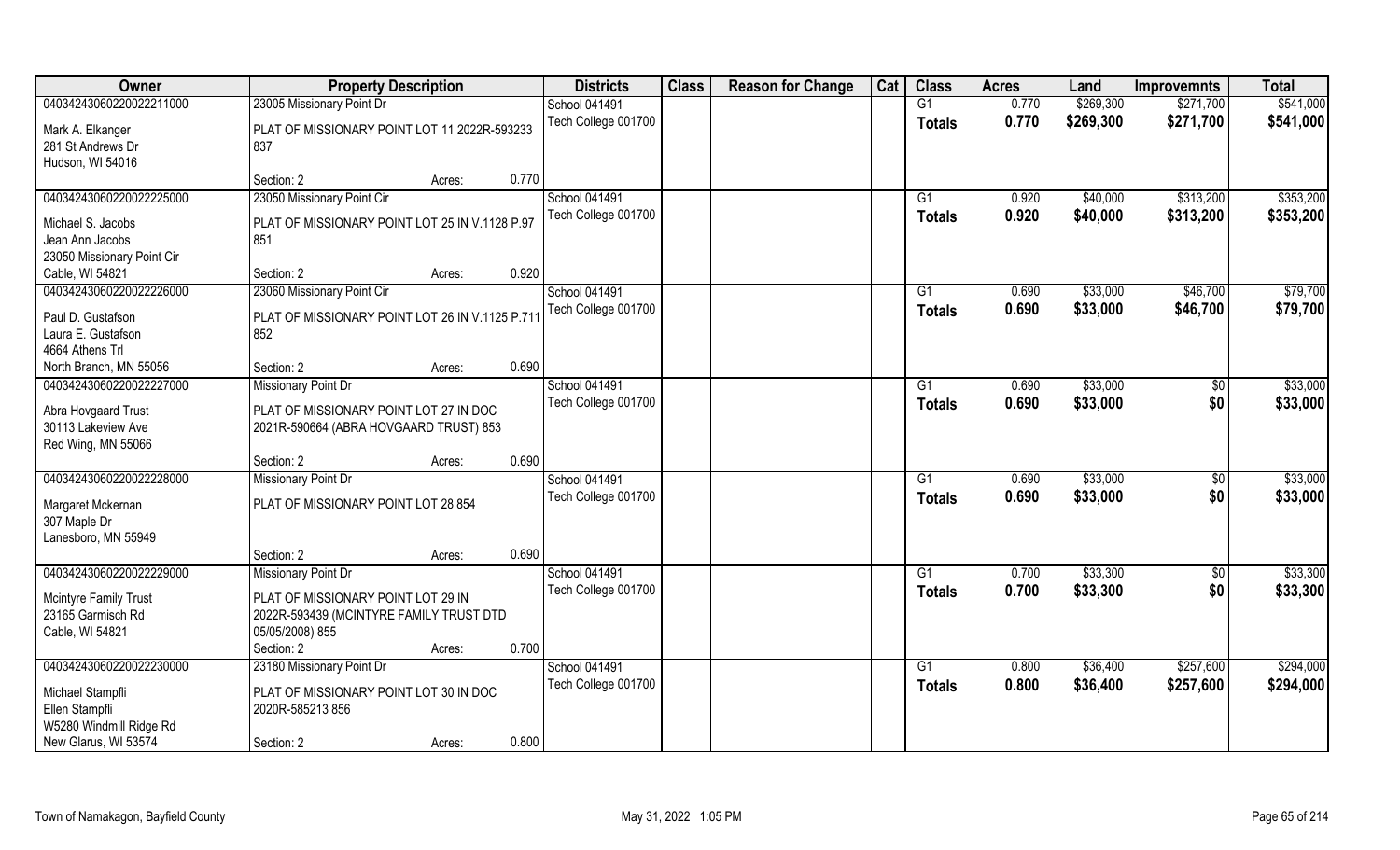| Owner                         | <b>Property Description</b>                     |                 | <b>Districts</b>     | <b>Class</b> | <b>Reason for Change</b> | Cat | <b>Class</b>  | <b>Acres</b> | Land     | <b>Improvemnts</b> | <b>Total</b> |
|-------------------------------|-------------------------------------------------|-----------------|----------------------|--------------|--------------------------|-----|---------------|--------------|----------|--------------------|--------------|
| 04034243060220022231000       | <b>Missionary Point Dr</b>                      |                 | School 041491        |              |                          |     | G1            | 0.830        | \$37,300 | $\sqrt{6}$         | \$37,300     |
| Mark A. Van Kampen            | PLAT OF MISSIONARY POINT LOT 31 & ALL OF        |                 | Tech College 001700  |              |                          |     | <b>Totals</b> | 0.830        | \$37,300 | \$0                | \$37,300     |
| Pamela Van Kampen             | OUTLOT 1 EXC W 315' IN DOC 2018R-573537 857     |                 |                      |              |                          |     |               |              |          |                    |              |
| 17889 50th Ave                |                                                 |                 |                      |              |                          |     |               |              |          |                    |              |
| Chippewa Falls, WI 54729-9120 | Section: 2                                      | 0.830<br>Acres: |                      |              |                          |     |               |              |          |                    |              |
| 04034243060220022232000       | 23155 Missionary Point Cir                      |                 | <b>School 041491</b> |              |                          |     | G1            | 0.690        | \$33,000 | \$183,800          | \$216,800    |
| Mark A. Van Kampen            | PLAT OF MISSIONARY POINT LOT 32 858             |                 | Tech College 001700  |              |                          |     | Totals        | 0.690        | \$33,000 | \$183,800          | \$216,800    |
| Pamela Van Kampen             |                                                 |                 |                      |              |                          |     |               |              |          |                    |              |
| 17889 50th Ave                |                                                 |                 |                      |              |                          |     |               |              |          |                    |              |
| Chippewa Falls, WI 54729-9120 | Section: 2                                      | 0.690<br>Acres: |                      |              |                          |     |               |              |          |                    |              |
| 04034243060220022233000       | 23145 Missionary Point Cir                      |                 | School 041491        |              |                          |     | G1            | 0.690        | \$33,000 | \$175,800          | \$208,800    |
|                               |                                                 |                 | Tech College 001700  |              |                          |     | <b>Totals</b> | 0.690        | \$33,000 | \$175,800          | \$208,800    |
| Thomas W. Rohrick             | PLAT OF MISSIONARY POINT LOT 33 IN V.1158 P.64  |                 |                      |              |                          |     |               |              |          |                    |              |
| Nadine S. Rohrick             | 859                                             |                 |                      |              |                          |     |               |              |          |                    |              |
| 23145 Missionary Point Cir    |                                                 |                 |                      |              |                          |     |               |              |          |                    |              |
| Cable, WI 54821               | Section: 2                                      | 0.690<br>Acres: |                      |              |                          |     |               |              |          |                    |              |
| 04034243060220022234000       | 23135 Missionary Point Cir                      |                 | School 041491        |              |                          |     | G1            | 0.690        | \$33,000 | \$213,000          | \$246,000    |
| Todd E. Webster               | PLAT OF MISSIONARY POINT LOT 34 IN V.1089 P.442 |                 | Tech College 001700  |              |                          |     | <b>Totals</b> | 0.690        | \$33,000 | \$213,000          | \$246,000    |
| Connie E. Webster             | 860                                             |                 |                      |              |                          |     |               |              |          |                    |              |
| 17172 171st Ct                |                                                 |                 |                      |              |                          |     |               |              |          |                    |              |
| Lakeville, MN 55044           | Section: 2                                      | 0.690<br>Acres: |                      |              |                          |     |               |              |          |                    |              |
| 04034243060220022235000       | <b>Missionary Point Dr</b>                      |                 | School 041491        |              |                          |     | G1            | 0.690        | \$33,000 | $\sqrt[6]{30}$     | \$33,000     |
| Robert Alan Sisko             | PLAT OF MISSIONARY POINT LOT 35 IN DOC          |                 | Tech College 001700  |              |                          |     | <b>Totals</b> | 0.690        | \$33,000 | \$0                | \$33,000     |
| W2638 Koch Rd                 | 2021R-588402 861                                |                 |                      |              |                          |     |               |              |          |                    |              |
| Fort Atkinson, WI 53538       |                                                 |                 |                      |              |                          |     |               |              |          |                    |              |
|                               | Section: 2                                      | 0.690<br>Acres: |                      |              |                          |     |               |              |          |                    |              |
| 04034243060220022236000       | 23055 Missionary Point Cir                      |                 | School 041491        |              |                          |     | G1            | 0.730        | \$34,200 | \$157,400          | \$191,600    |
|                               |                                                 |                 | Tech College 001700  |              |                          |     | <b>Totals</b> | 0.730        | \$34,200 | \$157,400          | \$191,600    |
| David J. Selken               | PLAT OF MISSIONARY POINT LOT 36 IN V.1158 P.249 |                 |                      |              |                          |     |               |              |          |                    |              |
| Denise K. Selken              | 862                                             |                 |                      |              |                          |     |               |              |          |                    |              |
| 6595 12th Ave                 |                                                 |                 |                      |              |                          |     |               |              |          |                    |              |
| Keystone, IA 52249            | Section: 2                                      | 0.730<br>Acres: |                      |              |                          |     |               |              |          |                    |              |
| 04034243060220022237000       | <b>Missionary Pointt Dr</b>                     |                 | School 041491        |              |                          |     | G1            | 0.730        | \$34,200 | $\overline{50}$    | \$34,200     |
| Henry C. Rieckhoff            | PLAT OF MISSIONARY POINT LOT 37 IN DOC          |                 | Tech College 001700  |              |                          |     | Totals        | 0.730        | \$34,200 | \$0                | \$34,200     |
| Patsy Rieckhoff               | 2021R-586344 863                                |                 |                      |              |                          |     |               |              |          |                    |              |
| 23380 Missionary Pt Dr        |                                                 |                 |                      |              |                          |     |               |              |          |                    |              |
| Cable, WI 54821               | Section: 2                                      | 0.730<br>Acres: |                      |              |                          |     |               |              |          |                    |              |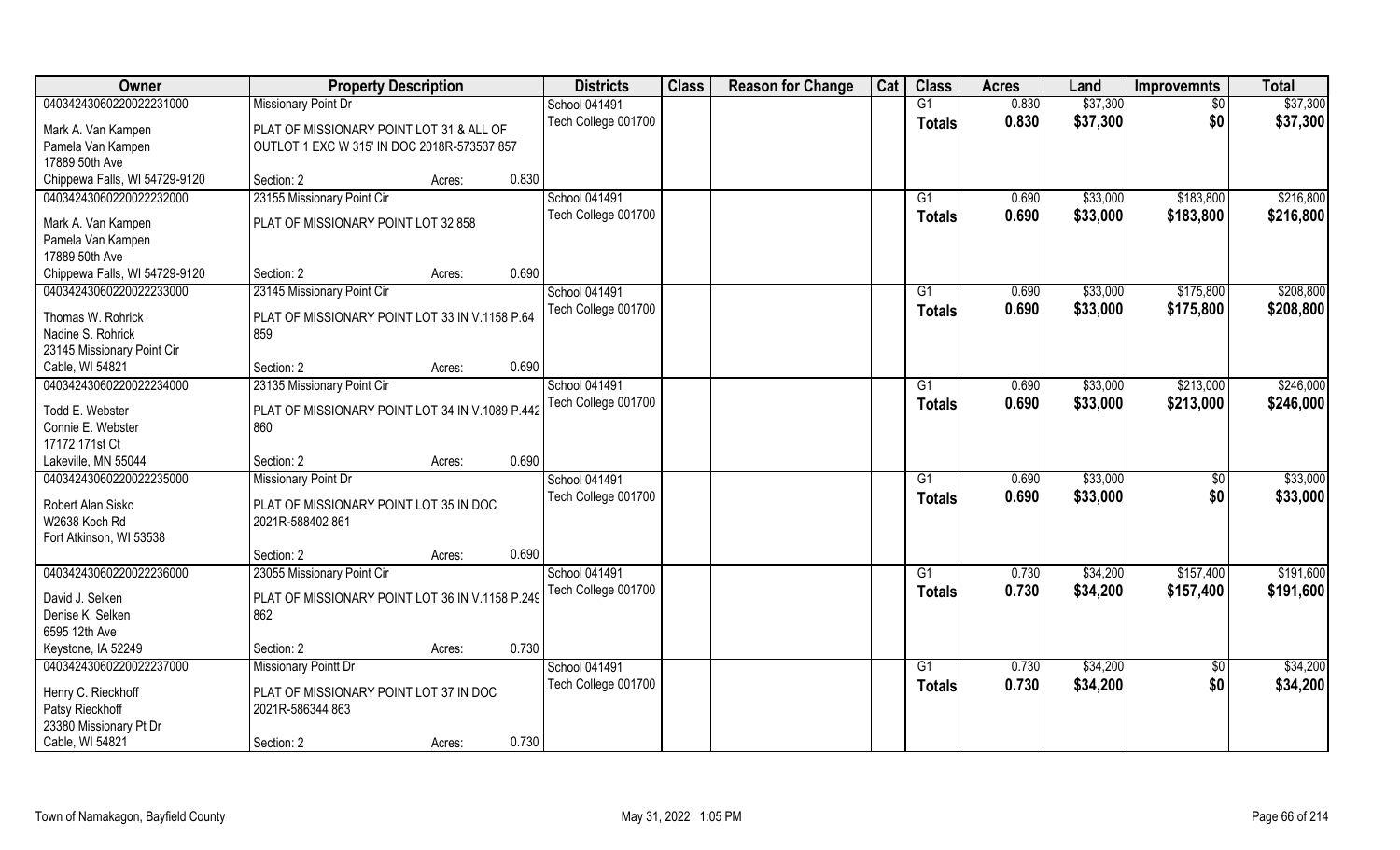| Owner                             | <b>Property Description</b>                  |                 | <b>Districts</b>     | <b>Class</b> | <b>Reason for Change</b> | Cat | <b>Class</b>    | <b>Acres</b> | Land       | <b>Improvemnts</b> | <b>Total</b>     |
|-----------------------------------|----------------------------------------------|-----------------|----------------------|--------------|--------------------------|-----|-----------------|--------------|------------|--------------------|------------------|
| 04034243060220022238000           | <b>Missionary Pointt Dr</b>                  |                 | <b>School 041491</b> |              |                          |     | $\overline{G1}$ | 0.690        | \$33,000   | $\overline{50}$    | \$33,000         |
| Paul Van Pernis                   | PLAT OF MISSIONARY POINT LOT 38 864 IN V.847 |                 | Tech College 001700  |              |                          |     | Totals          | 0.690        | \$33,000   | \$0                | \$33,000         |
| Eileen A. Van Pernis              | P.557 (TRUST DTD 2/17/2003) IM 2003R-479790  |                 |                      |              |                          |     |                 |              |            |                    |                  |
| 1100 Ellis Ave                    |                                              |                 |                      |              |                          |     |                 |              |            |                    |                  |
| Ashland, WI 54806                 | Section: 2                                   | 0.690<br>Acres: |                      |              |                          |     |                 |              |            |                    |                  |
| 04034243060220022241000           | <b>Missionary Point Dr</b>                   |                 | School 041491        |              |                          |     | G1              | 1.050        | \$44,000   | $\overline{50}$    | \$44,000         |
| Mark D & Tonja C Wick Trust       | PLAT OF MISSIONARY POINT LOT 41 867 IN DOC   |                 | Tech College 001700  |              |                          |     | Totals          | 1.050        | \$44,000   | \$0                | \$44,000         |
| 184 210th Ave                     | 2021R-588680                                 |                 |                      |              |                          |     |                 |              |            |                    |                  |
| Comstock, WI 54826                |                                              |                 |                      |              |                          |     |                 |              |            |                    |                  |
|                                   | Section: 3                                   | 1.050<br>Acres: |                      |              |                          |     |                 |              |            |                    |                  |
| 04034243060220022242000           | <b>Missionary Point Dr</b>                   |                 | <b>School 041491</b> |              |                          |     | G1              | 0.730        | \$34,200   | \$0                | \$34,200         |
| Mark D & Tonja C Wick Trust       | PLAT OF MISSIONARY POINT LOT 42 IN DOC       |                 | Tech College 001700  |              |                          |     | <b>Totals</b>   | 0.730        | \$34,200   | \$0                | \$34,200         |
| 184 210th Ave                     | 2018R-575204 868                             |                 |                      |              |                          |     |                 |              |            |                    |                  |
| Comstock, WI 54826                |                                              |                 |                      |              |                          |     |                 |              |            |                    |                  |
|                                   | Section: 2                                   | 0.730<br>Acres: |                      |              |                          |     |                 |              |            |                    |                  |
| 04034243060220022243000           | <b>Missionary Point Dr</b>                   |                 | School 041491        |              |                          |     | G1              | 0.750        | \$34,800   | \$0                | \$34,800         |
| Clyde P Houston & Tandy L Houston | PLAT OF MISSIONARY POINT LOT 43 DESC IN DOC  |                 | Tech College 001700  |              |                          |     | <b>Totals</b>   | 0.750        | \$34,800   | \$0                | \$34,800         |
| <b>Rev Trust</b>                  | 2021R-59008 869                              |                 |                      |              |                          |     |                 |              |            |                    |                  |
| 19756 Giraffe Ave                 |                                              |                 |                      |              |                          |     |                 |              |            |                    |                  |
| Tomah, WI 54660                   | Section: 2                                   | 0.750<br>Acres: |                      |              |                          |     |                 |              |            |                    |                  |
| 04034243060220022244000           | <b>Missionary Point Dr</b>                   |                 | School 041491        |              |                          |     | G1              | 0.380        | \$15,500   | \$0                | \$15,500         |
| Thomas W. Rohrick                 | PLAT OF MISSIONARY POINT E 150' OF W 165' OF |                 | Tech College 001700  |              |                          |     | <b>Totals</b>   | 0.380        | \$15,500   | \$0                | \$15,500         |
| Nadine S. Rohrick                 | OUTLOT 1 IN V.1158 P.64 870B                 |                 |                      |              |                          |     |                 |              |            |                    |                  |
| 23145 Missionary Point Cir        |                                              |                 |                      |              |                          |     |                 |              |            |                    |                  |
| Cable, WI 54821                   | Section: 2                                   | 0.380<br>Acres: |                      |              |                          |     |                 |              |            |                    |                  |
| 04034243060220022245000           | <b>Missionary Point Dr</b>                   |                 | <b>School 041491</b> |              |                          |     | G <sub>1</sub>  | 0.380        | \$15,500   | \$0                | \$15,500         |
| Mark A. Van Kampen                | PLAT OF MISSIONARY POINT E 150' OF W 315' OF |                 | Tech College 001700  |              |                          |     | <b>Totals</b>   | 0.380        | \$15,500   | \$0                | \$15,500         |
| Pamela Van Kampen                 | OUTLOT 1 IN V.404 P.30 870A                  |                 |                      |              |                          |     |                 |              |            |                    |                  |
| 17889 50th Ave                    |                                              |                 |                      |              |                          |     |                 |              |            |                    |                  |
| Chippewa Falls, WI 54729-9120     | Section: 2                                   | 0.380<br>Acres: |                      |              |                          |     |                 |              |            |                    |                  |
| 04034243060220022246000           | <b>Missionary Point Dr</b>                   |                 | School 041491        |              |                          |     | X4              | 0.110        | $\sqrt{6}$ | $\overline{50}$    | $\overline{\$0}$ |
| Town of Namakagon                 | PLAT OF MISSIONARY POINT W 15' OF OUTLOT 1   |                 | Tech College 001700  |              |                          |     | <b>Totals</b>   | 0.110        | \$0        | \$0                | \$0              |
| 23845 County Hwy M                |                                              |                 |                      |              |                          |     |                 |              |            |                    |                  |
| Cable, WI 54821                   |                                              |                 |                      |              |                          |     |                 |              |            |                    |                  |
|                                   | Section: 2                                   | 0.107<br>Acres: |                      |              |                          |     |                 |              |            |                    |                  |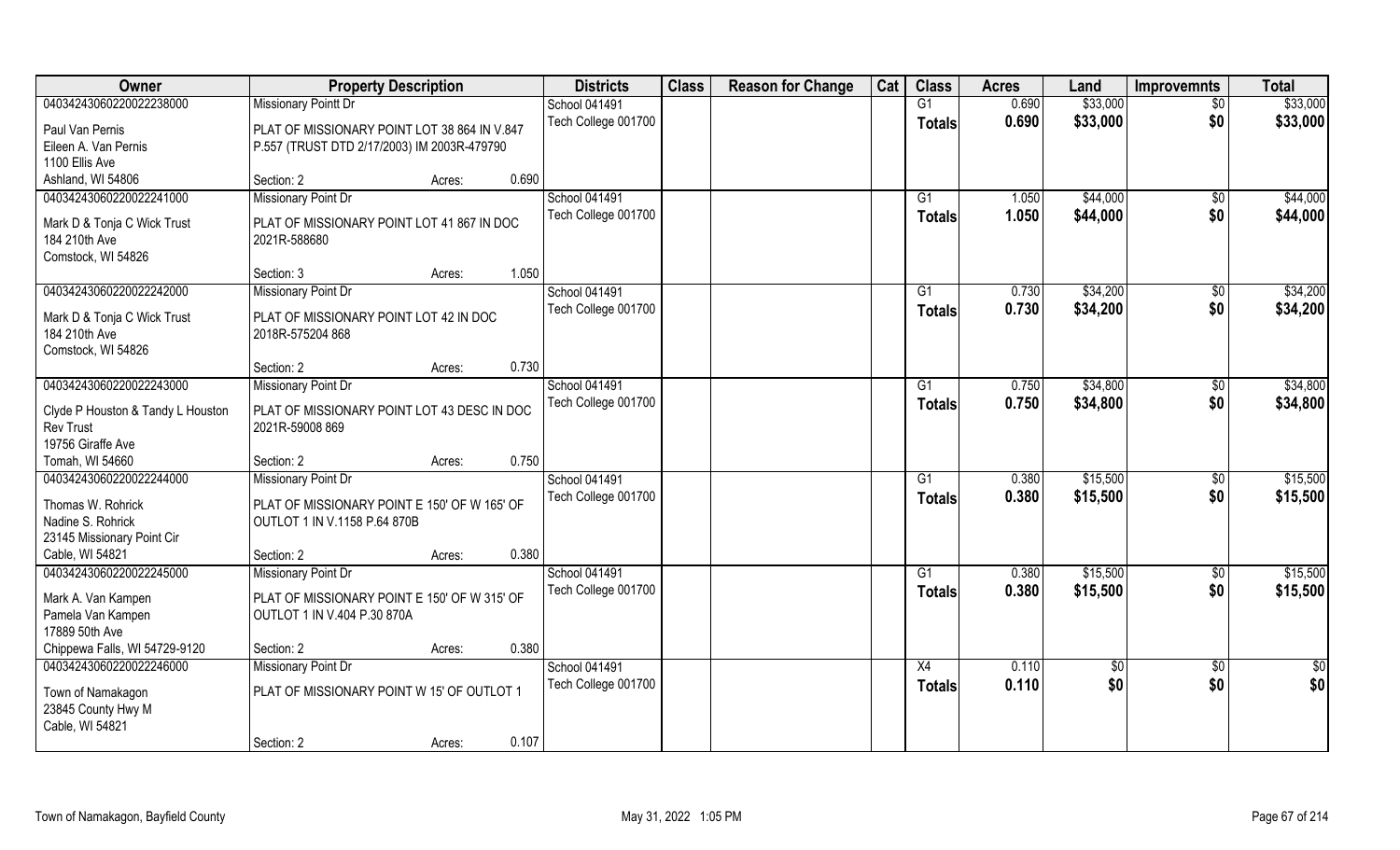| Owner                                                                                          | <b>Property Description</b>                                                                                                                         |                 | <b>Districts</b>                     | <b>Class</b> | <b>Reason for Change</b> | Cat | <b>Class</b>        | <b>Acres</b>   | Land                   | <b>Improvemnts</b>     | <b>Total</b>           |
|------------------------------------------------------------------------------------------------|-----------------------------------------------------------------------------------------------------------------------------------------------------|-----------------|--------------------------------------|--------------|--------------------------|-----|---------------------|----------------|------------------------|------------------------|------------------------|
| 04034243060220022247000                                                                        | <b>Missionary Point Dr</b>                                                                                                                          |                 | <b>School 041491</b>                 |              |                          |     | G1                  | 0.270          | \$1,200                | $\overline{30}$        | \$1,200                |
| Missionary Point Asso<br>23050 Missionary Point Cir<br>Cable, WI 54821                         | PLAT OF MISSIONARY POINT OUTLOT 2 871                                                                                                               |                 | Tech College 001700                  |              |                          |     | <b>Totals</b>       | 0.270          | \$1,200                | \$0                    | \$1,200                |
|                                                                                                | Section: 2                                                                                                                                          | 0.270<br>Acres: |                                      |              |                          |     |                     |                |                        |                        |                        |
| 04034243060220022248000                                                                        | <b>Missionary Point Dr</b>                                                                                                                          |                 | <b>School 041491</b>                 |              |                          |     | G <sub>1</sub>      | 0.310          | \$1,200                | \$0                    | \$1,200                |
| Missionary Point Asso<br>23050 Missionary Point Cir<br>Cable, WI 54821                         | PLAT OF MISSIONARY POINT OUTLOT 3 IN DOC<br>2018R-573945 872                                                                                        |                 | Tech College 001700                  |              |                          |     | <b>Totals</b>       | 0.310          | \$1,200                | \$0                    | \$1,200                |
|                                                                                                | Section: 2                                                                                                                                          | 0.310<br>Acres: |                                      |              |                          |     |                     |                |                        |                        |                        |
| 04034243060220500610000                                                                        | Missionary Point Dr                                                                                                                                 |                 | School 041491                        |              |                          |     | G1                  | 3.000          | \$50,000               | \$0                    | \$50,000               |
| Michael G. Knauber<br>21071 Cty Line Rd<br>Frederic, WI 54837                                  | GOVT LOT 6 LESS V.225 P.222 & LESS PLATTED<br>PART IN DOC 2021R-589098 306                                                                          |                 | Tech College 001700                  |              |                          |     | <b>Totals</b>       | 3.000          | \$50,000               | \$0                    | \$50,000               |
|                                                                                                | Section: 2                                                                                                                                          | 3.000<br>Acres: |                                      |              |                          |     |                     |                |                        |                        |                        |
| 04034243060220500620000                                                                        | 23275 Missionary Point Dr                                                                                                                           |                 | <b>School 041491</b>                 |              |                          |     | G1                  | 0.840          | \$250,200              | \$118,900              | \$369,100              |
| Michael L. Herro<br>156 E Wisconsin Ave<br>Oconomowoc, WI 53066                                | LOT 1 CSM #504 V.3 P.374 (LOCATED IN GOVT LOT<br>6) IN V.840 P.650 306A 2002R-477834                                                                |                 | Tech College 001700                  |              |                          |     | <b>Totals</b>       | 0.840          | \$250,200              | \$118,900              | \$369,100              |
|                                                                                                | Section: 2                                                                                                                                          | 0.840<br>Acres: |                                      |              |                          |     |                     |                |                        |                        |                        |
| 04034243060220500630000<br>Cronin Holdings, LLC<br>7260 N Pueblo Ln<br>Palos Heights, IL 60463 | 23255 Missionary Point Dr<br>LOT 2 CSM #504 V.3 P.341 (LOCATED IN GOVT LOT<br>6) IN DOC 2020R-581603 306B                                           |                 | School 041491<br>Tech College 001700 | G1           | <b>Upodated sketch</b>   |     | G1<br><b>Totals</b> | 0.950<br>0.950 | \$248,400<br>\$248,400 | \$220,900<br>\$220,900 | \$469,300<br>\$469,300 |
|                                                                                                | Section: 2                                                                                                                                          | 0.950<br>Acres: |                                      |              |                          |     |                     |                |                        |                        |                        |
| 04034243060230018201000                                                                        | 45265 Chicago Ave                                                                                                                                   |                 | School 041491                        |              |                          |     | G1                  | 0.200          | \$211,500              | \$395,100              | \$606,600              |
| Kelly C & Kerri K Nelson Rev Trust<br>45265 Chicago Ave<br>Cable, WI 54821                     | PLAT GOTTLAND RESORT LOT 1 & ELY 25' OF LOT 2<br>BLOCK 2 IN V.1125 P.315 678 (KELLY C & KERRI K<br>NELSON REV TRUST DATED 05/20/2014)<br>Section: 2 | 0.200<br>Acres: | Tech College 001700                  |              |                          |     | <b>Totals</b>       | 0.200          | \$211,500              | \$395,100              | \$606,600              |
| 04034243060230018202000                                                                        | 45245 Chicago Ave                                                                                                                                   |                 | School 041491                        |              |                          |     | G1                  | 0.500          | \$276,000              | \$194,200              | \$470,200              |
| For the Girls LLC<br>PO Box 171<br>Cable, WI 54821                                             | PLAT GOTTLAND RESORT LOT 2 LESS E 25' & LOT 3<br>BLOCK 2 IN V.1103 P.218 679<br>Section: 2                                                          | 0.500<br>Acres: | Tech College 001700                  |              |                          |     | Totals              | 0.500          | \$276,000              | \$194,200              | \$470,200              |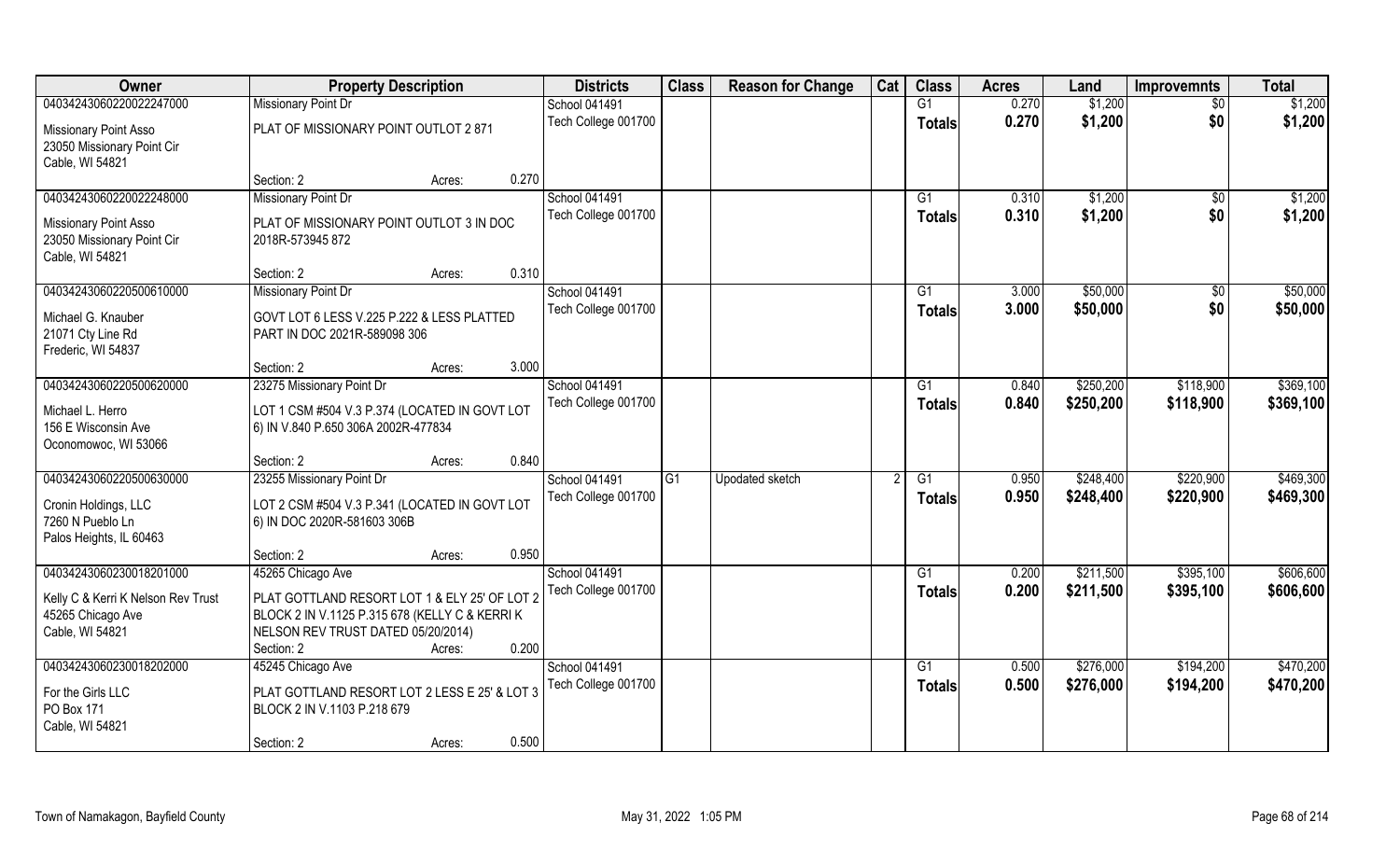| Owner                      | <b>Property Description</b>                  |        |       | <b>Districts</b>    | <b>Class</b> | <b>Reason for Change</b> | Cat | <b>Class</b>    | <b>Acres</b> | Land     | <b>Improvemnts</b> | <b>Total</b> |
|----------------------------|----------------------------------------------|--------|-------|---------------------|--------------|--------------------------|-----|-----------------|--------------|----------|--------------------|--------------|
| 04034243060230018209000    | 45270 Chicago Ave                            |        |       | School 041491       |              |                          |     | G1              | 0.700        | \$17,500 | \$118,300          | \$135,800    |
| <b>Winifred Dehring</b>    | PLAT GOTTLAND RESORT LOTS 1 & N 75' OF LOT 2 |        |       | Tech College 001700 |              |                          |     | <b>Totals</b>   | 0.700        | \$17,500 | \$118,300          | \$135,800    |
| 45270 Chicago Ave          | <b>BLOCK 4689</b>                            |        |       |                     |              |                          |     |                 |              |          |                    |              |
| Cable, WI 54821            |                                              |        |       |                     |              |                          |     |                 |              |          |                    |              |
|                            | Section: 2                                   | Acres: | 0.700 |                     |              |                          |     |                 |              |          |                    |              |
| 04034243060230018210000    | Maple St                                     |        |       | School 041491       |              |                          |     | G1              | 0.100        | \$1,800  | $\sqrt{$0}$        | \$1,800      |
| Erick & Brook Jaeger Trust | PLAT GOTTLAND RESORT S 25' OF LOT 2 BLOCK 4  |        |       | Tech College 001700 |              |                          |     | Totals          | 0.100        | \$1,800  | \$0                | \$1,800      |
| PO Box 373                 | IN V.1037 P.349 689AA                        |        |       |                     |              |                          |     |                 |              |          |                    |              |
| Cable, WI 54821            |                                              |        |       |                     |              |                          |     |                 |              |          |                    |              |
|                            | Section: 2                                   | Acres: | 0.100 |                     |              |                          |     |                 |              |          |                    |              |
| 04034243060230018211000    | 45274 Chicago Ave                            |        |       | School 041491       |              |                          |     | G1              | 0.960        | \$13,500 | $\sqrt[6]{30}$     | \$13,500     |
| Erick & Brook Jaeger Trust | PLAT GOTTLAND RESORT LOTS 3, 4 AND THE N 1/2 |        |       | Tech College 001700 |              |                          |     | <b>Totals</b>   | 0.960        | \$13,500 | \$0                | \$13,500     |
| PO Box 373                 | OF LOT 5 BLOCK 4 IN V.1037 P.349 689A        |        |       |                     |              |                          |     |                 |              |          |                    |              |
| Cable, WI 54821            |                                              |        |       |                     |              |                          |     |                 |              |          |                    |              |
|                            | Section: 2                                   | Acres: | 0.960 |                     |              |                          |     |                 |              |          |                    |              |
| 04034243060230018212000    | 45278 Chicago Ave                            |        |       | School 041491       |              |                          |     | G1              | 1.040        | \$14,300 | \$32,500           | \$46,800     |
| Gail J Dickrell Trust      | PLAT OF GOTTLAND RESORT S 1/2 OF LOT 5 AND   |        |       | Tech College 001700 |              |                          |     | <b>Totals</b>   | 1.040        | \$14,300 | \$32,500           | \$46,800     |
| 45175 Co Hwy D             | ALL OF LOTS 6 & 7 BLOCK 4 IN V.893 P.157     |        |       |                     |              |                          |     |                 |              |          |                    |              |
| Cable, WI 54821            |                                              |        |       |                     |              |                          |     |                 |              |          |                    |              |
|                            | Section: 2                                   | Acres: | 1.040 |                     |              |                          |     |                 |              |          |                    |              |
| 04034243060230018217000    | 45105 County Hwy D                           |        |       | School 041491       |              |                          |     | G1              | 1.200        | \$15,600 | \$116,100          | \$131,700    |
| Lucinda L. Tong            | PLAT GOTTLAND RESORT LOTS 1 & 2 BLOCK 5 691  |        |       | Tech College 001700 |              |                          |     | <b>Totals</b>   | 1.200        | \$15,600 | \$116,100          | \$131,700    |
| 45065 Co Hwy D             |                                              |        |       |                     |              |                          |     |                 |              |          |                    |              |
| Cable, WI 54821            |                                              |        |       |                     |              |                          |     |                 |              |          |                    |              |
|                            | Section: 2                                   | Acres: | 1.200 |                     |              |                          |     |                 |              |          |                    |              |
| 04034243060230018218000    | County Hwy D                                 |        |       | School 041491       |              |                          |     | G1              | 1.100        | \$14,800 | \$0                | \$14,800     |
| Lucinda L. Tong            | PLAT GOTTLAND RESORT LOTS 3 & 4 BLOCK 5 691A |        |       | Tech College 001700 |              |                          |     | <b>Totals</b>   | 1.100        | \$14,800 | \$0                | \$14,800     |
| 45065 Co Hwy D             |                                              |        |       |                     |              |                          |     |                 |              |          |                    |              |
| Cable, WI 54821            |                                              |        |       |                     |              |                          |     |                 |              |          |                    |              |
|                            | Section: 2                                   | Acres: | 1.100 |                     |              |                          |     |                 |              |          |                    |              |
| 04034243060230018219000    | 45065 County Hwy D                           |        |       | School 041491       |              |                          |     | $\overline{G1}$ | 1.500        | \$18,000 | \$127,700          | \$145,700    |
| Lucinda L. Tong            | PLAT GOTTLAND RESORT LOTS 5-7 BLOCK 5 691B   |        |       | Tech College 001700 |              |                          |     | Totals          | 1.500        | \$18,000 | \$127,700          | \$145,700    |
| 45065 Co Hwy D             |                                              |        |       |                     |              |                          |     |                 |              |          |                    |              |
| Cable, WI 54821            |                                              |        |       |                     |              |                          |     |                 |              |          |                    |              |
|                            | Section: 2                                   | Acres: | 1.500 |                     |              |                          |     |                 |              |          |                    |              |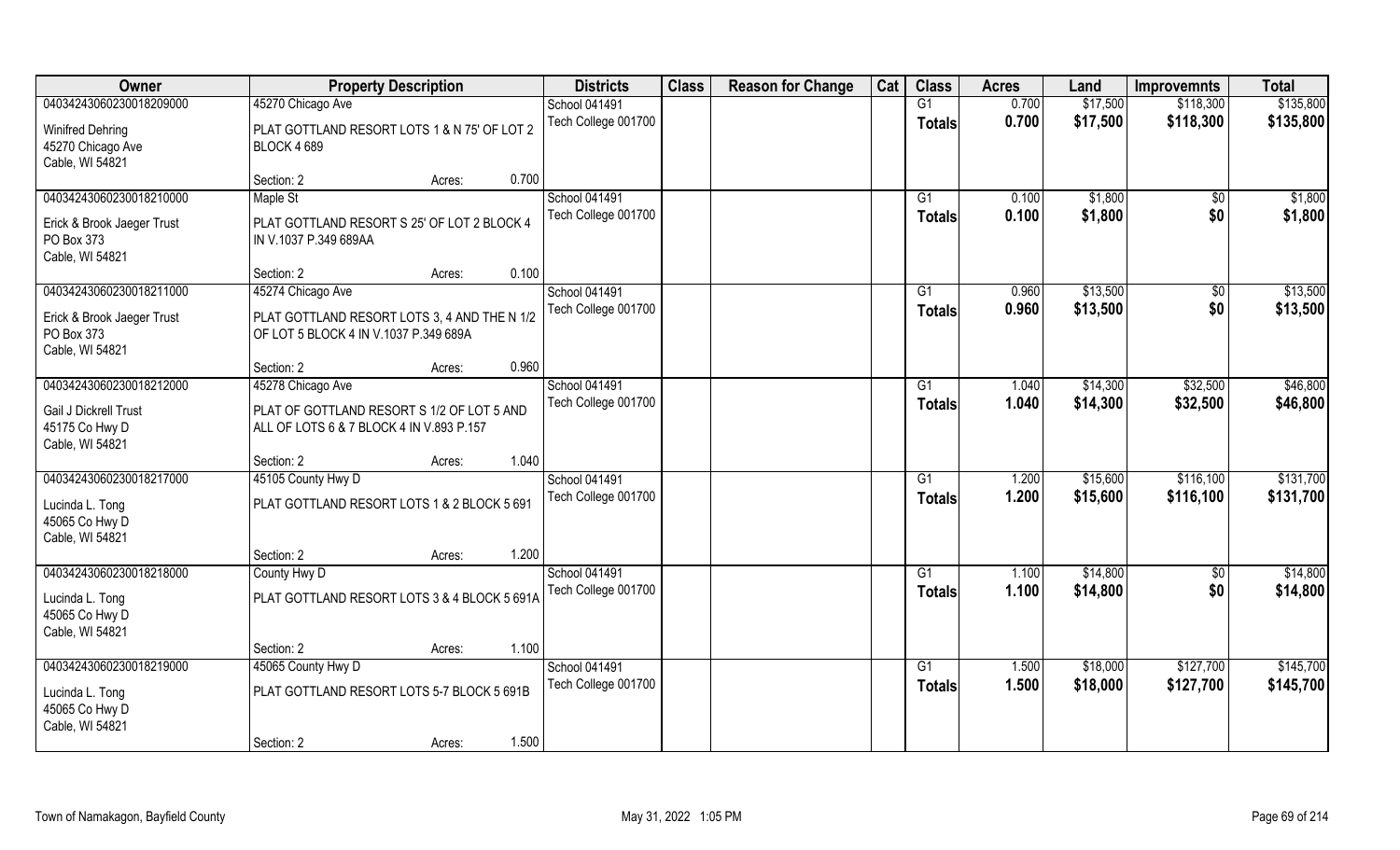| Owner                               | <b>Property Description</b>                                |                 | <b>Districts</b>     | <b>Class</b> | <b>Reason for Change</b> | Cat | <b>Class</b>  | <b>Acres</b> | Land     | <b>Improvemnts</b> | <b>Total</b> |
|-------------------------------------|------------------------------------------------------------|-----------------|----------------------|--------------|--------------------------|-----|---------------|--------------|----------|--------------------|--------------|
| 04034243060230060810000             | 45125 County Hwy D                                         |                 | <b>School 041491</b> |              |                          |     | G1            | 0.000        | \$60,000 | \$58,000           | \$118,000    |
| Brian D. Strayer<br>Lori G. Strayer | CURTIS E CONDOMINIUM UNIT 1 V.918 P.948 IM<br>2005R-499515 |                 | Tech College 001700  |              |                          |     | <b>Totals</b> | 0.000        | \$60,000 | \$58,000           | \$118,000    |
| 13652 Foxberry Rd                   |                                                            |                 |                      |              |                          |     |               |              |          |                    |              |
| Savage, MN 55378                    | Section: 2                                                 | 0.014<br>Acres: |                      |              |                          |     |               |              |          |                    |              |
| 04034243060230060820000             | 45125 County Hwy D                                         |                 | <b>School 041491</b> |              |                          |     | G1            | 0.000        | \$60,000 | \$40,000           | \$100,000    |
| Bruce A. Porch                      | CURTIS E CONDOMINIUM UNIT 2 IN V.995 P.441                 |                 | Tech College 001700  |              |                          |     | Totals        | 0.000        | \$60,000 | \$40,000           | \$100,000    |
| 17 Edgewood Dr                      |                                                            |                 |                      |              |                          |     |               |              |          |                    |              |
| Geneseo, IL 61254                   |                                                            |                 |                      |              |                          |     |               |              |          |                    |              |
|                                     | Section: 2                                                 | 0.017<br>Acres: |                      |              |                          |     |               |              |          |                    |              |
| 04034243060230060830000             | 45125 County Hwy D                                         |                 | <b>School 041491</b> |              |                          |     | G1            | 0.000        | \$60,000 | \$43,500           | \$103,500    |
| Charles D. Hanson                   | <b>CURTIS E CONDOMINIUM UNIT 3</b>                         |                 | Tech College 001700  |              |                          |     | <b>Totals</b> | 0.000        | \$60,000 | \$43,500           | \$103,500    |
| Patricia Hanson                     |                                                            |                 |                      |              |                          |     |               |              |          |                    |              |
| 9621 Flint Hill Ct                  |                                                            |                 |                      |              |                          |     |               |              |          |                    |              |
| Fredericksburg, VA 22407            | Section: 2                                                 | 0.015<br>Acres: |                      |              |                          |     |               |              |          |                    |              |
| 04034243060230060840000             | 45125 County Hwy D                                         |                 | <b>School 041491</b> |              |                          |     | G1            | 0.000        | \$60,000 | \$49,600           | \$109,600    |
| Karen Millard Trustee               | CURTIS E CONDOMINUM UNIT 4 IN V.1161 P.511                 |                 | Tech College 001700  |              |                          |     | <b>Totals</b> | 0.000        | \$60,000 | \$49,600           | \$109,600    |
| 284 Meadow Ln                       | (ALICE L HANSEN TRUST DTD 05/24/2016)                      |                 |                      |              |                          |     |               |              |          |                    |              |
| Poynette, WI 53955                  |                                                            |                 |                      |              |                          |     |               |              |          |                    |              |
|                                     | Section: 2                                                 | 0.018<br>Acres: |                      |              |                          |     |               |              |          |                    |              |
| 04034243060230060850000             | 45125 County Hwy D                                         |                 | <b>School 041491</b> |              |                          |     | G1            | 0.000        | \$60,000 | \$100,500          | \$160,500    |
| Catherine A. Popelka                | <b>CURTIS E CONDOMINIUM UNIT 5</b>                         |                 | Tech College 001700  |              |                          |     | Totals        | 0.000        | \$60,000 | \$100,500          | \$160,500    |
| 1112 Seabrook Dr                    |                                                            |                 |                      |              |                          |     |               |              |          |                    |              |
| Plano, TX 75023                     |                                                            |                 |                      |              |                          |     |               |              |          |                    |              |
|                                     | Section: 2                                                 | 0.059<br>Acres: |                      |              |                          |     |               |              |          |                    |              |
| 04034243060230060860000             | 45125 County Hwy D                                         |                 | School 041491        |              |                          |     | G1            | 0.000        | \$42,000 | \$173,000          | \$215,000    |
|                                     |                                                            |                 | Tech College 001700  |              |                          |     | <b>Totals</b> | 0.000        | \$42,000 | \$173,000          | \$215,000    |
| Jodie L. Larson Trustees            | CURTIS E CONDOMINIUM UNIT 6 IN DOC                         |                 |                      |              |                          |     |               |              |          |                    |              |
| 23985 Blue Gill Bay Rd              | 2020R-583454 (LARSON TRUST NO 2016 DTD                     |                 |                      |              |                          |     |               |              |          |                    |              |
| Cable, WI 54821                     | 09/15/2016)                                                | 0.037           |                      |              |                          |     |               |              |          |                    |              |
| 04034243060230500310000             | Section: 2                                                 | Acres:          | <b>School 041491</b> |              |                          |     |               |              | \$55,600 |                    | \$55,600     |
|                                     | County Hwy D                                               |                 |                      |              |                          |     | G1            | 5.800        |          | $\overline{50}$    |              |
| Mark Allen Clark                    | PAR IN GOVT LOT 3 IN V.775 P.571 301                       |                 | Tech College 001700  |              |                          |     | Totals        | 5.800        | \$55,600 | \$0                | \$55,600     |
| 50060 Point O Pines Rd              |                                                            |                 |                      |              |                          |     |               |              |          |                    |              |
| Barnes, WI 54873                    |                                                            |                 |                      |              |                          |     |               |              |          |                    |              |
|                                     | Section: 2                                                 | 5.800<br>Acres: |                      |              |                          |     |               |              |          |                    |              |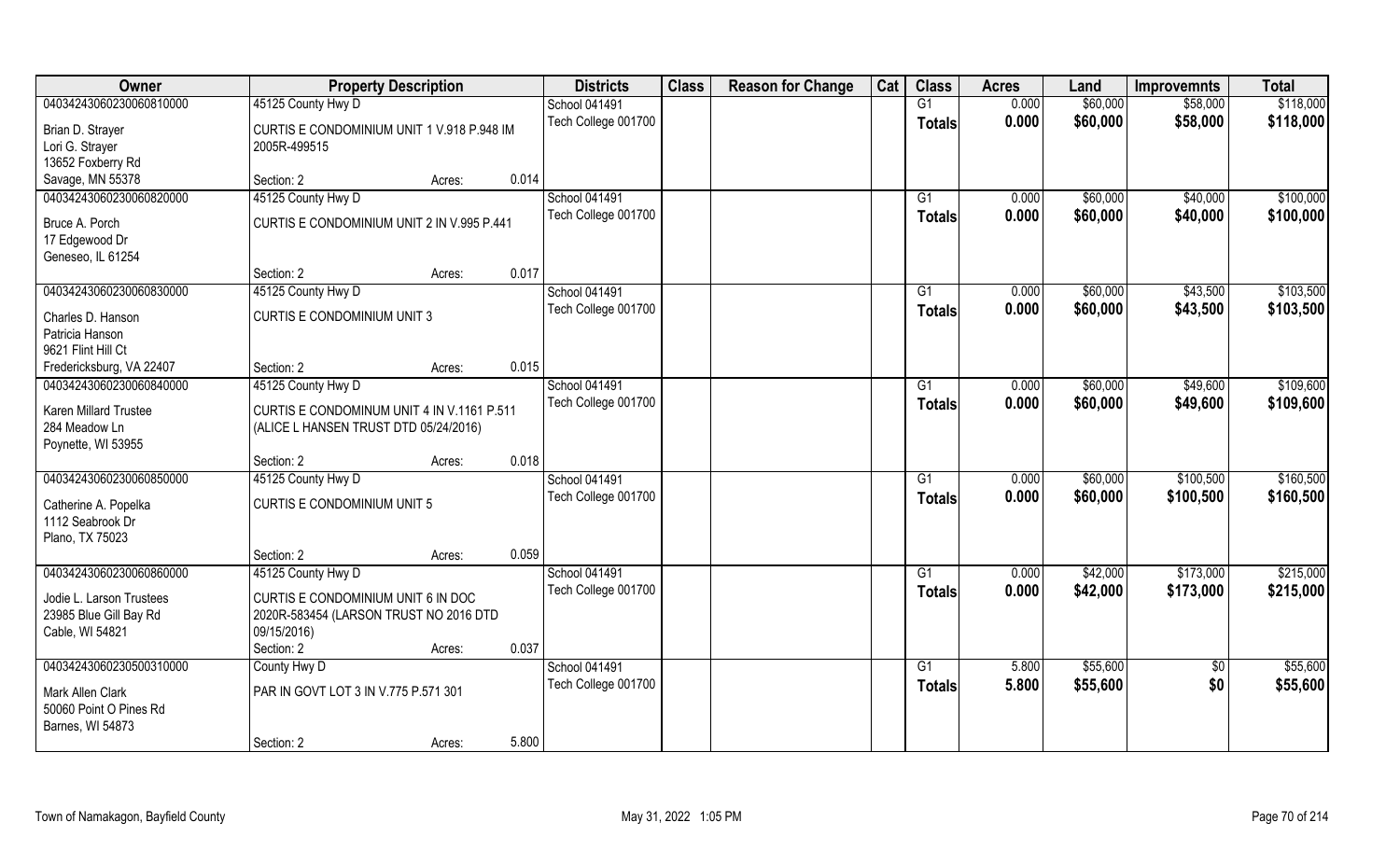| \$248,800<br>45300 County Hwy D<br><b>School 041491</b><br>G2<br>3.500<br>\$176,400<br>\$425,200<br>Tech College 001700<br>3.500<br>\$248,800<br>\$176,400<br>\$425,200<br><b>Totals</b><br>LOT 1 CSM #393 & PAR IN GOVT LOT 3 IN V.657<br>Tami J. Koch<br>P.374 & PAR OF LAND DESC IN V.1138 P.180 IM<br>45300 County Hwy D<br>2021R-587596 300A<br>Cable, WI 54821<br>3.500<br>Section: 2<br>Acres:<br>School 041491<br>\$91,000<br>04034243060230500331000<br>$\overline{G1}$<br>3.100<br>\$0<br>Tech College 001700<br>3.100<br>\$91,000<br>\$0<br>\$91,000<br>Totals<br>Tami J. Koch<br>LOT 1 CSM #1903 IN V.11 P.173 (LOCATED IN GOVT<br>45300 County Hwy D<br>LOTS 3 & 4) IN DOC 2021R-590853<br>Cable, WI 54821<br>3.100<br>Section: 2<br>Acres:<br>\$233,000<br>04034243060230500332000<br>45150 Sugar Bay Dr<br>School 041491<br>2.310<br>\$91,000<br>G1<br>Tech College 001700<br>2.310<br>\$91,000<br>\$233,000<br><b>Totals</b><br>LOT 2 CSM #1903 IN V.11 P.173 (LOCATED IN GOVT<br>Robb J. Jung<br>LOTS 3 & 4) TOG WITH EASE IN V.1165 P.408<br>Mary E. Jung<br>45150 Sugar Bay Dr<br>2.310<br>Section: 2<br>Acres:<br><b>School 041491</b><br>\$75,000<br>2.400<br>$\sqrt[6]{3}$<br>G1<br>Tech College 001700<br>2.400<br>\$75,000<br>\$0<br>\$75,000<br><b>Totals</b><br>Robb J. Jung<br>LOT 3 CSM #1903 IN V.11 P.173 (LOCATED IN GOVT<br>LOTS 3 & 4) IN DOC 2019R-576357<br>Mary E. Jung<br>45135 Co Hwy D<br>Cable, WI 54821<br>2.400<br>Section: 2<br>Acres:<br>04034243060230500334000<br><b>NSF 100%</b><br>\$75,000<br>\$315,200<br>45160 Sugar Bay Dr<br>$\overline{G1}$<br>$\overline{G1}$<br>3.350<br>School 041491<br>\$75,000<br>\$315,200<br>Tech College 001700<br>3.350<br><b>Totals</b><br>Steven H. Cooley<br>LOT 4 CSM #1903 IN V.11 P.173 (LOCATED IN GOVT<br>Jolene A. Cooley<br>LOTS 3 & 4) IN DOC 2019R-577610<br>45160 Sugar Bay Dr<br>Cable, WI 54821<br>3.350<br>Section: 2<br>Acres:<br>School 041491<br>\$56,000<br>04034243060230500340000<br>G1<br>5.600<br>$\overline{60}$<br>County Hwy D<br>5.600<br>\$56,000<br>\$0<br>Tech College 001700<br><b>Totals</b><br>Kent C. Lage<br>PAR IN GOVT LOT 3 NE SE V766 P.807<br>Kathleen M. Lage<br>23655 Blue Gill Bay Rd<br>5.600<br>Section: 2<br>Acres:<br>\$71,100<br>County Hwy D<br>School 041491<br>G1<br>1.960<br>$\overline{50}$<br>Tech College 001700<br>1.960<br>\$71,100<br>\$0<br><b>Totals</b><br>LOT 1 CSM #698 V.5 P.45 (LOCATED IN GOVT LOT 3)<br>Kent C. Lage<br>Kathleen M. Lage<br>23655 Blue Gill Bay Rd | Owner                   | <b>Property Description</b> | <b>Districts</b> | <b>Class</b> | <b>Reason for Change</b> | Cat | <b>Class</b> | <b>Acres</b> | Land | <b>Improvemnts</b> | <b>Total</b> |
|------------------------------------------------------------------------------------------------------------------------------------------------------------------------------------------------------------------------------------------------------------------------------------------------------------------------------------------------------------------------------------------------------------------------------------------------------------------------------------------------------------------------------------------------------------------------------------------------------------------------------------------------------------------------------------------------------------------------------------------------------------------------------------------------------------------------------------------------------------------------------------------------------------------------------------------------------------------------------------------------------------------------------------------------------------------------------------------------------------------------------------------------------------------------------------------------------------------------------------------------------------------------------------------------------------------------------------------------------------------------------------------------------------------------------------------------------------------------------------------------------------------------------------------------------------------------------------------------------------------------------------------------------------------------------------------------------------------------------------------------------------------------------------------------------------------------------------------------------------------------------------------------------------------------------------------------------------------------------------------------------------------------------------------------------------------------------------------------------------------------------------------------------------------------------------------------------------------------------------------------------------------------------------------------------------------------------------------------------------------------------------------------------------------------------------------------------------------------------------------------------------------------|-------------------------|-----------------------------|------------------|--------------|--------------------------|-----|--------------|--------------|------|--------------------|--------------|
|                                                                                                                                                                                                                                                                                                                                                                                                                                                                                                                                                                                                                                                                                                                                                                                                                                                                                                                                                                                                                                                                                                                                                                                                                                                                                                                                                                                                                                                                                                                                                                                                                                                                                                                                                                                                                                                                                                                                                                                                                                                                                                                                                                                                                                                                                                                                                                                                                                                                                                                        | 04034243060230500320000 |                             |                  |              |                          |     |              |              |      |                    |              |
|                                                                                                                                                                                                                                                                                                                                                                                                                                                                                                                                                                                                                                                                                                                                                                                                                                                                                                                                                                                                                                                                                                                                                                                                                                                                                                                                                                                                                                                                                                                                                                                                                                                                                                                                                                                                                                                                                                                                                                                                                                                                                                                                                                                                                                                                                                                                                                                                                                                                                                                        | Brian D. Koch           |                             |                  |              |                          |     |              |              |      |                    |              |
|                                                                                                                                                                                                                                                                                                                                                                                                                                                                                                                                                                                                                                                                                                                                                                                                                                                                                                                                                                                                                                                                                                                                                                                                                                                                                                                                                                                                                                                                                                                                                                                                                                                                                                                                                                                                                                                                                                                                                                                                                                                                                                                                                                                                                                                                                                                                                                                                                                                                                                                        |                         |                             |                  |              |                          |     |              |              |      |                    |              |
| \$91,000                                                                                                                                                                                                                                                                                                                                                                                                                                                                                                                                                                                                                                                                                                                                                                                                                                                                                                                                                                                                                                                                                                                                                                                                                                                                                                                                                                                                                                                                                                                                                                                                                                                                                                                                                                                                                                                                                                                                                                                                                                                                                                                                                                                                                                                                                                                                                                                                                                                                                                               |                         |                             |                  |              |                          |     |              |              |      |                    |              |
|                                                                                                                                                                                                                                                                                                                                                                                                                                                                                                                                                                                                                                                                                                                                                                                                                                                                                                                                                                                                                                                                                                                                                                                                                                                                                                                                                                                                                                                                                                                                                                                                                                                                                                                                                                                                                                                                                                                                                                                                                                                                                                                                                                                                                                                                                                                                                                                                                                                                                                                        |                         |                             |                  |              |                          |     |              |              |      |                    |              |
| \$324,000<br>\$324,000<br>\$75,000<br>\$390,200<br>\$390,200<br>\$56,000<br>\$56,000<br>\$71,100<br>\$71,100                                                                                                                                                                                                                                                                                                                                                                                                                                                                                                                                                                                                                                                                                                                                                                                                                                                                                                                                                                                                                                                                                                                                                                                                                                                                                                                                                                                                                                                                                                                                                                                                                                                                                                                                                                                                                                                                                                                                                                                                                                                                                                                                                                                                                                                                                                                                                                                                           |                         |                             |                  |              |                          |     |              |              |      |                    |              |
|                                                                                                                                                                                                                                                                                                                                                                                                                                                                                                                                                                                                                                                                                                                                                                                                                                                                                                                                                                                                                                                                                                                                                                                                                                                                                                                                                                                                                                                                                                                                                                                                                                                                                                                                                                                                                                                                                                                                                                                                                                                                                                                                                                                                                                                                                                                                                                                                                                                                                                                        |                         |                             |                  |              |                          |     |              |              |      |                    |              |
|                                                                                                                                                                                                                                                                                                                                                                                                                                                                                                                                                                                                                                                                                                                                                                                                                                                                                                                                                                                                                                                                                                                                                                                                                                                                                                                                                                                                                                                                                                                                                                                                                                                                                                                                                                                                                                                                                                                                                                                                                                                                                                                                                                                                                                                                                                                                                                                                                                                                                                                        |                         |                             |                  |              |                          |     |              |              |      |                    |              |
|                                                                                                                                                                                                                                                                                                                                                                                                                                                                                                                                                                                                                                                                                                                                                                                                                                                                                                                                                                                                                                                                                                                                                                                                                                                                                                                                                                                                                                                                                                                                                                                                                                                                                                                                                                                                                                                                                                                                                                                                                                                                                                                                                                                                                                                                                                                                                                                                                                                                                                                        |                         |                             |                  |              |                          |     |              |              |      |                    |              |
|                                                                                                                                                                                                                                                                                                                                                                                                                                                                                                                                                                                                                                                                                                                                                                                                                                                                                                                                                                                                                                                                                                                                                                                                                                                                                                                                                                                                                                                                                                                                                                                                                                                                                                                                                                                                                                                                                                                                                                                                                                                                                                                                                                                                                                                                                                                                                                                                                                                                                                                        |                         |                             |                  |              |                          |     |              |              |      |                    |              |
|                                                                                                                                                                                                                                                                                                                                                                                                                                                                                                                                                                                                                                                                                                                                                                                                                                                                                                                                                                                                                                                                                                                                                                                                                                                                                                                                                                                                                                                                                                                                                                                                                                                                                                                                                                                                                                                                                                                                                                                                                                                                                                                                                                                                                                                                                                                                                                                                                                                                                                                        |                         |                             |                  |              |                          |     |              |              |      |                    |              |
|                                                                                                                                                                                                                                                                                                                                                                                                                                                                                                                                                                                                                                                                                                                                                                                                                                                                                                                                                                                                                                                                                                                                                                                                                                                                                                                                                                                                                                                                                                                                                                                                                                                                                                                                                                                                                                                                                                                                                                                                                                                                                                                                                                                                                                                                                                                                                                                                                                                                                                                        |                         |                             |                  |              |                          |     |              |              |      |                    |              |
|                                                                                                                                                                                                                                                                                                                                                                                                                                                                                                                                                                                                                                                                                                                                                                                                                                                                                                                                                                                                                                                                                                                                                                                                                                                                                                                                                                                                                                                                                                                                                                                                                                                                                                                                                                                                                                                                                                                                                                                                                                                                                                                                                                                                                                                                                                                                                                                                                                                                                                                        |                         |                             |                  |              |                          |     |              |              |      |                    |              |
|                                                                                                                                                                                                                                                                                                                                                                                                                                                                                                                                                                                                                                                                                                                                                                                                                                                                                                                                                                                                                                                                                                                                                                                                                                                                                                                                                                                                                                                                                                                                                                                                                                                                                                                                                                                                                                                                                                                                                                                                                                                                                                                                                                                                                                                                                                                                                                                                                                                                                                                        |                         |                             |                  |              |                          |     |              |              |      |                    |              |
|                                                                                                                                                                                                                                                                                                                                                                                                                                                                                                                                                                                                                                                                                                                                                                                                                                                                                                                                                                                                                                                                                                                                                                                                                                                                                                                                                                                                                                                                                                                                                                                                                                                                                                                                                                                                                                                                                                                                                                                                                                                                                                                                                                                                                                                                                                                                                                                                                                                                                                                        | Cable, WI 54821         |                             |                  |              |                          |     |              |              |      |                    |              |
|                                                                                                                                                                                                                                                                                                                                                                                                                                                                                                                                                                                                                                                                                                                                                                                                                                                                                                                                                                                                                                                                                                                                                                                                                                                                                                                                                                                                                                                                                                                                                                                                                                                                                                                                                                                                                                                                                                                                                                                                                                                                                                                                                                                                                                                                                                                                                                                                                                                                                                                        | 04034243060230500333000 |                             |                  |              |                          |     |              |              |      |                    |              |
|                                                                                                                                                                                                                                                                                                                                                                                                                                                                                                                                                                                                                                                                                                                                                                                                                                                                                                                                                                                                                                                                                                                                                                                                                                                                                                                                                                                                                                                                                                                                                                                                                                                                                                                                                                                                                                                                                                                                                                                                                                                                                                                                                                                                                                                                                                                                                                                                                                                                                                                        |                         |                             |                  |              |                          |     |              |              |      |                    |              |
|                                                                                                                                                                                                                                                                                                                                                                                                                                                                                                                                                                                                                                                                                                                                                                                                                                                                                                                                                                                                                                                                                                                                                                                                                                                                                                                                                                                                                                                                                                                                                                                                                                                                                                                                                                                                                                                                                                                                                                                                                                                                                                                                                                                                                                                                                                                                                                                                                                                                                                                        |                         |                             |                  |              |                          |     |              |              |      |                    |              |
|                                                                                                                                                                                                                                                                                                                                                                                                                                                                                                                                                                                                                                                                                                                                                                                                                                                                                                                                                                                                                                                                                                                                                                                                                                                                                                                                                                                                                                                                                                                                                                                                                                                                                                                                                                                                                                                                                                                                                                                                                                                                                                                                                                                                                                                                                                                                                                                                                                                                                                                        |                         |                             |                  |              |                          |     |              |              |      |                    |              |
|                                                                                                                                                                                                                                                                                                                                                                                                                                                                                                                                                                                                                                                                                                                                                                                                                                                                                                                                                                                                                                                                                                                                                                                                                                                                                                                                                                                                                                                                                                                                                                                                                                                                                                                                                                                                                                                                                                                                                                                                                                                                                                                                                                                                                                                                                                                                                                                                                                                                                                                        |                         |                             |                  |              |                          |     |              |              |      |                    |              |
|                                                                                                                                                                                                                                                                                                                                                                                                                                                                                                                                                                                                                                                                                                                                                                                                                                                                                                                                                                                                                                                                                                                                                                                                                                                                                                                                                                                                                                                                                                                                                                                                                                                                                                                                                                                                                                                                                                                                                                                                                                                                                                                                                                                                                                                                                                                                                                                                                                                                                                                        |                         |                             |                  |              |                          |     |              |              |      |                    |              |
|                                                                                                                                                                                                                                                                                                                                                                                                                                                                                                                                                                                                                                                                                                                                                                                                                                                                                                                                                                                                                                                                                                                                                                                                                                                                                                                                                                                                                                                                                                                                                                                                                                                                                                                                                                                                                                                                                                                                                                                                                                                                                                                                                                                                                                                                                                                                                                                                                                                                                                                        |                         |                             |                  |              |                          |     |              |              |      |                    |              |
|                                                                                                                                                                                                                                                                                                                                                                                                                                                                                                                                                                                                                                                                                                                                                                                                                                                                                                                                                                                                                                                                                                                                                                                                                                                                                                                                                                                                                                                                                                                                                                                                                                                                                                                                                                                                                                                                                                                                                                                                                                                                                                                                                                                                                                                                                                                                                                                                                                                                                                                        |                         |                             |                  |              |                          |     |              |              |      |                    |              |
|                                                                                                                                                                                                                                                                                                                                                                                                                                                                                                                                                                                                                                                                                                                                                                                                                                                                                                                                                                                                                                                                                                                                                                                                                                                                                                                                                                                                                                                                                                                                                                                                                                                                                                                                                                                                                                                                                                                                                                                                                                                                                                                                                                                                                                                                                                                                                                                                                                                                                                                        |                         |                             |                  |              |                          |     |              |              |      |                    |              |
|                                                                                                                                                                                                                                                                                                                                                                                                                                                                                                                                                                                                                                                                                                                                                                                                                                                                                                                                                                                                                                                                                                                                                                                                                                                                                                                                                                                                                                                                                                                                                                                                                                                                                                                                                                                                                                                                                                                                                                                                                                                                                                                                                                                                                                                                                                                                                                                                                                                                                                                        |                         |                             |                  |              |                          |     |              |              |      |                    |              |
|                                                                                                                                                                                                                                                                                                                                                                                                                                                                                                                                                                                                                                                                                                                                                                                                                                                                                                                                                                                                                                                                                                                                                                                                                                                                                                                                                                                                                                                                                                                                                                                                                                                                                                                                                                                                                                                                                                                                                                                                                                                                                                                                                                                                                                                                                                                                                                                                                                                                                                                        |                         |                             |                  |              |                          |     |              |              |      |                    |              |
|                                                                                                                                                                                                                                                                                                                                                                                                                                                                                                                                                                                                                                                                                                                                                                                                                                                                                                                                                                                                                                                                                                                                                                                                                                                                                                                                                                                                                                                                                                                                                                                                                                                                                                                                                                                                                                                                                                                                                                                                                                                                                                                                                                                                                                                                                                                                                                                                                                                                                                                        |                         |                             |                  |              |                          |     |              |              |      |                    |              |
|                                                                                                                                                                                                                                                                                                                                                                                                                                                                                                                                                                                                                                                                                                                                                                                                                                                                                                                                                                                                                                                                                                                                                                                                                                                                                                                                                                                                                                                                                                                                                                                                                                                                                                                                                                                                                                                                                                                                                                                                                                                                                                                                                                                                                                                                                                                                                                                                                                                                                                                        |                         |                             |                  |              |                          |     |              |              |      |                    |              |
|                                                                                                                                                                                                                                                                                                                                                                                                                                                                                                                                                                                                                                                                                                                                                                                                                                                                                                                                                                                                                                                                                                                                                                                                                                                                                                                                                                                                                                                                                                                                                                                                                                                                                                                                                                                                                                                                                                                                                                                                                                                                                                                                                                                                                                                                                                                                                                                                                                                                                                                        |                         |                             |                  |              |                          |     |              |              |      |                    |              |
|                                                                                                                                                                                                                                                                                                                                                                                                                                                                                                                                                                                                                                                                                                                                                                                                                                                                                                                                                                                                                                                                                                                                                                                                                                                                                                                                                                                                                                                                                                                                                                                                                                                                                                                                                                                                                                                                                                                                                                                                                                                                                                                                                                                                                                                                                                                                                                                                                                                                                                                        |                         |                             |                  |              |                          |     |              |              |      |                    |              |
|                                                                                                                                                                                                                                                                                                                                                                                                                                                                                                                                                                                                                                                                                                                                                                                                                                                                                                                                                                                                                                                                                                                                                                                                                                                                                                                                                                                                                                                                                                                                                                                                                                                                                                                                                                                                                                                                                                                                                                                                                                                                                                                                                                                                                                                                                                                                                                                                                                                                                                                        | Cable, WI 54821         |                             |                  |              |                          |     |              |              |      |                    |              |
|                                                                                                                                                                                                                                                                                                                                                                                                                                                                                                                                                                                                                                                                                                                                                                                                                                                                                                                                                                                                                                                                                                                                                                                                                                                                                                                                                                                                                                                                                                                                                                                                                                                                                                                                                                                                                                                                                                                                                                                                                                                                                                                                                                                                                                                                                                                                                                                                                                                                                                                        | 04034243060230500350000 |                             |                  |              |                          |     |              |              |      |                    |              |
|                                                                                                                                                                                                                                                                                                                                                                                                                                                                                                                                                                                                                                                                                                                                                                                                                                                                                                                                                                                                                                                                                                                                                                                                                                                                                                                                                                                                                                                                                                                                                                                                                                                                                                                                                                                                                                                                                                                                                                                                                                                                                                                                                                                                                                                                                                                                                                                                                                                                                                                        |                         |                             |                  |              |                          |     |              |              |      |                    |              |
|                                                                                                                                                                                                                                                                                                                                                                                                                                                                                                                                                                                                                                                                                                                                                                                                                                                                                                                                                                                                                                                                                                                                                                                                                                                                                                                                                                                                                                                                                                                                                                                                                                                                                                                                                                                                                                                                                                                                                                                                                                                                                                                                                                                                                                                                                                                                                                                                                                                                                                                        |                         |                             |                  |              |                          |     |              |              |      |                    |              |
|                                                                                                                                                                                                                                                                                                                                                                                                                                                                                                                                                                                                                                                                                                                                                                                                                                                                                                                                                                                                                                                                                                                                                                                                                                                                                                                                                                                                                                                                                                                                                                                                                                                                                                                                                                                                                                                                                                                                                                                                                                                                                                                                                                                                                                                                                                                                                                                                                                                                                                                        |                         |                             |                  |              |                          |     |              |              |      |                    |              |
| 1.960<br>Section: 2<br>Acres:                                                                                                                                                                                                                                                                                                                                                                                                                                                                                                                                                                                                                                                                                                                                                                                                                                                                                                                                                                                                                                                                                                                                                                                                                                                                                                                                                                                                                                                                                                                                                                                                                                                                                                                                                                                                                                                                                                                                                                                                                                                                                                                                                                                                                                                                                                                                                                                                                                                                                          | Cable, WI 54821         |                             |                  |              |                          |     |              |              |      |                    |              |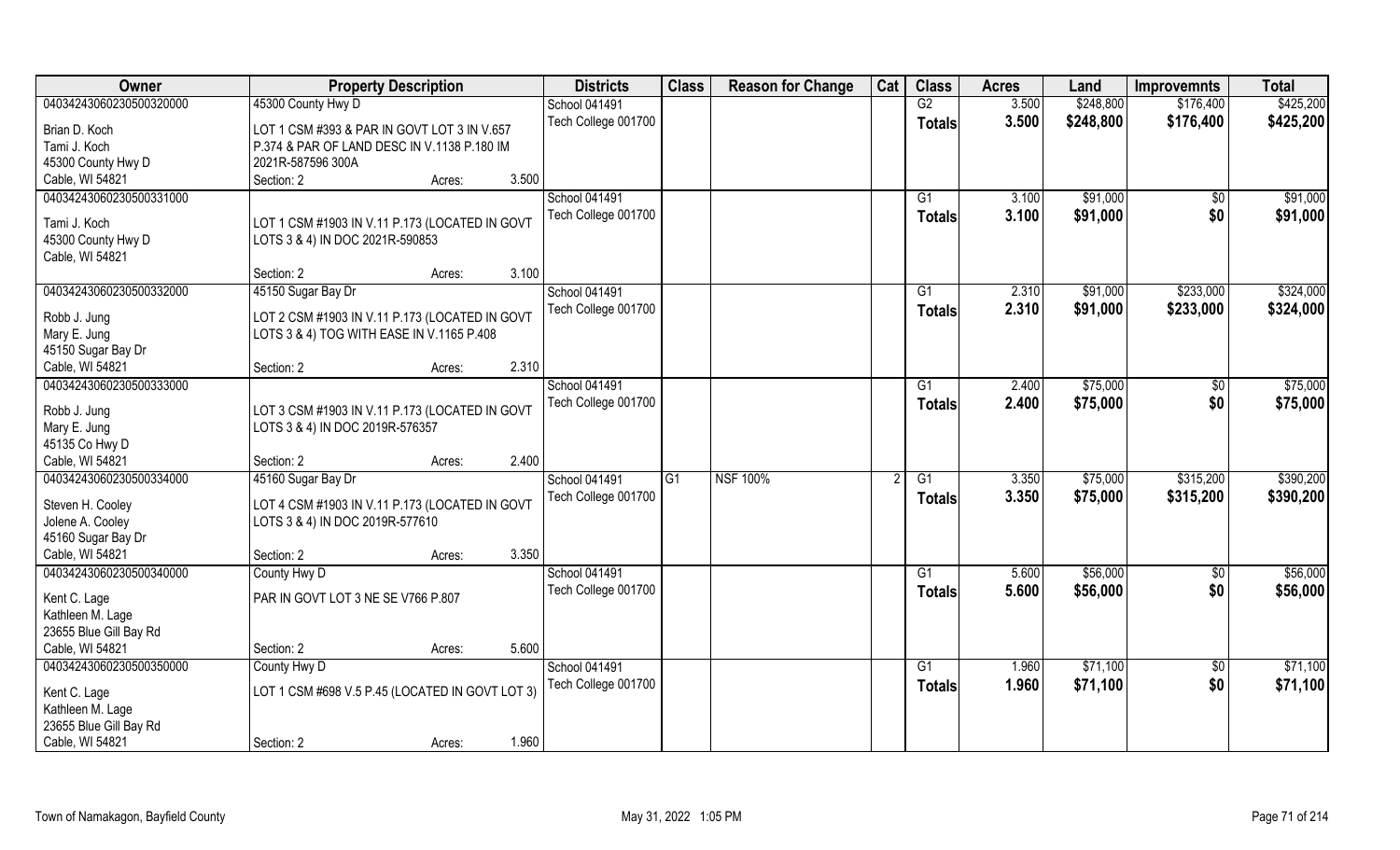| Owner                            | <b>Property Description</b>                     |        |       | <b>Districts</b>     | <b>Class</b> | <b>Reason for Change</b> | Cat | <b>Class</b>  | <b>Acres</b> | Land      | <b>Improvemnts</b> | <b>Total</b> |
|----------------------------------|-------------------------------------------------|--------|-------|----------------------|--------------|--------------------------|-----|---------------|--------------|-----------|--------------------|--------------|
| 04034243060230500360000          | 23655 Blue Gill Bay Rd                          |        |       | <b>School 041491</b> |              |                          |     | G1            | 1.940        | \$144,000 | \$199,100          | \$343,100    |
| Kent C. Lage<br>Kathleen M. Lage | LOT 2 CSM #698 V.5 P.45 (LOCATED IN GOVT LOT 3) |        |       | Tech College 001700  |              |                          |     | <b>Totals</b> | 1.940        | \$144,000 | \$199,100          | \$343,100    |
| 23655 Blue Gill Bay Rd           |                                                 |        |       |                      |              |                          |     |               |              |           |                    |              |
| Cable, WI 54821                  | Section: 2                                      | Acres: | 1.940 |                      |              |                          |     |               |              |           |                    |              |
| 04034243060230500430000          | 45145 Sugar Bay Dr                              |        |       | <b>School 041491</b> |              |                          |     | G1            | 2.070        | \$330,800 | \$276,100          | \$606,900    |
|                                  |                                                 |        |       |                      |              |                          |     |               |              |           |                    |              |
| Thomas A. Mccarver               | LOT 1 CSM #723 IN V.5 P.98 (LOCATED IN GOVT LOT |        |       | Tech College 001700  |              |                          |     | Totals        | 2.070        | \$330,800 | \$276,100          | \$606,900    |
| Jeannie L. Mccarver              | 4) IN DOC 2020R-583043                          |        |       |                      |              |                          |     |               |              |           |                    |              |
| 11443 Zachary Ln N               |                                                 |        |       |                      |              |                          |     |               |              |           |                    |              |
| Maple Grove, MN 55369            | Section: 2                                      | Acres: | 2.070 |                      |              |                          |     |               |              |           |                    |              |
| 04034243060230500441000          | 45085 Sugar Bay Dr                              |        |       | School 041491        |              |                          |     | G1            | 1.670        | \$285,400 | \$264,700          | \$550,100    |
| Francis F. Forcier               | LOT 1 CSM #1884 IN V.11 P.129 (LOCATED IN GOVT  |        |       | Tech College 001700  |              |                          |     | <b>Totals</b> | 1.670        | \$285,400 | \$264,700          | \$550,100    |
| Joan C. Forcier                  | LOT 4 SEC 2 & GOVT LOT 4 SEC 11)                |        |       |                      |              |                          |     |               |              |           |                    |              |
| 45085 Sugar Bay Dr               |                                                 |        |       |                      |              |                          |     |               |              |           |                    |              |
| Cable, WI 54821                  | Section: 2                                      | Acres: | 1.670 |                      |              |                          |     |               |              |           |                    |              |
| 04034243060230500442000          | 45015 Sugar Bay Dr                              |        |       | School 041491        |              |                          |     | G1            | 1.350        | \$260,300 | \$206,000          | \$466,300    |
|                                  |                                                 |        |       | Tech College 001700  |              |                          |     | Totals        | 1.350        | \$260,300 | \$206,000          | \$466,300    |
| Francis F. Forcier               | LOT 2 CSM #1884 IN V.11 P.129 (LOCATED IN GOVT  |        |       |                      |              |                          |     |               |              |           |                    |              |
| Joan C. Forcier                  | LOT 4 SEC 2 & LOCATED IN GOVT LOT 4 SEC 11)     |        |       |                      |              |                          |     |               |              |           |                    |              |
| 45085 Sugar Bay Dr               |                                                 |        |       |                      |              |                          |     |               |              |           |                    |              |
| Cable, WI 54821                  | Section: 2                                      | Acres: | 1.350 |                      |              |                          |     |               |              |           |                    |              |
| 04034243060230500460000          | 45030 Sugar Bay Dr                              |        |       | School 041491        |              |                          |     | G1            | 2.670        | \$53,200  | \$0                | \$53,200     |
| Mark G. Fortman                  | LOT 4 CSM #723 V.5 P.98 (LOCATED IN GOVT LOT 4) |        |       | Tech College 001700  |              |                          |     | <b>Totals</b> | 2.670        | \$53,200  | \$0                | \$53,200     |
| 24 Hillary Farm Ln               | IN V.1132 P.264                                 |        |       |                      |              |                          |     |               |              |           |                    |              |
| Gem Lake, MN 55110               |                                                 |        |       |                      |              |                          |     |               |              |           |                    |              |
|                                  | Section: 2                                      | Acres: | 2.670 |                      |              |                          |     |               |              |           |                    |              |
| 04034243060230500510000          | 45145 County Hwy D                              |        |       | School 041491        |              |                          |     | G1            | 3.500        | \$500,000 | \$143,800          | \$643,800    |
|                                  | PAR IN GOVT LOTS 5 & 7 IN V.1154 P.409 307      |        |       | Tech College 001700  |              |                          |     | <b>Totals</b> | 3.500        | \$500,000 | \$143,800          | \$643,800    |
| Renee R. Young                   |                                                 |        |       |                      |              |                          |     |               |              |           |                    |              |
| 45145 Co Hwy D                   |                                                 |        |       |                      |              |                          |     |               |              |           |                    |              |
| Cable, WI 54821                  |                                                 |        | 3.500 |                      |              |                          |     |               |              |           |                    |              |
|                                  | Section: 2                                      | Acres: |       |                      |              |                          |     |               |              |           |                    |              |
| 04034243060230500520000          | 45135 County Hwy D                              |        |       | School 041491        |              |                          |     | G2            | 0.520        | \$50,000  | \$323,800          | \$373,800    |
| Loon Patrol, LLC                 | PAR IN GOVT LOT 5 IN DOC 2021R-588545 307A      |        |       | Tech College 001700  |              |                          |     | <b>Totals</b> | 0.520        | \$50,000  | \$323,800          | \$373,800    |
| 46055 E Jackson Lake Rd          |                                                 |        |       |                      |              |                          |     |               |              |           |                    |              |
| Cable, WI 54821                  |                                                 |        |       |                      |              |                          |     |               |              |           |                    |              |
|                                  | Section: 2                                      | Acres: | 0.520 |                      |              |                          |     |               |              |           |                    |              |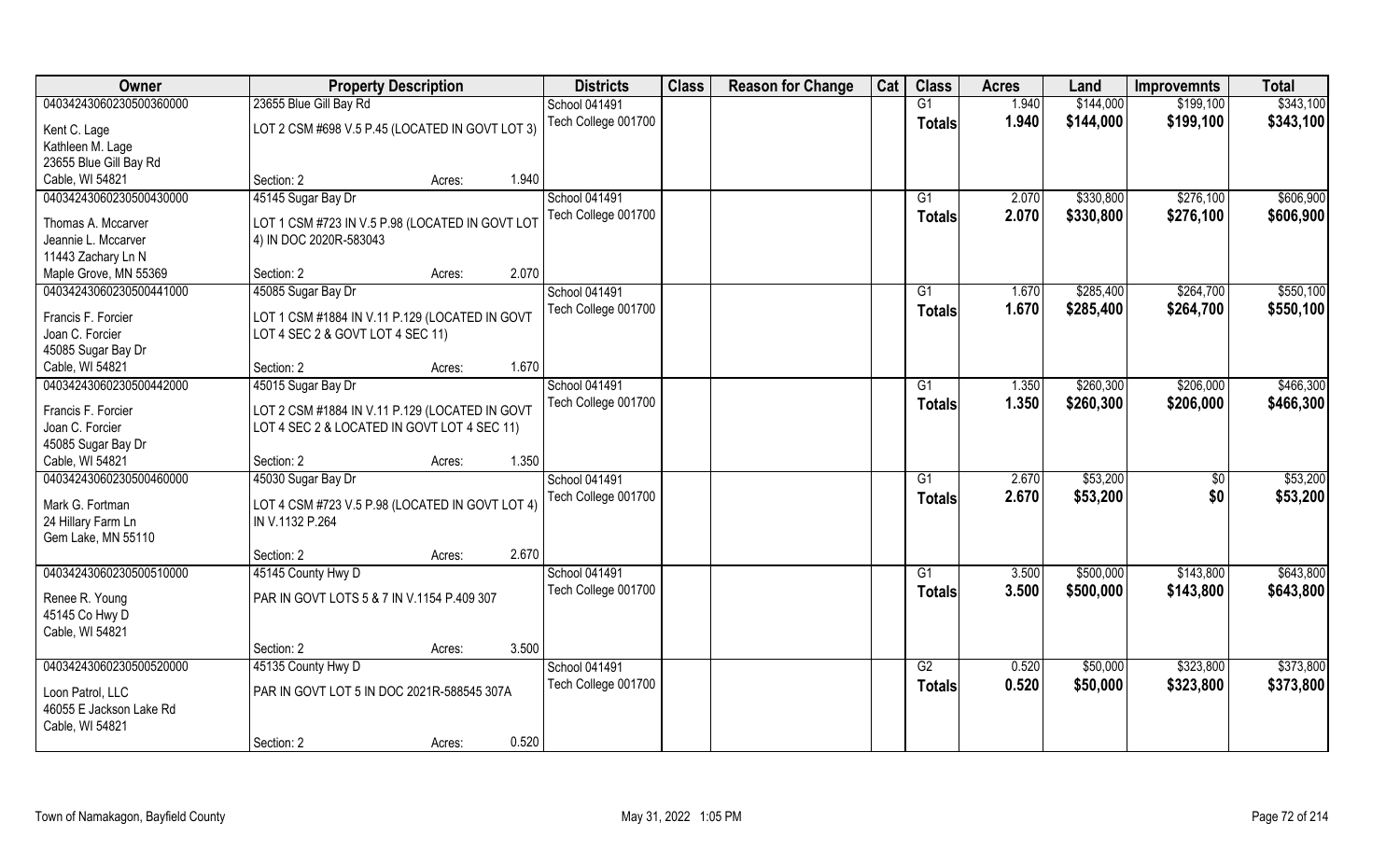| Owner                   | <b>Property Description</b>                                                  | <b>Districts</b>     | <b>Class</b> | <b>Reason for Change</b> | Cat | <b>Class</b>   | <b>Acres</b> | Land      | <b>Improvemnts</b> | <b>Total</b> |
|-------------------------|------------------------------------------------------------------------------|----------------------|--------------|--------------------------|-----|----------------|--------------|-----------|--------------------|--------------|
| 04034243060230500530000 | County Hwy D                                                                 | <b>School 041491</b> |              |                          |     | G1             | 0.450        | \$22,900  | $\overline{30}$    | \$22,900     |
| Lucinda L. Tong         | PAR IN GOVT LOT 5 IN V.740 P.118 SEE AFF V.503                               | Tech College 001700  |              |                          |     | <b>Totals</b>  | 0.450        | \$22,900  | \$0                | \$22,900     |
| 45065 Co Hwy D          | P.378 309B                                                                   |                      |              |                          |     |                |              |           |                    |              |
| Cable, WI 54821         |                                                                              |                      |              |                          |     |                |              |           |                    |              |
|                         | Section: 2<br>Acres:                                                         | 0.450                |              |                          |     |                |              |           |                    |              |
| 04034243060230500540000 | 45050 County Hwy D                                                           | <b>School 041491</b> |              |                          |     | G <sub>1</sub> | 1.300        | \$199,200 | \$24,100           | \$223,300    |
| Eugene J. Dubiel        | LOT 4 CSM #81 IN V.2 P.91 (LOCATED IN GOVT LOT                               | Tech College 001700  |              |                          |     | <b>Totals</b>  | 1.300        | \$199,200 | \$24,100           | \$223,300    |
| 45040 County Hwy D      | 5) IN DOC 2018R-573242 309F                                                  |                      |              |                          |     |                |              |           |                    |              |
| Cable, WI 54821         |                                                                              |                      |              |                          |     |                |              |           |                    |              |
|                         | Section: 2<br>Acres:                                                         | 1.300                |              |                          |     |                |              |           |                    |              |
| 04034243060230500551000 | 45040 County Hwy D                                                           | School 041491        |              |                          |     | G1             | 1.600        | \$186,300 | \$376,500          | \$562,800    |
| Eugene J. Dubiel        | LOT 3 CSM #1807 IN V.10 P.331 (LOCATED IN GOVT                               | Tech College 001700  |              |                          |     | <b>Totals</b>  | 1.600        | \$186,300 | \$376,500          | \$562,800    |
| 45040 County Hwy D      | LOT 5) IN V.1085 P.831                                                       |                      |              |                          |     |                |              |           |                    |              |
| Cable, WI 54821         |                                                                              |                      |              |                          |     |                |              |           |                    |              |
|                         | Section: 2<br>Acres:                                                         | 0.000                |              |                          |     |                |              |           |                    |              |
| 04034243060230500552000 | 45030 County Hwy D                                                           | <b>School 041491</b> |              |                          |     | G1             | 0.840        | \$183,500 | \$73,300           | \$256,800    |
| Donald B. Ketcham       |                                                                              | Tech College 001700  |              |                          |     | <b>Totals</b>  | 0.840        | \$183,500 | \$73,300           | \$256,800    |
| Barbara N. Ketcham      | LOT 2 CSM #1807 IN V.10 P.331 (LOCATED IN GOVT<br>LOT 5) IN DOC 2020R-585189 |                      |              |                          |     |                |              |           |                    |              |
| 1460 River Shore Dr     |                                                                              |                      |              |                          |     |                |              |           |                    |              |
| Hastings, MN 55033      | Section: 2<br>Acres:                                                         | 0.000                |              |                          |     |                |              |           |                    |              |
| 04034243060230500553000 |                                                                              | School 041491        |              |                          |     | G1             | 0.790        | \$7,300   | \$0                | \$7,300      |
|                         |                                                                              | Tech College 001700  |              |                          |     | <b>Totals</b>  | 0.790        | \$7,300   | \$0                | \$7,300      |
| Donald B. Ketcham       | LOT 1 CSM #1807 IN V.10 P.331 (LOCATED IN GOVT                               |                      |              |                          |     |                |              |           |                    |              |
| Barbara N. Ketcham      | LOT 5) IN DOC 2020R-585189                                                   |                      |              |                          |     |                |              |           |                    |              |
| 1460 River Shore Dr     |                                                                              |                      |              |                          |     |                |              |           |                    |              |
| Hastings, MN 55033      | Section: 2<br>Acres:                                                         | 0.000                |              |                          |     |                |              |           |                    |              |
| 04034243060230500570000 | 45020 County Hwy D                                                           | <b>School 041491</b> |              |                          |     | G1             | 2.000        | \$224,800 | \$112,800          | \$337,600    |
| Arvid S. Faldet         | LOT 1 CSM #81 V.2 P.91 (LOCATED IN GOVT LOT 5 &                              | Tech College 001700  |              |                          |     | <b>Totals</b>  | 2.000        | \$224,800 | \$112,800          | \$337,600    |
| Dianne B. Faldet        | GOVT LOT 3 SEC 11) IN V.565 P.25 309C                                        |                      |              |                          |     |                |              |           |                    |              |
| 5404 Sindelar Dr        |                                                                              |                      |              |                          |     |                |              |           |                    |              |
| Eau Claire, WI 54701    | Section: 2<br>Acres:                                                         | 2.000                |              |                          |     |                |              |           |                    |              |
| 04034243060230500711000 | 45195 County Hwy D                                                           | School 041491        |              |                          |     | G1             | 1.570        | \$447,600 | \$266,000          | \$713,600    |
| Rachel H. Korstad       | LOT 1 CSM #1543 IN V.9 P.167 (LOCATED IN GOVT                                | Tech College 001700  |              |                          |     | Totals         | 1.570        | \$447,600 | \$266,000          | \$713,600    |
| 22107 Goose Lake pass   | LOT 7) IN V.982 P.370 (RACHEL H KORSTAD REV                                  |                      |              |                          |     |                |              |           |                    |              |
| Lakeville, MN 55044     | <b>TRUST DTD 9/28/07)</b>                                                    |                      |              |                          |     |                |              |           |                    |              |
|                         | Section: 2<br>Acres:                                                         | 1.570                |              |                          |     |                |              |           |                    |              |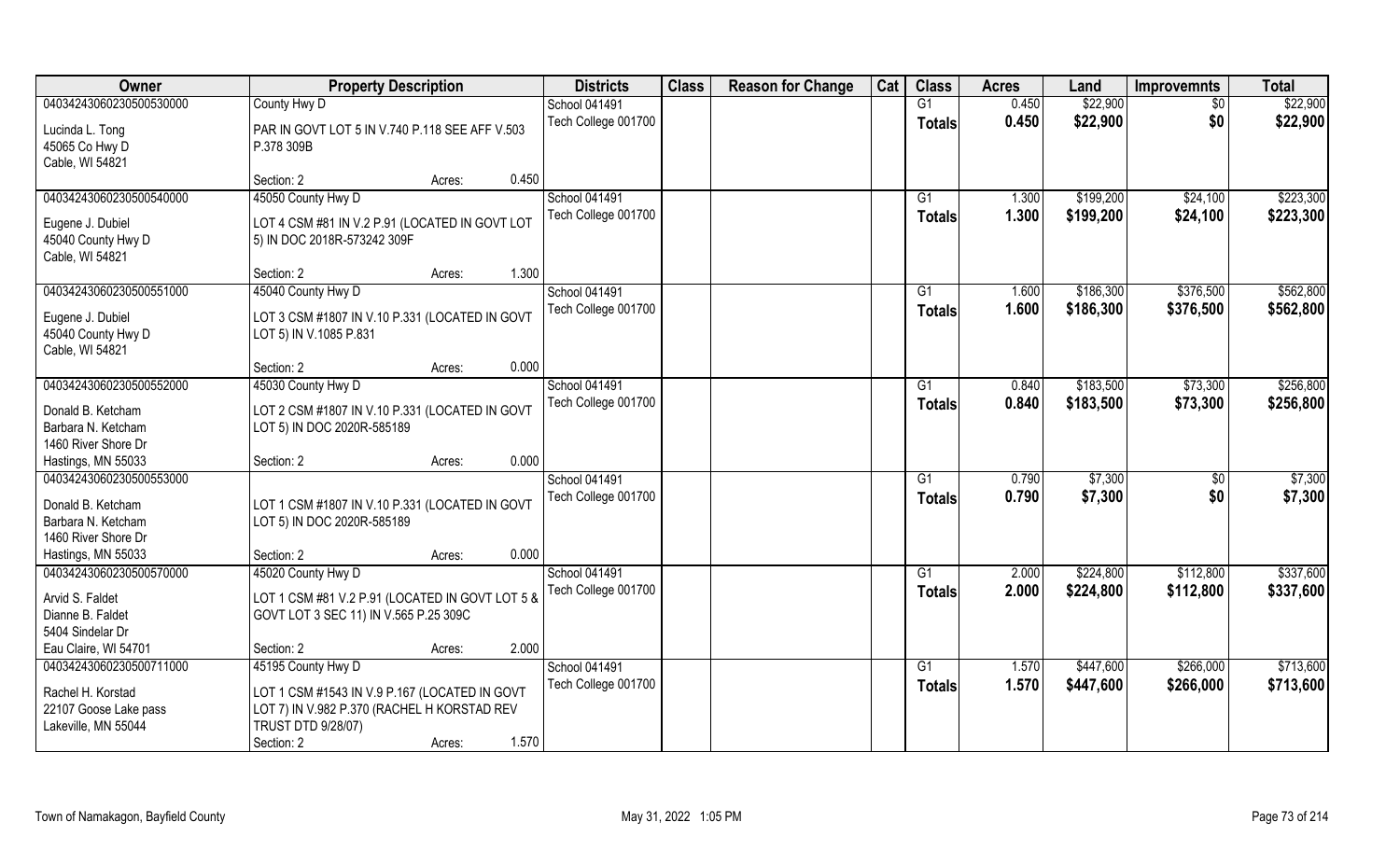| Owner                                       | <b>Property Description</b>                     | <b>Districts</b>     | <b>Class</b> | <b>Reason for Change</b> | Cat | <b>Class</b>    | <b>Acres</b> | Land      | <b>Improvemnts</b> | <b>Total</b> |
|---------------------------------------------|-------------------------------------------------|----------------------|--------------|--------------------------|-----|-----------------|--------------|-----------|--------------------|--------------|
| 04034243060230500712000                     |                                                 | <b>School 041491</b> |              |                          |     | $\overline{G1}$ | 0.930        | \$195,800 | $\overline{50}$    | \$195,800    |
| Rachel H. Korstad                           | LOT 2 CSM #1543 IN V.992 P.637 (LOCATED IN GOVT | Tech College 001700  |              |                          |     | <b>Totals</b>   | 0.930        | \$195,800 | \$0                | \$195,800    |
| 22107 Goose Lake pass                       | LOT 7) (RACHEL H KORSTAD REV TRUST DTD          |                      |              |                          |     |                 |              |           |                    |              |
| Lakeville, MN 55044                         | 09/28/2007)                                     |                      |              |                          |     |                 |              |           |                    |              |
|                                             | 0.930<br>Section: 2<br>Acres:                   |                      |              |                          |     |                 |              |           |                    |              |
| 04034243060230500721000                     | 45185 County Hwy D                              | <b>School 041491</b> |              |                          |     | G1              | 0.490        | \$257,500 | \$105,400          | \$362,900    |
|                                             |                                                 | Tech College 001700  |              |                          |     | <b>Totals</b>   | 0.490        | \$257,500 | \$105,400          | \$362,900    |
| Rachel H. Korstad                           | LOT 1 CSM #1595 IN V.9 P.272 (LOCATED IN GOVT   |                      |              |                          |     |                 |              |           |                    |              |
| Stephen W. Korstad<br>22107 Goose Lake pass | LOT 7) IN V.2016R-566341                        |                      |              |                          |     |                 |              |           |                    |              |
| Lakeville, MN 55044                         | 0.490<br>Section: 2<br>Acres:                   |                      |              |                          |     |                 |              |           |                    |              |
| 04034243060230500731000                     | 45175 County Hwy D                              | <b>School 041491</b> |              |                          |     | G1              | 1.110        | \$372,800 | \$513,300          | \$886,100    |
|                                             |                                                 | Tech College 001700  |              |                          |     |                 | 1.110        | \$372,800 | \$513,300          | \$886,100    |
| Terrance J. Dickrell                        | LOT 2 CSM #1595 IN V.9 P.272 (LOCATED IN GOVT   |                      |              |                          |     | <b>Totals</b>   |              |           |                    |              |
| Gail J. Dickrell                            | LOT 7) IN V.995 P.411                           |                      |              |                          |     |                 |              |           |                    |              |
| 45175 Co Hwy D                              |                                                 |                      |              |                          |     |                 |              |           |                    |              |
| Cable, WI 54821                             | 1.110<br>Section: 2<br>Acres:                   |                      |              |                          |     |                 |              |           |                    |              |
| 04034243060230500740000                     | 45165 County Hwy D                              | <b>School 041491</b> |              |                          |     | G1              | 0.820        | \$330,000 | \$52,500           | \$382,500    |
| Eric D. Prater                              | PAR IN GOVT LOT 7 IN V.1132 P.610 LESS V.229    | Tech College 001700  |              |                          |     | <b>Totals</b>   | 0.820        | \$330,000 | \$52,500           | \$382,500    |
| 11 Brighton Way                             | P.626 311A1                                     |                      |              |                          |     |                 |              |           |                    |              |
| Montgomery, IL 60538                        |                                                 |                      |              |                          |     |                 |              |           |                    |              |
|                                             | 0.820<br>Section: 2<br>Acres:                   |                      |              |                          |     |                 |              |           |                    |              |
| 04034243060230500751000                     |                                                 | <b>School 041491</b> |              |                          |     | G1              | 0.990        | \$198,200 | $\sqrt[6]{30}$     | \$198,200    |
| Terrance J Or Gail J Dickrell               | LOT 3 CSM #1542 IN V.9 P.165 (LOCATED IN GOVT   | Tech College 001700  |              |                          |     | Totals          | 0.990        | \$198,200 | \$0                | \$198,200    |
| 45175 Co Hwy D                              | LOT 7) IN V.995 P.992 (THE TERRANCE AND GAIL    |                      |              |                          |     |                 |              |           |                    |              |
| Cable, WI 54821                             | DICKRELL TRUST DTD 4/18/02)                     |                      |              |                          |     |                 |              |           |                    |              |
|                                             | 0.990<br>Section: 2<br>Acres:                   |                      |              |                          |     |                 |              |           |                    |              |
| 04034243060230500752000                     | 45215 County Hwy D                              | School 041491        |              |                          |     | G1              | 0.810        | \$134,600 | \$126,900          | \$261,500    |
|                                             |                                                 | Tech College 001700  |              |                          |     | <b>Totals</b>   | 0.810        | \$134,600 | \$126,900          | \$261,500    |
| Craig J. Forneris                           | LOT 4 CSM #1542 IN V.9 P.165 (LOCATED IN GOVT   |                      |              |                          |     |                 |              |           |                    |              |
| Deborah L. Forneris                         | LOT 7) IN V.986 P.599                           |                      |              |                          |     |                 |              |           |                    |              |
| 45215 Co Hwy D                              |                                                 |                      |              |                          |     |                 |              |           |                    |              |
| Cable, WI 54821                             | 0.810<br>Section: 2<br>Acres:                   |                      |              |                          |     |                 |              |           |                    |              |
| 04034243060230500760000                     | County Hwy D                                    | School 041491        |              |                          |     | X3              | 0.700        | \$0       | $\overline{50}$    | \$0          |
| Hwy Bayfield County                         | 2 HWY PARS IN GOVT LOT 7 IN V.232 P.135 & V.229 | Tech College 001700  |              |                          |     | Totals          | 0.700        | \$0       | \$0                | \$0          |
| 117 E 5th St                                | P.626 (.08A)(.01A) 311A4                        |                      |              |                          |     |                 |              |           |                    |              |
| Washburn, WI 54891                          |                                                 |                      |              |                          |     |                 |              |           |                    |              |
|                                             | 0.700<br>Section: 2<br>Acres:                   |                      |              |                          |     |                 |              |           |                    |              |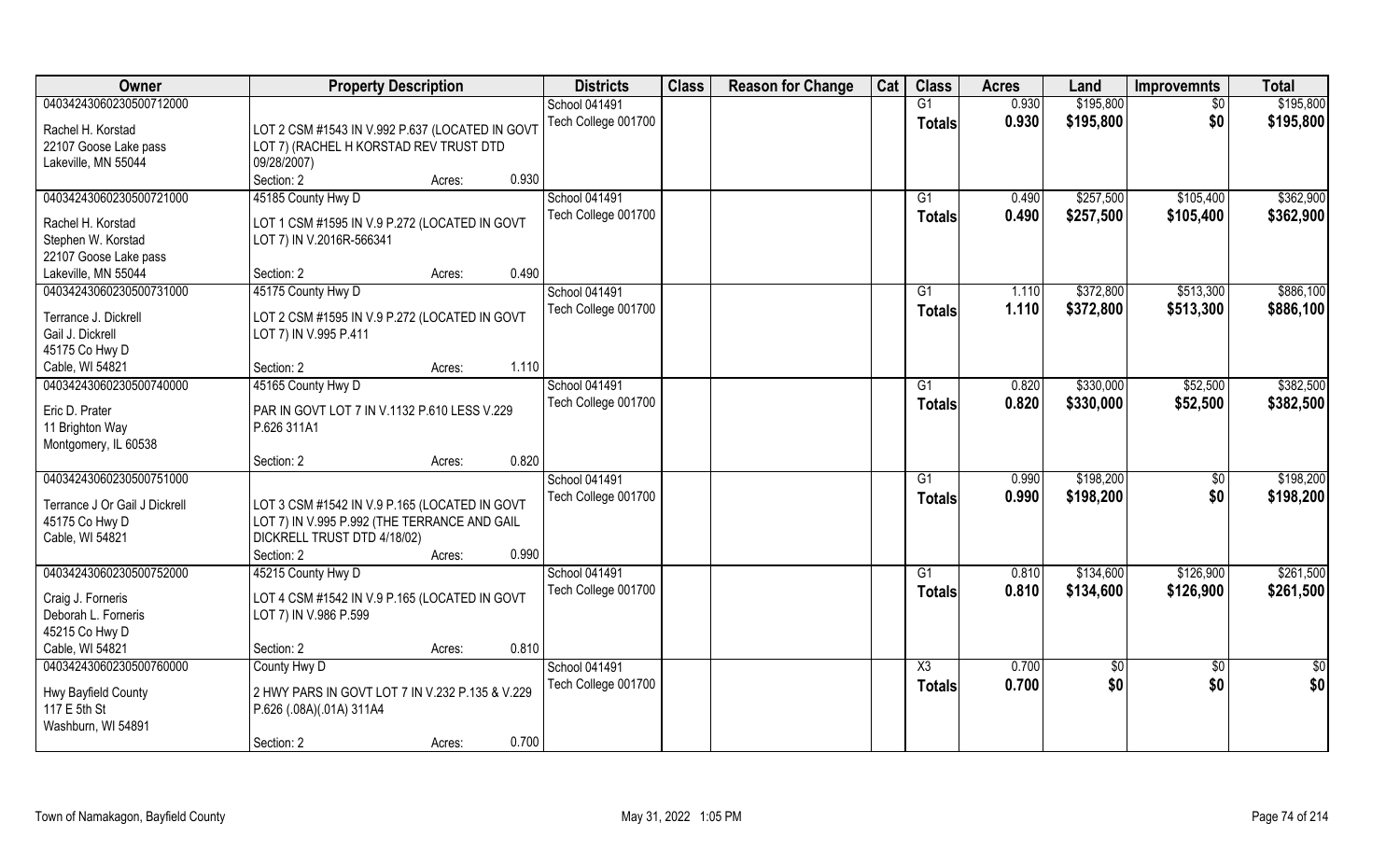| <b>Owner</b>            | <b>Property Description</b>                       | <b>Districts</b>     | <b>Class</b> | <b>Reason for Change</b> | Cat | <b>Class</b>   | <b>Acres</b> | Land      | <b>Improvemnts</b> | <b>Total</b>  |
|-------------------------|---------------------------------------------------|----------------------|--------------|--------------------------|-----|----------------|--------------|-----------|--------------------|---------------|
| 04034243060240100010000 | <b>Blue Gill Bay Rd</b>                           | School 041491        |              |                          |     | G6             | 12.000       | \$24,000  | $\overline{50}$    | \$24,000      |
| James P. Dooley         | PAR IN SE NE & NE SE & GOVT LOT 2 & GOVT LOT 3    | Tech College 001700  |              |                          |     | <b>Totals</b>  | 12.000       | \$24,000  | \$0                | \$24,000      |
| 12515 42nd Ave N        | IN V.877 P.173 TOG WITH EASE 298                  |                      |              |                          |     |                |              |           |                    |               |
| Plymouth, MN 55441      |                                                   |                      |              |                          |     |                |              |           |                    |               |
|                         | 12.000<br>Section: 2<br>Acres:                    |                      |              |                          |     |                |              |           |                    |               |
| 04034243060240100020000 | <b>Blue Gill Bay Rd</b>                           | <b>School 041491</b> |              |                          |     | G1             | 1.700        | \$88,500  | $\overline{50}$    | \$88,500      |
| Kent C. Lage            | LOT 4 CSM #326 V.3 P.155 (LOCATED IN NE SE)       | Tech College 001700  |              |                          |     | Totals         | 1.700        | \$88,500  | \$0                | \$88,500      |
| Kathleen M. Lage        |                                                   |                      |              |                          |     |                |              |           |                    |               |
| 23655 Blue Gill Bay Rd  |                                                   |                      |              |                          |     |                |              |           |                    |               |
| Cable, WI 54821         | 1.700<br>Section: 2<br>Acres:                     |                      |              |                          |     |                |              |           |                    |               |
| 04034243060240100030000 | 23825 Blue Gill Bay Rd                            | School 041491        |              |                          |     | G1             | 2.000        | \$180,700 | \$52,000           | \$232,700     |
| Sue Ann Haglof          | LOT 3 CSM #326 IN V.3 P.155 (LOCATED IN NE SE) IN | Tech College 001700  |              |                          |     | <b>Totals</b>  | 2.000        | \$180,700 | \$52,000           | \$232,700     |
| Thomas R. Haglof        | V.1092 P.219 310A                                 |                      |              |                          |     |                |              |           |                    |               |
| 23825 Blue Gill Bay Rd  |                                                   |                      |              |                          |     |                |              |           |                    |               |
| Cable, WI 54821         | 2.000<br>Section: 2<br>Acres:                     |                      |              |                          |     |                |              |           |                    |               |
| 04034243060240100040000 | 23855 Blue Gill Bay Rd                            | School 041491        |              |                          |     | G <sub>1</sub> | 2.000        | \$180,700 | \$277,900          | \$458,600     |
| James P. Dooley         | PAR IN NE SE IN V.453 P.387 (LOT 2 CSM #326 V.3   | Tech College 001700  |              |                          |     | <b>Totals</b>  | 2.000        | \$180,700 | \$277,900          | \$458,600     |
| Nancy Dooley            | P.155) 310B                                       |                      |              |                          |     |                |              |           |                    |               |
| 12515 42nd Ave N        |                                                   |                      |              |                          |     |                |              |           |                    |               |
| Plymouth, MN 55441      | 2.000<br>Section: 2<br>Acres:                     |                      |              |                          |     |                |              |           |                    |               |
| 04034243060240100050000 | <b>Blue Gill Bay Rd</b>                           | School 041491        |              |                          |     | G1             | 2.300        | \$93,300  | \$0                | \$93,300      |
| James P. Dooley         | LOT 1 CSM #326 V.3 P.155 (LOCATED IN NE SE) IN    | Tech College 001700  |              |                          |     | <b>Totals</b>  | 2.300        | \$93,300  | \$0                | \$93,300      |
| Nancy Dooley            | V.496 P.308                                       |                      |              |                          |     |                |              |           |                    |               |
| 12515 42nd Ave N        |                                                   |                      |              |                          |     |                |              |           |                    |               |
| Plymouth, MN 55441      | 2.300<br>Section: 2<br>Acres:                     |                      |              |                          |     |                |              |           |                    |               |
| 04034243060240100060000 | <b>Blue Gill Bay Rd</b>                           | School 041491        |              |                          |     | X3             | 1.390        | \$0       | \$0                | $\frac{6}{3}$ |
| <b>Bayfield County</b>  | LOT 1 CSM #873 V.6 P.26 (LOCATED IN NE SE) TOG    | Tech College 001700  |              |                          |     | <b>Totals</b>  | 1.390        | \$0       | \$0                | \$0           |
| 117 E 5th St            | WITH EASE IN DOC 2020R- 586303                    |                      |              |                          |     |                |              |           |                    |               |
| PO Box 878              |                                                   |                      |              |                          |     |                |              |           |                    |               |
| Washburn, WI 54891      | 1.390<br>Section: 2<br>Acres:                     |                      |              |                          |     |                |              |           |                    |               |
| 04034243060240100071000 | 23875 Blue Gill Bay Rd                            | School 041491        |              |                          |     | G1             | 4.800        | \$34,300  | $\sqrt{$0}$        | \$34,300      |
| Jonathan C. Early       | LOT 1 CSM #1518 IN V.9 P.113 (LOCATED IN NE SE &  | Tech College 001700  |              |                          |     | <b>Totals</b>  | 4.800        | \$34,300  | \$0                | \$34,300      |
| Cordeli Early           | SE SE SEC 2 & W 1/2 SW SEC 1) IN DOC              |                      |              |                          |     |                |              |           |                    |               |
| 8032 Hidden Bay Tr      | 2020R-585349                                      |                      |              |                          |     |                |              |           |                    |               |
| Lake Elmo, MN 55042     | 4.800<br>Section: 2<br>Acres:                     |                      |              |                          |     |                |              |           |                    |               |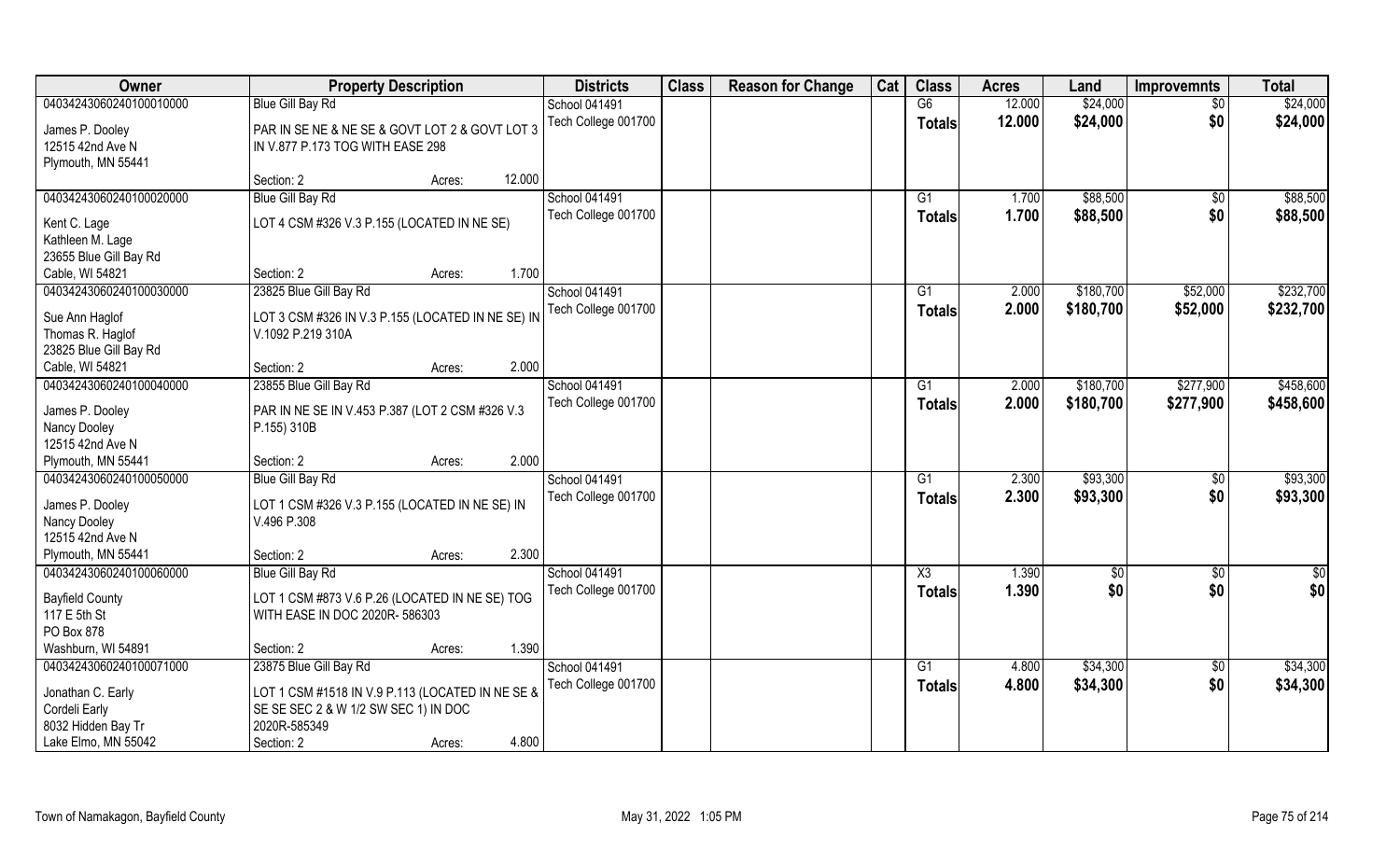| Owner                                      | <b>Property Description</b>                      | <b>Districts</b>     | <b>Class</b> | <b>Reason for Change</b> | Cat | <b>Class</b>   | <b>Acres</b> | Land      | <b>Improvemnts</b> | <b>Total</b> |
|--------------------------------------------|--------------------------------------------------|----------------------|--------------|--------------------------|-----|----------------|--------------|-----------|--------------------|--------------|
| 04034243060240100072000                    |                                                  | <b>School 041491</b> |              |                          |     | G1             | 5.520        | \$34,300  | $\overline{50}$    | \$34,300     |
| Jonathan C. Early                          | LOT 2 CSM #1518 IN V.9 P.113 (LOCATED IN NE SE & | Tech College 001700  |              |                          |     | <b>Totals</b>  | 5.520        | \$34,300  | \$0                | \$34,300     |
| Cordeli Early                              | SE SE SEC 2 & W 1/2 SW SEC 1) IN DOC             |                      |              |                          |     |                |              |           |                    |              |
| 8032 Hidden Bay Tr                         | 2020R-585349                                     |                      |              |                          |     |                |              |           |                    |              |
| Lake Elmo, MN 55042                        | Section: 2<br>5.520<br>Acres:                    |                      |              |                          |     |                |              |           |                    |              |
| 04034243060240100073000                    |                                                  | <b>School 041491</b> |              |                          |     | G <sub>1</sub> | 4.720        | \$78,700  | \$0                | \$78,700     |
|                                            |                                                  | Tech College 001700  |              |                          |     | <b>Totals</b>  | 4.720        | \$78,700  | \$0                | \$78,700     |
| Freddrick G. Claremboux                    | LOT 3 CSM #1518 IN V.9 P.113 (LOCATED IN NE SE & |                      |              |                          |     |                |              |           |                    |              |
| Rhonda Claremboux                          | SE SE SEC 2 & W 1/2 SW IN SEC 1) IN V.1028 P.867 |                      |              |                          |     |                |              |           |                    |              |
| 68380 Whipperfurth Rd<br>Ashland, WI 54806 | 4.720<br>Section: 2<br>Acres:                    |                      |              |                          |     |                |              |           |                    |              |
| 04034243060240400030000                    | 23985 Blue Gill Bay Rd                           | School 041491        |              |                          |     | G1             | 11.480       | \$158,800 | \$405,900          | \$564,700    |
|                                            |                                                  | Tech College 001700  |              |                          |     |                |              |           |                    |              |
| Larson Trust No. 2016                      | LOT 1 CSM #1978 IN V.11 P.341 (LOCATED IN SW SW  |                      |              |                          |     | <b>Totals</b>  | 11.480       | \$158,800 | \$405,900          | \$564,700    |
| 23985 Blue Gill Bay Rd                     | SEC 1 & SE SE SEC 2)                             |                      |              |                          |     |                |              |           |                    |              |
| Cable, WI 54821                            |                                                  |                      |              |                          |     |                |              |           |                    |              |
|                                            | 11.480<br>Section: 2<br>Acres:                   |                      |              |                          |     |                |              |           |                    |              |
| 04034243060310022212000                    | 22975 Missionary Point Dr                        | <b>School 041491</b> |              |                          |     | G1             | 0.770        | \$264,600 | \$128,400          | \$393,000    |
| Robert D. Briesemeister                    | PLAT OF MISSIONARY POINT LOT 12 IN V.1035 P.390  | Tech College 001700  |              |                          |     | <b>Totals</b>  | 0.770        | \$264,600 | \$128,400          | \$393,000    |
| 22975 Missionary Point Dr                  | 838 (BRIESEMEISTER REV TRUST AGREEMENT DTD       |                      |              |                          |     |                |              |           |                    |              |
| Cable, WI 54821                            | 02/08/2010)                                      |                      |              |                          |     |                |              |           |                    |              |
|                                            | 0.770<br>Section: 3<br>Acres:                    |                      |              |                          |     |                |              |           |                    |              |
| 04034243060310022213000                    | 22955 Missionary Point Dr                        | School 041491        |              |                          |     | G1             | 0.730        | \$265,800 | \$234,700          | \$500,500    |
|                                            |                                                  | Tech College 001700  |              |                          |     | <b>Totals</b>  | 0.730        | \$265,800 | \$234,700          | \$500,500    |
| Russell E. Pagen<br>E990 Rt 25             | PLAT OF MISSIONARY POINT LOT 13 839              |                      |              |                          |     |                |              |           |                    |              |
|                                            |                                                  |                      |              |                          |     |                |              |           |                    |              |
| Oswego, IL 60543                           | 0.730<br>Section: 3<br>Acres:                    |                      |              |                          |     |                |              |           |                    |              |
| 04034243060310022214000                    | 22945 Missionary Point Dr                        | School 041491        |              |                          |     | G1             | 0.620        | \$191,700 | \$0                | \$191,700    |
|                                            |                                                  | Tech College 001700  |              |                          |     |                | 0.620        | \$191,700 | \$0                | \$191,700    |
| Gary R. Lueth Trustees                     | PLAT OF MISSIONARY POINT LOT 14 IN DOC           |                      |              |                          |     | <b>Totals</b>  |              |           |                    |              |
| 7881 133rd St SE                           | 2020R-584135 840 (JANIS A LUETH LIVING T TRUST   |                      |              |                          |     |                |              |           |                    |              |
| Blooming Prairie, MN 55917                 | DTD 03/04/2014)                                  |                      |              |                          |     |                |              |           |                    |              |
|                                            | 0.620<br>Section: 3<br>Acres:                    |                      |              |                          |     |                |              |           |                    |              |
| 04034243060310022215000                    | 22935 Missionary Point Dr                        | School 041491        |              |                          |     | G1             | 0.900        | \$372,600 | \$341,000          | \$713,600    |
| David B. Perkkio                           | PLAT OF MISSIONARY POINT LOT 15 841 IN DOC       | Tech College 001700  |              |                          |     | <b>Totals</b>  | 0.900        | \$372,600 | \$341,000          | \$713,600    |
| Arlene M. Perkkio                          | 2020R-584163                                     |                      |              |                          |     |                |              |           |                    |              |
| 1027 Overlook Rd                           |                                                  |                      |              |                          |     |                |              |           |                    |              |
| Mendota Heights, MN 55118                  | 0.900<br>Section: 3<br>Acres:                    |                      |              |                          |     |                |              |           |                    |              |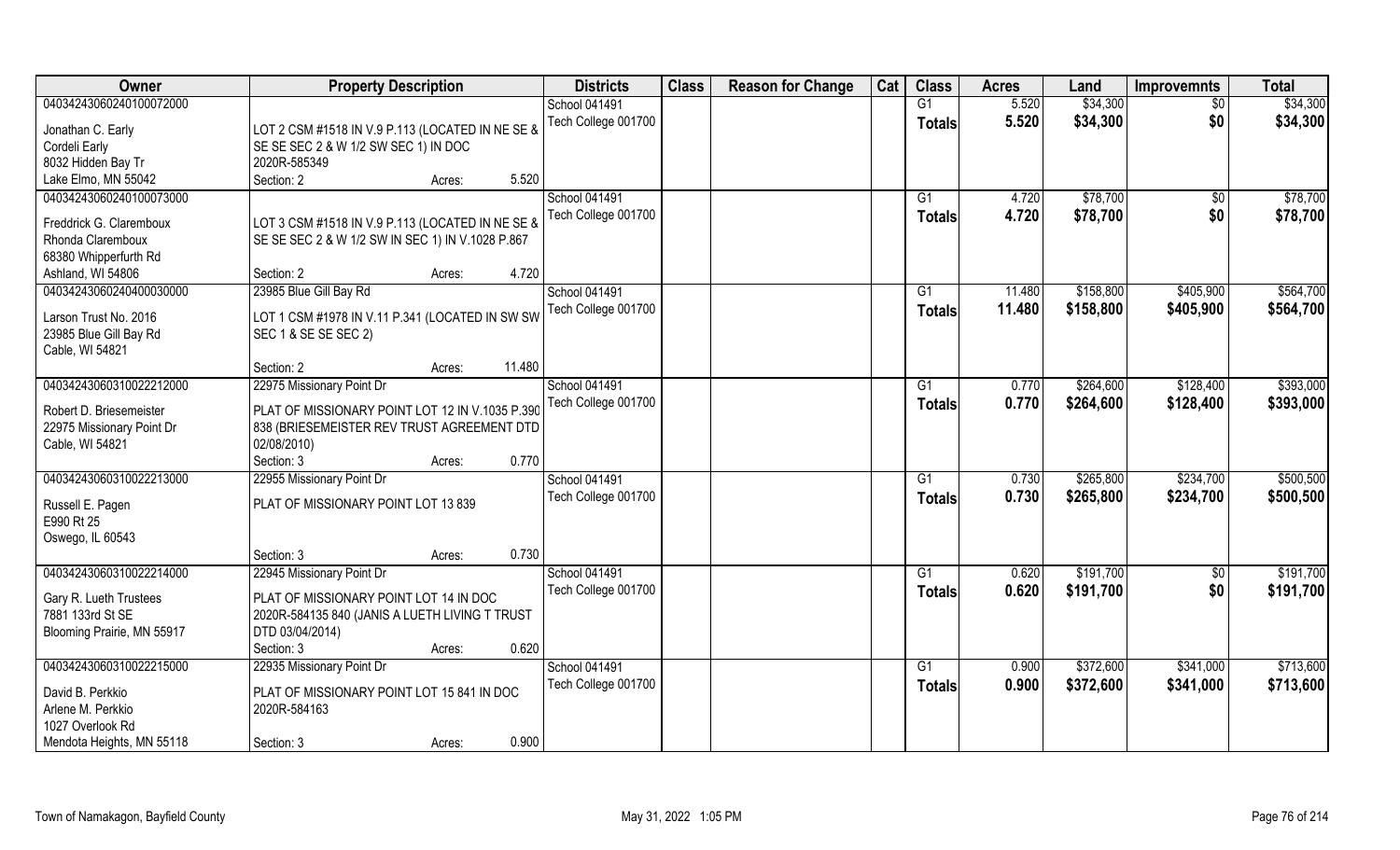| Owner                                        | <b>Property Description</b>                    |        |       | <b>Districts</b>     | <b>Class</b> | <b>Reason for Change</b> | Cat | <b>Class</b>  | <b>Acres</b> | Land      | <b>Improvemnts</b> | <b>Total</b> |
|----------------------------------------------|------------------------------------------------|--------|-------|----------------------|--------------|--------------------------|-----|---------------|--------------|-----------|--------------------|--------------|
| 04034243060310022216000                      | 22925 Missionary Point Dr                      |        |       | School 041491        |              |                          |     | G1            | 0.970        | \$362,900 | \$197,700          | \$560,600    |
| Patrick J. Wethington                        | PLAT OF MISSIONARY POINT LOT 16 842            |        |       | Tech College 001700  |              |                          |     | <b>Totals</b> | 0.970        | \$362,900 | \$197,700          | \$560,600    |
| Kerry L. Wethington                          |                                                |        |       |                      |              |                          |     |               |              |           |                    |              |
| 4615 Casco Ave                               |                                                |        |       |                      |              |                          |     |               |              |           |                    |              |
| Edina, MN 55424-1128                         | Section: 3                                     | Acres: | 0.970 |                      |              |                          |     |               |              |           |                    |              |
| 04034243060310022217000                      | 22915 Missionary Point Dr                      |        |       | <b>School 041491</b> |              |                          |     | G1            | 0.700        | \$270,000 | \$206,500          | \$476,500    |
|                                              | PLAT OF MISSIONARY POINT LOT 17 IN V.911 P.356 |        |       | Tech College 001700  |              |                          |     | Totals        | 0.700        | \$270,000 | \$206,500          | \$476,500    |
| Robert R & Ruth L Parsonage Rev Liv<br>Trust | 843 (ROBERT R & RUTH L PARSONAGE REV LIV       |        |       |                      |              |                          |     |               |              |           |                    |              |
| 22915 Missionary Pt Dr                       | TRUST DTD 1/27/2005) IM 2005R-497277           |        |       |                      |              |                          |     |               |              |           |                    |              |
| Cable, WI 54821                              | Section: 3                                     | Acres: | 0.700 |                      |              |                          |     |               |              |           |                    |              |
| 04034243060310022218000                      | 22905 Missionary Point Dr                      |        |       | School 041491        |              |                          |     | G1            | 0.710        | \$265,800 | \$81,700           | \$347,500    |
|                                              |                                                |        |       | Tech College 001700  |              |                          |     | <b>Totals</b> | 0.710        | \$265,800 | \$81,700           | \$347,500    |
| Gregory A. Mickelson                         | PLAT OF MISSIONARY POINT LOT 18 IN V.990 P.944 |        |       |                      |              |                          |     |               |              |           |                    |              |
| 415 Cedar Ave W                              | 844                                            |        |       |                      |              |                          |     |               |              |           |                    |              |
| Menomonie, WI 54751-1300                     |                                                |        |       |                      |              |                          |     |               |              |           |                    |              |
|                                              | Section: 3                                     | Acres: | 0.710 |                      |              |                          |     |               |              |           |                    |              |
| 04034243060310022219000                      | Missionary Point Dr                            |        |       | School 041491        |              |                          |     | G1            | 0.950        | \$280,800 | \$0                | \$280,800    |
| Paul Van Pernis                              | PLAT OF MISSIONARY POINT LOT 19 845 IN V.847   |        |       | Tech College 001700  |              |                          |     | <b>Totals</b> | 0.950        | \$280,800 | \$0                | \$280,800    |
| Eileen A. Van Pernis                         | P.557 (TRUST DTD 2/17/2003) IM 2003R-479790    |        |       |                      |              |                          |     |               |              |           |                    |              |
| 1100 Ellis Ave                               |                                                |        |       |                      |              |                          |     |               |              |           |                    |              |
| Ashland, WI 54806                            | Section: 3                                     | Acres: | 0.950 |                      |              |                          |     |               |              |           |                    |              |
| 04034243060310022220000                      | 22875 Missionary Point Dr                      |        |       | School 041491        |              |                          |     | G1            | 0.850        | \$275,200 | \$210,000          | \$485,200    |
|                                              |                                                |        |       | Tech College 001700  |              |                          |     | <b>Totals</b> | 0.850        | \$275,200 | \$210,000          | \$485,200    |
| Paul Van Pernis<br>Eileen A. Van Pernis      | PLAT OF MISSIONARY POINT LOT 20 846 IN V.847   |        |       |                      |              |                          |     |               |              |           |                    |              |
| 1100 Ellis Ave                               | P.557 (TRUST DTD 2/17/2003) IM 2003R-479790    |        |       |                      |              |                          |     |               |              |           |                    |              |
| Ashland, WI 54806                            | Section: 3                                     | Acres: | 0.850 |                      |              |                          |     |               |              |           |                    |              |
| 04034243060310022221000                      | 22845 Missionary Point Dr                      |        |       | School 041491        |              |                          |     | G1            | 0.820        | \$260,400 | \$316,000          | \$576,400    |
|                                              |                                                |        |       | Tech College 001700  |              |                          |     |               | 0.820        | \$260,400 | \$316,000          | \$576,400    |
| Brett S. Whyte                               | PLAT OF MISSIONARY POINT LOT 21 847 V.1026     |        |       |                      |              |                          |     | <b>Totals</b> |              |           |                    |              |
| 183 Cobblestone Ln                           | P.176 IM 2004R-494974                          |        |       |                      |              |                          |     |               |              |           |                    |              |
| Winona, MN 55987                             |                                                |        |       |                      |              |                          |     |               |              |           |                    |              |
|                                              | Section: 3                                     | Acres: | 0.920 |                      |              |                          |     |               |              |           |                    |              |
| 04034243060310022222000                      | 22805 Missionary Point Dr                      |        |       | School 041491        |              |                          |     | G1            | 0.820        | \$265,800 | \$94,700           | \$360,500    |
| Beatrice F. Shaeffer Trustees                | PLAT OF MISSIONARY POINT LOT 22 848 (JAMES E 8 |        |       | Tech College 001700  |              |                          |     | Totals        | 0.820        | \$265,800 | \$94,700           | \$360,500    |
| 123 Havenridge Cir                           | BEATRICE F SHAEFFER TRUST DATED 4/3/95)        |        |       |                      |              |                          |     |               |              |           |                    |              |
| Crossville, TN 38558                         |                                                |        |       |                      |              |                          |     |               |              |           |                    |              |
|                                              | Section: 3                                     | Acres: | 0.820 |                      |              |                          |     |               |              |           |                    |              |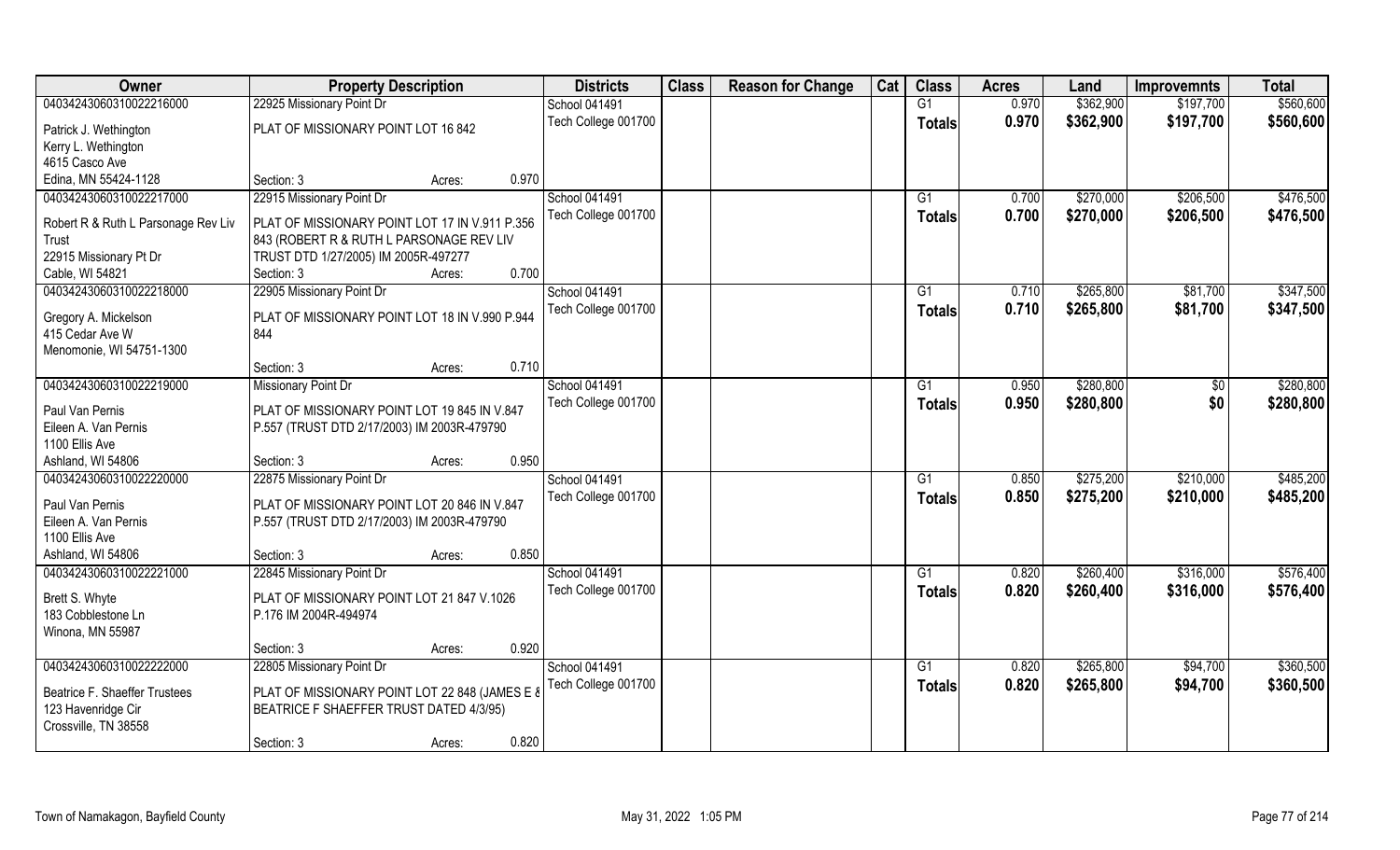| Owner                                              | <b>Property Description</b>                                                        | <b>Districts</b>    | <b>Class</b> | <b>Reason for Change</b> | Cat | <b>Class</b>    | <b>Acres</b> | Land      | <b>Improvemnts</b> | <b>Total</b> |
|----------------------------------------------------|------------------------------------------------------------------------------------|---------------------|--------------|--------------------------|-----|-----------------|--------------|-----------|--------------------|--------------|
| 04034243060310022223000                            | <b>Missionary Point Dr</b>                                                         | School 041491       |              |                          |     | $\overline{G1}$ | 0.870        | \$271,200 | $\overline{50}$    | \$271,200    |
| Caryljean Johnson Trustees                         | PLAT OF MISSIONARY POINT LOT 23 IN V.1063 P.774                                    | Tech College 001700 |              |                          |     | Totals          | 0.870        | \$271,200 | \$0                | \$271,200    |
| 1319 Swainwood Dr                                  | 849 (CARYLJEAN JOHNSON 2011 LIVING TRUST DTD                                       |                     |              |                          |     |                 |              |           |                    |              |
| Glenview, IL 60025                                 | 06/07/2011)                                                                        |                     |              |                          |     |                 |              |           |                    |              |
|                                                    | Section: 3<br>0.870<br>Acres:                                                      |                     |              |                          |     |                 |              |           |                    |              |
| 04034243060310022224000                            | 22765 Missionary Point Dr                                                          | School 041491       |              |                          |     | G <sub>1</sub>  | 1.530        | \$307,400 | \$159,700          | \$467,100    |
|                                                    |                                                                                    | Tech College 001700 |              |                          |     | Totals          | 1.530        | \$307,400 | \$159,700          | \$467,100    |
| Irene Ruth Sykes Trustee<br>22765 Missionary Pt Dr | PLAT OF MISSIONARY POINT LOT 24 850 (IRENE<br>RUTH SYKES REV TRUST AGREEMENT DATED |                     |              |                          |     |                 |              |           |                    |              |
| Cable, WI 54821                                    | 7/15/04) V.897 P.568 IM 2004R-493174                                               |                     |              |                          |     |                 |              |           |                    |              |
|                                                    | 1.530<br>Section: 3<br>Acres:                                                      |                     |              |                          |     |                 |              |           |                    |              |
| 04034243060310022239000                            | <b>Missionary Point Dr</b>                                                         | School 041491       |              |                          |     | G1              | 0.690        | \$33,000  | \$0                | \$33,000     |
|                                                    |                                                                                    | Tech College 001700 |              |                          |     | <b>Totals</b>   | 0.690        | \$33,000  | \$0                | \$33,000     |
| Paul Van Pernis                                    | PLAT OF MISSIONARY POINT LOT 39 865 IN V.847                                       |                     |              |                          |     |                 |              |           |                    |              |
| Eileen A. Van Pernis                               | P.557 (TRUST DTD 2/17/2003) IM 2003R-479790                                        |                     |              |                          |     |                 |              |           |                    |              |
| 1100 Ellis Ave                                     |                                                                                    |                     |              |                          |     |                 |              |           |                    |              |
| Ashland, WI 54806                                  | 0.690<br>Section: 3<br>Acres:                                                      |                     |              |                          |     |                 |              |           |                    |              |
| 04034243060310022240000                            | <b>Missionary Point Dr</b>                                                         | School 041491       |              |                          |     | G1              | 0.670        | \$32,400  | $\sqrt[6]{}$       | \$32,400     |
| Robert D. Briesemeister                            | PLAT OF MISSIONARY POINT LOT 40 IN V.1035 P.390                                    | Tech College 001700 |              |                          |     | Totals          | 0.670        | \$32,400  | \$0                | \$32,400     |
| 22975 Missionary Point Dr                          | 866 (BRIESEMEISTER REV TRUST AGREEMENT DTD                                         |                     |              |                          |     |                 |              |           |                    |              |
| Cable, WI 54821                                    | 02/08/2010)                                                                        |                     |              |                          |     |                 |              |           |                    |              |
|                                                    | 0.670<br>Section: 2<br>Acres:                                                      |                     |              |                          |     |                 |              |           |                    |              |
| 04034243060320300010000                            | <b>Missionary Point Dr</b>                                                         | School 041491       |              |                          |     | X <sub>2</sub>  | 2.150        | \$0       | \$0                | \$0          |
| State of Wisconsin                                 | CHIEF NAMAKAGON ISLAND (LOCATED IN LAKE                                            | Tech College 001700 |              |                          |     | <b>Totals</b>   | 2.150        | \$0       | \$0                | \$0          |
|                                                    | MILLICENT)                                                                         |                     |              |                          |     |                 |              |           |                    |              |
|                                                    |                                                                                    |                     |              |                          |     |                 |              |           |                    |              |
|                                                    | 2.150<br>Section: 3<br>Acres:                                                      |                     |              |                          |     |                 |              |           |                    |              |
| 04034243060320500710000                            | Point of View Rd                                                                   | School 041491       |              |                          |     | G1              | 1.700        | \$63,000  | \$1,400            | \$64,400     |
| William J. Jansen                                  | THAT PART OF LOT 2 CSM #804 LOCATED IN GOVT                                        | Tech College 001700 |              |                          |     | <b>Totals</b>   | 1.700        | \$63,000  | \$1,400            | \$64,400     |
| Toni M. Jansen                                     | LOT 7 IN V.606 P.89                                                                |                     |              |                          |     |                 |              |           |                    |              |
| 45900 Point of View Rd                             |                                                                                    |                     |              |                          |     |                 |              |           |                    |              |
| Cable, WI 54821                                    | 1.700<br>Section: 3<br>Acres:                                                      |                     |              |                          |     |                 |              |           |                    |              |
| 04034243060320500720000                            | 45900 Point of View Rd                                                             | School 041491       |              |                          |     | $\overline{G1}$ | 4.700        | \$409,900 | \$35,400           | \$445,300    |
|                                                    |                                                                                    | Tech College 001700 |              |                          |     | <b>Totals</b>   | 4.700        | \$409,900 | \$35,400           | \$445,300    |
| William J. Jansen<br>Toni M. Jansen                | LOT 1 CSM #804 V.5 P.258 (LOCATED IN GOVT LOT                                      |                     |              |                          |     |                 |              |           |                    |              |
| 45900 Point of View Rd                             | $7)$ J                                                                             |                     |              |                          |     |                 |              |           |                    |              |
| Cable, WI 54821                                    | 4.700                                                                              |                     |              |                          |     |                 |              |           |                    |              |
|                                                    | Section: 3<br>Acres:                                                               |                     |              |                          |     |                 |              |           |                    |              |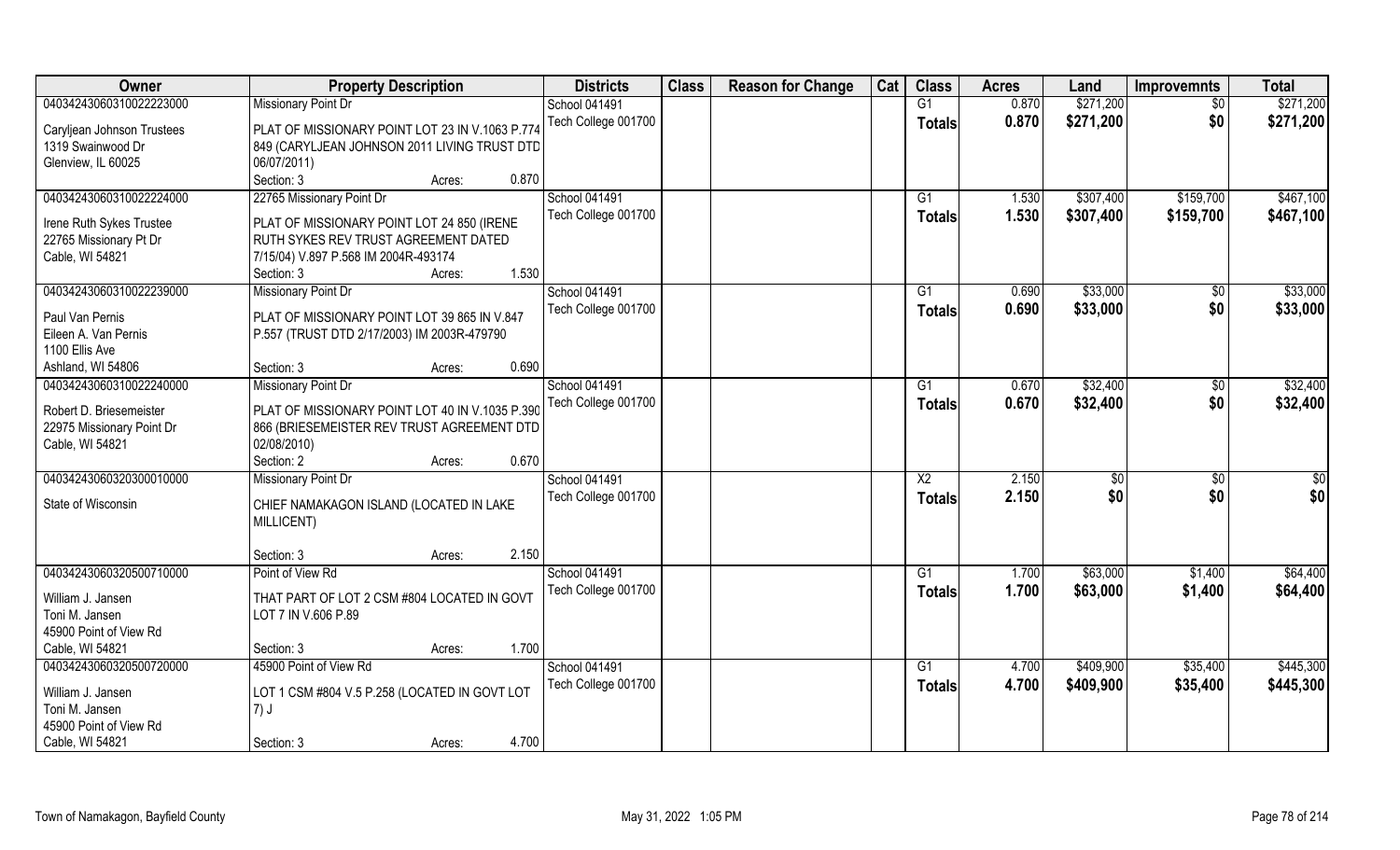| Owner                                             | <b>Property Description</b>                                                             | <b>Districts</b>                            | <b>Class</b> | <b>Reason for Change</b> | Cat | <b>Class</b>  | <b>Acres</b>   | Land                   | <b>Improvemnts</b>     | <b>Total</b>           |
|---------------------------------------------------|-----------------------------------------------------------------------------------------|---------------------------------------------|--------------|--------------------------|-----|---------------|----------------|------------------------|------------------------|------------------------|
| 04034243060320500730000                           | 45840 Point of View Rd                                                                  | <b>School 041491</b>                        |              |                          |     | G1            | 6.100          | \$654,500              | \$266,600              | \$921,100              |
| Jan A. Cogbill Trustees<br>45840 Point of View Rd | PART OF GOVT LOT 7 IN V.1147 P.99 (AMENDMENT<br>& COMP RESTATEMENT COGBILL JT REV TRUST | Tech College 001700                         |              |                          |     | <b>Totals</b> | 6.100          | \$654,500              | \$266,600              | \$921,100              |
| Cable, WI 54821-4818                              | DTD 04/10/2015)                                                                         |                                             |              |                          |     |               |                |                        |                        |                        |
|                                                   | 6.100<br>Section: 3<br>Acres:                                                           |                                             |              |                          |     |               |                |                        |                        |                        |
| 04034243060320500740000                           | 45800 Point of View Rd                                                                  | <b>School 041491</b><br>Tech College 001700 |              |                          |     | G1<br>Totals  | 3.020<br>3.020 | \$459,500<br>\$459,500 | \$351,900<br>\$351,900 | \$811,400<br>\$811,400 |
| James F. Deroma                                   | LOT 3 CSM #1663 IN V.10 P.6 (LOCATED IN GOVT                                            |                                             |              |                          |     |               |                |                        |                        |                        |
| Dianne K. Deroma                                  | LOT 7 SEC 3 & GOVT LOT 1 SEC 4) IN V.1024 P.509                                         |                                             |              |                          |     |               |                |                        |                        |                        |
| 45800 Point of View Rd                            |                                                                                         |                                             |              |                          |     |               |                |                        |                        |                        |
| Cable, WI 54821                                   | 3.020<br>Section: 3<br>Acres:                                                           |                                             |              |                          |     |               |                |                        |                        |                        |
| 04034243060320500750000                           | 45810 Point of View Rd                                                                  | <b>School 041491</b>                        |              |                          |     | G1            | 1.260          | \$408,000              | \$342,200              | \$750,200              |
| Terrence M. Cramer                                | LOT 2 CSM #618 V.4 P.248 (LOCATED IN GOVT LOT                                           | Tech College 001700                         |              |                          |     | <b>Totals</b> | 1.260          | \$408,000              | \$342,200              | \$750,200              |
| <b>Brenda Cramer</b>                              | 7) IN V.1145 P.997                                                                      |                                             |              |                          |     |               |                |                        |                        |                        |
| 45810 Point of View Rd                            |                                                                                         |                                             |              |                          |     |               |                |                        |                        |                        |
| Cable, WI 54821                                   | 1.260<br>Section: 3<br>Acres:                                                           |                                             |              |                          |     |               |                |                        |                        |                        |
| 04034243060320500760000                           | 45820 Point of View Rd                                                                  | School 041491                               |              |                          |     | G1            | 2.850          | \$641,700              | \$569,400              | \$1,211,100            |
| Kevin H. King                                     | LOT 1 CSM #618 V.4 P.248 (LOCATED IN GOVT LOT                                           | Tech College 001700                         |              |                          |     | Totals        | 2.850          | \$641,700              | \$569,400              | \$1,211,100            |
| Lori A. King                                      | 7) IN V.1117 P.769                                                                      |                                             |              |                          |     |               |                |                        |                        |                        |
| 3030 Fairway Cir                                  |                                                                                         |                                             |              |                          |     |               |                |                        |                        |                        |
| Chaska, MN 55318                                  | 2.850<br>Section: 3<br>Acres:                                                           |                                             |              |                          |     |               |                |                        |                        |                        |
| 04034243060330032801100                           | 22340 Circle Dr N                                                                       | <b>School 041491</b>                        |              |                          |     | G1            | 2.100          | \$322,600              | \$238,900              | \$561,500              |
| Michael E Murray Rev Trust                        | LOT 5 CSM #1949 IN V.11 P.280 (LOCATED IN GOVT                                          | Tech College 001700                         |              |                          |     | <b>Totals</b> | 2.100          | \$322,600              | \$238,900              | \$561,500              |
| 44400 County Hwy D                                | LOT 4) LESS THAT PART OF LOT 3 CSM #2056 IN                                             |                                             |              |                          |     |               |                |                        |                        |                        |
| Cable, WI 54821                                   | V.12 P.117 IN DOC 2019R- 579625 (MICHAEL E                                              |                                             |              |                          |     |               |                |                        |                        |                        |
|                                                   | 2.100<br>Section: 3<br>Acres:                                                           |                                             |              |                          |     |               |                |                        |                        |                        |
| 04034243060330032801210                           |                                                                                         | School 041491                               |              |                          |     | G1            | 1.570          | \$198,200              | $\frac{1}{6}$          | \$198,200              |
| Marc G. Halle                                     | LOT 3 CSM #2056 IN V.12 P.117 (LOCATED IN GOVT                                          | Tech College 001700                         |              |                          |     | <b>Totals</b> | 1.570          | \$198,200              | \$0                    | \$198,200              |
| Deana K. Halle                                    | LOTS 4 & 5) IN DOC 2020R-583517                                                         |                                             |              |                          |     |               |                |                        |                        |                        |
| PO Box 373                                        |                                                                                         |                                             |              |                          |     |               |                |                        |                        |                        |
| New Richmond, WI 54017                            | 1.570<br>Section: 3<br>Acres:                                                           |                                             |              |                          |     |               |                |                        |                        |                        |
| 04034243060330032801220                           | 22420 Circle Dr N                                                                       | School 041491                               |              |                          |     | G1            | 1.900          |                        | \$364,900              | \$505,000              |
|                                                   |                                                                                         |                                             |              |                          |     |               |                | \$140,100              |                        |                        |
| Wesley W. Halle                                   | LOT 4 CSM #2056 IN V.12 P.117 (LOCATED IN GOVT                                          | Tech College 001700                         |              |                          |     | <b>Totals</b> | 1.900          | \$140,100              | \$364,900              | \$505,000              |
| Linda R. Halle                                    | LOTS 4 & 5)                                                                             |                                             |              |                          |     |               |                |                        |                        |                        |
| 22420 Circle Dr N                                 |                                                                                         |                                             |              |                          |     |               |                |                        |                        |                        |
| Cable, WI 54821-4960                              | 1.900<br>Section: 3<br>Acres:                                                           |                                             |              |                          |     |               |                |                        |                        |                        |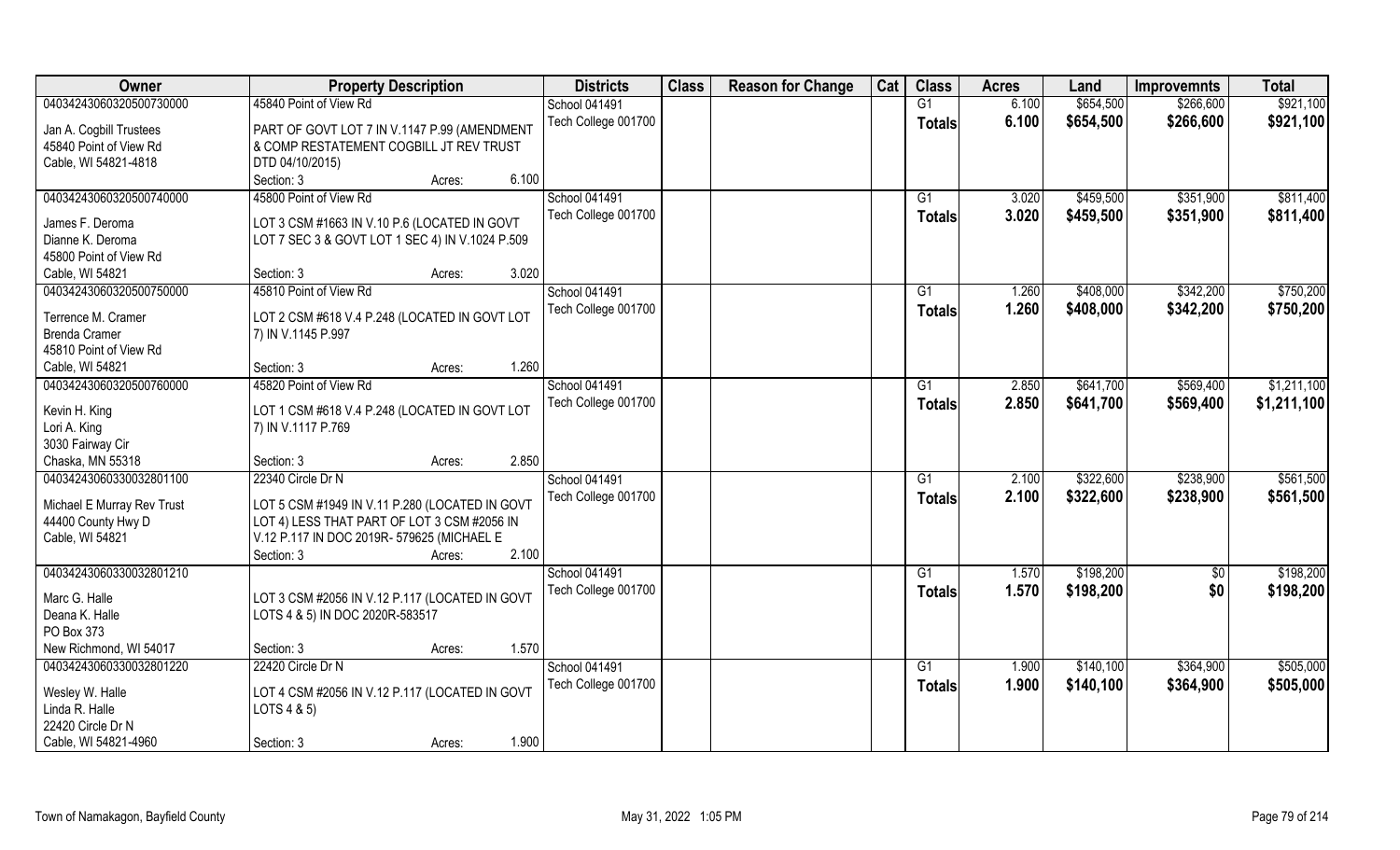| <b>Owner</b>               | <b>Property Description</b>                    | <b>Districts</b>     | <b>Class</b> | <b>Reason for Change</b> | Cat | <b>Class</b>   | <b>Acres</b> | Land      | <b>Improvemnts</b> | <b>Total</b> |
|----------------------------|------------------------------------------------|----------------------|--------------|--------------------------|-----|----------------|--------------|-----------|--------------------|--------------|
| 04034243060330032820000    | 22430 Circle Dr N                              | School 041491        |              |                          |     | G1             | 1.970        | \$177,100 | \$129,400          | \$306,500    |
| Shawn Horton               | REPLAT OF NAMAKAGON SHORES LOT 2 IN V.1064     | Tech College 001700  |              |                          |     | Totals         | 1.970        | \$177,100 | \$129,400          | \$306,500    |
| Rachel Horton              | P.549 SUBJ TO EASE                             |                      |              |                          |     |                |              |           |                    |              |
| 4411 S Division Rd         |                                                |                      |              |                          |     |                |              |           |                    |              |
| Waterford, WI 53185        | 1.970<br>Section: 3<br>Acres:                  |                      |              |                          |     |                |              |           |                    |              |
| 04034243060330032830000    | 22460 Circle Dr N                              | <b>School 041491</b> |              |                          |     | G <sub>1</sub> | 1.010        | \$142,600 | \$111,900          | \$254,500    |
| James P. Marquardt         | REPLAT OF NAMAKAGON SHORES LOT 3 IN V.1142     | Tech College 001700  |              |                          |     | <b>Totals</b>  | 1.010        | \$142,600 | \$111,900          | \$254,500    |
| Susan J. Marquardt         | P.280 315B5                                    |                      |              |                          |     |                |              |           |                    |              |
| 17752 620th St             |                                                |                      |              |                          |     |                |              |           |                    |              |
| Dodge Center, MN 55927     | 1.010<br>Section: 3<br>Acres:                  |                      |              |                          |     |                |              |           |                    |              |
| 04034243060330032840000    | 22470 Circle Dr N                              | <b>School 041491</b> |              |                          |     | G1             | 0.880        | \$136,800 | \$99,700           | \$236,500    |
| Junek West LLC             | REPLAT OF NAMAKAGON SHORES LOT 4 IN V.939      | Tech College 001700  |              |                          |     | <b>Totals</b>  | 0.880        | \$136,800 | \$99,700           | \$236,500    |
| PO Box 122                 | P.740 315B6                                    |                      |              |                          |     |                |              |           |                    |              |
| Ext-Drumm 314              |                                                |                      |              |                          |     |                |              |           |                    |              |
| Cedar Rapids, IA 52406     | 0.880<br>Section: 3<br>Acres:                  |                      |              |                          |     |                |              |           |                    |              |
| 04034243060330032850000    | 22480 Circle Dr N                              | <b>School 041491</b> |              |                          |     | G1             | 1.940        | \$145,400 | \$112,600          | \$258,000    |
|                            |                                                | Tech College 001700  |              |                          |     | <b>Totals</b>  | 1.940        | \$145,400 | \$112,600          | \$258,000    |
| Junek East LLC             | REPLAT OF NAMAKAGON SHORES LOT 5 IN V.939      |                      |              |                          |     |                |              |           |                    |              |
| PO Box 122                 | P.726 315B7                                    |                      |              |                          |     |                |              |           |                    |              |
| Ext - Drumm 314            |                                                |                      |              |                          |     |                |              |           |                    |              |
| Cedar Rapids, IA 52403     | 1.940<br>Section: 3<br>Acres:                  |                      |              |                          |     |                |              |           |                    |              |
| 04034243060330500420000    | 22290 Circle Dr N                              | School 041491        |              |                          |     | G1             | 1.690        | \$279,600 | \$332,400          | \$612,000    |
| William F. Lind            | LOT 1 CSM #1840 IN V.11 P.23 (LOCATED IN GOVT  | Tech College 001700  |              |                          |     | <b>Totals</b>  | 1.690        | \$279,600 | \$332,400          | \$612,000    |
| Suzanne Lind               | LOT 4) & PAR DESC IN V.1131 P.530              |                      |              |                          |     |                |              |           |                    |              |
| 22290 Circle Dr N          |                                                |                      |              |                          |     |                |              |           |                    |              |
| Cable, WI 54821-4792       | 1.690<br>Section: 3<br>Acres:                  |                      |              |                          |     |                |              |           |                    |              |
| 04034243060330500431000    | 22240 Circle Dr N                              | School 041491        |              |                          |     | G1             | 2.490        | \$457,800 | \$256,800          | \$714,600    |
|                            |                                                | Tech College 001700  |              |                          |     | <b>Totals</b>  | 2.490        | \$457,800 | \$256,800          | \$714,600    |
| Donald A Sell Family Trust | LOT 1 CSM #1897 IN V.11 P.160 (LOCATED IN GOVT |                      |              |                          |     |                |              |           |                    |              |
| 5520 Jean Duluth Rd        | LOT 4) IN DOC 2018R-574984 (DONALD A SELL      |                      |              |                          |     |                |              |           |                    |              |
| Duluth, MN 55803           | FAMILY TRUST DTD 03/07/2017)                   |                      |              |                          |     |                |              |           |                    |              |
|                            | 2.490<br>Section: 3<br>Acres:                  |                      |              |                          |     |                |              |           |                    |              |
| 04034243060330500432000    | Circle Dr N                                    | School 041491        |              |                          |     | G <sub>1</sub> | 1.820        | \$308,400 | \$0                | \$308,400    |
| Steven D. Nichols          | LOT 2 CSM #1897 IN V.11 P.160 (LOCATED IN GOVT | Tech College 001700  |              |                          |     | <b>Totals</b>  | 1.820        | \$308,400 | \$0                | \$308,400    |
| Peggy J. Nichols           | LOT 4) IN 2016R-565176                         |                      |              |                          |     |                |              |           |                    |              |
| 234834 Pheasant Falls Rd   |                                                |                      |              |                          |     |                |              |           |                    |              |
| Edgar, WI 54426-9036       | 1.820<br>Section: 3<br>Acres:                  |                      |              |                          |     |                |              |           |                    |              |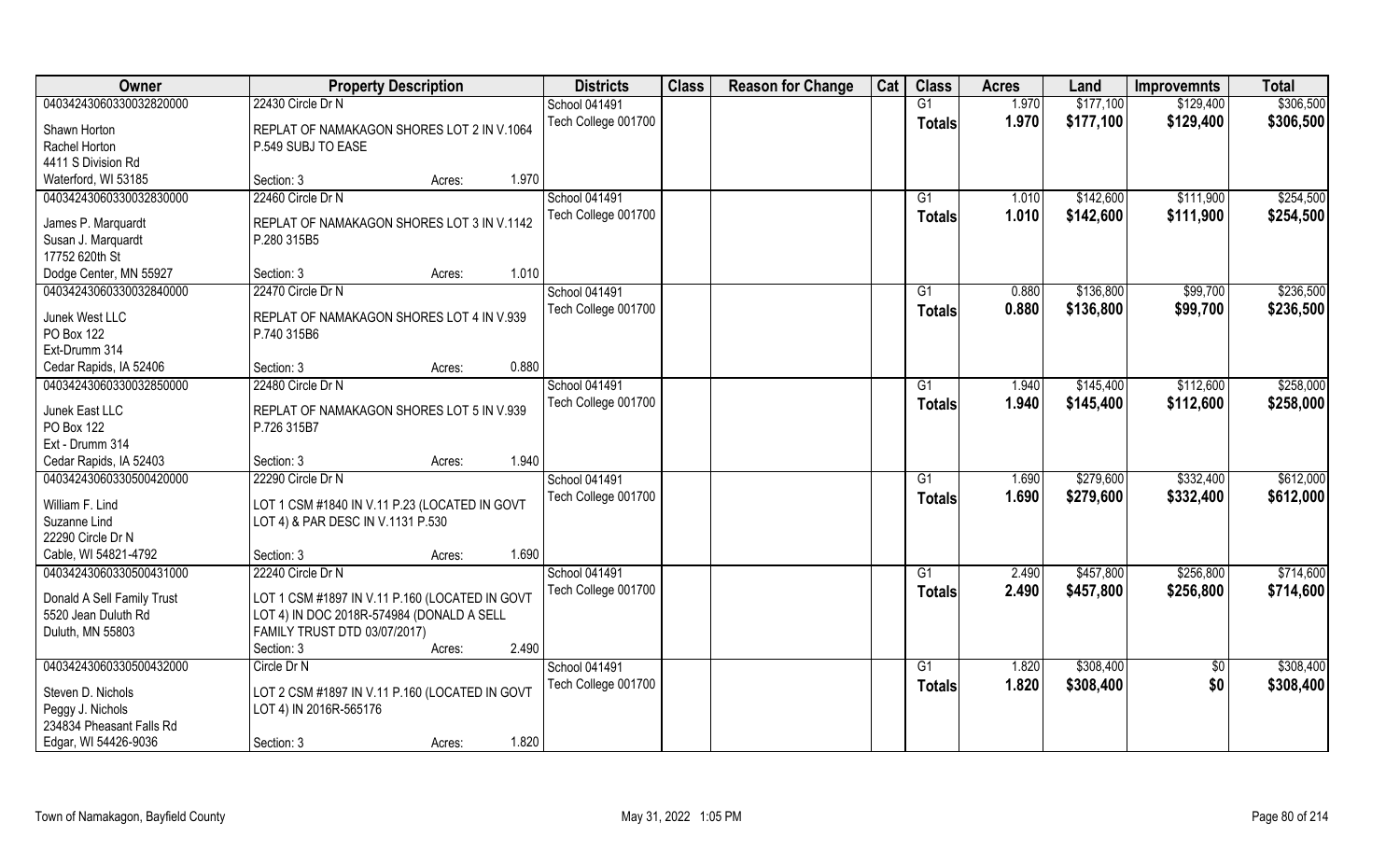| Owner                            | <b>Property Description</b>                     | <b>Districts</b>    | <b>Class</b> | <b>Reason for Change</b> | Cat | <b>Class</b>   | <b>Acres</b> | Land      | <b>Improvemnts</b> | <b>Total</b> |
|----------------------------------|-------------------------------------------------|---------------------|--------------|--------------------------|-----|----------------|--------------|-----------|--------------------|--------------|
| 04034243060330500510000          | Circle Dr S                                     | School 041491       |              |                          |     | G6             | 32.900       | \$65,800  | $\overline{50}$    | \$65,800     |
| Elizabeth Kay Dummermuth Trustee | GOVT LOT 5 LESS 261' PAR IN NE COR; V.174 P.632 | Tech College 001700 |              |                          |     | <b>Totals</b>  | 32.900       | \$65,800  | \$0                | \$65,800     |
| PO Box 122                       | 317 (MFL-OPEN 25 YRS-YR OF ENTRY 1992)          |                     |              |                          |     |                |              |           |                    |              |
| Cedar Rapids, IA 52406           | (ELIZABETH KAY DUMMERMUTH REV TRUST             |                     |              |                          |     |                |              |           |                    |              |
|                                  | 32.900<br>Section: 3<br>Acres:                  |                     |              |                          |     |                |              |           |                    |              |
| 04034243060330500610000          | 22230 Circle Dr N                               | School 041491       |              |                          |     | G <sub>1</sub> | 1.500        | \$192,600 | \$56,300           | \$248,900    |
| William A. Moulds                | PAR IN GOVT LOT 6 IN V.777 P.497 316B           | Tech College 001700 |              |                          |     | Totals         | 1.500        | \$192,600 | \$56,300           | \$248,900    |
| 4810 Brookside Ave               |                                                 |                     |              |                          |     |                |              |           |                    |              |
| Edina, MN 55436-1538             |                                                 |                     |              |                          |     |                |              |           |                    |              |
|                                  | 1.500<br>Section: 3<br>Acres:                   |                     |              |                          |     |                |              |           |                    |              |
| 04034243060330500620000          | Circle Dr N                                     | School 041491       |              |                          |     | G6             | 8.150        | \$16,300  | \$0                | \$16,300     |
| Elizabeth Kay Dummermuth Trustee | PART OF GOVT LOT 4 (.75A) & PART OF GOVT LOT 6  | Tech College 001700 |              |                          |     | <b>Totals</b>  | 8.150        | \$16,300  | \$0                | \$16,300     |
| PO Box 122                       | (7.40A) IN V.646 P.129 (LOTS 1 & 2 CSM #300 V.3 |                     |              |                          |     |                |              |           |                    |              |
| Cedar Rapids, IA 52406           | P.108 LOCATED IN GOVT LOT 6) (MFL-OPEN 25       |                     |              |                          |     |                |              |           |                    |              |
|                                  | 8.150<br>Section: 3<br>Acres:                   |                     |              |                          |     |                |              |           |                    |              |
| 04034243060330500630000          | 22130 Juneks Point Rd                           | School 041491       |              |                          |     | G1             | 0.900        | \$270,000 | \$70,000           | \$340,000    |
| Jean M. Hansen                   | PAR IN GOVT LOT 6 IN V.1041 P.907 316D          | Tech College 001700 |              |                          |     | <b>Totals</b>  | 0.900        | \$270,000 | \$70,000           | \$340,000    |
| 22130 Juneks Point Rd            |                                                 |                     |              |                          |     |                |              |           |                    |              |
| Cable, WI 54821                  |                                                 |                     |              |                          |     |                |              |           |                    |              |
|                                  | 0.900<br>Section: 3<br>Acres:                   |                     |              |                          |     |                |              |           |                    |              |
| 04034243060330500640000          | 22110 Juneks Point Rd                           | School 041491       |              |                          |     | G1             | 1.100        | \$382,200 | \$9,700            | \$391,900    |
| George W. Roth                   | PAR IN GOVT LOT 6 IN V.626 P.398 316C           | Tech College 001700 |              |                          |     | <b>Totals</b>  | 1.100        | \$382,200 | \$9,700            | \$391,900    |
| Laurie E. Roth                   |                                                 |                     |              |                          |     |                |              |           |                    |              |
| 716 Jefferson St                 |                                                 |                     |              |                          |     |                |              |           |                    |              |
| Sauk City, WI 53583              | 1.100<br>Section: 3<br>Acres:                   |                     |              |                          |     |                |              |           |                    |              |
| 04034243060330500650000          | 22080 Juneks Point Rd                           | School 041491       |              |                          |     | G1             | 0.400        | \$180,000 | \$209,800          | \$389,800    |
| Gerald J Wirth Rev Trust         | E 100' OF W 310' OF GOVT LOT 6 IN 2017R-568828  | Tech College 001700 |              |                          |     | <b>Totals</b>  | 0.400        | \$180,000 | \$209,800          | \$389,800    |
| 1554 Terrence Dr                 | 316AA (GERALD J WIRTH REV TRUST DTD             |                     |              |                          |     |                |              |           |                    |              |
| New Lenox, IL 60451              | 08/31/2011)                                     |                     |              |                          |     |                |              |           |                    |              |
|                                  | 0.400<br>Section: 3<br>Acres:                   |                     |              |                          |     |                |              |           |                    |              |
| 04034243060330500660000          | 22010 Juneks Point Rd                           | School 041491       |              |                          |     | G1             | 0.900        | \$339,800 | \$24,200           | \$364,000    |
| Joan Stehle Werner Le            | PAR IN GOVT LOT 6 IN V.1078 P.722 316A (JOAN S  | Tech College 001700 |              |                          |     | <b>Totals</b>  | 0.900        | \$339,800 | \$24,200           | \$364,000    |
| 1043 W Cedar St                  | <b>WERNER LIFE ESTATE)</b>                      |                     |              |                          |     |                |              |           |                    |              |
| Chippewa Falls, WI 54729         |                                                 |                     |              |                          |     |                |              |           |                    |              |
|                                  | 0.900<br>Section: 3<br>Acres:                   |                     |              |                          |     |                |              |           |                    |              |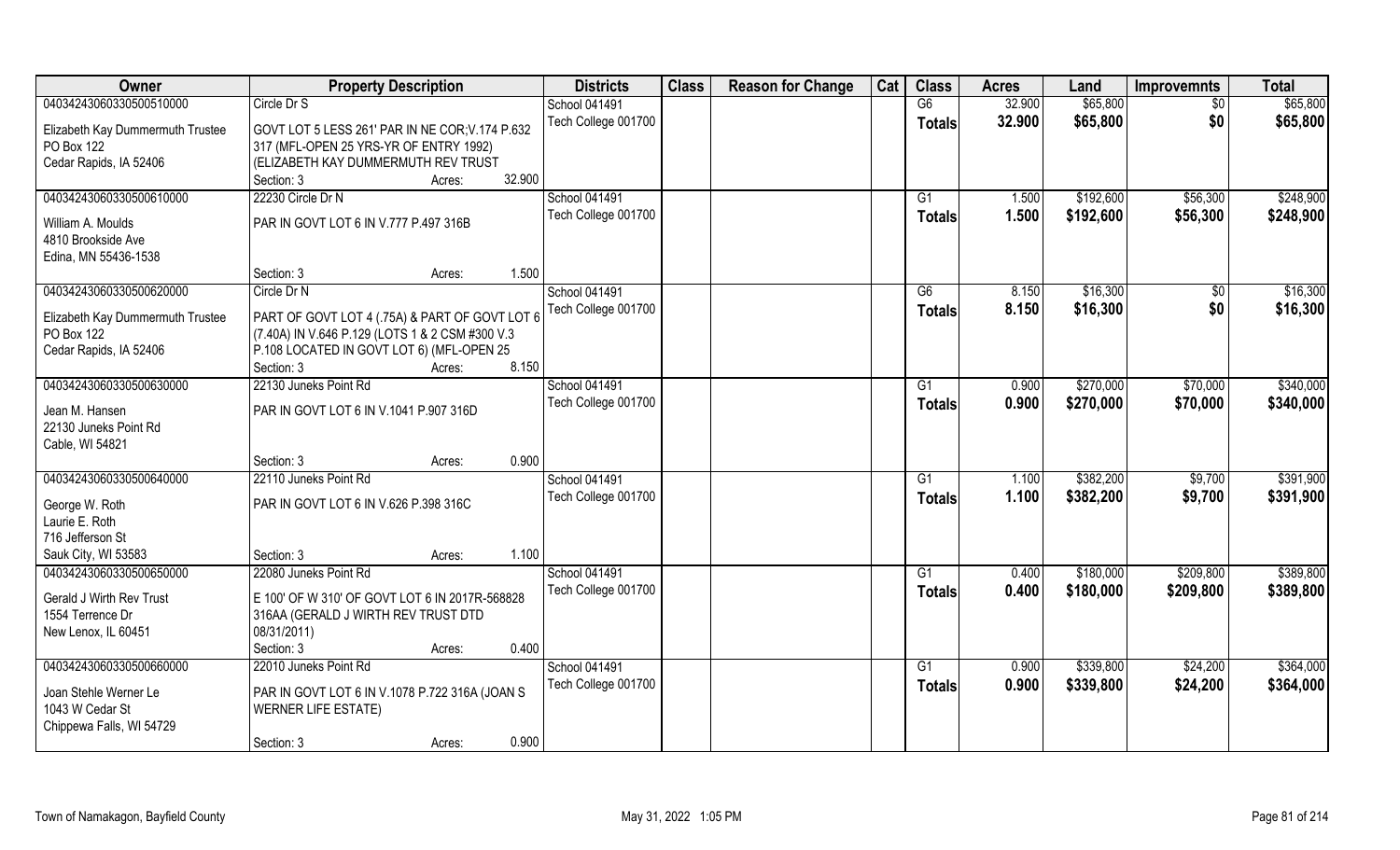| Owner                                 | <b>Property Description</b>                    |        |        | <b>Districts</b>    | <b>Class</b> | <b>Reason for Change</b> | Cat | <b>Class</b>    | <b>Acres</b> | Land      | <b>Improvemnts</b> | <b>Total</b> |
|---------------------------------------|------------------------------------------------|--------|--------|---------------------|--------------|--------------------------|-----|-----------------|--------------|-----------|--------------------|--------------|
| 04034243060330500671000               | 22135 Juneks Point Rd                          |        |        | School 041491       |              |                          |     | G1              | 5.000        | \$31,000  | \$13,300           | \$44,300     |
| Robert L. Roth                        | LOT 1 CSM #1781 IN V.10 P.275 (LOCATED IN GOVT |        |        | Tech College 001700 |              |                          |     | <b>Totals</b>   | 5.000        | \$31,000  | \$13,300           | \$44,300     |
| 1710 E Apple Creek Rd                 | LOT 6) IN V.1136 P.896                         |        |        |                     |              |                          |     |                 |              |           |                    |              |
| Appleton, WI 54913                    |                                                |        |        |                     |              |                          |     |                 |              |           |                    |              |
|                                       | Section: 3                                     | Acres: | 5.000  |                     |              |                          |     |                 |              |           |                    |              |
| 04034243060330500672000               | Juneks Point Rd                                |        |        | School 041491       |              |                          |     | G1              | 1.350        | \$16,800  | \$26,400           | \$43,200     |
| Joseph D. Zirn                        | LOT 2 CSM #1781 IN V.10 P.275 (LOCATED IN GOVT |        |        | Tech College 001700 |              |                          |     | Totals          | 1.350        | \$16,800  | \$26,400           | \$43,200     |
| 22130 Juneks Point Rd                 | LOT 6) IN V.1083 P.146 SUBJ TO EASE            |        |        |                     |              |                          |     |                 |              |           |                    |              |
| Cable, WI 54821                       |                                                |        |        |                     |              |                          |     |                 |              |           |                    |              |
|                                       | Section: 3                                     | Acres: | 1.350  |                     |              |                          |     |                 |              |           |                    |              |
| 04034243060330500680000               | Juneks Point Rd                                |        |        | School 041491       |              |                          |     | X4              | 5.600        | \$0       | $\sqrt[6]{30}$     | $\sqrt{50}$  |
|                                       |                                                |        |        | Tech College 001700 |              |                          |     | <b>Totals</b>   | 5.600        | \$0       | \$0                | \$0          |
| Town of Namakagon                     | PAR IN GOVT LOTS 5 & 6 IN V.505 P.100          |        |        |                     |              |                          |     |                 |              |           |                    |              |
| 23845 County Hwy M<br>Cable, WI 54821 |                                                |        |        |                     |              |                          |     |                 |              |           |                    |              |
|                                       | Section: 3                                     | Acres: | 5.600  |                     |              |                          |     |                 |              |           |                    |              |
| 04034243060330500690000               | 100 Bear Path Rd                               |        |        | School 041491       |              |                          |     | G1              | 1.000        | \$14,000  | \$15,500           | \$29,500     |
|                                       |                                                |        |        | Tech College 001700 |              |                          |     | G <sub>6</sub>  | 21.000       | \$42,000  | \$0                | \$42,000     |
| Elizabeth Kay Dummermuth Trustee      | PARCEL IN GOVT LOT 6 IN V.560 P.220 316        |        |        |                     |              |                          |     | <b>Totals</b>   | 22.000       | \$56,000  | \$15,500           | \$71,500     |
| PO Box 122                            | (ELIZABETH KAY DUMMERMUTH REV TRUST            |        |        |                     |              |                          |     |                 |              |           |                    |              |
| Cedar Rapids, IA 52406                | DATED 4/27/99)                                 |        |        |                     |              |                          |     |                 |              |           |                    |              |
|                                       | Section: 3                                     | Acres: | 22.000 |                     |              |                          |     |                 |              |           |                    |              |
| 04034243060340018203000               | 45215 Chicago Ave                              |        |        | School 041491       |              |                          |     | G1              | 0.300        | \$169,200 | \$30,800           | \$200,000    |
| Rudolph R & Arlene C Roy Trust        | PLAT GOTTLAND RESORT LOT 4 BLOCK 2 681         |        |        | Tech College 001700 |              |                          |     | <b>Totals</b>   | 0.300        | \$169,200 | \$30,800           | \$200,000    |
| 3450 Johnson St NE                    | (RUDOLPH R & ARLENE C ROY TRUST)               |        |        |                     |              |                          |     |                 |              |           |                    |              |
| Minneapolis, MN 55418                 |                                                |        |        |                     |              |                          |     |                 |              |           |                    |              |
|                                       | Section: 3                                     | Acres: | 0.300  |                     |              |                          |     |                 |              |           |                    |              |
| 04034243060340018204000               | 45205 Chicago Ave                              |        |        | School 041491       |              |                          |     | G1              | 1.000        | \$450,000 | \$338,000          | \$788,000    |
| Linda G. Fischer Trustees             | PLAT GOTTLAND RESORT LOT 5 BLOCK 2 IN V.1158   |        |        | Tech College 001700 |              |                          |     | <b>Totals</b>   | 1.000        | \$450,000 | \$338,000          | \$788,000    |
| 45205 Chicago Ave                     | P.642 682 (LAWRENCE T & LINDA G FISCHER REV    |        |        |                     |              |                          |     |                 |              |           |                    |              |
| Cable, WI 54821-4433                  | TRUST DTD 03/06/2015)                          |        |        |                     |              |                          |     |                 |              |           |                    |              |
|                                       | Section: 3                                     | Acres: | 1.000  |                     |              |                          |     |                 |              |           |                    |              |
| 04034243060340018205000               | 45175 Chicago Ave                              |        |        | School 041491       |              |                          |     | $\overline{G1}$ | 0.300        | \$180,000 | \$224,500          | \$404,500    |
|                                       | PLAT GOTTLAND RESORT LOT 1 BLOCK 3 683         |        |        | Tech College 001700 |              |                          |     | <b>Totals</b>   | 0.300        | \$180,000 | \$224,500          | \$404,500    |
| James C. Rook<br>Sharon L. Rook       |                                                |        |        |                     |              |                          |     |                 |              |           |                    |              |
| 17057 Kennett Curve Sw                |                                                |        |        |                     |              |                          |     |                 |              |           |                    |              |
| Prior Lake, MN 55372                  |                                                |        | 0.300  |                     |              |                          |     |                 |              |           |                    |              |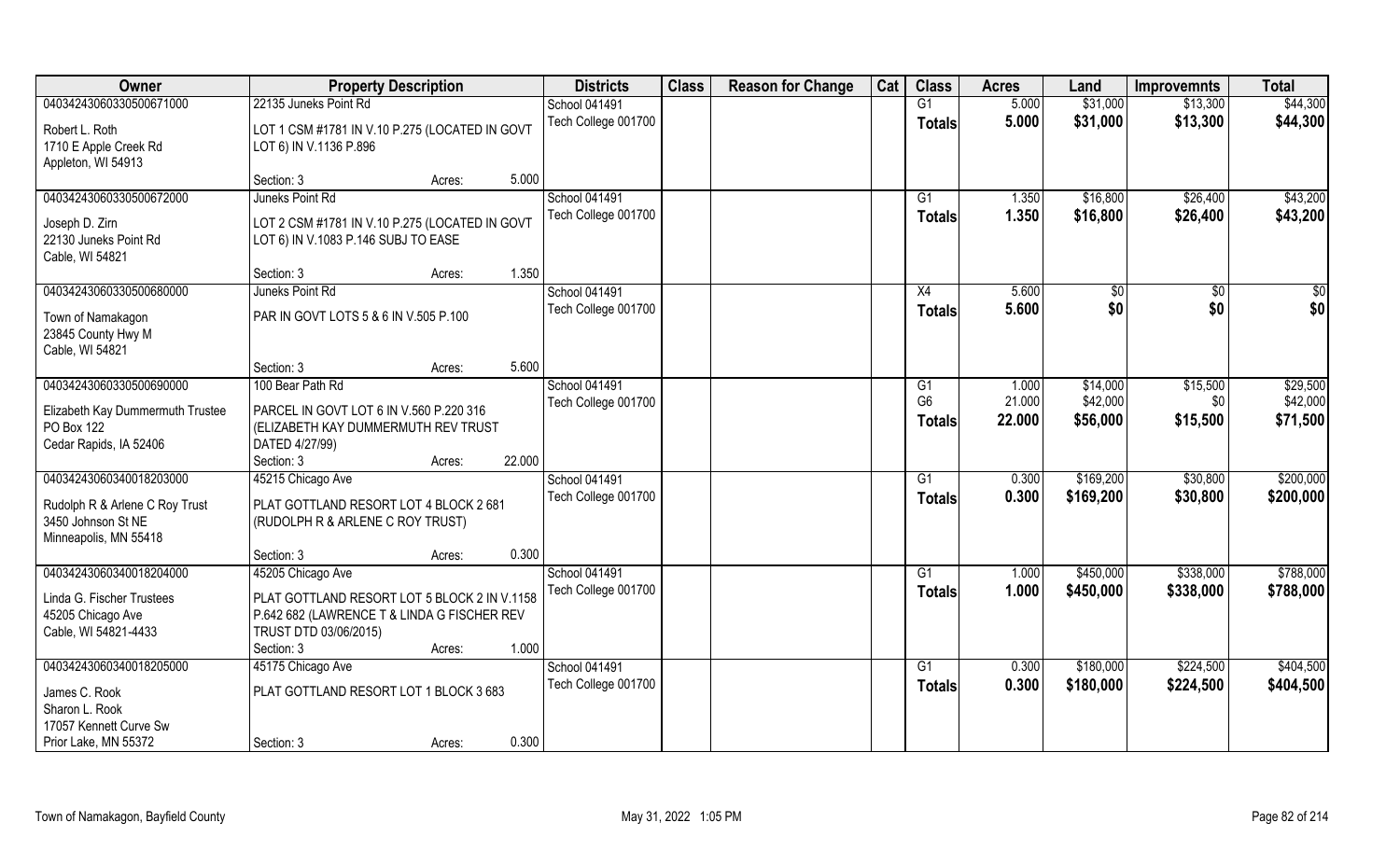| Owner                              | <b>Property Description</b>                    | <b>Districts</b>     | <b>Class</b> | <b>Reason for Change</b> | Cat | <b>Class</b>  | <b>Acres</b> | Land      | <b>Improvemnts</b> | <b>Total</b> |
|------------------------------------|------------------------------------------------|----------------------|--------------|--------------------------|-----|---------------|--------------|-----------|--------------------|--------------|
| 04034243060340018206000            | 45165 Chicago Ave                              | School 041491        |              |                          |     | G1            | 0.800        | \$316,800 | \$80,800           | \$397,600    |
| <b>Bergholz Family Asset Trust</b> | PLAT GOTTLAND RESORT LOTS 2 & 3 BLOCK 3 IN     | Tech College 001700  |              |                          |     | <b>Totals</b> | 0.800        | \$316,800 | \$80,800           | \$397,600    |
| 36654 N Elizabeth Dr               | V.1072 P.36 684 (ROBERT W BERGHOLZ LIFE        |                      |              |                          |     |               |              |           |                    |              |
| Lake Villa, IL 60046               | ESTATE)                                        |                      |              |                          |     |               |              |           |                    |              |
|                                    | 0.800<br>Section: 3<br>Acres:                  |                      |              |                          |     |               |              |           |                    |              |
| 04034243060340018207000            | 45125 Chicago Ave                              | <b>School 041491</b> |              |                          |     | G1            | 1.000        | \$310,200 | \$223,800          | \$534,000    |
|                                    |                                                | Tech College 001700  |              |                          |     | Totals        | 1.000        | \$310,200 | \$223,800          | \$534,000    |
| Bonnie R. Kottschade               | PLAT GOTTLAND RESORT LOTS 4 & 5 BLOCK 3 686    |                      |              |                          |     |               |              |           |                    |              |
| 4719 Warwick Ln NW                 |                                                |                      |              |                          |     |               |              |           |                    |              |
| Rochester, MN 55901                | 1.000<br>Section: 3                            |                      |              |                          |     |               |              |           |                    |              |
| 04034243060340018208000            | Acres:                                         | School 041491        |              |                          |     | G1            | 0.500        | \$176,400 | \$120,200          | \$296,600    |
|                                    | 45095 Chicago Ave                              | Tech College 001700  |              |                          |     |               |              |           |                    |              |
| Charles L & Chris An Best          | PLAT GOTTLAND RESORT LOT 6 BLOCK 3 IN V.1164   |                      |              |                          |     | <b>Totals</b> | 0.500        | \$176,400 | \$120,200          | \$296,600    |
| 45015 Sugar Bay Dr                 | P.325 688                                      |                      |              |                          |     |               |              |           |                    |              |
| Cable, WI 54821                    |                                                |                      |              |                          |     |               |              |           |                    |              |
|                                    | 0.500<br>Section: 3<br>Acres:                  |                      |              |                          |     |               |              |           |                    |              |
| 04034243060340018213000            | Chicago Ave                                    | School 041491        |              |                          |     | G1            | 0.800        | \$22,300  | \$0                | \$22,300     |
| David P. Welsh                     | PLAT OF GOTTLAND RESORT LOTS 8 & 9 BLOCK 4     | Tech College 001700  |              |                          |     | <b>Totals</b> | 0.800        | \$22,300  | \$0                | \$22,300     |
| Lori J. Welsh                      | IN DOC 2019R-575945                            |                      |              |                          |     |               |              |           |                    |              |
| 9818 Knoxville Rd                  |                                                |                      |              |                          |     |               |              |           |                    |              |
| Milan, IL 61264                    | 0.800<br>Section: 3<br>Acres:                  |                      |              |                          |     |               |              |           |                    |              |
| 04034243060340018214000            | Chicago Ave                                    | School 041491        |              |                          |     | G1            | 0.800        | \$22,300  | $\overline{50}$    | \$22,300     |
| Bonnie R. Kottschade               | PLAT OF GOTTLAND RESORT LOTS 10 & 11 BLOCK 4   | Tech College 001700  |              |                          |     | <b>Totals</b> | 0.800        | \$22,300  | \$0                | \$22,300     |
| 4719 Warwick Ln NW                 |                                                |                      |              |                          |     |               |              |           |                    |              |
| Rochester, MN 55901                |                                                |                      |              |                          |     |               |              |           |                    |              |
|                                    | 0.800<br>Section: 3<br>Acres:                  |                      |              |                          |     |               |              |           |                    |              |
| 04034243060340018215000            | Chicago Ave                                    | School 041491        |              |                          |     | G1            | 0.800        | \$22,300  | \$0                | \$22,300     |
|                                    |                                                | Tech College 001700  |              |                          |     | <b>Totals</b> | 0.800        | \$22,300  | \$0                | \$22,300     |
| <b>Bergholz Family Asset Trust</b> | PLAT OF GOTTLAND RESORT LOTS 12 & 13 BLOCK 4   |                      |              |                          |     |               |              |           |                    |              |
| 36654 N Elizabeth Dr               | IN V.1072 P.36 (ROBERT W BERGHOLZ LIFE ESTATE) |                      |              |                          |     |               |              |           |                    |              |
| Lake Villa, IL 60046               |                                                |                      |              |                          |     |               |              |           |                    |              |
|                                    | 0.800<br>Section: 3<br>Acres:                  |                      |              |                          |     |               |              |           |                    |              |
| 04034243060340018216000            | Chicago Ave                                    | School 041491        |              |                          |     | G1            | 0.400        | \$14,500  | \$13,600           | \$28,100     |
| For the Girls LLC                  | PLAT GOTTLAND RESORT LOT 14 BLOCK 4 IN         | Tech College 001700  |              |                          |     | Totals        | 0.400        | \$14,500  | \$13,600           | \$28,100     |
| PO Box 171                         | V.1103 P.218 690                               |                      |              |                          |     |               |              |           |                    |              |
| Cable, WI 54821                    |                                                |                      |              |                          |     |               |              |           |                    |              |
|                                    | 0.400<br>Section: 3<br>Acres:                  |                      |              |                          |     |               |              |           |                    |              |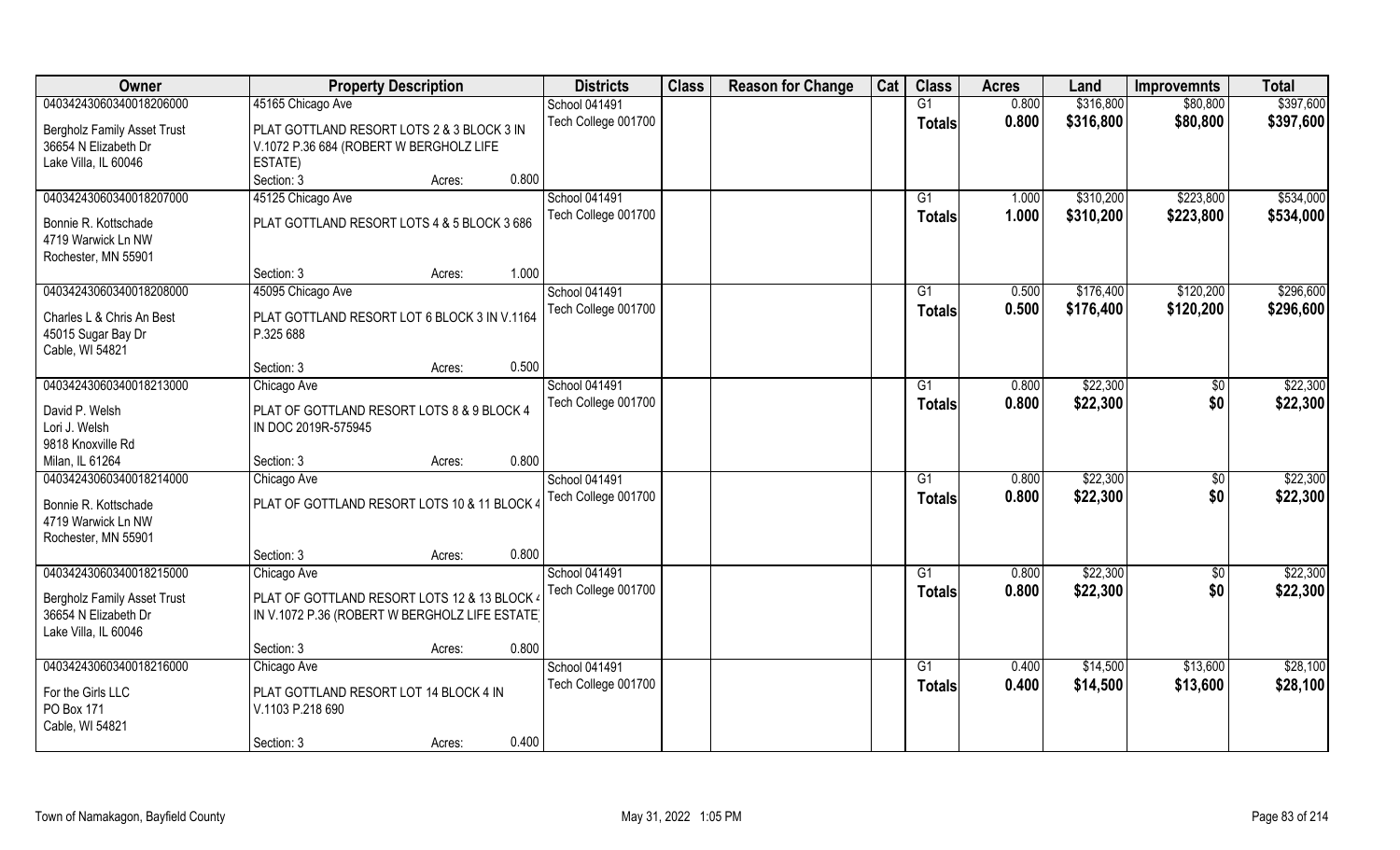| Owner                       | <b>Property Description</b>                      |       | <b>Districts</b>     | <b>Class</b> | <b>Reason for Change</b> | Cat | <b>Class</b>    | <b>Acres</b> | Land      | <b>Improvemnts</b> | <b>Total</b> |
|-----------------------------|--------------------------------------------------|-------|----------------------|--------------|--------------------------|-----|-----------------|--------------|-----------|--------------------|--------------|
| 04034243060340018220000     | 45065 Chicago Ave                                |       | School 041491        |              |                          |     | $\overline{G1}$ | 0.500        | \$180,000 | \$333,000          | \$513,000    |
| Elinor A. Beck Trustees     | PLAT GOTTLAND RESORT LOT 1 BLOCK 6 IN V.1110     |       | Tech College 001700  |              |                          |     | Totals          | 0.500        | \$180,000 | \$333,000          | \$513,000    |
| 74 Oak Creek Trl            | P.110 692 (BECK REV TRUST DTD 05/30/2013)        |       |                      |              |                          |     |                 |              |           |                    |              |
| Madison, WI 53717           |                                                  |       |                      |              |                          |     |                 |              |           |                    |              |
|                             | Section: 3<br>Acres:                             | 0.500 |                      |              |                          |     |                 |              |           |                    |              |
| 04034243060340018221000     | 45055 Chicago Ave                                |       | <b>School 041491</b> |              |                          |     | G <sub>1</sub>  | 0.500        | \$180,000 | \$117,500          | \$297,500    |
| Jacob Family Trust          | PLAT GOTTLAND RESORT LOT 2 BLOCK 6 693           |       | Tech College 001700  |              |                          |     | <b>Totals</b>   | 0.500        | \$180,000 | \$117,500          | \$297,500    |
| 2403 W Coach N Four Dr      |                                                  |       |                      |              |                          |     |                 |              |           |                    |              |
| Leesburg, FL 34748          |                                                  |       |                      |              |                          |     |                 |              |           |                    |              |
|                             | Section: 3<br>Acres:                             | 0.500 |                      |              |                          |     |                 |              |           |                    |              |
| 04034243060340018222000     | 45035 Chicago Ave                                |       | School 041491        |              |                          |     | G1              | 0.500        | \$180,000 | \$108,800          | \$288,800    |
| Kathryn R. Johnson Trustees | PLAT GOTTLAND RESORT LOT 3 BLOCK 6 IN V.1102     |       | Tech College 001700  |              |                          |     | <b>Totals</b>   | 0.500        | \$180,000 | \$108,800          | \$288,800    |
| 11747 Pebblepointe pass     | P.901 694 (JOHNSON FAMILY TRUST DTD              |       |                      |              |                          |     |                 |              |           |                    |              |
| Carmel, IN 46033            | 09/09/2011)                                      |       |                      |              |                          |     |                 |              |           |                    |              |
|                             | Section: 3<br>Acres:                             | 0.500 |                      |              |                          |     |                 |              |           |                    |              |
| 04034243060340018223000     | 45015 Chicago Ave                                |       | School 041491        |              |                          |     | G1              | 0.400        | \$176,400 | \$100,300          | \$276,700    |
| Candida Nelson              | PLAT GOTTLAND RESORT LOT 4 BLOCK 6 IN V.997      |       | Tech College 001700  |              |                          |     | <b>Totals</b>   | 0.400        | \$176,400 | \$100,300          | \$276,700    |
| Matthew T. Nelson           | P.719 695                                        |       |                      |              |                          |     |                 |              |           |                    |              |
| 2032 16 1/2 Ave             |                                                  |       |                      |              |                          |     |                 |              |           |                    |              |
| Cameron, WI 54822           | Section: 3<br>Acres:                             | 0.400 |                      |              |                          |     |                 |              |           |                    |              |
| 04034243060340018224000     | 44995 Chicago Ave                                |       | School 041491        |              |                          |     | G1              | 0.400        | \$176,400 | \$69,700           | \$246,100    |
| Ivadon LLP                  | PLAT GOTTLAND RESORT LOT 5 BLOCK 6 IN V.904      |       | Tech College 001700  |              |                          |     | <b>Totals</b>   | 0.400        | \$176,400 | \$69,700           | \$246,100    |
| 8286 Kiowa Crossing         | P.948 696 IM 2004R-495374                        |       |                      |              |                          |     |                 |              |           |                    |              |
| Roscoe, IL 61073            |                                                  |       |                      |              |                          |     |                 |              |           |                    |              |
|                             | Section: 3<br>Acres:                             | 0.400 |                      |              |                          |     |                 |              |           |                    |              |
| 04034243060340018225000     | 44985 Chicago Ave                                |       | School 041491        |              |                          |     | G1              | 0.400        | \$176,400 | \$76,600           | \$253,000    |
| Judith J. Ebert Trustees    | PLAT GOTTLAND RESORT LOT 6 BLOCK 6 IN V.991      |       | Tech College 001700  |              |                          |     | <b>Totals</b>   | 0.400        | \$176,400 | \$76,600           | \$253,000    |
| 988 Jennifer Ct             | P.827 697 (TRUST AGREEMENT DTD 4/26/2007)        |       |                      |              |                          |     |                 |              |           |                    |              |
| Sugar Grove, IL 60554       |                                                  |       |                      |              |                          |     |                 |              |           |                    |              |
|                             | Section: 3<br>Acres:                             | 0.400 |                      |              |                          |     |                 |              |           |                    |              |
| 04034243060340018226000     | Chicago Ave                                      |       | School 041491        |              |                          |     | G1              | 0.720        | \$21,100  | $\overline{50}$    | \$21,100     |
| Ivadon LLP                  | LOT 1 CSM #1047 V.6 P.382 (LOCATED IN LOTS 4 & 5 |       | Tech College 001700  |              |                          |     | Totals          | 0.720        | \$21,100  | \$0                | \$21,100     |
| 8286 Kiowa Crossing         | BLOCK 7 OF GOTTLAND RESORT) IN V.1122 P.642      |       |                      |              |                          |     |                 |              |           |                    |              |
| Roscoe, IL 61073            |                                                  |       |                      |              |                          |     |                 |              |           |                    |              |
|                             | Section: 3<br>Acres:                             | 0.720 |                      |              |                          |     |                 |              |           |                    |              |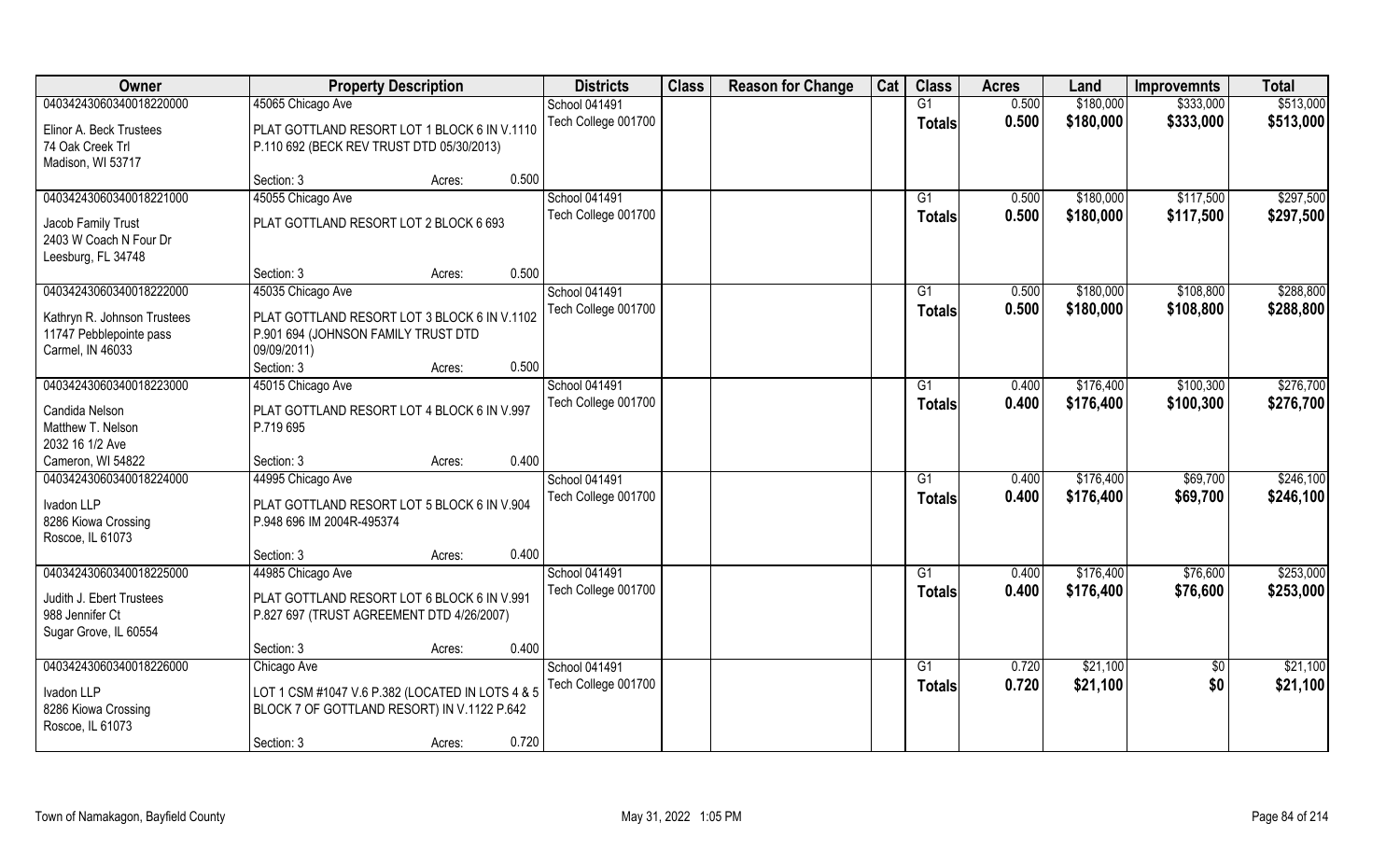| Owner                                        | <b>Property Description</b>                      | <b>Districts</b>     | <b>Class</b> | <b>Reason for Change</b> | Cat | <b>Class</b>  | <b>Acres</b> | Land      | <b>Improvemnts</b> | <b>Total</b> |
|----------------------------------------------|--------------------------------------------------|----------------------|--------------|--------------------------|-----|---------------|--------------|-----------|--------------------|--------------|
| 04034243060340018227000                      | Chicago Ave                                      | School 041491        |              |                          |     | G1            | 0.720        | \$21,100  | $\sqrt{6}$         | \$21,100     |
| Ivadon LLP                                   | LOT 2 CSM #1047 V.6 P.382 (LOCATED IN LOTS 5 & 6 | Tech College 001700  |              |                          |     | <b>Totals</b> | 0.720        | \$21,100  | \$0                | \$21,100     |
| 8286 Kiowa Crossing                          | BLOCK 7 OF GOTTLAND RESORT) IN V.776 P.578       |                      |              |                          |     |               |              |           |                    |              |
| Roscoe, IL 61073                             | SUBJ TO EASE IN V.769 P.775                      |                      |              |                          |     |               |              |           |                    |              |
|                                              | 0.720<br>Section: 3<br>Acres:                    |                      |              |                          |     |               |              |           |                    |              |
| 04034243060340018228000                      | Chicago Ave                                      | <b>School 041491</b> |              |                          |     | G1            | 0.450        | \$16,300  | \$0                | \$16,300     |
|                                              |                                                  | Tech College 001700  |              |                          |     | Totals        | 0.450        | \$16,300  | \$0                | \$16,300     |
| Candida Nelson                               | PLAT GOTTLAND RESORT LOT 3 BLOCK 7 IN V.997      |                      |              |                          |     |               |              |           |                    |              |
| Matthew T. Nelson                            | P.737                                            |                      |              |                          |     |               |              |           |                    |              |
| 2032 16 1/2 Ave                              |                                                  |                      |              |                          |     |               |              |           |                    |              |
| Cameron, WI 54822                            | 0.450<br>Section: 3<br>Acres:                    |                      |              |                          |     |               |              |           |                    |              |
| 04034243060340018229000                      | Chicago Ave                                      | School 041491        |              |                          |     | G1            | 0.950        | \$24,400  | \$500              | \$24,900     |
| Jacob Family Trust                           | PLAT GOTTLAND RESORT LOTS 1 & 2 BLOCK 7 &        | Tech College 001700  |              |                          |     | <b>Totals</b> | 0.950        | \$24,400  | \$500              | \$24,900     |
| 2403 W Coach N Four Dr                       | PAR ADJ TO LOTS 1-3 IN V.1060 P.492 LESS V.784   |                      |              |                          |     |               |              |           |                    |              |
| Leesburg, FL 34748                           | P.828                                            |                      |              |                          |     |               |              |           |                    |              |
|                                              | 0.950<br>Section: 3<br>Acres:                    |                      |              |                          |     |               |              |           |                    |              |
| 04034243060340018233000                      | 44905 Chicago Ave                                | School 041491        |              |                          |     | G1            | 0.540        | \$264,100 | \$102,500          | \$366,600    |
|                                              |                                                  | Tech College 001700  |              |                          |     | <b>Totals</b> | 0.540        | \$264,100 | \$102,500          | \$366,600    |
| Stalter Properties, LLC<br>E4063 State Rd 72 | PLAT GOTTLAND RESORT LOT 4 BLOCK 8 LESS PAR      |                      |              |                          |     |               |              |           |                    |              |
|                                              | IN DOC 2022R-593548 702                          |                      |              |                          |     |               |              |           |                    |              |
| Menomonie, WI 54751                          | 0.540<br>Section: 3<br>Acres:                    |                      |              |                          |     |               |              |           |                    |              |
| 04034243060340018234000                      | 44895 Chicago Ave                                | School 041491        |              |                          |     | G1            | 0.560        | \$283,200 | \$145,700          | \$428,900    |
|                                              |                                                  | Tech College 001700  |              |                          |     |               | 0.560        | \$283,200 |                    |              |
| Richard V. Smith                             | PLAT GOTTLAND RESORT LOT 5 BLOCK 8 & A PAR       |                      |              |                          |     | <b>Totals</b> |              |           | \$145,700          | \$428,900    |
| 321 Two Mile Ave                             | IN V.674 P.367 IN LOT 4 BLOCK 8 & IN DOC         |                      |              |                          |     |               |              |           |                    |              |
| Wisconsin Rapids, WI 54494                   | 2021R-592169 703                                 |                      |              |                          |     |               |              |           |                    |              |
|                                              | 0.560<br>Section: 3<br>Acres:                    |                      |              |                          |     |               |              |           |                    |              |
| 04034243060340018235000                      | Chicago Ave                                      | School 041491        |              |                          |     | G1            | 1.100        | \$26,400  | $\sqrt{$0}$        | \$26,400     |
| Michael D. Haugen                            | PLAT GOTTLAND RESORT LOTS 1 & 2 BLOCK 9 IN       | Tech College 001700  |              |                          |     | <b>Totals</b> | 1.100        | \$26,400  | \$0                | \$26,400     |
| 946 Wild Rose Ct                             | V.1163 P.39 704                                  |                      |              |                          |     |               |              |           |                    |              |
| Eagan, MN 55123                              |                                                  |                      |              |                          |     |               |              |           |                    |              |
|                                              | 1.100<br>Section: 3<br>Acres:                    |                      |              |                          |     |               |              |           |                    |              |
| 04034243060340018236000                      | 44705 County Hwy D                               | School 041491        |              |                          |     | G1            | 0.700        | \$352,800 | \$413,300          | \$766,100    |
|                                              |                                                  | Tech College 001700  |              |                          |     | Totals        | 0.700        | \$352,800 | \$413,300          | \$766,100    |
| Randy Maifeld Trust                          | PLAT GOTTLAND RESORT LOT 1 BLOCK 10 IN V.967     |                      |              |                          |     |               |              |           |                    |              |
| 21912 160th St                               | P.594 705 (RANDY MAIFELD TRUST U/A 3/19/2007)    |                      |              |                          |     |               |              |           |                    |              |
| Sumner, IA 50674                             |                                                  |                      |              |                          |     |               |              |           |                    |              |
|                                              | 0.700<br>Section: 3<br>Acres:                    |                      |              |                          |     |               |              |           |                    |              |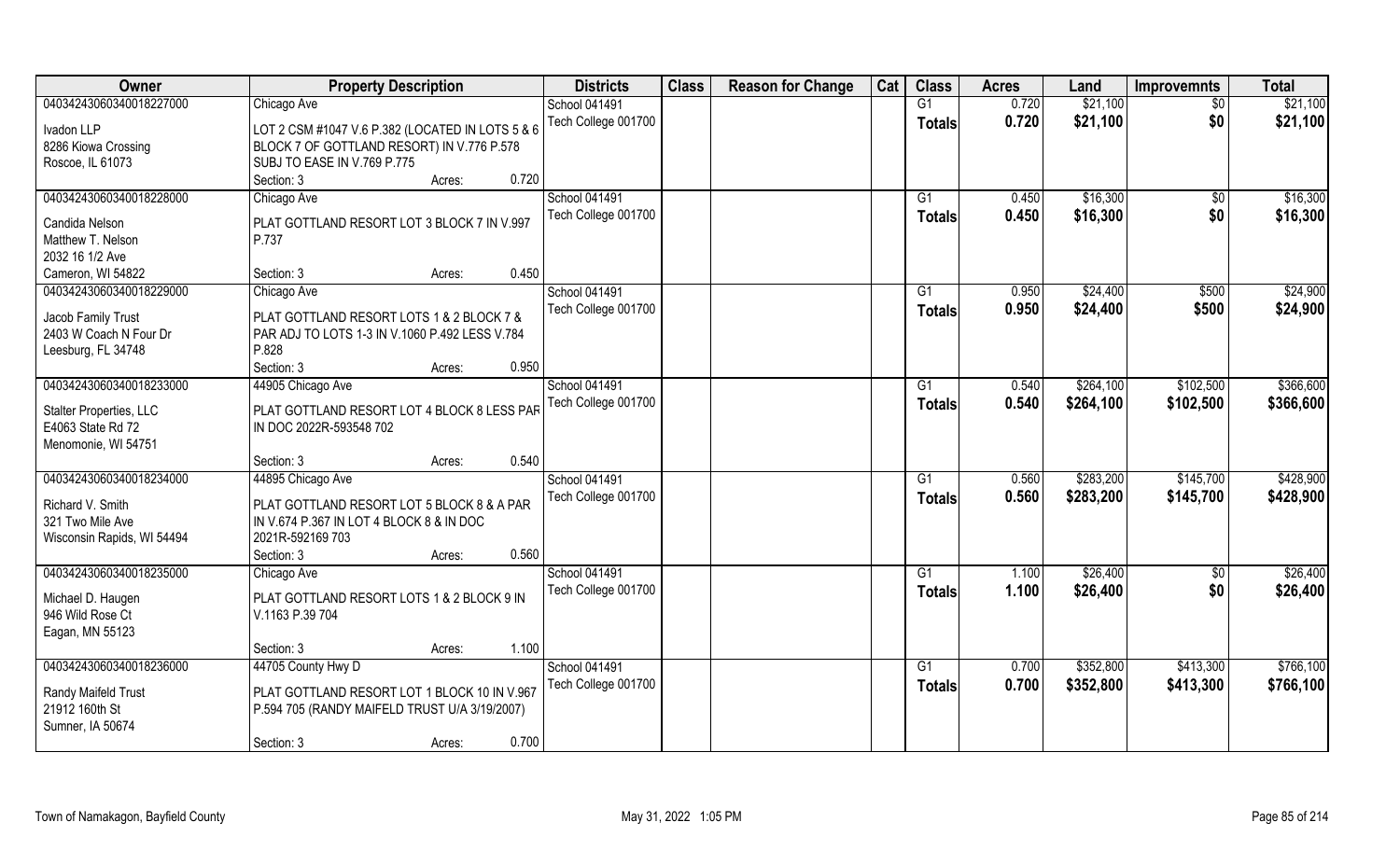| Owner                     | <b>Property Description</b>                      | <b>Districts</b>    | <b>Class</b> | <b>Reason for Change</b> | Cat | <b>Class</b>    | <b>Acres</b> | Land      | <b>Improvemnts</b> | <b>Total</b> |
|---------------------------|--------------------------------------------------|---------------------|--------------|--------------------------|-----|-----------------|--------------|-----------|--------------------|--------------|
| 04034243060340018237000   | 44675 County Hwy D                               | School 041491       |              |                          |     | G1              | 0.500        | \$300,000 | \$154,700          | \$454,700    |
| Elaine A. Gemuenden Le    | PLAT GOTTLAND RESORT LOT 2 BLOCK 10 IN DOC       | Tech College 001700 |              |                          |     | <b>Totals</b>   | 0.500        | \$300,000 | \$154,700          | \$454,700    |
| 28669 Fairway Ln          | 2019R-576856 706 (ELAINE A GEMUENDEN LIFE        |                     |              |                          |     |                 |              |           |                    |              |
| Chisago City, MN 55013    | ESTATE)                                          |                     |              |                          |     |                 |              |           |                    |              |
|                           | 0.500<br>Section: 3<br>Acres:                    |                     |              |                          |     |                 |              |           |                    |              |
| 04034243060340500301000   | 22530 Circle Dr N                                | School 041491       |              |                          |     | G1              | 2.100        | \$361,100 | \$380,000          | \$741,100    |
|                           |                                                  | Tech College 001700 |              |                          |     | Totals          | 2.100        | \$361,100 | \$380,000          | \$741,100    |
| Scott A. Campbell         | 2 PAR IN GOVT LOT 3 DESC IN V.1075 P.20 318E     |                     |              |                          |     |                 |              |           |                    |              |
| Julia J. Campbell         |                                                  |                     |              |                          |     |                 |              |           |                    |              |
| 22530 Circle Dr N         |                                                  |                     |              |                          |     |                 |              |           |                    |              |
| Cable, WI 54821           | 2.100<br>Section: 3<br>Acres:                    |                     |              |                          |     |                 |              |           |                    |              |
| 04034243060340500302000   | Circle Dr N                                      | School 041491       |              |                          |     | G1              | 2.400        | \$356,300 | \$3,300            | \$359,600    |
| Scott A. Campbell         | LOT 1 CSM #799 IN V.5 P.248 (LOCATED IN GOVT     | Tech College 001700 |              |                          |     | <b>Totals</b>   | 2.400        | \$356,300 | \$3,300            | \$359,600    |
| Julia J. Campbell         | LOT 3) IN V.1075 P.20 318                        |                     |              |                          |     |                 |              |           |                    |              |
| 22530 Circle Dr N         |                                                  |                     |              |                          |     |                 |              |           |                    |              |
| Cable, WI 54821           | 2.400<br>Section: 3<br>Acres:                    |                     |              |                          |     |                 |              |           |                    |              |
| 04034243060340500303000   | 22620 Circle Dr N                                | School 041491       |              |                          |     | G1              | 1.400        | \$413,600 | \$242,300          | \$655,900    |
|                           |                                                  | Tech College 001700 |              |                          |     | <b>Totals</b>   | 1.400        | \$413,600 | \$242,300          | \$655,900    |
| Gary Ackerman             | LOT 2 CSM #799 V.5 P.248 (LOCATED IN GOVT LOT    |                     |              |                          |     |                 |              |           |                    |              |
| 4120 W County Rd A        | 5) IN V.1011 P.75 IM 2004R-490180 (ACKERMAN      |                     |              |                          |     |                 |              |           |                    |              |
| Janesville, WI 53548-8905 | REVOCABLE TRUST 2008 U/A DTD 11/01/2008)         |                     |              |                          |     |                 |              |           |                    |              |
|                           | 1.400<br>Section: 3<br>Acres:                    |                     |              |                          |     |                 |              |           |                    |              |
| 04034243060340500304000   | Circle Dr N                                      | School 041491       |              |                          |     | G1              | 1.800        | \$16,300  | \$0                | \$16,300     |
| Gary Ackerman             | PAR IN GOVT LOT 3 IN V.1011 P.75 LESS PART OF    | Tech College 001700 |              |                          |     | <b>Totals</b>   | 1.800        | \$16,300  | \$0                | \$16,300     |
| 4120 W County Rd A        | LOT 1 CSM #1174 V.7 P.222 318C IM 2004R-490180   |                     |              |                          |     |                 |              |           |                    |              |
| Janesville, WI 53548-8905 | (ACKERMAN REVOCABLE TRUST 2008 U/A DTD           |                     |              |                          |     |                 |              |           |                    |              |
|                           | 1.800<br>Section: 3<br>Acres:                    |                     |              |                          |     |                 |              |           |                    |              |
| 04034243060340500305000   | Circle Dr N                                      | School 041491       |              |                          |     | G1              | 1.000        | \$25,000  | \$47,800           | \$72,800     |
|                           |                                                  | Tech College 001700 |              |                          |     | G <sub>6</sub>  | 15.660       | \$54,800  | \$0                | \$54,800     |
| Terry L. Myhre            | PAR IN GOVT LOT 3 IN V.828 P.218 LESS PAR IN     |                     |              |                          |     | <b>Totals</b>   | 16.660       | \$79,800  | \$47,800           | \$127,600    |
| 4156 Brynwood Dr          | V.453 P.383; V.677 P.347; AND LESS CSM #1174 V.7 |                     |              |                          |     |                 |              |           |                    |              |
| Naples, FL 34119          | P.222) 348C<br>16.660                            |                     |              |                          |     |                 |              |           |                    |              |
|                           | Section: 3<br>Acres:                             |                     |              |                          |     |                 |              |           |                    |              |
| 04034243060340500306000   | 22630 Circle Dr N                                | School 041491       |              |                          |     | $\overline{G1}$ | 0.740        | \$291,500 | \$231,600          | \$523,100    |
| Timothy Dean Holmberg     | LOT 1 CSM #1174 V.7 P.222 (LOCATED IN GOVT LOT   | Tech College 001700 |              |                          |     | <b>Totals</b>   | 0.740        | \$291,500 | \$231,600          | \$523,100    |
| Barba Holmberg            | 3) IN V.1089 P.268                               |                     |              |                          |     |                 |              |           |                    |              |
| 3310 Ten Oaks St S        |                                                  |                     |              |                          |     |                 |              |           |                    |              |
| Cambridge, MN 55008       | 0.740<br>Section: 3<br>Acres:                    |                     |              |                          |     |                 |              |           |                    |              |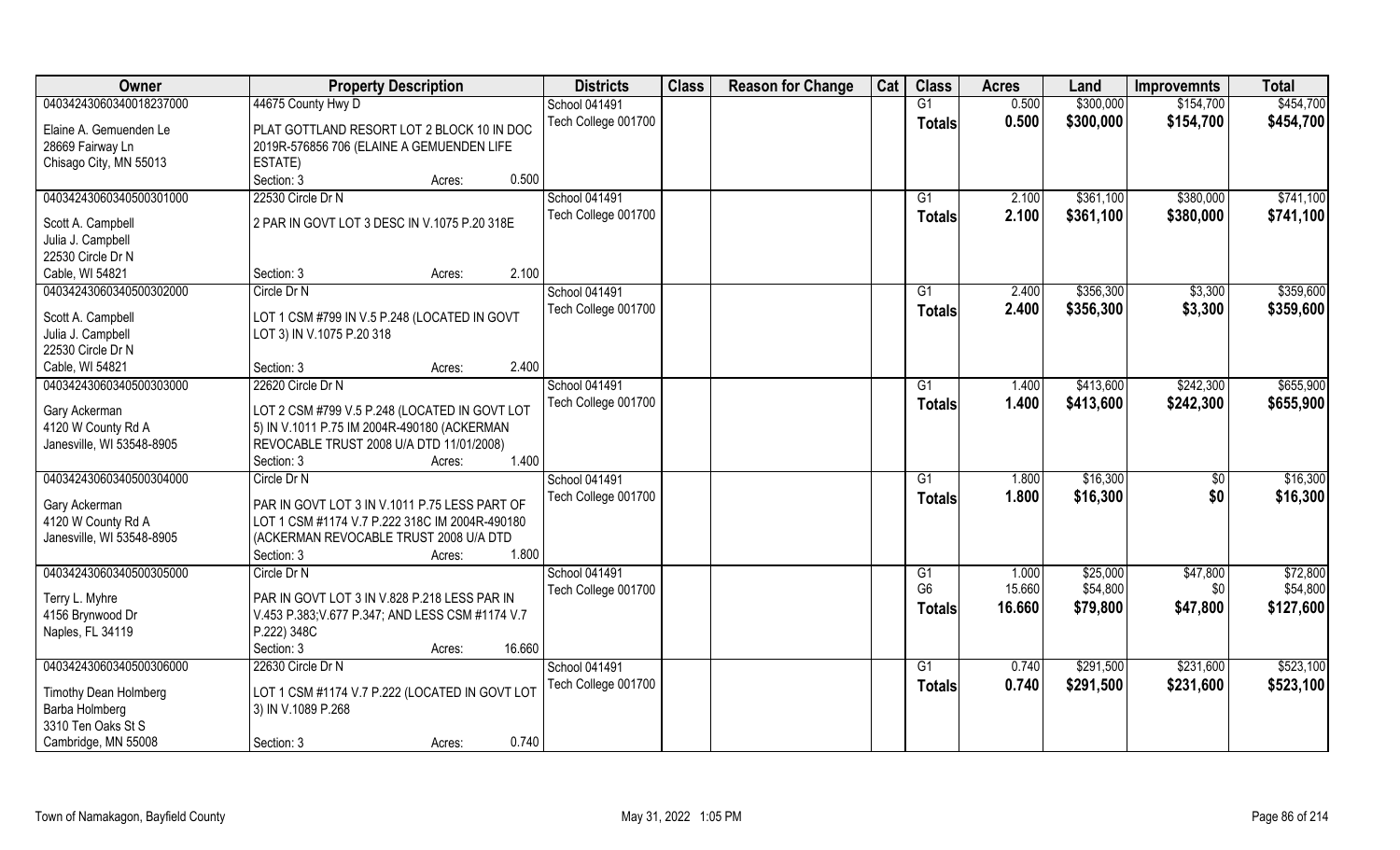| Owner                                | <b>Property Description</b>                     |        | <b>Districts</b> | <b>Class</b>         | <b>Reason for Change</b> | Cat | <b>Class</b> | <b>Acres</b>  | Land   | <b>Improvemnts</b> | <b>Total</b>    |             |
|--------------------------------------|-------------------------------------------------|--------|------------------|----------------------|--------------------------|-----|--------------|---------------|--------|--------------------|-----------------|-------------|
| 04034243060340500307000              | 22640 Circle Dr N                               |        |                  | <b>School 041491</b> |                          |     |              | G1            | 0.740  | \$273,600          | \$221,100       | \$494,700   |
| Greg L. Lewis                        | LOT 2 CSM #1174 V.7 P.222 (LOCATED IN GOVT LOT  |        |                  | Tech College 001700  |                          |     |              | <b>Totals</b> | 0.740  | \$273,600          | \$221,100       | \$494,700   |
| Anne L. Lewis<br>1020 Briar Stone Dr | 3) IN V.1157 P.475                              |        |                  |                      |                          |     |              |               |        |                    |                 |             |
| Mason City, IA 50401                 | Section: 3                                      |        | 0.740            |                      |                          |     |              |               |        |                    |                 |             |
|                                      | 22660 Circle Dr N                               | Acres: |                  | School 041491        |                          |     |              |               |        |                    |                 |             |
| 04034243060340500308100              |                                                 |        |                  |                      |                          |     |              | G1            | 1.480  | \$511,800          | \$952,600       | \$1,464,400 |
| Terry L. Myhre                       | LOT 1 CSM #2074 IN V.12 P.156 (LOCATED IN GOVT  |        |                  | Tech College 001700  |                          |     |              | Totals        | 1.480  | \$511,800          | \$952,600       | \$1,464,400 |
| 4156 Brynwood Dr                     | LOT 3) IN DOC 2019R-576380                      |        |                  |                      |                          |     |              |               |        |                    |                 |             |
| Naples, FL 34119                     |                                                 |        |                  |                      |                          |     |              |               |        |                    |                 |             |
|                                      | Section: 3                                      | Acres: | 1.480            |                      |                          |     |              |               |        |                    |                 |             |
| 04034243060340500310000              | 22680 Circle Dr N                               |        |                  | School 041491        |                          |     |              | G1            | 1.030  | \$282,000          | \$442,000       | \$724,000   |
| Thomas M. Schuette                   | LOT 1 CSM #866 V.6 P.11 (LOCATED IN GOVT LOT 3) |        |                  | Tech College 001700  |                          |     |              | <b>Totals</b> | 1.030  | \$282,000          | \$442,000       | \$724,000   |
| Lana M. Schuette                     | IN 2017R-567668 318A                            |        |                  |                      |                          |     |              |               |        |                    |                 |             |
| 22680 Circle Dr N                    |                                                 |        |                  |                      |                          |     |              |               |        |                    |                 |             |
| Cable, WI 54821                      | Section: 3                                      | Acres: | 1.030            |                      |                          |     |              |               |        |                    |                 |             |
| 04034243060340500311000              | 45000 Point Rd                                  |        |                  | <b>School 041491</b> |                          |     |              | G1            | 1.040  | \$194,000          | \$113,800       | \$307,800   |
|                                      |                                                 |        |                  | Tech College 001700  |                          |     |              |               | 1.040  | \$194,000          | \$113,800       |             |
| John T. Peabody                      | LOT 2 CSM #866 V.6 P.11 (LOCATED IN GOVT LOT 3) |        |                  |                      |                          |     |              | <b>Totals</b> |        |                    |                 | \$307,800   |
| Martha M. Peabody                    | SUBJ TO EASE IN V.1159 P.359                    |        |                  |                      |                          |     |              |               |        |                    |                 |             |
| 15169 62nd Ave N                     |                                                 |        |                  |                      |                          |     |              |               |        |                    |                 |             |
| Maple Grove, MN 55311                | Section: 3                                      | Acres: | 1.040            |                      |                          |     |              |               |        |                    |                 |             |
| 04034243060340500312000              | Circle Dr N                                     |        |                  | School 041491        |                          |     |              | G1            | 6.690  | \$57,400           | \$0             | \$57,400    |
| John T. Peabody                      | LOT 3 CSM #866 V.6 P.11 (LOCATED IN GOVT LOT 3) |        |                  | Tech College 001700  |                          |     |              | <b>Totals</b> | 6.690  | \$57,400           | \$0             | \$57,400    |
| Martha M. Peabody                    | IN V.1159 P.538                                 |        |                  |                      |                          |     |              |               |        |                    |                 |             |
| 15169 62nd Ave N                     |                                                 |        |                  |                      |                          |     |              |               |        |                    |                 |             |
| Maple Grove, MN 55311                | Section: 3                                      | Acres: | 6.690            |                      |                          |     |              |               |        |                    |                 |             |
| 04034243060410500110000              | Point of View Rd                                |        |                  | School 041491        |                          |     |              | G5            | 33.000 | \$9,900            | $\overline{60}$ | \$9,900     |
|                                      |                                                 |        |                  | Tech College 001700  |                          |     |              | <b>Totals</b> | 33.000 | \$9,900            | \$0             | \$9,900     |
| Travis J. Jung                       | LOT 1 CSM #619 IN V.4 P.252 (LOCATED IN GOVT    |        |                  |                      |                          |     |              |               |        |                    |                 |             |
| Heidi J. Jung                        | LOT 1 & GOVT LOT 7 SEC 4) IN DOC 2019R-580356   |        |                  |                      |                          |     |              |               |        |                    |                 |             |
| 46055 E Jackson Lake Rd              | IM 2005R-500922                                 |        |                  |                      |                          |     |              |               |        |                    |                 |             |
| Cable, WI 54821                      | Section: 4                                      | Acres: | 33.000           |                      |                          |     |              |               |        |                    |                 |             |
| 04034243060410500120000              | 45790 Point of View Rd                          |        |                  | School 041491        |                          |     |              | G1            | 5.040  | \$497,000          | \$643,800       | \$1,140,800 |
| Brent R. Peacock                     | LOT 4 CSM #1663 IN V.10 P.6 (LOCATED IN GOVT    |        |                  | Tech College 001700  |                          |     |              | <b>Totals</b> | 5.040  | \$497,000          | \$643,800       | \$1,140,800 |
| Melissa S. Peacock                   | LOT 1 SEC 4 & GOVT LOT 7 SEC 3) IN V.1124 P.619 |        |                  |                      |                          |     |              |               |        |                    |                 |             |
| 2532 Manitou Island Rd               |                                                 |        |                  |                      |                          |     |              |               |        |                    |                 |             |
| White Bear Lake, MN 55110            | Section: 4                                      | Acres: | 5.040            |                      |                          |     |              |               |        |                    |                 |             |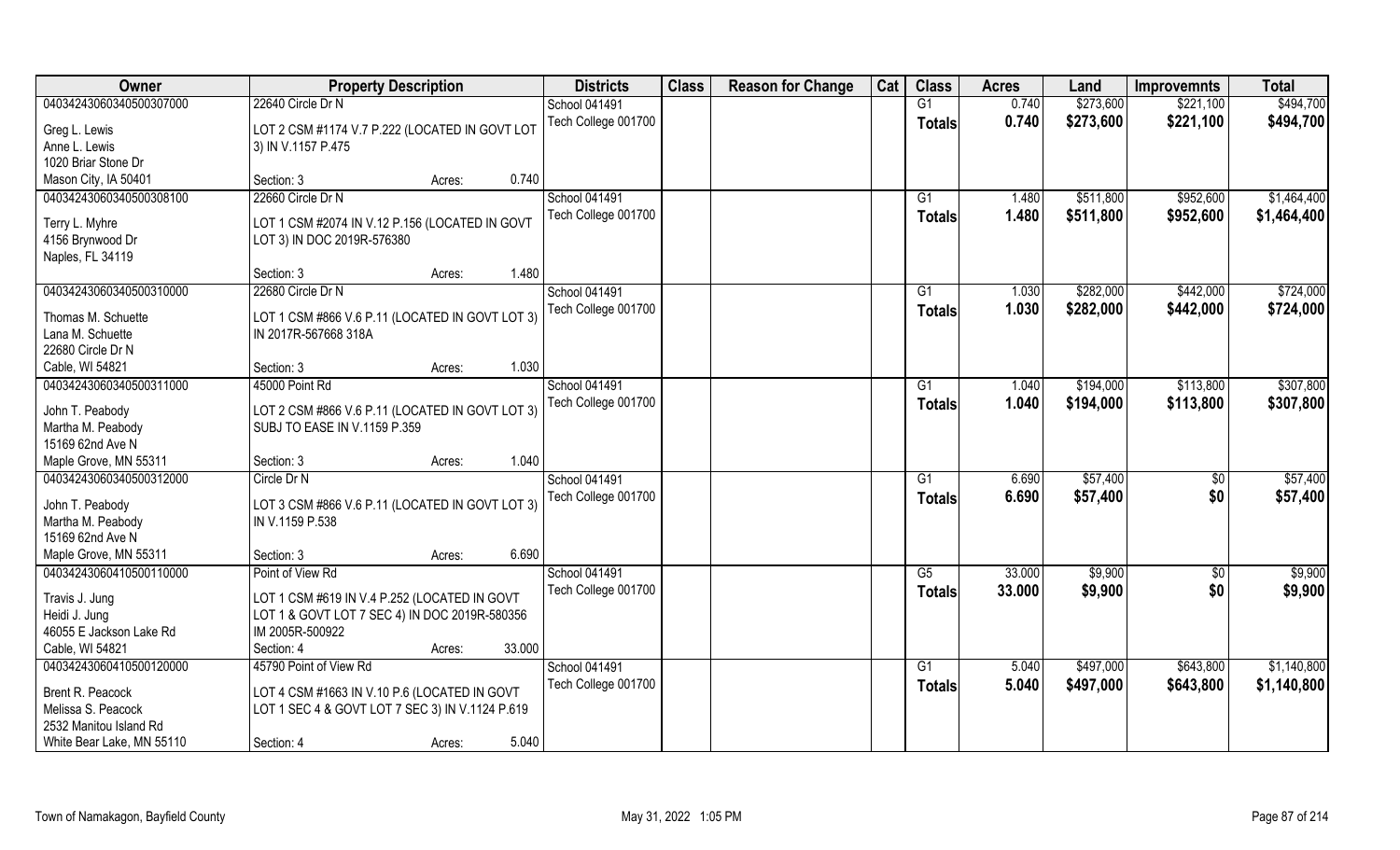| Owner                           | <b>Property Description</b>                   | <b>Districts</b>    | <b>Class</b> | <b>Reason for Change</b> | Cat | <b>Class</b>   | <b>Acres</b> | Land      | Improvemnts     | <b>Total</b> |
|---------------------------------|-----------------------------------------------|---------------------|--------------|--------------------------|-----|----------------|--------------|-----------|-----------------|--------------|
| 04034243060410500130000         | Point of View Rd                              | School 041491       |              |                          |     | G5             | 16.100       | \$4,900   | $\overline{50}$ | \$4,900      |
| Myron J. Brose                  | PART OF GOVT LOT 1 LYING WESTERLY OF          | Tech College 001700 |              |                          |     | <b>Totals</b>  | 16.100       | \$4,900   | \$0             | \$4,900      |
| Barbara L. Brose                | JACKSON LAKE CHANNEL IN V.532 P.48 & PART OF  |                     |              |                          |     |                |              |           |                 |              |
| 441 Stageline Rd                | LOT 7 W OF CREEK (BROSE REV TRUST)            |                     |              |                          |     |                |              |           |                 |              |
| Apt 376                         | 16.100<br>Section: 4<br>Acres:                |                     |              |                          |     |                |              |           |                 |              |
| Hudson, WI 54016                |                                               |                     |              |                          |     |                |              |           |                 |              |
| 04034243060410500710000         | Point of View Rd                              | School 041491       |              |                          |     | G5             | 2.500        | \$800     | \$0             | \$800        |
|                                 | GOVT LOT 7 LYING EASTERLY OF JACKSON LAKE     | Tech College 001700 |              |                          |     | <b>Totals</b>  | 2.500        | \$800     | \$0             | \$800        |
| Travis J. Jung<br>Heidi J. Jung | CHANNEL IN DOC 2019R-580356 327H              |                     |              |                          |     |                |              |           |                 |              |
| 46055 E Jackson Lake Rd         |                                               |                     |              |                          |     |                |              |           |                 |              |
| Cable, WI 54821                 | 2.500<br>Section: 4<br>Acres:                 |                     |              |                          |     |                |              |           |                 |              |
| 04034243060410500810000         | 45530 Marsh Ln                                | School 041491       |              |                          |     | G <sub>1</sub> | 1.000        | \$48,800  | \$69,600        | \$118,400    |
|                                 |                                               | Tech College 001700 |              |                          |     | G <sub>5</sub> | 12.000       | \$3,600   | \$0             | \$3,600      |
| Myron J. Brose                  | GOVT LOT 8 LYING WEST OF JACKSON LAKE         |                     |              |                          |     | G <sub>6</sub> | 41.890       | \$146,600 | \$0             | \$146,600    |
| Barbara L. Brose                | CHANNEL (BROSE REV TRUST) 2002R-477903        |                     |              |                          |     | <b>Totals</b>  | 54.890       | \$199,000 | \$69,600        | \$268,600    |
| 441 Stageline Rd                |                                               |                     |              |                          |     |                |              |           |                 |              |
| Apt 376                         | 54.890<br>Section: 4<br>Acres:                |                     |              |                          |     |                |              |           |                 |              |
| Hudson, WI 54016                |                                               |                     |              |                          |     |                |              |           |                 |              |
| 04034243060410500820000         | Point of View Rd                              | School 041491       |              |                          |     | G5             | 1.000        | \$300     | \$0             | \$300        |
| Travis J. Jung                  | GOVT LOT 8 LYING EASTERLY OF JACKSON LAKE     | Tech College 001700 |              |                          |     | <b>Totals</b>  | 1.000        | \$300     | \$0             | \$300        |
| Heidi J. Jung                   | CHANNEL IN DOC 2019R-580356 3271              |                     |              |                          |     |                |              |           |                 |              |
| 46055 E Jackson Lake Rd         |                                               |                     |              |                          |     |                |              |           |                 |              |
| Cable, WI 54821                 | 1.000<br>Section: 4<br>Acres:                 |                     |              |                          |     |                |              |           |                 |              |
| 04034243060420500210000         | Crystal Lake Rd                               | School 041491       |              |                          |     | G6             | 74.000       | \$111,000 | $\sqrt[6]{3}$   | \$111,000    |
| Michael J. Brose                | GOVT LOT 2 & PAR IN LOT 7 IN V.1106 P.959 320 | Tech College 001700 |              |                          |     | <b>Totals</b>  | 74.000       | \$111,000 | \$0             | \$111,000    |
| Ann E. Brose                    | (BROSE REV TRUST AGREEMENT DTD 1-9-07)        |                     |              |                          |     |                |              |           |                 |              |
| 1312 89th St                    |                                               |                     |              |                          |     |                |              |           |                 |              |
| New Richmond, WI 54017          | 74.000<br>Section: 4<br>Acres:                |                     |              |                          |     |                |              |           |                 |              |
| 04034243060420500310000         | Crystal Lake Rd                               | School 041491       |              |                          |     | G5             | 5.000        | \$1,500   | \$0             | \$1,500      |
|                                 |                                               | Tech College 001700 |              |                          |     | G <sub>6</sub> | 48.100       | \$96,200  | \$0             | \$96,200     |
| Myron J. Brose                  | GOVT LOT 3 (BROSE REV TRUST) 321 IM           |                     |              |                          |     | <b>Totals</b>  | 53.100       | \$97,700  | \$0             | \$97,700     |
| Barbara L. Brose                | 2002R-477903                                  |                     |              |                          |     |                |              |           |                 |              |
| 441 Stageline Rd                |                                               |                     |              |                          |     |                |              |           |                 |              |
| Apt 376<br>Hudson, WI 54016     | 53.100<br>Section: 4<br>Acres:                |                     |              |                          |     |                |              |           |                 |              |
|                                 |                                               |                     |              |                          |     |                |              |           |                 |              |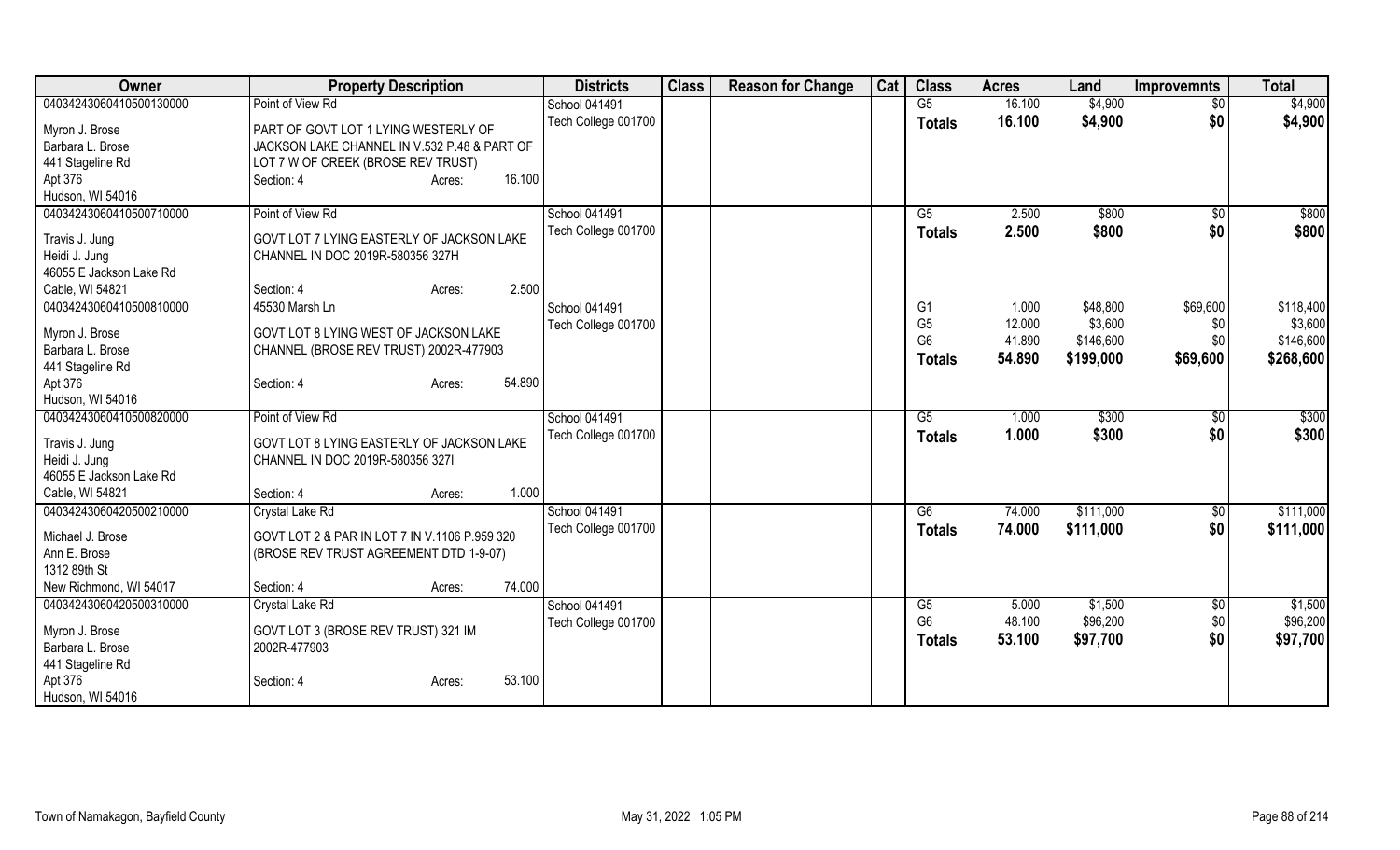| Owner                             | <b>Property Description</b>                            | <b>Districts</b> | <b>Class</b>         | <b>Reason for Change</b> | Cat | <b>Class</b> | <b>Acres</b>    | Land   | <b>Improvemnts</b> | <b>Total</b>    |           |
|-----------------------------------|--------------------------------------------------------|------------------|----------------------|--------------------------|-----|--------------|-----------------|--------|--------------------|-----------------|-----------|
| 04034243060430200010000           | Crystal Lake Rd                                        |                  | <b>School 041491</b> |                          |     |              | G5              | 12.000 | \$3,600            | $\overline{30}$ | \$3,600   |
| Amanda J. Staudemeyer             | NW SW IN V.1062 P.826 323                              |                  | Tech College 001700  |                          |     |              | G <sub>6</sub>  | 28.000 | \$56,000           | \$0             | \$56,000  |
| 44705 Birch Pt Rd                 |                                                        |                  |                      |                          |     |              | <b>Totals</b>   | 40.000 | \$59,600           | \$0             | \$59,600  |
| Cable, WI 54821                   |                                                        |                  |                      |                          |     |              |                 |        |                    |                 |           |
|                                   | Section: 4                                             | 40.000<br>Acres: |                      |                          |     |              |                 |        |                    |                 |           |
| 04034243060430300010000           | 21100 Juneks Point Rd                                  |                  | School 041491        |                          |     |              | G1              | 6.000  | \$33,000           | \$119,100       | \$152,100 |
| Jill Ivy                          | SW SW IN 2016R-566677 324                              |                  | Tech College 001700  |                          |     |              | G <sub>5</sub>  | 10.000 | \$3,000            | \$0             | \$3,000   |
| 2113 Vanderbilt Ln                |                                                        |                  |                      |                          |     |              | G <sub>6</sub>  | 24.000 | \$48,000           | \$0             | \$48,000  |
| Unit B                            |                                                        |                  |                      |                          |     |              | <b>Totals</b>   | 40.000 | \$84,000           | \$119,100       | \$203,100 |
| Redondo Beach, CA 90278           | Section: 4                                             | 40.000<br>Acres: |                      |                          |     |              |                 |        |                    |                 |           |
| 04034243060430400010000           | 21420 Juneks Point Rd                                  |                  | <b>School 041491</b> |                          |     |              | G2              | 19.400 | \$59,800           | \$131,300       | \$191,100 |
|                                   |                                                        |                  | Tech College 001700  |                          |     |              | <b>Totals</b>   | 19.400 | \$59,800           | \$131,300       | \$191,100 |
| Staudemeyers Four Seasons Resort, | E 870' OF SE SW EXC E 400' OF S 653' IN V.1062         |                  |                      |                          |     |              |                 |        |                    |                 |           |
| <b>LLC</b>                        | P.823 325B                                             |                  |                      |                          |     |              |                 |        |                    |                 |           |
| 44705 Birch Point Rd              |                                                        |                  |                      |                          |     |              |                 |        |                    |                 |           |
| Cable, WI 54821                   | Section: 4                                             | 19.400<br>Acres: |                      |                          |     |              |                 |        |                    |                 |           |
| 04034243060430400020000           | Juneks Point Rd                                        |                  | <b>School 041491</b> |                          |     |              | G6              | 13.600 | \$27,200           | \$0             | \$27,200  |
| Jill Ivy                          | SE SW LESS V.246 P.500 & V.290 P.133 IN                |                  | Tech College 001700  |                          |     |              | <b>Totals</b>   | 13.600 | \$27,200           | \$0             | \$27,200  |
| 2113 Vanderbilt Ln                | 2016R-566677 325                                       |                  |                      |                          |     |              |                 |        |                    |                 |           |
| Unit B                            |                                                        |                  |                      |                          |     |              |                 |        |                    |                 |           |
| Redondo Beach, CA 90278           | Section: 4                                             | 13.600<br>Acres: |                      |                          |     |              |                 |        |                    |                 |           |
| 04034243060430400030000           | 21410 Juneks Point Rd                                  |                  | <b>School 041491</b> |                          |     |              | $\overline{G2}$ | 6.000  | \$33,000           | \$121,500       | \$154,500 |
| Staudemeyers Four Seasons Resort, | PAR IN SE COR OF SE SW 400' X 653' IN V.1062 P.823     |                  | Tech College 001700  |                          |     |              | <b>Totals</b>   | 6.000  | \$33,000           | \$121,500       | \$154,500 |
| <b>LLC</b>                        | 325A 2                                                 |                  |                      |                          |     |              |                 |        |                    |                 |           |
| 44705 Birch Point Rd              |                                                        |                  |                      |                          |     |              |                 |        |                    |                 |           |
| Cable, WI 54821                   | Section: 4                                             | 6.000<br>Acres:  |                      |                          |     |              |                 |        |                    |                 |           |
| 04034243060430500410000           | Juneks Point Rd                                        |                  | School 041491        |                          |     |              | G5              | 10.000 | \$3,000            | \$0             | \$3,000   |
|                                   |                                                        |                  | Tech College 001700  |                          |     |              | G <sub>6</sub>  | 28.900 | \$57,800           | \$0             | \$57,800  |
| Amanda J. Staudemeyer             | GOVT LOT 4 & PAR IN GOVT LOT 9 IN V.1062 P.826         |                  |                      |                          |     |              | Totals          | 38.900 | \$60,800           | \$0             | \$60,800  |
| 44705 Birch Pt Rd                 | 322 (AMANDA J STAUDEMEYER REV TRUST DTD<br>05/11/2011) |                  |                      |                          |     |              |                 |        |                    |                 |           |
| Cable, WI 54821                   | Section: 4                                             | 38.900           |                      |                          |     |              |                 |        |                    |                 |           |
| 04034243060440500501110           |                                                        | Acres:           | School 041491        |                          |     |              | G5              | 2.000  | \$600              | \$0             | \$600     |
|                                   |                                                        |                  | Tech College 001700  |                          |     |              | G <sub>6</sub>  | 8.890  | \$17,800           | \$0             | \$17,800  |
| Larry D. Scoville Le              | LOT 1 CSM #1551 IN V.9 P.183 (LOCATED IN GOVT          |                  |                      |                          |     |              |                 | 10.890 | \$18,400           | \$0             | \$18,400  |
| Sandra H. Scoville Le             | LOTS 5 & 9) IN V.1007 P.993 (LARRY D & SANDRA H        |                  |                      |                          |     |              | <b>Totals</b>   |        |                    |                 |           |
| 21650 Junek Point Rd              | SCOVILLE LIFE ESTATE) IM 2005R-502978 IM               |                  |                      |                          |     |              |                 |        |                    |                 |           |
| Cable, WI 54821                   | Section: 4                                             | 10.890<br>Acres: |                      |                          |     |              |                 |        |                    |                 |           |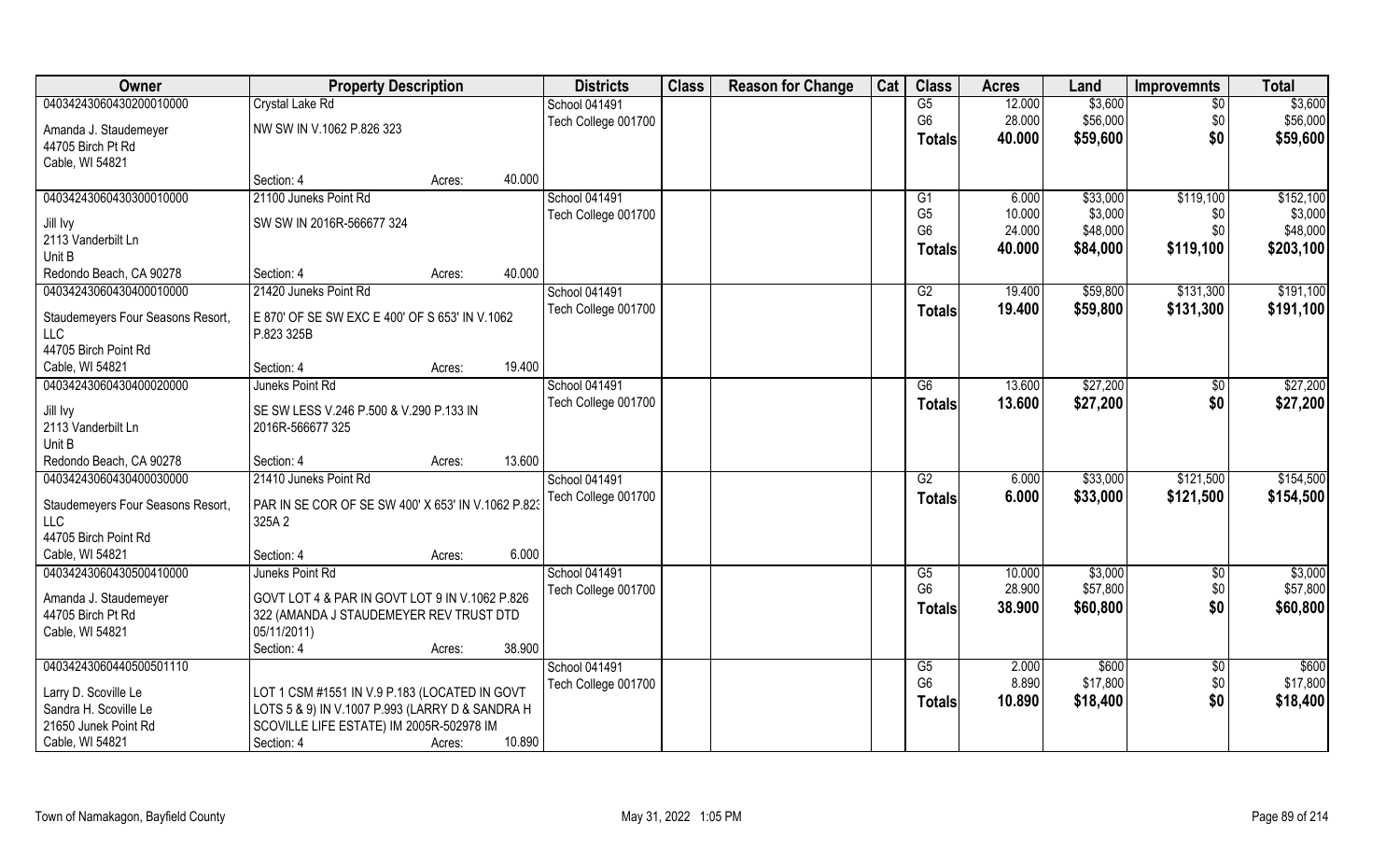| <b>Owner</b>                       | <b>Property Description</b>                    |        |        | <b>Districts</b>     | <b>Class</b> | <b>Reason for Change</b> | Cat | <b>Class</b>    | <b>Acres</b> | Land      | <b>Improvemnts</b> | <b>Total</b> |
|------------------------------------|------------------------------------------------|--------|--------|----------------------|--------------|--------------------------|-----|-----------------|--------------|-----------|--------------------|--------------|
| 04034243060440500501120            | 45355 Marsh Ln                                 |        |        | <b>School 041491</b> |              |                          |     | G1              | 2.000        | \$22,000  | \$241,500          | \$263,500    |
| For the Girls LLC                  | LOT 2 CSM #1551 IN V.9 P.183 (LOCATED IN GOVT  |        |        | Tech College 001700  |              |                          |     | G <sub>5</sub>  | 10.000       | \$3,000   | \$0                | \$3,000      |
| PO Box 171                         | LOT 9) IN V.1103 P.219                         |        |        |                      |              |                          |     | G <sub>6</sub>  | 8.660        | \$17,300  | \$0                | \$17,300     |
| Cable, WI 54821                    |                                                |        |        |                      |              |                          |     | Totals          | 20.660       | \$42,300  | \$241,500          | \$283,800    |
|                                    | Section: 4                                     | Acres: | 20.660 |                      |              |                          |     |                 |              |           |                    |              |
| 04034243060440500502000            | 45300 Marsh Ln                                 |        |        | <b>School 041491</b> |              |                          |     | G1              | 3.000        | \$193,500 | \$112,300          | \$305,800    |
| Mark S. Ruechel                    | PAR IN GOVT LOT 5 IN V.869 P.673 326B IM       |        |        | Tech College 001700  |              |                          |     | Totals          | 3.000        | \$193,500 | \$112,300          | \$305,800    |
| Nancy J. Ruechel                   | 2003R-485209 IM 2003R-485210                   |        |        |                      |              |                          |     |                 |              |           |                    |              |
| 4540 Arrowood Ln N                 |                                                |        |        |                      |              |                          |     |                 |              |           |                    |              |
| Plymouth, MN 55442                 | Section: 4                                     | Acres: | 3.000  |                      |              |                          |     |                 |              |           |                    |              |
| 04034243060440500503000            | 45290 Marsh Ln                                 |        |        | <b>School 041491</b> |              |                          |     | G1              | 2.230        | \$162,000 | \$71,200           | \$233,200    |
| Paul J. Deltorto                   | LOT 2 CSM #1290 V.8 P.38 (LOCATED IN GOVT LOTS |        |        | Tech College 001700  |              |                          |     | <b>Totals</b>   | 2.230        | \$162,000 | \$71,200           | \$233,200    |
| PO Box 2003                        | 5 & 9) IN V.890 P.353 326D1 IM 2004R-491107 IM |        |        |                      |              |                          |     |                 |              |           |                    |              |
| Eau Claire, WI 54702               | 2004R-490095                                   |        |        |                      |              |                          |     |                 |              |           |                    |              |
|                                    | Section: 4                                     | Acres: | 2.230  |                      |              |                          |     |                 |              |           |                    |              |
| 04034243060440500504000            | 45280 Marsh Ln                                 |        |        | <b>School 041491</b> |              |                          |     | G1              | 1.970        | \$162,600 | \$328,100          | \$490,700    |
|                                    |                                                |        |        | Tech College 001700  |              |                          |     | <b>Totals</b>   | 1.970        | \$162,600 | \$328,100          | \$490,700    |
| Allen G. Harvey                    | LOT 1 CSM #1290 V.8 P.38 (LOCATED IN GOVT LOTS |        |        |                      |              |                          |     |                 |              |           |                    |              |
| Sandra K. Harvey<br>45280 Marsh Ln | 5 & 9) IN V.1160 P.488 326D                    |        |        |                      |              |                          |     |                 |              |           |                    |              |
| Cable, WI 54821                    | Section: 4                                     |        | 1.970  |                      |              |                          |     |                 |              |           |                    |              |
| 04034243060440500505000            | 45260 Marsh Ln                                 | Acres: |        | School 041491        |              |                          |     | $\overline{G1}$ | 1.500        | \$108,000 | \$88,400           | \$196,400    |
|                                    |                                                |        |        | Tech College 001700  |              |                          |     |                 | 1.500        | \$108,000 | \$88,400           | \$196,400    |
| Thomas O. Mckinley                 | PAR IN GOVT LOT 5 IN V.1005 P.614 326C1        |        |        |                      |              |                          |     | <b>Totals</b>   |              |           |                    |              |
| Susan M. Mckinley                  |                                                |        |        |                      |              |                          |     |                 |              |           |                    |              |
| 2612 Oakview Ln                    |                                                |        |        |                      |              |                          |     |                 |              |           |                    |              |
| Rochester, MN 55906                | Section: 4                                     | Acres: | 1.500  |                      |              |                          |     |                 |              |           |                    |              |
| 04034243060440500506000            | 45240 Marsh Ln                                 |        |        | <b>School 041491</b> |              |                          |     | G1              | 1.400        | \$108,000 | \$82,000           | \$190,000    |
| Alan H. Kurgan                     | PAR IN GOVT LOT 5 IN V.1111 P.327 326C2        |        |        | Tech College 001700  |              |                          |     | <b>Totals</b>   | 1.400        | \$108,000 | \$82,000           | \$190,000    |
| Anna Kurgan                        |                                                |        |        |                      |              |                          |     |                 |              |           |                    |              |
| 1808 Edgewood Dr                   |                                                |        |        |                      |              |                          |     |                 |              |           |                    |              |
| Algonquin, IL 60102                | Section: 4                                     | Acres: | 1.400  |                      |              |                          |     |                 |              |           |                    |              |
| 04034243060440500507000            | 21760 Juneks Point Rd                          |        |        | School 041491        |              |                          |     | G1              | 5.000        | \$208,300 | \$416,600          | \$624,900    |
| Michael J. Cooper                  | PAR IN GOVT LOT 5 & W 224' OF GOVT LOT 6 N OF  |        |        | Tech College 001700  |              |                          |     | Totals          | 5.000        | \$208,300 | \$416,600          | \$624,900    |
| Kristin Cooper                     | TN RD IN IN 2017R-569013 326C                  |        |        |                      |              |                          |     |                 |              |           |                    |              |
| 21760 Juneks Point Rd              |                                                |        |        |                      |              |                          |     |                 |              |           |                    |              |
| Cable, WI 54821                    | Section: 4                                     | Acres: | 5.000  |                      |              |                          |     |                 |              |           |                    |              |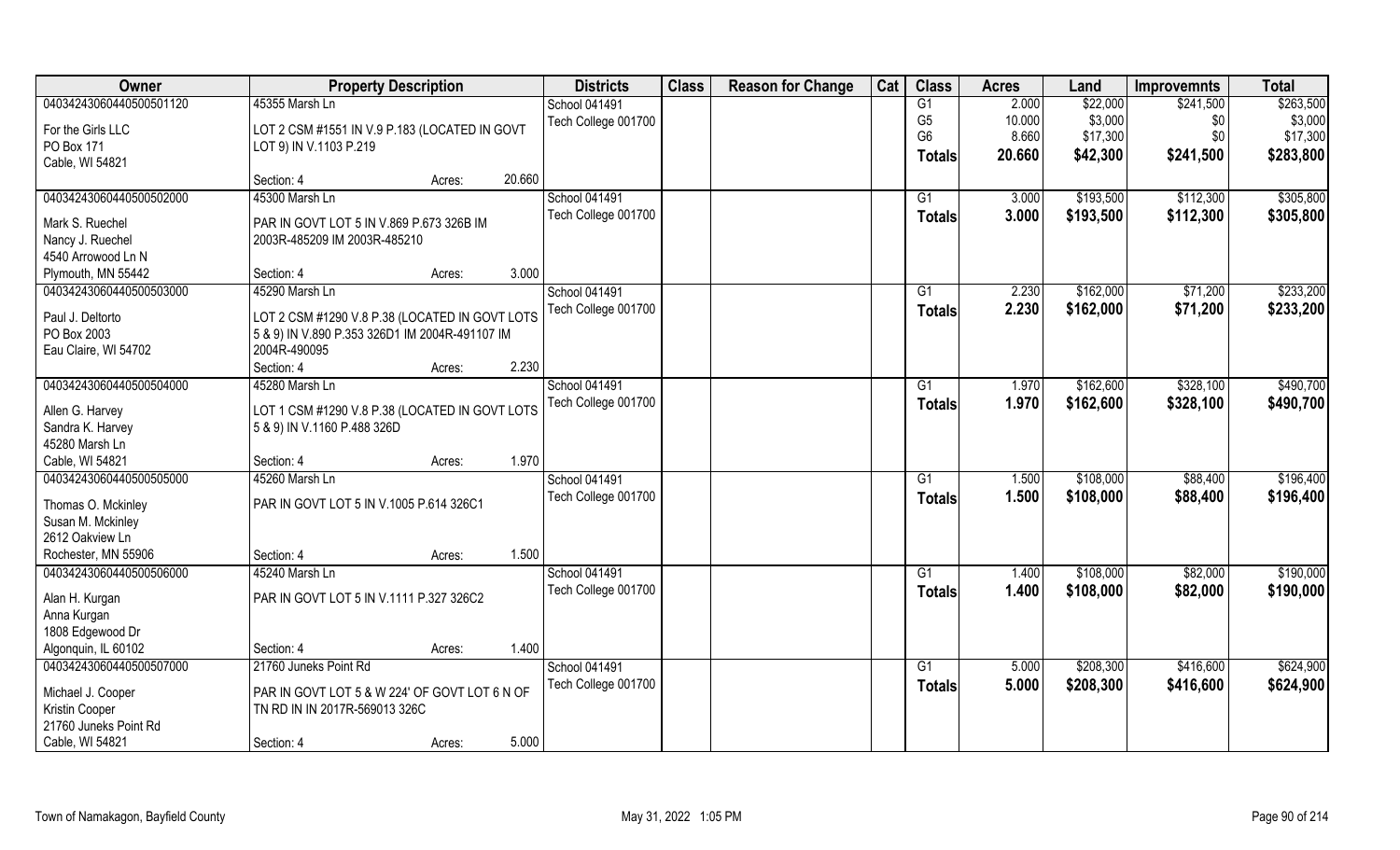| Owner                               | <b>Property Description</b>                     | <b>Districts</b>     | <b>Class</b> | <b>Reason for Change</b> | Cat | <b>Class</b>    | <b>Acres</b> | Land      | <b>Improvemnts</b> | <b>Total</b> |
|-------------------------------------|-------------------------------------------------|----------------------|--------------|--------------------------|-----|-----------------|--------------|-----------|--------------------|--------------|
| 04034243060440500508000             | 21650 Juneks Point Rd                           | <b>School 041491</b> |              |                          |     | G1              | 2.830        | \$89,300  | \$154,200          | \$243,500    |
| Larry D. Scoville Le                | LOT 1 CSM #23 IN V.1 P.281 (LOCATED IN GOVT LOT | Tech College 001700  |              |                          |     | <b>Totals</b>   | 2.830        | \$89,300  | \$154,200          | \$243,500    |
| Sandra H. Scoville Le               | 5) IN V.1007 P.994 326C3 (LARRY D & SANDRA H    |                      |              |                          |     |                 |              |           |                    |              |
| 21650 Junek Point Rd                | <b>SCOVILLE LIFE ESTATE)</b>                    |                      |              |                          |     |                 |              |           |                    |              |
| Cable, WI 54821                     | Section: 4<br>Acres:                            | 2.830                |              |                          |     |                 |              |           |                    |              |
| 04034243060440500509000             | 21655 Juneks Point Rd                           | <b>School 041491</b> |              |                          |     | G1              | 0.470        | \$177,700 | \$197,500          | \$375,200    |
| James Kane                          | PAR IN GOVT LOT 5 IN V.594 P.258 326E           | Tech College 001700  |              |                          |     | <b>Totals</b>   | 0.470        | \$177,700 | \$197,500          | \$375,200    |
| Nova Kane                           |                                                 |                      |              |                          |     |                 |              |           |                    |              |
| 21655 Juneks Point Rd               |                                                 |                      |              |                          |     |                 |              |           |                    |              |
| Cable, WI 54821-9535                | Section: 4<br>Acres:                            | 0.470                |              |                          |     |                 |              |           |                    |              |
| 04034243060440500510000             | 21635 Juneks Point Rd                           | School 041491        |              |                          |     | G1              | 0.450        | \$140,400 | \$231,700          | \$372,100    |
|                                     |                                                 | Tech College 001700  |              |                          |     | <b>Totals</b>   | 0.450        | \$140,400 | \$231,700          | \$372,100    |
| Gloria J. Zabel Trustees            | PAR IN GOVT LOT 5 IN DOC 2019R-578137 326F      |                      |              |                          |     |                 |              |           |                    |              |
| 11707 County Rd 116                 | (ZABEL LIVING TRUST DTD 06/19/2019)             |                      |              |                          |     |                 |              |           |                    |              |
| Altura, MN 55910                    |                                                 |                      |              |                          |     |                 |              |           |                    |              |
|                                     | Section: 4<br>Acres:                            | 0.450                |              |                          |     |                 |              |           |                    |              |
| 04034243060440500512000             | 21585 Juneks Point Rd                           | School 041491        |              |                          |     | G <sub>1</sub>  | 1.830        | \$196,300 | \$154,600          | \$350,900    |
| Gail J Dickrell Gst Exempt Trust I  | LOT 1 CSM #1715 IN V.10 P.130 (LOCATED IN GOVT  | Tech College 001700  |              |                          |     | <b>Totals</b>   | 1.830        | \$196,300 | \$154,600          | \$350,900    |
| 45175 Co Hwy D                      | LOT 5 SEC 4 & GOVT LOT 2 SEC 9) IN V.1047 P.124 |                      |              |                          |     |                 |              |           |                    |              |
| Cable, WI 54821                     |                                                 |                      |              |                          |     |                 |              |           |                    |              |
|                                     | Section: 4<br>Acres:                            | 1.830                |              |                          |     |                 |              |           |                    |              |
| 04034243060440500513000             | 21625 Juneks Point Rd                           | School 041491        |              |                          |     | G1              | 1.220        | \$213,600 | \$165,900          | \$379,500    |
|                                     |                                                 | Tech College 001700  |              |                          |     | <b>Totals</b>   | 1.220        | \$213,600 | \$165,900          | \$379,500    |
| Susan B. Overson                    | LOT 2 CSM #1715 IN V.10 P.130 (LOCATED IN GOVT  |                      |              |                          |     |                 |              |           |                    |              |
| Mark Louis Overson                  | LOT 5 SEC 4 & GOVT LOT 2 SEC 9) IN V.1048 P.447 |                      |              |                          |     |                 |              |           |                    |              |
| 213 Galahad PIN                     |                                                 |                      |              |                          |     |                 |              |           |                    |              |
| Hudson, WI 54016                    | Section: 4<br>Acres:                            | 1.220                |              |                          |     |                 |              |           |                    |              |
| 04034243060440500610000             | 21980 Juneks Point Rd                           | School 041491        |              |                          |     | G1              | 5.000        | \$462,300 | \$1,416,100        | \$1,878,400  |
| David E. Grove                      | PAR IN GOVT LOT 6 IN V.898 P.918 327A IM        | Tech College 001700  |              |                          |     | <b>Totals</b>   | 5.000        | \$462,300 | \$1,416,100        | \$1,878,400  |
| 38 N Oaks Rd                        | 2004R-488668 IM 2004R-488669 IM 2004R-493601    |                      |              |                          |     |                 |              |           |                    |              |
| North Oaks, MN 55127                |                                                 |                      |              |                          |     |                 |              |           |                    |              |
|                                     | Section: 4<br>Acres:                            | 5.000                |              |                          |     |                 |              |           |                    |              |
| 04034243060440500620000             | 21950 Juneks Point Rd                           | School 041491        |              |                          |     | $\overline{G1}$ | 0.900        | \$297,000 | \$175,800          | \$472,800    |
|                                     |                                                 | Tech College 001700  |              |                          |     | <b>Totals</b>   | 0.900        | \$297,000 | \$175,800          | \$472,800    |
| Denise M. Dupras<br>1851 67th St NW | PAR IN GOVT LOT 6 IN V.926 P.514 327B IM        |                      |              |                          |     |                 |              |           |                    |              |
|                                     | 2002R-477703 IM 2005R-501606                    |                      |              |                          |     |                 |              |           |                    |              |
| Rochester, MN 55901                 | Section: 4                                      | 0.900                |              |                          |     |                 |              |           |                    |              |
|                                     | Acres:                                          |                      |              |                          |     |                 |              |           |                    |              |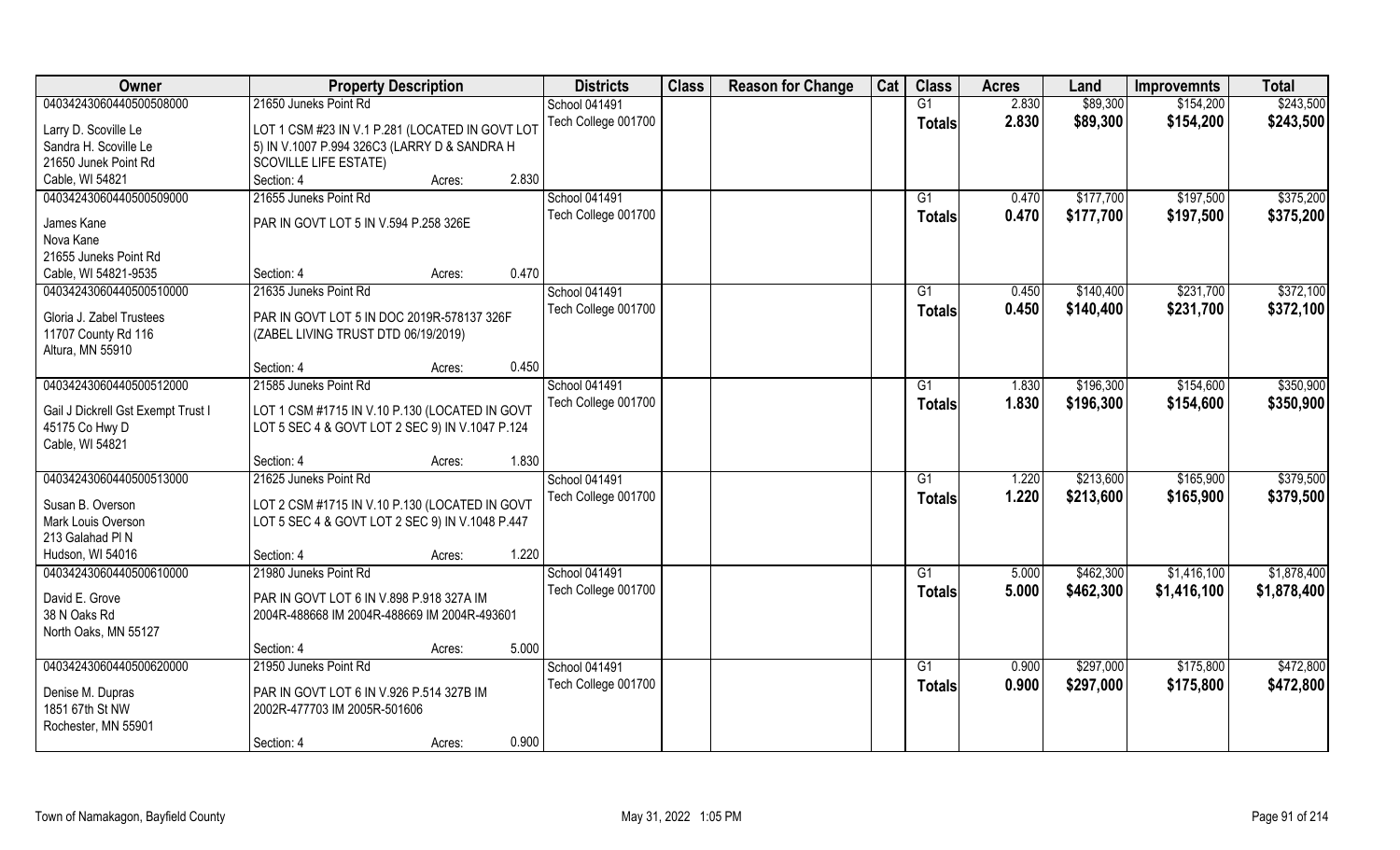| Owner                   | <b>Property Description</b>                     |                  | <b>Districts</b>    | <b>Class</b> | <b>Reason for Change</b> | Cat | <b>Class</b>    | <b>Acres</b> | Land      | <b>Improvemnts</b> | <b>Total</b> |
|-------------------------|-------------------------------------------------|------------------|---------------------|--------------|--------------------------|-----|-----------------|--------------|-----------|--------------------|--------------|
| 04034243060440500630000 | Juneks Point Rd                                 |                  | School 041491       |              |                          |     | G1              | 1.000        | \$34,200  | \$0                | \$34,200     |
| Joann Schultz           | PAR IN GOVT LOT 6 IN V.1061 P.339 327E          |                  | Tech College 001700 |              |                          |     | <b>Totals</b>   | 1.000        | \$34,200  | \$0                | \$34,200     |
| 21880 Juneks Pt Rd      |                                                 |                  |                     |              |                          |     |                 |              |           |                    |              |
| Cable, WI 54821         |                                                 |                  |                     |              |                          |     |                 |              |           |                    |              |
|                         | Section: 4                                      | 1.000<br>Acres:  |                     |              |                          |     |                 |              |           |                    |              |
| 04034243060440500640000 | 21880 Juneks Point Rd                           |                  | School 041491       |              |                          |     | G <sub>1</sub>  | 0.700        | \$234,000 | \$231,500          | \$465,500    |
| Joann Schultz           | PAR IN GOVT LOT 6 IN V.1061 P.767 327F          |                  | Tech College 001700 |              |                          |     | <b>Totals</b>   | 0.700        | \$234,000 | \$231,500          | \$465,500    |
| 21880 Juneks Pt Rd      |                                                 |                  |                     |              |                          |     |                 |              |           |                    |              |
| Cable, WI 54821         |                                                 |                  |                     |              |                          |     |                 |              |           |                    |              |
|                         | Section: 4                                      | 0.700<br>Acres:  |                     |              |                          |     |                 |              |           |                    |              |
| 04034243060440500650000 | 21860 Juneks Point Rd                           |                  | School 041491       |              |                          |     | G1              | 0.600        | \$234,000 | \$147,400          | \$381,400    |
| <b>Skultety Trust</b>   | PAR IN GOVT LOT 6 IN DOC 2019R-576712 327G      |                  | Tech College 001700 |              |                          |     | <b>Totals</b>   | 0.600        | \$234,000 | \$147,400          | \$381,400    |
| 21860 Juneks Point Rd   | (SKULTETY TRUST DTD 03/12/2019)                 |                  |                     |              |                          |     |                 |              |           |                    |              |
| Cable, WI 54821         |                                                 |                  |                     |              |                          |     |                 |              |           |                    |              |
|                         | Section: 4                                      | 0.600<br>Acres:  |                     |              |                          |     |                 |              |           |                    |              |
| 04034243060440500660000 | 21830 Juneks Point Rd                           |                  | School 041491       |              |                          |     | G1              | 0.500        | \$189,000 | \$187,200          | \$376,200    |
| Michael Wells           | PAR IN GOVT LOT 6 IN V.632 P.85 327C            |                  | Tech College 001700 |              |                          |     | <b>Totals</b>   | 0.500        | \$189,000 | \$187,200          | \$376,200    |
| 21830 Juneks Point Rd   |                                                 |                  |                     |              |                          |     |                 |              |           |                    |              |
| Cable, WI 54821         |                                                 |                  |                     |              |                          |     |                 |              |           |                    |              |
|                         | Section: 4                                      | 0.500<br>Acres:  |                     |              |                          |     |                 |              |           |                    |              |
| 04034243060440500670000 | Juneks Point Rd                                 |                  | School 041491       |              |                          |     | $\overline{G6}$ | 10.270       | \$35,900  | \$0                | \$35,900     |
| Gary M. Parsons         | LOT 1 CSM #305 IN V.3 P.116 & LOT 1 CSM #307 IN |                  | Tech College 001700 |              |                          |     | <b>Totals</b>   | 10.270       | \$35,900  | \$0                | \$35,900     |
| Mary E. Parsons         | V.3 P.122 IN (LOCATED IN GOVT LOT 6) IN V.1107  |                  |                     |              |                          |     |                 |              |           |                    |              |
| 75631 Zielke Rd         | P.508 327GG                                     |                  |                     |              |                          |     |                 |              |           |                    |              |
| Glidden, WI 54527       | Section: 4                                      | 10.270<br>Acres: |                     |              |                          |     |                 |              |           |                    |              |
| 04034243060440500680000 | 21865 Juneks Point Rd                           |                  | School 041491       |              |                          |     | $\overline{G1}$ | 1.700        | \$210,000 | \$52,400           | \$262,400    |
| Gary M. Parsons         | PAR IN GOVT LOT 6 DESC IN V.1107 P.508 327D     |                  | Tech College 001700 |              |                          |     | <b>Totals</b>   | 1.700        | \$210,000 | \$52,400           | \$262,400    |
| Mary E. Parsons         |                                                 |                  |                     |              |                          |     |                 |              |           |                    |              |
| 75631 Zielke Rd         |                                                 |                  |                     |              |                          |     |                 |              |           |                    |              |
| Glidden, WI 54527       | Section: 4                                      | 1.700<br>Acres:  |                     |              |                          |     |                 |              |           |                    |              |
| 04034243060440500690000 | Juneks Point Rd                                 |                  | School 041491       |              |                          |     | G5              | 4.000        | \$1,200   | $\overline{60}$    | \$1,200      |
| Gary M. Parsons         | GOVT LOT 6 DESC IN V.1107 P.508 327             |                  | Tech College 001700 |              |                          |     | G <sub>6</sub>  | 4.000        | \$8,000   | \$0                | \$8,000      |
| Mary E. Parsons         |                                                 |                  |                     |              |                          |     | <b>Totals</b>   | 8.000        | \$9,200   | \$0                | \$9,200      |
| 75631 Zielke Rd         |                                                 |                  |                     |              |                          |     |                 |              |           |                    |              |
| Glidden, WI 54527       | Section: 4                                      | 8.000<br>Acres:  |                     |              |                          |     |                 |              |           |                    |              |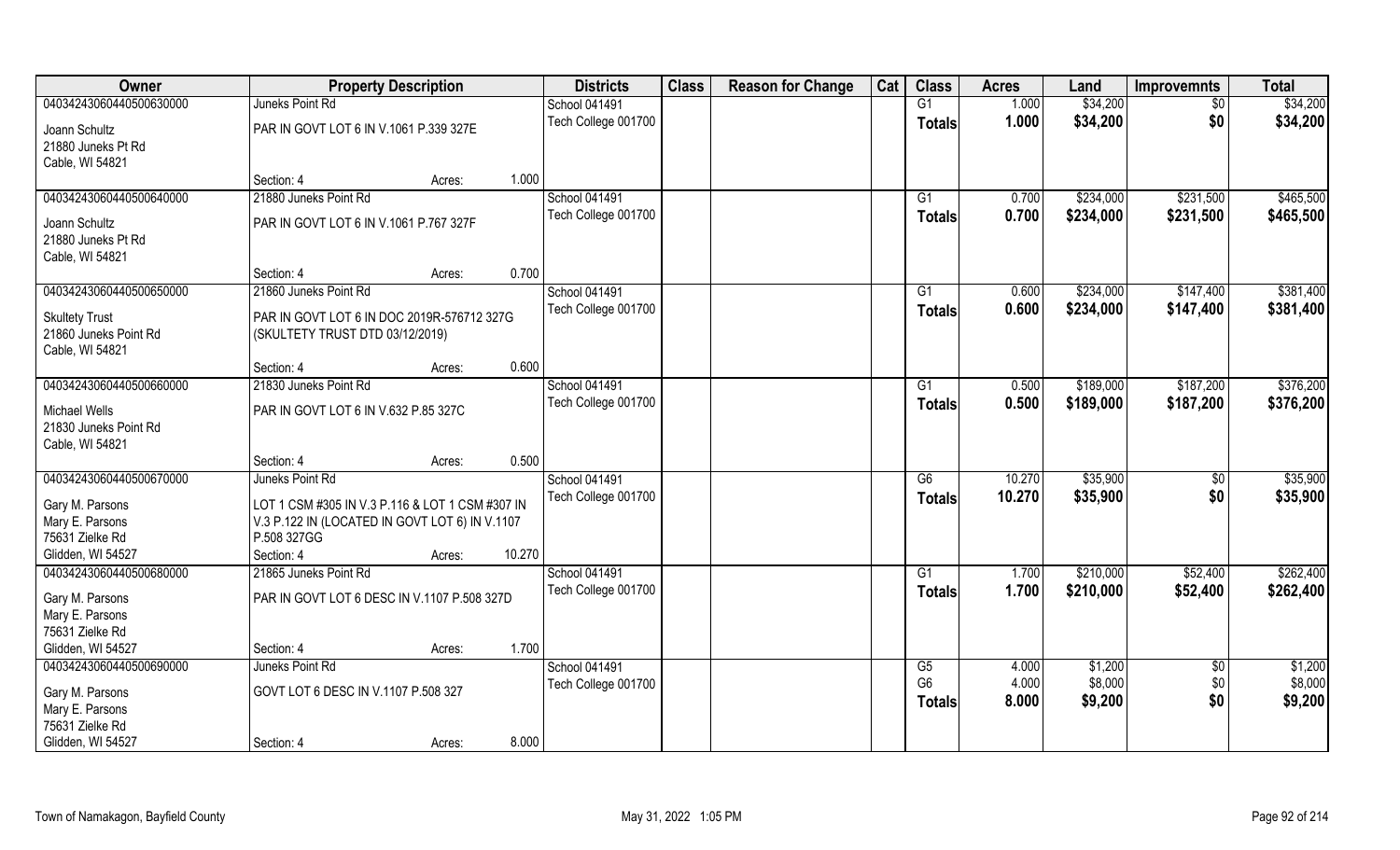| Owner                   | <b>Property Description</b>                    |        |         | <b>Districts</b>    | <b>Class</b> | <b>Reason for Change</b> | Cat | <b>Class</b>    | <b>Acres</b> | Land          | <b>Improvemnts</b> | <b>Total</b>    |
|-------------------------|------------------------------------------------|--------|---------|---------------------|--------------|--------------------------|-----|-----------------|--------------|---------------|--------------------|-----------------|
| 04034243060440500920000 | Marsh Ln                                       |        |         | School 041491       |              |                          |     | G1              | 1.000        | \$13,900      | \$17,000           | \$30,900        |
| For the Girls LLC       | PAR IN GOVT LOT 9 IN V.1141 P.145 327JJ        |        |         | Tech College 001700 |              |                          |     | G <sub>5</sub>  | 3.200        | \$1,000       | \$0                | \$1,000         |
| PO Box 171              |                                                |        |         |                     |              |                          |     | G <sub>6</sub>  | 1.500        | \$3,000       | \$0                | \$3,000         |
| Cable, WI 54821         |                                                |        |         |                     |              |                          |     | <b>Totals</b>   | 5.700        | \$17,900      | \$17,000           | \$34,900        |
|                         | Section: 4                                     | Acres: | 5.700   |                     |              |                          |     |                 |              |               |                    |                 |
| 04034243060440500930000 | 45520 Marsh Ln                                 |        |         | School 041491       |              |                          |     | G1              | 5.200        | \$368,600     | \$226,800          | \$595,400       |
| Myron J. Brose          | LOT 1 CSM #85 V.2 P.96 (LOCATED IN GOVT LOT 9) |        |         | Tech College 001700 |              |                          |     | <b>Totals</b>   | 5.200        | \$368,600     | \$226,800          | \$595,400       |
| Barbara L. Brose        | IN V.260 P.393 (BROSE REV TRUST) 327K IM       |        |         |                     |              |                          |     |                 |              |               |                    |                 |
| 441 Stageline Rd        | 2002R-477903                                   |        |         |                     |              |                          |     |                 |              |               |                    |                 |
| Apt 376                 | Section: 4                                     | Acres: | 5.200   |                     |              |                          |     |                 |              |               |                    |                 |
| Hudson, WI 54016        |                                                |        |         |                     |              |                          |     |                 |              |               |                    |                 |
| 04034243060440500940000 | 45360 Marsh Ln                                 |        |         | School 041491       |              |                          |     | G1              | 2.200        | \$149,800     | \$187,200          | \$337,000       |
|                         |                                                |        |         | Tech College 001700 |              |                          |     | <b>Totals</b>   | 2.200        | \$149,800     | \$187,200          | \$337,000       |
| Stalter Properties, LLC | PAR IN GOVT LOT 9 IN DOC 2022R 593543 (LOT 2   |        |         |                     |              |                          |     |                 |              |               |                    |                 |
| E4063 State Rd 72       | CSM #85 V.2 P.96) 327L                         |        |         |                     |              |                          |     |                 |              |               |                    |                 |
| Menomonie, WI 54751     |                                                |        |         |                     |              |                          |     |                 |              |               |                    |                 |
|                         | Section: 4                                     | Acres: | 2.200   |                     |              |                          |     |                 |              |               |                    |                 |
| 04034243060510100010000 | 20480 Crystal Landing Rd                       |        |         | School 041491       |              |                          |     | X1              | 587.400      | $\frac{6}{3}$ | \$0                | \$0             |
| USa                     | <b>ENTIRE SECTION 328</b>                      |        |         | Tech College 001700 |              |                          |     | <b>Totals</b>   | 587.400      | \$0           | \$0                | \$0             |
| 500 Hanson Lake Rd      |                                                |        |         |                     |              |                          |     |                 |              |               |                    |                 |
| Rhinelander, WI 54501   |                                                |        |         |                     |              |                          |     |                 |              |               |                    |                 |
|                         | Section: 5                                     | Acres: | 587.400 |                     |              |                          |     |                 |              |               |                    |                 |
| 04034243060610100010000 | <b>Crystal Landing Rd</b>                      |        |         | School 041491       |              |                          |     | X1              | 80.000       | \$0           | $\sqrt[6]{3}$      | $\frac{6}{3}$   |
| USa                     | N 1/2 NE 329                                   |        |         | Tech College 001700 |              |                          |     | Totals          | 80.000       | \$0           | \$0                | \$0             |
| 500 Hanson Lake Rd      |                                                |        |         |                     |              |                          |     |                 |              |               |                    |                 |
| Rhinelander, WI 54501   |                                                |        |         |                     |              |                          |     |                 |              |               |                    |                 |
|                         | Section: 6                                     | Acres: | 80.000  |                     |              |                          |     |                 |              |               |                    |                 |
| 04034243060610300010000 | <b>Crystal Landing Rd</b>                      |        |         | School 041491       |              |                          |     | $\overline{X1}$ | 40.000       | \$0           | \$0                | \$0             |
| USa                     | <b>SW NE 330</b>                               |        |         | Tech College 001700 |              |                          |     | Totals          | 40.000       | \$0           | \$0                | \$0             |
| 500 Hanson Lake Rd      |                                                |        |         |                     |              |                          |     |                 |              |               |                    |                 |
| Rhinelander, WI 54501   |                                                |        |         |                     |              |                          |     |                 |              |               |                    |                 |
|                         | Section: 6                                     | Acres: | 40.000  |                     |              |                          |     |                 |              |               |                    |                 |
| 04034243060610400010000 | <b>Crystal Landing Rd</b>                      |        |         | School 041491       |              |                          |     | $\overline{X1}$ | 40.000       | $\frac{1}{6}$ | $\overline{60}$    | $\overline{50}$ |
|                         |                                                |        |         | Tech College 001700 |              |                          |     | <b>Totals</b>   | 40.000       | \$0           | \$0                | \$0             |
| USa                     | <b>SENE 331</b>                                |        |         |                     |              |                          |     |                 |              |               |                    |                 |
| 500 Hanson Lake Rd      |                                                |        |         |                     |              |                          |     |                 |              |               |                    |                 |
| Rhinelander, WI 54501   |                                                |        |         |                     |              |                          |     |                 |              |               |                    |                 |
|                         | Section: 6                                     | Acres: | 40.000  |                     |              |                          |     |                 |              |               |                    |                 |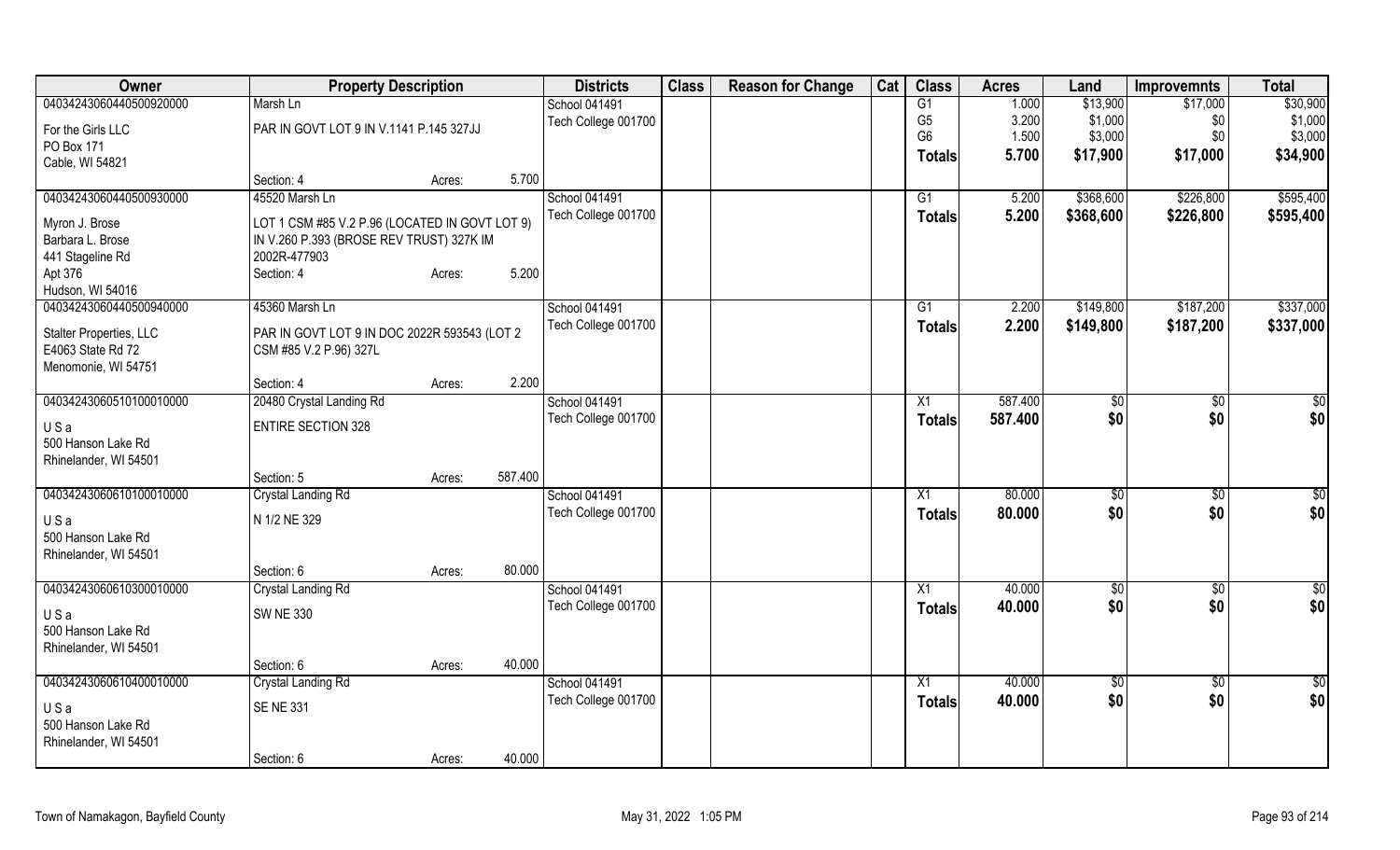| Owner                                      | <b>Property Description</b>                |        | <b>Districts</b> | <b>Class</b>                         | <b>Reason for Change</b> | Cat | <b>Class</b> | <b>Acres</b>   | Land   | <b>Improvemnts</b> | <b>Total</b>      |            |
|--------------------------------------------|--------------------------------------------|--------|------------------|--------------------------------------|--------------------------|-----|--------------|----------------|--------|--------------------|-------------------|------------|
| 04034243060620100010000                    | <b>Crystal Landing Rd</b>                  |        |                  | School 041491                        |                          |     |              | G5             | 15.000 | \$4,500            | $\overline{50}$   | \$4,500    |
| Johnson-Keland Land Co Inc                 | NE NW IN V.1004 P.454 332                  |        |                  | Tech College 001700                  |                          |     |              | G <sub>6</sub> | 20.200 | \$34,300           | \$0               | \$34,300   |
| 555 Main St Ste 500                        |                                            |        |                  |                                      |                          |     |              | Totals         | 35.200 | \$38,800           | \$0               | \$38,800   |
| Racine, WI 53403-4616                      |                                            |        |                  |                                      |                          |     |              |                |        |                    |                   |            |
|                                            | Section: 6                                 | Acres: | 35.200           |                                      |                          |     |              |                |        |                    |                   |            |
| 04034243060620200010000                    | <b>Crystal Landing Rd</b>                  |        |                  | School 041491                        |                          |     |              | X1             | 38.600 | $\sqrt[6]{}$       | $\overline{50}$   | \$0        |
| USa                                        | <b>NW NW 333</b>                           |        |                  | Tech College 001700                  |                          |     |              | <b>Totals</b>  | 38.600 | \$0                | \$0               | \$0        |
| 500 Hanson Lake Rd                         |                                            |        |                  |                                      |                          |     |              |                |        |                    |                   |            |
| Rhinelander, WI 54501                      |                                            |        |                  |                                      |                          |     |              |                |        |                    |                   |            |
|                                            | Section: 6                                 | Acres: | 38.600           |                                      |                          |     |              |                |        |                    |                   |            |
| 04034243060620300010000                    | Crystal Landing Rd                         |        |                  | School 041491                        |                          |     |              | G6             | 43.900 | \$87,800           | \$0               | \$87,800   |
| Johnson-Keland Land Co Inc                 | SW NW IN V.1004 P.454 334                  |        |                  | Tech College 001700                  |                          |     |              | <b>Totals</b>  | 43.900 | \$87,800           | \$0               | \$87,800   |
| 555 Main St Ste 500                        |                                            |        |                  |                                      |                          |     |              |                |        |                    |                   |            |
| Racine, WI 53403-4616                      |                                            |        |                  |                                      |                          |     |              |                |        |                    |                   |            |
|                                            | Section: 6                                 | Acres: | 43.900           |                                      |                          |     |              |                |        |                    |                   |            |
| 04034243060620400010000                    | Crystal Landing Rd                         |        |                  | School 041491                        |                          |     |              | G6             | 40.000 | \$80,000           | $\sqrt[6]{30}$    | \$80,000   |
| Johnson-Keland Land Co Inc                 | SE NW IN V.1004 P.454 335                  |        |                  | Tech College 001700                  |                          |     |              | <b>Totals</b>  | 40.000 | \$80,000           | \$0               | \$80,000   |
| 555 Main St Ste 500                        |                                            |        |                  |                                      |                          |     |              |                |        |                    |                   |            |
| Racine, WI 53403-4616                      |                                            |        |                  |                                      |                          |     |              |                |        |                    |                   |            |
|                                            | Section: 6                                 | Acres: | 40.000           |                                      |                          |     |              |                |        |                    |                   |            |
| 04034243060630100010000                    | Crystal Landing Rd                         |        |                  | School 041491                        |                          |     |              | X1             | 28.000 | \$0                | $\sqrt[6]{30}$    | \$0        |
| USa                                        | NE SW LESS V.241 P.286 336                 |        |                  | Tech College 001700                  |                          |     |              | <b>Totals</b>  | 28.000 | \$0                | \$0               | \$0        |
| 500 Hanson Lake Rd                         |                                            |        |                  |                                      |                          |     |              |                |        |                    |                   |            |
| Rhinelander, WI 54501                      |                                            |        |                  |                                      |                          |     |              |                |        |                    |                   |            |
|                                            | Section: 6                                 | Acres: | 28.000           |                                      |                          |     |              |                |        |                    |                   |            |
| 04034243060630100020000                    | <b>Crystal Landing Rd</b>                  |        |                  | School 041491<br>Tech College 001700 |                          |     |              | X1             | 23.000 | \$0<br>\$0         | \$0<br>\$0        | \$0<br>\$0 |
| Usa Dept of Interior National Park         | PAR IN NE SW & NW SE IN V.241 P.286 (TRACT |        |                  |                                      |                          |     |              | <b>Totals</b>  | 23.000 |                    |                   |            |
| Service                                    | 01-106) 336A                               |        |                  |                                      |                          |     |              |                |        |                    |                   |            |
| 601 Riverfront Dr                          |                                            |        |                  |                                      |                          |     |              |                |        |                    |                   |            |
| Omaha, NE 68102<br>04034243060630200010000 | Section: 6                                 | Acres: | 23.000           | School 041491                        |                          |     |              | G6             | 42.300 | \$84,600           |                   | \$84,600   |
|                                            | <b>Crystal Landing Rd</b>                  |        |                  | Tech College 001700                  |                          |     |              |                | 42.300 | \$84,600           | $\sqrt{6}$<br>\$0 |            |
| Johnson-Keland Land Co Inc                 | NW SW IN V.1004 P.454 337                  |        |                  |                                      |                          |     |              | <b>Totals</b>  |        |                    |                   | \$84,600   |
| 555 Main St Ste 500                        |                                            |        |                  |                                      |                          |     |              |                |        |                    |                   |            |
| Racine, WI 53403-4616                      |                                            |        |                  |                                      |                          |     |              |                |        |                    |                   |            |
|                                            | Section: 6                                 | Acres: | 42.300           |                                      |                          |     |              |                |        |                    |                   |            |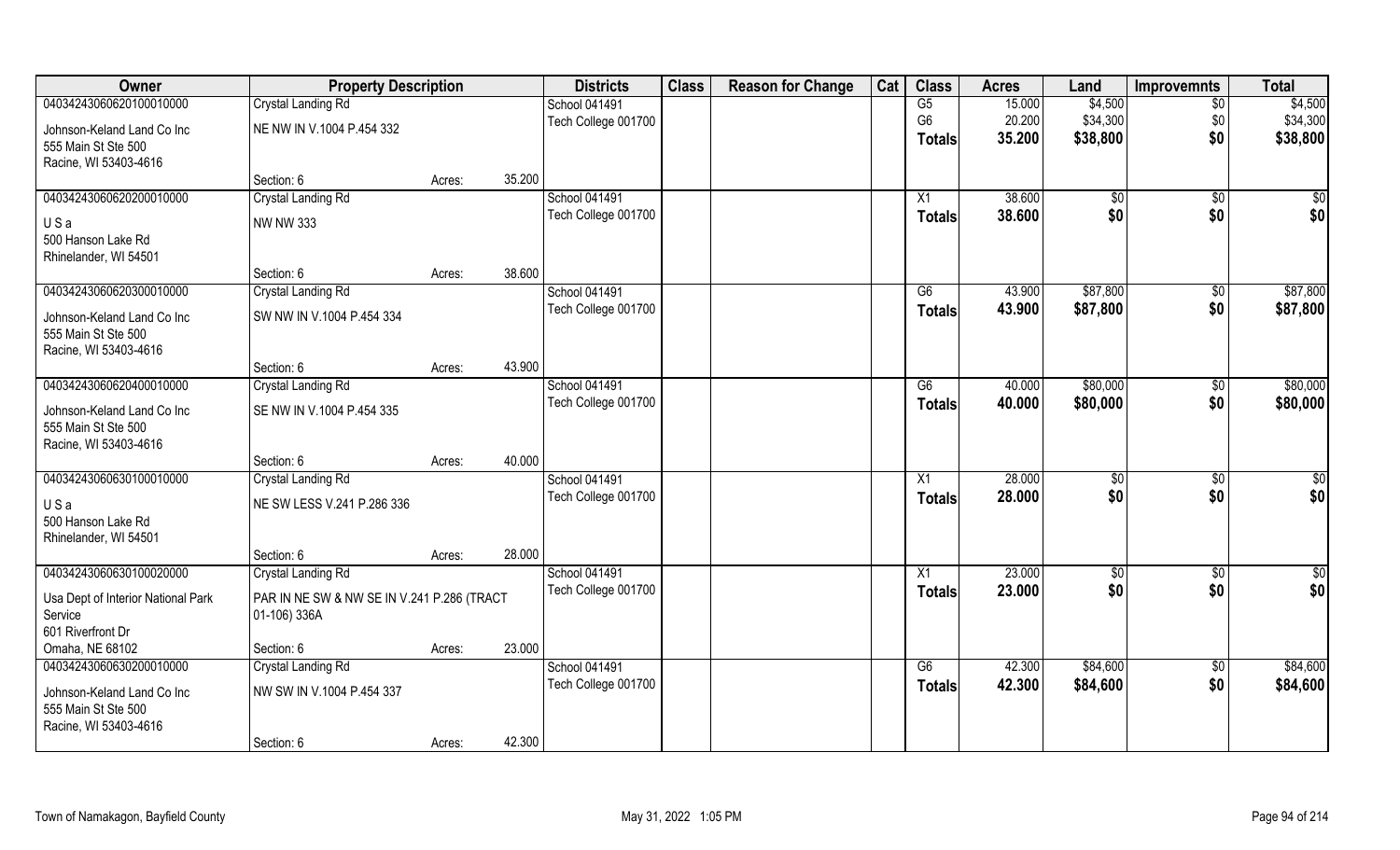| Owner                   | <b>Property Description</b>                       |        |                      | <b>Districts</b>    | <b>Class</b> | <b>Reason for Change</b> | Cat | <b>Class</b>  | <b>Acres</b> | Land          | <b>Improvemnts</b> | <b>Total</b>    |
|-------------------------|---------------------------------------------------|--------|----------------------|---------------------|--------------|--------------------------|-----|---------------|--------------|---------------|--------------------|-----------------|
| 04034243060630300010000 | Crystal Landing Rd                                |        | <b>School 041491</b> |                     |              |                          |     | X1            | 80.000       | $\sqrt[6]{}$  | $\overline{50}$    | \$0             |
| USa                     | S 1/2 SW 338                                      |        |                      | Tech College 001700 |              |                          |     | <b>Totals</b> | 80.000       | \$0           | \$0                | \$0             |
| 500 Hanson Lake Rd      |                                                   |        |                      |                     |              |                          |     |               |              |               |                    |                 |
| Rhinelander, WI 54501   |                                                   |        |                      |                     |              |                          |     |               |              |               |                    |                 |
|                         | Section: 6                                        | Acres: | 80.000               |                     |              |                          |     |               |              |               |                    |                 |
| 04034243060640100010000 | Crystal Landing Rd                                |        | <b>School 041491</b> |                     |              |                          |     | X1            | 40.000       | $\sqrt[6]{}$  | $\sqrt{6}$         | $\sqrt{50}$     |
| USa                     | <b>NE SE 339</b>                                  |        |                      | Tech College 001700 |              |                          |     | <b>Totals</b> | 40.000       | \$0           | \$0                | \$0             |
| 500 Hanson Lake Rd      |                                                   |        |                      |                     |              |                          |     |               |              |               |                    |                 |
| Rhinelander, WI 54501   |                                                   |        |                      |                     |              |                          |     |               |              |               |                    |                 |
|                         | Section: 6                                        | Acres: | 40.000               |                     |              |                          |     |               |              |               |                    |                 |
| 04034243060640200010000 | Crystal Landing Rd                                |        | <b>School 041491</b> |                     |              |                          |     | X1            | 30.000       | \$0           | \$0                | \$0             |
| USa                     | NW SE LESS V.241 P.286 340                        |        |                      | Tech College 001700 |              |                          |     | <b>Totals</b> | 30.000       | \$0           | \$0                | \$0             |
| 500 Hanson Lake Rd      |                                                   |        |                      |                     |              |                          |     |               |              |               |                    |                 |
| Rhinelander, WI 54501   |                                                   |        |                      |                     |              |                          |     |               |              |               |                    |                 |
|                         | Section: 6                                        | Acres: | 30.000               |                     |              |                          |     |               |              |               |                    |                 |
| 04034243060640300010000 | <b>Crystal Landing Rd</b>                         |        | School 041491        |                     |              |                          |     | X1            | 80.000       | \$0           | \$0                | $\overline{50}$ |
| USa                     | S 1/2 SE 341                                      |        |                      | Tech College 001700 |              |                          |     | <b>Totals</b> | 80.000       | \$0           | \$0                | \$0             |
| 500 Hanson Lake Rd      |                                                   |        |                      |                     |              |                          |     |               |              |               |                    |                 |
| Rhinelander, WI 54501   |                                                   |        |                      |                     |              |                          |     |               |              |               |                    |                 |
|                         | Section: 6                                        | Acres: | 80.000               |                     |              |                          |     |               |              |               |                    |                 |
| 04034243060710100010000 | <b>Crystal Landing Rd</b>                         |        | School 041491        |                     |              |                          |     | X1            | 652.400      | $\sqrt[6]{3}$ | $\sqrt[6]{30}$     | \$0             |
| USa                     | <b>ENTIRE SECTION 342</b>                         |        |                      | Tech College 001700 |              |                          |     | <b>Totals</b> | 652.400      | \$0           | \$0                | \$0             |
| 500 Hanson Lake Rd      |                                                   |        |                      |                     |              |                          |     |               |              |               |                    |                 |
| Rhinelander, WI 54501   |                                                   |        |                      |                     |              |                          |     |               |              |               |                    |                 |
|                         | Section: 7                                        | Acres: | 652.400              |                     |              |                          |     |               |              |               |                    |                 |
| 04034243060810100011000 |                                                   |        | School 041491        |                     |              |                          |     | G6            | 33.830       | \$67,700      | \$0                | \$67,700        |
| Eric W. Kaiser          | NE NE LESS LOT 1 CSM #1630 IN V.9 P.350 IN V.1118 |        |                      | Tech College 001700 |              |                          |     | <b>Totals</b> | 33.830       | \$67,700      | \$0                | \$67,700        |
| 5560 Tinta Ln           | P.776                                             |        |                      |                     |              |                          |     |               |              |               |                    |                 |
| Shakopee, MN 55379      |                                                   |        |                      |                     |              |                          |     |               |              |               |                    |                 |
|                         | Section: 8                                        | Acres: | 33.830               |                     |              |                          |     |               |              |               |                    |                 |
| 04034243060810100012000 | 20970 Dam Rd                                      |        | School 041491        | Tech College 001700 |              |                          |     | G1            | 6.170        | \$30,000      | \$52,600           | \$82,600        |
| Scott A. Haan           | LOT 1 CSM #1630 IN V.9 P.350 (LOCATED IN NE NE)   |        |                      |                     |              |                          |     | <b>Totals</b> | 6.170        | \$30,000      | \$52,600           | \$82,600        |
| 20970 Dam Rd            | IN V.1149 P.747                                   |        |                      |                     |              |                          |     |               |              |               |                    |                 |
| Cable, WI 54821         |                                                   |        |                      |                     |              |                          |     |               |              |               |                    |                 |
|                         | Section: 8                                        | Acres: | 6.170                |                     |              |                          |     |               |              |               |                    |                 |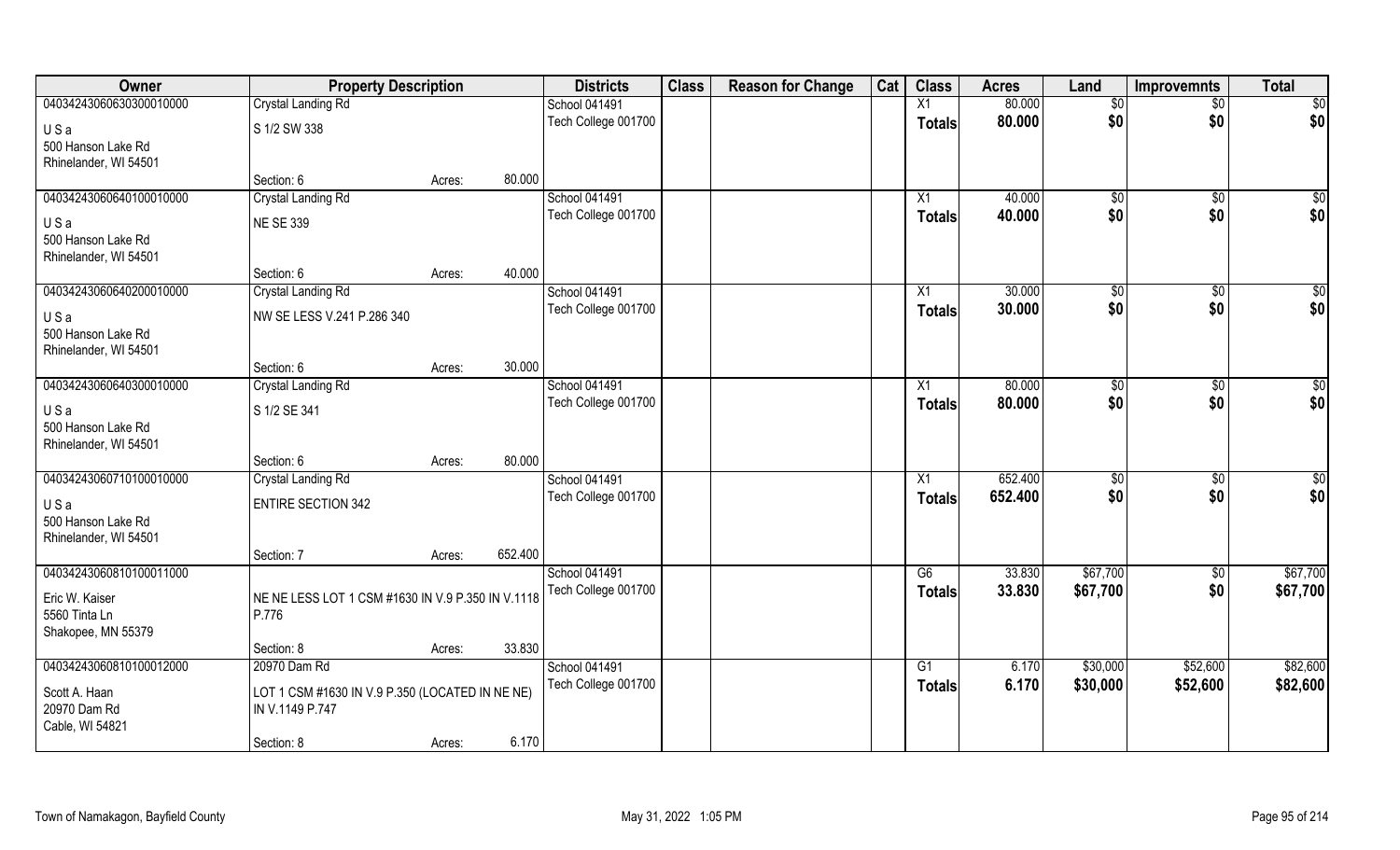| Owner                              | <b>Property Description</b>                     |        |        | <b>Districts</b>    | <b>Class</b> | <b>Reason for Change</b> | Cat | <b>Class</b>    | <b>Acres</b> | Land           | <b>Improvemnts</b> | <b>Total</b> |
|------------------------------------|-------------------------------------------------|--------|--------|---------------------|--------------|--------------------------|-----|-----------------|--------------|----------------|--------------------|--------------|
| 04034243060810200010000            | Dam Rd                                          |        |        | School 041491       |              |                          |     | X1              | 40.000       | \$0            | $\sqrt{6}$         | \$0          |
| USa                                | NW NE 344                                       |        |        | Tech College 001700 |              |                          |     | <b>Totals</b>   | 40.000       | \$0            | \$0                | \$0          |
| 500 Hanson Lake Rd                 |                                                 |        |        |                     |              |                          |     |                 |              |                |                    |              |
| Rhinelander, WI 54501              |                                                 |        |        |                     |              |                          |     |                 |              |                |                    |              |
|                                    | Section: 8                                      | Acres: | 40.000 |                     |              |                          |     |                 |              |                |                    |              |
| 04034243060810300010000            | Dam Rd                                          |        |        | School 041491       |              |                          |     | X1              | 41.000       | $\sqrt{50}$    | $\sqrt{$0}$        | \$0          |
| Usa Dept of Interior National Park | SW NE (TRACT 01-101) 345                        |        |        | Tech College 001700 |              |                          |     | <b>Totals</b>   | 41.000       | \$0            | \$0                | \$0          |
| Service                            |                                                 |        |        |                     |              |                          |     |                 |              |                |                    |              |
| 601 Riverfront Dr                  |                                                 |        |        |                     |              |                          |     |                 |              |                |                    |              |
| Omaha, NE 68102                    | Section: 8                                      | Acres: | 41.000 |                     |              |                          |     |                 |              |                |                    |              |
| 04034243060810400010000            | 20985 Dam Rd                                    |        |        | School 041491       |              |                          |     | G1              | 2.000        | \$160,000      | \$636,500          | \$796,500    |
| Eric W. Kaiser                     | SE NE LYING NORTH OF NAMAKAGON RIVER IN         |        |        | Tech College 001700 |              |                          |     | G <sub>6</sub>  | 18.000       | \$36,000       | \$0                | \$36,000     |
| 5560 Tinta Ln                      | V.1118 P.776                                    |        |        |                     |              |                          |     | <b>Totals</b>   | 20.000       | \$196,000      | \$636,500          | \$832,500    |
| Shakopee, MN 55379                 |                                                 |        |        |                     |              |                          |     |                 |              |                |                    |              |
|                                    | Section: 8                                      | Acres: | 20.000 |                     |              |                          |     |                 |              |                |                    |              |
| 04034243060820100010000            | Dam Rd                                          |        |        | School 041491       |              |                          |     | X1              | 80.000       | \$0            | \$0                | $\sqrt{50}$  |
| USa                                | N 1/2 NW SUBJ TO EASE IN V.772 P.729 347        |        |        | Tech College 001700 |              |                          |     | <b>Totals</b>   | 80.000       | \$0            | \$0                | \$0          |
| 500 Hanson Lake Rd                 |                                                 |        |        |                     |              |                          |     |                 |              |                |                    |              |
| Rhinelander, WI 54501              |                                                 |        |        |                     |              |                          |     |                 |              |                |                    |              |
|                                    | Section: 8                                      | Acres: | 80.000 |                     |              |                          |     |                 |              |                |                    |              |
| 04034243060820300010000            | Dam Rd                                          |        |        | School 041491       |              |                          |     | $\overline{X1}$ | 40.000       | $\frac{1}{20}$ | $\sqrt[6]{30}$     | \$0          |
| USa                                | SW NW SUBJ TO EASE IN V.772 P.729 348           |        |        | Tech College 001700 |              |                          |     | <b>Totals</b>   | 40.000       | \$0            | \$0                | \$0          |
| 500 Hanson Lake Rd                 |                                                 |        |        |                     |              |                          |     |                 |              |                |                    |              |
| Rhinelander, WI 54501              |                                                 |        |        |                     |              |                          |     |                 |              |                |                    |              |
|                                    | Section: 8                                      | Acres: | 40.000 |                     |              |                          |     |                 |              |                |                    |              |
| 04034243060820400010000            | Dam Rd                                          |        |        | School 041491       |              |                          |     | $\overline{X1}$ | 38.500       | \$0            | \$0                | \$0          |
| Usa Dept of Interior National Park | SE NW IN V.237 P.512 (TRACT 01-110) 349         |        |        | Tech College 001700 |              |                          |     | <b>Totals</b>   | 38.500       | \$0            | \$0                | \$0          |
| Service                            |                                                 |        |        |                     |              |                          |     |                 |              |                |                    |              |
| 601 Riverfront Dr                  |                                                 |        |        |                     |              |                          |     |                 |              |                |                    |              |
| Omaha, NE 68102                    | Section: 8                                      | Acres: | 38.500 |                     |              |                          |     |                 |              |                |                    |              |
| 04034243060820400020000            | Dam Rd                                          |        |        | School 041491       |              |                          |     | $\overline{X1}$ | 1.900        | \$0            | $\sqrt{$0}$        | \$0          |
| Usa Dept of Interior National Park | PAR IN SE NW IN V.237 P.517 (TRACT 01-111) 349A |        |        | Tech College 001700 |              |                          |     | <b>Totals</b>   | 1.900        | \$0            | \$0                | \$0          |
| Service                            |                                                 |        |        |                     |              |                          |     |                 |              |                |                    |              |
| 601 Riverfront Dr                  |                                                 |        |        |                     |              |                          |     |                 |              |                |                    |              |
| Omaha, NE 68102                    | Section: 8                                      | Acres: | 1.900  |                     |              |                          |     |                 |              |                |                    |              |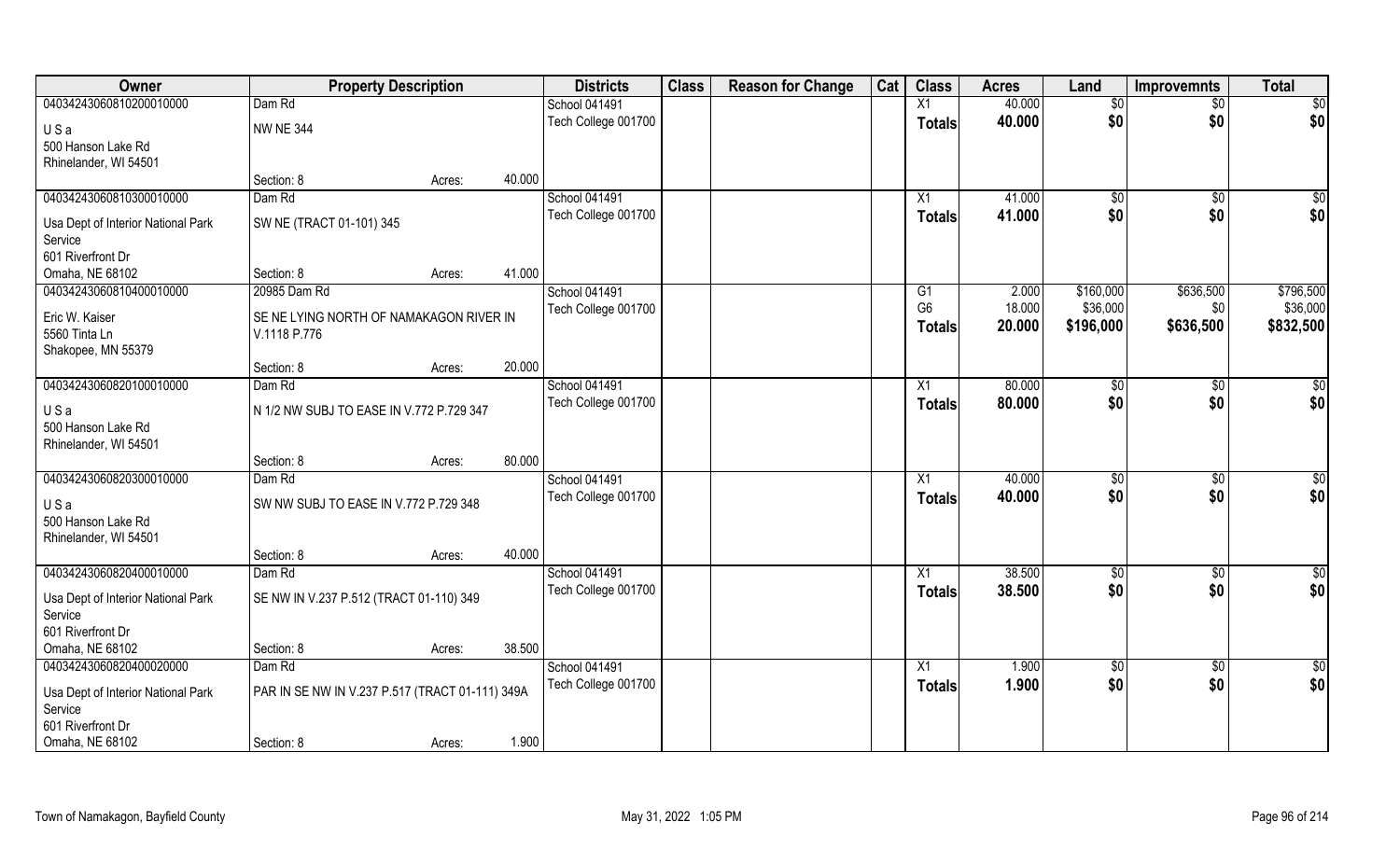| Owner                   | <b>Property Description</b>                                                   |                   | <b>Districts</b>    | <b>Class</b> | <b>Reason for Change</b> | Cat | <b>Class</b>    | <b>Acres</b> | Land      | <b>Improvemnts</b> | <b>Total</b> |
|-------------------------|-------------------------------------------------------------------------------|-------------------|---------------------|--------------|--------------------------|-----|-----------------|--------------|-----------|--------------------|--------------|
| 04034243060830100010000 | Dam Rd                                                                        |                   | School 041491       |              |                          |     | X1              | 320.000      | \$0       | \$0                | \$0          |
| USa                     | S 1/2 350                                                                     |                   | Tech College 001700 |              |                          |     | <b>Totals</b>   | 320.000      | \$0       | \$0                | \$0          |
| 500 Hanson Lake Rd      |                                                                               |                   |                     |              |                          |     |                 |              |           |                    |              |
| Rhinelander, WI 54501   |                                                                               |                   |                     |              |                          |     |                 |              |           |                    |              |
|                         | Section: 8                                                                    | 320.000<br>Acres: |                     |              |                          |     |                 |              |           |                    |              |
| 04034243060910500101100 |                                                                               |                   | School 041491       |              |                          |     | G <sub>1</sub>  | 1.850        | \$108,700 | \$0                | \$108,700    |
| Erik C. Dahlberg        | LOT 1 CSM #1859 IN V.11 P.66 (LOCATED IN GOVT                                 |                   | Tech College 001700 |              |                          |     | <b>Totals</b>   | 1.850        | \$108,700 | \$0                | \$108,700    |
| Jill D. Dahlberg        | LOT 1) IN V.1116 P.267 3511A                                                  |                   |                     |              |                          |     |                 |              |           |                    |              |
| 1901 W Poineer Rd       |                                                                               |                   |                     |              |                          |     |                 |              |           |                    |              |
| Mequon, WI 53097        | Section: 9                                                                    | Acres:            | 1.850               |              |                          |     |                 |              |           |                    |              |
| 04034243060910500101200 | 44960 Bear Point Rd                                                           |                   | School 041491       |              |                          |     | G1              | 1.840        | \$291,100 | \$122,200          | \$413,300    |
| Theodore P. Peichel     |                                                                               |                   | Tech College 001700 |              |                          |     | <b>Totals</b>   | 1.840        | \$291,100 | \$122,200          | \$413,300    |
| Margare Peichel         | LOT 2 CSM #1859 IN V.11 P.66 (LOCATED IN GOVT<br>LOT 1) IN V.1158 P.251 3511A |                   |                     |              |                          |     |                 |              |           |                    |              |
| 358 Southern Pacific Rd |                                                                               |                   |                     |              |                          |     |                 |              |           |                    |              |
| Hudson, WI 54016        | Section: 9                                                                    | Acres:            | 1.840               |              |                          |     |                 |              |           |                    |              |
| 04034243060910500102000 | 44945 Bear Point Rd                                                           |                   | School 041491       |              |                          |     | G1              | 1.400        | \$186,500 | \$93,700           | \$280,200    |
|                         |                                                                               |                   | Tech College 001700 |              |                          |     | <b>Totals</b>   | 1.400        | \$186,500 | \$93,700           | \$280,200    |
| Linda A. Kraft          | PAR IN GOVT LOT 1 IN 2017R- 568883 351F1                                      |                   |                     |              |                          |     |                 |              |           |                    |              |
| 44945 Bear Point Rd     |                                                                               |                   |                     |              |                          |     |                 |              |           |                    |              |
| Cable, WI 54821         |                                                                               |                   | 1.400               |              |                          |     |                 |              |           |                    |              |
| 04034243060910500103000 | Section: 9<br>44955 Bear Point Rd                                             | Acres:            | School 041491       |              |                          |     | G1              | 3.700        | \$374,900 | \$300              | \$375,200    |
|                         |                                                                               |                   |                     |              |                          |     |                 |              |           |                    |              |
| Peggy Ann Waltz         | PAR IN GOVT LOT 1 IN V.1062 P.863 3511                                        |                   | Tech College 001700 |              |                          |     | <b>Totals</b>   | 3.700        | \$374,900 | \$300              | \$375,200    |
| N2043 Sleepy Ln         |                                                                               |                   |                     |              |                          |     |                 |              |           |                    |              |
| New London, WI 54961    |                                                                               |                   |                     |              |                          |     |                 |              |           |                    |              |
|                         | Section: 9                                                                    | Acres:            | 3.700               |              |                          |     |                 |              |           |                    |              |
| 04034243060910500104000 | 44925 Bear Point Rd                                                           |                   | School 041491       |              |                          |     | $\overline{G1}$ | 1.960        | \$260,100 | \$289,600          | \$549,700    |
| Lawrence C. Pribyl      | PAR IN GOVT LOT 1 IN V.1134 P.824, LESS V. 810 P.                             |                   | Tech College 001700 |              |                          |     | <b>Totals</b>   | 1.960        | \$260,100 | \$289,600          | \$549,700    |
| Janis S. Pribyl         | 834                                                                           |                   |                     |              |                          |     |                 |              |           |                    |              |
| 44925 Bear Point Rd     |                                                                               |                   |                     |              |                          |     |                 |              |           |                    |              |
| Cable, WI 54821         | Section: 9                                                                    | Acres:            | 1.960               |              |                          |     |                 |              |           |                    |              |
| 04034243060910500105000 | Bear Point Rd                                                                 |                   | School 041491       |              |                          |     | G1              | 0.142        | \$5,800   | $\overline{60}$    | \$5,800      |
| Richard R. Wanasek      | PARCEL IN GOVT LOT 1 IN V.810 P. 834                                          |                   | Tech College 001700 |              |                          |     | <b>Totals</b>   | 0.142        | \$5,800   | \$0                | \$5,800      |
| Sandra L. Wanasek       |                                                                               |                   |                     |              |                          |     |                 |              |           |                    |              |
| W226 S9475 Hwy 164      |                                                                               |                   |                     |              |                          |     |                 |              |           |                    |              |
| Big Bend, WI 53103      | Section: 9                                                                    | Acres:            | 0.142               |              |                          |     |                 |              |           |                    |              |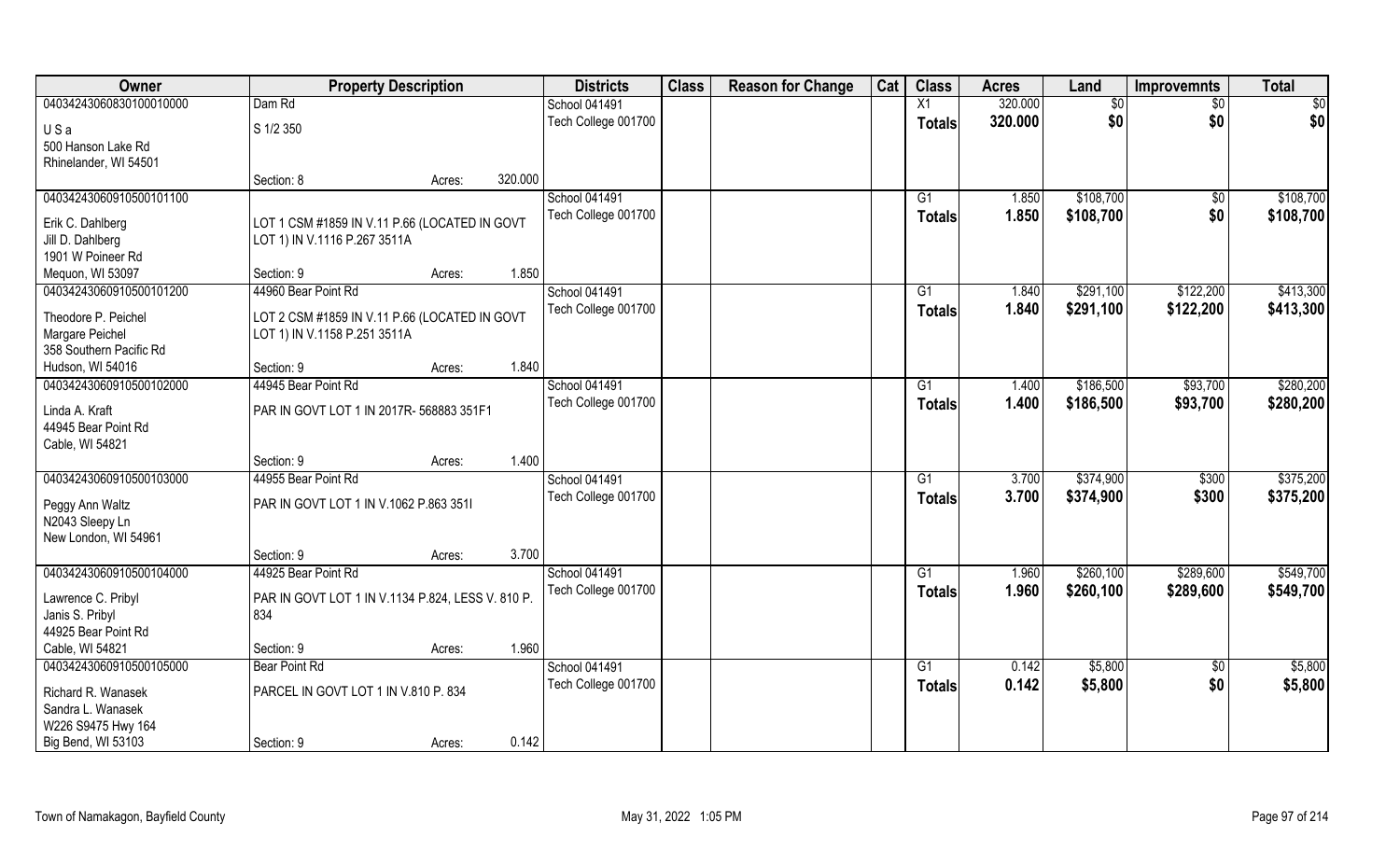| Owner                                            | <b>Property Description</b>                                                                  |                 | <b>Districts</b>     | <b>Class</b> | <b>Reason for Change</b> | Cat | <b>Class</b>    | <b>Acres</b> | Land      | <b>Improvemnts</b> | <b>Total</b> |
|--------------------------------------------------|----------------------------------------------------------------------------------------------|-----------------|----------------------|--------------|--------------------------|-----|-----------------|--------------|-----------|--------------------|--------------|
| 04034243060910500106000                          | 44835 Bear Point Rd                                                                          |                 | <b>School 041491</b> |              |                          |     | G1              | 0.400        | \$229,500 | \$112,900          | \$342,400    |
| <b>Family Trust</b>                              | PAR IN GOVT LOT 1 IN V.176 P.596 OR V.484 P.249LE                                            |                 | Tech College 001700  |              |                          |     | <b>Totals</b>   | 0.400        | \$229,500 | \$112,900          | \$342,400    |
| W226 S9475 Big Bend Dr                           | LESS THAT PORTION DESC IN DOC 2019R-577455                                                   |                 |                      |              |                          |     |                 |              |           |                    |              |
| Big Bend, WI 53103                               | (FAMILY TRUST CREATED UNDER THE RICAHRD R                                                    |                 |                      |              |                          |     |                 |              |           |                    |              |
|                                                  | Section: 9                                                                                   | 0.400<br>Acres: |                      |              |                          |     |                 |              |           |                    |              |
| 04034243060910500107000                          | 44795 Bear Point Rd                                                                          |                 | <b>School 041491</b> |              |                          |     | G1              | 0.700        | \$382,200 | \$184,900          | \$567,100    |
|                                                  |                                                                                              |                 | Tech College 001700  |              |                          |     | <b>Totals</b>   | 0.700        | \$382,200 | \$184,900          | \$567,100    |
| <b>Judy Krueger Trustees</b><br>44795 Bear Pt Rd | S 250' OF N 1213' OF GOVT LOT 1 IN 2016R-566067<br>TOG WITH THAT PORTION IN DOC 2019R-577455 |                 |                      |              |                          |     |                 |              |           |                    |              |
| Cable, WI 54821                                  | (TRUST AGREEMENT OF JAMES & JUDY KRUEGER)                                                    |                 |                      |              |                          |     |                 |              |           |                    |              |
|                                                  | Section: 9                                                                                   | 0.700<br>Acres: |                      |              |                          |     |                 |              |           |                    |              |
| 04034243060910500108000                          | 44755 Bear Point Rd                                                                          |                 | <b>School 041491</b> |              |                          |     | G1              | 0.300        | \$180,000 | \$85,100           | \$265,100    |
|                                                  |                                                                                              |                 | Tech College 001700  |              |                          |     | <b>Totals</b>   | 0.300        | \$180,000 | \$85,100           | \$265,100    |
| Darwin E. Thier                                  | S 100' OF N 1313' OF GOVT LOT 1 IN DOC                                                       |                 |                      |              |                          |     |                 |              |           |                    |              |
| Cynthia D. Thier                                 | 2017R-571276 351G                                                                            |                 |                      |              |                          |     |                 |              |           |                    |              |
| 132 Lynhurst Dr                                  |                                                                                              |                 |                      |              |                          |     |                 |              |           |                    |              |
| Crossville, TN 38558                             | Section: 9                                                                                   | 0.300<br>Acres: |                      |              |                          |     |                 |              |           |                    |              |
| 04034243060910500109000                          | 44735 Bear Point Rd                                                                          |                 | School 041491        |              |                          |     | G1              | 0.400        | \$180,000 | \$77,200           | \$257,200    |
| Nicholas T. Zimmerman                            | PAR IN GOVT LOT 1 IN V.800 P.10 351B                                                         |                 | Tech College 001700  |              |                          |     | <b>Totals</b>   | 0.400        | \$180,000 | \$77,200           | \$257,200    |
| Kimberl Zimmerman                                |                                                                                              |                 |                      |              |                          |     |                 |              |           |                    |              |
| 14330 Heatherwood Ct                             |                                                                                              |                 |                      |              |                          |     |                 |              |           |                    |              |
| Dubuque, IA 52002                                | Section: 9                                                                                   | 0.400<br>Acres: |                      |              |                          |     |                 |              |           |                    |              |
| 04034243060910500110000                          | 44715 Bear Point Rd                                                                          |                 | School 041491        |              |                          |     | G1              | 0.400        | \$165,600 | \$119,200          | \$284,800    |
| Jeffrey Winders                                  | S 100' OF N 1528' OF GOVT LOT 1 IN DOC                                                       |                 | Tech College 001700  |              |                          |     | <b>Totals</b>   | 0.400        | \$165,600 | \$119,200          | \$284,800    |
| <b>Elizabeth Winders</b>                         | 2021R-590811 351C                                                                            |                 |                      |              |                          |     |                 |              |           |                    |              |
| 182 Barrington Ct                                |                                                                                              |                 |                      |              |                          |     |                 |              |           |                    |              |
| Marion, IA 52302                                 | Section: 9                                                                                   | 0.400<br>Acres: |                      |              |                          |     |                 |              |           |                    |              |
| 04034243060910500111000                          | 44685 Bear Point Rd                                                                          |                 | School 041491        |              |                          |     | G1              | 1.030        | \$377,500 | \$125,700          | \$503,200    |
|                                                  |                                                                                              |                 | Tech College 001700  |              |                          |     | <b>Totals</b>   | 1.030        | \$377,500 | \$125,700          | \$503,200    |
| Michael Pawlowski                                | PAR IN GOVT LOT 1 IN DOC 2021R-591969 351HH                                                  |                 |                      |              |                          |     |                 |              |           |                    |              |
| 1011 Ashley Ct S                                 |                                                                                              |                 |                      |              |                          |     |                 |              |           |                    |              |
| Unit 2c                                          |                                                                                              | 1.030           |                      |              |                          |     |                 |              |           |                    |              |
| Lockport, IL 60441<br>04034243060910500112000    | Section: 9<br>44665 Bear Point Rd                                                            | Acres:          | School 041491        |              |                          |     | $\overline{G1}$ | 1.440        | \$567,100 | \$162,000          | \$729,100    |
|                                                  |                                                                                              |                 | Tech College 001700  |              |                          |     |                 | 1.440        |           |                    |              |
| Susan K. Funk                                    | LOT 2 CSM #276 IN V.3 P.65 (LOCATED IN GOVT LOT                                              |                 |                      |              |                          |     | <b>Totals</b>   |              | \$567,100 | \$162,000          | \$729,100    |
| 4926 Colfax Ave S                                | 1) IN DOC 2018R-573451 351A                                                                  |                 |                      |              |                          |     |                 |              |           |                    |              |
| Minneapolis, MN 55419                            |                                                                                              |                 |                      |              |                          |     |                 |              |           |                    |              |
|                                                  | Section: 9                                                                                   | 1.440<br>Acres: |                      |              |                          |     |                 |              |           |                    |              |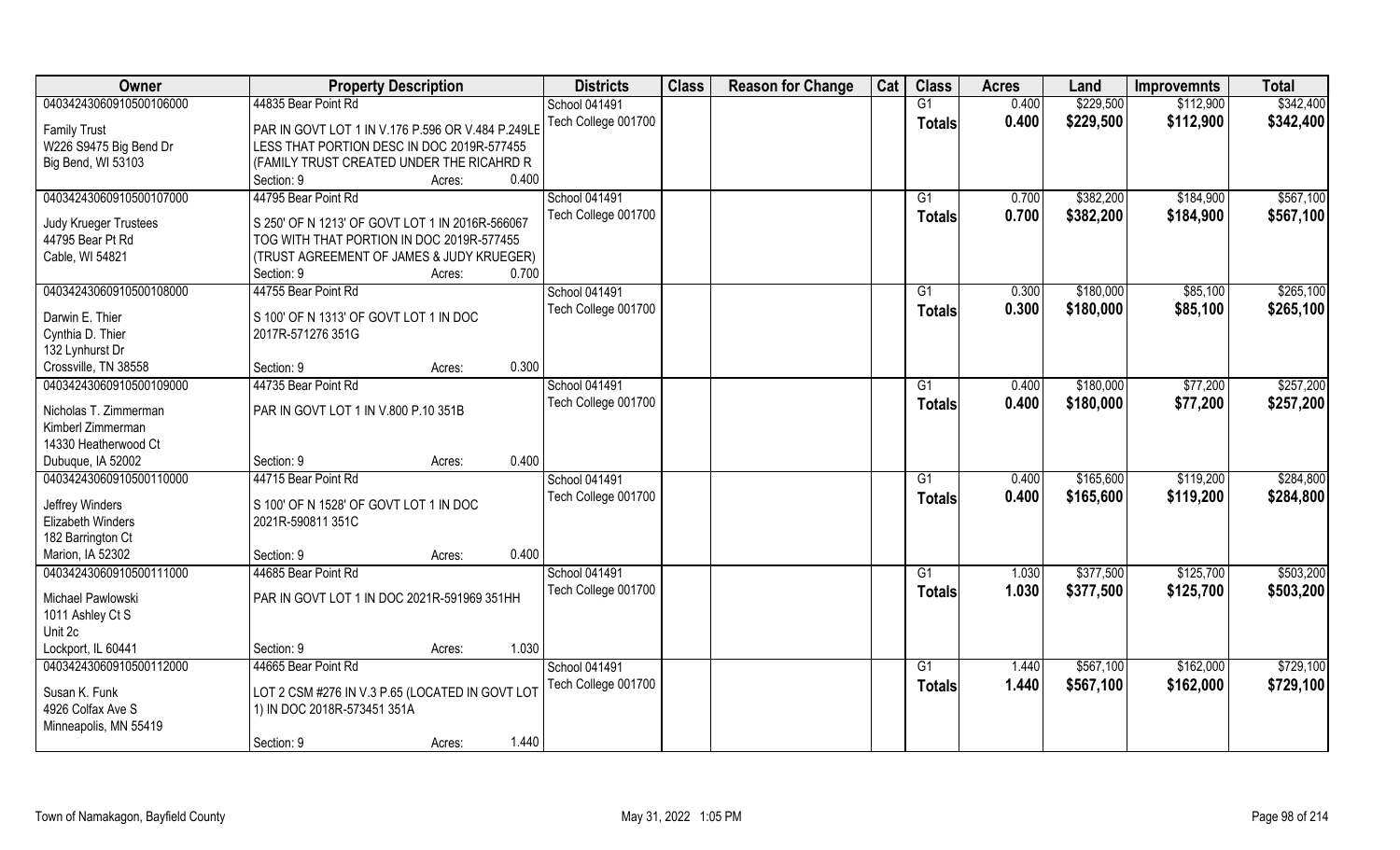| 04034243060910500113000<br><b>Maureen Funk Trustees</b><br>415 6th St N | 44680 Bear Point Rd<br>LOT 1 CSM V.3 P.65 (LOCATED IN GOVT LOT 1) IN<br>2017R-567437 351 (MIKE & MAUREEN FUNK LIVING<br>TRUST DTD 05/16/2017)<br>Section: 9<br>Acres:<br>21075 Juneks Point Rd | School 041491<br>Tech College 001700<br>1.030 |  | G1<br><b>Totals</b>              | 1.030<br>1.030   | \$499,200              | \$379,300              | \$878,500              |
|-------------------------------------------------------------------------|------------------------------------------------------------------------------------------------------------------------------------------------------------------------------------------------|-----------------------------------------------|--|----------------------------------|------------------|------------------------|------------------------|------------------------|
|                                                                         |                                                                                                                                                                                                |                                               |  |                                  |                  |                        |                        |                        |
|                                                                         |                                                                                                                                                                                                |                                               |  |                                  |                  | \$499,200              | \$379,300              | \$878,500              |
| <b>Unit 406</b>                                                         |                                                                                                                                                                                                |                                               |  |                                  |                  |                        |                        |                        |
| Lacrosse, WI 54601                                                      |                                                                                                                                                                                                |                                               |  |                                  |                  |                        |                        |                        |
| 04034243060920200010000                                                 |                                                                                                                                                                                                | <b>School 041491</b>                          |  | G <sub>1</sub>                   | 1.000            | \$14,000               | \$69,700               | \$83,700               |
| Jim Morey                                                               | NW NW 353 IM 2002R-478050                                                                                                                                                                      | Tech College 001700                           |  | G <sub>5</sub><br>G <sub>6</sub> | 25.000<br>14.000 | \$7,500<br>\$28,000    | \$0<br>\$0             | \$7,500<br>\$28,000    |
| <b>Shirley Morey</b>                                                    |                                                                                                                                                                                                |                                               |  |                                  |                  |                        |                        |                        |
| 15809S 1st St Pob 572                                                   |                                                                                                                                                                                                |                                               |  | <b>Totals</b>                    | 40.000           | \$49,500               | \$69,700               | \$119,200              |
| Hayward, WI 54843                                                       | Section: 9<br>Acres:                                                                                                                                                                           | 40.000                                        |  |                                  |                  |                        |                        |                        |
| 04034243060920300010000                                                 | Landlocked                                                                                                                                                                                     | School 041491                                 |  | G6                               | 9.000            | \$13,500               | \$0                    | \$13,500               |
| Jim Morey<br><b>Shirley Morey</b><br>15809S 1st St Pob 572              | PAR IN SW NW N OF NAMAKEGON RIVER IN V.841<br>P.512 354A IM 2002R-478050                                                                                                                       | Tech College 001700                           |  | <b>Totals</b>                    | 9.000            | \$13,500               | \$0                    | \$13,500               |
| Hayward, WI 54843                                                       | Section: 9<br>Acres:                                                                                                                                                                           | 9.000                                         |  |                                  |                  |                        |                        |                        |
| 04034243060920300020000                                                 |                                                                                                                                                                                                | <b>School 041491</b>                          |  | G6                               | 23.000           | \$80,500               | $\sqrt[6]{3}$          | \$80,500               |
| Michael J. Wethington<br>Wendy K. Wethington<br>1823 Irving Ave S       | SW NW S OF NAMAKEGON RIVER IN V.1102 P.891<br>354                                                                                                                                              | Tech College 001700                           |  | <b>Totals</b>                    | 23.000           | \$80,500               | \$0                    | \$80,500               |
| Minneapolis, MN 55403                                                   | Section: 9<br>Acres:                                                                                                                                                                           | 23.000                                        |  |                                  |                  |                        |                        |                        |
| 04034243060920500211100<br>Erhardt Property, LLC<br>312 Mill St         | 21497 Juneks Point Rd<br>LOT 1 CSM #1469 IN V.9 P.3 (LOCATED IN GOVT LOT<br>5 SEC 4 & GOVT LOT 2 SEC.9) IN DOC 2021R-591198                                                                    | School 041491<br>Tech College 001700          |  | G1<br><b>Totals</b>              | 1.600<br>1.600   | \$136,000<br>\$136,000 | \$188,700<br>\$188,700 | \$324,700<br>\$324,700 |
| Trayner, IA 50675                                                       |                                                                                                                                                                                                | 1.600                                         |  |                                  |                  |                        |                        |                        |
| 04034243060920500211200                                                 | Section: 9<br>Acres:<br>21493 Juneks Point Rd                                                                                                                                                  | School 041491                                 |  | G1                               | 1.820            | \$149,200              | \$225,300              | \$374,500              |
| Johnson Rev Trust Agrmnt<br>PO Box 660<br>Cable, WI 54819               | LOT 2 CSM #1469 IN V.9 P.3 (LOCATED IN GOVT LOT<br>5 SEC 4 & GOVT LOT 2 SEC 9) IN DOC 2021R-592819<br>(JOHNSON REV TRUST AGRMNT DTD 12/03/2021)<br>Section: 9<br>Acres:                        | Tech College 001700<br>1.820                  |  | <b>Totals</b>                    | 1.820            | \$149,200              | \$225,300              | \$374,500              |
| 04034243060920500211300                                                 | 21489 Juneks Point Rd                                                                                                                                                                          | School 041491                                 |  | G1                               | 2.190            | \$165,700              | \$390,300              | \$556,000              |
| Keith E. Meyer<br>Stacy J. Meyer<br>PO Box 307<br>Cable, WI 54821       | LOT 3 CSM #1469 IN V.9 P.3 (LOCATED IN GOVT LOT<br>5 SEC 4 & GOVT LOT 2 SEC 9) IN V.1045 P.85<br>Section: 9<br>Acres:                                                                          | Tech College 001700<br>2.190                  |  | <b>Totals</b>                    | 2.190            | \$165,700              | \$390,300              | \$556,000              |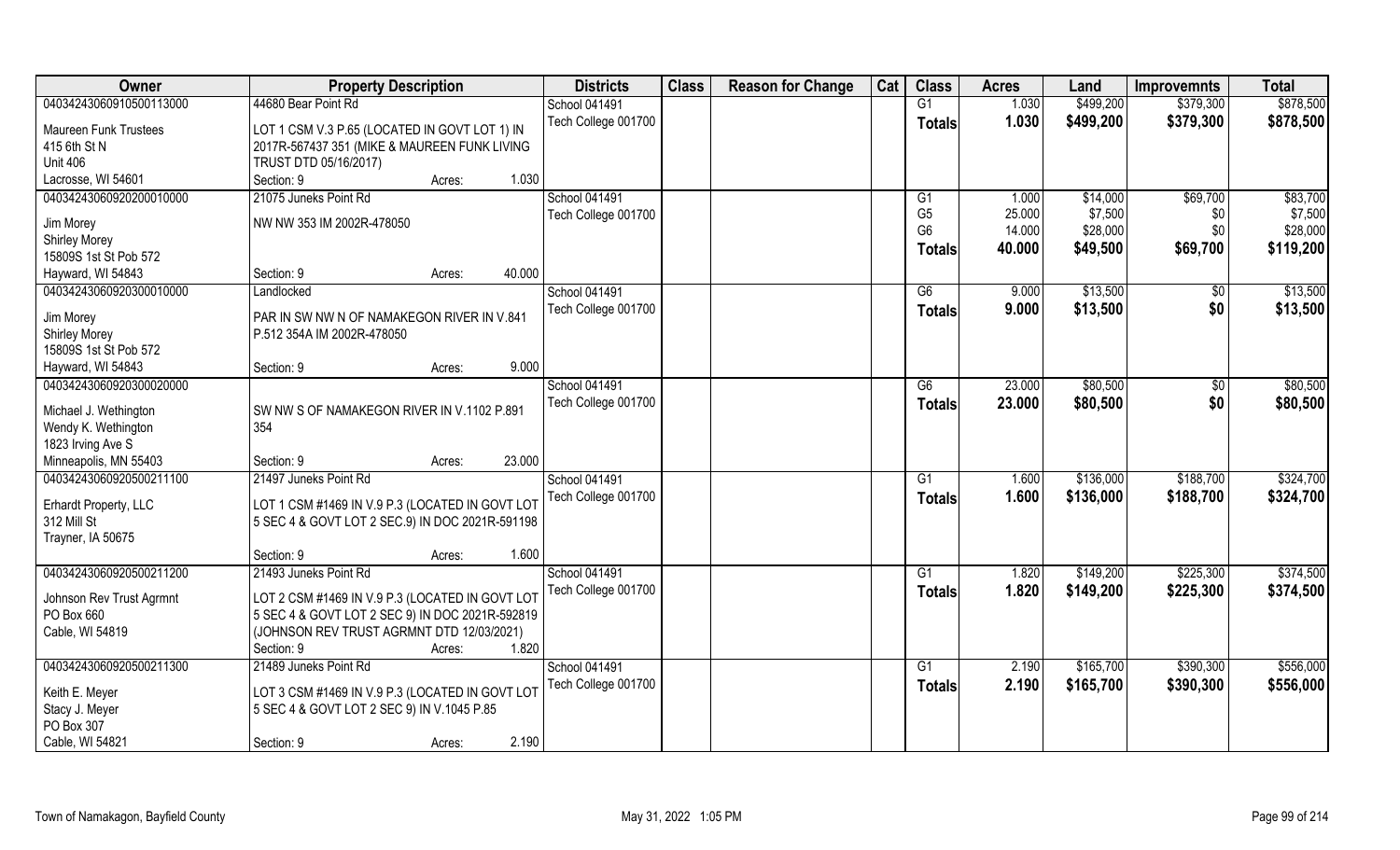| Owner                             | <b>Property Description</b>                                             |        | <b>Districts</b>     | <b>Class</b> | <b>Reason for Change</b> | Cat | <b>Class</b>    | <b>Acres</b> | Land      | <b>Improvemnts</b> | <b>Total</b> |
|-----------------------------------|-------------------------------------------------------------------------|--------|----------------------|--------------|--------------------------|-----|-----------------|--------------|-----------|--------------------|--------------|
| 04034243060920500211400           | Juneks Point Rd                                                         |        | <b>School 041491</b> |              |                          |     | $\overline{G1}$ | 4.370        | \$100,800 | $\overline{50}$    | \$100,800    |
| Winifred J Junek Rev Trust        | LOT 4 CSM #1469 IN V.9 P.3 (LOCATED IN GOVT LOT                         |        | Tech College 001700  |              |                          |     | <b>Totals</b>   | 4.370        | \$100,800 | \$0                | \$100,800    |
| 22340 Circle Dr N                 | 5 SEC 4 & GOVT LOT 2 SEC 9) IN DOC 2011R-537768                         |        |                      |              |                          |     |                 |              |           |                    |              |
| Cable, WI 54821                   |                                                                         |        |                      |              |                          |     |                 |              |           |                    |              |
|                                   | Section: 9<br>Acres:                                                    | 4.370  |                      |              |                          |     |                 |              |           |                    |              |
| 04034243060920500211700           | Juneks Point Rd                                                         |        | <b>School 041491</b> |              |                          |     | G5              | 4.360        | \$200     | \$0                | \$200        |
| Winifred J. Junek                 | GOVT LOT 2 LESS V.176 P.132; & LESS V.212 P.227 &                       |        | Tech College 001700  |              |                          |     | <b>Totals</b>   | 4.360        | \$200     | \$0                | \$200        |
| 22340 Circle Dr N                 | LESS V.232 P.171; & LESS CSM #1469 IN V.9 P.3 352                       |        |                      |              |                          |     |                 |              |           |                    |              |
| Cable, WI 54821                   |                                                                         |        |                      |              |                          |     |                 |              |           |                    |              |
|                                   | Section: 9<br>Acres:                                                    | 0.234  |                      |              |                          |     |                 |              |           |                    |              |
| 04034243060920500211800           | Juneks Point Rd                                                         |        | <b>School 041491</b> |              |                          |     | G5              | 6.020        | \$2,400   | $\sqrt[6]{}$       | \$2,400      |
| Susan Junek                       |                                                                         |        | Tech College 001700  |              |                          |     | G <sub>6</sub>  | 13.410       | \$74,200  | \$0                | \$74,200     |
| 22340 Circle Dr N                 | LOT 5 CSM #1659 IN V.9 P.415 (LOCATED IN GOVT<br>LOT 2) IN V.1033 P.283 |        |                      |              |                          |     | <b>Totals</b>   | 19.430       | \$76,600  | \$0                | \$76,600     |
| Cable, WI 54821                   |                                                                         |        |                      |              |                          |     |                 |              |           |                    |              |
|                                   | Section: 9<br>Acres:                                                    | 19.430 |                      |              |                          |     |                 |              |           |                    |              |
| 04034243060920500211900           | 21125 Juneks Point Rd                                                   |        | <b>School 041491</b> |              |                          |     | G1              | 6.000        | \$21,000  | \$154,100          | \$175,100    |
|                                   |                                                                         |        | Tech College 001700  |              |                          |     | G <sub>5</sub>  | 1.330        | \$500     | \$0                | \$500        |
| Al & Faith Hedges Rev Trust       | LOT 6 CSM #1659 IN V.9 P.415 (LOCATED IN GOVT                           |        |                      |              |                          |     | <b>Totals</b>   | 7.330        | \$21,500  | \$154,100          | \$175,600    |
| 21125 Juneks Point Rd             | LOT 2) IN V.1148 P.193 (ALLEN R & FAITH A HEDGES                        |        |                      |              |                          |     |                 |              |           |                    |              |
| Cable, WI 54821                   | REV TRUST DTD 08/28/2015)<br>Section: 9                                 | 7.330  |                      |              |                          |     |                 |              |           |                    |              |
| 04034243060920500220000           | Acres:<br>44870 Birch Point Rd                                          |        | School 041491        |              |                          |     | G1              | 2.120        | \$488,600 | \$171,700          | \$660,300    |
|                                   |                                                                         |        | Tech College 001700  |              |                          |     |                 | 2.120        | \$488,600 | \$171,700          | \$660,300    |
| Staudemeyers Four Seasons Resort, | LOT 1 CSM #891 V.6 P.66 (LOCATED IN GOVT LOT 2)                         |        |                      |              |                          |     | <b>Totals</b>   |              |           |                    |              |
| <b>LLC</b>                        | IN V.1062 P.823                                                         |        |                      |              |                          |     |                 |              |           |                    |              |
| 44705 Birch Point Rd              |                                                                         |        |                      |              |                          |     |                 |              |           |                    |              |
| Cable, WI 54821                   | Section: 9<br>Acres:                                                    | 2.120  |                      |              |                          |     |                 |              |           |                    |              |
| 04034243060920500230000           | 44800 Birch Point Rd                                                    |        | School 041491        |              |                          |     | G2              | 7.740        | \$643,500 | \$415,200          | \$1,058,700  |
| Staudemeyers Four Seasons Resort, | LOT 2 CSM #891 V.6 P.66 (LOCATED IN GOVT LOT 2)                         |        | Tech College 001700  |              |                          |     | <b>Totals</b>   | 7.740        | \$643,500 | \$415,200          | \$1,058,700  |
| <b>LLC</b>                        | IN V.1062 P.823                                                         |        |                      |              |                          |     |                 |              |           |                    |              |
| 44705 Birch Point Rd              |                                                                         |        |                      |              |                          |     |                 |              |           |                    |              |
| Cable, WI 54821                   | Section: 9<br>Acres:                                                    | 7.740  |                      |              |                          |     |                 |              |           |                    |              |
| 04034243060920500240000           | 44805 Birch Point Rd                                                    |        | School 041491        |              |                          |     | G1              | 2.600        | \$133,500 | \$159,400          | \$292,900    |
| Pamela K. Allison Trustees        | PAR IN GOVT LOT 2 AS DESC IN CSM #352 IN V.3                            |        | Tech College 001700  |              |                          |     | <b>Totals</b>   | 2.600        | \$133,500 | \$159,400          | \$292,900    |
| 4617 Beaver Dam Rd                | P.204 IN V.1135 P.214 352BB (CURTIS D & PAMELA K                        |        |                      |              |                          |     |                 |              |           |                    |              |
| West Bend, WI 53090               | ALLISON LIVING TRUST DTD 11/12/2014)                                    |        |                      |              |                          |     |                 |              |           |                    |              |
|                                   | Section: 9<br>Acres:                                                    | 2.600  |                      |              |                          |     |                 |              |           |                    |              |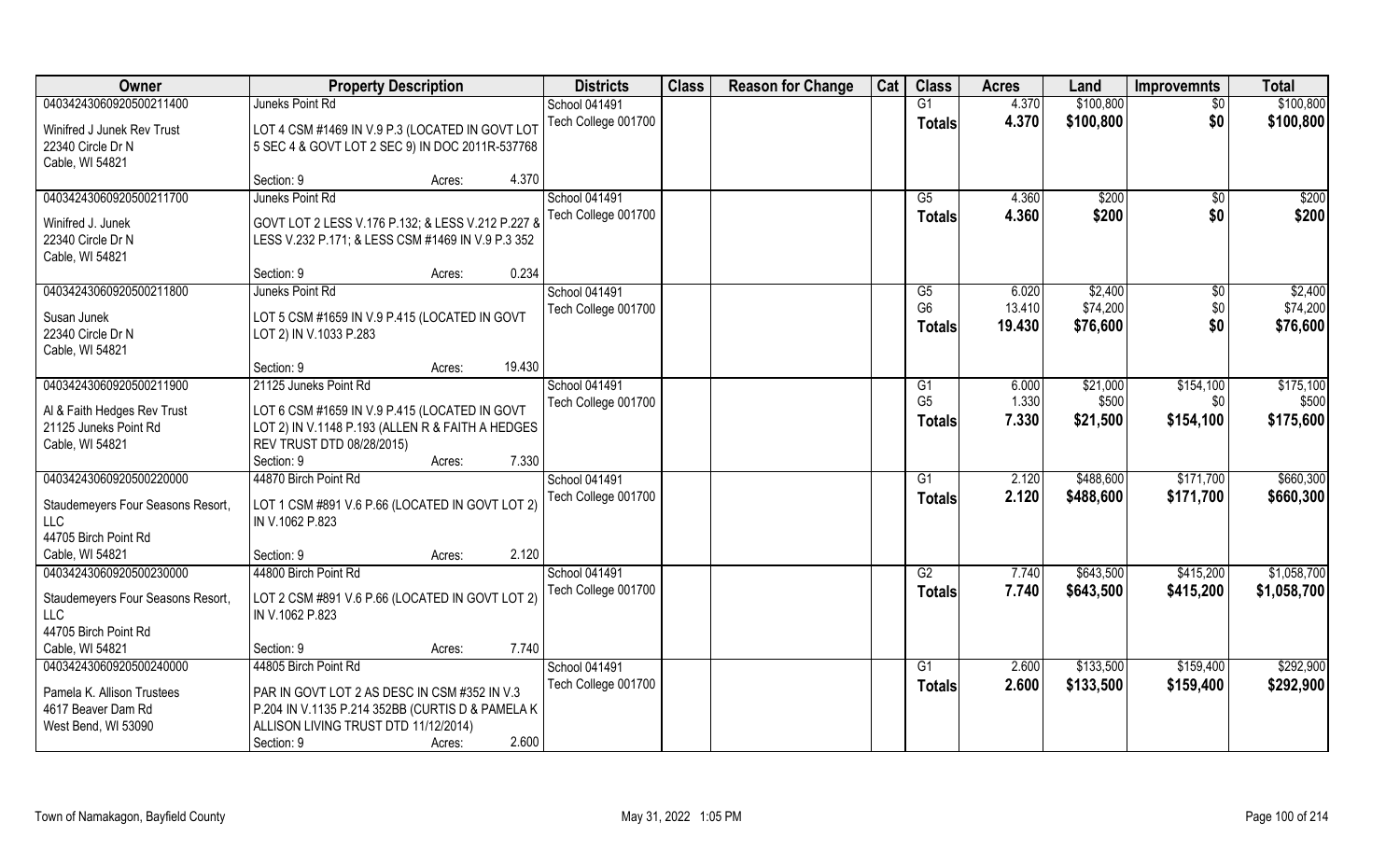| Owner                                   | <b>Property Description</b>                            | <b>Districts</b>     | <b>Class</b> | <b>Reason for Change</b> | Cat | <b>Class</b>    | <b>Acres</b> | Land      | <b>Improvemnts</b> | <b>Total</b> |
|-----------------------------------------|--------------------------------------------------------|----------------------|--------------|--------------------------|-----|-----------------|--------------|-----------|--------------------|--------------|
| 04034243060920500301000                 | <b>Birch Point Rd</b>                                  | School 041491        |              |                          |     | G6              | 20.800       | \$31,200  | $\overline{30}$    | \$31,200     |
| Amanda J. Staudemeyer                   | GOVT LOT 3 LESS V.176 P.348; V.214 P.54; V.332         | Tech College 001700  |              |                          |     | <b>Totals</b>   | 20.800       | \$31,200  | \$0                | \$31,200     |
| 44705 Birch Pt Rd                       | P.171; V.238 P.470; V.288 P.229; V.290 P516 V.307      |                      |              |                          |     |                 |              |           |                    |              |
| Cable, WI 54821                         | P.57; V.326 P.61; V.342 P.350; V.370 P.125; V.387 P343 |                      |              |                          |     |                 |              |           |                    |              |
|                                         | Section: 9<br>20.800<br>Acres:                         |                      |              |                          |     |                 |              |           |                    |              |
| 04034243060920500302000                 | 21310 River Rd                                         | <b>School 041491</b> |              |                          |     | G1              | 1.700        | \$130,600 | \$125,100          | \$255,700    |
|                                         |                                                        | Tech College 001700  |              |                          |     | Totals          | 1.700        | \$130,600 | \$125,100          | \$255,700    |
| Dam Cabin                               | LOT 8 CSM #405 IN V.3 P.323 (LOCATED IN GOVT           |                      |              |                          |     |                 |              |           |                    |              |
| 315 56th St                             | LOT 3) IN V.1004 P.458                                 |                      |              |                          |     |                 |              |           |                    |              |
| Des Moines, IA 50312                    | 1.700                                                  |                      |              |                          |     |                 |              |           |                    |              |
|                                         | Section: 9<br>Acres:                                   |                      |              |                          |     |                 |              |           |                    |              |
| 04034243060920500303000                 | 21350 River Rd                                         | School 041491        |              |                          |     | G1              | 1.800        | \$148,000 | \$101,600          | \$249,600    |
| Staudemeyers Four Seasons Resort,       | PAR IN GOVT LOT 3 IN V.1062 P.823 (LOT 7 OF CSM        | Tech College 001700  |              |                          |     | <b>Totals</b>   | 1.800        | \$148,000 | \$101,600          | \$249,600    |
| <b>LLC</b>                              | V.3 P.323                                              |                      |              |                          |     |                 |              |           |                    |              |
| 44705 Birch Point Rd                    |                                                        |                      |              |                          |     |                 |              |           |                    |              |
| Cable, WI 54821                         | 1.800<br>Section: 9<br>Acres:                          |                      |              |                          |     |                 |              |           |                    |              |
| 04034243060920500304000                 | 21380 River Rd                                         | School 041491        |              |                          |     | G1              | 1.500        | \$130,000 | \$130,200          | \$260,200    |
| Paul J. Butt                            | PAR IN GOVT LOT 3 IN V.1012 P.918 (LOT 6 CSM V.2       | Tech College 001700  |              |                          |     | <b>Totals</b>   | 1.500        | \$130,000 | \$130,200          | \$260,200    |
| PO Box 424                              | P.154)                                                 |                      |              |                          |     |                 |              |           |                    |              |
| Cable, WI 54821                         |                                                        |                      |              |                          |     |                 |              |           |                    |              |
|                                         | 1.500<br>Section: 9<br>Acres:                          |                      |              |                          |     |                 |              |           |                    |              |
| 04034243060920500305000                 | 21390 River Rd                                         | School 041491        |              |                          |     | G1              | 1.200        | \$112,000 | \$254,300          | \$366,300    |
|                                         |                                                        | Tech College 001700  |              |                          |     | <b>Totals</b>   | 1.200        | \$112,000 | \$254,300          | \$366,300    |
| Staudemeyers Four Seasons Resort,       | LOT 5 CSM V.2 P.154 (LOCATED IN GOVT LOT 3) IN         |                      |              |                          |     |                 |              |           |                    |              |
| <b>LLC</b>                              | V.1062 P.823 355H                                      |                      |              |                          |     |                 |              |           |                    |              |
| 44705 Birch Point Rd                    |                                                        |                      |              |                          |     |                 |              |           |                    |              |
| Cable, WI 54821                         | 1.200<br>Section: 9<br>Acres:                          |                      |              |                          |     |                 |              |           |                    |              |
| 04034243060920500306000                 | 21430 River Rd                                         | School 041491        |              |                          |     | $\overline{G1}$ | 1.300        | \$118,000 | \$115,300          | \$233,300    |
| David A. Zimmerman                      | LOT 3 CSM V.1 P.279 & LOT 4 CSM V.2 P.154              | Tech College 001700  |              |                          |     | <b>Totals</b>   | 1.300        | \$118,000 | \$115,300          | \$233,300    |
| PO Box 181                              | (LOCATED IN GOVT LOT 3) IN V.626 P.378 355J            |                      |              |                          |     |                 |              |           |                    |              |
| Zumbrota, MN 55992-0181                 |                                                        |                      |              |                          |     |                 |              |           |                    |              |
|                                         | 1.300<br>Section: 9<br>Acres:                          |                      |              |                          |     |                 |              |           |                    |              |
| 04034243060920500307000                 | 44625 Birch Point Rd                                   | School 041491        |              |                          |     | G1              | 0.700        | \$84,000  | \$138,100          | \$222,100    |
|                                         | LOT 2 CSM V.1 P.279 (LOCATED IN GOVT LOT 3) IN         | Tech College 001700  |              |                          |     | Totals          | 0.700        | \$84,000  | \$138,100          | \$222,100    |
| Jennifer D. Kish Trustees<br>PO Box 162 | V.1147 P.405 355F (KISH TRUST DTD 08/05/15)            |                      |              |                          |     |                 |              |           |                    |              |
| Zumbrota, MN 55992                      |                                                        |                      |              |                          |     |                 |              |           |                    |              |
|                                         | 0.700<br>Section: 9<br>Acres:                          |                      |              |                          |     |                 |              |           |                    |              |
|                                         |                                                        |                      |              |                          |     |                 |              |           |                    |              |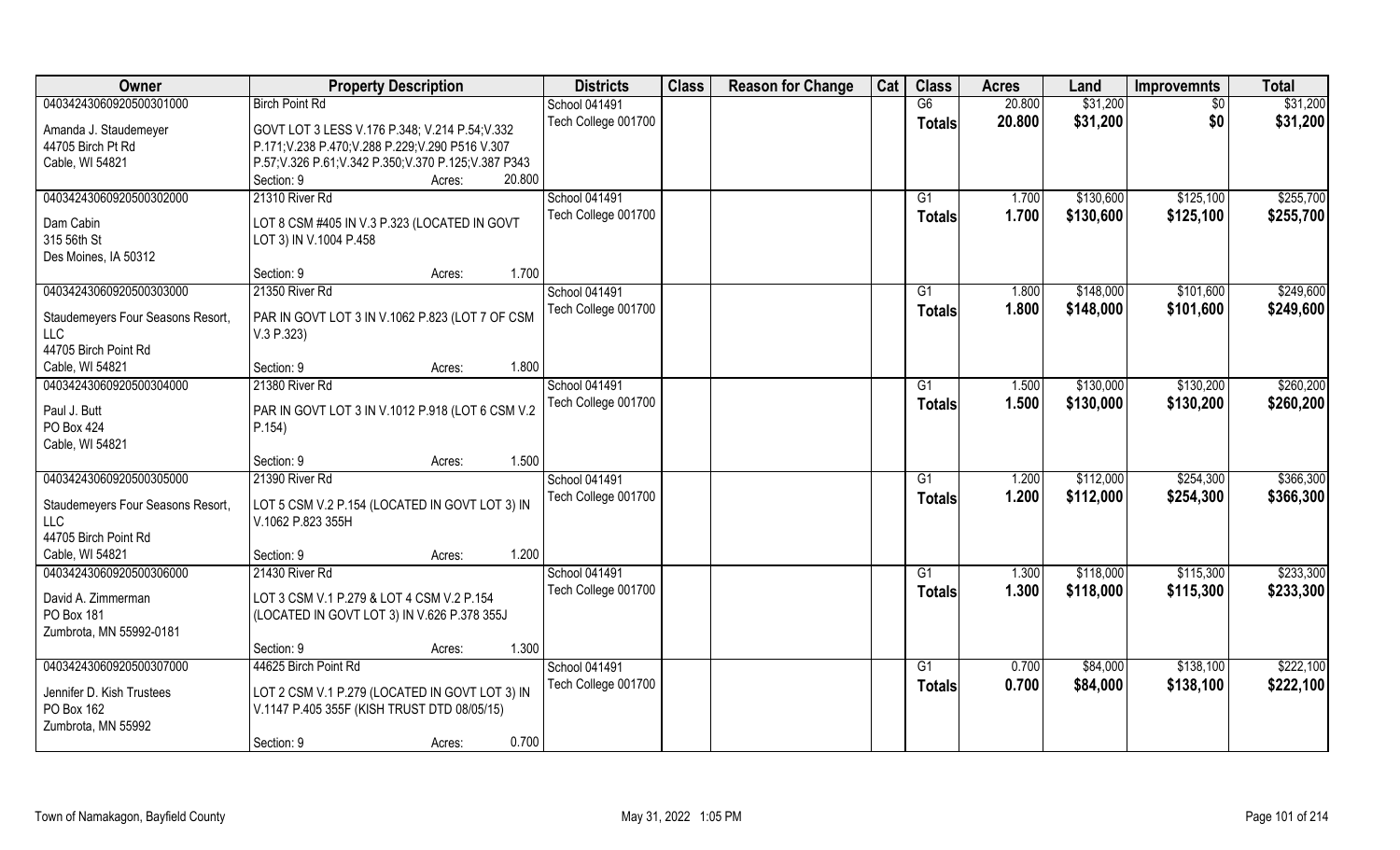| Owner                                    | <b>Property Description</b>                                              |                 | <b>Districts</b>                            | <b>Class</b> | <b>Reason for Change</b> | Cat | <b>Class</b>  | <b>Acres</b>   | Land      | <b>Improvemnts</b>     | <b>Total</b> |
|------------------------------------------|--------------------------------------------------------------------------|-----------------|---------------------------------------------|--------------|--------------------------|-----|---------------|----------------|-----------|------------------------|--------------|
| 04034243060920500308000                  | 44645 Birch Point Rd                                                     |                 | <b>School 041491</b>                        |              |                          |     | G1            | 0.500          | \$62,500  | \$73,400               | \$135,900    |
| C Andersen                               | LOT 1 CSM #22 IN V.1 P.279 (LOCATED IN GOVT LOT                          |                 | Tech College 001700                         |              |                          |     | <b>Totals</b> | 0.500          | \$62,500  | \$73,400               | \$135,900    |
| K Andersen                               | 3) IN V.1058 P.37 355D (C & K ANDERSEN FAMILY                            |                 |                                             |              |                          |     |               |                |           |                        |              |
| 19025 Richard Ave                        | TRUST #122210 DTD 12/22/2010)                                            |                 |                                             |              |                          |     |               |                |           |                        |              |
| Mokena, IL 60448                         | Section: 9                                                               | 0.500<br>Acres: |                                             |              |                          |     |               |                |           |                        |              |
| 04034243060920500309000                  | 44705 Birch Point Rd                                                     |                 | <b>School 041491</b><br>Tech College 001700 |              |                          |     | G1            | 2.500<br>2.500 | \$175,000 | \$339,000<br>\$339,000 | \$514,000    |
| Amanda J. Staudemeyer                    | PAR IN GOVT LOT 3 E OF LOT 1 OF CSM V.1 P.279, S                         |                 |                                             |              |                          |     | Totals        |                | \$175,000 |                        | \$514,000    |
| 44705 Birch Pt Rd                        | OF NAMAKAGON RIVER & W & N OF TN RD IN V.1062                            |                 |                                             |              |                          |     |               |                |           |                        |              |
| Cable, WI 54821                          | P.826 355K (AMANDA J STAUDEMEYER REV TRUST                               |                 |                                             |              |                          |     |               |                |           |                        |              |
|                                          | Section: 9                                                               | 2.500<br>Acres: |                                             |              |                          |     |               |                |           |                        |              |
| 04034243060920500310000                  | 44750 Birch Point Rd                                                     |                 | School 041491                               |              |                          |     | G1            | 1.800          | \$408,500 | \$141,500              | \$550,000    |
|                                          |                                                                          |                 | Tech College 001700                         |              |                          |     | <b>Totals</b> | 1.800          | \$408,500 | \$141,500              | \$550,000    |
| Staudemeyers Four Seasons Resort,<br>LLC | LOT 1 CSM #807 V.5 P.262 (LOCATED IN GOVT LOT<br>3) IN V.1062 P.823 355E |                 |                                             |              |                          |     |               |                |           |                        |              |
| 44705 Birch Point Rd                     |                                                                          |                 |                                             |              |                          |     |               |                |           |                        |              |
| Cable, WI 54821                          | Section: 9                                                               | 1.800<br>Acres: |                                             |              |                          |     |               |                |           |                        |              |
| 04034243060920500311000                  | 44730 Birch Point Rd                                                     |                 | <b>School 041491</b>                        |              |                          |     | G1            | 0.700          | \$181,800 | \$65,500               | \$247,300    |
|                                          |                                                                          |                 | Tech College 001700                         |              |                          |     |               | 0.700          |           |                        |              |
| Gail M. Whalen                           | LOT 2 CSM #807 V.5 P.262 (LOCATED IN GOVT LOT                            |                 |                                             |              |                          |     | <b>Totals</b> |                | \$181,800 | \$65,500               | \$247,300    |
| 13986 S St Croix Rd                      | 3) IN V.736 P.195 355B                                                   |                 |                                             |              |                          |     |               |                |           |                        |              |
| Gordon, WI 54838                         |                                                                          |                 |                                             |              |                          |     |               |                |           |                        |              |
|                                          | Section: 9                                                               | 0.700<br>Acres: |                                             |              |                          |     |               |                |           |                        |              |
| 04034243060920500312000                  | 44720 Birch Point Rd                                                     |                 | <b>School 041491</b>                        |              |                          |     | G1            | 0.600          | \$185,400 | \$180,200              | \$365,600    |
| Staudemeyers Four Seasons Resort,        | LOT 3 CSM #807 V.5 P.262 (LOCATED IN GOVT LOT                            |                 | Tech College 001700                         |              |                          |     | Totals        | 0.600          | \$185,400 | \$180,200              | \$365,600    |
| <b>LLC</b>                               | 3) IN V.1062 P.823 355C                                                  |                 |                                             |              |                          |     |               |                |           |                        |              |
| 44705 Birch Point Rd                     |                                                                          |                 |                                             |              |                          |     |               |                |           |                        |              |
| Cable, WI 54821                          | Section: 9                                                               | 0.600<br>Acres: |                                             |              |                          |     |               |                |           |                        |              |
| 04034243060920500313000                  | 44710 Birch Point Rd                                                     |                 | School 041491                               |              |                          |     | G1            | 3.400          | \$373,000 | \$269,200              | \$642,200    |
|                                          |                                                                          |                 | Tech College 001700                         |              |                          |     |               | 3.400          | \$373,000 | \$269,200              | \$642,200    |
| Gerald F. Kottschade                     | LOT 4 CSM #807 V.5 P.262 (LOCATED IN GOVT LOT                            |                 |                                             |              |                          |     | <b>Totals</b> |                |           |                        |              |
| Geralynn Kottschade                      | 3) IN V.492 P.126 355A                                                   |                 |                                             |              |                          |     |               |                |           |                        |              |
| 1671 Madison Ave                         |                                                                          |                 |                                             |              |                          |     |               |                |           |                        |              |
| Mankato, MN 56001                        | Section: 9                                                               | 3.400<br>Acres: |                                             |              |                          |     |               |                |           |                        |              |
| 04034243060920500314000                  | 44580 Birch Point Rd                                                     |                 | School 041491                               |              |                          |     | G2            | 3.670          | \$420,000 | \$110,200              | \$530,200    |
| Phillip A. Dezelar                       | LOT 1 CSM #1995 IN V.11 P.383 (LOCATED IN GOVT                           |                 | Tech College 001700                         |              |                          |     | <b>Totals</b> | 3.670          | \$420,000 | \$110,200              | \$530,200    |
| Linda J. Dezelar                         | LOT 3) IN DOC 2020R-583573                                               |                 |                                             |              |                          |     |               |                |           |                        |              |
| 1216 E Shryer Ave                        |                                                                          |                 |                                             |              |                          |     |               |                |           |                        |              |
| Maplewood, MN 55109                      | Section: 9                                                               | 3.670<br>Acres: |                                             |              |                          |     |               |                |           |                        |              |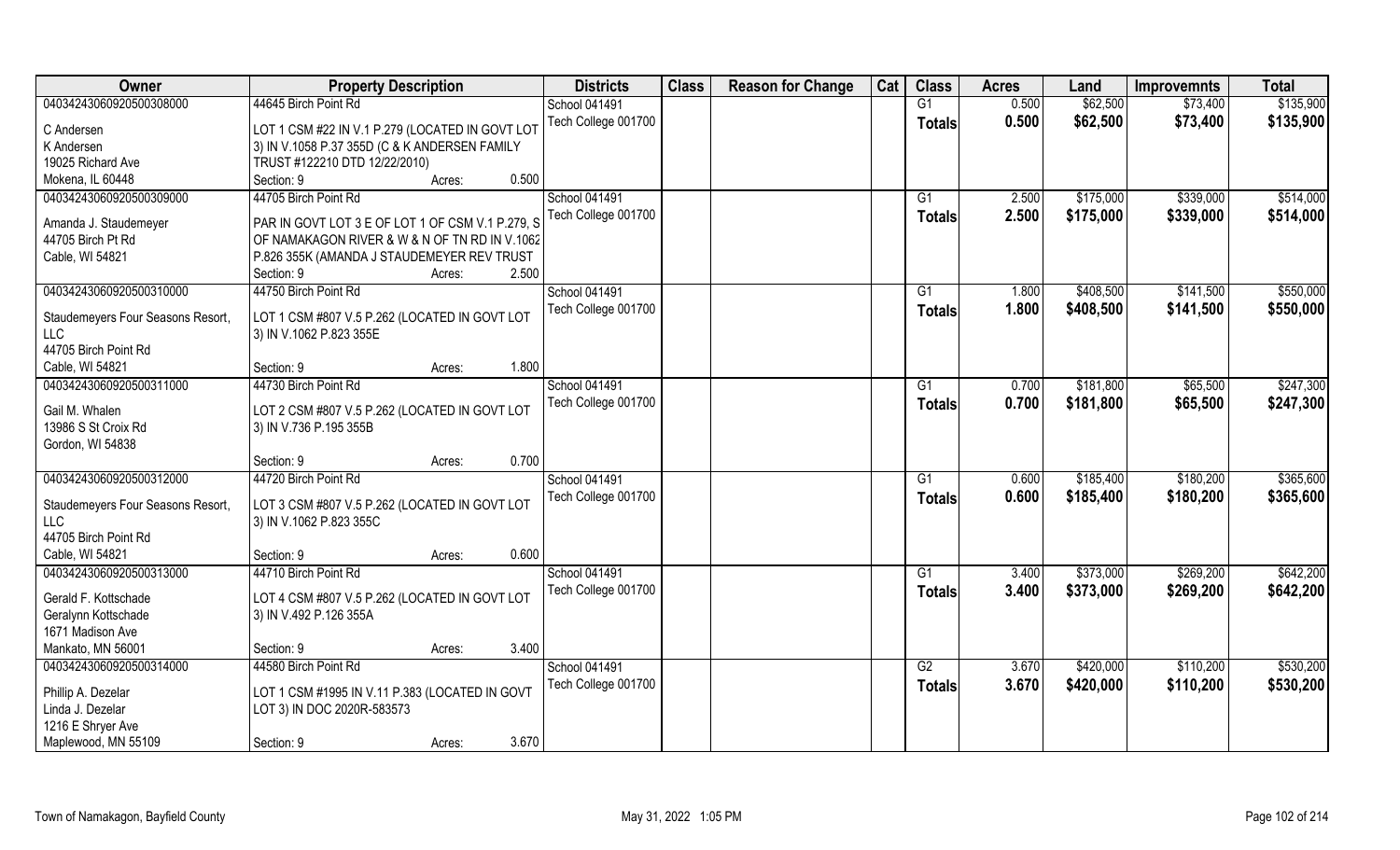| Owner                                            | <b>Property Description</b>                                                |        |        | <b>Districts</b>     | <b>Class</b> | <b>Reason for Change</b> | Cat | <b>Class</b>         | <b>Acres</b> | Land       | <b>Improvemnts</b> | <b>Total</b> |
|--------------------------------------------------|----------------------------------------------------------------------------|--------|--------|----------------------|--------------|--------------------------|-----|----------------------|--------------|------------|--------------------|--------------|
| 04034243060930500410000                          | <b>Birch Point Rd</b>                                                      |        |        | School 041491        |              |                          |     | G6                   | 54.000       | \$91,000   | $\overline{50}$    | \$91,000     |
| Michael J. Wethington                            | PAR IN GOVT LOT 4 DESC IN V.1102 P.892 356                                 |        |        | Tech College 001700  |              |                          |     | Totals               | 54.000       | \$91,000   | \$0                | \$91,000     |
| Wendy K. Wethington                              |                                                                            |        |        |                      |              |                          |     |                      |              |            |                    |              |
| 1823 Irving Ave S                                |                                                                            |        |        |                      |              |                          |     |                      |              |            |                    |              |
| Minneapolis, MN 55403                            | Section: 9                                                                 | Acres: | 54.000 |                      |              |                          |     |                      |              |            |                    |              |
| 04034243060930500420000                          | 44520 Birch Point Rd                                                       |        |        | <b>School 041491</b> |              |                          |     | G1                   | 4.250        | \$642,500  | \$237,600          | \$880,100    |
|                                                  |                                                                            |        |        | Tech College 001700  |              |                          |     | Totals               | 4.250        | \$642,500  | \$237,600          | \$880,100    |
| Patricia L. Stoffers Trustee<br>619 Menomonie St | LOT 1 CSM #510 IN V.3 P.353 (LOCATED IN GOVT                               |        |        |                      |              |                          |     |                      |              |            |                    |              |
| Eau Claire, WI 54701                             | LOTS 3 & 4) IN 2017R-566779 356G (PATRICIA L<br>STOFFERS SURVIVOR'S TRUST) |        |        |                      |              |                          |     |                      |              |            |                    |              |
|                                                  | Section: 9                                                                 | Acres: | 4.250  |                      |              |                          |     |                      |              |            |                    |              |
| 04034243060930500430000                          | <b>Birch Point Rd</b>                                                      |        |        | School 041491        |              |                          |     | G1                   | 1.300        | \$124,700  | \$0                | \$124,700    |
|                                                  |                                                                            |        |        | Tech College 001700  |              |                          |     |                      | 1.300        | \$124,700  | \$0                | \$124,700    |
| Margaret Lee Ubel                                | PAR IN GOVT LOT 4 IN DOC 2018R-572625 (LOT 1                               |        |        |                      |              |                          |     | <b>Totals</b>        |              |            |                    |              |
| 133 Woodlawn Ave                                 | CSM V.1 P.249) 356D                                                        |        |        |                      |              |                          |     |                      |              |            |                    |              |
| St Paul, MN 55105                                |                                                                            |        |        |                      |              |                          |     |                      |              |            |                    |              |
|                                                  | Section: 9                                                                 | Acres: | 1.300  |                      |              |                          |     |                      |              |            |                    |              |
| 04034243060930500440000                          | 44450 Birch Point Rd                                                       |        |        | School 041491        |              |                          |     | G1                   | 0.700        | \$200,000  | \$134,900          | \$334,900    |
| Frank Andrew Ubel                                | PAR IN GOVT LOT 4 IN DOC 2018R-572670 (LOT 2                               |        |        | Tech College 001700  |              |                          |     | <b>Totals</b>        | 0.700        | \$200,000  | \$134,900          | \$334,900    |
| 133 Woodlawn Ave                                 | CSM V.1 P.249) 356A                                                        |        |        |                      |              |                          |     |                      |              |            |                    |              |
| St Paul, MN 55105                                |                                                                            |        |        |                      |              |                          |     |                      |              |            |                    |              |
|                                                  | Section: 9                                                                 | Acres: | 0.700  |                      |              |                          |     |                      |              |            |                    |              |
| 04034243060930500451000                          |                                                                            |        |        | School 041491        |              |                          |     | G1                   | 0.000        | \$80,400   | $\sqrt[6]{3}$      | \$80,400     |
| Frank Andrew Ubel                                | PAR IN GOVT LOT 4 DESC IN DOC 2018R-572671                                 |        |        | Tech College 001700  |              |                          |     | <b>Totals</b>        | 0.000        | \$80,400   | \$0                | \$80,400     |
| 133 Woodlawn Ave                                 |                                                                            |        |        |                      |              |                          |     |                      |              |            |                    |              |
| St Paul, MN 55105                                |                                                                            |        |        |                      |              |                          |     |                      |              |            |                    |              |
|                                                  | Section: 9                                                                 | Acres: | 0.000  |                      |              |                          |     |                      |              |            |                    |              |
| 04034243060930500452000                          |                                                                            |        |        | School 041491        |              |                          |     | G1                   | 0.000        | \$80,400   | $\overline{60}$    | \$80,400     |
|                                                  |                                                                            |        |        | Tech College 001700  |              |                          |     | <b>Totals</b>        | 0.000        | \$80,400   | \$0                | \$80,400     |
| Michael J. Wethington                            | PAR IN GOVT LOT 4 DESC IN DOC 2018R-572626                                 |        |        |                      |              |                          |     |                      |              |            |                    |              |
| Wendy K. Wethington                              |                                                                            |        |        |                      |              |                          |     |                      |              |            |                    |              |
| 1823 Irving Ave S                                |                                                                            |        |        |                      |              |                          |     |                      |              |            |                    |              |
| Minneapolis, MN 55403                            | Section: 9                                                                 | Acres: | 0.000  |                      |              |                          |     |                      |              |            |                    |              |
| 04034243060930500460000                          | 44410 Birch Point Rd                                                       |        |        | School 041491        |              |                          |     | G1<br>W <sub>6</sub> | 2.200        | \$697,400  | \$533,700          | \$1,231,100  |
| Wendy K. Wethington Trustees                     | LOT 4 CSM IN V.1 P.249 & LOT 5 CSM IN V.2 P.30 & 2                         |        |        | Tech College 001700  |              |                          |     |                      | 5.500        | (\$11,000) | \$0                | \$0          |
| 1823 Irving Ave S                                | PAR IN GOVT LOT 4 IN V.220 P.626 & V.241 P.30 &                            |        |        |                      |              |                          |     | <b>Totals</b>        | 7.700        | \$697,400  | \$533,700          | \$1,231,100  |
| Minneapolis, MN 55403                            | V.809 P.1062 (5.5 ACRES MFL-CLOSED 25 YRS-YR                               |        |        |                      |              |                          |     |                      |              |            |                    |              |
|                                                  | Section: 9                                                                 | Acres: | 7.700  |                      |              |                          |     |                      |              |            |                    |              |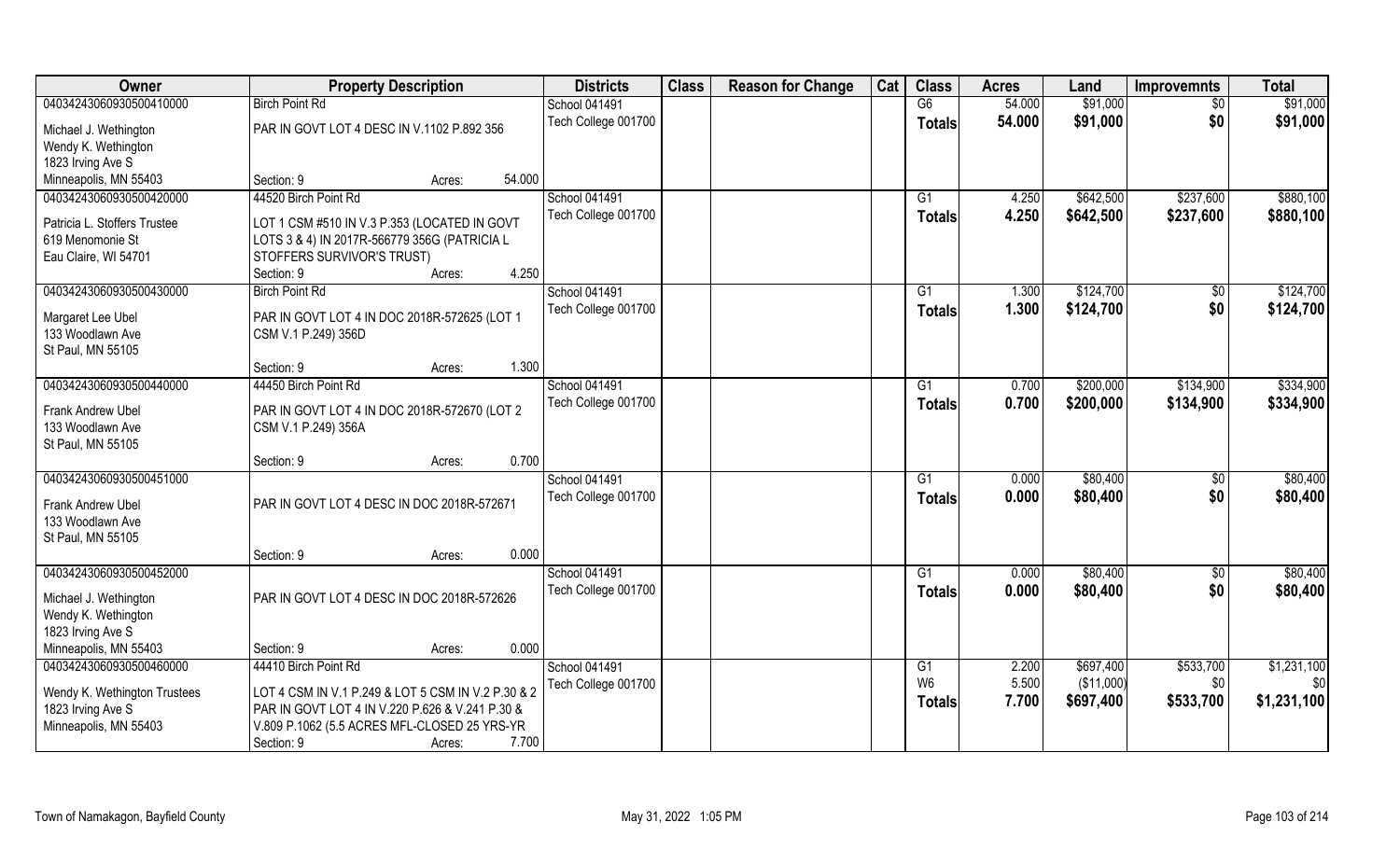| \$667,300<br>04034243060930500470000<br><b>Birch Point Rd</b><br>School 041491<br>2.650<br>G1<br>$\overline{50}$<br>(\$11,000)<br>Tech College 001700<br>W6<br>5.500<br>\$0<br>\$0<br>LOT 6 CSM #105 IN V.2 P.127 (LOCATED IN GOVT<br>Michael J. Wethington<br>\$0<br>8.150<br>\$667,300<br>\$667,300<br>Totals<br>LOTS 4 & 5) IN V.809 P.1062 356F (MFL-CLOSED 25<br>Wendy K. Wethington<br>1823 Irving Ave S<br>YRS-YR OF ENTRY 2005)<br>8.150<br>Minneapolis, MN 55403<br>Section: 9<br>Acres:<br>04034243060930500510000<br><b>School 041491</b><br><b>Birch Point Rd</b><br>19.000<br>\$5,700<br>\$5,700<br>G5<br>\$0<br>G <sub>6</sub><br>\$20,000<br>10.000<br>\$0<br>Tech College 001700<br>PAR IN GOVT LOT 5 DESC IN V.1102 P.892 35<br>Michael J. Wethington<br>\$0<br>29.000<br>\$25,700<br>\$25,700<br><b>Totals</b><br>Wendy K. Wethington<br>1823 Irving Ave S<br>29.000<br>Minneapolis, MN 55403<br>Section: 9<br>Acres:<br>04034243060930500520000<br>44200 Birch Point Rd<br><b>School 041491</b><br>Garage at 75% complete<br>\$180,000<br>\$449,400<br>G1<br>G1<br>0.700<br>Tech College 001700<br>0.700<br>\$180,000<br>\$449,400<br>\$629,400<br><b>Totals</b><br>LOT 1 CSM #806 IN V.5 P.260 (LOCATED IN GOVT<br>Diana M. Devroy Trustees<br>16571 W Stock Tr<br>LOT 5) IN V.1132 P.445 357C (DEVROY REV TRUST<br>DTD 06/18/2002)<br>Surprise, AZ 85387<br>0.700<br>Section: 9<br>Acres:<br>04034243060930500531000<br>School 041491<br>\$15,900<br>0.350<br>G1<br>\$0<br>Tech College 001700<br>\$0<br>0.350<br>\$15,900<br>\$15,900<br><b>Totals</b><br>Neil Devroy<br>N 50' LOT 2 CSM #806 IN V.5 P.260 (LOCATED IN<br>Diana Devroy<br>GOVT LOT 5) IN DOC 2020R-583827<br>16571 W Stock Tr<br>0.350<br>Surprise, AZ 85387<br>Section: 9<br>Acres:<br>04034243060930500532000<br>\$764,100<br><b>School 041491</b><br>16.850<br>\$0<br>G <sub>1</sub><br>\$764,100<br>\$0<br>\$764,100<br>Tech College 001700<br>16.850<br><b>Totals</b><br>Plws-Mfa, LLC<br>LOTS 2 & 3 CSM #806 IN V.5 P.260 & THAT PART OF<br>619 Menomonie St<br>GOVT LOT 5 IN V.809 P.1062 LESS THE N 50' OF LOT<br>Eau Claire, WI 54703<br>2 CSM #806 IN DOC 2021R-588424 357A (PLWS-MFA<br>Section: 9<br>14.894<br>Acres:<br>School 041491<br>\$322,800<br>\$443,600<br>04034243061010018231100<br>44945 Chicago Ave<br>G1<br>1.080<br>\$120,800<br>Tech College 001700<br>1.080<br>\$322,800<br>\$120,800<br>\$443,600<br><b>Totals</b><br>LOT 1 CSM #1582 IN V.9 P.246 (LOCATED IN LOTS 1<br>Michael D. Haugen<br>946 Wild Rose Ct<br>3 BLOCK 8 GOTTLAND RESORT) IN V.1163 P.39<br>Eagan, MN 55123<br>1.080<br>Section: 10<br>Acres:<br>04034243061010018231200<br>School 041491<br>\$313,200<br>44915 Chicago Ave<br>G1<br>0.700<br>\$147,300<br>Tech College 001700<br>\$313,200<br>\$147,300<br>\$460,500<br>0.700<br>Totals<br>LOT 2 CSM #1582 IN V.9 P.246 (LOCATED IN LOT 3<br>Thomas P. Eystad<br>44915 Chicago Ave<br>BLOCK 8 GOTTLAND RESORT) IN V.985 P.758<br>Cable, WI 54821 | Owner | <b>Property Description</b> | <b>Districts</b> | <b>Class</b> | <b>Reason for Change</b> | Cat | <b>Class</b> | <b>Acres</b> | Land | <b>Improvemnts</b> | <b>Total</b> |
|------------------------------------------------------------------------------------------------------------------------------------------------------------------------------------------------------------------------------------------------------------------------------------------------------------------------------------------------------------------------------------------------------------------------------------------------------------------------------------------------------------------------------------------------------------------------------------------------------------------------------------------------------------------------------------------------------------------------------------------------------------------------------------------------------------------------------------------------------------------------------------------------------------------------------------------------------------------------------------------------------------------------------------------------------------------------------------------------------------------------------------------------------------------------------------------------------------------------------------------------------------------------------------------------------------------------------------------------------------------------------------------------------------------------------------------------------------------------------------------------------------------------------------------------------------------------------------------------------------------------------------------------------------------------------------------------------------------------------------------------------------------------------------------------------------------------------------------------------------------------------------------------------------------------------------------------------------------------------------------------------------------------------------------------------------------------------------------------------------------------------------------------------------------------------------------------------------------------------------------------------------------------------------------------------------------------------------------------------------------------------------------------------------------------------------------------------------------------------------------------------------------------------------------------------------------------------------------------------------------------------------------------------------------------------------------------------------------------------------------------------------------------------------------------------------------------------------------------------------------------------------------------------------------------------------------------------------------------------------------|-------|-----------------------------|------------------|--------------|--------------------------|-----|--------------|--------------|------|--------------------|--------------|
| \$20,000<br>\$629,400<br>\$15,900<br>\$764,100<br>\$460,500                                                                                                                                                                                                                                                                                                                                                                                                                                                                                                                                                                                                                                                                                                                                                                                                                                                                                                                                                                                                                                                                                                                                                                                                                                                                                                                                                                                                                                                                                                                                                                                                                                                                                                                                                                                                                                                                                                                                                                                                                                                                                                                                                                                                                                                                                                                                                                                                                                                                                                                                                                                                                                                                                                                                                                                                                                                                                                                              |       |                             |                  |              |                          |     |              |              |      |                    | \$667,300    |
|                                                                                                                                                                                                                                                                                                                                                                                                                                                                                                                                                                                                                                                                                                                                                                                                                                                                                                                                                                                                                                                                                                                                                                                                                                                                                                                                                                                                                                                                                                                                                                                                                                                                                                                                                                                                                                                                                                                                                                                                                                                                                                                                                                                                                                                                                                                                                                                                                                                                                                                                                                                                                                                                                                                                                                                                                                                                                                                                                                                          |       |                             |                  |              |                          |     |              |              |      |                    |              |
|                                                                                                                                                                                                                                                                                                                                                                                                                                                                                                                                                                                                                                                                                                                                                                                                                                                                                                                                                                                                                                                                                                                                                                                                                                                                                                                                                                                                                                                                                                                                                                                                                                                                                                                                                                                                                                                                                                                                                                                                                                                                                                                                                                                                                                                                                                                                                                                                                                                                                                                                                                                                                                                                                                                                                                                                                                                                                                                                                                                          |       |                             |                  |              |                          |     |              |              |      |                    |              |
|                                                                                                                                                                                                                                                                                                                                                                                                                                                                                                                                                                                                                                                                                                                                                                                                                                                                                                                                                                                                                                                                                                                                                                                                                                                                                                                                                                                                                                                                                                                                                                                                                                                                                                                                                                                                                                                                                                                                                                                                                                                                                                                                                                                                                                                                                                                                                                                                                                                                                                                                                                                                                                                                                                                                                                                                                                                                                                                                                                                          |       |                             |                  |              |                          |     |              |              |      |                    |              |
|                                                                                                                                                                                                                                                                                                                                                                                                                                                                                                                                                                                                                                                                                                                                                                                                                                                                                                                                                                                                                                                                                                                                                                                                                                                                                                                                                                                                                                                                                                                                                                                                                                                                                                                                                                                                                                                                                                                                                                                                                                                                                                                                                                                                                                                                                                                                                                                                                                                                                                                                                                                                                                                                                                                                                                                                                                                                                                                                                                                          |       |                             |                  |              |                          |     |              |              |      |                    |              |
|                                                                                                                                                                                                                                                                                                                                                                                                                                                                                                                                                                                                                                                                                                                                                                                                                                                                                                                                                                                                                                                                                                                                                                                                                                                                                                                                                                                                                                                                                                                                                                                                                                                                                                                                                                                                                                                                                                                                                                                                                                                                                                                                                                                                                                                                                                                                                                                                                                                                                                                                                                                                                                                                                                                                                                                                                                                                                                                                                                                          |       |                             |                  |              |                          |     |              |              |      |                    |              |
|                                                                                                                                                                                                                                                                                                                                                                                                                                                                                                                                                                                                                                                                                                                                                                                                                                                                                                                                                                                                                                                                                                                                                                                                                                                                                                                                                                                                                                                                                                                                                                                                                                                                                                                                                                                                                                                                                                                                                                                                                                                                                                                                                                                                                                                                                                                                                                                                                                                                                                                                                                                                                                                                                                                                                                                                                                                                                                                                                                                          |       |                             |                  |              |                          |     |              |              |      |                    |              |
|                                                                                                                                                                                                                                                                                                                                                                                                                                                                                                                                                                                                                                                                                                                                                                                                                                                                                                                                                                                                                                                                                                                                                                                                                                                                                                                                                                                                                                                                                                                                                                                                                                                                                                                                                                                                                                                                                                                                                                                                                                                                                                                                                                                                                                                                                                                                                                                                                                                                                                                                                                                                                                                                                                                                                                                                                                                                                                                                                                                          |       |                             |                  |              |                          |     |              |              |      |                    |              |
|                                                                                                                                                                                                                                                                                                                                                                                                                                                                                                                                                                                                                                                                                                                                                                                                                                                                                                                                                                                                                                                                                                                                                                                                                                                                                                                                                                                                                                                                                                                                                                                                                                                                                                                                                                                                                                                                                                                                                                                                                                                                                                                                                                                                                                                                                                                                                                                                                                                                                                                                                                                                                                                                                                                                                                                                                                                                                                                                                                                          |       |                             |                  |              |                          |     |              |              |      |                    |              |
|                                                                                                                                                                                                                                                                                                                                                                                                                                                                                                                                                                                                                                                                                                                                                                                                                                                                                                                                                                                                                                                                                                                                                                                                                                                                                                                                                                                                                                                                                                                                                                                                                                                                                                                                                                                                                                                                                                                                                                                                                                                                                                                                                                                                                                                                                                                                                                                                                                                                                                                                                                                                                                                                                                                                                                                                                                                                                                                                                                                          |       |                             |                  |              |                          |     |              |              |      |                    |              |
|                                                                                                                                                                                                                                                                                                                                                                                                                                                                                                                                                                                                                                                                                                                                                                                                                                                                                                                                                                                                                                                                                                                                                                                                                                                                                                                                                                                                                                                                                                                                                                                                                                                                                                                                                                                                                                                                                                                                                                                                                                                                                                                                                                                                                                                                                                                                                                                                                                                                                                                                                                                                                                                                                                                                                                                                                                                                                                                                                                                          |       |                             |                  |              |                          |     |              |              |      |                    |              |
|                                                                                                                                                                                                                                                                                                                                                                                                                                                                                                                                                                                                                                                                                                                                                                                                                                                                                                                                                                                                                                                                                                                                                                                                                                                                                                                                                                                                                                                                                                                                                                                                                                                                                                                                                                                                                                                                                                                                                                                                                                                                                                                                                                                                                                                                                                                                                                                                                                                                                                                                                                                                                                                                                                                                                                                                                                                                                                                                                                                          |       |                             |                  |              |                          |     |              |              |      |                    |              |
|                                                                                                                                                                                                                                                                                                                                                                                                                                                                                                                                                                                                                                                                                                                                                                                                                                                                                                                                                                                                                                                                                                                                                                                                                                                                                                                                                                                                                                                                                                                                                                                                                                                                                                                                                                                                                                                                                                                                                                                                                                                                                                                                                                                                                                                                                                                                                                                                                                                                                                                                                                                                                                                                                                                                                                                                                                                                                                                                                                                          |       |                             |                  |              |                          |     |              |              |      |                    |              |
|                                                                                                                                                                                                                                                                                                                                                                                                                                                                                                                                                                                                                                                                                                                                                                                                                                                                                                                                                                                                                                                                                                                                                                                                                                                                                                                                                                                                                                                                                                                                                                                                                                                                                                                                                                                                                                                                                                                                                                                                                                                                                                                                                                                                                                                                                                                                                                                                                                                                                                                                                                                                                                                                                                                                                                                                                                                                                                                                                                                          |       |                             |                  |              |                          |     |              |              |      |                    |              |
|                                                                                                                                                                                                                                                                                                                                                                                                                                                                                                                                                                                                                                                                                                                                                                                                                                                                                                                                                                                                                                                                                                                                                                                                                                                                                                                                                                                                                                                                                                                                                                                                                                                                                                                                                                                                                                                                                                                                                                                                                                                                                                                                                                                                                                                                                                                                                                                                                                                                                                                                                                                                                                                                                                                                                                                                                                                                                                                                                                                          |       |                             |                  |              |                          |     |              |              |      |                    |              |
|                                                                                                                                                                                                                                                                                                                                                                                                                                                                                                                                                                                                                                                                                                                                                                                                                                                                                                                                                                                                                                                                                                                                                                                                                                                                                                                                                                                                                                                                                                                                                                                                                                                                                                                                                                                                                                                                                                                                                                                                                                                                                                                                                                                                                                                                                                                                                                                                                                                                                                                                                                                                                                                                                                                                                                                                                                                                                                                                                                                          |       |                             |                  |              |                          |     |              |              |      |                    |              |
|                                                                                                                                                                                                                                                                                                                                                                                                                                                                                                                                                                                                                                                                                                                                                                                                                                                                                                                                                                                                                                                                                                                                                                                                                                                                                                                                                                                                                                                                                                                                                                                                                                                                                                                                                                                                                                                                                                                                                                                                                                                                                                                                                                                                                                                                                                                                                                                                                                                                                                                                                                                                                                                                                                                                                                                                                                                                                                                                                                                          |       |                             |                  |              |                          |     |              |              |      |                    |              |
|                                                                                                                                                                                                                                                                                                                                                                                                                                                                                                                                                                                                                                                                                                                                                                                                                                                                                                                                                                                                                                                                                                                                                                                                                                                                                                                                                                                                                                                                                                                                                                                                                                                                                                                                                                                                                                                                                                                                                                                                                                                                                                                                                                                                                                                                                                                                                                                                                                                                                                                                                                                                                                                                                                                                                                                                                                                                                                                                                                                          |       |                             |                  |              |                          |     |              |              |      |                    |              |
|                                                                                                                                                                                                                                                                                                                                                                                                                                                                                                                                                                                                                                                                                                                                                                                                                                                                                                                                                                                                                                                                                                                                                                                                                                                                                                                                                                                                                                                                                                                                                                                                                                                                                                                                                                                                                                                                                                                                                                                                                                                                                                                                                                                                                                                                                                                                                                                                                                                                                                                                                                                                                                                                                                                                                                                                                                                                                                                                                                                          |       |                             |                  |              |                          |     |              |              |      |                    |              |
|                                                                                                                                                                                                                                                                                                                                                                                                                                                                                                                                                                                                                                                                                                                                                                                                                                                                                                                                                                                                                                                                                                                                                                                                                                                                                                                                                                                                                                                                                                                                                                                                                                                                                                                                                                                                                                                                                                                                                                                                                                                                                                                                                                                                                                                                                                                                                                                                                                                                                                                                                                                                                                                                                                                                                                                                                                                                                                                                                                                          |       |                             |                  |              |                          |     |              |              |      |                    |              |
|                                                                                                                                                                                                                                                                                                                                                                                                                                                                                                                                                                                                                                                                                                                                                                                                                                                                                                                                                                                                                                                                                                                                                                                                                                                                                                                                                                                                                                                                                                                                                                                                                                                                                                                                                                                                                                                                                                                                                                                                                                                                                                                                                                                                                                                                                                                                                                                                                                                                                                                                                                                                                                                                                                                                                                                                                                                                                                                                                                                          |       |                             |                  |              |                          |     |              |              |      |                    |              |
|                                                                                                                                                                                                                                                                                                                                                                                                                                                                                                                                                                                                                                                                                                                                                                                                                                                                                                                                                                                                                                                                                                                                                                                                                                                                                                                                                                                                                                                                                                                                                                                                                                                                                                                                                                                                                                                                                                                                                                                                                                                                                                                                                                                                                                                                                                                                                                                                                                                                                                                                                                                                                                                                                                                                                                                                                                                                                                                                                                                          |       |                             |                  |              |                          |     |              |              |      |                    |              |
|                                                                                                                                                                                                                                                                                                                                                                                                                                                                                                                                                                                                                                                                                                                                                                                                                                                                                                                                                                                                                                                                                                                                                                                                                                                                                                                                                                                                                                                                                                                                                                                                                                                                                                                                                                                                                                                                                                                                                                                                                                                                                                                                                                                                                                                                                                                                                                                                                                                                                                                                                                                                                                                                                                                                                                                                                                                                                                                                                                                          |       |                             |                  |              |                          |     |              |              |      |                    |              |
|                                                                                                                                                                                                                                                                                                                                                                                                                                                                                                                                                                                                                                                                                                                                                                                                                                                                                                                                                                                                                                                                                                                                                                                                                                                                                                                                                                                                                                                                                                                                                                                                                                                                                                                                                                                                                                                                                                                                                                                                                                                                                                                                                                                                                                                                                                                                                                                                                                                                                                                                                                                                                                                                                                                                                                                                                                                                                                                                                                                          |       |                             |                  |              |                          |     |              |              |      |                    |              |
|                                                                                                                                                                                                                                                                                                                                                                                                                                                                                                                                                                                                                                                                                                                                                                                                                                                                                                                                                                                                                                                                                                                                                                                                                                                                                                                                                                                                                                                                                                                                                                                                                                                                                                                                                                                                                                                                                                                                                                                                                                                                                                                                                                                                                                                                                                                                                                                                                                                                                                                                                                                                                                                                                                                                                                                                                                                                                                                                                                                          |       |                             |                  |              |                          |     |              |              |      |                    |              |
|                                                                                                                                                                                                                                                                                                                                                                                                                                                                                                                                                                                                                                                                                                                                                                                                                                                                                                                                                                                                                                                                                                                                                                                                                                                                                                                                                                                                                                                                                                                                                                                                                                                                                                                                                                                                                                                                                                                                                                                                                                                                                                                                                                                                                                                                                                                                                                                                                                                                                                                                                                                                                                                                                                                                                                                                                                                                                                                                                                                          |       |                             |                  |              |                          |     |              |              |      |                    |              |
|                                                                                                                                                                                                                                                                                                                                                                                                                                                                                                                                                                                                                                                                                                                                                                                                                                                                                                                                                                                                                                                                                                                                                                                                                                                                                                                                                                                                                                                                                                                                                                                                                                                                                                                                                                                                                                                                                                                                                                                                                                                                                                                                                                                                                                                                                                                                                                                                                                                                                                                                                                                                                                                                                                                                                                                                                                                                                                                                                                                          |       |                             |                  |              |                          |     |              |              |      |                    |              |
|                                                                                                                                                                                                                                                                                                                                                                                                                                                                                                                                                                                                                                                                                                                                                                                                                                                                                                                                                                                                                                                                                                                                                                                                                                                                                                                                                                                                                                                                                                                                                                                                                                                                                                                                                                                                                                                                                                                                                                                                                                                                                                                                                                                                                                                                                                                                                                                                                                                                                                                                                                                                                                                                                                                                                                                                                                                                                                                                                                                          |       |                             |                  |              |                          |     |              |              |      |                    |              |
|                                                                                                                                                                                                                                                                                                                                                                                                                                                                                                                                                                                                                                                                                                                                                                                                                                                                                                                                                                                                                                                                                                                                                                                                                                                                                                                                                                                                                                                                                                                                                                                                                                                                                                                                                                                                                                                                                                                                                                                                                                                                                                                                                                                                                                                                                                                                                                                                                                                                                                                                                                                                                                                                                                                                                                                                                                                                                                                                                                                          |       |                             |                  |              |                          |     |              |              |      |                    |              |
|                                                                                                                                                                                                                                                                                                                                                                                                                                                                                                                                                                                                                                                                                                                                                                                                                                                                                                                                                                                                                                                                                                                                                                                                                                                                                                                                                                                                                                                                                                                                                                                                                                                                                                                                                                                                                                                                                                                                                                                                                                                                                                                                                                                                                                                                                                                                                                                                                                                                                                                                                                                                                                                                                                                                                                                                                                                                                                                                                                                          |       |                             |                  |              |                          |     |              |              |      |                    |              |
|                                                                                                                                                                                                                                                                                                                                                                                                                                                                                                                                                                                                                                                                                                                                                                                                                                                                                                                                                                                                                                                                                                                                                                                                                                                                                                                                                                                                                                                                                                                                                                                                                                                                                                                                                                                                                                                                                                                                                                                                                                                                                                                                                                                                                                                                                                                                                                                                                                                                                                                                                                                                                                                                                                                                                                                                                                                                                                                                                                                          |       |                             |                  |              |                          |     |              |              |      |                    |              |
|                                                                                                                                                                                                                                                                                                                                                                                                                                                                                                                                                                                                                                                                                                                                                                                                                                                                                                                                                                                                                                                                                                                                                                                                                                                                                                                                                                                                                                                                                                                                                                                                                                                                                                                                                                                                                                                                                                                                                                                                                                                                                                                                                                                                                                                                                                                                                                                                                                                                                                                                                                                                                                                                                                                                                                                                                                                                                                                                                                                          |       |                             |                  |              |                          |     |              |              |      |                    |              |
|                                                                                                                                                                                                                                                                                                                                                                                                                                                                                                                                                                                                                                                                                                                                                                                                                                                                                                                                                                                                                                                                                                                                                                                                                                                                                                                                                                                                                                                                                                                                                                                                                                                                                                                                                                                                                                                                                                                                                                                                                                                                                                                                                                                                                                                                                                                                                                                                                                                                                                                                                                                                                                                                                                                                                                                                                                                                                                                                                                                          |       |                             |                  |              |                          |     |              |              |      |                    |              |
|                                                                                                                                                                                                                                                                                                                                                                                                                                                                                                                                                                                                                                                                                                                                                                                                                                                                                                                                                                                                                                                                                                                                                                                                                                                                                                                                                                                                                                                                                                                                                                                                                                                                                                                                                                                                                                                                                                                                                                                                                                                                                                                                                                                                                                                                                                                                                                                                                                                                                                                                                                                                                                                                                                                                                                                                                                                                                                                                                                                          |       |                             |                  |              |                          |     |              |              |      |                    |              |
|                                                                                                                                                                                                                                                                                                                                                                                                                                                                                                                                                                                                                                                                                                                                                                                                                                                                                                                                                                                                                                                                                                                                                                                                                                                                                                                                                                                                                                                                                                                                                                                                                                                                                                                                                                                                                                                                                                                                                                                                                                                                                                                                                                                                                                                                                                                                                                                                                                                                                                                                                                                                                                                                                                                                                                                                                                                                                                                                                                                          |       |                             |                  |              |                          |     |              |              |      |                    |              |
|                                                                                                                                                                                                                                                                                                                                                                                                                                                                                                                                                                                                                                                                                                                                                                                                                                                                                                                                                                                                                                                                                                                                                                                                                                                                                                                                                                                                                                                                                                                                                                                                                                                                                                                                                                                                                                                                                                                                                                                                                                                                                                                                                                                                                                                                                                                                                                                                                                                                                                                                                                                                                                                                                                                                                                                                                                                                                                                                                                                          |       |                             |                  |              |                          |     |              |              |      |                    |              |
| 0.700<br>Acres:                                                                                                                                                                                                                                                                                                                                                                                                                                                                                                                                                                                                                                                                                                                                                                                                                                                                                                                                                                                                                                                                                                                                                                                                                                                                                                                                                                                                                                                                                                                                                                                                                                                                                                                                                                                                                                                                                                                                                                                                                                                                                                                                                                                                                                                                                                                                                                                                                                                                                                                                                                                                                                                                                                                                                                                                                                                                                                                                                                          |       | Section: 10                 |                  |              |                          |     |              |              |      |                    |              |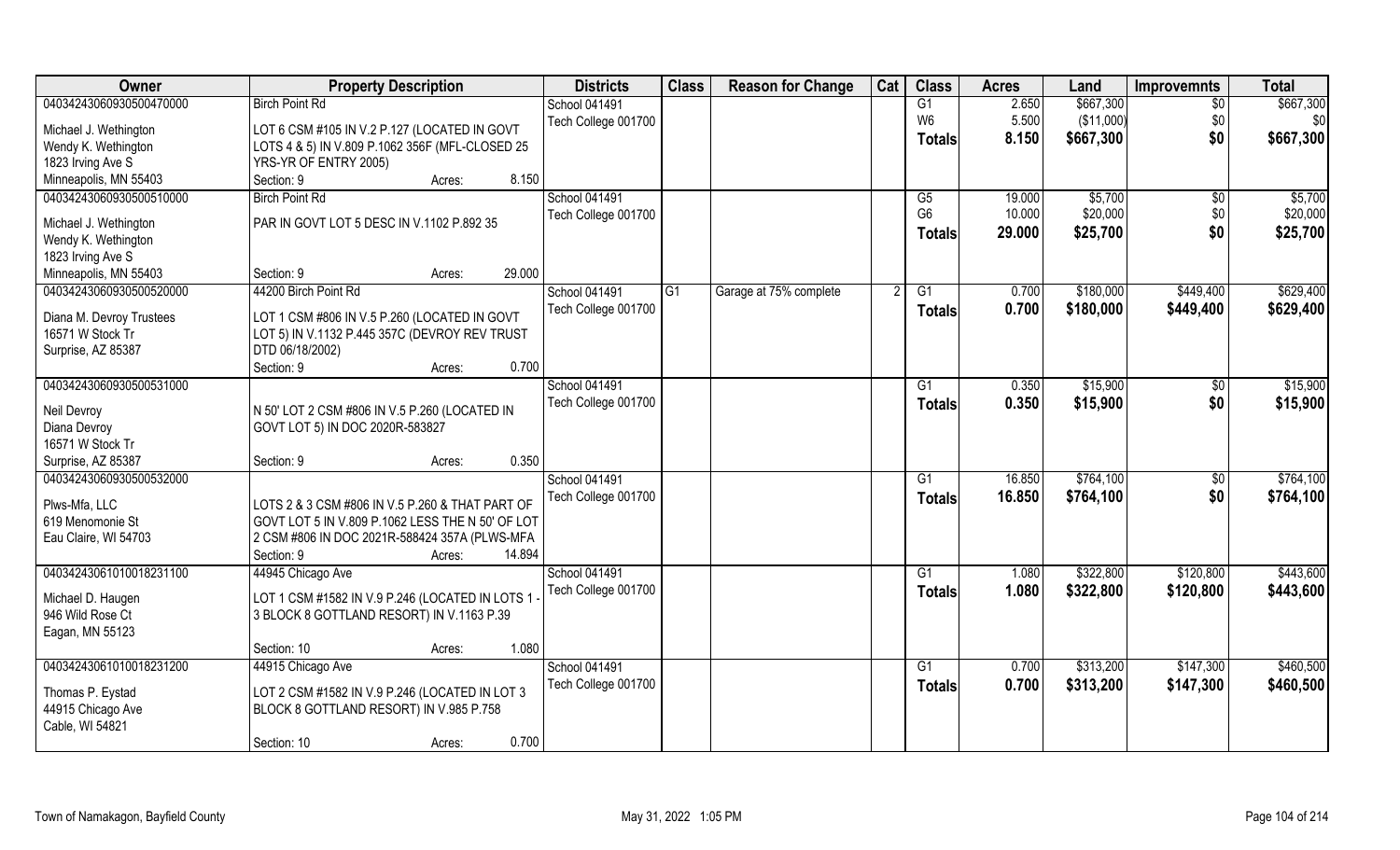| Owner                                      | <b>Property Description</b>                                                                   | <b>Districts</b>    | <b>Class</b>   | <b>Reason for Change</b> | Cat | <b>Class</b>  | <b>Acres</b> | Land      | <b>Improvemnts</b> | <b>Total</b> |
|--------------------------------------------|-----------------------------------------------------------------------------------------------|---------------------|----------------|--------------------------|-----|---------------|--------------|-----------|--------------------|--------------|
| 04034243061010500301000                    | 44990 Point Rd                                                                                | School 041491       |                |                          |     | G1            | 0.400        | \$180,000 | \$130,400          | \$310,400    |
| Pbdmkp LLC                                 | PAR IN GOVT LOT 3 IN V.1023 P.348 361A                                                        | Tech College 001700 |                |                          |     | <b>Totals</b> | 0.400        | \$180,000 | \$130,400          | \$310,400    |
| 3889 Cardinal Point Tr                     |                                                                                               |                     |                |                          |     |               |              |           |                    |              |
| Verona, WI 53593                           |                                                                                               |                     |                |                          |     |               |              |           |                    |              |
|                                            | 0.400<br>Section: 10<br>Acres:                                                                |                     |                |                          |     |               |              |           |                    |              |
| 04034243061010500302000                    | 44970 Point Rd                                                                                | School 041491       | G <sub>1</sub> | NSF @ 50% complete       |     | G1            | 0.300        | \$129,600 | \$101,300          | \$230,900    |
| David Jerome Rolstad                       | PAR IN GOVT LOT 3 DESC IN V.1057 P.338 361C                                                   | Tech College 001700 |                |                          |     | Totals        | 0.300        | \$129,600 | \$101,300          | \$230,900    |
| Carri Rolstad                              |                                                                                               |                     |                |                          |     |               |              |           |                    |              |
| 44970 Point Rd                             |                                                                                               |                     |                |                          |     |               |              |           |                    |              |
| Cable, WI 54821                            | 0.300<br>Section: 10<br>Acres:                                                                |                     |                |                          |     |               |              |           |                    |              |
| 04034243061010500303000                    | 44960 Point Rd                                                                                | School 041491       | G <sub>1</sub> | Garage complete          |     | G1            | 0.200        | \$151,200 | \$71,400           | \$222,600    |
| Aleksandr G. Kins                          | PAR IN GOVT LOT 3 IN DOC 2021R -588500 361D                                                   | Tech College 001700 |                |                          |     | <b>Totals</b> | 0.200        | \$151,200 | \$71,400           | \$222,600    |
| 5100 Wayzata Blvd Apt 437                  |                                                                                               |                     |                |                          |     |               |              |           |                    |              |
| Golden Valley, MN 55416                    |                                                                                               |                     |                |                          |     |               |              |           |                    |              |
|                                            | 0.200<br>Section: 10<br>Acres:                                                                |                     |                |                          |     |               |              |           |                    |              |
| 04034243061010500304000                    | 44950 Point Rd                                                                                | School 041491       |                |                          |     | G1            | 0.880        | \$300,000 | \$147,700          | \$447,700    |
|                                            |                                                                                               | Tech College 001700 |                |                          |     | <b>Totals</b> | 0.880        | \$300,000 | \$147,700          | \$447,700    |
| Joanne M. Cleary<br>44950 Point Rd         | LOT 1 CSM #902 V.6 P.86 (LOCATED IN GOVT LOT 3)<br>IN V.668 P.74 361B                         |                     |                |                          |     |               |              |           |                    |              |
| Cable, WI 54821                            |                                                                                               |                     |                |                          |     |               |              |           |                    |              |
|                                            | 0.880<br>Section: 10<br>Acres:                                                                |                     |                |                          |     |               |              |           |                    |              |
| 04034243061010500305000                    | 44920 Point Rd                                                                                | School 041491       |                |                          |     | G1            | 0.700        | \$358,700 | \$212,900          | \$571,600    |
|                                            |                                                                                               | Tech College 001700 |                |                          |     | Totals        | 0.700        | \$358,700 | \$212,900          | \$571,600    |
| Joanne E. Bartz Trustees<br>44920 Point Rd | LOT 1 CSM #682 V.5 P.14 (LOCATED IN GOVT LOT 3)<br>IN V.561 P.113 (JAMES A & JOANNE BARTZ REV |                     |                |                          |     |               |              |           |                    |              |
| Cable, WI 54821-4793                       | TRUST)                                                                                        |                     |                |                          |     |               |              |           |                    |              |
|                                            | 0.700<br>Section: 10<br>Acres:                                                                |                     |                |                          |     |               |              |           |                    |              |
| 04034243061010500306000                    | Circle Dr N                                                                                   | School 041491       |                |                          |     | G1            | 2.070        | \$396,000 | $\overline{50}$    | \$396,000    |
|                                            |                                                                                               | Tech College 001700 |                |                          |     | <b>Totals</b> | 2.070        | \$396,000 | \$0                | \$396,000    |
| Christopher J. Baldwin                     | LOT 2 CSM #701 V.5 P.51 & CSM #1019 V.6 P.324 IN                                              |                     |                |                          |     |               |              |           |                    |              |
| Rene Baldwin<br>616 E Center Ave           | V.789 P.1022 (TOG WITH EASE)                                                                  |                     |                |                          |     |               |              |           |                    |              |
| Lake Bluff, IL 60044                       | 2.070<br>Section: 10<br>Acres:                                                                |                     |                |                          |     |               |              |           |                    |              |
| 04034243061010500307000                    | 44985 Point Rd                                                                                | School 041491       |                |                          |     | G1            | 2.310        | \$349,000 | \$874,000          | \$1,223,000  |
|                                            |                                                                                               | Tech College 001700 |                |                          |     | <b>Totals</b> | 2.310        | \$349,000 | \$874,000          | \$1,223,000  |
| Christopher J. Baldwin                     | LOT 3 CSM #1084 V.7 P.29 (LOCATED IN GOVT LOT                                                 |                     |                |                          |     |               |              |           |                    |              |
| Rene Baldwin                               | 3) IN V.779 P.658 TOG WITH EASE                                                               |                     |                |                          |     |               |              |           |                    |              |
| 616 E Center Ave                           |                                                                                               |                     |                |                          |     |               |              |           |                    |              |
| Lake Bluff, IL 60044                       | 2.310<br>Section: 10<br>Acres:                                                                |                     |                |                          |     |               |              |           |                    |              |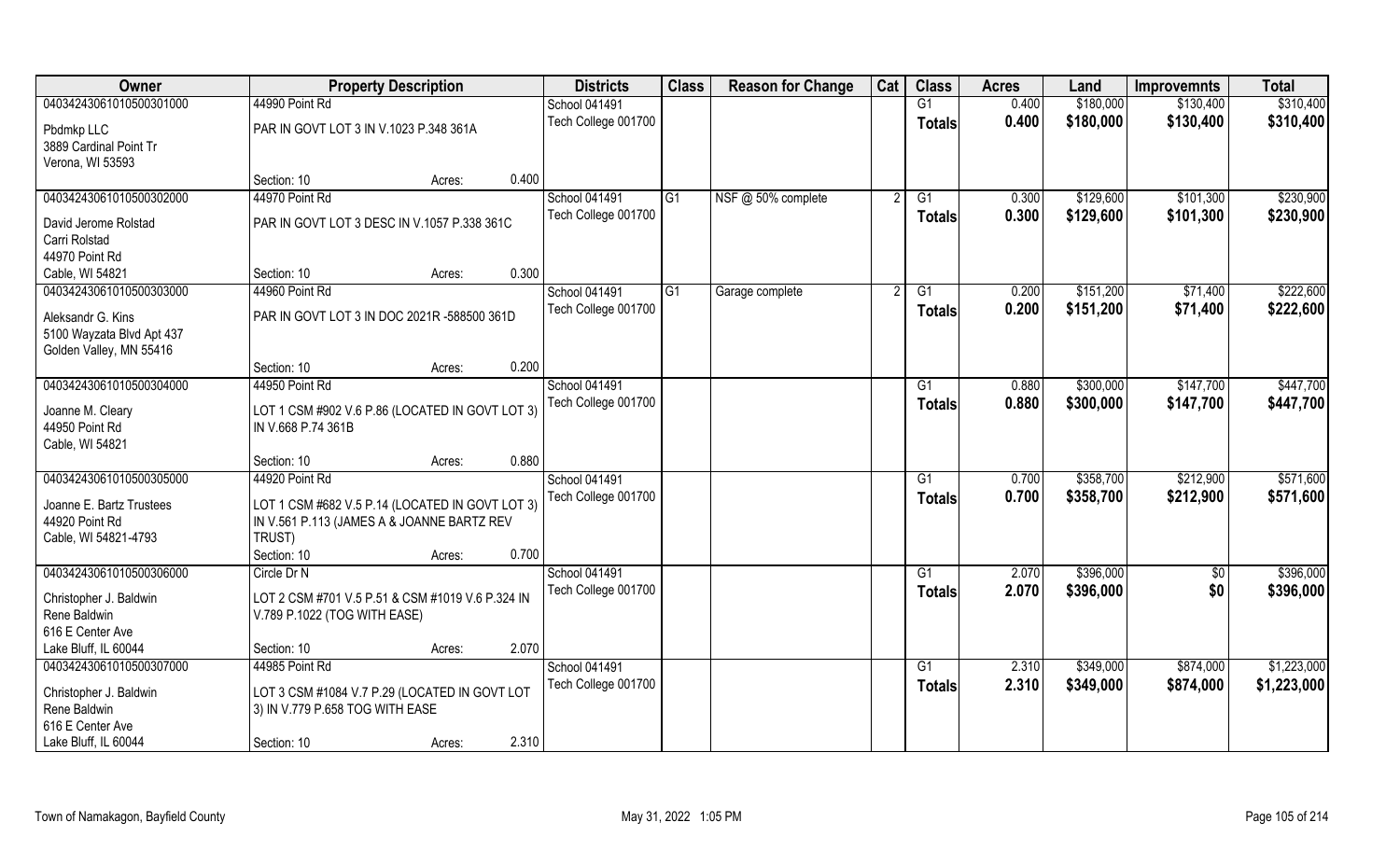| Owner                                | <b>Property Description</b>                                                           | <b>Districts</b>     | <b>Class</b> | <b>Reason for Change</b> | Cat | <b>Class</b>    | <b>Acres</b> | Land      | <b>Improvemnts</b> | <b>Total</b> |
|--------------------------------------|---------------------------------------------------------------------------------------|----------------------|--------------|--------------------------|-----|-----------------|--------------|-----------|--------------------|--------------|
| 04034243061010500308000              | Dam Rd                                                                                | School 041491        |              |                          |     | $\overline{G1}$ | 2.930        | \$25,700  | $\overline{50}$    | \$25,700     |
| Patrick M Gaughan Living Trust       | LOT 4 CSM #1084 IN V.7 P.29 (LOCATED IN GOVT                                          | Tech College 001700  |              |                          |     | <b>Totals</b>   | 2.930        | \$25,700  | \$0                | \$25,700     |
| 7660 200th St                        | LOT 3) IN 2022R-593649 (PATRICK M GAUGHAN                                             |                      |              |                          |     |                 |              |           |                    |              |
| Forest Lake, MN 55025                | LIVING TRUS TRUST DTD 05/01/2014) 361 IM                                              |                      |              |                          |     |                 |              |           |                    |              |
|                                      | 2.930<br>Section: 10<br>Acres:                                                        |                      |              |                          |     |                 |              |           |                    |              |
| 04034243061010500309000              | 44900 Mill Rd                                                                         | <b>School 041491</b> |              |                          |     | G <sub>1</sub>  | 0.960        | \$200,200 | \$91,900           | \$292,100    |
|                                      |                                                                                       | Tech College 001700  |              |                          |     | <b>Totals</b>   | 0.960        | \$200,200 | \$91,900           | \$292,100    |
| Jeffrey J. Budzisz                   | LOT 1 CSM #1007 IN V.6 P.300 (LOCATED IN GOVT                                         |                      |              |                          |     |                 |              |           |                    |              |
| 10419 Blaisdell Ave                  | LOT 3) SUBJ TO EASE IN 2016R-566038                                                   |                      |              |                          |     |                 |              |           |                    |              |
| Bloomington, MN 55420                |                                                                                       |                      |              |                          |     |                 |              |           |                    |              |
|                                      | 0.960<br>Section: 10<br>Acres:                                                        |                      |              |                          |     |                 |              |           |                    |              |
| 04034243061010500310000              | 44895 Mill Rd                                                                         | <b>School 041491</b> |              |                          |     | G1              | 3.200        | \$600,100 | \$616,100          | \$1,216,200  |
| Patrick M Gaughan Living Trust       | LOT 2 CSM #1007 V.6 P.300 (LOCATED IN GOVT LOT                                        | Tech College 001700  |              |                          |     | <b>Totals</b>   | 3.200        | \$600,100 | \$616,100          | \$1,216,200  |
| 7660 200th St                        | 3) & PAR IN SE COR GOVT LOT 2 TOG W/EASE IN                                           |                      |              |                          |     |                 |              |           |                    |              |
| Forest Lake, MN 55025                | 2022R-593649 (PATRICK M GAUGHAN LIVING TRUST                                          |                      |              |                          |     |                 |              |           |                    |              |
|                                      | 3.200<br>Section: 10<br>Acres:                                                        |                      |              |                          |     |                 |              |           |                    |              |
| 04034243061010500410000              | 45090 Chicago Ave                                                                     | School 041491        |              |                          |     | G1              | 3.600        | \$50,000  | \$382,100          | \$432,100    |
| David P. Welsh                       | ALL OF UNPLATTED LAND S OF CENTRAL AVE & W                                            | Tech College 001700  |              |                          |     | G <sub>5</sub>  | 9.600        | \$2,900   | \$0                | \$2,900      |
| Lori J. Welsh                        | OF CO TRK D LOCATED IN GL2 OF SEC 3; GL4 IN                                           |                      |              |                          |     | <b>Totals</b>   | 13.200       | \$52,900  | \$382,100          | \$435,000    |
| 9818 Knoxville Rd                    | SEC 10; GL5 OF SEC 2; GL3 OF SEC 11 IN DOC                                            |                      |              |                          |     |                 |              |           |                    |              |
| Milan, IL 61264                      | 13.200<br>Section: 10<br>Acres:                                                       |                      |              |                          |     |                 |              |           |                    |              |
| 04034243061010500420000              | 44750 County Hwy D                                                                    | School 041491        |              |                          |     | G1              | 0.400        | \$204,300 | \$81,200           | \$285,500    |
|                                      |                                                                                       | Tech College 001700  |              |                          |     | <b>Totals</b>   | 0.400        | \$204,300 | \$81,200           | \$285,500    |
| John G. Dawson                       | PAR IN GOVT LOT 4 IN V.1092 P.642 381AA                                               |                      |              |                          |     |                 |              |           |                    |              |
| Francis S. Dawson                    |                                                                                       |                      |              |                          |     |                 |              |           |                    |              |
| 2702 Landen Dr                       |                                                                                       |                      |              |                          |     |                 |              |           |                    |              |
| Melrose Park, IL 60164               | 0.400<br>Section: 10<br>Acres:                                                        |                      |              |                          |     |                 |              |           |                    |              |
| 04034243061010500501000              | 44710 County Hwy D                                                                    | School 041491        |              |                          |     | $\overline{G1}$ | 1.000        | \$235,500 | \$60,400           | \$295,900    |
|                                      | William J & Barbara Labedz Jt Rev Trus   PAR IN GOVT LOT 4 IN V.1130 P.583 LESS V.172 | Tech College 001700  |              |                          |     | <b>Totals</b>   | 1.000        | \$235,500 | \$60,400           | \$295,900    |
| 8911 Briarwood Ln                    | P.372 381A (1/2 INT WM J LABEDZ SR & BARBARA A                                        |                      |              |                          |     |                 |              |           |                    |              |
| Orland Park, IL 60462                | LABEDZ 2014 JT REV TRUST AGREEMENT DTD                                                |                      |              |                          |     |                 |              |           |                    |              |
|                                      | 1.000<br>Section: 10<br>Acres:                                                        |                      |              |                          |     |                 |              |           |                    |              |
| 04034243061010500502000              | 22990 Viking Bay Dr                                                                   | School 041491        |              |                          |     | G1              | 2.100        | \$180,700 | \$193,900          | \$374,600    |
|                                      |                                                                                       | Tech College 001700  |              |                          |     | Totals          | 2.100        | \$180,700 | \$193,900          | \$374,600    |
| David C. Campbell<br>Ann F. Campbell | LOT 1 CSM #322 IN V.3 P.150 (LOCATED IN GOVT<br>LOT 5) IN DOC 2020R-582432            |                      |              |                          |     |                 |              |           |                    |              |
| 18076 Ingram Way                     |                                                                                       |                      |              |                          |     |                 |              |           |                    |              |
| Eden Prairie, MN 55347               | 2.100<br>Section: 10<br>Acres:                                                        |                      |              |                          |     |                 |              |           |                    |              |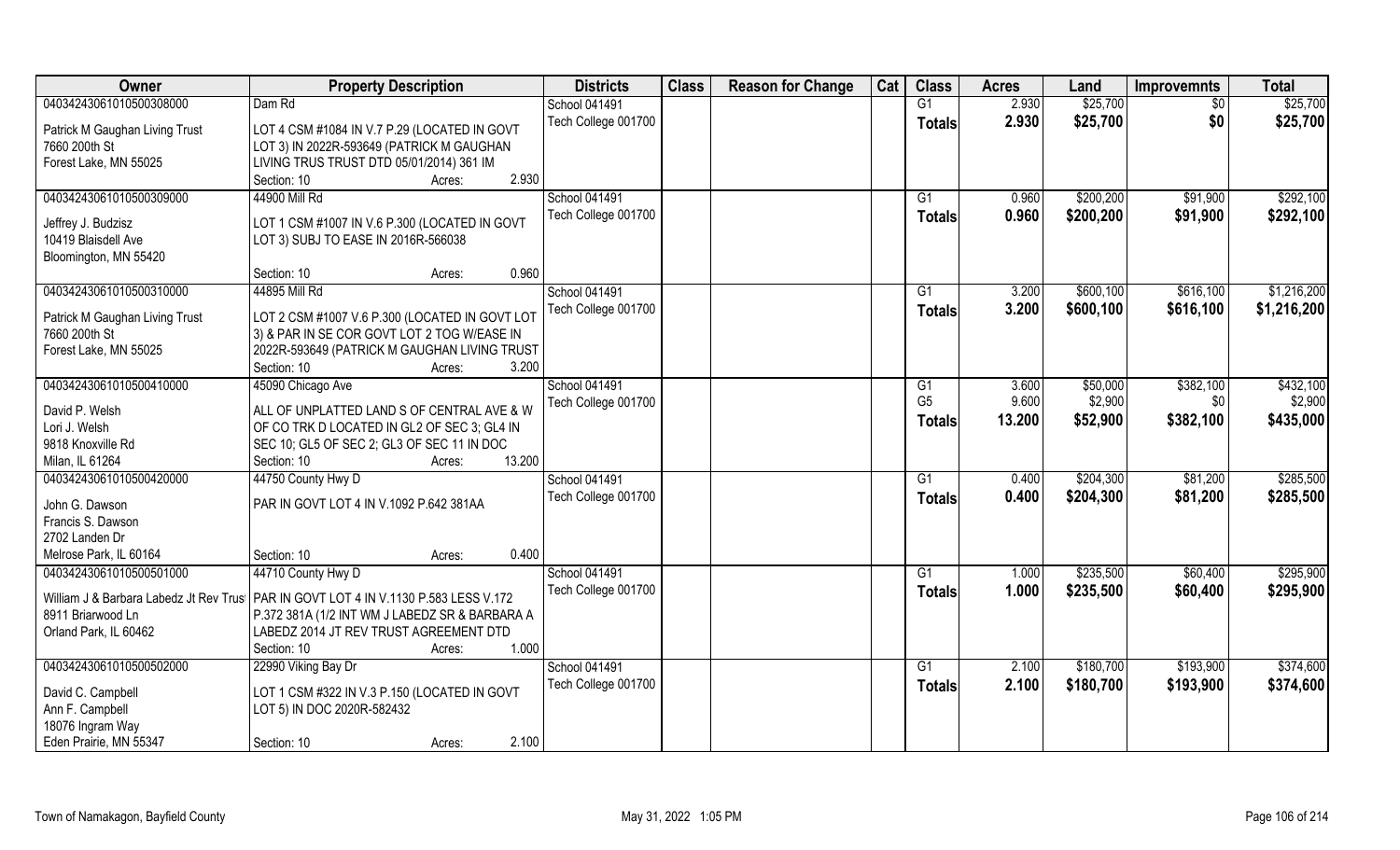| Owner                                   | <b>Property Description</b>                         | <b>Districts</b>     | <b>Class</b> | <b>Reason for Change</b> | Cat | <b>Class</b>  | <b>Acres</b> | Land      | <b>Improvemnts</b> | <b>Total</b> |
|-----------------------------------------|-----------------------------------------------------|----------------------|--------------|--------------------------|-----|---------------|--------------|-----------|--------------------|--------------|
| 04034243061010500503000                 | 44600 County Hwy D                                  | School 041491        |              |                          |     | G1            | 1.900        | \$281,400 | \$210,400          | \$491,800    |
| Justin Howard                           | PAR IN GOVT LOT 5 IN DOC 2018R-574108 (LOT 2        | Tech College 001700  |              |                          |     | <b>Totals</b> | 1.900        | \$281,400 | \$210,400          | \$491,800    |
| PO Box 2072                             | CSM V.3 P.150)                                      |                      |              |                          |     |               |              |           |                    |              |
| Dillon, CO 80435                        |                                                     |                      |              |                          |     |               |              |           |                    |              |
|                                         | 1.900<br>Section: 10<br>Acres:                      |                      |              |                          |     |               |              |           |                    |              |
| 04034243061010500504000                 | <b>Viking Bay Dr</b>                                | <b>School 041491</b> |              |                          |     | G6            | 1.600        | \$3,200   | \$0                | \$3,200      |
| Daniel T. Plum                          | PAR IN GOVT LOT 5 E OF CO HWY D IN V.692 P.317      | Tech College 001700  |              |                          |     | Totals        | 1.600        | \$3,200   | \$0                | \$3,200      |
| 22925 Viking Bay Dr                     | 363A                                                |                      |              |                          |     |               |              |           |                    |              |
| Cable, WI 54821                         |                                                     |                      |              |                          |     |               |              |           |                    |              |
|                                         | 1.600<br>Section: 10<br>Acres:                      |                      |              |                          |     |               |              |           |                    |              |
| 04034243061010500505000                 | 44625 County Hwy D                                  | School 041491        |              |                          |     | G1            | 1.400        | \$208,800 | \$41,700           | \$250,500    |
| Donald F. Vetter                        | PAR IN GOVT LOT 5 IN V.899 P.146 365                | Tech College 001700  |              |                          |     | <b>Totals</b> | 1.400        | \$208,800 | \$41,700           | \$250,500    |
| 4 La Salle St                           |                                                     |                      |              |                          |     |               |              |           |                    |              |
| Madison, WI 53713                       |                                                     |                      |              |                          |     |               |              |           |                    |              |
|                                         | 1.100<br>Section: 10<br>Acres:                      |                      |              |                          |     |               |              |           |                    |              |
| 04034243061010500506000                 | 44510 Anderson Ln                                   | School 041491        |              |                          |     | G1            | 2.300        | \$180,000 | \$2,000            | \$182,000    |
|                                         |                                                     | Tech College 001700  |              |                          |     | <b>Totals</b> | 2.300        | \$180,000 | \$2,000            | \$182,000    |
| Marie B. Kirshtner<br>44530 Anderson Ln | PAR IN GOVT LOT 5 IN V.1138 P.415 (LOT D CSM #33    |                      |              |                          |     |               |              |           |                    |              |
| Cable, WI 54821-4444                    | V.1 P.343) 364B                                     |                      |              |                          |     |               |              |           |                    |              |
|                                         | 2.300<br>Section: 10<br>Acres:                      |                      |              |                          |     |               |              |           |                    |              |
| 04034243061010500507000                 | 44520 Anderson Ln                                   | School 041491        |              |                          |     | G1            | 0.580        | \$306,000 | \$50,100           | \$356,100    |
|                                         |                                                     | Tech College 001700  |              |                          |     | <b>Totals</b> | 0.580        | \$306,000 | \$50,100           | \$356,100    |
| Jon S. Albrecht                         | PAR IN GOVT LOT 5 IN V.744 P.227 (LOT 3 CSM         |                      |              |                          |     |               |              |           |                    |              |
| Amy A. Albrecht<br>204012 Lorene Dr     | #33V.1 P.343 364A                                   |                      |              |                          |     |               |              |           |                    |              |
| Marshfield, WI 54449                    | 0.580<br>Section: 10<br>Acres:                      |                      |              |                          |     |               |              |           |                    |              |
| 04034243061010500508000                 | 44530 Anderson Ln                                   | School 041491        |              |                          |     | G1            | 0.660        | \$336,000 | \$67,200           | \$403,200    |
|                                         |                                                     | Tech College 001700  |              |                          |     | <b>Totals</b> | 0.660        | \$336,000 | \$67,200           | \$403,200    |
| Marie B. Kirshtner                      | PAR IN GOVT LOT 5 IN V.1138 P.415 LESS V.230        |                      |              |                          |     |               |              |           |                    |              |
| 44530 Anderson Ln                       | P.474; V.230 P.521 364                              |                      |              |                          |     |               |              |           |                    |              |
| Cable, WI 54821-4444                    |                                                     |                      |              |                          |     |               |              |           |                    |              |
| 04034243061010500509000                 | 0.660<br>Section: 10<br>Acres:<br>44535 Anderson Ln | School 041491        |              |                          |     | G1            | 1.830        | \$342,000 | \$6,200            | \$348,200    |
|                                         |                                                     | Tech College 001700  |              |                          |     |               |              |           |                    |              |
| Patricia M. Wesselman                   | LOT 2 CSM #855 V.5 P.359 (LOCATED IN GOVT LOTS      |                      |              |                          |     | Totals        | 1.830        | \$342,000 | \$6,200            | \$348,200    |
| 67 Hilltop Rd                           | 5 & 6) IN V.1101 P.925 363B (PATRICIA M             |                      |              |                          |     |               |              |           |                    |              |
| Ellicott City, MD 21043                 | WESSELMAN REV TRUST DTD 01/07/2013)                 |                      |              |                          |     |               |              |           |                    |              |
|                                         | 1.830<br>Section: 10<br>Acres:                      |                      |              |                          |     |               |              |           |                    |              |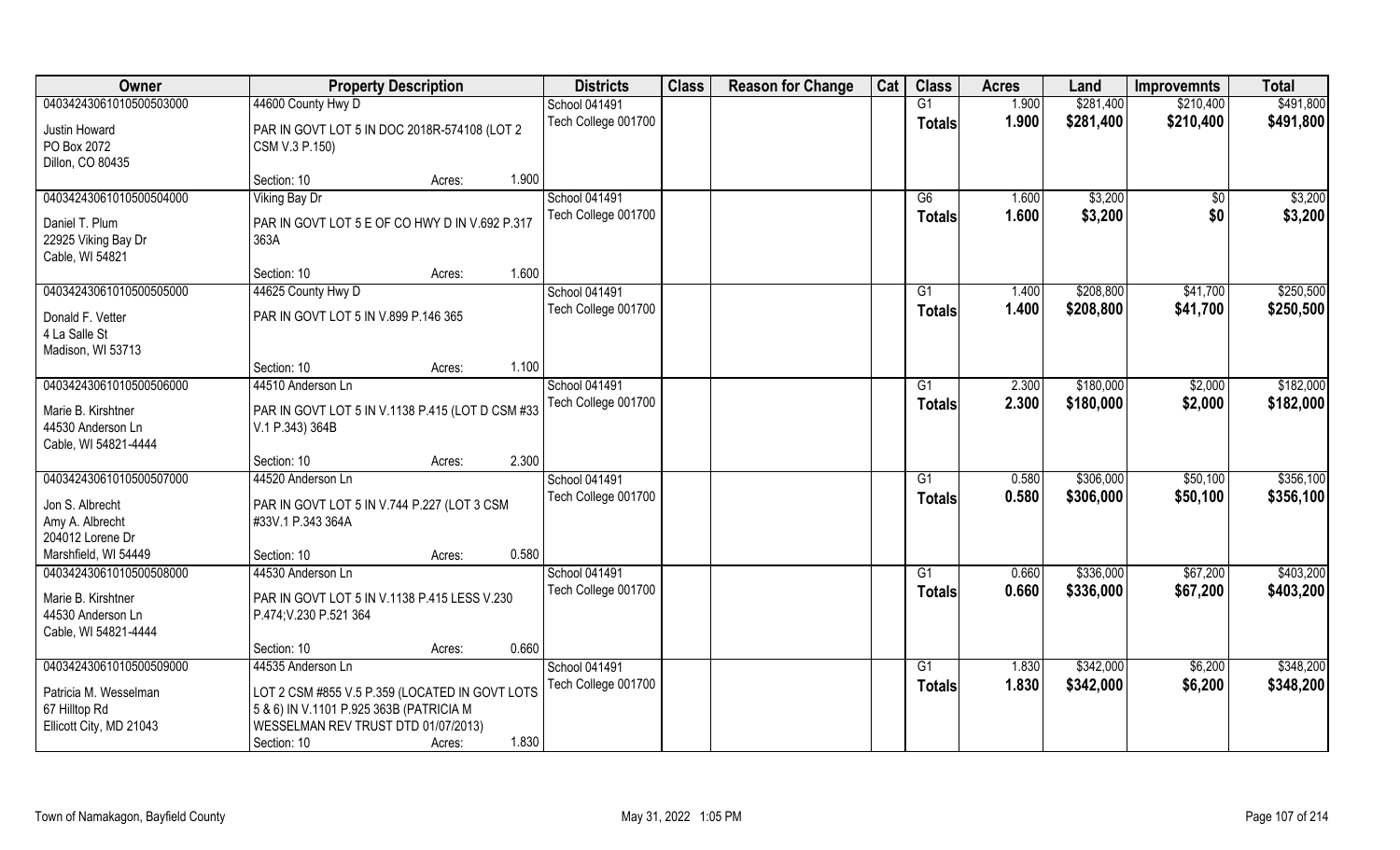| Owner                            | <b>Property Description</b>                       | <b>Districts</b>    | <b>Class</b> | <b>Reason for Change</b> | Cat | <b>Class</b>    | <b>Acres</b> | Land      | <b>Improvemnts</b> | <b>Total</b> |
|----------------------------------|---------------------------------------------------|---------------------|--------------|--------------------------|-----|-----------------|--------------|-----------|--------------------|--------------|
| 04034243061010500510000          | 44485 County Hwy D                                | School 041491       |              |                          |     | G1              | 1.100        | \$330,000 | \$854,100          | \$1,184,100  |
| Gregory Savor Irrev Trust        | LOT 1 CSM #855 V.5 P.359 (LOCATED IN GOVT LOTS    | Tech College 001700 |              |                          |     | <b>Totals</b>   | 1.100        | \$330,000 | \$854,100          | \$1,184,100  |
| 2901 Wild Rose Ln                | 5 & 6) IN DOC 2022R-592950 363 (GREGORY SAVOR     |                     |              |                          |     |                 |              |           |                    |              |
| Onalaska, WI 54650               | IRREV TRUST DTD 12/30/2021)                       |                     |              |                          |     |                 |              |           |                    |              |
|                                  | 1.100<br>Section: 10<br>Acres:                    |                     |              |                          |     |                 |              |           |                    |              |
| 04034243061020300010000          | <b>Birch Island</b>                               | School 041491       |              |                          |     | G6              | 3.500        | \$7,000   |                    | \$7,000      |
|                                  |                                                   |                     |              |                          |     |                 |              |           | \$0                |              |
| Namakagon Partners LLP           | BIRCH ISLAND IN NAMAKAGON LAKE OFF SHORE          | Tech College 001700 |              |                          |     | <b>Totals</b>   | 3.500        | \$7,000   | \$0                | \$7,000      |
| 375 Pelham Blvd                  | OF GOVT LOT 1 IN W 1/2 NW IN V.1032 P.928 362F    |                     |              |                          |     |                 |              |           |                    |              |
| St Paul, MN 55104                |                                                   |                     |              |                          |     |                 |              |           |                    |              |
|                                  | 3.500<br>Section: 10<br>Acres:                    |                     |              |                          |     |                 |              |           |                    |              |
| 04034243061020500110000          | 45150 Bear Point Rd                               | School 041491       |              |                          |     | G1              | 3.000        | \$592,800 | \$1,257,500        | \$1,850,300  |
|                                  |                                                   | Tech College 001700 |              |                          |     | <b>Totals</b>   | 3.000        | \$592,800 | \$1,257,500        | \$1,850,300  |
| Elizabeth Kay Dummermuth Trustee | 2 PAR IN GOVT LOT 1 IN V.560 P.213 (ELIZABETH     |                     |              |                          |     |                 |              |           |                    |              |
| PO Box 122                       | KAY DUMMERMUTH REV TRUST DATED 4/27/99)           |                     |              |                          |     |                 |              |           |                    |              |
| Cedar Rapids, IA 52406           | 3.000                                             |                     |              |                          |     |                 |              |           |                    |              |
|                                  | Section: 10<br>Acres:                             |                     |              |                          |     |                 |              |           |                    |              |
| 04034243061020500120000          | 44800 Black Bear Rd                               | School 041491       |              |                          |     | G1              | 5.000        | \$298,400 | \$190,400          | \$488,800    |
| Cinda L. Wiersma                 | 3 PAR IN GOVT LOT 1 IN V.1089 P.338 362B (CINDA L | Tech College 001700 |              |                          |     | <b>Totals</b>   | 5.000        | \$298,400 | \$190,400          | \$488,800    |
| Kevin J. Wiersma                 | WIERSMA (CINDA L WIERSMA LIVING TRUST RUST        |                     |              |                          |     |                 |              |           |                    |              |
| 14730 Oak Ln                     | DTD 07/16/12)                                     |                     |              |                          |     |                 |              |           |                    |              |
| Wayzata, MN 55391                | 5.000<br>Section: 10<br>Acres:                    |                     |              |                          |     |                 |              |           |                    |              |
| 04034243061020500130000          | 45010 Bear Point Rd                               | School 041491       |              |                          |     | G1              | 2.200        | \$345,700 | \$345,200          | \$690,900    |
|                                  |                                                   | Tech College 001700 |              |                          |     | <b>Totals</b>   | 2.200        | \$345,700 | \$345,200          | \$690,900    |
| Keith A. Henry                   | LOT 2 OF CSM V.4 P.167 E 200' OF W 400' OF GOVT   |                     |              |                          |     |                 |              |           |                    |              |
| Sheri L. Henry                   | LOT 1 IN V.582 P.148                              |                     |              |                          |     |                 |              |           |                    |              |
| 901 Maple Ridge Rd               |                                                   |                     |              |                          |     |                 |              |           |                    |              |
| Ashland, WI 54806                | 2.200<br>Section: 10<br>Acres:                    |                     |              |                          |     |                 |              |           |                    |              |
| 04034243061020500140000          | 44990 Bear Point Rd                               | School 041491       |              |                          |     | $\overline{G1}$ | 2.130        | \$345,200 | \$399,100          | \$744,300    |
| Erik C. Dahlberg                 | LOT 1 CSM #578 V.4 P.167 (LOCATED IN GOVT LOT     | Tech College 001700 |              |                          |     | <b>Totals</b>   | 2.130        | \$345,200 | \$399,100          | \$744,300    |
| Jill D. Dahlberg                 | 1) W 200' GOVT LOT 1 IN V.769 P.458 362A          |                     |              |                          |     |                 |              |           |                    |              |
| 1901 W Poineer Rd                |                                                   |                     |              |                          |     |                 |              |           |                    |              |
| Mequon, WI 53097                 | 2.130<br>Section: 10<br>Acres:                    |                     |              |                          |     |                 |              |           |                    |              |
| 04034243061020500201000          | Bay Dr                                            | School 041491       |              |                          |     | G1              | 6.810        | \$28,800  | $\overline{50}$    | \$28,800     |
|                                  |                                                   | Tech College 001700 |              |                          |     | <b>Totals</b>   | 6.810        | \$28,800  | \$0                | \$28,800     |
| Patrick M Gaughan Living Trust   | LOT 1 CSM #295 V.3 P.98 (LOCATED IN GOVT LOT 2)   |                     |              |                          |     |                 |              |           |                    |              |
| 7660 200th St                    | & PART OF GOVT LOT 5 SEC 3 IN 2022R-593649        |                     |              |                          |     |                 |              |           |                    |              |
| Forest Lake, MN 55025            | (PATRICK M GAUGHAN LIVING TRUS TRUST DTD          |                     |              |                          |     |                 |              |           |                    |              |
|                                  | 6.810<br>Section: 10<br>Acres:                    |                     |              |                          |     |                 |              |           |                    |              |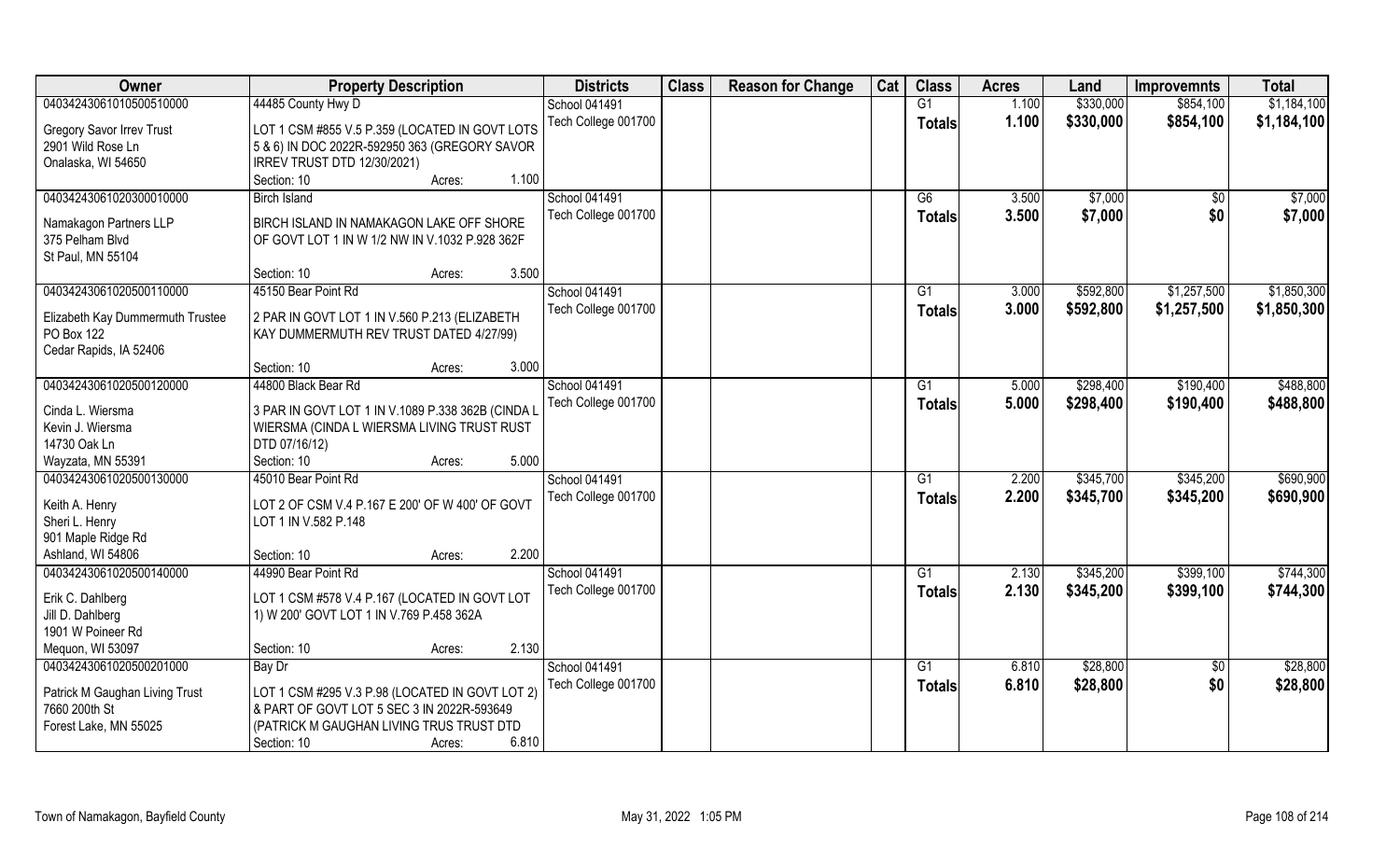| Owner                                                                 | <b>Property Description</b>                                                                                          |        |        | <b>Districts</b>    | <b>Class</b> | <b>Reason for Change</b> | Cat | <b>Class</b>                    | <b>Acres</b>   | Land                 | <b>Improvemnts</b> | <b>Total</b>         |
|-----------------------------------------------------------------------|----------------------------------------------------------------------------------------------------------------------|--------|--------|---------------------|--------------|--------------------------|-----|---------------------------------|----------------|----------------------|--------------------|----------------------|
| 04034243061020500202000                                               | 44900 Bay Dr                                                                                                         |        |        | School 041491       |              |                          |     | G1                              | 6.900          | \$284,400            | \$506,200          | \$790,600            |
| Richard E. Ruegger                                                    | LOT 2 CSM #295 V.3 P.98 (LOCATED IN GOVT LOT 2)<br>IN V.785 P.874 369R                                               |        |        | Tech College 001700 |              |                          |     | <b>Totals</b>                   | 6.900          | \$284,400            | \$506,200          | \$790,600            |
| Pamela A. Ruegger<br>6405 Edgewater Dr                                |                                                                                                                      |        |        |                     |              |                          |     |                                 |                |                      |                    |                      |
| Beloit, WI 53511                                                      | Section: 10                                                                                                          | Acres: | 6.900  |                     |              |                          |     |                                 |                |                      |                    |                      |
| 04034243061020500203100                                               |                                                                                                                      |        |        | School 041491       |              |                          |     | G1                              | 1.000          | \$1,400              | $\sqrt[6]{}$       | \$1,400              |
| Elizabeth Kay Dummermuth Trustee<br>PO Box 122                        | PART OF GOVT LOTS 1 & 2 IN V.773 P.1005                                                                              |        |        | Tech College 001700 |              |                          |     | G <sub>6</sub><br><b>Totals</b> | 8.300<br>9.300 | \$16,600<br>\$18,000 | \$0<br>\$0         | \$16,600<br>\$18,000 |
| Cedar Rapids, IA 52406                                                |                                                                                                                      |        |        |                     |              |                          |     |                                 |                |                      |                    |                      |
|                                                                       | Section: 10                                                                                                          | Acres: | 13.850 |                     |              |                          |     |                                 |                |                      |                    |                      |
| 04034243061020500204000                                               | 44875 Bay Dr                                                                                                         |        |        | School 041491       |              |                          |     | G1                              | 0.700          | \$374,400            | \$123,800          | \$498,200            |
| Caryljean Johnson Trustees<br>1319 Swainwood Dr<br>Glenview, IL 60025 | PAR IN GOVT LOT 2 IN V.1063 P.772 369N<br>(CARYLJEAN P JOHNSON 2011 LIVING TRUST DTD<br>06/07/2011)                  |        |        | Tech College 001700 |              |                          |     | <b>Totals</b>                   | 0.700          | \$374,400            | \$123,800          | \$498,200            |
|                                                                       | Section: 10                                                                                                          | Acres: | 0.700  |                     |              |                          |     |                                 |                |                      |                    |                      |
| 04034243061020500205000                                               | <b>Bay Dr</b>                                                                                                        |        |        | School 041491       |              |                          |     | G1                              | 0.200          | \$96,000             | \$0                | \$96,000             |
| Cheryl E. Johnson Trustee<br>1319 Swainwood Dr<br>Glenview, IL 60025  | PAR IN GOVT LOT 2 IN DOC 2019R-577753 369C<br>(CHERYL E JOHNSON 2019 LIVING TRUST DTD<br>06/04/2019)                 |        |        | Tech College 001700 |              |                          |     | <b>Totals</b>                   | 0.200          | \$96,000             | \$0                | \$96,000             |
|                                                                       | Section: 10                                                                                                          | Acres: | 0.200  |                     |              |                          |     |                                 |                |                      |                    |                      |
| 04034243061020500206000                                               | 44865 Bay Dr                                                                                                         |        |        | School 041491       |              |                          |     | G1                              | 0.500          | \$172,800            | \$68,700           | \$241,500            |
| Cheryl E. Johnson Trustee<br>1319 Swainwood Dr<br>Glenview, IL 60025  | PAR IN GOVT LOT 2 IN DOC 2019R-577753 369KK<br>(CHERYL E JOHNSON 2019 LIVING TRUST DTD<br>06/04/2019)<br>Section: 10 | Acres: | 0.500  | Tech College 001700 |              |                          |     | <b>Totals</b>                   | 0.500          | \$172,800            | \$68,700           | \$241,500            |
| 04034243061020500208000                                               | 44685 Bay Dr                                                                                                         |        |        | School 041491       |              |                          |     | G1                              | 2.190          | \$337,500            | \$172,300          | \$509,800            |
| Gary Mellum<br>44685 Bay Dr<br>Cable, WI 54821                        | PAR IN GOVT LOT 2 IN V.615 P.173 LESS V.814 P.137<br>369M                                                            |        |        | Tech College 001700 |              |                          |     | <b>Totals</b>                   | 2.190          | \$337,500            | \$172,300          | \$509,800            |
|                                                                       | Section: 10                                                                                                          | Acres: | 2.190  |                     |              |                          |     |                                 |                |                      |                    |                      |
| 04034243061020500209000                                               | Bay Dr                                                                                                               |        |        | School 041491       |              |                          |     | G1                              | 0.024          | \$400                | $\sqrt{$0}$        | \$400                |
| Thomas J. Boland<br>Jerrilynn Boland<br>N6507 Forest Ct               | PARCEL OF LAND IN GOVT LOT 2 IN V.1158 P.498                                                                         |        |        | Tech College 001700 |              |                          |     | <b>Totals</b>                   | 0.024          | \$400                | \$0                | \$400                |
| Holman, WI 54636                                                      | Section: 10                                                                                                          | Acres: | 0.024  |                     |              |                          |     |                                 |                |                      |                    |                      |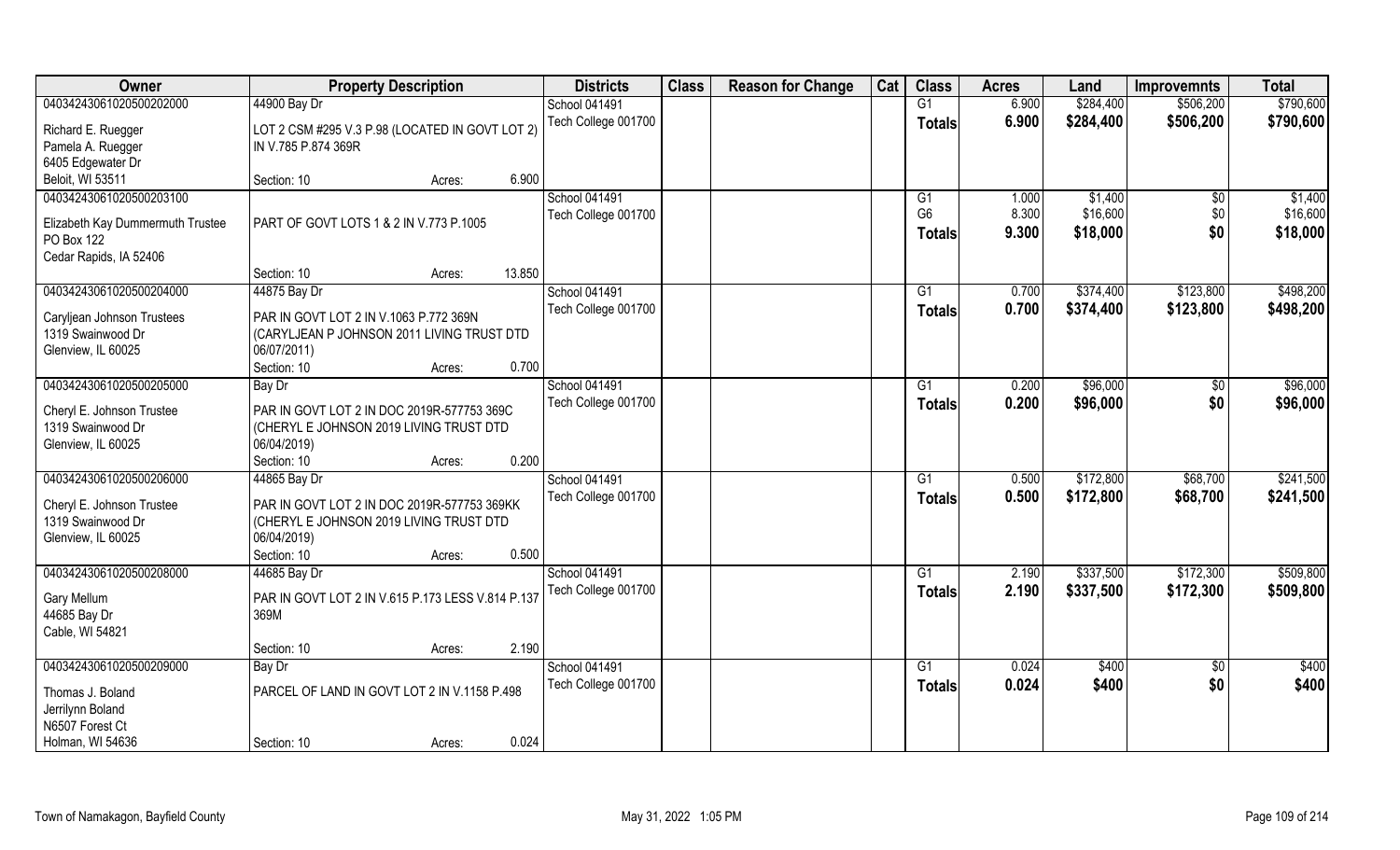| Owner                                | <b>Property Description</b>                     |                 | <b>Districts</b>     | <b>Class</b> | <b>Reason for Change</b> | Cat | <b>Class</b>    | <b>Acres</b> | Land      | <b>Improvemnts</b> | <b>Total</b> |
|--------------------------------------|-------------------------------------------------|-----------------|----------------------|--------------|--------------------------|-----|-----------------|--------------|-----------|--------------------|--------------|
| 04034243061020500210000              | 44740 Bay Dr                                    |                 | <b>School 041491</b> |              |                          |     | G1              | 1.100        | \$361,400 | \$142,100          | \$503,500    |
| Thomas J. Boland                     | PAR IN GOVT LOT 2 IN V.1158 P.498 369J          |                 | Tech College 001700  |              |                          |     | <b>Totals</b>   | 1.100        | \$361,400 | \$142,100          | \$503,500    |
| Jerrilynn Boland                     |                                                 |                 |                      |              |                          |     |                 |              |           |                    |              |
| N6507 Forest Ct                      |                                                 |                 |                      |              |                          |     |                 |              |           |                    |              |
| Holman, WI 54636                     | Section: 10                                     | 1.100<br>Acres: |                      |              |                          |     |                 |              |           |                    |              |
| 04034243061020500211000              | 44720 Bay Dr                                    |                 | School 041491        |              |                          |     | G1              | 1.000        | \$273,600 | \$126,200          | \$399,800    |
| Richard R & Marilyn Hemsey Rev Trust | PAR IN GOVT LOT 2 IN V.1141 P.597 369B (RICHARD |                 | Tech College 001700  |              |                          |     | <b>Totals</b>   | 1.000        | \$273,600 | \$126,200          | \$399,800    |
| 44720 Bay Dr                         | R & MARILYN K HEMSEY REV TRUST DTD              |                 |                      |              |                          |     |                 |              |           |                    |              |
| Cable, WI 54821                      | 04/24/2015)                                     |                 |                      |              |                          |     |                 |              |           |                    |              |
|                                      | Section: 10                                     | 1.000<br>Acres: |                      |              |                          |     |                 |              |           |                    |              |
| 04034243061020500212000              | 44665 Bay Dr                                    |                 | <b>School 041491</b> |              |                          |     | G1              | 0.800        | \$414,000 | \$182,300          | \$596,300    |
|                                      |                                                 |                 | Tech College 001700  |              |                          |     | <b>Totals</b>   | 0.800        | \$414,000 | \$182,300          | \$596,300    |
| Patrick Callanan                     | PAR IN GOVT LOT 2 IN DOC 2021R-588374 369L      |                 |                      |              |                          |     |                 |              |           |                    |              |
| Kara Callanan                        |                                                 |                 |                      |              |                          |     |                 |              |           |                    |              |
| 4160 Riverview Rd                    |                                                 |                 |                      |              |                          |     |                 |              |           |                    |              |
| Cedar Rapids, IA 52411               | Section: 10                                     | 0.800<br>Acres: |                      |              |                          |     |                 |              |           |                    |              |
| 04034243061020500213000              | 44605 Bay Dr                                    |                 | School 041491        | G1           | Remodel                  |     | G1              | 1.690        | \$409,200 | \$345,700          | \$754,900    |
| Shane T. Kline                       | LOT 1 CSM #760 V.5 P.174 (LOCATED IN GOVT LOT   |                 | Tech College 001700  |              |                          |     | <b>Totals</b>   | 1.690        | \$409,200 | \$345,700          | \$754,900    |
| Raven L. Kline                       | 2) IN 2017R-567491 369E                         |                 |                      |              |                          |     |                 |              |           |                    |              |
| 7751 NE 110th Ave                    |                                                 |                 |                      |              |                          |     |                 |              |           |                    |              |
| Bondurant, IA 50035                  | Section: 10                                     | 1.690<br>Acres: |                      |              |                          |     |                 |              |           |                    |              |
| 04034243061020500214000              | 44615 Bay Dr                                    |                 | School 041491        |              |                          |     | G1              | 0.860        | \$372,500 | \$102,700          | \$475,200    |
|                                      |                                                 |                 | Tech College 001700  |              |                          |     | <b>Totals</b>   | 0.860        | \$372,500 | \$102,700          | \$475,200    |
| Jeffrey L. Seaburg                   | LOT 1 CSM #713 (LOCATED IN GOVT LOT 2) IN V.898 |                 |                      |              |                          |     |                 |              |           |                    |              |
| Elizabet Seaburg                     | P.484 369D IM 2004R-493454                      |                 |                      |              |                          |     |                 |              |           |                    |              |
| 10565 Crow Hassan Pk Rd              |                                                 |                 |                      |              |                          |     |                 |              |           |                    |              |
| Hanover, MN 55341                    | Section: 10                                     | 0.860<br>Acres: |                      |              |                          |     |                 |              |           |                    |              |
| 04034243061020500215000              | 44625 Bay Dr                                    |                 | <b>School 041491</b> |              |                          |     | G1              | 1.000        | \$264,600 | \$489,900          | \$754,500    |
| Larry E. Everhart                    | PAR IN GOVT LOT 2 IN V.919 P.949 369H IM        |                 | Tech College 001700  |              |                          |     | <b>Totals</b>   | 1.000        | \$264,600 | \$489,900          | \$754,500    |
| 3804 Harvard Ln                      | 2003R-487652 IM 2003R-483921 IM 2005R-499785    |                 |                      |              |                          |     |                 |              |           |                    |              |
| Eau Claire, WI 54701                 |                                                 |                 |                      |              |                          |     |                 |              |           |                    |              |
|                                      | Section: 10                                     | 1.000<br>Acres: |                      |              |                          |     |                 |              |           |                    |              |
| 04034243061020500216000              | 44635 Bay Dr                                    |                 | School 041491        |              |                          |     | $\overline{G1}$ | 0.500        | \$135,000 | \$166,500          | \$301,500    |
|                                      |                                                 |                 | Tech College 001700  |              |                          |     | <b>Totals</b>   | 0.500        | \$135,000 | \$166,500          | \$301,500    |
| Lance L. Taylor                      | PAR IN GOVT LOT 2 IN V.816 P.378 3691           |                 |                      |              |                          |     |                 |              |           |                    |              |
| Anne C. Taylor<br>10355 S 400 West   |                                                 |                 |                      |              |                          |     |                 |              |           |                    |              |
| Pendleton, IN 46064                  | Section: 10                                     | 0.500           |                      |              |                          |     |                 |              |           |                    |              |
|                                      |                                                 | Acres:          |                      |              |                          |     |                 |              |           |                    |              |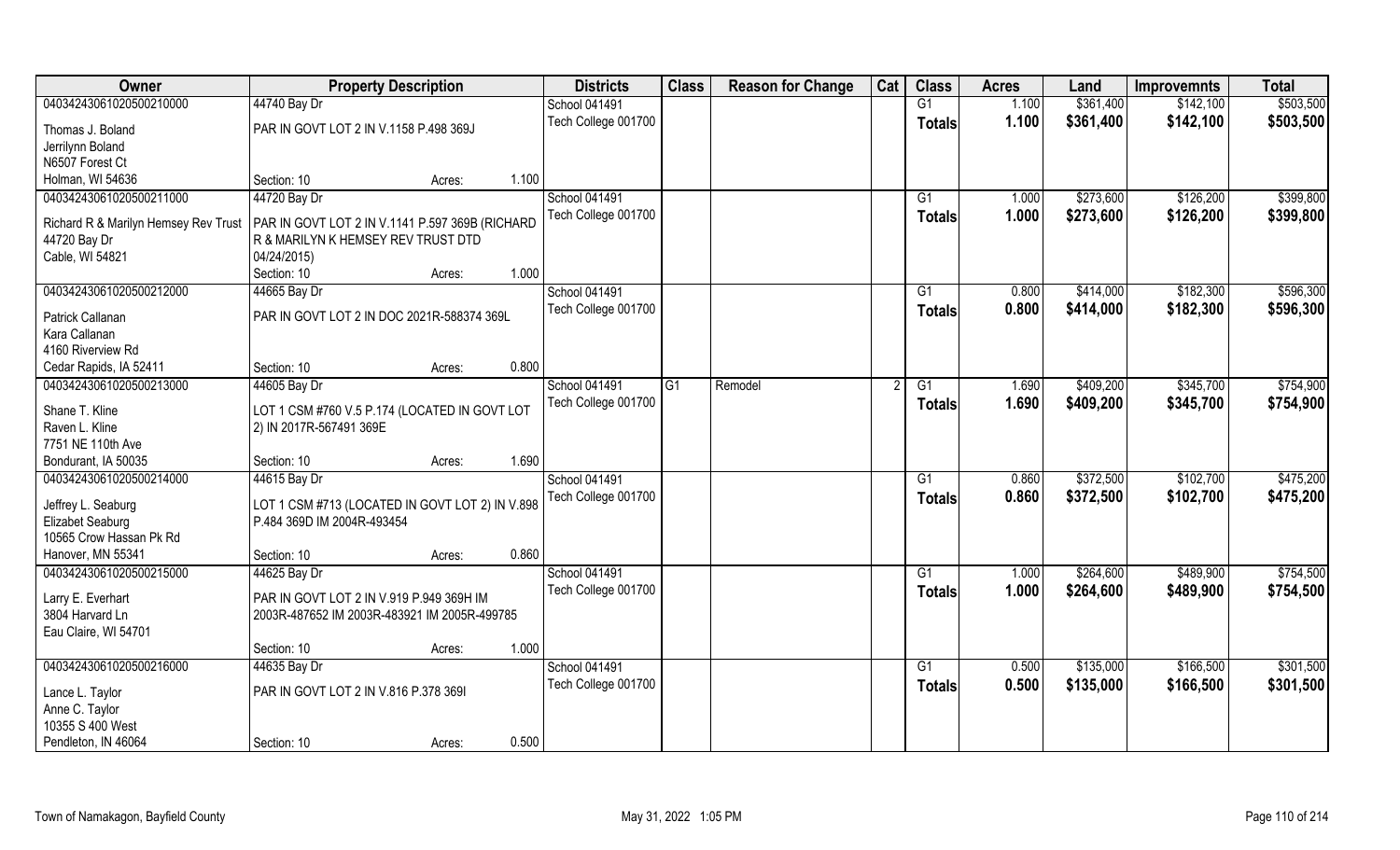| Owner                                  | <b>Property Description</b>                                                             | <b>Districts</b>                     | <b>Class</b> | <b>Reason for Change</b> | Cat | <b>Class</b>  | <b>Acres</b>   | Land      | <b>Improvemnts</b>     | <b>Total</b> |
|----------------------------------------|-----------------------------------------------------------------------------------------|--------------------------------------|--------------|--------------------------|-----|---------------|----------------|-----------|------------------------|--------------|
| 04034243061020500217100                | 44645 Bay Dr                                                                            | School 041491                        |              |                          |     | G1            | 0.760          | \$265,000 | \$35,000               | \$300,000    |
| Robinz Nest LLC                        | LOT 2 CSM #2143 IN V.12 P.313 (LOCATED IN GOVT                                          | Tech College 001700                  |              |                          |     | <b>Totals</b> | 0.760          | \$265,000 | \$35,000               | \$300,000    |
| 2537 Orchard Ln                        | LOT 2) IN DOC 2020R-585816                                                              |                                      |              |                          |     |               |                |           |                        |              |
| White Bear Lake, MN 55110              |                                                                                         |                                      |              |                          |     |               |                |           |                        |              |
|                                        | 0.760<br>Section: 10<br>Acres:                                                          |                                      |              |                          |     |               |                |           |                        |              |
| 04034243061020500218100                | 44655 Bay Dr                                                                            | <b>School 041491</b>                 |              |                          |     | G1            | 0.740          | \$153,700 | \$61,000               | \$214,700    |
| Chris E. Klohn                         | LOT 1 CSM #2143 IN V.12 P.313 (LOCATED IN GOVT                                          | Tech College 001700                  |              |                          |     | Totals        | 0.740          | \$153,700 | \$61,000               | \$214,700    |
| Tamera R. Klohn                        | LOT 2) IN DOC 2021R-586476 TOG WITH EASE                                                |                                      |              |                          |     |               |                |           |                        |              |
| 2537 Orchard Ln                        |                                                                                         |                                      |              |                          |     |               |                |           |                        |              |
| White Bear Lake, MN 55110              | 0.740<br>Section: 10<br>Acres:                                                          |                                      |              |                          |     |               |                |           |                        |              |
| 04034243061030501101000                | Eagle Point Est                                                                         | School 041491                        |              |                          |     | G1            | 2.400          | \$27,400  | \$13,900               | \$41,300     |
|                                        |                                                                                         | Tech College 001700                  |              |                          |     | <b>Totals</b> | 2.400          | \$27,400  | \$13,900               | \$41,300     |
| Weber Joint Rev Trust<br>145 S 17th St | LOT 8 CSM #1077 V.7 P.15 (LOCATED IN GOVT LOT<br>11) LESS LOT 1 CSM #1143 V.7 P.158 375 |                                      |              |                          |     |               |                |           |                        |              |
| Lacrosse, WI 54601                     |                                                                                         |                                      |              |                          |     |               |                |           |                        |              |
|                                        | 1.770<br>Section: 10<br>Acres:                                                          |                                      |              |                          |     |               |                |           |                        |              |
| 04034243061030501102000                | 44435 Eagle Point Dr                                                                    | School 041491                        |              |                          |     | G1            | 1.290          | \$336,000 | \$382,300              | \$718,300    |
|                                        |                                                                                         | Tech College 001700                  |              |                          |     | <b>Totals</b> | 1.290          | \$336,000 | \$382,300              | \$718,300    |
| Weber Joint Rev Trust                  | LOT 7 CSM #689 V.5 P.27 (LOCATED IN GOVT LOT                                            |                                      |              |                          |     |               |                |           |                        |              |
| 145 S 17th St                          | 11) IN V.1119 P.841                                                                     |                                      |              |                          |     |               |                |           |                        |              |
| Lacrosse, WI 54601                     | 1.290<br>Section: 10<br>Acres:                                                          |                                      |              |                          |     |               |                |           |                        |              |
| 04034243061030501103000                | County Hwy D                                                                            | School 041491                        |              |                          |     | G1            | 0.840          | \$336,000 | $\sqrt[6]{30}$         | \$336,000    |
|                                        |                                                                                         | Tech College 001700                  |              |                          |     | <b>Totals</b> | 0.840          | \$336,000 | \$0                    | \$336,000    |
| Weber Joint Rev Trust                  | LOT 6 CSM #689 V.5 P.27 (LOCATED IN GOVT LOT                                            |                                      |              |                          |     |               |                |           |                        |              |
| 145 S 17th St                          | 11) IN V.1134 P.476 (WEBER JT REV TRUST DTD                                             |                                      |              |                          |     |               |                |           |                        |              |
| Lacrosse, WI 54601                     | 09/08/2003)                                                                             |                                      |              |                          |     |               |                |           |                        |              |
|                                        | 0.840<br>Section: 10<br>Acres:                                                          |                                      |              |                          |     |               |                |           |                        |              |
| 04034243061030501104000                | Eagle Point Dr                                                                          | School 041491<br>Tech College 001700 |              |                          |     | G1            | 1.020<br>1.020 | \$376,800 | $\overline{50}$<br>\$0 | \$376,800    |
| Weber Joint Rev Trust                  | LOT 5 CSM #689 V.5 P.27 (LOCATED IN GOVT LOT                                            |                                      |              |                          |     | <b>Totals</b> |                | \$376,800 |                        | \$376,800    |
| 328 Front St S                         | 11) V.1152 P.852 (WEBER JT REV TRUST DTD                                                |                                      |              |                          |     |               |                |           |                        |              |
| Lacrosse, WI 54601                     | 09/08/2003 AND 05/23/2006)                                                              |                                      |              |                          |     |               |                |           |                        |              |
|                                        | 1.020<br>Section: 10<br>Acres:                                                          |                                      |              |                          |     |               |                |           |                        |              |
| 04034243061030501105000                | 44405 Eagle Point Dr                                                                    | School 041491                        |              |                          |     | G1            | 1.260          | \$476,900 | \$336,000              | \$812,900    |
| Richard W. Yerhot                      | LOT 4 CSM #680 IN V.5 P.10 (LOCATED IN GOVT LOT                                         | Tech College 001700                  |              |                          |     | Totals        | 1.260          | \$476,900 | \$336,000              | \$812,900    |
| 44405 Eagle Point Dr                   | 11) IN V.946 P.249 TOG WITH EASE                                                        |                                      |              |                          |     |               |                |           |                        |              |
| Cable, WI 54821                        |                                                                                         |                                      |              |                          |     |               |                |           |                        |              |
|                                        | 1.260<br>Section: 10<br>Acres:                                                          |                                      |              |                          |     |               |                |           |                        |              |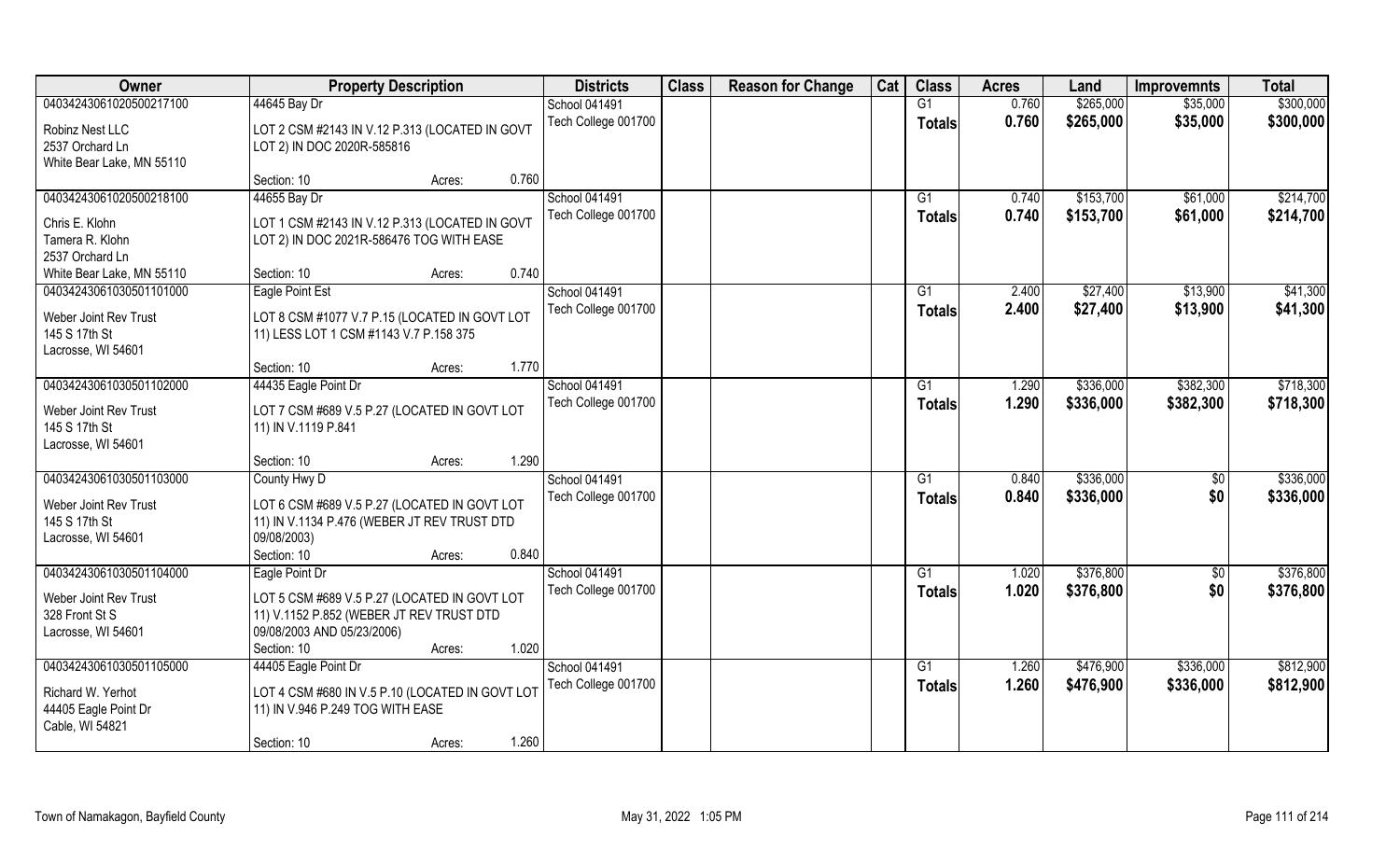| Owner                                   | <b>Property Description</b>                      | <b>Districts</b>    | <b>Class</b> | <b>Reason for Change</b> | Cat | <b>Class</b>    | <b>Acres</b> | Land      | <b>Improvemnts</b> | <b>Total</b> |
|-----------------------------------------|--------------------------------------------------|---------------------|--------------|--------------------------|-----|-----------------|--------------|-----------|--------------------|--------------|
| 04034243061030501106000                 | Eagle Point Dr                                   | School 041491       |              |                          |     | $\overline{G1}$ | 1.580        | \$174,000 | $\sqrt{$0}$        | \$174,000    |
| Christopher D. Tsolinas                 | LOT 3 CSM #680 V.5 P.10 (LOCATED IN GOVT LOT     | Tech College 001700 |              |                          |     | <b>Totals</b>   | 1.580        | \$174,000 | \$0                | \$174,000    |
| 5095 N Beach Rd                         | 11) IN DOC 2019R-577097 (1/2 INT GABRIELLA       |                     |              |                          |     |                 |              |           |                    |              |
| Apt 2                                   | LAUREN TSOLINAS TRUST DTD 11/01/2017)            |                     |              |                          |     |                 |              |           |                    |              |
| Englewood, FL 34223                     | 1.580<br>Section: 10<br>Acres:                   |                     |              |                          |     |                 |              |           |                    |              |
| 04034243061030501107000                 | 44375 Eagle Point Dr                             | School 041491       |              |                          |     | G1              | 0.940        | \$358,800 | \$422,600          | \$781,400    |
|                                         |                                                  | Tech College 001700 |              |                          |     |                 | 0.940        | \$358,800 | \$422,600          | \$781,400    |
| Louann C. Lawton                        | LOT 2 CSM #680 V.5 P.10 (LOCATED IN GOVT LOT     |                     |              |                          |     | <b>Totals</b>   |              |           |                    |              |
| 44375 Eagle Point Dr                    | 11)                                              |                     |              |                          |     |                 |              |           |                    |              |
| Cable, WI 54821                         |                                                  |                     |              |                          |     |                 |              |           |                    |              |
|                                         | 0.940<br>Section: 10<br>Acres:                   |                     |              |                          |     |                 |              |           |                    |              |
| 04034243061030501108000                 | 44365 Eagle Point Dr                             | School 041491       |              |                          |     | G1              | 0.780        | \$362,200 | \$312,200          | \$674,400    |
| Adam K. Mans                            | LOT 1 CSM #680 V.5 P.10 (LOCATED IN GOVT LOT     | Tech College 001700 |              |                          |     | Totals          | 0.780        | \$362,200 | \$312,200          | \$674,400    |
| 4821 Vandervork Ave                     | 11) IN DOC 2021R-590656                          |                     |              |                          |     |                 |              |           |                    |              |
| Minneapolis, MN 55436                   |                                                  |                     |              |                          |     |                 |              |           |                    |              |
|                                         | 0.780<br>Section: 10<br>Acres:                   |                     |              |                          |     |                 |              |           |                    |              |
| 04034243061030501109000                 | 44320 Eagle Point Dr                             | School 041491       | G1           | NSF@30%                  |     | $\overline{G1}$ | 1.570        | \$18,600  | \$89,800           | \$108,400    |
|                                         |                                                  |                     |              |                          |     |                 |              |           |                    |              |
| Tara Vonthoma                           | LOT 1 CSM #1143 V.7 P.158 (LOCATED IN GOVT LOT   | Tech College 001700 |              |                          |     | Totals          | 1.570        | \$18,600  | \$89,800           | \$108,400    |
| <b>Edward Vonthoma</b>                  | 11) IN DOC 2020R-583351                          |                     |              |                          |     |                 |              |           |                    |              |
| 44320 Eagle Point Dr                    |                                                  |                     |              |                          |     |                 |              |           |                    |              |
| Cable, WI 54821                         | 1.570<br>Section: 10<br>Acres:                   |                     |              |                          |     |                 |              |           |                    |              |
| 04034243061030501110000                 | 44325 Eagle Point Dr                             | School 041491       |              |                          |     | G1              | 0.700        | \$338,400 | \$391,600          | \$730,000    |
|                                         |                                                  | Tech College 001700 |              |                          |     | <b>Totals</b>   | 0.700        | \$338,400 | \$391,600          | \$730,000    |
| Haley A. Johnson                        | LOT 5 CSM #93 IN V.2 P.107 (LOCATED IN GOVT LOT  |                     |              |                          |     |                 |              |           |                    |              |
| 44325 Eagle Point Dr<br>Cable, WI 54821 | 11) IN DOC 2021R-588068 375C                     |                     |              |                          |     |                 |              |           |                    |              |
|                                         | 0.700                                            |                     |              |                          |     |                 |              |           |                    |              |
|                                         | Section: 10<br>Acres:                            |                     |              |                          |     |                 |              |           |                    |              |
| 04034243061030501111000                 | 44315 Eagle Point Dr                             | School 041491       |              |                          |     | G1              | 0.710        | \$250,000 | \$80,700           | \$330,700    |
| Daniel M. Waller                        | LOT 4 CSM V.2 P.107 (LOCATED IN GOVT LOT 11) IN  | Tech College 001700 |              |                          |     | <b>Totals</b>   | 0.710        | \$250,000 | \$80,700           | \$330,700    |
| Rhonda K. Waller                        | V.558 P.163 357B                                 |                     |              |                          |     |                 |              |           |                    |              |
| 111 10th St                             |                                                  |                     |              |                          |     |                 |              |           |                    |              |
| No 302                                  | 0.710<br>Section: 10<br>Acres:                   |                     |              |                          |     |                 |              |           |                    |              |
| Des Moines, IA 50309                    |                                                  |                     |              |                          |     |                 |              |           |                    |              |
| 04034243061030501112000                 | 44295 Eagle Point Dr                             | School 041491       |              |                          |     | G1              | 0.690        | \$250,000 | \$68,400           | \$318,400    |
|                                         |                                                  | Tech College 001700 |              |                          |     | <b>Totals</b>   | 0.690        | \$250,000 | \$68,400           | \$318,400    |
| Robert A. Cooklock                      | PAR IN GOVT LOT 11 IN V.826 P.466 (LOT 3 CSM V.2 |                     |              |                          |     |                 |              |           |                    |              |
| Kathleen Cooklock                       | P.107) 375AA                                     |                     |              |                          |     |                 |              |           |                    |              |
| 44295 Eagle Point Dr                    |                                                  |                     |              |                          |     |                 |              |           |                    |              |
| Cable, WI 54821                         | 0.690<br>Section: 10<br>Acres:                   |                     |              |                          |     |                 |              |           |                    |              |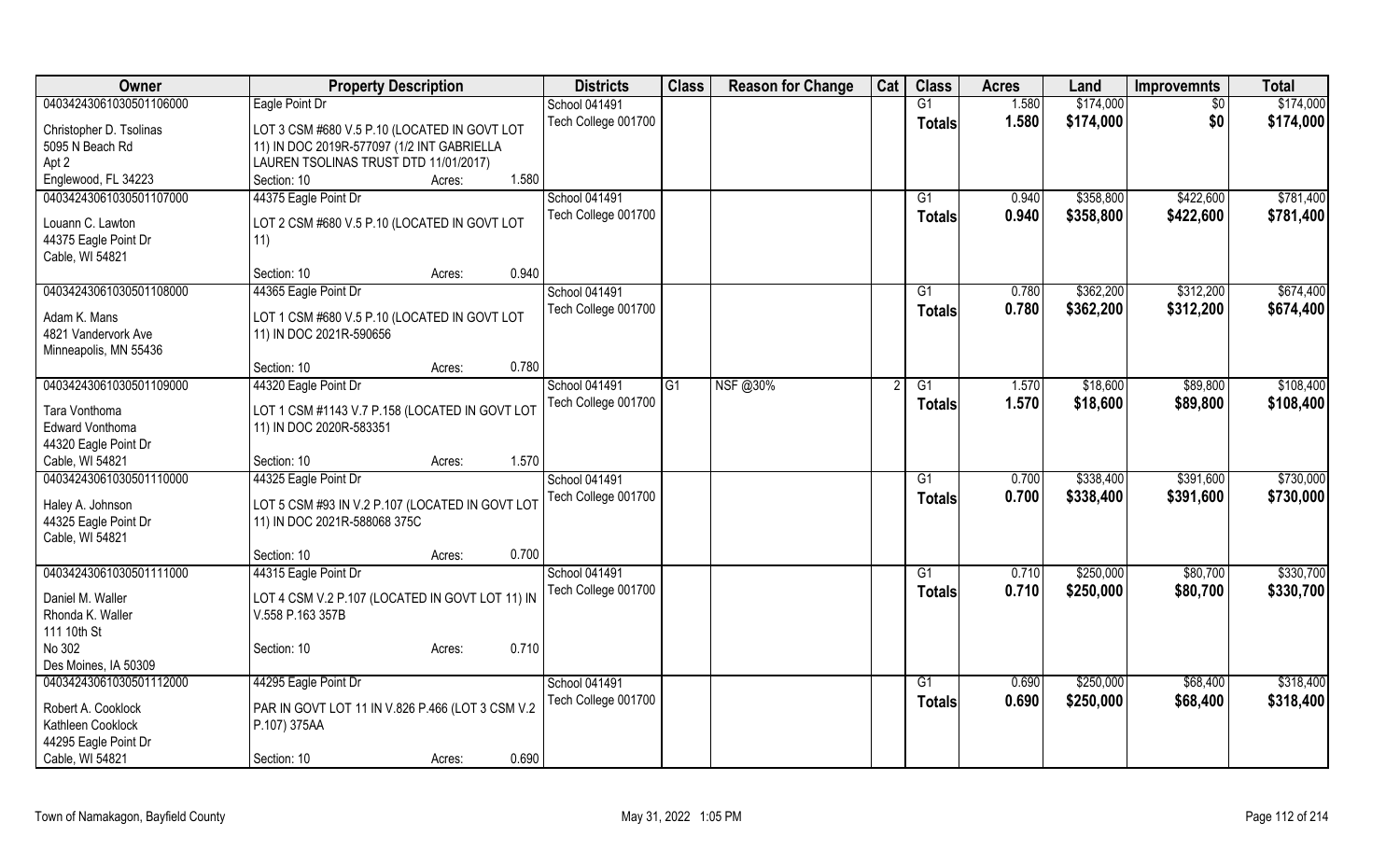| Owner                                                  | <b>Property Description</b>                          | <b>Districts</b>    | <b>Class</b> | <b>Reason for Change</b> | Cat | <b>Class</b>    | <b>Acres</b> | Land      | <b>Improvemnts</b> | <b>Total</b> |
|--------------------------------------------------------|------------------------------------------------------|---------------------|--------------|--------------------------|-----|-----------------|--------------|-----------|--------------------|--------------|
| 04034243061030501113000                                | 44285 Eagle Point Dr                                 | School 041491       |              |                          |     | G1              | 0.690        | \$250,000 | \$174,200          | \$424,200    |
| Richard J & Delores Seidl Trust                        | PAR IN GOVT LOT 11 IN V.771 P.393 (LOT 2 CSM V.2     | Tech College 001700 |              |                          |     | <b>Totals</b>   | 0.690        | \$250,000 | \$174,200          | \$424,200    |
| N79 W16189 Community Dr                                | P.105) RICHARD J & DELORES A SEIDEL TRUST)           |                     |              |                          |     |                 |              |           |                    |              |
| Menomonie Falls, WI 53051                              | 375A                                                 |                     |              |                          |     |                 |              |           |                    |              |
|                                                        | 0.690<br>Section: 10<br>Acres:                       |                     |              |                          |     |                 |              |           |                    |              |
| 04034243061030501114000                                | County Hwy D                                         | School 041491       |              |                          |     | $\overline{G1}$ | 2.900        | \$1,500   | \$0                | \$1,500      |
|                                                        |                                                      | Tech College 001700 |              |                          |     | <b>Totals</b>   | 2.900        | \$1,500   | \$0                | \$1,500      |
| Eagle Point Homeowners Assoc<br>44405 Eagle Pt         | LOT 9 CSM #1077 V.7 P.15 (LOCATED IN GOVT LOT<br>11) |                     |              |                          |     |                 |              |           |                    |              |
| Cable, WI 54821                                        |                                                      |                     |              |                          |     |                 |              |           |                    |              |
|                                                        | 2.900<br>Section: 10<br>Acres:                       |                     |              |                          |     |                 |              |           |                    |              |
| 04034243061030501115000                                | 44265 Eagle Point Dr                                 | School 041491       |              |                          |     | G1              | 1.420        | \$214,500 | \$73,800           | \$288,300    |
|                                                        |                                                      | Tech College 001700 |              |                          |     | <b>Totals</b>   | 1.420        | \$214,500 | \$73,800           | \$288,300    |
| Gayle Weber                                            | LOT B CSM #133 V.2 P.138 (LOCATED IN GOVT LOTS       |                     |              |                          |     |                 |              |           |                    |              |
| 1457 18th Ave                                          | 11 & 16) IN V.369 P.382 SUBJ TO EASE IN V.289 P.412  |                     |              |                          |     |                 |              |           |                    |              |
| Kenosha, WI 53140                                      | 375E                                                 |                     |              |                          |     |                 |              |           |                    |              |
|                                                        | Section: 10<br>1.420<br>Acres:                       |                     |              |                          |     |                 |              |           |                    |              |
| 04034243061030501116000                                | 44255 Eagle Point Dr                                 | School 041491       |              |                          |     | G1              | 1.140        | \$214,500 | \$106,800          | \$321,300    |
| Barry L. Cech                                          | LOT A CSM #133 IN V.2 P.178 (LOCATED IN GOVT         | Tech College 001700 |              |                          |     | <b>Totals</b>   | 1.140        | \$214,500 | \$106,800          | \$321,300    |
| Stephanie Cech                                         | LOTS 11 & 16) IN V.1058 P.534 TOG WITH & SUBJ TO     |                     |              |                          |     |                 |              |           |                    |              |
| 76400 Mckinley Rd                                      | ROAD EASE 375D                                       |                     |              |                          |     |                 |              |           |                    |              |
| Washburn, WI 54891                                     | 1.140<br>Section: 10<br>Acres:                       |                     |              |                          |     |                 |              |           |                    |              |
| 04034243061030501710000                                | 44245 County Hwy D                                   | School 041491       |              |                          |     | $\overline{G1}$ | 0.300        | \$176,000 | \$28,800           | \$204,800    |
| Susan L. Bender Trustee                                | PAR IN GOVT LOT 17 IN DOC 2017R-570148 368C          | Tech College 001700 |              |                          |     | <b>Totals</b>   | 0.300        | \$176,000 | \$28,800           | \$204,800    |
| 5 John Dr                                              | (SUSAN L BENDER TRUST DTD 07/19/2017)                |                     |              |                          |     |                 |              |           |                    |              |
| Hawthorne Woods, IL 60047                              |                                                      |                     |              |                          |     |                 |              |           |                    |              |
|                                                        | 0.300<br>Section: 10<br>Acres:                       |                     |              |                          |     |                 |              |           |                    |              |
| 04034243061030501720000                                | 44225 County Hwy D                                   | School 041491       |              |                          |     | G1              | 1.100        | \$363,200 | \$151,800          | \$515,000    |
|                                                        | PAR IN GOVT LOT 17 IN DOC 2021R-586951 368E          | Tech College 001700 |              |                          |     | <b>Totals</b>   | 1.100        | \$363,200 | \$151,800          | \$515,000    |
| David M Bender Family Cabin Trust<br>2355 Morgan Ave N | (DAVID M BENDER FAMILY CABIN TRUST DTD               |                     |              |                          |     |                 |              |           |                    |              |
| Stillwater, MN 55082                                   | 07/10/2020)                                          |                     |              |                          |     |                 |              |           |                    |              |
|                                                        | 1.100<br>Section: 10<br>Acres:                       |                     |              |                          |     |                 |              |           |                    |              |
| 04034243061040023014000                                | Dodd Dr                                              | School 041491       |              |                          |     | G1              | 0.200        | \$45,000  | $\sqrt{6}$         | \$45,000     |
|                                                        |                                                      | Tech College 001700 |              |                          |     | <b>Totals</b>   | 0.200        | \$45,000  | \$0                | \$45,000     |
| Scott A. Mika                                          | NAMAKAGON SUB-DIVISION LOT 48 801                    |                     |              |                          |     |                 |              |           |                    |              |
| Barbara A. Mika                                        |                                                      |                     |              |                          |     |                 |              |           |                    |              |
| 44030 Dodd Dr                                          |                                                      |                     |              |                          |     |                 |              |           |                    |              |
| Cable, WI 54821                                        | 0.200<br>Section: 10<br>Acres:                       |                     |              |                          |     |                 |              |           |                    |              |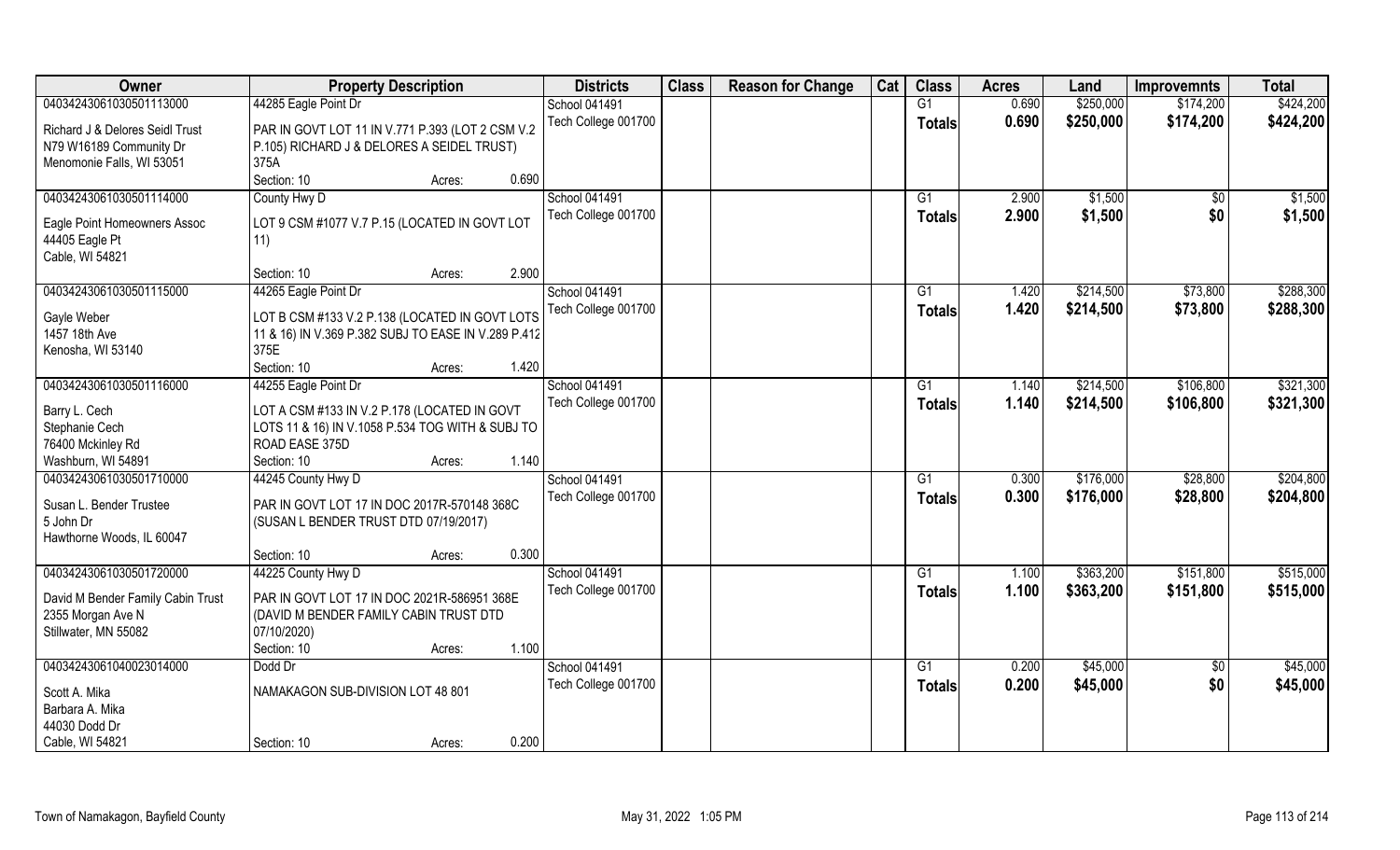| Owner                            | <b>Property Description</b>                                                               | <b>Districts</b>     | <b>Class</b> | <b>Reason for Change</b>    | Cat | <b>Class</b>   | <b>Acres</b> | Land      | <b>Improvemnts</b> | <b>Total</b> |
|----------------------------------|-------------------------------------------------------------------------------------------|----------------------|--------------|-----------------------------|-----|----------------|--------------|-----------|--------------------|--------------|
| 04034243061040023015000          | 44030 Dodd Dr                                                                             | School 041491        | G1           | Home completion, Patiio etc |     | G <sub>1</sub> | 0.500        | \$180,000 | \$262,600          | \$442,600    |
| Scott A. Mika                    | NAMAKAGON SUB-DIVISION LOT 49 & 50 IN V.1138                                              | Tech College 001700  |              |                             |     | <b>Totals</b>  | 0.500        | \$180,000 | \$262,600          | \$442,600    |
| Barbara A. Mika<br>44030 Dodd Dr | P.838 802                                                                                 |                      |              |                             |     |                |              |           |                    |              |
|                                  | 0.500                                                                                     |                      |              |                             |     |                |              |           |                    |              |
| Cable, WI 54821                  | Section: 10<br>Acres:                                                                     |                      |              |                             |     |                |              |           |                    |              |
| 04034243061040023016000          | Dodd Dr                                                                                   | School 041491        |              |                             |     | G1             | 0.099        | \$3,600   | \$0                | \$3,600      |
| W Steven Musser                  | NAMAKAGON SUB-DIVISION NE 1/2 LOT 51 &                                                    | Tech College 001700  |              |                             |     | <b>Totals</b>  | 0.099        | \$3,600   | \$0                | \$3,600      |
| Karen J. Musser                  | VACATED ROADWAY IN V.898 P.120 IM 2004R-493359                                            |                      |              |                             |     |                |              |           |                    |              |
| 11 Glen Brook Way                | IM 2005R-496930                                                                           |                      |              |                             |     |                |              |           |                    |              |
| <b>Unit 107</b>                  | 0.074<br>Section: 10<br>Acres:                                                            |                      |              |                             |     |                |              |           |                    |              |
| Fitchburg, WI 53711-4969         |                                                                                           |                      |              |                             |     |                |              |           |                    |              |
| 04034243061040023017000          | Dodd Dr                                                                                   | School 041491        |              |                             |     | G1             | 0.099        | \$3,600   | \$0                | \$3,600      |
| Scott A. Mika                    |                                                                                           | Tech College 001700  |              |                             |     | <b>Totals</b>  | 0.099        | \$3,600   | \$0                | \$3,600      |
| Barbara A. Mika                  | NAMAKAGON SUB-DIVISION LOT 51 LESS THE NE<br>1/2 IN V.1138 P.838 TOG WITH VAC ROADWAYS IN |                      |              |                             |     |                |              |           |                    |              |
| 44030 Dodd Dr                    | V.458 P.17 804                                                                            |                      |              |                             |     |                |              |           |                    |              |
| Cable, WI 54821                  | 0.120<br>Section: 10                                                                      |                      |              |                             |     |                |              |           |                    |              |
| 04034243061040023018000          | Acres:<br>Dodd Dr                                                                         | <b>School 041491</b> |              |                             |     |                | 0.200        | \$7,200   |                    | \$7,200      |
|                                  |                                                                                           |                      |              |                             |     | G <sub>1</sub> |              |           | $\sqrt[6]{3}$      |              |
| W Steven Musser                  | NAMAKAGON SUB-DIVISION LOT 52 IN V.898 P.120                                              | Tech College 001700  |              |                             |     | <b>Totals</b>  | 0.200        | \$7,200   | \$0                | \$7,200      |
| Karen J. Musser                  | IM 2004R-493359 IM 2005R-496930                                                           |                      |              |                             |     |                |              |           |                    |              |
| 11 Glen Brook Way                |                                                                                           |                      |              |                             |     |                |              |           |                    |              |
| <b>Unit 107</b>                  | 0.200<br>Section: 10<br>Acres:                                                            |                      |              |                             |     |                |              |           |                    |              |
| Fitchburg, WI 53711-4969         |                                                                                           |                      |              |                             |     |                |              |           |                    |              |
| 04034243061040023019000          | Dodd Dr                                                                                   | <b>School 041491</b> |              |                             |     | G1             | 0.200        | \$500     | $\sqrt[6]{3}$      | \$500        |
| W Steven Musser                  | NAMAKAGON SUB-DIVISION LOT 53 806                                                         | Tech College 001700  |              |                             |     | <b>Totals</b>  | 0.200        | \$500     | \$0                | \$500        |
| Karen J. Musser                  |                                                                                           |                      |              |                             |     |                |              |           |                    |              |
| 11 Glen Brook Way                |                                                                                           |                      |              |                             |     |                |              |           |                    |              |
| <b>Unit 107</b>                  | 0.200<br>Section: 10<br>Acres:                                                            |                      |              |                             |     |                |              |           |                    |              |
| Fitchburg, WI 53711-4969         |                                                                                           |                      |              |                             |     |                |              |           |                    |              |
| 04034243061040023020000          | Dodd Dr                                                                                   | <b>School 041491</b> |              |                             |     | G1             | 0.200        | \$500     | \$0                | \$500        |
| Todd R. Holt                     | NAMAKAGON SUB-DIVISION LOT 54 IN V.1034 P.66                                              | Tech College 001700  |              |                             |     | <b>Totals</b>  | 0.200        | \$500     | \$0                | \$500        |
| Lisa M. Holt                     | 807                                                                                       |                      |              |                             |     |                |              |           |                    |              |
| 38540 N Vista Hills Ct           |                                                                                           |                      |              |                             |     |                |              |           |                    |              |
|                                  | 0.200                                                                                     |                      |              |                             |     |                |              |           |                    |              |
| Anthem, AZ 85086                 | Section: 10<br>Acres:                                                                     |                      |              |                             |     |                |              |           |                    |              |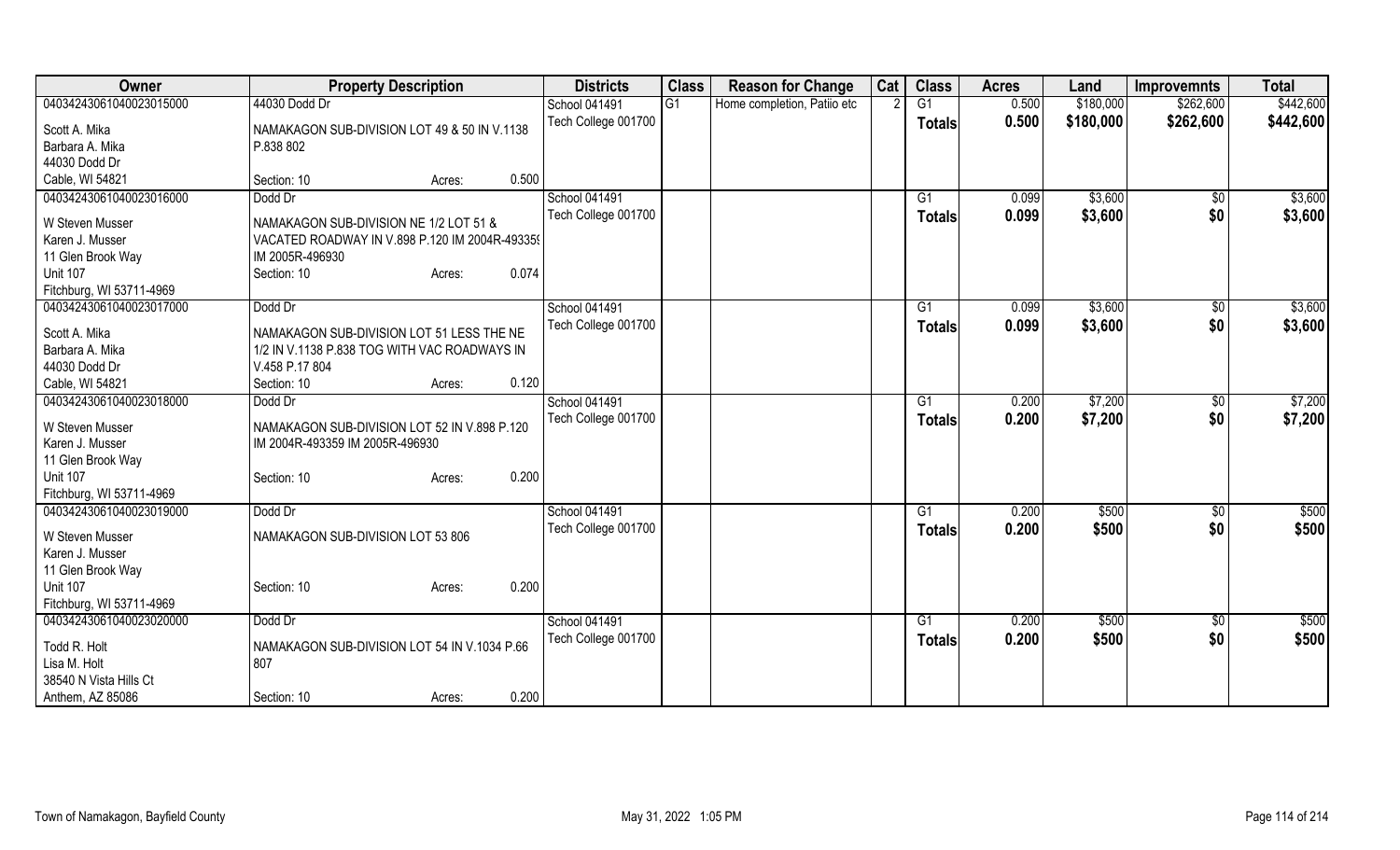| Owner                                  | <b>Property Description</b>                                                        | <b>Districts</b>     | <b>Class</b> | <b>Reason for Change</b> | Cat | <b>Class</b>  | <b>Acres</b> | Land    | <b>Improvemnts</b> | <b>Total</b> |
|----------------------------------------|------------------------------------------------------------------------------------|----------------------|--------------|--------------------------|-----|---------------|--------------|---------|--------------------|--------------|
| 04034243061040023021000                | Dodd Dr                                                                            | <b>School 041491</b> |              |                          |     | G1            | 0.200        | \$500   | $\overline{30}$    | \$500        |
| Mark R. Pieri                          | NAMAKAGON SUB-DIVISION LOT 55 IN V.975 P.216                                       | Tech College 001700  |              |                          |     | <b>Totals</b> | 0.200        | \$500   | \$0                | \$500        |
| 841 Ivy Oaks Dr                        | 808 (MARK R PIERI REV TRUST DTD 2/07/2007 &                                        |                      |              |                          |     |               |              |         |                    |              |
| Caledonia, IL 61011                    | MARY PIERI REV TRUST DTD 2/07/2007)                                                |                      |              |                          |     |               |              |         |                    |              |
|                                        | 0.100<br>Section: 10<br>Acres:                                                     |                      |              |                          |     |               |              |         |                    |              |
| 04034243061040023022000                | Dodd Dr                                                                            | School 041491        |              |                          |     | G1            | 0.100        | \$500   | $\overline{50}$    | \$500        |
|                                        |                                                                                    | Tech College 001700  |              |                          |     | <b>Totals</b> | 0.100        | \$500   | \$0                | \$500        |
| Mark R. Pieri                          | NAMAKAGON SUB-DIVISION LOT 56 IN V.975 P.216                                       |                      |              |                          |     |               |              |         |                    |              |
| 841 Ivy Oaks Dr                        | 809 (MARK R PIERI REV TRUST DTD 2/07/2007 &                                        |                      |              |                          |     |               |              |         |                    |              |
| Caledonia, IL 61011                    | MARY PIERI REV TRUST DTD 2/07/2007)<br>0.140                                       |                      |              |                          |     |               |              |         |                    |              |
|                                        | Section: 10<br>Acres:                                                              |                      |              |                          |     |               |              |         |                    |              |
| 04034243061040023023000                | Dodd Dr                                                                            | School 041491        |              |                          |     | G1            | 0.100        | \$500   | $\sqrt{6}$         | \$500        |
| Mark R. Pieri                          | NAMAKAGON SUB-DIVISION LOT 57 IN V.975 P.216                                       | Tech College 001700  |              |                          |     | <b>Totals</b> | 0.100        | \$500   | \$0                | \$500        |
| 841 Ivy Oaks Dr                        | 810 (MARK R PIERI REV TRUST DTD 2/07/2007 &                                        |                      |              |                          |     |               |              |         |                    |              |
| Caledonia, IL 61011                    | MARY PIERI REV TRUST DTD 2/07/2007)                                                |                      |              |                          |     |               |              |         |                    |              |
|                                        | 0.100<br>Section: 10<br>Acres:                                                     |                      |              |                          |     |               |              |         |                    |              |
| 04034243061040023024000                | Dodd Dr                                                                            | School 041491        |              |                          |     | G1            | 0.100        | \$500   | \$0                | \$500        |
| Mark R. Pieri                          |                                                                                    | Tech College 001700  |              |                          |     | <b>Totals</b> | 0.100        | \$500   | \$0                | \$500        |
|                                        | NAMAKAGON SUB-DIVISION LOT 58 IN V.975 P.216                                       |                      |              |                          |     |               |              |         |                    |              |
| 841 Ivy Oaks Dr<br>Caledonia, IL 61011 | 811 (MARK R PIERI REV TRUST DTD 2/07/2007 &<br>MARY PIERI REV TRUST DTD 2/07/2007) |                      |              |                          |     |               |              |         |                    |              |
|                                        | 0.100<br>Section: 10<br>Acres:                                                     |                      |              |                          |     |               |              |         |                    |              |
| 04034243061040023025000                | Dodd Dr                                                                            | School 041491        |              |                          |     | G1            | 0.100        | \$500   | \$0                | \$500        |
|                                        |                                                                                    | Tech College 001700  |              |                          |     |               | 0.100        | \$500   | \$0                | \$500        |
| Mark R. Pieri                          | NAMAKAGON SUB-DIVISION LOT 59 IN V.975 P.216                                       |                      |              |                          |     | <b>Totals</b> |              |         |                    |              |
| 841 Ivy Oaks Dr                        | 812 (MARK R PIERI REV TRUST DTD 2/07/2007 &                                        |                      |              |                          |     |               |              |         |                    |              |
| Caledonia, IL 61011                    | MARY PIERI REV TRUST DTD 2/07/2007)                                                |                      |              |                          |     |               |              |         |                    |              |
|                                        | 0.100<br>Section: 10<br>Acres:                                                     |                      |              |                          |     |               |              |         |                    |              |
| 04034243061040023026000                | Dodd Dr                                                                            | School 041491        |              |                          |     | G1            | 0.100        | \$3,600 | \$0                | \$3,600      |
| Mark R. Pieri                          | NAMAKAGON SUB-DIVISION LOT 60 IN V.975 P.216                                       | Tech College 001700  |              |                          |     | <b>Totals</b> | 0.100        | \$3,600 | \$0                | \$3,600      |
| 841 Ivy Oaks Dr                        | 813 (MARK R PIERI REV TRUST DTD 2/07/2007 &                                        |                      |              |                          |     |               |              |         |                    |              |
| Caledonia, IL 61011                    | MARY PIERI REV TRUST DTD 2/07/2007)                                                |                      |              |                          |     |               |              |         |                    |              |
|                                        | 0.100<br>Section: 10<br>Acres:                                                     |                      |              |                          |     |               |              |         |                    |              |
| 04034243061040023027000                | County Hwy D                                                                       | School 041491        |              |                          |     | G1            | 0.100        | \$3,600 | $\sqrt{6}$         | \$3,600      |
|                                        |                                                                                    | Tech College 001700  |              |                          |     | <b>Totals</b> | 0.100        | \$3,600 | \$0                | \$3,600      |
| Mark R. Pieri                          | NAMAKAGON SUB-DIVISION LOT 61 INV.975 P.216                                        |                      |              |                          |     |               |              |         |                    |              |
| 841 Ivy Oaks Dr                        | 814 (MARK R PIERI REV TRUST DTD 2/07/2007 &                                        |                      |              |                          |     |               |              |         |                    |              |
| Caledonia, IL 61011                    | MARY PIERI REV TRUST DTD 2/07/2007)                                                |                      |              |                          |     |               |              |         |                    |              |
|                                        | 0.100<br>Section: 10<br>Acres:                                                     |                      |              |                          |     |               |              |         |                    |              |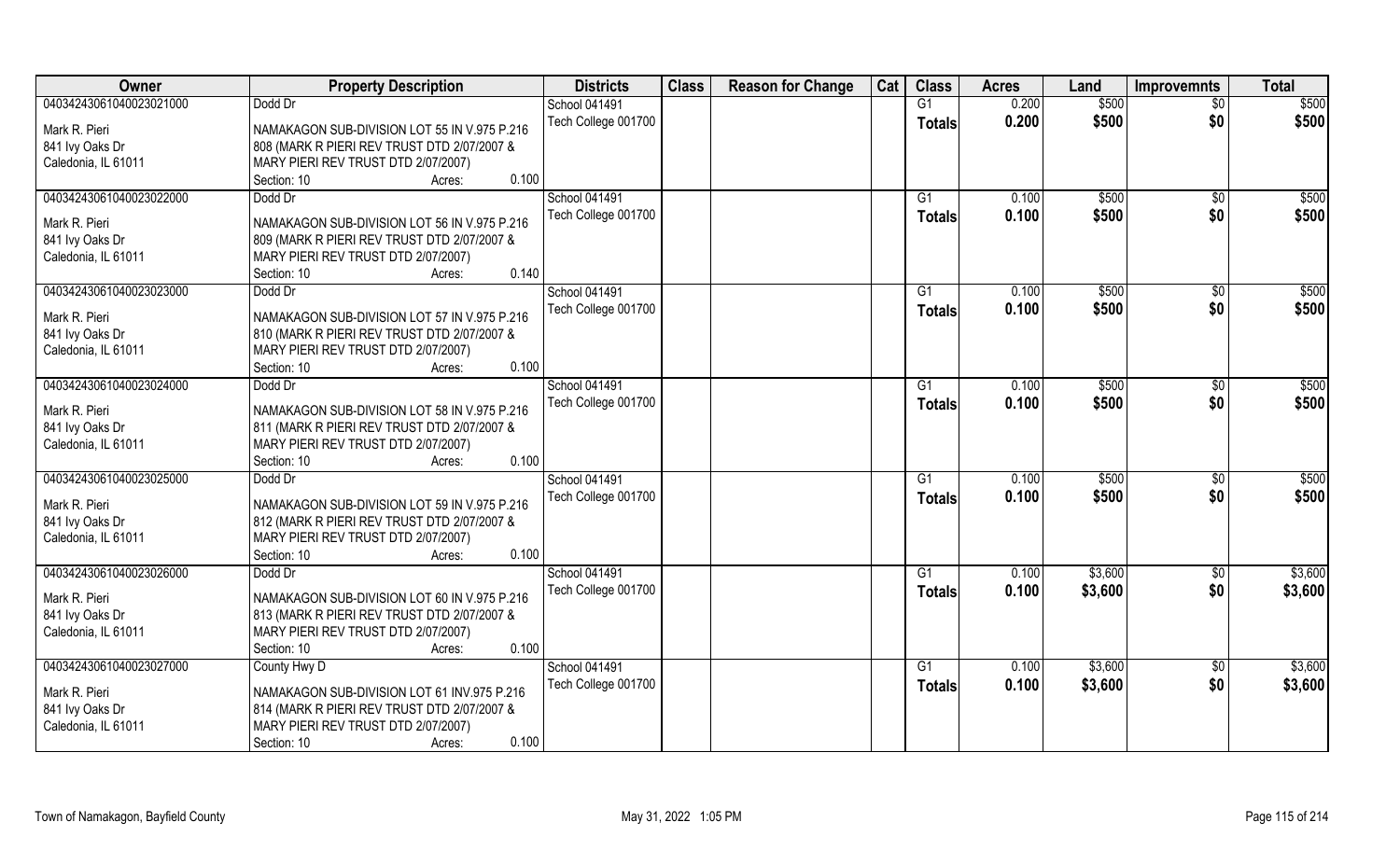| Owner                    | <b>Property Description</b>                  | <b>Districts</b>    | <b>Class</b> | <b>Reason for Change</b> | Cat | <b>Class</b>           | <b>Acres</b> | Land      | <b>Improvemnts</b> | <b>Total</b> |
|--------------------------|----------------------------------------------|---------------------|--------------|--------------------------|-----|------------------------|--------------|-----------|--------------------|--------------|
| 04034243061040023028000  | 44150 Dodd Dr                                | School 041491       |              |                          |     | G1                     | 0.100        | \$3,600   | \$42,400           | \$46,000     |
| Mark R. Pieri            | NAMAKAGON SUB-DIVISION LOT 62 IN V.975 P.216 | Tech College 001700 |              |                          |     | <b>Totals</b>          | 0.100        | \$3,600   | \$42,400           | \$46,000     |
| 841 Ivy Oaks Dr          | 815 (MARK R PIERI REV TRUST DTD 2/07/2007 &  |                     |              |                          |     |                        |              |           |                    |              |
| Caledonia, IL 61011      | MARY PIERI REV TRUST DTD 2/07/2007)          |                     |              |                          |     |                        |              |           |                    |              |
|                          | Section: 10<br>0.100<br>Acres:               |                     |              |                          |     |                        |              |           |                    |              |
| 04034243061040023029000  | County Hwy D                                 | School 041491       |              |                          |     | G1                     | 0.100        | \$3,600   | \$0                | \$3,600      |
|                          |                                              | Tech College 001700 |              |                          |     | <b>Totals</b>          | 0.100        | \$3,600   | \$0                | \$3,600      |
| Mark R. Pieri            | NAMAKAGON SUB-DIVISION LOT 63 IN V.975 P.216 |                     |              |                          |     |                        |              |           |                    |              |
| 841 Ivy Oaks Dr          | 816 (MARK R PIERI REV TRUST DTD 2/07/2007 &  |                     |              |                          |     |                        |              |           |                    |              |
| Caledonia, IL 61011      | MARY PIERI REV TRUST DTD 2/07/2007)          |                     |              |                          |     |                        |              |           |                    |              |
|                          | 0.100<br>Section: 10<br>Acres:               |                     |              |                          |     |                        |              |           |                    |              |
| 04034243061040023030000  | 44050 Dodd Dr                                | School 041491       |              |                          |     | G1                     | 0.600        | \$238,100 | \$259,700          | \$497,800    |
| W Steven Musser          | NAMAKAGON SUB-DIVISION LOTS 64-66 817        | Tech College 001700 |              |                          |     | <b>Totals</b>          | 0.600        | \$238,100 | \$259,700          | \$497,800    |
| Karen J. Musser          |                                              |                     |              |                          |     |                        |              |           |                    |              |
| 11 Glen Brook Way        |                                              |                     |              |                          |     |                        |              |           |                    |              |
| <b>Unit 107</b>          | 0.600<br>Section: 10<br>Acres:               |                     |              |                          |     |                        |              |           |                    |              |
| Fitchburg, WI 53711-4969 |                                              |                     |              |                          |     |                        |              |           |                    |              |
| 04034243061040023031000  | Dodd Dr                                      | School 041491       |              |                          |     | $\overline{G1}$        | 0.100        | \$36,000  | \$0                | \$36,000     |
|                          |                                              | Tech College 001700 |              |                          |     | <b>Totals</b>          | 0.100        | \$36,000  | \$0                | \$36,000     |
| W Steven Musser          | NAMAKAGON SUB-DIVISION S 20' OF LOT 67 820   |                     |              |                          |     |                        |              |           |                    |              |
| Karen J. Musser          |                                              |                     |              |                          |     |                        |              |           |                    |              |
| 11 Glen Brook Way        |                                              |                     |              |                          |     |                        |              |           |                    |              |
| <b>Unit 107</b>          | 0.100<br>Section: 10<br>Acres:               |                     |              |                          |     |                        |              |           |                    |              |
| Fitchburg, WI 53711-4969 |                                              |                     |              |                          |     |                        |              |           |                    |              |
| 04034243061040023032000  | 44060 Dodd Dr                                | School 041491       |              |                          |     | G1                     | 0.400        | \$185,000 | \$114,600          | \$299,600    |
| Jason P. Anderson        | NAMAKAGON SUB-DIVISION N 25' OF LOT 67 & ALL | Tech College 001700 |              |                          |     | <b>Totals</b>          | 0.400        | \$185,000 | \$114,600          | \$299,600    |
| 14997 W Hilltop PI       | OF LOT 68 IN V.1150 P.421 821                |                     |              |                          |     |                        |              |           |                    |              |
| Hayward, WI 54843        |                                              |                     |              |                          |     |                        |              |           |                    |              |
|                          | 0.400<br>Section: 10<br>Acres:               |                     |              |                          |     |                        |              |           |                    |              |
| 04034243061040023033000  | Dodd Dr                                      | School 041491       |              |                          |     | $\overline{\text{G5}}$ | 0.600        | \$200     | \$0                | \$200        |
|                          |                                              | Tech College 001700 |              |                          |     | <b>Totals</b>          | 0.600        | \$200     | \$0                | \$200        |
| Mark R. Pieri            | NAMAKAGON SUB-DIVISION LOT 69 IN V.975 P.216 |                     |              |                          |     |                        |              |           |                    |              |
| 841 Ivy Oaks Dr          | 822 (MARK R PIERI REV TRUST DTD 2/07/2007 &  |                     |              |                          |     |                        |              |           |                    |              |
| Caledonia, IL 61011      | MARY PIERI REV TRUST DTD 2/07/2007)          |                     |              |                          |     |                        |              |           |                    |              |
|                          | Section: 10<br>0.600<br>Acres:               |                     |              |                          |     |                        |              |           |                    |              |
| 04034243061040023034000  | Dodd Dr                                      | School 041491       |              |                          |     | G5                     | 0.800        | \$300     | \$0                | \$300        |
| Mark R. Pieri            | NAMAKAGON SUB-DIVISION LOT 70 IN V.975 P.216 | Tech College 001700 |              |                          |     | <b>Totals</b>          | 0.800        | \$300     | \$0                | \$300        |
| 841 Ivy Oaks Dr          | 823 (MARK R PIERI REV TRUST DTD 2/07/2007 &  |                     |              |                          |     |                        |              |           |                    |              |
| Caledonia, IL 61011      | MARY PIERI REV TRUST DTD 2/07/2007)          |                     |              |                          |     |                        |              |           |                    |              |
|                          | 0.800<br>Section: 10<br>Acres:               |                     |              |                          |     |                        |              |           |                    |              |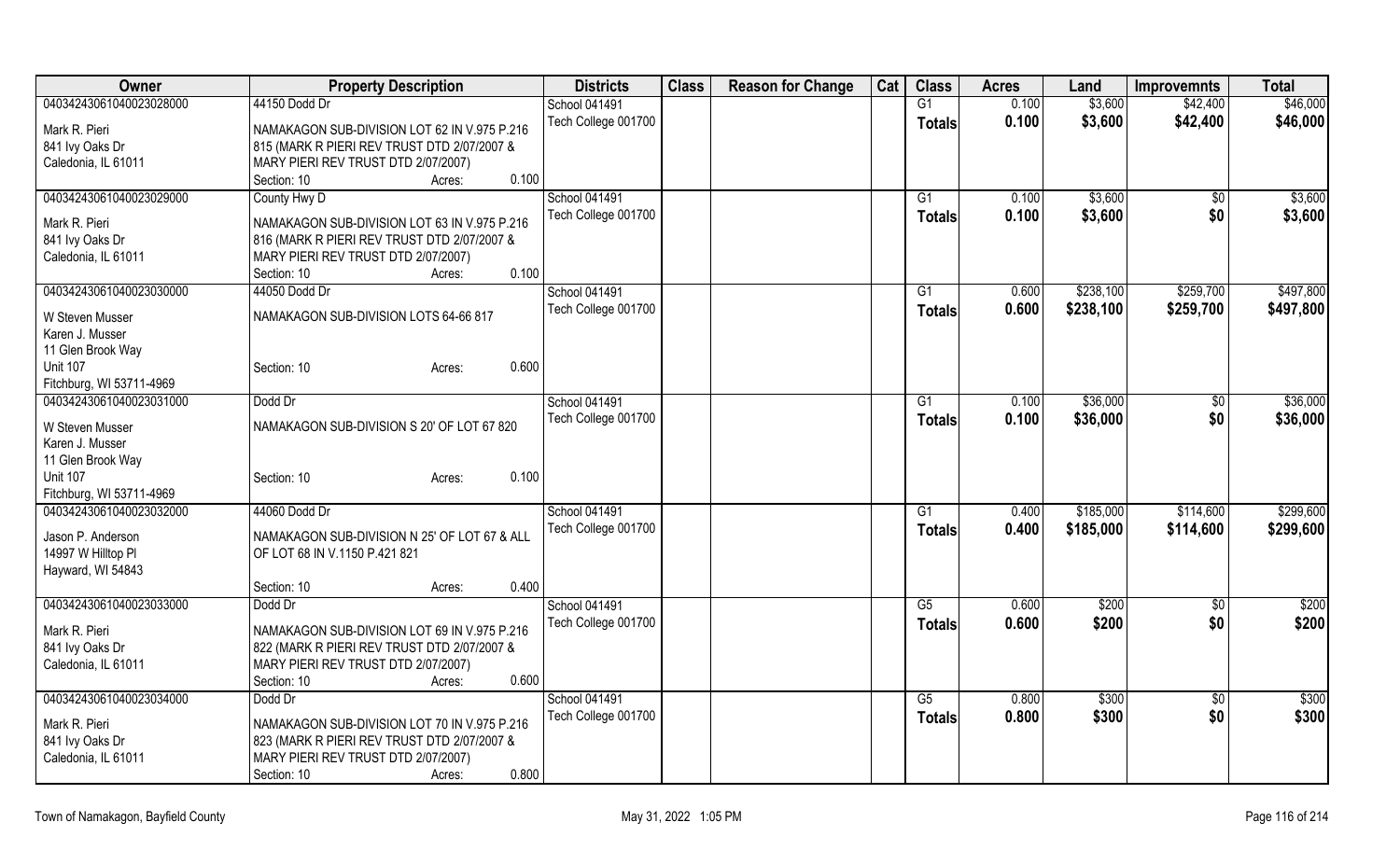| Owner                                  | <b>Property Description</b>                                  | <b>Districts</b>     | <b>Class</b> | <b>Reason for Change</b> | Cat | <b>Class</b>    | <b>Acres</b> | Land      | <b>Improvemnts</b> | <b>Total</b> |
|----------------------------------------|--------------------------------------------------------------|----------------------|--------------|--------------------------|-----|-----------------|--------------|-----------|--------------------|--------------|
| 04034243061040023035000                | Dodd Dr                                                      | School 041491        |              |                          |     | G5              | 0.800        | \$300     | $\overline{30}$    | \$300        |
| Mark R. Pieri                          | NAMAKAGON SUB-DIVISION LOT 71 IN V.975 P.216                 | Tech College 001700  |              |                          |     | <b>Totals</b>   | 0.800        | \$300     | \$0                | \$300        |
| 841 Ivy Oaks Dr                        | 824 (MARK R PIERI REV TRUST DTD 2/07/2007 &                  |                      |              |                          |     |                 |              |           |                    |              |
| Caledonia, IL 61011                    | MARY PIERI REV TRUST DTD 2/07/2007)                          |                      |              |                          |     |                 |              |           |                    |              |
|                                        | 0.800<br>Section: 10<br>Acres:                               |                      |              |                          |     |                 |              |           |                    |              |
| 04034243061040023036000                | Dodd Dr                                                      | <b>School 041491</b> |              |                          |     | $\overline{G5}$ | 0.800        | \$300     | \$0                | \$300        |
|                                        |                                                              | Tech College 001700  |              |                          |     | Totals          | 0.800        | \$300     | \$0                | \$300        |
| Mark R. Pieri                          | NAMAKAGON SUB-DIVISION LOT 72 IN V.975 P.216                 |                      |              |                          |     |                 |              |           |                    |              |
| 841 Ivy Oaks Dr                        | 825 (MARK R PIERI REV TRUST DTD 2/07/2007 &                  |                      |              |                          |     |                 |              |           |                    |              |
| Caledonia, IL 61011                    | MARY PIERI REV TRUST DTD 2/07/2007)                          |                      |              |                          |     |                 |              |           |                    |              |
|                                        | 0.800<br>Section: 10<br>Acres:                               |                      |              |                          |     |                 |              |           |                    |              |
| 04034243061040023037000                | Dodd Dr                                                      | School 041491        |              |                          |     | G5              | 0.700        | \$200     | \$0                | \$200        |
| Mark R. Pieri                          | NAMAKAGON SUB-DIVISION LOT 73 IN V. 975 P.216                | Tech College 001700  |              |                          |     | <b>Totals</b>   | 0.700        | \$200     | \$0                | \$200        |
| 841 Ivy Oaks Dr                        | 826 (MARK R PIERI REV TRUST DTD 2/07/2007 &                  |                      |              |                          |     |                 |              |           |                    |              |
| Caledonia, IL 61011                    | MARY PIERI REV TRUST DTD 2/07/2007)                          |                      |              |                          |     |                 |              |           |                    |              |
|                                        | 0.700<br>Section: 10<br>Acres:                               |                      |              |                          |     |                 |              |           |                    |              |
| 04034243061040500610000                | 22925 Viking Bay Dr                                          | School 041491        |              |                          |     | G1              | 3.000        | \$26,000  | \$85,000           | \$111,000    |
|                                        |                                                              | Tech College 001700  |              |                          |     | G <sub>5</sub>  | 7.000        | \$2,100   | \$0                | \$2,100      |
| Daniel T. Plum                         | GOVT LOT 6 LESS V.214 P.573; V.218 P.121; V.621<br>P.371 370 |                      |              |                          |     | G <sub>6</sub>  | 6.000        | \$12,000  | \$0                | \$12,000     |
| 22925 Viking Bay Dr<br>Cable, WI 54821 |                                                              |                      |              |                          |     | <b>Totals</b>   | 16.000       | \$40,100  | \$85,000           | \$125,100    |
|                                        | 16.000<br>Section: 10<br>Acres:                              |                      |              |                          |     |                 |              |           |                    |              |
| 04034243061040500620000                | 44475 County Hwy D                                           | School 041491        |              |                          |     | G1              | 2.190        | \$198,000 | \$165,000          | \$363,000    |
|                                        |                                                              | Tech College 001700  |              |                          |     |                 | 2.190        | \$198,000 | \$165,000          |              |
| James D. Dandeneau                     | LOT 2 CSM #1277 V.8 P.11 (LOCATED IN GOVT LOTS               |                      |              |                          |     | <b>Totals</b>   |              |           |                    | \$363,000    |
| Laura Dandeneau                        | 5, 6 & 10) IN V.886 P.679 370A IM 2004R-490088 IM            |                      |              |                          |     |                 |              |           |                    |              |
| 44475 County Hwy D                     | 2004R-489943 IM 2004R-489942 IM 2004R-489941 IM              |                      |              |                          |     |                 |              |           |                    |              |
| Cable, WI 54821                        | 2.190<br>Section: 10<br>Acres:                               |                      |              |                          |     |                 |              |           |                    |              |
| 04034243061040500712000                |                                                              | School 041491        |              |                          |     | G5              | 27.000       | \$8,200   | \$0                | \$8,200      |
| Greg J. Asmus                          | THAT PART OF GOVT LOTS 7 & 8 LYING EAST OF CO                | Tech College 001700  |              |                          |     | G <sub>6</sub>  | 5.000        | \$10,000  | \$0                | \$10,000     |
| N1449 County Rd E                      | HWY D LESS PARCELS DESC IN V.967 P.715                       |                      |              |                          |     | <b>Totals</b>   | 32.000       | \$18,200  | \$0                | \$18,200     |
| Palmyra, WI 53156                      |                                                              |                      |              |                          |     |                 |              |           |                    |              |
|                                        | 32.000<br>Section: 10<br>Acres:                              |                      |              |                          |     |                 |              |           |                    |              |
| 04034243061040500720000                | 44025 County Hwy D                                           | School 041491        |              |                          |     | G1              | 3.000        | \$213,300 | \$105,400          | \$318,700    |
|                                        |                                                              | Tech College 001700  |              |                          |     | Totals          | 3.000        | \$213,300 | \$105,400          | \$318,700    |
| Dawn A. Bratz                          | PAR IN GOVT LOTS 7 & 8 IN V.928 P.86 367A IM                 |                      |              |                          |     |                 |              |           |                    |              |
| 44025 Co Hwy D                         | 2005R-502008                                                 |                      |              |                          |     |                 |              |           |                    |              |
| Cable, WI 54821                        |                                                              |                      |              |                          |     |                 |              |           |                    |              |
|                                        | 3.000<br>Section: 10<br>Acres:                               |                      |              |                          |     |                 |              |           |                    |              |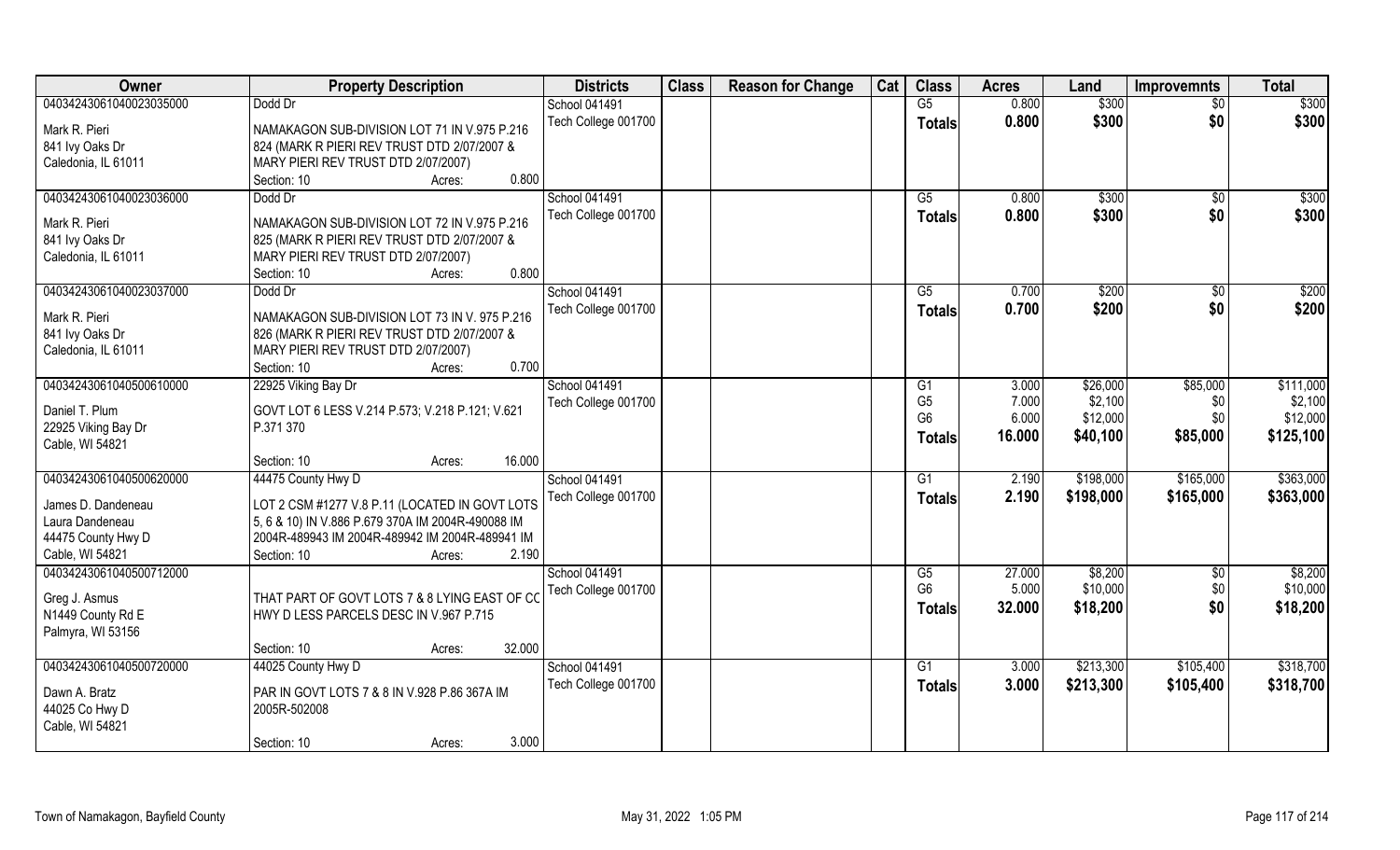| Owner                   | <b>Property Description</b>                                           | <b>Districts</b>     | <b>Class</b> | <b>Reason for Change</b> | Cat | <b>Class</b>   | <b>Acres</b> | Land      | <b>Improvemnts</b> | <b>Total</b> |
|-------------------------|-----------------------------------------------------------------------|----------------------|--------------|--------------------------|-----|----------------|--------------|-----------|--------------------|--------------|
| 04034243061040500810000 | 44145 Dodd Dr                                                         | <b>School 041491</b> |              |                          |     | G2             | 7.400        | \$685,400 | \$305,800          | \$991,200    |
| Robert J. Walworth      | ALL THAT PART OF GOVT LOTS 8, 17 & 19 W OF CO                         | Tech College 001700  |              |                          |     | <b>Totals</b>  | 7.400        | \$685,400 | \$305,800          | \$991,200    |
| 44145 Dodd Dr           | HWY D & W OF DODD RD IN V.502 P.294 LESS 3 PAR                        |                      |              |                          |     |                |              |           |                    |              |
| Cable, WI 54821         | IN V.386 P.291 AND LESS .06 A IN V. 826 P. 365 368                    |                      |              |                          |     |                |              |           |                    |              |
|                         | Section: 10<br>7.400<br>Acres:                                        |                      |              |                          |     |                |              |           |                    |              |
| 04034243061040500820000 | 44065 Dodd Dr                                                         | <b>School 041491</b> |              |                          |     | G1             | 1.800        | \$367,200 | \$164,200          | \$531,400    |
|                         |                                                                       | Tech College 001700  |              |                          |     | <b>Totals</b>  | 1.800        | \$367,200 | \$164,200          | \$531,400    |
| Robin Mccorison         | PAR IN GOVT LOT 8 IN DOC 2021R-587497 368D                            |                      |              |                          |     |                |              |           |                    |              |
| James Mccorison         |                                                                       |                      |              |                          |     |                |              |           |                    |              |
| 1136 Briarcliffe Dr     |                                                                       |                      |              |                          |     |                |              |           |                    |              |
| Altoona, WI 54720       | 1.800<br>Section: 10<br>Acres:                                        |                      |              |                          |     |                |              |           |                    |              |
| 04034243061040500831000 | 44035 Dodd Dr                                                         | <b>School 041491</b> |              |                          |     | G1             | 0.980        | \$361,200 | \$237,500          | \$598,700    |
| John R. Habas           | LOT 1 CSM #1499 IN V.9 P.67 (LOCATED IN GOVT                          | Tech College 001700  |              |                          |     | <b>Totals</b>  | 0.980        | \$361,200 | \$237,500          | \$598,700    |
| April J. Habas          | LOT 8) IN DOC 2020R-583798 368A                                       |                      |              |                          |     |                |              |           |                    |              |
| 2311 21-1/4 St          |                                                                       |                      |              |                          |     |                |              |           |                    |              |
| Rice Lake, WI 54868     | 0.980<br>Section: 10<br>Acres:                                        |                      |              |                          |     |                |              |           |                    |              |
| 04034243061040500832000 | 44005 Dodd Dr                                                         | <b>School 041491</b> |              |                          |     | G1             | 0.520        | \$278,800 | \$102,100          | \$380,900    |
| Jerald J. Paris         |                                                                       | Tech College 001700  |              |                          |     | <b>Totals</b>  | 0.520        | \$278,800 | \$102,100          | \$380,900    |
| 5027 Browns Beach Rd    | LOT 2 CSM #1499 IN V.9 P.67 (LOCATED IN GOVT<br>LOT 8) IN V.959 P.477 |                      |              |                          |     |                |              |           |                    |              |
| Rockford, IL 61103      |                                                                       |                      |              |                          |     |                |              |           |                    |              |
|                         | 0.520<br>Section: 10<br>Acres:                                        |                      |              |                          |     |                |              |           |                    |              |
| 04034243061040500850000 | 44035 County Hwy D                                                    | School 041491        |              |                          |     | G1             | 2.090        | \$130,400 | \$93,800           | \$224,200    |
|                         |                                                                       | Tech College 001700  |              |                          |     |                | 2.090        | \$130,400 | \$93,800           | \$224,200    |
| Justin B. Genereaux     | LOT 1 CSM #1522 IN V.9 P.122 (LOCATED IN GOVT                         |                      |              |                          |     | Totals         |              |           |                    |              |
| Sara C. Genereaux       | LOTS 7 & 8) IN 2022R-593087                                           |                      |              |                          |     |                |              |           |                    |              |
| 405 Brookwood Dr        |                                                                       |                      |              |                          |     |                |              |           |                    |              |
| Hudson, WI 54016        | 2.090<br>Section: 10<br>Acres:                                        |                      |              |                          |     |                |              |           |                    |              |
| 04034243061040500910000 | Dodd Dr                                                               | School 041491        |              |                          |     | G5             | 7.000        | \$2,100   | \$0                | \$2,100      |
| Daniel T. Plum          | GOVT LOT 9 371                                                        | Tech College 001700  |              |                          |     | G <sub>6</sub> | 3.500        | \$7,000   | \$0                | \$7,000      |
| 22925 Viking Bay Dr     |                                                                       |                      |              |                          |     | <b>Totals</b>  | 10.500       | \$9,100   | \$0                | \$9,100      |
| Cable, WI 54821         |                                                                       |                      |              |                          |     |                |              |           |                    |              |
|                         | 10.500<br>Section: 10<br>Acres:                                       |                      |              |                          |     |                |              |           |                    |              |
| 04034243061040501010000 | 44465 County Hwy D                                                    | School 041491        |              |                          |     | G1             | 0.260        | \$138,700 | \$180,000          | \$318,700    |
|                         |                                                                       | Tech College 001700  |              |                          |     | <b>Totals</b>  | 0.260        | \$138,700 | \$180,000          | \$318,700    |
| Michael S. Dunlavy      | LOT 1 CSM #1277 V.8 P.11 (LOCATED IN GOVT LOT                         |                      |              |                          |     |                |              |           |                    |              |
| Krystel Dunlavy         | 10) IN V.1142 P.502 374C                                              |                      |              |                          |     |                |              |           |                    |              |
| 77794 Hill Rd           |                                                                       |                      |              |                          |     |                |              |           |                    |              |
| Glidden, WI 54527       | 0.260<br>Section: 10<br>Acres:                                        |                      |              |                          |     |                |              |           |                    |              |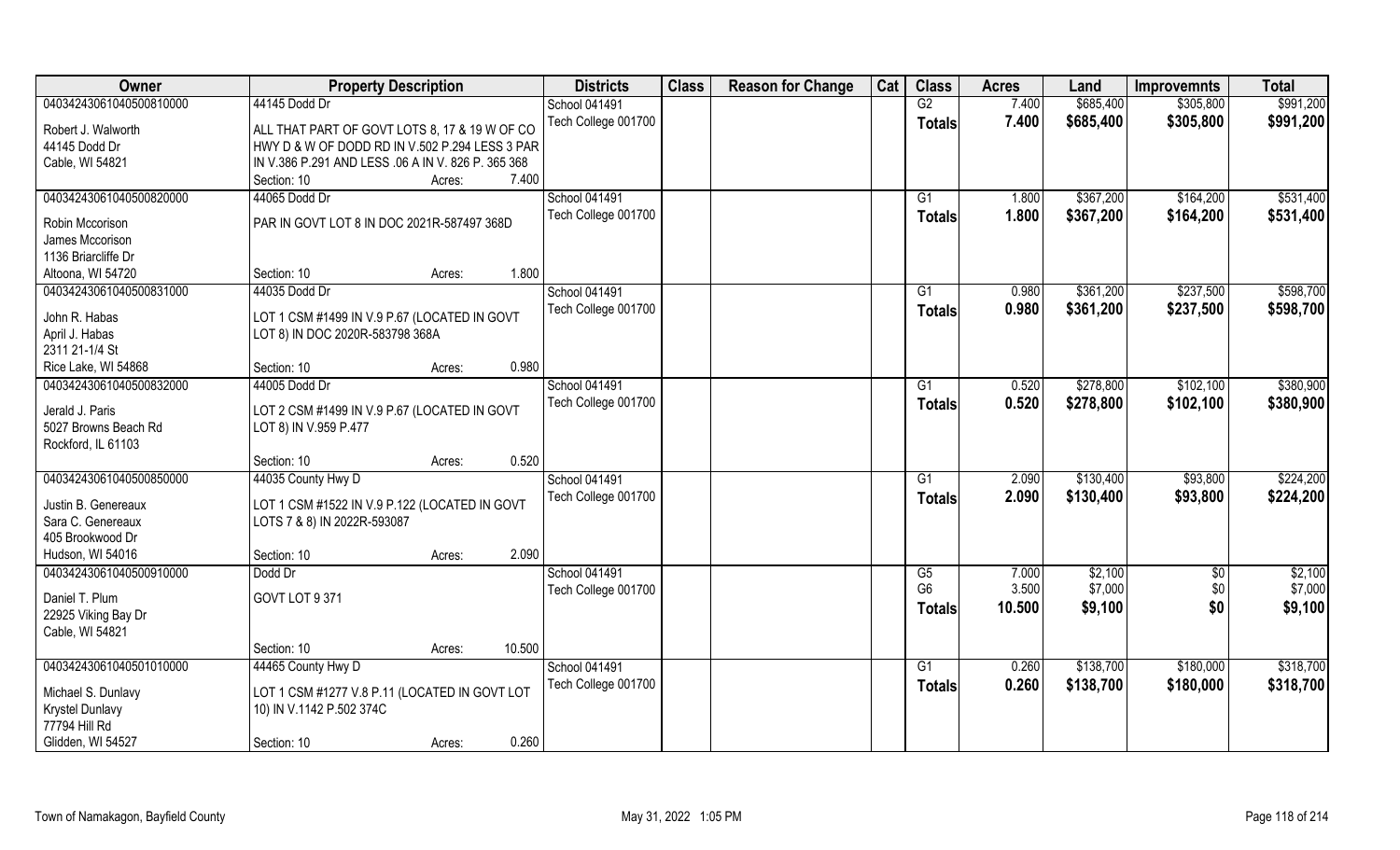| Owner                            | <b>Property Description</b>                       | <b>Districts</b>     | <b>Class</b> | <b>Reason for Change</b> | Cat | <b>Class</b>    | <b>Acres</b> | Land      | <b>Improvemnts</b> | <b>Total</b> |
|----------------------------------|---------------------------------------------------|----------------------|--------------|--------------------------|-----|-----------------|--------------|-----------|--------------------|--------------|
| 04034243061040501020000          | 44435 County Hwy D                                | <b>School 041491</b> |              |                          |     | G1              | 1.750        | \$119,100 | $\sqrt{6}$         | \$119,100    |
| Ray A. Ebert                     | LOT 1 CSM #756 V.5 P.74 (LOCATED IN GOVT LOTS 6   | Tech College 001700  |              |                          |     | <b>Totals</b>   | 1.750        | \$119,100 | \$0                | \$119,100    |
| 42860 Lake Ridge Rd              | & 10) V.478 P.275 373                             |                      |              |                          |     |                 |              |           |                    |              |
| Cable, WI 54821                  |                                                   |                      |              |                          |     |                 |              |           |                    |              |
|                                  | 1.750<br>Section: 10<br>Acres:                    |                      |              |                          |     |                 |              |           |                    |              |
| 04034243061040501030000          | 44430 County Hwy D                                | <b>School 041491</b> |              |                          |     | G1              | 2.000        | \$135,500 | \$30,600           | \$166, 100   |
| Douglas J. Cleary                | PAR IN GOVT LOT 10 IN V.152 P.981 P.252 374BB     | Tech College 001700  |              |                          |     | Totals          | 2.000        | \$135,500 | \$30,600           | \$166,100    |
| Mary J. Cleary                   |                                                   |                      |              |                          |     |                 |              |           |                    |              |
| 210 Rustic Lodge West            |                                                   |                      |              |                          |     |                 |              |           |                    |              |
| Minneapolis, MN 55419            | 2.000<br>Section: 10<br>Acres:                    |                      |              |                          |     |                 |              |           |                    |              |
| 04034243061040501040000          | 44420 County Hwy D                                | <b>School 041491</b> |              |                          |     | G1              | 1.500        | \$152,500 | \$131,500          | \$284,000    |
| Robert R. Mueller                | PAR IN GOVT LOT 10 IN DOC 2017R-570309 374AA      | Tech College 001700  |              |                          |     | Totals          | 1.500        | \$152,500 | \$131,500          | \$284,000    |
| Lois A. Mueller                  |                                                   |                      |              |                          |     |                 |              |           |                    |              |
| 44420 County Hwy D               |                                                   |                      |              |                          |     |                 |              |           |                    |              |
| Cable, WI 54821                  | 1.500<br>Section: 10<br>Acres:                    |                      |              |                          |     |                 |              |           |                    |              |
| 04034243061040501050000          | 44400 County Hwy D                                | <b>School 041491</b> |              |                          |     | G2              | 1.000        | \$152,500 | \$187,500          | \$340,000    |
| Back of House LLC                | PAR IN GOVT LOT 10 IN DOC 2019R-576672 374A       | Tech College 001700  |              |                          |     | <b>Totals</b>   | 1.000        | \$152,500 | \$187,500          | \$340,000    |
| 47805 County Hwy D               |                                                   |                      |              |                          |     |                 |              |           |                    |              |
| Cable, WI 54821                  |                                                   |                      |              |                          |     |                 |              |           |                    |              |
|                                  | 1.000<br>Section: 10<br>Acres:                    |                      |              |                          |     |                 |              |           |                    |              |
| 04034243061040501060000          | 44330 County Hwy D                                | <b>School 041491</b> |              |                          |     | $\overline{G1}$ | 0.500        | \$8,900   | \$92,100           | \$101,000    |
| Lawrence W. Faust                | PAR IN GOVT LOT 10 IN V.1158 P.517 374A1          | Tech College 001700  |              |                          |     | Totals          | 0.500        | \$8,900   | \$92,100           | \$101,000    |
| 44330 County Hwy D               |                                                   |                      |              |                          |     |                 |              |           |                    |              |
| Cable, WI 54821                  |                                                   |                      |              |                          |     |                 |              |           |                    |              |
|                                  | 0.500<br>Section: 10<br>Acres:                    |                      |              |                          |     |                 |              |           |                    |              |
| 04034243061040501070000          | 44395 County Hwy D                                | School 041491        |              |                          |     | G1              | 2.600        | \$101,000 | \$139,100          | \$240,100    |
| Chad J. Ryan                     | SW COR OF GOVT LOT 10 IN V.1148 P.138 374B        | Tech College 001700  |              |                          |     | <b>Totals</b>   | 2.600        | \$101,000 | \$139,100          | \$240,100    |
| Janet I. Ryan                    |                                                   |                      |              |                          |     |                 |              |           |                    |              |
| 14570 370th St                   |                                                   |                      |              |                          |     |                 |              |           |                    |              |
| Goodhue, MN 55027                | 2.600<br>Section: 10<br>Acres:                    |                      |              |                          |     |                 |              |           |                    |              |
| 04034243061040501081000          | 44490 County Hwy D                                | School 041491        |              |                          |     | G1              | 1.000        | \$14,000  | \$16,700           | \$30,700     |
| <b>Gregory Savor Irrev Trust</b> | PAR IN GOVT LOT 6 & 10 DESC IN DOC                | Tech College 001700  |              |                          |     | G <sub>5</sub>  | 10.000       | \$3,000   | \$0                | \$3,000      |
| 2901 Wild Rose Ln                | 2022R-592950 LESS LOT 1 CSM #2011 IN IN V 12 P 12 |                      |              |                          |     | G <sub>6</sub>  | 7.860        | \$15,700  | \$0                | \$15,700     |
| Onalaska, WI 54650               | (GREGORY SAVOR IRREV TRUST DTD 12/31/2021)        |                      |              |                          |     | <b>Totals</b>   | 18.860       | \$32,700  | \$16,700           | \$49,400     |
|                                  | 18.860<br>Section: 10<br>Acres:                   |                      |              |                          |     |                 |              |           |                    |              |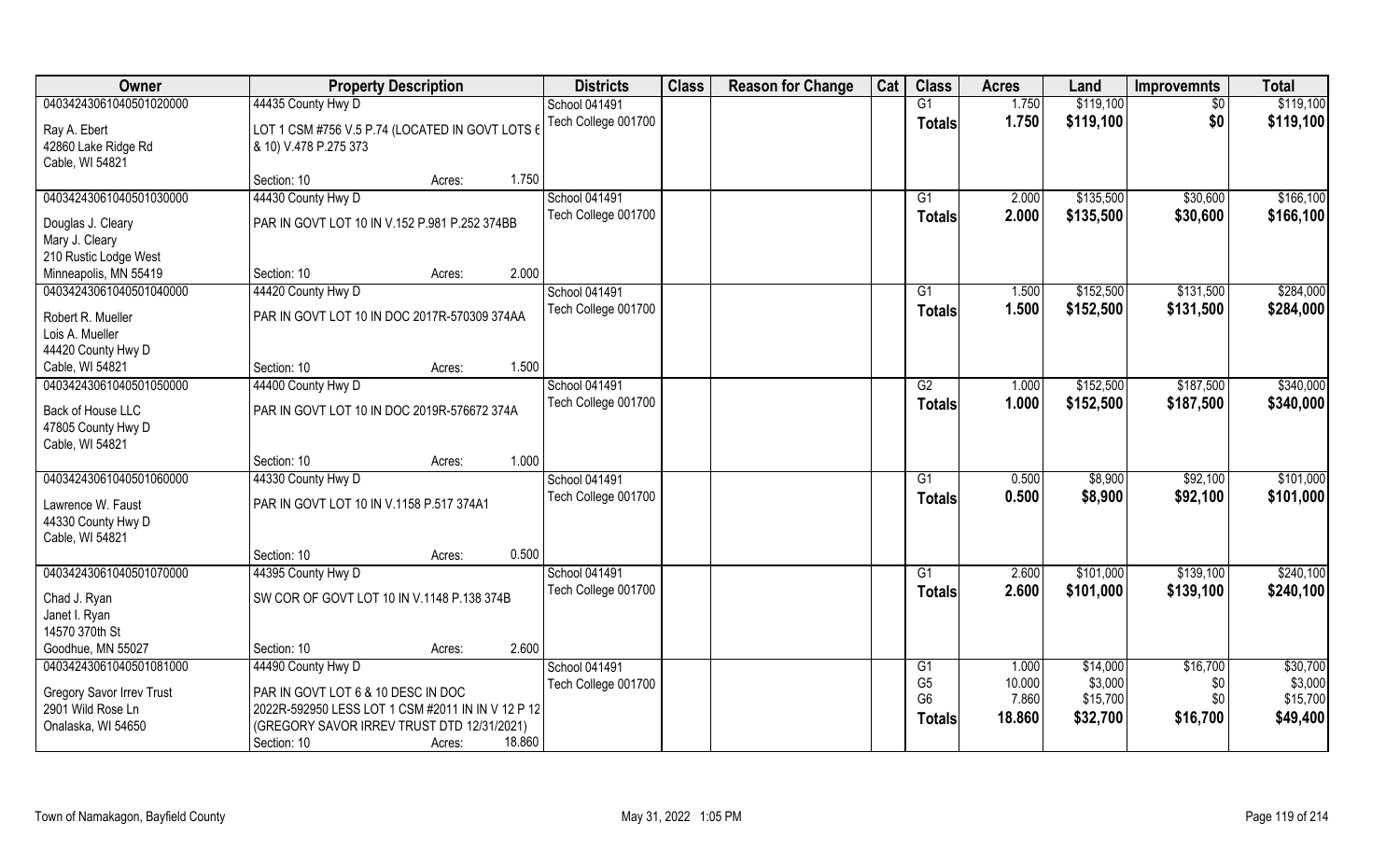| Owner                              | <b>Property Description</b>                      | <b>Districts</b>     | <b>Class</b> | <b>Reason for Change</b>    | Cat                      | <b>Class</b>   | <b>Acres</b> | Land      | <b>Improvemnts</b> | <b>Total</b> |
|------------------------------------|--------------------------------------------------|----------------------|--------------|-----------------------------|--------------------------|----------------|--------------|-----------|--------------------|--------------|
| 04034243061040501082000            | 44315 County Hwy D                               | <b>School 041491</b> |              |                             |                          | G1             | 2.140        | \$11,300  | \$24,300           | \$35,600     |
| Richard W. Yerhot                  | LOT 1 CSM #2011 IN V.12 P.12 (LOCATED IN GOVT    | Tech College 001700  |              |                             |                          | <b>Totals</b>  | 2.140        | \$11,300  | \$24,300           | \$35,600     |
| Sherrie Yerhot                     | 10) IN DOC 2017R-570125                          |                      |              |                             |                          |                |              |           |                    |              |
| 44405 Eagle Point Dr               |                                                  |                      |              |                             |                          |                |              |           |                    |              |
| Cable, WI 54821                    | 2.140<br>Section: 10<br>Acres:                   |                      |              |                             |                          |                |              |           |                    |              |
| 04034243061040501410000            | County Hwy D                                     | <b>School 041491</b> |              |                             |                          | G <sub>6</sub> | 2.200        | \$4,400   | \$0                | \$4,400      |
| Brian C. Baxter                    | GOVT LOT 14 IN V.1149 P.789 376                  | Tech College 001700  |              |                             |                          | <b>Totals</b>  | 2.200        | \$4,400   | \$0                | \$4,400      |
| Susan K. Baxter                    |                                                  |                      |              |                             |                          |                |              |           |                    |              |
| 2001 Robincrest                    |                                                  |                      |              |                             |                          |                |              |           |                    |              |
| Glenview, IL 60025                 | 2.200<br>Section: 10<br>Acres:                   |                      |              |                             |                          |                |              |           |                    |              |
| 04034243061040501510000            | 44025 County Hwy D                               | <b>School 041491</b> |              |                             |                          | G5             | 10.200       | \$3,100   | $\sqrt[6]{3}$      | \$3,100      |
|                                    | GOVT LOT 15 IN V.751 P.115 377 IM 2005R-501388   | Tech College 001700  |              |                             |                          | G <sub>6</sub> | 2.000        | \$3,000   | \$0                | \$3,000      |
| Gregory J. Asmus<br>44025 Co Hwy D |                                                  |                      |              |                             |                          | <b>Totals</b>  | 12.200       | \$6,100   | \$0                | \$6,100      |
| Cable, WI 54821                    |                                                  |                      |              |                             |                          |                |              |           |                    |              |
|                                    | 12.200<br>Section: 10<br>Acres:                  |                      |              |                             |                          |                |              |           |                    |              |
| 04034243061040501810000            | County Hwy D                                     | <b>School 041491</b> |              |                             |                          | G <sub>1</sub> | 2.900        | \$25,600  | \$0                | \$25,600     |
|                                    |                                                  | Tech College 001700  |              |                             |                          | <b>Totals</b>  | 2.900        | \$25,600  | \$0                | \$25,600     |
| Eagle Point Homeowners Assoc       | PAR IN GOVT LOT 16 & 18 IN V.783 P.864           |                      |              |                             |                          |                |              |           |                    |              |
| 44405 Eagle Pt                     |                                                  |                      |              |                             |                          |                |              |           |                    |              |
| Cable, WI 54821                    |                                                  |                      |              |                             |                          |                |              |           |                    |              |
|                                    | 2.900<br>Section: 10<br>Acres:                   |                      |              |                             |                          |                |              |           |                    |              |
| 04034243061040501910000            |                                                  | School 041491        |              |                             |                          | G6             | 0.780        | \$1,600   | \$0                | \$1,600      |
| Lane Osterman                      | PART OF GVOT LOT 7, GOVT LOT 8 E OF CTH D &      | Tech College 001700  |              |                             |                          | <b>Totals</b>  | 0.780        | \$1,600   | \$0                | \$1,600      |
| 2312 Filmore St NE                 | PART OF GOVT LOTS 8, 17 & 19 ALL IN V.368 P.115  |                      |              |                             |                          |                |              |           |                    |              |
| Minneapolis, MN 55418              | LESS V.594 P.187 & LESS CSM #1522 IN V.9 P.122 & |                      |              |                             |                          |                |              |           |                    |              |
|                                    | 0.764<br>Section: 10<br>Acres:                   |                      |              |                             |                          |                |              |           |                    |              |
| 04034243061050067710000            | 44455 County Hwy D                               | School 041491        |              |                             |                          | G1             | 0.260        | \$32,800  | \$70,000           | \$102,800    |
| Mary Kaye Dandeneau                | UNIT 1 & ASSOCIATED LIMITED COMMON ELEMENT       | Tech College 001700  |              |                             |                          | <b>Totals</b>  | 0.260        | \$32,800  | \$70,000           | \$102,800    |
| 44455 Co Hwy D                     | MKD CONDOMINIUM TOG WITH % INTEREST IN           |                      |              |                             |                          |                |              |           |                    |              |
| Cable, WI 54821                    | COMMON ELEMENT IN DOC 2021R-591769               |                      |              |                             |                          |                |              |           |                    |              |
|                                    | 0.260<br>Section: 10<br>Acres:                   |                      |              |                             |                          |                |              |           |                    |              |
| 04034243061050067720000            | 44460 County Hwy D                               | School 041491        | G1           | Correct acreage after split | $\overline{\phantom{a}}$ | G1             | 1.190        | \$141,100 | \$52,600           | \$193,700    |
|                                    |                                                  | Tech College 001700  |              |                             |                          | Totals         | 1.190        | \$141,100 | \$52,600           | \$193,700    |
| Mary Kaye Dandeneau                | UNIT 2 & ASSOCIATED LIMITED COMMON ELEMENT       |                      |              |                             |                          |                |              |           |                    |              |
| 44455 Co Hwy D                     | MKD CONDOMINIUM TOG WITH % INTEREST IN           |                      |              |                             |                          |                |              |           |                    |              |
| Cable, WI 54821                    | COMMON ELEMENT IN DOC 2021R-591769               |                      |              |                             |                          |                |              |           |                    |              |
|                                    | 1.190<br>Section: 10<br>Acres:                   |                      |              |                             |                          |                |              |           |                    |              |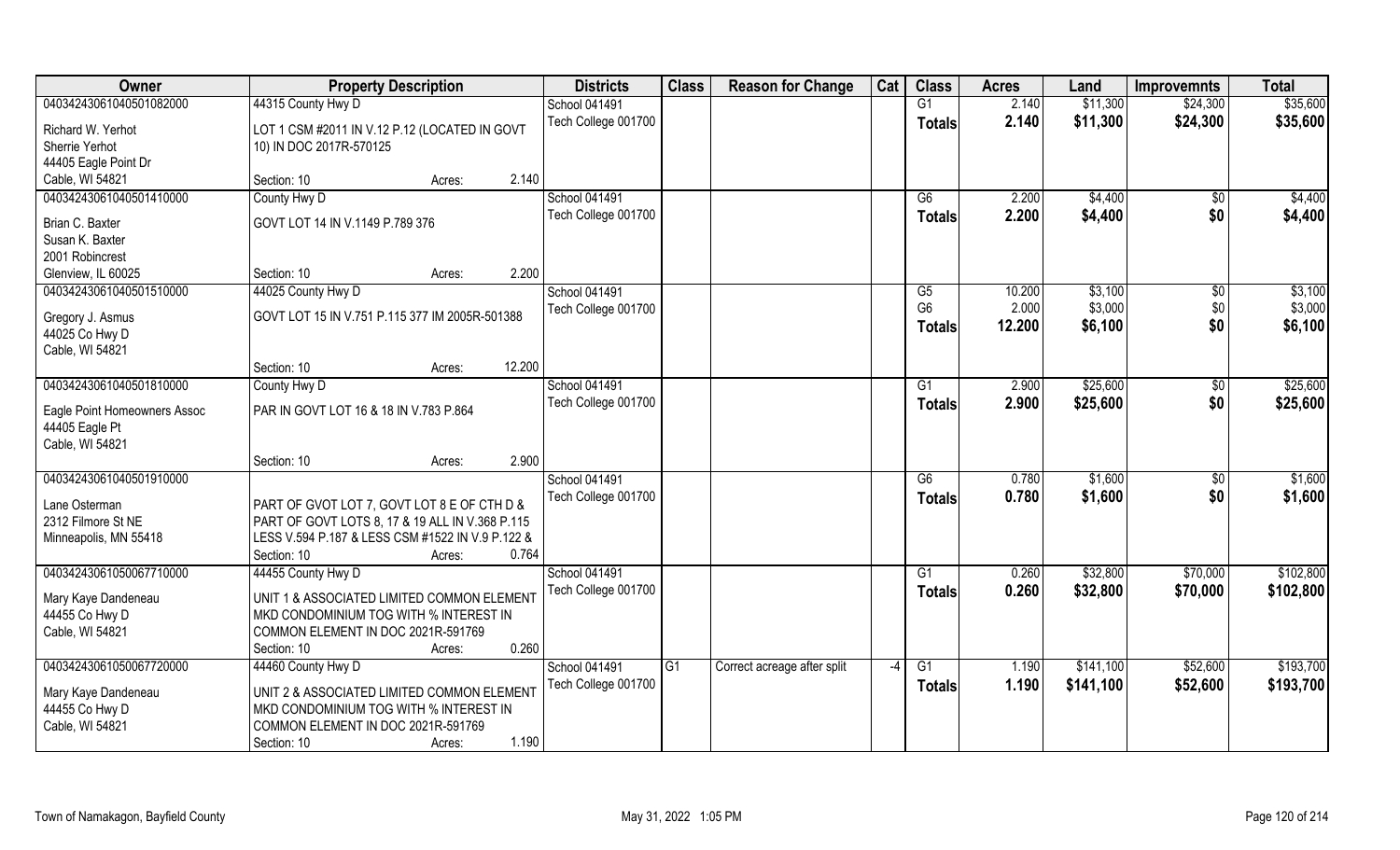| Owner                                  | <b>Property Description</b>                             | <b>Districts</b>                     | <b>Class</b> | <b>Reason for Change</b> | Cat | <b>Class</b>   | <b>Acres</b> | Land        | <b>Improvemnts</b> | <b>Total</b>    |
|----------------------------------------|---------------------------------------------------------|--------------------------------------|--------------|--------------------------|-----|----------------|--------------|-------------|--------------------|-----------------|
| 04034243061110100010000                | Spitzer Rd                                              | School 041491                        |              |                          |     | W <sub>6</sub> | 34.300       | ( \$68,600) | $\overline{50}$    | $\overline{50}$ |
| Spitzer Upnorth LLC                    | NE NE 382 (MFL-CLOSED 25 YRS-YR OF ENTRY                | Tech College 001700                  |              |                          |     | <b>Totals</b>  | 34.300       | \$0         | \$0                | \$0             |
| 3553 Highway 22                        | 2017)                                                   |                                      |              |                          |     |                |              |             |                    |                 |
| Muscatine, IA 52761                    |                                                         |                                      |              |                          |     |                |              |             |                    |                 |
|                                        | 34.300<br>Section: 11<br>Acres:                         |                                      |              |                          |     |                |              |             |                    |                 |
| 04034243061110400010000                | Off Spitzer Rd                                          | <b>School 041491</b>                 |              |                          |     | G <sub>6</sub> | 40.000       | \$80,000    | \$0                | \$80,000        |
|                                        | SE NE 386 IM 2003R-484354                               | Tech College 001700                  |              |                          |     | <b>Totals</b>  | 40.000       | \$80,000    | \$0                | \$80,000        |
| Spitzer Upnorth LLC<br>3553 Highway 22 |                                                         |                                      |              |                          |     |                |              |             |                    |                 |
| Muscatine, IA 52761                    |                                                         |                                      |              |                          |     |                |              |             |                    |                 |
|                                        | 40.000<br>Section: 11<br>Acres:                         |                                      |              |                          |     |                |              |             |                    |                 |
| 04034243061110500410000                | Spitzer Rd                                              | School 041491                        |              |                          |     | W <sub>6</sub> | 11.300       | ( \$22,600) | $\sqrt[6]{30}$     | \$0             |
|                                        |                                                         | Tech College 001700                  |              |                          |     | <b>Totals</b>  | 11.300       | \$0         | \$0                | \$0             |
| Spitzer Upnorth LLC                    | PAR IN GOVT LOT 4 S OF LAKE IN V.866 P.45 OR            |                                      |              |                          |     |                |              |             |                    |                 |
| 3553 Highway 22<br>Muscatine, IA 52761 | V.163 P.136 383 (MFL-CLOSED 25 YRS-YR OF ENTRY<br>2017) |                                      |              |                          |     |                |              |             |                    |                 |
|                                        | 11.300<br>Section: 11<br>Acres:                         |                                      |              |                          |     |                |              |             |                    |                 |
| 04034243061110500510000                | Spitzer Rd                                              | School 041491                        |              |                          |     | G5             | 10.000       | \$3,000     | $\sqrt[6]{}$       | \$3,000         |
|                                        |                                                         | Tech College 001700                  |              |                          |     | G <sub>6</sub> | 28.200       | \$56,400    | \$0                | \$56,400        |
| Spitzer Upnorth LLC                    | GOVT LOT 5 IN V.866 P.45 385 (12 ACRES                  |                                      |              |                          |     | W <sub>6</sub> | 12.000       | (\$24,000)  | \$0                | \$0             |
| 3553 Highway 22                        | MFL-CLOSED 25 YRS-YR OF ENTRY 2017)                     |                                      |              |                          |     | <b>Totals</b>  | 50.200       | \$59,400    | \$0                | \$59,400        |
| Muscatine, IA 52761                    |                                                         |                                      |              |                          |     |                |              |             |                    |                 |
| 04034243061120500210000                | 50.200<br>Section: 11<br>Acres:                         |                                      |              |                          |     | G1             | 2.600        | \$233,000   | \$374,700          | \$607,700       |
|                                        | 23010 Viking Bay Dr                                     | School 041491<br>Tech College 001700 |              |                          |     |                | 2.600        | \$233,000   | \$374,700          | \$607,700       |
| James T. Miller                        | PAR IN GOVT LOT 2 IN V.833 P.614 388D                   |                                      |              |                          |     | Totals         |              |             |                    |                 |
| Ann M. Miller                          |                                                         |                                      |              |                          |     |                |              |             |                    |                 |
| 6538 Whitetail Tr                      |                                                         |                                      |              |                          |     |                |              |             |                    |                 |
| Lino Lakes, MN 55038                   | 2.600<br>Section: 11<br>Acres:                          |                                      |              |                          |     |                |              |             |                    |                 |
| 04034243061120500220000                | Viking Bay Dr                                           | School 041491                        |              |                          |     | X1             | 2.000        | $\sqrt{6}$  | \$0                | $\frac{6}{3}$   |
| USa                                    | PAR IN GOVT LOT 2 IN V.300 P.517 388H                   | Tech College 001700                  |              |                          |     | <b>Totals</b>  | 2.000        | \$0         | \$0                | \$0             |
| 500 Hanson Lake Rd                     |                                                         |                                      |              |                          |     |                |              |             |                    |                 |
| Rhinelander, WI 54501                  |                                                         |                                      |              |                          |     |                |              |             |                    |                 |
|                                        | 2.000<br>Section: 11<br>Acres:                          |                                      |              |                          |     |                |              |             |                    |                 |
| 04034243061120500230000                | 23140 Viking Bay Dr                                     | School 041491                        |              |                          |     | G1             | 4.000        | \$282,500   | \$204,400          | \$486,900       |
| Joanne A. Hesse Trustees               | PAR IN GOVT LOT 2 IN V.865 P.389 388F (ALLEN R &        | Tech College 001700                  |              |                          |     | <b>Totals</b>  | 4.000        | \$282,500   | \$204,400          | \$486,900       |
| 2322-15th Ave Nw                       | JOANNE A HESSE REV LIVING TRUST                         |                                      |              |                          |     |                |              |             |                    |                 |
| Rochester, MN 55901                    | AGREEMENTS) IM 2003R-484194                             |                                      |              |                          |     |                |              |             |                    |                 |
|                                        | 4.000<br>Section: 11<br>Acres:                          |                                      |              |                          |     |                |              |             |                    |                 |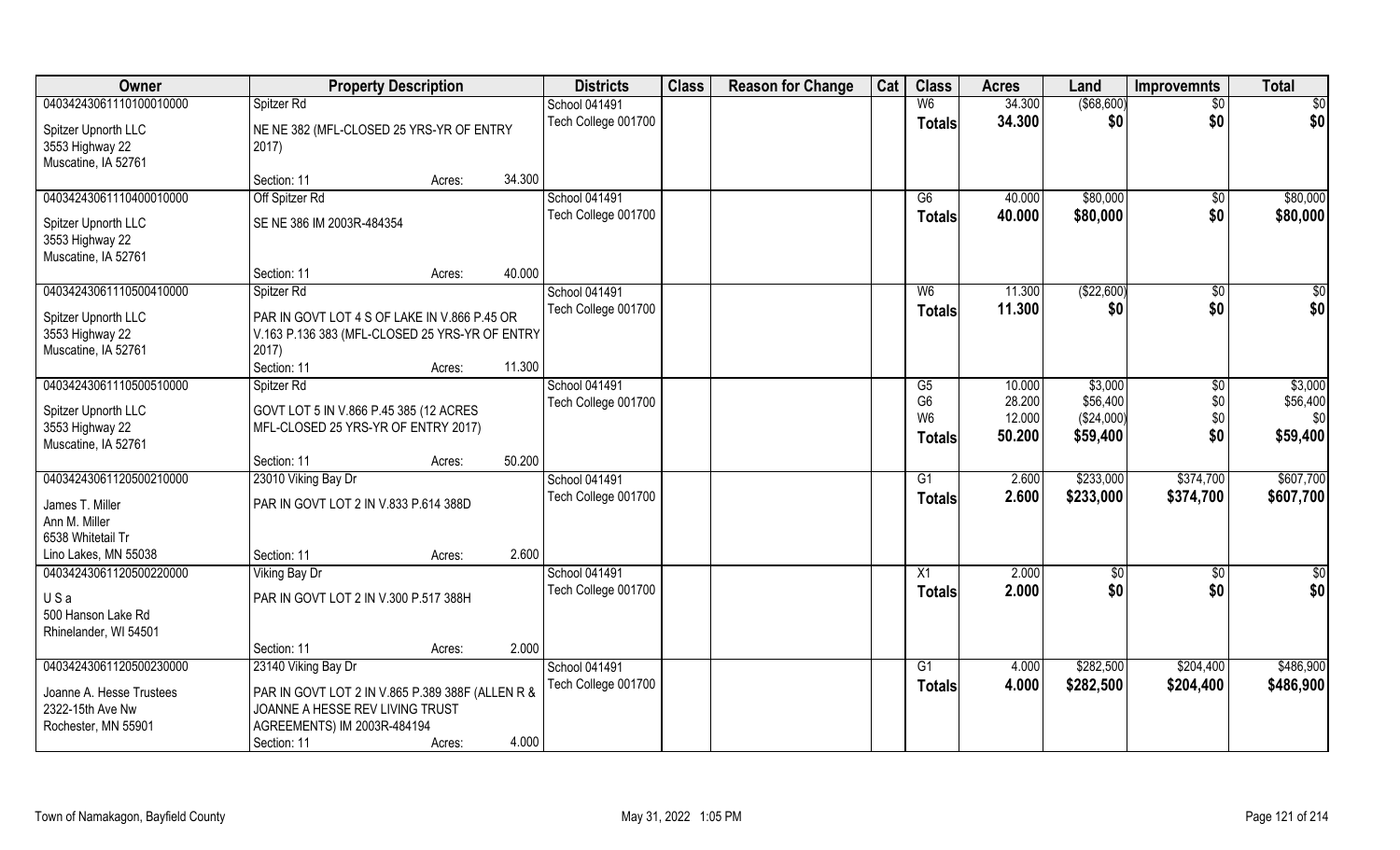| Owner                       | <b>Property Description</b>                   |        |       | <b>Districts</b>     | <b>Class</b> | <b>Reason for Change</b> | Cat | <b>Class</b>  | <b>Acres</b> | Land      | <b>Improvemnts</b> | <b>Total</b> |
|-----------------------------|-----------------------------------------------|--------|-------|----------------------|--------------|--------------------------|-----|---------------|--------------|-----------|--------------------|--------------|
| 04034243061120500240000     | 23135 Viking Bay Dr                           |        |       | <b>School 041491</b> |              |                          |     | G1            | 0.500        | \$120,000 | \$88,500           | \$208,500    |
| Norbert A. Bart             | PAR IN GOVT LOT 2 IN V.540 P.287-289 388E     |        |       | Tech College 001700  |              |                          |     | <b>Totals</b> | 0.500        | \$120,000 | \$88,500           | \$208,500    |
| Mary S. Bart                |                                               |        |       |                      |              |                          |     |               |              |           |                    |              |
| 6019 N Monitor Ave          |                                               |        |       |                      |              |                          |     |               |              |           |                    |              |
| Chicago, IL 60646-3922      | Section: 11                                   | Acres: | 0.500 |                      |              |                          |     |               |              |           |                    |              |
| 04034243061120500250000     | 23125 Viking Bay Dr                           |        |       | <b>School 041491</b> |              |                          |     | G1            | 0.700        | \$116,400 | \$72,200           | \$188,600    |
| Catherine J. Gustafson      | PAR IN GOVT LOT 2 IN V.541 P.68 388A          |        |       | Tech College 001700  |              |                          |     | <b>Totals</b> | 0.700        | \$116,400 | \$72,200           | \$188,600    |
| 800 Holton St               |                                               |        |       |                      |              |                          |     |               |              |           |                    |              |
| St Paul, MN 55104           |                                               |        |       |                      |              |                          |     |               |              |           |                    |              |
|                             | Section: 11                                   | Acres: | 0.700 |                      |              |                          |     |               |              |           |                    |              |
| 04034243061120500260000     | 23115 Viking Bay Dr                           |        |       | <b>School 041491</b> |              |                          |     | G1            | 0.400        | \$60,000  | \$139,300          | \$199,300    |
| Donn Gustafson              | PAR IN GOVT LOT 2 IN V.545 P.327 388C         |        |       | Tech College 001700  |              |                          |     | <b>Totals</b> | 0.400        | \$60,000  | \$139,300          | \$199,300    |
| Jana L. Gustafson           |                                               |        |       |                      |              |                          |     |               |              |           |                    |              |
| 183 323rd Ln NW             |                                               |        |       |                      |              |                          |     |               |              |           |                    |              |
| Cambridge, MN 55008         | Section: 11                                   | Acres: | 0.400 |                      |              |                          |     |               |              |           |                    |              |
| 04034243061120500270000     | 23115 Viking Bay Dr                           |        |       | School 041491        |              |                          |     | G1            | 0.400        | \$60,000  | $\sqrt[6]{3}$      | \$60,000     |
| Donn Gustafson              | PAR IN GOVT LOT 2 IN V.589 P.37 388B          |        |       | Tech College 001700  |              |                          |     | <b>Totals</b> | 0.400        | \$60,000  | \$0                | \$60,000     |
| Jana L. Gustafson           |                                               |        |       |                      |              |                          |     |               |              |           |                    |              |
| 183 323rd Ln NW             |                                               |        |       |                      |              |                          |     |               |              |           |                    |              |
| Cambridge, MN 55008         | Section: 11                                   | Acres: | 0.400 |                      |              |                          |     |               |              |           |                    |              |
| 04034243061120500280000     | 23105 Viking Bay Dr                           |        |       | <b>School 041491</b> |              |                          |     | G1            | 1.410        | \$310,600 | \$427,300          | \$737,900    |
| Kelly L. Schinella Trustees | LOT 1 CSM #958 V.6 P.199 (LOCATED IN GOVT LOT |        |       | Tech College 001700  |              |                          |     | <b>Totals</b> | 1.410        | \$310,600 | \$427,300          | \$737,900    |
| 23105 Viking Bay Dr         | 2) IN DOC 2021R-587651 388G (SCHINELLA FAMILY |        |       |                      |              |                          |     |               |              |           |                    |              |
| Cable, WI 54821             | TRUST DTD 06/09/2020)                         |        |       |                      |              |                          |     |               |              |           |                    |              |
|                             | Section: 11                                   | Acres: | 1.410 |                      |              |                          |     |               |              |           |                    |              |
| 04034243061120500310000     | 45010 County Hwy D                            |        |       | <b>School 041491</b> |              |                          |     | G1            | 1.200        | \$181,800 | \$70,300           | \$252,100    |
| Terry M. Dorn               | PAR IN GOVT LOT 3 & GOVT LOT 5 SEC 2-43-06 IN |        |       | Tech College 001700  |              |                          |     | <b>Totals</b> | 1.200        | \$181,800 | \$70,300           | \$252,100    |
| Karen J. Dorn               | V.619 P.157 309                               |        |       |                      |              |                          |     |               |              |           |                    |              |
| 2817 Quentin Ave S          |                                               |        |       |                      |              |                          |     |               |              |           |                    |              |
| St Louis Park, MN 55416     | Section: 11                                   | Acres: | 1.200 |                      |              |                          |     |               |              |           |                    |              |
| 04034243061120500320000     | 44990 County Hwy D                            |        |       | School 041491        |              |                          |     | G1            | 1.100        | \$180,000 | \$135,200          | \$315,200    |
| P A. Vernier Trustees       | LOT 1 CSM #330 V.3 P.163 (LOCATED IN GOVT LOT |        |       | Tech College 001700  |              |                          |     | Totals        | 1.100        | \$180,000 | \$135,200          | \$315,200    |
| 2004 Maple Ln               | 3) IN V.476 P.19 387A (EDWARD M & PATRICIA A  |        |       |                      |              |                          |     |               |              |           |                    |              |
| Ashland, WI 54806           | <b>VERNIER REV GRANTOR TRUST)</b>             |        |       |                      |              |                          |     |               |              |           |                    |              |
|                             | Section: 11                                   | Acres: | 1.100 |                      |              |                          |     |               |              |           |                    |              |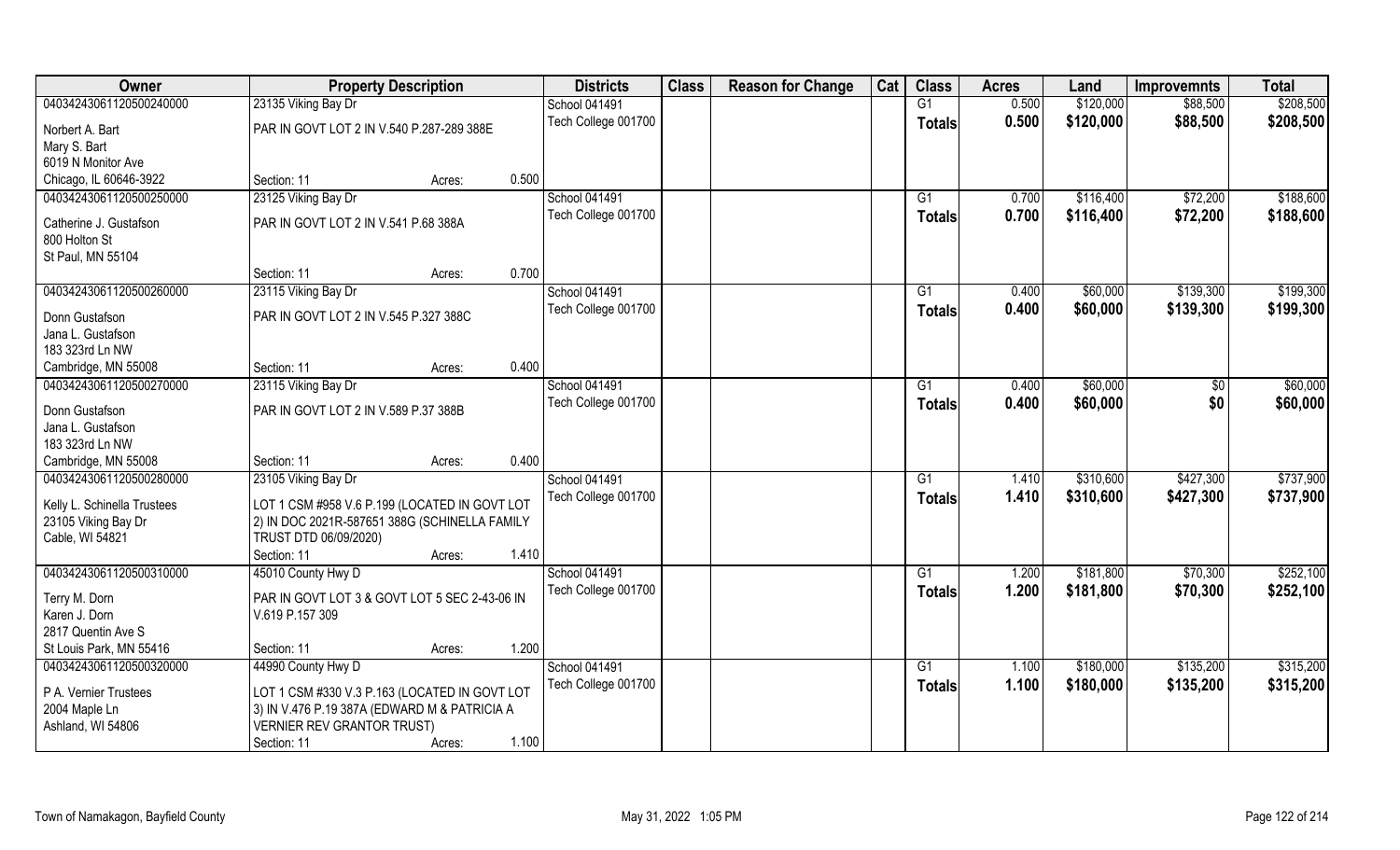| Owner                                  | <b>Property Description</b>                                                       |        |       | <b>Districts</b>    | <b>Class</b>   | <b>Reason for Change</b> | Cat | <b>Class</b>    | <b>Acres</b> | Land      | <b>Improvemnts</b> | <b>Total</b> |
|----------------------------------------|-----------------------------------------------------------------------------------|--------|-------|---------------------|----------------|--------------------------|-----|-----------------|--------------|-----------|--------------------|--------------|
| 04034243061120500330000                | 44930 County Hwy D                                                                |        |       | School 041491       |                |                          |     | $\overline{G1}$ | 1.100        | \$210,100 | \$194,300          | \$404,400    |
| Paul R. Hicks<br>6295 E Kacena Ave     | LOT 2 CSM #330 V.3 P.163 (LOCATED IN GOVT LOT<br>3) IN DOC 2019R-579806 387       |        |       | Tech College 001700 |                |                          |     | <b>Totals</b>   | 1.100        | \$210,100 | \$194,300          | \$404,400    |
| Marion, IA 52302                       |                                                                                   |        |       |                     |                |                          |     |                 |              |           |                    |              |
|                                        | Section: 11                                                                       | Acres: | 1.100 |                     |                |                          |     |                 |              |           |                    |              |
| 04034243061120500340000                | 44920 County Hwy D                                                                |        |       | School 041491       |                |                          |     | G1              | 0.300        | \$100     | $\sqrt{$0}$        | \$100        |
| Timothy & Shelly White Trust           | PAR IN GOVT LOT 3 DESC IN DOC 2021R-590955                                        |        |       | Tech College 001700 |                |                          |     | <b>Totals</b>   | 0.300        | \$100     | \$0                | \$100        |
| 54 Eagles Nest Cir                     | 381G (TIMOTHY & SHELLY WHITE TRUST DATED                                          |        |       |                     |                |                          |     |                 |              |           |                    |              |
| Hudson, WI 54016                       | 12/22/2016)                                                                       |        |       |                     |                |                          |     |                 |              |           |                    |              |
|                                        | Section: 11                                                                       | Acres: | 0.300 |                     |                |                          |     |                 |              |           |                    |              |
| 04034243061120500341000                | 44920 County Hwy D                                                                |        |       | School 041491       |                |                          |     | G1              | 0.000        | \$119,900 | \$61,900           | \$181,800    |
| Timothy & Shelly White Trust           | PAR IN GOVT LOT 3 DESC IN DOC 2021R-590955                                        |        |       | Tech College 001700 |                |                          |     | <b>Totals</b>   | 0.000        | \$119,900 | \$61,900           | \$181,800    |
| 54 Eagles Nest Cir                     | (TIMOTHY & SHELLY WHITE TRUST DATED                                               |        |       |                     |                |                          |     |                 |              |           |                    |              |
| Hudson, WI 54016                       | 12/22/2016)                                                                       |        |       |                     |                |                          |     |                 |              |           |                    |              |
|                                        | Section: 11                                                                       | Acres: | 0.295 |                     |                |                          |     |                 |              |           |                    |              |
| 04034243061120500342000                |                                                                                   |        |       | School 041491       | G <sub>1</sub> | List acreage             |     | G1              | 0.212        | \$1,000   | \$0                | \$1,000      |
|                                        |                                                                                   |        |       | Tech College 001700 |                |                          |     | <b>Totals</b>   | 0.212        | \$1,000   | \$0                | \$1,000      |
| Timothy & Shelly White Trust           | PAR IN GOVT LOT 3 DESC IN DOC 2021R-589831<br>(TIMOTHY & SHELLY WHITE TRUST DATED |        |       |                     |                |                          |     |                 |              |           |                    |              |
| 54 Eagles Nest Cir<br>Hudson, WI 54016 | 12/22/2016)                                                                       |        |       |                     |                |                          |     |                 |              |           |                    |              |
|                                        | Section: 11                                                                       | Acres: | 0.212 |                     |                |                          |     |                 |              |           |                    |              |
| 04034243061120500350000                | 44910 County Hwy D                                                                |        |       | School 041491       |                |                          |     | G1              | 0.460        | \$117,600 | \$85,700           | \$203,300    |
|                                        |                                                                                   |        |       | Tech College 001700 |                |                          |     | <b>Totals</b>   | 0.460        | \$117,600 | \$85,700           | \$203,300    |
| Randal J. Michel                       | 2 PAR IN GOVT LOT 3 IN V.1008 P.854 381F                                          |        |       |                     |                |                          |     |                 |              |           |                    |              |
| 44910 County Hwy D                     |                                                                                   |        |       |                     |                |                          |     |                 |              |           |                    |              |
| Cable, WI 54821                        |                                                                                   |        |       |                     |                |                          |     |                 |              |           |                    |              |
|                                        | Section: 11                                                                       | Acres: | 0.460 |                     |                |                          |     |                 |              |           |                    |              |
| 04034243061120500360000                | 44890 County Hwy D                                                                |        |       | School 041491       |                |                          |     | G1              | 0.610        | \$172,800 | \$154,700          | \$327,500    |
| Cummer Real Estate, LLC                | LOT 1 CSM #982 V.6 P.248 (LOCATED IN GOVT LOT                                     |        |       | Tech College 001700 |                |                          |     | <b>Totals</b>   | 0.610        | \$172,800 | \$154,700          | \$327,500    |
| 11921 Sherrill Rd                      | 3) CUMMER REAL ESTATE LLC 381D                                                    |        |       |                     |                |                          |     |                 |              |           |                    |              |
| Dubuque, IA 52002                      |                                                                                   |        |       |                     |                |                          |     |                 |              |           |                    |              |
|                                        | Section: 11                                                                       | Acres: | 0.610 |                     |                |                          |     |                 |              |           |                    |              |
| 04034243061120500370000                | 44890 County Hwy D                                                                |        |       | School 041491       |                |                          |     | G1              | 0.580        | \$180,000 | \$3,000            | \$183,000    |
| William E. Walsh                       | LOT 2 CSM #982 V.6 P.248 (LOCATED IN GOVT LOT                                     |        |       | Tech College 001700 |                |                          |     | <b>Totals</b>   | 0.580        | \$180,000 | \$3,000            | \$183,000    |
| Marsha L. Walsh                        | 3)                                                                                |        |       |                     |                |                          |     |                 |              |           |                    |              |
| 61053 State Hwy 77                     |                                                                                   |        |       |                     |                |                          |     |                 |              |           |                    |              |
| Clam Lake, WI 54517                    | Section: 11                                                                       | Acres: | 0.580 |                     |                |                          |     |                 |              |           |                    |              |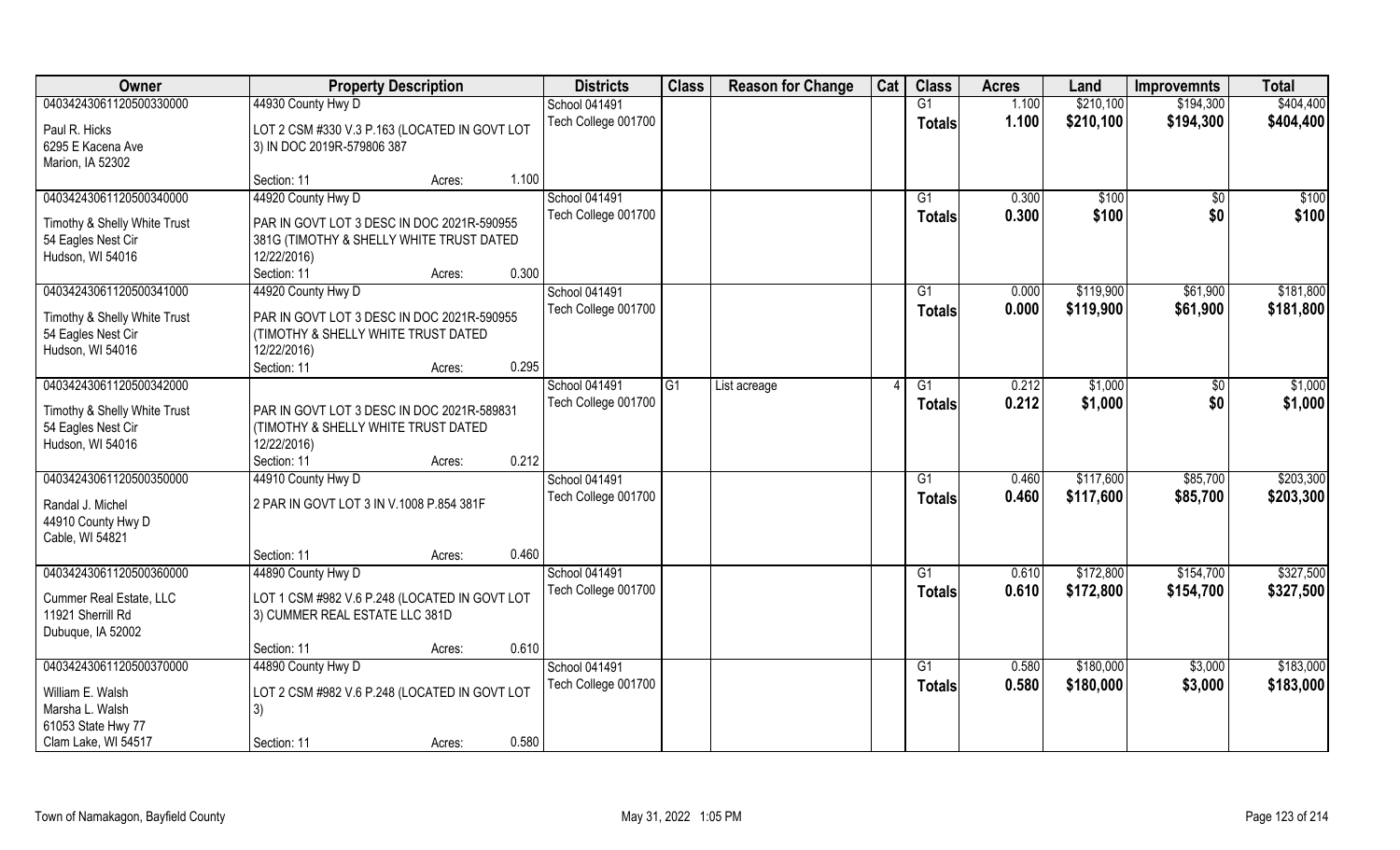| Owner                                        | <b>Property Description</b>                            | <b>Districts</b>     | <b>Class</b>    | <b>Reason for Change</b> | Cat | <b>Class</b>   | <b>Acres</b> | Land       | <b>Improvemnts</b> | <b>Total</b>    |
|----------------------------------------------|--------------------------------------------------------|----------------------|-----------------|--------------------------|-----|----------------|--------------|------------|--------------------|-----------------|
| 04034243061120500380000                      | 44830 County Hwy D                                     | School 041491        |                 |                          |     | G1             | 0.600        | \$141,000  | \$158,700          | \$299,700       |
| David L. Gebhard                             | PAR IN SECS 10 & 11-43-6 IN DOC 2019R-575976           | Tech College 001700  |                 |                          |     | Totals         | 0.600        | \$141,000  | \$158,700          | \$299,700       |
| Paula K M. Gebhard                           | 381C                                                   |                      |                 |                          |     |                |              |            |                    |                 |
| 546 Westfield Ln                             |                                                        |                      |                 |                          |     |                |              |            |                    |                 |
| Vadnais Heights, MN 55127                    | 0.600<br>Section: 11<br>Acres:                         |                      |                 |                          |     |                |              |            |                    |                 |
| 04034243061120500390000                      | 44790 County Hwy D                                     | <b>School 041491</b> |                 |                          |     | G1             | 0.200        | \$112,800  | \$90,600           | \$203,400       |
|                                              |                                                        | Tech College 001700  |                 |                          |     | Totals         | 0.200        | \$112,800  | \$90,600           | \$203,400       |
| Thomas R. Gleeson                            | PAR IN GOVT LOT 4 & LOT 3 SEC 11-43-6 IN DOC           |                      |                 |                          |     |                |              |            |                    |                 |
| Julie M. Gleeson                             | 2020R-585386 381B                                      |                      |                 |                          |     |                |              |            |                    |                 |
| 1301 Macarthur Ave                           |                                                        |                      |                 |                          |     |                |              |            |                    |                 |
| Ashland, WI 54806                            | 0.200<br>Section: 11<br>Acres:                         |                      |                 |                          |     |                |              |            |                    |                 |
| 04034243061120500410000                      | 45030 Sugar Bay Dr                                     | School 041491        |                 |                          |     | G1             | 2.230        | \$209,600  | \$167,200          | \$376,800       |
| Mark G. Fortman                              | PAR IN GOVT LOT 4 SEC 2 & GOVT LOT 4 SEC 11 IN         | Tech College 001700  |                 |                          |     | <b>Totals</b>  | 2.230        | \$209,600  | \$167,200          | \$376,800       |
| 24 Hillary Farm Ln                           | V.1132 P.264 (LOT 2 CSM IN V.2 P.229 & PART OF         |                      |                 |                          |     |                |              |            |                    |                 |
| Gem Lake, MN 55110                           | LOT 1 CSM IN V.2 P.229) 381E1                          |                      |                 |                          |     |                |              |            |                    |                 |
|                                              | 2.230<br>Section: 11<br>Acres:                         |                      |                 |                          |     |                |              |            |                    |                 |
| 04034243061120500420000                      | 45020 Sugar Bay Dr                                     | School 041491        | $\overline{G1}$ | Home addition complete   |     | G1             | 1.170        | \$208,100  | \$185,600          | \$393,700       |
|                                              |                                                        | Tech College 001700  |                 |                          |     | <b>Totals</b>  | 1.170        | \$208,100  | \$185,600          | \$393,700       |
| Patrick R. Schnobrich<br>Kelly L. Schnobrich | PAR IN GOVT LOT 4 SEC 2 & GOVT LOT 4 SEC 11 IN         |                      |                 |                          |     |                |              |            |                    |                 |
| 308 Valley Commons                           | DOC 2020R 581434 (PART OF LOT 1 CSM V.2 P.229)<br>381E |                      |                 |                          |     |                |              |            |                    |                 |
| Hudson, WI 54016                             | 1.170<br>Section: 11<br>Acres:                         |                      |                 |                          |     |                |              |            |                    |                 |
| 04034243061120500940000                      | Spitzer Rd                                             | School 041491        |                 |                          |     | W6             | 3.900        | (\$7,800)  | \$0                | $\overline{50}$ |
|                                              |                                                        | Tech College 001700  |                 |                          |     |                | 3.900        | \$0        |                    | \$0             |
| Spitzer Upnorth LLC                          | GOVT LOT 9 393 (MFL-CLOSED 25 YRS-YR OF                |                      |                 |                          |     | <b>Totals</b>  |              |            | \$0                |                 |
| 3553 Highway 22                              | <b>ENTRY 2017)</b>                                     |                      |                 |                          |     |                |              |            |                    |                 |
| Muscatine, IA 52761                          |                                                        |                      |                 |                          |     |                |              |            |                    |                 |
|                                              | 3.900<br>Section: 11<br>Acres:                         |                      |                 |                          |     |                |              |            |                    |                 |
| 04034243061120501030000                      | 23325 Spitzer Rd                                       | School 041491        |                 |                          |     | G1             | 3.200        | \$266,000  | \$241,700          | \$507,700       |
| Spitzer Upnorth LLC                          | GOVT LOT 10 IN V.866 P.45 394 (7 ACRES                 | Tech College 001700  |                 |                          |     | G <sub>6</sub> | 9.200        | \$18,400   | \$0                | \$18,400        |
| 3553 Highway 22                              | MFL-CLOSED 25 YRS-YR OF ENTRY 2017)                    |                      |                 |                          |     | W <sub>6</sub> | 7.000        | (\$14,000) | \$0                | \$0             |
| Muscatine, IA 52761                          |                                                        |                      |                 |                          |     | <b>Totals</b>  | 19.400       | \$284,400  | \$241,700          | \$526,100       |
|                                              | 19.400<br>Section: 11<br>Acres:                        |                      |                 |                          |     |                |              |            |                    |                 |
| 04034243061120501110000                      | 23095 Viking Bay Dr                                    | School 041491        |                 |                          |     | G1             | 0.000        | \$0        | \$257,700          | \$257,700       |
|                                              |                                                        | Tech College 001700  |                 |                          |     | G <sub>6</sub> | 7.000        | \$24,500   | \$0                | \$24,500        |
| Wayne A. Spitzer                             | PAR IN GOVT LOT 2 & 11 IN V.432 P.148 388J             |                      |                 |                          |     | Totals         | 7.000        | \$24,500   | \$257,700          | \$282,200       |
| Wanda Spitzer                                |                                                        |                      |                 |                          |     |                |              |            |                    |                 |
| 23095 Viking Bay Dr                          |                                                        |                      |                 |                          |     |                |              |            |                    |                 |
| Cable, WI 54821                              | 7.000<br>Section: 11<br>Acres:                         |                      |                 |                          |     |                |              |            |                    |                 |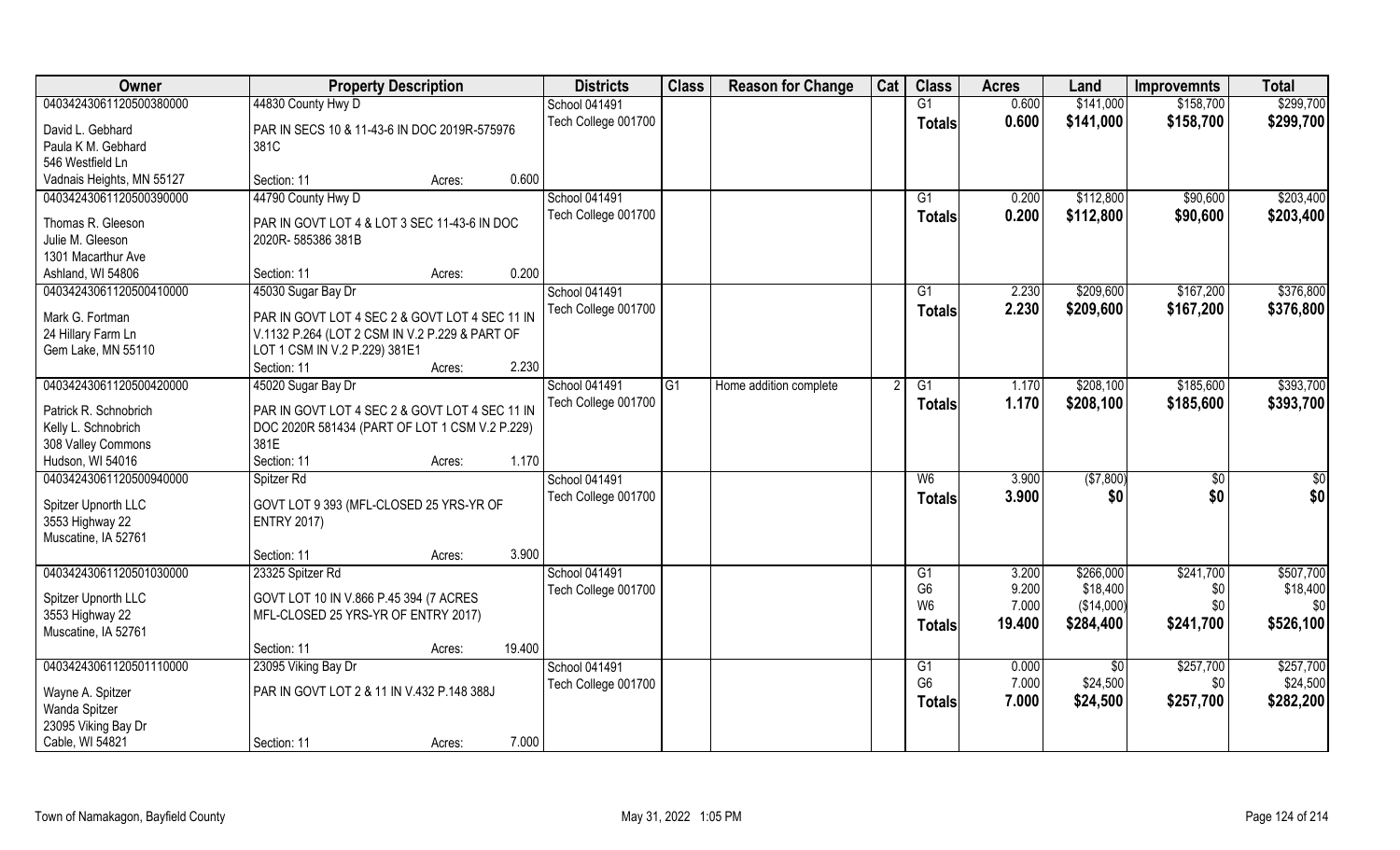| Owner                                                         | <b>Property Description</b>     |        |        | <b>Districts</b>                     | <b>Class</b> | <b>Reason for Change</b> | Cat | <b>Class</b>    | <b>Acres</b> | Land                  | <b>Improvemnts</b> | <b>Total</b>  |
|---------------------------------------------------------------|---------------------------------|--------|--------|--------------------------------------|--------------|--------------------------|-----|-----------------|--------------|-----------------------|--------------------|---------------|
| 04034243061130500110000                                       | Spitzer Rd                      |        |        | <b>School 041491</b>                 |              |                          |     | G6              | 5.140        | \$4,100               | $\overline{50}$    | \$4,100       |
| Spitzer Upnorth LLC<br>3553 Highway 22<br>Muscatine, IA 52761 | GOVT LOT 1 389 IM 2003R-484354  |        |        | Tech College 001700                  |              |                          |     | <b>Totals</b>   | 5.140        | \$4,100               | \$0                | \$4,100       |
|                                                               | Section: 11                     | Acres: | 5.140  |                                      |              |                          |     |                 |              |                       |                    |               |
| 04034243061130501210000                                       | Spitzer Rd                      |        |        | <b>School 041491</b>                 |              |                          |     | X1              | 35.000       | $\sqrt[6]{}$          | $\sqrt{$0}$        | $\sqrt{50}$   |
| USa                                                           | GOVT LOT 12 396                 |        |        | Tech College 001700                  |              |                          |     | <b>Totals</b>   | 35.000       | \$0                   | \$0                | \$0           |
| 500 Hanson Lake Rd<br>Rhinelander, WI 54501                   |                                 |        |        |                                      |              |                          |     |                 |              |                       |                    |               |
|                                                               | Section: 11                     | Acres: | 35.000 |                                      |              |                          |     |                 |              |                       |                    |               |
| 04034243061130501310000                                       | Spitzer Rd                      |        |        | School 041491                        |              |                          |     | X1              | 30.400       | \$0                   | $\sqrt[6]{3}$      | $\sqrt{50}$   |
| USa                                                           | GOVT LOT 13 397                 |        |        | Tech College 001700                  |              |                          |     | <b>Totals</b>   | 30.400       | \$0                   | \$0                | \$0           |
| 500 Hanson Lake Rd                                            |                                 |        |        |                                      |              |                          |     |                 |              |                       |                    |               |
| Rhinelander, WI 54501                                         |                                 |        |        |                                      |              |                          |     |                 |              |                       |                    |               |
|                                                               | Section: 11                     | Acres: | 30.400 |                                      |              |                          |     |                 |              |                       |                    |               |
| 04034243061130502010000                                       | Spitzer Rd                      |        |        | School 041491<br>Tech College 001700 |              |                          |     | X1              | 17.300       | $\frac{1}{20}$<br>\$0 | $\sqrt[6]{3}$      | \$0<br>\$0    |
| USa<br>500 Hanson Lake Rd<br>Rhinelander, WI 54501            | GOVT LOT 20 402                 |        |        |                                      |              |                          |     | <b>Totals</b>   | 17.300       |                       | \$0                |               |
|                                                               | Section: 11                     | Acres: | 17.300 |                                      |              |                          |     |                 |              |                       |                    |               |
| 04034243061130502110000                                       | Spitzer Rd                      |        |        | School 041491                        |              |                          |     | $\overline{G6}$ | 19.300       | \$38,600              | $\sqrt[6]{3}$      | \$38,600      |
| Brian C. Baxter                                               | GOVT LOT 21 IN V.1149 P.789 403 |        |        | Tech College 001700                  |              |                          |     | <b>Totals</b>   | 19.300       | \$38,600              | \$0                | \$38,600      |
| Susan K. Baxter<br>2001 Robincrest                            |                                 |        |        |                                      |              |                          |     |                 |              |                       |                    |               |
| Glenview, IL 60025                                            | Section: 11                     | Acres: | 19.300 |                                      |              |                          |     |                 |              |                       |                    |               |
| 04034243061130502210000                                       | Spitzer Rd                      |        |        | School 041491                        |              |                          |     | X1              | 16.500       | \$0                   | \$0                | $\frac{6}{3}$ |
| USa<br>500 Hanson Lake Rd<br>Rhinelander, WI 54501            | GOVT LOT 22 404                 |        |        | Tech College 001700                  |              |                          |     | <b>Totals</b>   | 16.500       | \$0                   | \$0                | \$0           |
|                                                               | Section: 11                     | Acres: | 16.500 |                                      |              |                          |     |                 |              |                       |                    |               |
| 04034243061130502310000                                       | Spitzer Rd                      |        |        | School 041491                        |              |                          |     | G6              | 19.000       | \$38,000              | $\sqrt{$0}$        | \$38,000      |
| Brian C. Baxter<br>Susan K. Baxter                            | GOVT LOT 23 IN V.1149 P.789 405 |        |        | Tech College 001700                  |              |                          |     | <b>Totals</b>   | 19.000       | \$38,000              | \$0                | \$38,000      |
| 2001 Robincrest                                               |                                 |        |        |                                      |              |                          |     |                 |              |                       |                    |               |
| Glenview, IL 60025                                            | Section: 11                     | Acres: | 19.000 |                                      |              |                          |     |                 |              |                       |                    |               |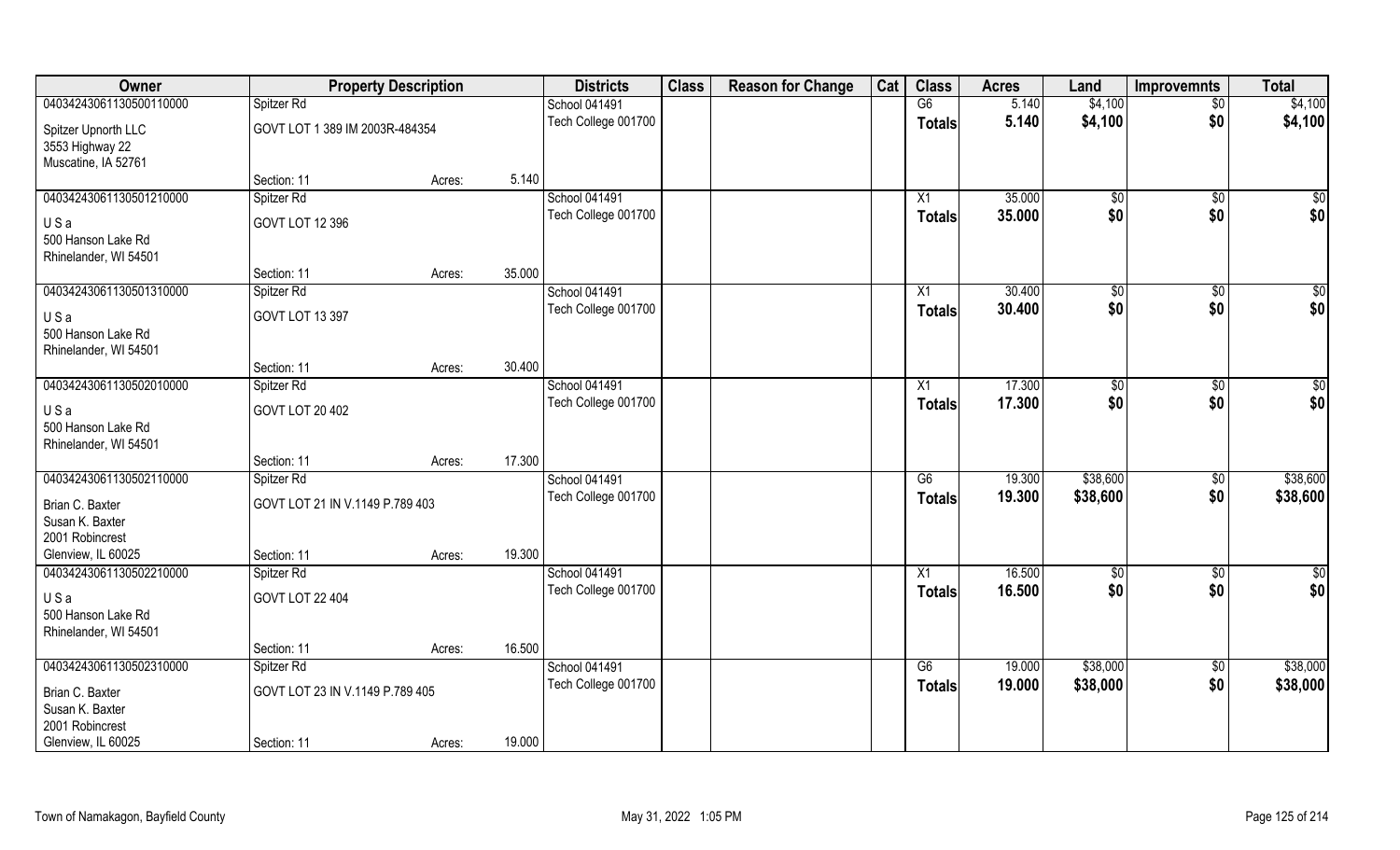| Owner                                  | <b>Property Description</b>             |        |        | <b>Districts</b>    | <b>Class</b> | <b>Reason for Change</b> | Cat | <b>Class</b>    | <b>Acres</b> | Land           | <b>Improvemnts</b> | <b>Total</b>    |
|----------------------------------------|-----------------------------------------|--------|--------|---------------------|--------------|--------------------------|-----|-----------------|--------------|----------------|--------------------|-----------------|
| 04034243061140500610000                | Spitzer Rd                              |        |        | School 041491       |              |                          |     | G6              | 22.000       | \$38,000       | $\sqrt{$0}$        | \$38,000        |
| Spitzer Upnorth LLC<br>3553 Highway 22 | GOVT LOT 6 391 IM 2003R-484354          |        |        | Tech College 001700 |              |                          |     | <b>Totals</b>   | 22.000       | \$38,000       | \$0                | \$38,000        |
| Muscatine, IA 52761                    |                                         |        |        |                     |              |                          |     |                 |              |                |                    |                 |
|                                        | Section: 11                             | Acres: | 22.000 |                     |              |                          |     |                 |              |                |                    |                 |
| 04034243061140500710000                | Spitzer Rd                              |        |        | School 041491       |              |                          |     | G6              | 36.000       | \$72,000       | $\sqrt{$0}$        | \$72,000        |
| Spitzer Upnorth LLC                    | GOVT LOT 7 390 IM 2003R-484354          |        |        | Tech College 001700 |              |                          |     | <b>Totals</b>   | 36.000       | \$72,000       | \$0                | \$72,000        |
| 3553 Highway 22                        |                                         |        |        |                     |              |                          |     |                 |              |                |                    |                 |
| Muscatine, IA 52761                    |                                         |        |        |                     |              |                          |     |                 |              |                |                    |                 |
|                                        | Section: 11                             | Acres: | 36.000 |                     |              |                          |     |                 |              |                |                    |                 |
| 04034243061140500810000                | Spitzer Rd                              |        |        | School 041491       |              |                          |     | W <sub>6</sub>  | 34.000       | ( \$63,500)    | $\overline{50}$    | $\sqrt{50}$     |
| Spitzer Upnorth LLC                    | GOVT LOT 8 392 (MFL-CLOSED 25 YRS-YR OF |        |        | Tech College 001700 |              |                          |     | <b>Totals</b>   | 34.000       | \$0            | \$0                | \$0             |
| 3553 Highway 22                        | <b>ENTRY 2017)</b>                      |        |        |                     |              |                          |     |                 |              |                |                    |                 |
| Muscatine, IA 52761                    |                                         |        |        |                     |              |                          |     |                 |              |                |                    |                 |
|                                        | Section: 11                             | Acres: | 34.000 |                     |              |                          |     |                 |              |                |                    |                 |
| 04034243061140501410000                | Spitzer Rd                              |        |        | School 041491       |              |                          |     | X1              | 19.600       | $\frac{1}{20}$ | $\sqrt[6]{3}$      | $\sqrt{50}$     |
| USa<br>500 Hanson Lake Rd              | <b>GOVT LOT 14 398</b>                  |        |        | Tech College 001700 |              |                          |     | <b>Totals</b>   | 19.600       | \$0            | \$0                | \$0             |
| Rhinelander, WI 54501                  |                                         |        |        |                     |              |                          |     |                 |              |                |                    |                 |
|                                        | Section: 11                             | Acres: | 19.600 |                     |              |                          |     |                 |              |                |                    |                 |
| 04034243061140501510000                | Spitzer Rd                              |        |        | School 041491       |              |                          |     | X1              | 4.000        | \$0            | $\overline{50}$    | $\sqrt{50}$     |
| USa                                    | GOVT LOT 15 399                         |        |        | Tech College 001700 |              |                          |     | <b>Totals</b>   | 4.000        | \$0            | \$0                | \$0             |
| 500 Hanson Lake Rd                     |                                         |        |        |                     |              |                          |     |                 |              |                |                    |                 |
| Rhinelander, WI 54501                  |                                         |        |        |                     |              |                          |     |                 |              |                |                    |                 |
|                                        | Section: 11                             | Acres: | 4.000  |                     |              |                          |     |                 |              |                |                    |                 |
| 04034243061140501610000                | Spitzer Rd                              |        |        | School 041491       |              |                          |     | $\overline{X1}$ | 5.200        | \$0            | $\sqrt{$0}$        | \$0             |
| USa                                    | GOVT LOT 16 400                         |        |        | Tech College 001700 |              |                          |     | <b>Totals</b>   | 5.200        | \$0            | \$0                | \$0             |
| 500 Hanson Lake Rd                     |                                         |        |        |                     |              |                          |     |                 |              |                |                    |                 |
| Rhinelander, WI 54501                  |                                         |        |        |                     |              |                          |     |                 |              |                |                    |                 |
|                                        | Section: 11                             | Acres: | 5.200  |                     |              |                          |     |                 |              |                |                    |                 |
| 04034243061140501710000                | Spitzer Rd                              |        |        | School 041491       |              |                          |     | $\overline{X1}$ | 37.000       | $\sqrt{6}$     | $\sqrt{$0}$        | $\overline{50}$ |
| USa                                    | GOVT LOT 17 401                         |        |        | Tech College 001700 |              |                          |     | <b>Totals</b>   | 37.000       | \$0            | \$0                | \$0             |
| 500 Hanson Lake Rd                     |                                         |        |        |                     |              |                          |     |                 |              |                |                    |                 |
| Rhinelander, WI 54501                  |                                         |        |        |                     |              |                          |     |                 |              |                |                    |                 |
|                                        | Section: 11                             | Acres: | 37.000 |                     |              |                          |     |                 |              |                |                    |                 |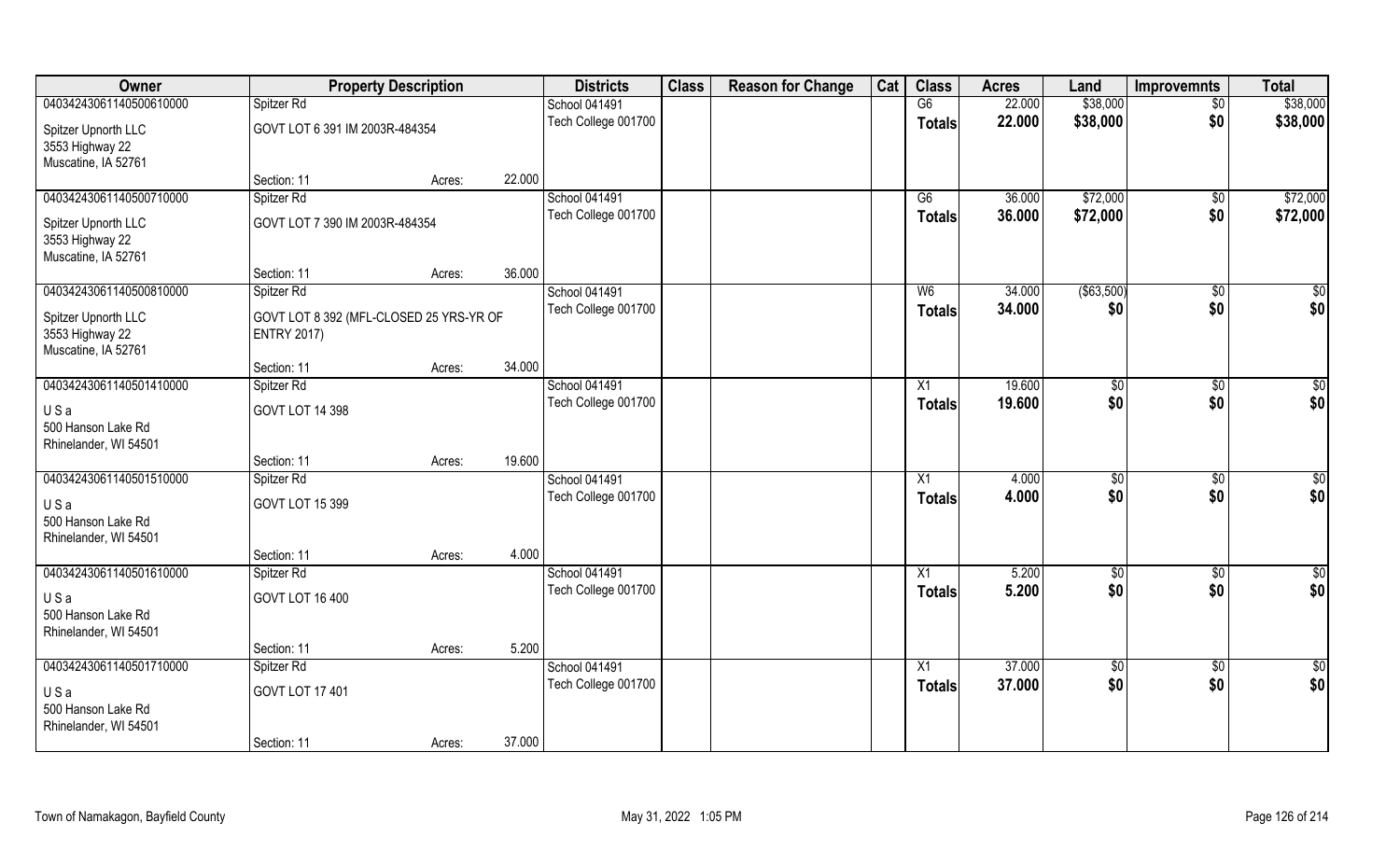| Owner                                 | <b>Property Description</b>                |        |        | <b>Districts</b>     | <b>Class</b> | <b>Reason for Change</b> | Cat | <b>Class</b>   | <b>Acres</b> | Land     | <b>Improvemnts</b> | <b>Total</b>    |
|---------------------------------------|--------------------------------------------|--------|--------|----------------------|--------------|--------------------------|-----|----------------|--------------|----------|--------------------|-----------------|
| 04034243061210200010000               | <b>Bass Lake Rd</b>                        |        |        | School 041491        |              |                          |     | G5             | 40.000       | \$10,000 | $\overline{50}$    | \$10,000        |
| Soggy Bottom Acres LLC<br>2084 Erb Rd | NW NE IN DOC 2018R-574934 406              |        |        | Tech College 001700  |              |                          |     | <b>Totals</b>  | 40.000       | \$10,000 | \$0                | \$10,000        |
| Verona, WI 53593                      |                                            |        |        |                      |              |                          |     |                |              |          |                    |                 |
|                                       | Section: 12                                | Acres: | 40.000 |                      |              |                          |     |                |              |          |                    |                 |
| 04034243061210500110000               | <b>Bass Lake Rd</b>                        |        |        | <b>School 041491</b> |              |                          |     | X1             | 38.400       | \$0      | \$0                | \$0             |
| U S A Suite 200                       | GOVT LOT 1 407                             |        |        | Tech College 001700  |              |                          |     | <b>Totals</b>  | 38.400       | \$0      | \$0                | \$0             |
| 310 W Wisconsin Ave                   |                                            |        |        |                      |              |                          |     |                |              |          |                    |                 |
| Milwaukee, WI 53202                   |                                            |        |        |                      |              |                          |     |                |              |          |                    |                 |
|                                       | Section: 12                                | Acres: | 38.400 |                      |              |                          |     |                |              |          |                    |                 |
| 04034243061210500210000               | 44635 Bass Lake Rd                         |        |        | School 041491        |              |                          |     | G1             | 1.000        | \$14,000 | \$36,500           | \$50,500        |
| Soggy Bottom Acres LLC                | THAT PART OF GOVT LOT 2 A/K/A SE NE IN DOC |        |        | Tech College 001700  |              |                          |     | G <sub>5</sub> | 14.000       | \$2,800  | \$0                | \$2,800         |
| 2084 Erb Rd                           | 2018R-574934 407A                          |        |        |                      |              |                          |     | G <sub>6</sub> | 25.000       | \$37,500 | \$0                | \$37,500        |
| Verona, WI 53593                      |                                            |        |        |                      |              |                          |     | Totals         | 40.000       | \$54,300 | \$36,500           | \$90,800        |
|                                       | Section: 12                                | Acres: | 40.000 |                      |              |                          |     |                |              |          |                    |                 |
| 04034243061210500310000               | Garden Lake Rd                             |        |        | School 041491        |              |                          |     | G5             | 30.000       | \$8,000  | \$0                | \$8,000         |
|                                       |                                            |        |        | Tech College 001700  |              |                          |     | G <sub>6</sub> | 10.000       | \$20,000 | \$0                | \$20,000        |
| Soggy Bottom Acres LLC                | THAT PART OF GOVT LOT 3 A/K/A SW NE IN DOC |        |        |                      |              |                          |     | <b>Totals</b>  | 40.000       | \$28,000 | \$0                | \$28,000        |
| 2084 Erb Rd                           | 2018R-574934 409                           |        |        |                      |              |                          |     |                |              |          |                    |                 |
| Verona, WI 53593                      | Section: 12                                | Acres: | 40.000 |                      |              |                          |     |                |              |          |                    |                 |
| 04034243061220100010000               | Garden Lake Rd                             |        |        | School 041491        |              |                          |     | X1             | 40.000       | \$0      | $\overline{50}$    | $\overline{50}$ |
|                                       |                                            |        |        | Tech College 001700  |              |                          |     |                | 40.000       | \$0      | \$0                | \$0             |
| U S A Suite 200                       | <b>NE NW 411</b>                           |        |        |                      |              |                          |     | <b>Totals</b>  |              |          |                    |                 |
| 310 W Wisconsin Ave                   |                                            |        |        |                      |              |                          |     |                |              |          |                    |                 |
| Milwaukee, WI 53202                   |                                            |        |        |                      |              |                          |     |                |              |          |                    |                 |
|                                       | Section: 12                                | Acres: | 40.000 |                      |              |                          |     |                |              |          |                    |                 |
| 04034243061220200010000               | Spitzer Rd                                 |        |        | School 041491        |              |                          |     | G5             | 30.000       | \$12,000 | \$0                | \$12,000        |
| Chad M. Ace                           | NW NW IN DOC 2018R-572317 412              |        |        | Tech College 001700  |              |                          |     | G <sub>6</sub> | 10.000       | \$20,000 | \$0                | \$20,000        |
| 2084 Erb Rd                           |                                            |        |        |                      |              |                          |     | Totals         | 40.000       | \$32,000 | \$0                | \$32,000        |
| Verona, WI 53593                      |                                            |        |        |                      |              |                          |     |                |              |          |                    |                 |
|                                       | Section: 12                                | Acres: | 40.000 |                      |              |                          |     |                |              |          |                    |                 |
| 04034243061220300010000               | Spitzer Rd                                 |        |        | School 041491        |              |                          |     | G5             | 20.000       | \$6,000  | $\overline{30}$    | \$6,000         |
| Wayne A. Spitzer                      | SW NW IN V.772 P.853 413                   |        |        | Tech College 001700  |              |                          |     | G <sub>6</sub> | 20.000       | \$30,000 | \$0                | \$30,000        |
| 23095 Viking Bay Dr                   |                                            |        |        |                      |              |                          |     | <b>Totals</b>  | 40.000       | \$36,000 | \$0                | \$36,000        |
| Cable, WI 54821                       |                                            |        |        |                      |              |                          |     |                |              |          |                    |                 |
|                                       | Section: 12                                | Acres: | 40.000 |                      |              |                          |     |                |              |          |                    |                 |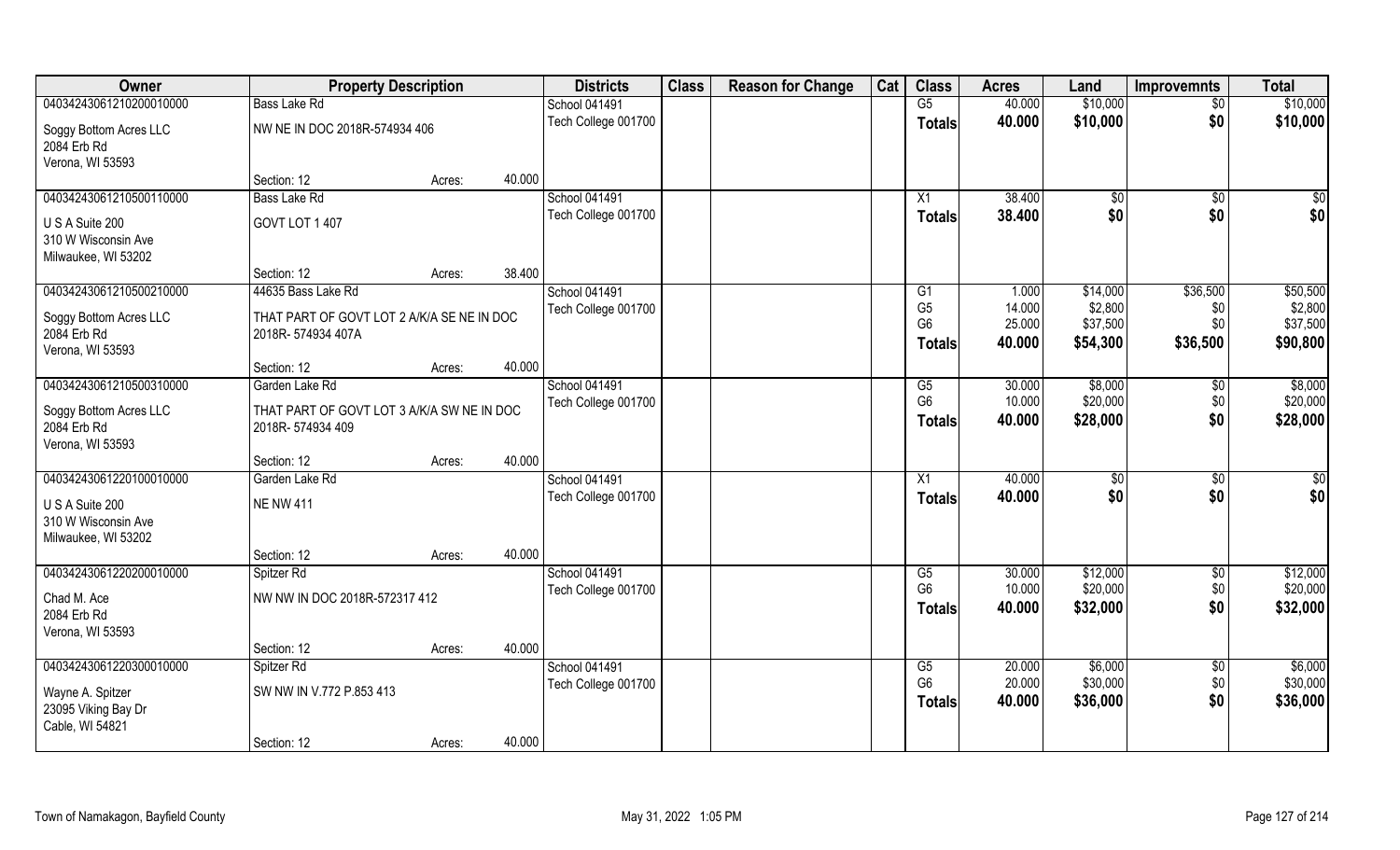| Owner                                                      | <b>Property Description</b>                       |                  | <b>Districts</b>     | <b>Class</b> | <b>Reason for Change</b> | Cat | <b>Class</b>   | <b>Acres</b> | Land       | <b>Improvemnts</b> | Total    |
|------------------------------------------------------------|---------------------------------------------------|------------------|----------------------|--------------|--------------------------|-----|----------------|--------------|------------|--------------------|----------|
| 04034243061220500410000                                    | Spitzer Rd                                        |                  | <b>School 041491</b> |              |                          |     | G5             | 29.900       | \$9,000    | $\overline{50}$    | \$9,000  |
| Wayne A. Spitzer<br>23095 Viking Bay Dr<br>Cable, WI 54821 | GOVT LOT 4 IN V.772 P.853 414                     |                  | Tech College 001700  |              |                          |     | <b>Totals</b>  | 29.900       | \$9,000    | \$0                | \$9,000  |
|                                                            | Section: 12                                       | 29.900<br>Acres: |                      |              |                          |     |                |              |            |                    |          |
| 04034243061220500710000                                    | Spitzer Rd                                        |                  | <b>School 041491</b> |              |                          |     | G5             | 10.600       | \$3,900    | \$0                | \$3,900  |
| Soggy Bottom Acres LLC<br>2084 Erb Rd                      | GOVT LOT 7 IN DOC 2018R-574934 417                |                  | Tech College 001700  |              |                          |     | <b>Totals</b>  | 10.600       | \$3,900    | \$0                | \$3,900  |
| Verona, WI 53593                                           |                                                   |                  |                      |              |                          |     |                |              |            |                    |          |
|                                                            | Section: 12                                       | 10.600<br>Acres: |                      |              |                          |     |                |              |            |                    |          |
| 04034243061230500510000                                    | Spitzer Rd                                        |                  | <b>School 041491</b> |              |                          |     | G5             | 12.200       | \$3,700    | $\sqrt[6]{3}$      | \$3,700  |
| Chad M. Ace                                                | GOVT LOT 5 IN DOC 2018R-572317                    |                  | Tech College 001700  |              |                          |     | G <sub>6</sub> | 40.000       | \$80,000   | \$0                | \$80,000 |
| 2084 Erb Rd                                                |                                                   |                  |                      |              |                          |     | <b>Totals</b>  | 52.200       | \$83,700   | \$0                | \$83,700 |
| Verona, WI 53593                                           |                                                   |                  |                      |              |                          |     |                |              |            |                    |          |
|                                                            | Section: 12                                       | 52.200<br>Acres: |                      |              |                          |     |                |              |            |                    |          |
| 04034243061230500611000                                    |                                                   |                  | <b>School 041491</b> |              |                          |     | G6             | 38.530       | \$67,800   | \$0                | \$67,800 |
|                                                            |                                                   |                  | Tech College 001700  |              |                          |     | <b>Totals</b>  | 38.530       | \$67,800   | \$0                | \$67,800 |
| Wayne A. Spitzer                                           | GOVT LOT 6 LESS LOT 1 CSM #1929 IN V.11 P. 234 IN |                  |                      |              |                          |     |                |              |            |                    |          |
| Wanda Spitzer                                              | V.1161 P.515 416                                  |                  |                      |              |                          |     |                |              |            |                    |          |
| 23095 Viking Bay Dr<br>Cable, WI 54821                     |                                                   | 38.530           |                      |              |                          |     |                |              |            |                    |          |
| 04034243061230500620000                                    | Section: 12<br>24145 Spitzer Rd                   | Acres:           | School 041491        |              |                          |     | G1             | 1.000        | \$14,000   | \$33,000           | \$47,000 |
|                                                            |                                                   |                  | Tech College 001700  |              |                          |     | G <sub>6</sub> | 14.000       | \$23,500   | \$0                | \$23,500 |
| Patrick J. O'Connell                                       | LOT 1 CSM #1929 IN V.11 P.234 (LOCATED IN GOVT    |                  |                      |              |                          |     |                | 15.000       | \$37,500   | \$33,000           | \$70,500 |
| Mary O'Connell                                             | LOTS 6 & 11) IN V.1161 P.255                      |                  |                      |              |                          |     | <b>Totals</b>  |              |            |                    |          |
| 844 Stanley St                                             |                                                   |                  |                      |              |                          |     |                |              |            |                    |          |
| Chippewa Falls, WI 54729                                   | Section: 12                                       | 15.000<br>Acres: |                      |              |                          |     |                |              |            |                    |          |
| 04034243061230501010000                                    | Spitzer Rd                                        |                  | School 041491        |              |                          |     | X1             | 26.000       | $\sqrt{6}$ | \$0                | \$0      |
| USa                                                        | GOVT LOT 10 420                                   |                  | Tech College 001700  |              |                          |     | <b>Totals</b>  | 26.000       | \$0        | \$0                | \$0      |
| 500 Hanson Lake Rd                                         |                                                   |                  |                      |              |                          |     |                |              |            |                    |          |
| Rhinelander, WI 54501                                      |                                                   |                  |                      |              |                          |     |                |              |            |                    |          |
|                                                            | Section: 12                                       | 26.000<br>Acres: |                      |              |                          |     |                |              |            |                    |          |
| 04034243061230501111000                                    |                                                   |                  | School 041491        |              |                          |     | G6             | 25.060       | \$44,300   | \$0                | \$44,300 |
| Wayne A. Spitzer                                           | GOVT LOT 11 LES PAR DESC IN V.1161 P.257 & LESS   |                  | Tech College 001700  |              |                          |     | Totals         | 25.060       | \$44,300   | \$0                | \$44,300 |
| Wanda Spitzer                                              | LOT 1 CSM #1929 IN V.11 P.234 421                 |                  |                      |              |                          |     |                |              |            |                    |          |
| 23095 Viking Bay Dr                                        |                                                   |                  |                      |              |                          |     |                |              |            |                    |          |
| Cable, WI 54821                                            | Section: 12                                       | 25.060<br>Acres: |                      |              |                          |     |                |              |            |                    |          |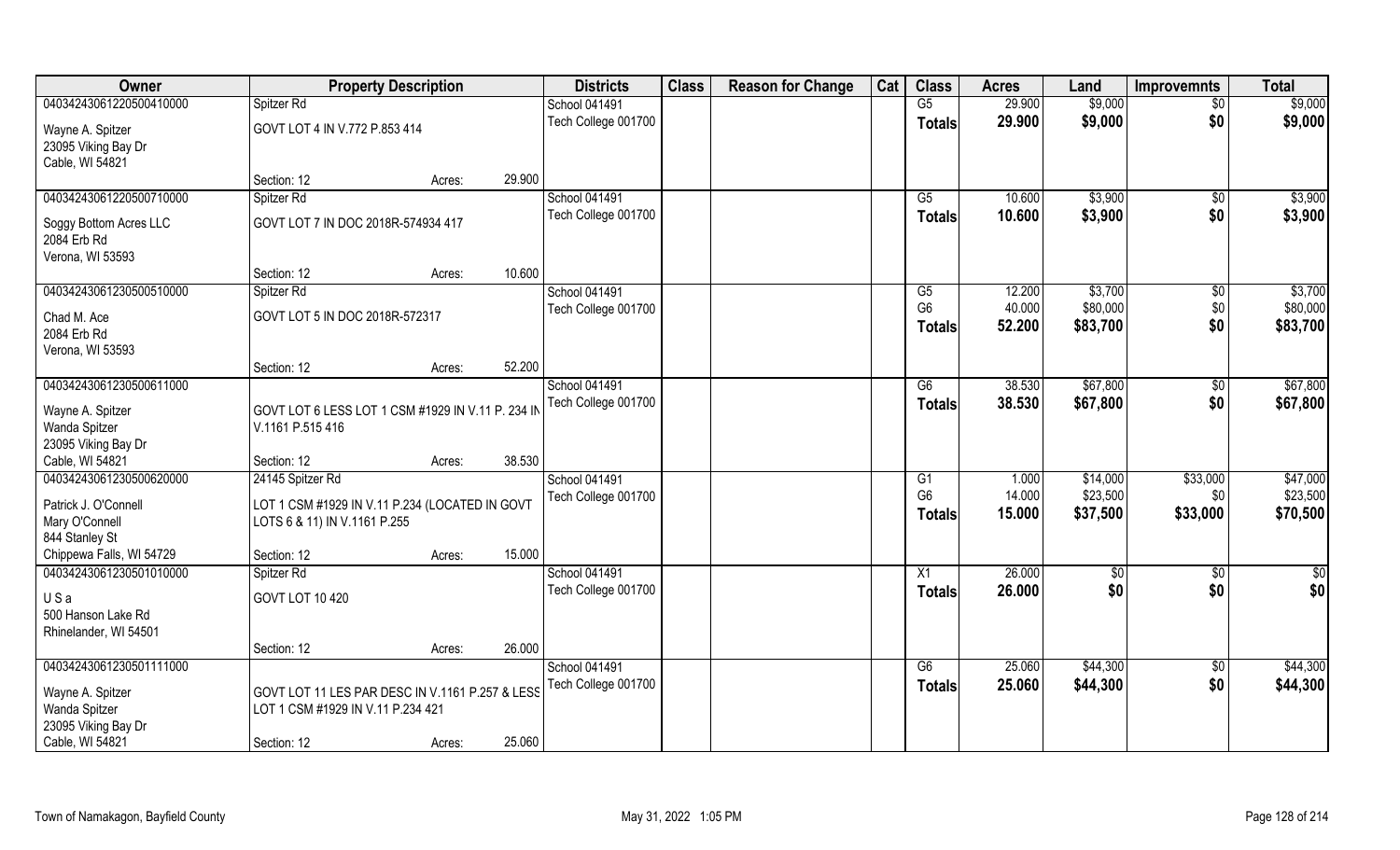| Owner                     | <b>Property Description</b>                        |        |       | <b>Districts</b>    | <b>Class</b> | <b>Reason for Change</b> | Cat | <b>Class</b>   | <b>Acres</b> | Land      | <b>Improvemnts</b> | <b>Total</b> |
|---------------------------|----------------------------------------------------|--------|-------|---------------------|--------------|--------------------------|-----|----------------|--------------|-----------|--------------------|--------------|
| 04034243061230501120000   | 24530 Garden Lake Rd                               |        |       | School 041491       |              |                          |     | G6             | 0.020        | \$400     | $\overline{50}$    | \$400        |
| Melissa A. Burris         | PAR IN GOVT LOT 11 IN V.1146 P.216                 |        |       | Tech College 001700 |              |                          |     | Totals         | 0.020        | \$400     | \$0                | \$400        |
| 24530 Garden Lake Rd      |                                                    |        |       |                     |              |                          |     |                |              |           |                    |              |
| Cable, WI 54821           |                                                    |        |       |                     |              |                          |     |                |              |           |                    |              |
|                           | Section: 12                                        | Acres: | 0.020 |                     |              |                          |     |                |              |           |                    |              |
| 04034243061240022701000   | 24985 Garden Lake Rd                               |        |       | School 041491       |              |                          |     | G <sub>1</sub> | 1.400        | \$330,000 | \$107,200          | \$437,200    |
| Lavonne Bloomquist Le     | NAMAKAGON LAKE SHORE SUBDIV LOT 1 IN V.1082        |        |       | Tech College 001700 |              |                          |     | Totals         | 1.400        | \$330,000 | \$107,200          | \$437,200    |
| 974 Mead Dr               | P.988 707 (LAVONNE BLOOMQUIST LIFE ESTATE)         |        |       |                     |              |                          |     |                |              |           |                    |              |
| Waupaca, WI 54981         |                                                    |        |       |                     |              |                          |     |                |              |           |                    |              |
|                           | Section: 12                                        | Acres: | 1.400 |                     |              |                          |     |                |              |           |                    |              |
| 04034243061240022702000   | Garden Lake Rd                                     |        |       | School 041491       |              |                          |     | G1             | 0.700        | \$180,000 | $\overline{50}$    | \$180,000    |
|                           |                                                    |        |       | Tech College 001700 |              |                          |     | <b>Totals</b>  | 0.700        | \$180,000 | \$0                | \$180,000    |
| Lavonne Bloomquist Le     | NAMAKAGON LAKE SHORE SUBDIV LOT 2 LESS             |        |       |                     |              |                          |     |                |              |           |                    |              |
| 974 Mead Dr               | V.176 P.255 IN V.896 P.773 708 (LAVONNE            |        |       |                     |              |                          |     |                |              |           |                    |              |
| Waupaca, WI 54981         | <b>BLOOMQUIST LIFE ESTATE)</b>                     |        |       |                     |              |                          |     |                |              |           |                    |              |
|                           | Section: 12                                        | Acres: | 0.700 |                     |              |                          |     |                |              |           |                    |              |
| 04034243061240022703000   | 24925 Garden Lake Rd                               |        |       | School 041491       |              |                          |     | G1             | 0.650        | \$260,400 | \$176,900          | \$437,300    |
| James P. Fogarty          | LOT 2 OF CSM #397 V.3 P.304 (LOCATED IN PART       |        |       | Tech College 001700 |              |                          |     | <b>Totals</b>  | 0.650        | \$260,400 | \$176,900          | \$437,300    |
| 106 E Euclid Ave          | OF NAMAKAGON LAKE SHORE SUBDIV) IN V.859           |        |       |                     |              |                          |     |                |              |           |                    |              |
| Barron, WI 54812          | P.737 708A                                         |        |       |                     |              |                          |     |                |              |           |                    |              |
|                           | Section: 12                                        | Acres: | 0.650 |                     |              |                          |     |                |              |           |                    |              |
| 04034243061240022704000   | 24915 Garden Lake Rd                               |        |       | School 041491       |              |                          |     | G1             | 0.690        | \$238,100 | \$111,100          | \$349,200    |
| James P. Fogarty          | LOT 1 OF CSM #397 V.3 P.304 (LOCATED IN PART       |        |       | Tech College 001700 |              |                          |     | <b>Totals</b>  | 0.690        | \$238,100 | \$111,100          | \$349,200    |
| 106 E Euclid Ave          | OF NAMAKAGON LAKE SHORE SUBDIVISION) IN            |        |       |                     |              |                          |     |                |              |           |                    |              |
| Barron, WI 54812          | V.859 P.737 709                                    |        |       |                     |              |                          |     |                |              |           |                    |              |
|                           | Section: 12                                        | Acres: | 0.690 |                     |              |                          |     |                |              |           |                    |              |
| 04034243061240022705000   | 24875 Garden Lake Rd                               |        |       | School 041491       |              |                          |     | G1             | 0.960        | \$288,000 | \$227,000          | \$515,000    |
|                           |                                                    |        |       | Tech College 001700 |              |                          |     | <b>Totals</b>  | 0.960        | \$288,000 | \$227,000          | \$515,000    |
| James D. Mcmillan         | NAMAKAGON LAKE SHORE SUBDIV PAR IN LOT 4 IN        |        |       |                     |              |                          |     |                |              |           |                    |              |
| Bonnie J. Mcmillan        | V.370 P.195 OR V.378 P.10 (LOT 2 CSM IN V.3 P.215) |        |       |                     |              |                          |     |                |              |           |                    |              |
| 24875 Garden Lake Rd      | 711A                                               |        |       |                     |              |                          |     |                |              |           |                    |              |
| Cable, WI 54821-4468      | Section: 12                                        | Acres: | 0.960 |                     |              |                          |     |                |              |           |                    |              |
| 04034243061240022706000   | 24845 Garden Lake Rd                               |        |       | School 041491       |              |                          |     | G1             | 1.190        | \$283,200 | \$215,200          | \$498,400    |
| John P. Rasmussen Trustee | NAMAKAGON LAKE SHORE SUBDIV PAR IN LOTS 4 8        |        |       | Tech College 001700 |              |                          |     | <b>Totals</b>  | 1.190        | \$283,200 | \$215,200          | \$498,400    |
| 6976 Center Dr            | 5 DESC IN DOC 2020R-581235 (LOT 1 CSM IN V.3       |        |       |                     |              |                          |     |                |              |           |                    |              |
| Eden Prairie, MN 55346    | P.215) (NANCY J KOLLER RASMUSSEN REV TRUST)        |        |       |                     |              |                          |     |                |              |           |                    |              |
|                           | Section: 12                                        | Acres: | 1.190 |                     |              |                          |     |                |              |           |                    |              |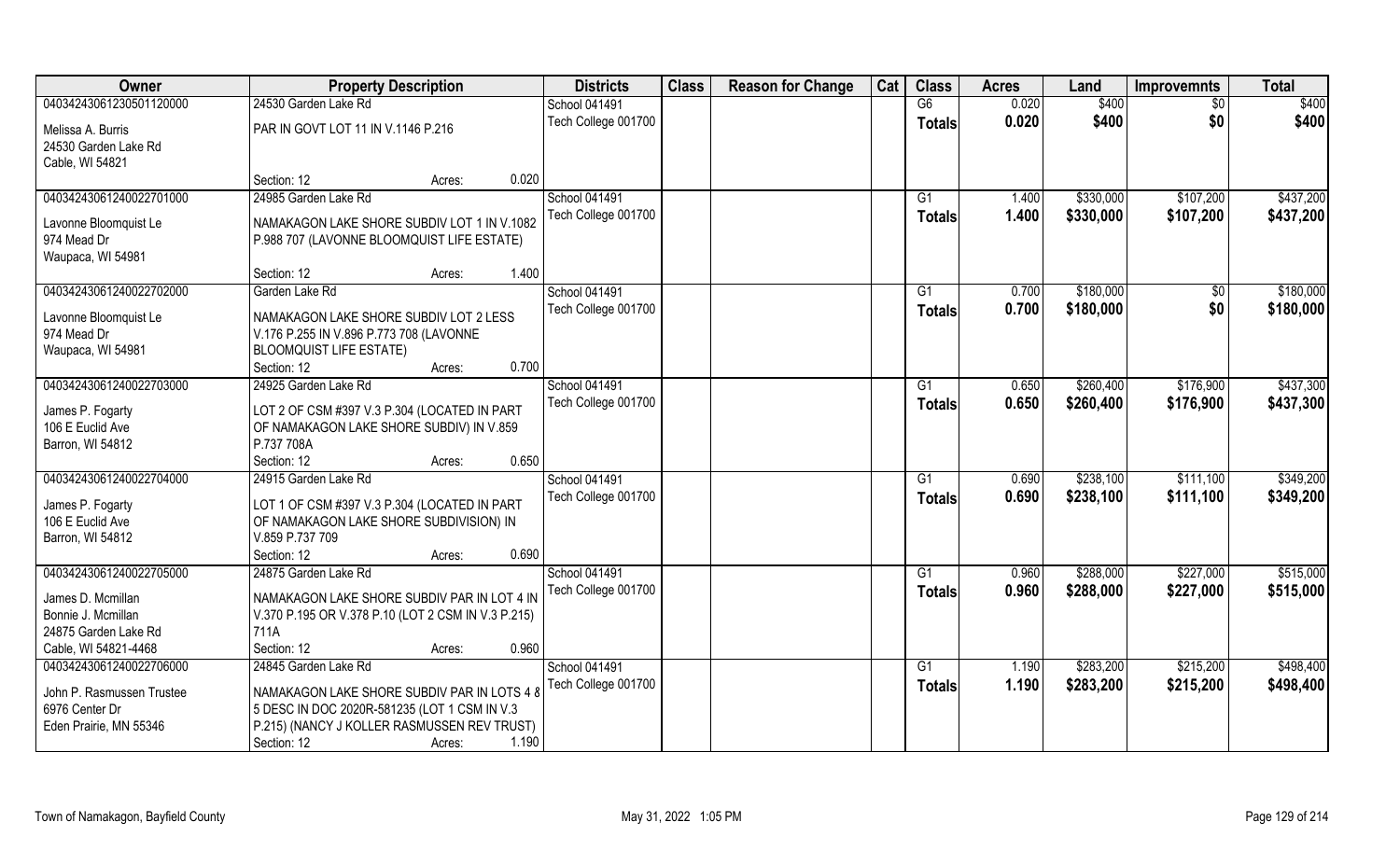| <b>Class</b><br>Owner<br><b>Districts</b><br><b>Class</b><br><b>Reason for Change</b><br>Cat<br><b>Property Description</b><br><b>Acres</b><br>Land<br><b>Improvemnts</b> | <b>Total</b> |
|---------------------------------------------------------------------------------------------------------------------------------------------------------------------------|--------------|
| \$163,800<br>04034243061240022707000<br>24815 Garden Lake Rd<br>School 041491<br>G1<br>0.674<br>\$67,100                                                                  | \$230,900    |
| 0.674<br>Tech College 001700<br>\$163,800<br>\$67,100<br><b>Totals</b><br>Nancy K. Rasmussen<br>NAMAKAGON LAKE SHORE SUBDIV THAT PART OF                                  | \$230,900    |
| 6976 Center Dr<br>LOT 5 DESC IN DOC 2020R-581233 TOG WITH EASE                                                                                                            |              |
| & LESS PAR IN DOC 2013R-549957<br>Eden Prairie, MN 55346                                                                                                                  |              |
| 0.790<br>Section: 12<br>Acres:                                                                                                                                            |              |
| <b>School 041491</b><br>04034243061240022708000<br>Garden Lake Rd<br>\$1,300<br>G1<br>0.026<br>\$0                                                                        | \$1,300      |
| Tech College 001700<br>0.026<br>\$1,300<br>\$0<br>Totals                                                                                                                  | \$1,300      |
| NAMAKAGON LAKE SHORE SUBDIV PAR IN LOT 5 IN<br>Timothy M. Peterson                                                                                                        |              |
| Patricia C. Peterson<br>V.1108 P.890 (PETERSON LIVING TRUST DTD                                                                                                           |              |
| 19865 Andover PI<br>05/20/2013)                                                                                                                                           |              |
| 0.026<br>Excelsior, MN 55331<br>Section: 12<br>Acres:                                                                                                                     |              |
| School 041491<br>\$18,000<br>04034243061240022709000<br>G1<br>0.100<br>$\sqrt[6]{3}$<br>Garden Lake Rd                                                                    | \$18,000     |
| Tech College 001700<br>\$0<br>0.100<br>\$18,000<br><b>Totals</b><br>NAMAKAGON LAKE SHORE SUBDIV E 10' OF LOT 6<br>Nancy K. Rasmussen                                      | \$18,000     |
| 6976 Center Dr<br>DESC IN DOCS 2020R-581233 & 2020R-581234 LESS                                                                                                           |              |
| PAR IN DOC 2013R-549957 712A<br>Eden Prairie, MN 55346                                                                                                                    |              |
| 0.046<br>Section: 12<br>Acres:                                                                                                                                            |              |
| 04034243061240022710000<br>24795 Garden Lake Rd<br>School 041491<br>\$318,000<br>\$176,900<br>1.300<br>G1                                                                 | \$494,900    |
| Tech College 001700<br>1.300<br>\$318,000<br>\$176,900<br><b>Totals</b>                                                                                                   | \$494,900    |
| NAMAKAGON LAKE SHORE SUBDIV LOT 6 LESS E 10<br>Timothy M. Peterson                                                                                                        |              |
| Patricia C. Peterson<br>IN V.881 P.670 SUBJ TO EASE IN V.881 P.672 712 IM                                                                                                 |              |
| 19865 Andover PI<br>2004R-488585                                                                                                                                          |              |
| 1.300<br>Excelsior, MN 55331<br>Section: 12<br>Acres:                                                                                                                     |              |
| 04034243061240022711000<br>24745 Garden Lake Rd<br>1.000<br>\$330,000<br>\$126,700<br>School 041491<br>G1                                                                 | \$456,700    |
| \$330,000<br>Tech College 001700<br>1.000<br>\$126,700<br><b>Totals</b><br>Curtis F. Travis<br>NAMAKAGON LAKE SHORE SUBDIV LOT 7 DOC                                      | \$456,700    |
| Patricia Travis<br>2021R-590896 713                                                                                                                                       |              |
| 915 E Lowes Creek Rd                                                                                                                                                      |              |
| Eau Claire, WI 54701<br>1.000<br>Section: 12<br>Acres:                                                                                                                    |              |
| School 041491<br>\$312,000<br>\$410,900<br>04034243061240022712000<br>24715 Garden Lake Rd<br>G1<br>1.200                                                                 | \$722,900    |
| 1.200<br>Tech College 001700<br>\$312,000<br>\$410,900<br><b>Totals</b>                                                                                                   | \$722,900    |
| Scott H. Warren<br>NAMAKAGON LAKE SHORE SUBDIV LOT 8 LESS W 1                                                                                                             |              |
| Anita L. Warren<br>FT IN V.1113 P.305 714                                                                                                                                 |              |
| 24715 Garden Lake Rd                                                                                                                                                      |              |
| 1.200<br>Cable, WI 54821<br>Section: 12<br>Acres:                                                                                                                         |              |
| 04034243061240022713000<br>School 041491<br>\$207,000<br>\$119,500<br>24695 Garden Lake Rd<br>G1<br>0.700                                                                 | \$326,500    |
| Tech College 001700<br>0.700<br>\$207,000<br>\$119,500<br>Totals<br>NAMAKAGON LAKE SHORE SUBDIV W 15' OF LOT 8<br>William J & Doris V Beres Rev Trust                     | \$326,500    |
| 2268 Quarry Ln<br>AND N EASTERLY 100' OF LOT 9 IN V.1002 P.818                                                                                                            |              |
| Onalaska, WI 54650<br>TOG WITH EASE 715                                                                                                                                   |              |
| 0.700<br>Section: 12<br>Acres:                                                                                                                                            |              |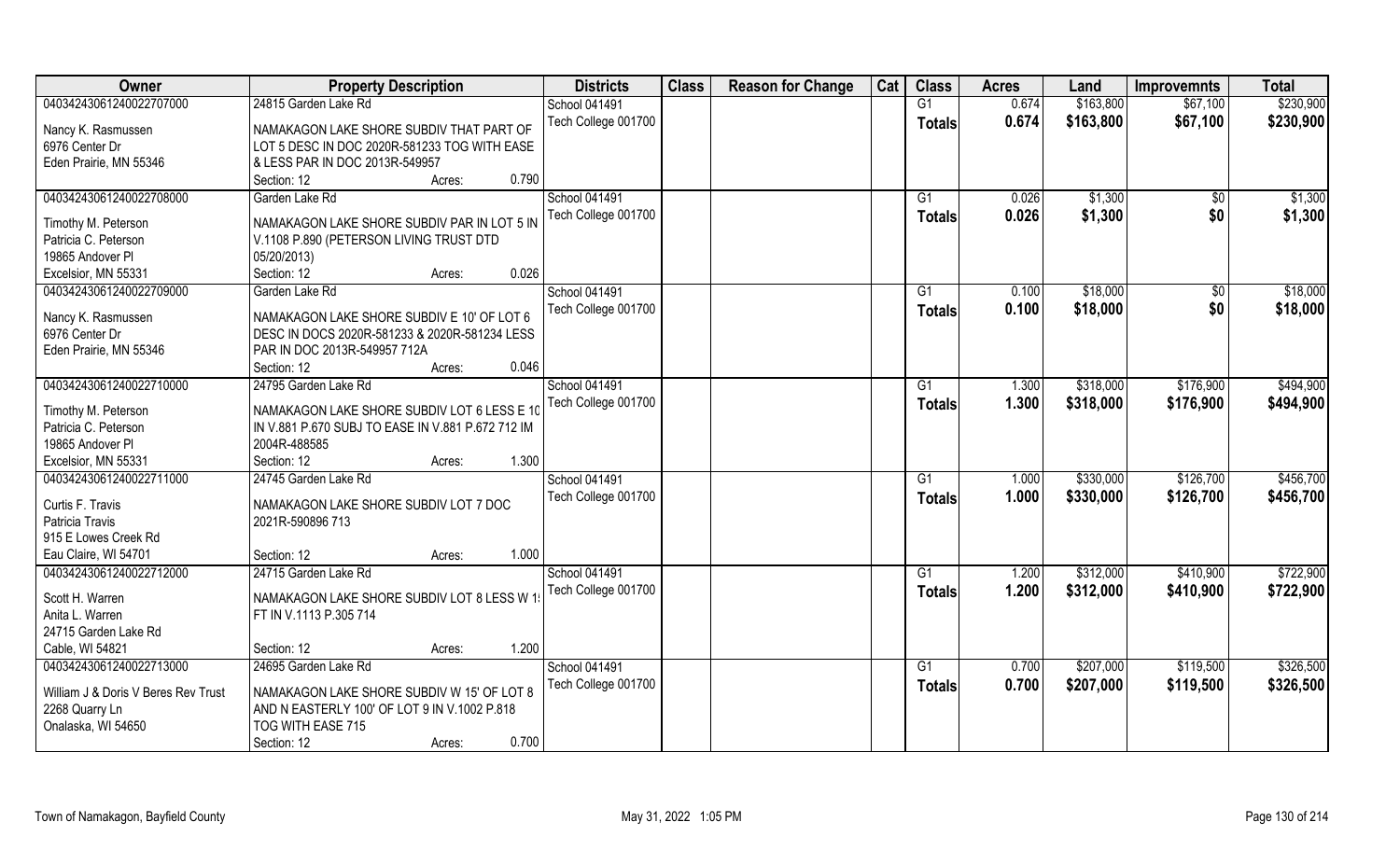| Owner                     | <b>Property Description</b>                    | <b>Districts</b>     | <b>Class</b> | <b>Reason for Change</b> | Cat | <b>Class</b>  | <b>Acres</b> | Land      | <b>Improvemnts</b> | <b>Total</b> |
|---------------------------|------------------------------------------------|----------------------|--------------|--------------------------|-----|---------------|--------------|-----------|--------------------|--------------|
| 04034243061240022714100   | 24685 Garden Lake Rd                           | <b>School 041491</b> |              |                          |     | G1            | 1.920        | \$360,000 | \$168,600          | \$528,600    |
| Judith F. Darwin Trustees | NAMAKAGON LAKE SHORE SUB SOUTHWESTERLY         | Tech College 001700  |              |                          |     | <b>Totals</b> | 1.920        | \$360,000 | \$168,600          | \$528,600    |
| PO Box 235                | 100 FT OF LOT 9 & ALL OF LOT 10 TOG WITH VAC   |                      |              |                          |     |               |              |           |                    |              |
| Iron River, WI 54847      | ROW IN V.1088 P.1                              |                      |              |                          |     |               |              |           |                    |              |
|                           | 1.920<br>Section: 12<br>Acres:                 |                      |              |                          |     |               |              |           |                    |              |
| 04034243061240022716000   | 24575 Garden Lake Rd                           | <b>School 041491</b> |              |                          |     | G1            | 1.200        | \$330,000 | \$56,700           | \$386,700    |
|                           |                                                | Tech College 001700  |              |                          |     | Totals        | 1.200        | \$330,000 | \$56,700           | \$386,700    |
| Linda Marie Smith Wilcox  | NAMAKAGON LAKE SHORE SUBDIV LOT 12 718         |                      |              |                          |     |               |              |           |                    |              |
| 18730 110th St            |                                                |                      |              |                          |     |               |              |           |                    |              |
| Norwood, MN 55368         |                                                |                      |              |                          |     |               |              |           |                    |              |
|                           | 1.200<br>Section: 12<br>Acres:                 |                      |              |                          |     |               |              |           |                    |              |
| 04034243061240022717000   | 24545 Garden Lake Rd                           | <b>School 041491</b> |              |                          |     | G1            | 0.980        | \$272,400 | \$209,600          | \$482,000    |
| Douglas G. Hughes         | LOT 1 CSM #733 V.5 P.118 (LOCATED IN           | Tech College 001700  |              |                          |     | <b>Totals</b> | 0.980        | \$272,400 | \$209,600          | \$482,000    |
| Jennifer Hughes           | NAMAKAGON LAKE SHORE SUBDIV) IN V.1147 P.808   |                      |              |                          |     |               |              |           |                    |              |
| N5307 Innsbruck Rd N      | 719A                                           |                      |              |                          |     |               |              |           |                    |              |
| West Salem, WI 54669      | 0.980<br>Section: 12<br>Acres:                 |                      |              |                          |     |               |              |           |                    |              |
| 04034243061240022718000   | 24525 Garden Lake Rd                           | <b>School 041491</b> |              |                          |     | G1            | 0.970        | \$270,000 | \$172,300          | \$442,300    |
|                           |                                                | Tech College 001700  |              |                          |     | <b>Totals</b> | 0.970        | \$270,000 | \$172,300          | \$442,300    |
| William J. Alten          | LOT 2 CSM #733 V.5 P.118 (LOCATED IN LOTS 13 & |                      |              |                          |     |               |              |           |                    |              |
| Laura L. Alten            | 14 NAMAKAGON LAKE SHORE SUBDIV) 719AA          |                      |              |                          |     |               |              |           |                    |              |
| 24525 Garden Lake Rd      |                                                |                      |              |                          |     |               |              |           |                    |              |
| Cable, WI 54821           | 0.970<br>Section: 12<br>Acres:                 |                      |              |                          |     |               |              |           |                    |              |
| 04034243061240022719000   | 24515 Garden Lake Rd                           | <b>School 041491</b> |              |                          |     | G1            | 0.500        | \$180,000 | \$168,200          | \$348,200    |
| William J. Zezza          | NAMAKAGON LAKE SHORE SUBDIV W 1/2 OF LOT 14    | Tech College 001700  |              |                          |     | Totals        | 0.500        | \$180,000 | \$168,200          | \$348,200    |
| 24515 Garden Lake Rd      | IN DOC 2020R-583969 719C                       |                      |              |                          |     |               |              |           |                    |              |
| Cable, WI 54821           |                                                |                      |              |                          |     |               |              |           |                    |              |
|                           | 0.500<br>Section: 12<br>Acres:                 |                      |              |                          |     |               |              |           |                    |              |
| 04034243061240064010000   | 24595 Garden Lake Rd                           | School 041491        |              |                          |     | G1            | 0.204        | \$55,000  | \$73,000           | \$128,000    |
| Kristina M. Carlson       | SPORTSMAN'S LODGE CONDO UNIT 1 IN DOC          | Tech College 001700  |              |                          |     | <b>Totals</b> | 0.204        | \$55,000  | \$73,000           | \$128,000    |
| 34705 N 24th Ave          | 2021R-588834 TOG WITH UND INT IN COMMON        |                      |              |                          |     |               |              |           |                    |              |
| Pheonix, AZ 85085         | ELEMENTS TOG WITH EASE TOG WITH 1/5 INT IN     |                      |              |                          |     |               |              |           |                    |              |
|                           | 0.021<br>Section: 12<br>Acres:                 |                      |              |                          |     |               |              |           |                    |              |
| 04034243061240064020000   | 24595 Garden Lake Rd                           | <b>School 041491</b> |              |                          |     | G1            | 0.204        | \$55,000  | $\overline{50}$    | \$55,000     |
|                           |                                                | Tech College 001700  |              |                          |     |               | 0.204        |           | \$0                |              |
| Trg Up North LLC          | SPORTSMAN'S LODGE CONDO UNIT 2 TOG WITH        |                      |              |                          |     | Totals        |              | \$55,000  |                    | \$55,000     |
| 2622 Hwy T                | UND INT IN COMMON ELEMENTS TOG WITH EASE       |                      |              |                          |     |               |              |           |                    |              |
| Sun Prairie, WI 53590     | TOG WITH 1/5 INT IN VACATED GARDEN LAKE RD     |                      |              |                          |     |               |              |           |                    |              |
|                           | 0.014<br>Section: 12<br>Acres:                 |                      |              |                          |     |               |              |           |                    |              |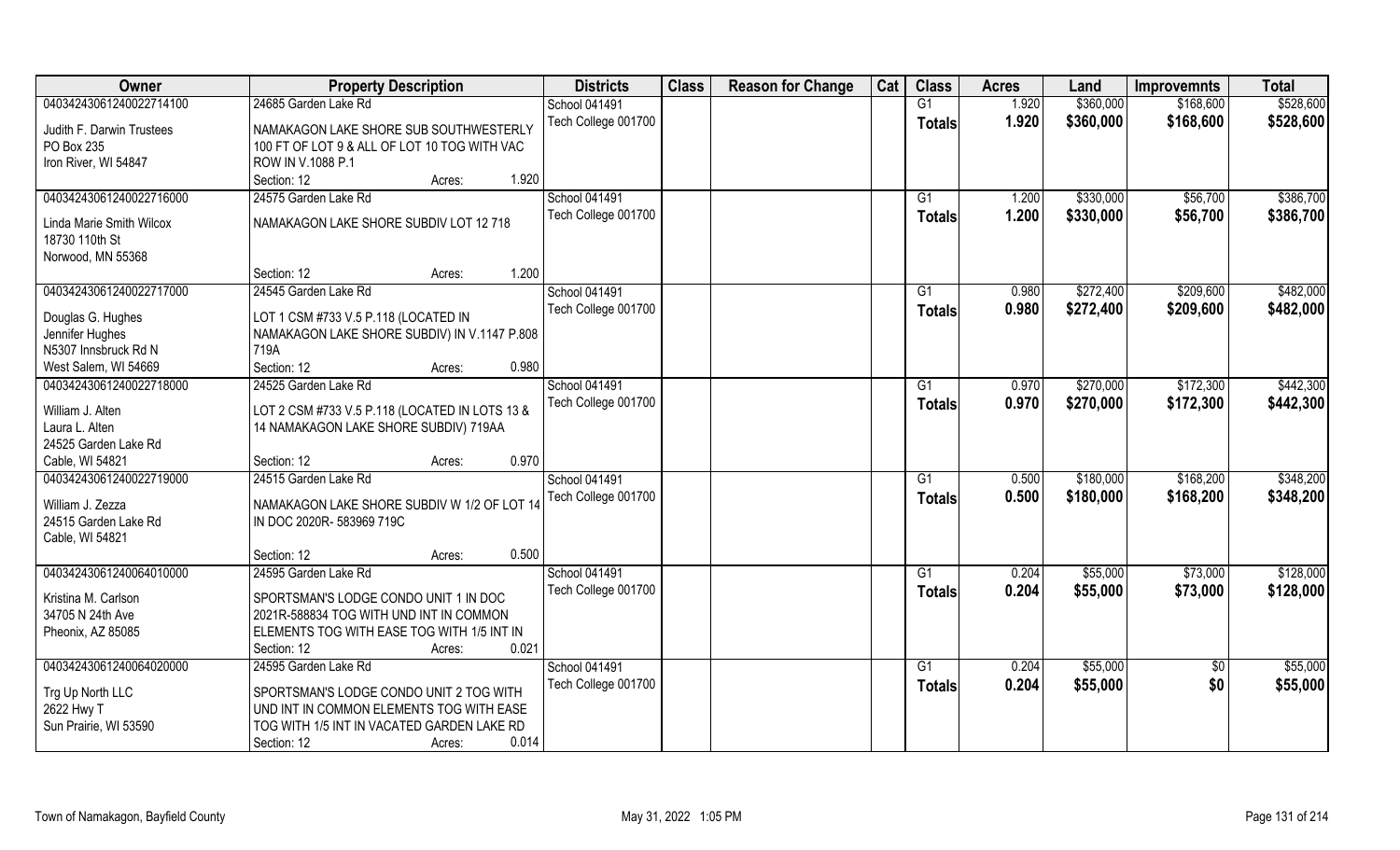| Owner                   | <b>Property Description</b>                    | <b>Districts</b>     | <b>Class</b> | <b>Reason for Change</b> | Cat | <b>Class</b>                             | <b>Acres</b>    | Land                | <b>Improvemnts</b> | <b>Total</b>        |
|-------------------------|------------------------------------------------|----------------------|--------------|--------------------------|-----|------------------------------------------|-----------------|---------------------|--------------------|---------------------|
| 04034243061240064030000 | 24595 Garden Lake Rd                           | <b>School 041491</b> |              |                          |     | G1                                       | 0.204           | \$33,000            | \$8,900            | \$41,900            |
| Jason Mikula            | SPORTSMAN'S LODGE CONCO UNIT 3 TOG WITH        | Tech College 001700  |              |                          |     | <b>Totals</b>                            | 0.204           | \$33,000            | \$8,900            | \$41,900            |
| 2663 Happy Valley Rd    | UND INT IN COMMON ELEMENTS TOG WITH EASE IN    |                      |              |                          |     |                                          |                 |                     |                    |                     |
| Sun Prairie, WI 53590   | V.895 P.968 TOG WITH 1/5 INT IN VACATED GARDEN |                      |              |                          |     |                                          |                 |                     |                    |                     |
|                         | Section: 12<br>0.014<br>Acres:                 |                      |              |                          |     |                                          |                 |                     |                    |                     |
| 04034243061240064040000 | 24595 Garden Lake Rd                           | <b>School 041491</b> |              |                          |     | G1                                       | 0.204           | \$55,000            | \$31,400           | \$86,400            |
|                         |                                                | Tech College 001700  |              |                          |     | Totals                                   | 0.204           | \$55,000            | \$31,400           | \$86,400            |
| Allen J. Ness           | SPORTSMAN'S LODGE CONDO UNIT 4 TOG WITH        |                      |              |                          |     |                                          |                 |                     |                    |                     |
| N12115 Slack Rd         | UND INT IN COMMON ELEMENTS TOG WITH EASE IN    |                      |              |                          |     |                                          |                 |                     |                    |                     |
| Lodi, WI 53555          | V.795 P.368 TOG WITH 1/5 INT IN VACATED GARDEN |                      |              |                          |     |                                          |                 |                     |                    |                     |
|                         | 0.013<br>Section: 12<br>Acres:                 |                      |              |                          |     |                                          |                 |                     |                    |                     |
| 04034243061240064050000 | 24595 Garden Lake Rd                           | School 041491        |              |                          |     | G1                                       | 0.204           | \$55,000            | \$43,100           | \$98,100            |
| Anne Dowling            | SPORTSMAN'S LODGE CONDO UNIT 5 TOG W/UND       | Tech College 001700  |              |                          |     | <b>Totals</b>                            | 0.204           | \$55,000            | \$43,100           | \$98,100            |
| <b>Matthew Dowling</b>  | INT IN COMMON ELEMENTS TOG WITH EASE IN DOC    |                      |              |                          |     |                                          |                 |                     |                    |                     |
| 500 Cedar Lake Rd S     | 2021R-588458 TOG WITH 1/5 INT IN VACATED       |                      |              |                          |     |                                          |                 |                     |                    |                     |
| Minneapolis, MN 55405   | 0.014<br>Section: 12<br>Acres:                 |                      |              |                          |     |                                          |                 |                     |                    |                     |
| 04034243061240500220000 |                                                | <b>School 041491</b> |              |                          |     | G5                                       | 10.000          | \$4,000             | \$0                | \$4,000             |
|                         |                                                | Tech College 001700  |              |                          |     | G <sub>6</sub>                           | 11.900          | \$19,400            | \$0                | \$19,400            |
| Scott H. Warren         | THAT PART OF GOVT LOT 2 LESS N 40 ACRES IN     |                      |              |                          |     | <b>Totals</b>                            | 21.900          | \$23,400            | \$0                | \$23,400            |
| Anita L. Warren         | V.1151 P.443 408                               |                      |              |                          |     |                                          |                 |                     |                    |                     |
| 24715 Garden Lake Rd    | 21.900                                         |                      |              |                          |     |                                          |                 |                     |                    |                     |
| Cable, WI 54821         | Section: 12<br>Acres:                          |                      |              |                          |     |                                          |                 |                     |                    |                     |
| 04034243061240500320000 |                                                | <b>School 041491</b> |              |                          |     | $\overline{\text{G5}}$<br>G <sub>6</sub> | 3.500<br>10.500 | \$1,400<br>\$21,000 | \$0                | \$1,400<br>\$21,000 |
| Scott H. Warren         | PAR IN GOVT LOTS 3, 9 & 12 IN V.1151 P.443 419 | Tech College 001700  |              |                          |     |                                          |                 |                     | \$0                |                     |
| Anita L. Warren         |                                                |                      |              |                          |     | Totals                                   | 14.000          | \$22,400            | \$0                | \$22,400            |
| 24715 Garden Lake Rd    |                                                |                      |              |                          |     |                                          |                 |                     |                    |                     |
| Cable, WI 54821         | 14.000<br>Section: 12<br>Acres:                |                      |              |                          |     |                                          |                 |                     |                    |                     |
| 04034243061240500332000 | 24620 Garden Lake Rd                           | School 041491        |              |                          |     | $\overline{G2}$                          | 2.790           | \$38,100            | \$86,500           | \$124,600           |
| Lance B. Bohler         | LOT 1 CSM #1588 INV.9 P.258 (LOCATED IN GOVT   | Tech College 001700  |              |                          |     | <b>Totals</b>                            | 2.790           | \$38,100            | \$86,500           | \$124,600           |
| 23905 Blue Gill Bay Rd  | LOTS 3, 9 & 12) IN V.998 P.810                 |                      |              |                          |     |                                          |                 |                     |                    |                     |
| PO Box 157              |                                                |                      |              |                          |     |                                          |                 |                     |                    |                     |
| Cable, WI 54821         | 2.790<br>Section: 12<br>Acres:                 |                      |              |                          |     |                                          |                 |                     |                    |                     |
| 04034243061240500333000 | 24630 Garden Lake Rd                           | <b>School 041491</b> |              |                          |     | G1                                       | 0.840           | \$11,800            | \$147,800          | \$159,600           |
|                         |                                                | Tech College 001700  |              |                          |     |                                          | 0.840           | \$11,800            | \$147,800          | \$159,600           |
| Joseph L. Sessions      | LOT 1 CSM #1687 IN V.10 P.59 (LOCATED IN GOVT  |                      |              |                          |     | Totals                                   |                 |                     |                    |                     |
| 24630 Garden Lake Rd    | LOT 3) IN DOC 2021R-588907                     |                      |              |                          |     |                                          |                 |                     |                    |                     |
| Cable, WI 54821         |                                                |                      |              |                          |     |                                          |                 |                     |                    |                     |
|                         | 0.840<br>Section: 12<br>Acres:                 |                      |              |                          |     |                                          |                 |                     |                    |                     |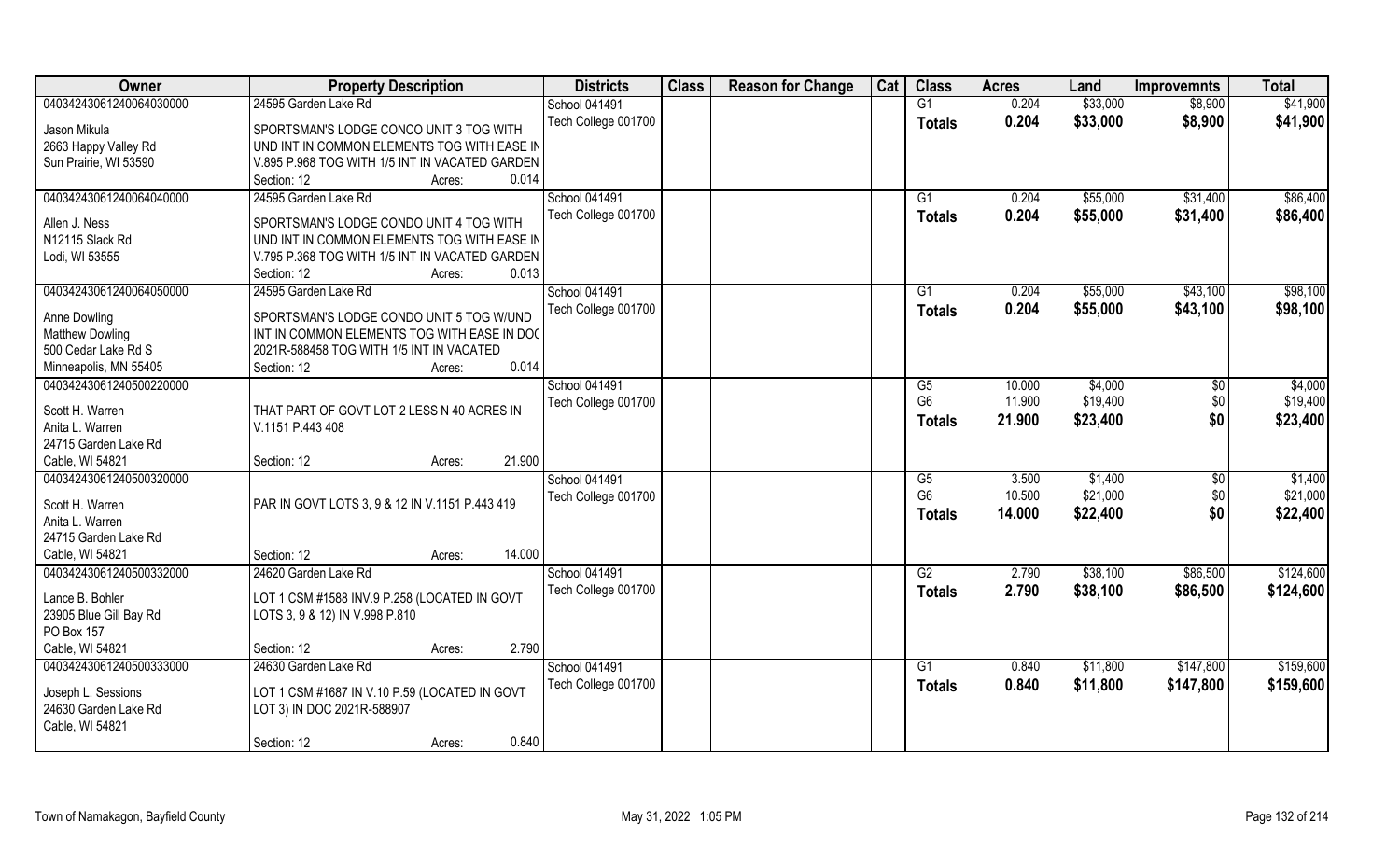| Owner                     | <b>Property Description</b>                     |                  | <b>Districts</b>     | <b>Class</b> | <b>Reason for Change</b> | Cat | <b>Class</b>         | <b>Acres</b>   | Land                | <b>Improvemnts</b> | <b>Total</b> |
|---------------------------|-------------------------------------------------|------------------|----------------------|--------------|--------------------------|-----|----------------------|----------------|---------------------|--------------------|--------------|
| 04034243061240500334000   |                                                 |                  | School 041491        |              |                          |     | G5                   | 4.210          | \$1,300             | $\overline{30}$    | \$1,300      |
| Scott H. Warren           | LOT 2 CSM #1687 IN V.10 P.59 (LOCATED IN GOVT   |                  | Tech College 001700  |              |                          |     | G <sub>6</sub>       | 13.880         | \$27,800            | \$0                | \$27,800     |
| Anita L. Warren           | LOT 3) IN V.1158 P.747                          |                  |                      |              |                          |     | <b>Totals</b>        | 18.090         | \$29,100            | \$0                | \$29,100     |
| 24715 Garden Lake Rd      |                                                 |                  |                      |              |                          |     |                      |                |                     |                    |              |
| Cable, WI 54821           | Section: 12                                     | 18.090<br>Acres: |                      |              |                          |     |                      |                |                     |                    |              |
| 04034243061240500811000   |                                                 |                  | <b>School 041491</b> |              |                          |     | G6                   | 10.440         | \$17,200            | \$0                | \$17,200     |
|                           |                                                 |                  | Tech College 001700  |              |                          |     | <b>Totals</b>        | 10.440         | \$17,200            | \$0                | \$17,200     |
| Scott H. Warren           | PAR IN GOVT LOT 8 DESC IN V.1151 P.444          |                  |                      |              |                          |     |                      |                |                     |                    |              |
| Anita L. Warren           |                                                 |                  |                      |              |                          |     |                      |                |                     |                    |              |
| 24715 Garden Lake Rd      |                                                 |                  |                      |              |                          |     |                      |                |                     |                    |              |
| Cable, WI 54821           | Section: 12                                     | 10.440<br>Acres: |                      |              |                          |     |                      |                |                     |                    |              |
| 04034243061240500821000   | 24850 Garden Lake Rd                            |                  | School 041491        |              |                          |     | G1                   | 1.590          | \$18,700            | \$101,800          | \$120,500    |
| Craig E. Hahn             | PAR IN GOVT LOT 8 DESC IN V.1151 P.466 & LOT A  |                  | Tech College 001700  |              |                          |     | <b>Totals</b>        | 1.590          | \$18,700            | \$101,800          | \$120,500    |
| Brenda L. Hahn            | CSM #628 IN V.4 P.272                           |                  |                      |              |                          |     |                      |                |                     |                    |              |
| 3121 Longview Dr          |                                                 |                  |                      |              |                          |     |                      |                |                     |                    |              |
| Stoughton, WI 53589       | Section: 12                                     | 1.590<br>Acres:  |                      |              |                          |     |                      |                |                     |                    |              |
| 04034243061240500830000   | Garden Lake Rd                                  |                  | School 041491        |              |                          |     | G <sub>1</sub>       | 1.030          | \$14,200            | \$0                | \$14,200     |
|                           |                                                 |                  | Tech College 001700  |              |                          |     | <b>Totals</b>        | 1.030          | \$14,200            | \$0                | \$14,200     |
| James D. Mcmillan         | PARCEL B CSM #628 V.4 P.272 (LOCATED IN GOVT    |                  |                      |              |                          |     |                      |                |                     |                    |              |
| Bonnie J. Mcmillan        | LOT 8) IN DOC 2017R-569756                      |                  |                      |              |                          |     |                      |                |                     |                    |              |
| 24875 Garden Lake Rd      |                                                 | 1.030            |                      |              |                          |     |                      |                |                     |                    |              |
| Cable, WI 54821-4468      | Section: 12                                     | Acres:           |                      |              |                          |     |                      |                |                     |                    |              |
| 04034243061240500910000   | Garden Lake Rd                                  |                  | School 041491        |              |                          |     | G5<br>G <sub>6</sub> | 8.000<br>7.260 | \$3,200<br>\$14,500 | \$0                | \$3,200      |
| Erik C. Eighme            | LOT 2 CSM #1667 IN V.10 P.16 (LOCATED IN GOVT   |                  | Tech College 001700  |              |                          |     |                      |                |                     | \$0                | \$14,500     |
| Barbara A. Eighme         | LOT 9) IN V.1120 P.737 422C                     |                  |                      |              |                          |     | <b>Totals</b>        | 15.260         | \$17,700            | \$0                | \$17,700     |
| 1222 W Whitaker Ave       |                                                 |                  |                      |              |                          |     |                      |                |                     |                    |              |
| Milwaukee, WI 53228       | Section: 12                                     | 15.260<br>Acres: |                      |              |                          |     |                      |                |                     |                    |              |
| 04034243061240501210000   | Garden Lake Rd                                  |                  | School 041491        |              |                          |     | G1                   | 0.191          | \$3,400             | \$0                | \$3,400      |
| Judith F. Darwin Trustees | PCL IN GOVT LOT 12 DESC IN V.834 P.1012 (JEROLD |                  | Tech College 001700  |              |                          |     | <b>Totals</b>        | 0.191          | \$3,400             | \$0                | \$3,400      |
| PO Box 235                | & JUDITH DARWIN TRUST DTD 3/26/2001)            |                  |                      |              |                          |     |                      |                |                     |                    |              |
| Iron River, WI 54847      |                                                 |                  |                      |              |                          |     |                      |                |                     |                    |              |
|                           | Section: 12                                     | 1.326<br>Acres:  |                      |              |                          |     |                      |                |                     |                    |              |
| 04034243061240501220000   | Garden Lake Rd                                  |                  | School 041491        |              |                          |     | G1                   | 0.880          | \$12,700            | $\overline{50}$    | \$12,700     |
|                           |                                                 |                  | Tech College 001700  |              |                          |     | <b>Totals</b>        | 0.880          | \$12,700            | \$0                | \$12,700     |
| Lance B. Bohler           | LOT 1 CSM #1167 V.7 P.207 (LOCATED IN GOVT LOT  |                  |                      |              |                          |     |                      |                |                     |                    |              |
| 23905 Blue Gill Bay Rd    | 12) IN V.998 P.810 TOG WITH PORTION OF VAC      |                  |                      |              |                          |     |                      |                |                     |                    |              |
| PO Box 157                | <b>GARDEN LAKE RD</b>                           |                  |                      |              |                          |     |                      |                |                     |                    |              |
| Cable, WI 54821           | Section: 12                                     | 0.880<br>Acres:  |                      |              |                          |     |                      |                |                     |                    |              |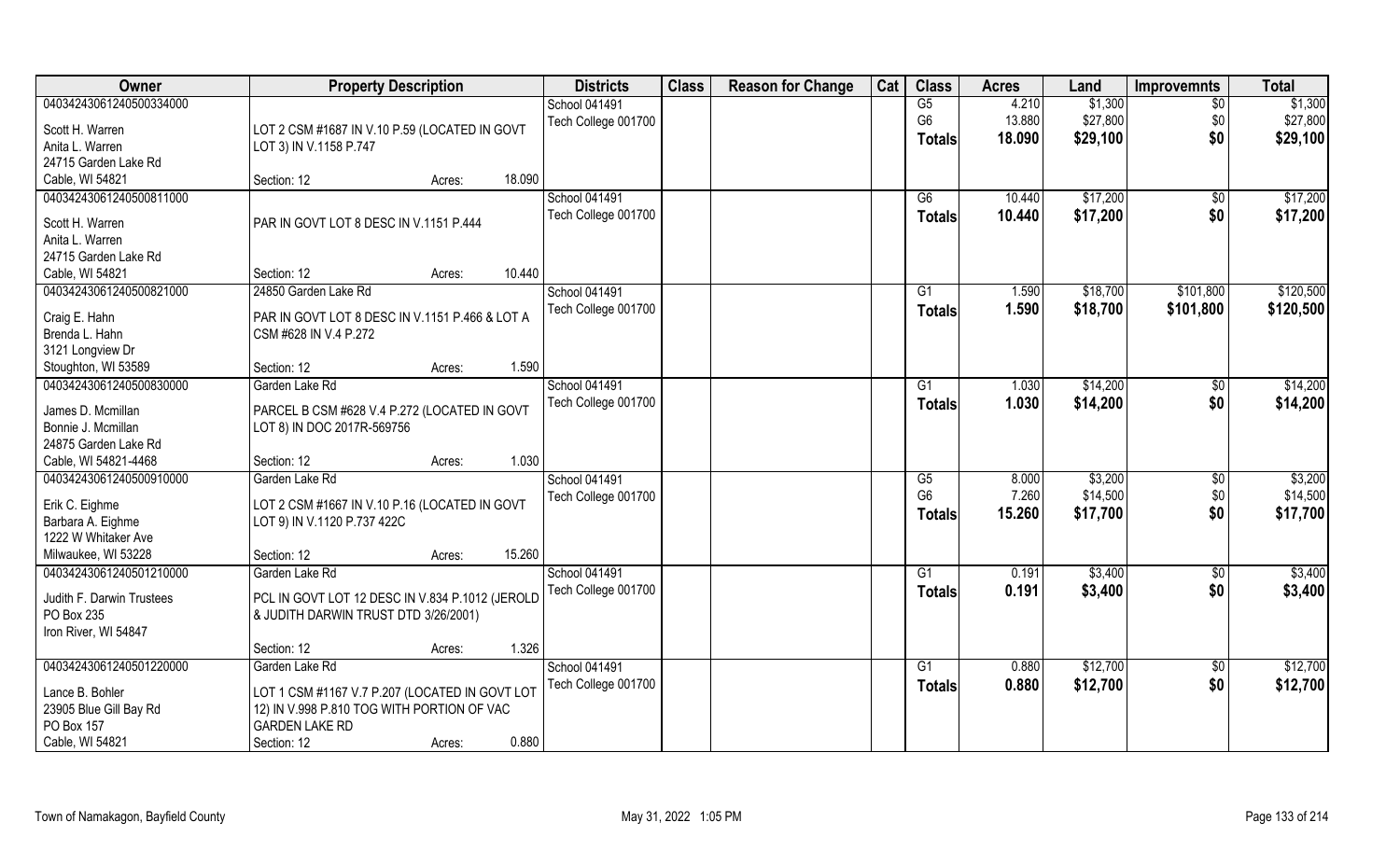| Owner                                               | <b>Property Description</b>                                                       |        |       | <b>Districts</b>     | <b>Class</b> | <b>Reason for Change</b> | Cat | <b>Class</b>    | <b>Acres</b> | Land      | <b>Improvemnts</b> | <b>Total</b>    |
|-----------------------------------------------------|-----------------------------------------------------------------------------------|--------|-------|----------------------|--------------|--------------------------|-----|-----------------|--------------|-----------|--------------------|-----------------|
| 04034243061240501230000                             | Garden Lake Rd                                                                    |        |       | School 041491        |              |                          |     | G6              | 2.220        | \$4,400   | $\overline{50}$    | \$4,400         |
| Erik C. Eighme                                      | LOT 1 CSM #1667 IN V.10 P.16 (LOCATED IN GOVT                                     |        |       | Tech College 001700  |              |                          |     | <b>Totals</b>   | 2.220        | \$4,400   | \$0                | \$4,400         |
| Barbara A. Eighme                                   | LOT 12) IN V.1120 P.737                                                           |        |       |                      |              |                          |     |                 |              |           |                    |                 |
| 1222 W Whitaker Ave                                 |                                                                                   |        |       |                      |              |                          |     |                 |              |           |                    |                 |
| Milwaukee, WI 53228                                 | Section: 12                                                                       | Acres: | 2.220 |                      |              |                          |     |                 |              |           |                    |                 |
| 04034243061240501240000                             | 24530 Garden Lake Rd                                                              |        |       | <b>School 041491</b> |              |                          |     | G1              | 1.400        | \$17,200  | \$142,900          | \$160, 100      |
| Melissa A. Burris                                   | PAR IN GOVT LOT 12 IN V.1146 P.216 (PARCEL A)                                     |        |       | Tech College 001700  |              |                          |     | Totals          | 1.400        | \$17,200  | \$142,900          | \$160,100       |
| 24530 Garden Lake Rd                                | 422B                                                                              |        |       |                      |              |                          |     |                 |              |           |                    |                 |
| Cable, WI 54821                                     |                                                                                   |        |       |                      |              |                          |     |                 |              |           |                    |                 |
|                                                     | Section: 12                                                                       | Acres: | 1.400 |                      |              |                          |     |                 |              |           |                    |                 |
| 04034243061240501250000                             | 24580 Garden Lake Rd                                                              |        |       | School 041491        |              |                          |     | G1              | 0.920        | \$12,900  | \$93,200           | \$106,100       |
| Jospeh J. Marek                                     | PAR IN GOVT LOT 3,9 & 12 IN V.893 P.103 422E IM                                   |        |       | Tech College 001700  |              |                          |     | <b>Totals</b>   | 0.920        | \$12,900  | \$93,200           | \$106,100       |
| 24580 Garden Lake Rd                                | 2004R-492754                                                                      |        |       |                      |              |                          |     |                 |              |           |                    |                 |
| Cable, WI 54821                                     |                                                                                   |        |       |                      |              |                          |     |                 |              |           |                    |                 |
|                                                     | Section: 12                                                                       | Acres: | 0.920 |                      |              |                          |     |                 |              |           |                    |                 |
| 04034243061240501260000                             |                                                                                   |        |       | School 041491        |              |                          |     | G1              | 1.000        | \$14,000  | \$0                | \$14,000        |
|                                                     |                                                                                   |        |       | Tech College 001700  |              |                          |     | <b>Totals</b>   | 1.000        | \$14,000  | \$0                | \$14,000        |
| Thomas M. Hildebrandt<br><b>Richard Hildebrandt</b> | PAR IN GOVT LOT 12 IN V.530 P.184 422D                                            |        |       |                      |              |                          |     |                 |              |           |                    |                 |
| 3334 N Interlaken Dr                                |                                                                                   |        |       |                      |              |                          |     |                 |              |           |                    |                 |
| Oconomowoc, WI 53066                                | Section: 12                                                                       | Acres: | 1.000 |                      |              |                          |     |                 |              |           |                    |                 |
| 04034243061240501310000                             | 24595 Garden Lake Rd                                                              |        |       | School 041491        |              |                          |     | X4              | 4.300        | \$0       | $\overline{50}$    | $\overline{50}$ |
|                                                     |                                                                                   |        |       | Tech College 001700  |              |                          |     | <b>Totals</b>   | 4.300        | \$0       | \$0                | \$0             |
| Roadway                                             | GOVT LOT 13 423 (PART OF GARDEN LAKE RD)<br>LESS VACATED PORTION ADJ TO LOT 11 OF |        |       |                      |              |                          |     |                 |              |           |                    |                 |
|                                                     | NAMAKAGON LAKE SHORE SUBDIVISION                                                  |        |       |                      |              |                          |     |                 |              |           |                    |                 |
|                                                     | Section: 12                                                                       | Acres: | 4.300 |                      |              |                          |     |                 |              |           |                    |                 |
| 04034243061310200010000                             | Namakagon Sunset Rd                                                               |        |       | School 041491        |              |                          |     | $\overline{X2}$ | 0.800        | \$0       | \$0                | \$0             |
|                                                     |                                                                                   |        |       | Tech College 001700  |              |                          |     | <b>Totals</b>   | 0.800        | \$0       | \$0                | \$0             |
| State of Wisconsin                                  | <b>DELLA ISLAND</b>                                                               |        |       |                      |              |                          |     |                 |              |           |                    |                 |
|                                                     |                                                                                   |        |       |                      |              |                          |     |                 |              |           |                    |                 |
|                                                     | Section: 13                                                                       | Acres: | 0.800 |                      |              |                          |     |                 |              |           |                    |                 |
| 04034243061320017510000                             | 24195 Garden Lake Rd                                                              |        |       | School 041491        |              |                          |     | G1              | 2.500        | \$354,400 | \$1,247,100        | \$1,601,500     |
| Kimberly Hlavac                                     | FISHER RE-SUBDIVISION OF NAMAKAGON LAKE                                           |        |       | Tech College 001700  |              |                          |     | <b>Totals</b>   | 2.500        | \$354,400 | \$1,247,100        | \$1,601,500     |
| 610 Devon Dr                                        | SHORE SUB-DIV LOT 25 731 (HLAVAC CABIN TRUST                                      |        |       |                      |              |                          |     |                 |              |           |                    |                 |
| Burr Ridge, IL 60527                                | DTD 12/04/2012)                                                                   |        |       |                      |              |                          |     |                 |              |           |                    |                 |
|                                                     | Section: 13                                                                       | Acres: | 2.500 |                      |              |                          |     |                 |              |           |                    |                 |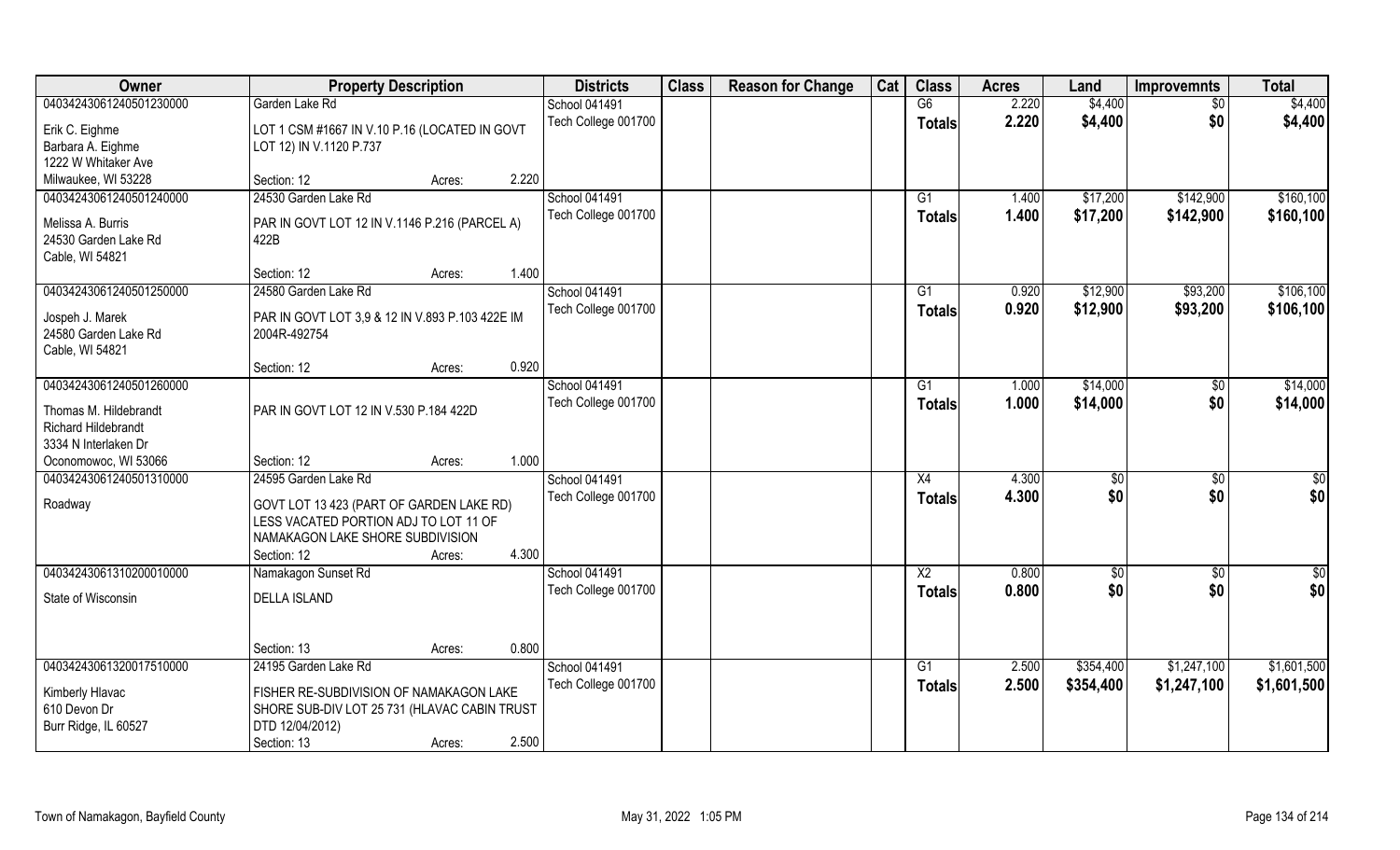| Owner                          | <b>Property Description</b>                               | <b>Districts</b>    | <b>Class</b> | <b>Reason for Change</b> | Cat | <b>Class</b>  | <b>Acres</b> | Land      | <b>Improvemnts</b> | <b>Total</b> |
|--------------------------------|-----------------------------------------------------------|---------------------|--------------|--------------------------|-----|---------------|--------------|-----------|--------------------|--------------|
| 04034243061320017520000        | 24195 Garden Lake Rd                                      | School 041491       |              |                          |     | G1            | 1.500        | \$270,000 | \$0                | \$270,000    |
| Kimberly Hlavac                | FISHER RE-SUBDIVISION OF NAMAKAGON LAKE                   | Tech College 001700 |              |                          |     | <b>Totals</b> | 1.500        | \$270,000 | \$0                | \$270,000    |
| 610 Devon Dr                   | SHORE SUB-DIV LOT 26 732 (HLAVAC CABIN TRUST              |                     |              |                          |     |               |              |           |                    |              |
| Burr Ridge, IL 60527           | DTD 12/04/2012)                                           |                     |              |                          |     |               |              |           |                    |              |
|                                | Section: 13<br>1.500<br>Acres:                            |                     |              |                          |     |               |              |           |                    |              |
| 04034243061320017530000        | 24185 Garden Lake Rd                                      | School 041491       |              |                          |     | G1            | 0.900        | \$187,200 | \$57,100           | \$244,300    |
|                                |                                                           | Tech College 001700 |              |                          |     |               | 0.900        | \$187,200 |                    |              |
| Kimberly Hlavac Ferguson Trust | FISHER RE-SUBDIVISION OF NAMAKAGON LAKE                   |                     |              |                          |     | <b>Totals</b> |              |           | \$57,100           | \$244,300    |
| 610 Devon Dr                   | SHORE SUB-DIV LOT 26 1/2 IN DOC 2017R-569447              |                     |              |                          |     |               |              |           |                    |              |
| Burr Ridge, IL 60527           | 733 (KIMBERLY HLAVAC FERGUSON TRUST DTD                   |                     |              |                          |     |               |              |           |                    |              |
|                                | 0.900<br>Section: 13<br>Acres:                            |                     |              |                          |     |               |              |           |                    |              |
| 04034243061320017540000        | 43660 Duck Point Rd                                       | School 041491       |              |                          |     | G1            | 1.480        | \$208,800 | \$197,500          | \$406,300    |
| Michelle L. Bobusch            |                                                           | Tech College 001700 |              |                          |     | <b>Totals</b> | 1.480        | \$208,800 | \$197,500          | \$406,300    |
|                                | LOT 1 CSM #1299 V.8 P.58 (LOCATED IN LOTS 27 &            |                     |              |                          |     |               |              |           |                    |              |
| N3278 Feather Ridge Dr         | 28 OF FISHER RE-SUB OF NAMAKAGON LAKE                     |                     |              |                          |     |               |              |           |                    |              |
| Appleton, WI 54913             | SHORE SUBDIV) IN DOC 2020R-586127<br>1.480<br>Section: 13 |                     |              |                          |     |               |              |           |                    |              |
|                                | Acres:                                                    |                     |              |                          |     |               |              |           |                    | \$467,900    |
| 04034243061320017550000        | 43650 Duck Point Rd                                       | School 041491       |              |                          |     | G1            | 0.880        | \$274,800 | \$193,100          |              |
| Monte S. Strain                | LOT 2 CSM #1299 IN V.8 P.59 (LOCATED IN LOTS 27           | Tech College 001700 |              |                          |     | <b>Totals</b> | 0.880        | \$274,800 | \$193,100          | \$467,900    |
| N2260 Us Hwy 63                | & 28 OF FISHER RE-SUB OF NAMAKAGON LAKE                   |                     |              |                          |     |               |              |           |                    |              |
| Hager City, WI 54014           | SHORE SUBDIV) IN V.1155 P.98                              |                     |              |                          |     |               |              |           |                    |              |
|                                | 0.880<br>Section: 13<br>Acres:                            |                     |              |                          |     |               |              |           |                    |              |
| 04034243061320017560000        | Duck Point Rd                                             | School 041491       |              |                          |     | G1            | 0.274        | \$38,900  | \$0                | \$38,900     |
|                                |                                                           | Tech College 001700 |              |                          |     | <b>Totals</b> | 0.274        | \$38,900  | \$0                | \$38,900     |
| Wayne E. Linder                | FISHER RE-SUBDIVISION OF NAMAKAGON LAKE                   |                     |              |                          |     |               |              |           |                    |              |
| 1518 Manitowoc Ave S           | SHORE SUB-DIV PAR ON WLY SIDE OF LOT 28 IN                |                     |              |                          |     |               |              |           |                    |              |
| Milwaukee, WI 53172            | V.270 P.259 LESS V.894 P.936 DESC IN 2021R-592744         |                     |              |                          |     |               |              |           |                    |              |
|                                | Section: 13<br>0.274<br>Acres:                            |                     |              |                          |     |               |              |           |                    |              |
| 04034243061320022720000        | 24465 Garden Lake Rd                                      | School 041491       |              |                          |     | G1            | 2.000        | \$369,000 | \$221,000          | \$590,000    |
| Bruce A. Goetz                 | NAMAKAGON LAKE SHORE SUBDIV ALL OF LOT 15 8               | Tech College 001700 |              |                          |     | <b>Totals</b> | 2.000        | \$369,000 | \$221,000          | \$590,000    |
| Ruth L. Goetz                  | E 1/2 OF LOT 16 IN DOC 2017R-569501 719                   |                     |              |                          |     |               |              |           |                    |              |
| 24465 Garden Lake Rd           |                                                           |                     |              |                          |     |               |              |           |                    |              |
| Cable, WI 54821                | 2.000<br>Section: 13<br>Acres:                            |                     |              |                          |     |               |              |           |                    |              |
| 04034243061320022721000        | 24455 Garden Lake Rd                                      | School 041491       |              |                          |     | G1            | 0.500        | \$180,000 | \$110,000          | \$290,000    |
|                                |                                                           | Tech College 001700 |              |                          |     | <b>Totals</b> | 0.500        | \$180,000 | \$110,000          | \$290,000    |
| Kay Erickson                   | NAMAKAGON LAKE SHORE SUBDIV W 1/2 OF LOT 16               |                     |              |                          |     |               |              |           |                    |              |
| 2366 Hidden Lake Cv            | 719D                                                      |                     |              |                          |     |               |              |           |                    |              |
| St Paul, MN 55125-4865         |                                                           |                     |              |                          |     |               |              |           |                    |              |
|                                | 0.500<br>Section: 13<br>Acres:                            |                     |              |                          |     |               |              |           |                    |              |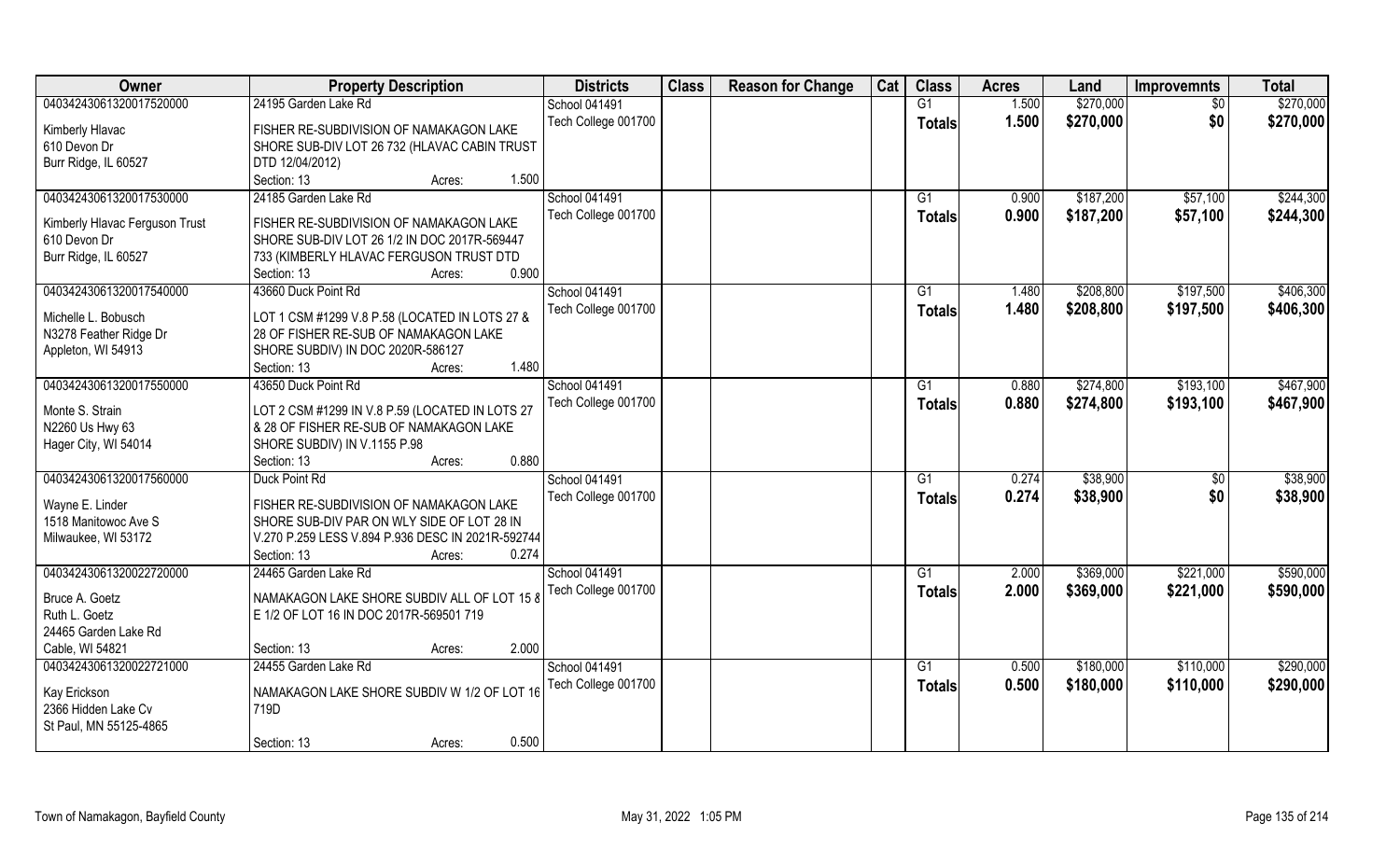| Owner                        | <b>Property Description</b>                   |        | <b>Districts</b>                            | <b>Class</b> | <b>Reason for Change</b> | Cat | <b>Class</b>  | <b>Acres</b>   | Land                   | <b>Improvemnts</b> | <b>Total</b>           |
|------------------------------|-----------------------------------------------|--------|---------------------------------------------|--------------|--------------------------|-----|---------------|----------------|------------------------|--------------------|------------------------|
| 04034243061320022722000      | 24425 Garden Lake Rd                          |        | <b>School 041491</b>                        |              |                          |     | G1            | 1.000          | \$225,000              | \$269,300          | \$494,300              |
| Michael R. Mayer             | NAMAKAGON LAKE SHORE SUBDIV PAR IN LOT 17     |        | Tech College 001700                         |              |                          |     | <b>Totals</b> | 1.000          | \$225,000              | \$269,300          | \$494,300              |
| <b>Margaret Mayer</b>        | IN V.1067 P.345 724A1                         |        |                                             |              |                          |     |               |                |                        |                    |                        |
| 3217 Wildwood Ln             |                                               |        |                                             |              |                          |     |               |                |                        |                    |                        |
| Wausau, WI 54401             | Section: 13                                   | Acres: | 1.000                                       |              |                          |     |               |                |                        |                    |                        |
| 04034243061320022723000      | 24415 Garden Lake Rd                          |        | <b>School 041491</b><br>Tech College 001700 |              |                          |     | G1            | 0.900<br>0.900 | \$216,000<br>\$216,000 | \$5,200<br>\$5,200 | \$221,200<br>\$221,200 |
| Michael R. Mayer             | NAMAKAGON LAKE SHORE SUBDIV PAR IN LOT 17 &   |        |                                             |              |                          |     | Totals        |                |                        |                    |                        |
| 3217 Wildwood Ln             | 18 IN V.1100 P.27 724A (MICHAEL R MAYER INDIV |        |                                             |              |                          |     |               |                |                        |                    |                        |
| Wausau, WI 54401             | PROP TRUST DTD 12/19/2012)                    |        |                                             |              |                          |     |               |                |                        |                    |                        |
|                              | Section: 13                                   | Acres: | 0.900                                       |              |                          |     |               |                |                        |                    |                        |
| 04034243061320022724000      | 24375 Garden Lake Rd                          |        | School 041491                               |              |                          |     | G1            | 1.000          | \$198,000              | \$270,700          | \$468,700              |
| John A. Sill                 | NAMAKAGON LAKE SHORE SUBDIV LOT 18 LESS       |        | Tech College 001700                         |              |                          |     | <b>Totals</b> | 1.000          | \$198,000              | \$270,700          | \$468,700              |
| Kathleen E. Sill             | ELY 45' TOG WITH ELY 45'OF LOT 19724          |        |                                             |              |                          |     |               |                |                        |                    |                        |
| 24375 Garden Lake Rd         |                                               |        |                                             |              |                          |     |               |                |                        |                    |                        |
| Cable, WI 54821              | Section: 13                                   | Acres: | 1.000                                       |              |                          |     |               |                |                        |                    |                        |
| 04034243061320022725000      | 24345 Garden Lake Rd                          |        | <b>School 041491</b>                        |              |                          |     |               |                | \$162,000              | \$226,200          | \$388,200              |
|                              |                                               |        |                                             |              |                          |     | G1            | 0.500          |                        |                    |                        |
| Roger A. Rockenbach Trustees | NAMAKAGON LAKE SHORE SUBDIV LOT 19 LESS       |        | Tech College 001700                         |              |                          |     | <b>Totals</b> | 0.500          | \$162,000              | \$226,200          | \$388,200              |
| 24345 Garden Lake Rd         | NLY 45' 725 (SUSAN E ROCKENBACH & ROGER A     |        |                                             |              |                          |     |               |                |                        |                    |                        |
| PO Box 215                   | ROCKENBACH REV TRUST DATED 11/13/04) IM       |        |                                             |              |                          |     |               |                |                        |                    |                        |
| Cable, WI 54821              | Section: 13                                   | Acres: | 0.500                                       |              |                          |     |               |                |                        |                    |                        |
| 04034243061320022726000      | Garden Lake Rd                                |        | <b>School 041491</b>                        |              |                          |     | G1            | 1.000          | \$61,200               | \$0                | \$61,200               |
|                              |                                               |        | Tech College 001700                         |              |                          |     | <b>Totals</b> | 1.000          | \$61,200               | \$0                | \$61,200               |
| William G. Clark             | NAMAKAGON LAKE SHORE SUBDIV LOT 20 726        |        |                                             |              |                          |     |               |                |                        |                    |                        |
| 821 12th Ave W               |                                               |        |                                             |              |                          |     |               |                |                        |                    |                        |
| Ashland, WI 54806            |                                               |        |                                             |              |                          |     |               |                |                        |                    |                        |
|                              | Section: 13                                   | Acres: | 1.000                                       |              |                          |     |               |                |                        |                    |                        |
| 04034243061320022727000      | 43825 Tomasula Rd                             |        | <b>School 041491</b>                        |              |                          |     | G1            | 1.000          | \$294,000              | \$33,800           | \$327,800              |
| William G. Clark             | NAMAKAGON LAKE SHORE SUBDIV LOT 21 SUBJ TO    |        | Tech College 001700                         |              |                          |     | <b>Totals</b> | 1.000          | \$294,000              | \$33,800           | \$327,800              |
| 821 12th Ave W               | EASE IN V.620 P.200 727                       |        |                                             |              |                          |     |               |                |                        |                    |                        |
| Ashland, WI 54806            |                                               |        |                                             |              |                          |     |               |                |                        |                    |                        |
|                              | Section: 13                                   | Acres: | 1.000                                       |              |                          |     |               |                |                        |                    |                        |
| 04034243061320022728000      | 43815 Tomasula Rd                             |        | School 041491                               |              |                          |     | G1            | 0.600          | \$187,200              | \$118,000          | \$305,200              |
|                              |                                               |        | Tech College 001700                         |              |                          |     | Totals        | 0.600          | \$187,200              | \$118,000          | \$305,200              |
| Ted R. Kaiser                | LOT 2 CSM V.4 P.137 (LOCATED IN LOT 22 OF     |        |                                             |              |                          |     |               |                |                        |                    |                        |
| Carol A. Kaiser              | NAMAKAGON LAKE SHORE SUBDIV) IN V.665 P.135   |        |                                             |              |                          |     |               |                |                        |                    |                        |
| 43815 Tomasula Rd            | SUBJ TO EASE IN V.620 P.199 728A              |        |                                             |              |                          |     |               |                |                        |                    |                        |
| Cable, WI 54821              | Section: 13                                   | Acres: | 0.600                                       |              |                          |     |               |                |                        |                    |                        |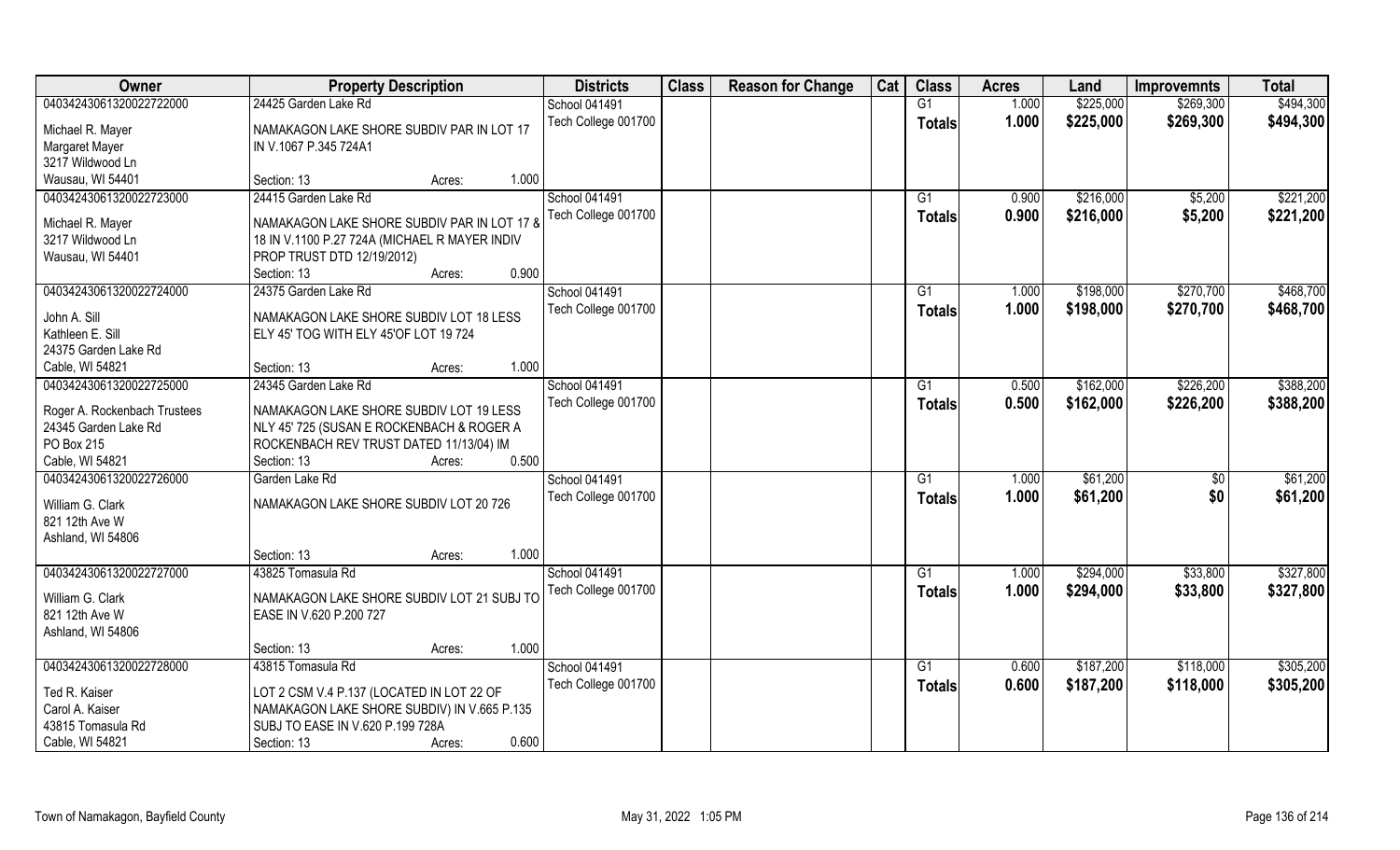| Owner                    | <b>Property Description</b>                   | <b>Districts</b>     | <b>Class</b> | <b>Reason for Change</b> | Cat | <b>Class</b>   | <b>Acres</b> | Land      | <b>Improvemnts</b> | <b>Total</b> |
|--------------------------|-----------------------------------------------|----------------------|--------------|--------------------------|-----|----------------|--------------|-----------|--------------------|--------------|
| 04034243061320022729000  | 43805 Tomasula Rd                             | School 041491        |              |                          |     | G1             | 0.820        | \$190,800 | \$127,300          | \$318,100    |
| David G. Tomasula        | LOT 1 CSM V.4 P.137 (LOCATED IN LOT 22 & 23   | Tech College 001700  |              |                          |     | <b>Totals</b>  | 0.820        | \$190,800 | \$127,300          | \$318,100    |
| Kathleen Tomasula        | NAMAKAGON LAKE SHORE SUBDIV) 728              |                      |              |                          |     |                |              |           |                    |              |
| 43805 Tomasula Rd        |                                               |                      |              |                          |     |                |              |           |                    |              |
| Cable, WI 54821          | 0.820<br>Section: 13<br>Acres:                |                      |              |                          |     |                |              |           |                    |              |
| 04034243061320022730000  | 24235 Garden Lake Rd                          | <b>School 041491</b> |              |                          |     | G <sub>1</sub> | 1.300        | \$304,800 | \$256,500          | \$561,300    |
| Michael K. Woods         | NAMAKAGON LAKE SHORE SUBDIV LOT 23 LESS       | Tech College 001700  |              |                          |     | <b>Totals</b>  | 1.300        | \$304,800 | \$256,500          | \$561,300    |
| 718 Deer Path Rd         | V.409 P.181 IN V.780 P.474 729                |                      |              |                          |     |                |              |           |                    |              |
| PO Box 5761              |                                               |                      |              |                          |     |                |              |           |                    |              |
| Dillon, CO 80435         | 1.300<br>Section: 13<br>Acres:                |                      |              |                          |     |                |              |           |                    |              |
| 04034243061320022731000  | Garden Lake Rd                                | School 041491        |              |                          |     | G1             | 1.400        | \$330,000 | \$0                | \$330,000    |
| Michael K. Woods         | NAMAKAGON LAKE SHORE SUBDIV LOT 24 IN V.780   | Tech College 001700  |              |                          |     | <b>Totals</b>  | 1.400        | \$330,000 | \$0                | \$330,000    |
| 718 Deer Path Rd         | P.474 730                                     |                      |              |                          |     |                |              |           |                    |              |
| PO Box 5761              |                                               |                      |              |                          |     |                |              |           |                    |              |
| Dillon, CO 80435         | 1.400<br>Section: 13<br>Acres:                |                      |              |                          |     |                |              |           |                    |              |
| 04034243061320022732000  | 43630 Duck Point Rd                           | <b>School 041491</b> |              |                          |     | G <sub>1</sub> | 1.000        | \$244,800 | \$88,800           | \$333,600    |
| Wayne E. Linder          | NAMAKAGON LAKE SHORE SUB-DIV LOT 29 LESS S    | Tech College 001700  |              |                          |     | <b>Totals</b>  | 1.000        | \$244,800 | \$88,800           | \$333,600    |
| 1518 Manitowoc Ave S     | 70' DESC IN 2021R-592744 737                  |                      |              |                          |     |                |              |           |                    |              |
| Milwaukee, WI 53172      |                                               |                      |              |                          |     |                |              |           |                    |              |
|                          | 1.000<br>Section: 13<br>Acres:                |                      |              |                          |     |                |              |           |                    |              |
| 04034243061320022733000  | 43630 Duck Point Rd                           | School 041491        |              |                          |     | G1             | 0.400        | \$81,900  | \$18,100           | \$100,000    |
| Wayne E. Linder          | NAMAKAGON LAKE SHORE SUB-DIV S 70' OF LOT 29  | Tech College 001700  |              |                          |     | <b>Totals</b>  | 0.400        | \$81,900  | \$18,100           | \$100,000    |
| 1518 Manitowoc Ave S     | DESC IN 2021R-592477 737A                     |                      |              |                          |     |                |              |           |                    |              |
| Milwaukee, WI 53172      |                                               |                      |              |                          |     |                |              |           |                    |              |
|                          | 0.400<br>Section: 13<br>Acres:                |                      |              |                          |     |                |              |           |                    |              |
| 04034243061320022734000  | 43635 Duck Point Rd                           | School 041491        |              |                          |     | G <sub>1</sub> | 4.300        | \$365,700 | \$272,700          | \$638,400    |
| Seidler Family Trust     | NAMAKAGON LAKE SHORE SUBDIV LOT 31 IN V.107   | Tech College 001700  |              |                          |     | <b>Totals</b>  | 4.300        | \$365,700 | \$272,700          | \$638,400    |
| 28306 N Lake Dr          | P.422 IN DOC 2020R-580710 747 (SEIDLER FAMILY |                      |              |                          |     |                |              |           |                    |              |
| Waterford, WI 53185-1223 | TRUST DTD 01/17/2020)                         |                      |              |                          |     |                |              |           |                    |              |
|                          | 4.300<br>Section: 13<br>Acres:                |                      |              |                          |     |                |              |           |                    |              |
| 04034243061320029110000  | 43585 Duck Point Rd                           | School 041491        |              |                          |     | G1             | 0.500        | \$120,000 | \$89,900           | \$209,900    |
| Brian P. Tracy           | SUB-DIVISION OF LOT 30 OF NAMAKAGON LAKE      | Tech College 001700  |              |                          |     | <b>Totals</b>  | 0.500        | \$120,000 | \$89,900           | \$209,900    |
| 445 W Garland St         | SHORE LOT 1 IN V.1151 P.446 738               |                      |              |                          |     |                |              |           |                    |              |
| West Salem, WI 54669     |                                               |                      |              |                          |     |                |              |           |                    |              |
|                          | 0.500<br>Section: 13<br>Acres:                |                      |              |                          |     |                |              |           |                    |              |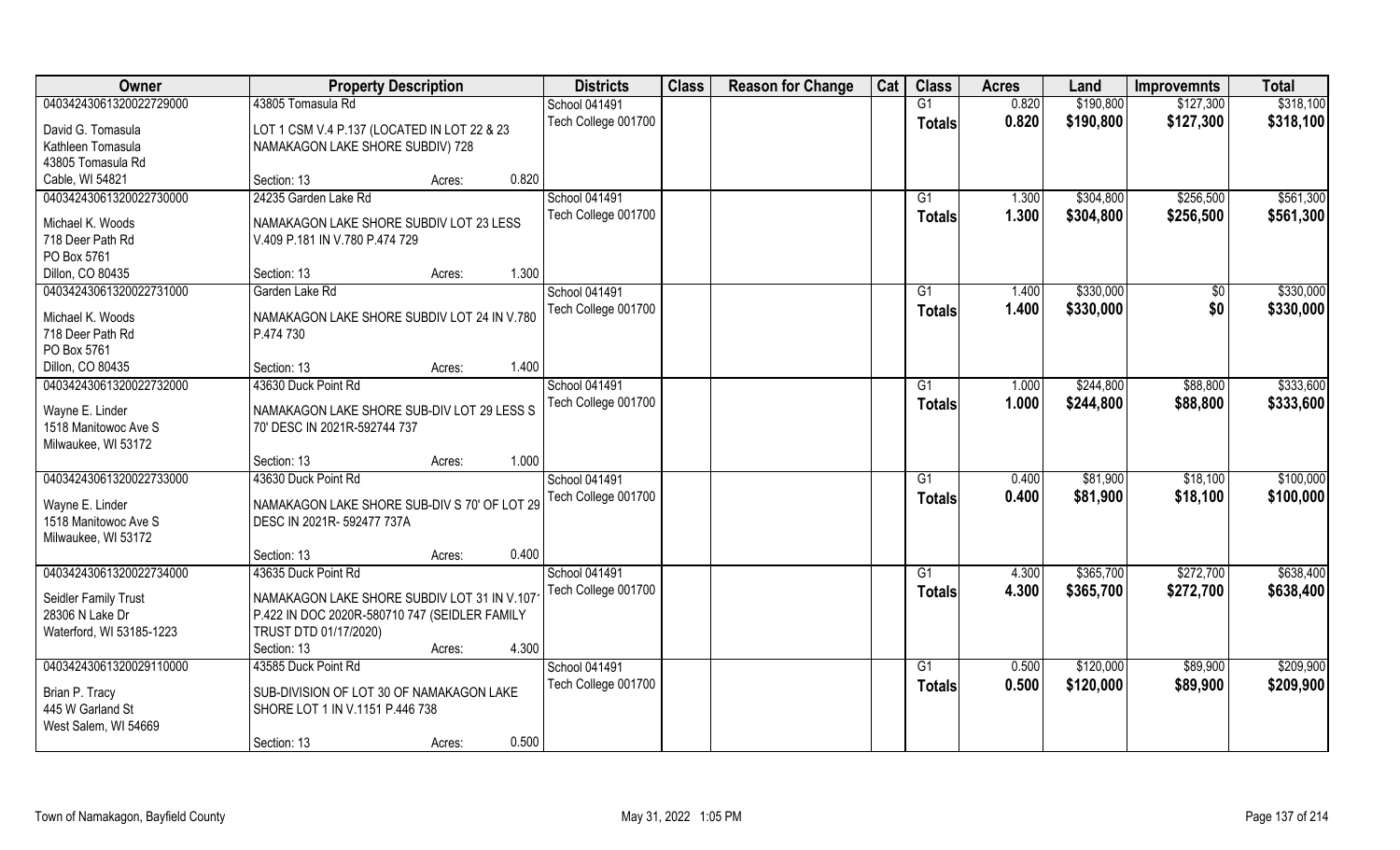| Owner                   | <b>Property Description</b>                    |        | <b>Districts</b>     | <b>Class</b> | <b>Reason for Change</b> | Cat | <b>Class</b>  | <b>Acres</b> | Land      | <b>Improvemnts</b> | <b>Total</b> |
|-------------------------|------------------------------------------------|--------|----------------------|--------------|--------------------------|-----|---------------|--------------|-----------|--------------------|--------------|
| 04034243061320029120000 | 43565 Duck Point Rd                            |        | <b>School 041491</b> |              |                          |     | G1            | 0.500        | \$115,200 | \$284,300          | \$399,500    |
| James M. Anderson       | SUB-DIVISION OF LOT 30 OF NAMAKAGON LAKE       |        | Tech College 001700  |              |                          |     | <b>Totals</b> | 0.500        | \$115,200 | \$284,300          | \$399,500    |
| Kathryn J. Anderson     | SHORE LOT 2739                                 |        |                      |              |                          |     |               |              |           |                    |              |
| 43565 Duck Point Rd     |                                                |        |                      |              |                          |     |               |              |           |                    |              |
| Cable, WI 54821         | Section: 13<br>Acres:                          | 0.500  |                      |              |                          |     |               |              |           |                    |              |
| 04034243061320029130000 | 43545 Duck Point Rd                            |        | School 041491        |              |                          |     | G1            | 0.700        | \$231,900 | \$141,100          | \$373,000    |
|                         |                                                |        | Tech College 001700  |              |                          |     | Totals        | 0.700        | \$231,900 | \$141,100          | \$373,000    |
| Richard G. Kuchler      | LOT 1 CSM V.3 P.201 (LOCATED IN LOTS 3-7 OF    |        |                      |              |                          |     |               |              |           |                    |              |
| Kathleen Kuchler        | NAMAKAGON LAKE SHORE) LESS V.397 P.68; V.397   |        |                      |              |                          |     |               |              |           |                    |              |
| 43545 Duck Point Rd     | P.69 (RICHARD G & KATHLEEN A KUCHLER REV       |        |                      |              |                          |     |               |              |           |                    |              |
| Cable, WI 54821         | Section: 13<br>Acres:                          | 0.700  |                      |              |                          |     |               |              |           |                    |              |
| 04034243061320029140000 | 43520 Duck Point Rd                            |        | School 041491        |              |                          |     | G1            | 0.600        | \$220,900 | \$169,800          | \$390,700    |
| Scott W. Moorman        | SUB-DIVISION OF LOT 30 OF NAMAKAGON LAKE       |        | Tech College 001700  |              |                          |     | <b>Totals</b> | 0.600        | \$220,900 | \$169,800          | \$390,700    |
| Susan L. Moorman        | SHORE PART OF LOTS 4,5 & 6 IN DOC 2017R-570448 |        |                      |              |                          |     |               |              |           |                    |              |
| 1 S Federal Ave         | (LOT 3 OF CSM V.3 P.201) 741                   |        |                      |              |                          |     |               |              |           |                    |              |
| Mason City, IA 50401    | Section: 13<br>Acres:                          | 0.600  |                      |              |                          |     |               |              |           |                    |              |
| 04034243061320029150000 | 43540 Duck Point Rd                            |        | <b>School 041491</b> |              |                          |     | G1            | 0.700        | \$239,600 | \$144,200          | \$383,800    |
|                         |                                                |        | Tech College 001700  |              |                          |     | <b>Totals</b> | 0.700        | \$239,600 | \$144,200          | \$383,800    |
| Jeffrey C. Boehmke      | LOT 2 CSM #351 IN V.3 P.201 (LOCATED IN        |        |                      |              |                          |     |               |              |           |                    |              |
| Karin J. Boehmke        | RE-SUBDIVISION OF LOT 30 NAMAKAGON LAKE        |        |                      |              |                          |     |               |              |           |                    |              |
| 33517 School Section Rd | SHORE SUBDIV) IN V.1148 P.922 740A             |        |                      |              |                          |     |               |              |           |                    |              |
| Rushford, MN 55971      | Section: 13<br>Acres:                          | 0.700  |                      |              |                          |     |               |              |           |                    |              |
| 04034243061320029160000 | 43570 Duck Point Rd                            |        | School 041491        |              |                          |     | G1            | 0.900        | \$326,900 | \$336,200          | \$663,100    |
| Erik C. Eighme          | SUB-DIVISION OF LOT 30 OF NAMAKAGON LAKE       |        | Tech College 001700  |              |                          |     | <b>Totals</b> | 0.900        | \$326,900 | \$336,200          | \$663,100    |
| Barbara A. Eighme       | SHORE LOT 8 & 9 TOG WITH VAC PORTION OF        |        |                      |              |                          |     |               |              |           |                    |              |
| 1222 W Whitaker Ave     | ROAD & LANDING 745                             |        |                      |              |                          |     |               |              |           |                    |              |
| Milwaukee, WI 53228     | Section: 13<br>Acres:                          | 0.900  |                      |              |                          |     |               |              |           |                    |              |
| 04034243061320500110000 | Garden Lake Rd                                 |        | School 041491        |              |                          |     | G6            | 35.580       | \$66,200  | $\overline{60}$    | \$66,200     |
|                         |                                                |        | Tech College 001700  |              |                          |     | <b>Totals</b> | 35.580       | \$66,200  | \$0                | \$66,200     |
| George Hlavac Trusts    | LOT 4 CSM #1223 V.7 P.322 (LOCATED IN GOVT LOT |        |                      |              |                          |     |               |              |           |                    |              |
| Virginia Hlavac Trusts  | 1) IN V.895 P.615 (GEORGE HLACAC & VIRGINIA    |        |                      |              |                          |     |               |              |           |                    |              |
| 803 Deer Trl Ln         | HLACAC TRUSTS DTD 11/4/96) IM 2004R-492598 IM  |        |                      |              |                          |     |               |              |           |                    |              |
| Oak Brook, IL 60523     | Section: 13<br>Acres:                          | 35.580 |                      |              |                          |     |               |              |           |                    |              |
| 04034243061320500120000 | Garden Lake Rd                                 |        | School 041491        |              |                          |     | G6            | 2.000        | \$4,000   | $\overline{50}$    | \$4,000      |
| Wayne E. Linder         | LOT 3 CSM #1223 V.7 P.322 (LOCATED IN GOVT LOT |        | Tech College 001700  |              |                          |     | <b>Totals</b> | 2.000        | \$4,000   | \$0                | \$4,000      |
| 1518 Manitowoc Ave S    | 1) V.895 P.616 DESC IN 2021R- 592744 IM        |        |                      |              |                          |     |               |              |           |                    |              |
| Milwaukee, WI 53172     | 2004R-492598                                   |        |                      |              |                          |     |               |              |           |                    |              |
|                         | Section: 13<br>Acres:                          | 2.000  |                      |              |                          |     |               |              |           |                    |              |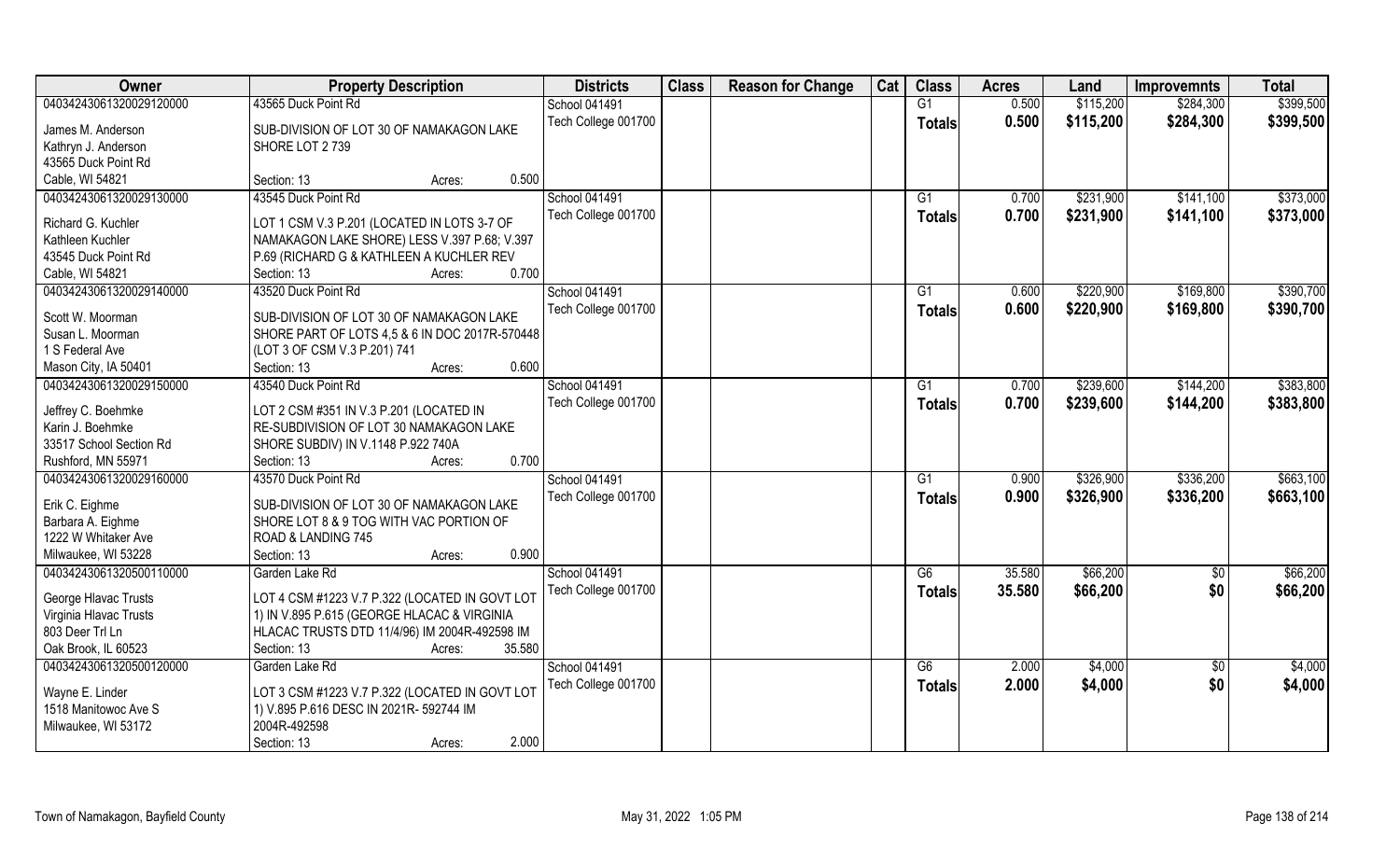| Owner                            | <b>Property Description</b>                       |        |       | <b>Districts</b>    | <b>Class</b> | <b>Reason for Change</b> | Cat | <b>Class</b>    | <b>Acres</b> | Land      | <b>Improvemnts</b> | <b>Total</b> |
|----------------------------------|---------------------------------------------------|--------|-------|---------------------|--------------|--------------------------|-----|-----------------|--------------|-----------|--------------------|--------------|
| 04034243061320500130000          | Garden Lake Rd                                    |        |       | School 041491       |              |                          |     | $\overline{G1}$ | 1.000        | \$5,600   | \$6,500            | \$12,100     |
| James M. Anderson                | LOT 2 CSM #1223 V.7 P.322 LOCATED IN GOVT LOT     |        |       | Tech College 001700 |              |                          |     | <b>Totals</b>   | 1.000        | \$5,600   | \$6,500            | \$12,100     |
| Kathryn J. Anderson              | 1) IN V.847 P.895 IM 2003R-479855 IM 2004R-492598 |        |       |                     |              |                          |     |                 |              |           |                    |              |
| 43565 Duck Point Rd              |                                                   |        |       |                     |              |                          |     |                 |              |           |                    |              |
| Cable, WI 54821                  | Section: 13                                       | Acres: | 1.000 |                     |              |                          |     |                 |              |           |                    |              |
| 04034243061320500140000          | 24070 Garden Lake Rd                              |        |       | School 041491       |              |                          |     | G1              | 3.010        | \$26,000  | \$154,400          | \$180,400    |
|                                  |                                                   |        |       | Tech College 001700 |              |                          |     | <b>Totals</b>   | 3.010        | \$26,000  | \$154,400          | \$180,400    |
| Beth A. Morawetz                 | PAR IN GOVT LOT 1 IN V.915 P.252 (LOT 1 CSM       |        |       |                     |              |                          |     |                 |              |           |                    |              |
| 28200 Easy Ln                    | #1223) (SENFT DISCLAIMER IRREV TRUST DTD          |        |       |                     |              |                          |     |                 |              |           |                    |              |
| Waterford, WI 53185              | 2/26/2004)<br>Section: 13                         |        | 3.010 |                     |              |                          |     |                 |              |           |                    |              |
| 04034243061320500810000          | Garden Lake Rd                                    | Acres: |       | School 041491       |              |                          |     |                 |              | \$27,500  |                    |              |
|                                  |                                                   |        |       |                     |              |                          |     | G1              | 3.500        |           | $\sqrt[6]{30}$     | \$27,500     |
| Susan E & Roger A Rockenbach Rev | PAR IN GOVT LOT 8 E OF GARDEN LAKE RD IN V.906    |        |       | Tech College 001700 |              |                          |     | <b>Totals</b>   | 3.500        | \$27,500  | \$0                | \$27,500     |
| Trust                            | P.603 437A (SUSAN E & ROGER A ROCKENBACH          |        |       |                     |              |                          |     |                 |              |           |                    |              |
| 24345 Garden Lake Rd             | REV TRUST DATED DATED 11/13/2004) IM              |        |       |                     |              |                          |     |                 |              |           |                    |              |
| PO Box 215                       | Section: 13                                       | Acres: | 3.500 |                     |              |                          |     |                 |              |           |                    |              |
| Cable, WI 54821                  |                                                   |        |       |                     |              |                          |     |                 |              |           |                    |              |
| 04034243061320500910000          | Way Rd                                            |        |       | School 041491       |              |                          |     | X4              | 4.000        | \$0       | $\sqrt[6]{3}$      | \$0          |
| Town of Namakagon                | GOVT LOT 9 437 ROADWAY                            |        |       | Tech College 001700 |              |                          |     | <b>Totals</b>   | 4.000        | \$0       | \$0                | \$0          |
| 23845 County Hwy M               |                                                   |        |       |                     |              |                          |     |                 |              |           |                    |              |
| Cable, WI 54821                  |                                                   |        |       |                     |              |                          |     |                 |              |           |                    |              |
|                                  | Section: 13                                       | Acres: | 4.000 |                     |              |                          |     |                 |              |           |                    |              |
| 04034243061330500210000          | 24055 Michigan Bay Rd                             |        |       | School 041491       |              |                          |     | G1              | 3.100        | \$298,900 | \$330,500          | \$629,400    |
|                                  |                                                   |        |       | Tech College 001700 |              |                          |     | <b>Totals</b>   | 3.100        | \$298,900 | \$330,500          | \$629,400    |
| Jennifer A. Thompson Trustees    | LOT 1 CSM #823 V.5 P.294 (LOCATED IN GOVT LOT     |        |       |                     |              |                          |     |                 |              |           |                    |              |
| 3445 Pete Miller Cir             | 2) IN DOC 2019R-577495 (JENNIFER THOMPSON         |        |       |                     |              |                          |     |                 |              |           |                    |              |
| Stillwater, MN 55082             | REV TRUST DTD 04/02/2019)                         |        |       |                     |              |                          |     |                 |              |           |                    |              |
|                                  | Section: 13                                       | Acres: | 3.100 |                     |              |                          |     |                 |              |           |                    |              |
| 04034243061330500220000          | 24035 Michigan Bay Rd                             |        |       | School 041491       |              |                          |     | $\overline{G1}$ | 2.250        | \$364,500 | \$86,000           | \$450,500    |
| Jennifer Lynn Endres             | LOT 2 CSM #823 V.5 P.294 (LOCATED IN GOVT LOT     |        |       | Tech College 001700 |              |                          |     | <b>Totals</b>   | 2.250        | \$364,500 | \$86,000           | \$450,500    |
| Rodd Endres                      | 2) IN 2016R-565244 426                            |        |       |                     |              |                          |     |                 |              |           |                    |              |
| 817 John St                      |                                                   |        |       |                     |              |                          |     |                 |              |           |                    |              |
| Waunakee, WI 53597               | Section: 13                                       | Acres: | 2.250 |                     |              |                          |     |                 |              |           |                    |              |
| 04034243061330500260000          | 24031 Michigan Bay Rd                             |        |       | School 041491       |              |                          |     | $\overline{G1}$ | 1.010        | \$122,400 | \$480,700          | \$603,100    |
|                                  |                                                   |        |       | Tech College 001700 |              |                          |     | <b>Totals</b>   | 1.010        | \$122,400 | \$480,700          | \$603,100    |
| William H. Balster               | LOT 1 OF CSM #1409 IN V.8 P.281 (LOCATED IN       |        |       |                     |              |                          |     |                 |              |           |                    |              |
| Teresa E. Balster                | GOVT LOT 2) IN DOC 2018R-573456                   |        |       |                     |              |                          |     |                 |              |           |                    |              |
| 2825 Whippoorwill Blvd           |                                                   |        |       |                     |              |                          |     |                 |              |           |                    |              |
| Punta Gorda, FL 33950            | Section: 13                                       | Acres: | 1.010 |                     |              |                          |     |                 |              |           |                    |              |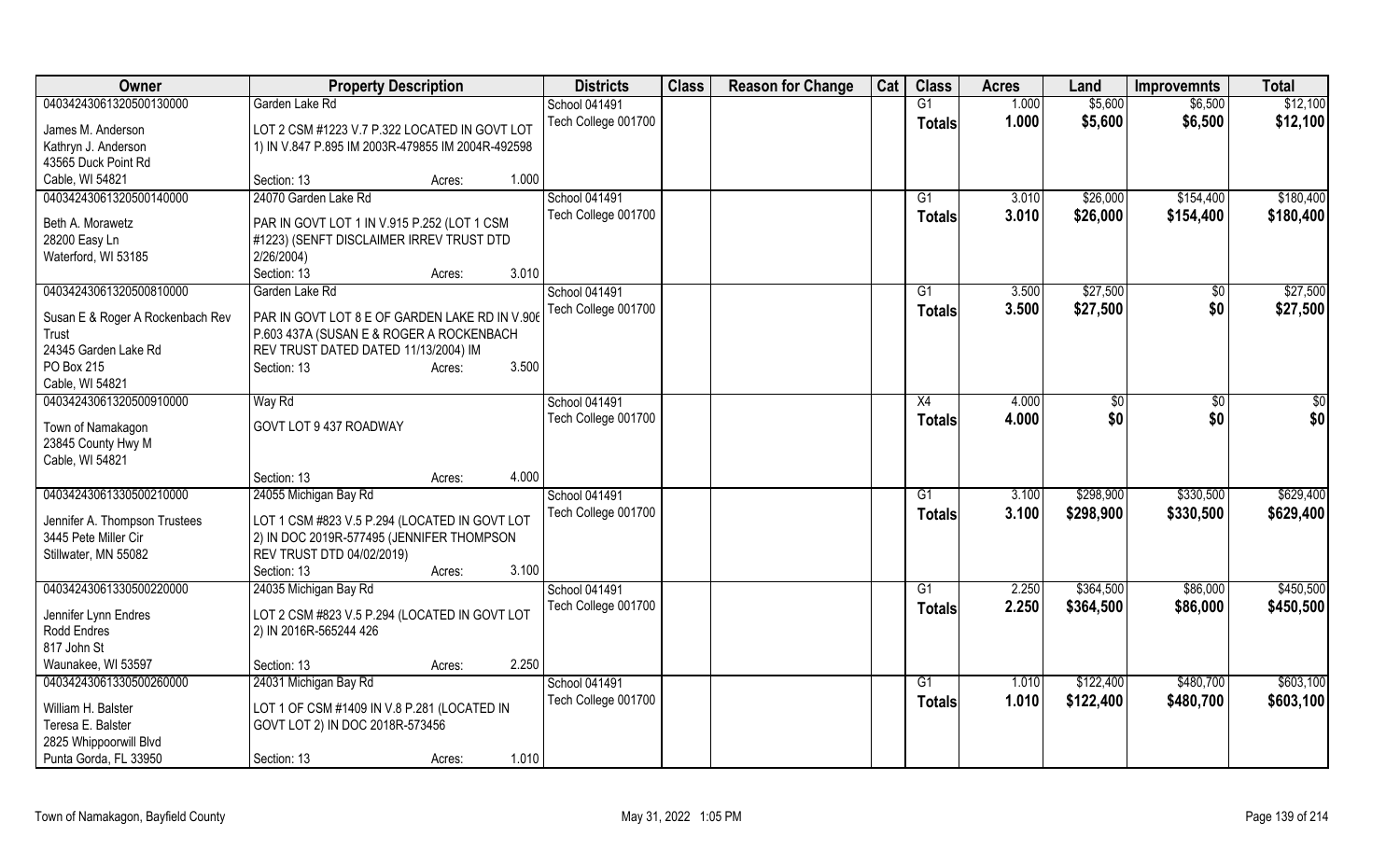| Owner                   | <b>Property Description</b>                     | <b>Districts</b>    | <b>Class</b> | <b>Reason for Change</b> | Cat | <b>Class</b>    | <b>Acres</b> | Land      | <b>Improvemnts</b> | <b>Total</b> |
|-------------------------|-------------------------------------------------|---------------------|--------------|--------------------------|-----|-----------------|--------------|-----------|--------------------|--------------|
| 04034243061330500310000 | 42840 Birch Bend Rd                             | School 041491       |              |                          |     | G1              | 3.300        | \$225,800 | \$107,700          | \$333,500    |
| Martin Paulsen Le       | PAR IN SW COR OF GOVT LOT 3 & PAR IN NW COR     | Tech College 001700 |              |                          |     | <b>Totals</b>   | 3.300        | \$225,800 | \$107,700          | \$333,500    |
| Cynthia Paulsen Le      | OF SEC 24-43 -6 IN V.1007 P.158 427A (MARTIN &  |                     |              |                          |     |                 |              |           |                    |              |
| W5129 Kennedy Dr        | CYNTHIA PAULSEN) LIFE ESTATE)                   |                     |              |                          |     |                 |              |           |                    |              |
| Fond Du Lac, WI 54935   | 3.300<br>Section: 13<br>Acres:                  |                     |              |                          |     |                 |              |           |                    |              |
| 04034243061330500410000 | 43200 Reyjavik Rd                               | School 041491       |              |                          |     | G <sub>1</sub>  | 1.000        | \$429,500 | \$754,200          | \$1,183,700  |
|                         |                                                 | Tech College 001700 |              |                          |     |                 | 1.000        | \$429,500 | \$754,200          | \$1,183,700  |
| Larry Pulkrabek Trustee | PAR IN GOVT LOT 4 IN DOC 2019R 577962 (LOTS 1 & |                     |              |                          |     | <b>Totals</b>   |              |           |                    |              |
| 3127 Mont Du Lac Dr     | 2 CSM V.2 P.17) 428B (LARRY PULKRABEK REV       |                     |              |                          |     |                 |              |           |                    |              |
| Superior, WI 54880      | TRUST DTD 09/03/2015)                           |                     |              |                          |     |                 |              |           |                    |              |
|                         | 1.000<br>Section: 13<br>Acres:                  |                     |              |                          |     |                 |              |           |                    |              |
| 04034243061330500420000 | 43180 Reyjavik Rd                               | School 041491       |              |                          |     | G1              | 0.600        | \$217,700 | \$55,500           | \$273,200    |
|                         |                                                 | Tech College 001700 |              |                          |     | <b>Totals</b>   | 0.600        | \$217,700 | \$55,500           | \$273,200    |
| Larry Pulkrabek Trustee | PAR IN GOVT LOT 4 IN DOC 2019R 577962 (LOT 3    |                     |              |                          |     |                 |              |           |                    |              |
| 3127 Mont Du Lac Dr     | CSM V.2 P.17) 428D (LARRY PULKRABEK REV         |                     |              |                          |     |                 |              |           |                    |              |
| Superior, WI 54880      | TRUST DTD 09/03/2015)<br>0.600                  |                     |              |                          |     |                 |              |           |                    |              |
|                         | Section: 13<br>Acres:                           |                     |              |                          |     |                 |              |           |                    |              |
| 04034243061330500430000 | 43160 Reyjavik Rd                               | School 041491       |              |                          |     | G1              | 0.500        | \$226,400 | \$391,200          | \$617,600    |
| Larry Pulkrabek Trustee | LOT 4 CSM #37 IN V.2 P.17 (LOCATED IN GOVT LOT  | Tech College 001700 |              |                          |     | <b>Totals</b>   | 0.500        | \$226,400 | \$391,200          | \$617,600    |
| 3127 Mont Du Lac Dr     | 4) IN DOC 2019R-577962 428E (LARRY PULKRABEK    |                     |              |                          |     |                 |              |           |                    |              |
| Superior, WI 54880      | REV TRUST DTD 09/03/2015)                       |                     |              |                          |     |                 |              |           |                    |              |
|                         | 0.500<br>Section: 13<br>Acres:                  |                     |              |                          |     |                 |              |           |                    |              |
| 04034243061330500440000 | 43205 Reyjavik Rd                               | School 041491       |              |                          |     | G1              | 14.000       | \$468,000 | \$71,500           | \$539,500    |
|                         |                                                 | Tech College 001700 |              |                          |     | <b>Totals</b>   | 14.000       | \$468,000 | \$71,500           | \$539,500    |
| Larry Pulkrabek Trustee | PAR IN GOVT LOT 4 & SW SE & PART OF GOVT LOT    |                     |              |                          |     |                 |              |           |                    |              |
| 3127 Mont Du Lac Dr     | & NW NE SEC 24 IN DOC 2019R-577962 EXC LOTS 1,  |                     |              |                          |     |                 |              |           |                    |              |
| Superior, WI 54880      | 2, 3 & 4 (CSM V.2 P.17) 428A (LARRY PULKRABEK   |                     |              |                          |     |                 |              |           |                    |              |
|                         | Section: 13<br>14.000<br>Acres:                 |                     |              |                          |     |                 |              |           |                    |              |
| 04034243061330500451000 | 24340 County Hwy M                              | School 041491       |              |                          |     | $\overline{G1}$ | 2.630        | \$199,500 | \$430,800          | \$630,300    |
| Jeffery M. Raether      | LOT 1 CSM #1810 IN V.10 P.336 (LOCATED IN GOVT  | Tech College 001700 |              |                          |     | <b>Totals</b>   | 2.630        | \$199,500 | \$430,800          | \$630,300    |
| Patricia Raether        | LOT 3 SEC 13 & GOVT LOT 1 SEC 24)               |                     |              |                          |     |                 |              |           |                    |              |
| 24340 Co Hwy M          |                                                 |                     |              |                          |     |                 |              |           |                    |              |
| Cable, WI 54821         | 2.630<br>Section: 13<br>Acres:                  |                     |              |                          |     |                 |              |           |                    |              |
| 04034243061330500452000 |                                                 | School 041491       |              |                          |     | G1              | 1.870        | \$159,300 | $\overline{50}$    | \$159,300    |
|                         |                                                 | Tech College 001700 |              |                          |     |                 | 1.870        | \$159,300 | \$0                | \$159,300    |
| Christopher S. Ninneman | LOT 2 CSM #1810 IN V.10 P.336 (LOCATED IN GOVT  |                     |              |                          |     | <b>Totals</b>   |              |           |                    |              |
| Bren Ninneman           | LOT 3 SEC 13 & GOVT LOT 1 SEC 24) IN DOC        |                     |              |                          |     |                 |              |           |                    |              |
| W4124 750th Ave         | 2021R-589392                                    |                     |              |                          |     |                 |              |           |                    |              |
| Spring Valley, WI 54767 | 1.870<br>Section: 13<br>Acres:                  |                     |              |                          |     |                 |              |           |                    |              |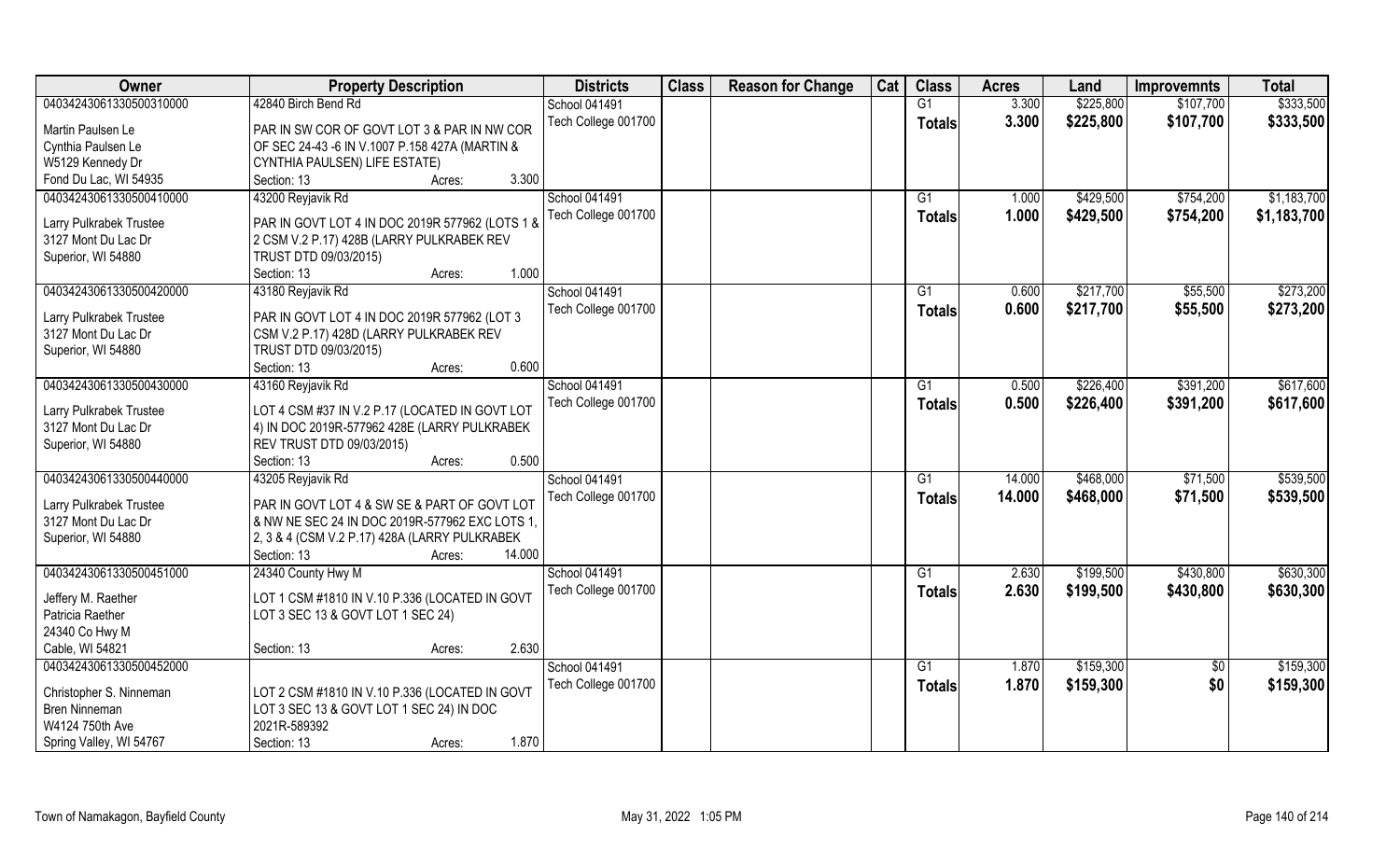| Owner                                | <b>Property Description</b>                                                                | <b>Districts</b>       | <b>Class</b>    | <b>Reason for Change</b>    | Cat      | <b>Class</b>   | <b>Acres</b> | Land      | <b>Improvemnts</b> | <b>Total</b> |
|--------------------------------------|--------------------------------------------------------------------------------------------|------------------------|-----------------|-----------------------------|----------|----------------|--------------|-----------|--------------------|--------------|
| 04034243061330500453000              |                                                                                            | School 041491          |                 |                             |          | G1             | 2.520        | \$139,800 | $\overline{50}$    | \$139,800    |
|                                      |                                                                                            | Tech College 001700    |                 |                             |          | <b>Totals</b>  | 2.520        | \$139,800 | \$0                | \$139,800    |
| Michael Neukirchen                   | LOT 3 CSM #1810 IN V.10 P.336 (LOCATED IN GOVT<br>LOT 3 SEC 13 & GOVT LOT 1 SEC 24) IN DOC |                        |                 |                             |          |                |              |           |                    |              |
| 4910 Washington St                   | 2022R-592883                                                                               |                        |                 |                             |          |                |              |           |                    |              |
| Wisconsin Rapids, WI 54494           | 2.520                                                                                      |                        |                 |                             |          |                |              |           |                    |              |
|                                      | Section: 13<br>Acres:                                                                      |                        |                 |                             |          |                |              |           |                    |              |
| 04034243061330500454000              | 24330 Co Hwy M                                                                             | School 041491          | $\overline{G1}$ | Partial garage completion   |          | G <sub>1</sub> | 0.500        | \$8,900   | \$6,500            | \$15,400     |
| Michael T. D'Andrea                  | LOT 4 CSM #1810 IN V.10 P.336 (LOCATED IN GOVT                                             | Tech College 001700 G1 |                 | Shift from forest           |          | G <sub>6</sub> | 5.480        | \$15,300  | \$0                | \$15,300     |
| Mary E. D'Andrea                     | LOT 3 SEC 13 & GOVT LOT 1 SEC 24) IN V.1098 P.283                                          |                        | G <sub>6</sub>  | Shift to residential        | $\Omega$ | <b>Totals</b>  | 5.980        | \$24,200  | \$6,500            | \$30,700     |
| 24330 Co Hwy M                       |                                                                                            |                        |                 |                             |          |                |              |           |                    |              |
| PO Box 10                            | 5.960<br>Section: 13<br>Acres:                                                             |                        |                 |                             |          |                |              |           |                    |              |
| Cable, WI 54821                      |                                                                                            |                        |                 |                             |          |                |              |           |                    |              |
| 04034243061340064410000              | 43155 Telemark Point Rd                                                                    | School 041491          |                 |                             |          | G2             | 0.000        | \$28,000  | \$147,100          | \$175,100    |
|                                      |                                                                                            | Tech College 001700    |                 |                             |          | <b>Totals</b>  | 0.000        | \$28,000  | \$147,100          | \$175,100    |
| Telemark Pointe Prop Owners Asso Inc | TELEMARK POINTE INC A PROPRIETARY                                                          |                        |                 |                             |          |                |              |           |                    |              |
| PO Box 609                           | OWNERSHIP CONDOMINIUM UNIT 201 TOG WITH                                                    |                        |                 |                             |          |                |              |           |                    |              |
| Cable, WI 54821                      | UND INT IN COMMON ELEMENTS                                                                 |                        |                 |                             |          |                |              |           |                    |              |
|                                      | 0.000<br>Section: 13<br>Acres:                                                             |                        |                 |                             |          |                |              |           |                    |              |
| 04034243061340064420000              | 43155 Telemark Point Rd                                                                    | School 041491          |                 |                             |          | G2             | 0.000        | \$28,000  | \$147,100          | \$175,100    |
| Telemark Pointe Prop Owners Asso Inc | TELEMARK POINTE INC A PROPRIETARY                                                          | Tech College 001700    |                 |                             |          | <b>Totals</b>  | 0.000        | \$28,000  | \$147,100          | \$175,100    |
| PO Box 609                           | OWNERSHIP CONDOMINIUM UNIT 202 TOG WITH                                                    |                        |                 |                             |          |                |              |           |                    |              |
| Cable, WI 54821                      | UND INT IN COMMON ELEMENTS                                                                 |                        |                 |                             |          |                |              |           |                    |              |
|                                      | 0.000<br>Section: 13                                                                       |                        |                 |                             |          |                |              |           |                    |              |
| 04034243061340064430000              | Acres:<br>43195 Telemark Point Rd                                                          | School 041491          |                 |                             |          | G2             | 0.000        | \$28,000  | \$146,200          | \$174,200    |
|                                      |                                                                                            |                        |                 |                             |          |                |              |           |                    |              |
| Telemark Pointe Prop Owners Asso Inc | TELEMARK POINTE INC A PROPRIETARY                                                          | Tech College 001700    |                 |                             |          | <b>Totals</b>  | 0.000        | \$28,000  | \$146,200          | \$174,200    |
| PO Box 609                           | OWNERSHIP CONDOMINIUM UNIT 401 TOG WITH                                                    |                        |                 |                             |          |                |              |           |                    |              |
| Cable, WI 54821                      | UND INT IN COMMON ELEMENTS                                                                 |                        |                 |                             |          |                |              |           |                    |              |
|                                      | 0.000<br>Section: 13<br>Acres:                                                             |                        |                 |                             |          |                |              |           |                    |              |
| 04034243061340064440000              | 43195 Telemark Point Rd                                                                    | School 041491          |                 |                             |          | G2             | 0.000        | \$28,000  | \$146,200          | \$174,200    |
|                                      |                                                                                            | Tech College 001700    |                 |                             |          | <b>Totals</b>  | 0.000        | \$28,000  | \$146,200          | \$174,200    |
| Telemark Pointe Prop Owners Asso Inc | TELEMARK POINTE INC A PROPRIETARY                                                          |                        |                 |                             |          |                |              |           |                    |              |
| PO Box 609                           | OWNERSHIP CONDOMINIUM UNIT 402 TOG WITH                                                    |                        |                 |                             |          |                |              |           |                    |              |
| Cable, WI 54821                      | UND INT IN COMMON ELEMENTS                                                                 |                        |                 |                             |          |                |              |           |                    |              |
|                                      | 0.000<br>Section: 13<br>Acres:                                                             |                        |                 |                             |          |                |              |           |                    |              |
| 04034243061340064451000              |                                                                                            | School 041491          | G2              | Correct acreage after split |          | G2             | 1.200        | \$38,400  | $\sqrt[6]{}$       | \$38,400     |
| Richard L. Longnecker Jr             | UNIT 5.01 WITHIN AREA 2 TELEMARK POINTE                                                    | Tech College 001700    |                 |                             |          | <b>Totals</b>  | 1.200        | \$38,400  | \$0                | \$38,400     |
| Steph Longnecker                     | CONDOMINIUM PAR IN GOVT LOT 6 & SW SE & NW                                                 |                        |                 |                             |          |                |              |           |                    |              |
| 2029 Thom Ct                         | NE DESC IN DOC 2021R-591218                                                                |                        |                 |                             |          |                |              |           |                    |              |
| Arden Hills, MN 55112                | 0.000<br>Section: 13<br>Acres:                                                             |                        |                 |                             |          |                |              |           |                    |              |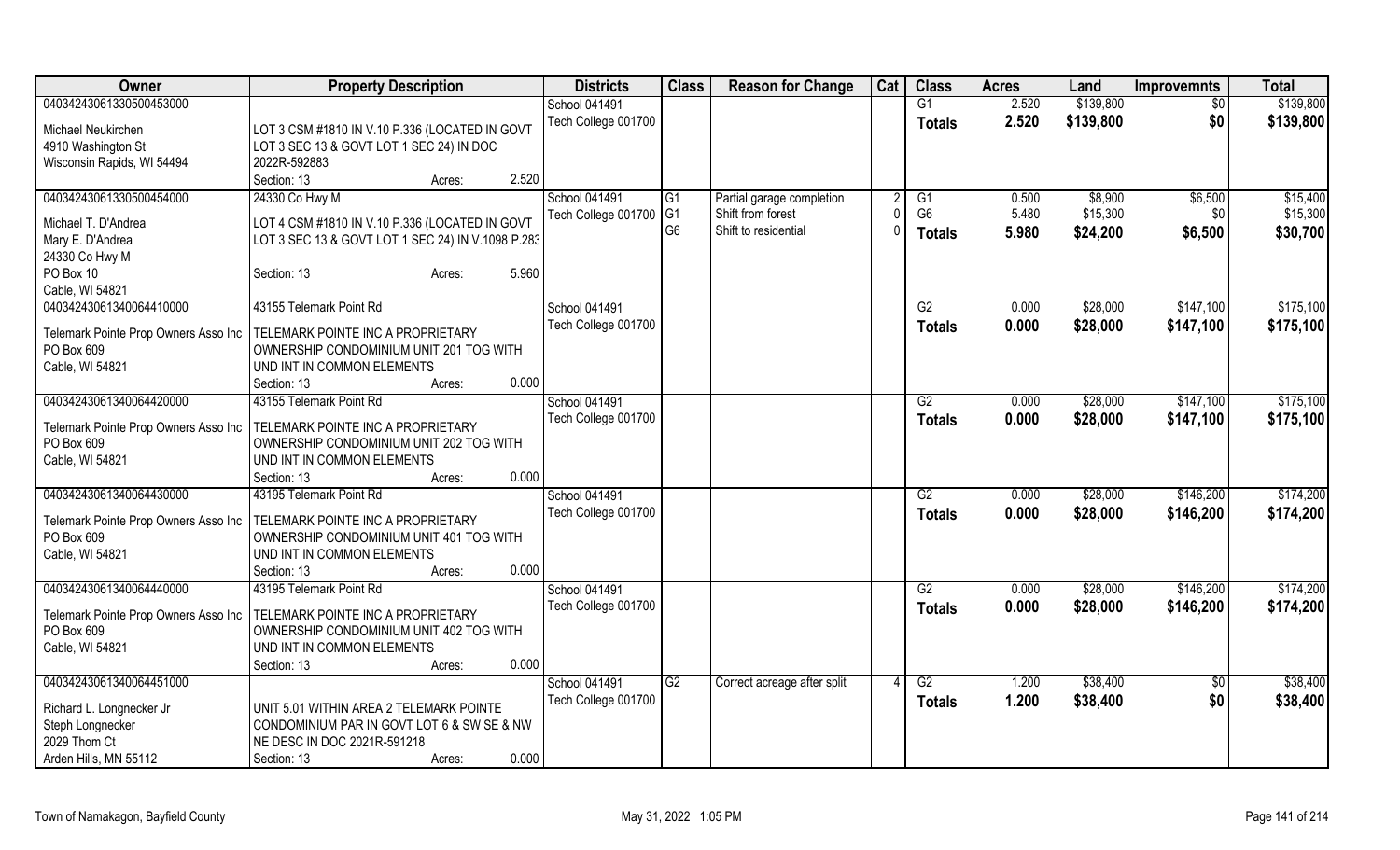| <b>Owner</b>             | <b>Property Description</b>                | <b>Districts</b>     | <b>Class</b> | <b>Reason for Change</b> | Cat | <b>Class</b>    | <b>Acres</b> | Land     | <b>Improvemnts</b> | <b>Total</b> |
|--------------------------|--------------------------------------------|----------------------|--------------|--------------------------|-----|-----------------|--------------|----------|--------------------|--------------|
| 04034243061340064451100  |                                            | School 041491        |              |                          |     | G2              | 1.200        | \$38,400 | $\overline{50}$    | \$38,400     |
| Stephen F. Bruss         | UNIT 9.02 WITHIN AREA 2 TELEMARK POINTE    | Tech College 001700  |              |                          |     | <b>Totals</b>   | 1.200        | \$38,400 | \$0                | \$38,400     |
| Jacqueli Bruss           | CONDOMINIUM PAR IN GOVT LOT 6 & SW SE & NW |                      |              |                          |     |                 |              |          |                    |              |
| 16020 117th Ave N        | NE DESC IN DOC 2021R-590746                |                      |              |                          |     |                 |              |          |                    |              |
| Maple Grove, MN 55369    | Section: 13<br>0.000<br>Acres:             |                      |              |                          |     |                 |              |          |                    |              |
| 04034243061340064451200  |                                            | <b>School 041491</b> |              |                          |     | G2              | 1.200        | \$38,400 | \$0                | \$38,400     |
| Stephen F. Bruss         | UNIT 10.01 WITHIN AREA 2 TELEMARK POINTE   | Tech College 001700  |              |                          |     | <b>Totals</b>   | 1.200        | \$38,400 | \$0                | \$38,400     |
| Jacqueli Bruss           | CONDOMINIUM PAR IN GOVT LOT 6 & SW SE & NW |                      |              |                          |     |                 |              |          |                    |              |
| 16020 117th Ave N        | NE DESC IN DOC 2021R-590746                |                      |              |                          |     |                 |              |          |                    |              |
| Maple Grove, MN 55369    | 0.000<br>Section: 13<br>Acres:             |                      |              |                          |     |                 |              |          |                    |              |
| 04034243061340064451300  |                                            | School 041491        |              |                          |     | G2              | 1.200        | \$38,400 | $\sqrt[6]{3}$      | \$38,400     |
| Stephen F. Bruss         | UNIT 10.02 WITHIN AREA 2 TELEMARK POINTE   | Tech College 001700  |              |                          |     | <b>Totals</b>   | 1.200        | \$38,400 | \$0                | \$38,400     |
| Jacqueli Bruss           | CONDOMINIUM PAR IN GOVT LOT 6 & SW SE & NW |                      |              |                          |     |                 |              |          |                    |              |
| 16020 117th Ave N        | NE DESC IN DOC 2021R-590746                |                      |              |                          |     |                 |              |          |                    |              |
| Maple Grove, MN 55369    | 0.000<br>Section: 13<br>Acres:             |                      |              |                          |     |                 |              |          |                    |              |
| 04034243061340064452000  |                                            | <b>School 041491</b> |              |                          |     | G2              | 1.200        | \$38,400 | \$0                | \$38,400     |
| Richard L. Longnecker Jr | UNIT 5.02 WITHIN AREA 2 TELEMARK POINTE    | Tech College 001700  |              |                          |     | <b>Totals</b>   | 1.200        | \$38,400 | \$0                | \$38,400     |
| Steph Longnecker         | CONDOMINIUM PAR IN GOVT LOT 6 & SW SE & NW |                      |              |                          |     |                 |              |          |                    |              |
| 2029 Thom Ct             | NE DESC IN DOC 2021R-591218                |                      |              |                          |     |                 |              |          |                    |              |
| Arden Hills, MN 55112    | 0.000<br>Section: 13<br>Acres:             |                      |              |                          |     |                 |              |          |                    |              |
| 04034243061340064453000  |                                            | School 041491        |              |                          |     | $\overline{G2}$ | 1.200        | \$38,400 | \$0                | \$38,400     |
|                          |                                            | Tech College 001700  |              |                          |     | <b>Totals</b>   | 1.200        | \$38,400 | \$0                | \$38,400     |
| Richard L. Longnecker Jr | UNIT 6.01 WITHIN AREA 2 TELEMARK POINTE    |                      |              |                          |     |                 |              |          |                    |              |
| Steph Longnecker         | CONDOMINIUM PAR IN GOVT LOT 6 & SW SE & NW |                      |              |                          |     |                 |              |          |                    |              |
| 2029 Thom Ct             | NE DESC IN DOC 2021R-591218                |                      |              |                          |     |                 |              |          |                    |              |
| Arden Hills, MN 55112    | 0.000<br>Section: 13<br>Acres:             |                      |              |                          |     |                 |              |          |                    |              |
| 04034243061340064454000  |                                            | <b>School 041491</b> |              |                          |     | G2              | 1.200        | \$38,400 | \$0                | \$38,400     |
| Richard L. Longnecker Jr | UNIT 6.02 WITHIN AREA 2 TELEMARK POINTE    | Tech College 001700  |              |                          |     | <b>Totals</b>   | 1.200        | \$38,400 | \$0                | \$38,400     |
| Steph Longnecker         | CONDOMINIUM PAR IN GOVT LOT 6 & SW SE & NW |                      |              |                          |     |                 |              |          |                    |              |
| 2029 Thom Ct             | NE DESC IN DOC 2021R-591218                |                      |              |                          |     |                 |              |          |                    |              |
| Arden Hills, MN 55112    | 0.000<br>Section: 13<br>Acres:             |                      |              |                          |     |                 |              |          |                    |              |
| 04034243061340064455000  |                                            | School 041491        |              |                          |     | G2              | 1.200        | \$38,400 | $\overline{50}$    | \$38,400     |
| Stephen F. Bruss         | UNIT 7.01 WITHIN AREA 2 TELEMARK POINTE    | Tech College 001700  |              |                          |     | <b>Totals</b>   | 1.200        | \$38,400 | \$0                | \$38,400     |
| Jacqueli Bruss           | CONDOMINIUM PAR IN GOVT LOT 6 & SW SE & NW |                      |              |                          |     |                 |              |          |                    |              |
| 16020 117th Ave N        | NE DESC IN DOC 2021R-590746                |                      |              |                          |     |                 |              |          |                    |              |
| Maple Grove, MN 55369    | 0.000<br>Section: 13<br>Acres:             |                      |              |                          |     |                 |              |          |                    |              |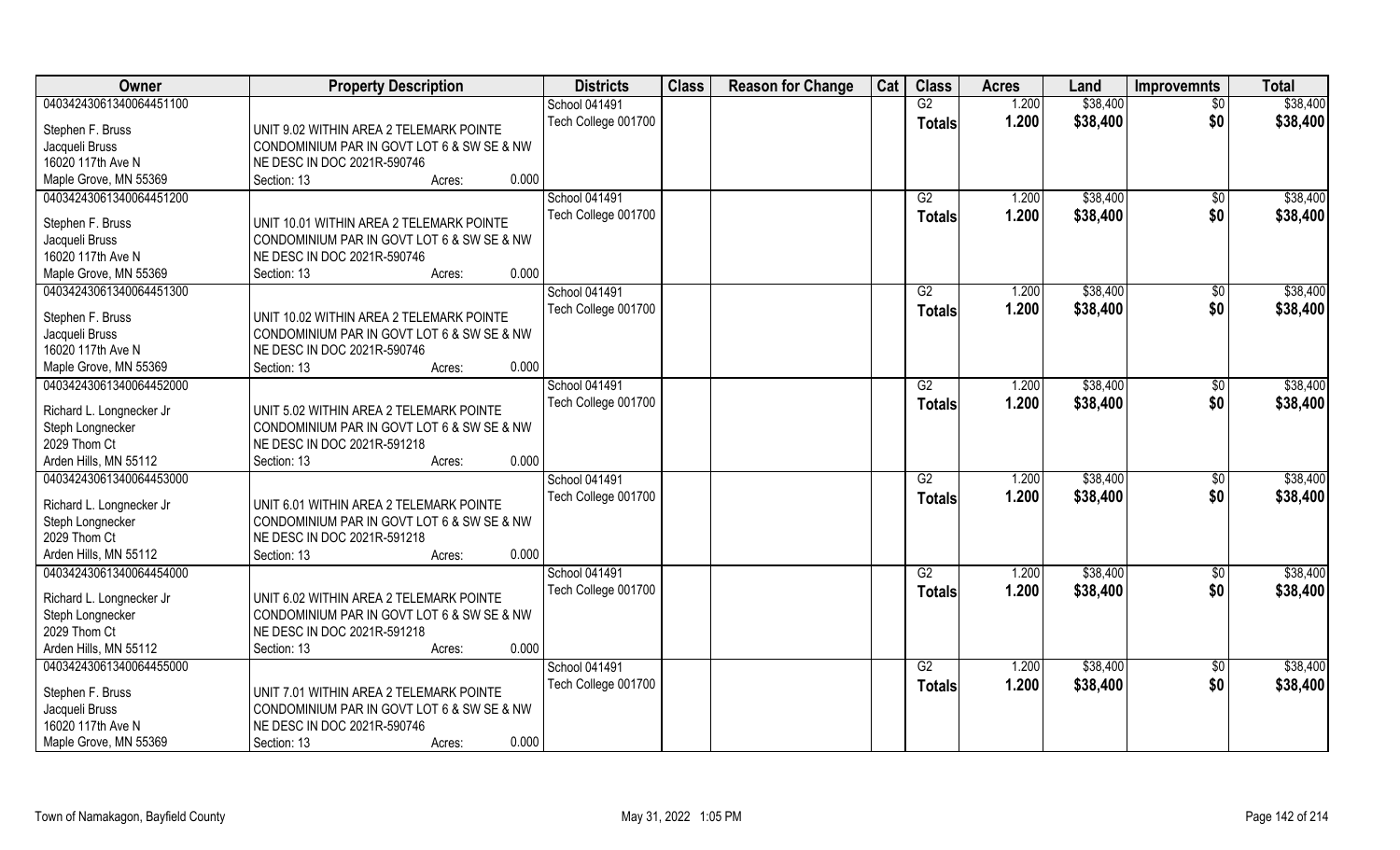| Owner                            | <b>Property Description</b>                       | <b>Districts</b>     | <b>Class</b> | <b>Reason for Change</b> | Cat | <b>Class</b>    | <b>Acres</b> | Land            | <b>Improvemnts</b> | <b>Total</b> |
|----------------------------------|---------------------------------------------------|----------------------|--------------|--------------------------|-----|-----------------|--------------|-----------------|--------------------|--------------|
| 04034243061340064456000          |                                                   | School 041491        |              |                          |     | G2              | 1.200        | \$38,400        | $\overline{50}$    | \$38,400     |
| Stephen F. Bruss                 | UNIT 7.02 WITHIN AREA 2 TELEMARK POINTE           | Tech College 001700  |              |                          |     | <b>Totals</b>   | 1.200        | \$38,400        | \$0                | \$38,400     |
| Jacqueli Bruss                   | CONDOMINIUM PAR IN GOVT LOT 6 & SW SE & NW        |                      |              |                          |     |                 |              |                 |                    |              |
| 16020 117th Ave N                | NE DESC IN DOC 2021R-590746                       |                      |              |                          |     |                 |              |                 |                    |              |
| Maple Grove, MN 55369            | 0.000<br>Section: 13<br>Acres:                    |                      |              |                          |     |                 |              |                 |                    |              |
| 04034243061340064457000          |                                                   | <b>School 041491</b> |              |                          |     | G2              | 1.200        | \$38,400        | \$0                | \$38,400     |
|                                  |                                                   | Tech College 001700  |              |                          |     | <b>Totals</b>   | 1.200        | \$38,400        | \$0                | \$38,400     |
| Stephen F. Bruss                 | UNIT 8.01 WITHIN AREA 2 TELEMARK POINTE           |                      |              |                          |     |                 |              |                 |                    |              |
| Jacqueli Bruss                   | CONDOMINIUM PAR IN GOVT LOT 6 & SW SE & NW        |                      |              |                          |     |                 |              |                 |                    |              |
| 16020 117th Ave N                | NE DESC IN DOC 2021R-590746                       |                      |              |                          |     |                 |              |                 |                    |              |
| Maple Grove, MN 55369            | 0.000<br>Section: 13<br>Acres:                    |                      |              |                          |     |                 |              |                 |                    |              |
| 04034243061340064458000          |                                                   | School 041491        |              |                          |     | G2              | 1.200        | \$38,400        | \$0                | \$38,400     |
| Stephen F. Bruss                 | UNIT 8.02 WITHIN AREA 2 TELEMARK POINTE           | Tech College 001700  |              |                          |     | <b>Totals</b>   | 1.200        | \$38,400        | \$0                | \$38,400     |
| Jacqueli Bruss                   | CONDOMINIUM PAR IN GOVT LOT 6 & SW SE & NW        |                      |              |                          |     |                 |              |                 |                    |              |
| 16020 117th Ave N                | NE DESC IN DOC 2021R-590746                       |                      |              |                          |     |                 |              |                 |                    |              |
| Maple Grove, MN 55369            | 0.000<br>Section: 13<br>Acres:                    |                      |              |                          |     |                 |              |                 |                    |              |
| 04034243061340064459000          |                                                   | School 041491        |              |                          |     | G2              | 1.200        | \$38,400        | \$0                | \$38,400     |
|                                  |                                                   | Tech College 001700  |              |                          |     | <b>Totals</b>   | 1.200        | \$38,400        | \$0                | \$38,400     |
| Stephen F. Bruss                 | UNIT 9.01 WITHIN AREA 2 TELEMARK POINTE           |                      |              |                          |     |                 |              |                 |                    |              |
| Jacqueli Bruss                   | CONDOMINIUM PAR IN GOVT LOT 6 & SW SE & NW        |                      |              |                          |     |                 |              |                 |                    |              |
| 16020 117th Ave N                | NE DESC IN DOC 2021R-590746                       |                      |              |                          |     |                 |              |                 |                    |              |
| Maple Grove, MN 55369            | 0.000<br>Section: 13<br>Acres:                    |                      |              |                          |     |                 |              |                 |                    |              |
| 04034243061340300010000          | 24590 County Hwy M                                | School 041491        |              |                          |     | G1              | 3.350        | \$443,400       | \$125,200          | \$568,600    |
| Marilyn C. Brannin Trustee       | PAR IN SW SE IN V.345 P.374 (LOT 2 CSM V.2 P.204) | Tech College 001700  |              |                          |     | <b>Totals</b>   | 3.350        | \$443,400       | \$125,200          | \$568,600    |
| 10706 Rosemont Ct                | 430AA                                             |                      |              |                          |     |                 |              |                 |                    |              |
| Fort Myers, FL 33908             |                                                   |                      |              |                          |     |                 |              |                 |                    |              |
|                                  | 3.350<br>Section: 13<br>Acres:                    |                      |              |                          |     |                 |              |                 |                    |              |
| 04034243061340300020000          | 43120 Reyjavik Rd                                 | School 041491        |              |                          |     | G1              | 2.200        | \$270,000       | \$44,900           | \$314,900    |
|                                  |                                                   | Tech College 001700  |              |                          |     | <b>Totals</b>   | 2.200        | \$270,000       | \$44,900           | \$314,900    |
| Karen J. Grande                  | PAR IN SW SE IN DOC 2018R- 575767 (LOT 1 CSM V.2  |                      |              |                          |     |                 |              |                 |                    |              |
| 8225 39th Ave N                  | P.204) 430A                                       |                      |              |                          |     |                 |              |                 |                    |              |
| New Hope, MN 55427               | 2.200                                             |                      |              |                          |     |                 |              |                 |                    |              |
|                                  | Section: 13<br>Acres:                             |                      |              |                          |     |                 |              |                 |                    |              |
| 04034243061340300030000          | Cth M                                             | School 041491        |              |                          |     | $\overline{X2}$ | 0.170        | $\overline{50}$ | $\overline{50}$    | \$0          |
| Department of Transp State of WI | .17A HWY THRU SW SE IN V.167 P.529 430B           | Tech College 001700  |              |                          |     | Totals          | 0.170        | \$0             | \$0                | \$0          |
| 1701 N 4th St                    |                                                   |                      |              |                          |     |                 |              |                 |                    |              |
| Superior, WI 54880-1068          |                                                   |                      |              |                          |     |                 |              |                 |                    |              |
|                                  | 0.170<br>Section: 13<br>Acres:                    |                      |              |                          |     |                 |              |                 |                    |              |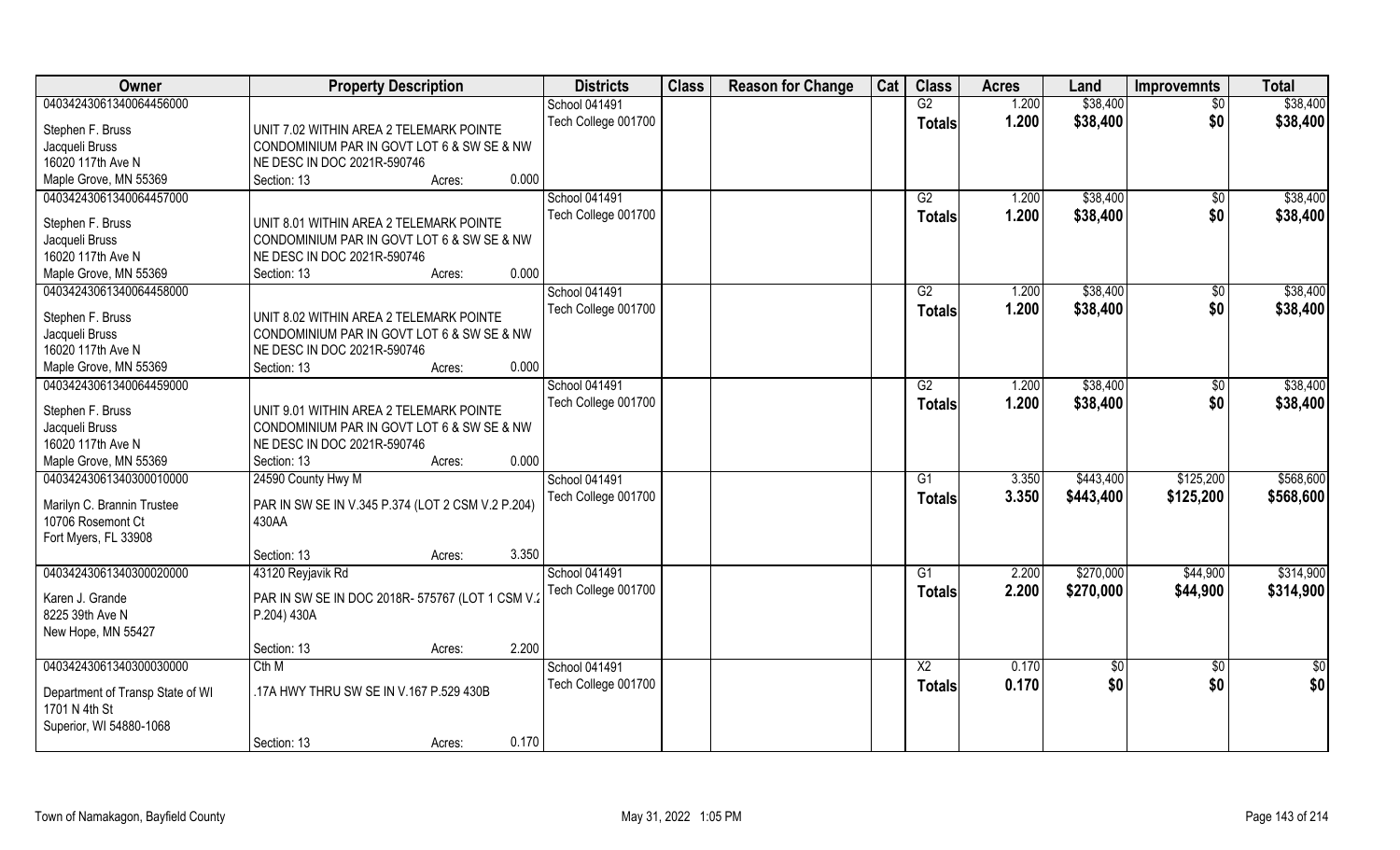| 10.000<br>04034243061340300040000<br>Cth M<br>X4<br>School 041491<br>$\overline{50}$<br>$\overline{30}$<br>\$0<br>10.000<br>\$0<br>Tech College 001700<br><b>Totals</b><br>SW SE S OF CO TR M IN V.639 P.278 430C<br>Town of Namakagon<br>23845 County Hwy M<br>Cable, WI 54821<br>10.000<br>Section: 13<br>Acres:<br>04034243061340400010000<br><b>School 041491</b><br>37,100<br>Cth M<br>X4<br>$\overline{50}$<br>$\overline{50}$<br>Tech College 001700<br>\$0<br>\$0<br>37.100<br><b>Totals</b><br>SE SE LESS V.300 P.419 IN V.506 P.143 431<br>Town of Namakagon<br>23845 County Hwy M<br>Cable, WI 54821<br>37.100<br>Section: 13<br>Acres:<br>\$278,500<br>\$325,800<br>04034243061340500710000<br>43585 S Castle Garden Rd<br>School 041491<br>\$47,300<br>1.200<br>G1<br>Tech College 001700<br>1.200<br>\$278,500<br>\$47,300<br>\$325,800<br><b>Totals</b><br>Mark Shafer<br>PAR IN GOVT LOT 7 IN V.354 P.284-289 435<br>1220 Wallen PI<br>Downers Grove, IL 60516<br>1.200<br>Section: 13<br>Acres:<br>43470 Old Castle Garden Rd<br>\$588,800<br>04034243061340500720000<br>School 041491<br>\$456,000<br>\$132,800<br>G1<br>2.750<br>Tech College 001700 | Owner | <b>Property Description</b> |  | <b>Districts</b> | <b>Class</b> | <b>Reason for Change</b> | Cat | <b>Class</b>  | <b>Acres</b> | Land      | <b>Improvemnts</b> | <b>Total</b>     |
|-------------------------------------------------------------------------------------------------------------------------------------------------------------------------------------------------------------------------------------------------------------------------------------------------------------------------------------------------------------------------------------------------------------------------------------------------------------------------------------------------------------------------------------------------------------------------------------------------------------------------------------------------------------------------------------------------------------------------------------------------------------------------------------------------------------------------------------------------------------------------------------------------------------------------------------------------------------------------------------------------------------------------------------------------------------------------------------------------------------------------------------------------------------------------|-------|-----------------------------|--|------------------|--------------|--------------------------|-----|---------------|--------------|-----------|--------------------|------------------|
|                                                                                                                                                                                                                                                                                                                                                                                                                                                                                                                                                                                                                                                                                                                                                                                                                                                                                                                                                                                                                                                                                                                                                                         |       |                             |  |                  |              |                          |     |               |              |           |                    | \$0              |
|                                                                                                                                                                                                                                                                                                                                                                                                                                                                                                                                                                                                                                                                                                                                                                                                                                                                                                                                                                                                                                                                                                                                                                         |       |                             |  |                  |              |                          |     |               |              |           |                    | \$0              |
|                                                                                                                                                                                                                                                                                                                                                                                                                                                                                                                                                                                                                                                                                                                                                                                                                                                                                                                                                                                                                                                                                                                                                                         |       |                             |  |                  |              |                          |     |               |              |           |                    |                  |
|                                                                                                                                                                                                                                                                                                                                                                                                                                                                                                                                                                                                                                                                                                                                                                                                                                                                                                                                                                                                                                                                                                                                                                         |       |                             |  |                  |              |                          |     |               |              |           |                    |                  |
|                                                                                                                                                                                                                                                                                                                                                                                                                                                                                                                                                                                                                                                                                                                                                                                                                                                                                                                                                                                                                                                                                                                                                                         |       |                             |  |                  |              |                          |     |               |              |           |                    |                  |
|                                                                                                                                                                                                                                                                                                                                                                                                                                                                                                                                                                                                                                                                                                                                                                                                                                                                                                                                                                                                                                                                                                                                                                         |       |                             |  |                  |              |                          |     |               |              |           |                    | $\overline{\$0}$ |
|                                                                                                                                                                                                                                                                                                                                                                                                                                                                                                                                                                                                                                                                                                                                                                                                                                                                                                                                                                                                                                                                                                                                                                         |       |                             |  |                  |              |                          |     |               |              |           |                    | \$0              |
|                                                                                                                                                                                                                                                                                                                                                                                                                                                                                                                                                                                                                                                                                                                                                                                                                                                                                                                                                                                                                                                                                                                                                                         |       |                             |  |                  |              |                          |     |               |              |           |                    |                  |
|                                                                                                                                                                                                                                                                                                                                                                                                                                                                                                                                                                                                                                                                                                                                                                                                                                                                                                                                                                                                                                                                                                                                                                         |       |                             |  |                  |              |                          |     |               |              |           |                    |                  |
|                                                                                                                                                                                                                                                                                                                                                                                                                                                                                                                                                                                                                                                                                                                                                                                                                                                                                                                                                                                                                                                                                                                                                                         |       |                             |  |                  |              |                          |     |               |              |           |                    |                  |
|                                                                                                                                                                                                                                                                                                                                                                                                                                                                                                                                                                                                                                                                                                                                                                                                                                                                                                                                                                                                                                                                                                                                                                         |       |                             |  |                  |              |                          |     |               |              |           |                    |                  |
|                                                                                                                                                                                                                                                                                                                                                                                                                                                                                                                                                                                                                                                                                                                                                                                                                                                                                                                                                                                                                                                                                                                                                                         |       |                             |  |                  |              |                          |     |               |              |           |                    |                  |
|                                                                                                                                                                                                                                                                                                                                                                                                                                                                                                                                                                                                                                                                                                                                                                                                                                                                                                                                                                                                                                                                                                                                                                         |       |                             |  |                  |              |                          |     |               |              |           |                    |                  |
|                                                                                                                                                                                                                                                                                                                                                                                                                                                                                                                                                                                                                                                                                                                                                                                                                                                                                                                                                                                                                                                                                                                                                                         |       |                             |  |                  |              |                          |     |               |              |           |                    |                  |
|                                                                                                                                                                                                                                                                                                                                                                                                                                                                                                                                                                                                                                                                                                                                                                                                                                                                                                                                                                                                                                                                                                                                                                         |       |                             |  |                  |              |                          |     |               |              |           |                    |                  |
|                                                                                                                                                                                                                                                                                                                                                                                                                                                                                                                                                                                                                                                                                                                                                                                                                                                                                                                                                                                                                                                                                                                                                                         |       |                             |  |                  |              |                          |     |               |              |           |                    |                  |
|                                                                                                                                                                                                                                                                                                                                                                                                                                                                                                                                                                                                                                                                                                                                                                                                                                                                                                                                                                                                                                                                                                                                                                         |       |                             |  |                  |              |                          |     |               |              |           |                    |                  |
| Peter E. Galuska Le<br>PAR IN E 1/2 OF GOVT LOT 7 IN V.272 P.102 (LOTS 1                                                                                                                                                                                                                                                                                                                                                                                                                                                                                                                                                                                                                                                                                                                                                                                                                                                                                                                                                                                                                                                                                                |       |                             |  |                  |              |                          |     | <b>Totals</b> | 2.750        | \$456,000 | \$132,800          | \$588,800        |
| Janis J. Galuska Le<br>& 2 CSM V.1 P.344) 434D (PETER E & JANIS J                                                                                                                                                                                                                                                                                                                                                                                                                                                                                                                                                                                                                                                                                                                                                                                                                                                                                                                                                                                                                                                                                                       |       |                             |  |                  |              |                          |     |               |              |           |                    |                  |
| <b>GALUSKA LIFE ESTATES)</b><br>7493 Frenbrook Ln N                                                                                                                                                                                                                                                                                                                                                                                                                                                                                                                                                                                                                                                                                                                                                                                                                                                                                                                                                                                                                                                                                                                     |       |                             |  |                  |              |                          |     |               |              |           |                    |                  |
| 2.750<br>Maple Grove, MN 55311<br>Section: 13<br>Acres:                                                                                                                                                                                                                                                                                                                                                                                                                                                                                                                                                                                                                                                                                                                                                                                                                                                                                                                                                                                                                                                                                                                 |       |                             |  |                  |              |                          |     |               |              |           |                    |                  |
| 43445 Old Castle Garden Rd<br>\$207,900<br>\$170,400<br>04034243061340500730000<br>School 041491<br>G1<br>1.430                                                                                                                                                                                                                                                                                                                                                                                                                                                                                                                                                                                                                                                                                                                                                                                                                                                                                                                                                                                                                                                         |       |                             |  |                  |              |                          |     |               |              |           |                    | \$378,300        |
| Tech College 001700<br>1.430<br>\$207,900<br>\$170,400<br>Totals<br>Drew J. Moessner<br>LOT 3 CSM #34 IN V.1 P.344 (LOCATED IN GOVT LOT                                                                                                                                                                                                                                                                                                                                                                                                                                                                                                                                                                                                                                                                                                                                                                                                                                                                                                                                                                                                                                 |       |                             |  |                  |              |                          |     |               |              |           |                    | \$378,300        |
| 1737 County Rd 5 Sw<br>7) IN DOC 2019R-579382 434C                                                                                                                                                                                                                                                                                                                                                                                                                                                                                                                                                                                                                                                                                                                                                                                                                                                                                                                                                                                                                                                                                                                      |       |                             |  |                  |              |                          |     |               |              |           |                    |                  |
| Bryon, MN 55920                                                                                                                                                                                                                                                                                                                                                                                                                                                                                                                                                                                                                                                                                                                                                                                                                                                                                                                                                                                                                                                                                                                                                         |       |                             |  |                  |              |                          |     |               |              |           |                    |                  |
| 1.430<br>Section: 13<br>Acres:                                                                                                                                                                                                                                                                                                                                                                                                                                                                                                                                                                                                                                                                                                                                                                                                                                                                                                                                                                                                                                                                                                                                          |       |                             |  |                  |              |                          |     |               |              |           |                    |                  |
| 04034243061340500741000<br>43435 Old Castle Garden Rd<br>School 041491<br>G1<br>NSF@ 50%<br>\$225,000<br>\$126,200<br>G1<br>5.820                                                                                                                                                                                                                                                                                                                                                                                                                                                                                                                                                                                                                                                                                                                                                                                                                                                                                                                                                                                                                                       |       |                             |  |                  |              |                          |     |               |              |           |                    | \$351,200        |
| Tech College 001700<br>5.820<br>\$126,200<br>\$225,000<br><b>Totals</b><br>Craig D. Jameson<br>LOT 1 CSM #2035 IN V.12 P.72 (LOCATED IN GOVT                                                                                                                                                                                                                                                                                                                                                                                                                                                                                                                                                                                                                                                                                                                                                                                                                                                                                                                                                                                                                            |       |                             |  |                  |              |                          |     |               |              |           |                    | \$351,200        |
| Diane E. Jameson<br>LOT 7 13-43-06 & NW SW 18-43-05) IN DOC                                                                                                                                                                                                                                                                                                                                                                                                                                                                                                                                                                                                                                                                                                                                                                                                                                                                                                                                                                                                                                                                                                             |       |                             |  |                  |              |                          |     |               |              |           |                    |                  |
| 43435 Old Castle Garden Rd<br>2019R-578705                                                                                                                                                                                                                                                                                                                                                                                                                                                                                                                                                                                                                                                                                                                                                                                                                                                                                                                                                                                                                                                                                                                              |       |                             |  |                  |              |                          |     |               |              |           |                    |                  |
| 5.820<br>Cable, WI 54821<br>Section: 13<br>Acres:                                                                                                                                                                                                                                                                                                                                                                                                                                                                                                                                                                                                                                                                                                                                                                                                                                                                                                                                                                                                                                                                                                                       |       |                             |  |                  |              |                          |     |               |              |           |                    |                  |
| School 041491<br>04034243061340500742000<br>\$6,700<br>1.390<br>$\overline{30}$<br>G1                                                                                                                                                                                                                                                                                                                                                                                                                                                                                                                                                                                                                                                                                                                                                                                                                                                                                                                                                                                                                                                                                   |       |                             |  |                  |              |                          |     |               |              |           |                    | \$6,700          |
| G <sub>5</sub><br>\$100<br>1.500<br>\$0<br>Tech College 001700<br>Patrick P. Uekert                                                                                                                                                                                                                                                                                                                                                                                                                                                                                                                                                                                                                                                                                                                                                                                                                                                                                                                                                                                                                                                                                     |       |                             |  |                  |              |                          |     |               |              |           |                    | \$100            |
| LOT 2 CSM #2035 IN V.12 P.72 (LOCATED IN GOVT<br>\$0<br>2.890<br>\$6,800<br><b>Totals</b><br>Michelle Uekert<br>LOT 7 13-43-06 & NW SW 18-43-05) IN 2018R-572725                                                                                                                                                                                                                                                                                                                                                                                                                                                                                                                                                                                                                                                                                                                                                                                                                                                                                                                                                                                                        |       |                             |  |                  |              |                          |     |               |              |           |                    | \$6,800          |
| 134 Briar Crest St                                                                                                                                                                                                                                                                                                                                                                                                                                                                                                                                                                                                                                                                                                                                                                                                                                                                                                                                                                                                                                                                                                                                                      |       |                             |  |                  |              |                          |     |               |              |           |                    |                  |
| 2.890<br>Madison, WI 53704<br>Section: 13<br>Acres:                                                                                                                                                                                                                                                                                                                                                                                                                                                                                                                                                                                                                                                                                                                                                                                                                                                                                                                                                                                                                                                                                                                     |       |                             |  |                  |              |                          |     |               |              |           |                    |                  |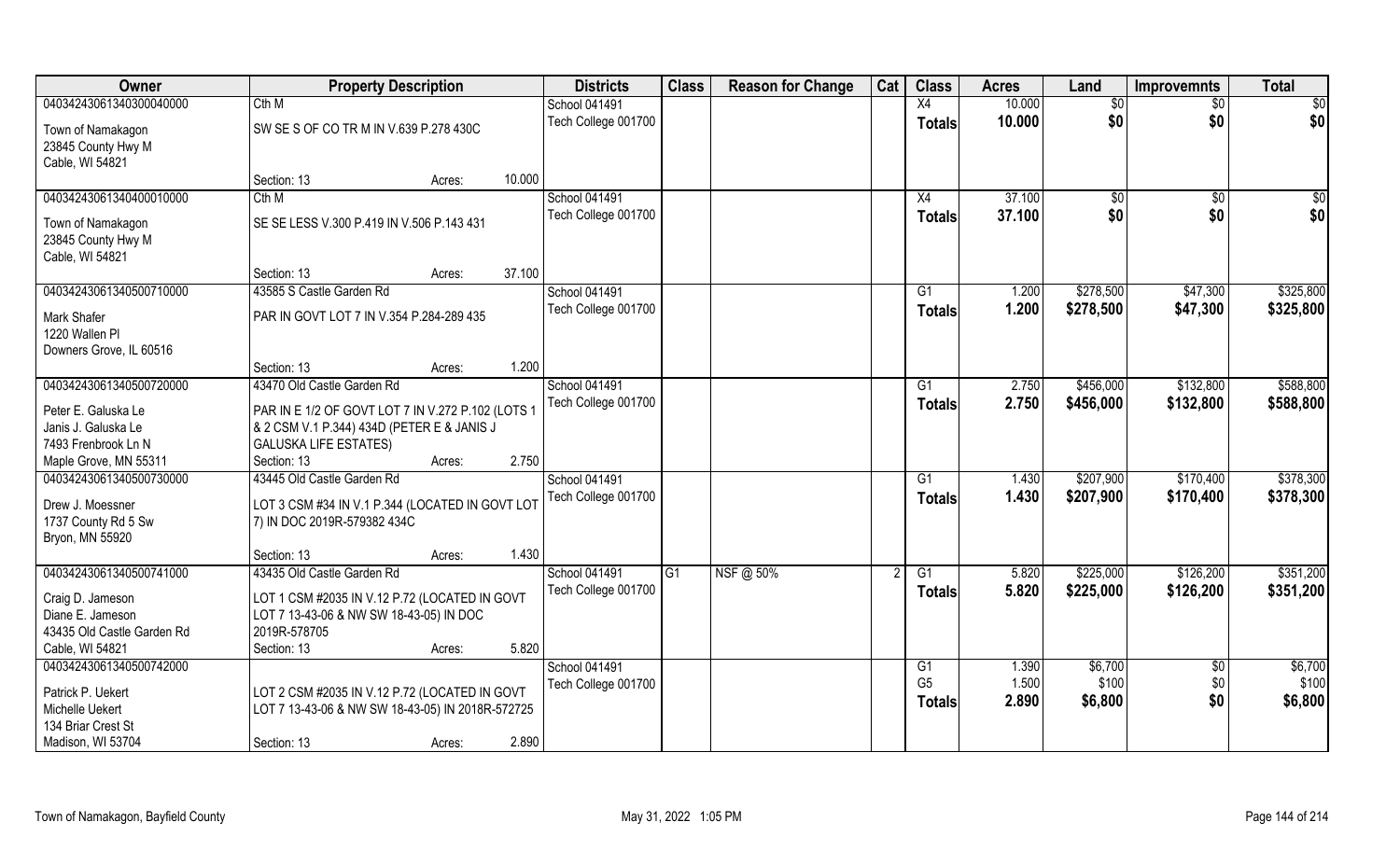| <b>Owner</b>                         | <b>Property Description</b>                   | <b>Districts</b>     | <b>Class</b> | <b>Reason for Change</b> | Cat | <b>Class</b>   | <b>Acres</b> | Land      | <b>Improvemnts</b> | <b>Total</b> |
|--------------------------------------|-----------------------------------------------|----------------------|--------------|--------------------------|-----|----------------|--------------|-----------|--------------------|--------------|
| 04034243061340500743000              |                                               | School 041491        |              |                          |     | G1             | 1.050        | \$13,700  | $\overline{30}$    | \$13,700     |
| Patrick P. Uekert                    | LOT 3 CSM #2035 IN V.12 P.72 (LOCATED IN GOVT | Tech College 001700  |              |                          |     | <b>Totals</b>  | 1.050        | \$13,700  | \$0                | \$13,700     |
| Michelle Uekert                      | LOT 7 13-43-06 & NW SW 18-43-05) IN DOC       |                      |              |                          |     |                |              |           |                    |              |
| 134 Briar Crest St                   | 2018R-572725                                  |                      |              |                          |     |                |              |           |                    |              |
| Madison, WI 53704                    | 1.050<br>Section: 13<br>Acres:                |                      |              |                          |     |                |              |           |                    |              |
| 04034243061340500744000              | 43395 Namakagon Sunset Rd                     | <b>School 041491</b> |              |                          |     | G <sub>1</sub> | 1.870        | \$24,300  | \$109,600          | \$133,900    |
| Patrick P. Uekert                    | LOT 4 CSM #2035 IN V.12 P.72 (LOCATED IN GOVT | Tech College 001700  |              |                          |     | <b>Totals</b>  | 1.870        | \$24,300  | \$109,600          | \$133,900    |
| Michelle Uekert                      | LOT 7 13-43-06 & NW SW 18-43-05) IN DOC       |                      |              |                          |     |                |              |           |                    |              |
| 134 Briar Crest St                   | 2018R-572725                                  |                      |              |                          |     |                |              |           |                    |              |
| Madison, WI 53704                    | 1.870<br>Section: 13<br>Acres:                |                      |              |                          |     |                |              |           |                    |              |
| 04034243061340500750000              | 24840 County Hwy M                            | School 041491        |              |                          |     | G <sub>1</sub> | 13.820       | \$710,000 | \$539,400          | \$1,249,400  |
| James E. Miller                      | PAR IN GOVT LOT 7 & SE SE IN V.712 P.422 433  | Tech College 001700  |              |                          |     | <b>Totals</b>  | 13.820       | \$710,000 | \$539,400          | \$1,249,400  |
| Anne J. Miller                       |                                               |                      |              |                          |     |                |              |           |                    |              |
| 4716 W Lake Harriet Pkwy             |                                               |                      |              |                          |     |                |              |           |                    |              |
| Minneapolis, MN 55410                | 13.820<br>Section: 13<br>Acres:               |                      |              |                          |     |                |              |           |                    |              |
| 04034243061340500770000              | 24975 County Hwy M                            | School 041491        |              |                          |     | G <sub>1</sub> | 1.100        | \$12,600  | \$67,200           | \$79,800     |
| Jack E & Diana L Stimmel Irrev Trust | PAR IN E 1/2 OF GOVT LOT 7 S OF CO HWY M IN   | Tech College 001700  |              |                          |     | <b>Totals</b>  | 1.100        | \$12,600  | \$67,200           | \$79,800     |
| E5710 490th Ave                      | 2022R-592966 (JACK E & DIANA L STIMMEL IRREV  |                      |              |                          |     |                |              |           |                    |              |
| Menomonie, WI 54751                  | TRUST) 434AA                                  |                      |              |                          |     |                |              |           |                    |              |
|                                      | 1.100<br>Section: 13<br>Acres:                |                      |              |                          |     |                |              |           |                    |              |
| 04034243061410022735000              | 23875 Garden Lake Rd                          | School 041491        |              |                          |     | G1             | 0.600        | \$207,500 | \$51,400           | \$258,900    |
|                                      |                                               | Tech College 001700  |              |                          |     |                | 0.600        | \$207,500 | \$51,400           | \$258,900    |
| Joanne W. Erickson                   | NAMAKAGON LAKE SHORE SUBDIV LOT 32 IN V.907   |                      |              |                          |     | <b>Totals</b>  |              |           |                    |              |
| 23875 Garden Lake Rd                 | P.907 748 IM 2004R-496234                     |                      |              |                          |     |                |              |           |                    |              |
| Cable, WI 54821                      |                                               |                      |              |                          |     |                |              |           |                    |              |
|                                      | 0.600<br>Section: 14<br>Acres:                |                      |              |                          |     |                |              |           |                    |              |
| 04034243061410022736000              | 23855 Garden Lake Rd                          | School 041491        |              |                          |     | G <sub>1</sub> | 0.100        | \$30,000  | \$300              | \$30,300     |
| Larry T. Johnson                     | NAMAKAGON LAKE SHORE SUBDIV S 25' OF LOT 32   | Tech College 001700  |              |                          |     | <b>Totals</b>  | 0.100        | \$30,000  | \$300              | \$30,300     |
| 23855 Garden Lake Rd                 | 748A                                          |                      |              |                          |     |                |              |           |                    |              |
| Cable, WI 54821                      |                                               |                      |              |                          |     |                |              |           |                    |              |
|                                      | 0.100<br>Section: 14<br>Acres:                |                      |              |                          |     |                |              |           |                    |              |
| 04034243061410022737000              | Garden Lake Rd                                | School 041491        |              |                          |     | G <sub>1</sub> | 1.000        | \$2,100   | $\overline{50}$    | \$2,100      |
|                                      |                                               | Tech College 001700  |              |                          |     | <b>Totals</b>  | 1.000        | \$2,100   | \$0                | \$2,100      |
| Spitzer Upnorth LLC                  | NAMAKAGON LAKE SHORE SUBDIV LOT 32 LESS S     |                      |              |                          |     |                |              |           |                    |              |
| 3553 Highway 22                      | 25'; V.173 P.437; V.210 P.560 IM 2003R-484354 |                      |              |                          |     |                |              |           |                    |              |
| Muscatine, IA 52761                  |                                               |                      |              |                          |     |                |              |           |                    |              |
|                                      | 1.000<br>Section: 14<br>Acres:                |                      |              |                          |     |                |              |           |                    |              |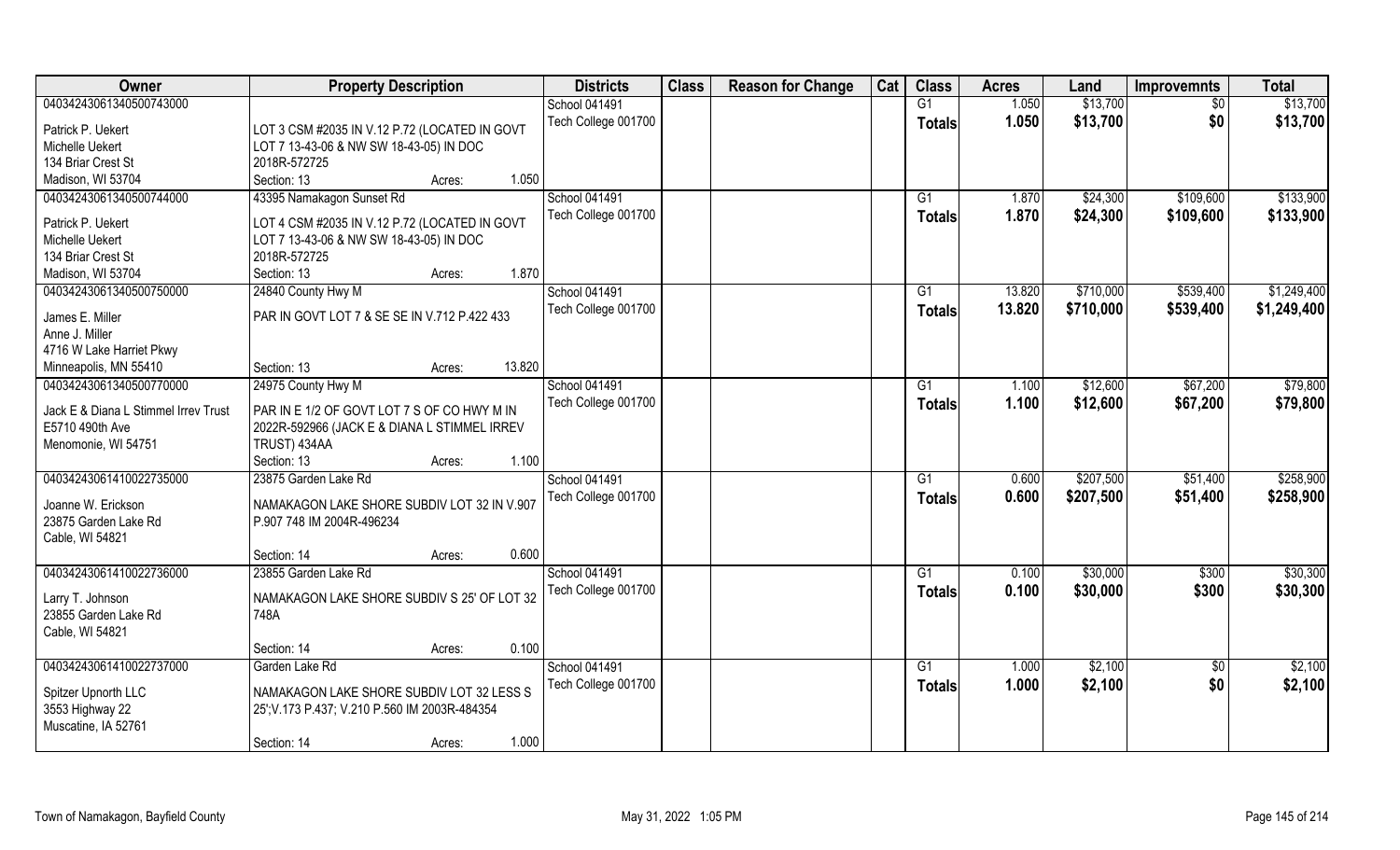| <b>Owner</b>                                                                             | <b>Property Description</b>                                                                                                                                          | <b>Districts</b>                            | <b>Class</b> | <b>Reason for Change</b> | Cat | <b>Class</b>        | <b>Acres</b>   | Land                   | <b>Improvemnts</b>     | <b>Total</b>           |
|------------------------------------------------------------------------------------------|----------------------------------------------------------------------------------------------------------------------------------------------------------------------|---------------------------------------------|--------------|--------------------------|-----|---------------------|----------------|------------------------|------------------------|------------------------|
| 04034243061410022738000                                                                  | 23855 Garden Lake Rd                                                                                                                                                 | <b>School 041491</b>                        |              |                          |     | G1                  | 0.300          | \$120,000              | \$108,100              | \$228,100              |
| Larry T. Johnson<br>23855 Garden Lake Rd<br>Cable, WI 54821                              | NAMAKAGON LAKE SHORE SUBDIV N 1/2 OF LOT 33<br>749A                                                                                                                  | Tech College 001700                         |              |                          |     | <b>Totals</b>       | 0.300          | \$120,000              | \$108,100              | \$228,100              |
|                                                                                          | 0.300<br>Section: 14<br>Acres:                                                                                                                                       |                                             |              |                          |     |                     |                |                        |                        |                        |
| 04034243061410022739000                                                                  | 23845 Garden Lake Rd                                                                                                                                                 | <b>School 041491</b><br>Tech College 001700 |              |                          |     | G1<br>Totals        | 0.200<br>0.200 | \$56,400<br>\$56,400   | \$14,200<br>\$14,200   | \$70,600<br>\$70,600   |
| Harold M. Tracy<br>Vavelle S. Tracy<br>3054 Benton Rd                                    | NAMAKAGON LAKE SHORE SUBDIV N 1/2 OF S 1/2<br>OF LOT 33 IN DOC 2018R-574549 749                                                                                      |                                             |              |                          |     |                     |                |                        |                        |                        |
| Sparta, WI 54656                                                                         | 0.200<br>Section: 14<br>Acres:                                                                                                                                       |                                             |              |                          |     |                     |                |                        |                        |                        |
| 04034243061410022740000                                                                  | 23835 Garden Lake Rd                                                                                                                                                 | <b>School 041491</b>                        | IG1          | Cabin remodel            |     | G1                  | 0.200          | \$57,600               | \$57,000               | \$114,600              |
| Robert C. Lee<br>Rose A. Lee<br>318 Wilderness Dr                                        | NAMAKAGON LAKE SHORE SUBDIV S 1/2 S 1/2 OF<br>LOT 33 IN DOC 2020R-585666 749B                                                                                        | Tech College 001700                         |              |                          |     | <b>Totals</b>       | 0.200          | \$57,600               | \$57,000               | \$114,600              |
| Mellen, WI 54546                                                                         | 0.200<br>Section: 14<br>Acres:                                                                                                                                       |                                             |              |                          |     |                     |                |                        |                        |                        |
| 04034243061410022741000                                                                  | 43590 County Hwy D                                                                                                                                                   | <b>School 041491</b>                        |              |                          |     | G1                  | 0.400          | \$73,000               | \$46,400               | \$119,400              |
| Brian M & Brenda L Burgad Rev Living<br>Trust<br>8400 State Rd 83<br>Mukwonago, WI 53149 | NAMAKAGON LAKE SHORE SUBDIV LOT 34 LESS<br>.09A HWY IN 2017R-568373 (BRIAN M & BRANDA L<br>BURGAD REV LIVING TRUST DTD 02/01/2017)<br>0.400<br>Section: 14<br>Acres: | Tech College 001700                         |              |                          |     | <b>Totals</b>       | 0.400          | \$73,000               | \$46,400               | \$119,400              |
| 04034243061410022742000                                                                  | 43460 County Hwy D                                                                                                                                                   | School 041491                               |              |                          |     | G1                  | 1.000          | \$136,500              | \$200,800              | \$337,300              |
| Kevin K. Meyer<br>Megan E. Meyer<br>N8439 Muirfield Way                                  | NAMAKAGON LAKE SHORE SUBDIV LOT 35 IN V.1134<br>P.300 LESS .28A HWY 751                                                                                              | Tech College 001700                         |              |                          |     | <b>Totals</b>       | 1.000          | \$136,500              | \$200,800              | \$337,300              |
| Menasha, WI 54952                                                                        | 1.000<br>Section: 14<br>Acres:                                                                                                                                       |                                             |              |                          |     |                     |                |                        |                        |                        |
| 04034243061410022743000<br>Michael J. Mcnulty<br>Patricia Mcnulty<br>43610 County Hwy D  | 43610 County Hwy D<br>NAMAKAGON LAKE SHORE SUBDIV ALL OF LOTS 36<br>& 37 N & E OF CO TRK D IN V.1077 P.880 752                                                       | School 041491<br>Tech College 001700        |              |                          |     | G1<br><b>Totals</b> | 1.000<br>1.000 | \$113,900<br>\$113,900 | \$166,400<br>\$166,400 | \$280,300<br>\$280,300 |
| Cable, WI 54821                                                                          | 1.000<br>Section: 14<br>Acres:                                                                                                                                       |                                             |              |                          |     |                     |                |                        |                        |                        |
| 04034243061410022744000<br>Rosemarie Smith<br>6447 Kimberly Ct<br>Rockton, IL 61072      | 43605 County Hwy D<br>NAMAKAGON LAKE SHORE SUBDIV LOT 37 S & W OF<br>CO TRK D IN V.738 P.159 752A (ROSE A SMITH<br>TRUST)                                            | School 041491<br>Tech College 001700        |              |                          |     | G1<br><b>Totals</b> | 0.440<br>0.440 | \$230,600<br>\$230,600 | \$84,800<br>\$84,800   | \$315,400<br>\$315,400 |
|                                                                                          | 0.440<br>Section: 14<br>Acres:                                                                                                                                       |                                             |              |                          |     |                     |                |                        |                        |                        |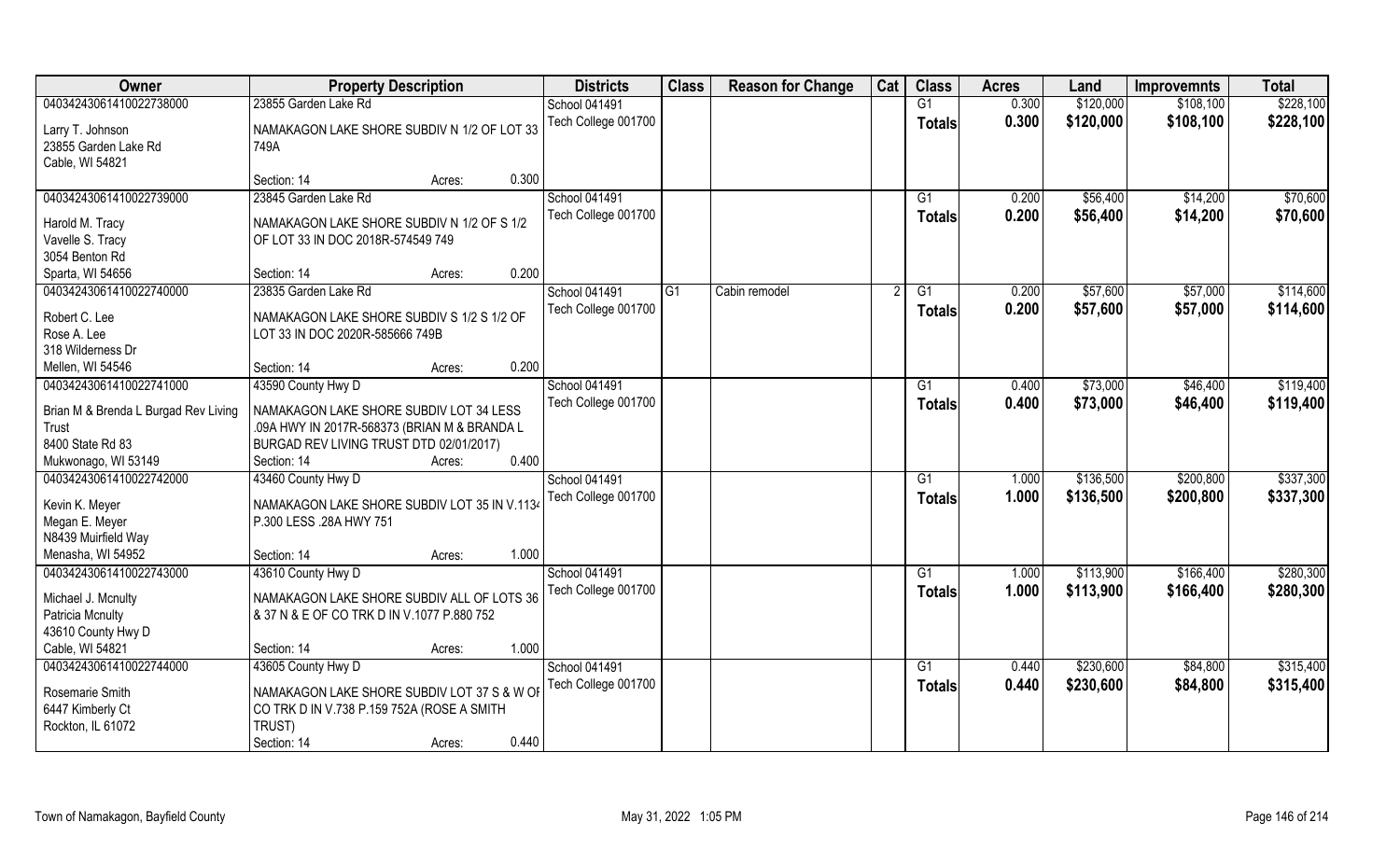| Owner                    | <b>Property Description</b>                    | <b>Districts</b>     | <b>Class</b> | <b>Reason for Change</b> | Cat | <b>Class</b>    | <b>Acres</b> | Land      | <b>Improvemnts</b> | <b>Total</b> |
|--------------------------|------------------------------------------------|----------------------|--------------|--------------------------|-----|-----------------|--------------|-----------|--------------------|--------------|
| 04034243061410022745000  | 43614 County Hwy D                             | <b>School 041491</b> |              |                          |     | G1              | 1.600        | \$152,500 | \$218,400          | \$370,900    |
| Jerome A. Malmquist      | NAMAKAGON LAKE SHORE SUBDIV LOT 38 IN V.1085   | Tech College 001700  |              |                          |     | <b>Totals</b>   | 1.600        | \$152,500 | \$218,400          | \$370,900    |
| Karen A. Malmquist       | P.134 753                                      |                      |              |                          |     |                 |              |           |                    |              |
| 43614 County Hwy D       |                                                |                      |              |                          |     |                 |              |           |                    |              |
| Cable, WI 54821          | 1.600<br>Section: 14<br>Acres:                 |                      |              |                          |     |                 |              |           |                    |              |
| 04034243061410022746000  | 43618 County Hwy D                             | <b>School 041491</b> |              |                          |     | G1              | 1.500        | \$152,500 | \$208,100          | \$360,600    |
|                          |                                                | Tech College 001700  |              |                          |     | Totals          | 1.500        | \$152,500 | \$208,100          | \$360,600    |
| Anthony J. Litwinchuk    | NAMAKAGON LAKE SHORE SUBDIV LOT 39 IN V.1068   |                      |              |                          |     |                 |              |           |                    |              |
| Suzanne Litwinchuk       | P.960 & 961 754                                |                      |              |                          |     |                 |              |           |                    |              |
| 14437 Oxbow Ln           |                                                |                      |              |                          |     |                 |              |           |                    |              |
| Dayton, MN 55327         | 1.500<br>Section: 14<br>Acres:                 |                      |              |                          |     |                 |              |           |                    |              |
| 04034243061410022747000  | 43620 County Hwy D                             | <b>School 041491</b> |              |                          |     | G1              | 1.500        | \$152,500 | \$48,900           | \$201,400    |
| Shirley Reynolds Le      | NAMAKAGON LAKE SHORE SUBDIV LOT 40 IN V.1046   | Tech College 001700  |              |                          |     | <b>Totals</b>   | 1.500        | \$152,500 | \$48,900           | \$201,400    |
| 43070 Trail Inn South Rd | P.746 755 (JAY R REYNOLDS JR & SHIRLEY         |                      |              |                          |     |                 |              |           |                    |              |
| Cable, WI 54821          | <b>REYNOLDS LIFE ESTATES)</b>                  |                      |              |                          |     |                 |              |           |                    |              |
|                          | 1.500<br>Section: 14<br>Acres:                 |                      |              |                          |     |                 |              |           |                    |              |
| 04034243061410022748000  | 43630 County Hwy D                             | <b>School 041491</b> |              |                          |     | G1              | 1.500        | \$86,800  | \$39,900           | \$126,700    |
|                          |                                                | Tech College 001700  |              |                          |     |                 | 1.500        |           |                    |              |
| Jon Fisher Le            | NAMAKAGON LAKE SHORE SUBDIV LOT 41 756 (JON    |                      |              |                          |     | <b>Totals</b>   |              | \$86,800  | \$39,900           | \$126,700    |
| Carol Fisher Le          | M & CAROL FISHER LIFE ESTATES) IM 2003R-486734 |                      |              |                          |     |                 |              |           |                    |              |
| W1618 Veekind Rd         |                                                |                      |              |                          |     |                 |              |           |                    |              |
| Spencer, WI 54479        | 1.500<br>Section: 14<br>Acres:                 |                      |              |                          |     |                 |              |           |                    |              |
| 04034243061410022749100  | 43670 County Hwy D                             | <b>School 041491</b> |              |                          |     | $\overline{G2}$ | 3.090        | \$139,500 | \$222,900          | \$362,400    |
|                          |                                                | Tech College 001700  |              |                          |     | <b>Totals</b>   | 3.090        | \$139,500 | \$222,900          | \$362,400    |
| Robert F. White          | NAMAKAGON LAKE SHORE SUB LOTS 42 & 43 IN       |                      |              |                          |     |                 |              |           |                    |              |
| Antonia M. White         | V.1041 P.455                                   |                      |              |                          |     |                 |              |           |                    |              |
| 43670 Co Hwy D           |                                                |                      |              |                          |     |                 |              |           |                    |              |
| Cable, WI 54821          | 3.090<br>Section: 14<br>Acres:                 |                      |              |                          |     |                 |              |           |                    |              |
| 04034243061410022749200  |                                                | School 041491        |              |                          |     | $\overline{G2}$ | 3.790        | \$100,000 | \$0                | \$100,000    |
| Patricia A. Rowe         | NAMAKAGON LAKE SHORE SUB LOTS 44 & 45 IN       | Tech College 001700  |              |                          |     | <b>Totals</b>   | 3.790        | \$100,000 | \$0                | \$100,000    |
| Douglas Rowe             | V.1043 P.178                                   |                      |              |                          |     |                 |              |           |                    |              |
| 4134 Johnstown-Utica Rd  |                                                |                      |              |                          |     |                 |              |           |                    |              |
| Johnstown, OH 43031      | 3.790<br>Section: 14<br>Acres:                 |                      |              |                          |     |                 |              |           |                    |              |
| 04034243061410022750100  | County Hwy D                                   | <b>School 041491</b> |              |                          |     | G5              | 0.600        | \$200     | $\overline{50}$    | \$200        |
|                          |                                                | Tech College 001700  |              |                          |     | Totals          | 0.600        | \$200     | \$0                | \$200        |
| <b>Northland College</b> | NAKAKAGON LAKE SHORE SUB LOT 46 LYING          |                      |              |                          |     |                 |              |           |                    |              |
| 1411 Ellis Ave           | SOUTH OF CO HWY D IN V.1029 P.415              |                      |              |                          |     |                 |              |           |                    |              |
| Ashland, WI 54806        |                                                |                      |              |                          |     |                 |              |           |                    |              |
|                          | 0.000<br>Section: 14<br>Acres:                 |                      |              |                          |     |                 |              |           |                    |              |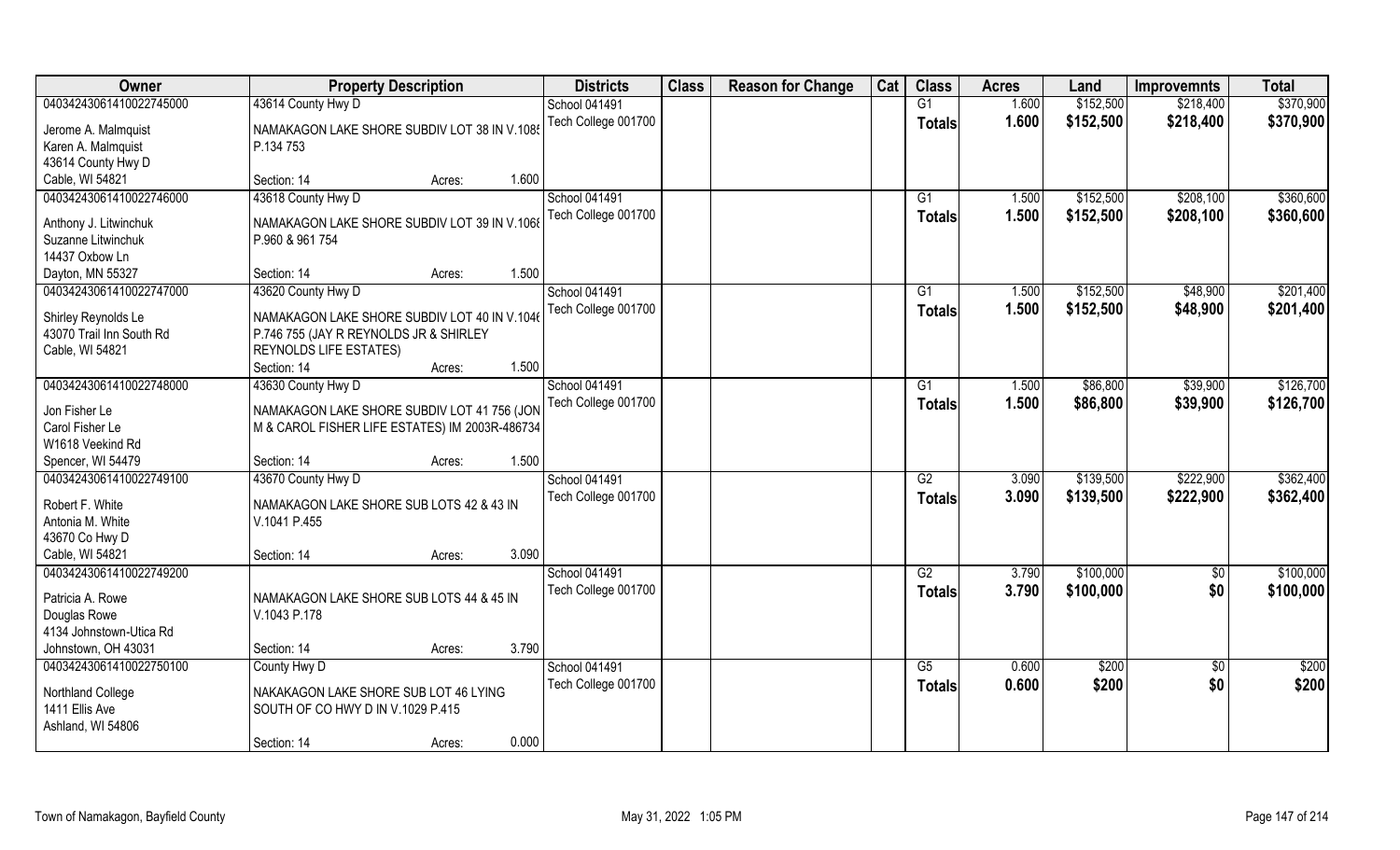| Owner                                  | <b>Property Description</b>                  | <b>Districts</b>     | <b>Class</b> | <b>Reason for Change</b> | Cat | <b>Class</b>   | <b>Acres</b> | Land        | <b>Improvemnts</b> | <b>Total</b>      |
|----------------------------------------|----------------------------------------------|----------------------|--------------|--------------------------|-----|----------------|--------------|-------------|--------------------|-------------------|
| 04034243061410022750200                | County Hwy D                                 | <b>School 041491</b> |              |                          |     | G5             | 0.700        | \$200       | $\overline{30}$    | \$200             |
| Northland College                      | NAMAKAGON LAKE SHORE SUB LOT 46 LYING N OF   | Tech College 001700  |              |                          |     | <b>Totals</b>  | 0.700        | \$200       | \$0                | \$200             |
| 1411 Ellis Ave                         | CO HWY D IN V.1029 P.415                     |                      |              |                          |     |                |              |             |                    |                   |
| Ashland, WI 54806                      |                                              |                      |              |                          |     |                |              |             |                    |                   |
|                                        | 0.000<br>Section: 14<br>Acres:               |                      |              |                          |     |                |              |             |                    |                   |
| 04034243061410022751100                | County Hwy D                                 | School 041491        |              |                          |     | G5             | 0.880        | \$300       | \$0                | \$300             |
| Northland College                      | NAMAKAGON LAKE SHORE SUB LOT 47 LYING        | Tech College 001700  |              |                          |     | <b>Totals</b>  | 0.880        | \$300       | \$0                | \$300             |
| 1411 Ellis Ave                         | SOUTH OF CO HWY D IN V.1025 P.779            |                      |              |                          |     |                |              |             |                    |                   |
| Ashland, WI 54806                      |                                              |                      |              |                          |     |                |              |             |                    |                   |
|                                        | 0.000<br>Section: 14<br>Acres:               |                      |              |                          |     |                |              |             |                    |                   |
| 04034243061410022751200                | County Hwy D                                 | <b>School 041491</b> |              |                          |     | G5             | 0.520        | \$100       | \$0                | \$100             |
| Northland College                      | NAMAKAGON LAKE SHORE SUB LOT 47 LYING N OF   | Tech College 001700  |              |                          |     | <b>Totals</b>  | 0.520        | \$100       | \$0                | \$100             |
| 1411 Ellis Ave                         | CO HWY D IN V.1029 P.415                     |                      |              |                          |     |                |              |             |                    |                   |
| Ashland, WI 54806                      |                                              |                      |              |                          |     |                |              |             |                    |                   |
|                                        | 0.000<br>Section: 14<br>Acres:               |                      |              |                          |     |                |              |             |                    |                   |
| 04034243061410022752100                | County Hwy D                                 | School 041491        |              |                          |     | G5             | 0.830        | \$400       | \$0                | \$400             |
| Northland College                      | NAMAKAGON LAKE SHORE SUB LOT 48 LYING        | Tech College 001700  |              |                          |     | <b>Totals</b>  | 0.830        | \$400       | \$0                | \$400             |
| 1411 Ellis Ave                         | SOUTH OF CO HWY D IN V.1025 P.779            |                      |              |                          |     |                |              |             |                    |                   |
| Ashland, WI 54806                      |                                              |                      |              |                          |     |                |              |             |                    |                   |
|                                        | 0.000<br>Section: 14<br>Acres:               |                      |              |                          |     |                |              |             |                    |                   |
| 04034243061410022752200                | County Hwy D                                 | School 041491        |              |                          |     | G5             | 0.570        | \$200       | \$0                | $\overline{$200}$ |
|                                        | NAMAKAGON LAKE SHORE SUB LOT 48 LYING N OF   | Tech College 001700  |              |                          |     | Totals         | 0.570        | \$200       | \$0                | \$200             |
| Northland College<br>1411 Ellis Ave    | CO HWY D IN V.1029 P.415                     |                      |              |                          |     |                |              |             |                    |                   |
| Ashland, WI 54806                      |                                              |                      |              |                          |     |                |              |             |                    |                   |
|                                        | 0.000<br>Section: 14<br>Acres:               |                      |              |                          |     |                |              |             |                    |                   |
| 04034243061410500510000                | Garden Lake Rd                               | School 041491        |              |                          |     | W <sub>6</sub> | 48.000       | ( \$91,000) | \$0                | \$0               |
|                                        |                                              | Tech College 001700  |              |                          |     | <b>Totals</b>  | 48.000       | \$0         | \$0                | \$0               |
| Spitzer Upnorth LLC                    | GOVT LOT 5 438 (MFL-CLOSED 25 YRS-YR OF      |                      |              |                          |     |                |              |             |                    |                   |
| 3553 Highway 22<br>Muscatine, IA 52761 | <b>ENTRY 2017)</b>                           |                      |              |                          |     |                |              |             |                    |                   |
|                                        | 48.000<br>Section: 14<br>Acres:              |                      |              |                          |     |                |              |             |                    |                   |
| 04034243061410500710000                | County Hwy D                                 | School 041491        |              |                          |     | G5             | 5.600        | \$1,100     | $\sqrt{$0}$        | \$1,100           |
|                                        |                                              | Tech College 001700  |              |                          |     | W <sub>6</sub> | 9.000        | (\$12,600)  | \$0                | \$0               |
| Spitzer Upnorth LLC                    | GOVT LOT 7 449 (9 ACRES MFL-CLOSED 25 YRS-YR |                      |              |                          |     | <b>Totals</b>  | 14.600       | \$1,100     | \$0                | \$1,100           |
| 3553 Highway 22                        | OF ENTRY 2017)                               |                      |              |                          |     |                |              |             |                    |                   |
| Muscatine, IA 52761                    | 14.600                                       |                      |              |                          |     |                |              |             |                    |                   |
|                                        | Section: 14<br>Acres:                        |                      |              |                          |     |                |              |             |                    |                   |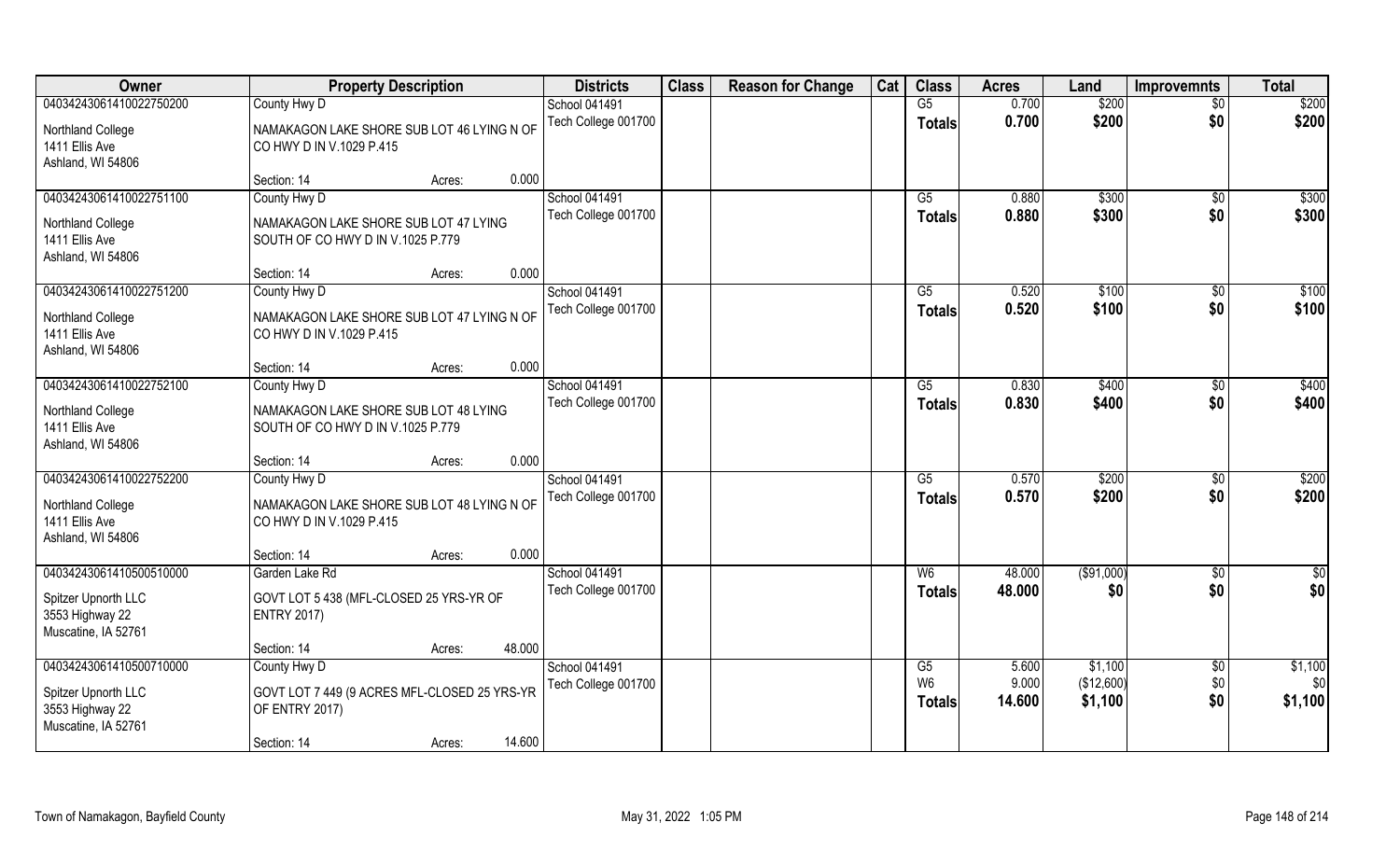| Owner                                                  | <b>Property Description</b>                                                               |        |       | <b>Districts</b>    | <b>Class</b> | <b>Reason for Change</b> | Cat | <b>Class</b>           | <b>Acres</b> | Land      | <b>Improvemnts</b> | <b>Total</b>    |
|--------------------------------------------------------|-------------------------------------------------------------------------------------------|--------|-------|---------------------|--------------|--------------------------|-----|------------------------|--------------|-----------|--------------------|-----------------|
| 04034243061410501410000                                | County Hwy D                                                                              |        |       | School 041491       |              |                          |     | $\overline{\text{X3}}$ | 5.000        | \$0       | $\overline{50}$    | $\overline{50}$ |
| Hwy Bayfield County<br>117 E 5th St                    | GOVT LOT 14 (HWY) 456                                                                     |        |       | Tech College 001700 |              |                          |     | <b>Totals</b>          | 5.000        | \$0       | \$0                | \$0             |
| Washburn, WI 54891                                     |                                                                                           |        |       |                     |              |                          |     |                        |              |           |                    |                 |
|                                                        | Section: 14                                                                               | Acres: | 5.000 |                     |              |                          |     |                        |              |           |                    |                 |
| 04034243061410501510000                                | County Hwy D                                                                              |        |       | School 041491       |              |                          |     | $\overline{\text{X3}}$ | 1.000        | \$0       | \$0                | $\sqrt{50}$     |
| <b>Highway Dept Bayfield County</b><br>117 E 5th St    | GOVT LOT 15 457                                                                           |        |       | Tech College 001700 |              |                          |     | <b>Totals</b>          | 1.000        | \$0       | \$0                | \$0             |
| Washburn, WI 54891                                     |                                                                                           |        |       |                     |              |                          |     |                        |              |           |                    |                 |
|                                                        | Section: 14                                                                               | Acres: | 1.000 |                     |              |                          |     |                        |              |           |                    |                 |
| 04034243061420022753000                                | 43775 County Hwy D                                                                        |        |       | School 041491       |              |                          |     | X2                     | 1.400        | \$0       | $\sqrt{6}$         | \$0             |
| Orap 200 State of Wisconsin                            | NAMAKAGON LAKE SHORE SUBDIV PAR IN LOTS 49.<br>50 & 51 IN V.313 P.163 764                 |        |       | Tech College 001700 |              |                          |     | <b>Totals</b>          | 1.400        | \$0       | \$0                | \$0             |
|                                                        | Section: 14                                                                               | Acres: | 1.400 |                     |              |                          |     |                        |              |           |                    |                 |
| 04034243061420022754000                                | 43805 County Hwy D                                                                        |        |       | School 041491       |              |                          |     | G1                     | 1.500        | \$270,000 | \$214,200          | \$484,200       |
|                                                        |                                                                                           |        |       | Tech College 001700 |              |                          |     | <b>Totals</b>          | 1.500        | \$270,000 | \$214,200          | \$484,200       |
| Glenn E. Grage<br>Dianne E. Grage                      | NAMAKAGON LAKE SHORE SUBDIV PAR IN LOTS 50<br>& 51 IN V.534 P.166 764C                    |        |       |                     |              |                          |     |                        |              |           |                    |                 |
| 43805 Co Hwy D                                         |                                                                                           |        |       |                     |              |                          |     |                        |              |           |                    |                 |
| Cable, WI 54821                                        | Section: 14                                                                               | Acres: | 1.500 |                     |              |                          |     |                        |              |           |                    |                 |
| 04034243061420022755000                                | 43815 County Hwy D                                                                        |        |       | School 041491       |              |                          |     | G1                     | 1.900        | \$420,000 | \$161,900          | \$581,900       |
|                                                        |                                                                                           |        |       | Tech College 001700 |              |                          |     | <b>Totals</b>          | 1.900        | \$420,000 | \$161,900          | \$581,900       |
| Turtle Creek Farms Limited Partnership<br>650 Brier Ln | NAMAKAGON LAKE SHORE SUBDIV E 1/2 OF LOT 53<br>ALL OF LOT 52 & PART OF LOT 51 DESC IN DOC |        |       |                     |              |                          |     |                        |              |           |                    |                 |
| Northfield, IL 60093                                   | 2017R-566796 764B                                                                         |        |       |                     |              |                          |     |                        |              |           |                    |                 |
|                                                        | Section: 14                                                                               | Acres: | 1.900 |                     |              |                          |     |                        |              |           |                    |                 |
| 04034243061420022756200                                | 43819 County Hwy D                                                                        |        |       | School 041491       |              |                          |     | $\overline{G1}$        | 0.890        | \$235,000 | \$469,800          | \$704,800       |
|                                                        |                                                                                           |        |       | Tech College 001700 |              |                          |     | <b>Totals</b>          | 0.890        | \$235,000 | \$469,800          | \$704,800       |
| Susan R. Moon                                          | NAMAKAGON LAKE SHORE SUB LOT 2 CSM #1711 IN                                               |        |       |                     |              |                          |     |                        |              |           |                    |                 |
| Alan E. Moon                                           | V.10 P.119 (LOCATED IN W 1/2 LOT 53 & LOTS 54-55                                          |        |       |                     |              |                          |     |                        |              |           |                    |                 |
| 217 Maple Ridge Dr                                     | & GOVT LOT 11) IN V.1045 P.670                                                            |        |       |                     |              |                          |     |                        |              |           |                    |                 |
| Henderson, MN 56044                                    | Section: 14                                                                               | Acres: | 0.890 |                     |              |                          |     |                        |              |           |                    |                 |
| 04034243061420022756300                                | Co Hwy D                                                                                  |        |       | School 041491       |              |                          |     | G <sub>1</sub>         | 0.880        | \$235,000 | $\frac{6}{3}$      | \$235,000       |
| Turtle Creek Farms Limited Partnership                 | NAMAKAGON LAKE SHORE SUB LOT 3 CSM #1711 IN                                               |        |       | Tech College 001700 |              |                          |     | <b>Totals</b>          | 0.880        | \$235,000 | \$0                | \$235,000       |
| 650 Brier Ln                                           | V.10 P.119 (LOCATED IN W 1/2 LOT 53 & LOTS 54-55                                          |        |       |                     |              |                          |     |                        |              |           |                    |                 |
| Northfield, IL 60093                                   | & GOVT LOT 11) IN 2017R-566796                                                            |        |       |                     |              |                          |     |                        |              |           |                    |                 |
|                                                        | Section: 14                                                                               | Acres: | 0.880 |                     |              |                          |     |                        |              |           |                    |                 |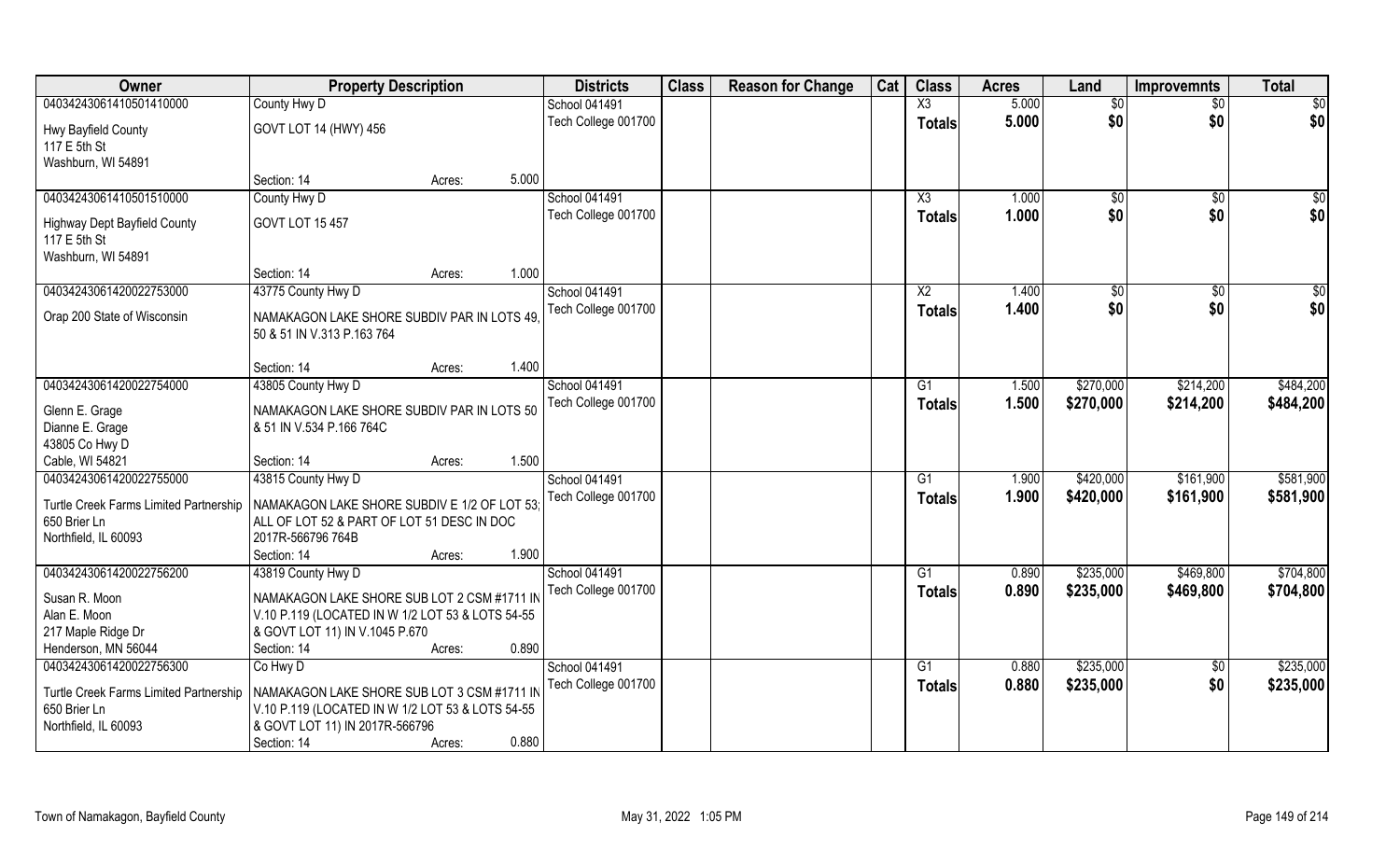| Owner                   | <b>Property Description</b>                     | <b>Districts</b>     | <b>Class</b> | <b>Reason for Change</b> | Cat | <b>Class</b>  | <b>Acres</b> | Land      | <b>Improvemnts</b> | <b>Total</b> |
|-------------------------|-------------------------------------------------|----------------------|--------------|--------------------------|-----|---------------|--------------|-----------|--------------------|--------------|
| 04034243061420022756400 | 43821 County Hwy D                              | School 041491        |              |                          |     | G1            | 1.060        | \$235,000 | \$322,200          | \$557,200    |
| Michael A. Mikula       | NAMAKAGON LAKE SHORE SUB LOT 1 CSM #1788 IN     | Tech College 001700  |              |                          |     | <b>Totals</b> | 1.060        | \$235,000 | \$322,200          | \$557,200    |
| 43821 County Hwy D      | V.10 P.289 (LOCATED IN GOVT LOT 11 & LOT 55 OF  |                      |              |                          |     |               |              |           |                    |              |
| Cable, WI 54821         | NAMAKAGON LAKE SHORE SUB) IN V.1108 P.600       |                      |              |                          |     |               |              |           |                    |              |
|                         | 1.060<br>Section: 14<br>Acres:                  |                      |              |                          |     |               |              |           |                    |              |
| 04034243061420022756500 | 43825 County Hwy D                              | <b>School 041491</b> |              |                          |     | G1            | 12.540       | \$186,800 | \$325,600          | \$512,400    |
|                         |                                                 | Tech College 001700  |              |                          |     | Totals        | 12.540       | \$186,800 | \$325,600          | \$512,400    |
| Jerome F. Shea          | NAMAKAGON LAKE SHORE SUB LOT 2 CSM #1788 IN     |                      |              |                          |     |               |              |           |                    |              |
| 6200 Wild Rose Ln       | V.10 P.289 (LOCATED IN GOVT LOT 11 & LOT 55 OF  |                      |              |                          |     |               |              |           |                    |              |
| Eau Claire, WI 54701    | NAMAKAGON LAKE SHORE SUB) IN V.1132 P.635       |                      |              |                          |     |               |              |           |                    |              |
|                         | 12.540<br>Section: 14<br>Acres:                 |                      |              |                          |     |               |              |           |                    |              |
| 04034243061420022757000 | County Hwy D                                    | School 041491        |              |                          |     | G1            | 0.790        | \$11,800  | $\sqrt[6]{3}$      | \$11,800     |
| Jerome F. Shea          | NAMAKAGON LAKE SHORE SUBDIV LOT 56 IN DOC       | Tech College 001700  |              |                          |     | <b>Totals</b> | 0.790        | \$11,800  | \$0                | \$11,800     |
| 6200 Wild Rose Ln       | 2018R-575233 771                                |                      |              |                          |     |               |              |           |                    |              |
| Eau Claire, WI 54701    |                                                 |                      |              |                          |     |               |              |           |                    |              |
|                         | 0.790<br>Section: 14<br>Acres:                  |                      |              |                          |     |               |              |           |                    |              |
| 04034243061420022758000 | County Hwy D                                    | School 041491        |              |                          |     | G1            | 0.830        | \$22,700  | \$0                | \$22,700     |
|                         |                                                 | Tech College 001700  |              |                          |     | <b>Totals</b> | 0.830        | \$22,700  | \$0                | \$22,700     |
| Laurie A. Lyons         | NAMAKAGON LAKE SHORE SUBDIV LOT 57 IN V.1092    |                      |              |                          |     |               |              |           |                    |              |
| 43835 Co Hwy D          | P.179 772                                       |                      |              |                          |     |               |              |           |                    |              |
| Cable, WI 54821         |                                                 |                      |              |                          |     |               |              |           |                    |              |
|                         | 0.830<br>Section: 14<br>Acres:                  |                      |              |                          |     |               |              |           |                    |              |
| 04034243061420022759000 | 43835 County Hwy D                              | School 041491        |              |                          |     | G1            | 0.300        | \$10,800  | \$200,800          | \$211,600    |
| Laurie A. Lyons         | NAMAKAGON LAKE SHORE SUBDIV E 75' OF LOT 58     | Tech College 001700  |              |                          |     | <b>Totals</b> | 0.300        | \$10,800  | \$200,800          | \$211,600    |
| 43835 Co Hwy D          | IN V.1092 P.179 773                             |                      |              |                          |     |               |              |           |                    |              |
| Cable, WI 54821         |                                                 |                      |              |                          |     |               |              |           |                    |              |
|                         | 0.300<br>Section: 14<br>Acres:                  |                      |              |                          |     |               |              |           |                    |              |
| 04034243061420022760000 | 43855 County Hwy D                              | School 041491        |              |                          |     | G1            | 0.900        | \$35,500  | \$4,000            | \$39,500     |
|                         |                                                 | Tech College 001700  |              |                          |     | <b>Totals</b> | 0.900        | \$35,500  | \$4,000            | \$39,500     |
| Jerome F. Shea          | NAMAKAGON LAKE SHORE SUBDIV LOT 58 EXC E 75     |                      |              |                          |     |               |              |           |                    |              |
| 6200 Wild Rose Ln       | & W 75' IN V.307 P.204 IN DOC 2019R-578822 773A |                      |              |                          |     |               |              |           |                    |              |
| Eau Claire, WI 54701    |                                                 |                      |              |                          |     |               |              |           |                    |              |
|                         | 0.900<br>Section: 14<br>Acres:                  |                      |              |                          |     |               |              |           |                    |              |
| 04034243061420022761000 | County Hwy D                                    | School 041491        |              |                          |     | G1            | 0.700        | \$20,900  | $\overline{50}$    | \$20,900     |
| Robert P. Feyen         | NAMAKAGON LAKE SHORE SUBDIV W 75' OF LOT 58     | Tech College 001700  |              |                          |     | Totals        | 0.700        | \$20,900  | \$0                | \$20,900     |
| Carol D. Feyen          | & LOT 59 LESS W 150' IN DOC 2020R- 586236 774   |                      |              |                          |     |               |              |           |                    |              |
| 34505 Co Hwy J          |                                                 |                      |              |                          |     |               |              |           |                    |              |
| Bayfield, WI 54814      | 0.700<br>Section: 14<br>Acres:                  |                      |              |                          |     |               |              |           |                    |              |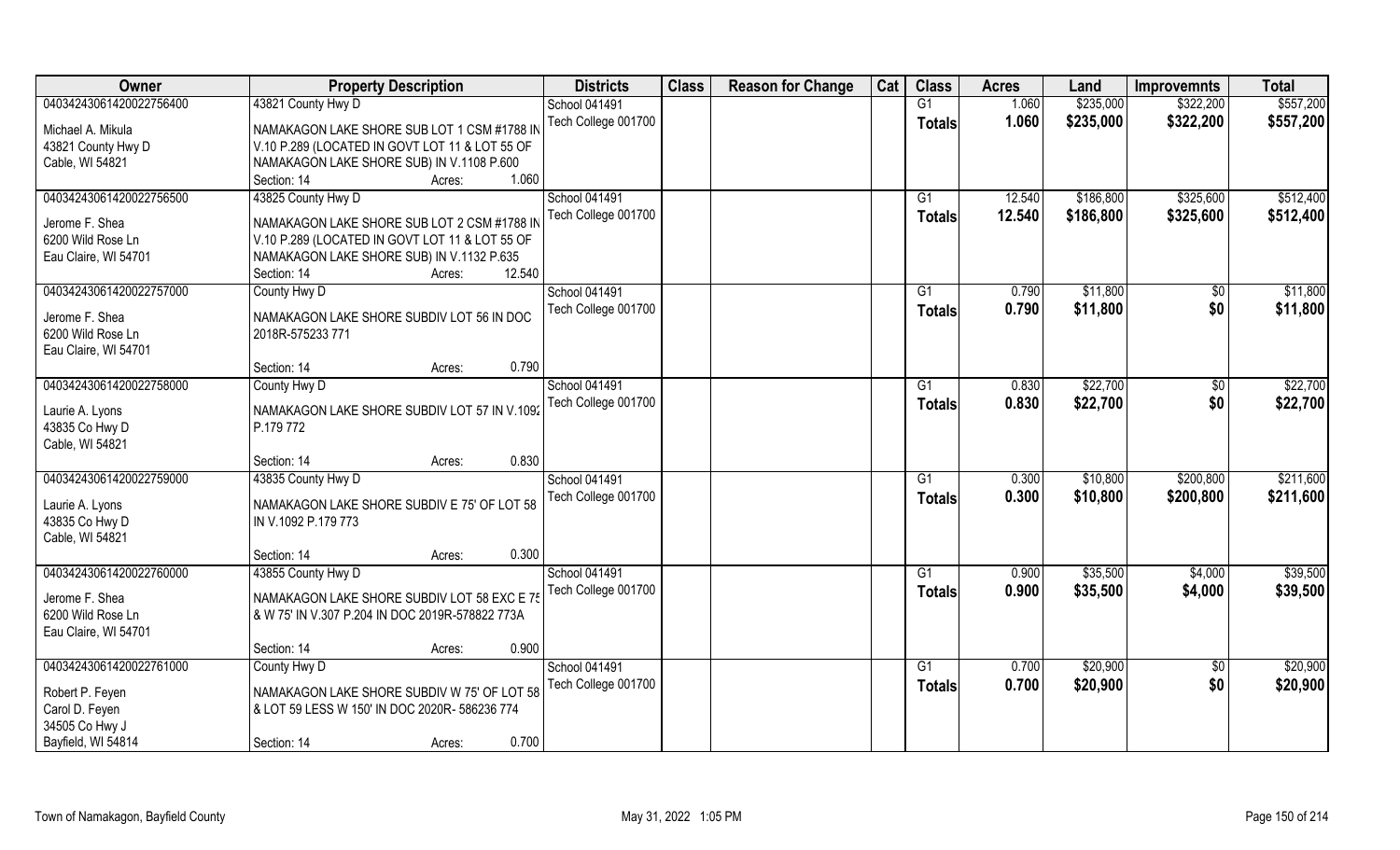| <b>Owner</b>                                                   |                                                                             | <b>Property Description</b> |       | <b>Districts</b>     | <b>Class</b> | <b>Reason for Change</b> | Cat  | <b>Class</b>    | <b>Acres</b> | Land         | <b>Improvemnts</b> | <b>Total</b> |
|----------------------------------------------------------------|-----------------------------------------------------------------------------|-----------------------------|-------|----------------------|--------------|--------------------------|------|-----------------|--------------|--------------|--------------------|--------------|
| 04034243061420022762000                                        | 43890 County Hwy D                                                          |                             |       | <b>School 041491</b> | G1           | 2022 RFR                 | $-5$ | G1              | 0.700        | \$20,900     | \$81,800           | \$102,700    |
| Robert P. Feyen<br>Carol D. Feyen                              | NAMAKAGON LAKE SHORE SUBDIV W 150' OF LOT<br>59 IN DOC 2020R 586236 774A    |                             |       | Tech College 001700  |              |                          |      | <b>Totals</b>   | 0.700        | \$20,900     | \$81,800           | \$102,700    |
| 34505 Co Hwy J                                                 |                                                                             |                             | 0.700 |                      |              |                          |      |                 |              |              |                    |              |
| Bayfield, WI 54814                                             | Section: 14                                                                 | Acres:                      |       |                      |              |                          |      |                 |              |              |                    |              |
| 04034243061420500610000                                        | Garden Lake Rd                                                              |                             |       | <b>School 041491</b> |              |                          |      | X1              | 7.900        | $\sqrt[6]{}$ | \$0                | \$0          |
| Forest Service U S a<br>1170 4th Ave S<br>Park Falls, WI 54552 | GOVT LOT 6 439                                                              |                             |       | Tech College 001700  |              |                          |      | <b>Totals</b>   | 7.900        | \$0          | \$0                | \$0          |
|                                                                | Section: 14                                                                 | Acres:                      | 7.900 |                      |              |                          |      |                 |              |              |                    |              |
| 04034243061420500810000                                        | County Hwy D                                                                |                             |       | School 041491        |              |                          |      | G6              | 1.400        | \$2,800      | $\sqrt[6]{30}$     | \$2,800      |
| Steve M. Bollig<br>43835 County Hwy D<br>Cable, WI 54821       | GOVT LOT 8 IN DOC 2020R-581526 450                                          |                             |       | Tech College 001700  |              |                          |      | <b>Totals</b>   | 1.400        | \$2,800      | \$0                | \$2,800      |
|                                                                | Section: 14                                                                 | Acres:                      | 1.400 |                      |              |                          |      |                 |              |              |                    |              |
| 04034243061420500910000                                        | County Hwy D                                                                |                             |       | School 041491        |              |                          |      | G6              | 1.170        | \$2,300      | \$0                | \$2,300      |
| Brian C. Baxter<br>Susan K. Baxter<br>2001 Robincrest          | LOT 1 CSM #816 V.5 P.281 (LOCATED IN GOVT LOT<br>9) IN V.1149 P.789         |                             |       | Tech College 001700  |              |                          |      | <b>Totals</b>   | 1.170        | \$2,300      | \$0                | \$2,300      |
| Glenview, IL 60025                                             | Section: 14                                                                 | Acres:                      | 1.170 |                      |              |                          |      |                 |              |              |                    |              |
| 04034243061420500920000                                        | County Hwy D                                                                |                             |       | <b>School 041491</b> |              |                          |      | $\overline{G6}$ | 2.830        | \$5,700      | $\sqrt[6]{30}$     | \$5,700      |
| Brian C. Baxter<br>Susan K. Baxter<br>2001 Robincrest          | GOVT LOT 9 IN V.1149 P.789 LESS W 170.3' & LESS<br>CSM #816 IN V.5 P.281 45 |                             |       | Tech College 001700  |              |                          |      | <b>Totals</b>   | 2.830        | \$5,700      | \$0                | \$5,700      |
| Glenview, IL 60025                                             | Section: 14                                                                 | Acres:                      | 2.830 |                      |              |                          |      |                 |              |              |                    |              |
| 04034243061420500930000                                        | County Hwy D                                                                |                             |       | School 041491        |              |                          |      | G6              | 1.000        | \$2,000      | \$0                | \$2,000      |
| Brian C. Baxter<br>Susan K. Baxter<br>2001 Robincrest          | W 170.3' OF GOVT LOT 9 IN V.1149 P.789 451A                                 |                             |       | Tech College 001700  |              |                          |      | <b>Totals</b>   | 1.000        | \$2,000      | \$0                | \$2,000      |
| Glenview, IL 60025                                             | Section: 14                                                                 | Acres:                      | 1.000 |                      |              |                          |      |                 |              |              |                    |              |
| 04034243061420501010000                                        | County Hwy D                                                                |                             |       | <b>School 041491</b> |              |                          |      | G6              | 3.700        | \$7,400      | $\overline{50}$    | \$7,400      |
| Brian C. Baxter<br>Susan K. Baxter<br>2001 Robincrest          | GOVT LOT 10 LESS W 600' IN V.1149 P.789 452                                 |                             |       | Tech College 001700  |              |                          |      | <b>Totals</b>   | 3.700        | \$7,400      | \$0                | \$7,400      |
| Glenview, IL 60025                                             | Section: 14                                                                 | Acres:                      | 3.700 |                      |              |                          |      |                 |              |              |                    |              |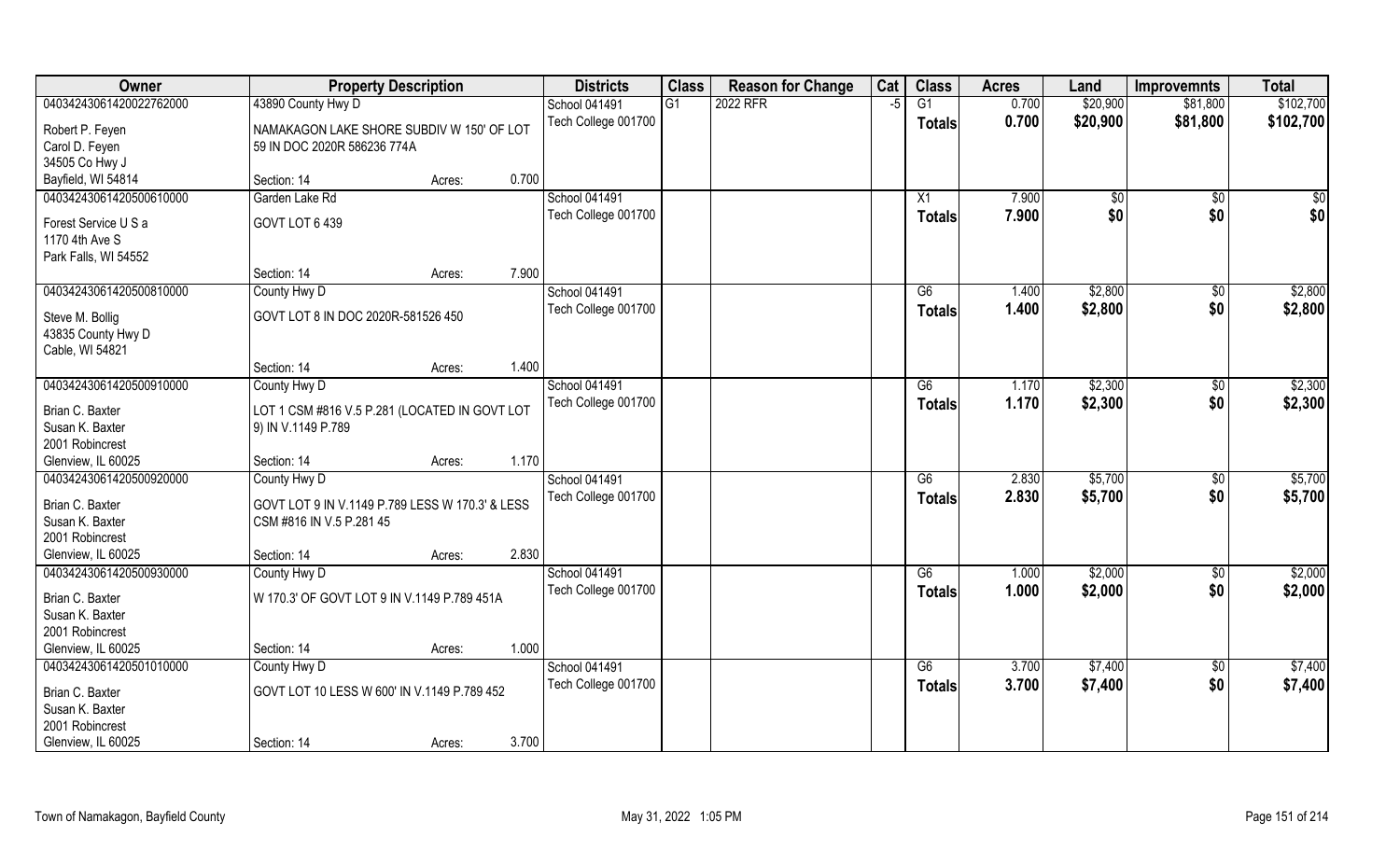| Owner                                       | <b>Property Description</b>                       | <b>Districts</b>                     | <b>Class</b> | <b>Reason for Change</b> | Cat | <b>Class</b>    | <b>Acres</b>   | Land               | <b>Improvemnts</b> | <b>Total</b>       |
|---------------------------------------------|---------------------------------------------------|--------------------------------------|--------------|--------------------------|-----|-----------------|----------------|--------------------|--------------------|--------------------|
| 04034243061420501020000                     | 43860 County Hwy D                                | <b>School 041491</b>                 |              |                          |     | G1              | 1.700          | \$41,800           | \$94,000           | \$135,800          |
| Kevin J. Wurster                            | E 100' OF W 620' OF GOVT LOT 10 & E 170' OF W 520 | Tech College 001700                  |              |                          |     | <b>Totals</b>   | 1.700          | \$41,800           | \$94,000           | \$135,800          |
| Amy L. Wurster                              | IN V.466 P.286 & E 50' OF W 670' IN DOC           |                                      |              |                          |     |                 |                |                    |                    |                    |
| 43860 Cty Hwy D                             | 2019R-579317 452B                                 |                                      |              |                          |     |                 |                |                    |                    |                    |
| Cable, WI 54821                             | Section: 14<br>Acres:                             | 1.700                                |              |                          |     |                 |                |                    |                    |                    |
| 04034243061420501030000                     | County Hwy D                                      | School 041491<br>Tech College 001700 |              |                          |     | G6              | 1.160<br>1.160 | \$2,300<br>\$2,300 | \$0<br>\$0         | \$2,300<br>\$2,300 |
| Robert P. Feyen                             | W 150' & E 200' OF W 350' OF GOVT LOT 10 IN DOC   |                                      |              |                          |     | Totals          |                |                    |                    |                    |
| Carol D. Feyen                              | 2020R 586236 452A                                 |                                      |              |                          |     |                 |                |                    |                    |                    |
| 34505 Co Hwy J                              |                                                   |                                      |              |                          |     |                 |                |                    |                    |                    |
| Bayfield, WI 54814                          | Section: 14<br>Acres:                             | 1.160                                |              |                          |     |                 |                |                    |                    |                    |
| 04034243061420501210000                     | County Hwy D                                      | <b>School 041491</b>                 |              |                          |     | X1              | 1.830          | \$0                | $\sqrt[6]{30}$     | \$0                |
| Forest Service U S a<br>1170 4th Ave S      | GOVT LOT 12 454                                   | Tech College 001700                  |              |                          |     | <b>Totals</b>   | 1.830          | \$0                | \$0                | \$0                |
| Park Falls, WI 54552                        |                                                   |                                      |              |                          |     |                 |                |                    |                    |                    |
|                                             | Section: 14<br>Acres:                             | 1.830                                |              |                          |     |                 |                |                    |                    |                    |
| 04034243061420501310000                     | County Hwy D                                      | <b>School 041491</b>                 |              |                          |     | X3              | 3.000          | $\sqrt[6]{3}$      | $\sqrt[6]{3}$      | \$0                |
|                                             |                                                   | Tech College 001700                  |              |                          |     |                 |                |                    |                    |                    |
| Hwy Bayfield County                         | GOVT LOT 13 (HWY) 455                             |                                      |              |                          |     | <b>Totals</b>   | 3.000          | \$0                | \$0                | \$0                |
| 117 E 5th St                                |                                                   |                                      |              |                          |     |                 |                |                    |                    |                    |
| Washburn, WI 54891                          |                                                   |                                      |              |                          |     |                 |                |                    |                    |                    |
|                                             | Section: 14<br>Acres:                             | 3.000                                |              |                          |     |                 |                |                    |                    |                    |
| 04034243061430065401000                     | 23040 Garmisch Rd                                 | School 041491                        |              |                          |     | G1              | 0.000          | \$280,000          | \$162,300          | \$442,300          |
| <b>Ralph Rottier</b>                        | GARMISCH USA CONDOMINIUM UNIT 1 TOG WITH          | Tech College 001700                  |              |                          |     | <b>Totals</b>   | 0.000          | \$280,000          | \$162,300          | \$442,300          |
| Juliann Rottier                             | UND INT IN COMMON ELEMENTS IN V.1051 P.262        |                                      |              |                          |     |                 |                |                    |                    |                    |
| 23040 Garmisch Rd Unit 1                    |                                                   |                                      |              |                          |     |                 |                |                    |                    |                    |
| Cable, WI 54821                             | Section: 14                                       | 0.262                                |              |                          |     |                 |                |                    |                    |                    |
| 04034243061430065402000                     | Acres:<br>23040 Garmisch Rd                       | <b>School 041491</b>                 |              |                          |     | G1              | 0.000          | \$160,000          |                    | \$288,400          |
|                                             |                                                   |                                      |              |                          |     |                 |                |                    | \$128,400          |                    |
| Kristine Paulson-Aaker Trustee              | GARMISCH USA CONDOMINIUM UNIT 2 TOG WITH          | Tech College 001700                  |              |                          |     | <b>Totals</b>   | 0.000          | \$160,000          | \$128,400          | \$288,400          |
| 3675 Huntington Ave S                       | UND INT IN COMMON ELEMENTS (KRISTINE ANN          |                                      |              |                          |     |                 |                |                    |                    |                    |
| St Louis Park, MN 55416                     | PAULSON-AAKER LIVING TRUST)                       |                                      |              |                          |     |                 |                |                    |                    |                    |
|                                             | Section: 14<br>Acres:                             | 0.236                                |              |                          |     |                 |                |                    |                    |                    |
| 04034243061430065403000                     | 23040 Garmisch Rd                                 | School 041491                        |              |                          |     | $\overline{G1}$ | 0.000          | \$168,000          | \$277,300          | \$445,300          |
|                                             |                                                   | Tech College 001700                  |              |                          |     | <b>Totals</b>   | 0.000          | \$168,000          | \$277,300          | \$445,300          |
| <b>Blarney LLC</b><br>7100 Medicine Lake Rd | GARMISCH USA CONDOMINIUM UNIT 3 TOG WITH          |                                      |              |                          |     |                 |                |                    |                    |                    |
| Box 5                                       | UND INT IN COMMON ELEMENTS IN 2016R-565146        |                                      |              |                          |     |                 |                |                    |                    |                    |
|                                             |                                                   |                                      |              |                          |     |                 |                |                    |                    |                    |
| New Hope, MN 55427                          | Section: 14<br>Acres:                             | 0.330                                |              |                          |     |                 |                |                    |                    |                    |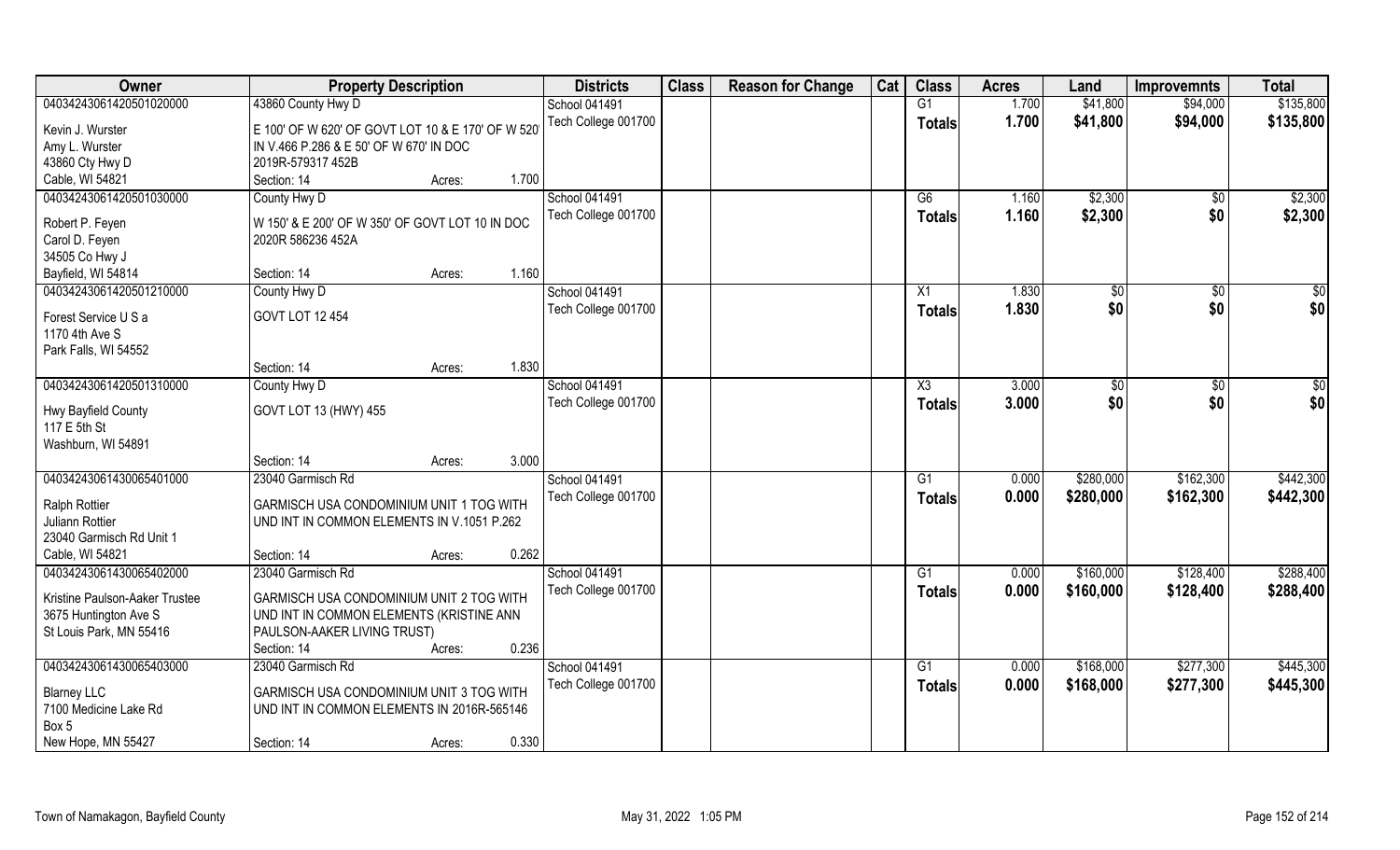| Owner                               | <b>Property Description</b>                                                                   | <b>Districts</b>                     | <b>Class</b> | <b>Reason for Change</b> | Cat | <b>Class</b>    | <b>Acres</b> | Land      | <b>Improvemnts</b> | <b>Total</b> |
|-------------------------------------|-----------------------------------------------------------------------------------------------|--------------------------------------|--------------|--------------------------|-----|-----------------|--------------|-----------|--------------------|--------------|
| 04034243061430065404000             | 23040 Garmisch Rd                                                                             | School 041491                        |              |                          |     | G1              | 0.000        | \$136,000 | \$229,400          | \$365,400    |
| Ski Partnership LLC Garmisch Bike & | GARMISCH USA CONDOMINIUM UNIT 4 TOG WITH                                                      | Tech College 001700                  |              |                          |     | <b>Totals</b>   | 0.000        | \$136,000 | \$229,400          | \$365,400    |
| 4362 Avondale St                    | UND INT IN COMMON ELEMENTS V.880 P.440 IM                                                     |                                      |              |                          |     |                 |              |           |                    |              |
| Minnetonka, MN 55345                | 2003R-488266 IM 2003R-486637 IM 2004R-488825 IM                                               |                                      |              |                          |     |                 |              |           |                    |              |
|                                     | 0.112<br>Section: 14<br>Acres:                                                                |                                      |              |                          |     |                 |              |           |                    |              |
| 04034243061430065405000             | 23040 Garmisch Rd                                                                             | School 041491                        |              |                          |     | G <sub>1</sub>  | 0.000        | \$144,000 | \$40,900           | \$184,900    |
|                                     |                                                                                               | Tech College 001700                  |              |                          |     | Totals          | 0.000        | \$144,000 | \$40,900           | \$184,900    |
| Garmisch Inn, LLC                   | GARMISCH USA CONDOMINIUM UNIT 5 TOG WITH                                                      |                                      |              |                          |     |                 |              |           |                    |              |
| 23040 Garmisch Rd                   | UND INT IN COMMON ELEMENTS V.957 P.116 IM                                                     |                                      |              |                          |     |                 |              |           |                    |              |
| Cable, WI 54821                     | 2003R-488067 IM 2003R-486637 IM 2004R-493039                                                  |                                      |              |                          |     |                 |              |           |                    |              |
|                                     | 0.110<br>Section: 14<br>Acres:                                                                |                                      |              |                          |     |                 |              |           |                    |              |
| 04034243061430065406000             | 23040 Garmisch Rd                                                                             | School 041491                        |              |                          |     | G1              | 0.000        | \$168,000 | \$117,100          | \$285,100    |
| Garmisch Inn, LLC                   | GARMISCH USA CONDOMINIUM UNIT 6 TOG WITH                                                      | Tech College 001700                  |              |                          |     | <b>Totals</b>   | 0.000        | \$168,000 | \$117,100          | \$285,100    |
| 23040 Garmisch Rd                   | UND INT IN COMMON ELEMENTS V.1164 P.678                                                       |                                      |              |                          |     |                 |              |           |                    |              |
| Cable, WI 54821                     |                                                                                               |                                      |              |                          |     |                 |              |           |                    |              |
|                                     | 0.187<br>Section: 14<br>Acres:                                                                |                                      |              |                          |     |                 |              |           |                    |              |
| 04034243061430065407000             | 23040 Garmisch Rd                                                                             | School 041491                        |              |                          |     | G1              | 0.000        | \$264,000 | \$103,300          | \$367,300    |
|                                     |                                                                                               | Tech College 001700                  |              |                          |     | <b>Totals</b>   | 0.000        | \$264,000 | \$103,300          | \$367,300    |
| Robert J. Lalonde                   | GARMISCH USA CONDOMINIUM UNIT 7 TOG WITH                                                      |                                      |              |                          |     |                 |              |           |                    |              |
| 1234 E Hyde Park Blvd Unit 2        | UND INT IN COMMON ELEMENTS IN V.1032 P.114 IM<br>2004R-488590 IM 2004R-493039 IM 2003R-486637 |                                      |              |                          |     |                 |              |           |                    |              |
| Chicago, IL 60615-2911              | 0.131<br>Section: 14                                                                          |                                      |              |                          |     |                 |              |           |                    |              |
| 04034243061430065408000             | Acres:<br>23040 Garmisch Rd                                                                   |                                      |              |                          |     | G1              | 0.000        | \$264,000 | \$121,200          | \$385,200    |
|                                     |                                                                                               | School 041491<br>Tech College 001700 |              |                          |     |                 | 0.000        |           |                    |              |
| Edelweiss LLC                       | GARMISCH USA CONDOMINIUM UNIT 8 TOG WITH                                                      |                                      |              |                          |     | <b>Totals</b>   |              | \$264,000 | \$121,200          | \$385,200    |
| 7100 Medicine Lake Rd               | UND INT IN COMMON ELEMENTS IN 2016R-565147                                                    |                                      |              |                          |     |                 |              |           |                    |              |
| Box 5                               |                                                                                               |                                      |              |                          |     |                 |              |           |                    |              |
| New Hope, MN 55427                  | 0.153<br>Section: 14<br>Acres:                                                                |                                      |              |                          |     |                 |              |           |                    |              |
| 04034243061430065409000             | 23040 Garmisch Rd                                                                             | School 041491                        |              |                          |     | G2              | 0.000        | \$320,000 | \$524,800          | \$844,800    |
| Dennis L. Howard                    | GARMISCH USA CONDOMINIUM UNIT 9 TOG WITH                                                      | Tech College 001700                  |              |                          |     | <b>Totals</b>   | 0.000        | \$320,000 | \$524,800          | \$844,800    |
| 23040 Garmisch Rd                   | UND INT IN COMMON ELEMENTS IM 2004R-493039                                                    |                                      |              |                          |     |                 |              |           |                    |              |
| Cable, WI 54821                     |                                                                                               |                                      |              |                          |     |                 |              |           |                    |              |
|                                     | 0.693<br>Section: 14<br>Acres:                                                                |                                      |              |                          |     |                 |              |           |                    |              |
| 04034243061430065410000             | 23040 Garmisch Rd                                                                             | School 041491                        |              |                          |     | $\overline{G1}$ | 0.000        | \$176,000 | \$187,500          | \$363,500    |
|                                     |                                                                                               | Tech College 001700                  |              |                          |     | <b>Totals</b>   | 0.000        | \$176,000 | \$187,500          | \$363,500    |
| James W. Torke                      | GARMISCH USA CONDOMINIUM UNIT 10 TOG WITH                                                     |                                      |              |                          |     |                 |              |           |                    |              |
| <b>Christine Torke</b>              | UND INT IN COMMON ELEMENTS V.879 P.884 IM                                                     |                                      |              |                          |     |                 |              |           |                    |              |
| 364 Firehouse Pl                    | 2003R-488070 IM 2003R-486637 IM 2004R-493039                                                  |                                      |              |                          |     |                 |              |           |                    |              |
| Indianapolis, IN 46204              | 0.212<br>Section: 14<br>Acres:                                                                |                                      |              |                          |     |                 |              |           |                    |              |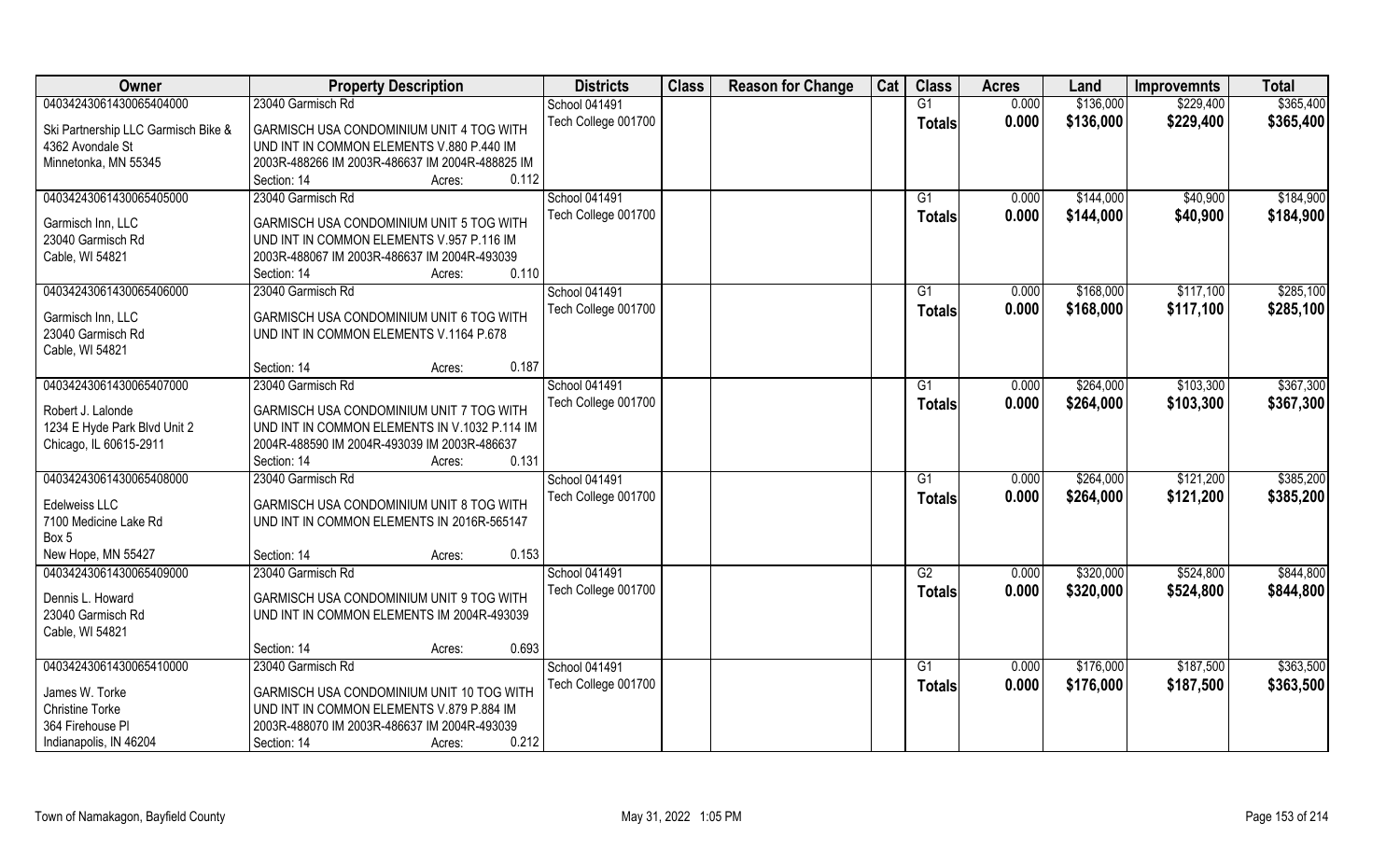| Owner                   | <b>Property Description</b>                    | <b>Districts</b>     | <b>Class</b> | <b>Reason for Change</b> | Cat | <b>Class</b>  | <b>Acres</b> | Land      | <b>Improvemnts</b> | <b>Total</b> |
|-------------------------|------------------------------------------------|----------------------|--------------|--------------------------|-----|---------------|--------------|-----------|--------------------|--------------|
| 04034243061430065411000 | 23040 Garmisch Rd                              | School 041491        |              |                          |     | G1            | 0.000        | \$160,000 | \$181,200          | \$341,200    |
| Dennis L. Howard        | GARMISCH USA CONDOMINIUM UNIT 11 TOG WITH      | Tech College 001700  |              |                          |     | <b>Totals</b> | 0.000        | \$160,000 | \$181,200          | \$341,200    |
| 23040 Garmisch Rd       | UND INT IN COMMON ELEMENTS IN V.988 P.573 IM   |                      |              |                          |     |               |              |           |                    |              |
| Cable, WI 54821         | 2003R-488369 IM 2003R-486637 IM 2004R-493039   |                      |              |                          |     |               |              |           |                    |              |
|                         | 0.252<br>Section: 14<br>Acres:                 |                      |              |                          |     |               |              |           |                    |              |
| 04034243061430065412000 | 23040 Garmisch Rd                              | <b>School 041491</b> |              |                          |     | G1            | 0.000        | \$160,000 | \$178,100          | \$338,100    |
|                         |                                                | Tech College 001700  |              |                          |     | Totals        | 0.000        | \$160,000 | \$178,100          | \$338,100    |
| <b>Steven Devitt</b>    | GARMISCH USA CONDOMINIUM UNIT 12 TOG WITH      |                      |              |                          |     |               |              |           |                    |              |
| 327 Mount Curve Blvd    | UND INT IN COMMON ELEMENTS V.880 P.522 IM      |                      |              |                          |     |               |              |           |                    |              |
| St Paul, MN 55105       | 2003R-488291 IM 2003R-486637 IM 2004R-493039   |                      |              |                          |     |               |              |           |                    |              |
|                         | 0.307<br>Section: 14<br>Acres:                 |                      |              |                          |     |               |              |           |                    |              |
| 04034243061430065413000 | 23040 Garmisch Rd                              | School 041491        |              |                          |     | G1            | 0.000        | \$160,000 | \$163,600          | \$323,600    |
| Thomas J. Hogan         | GARMISCH USA CONDOMINIUM UNIT 13 TOG WITH      | Tech College 001700  |              |                          |     | <b>Totals</b> | 0.000        | \$160,000 | \$163,600          | \$323,600    |
| Jane E. Hogan           | UND INT IN COMMON ELEMENTS V.879 P.799 IM      |                      |              |                          |     |               |              |           |                    |              |
| 221 Mountain Way        | 2003R-488063 IM 2003R-486637 IM 2004R-493039   |                      |              |                          |     |               |              |           |                    |              |
| Chanhassen, MN 55317    | 0.250<br>Section: 14<br>Acres:                 |                      |              |                          |     |               |              |           |                    |              |
| 04034243061430500111000 | 43376 Harmon Dr                                | School 041491        |              |                          |     | G1            | 0.720        | \$295,800 | \$330,900          | \$626,700    |
|                         |                                                | Tech College 001700  |              |                          |     | <b>Totals</b> | 0.720        | \$295,800 | \$330,900          | \$626,700    |
| Wingfin LLC             | LOT 1 CSM #1950 IN V.11 P.282 (LOCATED IN GOVT |                      |              |                          |     |               |              |           |                    |              |
| 1729 Logan Ave S        | LOT 1) IN V.1160 P.759                         |                      |              |                          |     |               |              |           |                    |              |
| Minneapolis, MN 55403   |                                                |                      |              |                          |     |               |              |           |                    |              |
|                         | 0.720<br>Section: 14<br>Acres:                 |                      |              |                          |     |               |              |           |                    |              |
| 04034243061430500112000 | 43380 Harmon Dr                                | School 041491        |              |                          |     | G1            | 2.160        | \$387,100 | \$529,100          | \$916,200    |
| Garmisch Inn, LLC       | LOT 2 CSM #1950 IN V.11 P.282 (LOCATED IN GOVT | Tech College 001700  |              |                          |     | <b>Totals</b> | 2.160        | \$387,100 | \$529,100          | \$916,200    |
| 23040 Garmisch Rd       | LOT 1) IN DOC 2020R-585664                     |                      |              |                          |     |               |              |           |                    |              |
| Cable, WI 54821         |                                                |                      |              |                          |     |               |              |           |                    |              |
|                         | 2.160<br>Section: 14<br>Acres:                 |                      |              |                          |     |               |              |           |                    |              |
| 04034243061430500130000 | Garmisch Rd                                    | School 041491        |              |                          |     | G1            | 0.880        | \$330,000 | $\overline{50}$    | \$330,000    |
|                         |                                                | Tech College 001700  |              |                          |     | <b>Totals</b> | 0.880        | \$330,000 | \$0                | \$330,000    |
| Michael J. David        | LOT 3 CSM #1285 V.8 P.27 (LOCATED IN GOVT LOT  |                      |              |                          |     |               |              |           |                    |              |
| 601 E Erie St           | 1) IM 2003R-488788 IM 2004R-495516             |                      |              |                          |     |               |              |           |                    |              |
| <b>Unit 316</b>         |                                                |                      |              |                          |     |               |              |           |                    |              |
| Milwaukee, WI 53202     | 0.880<br>Section: 14<br>Acres:                 |                      |              |                          |     |               |              |           |                    |              |
| 04034243061430500140000 | Garmisch Rd                                    | School 041491        |              |                          |     | G1            | 1.180        | \$330,000 | $\overline{50}$    | \$330,000    |
| <b>Ben Marks</b>        | LOT 2 CSM #1285 V.8 P.27 (LOCATED IN GOVT LOT  | Tech College 001700  |              |                          |     | Totals        | 1.180        | \$330,000 | \$0                | \$330,000    |
| 4362 Avondale St        | & NW NW SEC 23-46-06) SUBJ TO COVENANTS IN     |                      |              |                          |     |               |              |           |                    |              |
| Minnetonka, MN 55345    | V.1140 P.152                                   |                      |              |                          |     |               |              |           |                    |              |
|                         | 1.180<br>Section: 14<br>Acres:                 |                      |              |                          |     |               |              |           |                    |              |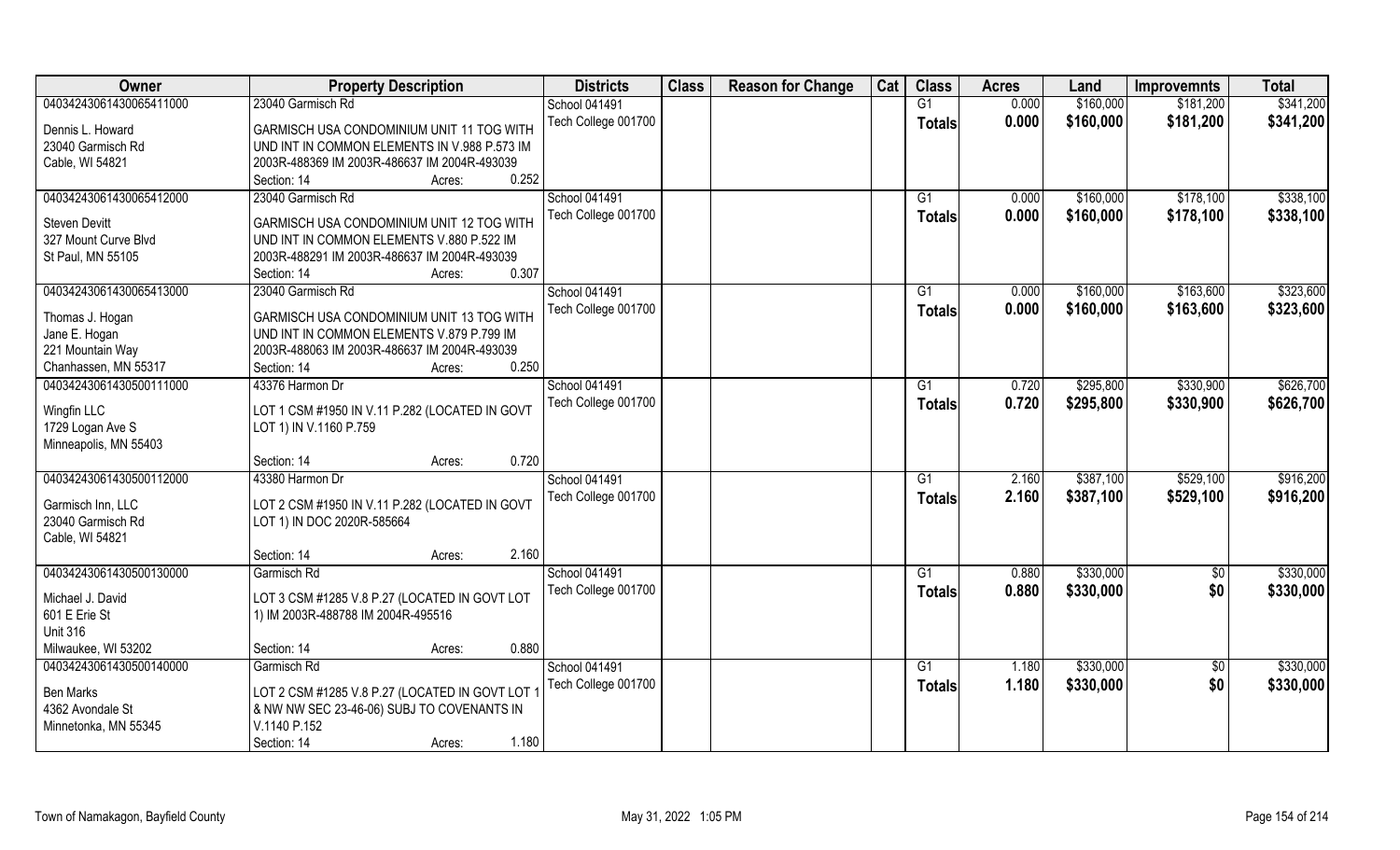| Owner                                 | <b>Property Description</b>                                                                         | <b>Districts</b>     | <b>Class</b> | <b>Reason for Change</b> | Cat | <b>Class</b>    | <b>Acres</b> | Land      | <b>Improvemnts</b> | <b>Total</b> |
|---------------------------------------|-----------------------------------------------------------------------------------------------------|----------------------|--------------|--------------------------|-----|-----------------|--------------|-----------|--------------------|--------------|
| 04034243061430500150000               | 23024 Garmisch Rd                                                                                   | School 041491        |              |                          |     | $\overline{G1}$ | 3.830        | \$363,600 | \$492,700          | \$856,300    |
| Bennett E. Marks                      | LOT 1 CSM #1285 V.8 P.27 (LOCATED IN GOVT LOT                                                       | Tech College 001700  |              |                          |     | <b>Totals</b>   | 3.830        | \$363,600 | \$492,700          | \$856,300    |
| Brenda L. Marks                       | 1) IN V.885 P.243 IM 2003R-488788 IM 2004R-489668                                                   |                      |              |                          |     |                 |              |           |                    |              |
| 4362 Avondale St                      |                                                                                                     |                      |              |                          |     |                 |              |           |                    |              |
| Minnetonka, MN 55345                  | 3.830<br>Section: 14<br>Acres:                                                                      |                      |              |                          |     |                 |              |           |                    |              |
| 04034243061430500201000               | Harmon Dr                                                                                           | <b>School 041491</b> |              |                          |     | G6              | 18.470       | \$34,400  | \$0                | \$34,400     |
| Daniel M. Tjornehoj                   | PAR IN GOVT LOTS 2 & 3 IN V.1039 P.520                                                              | Tech College 001700  |              |                          |     | <b>Totals</b>   | 18.470       | \$34,400  | \$0                | \$34,400     |
| Kristin A. Tjornehoj                  |                                                                                                     |                      |              |                          |     |                 |              |           |                    |              |
| 104 13th St                           |                                                                                                     |                      |              |                          |     |                 |              |           |                    |              |
| Hudson, WI 54016                      | 18.470<br>Section: 14<br>Acres:                                                                     |                      |              |                          |     |                 |              |           |                    |              |
| 04034243061430500202100               |                                                                                                     | School 041491        |              |                          |     | G1              | 1.520        | \$18,200  | $\sqrt[6]{30}$     | \$18,200     |
| Helen R. Ippel                        | LOT 1 CSM #1832 IN V.11 P.5 (LOCATED IN GOVT                                                        | Tech College 001700  |              |                          |     | <b>Totals</b>   | 1.520        | \$18,200  | \$0                | \$18,200     |
| 155990 Forest Valley Rd               | LOT 2) IN V.1130 P.514 440                                                                          |                      |              |                          |     |                 |              |           |                    |              |
| Wausau, WI 54403-2038                 |                                                                                                     |                      |              |                          |     |                 |              |           |                    |              |
|                                       | 1.520<br>Section: 14<br>Acres:                                                                      |                      |              |                          |     |                 |              |           |                    |              |
| 04034243061430500202200               |                                                                                                     | <b>School 041491</b> |              |                          |     | G5              | 5.000        | \$1,500   | \$0                | \$1,500      |
| Shaun R. Bird                         | PAR IN GOVT LOT 2 LESS THE W 100' OF S 1516'                                                        | Tech College 001700  |              |                          |     | G <sub>6</sub>  | 27.670       | \$55,300  | \$0                | \$55,300     |
| 1432 120th St                         | DESC IN V.1098 P.551 & LESS LOT 1 CSM #1832 IN                                                      |                      |              |                          |     | <b>Totals</b>   | 32.670       | \$56,800  | \$0                | \$56,800     |
| New Richmond, WI 54017                | V.11 P.5 440                                                                                        |                      |              |                          |     |                 |              |           |                    |              |
|                                       | 0.000<br>Section: 14<br>Acres:                                                                      |                      |              |                          |     |                 |              |           |                    |              |
| 04034243061430500203000               | 43290 Harmon Dr                                                                                     | School 041491        |              |                          |     | G1              | 1.000        | \$291,600 | \$452,700          | \$744,300    |
|                                       |                                                                                                     | Tech College 001700  |              |                          |     | Totals          | 1.000        | \$291,600 | \$452,700          | \$744,300    |
| Dennis L. Howard<br>23040 Garmisch Rd | 2 PAR IN GOVT LOT 2 IN V.697 P.374 (PAR #1 & 2)<br>TOG WITH E V.697 P.372 & SUB TO EASE V.697 P.374 |                      |              |                          |     |                 |              |           |                    |              |
| Cable, WI 54821                       | 440F                                                                                                |                      |              |                          |     |                 |              |           |                    |              |
|                                       | 1.000<br>Section: 14<br>Acres:                                                                      |                      |              |                          |     |                 |              |           |                    |              |
| 04034243061430500204000               | 43285 Harmon Dr                                                                                     | School 041491        |              |                          |     | G1              | 1.100        | \$14,800  | \$182,000          | \$196,800    |
|                                       |                                                                                                     | Tech College 001700  |              |                          |     | <b>Totals</b>   | 1.100        | \$14,800  | \$182,000          | \$196,800    |
| Vern H. Conrad<br>W5089 Cty B         | LOT 1 CSM #368 V.3 P.238 (LOCATED IN GOVT LOT<br>2) IN V.1134 P.910 440I                            |                      |              |                          |     |                 |              |           |                    |              |
| Lacrosse, WI 54601                    |                                                                                                     |                      |              |                          |     |                 |              |           |                    |              |
|                                       | 1.100<br>Section: 14<br>Acres:                                                                      |                      |              |                          |     |                 |              |           |                    |              |
| 04034243061430500205000               | 43300 Harmon Dr                                                                                     | School 041491        |              |                          |     | G1              | 0.500        | \$162,000 | \$76,800           | \$238,800    |
|                                       |                                                                                                     | Tech College 001700  |              |                          |     | <b>Totals</b>   | 0.500        | \$162,000 | \$76,800           | \$238,800    |
| Josh A. Hanson<br>Breanne S. Hanson   | PAR IN GOVT LOT 2 IN DOC 2017R-571357 SUBJ TO                                                       |                      |              |                          |     |                 |              |           |                    |              |
| 43300 Harmon Dr                       | E V.697 P.372 440D                                                                                  |                      |              |                          |     |                 |              |           |                    |              |
| Cable, WI 54821                       | 0.500<br>Section: 14<br>Acres:                                                                      |                      |              |                          |     |                 |              |           |                    |              |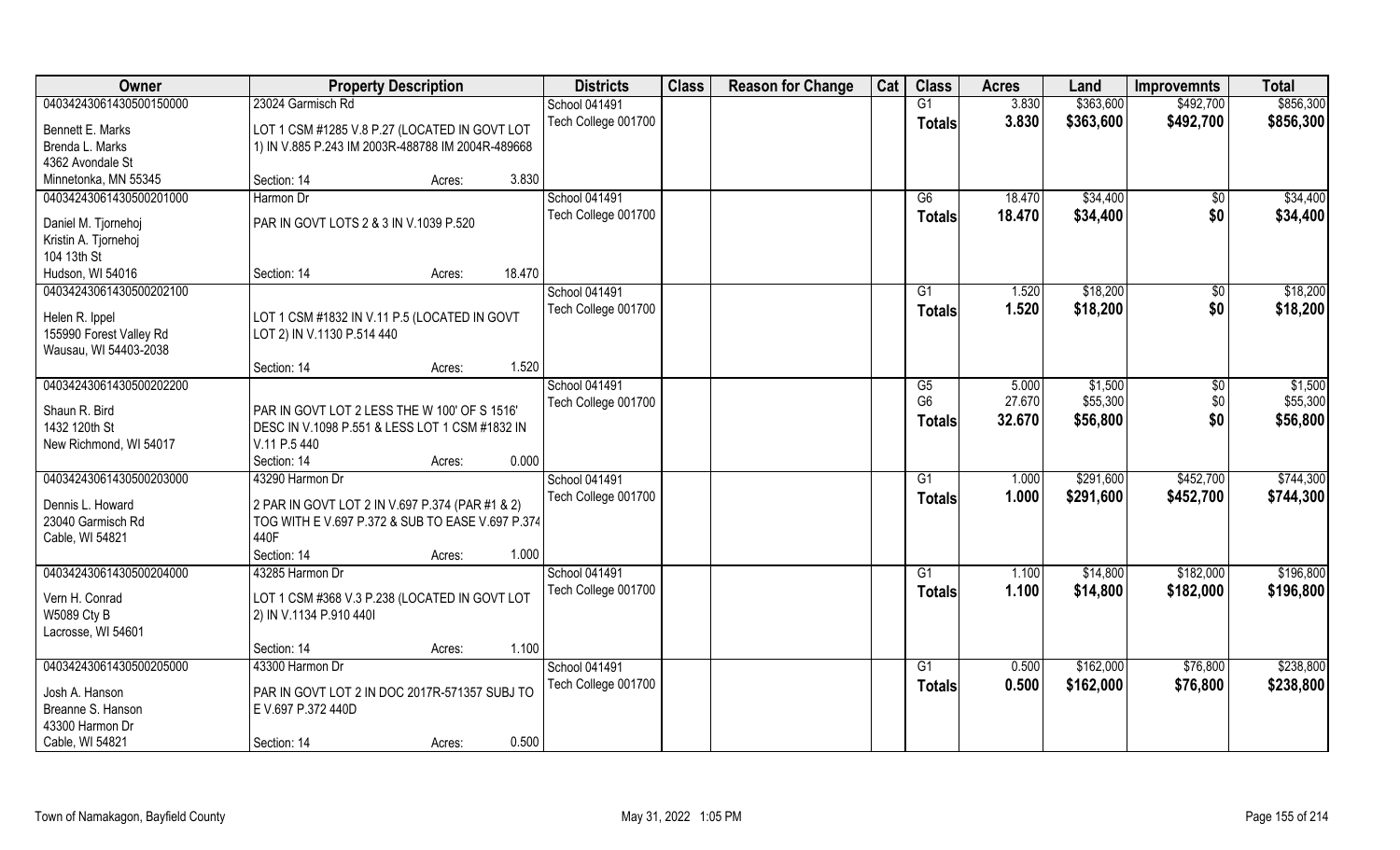| Owner                                  | <b>Property Description</b>                     |        | <b>Districts</b>     | <b>Class</b> | <b>Reason for Change</b> | Cat | <b>Class</b>    | <b>Acres</b> | Land      | <b>Improvemnts</b> | <b>Total</b> |
|----------------------------------------|-------------------------------------------------|--------|----------------------|--------------|--------------------------|-----|-----------------|--------------|-----------|--------------------|--------------|
| 04034243061430500206000                | Harmon Dr                                       |        | School 041491        |              |                          |     | G1              | 0.330        | \$89,600  | $\overline{50}$    | \$89,600     |
| Josh A. Hanson                         | PAR IN GOVT LOT 2 IN DOC 2017R-571357 440E 440E |        | Tech College 001700  |              |                          |     | <b>Totals</b>   | 0.330        | \$89,600  | \$0                | \$89,600     |
| Breanne S. Hanson                      |                                                 |        |                      |              |                          |     |                 |              |           |                    |              |
| 43300 Harmon Dr                        |                                                 |        |                      |              |                          |     |                 |              |           |                    |              |
| Cable, WI 54821                        | Section: 14                                     | Acres: | 0.330                |              |                          |     |                 |              |           |                    |              |
| 04034243061430500207000                | 43320 Harmon Dr                                 |        | <b>School 041491</b> |              |                          |     | G1              | 0.900        | \$297,000 | \$181,500          | \$478,500    |
| Garmisch Inn, LLC                      | 3 PAR IN GOVT LOT 2 IN DOC 2020R-584780 440H    |        | Tech College 001700  |              |                          |     | Totals          | 0.900        | \$297,000 | \$181,500          | \$478,500    |
| 23040 Garmisch Rd                      |                                                 |        |                      |              |                          |     |                 |              |           |                    |              |
| Cable, WI 54821                        |                                                 |        |                      |              |                          |     |                 |              |           |                    |              |
|                                        | Section: 14                                     | Acres: | 0.900                |              |                          |     |                 |              |           |                    |              |
| 04034243061430500208000                | Harmon Dr                                       |        | <b>School 041491</b> |              |                          |     | G1              | 0.950        | \$13,400  | $\sqrt[6]{30}$     | \$13,400     |
| Shaun R. Bird                          | PAR IN GOVT LOT 2 IN V.1103 P.978               |        | Tech College 001700  |              |                          |     | <b>Totals</b>   | 0.950        | \$13,400  | \$0                | \$13,400     |
| 1432 120th St                          |                                                 |        |                      |              |                          |     |                 |              |           |                    |              |
| New Richmond, WI 54017                 |                                                 |        |                      |              |                          |     |                 |              |           |                    |              |
|                                        | Section: 14                                     | Acres: | 0.950                |              |                          |     |                 |              |           |                    |              |
| 04034243061430500209000                | Harmon Dr                                       |        | School 041491        |              |                          |     | G <sub>1</sub>  | 0.400        | \$194,400 | $\sqrt[6]{3}$      | \$194,400    |
| Christine F. Boreland                  | PAR IN GOVT LOT 2 IN V.745 P.383 440G           |        | Tech College 001700  |              |                          |     | <b>Totals</b>   | 0.400        | \$194,400 | \$0                | \$194,400    |
| Lisa Boreland                          |                                                 |        |                      |              |                          |     |                 |              |           |                    |              |
| 27106 W Cuba Rd                        |                                                 |        |                      |              |                          |     |                 |              |           |                    |              |
| Barrington, IL 60010                   | Section: 14                                     | Acres: | 0.400                |              |                          |     |                 |              |           |                    |              |
| 04034243061430500210000                | 43350 Harmon Dr                                 |        | School 041491        | G1           | remodel progress         |     | G1              | 1.000        | \$378,000 | \$179,100          | \$557,100    |
| <b>Katherine Rottier Trustees</b>      | PAR IN GOVT LOT 2 IN 2017R- 567356 440A         |        | Tech College 001700  |              |                          |     | <b>Totals</b>   | 1.000        | \$378,000 | \$179,100          | \$557,100    |
| 605 Oak Knoll Ln                       | (ROTTIER REV TRUST DTD 08/21/2015)              |        |                      |              |                          |     |                 |              |           |                    |              |
| Menlo Park, CA 94025                   |                                                 |        |                      |              |                          |     |                 |              |           |                    |              |
|                                        | Section: 14                                     | Acres: | 1.000                |              |                          |     |                 |              |           |                    |              |
| 04034243061430500211000                | 43354 Harmon Dr                                 |        | School 041491        |              |                          |     | G1              | 0.800        | \$300,700 | \$431,300          | \$732,000    |
| <b>Eric Michael Rottier Trustee</b>    | PAR IN GOVT LOT 2 IN DOC 2018R-572405 440C      |        | Tech College 001700  |              |                          |     | <b>Totals</b>   | 0.800        | \$300,700 | \$431,300          | \$732,000    |
| 7401 Dogwood Rd                        | (ERIC M ROTTIER TRUST DTD 03/01/2018)           |        |                      |              |                          |     |                 |              |           |                    |              |
| Excelsior, MN 55331                    |                                                 |        |                      |              |                          |     |                 |              |           |                    |              |
|                                        | Section: 14                                     | Acres: | 0.800                |              |                          |     |                 |              |           |                    |              |
| 04034243061430500212000                | 43370 Harmon Dr                                 |        | School 041491        |              |                          |     | $\overline{G1}$ | 3.400        | \$288,000 | \$84,300           | \$372,300    |
|                                        | PAR IN GOVT LOT 2 IN V.1160 P.765 440B          |        | Tech College 001700  |              |                          |     | <b>Totals</b>   | 3.400        | \$288,000 | \$84,300           | \$372,300    |
| Garmisch Inn, LLC<br>23040 Garmisch Rd |                                                 |        |                      |              |                          |     |                 |              |           |                    |              |
| Cable, WI 54821                        |                                                 |        |                      |              |                          |     |                 |              |           |                    |              |
|                                        | Section: 14                                     | Acres: | 3.400                |              |                          |     |                 |              |           |                    |              |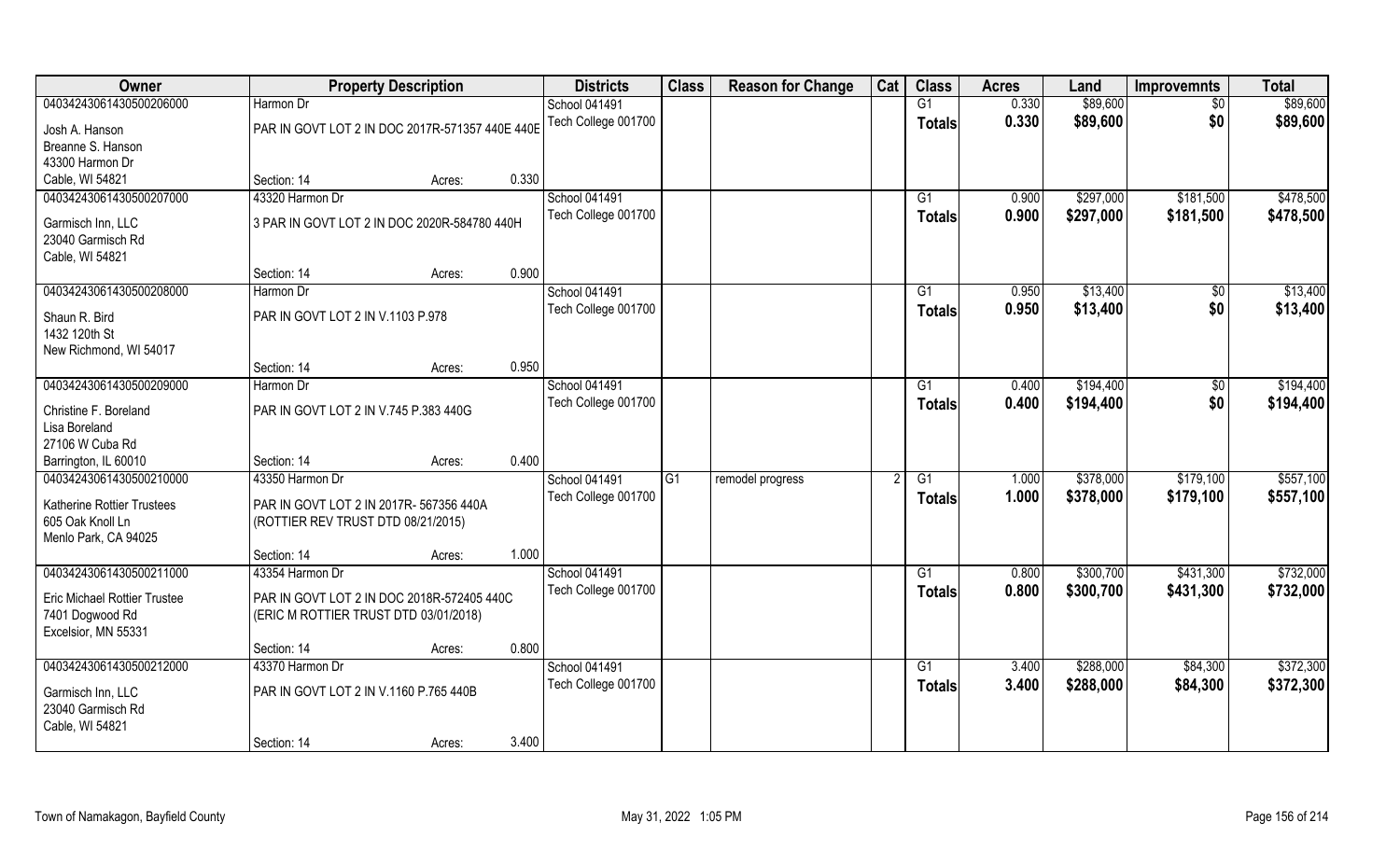| Owner                       | <b>Property Description</b>                     |        |       | <b>Districts</b>    | <b>Class</b> | <b>Reason for Change</b> | Cat | <b>Class</b>   | <b>Acres</b> | Land      | <b>Improvemnts</b> | <b>Total</b> |
|-----------------------------|-------------------------------------------------|--------|-------|---------------------|--------------|--------------------------|-----|----------------|--------------|-----------|--------------------|--------------|
| 04034243061430500213000     | Harmon Dr                                       |        |       | School 041491       |              |                          |     | G6             | 0.230        | \$500     | \$0                | \$500        |
| Garmisch Inn, LLC           | PAR IN GOVT LOT 2 IN V.1160 P.765               |        |       | Tech College 001700 |              |                          |     | <b>Totals</b>  | 0.230        | \$500     | \$0                | \$500        |
| 23040 Garmisch Rd           |                                                 |        |       |                     |              |                          |     |                |              |           |                    |              |
| Cable, WI 54821             |                                                 |        |       |                     |              |                          |     |                |              |           |                    |              |
|                             | Section: 14                                     | Acres: | 0.230 |                     |              |                          |     |                |              |           |                    |              |
| 04034243061430500240000     | 23995 Michigan Bay Rd                           |        |       | School 041491       |              |                          |     | G1             | 0.320        | \$139,100 | \$127,100          | \$266,200    |
| Steven R. Wilson Co-Trustee | PAR IN GOVT LOT 2 SEC 13 & GOVT LOT 4 IN V.1165 |        |       | Tech College 001700 |              |                          |     | <b>Totals</b>  | 0.320        | \$139,100 | \$127,100          | \$266,200    |
| 625 NE 100th St             | P.291 447A (STEVEN RAY WILSON & CAROL ANN       |        |       |                     |              |                          |     |                |              |           |                    |              |
| Kansas City, MO 54155       | BLUM FAMILY LIVING TRUST DTD 07/05/2016)        |        |       |                     |              |                          |     |                |              |           |                    |              |
|                             | Section: 14                                     | Acres: | 0.320 |                     |              |                          |     |                |              |           |                    |              |
| 04034243061440500311000     | 43280 Harmon Dr                                 |        |       | School 041491       |              |                          |     | G1             | 0.290        | \$120,100 | \$0                | \$120,100    |
| Gregory A. Henderson        | PAR IN GOVT LOT 3 IN DOC 2020R-581490 LESS PAR  |        |       | Tech College 001700 |              |                          |     | <b>Totals</b>  | 0.290        | \$120,100 | \$0                | \$120,100    |
| Jane E. Henderson           | IN DOC 2020R-584699                             |        |       |                     |              |                          |     |                |              |           |                    |              |
| 1706 Hunter Hill Rd         |                                                 |        |       |                     |              |                          |     |                |              |           |                    |              |
| Hudson, WI 54016            | Section: 14                                     | Acres: | 0.248 |                     |              |                          |     |                |              |           |                    |              |
| 04034243061440500312000     |                                                 |        |       | School 041491       |              |                          |     | G <sub>1</sub> | 0.210        | \$86,900  | $\sqrt[6]{30}$     | \$86,900     |
| Dennis L. Howard            | PAR IN GOVT LOT 3 IN DOC 2020R-584699           |        |       | Tech College 001700 |              |                          |     | <b>Totals</b>  | 0.210        | \$86,900  | \$0                | \$86,900     |
| 23040 Garmisch Rd           |                                                 |        |       |                     |              |                          |     |                |              |           |                    |              |
| Cable, WI 54821             |                                                 |        |       |                     |              |                          |     |                |              |           |                    |              |
|                             | Section: 14                                     | Acres: | 0.210 |                     |              |                          |     |                |              |           |                    |              |
| 04034243061440500321000     | 43270 Harmon Dr                                 |        |       | School 041491       |              |                          |     | G1             | 0.810        | \$302,900 | \$153,800          | \$456,700    |
| Gregory A. Henderson        | LOT 1 CSM #1686 IN V.10 P.57 (LOCATED IN GOVT   |        |       | Tech College 001700 |              |                          |     | <b>Totals</b>  | 0.810        | \$302,900 | \$153,800          | \$456,700    |
| Jane E. Henderson           | LOT 3) IN V.1035 P.279                          |        |       |                     |              |                          |     |                |              |           |                    |              |
| 1706 Hunter Hill Rd         |                                                 |        |       |                     |              |                          |     |                |              |           |                    |              |
| Hudson, WI 54016            | Section: 14                                     | Acres: | 0.810 |                     |              |                          |     |                |              |           |                    |              |
| 04034243061440500322000     | 43260 Harmon Dr                                 |        |       | School 041491       |              |                          |     | G1             | 1.110        | \$334,600 | \$46,000           | \$380,600    |
| Tjornehoj Family Trust      | LOT 2 CSM #1686 IN V.10 P.57 (LOCATED IN GOVT   |        |       | Tech College 001700 |              |                          |     | <b>Totals</b>  | 1.110        | \$334,600 | \$46,000           | \$380,600    |
| 104 13th St                 | LOT 3) IN V.1035 P.280 (TJORNEHOJ FAMILY TRUST  |        |       |                     |              |                          |     |                |              |           |                    |              |
| Hudson, WI 54016            | DTD 6/7/1991)                                   |        |       |                     |              |                          |     |                |              |           |                    |              |
|                             | Section: 14                                     | Acres: | 1.110 |                     |              |                          |     |                |              |           |                    |              |
| 04034243061440500350000     | 43250 Harmon Dr                                 |        |       | School 041491       |              |                          |     | G1             | 0.900        | \$67,500  | \$100              | \$67,600     |
| Daniel M. Tjornehoj         | PAR IN GOVT LOT 3 IN V.771 P.72 445E            |        |       | Tech College 001700 |              |                          |     | <b>Totals</b>  | 0.900        | \$67,500  | \$100              | \$67,600     |
| Kristin Tjornehoj           |                                                 |        |       |                     |              |                          |     |                |              |           |                    |              |
| 104 13th St                 |                                                 |        |       |                     |              |                          |     |                |              |           |                    |              |
| Hudson, WI 54016            | Section: 14                                     | Acres: | 0.900 |                     |              |                          |     |                |              |           |                    |              |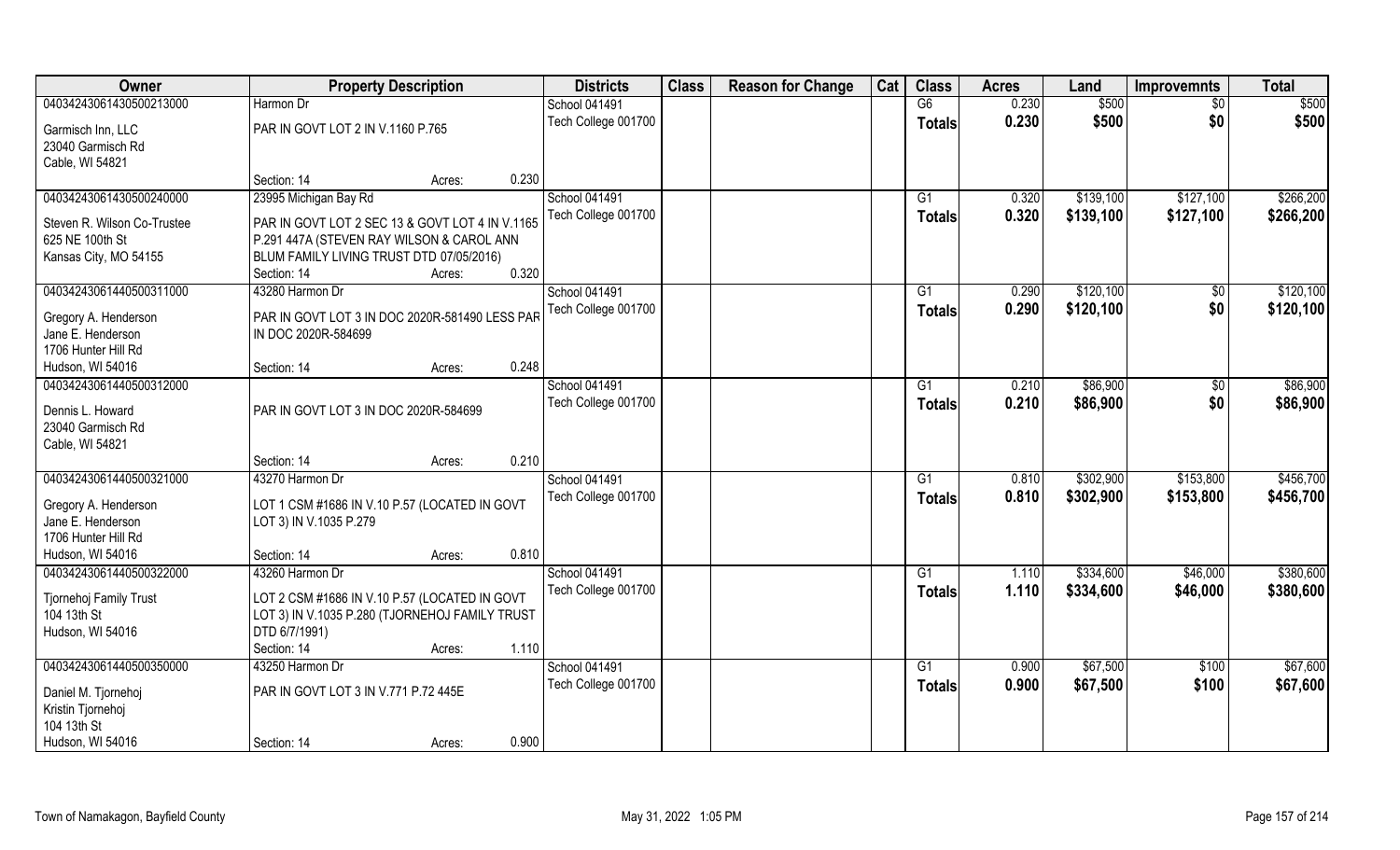| Owner                            | <b>Property Description</b>                       |       | <b>Districts</b>     | <b>Class</b> | <b>Reason for Change</b> | Cat | <b>Class</b>    | <b>Acres</b> | Land      | <b>Improvemnts</b> | <b>Total</b> |
|----------------------------------|---------------------------------------------------|-------|----------------------|--------------|--------------------------|-----|-----------------|--------------|-----------|--------------------|--------------|
| 04034243061440500360000          | 43040 Harmon Dr                                   |       | <b>School 041491</b> |              |                          |     | G1              | 9.000        | \$77,500  | \$87,300           | \$164,800    |
| Northeast Entrepreneur Fund, Inc | PAR IN GOVT LOT 3 IN DOC 2022R-593314 445D        |       | Tech College 001700  |              |                          |     | <b>Totals</b>   | 9.000        | \$77,500  | \$87,300           | \$164,800    |
| 202 W Superior St                |                                                   |       |                      |              |                          |     |                 |              |           |                    |              |
| Suite 311                        |                                                   |       |                      |              |                          |     |                 |              |           |                    |              |
| Duluth, MN 55802                 | Section: 14<br>Acres:                             | 9.000 |                      |              |                          |     |                 |              |           |                    |              |
| 04034243061440500401200          | 24027 Michigan Bay Rd                             |       | <b>School 041491</b> |              |                          |     | G1              | 2.380        | \$211,500 | \$486,300          | \$697,800    |
|                                  |                                                   |       | Tech College 001700  |              |                          |     | Totals          | 2.380        | \$211,500 | \$486,300          | \$697,800    |
| Paul J. Gelhaus                  | LOT 2 CSM #1801 IN V.10 P.318 (LOCATED IN GOVT    |       |                      |              |                          |     |                 |              |           |                    |              |
| PO Box 597                       | LOT 4 SEC 14 & GOVT LOT 2 SEC 13) IN V.1084 P.334 |       |                      |              |                          |     |                 |              |           |                    |              |
| Cable, WI 54821                  |                                                   |       |                      |              |                          |     |                 |              |           |                    |              |
|                                  | Section: 14<br>Acres:                             | 2.380 |                      |              |                          |     |                 |              |           |                    |              |
| 04034243061440500402000          | 43230 County Hwy D                                |       | <b>School 041491</b> |              |                          |     | G1              | 0.620        | \$100,400 | \$27,100           | \$127,500    |
| Randene J. Heiman                | LOT 1 CSM #576 V.4 P.162 (LOCATED IN GOVT LOT     |       | Tech College 001700  |              |                          |     | <b>Totals</b>   | 0.620        | \$100,400 | \$27,100           | \$127,500    |
| John P. Heiman                   | 4) & PAR A ADJ TO LOT 1 IN DOC 2017R-570892       |       |                      |              |                          |     |                 |              |           |                    |              |
| 3012 Brockwood Dr                |                                                   |       |                      |              |                          |     |                 |              |           |                    |              |
| Eau Claire, WI 54701             | Section: 14<br>Acres:                             | 0.620 |                      |              |                          |     |                 |              |           |                    |              |
| 04034243061440500403000          | 43240 County Hwy D                                |       | School 041491        |              |                          |     | G1              | 1.030        | \$121,500 | \$108,400          | \$229,900    |
|                                  |                                                   |       | Tech College 001700  |              |                          |     | <b>Totals</b>   | 1.030        | \$121,500 | \$108,400          | \$229,900    |
| Richard A. Morin                 | LOT 2 CSM #576 V.4 P.162 (LOCATED IN GOVT LOT     |       |                      |              |                          |     |                 |              |           |                    |              |
| 11230 Quiet Lake Dr              | 4) IN PAR B ADJ TO LOT LOT 2 BEING OLD HWY D IN   |       |                      |              |                          |     |                 |              |           |                    |              |
| Conroe, TX 77304                 | DOC 2017R-569883                                  | 1.030 |                      |              |                          |     |                 |              |           |                    |              |
|                                  | Section: 14<br>Acres:                             |       |                      |              |                          |     |                 |              |           |                    |              |
| 04034243061440500404000          | 23870 Michigan Bay Rd                             |       | School 041491        |              |                          |     | G1              | 1.170        | \$27,400  | \$254,200          | \$281,600    |
| Bonnie L. Hanson                 | LOT 1 CSM #1796 IN V.10 P.308 (LOCATED IN GOVT    |       | Tech College 001700  |              |                          |     | <b>Totals</b>   | 1.170        | \$27,400  | \$254,200          | \$281,600    |
| N48018 County Rd V               | LOT 4) IN V.1081 P.488                            |       |                      |              |                          |     |                 |              |           |                    |              |
| Eleva, WI 54738                  |                                                   |       |                      |              |                          |     |                 |              |           |                    |              |
|                                  | Section: 14<br>Acres:                             | 1.170 |                      |              |                          |     |                 |              |           |                    |              |
| 04034243061440500405000          | 23985 Michigan Bay Rd                             |       | <b>School 041491</b> |              |                          |     | G1              | 0.700        | \$172,800 | \$314,300          | \$487,100    |
|                                  |                                                   |       | Tech College 001700  |              |                          |     | <b>Totals</b>   | 0.700        | \$172,800 | \$314,300          | \$487,100    |
| Raymond H. Lee<br>Michele Lee    | LOT 1 CSM #1031 V.6 P.349 (LOCATED IN GOVT LOT    |       |                      |              |                          |     |                 |              |           |                    |              |
| 727 Martin Ave                   | 4) (TOG WITH EASE)                                |       |                      |              |                          |     |                 |              |           |                    |              |
| Hudson, WI 54016                 | Section: 14<br>Acres:                             | 0.700 |                      |              |                          |     |                 |              |           |                    |              |
| 04034243061440500406000          | 23965 Michigan Bay Rd                             |       | <b>School 041491</b> |              |                          |     | $\overline{G1}$ | 2.600        | \$205,800 | \$5,800            | \$211,600    |
|                                  |                                                   |       | Tech College 001700  |              |                          |     |                 | 2.600        |           |                    |              |
| Michele Lee Trustees             | LOT 2 CSM #1031 V.6 P.349 (LOCATED IN GOVT LOT    |       |                      |              |                          |     | <b>Totals</b>   |              | \$205,800 | \$5,800            | \$211,600    |
| 727 Martin Ave                   | 4) IN DOC 2019R-579513 (LEE FAMILY TRUST DTD      |       |                      |              |                          |     |                 |              |           |                    |              |
| Hudson, WI 54016                 | 12/06/2017)                                       |       |                      |              |                          |     |                 |              |           |                    |              |
|                                  | Section: 14<br>Acres:                             | 2.600 |                      |              |                          |     |                 |              |           |                    |              |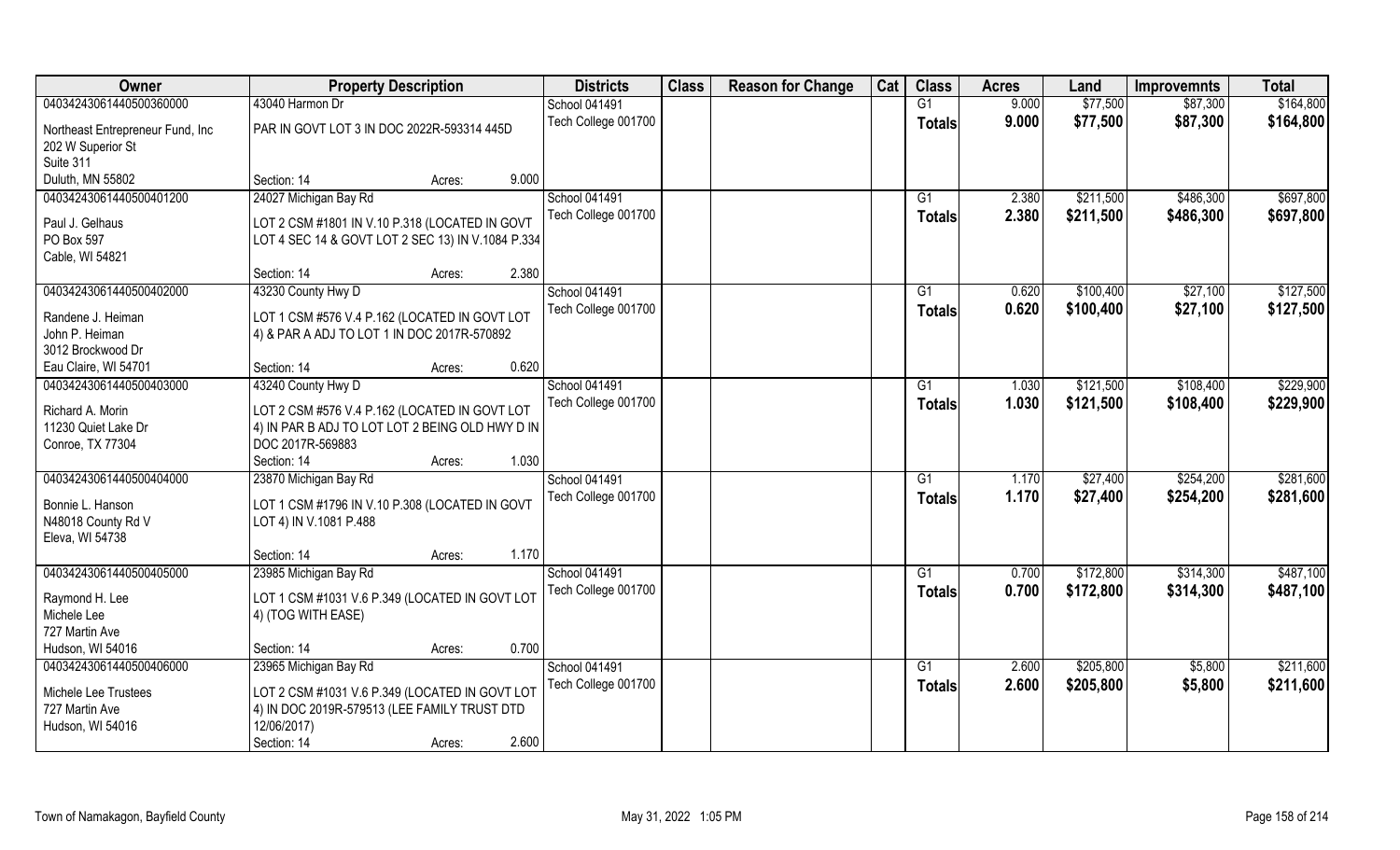| Owner                   | <b>Property Description</b>                     | <b>Districts</b>     | <b>Class</b> | <b>Reason for Change</b> | Cat | <b>Class</b>           | <b>Acres</b> | Land        | <b>Improvemnts</b> | <b>Total</b> |
|-------------------------|-------------------------------------------------|----------------------|--------------|--------------------------|-----|------------------------|--------------|-------------|--------------------|--------------|
| 04034243061440500407000 | 43140 County Hwy D                              | School 041491        |              |                          |     | G1                     | 1.700        | \$201,600   | \$36,200           | \$237,800    |
| James M. Klunick        | LOT 3 CSM #1031 V.6 P.349 (LOCATED IN GOVT LOT  | Tech College 001700  |              |                          |     | <b>Totals</b>          | 1.700        | \$201,600   | \$36,200           | \$237,800    |
| Cheri L. Klunick        | 4)                                              |                      |              |                          |     |                        |              |             |                    |              |
| 1609 Cty Hwy Jg         |                                                 |                      |              |                          |     |                        |              |             |                    |              |
| Mt Horeb, WI 53572      | 1.700<br>Section: 14<br>Acres:                  |                      |              |                          |     |                        |              |             |                    |              |
| 04034243061440500408700 | 23935 Chelsea Ln                                | <b>School 041491</b> |              |                          |     | G1                     | 8.160        | \$434,000   | \$330,200          | \$764,200    |
| Richard L. Baxter       | CSM #164 in V.2 P.209 & CSM #382 I V.3 P.270 IN | Tech College 001700  |              |                          |     | <b>Totals</b>          | 8.160        | \$434,000   | \$330,200          | \$764,200    |
| Jeanne C. Baxter        | DOC 2016R-565577 & PAR IN GOVT LOT 4 DESC IN    |                      |              |                          |     |                        |              |             |                    |              |
| PO Box 385              | DOC 2016R-565576                                |                      |              |                          |     |                        |              |             |                    |              |
| Cable, WI 54821         | 0.000<br>Section: 14<br>Acres:                  |                      |              |                          |     |                        |              |             |                    |              |
| 04034243061440500409200 |                                                 | School 041491        |              |                          |     | G1                     | 3.700        | \$2,800     | $\sqrt{6}$         | \$2,800      |
|                         |                                                 | Tech College 001700  |              |                          |     | G <sub>5</sub>         | 9.250        | \$3,700     | \$0                | \$3,700      |
| Shaun Bird Living Trust | LOT 2 CSM #2077 IN V.12 P.163 (LOCATED IN GOVT  |                      |              |                          |     | <b>Totals</b>          | 12.950       | \$6,500     | \$0                | \$6,500      |
| 1432 120th St           | LOT 3 & 4) IN DOC 2019R-577984                  |                      |              |                          |     |                        |              |             |                    |              |
| New Richmond, WI 54017  |                                                 |                      |              |                          |     |                        |              |             |                    |              |
|                         | 12.950<br>Section: 14<br>Acres:                 |                      |              |                          |     |                        |              |             |                    |              |
| 04034243061440500409300 | 43255 County Hwy D                              | School 041491        |              |                          |     | G2                     | 0.840        | \$33,500    | \$0                | \$33,500     |
| Gail J. Dickrell        | LOT 1 CSM # 2101 LOCATED IN GOVT LOT 4 IN DOC   | Tech College 001700  |              |                          |     | <b>Totals</b>          | 0.840        | \$33,500    | \$0                | \$33,500     |
| 45175 County Hwy D      | 2019R-579947 TOG WITH EASE                      |                      |              |                          |     |                        |              |             |                    |              |
| Cable, WI 54821         |                                                 |                      |              |                          |     |                        |              |             |                    |              |
|                         | 0.840<br>Section: 14<br>Acres:                  |                      |              |                          |     |                        |              |             |                    |              |
| 04034243061440500409400 |                                                 | School 041491        |              |                          |     | $\overline{G2}$        | 1.720        | \$68,500    | \$43,200           | \$111,700    |
| Laura R. Meverden       | LOT 2 CSM #2101 LOCATED IN GOVT LOT 4 IN DOC    | Tech College 001700  |              |                          |     | <b>Totals</b>          | 1.720        | \$68,500    | \$43,200           | \$111,700    |
| 1092 Reed St            | 2022R-593279 TOG WITH EASE                      |                      |              |                          |     |                        |              |             |                    |              |
| Neenah, WI 54956        |                                                 |                      |              |                          |     |                        |              |             |                    |              |
|                         | 1.720<br>Section: 14<br>Acres:                  |                      |              |                          |     |                        |              |             |                    |              |
| 04034243061440500410000 | County Hwy D                                    | School 041491        |              |                          |     | $\overline{\text{X3}}$ | 3.730        | $\sqrt{50}$ | $\sqrt{$0}$        | \$0          |
|                         |                                                 | Tech College 001700  |              |                          |     | <b>Totals</b>          | 3.730        | \$0         | \$0                | \$0          |
| Hwy Bayfield County     | 3.73A HWY THRU GOVT LOT 4 IN V.181 P.45 & 47 &  |                      |              |                          |     |                        |              |             |                    |              |
| 117 E 5th St            | V.177 P.554 448C                                |                      |              |                          |     |                        |              |             |                    |              |
| Washburn, WI 54891      |                                                 |                      |              |                          |     |                        |              |             |                    |              |
|                         | 3.730<br>Section: 14<br>Acres:                  |                      |              |                          |     |                        |              |             |                    |              |
| 04034243061440500413000 |                                                 | School 041491        |              |                          |     | G1                     | 1.000        | \$31,900    | $\overline{50}$    | \$31,900     |
| William H. Balster      | LOT 2 CSM #1956 IN V.11 P.294 (LOCATED IN GOVT  | Tech College 001700  |              |                          |     | Totals                 | 1.000        | \$31,900    | \$0                | \$31,900     |
| Teresa E. Balster       | LOT 4) IN DOC 2018R-573456                      |                      |              |                          |     |                        |              |             |                    |              |
| 2825 Whippoorwill Blvd  |                                                 |                      |              |                          |     |                        |              |             |                    |              |
| Punta Gorda, FL 33950   | 1.000<br>Section: 14<br>Acres:                  |                      |              |                          |     |                        |              |             |                    |              |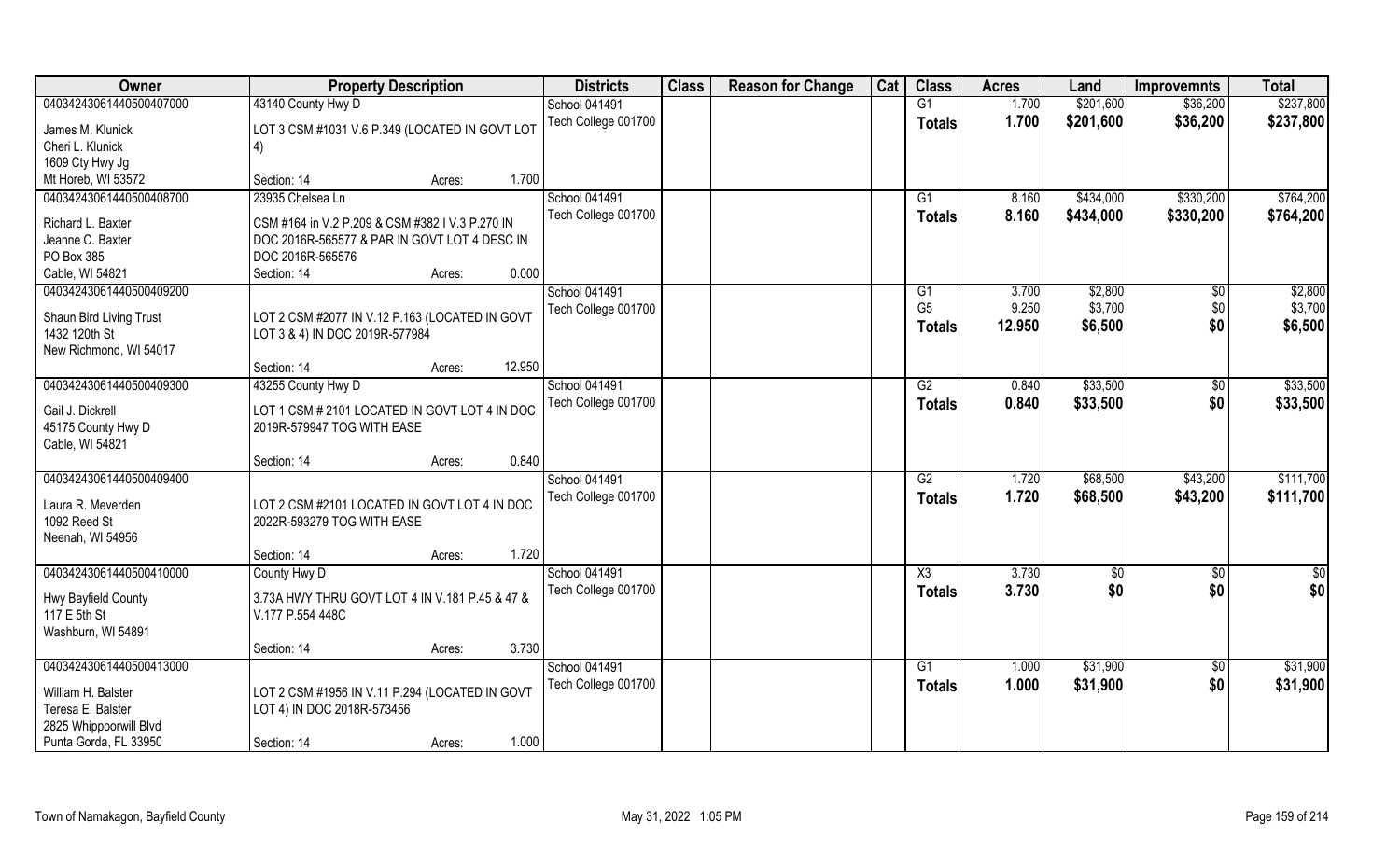| Owner                                      | <b>Property Description</b>                              | <b>Districts</b>                     | <b>Class</b> | <b>Reason for Change</b> | Cat | <b>Class</b>    | <b>Acres</b> | Land      | <b>Improvemnts</b> | <b>Total</b> |
|--------------------------------------------|----------------------------------------------------------|--------------------------------------|--------------|--------------------------|-----|-----------------|--------------|-----------|--------------------|--------------|
| 04034243061440500414000                    | 23940 Michigan Bay Rd                                    | School 041491                        |              |                          |     | $\overline{G1}$ | 1.660        | \$53,600  | $\overline{50}$    | \$53,600     |
| Paul J. Gelhaus                            | LOT 1 CSM #1956 IN V.11 P.294 (LOCATED IN GOVT           | Tech College 001700                  |              |                          |     | <b>Totals</b>   | 1.660        | \$53,600  | \$0                | \$53,600     |
| PO Box 597                                 | LOT 4) IN DOC 2019R-578327 (PAUL J GELHAUS               |                                      |              |                          |     |                 |              |           |                    |              |
| Cable, WI 54821                            | TRUST DTD 08/10/2001)                                    |                                      |              |                          |     |                 |              |           |                    |              |
|                                            | 1.660<br>Section: 14<br>Acres:                           |                                      |              |                          |     |                 |              |           |                    |              |
| 04034243061440500415000                    |                                                          | <b>School 041491</b>                 |              |                          |     | G1              | 1.010        | \$14,100  | \$0                | \$14,100     |
| Bonnie L. Hanson                           | OUTLOT 1 CSM #1956 IN V.11 P.2 (LOCATED IN               | Tech College 001700                  |              |                          |     | <b>Totals</b>   | 1.010        | \$14,100  | \$0                | \$14,100     |
| N48018 County Rd V                         | GOVT LOT 4) IN V.1163 P.653                              |                                      |              |                          |     |                 |              |           |                    |              |
| Eleva, WI 54738                            |                                                          |                                      |              |                          |     |                 |              |           |                    |              |
|                                            | 1.010<br>Section: 14<br>Acres:                           |                                      |              |                          |     |                 |              |           |                    |              |
| 04034243061510022763000                    | County Hwy D                                             | <b>School 041491</b>                 |              |                          |     | G1              | 2.200        | \$1,100   | $\sqrt[6]{30}$     | \$1,100      |
| Jerome F. Shea                             | NAMAKAGON LAKE SHORE SUBDIV LOT 60 IN DOC                | Tech College 001700                  |              |                          |     | <b>Totals</b>   | 2.200        | \$1,100   | \$0                | \$1,100      |
| 6200 Wild Rose Ln                          | 2019R-577001 775                                         |                                      |              |                          |     |                 |              |           |                    |              |
| Eau Claire, WI 54701                       |                                                          |                                      |              |                          |     |                 |              |           |                    |              |
|                                            | 2.200<br>Section: 15<br>Acres:                           |                                      |              |                          |     |                 |              |           |                    |              |
| 04034243061510022764000                    | County Hwy D                                             | <b>School 041491</b>                 |              |                          |     | G1              | 2.300        | \$1,200   | \$0                | \$1,200      |
| Michael J. Asmus                           |                                                          | Tech College 001700                  |              |                          |     | <b>Totals</b>   | 2.300        | \$1,200   | \$0                | \$1,200      |
| Jodi L. Asmus                              | NAMAKAGON LAKE SHORE SUBDIV LOT 61 IN V.987<br>P.380 776 |                                      |              |                          |     |                 |              |           |                    |              |
| 1029 Pleasant Ave                          |                                                          |                                      |              |                          |     |                 |              |           |                    |              |
| Waupun, WI 53963                           | 2.300<br>Section: 15<br>Acres:                           |                                      |              |                          |     |                 |              |           |                    |              |
| 04034243061510022765000                    | 43935 County Hwy D                                       | School 041491                        |              |                          |     | G1              | 4.000        | \$162,000 | \$79,600           | \$241,600    |
|                                            |                                                          | Tech College 001700                  |              |                          |     | Totals          | 4.000        | \$162,000 | \$79,600           | \$241,600    |
| Gary C. Anderson                           | NAMAKAGON LAKE SHORE SUBDIV IN V.1154 P.460              |                                      |              |                          |     |                 |              |           |                    |              |
| Susan J. Anderson                          | 777B (FORMERLY LOT 62 AND PART OF LOT 63                 |                                      |              |                          |     |                 |              |           |                    |              |
| 43935 County Hwy D                         | NAMAKAGON LAKESHORE SUBDIV)                              |                                      |              |                          |     |                 |              |           |                    |              |
| Cable, WI 54821<br>04034243061510022766000 | 4.000<br>Section: 15<br>Acres:                           |                                      |              |                          |     |                 |              |           |                    | \$271,100    |
|                                            | 43945 County Hwy D                                       | School 041491<br>Tech College 001700 |              |                          |     | G1              | 0.500        | \$180,000 | \$91,100           |              |
| Wiedenhoeft Family LLC                     | NAMAKAGON LAKE SHORE SUBDIV PAR IN LOT 63                |                                      |              |                          |     | <b>Totals</b>   | 0.500        | \$180,000 | \$91,100           | \$271,100    |
| 11040 N Crown Ct                           | IN V.1153 P.663 777A                                     |                                      |              |                          |     |                 |              |           |                    |              |
| Mequon, WI 53092                           |                                                          |                                      |              |                          |     |                 |              |           |                    |              |
|                                            | 0.500<br>Section: 15<br>Acres:                           |                                      |              |                          |     |                 |              |           |                    |              |
| 04034243061510022767100                    | 43950 County Hwy D                                       | School 041491                        |              |                          |     | G1              | 0.950        | \$69,000  | \$116,800          | \$185,800    |
| Mary D. Nelson                             | LOT 1 CSM #854 IN V.5 P.357 (LOCATED IN LOT 63           | Tech College 001700                  |              |                          |     | <b>Totals</b>   | 0.950        | \$69,000  | \$116,800          | \$185,800    |
| 43950 County Hwy D                         | OF NAMAKAGON LAKE SHORE SUB IN GOVT LOT 2)               |                                      |              |                          |     |                 |              |           |                    |              |
| Cable, WI 54821                            | IN V.916 P.821 777C IM 2005R-497622 IM                   |                                      |              |                          |     |                 |              |           |                    |              |
|                                            | 0.954<br>Section: 15<br>Acres:                           |                                      |              |                          |     |                 |              |           |                    |              |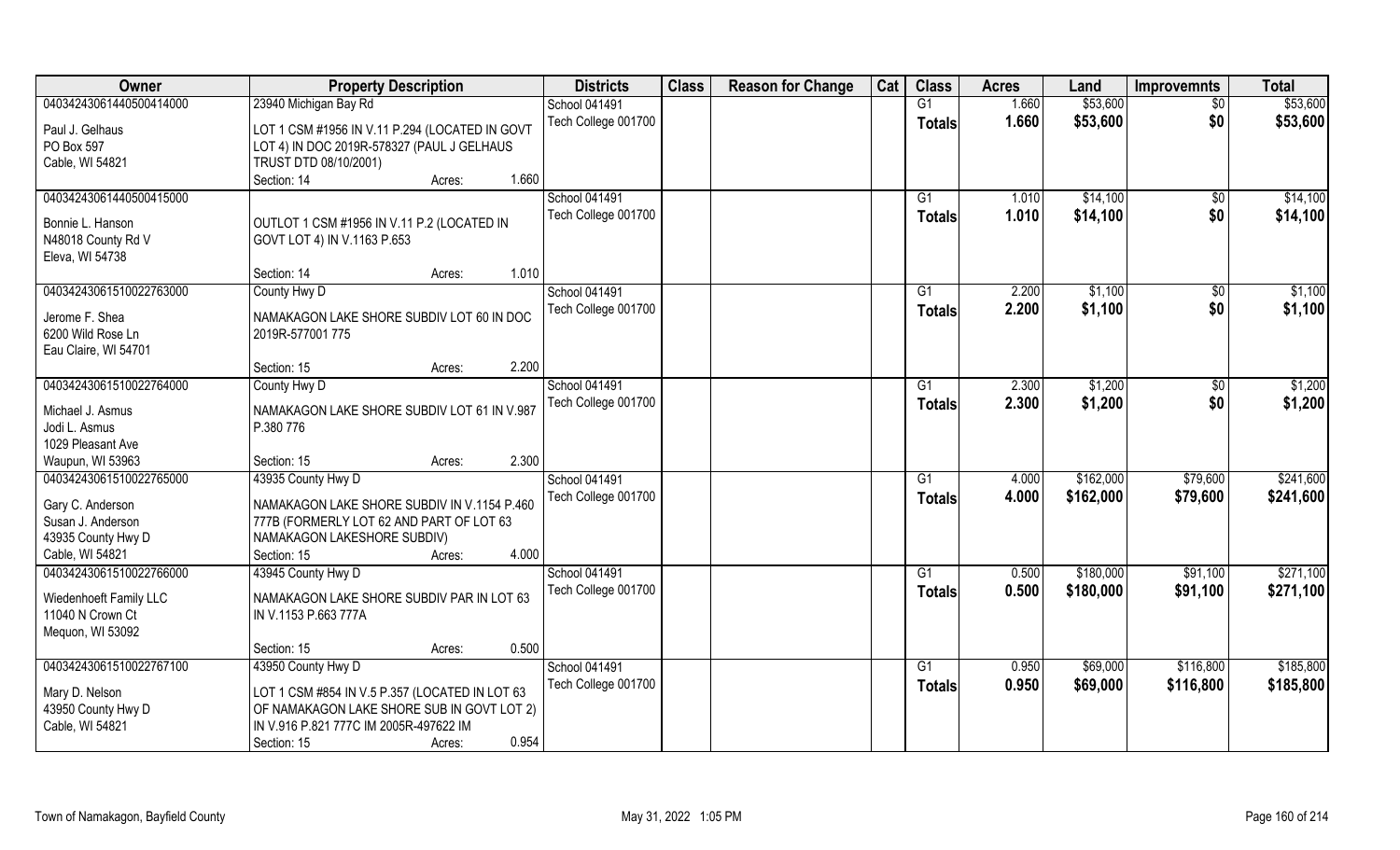| <b>Class</b><br><b>Class</b><br>Owner<br><b>Districts</b><br><b>Reason for Change</b><br>Cat<br><b>Property Description</b><br><b>Acres</b><br>Land<br><b>Improvemnts</b> | <b>Total</b>                |
|---------------------------------------------------------------------------------------------------------------------------------------------------------------------------|-----------------------------|
| 04034243061510022768100<br>43970 County Hwy D<br>School 041491<br>G1<br>0.860<br>\$114,000<br>\$112,100                                                                   | \$226,100                   |
| 0.860<br>Tech College 001700<br>\$114,000<br>\$112,100<br><b>Totals</b><br>NAMAKAGON LAKE SHORE SUB DIV PAR IN LOTS 63<br>Monte L. Ortman                                 | \$226,100                   |
| 1339 Star School Rd<br>& 64 IN DOC 2017R-571123 LESS PAR IN DOC                                                                                                           |                             |
| Stoughton, WI 53589<br>2019R-579399 777E                                                                                                                                  |                             |
| 0.859<br>Section: 15<br>Acres:                                                                                                                                            |                             |
| 43975 County Hwy D<br><b>School 041491</b><br>04034243061510022769000<br>0.600<br>\$210,600<br>\$119,300<br>G1                                                            | \$329,900                   |
| Tech College 001700<br>0.600<br>\$119,300<br>\$210,600<br>Totals                                                                                                          | \$329,900                   |
| LOT 1 CSM #847 V.5 P.343 (LOCATED IN LOTS 63 &<br>Richard L & Sheila K Longnecker Family                                                                                  |                             |
| 64 NAMAKAGON LAKE SHORE SUBDIV) IN DOC<br>Trust<br>16964 Potomac St NE<br>2021R-587849 777D                                                                               |                             |
| 0.600<br>Forest Lake, MN 55025<br>Section: 15<br>Acres:                                                                                                                   |                             |
| School 041491<br>04034243061510022771000<br>G1<br>0.600<br>\$5,500<br>County Hwy D                                                                                        | \$5,500<br>$\sqrt{6}$       |
| Tech College 001700<br>0.600<br>\$5,500                                                                                                                                   | \$0<br>\$5,500              |
| <b>Totals</b><br>Dawn A. Bratz<br>NAMAKAGON LAKE SHORE SUBDIV N 1/2 OF PAR IN                                                                                             |                             |
| 44025 Co Hwy D<br>LOT 65 IN V.928 P.86 777F IM 2005R-502008                                                                                                               |                             |
| Cable, WI 54821                                                                                                                                                           |                             |
| 0.600<br>Section: 15<br>Acres:                                                                                                                                            |                             |
| 04034243061510022772000<br>School 041491<br>0.400<br>County Hwy D<br>X3<br>\$0                                                                                            | $\sqrt[6]{3}$<br>\$0        |
| Tech College 001700<br>0.400<br>\$0<br><b>Totals</b><br>NAMAKAGON LAKE SHORE SUBDIV .43A HWY IN<br>Hwy Bayfield County                                                    | \$0<br>\$0                  |
| 117 E 5th St<br>V.177 P.599, V.181 P.65 & V.181 P.45 778                                                                                                                  |                             |
| Washburn, WI 54891                                                                                                                                                        |                             |
| 0.400<br>Section: 15<br>Acres:                                                                                                                                            |                             |
| 04034243061510022773000<br>43995 County Hwy D<br>0.740<br>\$214,300<br>\$158,700<br>School 041491<br>G1                                                                   | \$373,000                   |
| \$214,300<br>Tech College 001700<br>0.740<br>\$158,700<br><b>Totals</b>                                                                                                   | \$373,000                   |
| LOT 1 CSM #1821 IN V.10 P.364 (LOCATED IN GOVT<br>Randy D. Lueth Trustee                                                                                                  |                             |
| 1826 Pheasant Run Dr<br>LOT 1 & PART OF LOT 65 NAMAKAGON LAKE SHORE                                                                                                       |                             |
| Marshfield, WI 54449<br><b>SUB) 458A</b>                                                                                                                                  |                             |
| 0.740<br>Section: 15<br>Acres:                                                                                                                                            |                             |
| School 041491<br>26.000<br>04034243061510500110000<br>$\overline{X1}$<br><b>Burgundy Point Rd</b><br>$\sqrt{30}$                                                          | $\sqrt{$0}$<br>\$0          |
| 26.000<br>\$0<br>Tech College 001700<br><b>Totals</b><br>GOVT LOT 1 460<br>Forest Service U S a                                                                           | \$0 <br>\$0                 |
| 1170 4th Ave S                                                                                                                                                            |                             |
| Park Falls, WI 54552                                                                                                                                                      |                             |
| 26.000<br>Section: 15<br>Acres:                                                                                                                                           |                             |
| 04034243061510500210000<br>School 041491<br>\$16,000<br>County Hwy D<br>G6<br>8.000                                                                                       | \$16,000<br>$\overline{50}$ |
| Tech College 001700<br>8.000<br>\$16,000<br>Totals<br>Steve M. Bollig<br>GOVT LOT 2 LESS SUB-DIVISION & LESS PAR IN                                                       | \$0<br>\$16,000             |
| 43835 County Hwy D<br>DOC 2020R-581526 458                                                                                                                                |                             |
| Cable, WI 54821                                                                                                                                                           |                             |
| 8.000<br>Section: 15<br>Acres:                                                                                                                                            |                             |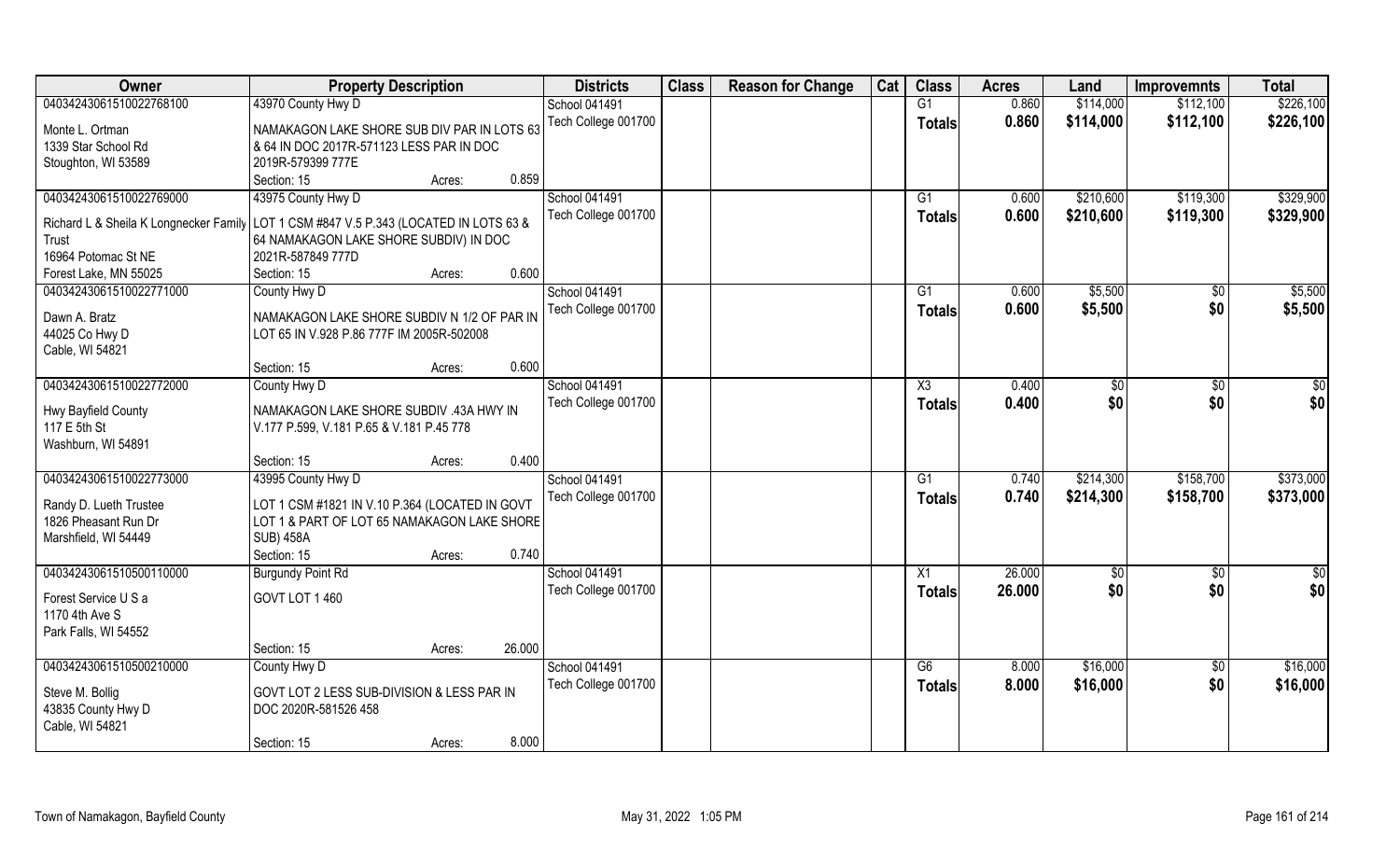| Owner                     |                                                | <b>Property Description</b> |        | <b>Districts</b>     | <b>Class</b> | <b>Reason for Change</b> | Cat | <b>Class</b>    | <b>Acres</b> | Land          | <b>Improvemnts</b> | <b>Total</b> |
|---------------------------|------------------------------------------------|-----------------------------|--------|----------------------|--------------|--------------------------|-----|-----------------|--------------|---------------|--------------------|--------------|
| 04034243061510500230000   | 43985 County Hwy D                             |                             |        | School 041491        |              |                          |     | G1              | 0.700        | \$162,000     | \$111,400          | \$273,400    |
| James R. Seidl            | PAR IN GOVT LOT 2 IN V.228 P.334 458B          |                             |        | Tech College 001700  |              |                          |     | <b>Totals</b>   | 0.700        | \$162,000     | \$111,400          | \$273,400    |
| 410 Joy Ave               |                                                |                             |        |                      |              |                          |     |                 |              |               |                    |              |
| Ripon, WI 54971-1712      |                                                |                             |        |                      |              |                          |     |                 |              |               |                    |              |
|                           | Section: 15                                    | Acres:                      | 0.700  |                      |              |                          |     |                 |              |               |                    |              |
| 04034243061510500310000   | County Hwy D                                   |                             |        | <b>School 041491</b> |              |                          |     | X1              | 8.300        | \$0           | \$0                | $\sqrt{50}$  |
| Forest Service U S a      | GOVT LOT 3 459                                 |                             |        | Tech College 001700  |              |                          |     | <b>Totals</b>   | 8.300        | \$0           | \$0                | \$0          |
| 1170 4th Ave S            |                                                |                             |        |                      |              |                          |     |                 |              |               |                    |              |
| Park Falls, WI 54552      |                                                |                             |        |                      |              |                          |     |                 |              |               |                    |              |
|                           | Section: 15                                    | Acres:                      | 8.300  |                      |              |                          |     |                 |              |               |                    |              |
| 04034243061510500910000   | <b>Burgundy Point Rd</b>                       |                             |        | School 041491        |              |                          |     | X1              | 7.500        | \$0           | \$0                | \$0          |
| Forest Service U S a      | GOVT LOT 9 466                                 |                             |        | Tech College 001700  |              |                          |     | <b>Totals</b>   | 7.500        | \$0           | \$0                | \$0          |
| 1170 4th Ave S            |                                                |                             |        |                      |              |                          |     |                 |              |               |                    |              |
| Park Falls, WI 54552      |                                                |                             |        |                      |              |                          |     |                 |              |               |                    |              |
|                           | Section: 15                                    | Acres:                      | 7.500  |                      |              |                          |     |                 |              |               |                    |              |
| 04034243061510501010000   | County Hwy D                                   |                             |        | School 041491        |              |                          |     | X1              | 13.800       | $\sqrt[6]{3}$ | \$0                | \$0          |
| Forest Service U S a      | GOVT LOT 10 467                                |                             |        | Tech College 001700  |              |                          |     | Totals          | 13,800       | \$0           | \$0                | \$0          |
| 1170 4th Ave S            |                                                |                             |        |                      |              |                          |     |                 |              |               |                    |              |
| Park Falls, WI 54552      |                                                |                             |        |                      |              |                          |     |                 |              |               |                    |              |
|                           | Section: 15                                    | Acres:                      | 13.800 |                      |              |                          |     |                 |              |               |                    |              |
| 04034243061510501510000   | County Hwy D                                   |                             |        | School 041491        |              |                          |     | $\overline{G6}$ | 5.000        | \$10,000      | $\sqrt[6]{30}$     | \$10,000     |
| Steve M. Bollig           | GOVT LOT 15 IN DOC 2020R-581526 473            |                             |        | Tech College 001700  |              |                          |     | <b>Totals</b>   | 5.000        | \$10,000      | \$0                | \$10,000     |
| 43835 County Hwy D        |                                                |                             |        |                      |              |                          |     |                 |              |               |                    |              |
| Cable, WI 54821           |                                                |                             |        |                      |              |                          |     |                 |              |               |                    |              |
|                           | Section: 15                                    | Acres:                      | 5.000  |                      |              |                          |     |                 |              |               |                    |              |
| 04034243061520023001000   | 43995 Dodd Dr                                  |                             |        | School 041491        |              |                          |     | G1              | 0.400        | \$169,200     | \$89,100           | \$258,300    |
| Kathleen M. Mckee Trustee | NAMAKAGON SUB-DIVISION LOTS 1-3 & N 22' OF     |                             |        | Tech College 001700  |              |                          |     | <b>Totals</b>   | 0.400        | \$169,200     | \$89,100           | \$258,300    |
| 9611 S Winchester Ave     | LOT 4 IN DOC 2019R-579672, 2019R-579673 &      |                             |        |                      |              |                          |     |                 |              |               |                    |              |
| Chicago, IL 60643         | 2019R-579674 782 (MCKEE-KIRK FAMILY TRUST      |                             |        |                      |              |                          |     |                 |              |               |                    |              |
|                           | Section: 15                                    | Acres:                      | 0.400  |                      |              |                          |     |                 |              |               |                    |              |
| 04034243061520023002000   | 43975 Dodd Dr                                  |                             |        | School 041491        |              |                          |     | G1              | 0.700        | \$165,600     | \$39,600           | \$205,200    |
| Mark R. Pieri             | NAMAKAGON SUB-DIVISION S 23' OF LOT 4 & LOTS ! |                             |        | Tech College 001700  |              |                          |     | Totals          | 0.700        | \$165,600     | \$39,600           | \$205,200    |
| Mary A. Pieri             | & 6 LESS PAR IN LOT 6 IN DOC 2021R -591166 785 |                             |        |                      |              |                          |     |                 |              |               |                    |              |
| 841 Ivy Oaks Dr           |                                                |                             |        |                      |              |                          |     |                 |              |               |                    |              |
| Caledonia, IL 61011       | Section: 15                                    | Acres:                      | 0.700  |                      |              |                          |     |                 |              |               |                    |              |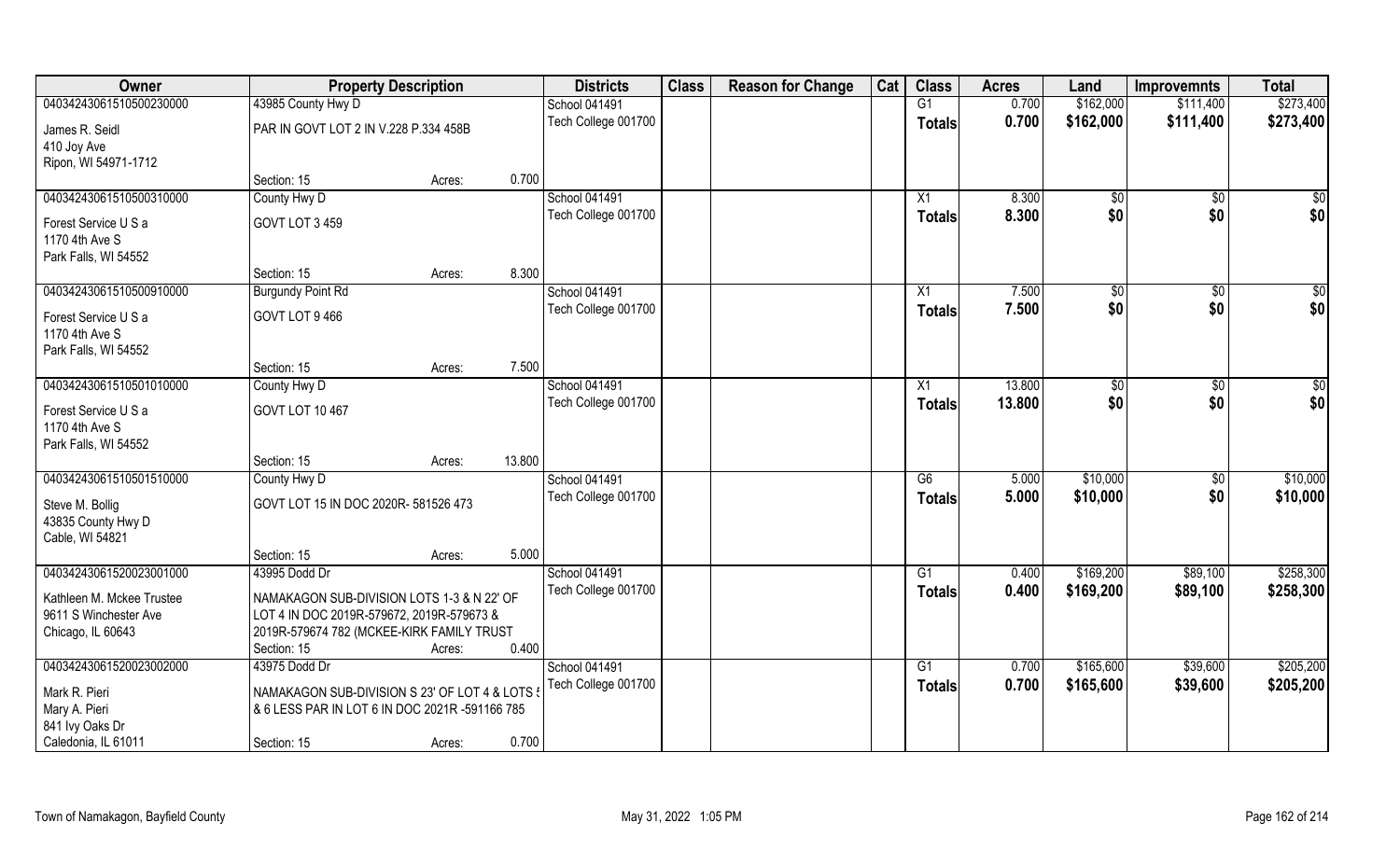| Owner                   | <b>Property Description</b>                       | <b>Districts</b>                            | <b>Class</b> | <b>Reason for Change</b> | Cat | <b>Class</b>    | <b>Acres</b>   | Land                       | <b>Improvemnts</b>     | <b>Total</b> |
|-------------------------|---------------------------------------------------|---------------------------------------------|--------------|--------------------------|-----|-----------------|----------------|----------------------------|------------------------|--------------|
| 04034243061520023003000 | 43955 Dodd Dr                                     | School 041491                               |              |                          |     | G1              | 0.230          | \$135,000                  | \$104,600              | \$239,600    |
| Mark R. Pieri           | LOT 1 CSM #585 V.4 P.181 (FORMERLY PART OF        | Tech College 001700                         |              |                          |     | Totals          | 0.230          | \$135,000                  | \$104,600              | \$239,600    |
| 841 Ivy Oaks Dr         | LOTS 7 & 8 OF NAMAKAGON LAKE SHORE SUBDIV)        |                                             |              |                          |     |                 |                |                            |                        |              |
| Caledonia, IL 61011     | IN V.975 P.214 788 (MARK R PIERI REV TRUST DTD    |                                             |              |                          |     |                 |                |                            |                        |              |
|                         | 0.230<br>Section: 15<br>Acres:                    |                                             |              |                          |     |                 |                |                            |                        |              |
| 04034243061520023004000 | 43930 Dodd Dr                                     | <b>School 041491</b><br>Tech College 001700 |              |                          |     | G1              | 4.700<br>4.700 | \$1,154,800<br>\$1,154,800 | \$531,800<br>\$531,800 | \$1,686,600  |
| Thomas S. Gerbig        | NAMAKAGON SUB-DIVISION LOTS 9-37 TOGETHER         |                                             |              |                          |     | Totals          |                |                            |                        | \$1,686,600  |
| Kathleen Gerbig         | WITH SWLY 1/2 OF VAC PHILLIPS LN ADJ TO LOT 9     |                                             |              |                          |     |                 |                |                            |                        |              |
| 1208 NE 11th Ave        | LESS PAR IN V.874 P.242 IM 2003R-486500           |                                             |              |                          |     |                 |                |                            |                        |              |
| Faribault, MN 55021     | 4.700<br>Section: 15<br>Acres:                    |                                             |              |                          |     |                 |                |                            |                        |              |
| 04034243061520023005000 | 43940 Dodd Dr                                     | School 041491                               |              |                          |     | G1              | 0.630          | \$190,800                  | \$55,500               | \$246,300    |
| Thomas E. Wagner        | LOT 3 CSM V.4 P.181 (ART OF LOTS 7 & 8 9.9A & 35  | Tech College 001700                         |              |                          |     | <b>Totals</b>   | 0.630          | \$190,800                  | \$55,500               | \$246,300    |
| Jeannie C. Wagner       | -39 NAMAKAGON SUB-DIVISION & PART OF LOTS         |                                             |              |                          |     |                 |                |                            |                        |              |
| 335 E Arch St           | 9,9A,35,36&37 IN 2017R-567886) 791                |                                             |              |                          |     |                 |                |                            |                        |              |
| Marquette, MI 49855     | 0.630<br>Section: 15<br>Acres:                    |                                             |              |                          |     |                 |                |                            |                        |              |
| 04034243061520023006000 | Dodd Dr                                           | School 041491                               |              |                          |     | G1              | 0.100          | \$38,300                   | \$0                    | \$38,300     |
| Mark R. Pieri           | NAMAKAGON SUB-DIVISION LOT 40 LESS N 1/2 IN       | Tech College 001700                         |              |                          |     | <b>Totals</b>   | 0.100          | \$38,300                   | \$0                    | \$38,300     |
| 841 Ivy Oaks Dr         | V.975 P.215 793 (MARK R PIERI REV TRUST DTD       |                                             |              |                          |     |                 |                |                            |                        |              |
| Caledonia, IL 61011     | 2/07/2007 & MARY PIERI REV TRUST DTD 2/07/2007)   |                                             |              |                          |     |                 |                |                            |                        |              |
|                         | Section: 15<br>0.100<br>Acres:                    |                                             |              |                          |     |                 |                |                            |                        |              |
| 04034243061520023007000 | 43950 Dodd Dr                                     | School 041491                               |              |                          |     | G1              | 0.200          | \$114,800                  | \$31,900               | \$146,700    |
| Mark R. Pieri           | NAMAKAGON SUB-DIVISION N 1/2 OF LOT 40 & LOT      | Tech College 001700                         |              |                          |     | <b>Totals</b>   | 0.200          | \$114,800                  | \$31,900               | \$146,700    |
| 841 lvy Oaks Dr         | 41 & LOT 2 CSM V.4 P.181 IN V.975 P.215 794 (MARK |                                             |              |                          |     |                 |                |                            |                        |              |
| Caledonia, IL 61011     | R PIERI REV TRUST DTD 2/07/2007 & MARY PIERI      |                                             |              |                          |     |                 |                |                            |                        |              |
|                         | 0.230<br>Section: 15<br>Acres:                    |                                             |              |                          |     |                 |                |                            |                        |              |
| 04034243061520023008000 | 43960 Dodd Dr                                     | School 041491                               |              |                          |     | $\overline{G1}$ | 0.100          | \$76,500                   | \$24,000               | \$100,500    |
|                         |                                                   | Tech College 001700                         |              |                          |     | <b>Totals</b>   | 0.100          | \$76,500                   | \$24,000               | \$100,500    |
| Mark R. Pieri           | NAMAKAGON SUB-DIVISION LOT 42 IN V.975 P.124      |                                             |              |                          |     |                 |                |                            |                        |              |
| 841 Ivy Oaks Dr         | 795 (MARK R PIERI REV TRUST DTD 2/07/2007 &       |                                             |              |                          |     |                 |                |                            |                        |              |
| Caledonia, IL 61011     | MARY PIERI REV TRUST DTD 2/07/2007)               |                                             |              |                          |     |                 |                |                            |                        |              |
|                         | 0.100<br>Section: 15<br>Acres:                    |                                             |              |                          |     |                 |                |                            |                        |              |
| 04034243061520023009000 | 43970 Dodd Dr                                     | School 041491                               |              |                          |     | G1              | 0.200          | \$84,600                   | \$169,900              | \$254,500    |
| Paul J. Krueger         | NAMAKAGON SUB-DIVISION LOT 43 IN V.998 P.431      | Tech College 001700                         |              |                          |     | Totals          | 0.200          | \$84,600                   | \$169,900              | \$254,500    |
| 43970 Dodd Dr           | 796                                               |                                             |              |                          |     |                 |                |                            |                        |              |
| Cable, WI 54821         |                                                   |                                             |              |                          |     |                 |                |                            |                        |              |
|                         | 0.200<br>Section: 15<br>Acres:                    |                                             |              |                          |     |                 |                |                            |                        |              |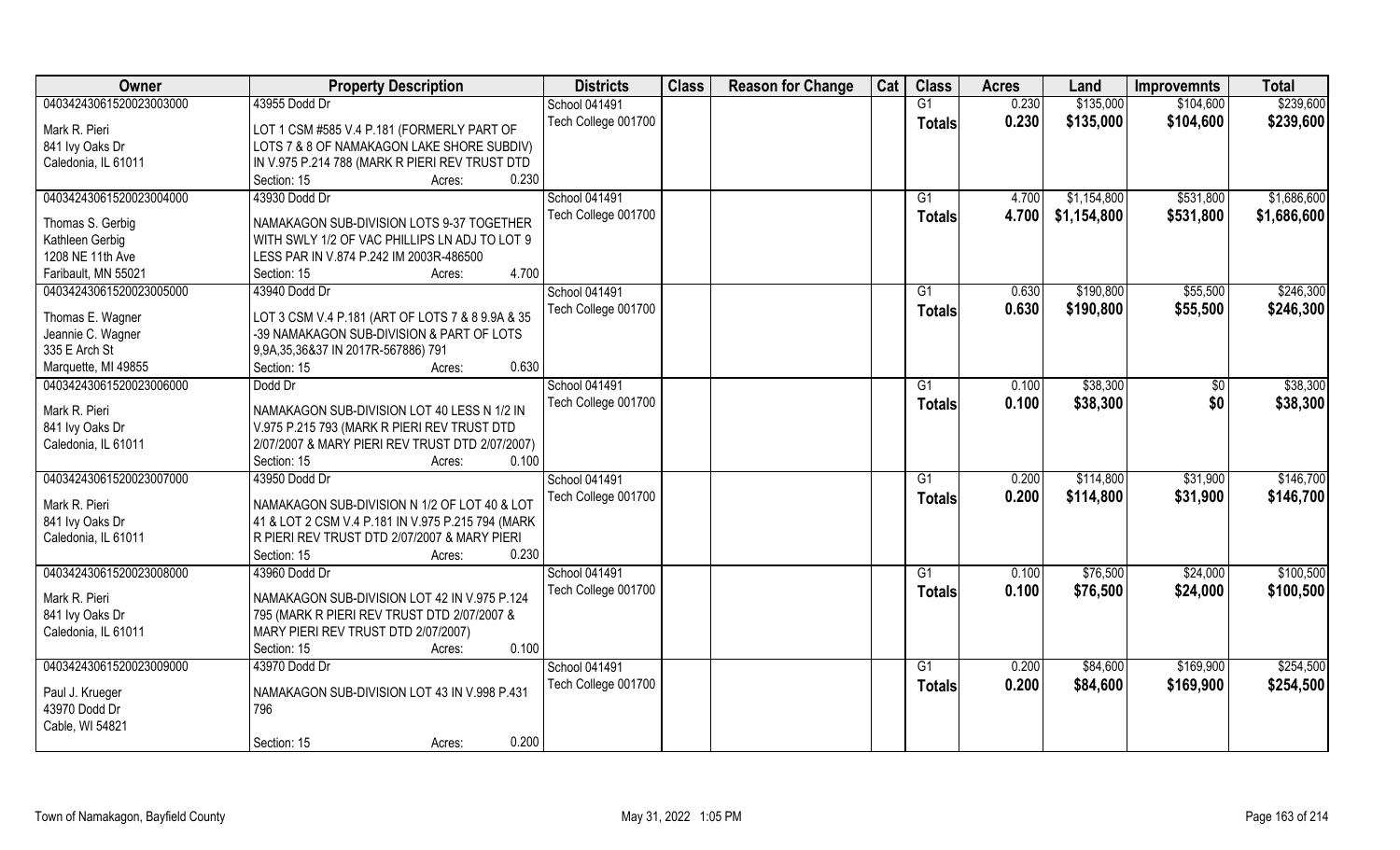| Owner                                        | <b>Property Description</b>                          | <b>Districts</b>    | <b>Class</b> | <b>Reason for Change</b> | Cat | <b>Class</b>    | <b>Acres</b> | Land            | <b>Improvemnts</b> | <b>Total</b> |
|----------------------------------------------|------------------------------------------------------|---------------------|--------------|--------------------------|-----|-----------------|--------------|-----------------|--------------------|--------------|
| 04034243061520023010000                      | 43970 Dodd Dr                                        | School 041491       |              |                          |     | G1              | 0.200        | \$90,000        | \$11,500           | \$101,500    |
| Paul J. Krueger                              | NAMAKAGON SUB-DIVISION LOT 44 IN V.998 P.431         | Tech College 001700 |              |                          |     | <b>Totals</b>   | 0.200        | \$90,000        | \$11,500           | \$101,500    |
| 43970 Dodd Dr                                | 797                                                  |                     |              |                          |     |                 |              |                 |                    |              |
| Cable, WI 54821                              |                                                      |                     |              |                          |     |                 |              |                 |                    |              |
|                                              | 0.200<br>Section: 15<br>Acres:                       |                     |              |                          |     |                 |              |                 |                    |              |
| 04034243061520023011000                      | 43990 Dodd Dr                                        | School 041491       |              |                          |     | G <sub>1</sub>  | 0.200        | \$86,400        | \$97,500           | \$183,900    |
| John A. Pierce                               | NAMAKAGON SUB-DIVISION LOT 45 798 (PIERCE            | Tech College 001700 |              |                          |     | <b>Totals</b>   | 0.200        | \$86,400        | \$97,500           | \$183,900    |
| 43990 Dodd Dr                                | TRUST)                                               |                     |              |                          |     |                 |              |                 |                    |              |
| Cable, WI 54821                              |                                                      |                     |              |                          |     |                 |              |                 |                    |              |
|                                              | 0.200<br>Section: 15<br>Acres:                       |                     |              |                          |     |                 |              |                 |                    |              |
| 04034243061520023012000                      | Dodd Dr                                              | School 041491       |              |                          |     | G1              | 0.200        | \$90,000        | \$0                | \$90,000     |
| John A. Pierce                               |                                                      | Tech College 001700 |              |                          |     | <b>Totals</b>   | 0.200        | \$90,000        | \$0                | \$90,000     |
| 43990 Dodd Dr                                | NAMAKAGON SUB-DIVISION LOT 46 799 (PIERCE<br>TRUST)  |                     |              |                          |     |                 |              |                 |                    |              |
| Cable, WI 54821                              |                                                      |                     |              |                          |     |                 |              |                 |                    |              |
|                                              | 0.200<br>Section: 15<br>Acres:                       |                     |              |                          |     |                 |              |                 |                    |              |
| 04034243061520023013000                      | 43990 Dodd Dr                                        | School 041491       |              |                          |     | G1              | 0.200        | \$90,000        | \$45,800           | \$135,800    |
|                                              |                                                      | Tech College 001700 |              |                          |     | <b>Totals</b>   | 0.200        | \$90,000        | \$45,800           | \$135,800    |
| Pierce Trust Dtd 07/28/1995<br>43990 Dodd Dr | NAMAKAGON SUB-DIVISION LOT 47 IN V.1145 P.953<br>800 |                     |              |                          |     |                 |              |                 |                    |              |
| Cable, WI 54821                              |                                                      |                     |              |                          |     |                 |              |                 |                    |              |
|                                              | 0.200<br>Section: 15<br>Acres:                       |                     |              |                          |     |                 |              |                 |                    |              |
| 04034243061520300010000                      | Champaign Island                                     | School 041491       |              |                          |     | $\overline{X1}$ | 1.000        | \$0             | \$0                | \$0          |
|                                              |                                                      | Tech College 001700 |              |                          |     | <b>Totals</b>   | 1.000        | \$0             | \$0                | \$0          |
| Forest Service U S a                         | ISLAND CAMP FORMERLY CHAMPAGNE ISLAND IN             |                     |              |                          |     |                 |              |                 |                    |              |
| 1170 4th Ave S<br>Park Falls, WI 54552       | V.223 P.403 472                                      |                     |              |                          |     |                 |              |                 |                    |              |
|                                              | 1.000<br>Section: 15<br>Acres:                       |                     |              |                          |     |                 |              |                 |                    |              |
| 04034243061520501110000                      | 43925 County Hwy D                                   | School 041491       |              |                          |     | G1              | 11.000       | \$761,200       | \$595,600          | \$1,356,800  |
|                                              |                                                      | Tech College 001700 |              |                          |     | <b>Totals</b>   | 11.000       | \$761,200       | \$595,600          | \$1,356,800  |
| Richard A. Erickson                          | PAR IN GOVT LOTS 5 & 11 IN V.1057 P.490 & EASE       |                     |              |                          |     |                 |              |                 |                    |              |
| 4875 E Lake Harriet Blvd                     | ACROSS GOVT LOT 2 IN V.522 P.69 461 (1/2 INT         |                     |              |                          |     |                 |              |                 |                    |              |
| Minneapolis, MN 55409-2244                   | JULIANNE CORTY REV TRUST DTD 01/06/2011)             |                     |              |                          |     |                 |              |                 |                    |              |
| 04034243061520501120000                      | 11.000<br>Section: 15<br>Acres:<br>County Hwy D      | School 041491       |              |                          |     | X1              | 1.300        | $\overline{50}$ | $\overline{60}$    | \$0          |
|                                              |                                                      | Tech College 001700 |              |                          |     |                 | 1.300        | \$0             | \$0                | \$0          |
| Forest Service U S a                         | GOT LOT 11 LESS V.147 P.218; V.202 P.87; V.499 P.18  |                     |              |                          |     | <b>Totals</b>   |              |                 |                    |              |
| 1170 4th Ave S                               | 468                                                  |                     |              |                          |     |                 |              |                 |                    |              |
| Park Falls, WI 54552                         |                                                      |                     |              |                          |     |                 |              |                 |                    |              |
|                                              | 1.300<br>Section: 15<br>Acres:                       |                     |              |                          |     |                 |              |                 |                    |              |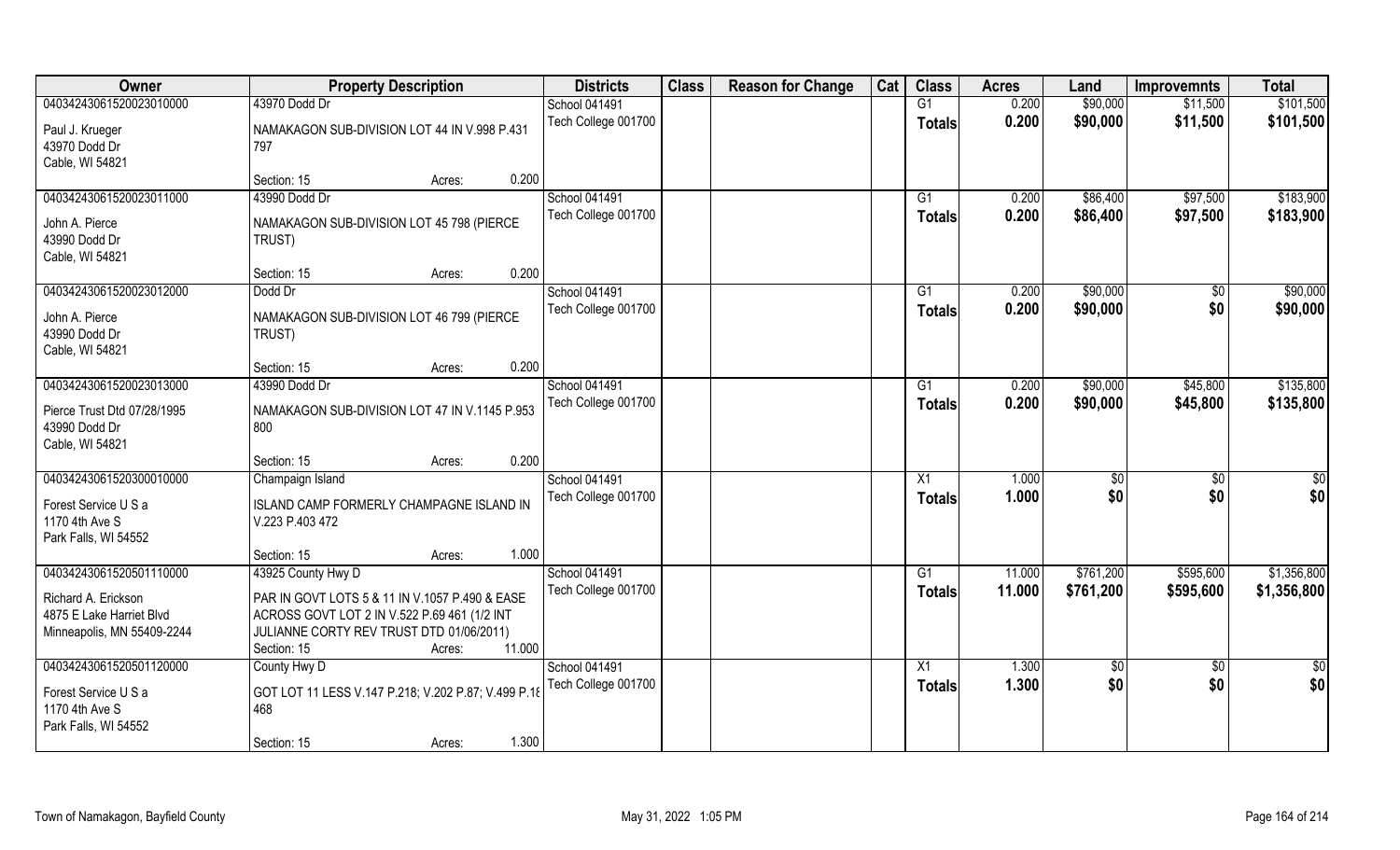| Owner                    | <b>Property Description</b>                   |        |        | <b>Districts</b>    | <b>Class</b> | <b>Reason for Change</b> | Cat | <b>Class</b>         | <b>Acres</b>    | Land                  | <b>Improvemnts</b> | <b>Total</b>          |
|--------------------------|-----------------------------------------------|--------|--------|---------------------|--------------|--------------------------|-----|----------------------|-----------------|-----------------------|--------------------|-----------------------|
| 04034243061530500610000  | 22230 Garmisch Rd                             |        |        | School 041491       |              |                          |     | X1                   | 39.700          | $\sqrt{6}$            | $\overline{50}$    | $\overline{50}$       |
| Forest Service U S a     | GOVT LOT 6 462                                |        |        | Tech College 001700 |              |                          |     | <b>Totals</b>        | 39.700          | \$0                   | \$0                | \$0                   |
| 1170 4th Ave S           |                                               |        |        |                     |              |                          |     |                      |                 |                       |                    |                       |
| Park Falls, WI 54552     |                                               |        |        |                     |              |                          |     |                      |                 |                       |                    |                       |
|                          | Section: 15                                   | Acres: | 39.700 |                     |              |                          |     |                      |                 |                       |                    |                       |
| 04034243061530500710000  | Garmisch Rd                                   |        |        | School 041491       |              |                          |     | X1                   | 36.400          | $\sqrt[6]{}$          | $\overline{50}$    | $\sqrt{50}$           |
| Forest Service U S a     | GOVT LOT 7 463                                |        |        | Tech College 001700 |              |                          |     | <b>Totals</b>        | 36.400          | \$0                   | \$0                | \$0                   |
| 1170 4th Ave S           |                                               |        |        |                     |              |                          |     |                      |                 |                       |                    |                       |
| Park Falls, WI 54552     |                                               |        |        |                     |              |                          |     |                      |                 |                       |                    |                       |
|                          | Section: 15                                   | Acres: | 36.400 |                     |              |                          |     |                      |                 |                       |                    |                       |
| 04034243061530500810000  | County Hwy D                                  |        |        | School 041491       |              |                          |     | X1                   | 21.300          | \$0                   | \$0                | \$0                   |
| Forest Service U S a     | GOVT LOT 8 LESS E 436' OF SHORE LINE IN V.333 |        |        | Tech College 001700 |              |                          |     | <b>Totals</b>        | 21.300          | \$0                   | \$0                | \$0                   |
| 1170 4th Ave S           | P.90; V.158 P.260 464                         |        |        |                     |              |                          |     |                      |                 |                       |                    |                       |
| Park Falls, WI 54552     |                                               |        |        |                     |              |                          |     |                      |                 |                       |                    |                       |
|                          | Section: 15                                   | Acres: | 21.300 |                     |              |                          |     |                      |                 |                       |                    |                       |
| 04034243061530501210000  | County Hwy D                                  |        |        | School 041491       |              |                          |     | X1                   | 16.900          | \$0                   | \$0                | $\overline{50}$       |
| Forest Service U S a     | GOVT LOT 12 469                               |        |        | Tech College 001700 |              |                          |     | <b>Totals</b>        | 16.900          | \$0                   | \$0                | \$0                   |
| 1170 4th Ave S           |                                               |        |        |                     |              |                          |     |                      |                 |                       |                    |                       |
| Park Falls, WI 54552     |                                               |        |        |                     |              |                          |     |                      |                 |                       |                    |                       |
|                          | Section: 15                                   | Acres: | 16.900 |                     |              |                          |     |                      |                 |                       |                    |                       |
| 04034243061540501310000  | <b>Burgundy Point Rd</b>                      |        |        | School 041491       |              |                          |     | X1                   | 29.140          | $\sqrt[6]{30}$        | $\overline{50}$    | \$0                   |
| Forest Service U S a     | GOVT LOT 13 470                               |        |        | Tech College 001700 |              |                          |     | Totals               | 29.140          | \$0                   | \$0                | \$0                   |
| 1170 4th Ave S           |                                               |        |        |                     |              |                          |     |                      |                 |                       |                    |                       |
| Park Falls, WI 54552     |                                               |        |        |                     |              |                          |     |                      |                 |                       |                    |                       |
|                          | Section: 15                                   | Acres: | 29.140 |                     |              |                          |     |                      |                 |                       |                    |                       |
| 04034243061540501410000  | County Hwy D                                  |        |        | School 041491       |              |                          |     | X1                   | 23.040          | \$0                   | \$0                | \$0                   |
| Forest Service U S a     | <b>GOVT LOT 14 471</b>                        |        |        | Tech College 001700 |              |                          |     | <b>Totals</b>        | 23.040          | \$0                   | \$0                | \$0                   |
| 1170 4th Ave S           |                                               |        |        |                     |              |                          |     |                      |                 |                       |                    |                       |
| Park Falls, WI 54552     |                                               |        |        |                     |              |                          |     |                      |                 |                       |                    |                       |
|                          | Section: 15                                   | Acres: | 23.040 |                     |              |                          |     |                      |                 |                       |                    |                       |
| 04034243061610500110000  | Island                                        |        |        | School 041491       |              |                          |     | G1<br>G <sub>6</sub> | 1.300<br>38.000 | \$220,600<br>\$76,000 | \$38,800<br>\$0    | \$259,400<br>\$76,000 |
| Minis Adon Corporation   | GOVT LOT 1474                                 |        |        | Tech College 001700 |              |                          |     | <b>Totals</b>        | 39.300          | \$296,600             | \$38,800           | \$335,400             |
| 4904 Kingston Dr         |                                               |        |        |                     |              |                          |     |                      |                 |                       |                    |                       |
| Annandale, VA 22003-6149 |                                               |        |        |                     |              |                          |     |                      |                 |                       |                    |                       |
|                          | Section: 16                                   | Acres: | 39.300 |                     |              |                          |     |                      |                 |                       |                    |                       |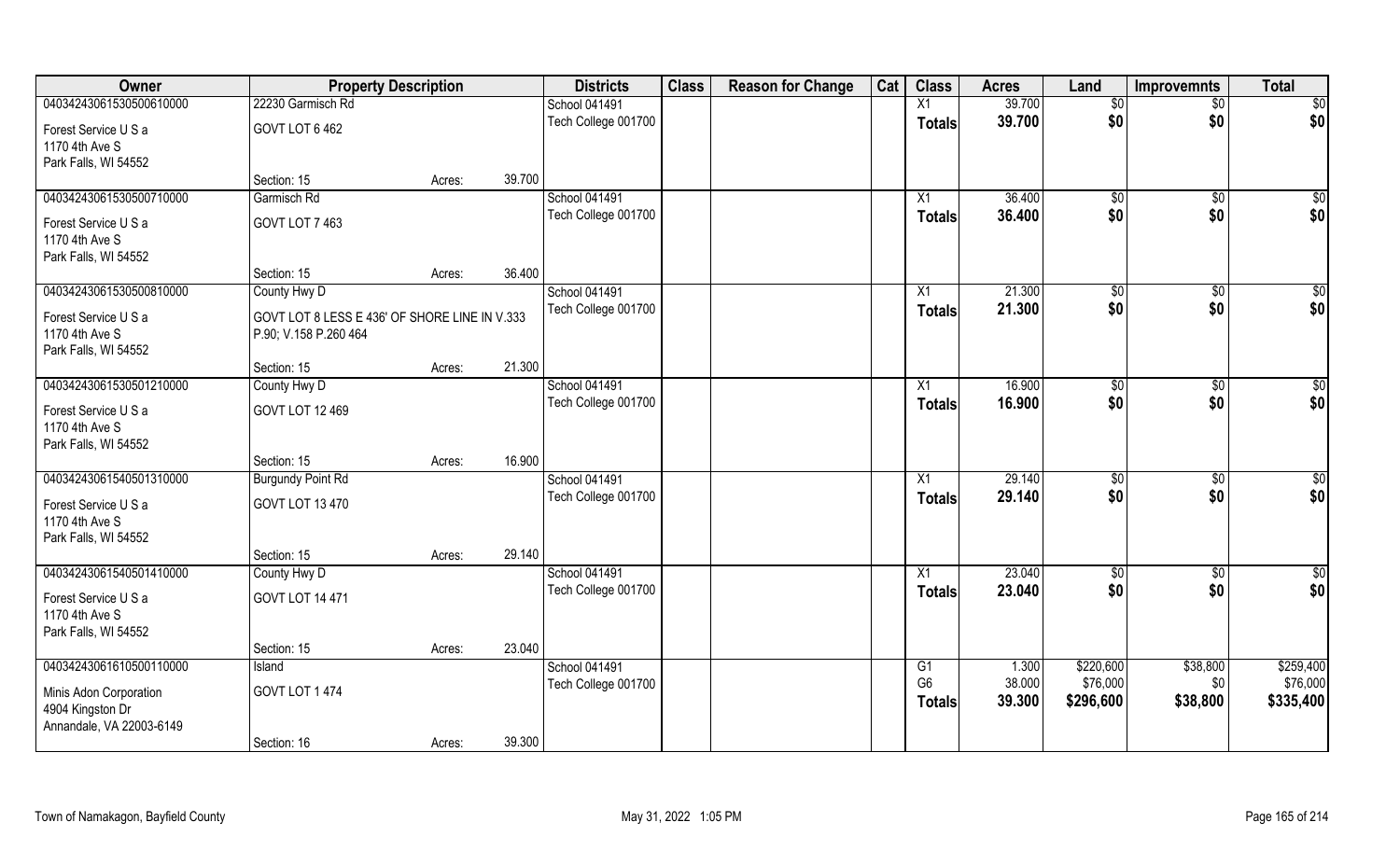| Owner                          |                                                  | <b>Property Description</b> |        | <b>Districts</b>    | <b>Class</b>   | <b>Reason for Change</b> | Cat  | <b>Class</b>    | <b>Acres</b> | Land      | <b>Improvemnts</b> | <b>Total</b> |
|--------------------------------|--------------------------------------------------|-----------------------------|--------|---------------------|----------------|--------------------------|------|-----------------|--------------|-----------|--------------------|--------------|
| 04034243061620500710000        | 20960 County Hwy M                               |                             |        | School 041491       | G1             | Correct acreage          |      | $\overline{G1}$ | 12.122       | \$390,000 | \$107,500          | \$497,500    |
| Becky A. Oftedahl              | PAR IN GOVT LOT 7 DESC IN DOC 2021R-588868       |                             |        | Tech College 001700 |                |                          |      | G <sub>5</sub>  | 2.000        | \$400     | \$0                | \$400        |
| 6956 Clow Rd                   | 476A                                             |                             |        |                     |                |                          |      | G <sub>6</sub>  | 27.880       | \$55,800  | \$0                | \$55,800     |
| Winneconne, WI 54986           |                                                  |                             |        |                     |                |                          |      | <b>Totals</b>   | 42.002       | \$446,200 | \$107,500          | \$553,700    |
|                                | Section: 16                                      | Acres:                      | 42.002 |                     |                |                          |      |                 |              |           |                    |              |
| 04034243061620500720000        | Cth M                                            |                             |        | School 041491       | G <sub>6</sub> | Correct acreage          | $-4$ | G5              | 6.000        | \$1,800   | \$0                | \$1,800      |
| Becky A. Oftedahl              | PAR IN GOVT LOT 7 & PART OF GOVT LOTS 1 & 2      |                             |        | Tech College 001700 |                |                          |      | G <sub>6</sub>  | 5.100        | \$10,200  | \$0                | \$10,200     |
| 6956 Clow Rd                   | SEC 17 DESC IN DOC 2021R-588868 476              |                             |        |                     |                |                          |      | <b>Totals</b>   | 11.100       | \$12,000  | \$0                | \$12,000     |
| Winneconne, WI 54986           |                                                  |                             |        |                     |                |                          |      |                 |              |           |                    |              |
|                                | Section: 16                                      | Acres:                      | 11.100 |                     |                |                          |      |                 |              |           |                    |              |
| 04034243061620500810000        | Cth M                                            |                             |        | School 041491       |                |                          |      | X1              | 47,550       | \$0       | \$0                | \$0          |
| Dept Agriculture Us F. Service | PAR IN GOVT LOT 8 IN V.870 P.837 (PAR D OF V.333 |                             |        | Tech College 001700 |                |                          |      | <b>Totals</b>   | 47.550       | \$0       | \$0                | \$0          |
| 2610 University Ave            | P.117) 475 IM 2003R-482864 IM 2003R-485489       |                             |        |                     |                |                          |      |                 |              |           |                    |              |
| St Paul, MN 55114              |                                                  |                             |        |                     |                |                          |      |                 |              |           |                    |              |
|                                | Section: 16                                      | Acres:                      | 47.550 |                     |                |                          |      |                 |              |           |                    |              |
| 04034243061630500410000        | Cth M                                            |                             |        | School 041491       |                |                          |      | G5              | 10.000       | \$3,000   | \$0                | \$3,000      |
| Becky A. Oftedahl              | PAR IN GOVT LOTS 4 & 5 IN V.333 P.256 (PAR A IN  |                             |        | Tech College 001700 |                |                          |      | G <sub>6</sub>  | 32.730       | \$114,600 | \$0                | \$114,600    |
| 6956 Clow Rd                   | V.333 P.117) 479                                 |                             |        |                     |                |                          |      | <b>Totals</b>   | 42.730       | \$117,600 | \$0                | \$117,600    |
| Winneconne, WI 54986           |                                                  |                             |        |                     |                |                          |      |                 |              |           |                    |              |
|                                | Section: 16                                      | Acres:                      | 42.730 |                     |                |                          |      |                 |              |           |                    |              |
| 04034243061630500610000        | 20980 County Hwy M                               |                             |        | School 041491       | G1             | New garage at 50%        |      | G1              | 1.720        | \$390,000 | \$80,800           | \$470,800    |
| Kari Pietsch-Wangard           | PAR IN GOVT LOTS 4, 5 & 6 IN V.1110 P.370 477    |                             |        | Tech College 001700 |                |                          |      | G <sub>5</sub>  | 25.000       | \$7,500   | \$0                | \$7,500      |
| 300 S Sawyer Rd                |                                                  |                             |        |                     |                |                          |      | G <sub>6</sub>  | 59.810       | \$119,600 | \$0\$              | \$119,600    |
| Oconomowoc, WI 53066           |                                                  |                             |        |                     |                |                          |      | <b>Totals</b>   | 86.530       | \$517,100 | \$80,800           | \$597,900    |
|                                | Section: 16                                      | Acres:                      | 83.252 |                     |                |                          |      |                 |              |           |                    |              |
| 04034243061640500210000        | Cth M                                            |                             |        | School 041491       |                |                          |      | $\overline{X1}$ | 21.900       | \$0       | $\overline{50}$    | \$0          |
| Forest Service U S a           | GOVT LOT 2481                                    |                             |        | Tech College 001700 |                |                          |      | <b>Totals</b>   | 21.900       | \$0       | \$0                | \$0          |
| 1170 4th Ave S                 |                                                  |                             |        |                     |                |                          |      |                 |              |           |                    |              |
| Park Falls, WI 54552           |                                                  |                             |        |                     |                |                          |      |                 |              |           |                    |              |
|                                | Section: 16                                      | Acres:                      | 21.900 |                     |                |                          |      |                 |              |           |                    |              |
| 04034243061640500310000        | <b>Buck Island</b>                               |                             |        | School 041491       |                |                          |      | G1              | 0.800        | \$78,000  | \$60,600           | \$138,600    |
| Philip C. Rasmussen            | GOVT LOT 3 IN V.1082 P.914 (BUCK ISLAND) 480     |                             |        | Tech College 001700 |                |                          |      | <b>Totals</b>   | 0.800        | \$78,000  | \$60,600           | \$138,600    |
| 21540 Cty Hwy M                |                                                  |                             |        |                     |                |                          |      |                 |              |           |                    |              |
| Cable, WI 54821                |                                                  |                             |        |                     |                |                          |      |                 |              |           |                    |              |
|                                | Section: 16                                      | Acres:                      | 0.800  |                     |                |                          |      |                 |              |           |                    |              |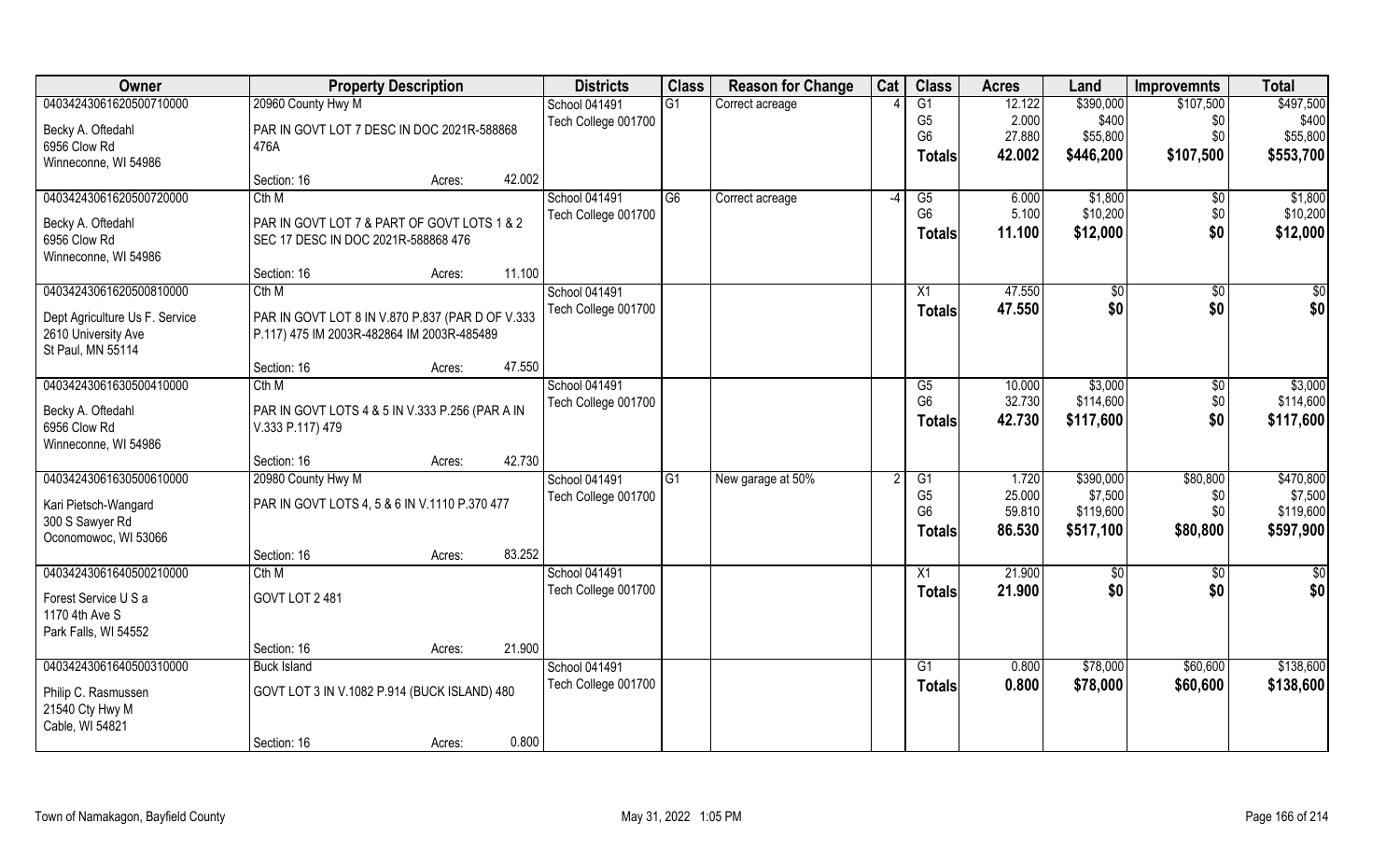| Owner                             | <b>Property Description</b>                  |        |        | <b>Districts</b>    | <b>Class</b>   | <b>Reason for Change</b> | Cat  | <b>Class</b>   | <b>Acres</b> | Land      | <b>Improvemnts</b> | <b>Total</b> |
|-----------------------------------|----------------------------------------------|--------|--------|---------------------|----------------|--------------------------|------|----------------|--------------|-----------|--------------------|--------------|
| 04034243061710100010000           | Cth M                                        |        |        | School 041491       |                |                          |      | X1             | 80.000       | \$0       | \$0                | \$0          |
| USa                               | N 1/2 NE 482                                 |        |        | Tech College 001700 |                |                          |      | <b>Totals</b>  | 80.000       | \$0       | \$0                | \$0          |
| 500 Hanson Lake Rd                |                                              |        |        |                     |                |                          |      |                |              |           |                    |              |
| Rhinelander, WI 54501             |                                              |        |        |                     |                |                          |      |                |              |           |                    |              |
|                                   | Section: 17                                  | Acres: | 80.000 |                     |                |                          |      |                |              |           |                    |              |
| 04034243061710300010000           | 43545 Helms Point Rd                         |        |        | School 041491       | G <sub>1</sub> | Demo house and garage    | $-2$ | G1             | 1.000        | \$225,000 | \$6,300            | \$231,300    |
| Daniel A. Tiller                  | SW NE LESS V.364 P.358 IN DOC 2019R-577587 & |        |        | Tech College 001700 |                |                          |      | G <sub>6</sub> | 36.200       | \$72,400  | \$0                | \$72,400     |
| PO Box 13164                      | DOC 2021R-589287 483                         |        |        |                     |                |                          |      | <b>Totals</b>  | 37.200       | \$297,400 | \$6,300            | \$303,700    |
| Hayward, WI 54843                 |                                              |        |        |                     |                |                          |      |                |              |           |                    |              |
|                                   | Section: 17                                  | Acres: | 37.200 |                     |                |                          |      |                |              |           |                    |              |
| 04034243061710300020000           | 3365M Helms Point Rd                         |        |        | School 041491       |                |                          |      | G1             | 2.800        | \$70,000  | \$5,100            | \$75,100     |
| Daniel A. Tiller                  | PAR IN SW NE IN DOC 2019R- 577587 483A       |        |        | Tech College 001700 |                |                          |      | <b>Totals</b>  | 2.800        | \$70,000  | \$5,100            | \$75,100     |
| PO Box 13164                      |                                              |        |        |                     |                |                          |      |                |              |           |                    |              |
| Hayward, WI 54843                 |                                              |        |        |                     |                |                          |      |                |              |           |                    |              |
|                                   | Section: 17                                  | Acres: | 2.800  |                     |                |                          |      |                |              |           |                    |              |
| 04034243061710400010000           | <b>Helms Point Rd</b>                        |        |        | School 041491       |                |                          |      | X1             | 40.000       | \$0       | \$0                | \$0          |
| USa                               | <b>SENE 484</b>                              |        |        | Tech College 001700 |                |                          |      | <b>Totals</b>  | 40.000       | \$0       | \$0                | \$0          |
| 500 Hanson Lake Rd                |                                              |        |        |                     |                |                          |      |                |              |           |                    |              |
| Rhinelander, WI 54501             |                                              |        |        |                     |                |                          |      |                |              |           |                    |              |
|                                   | Section: 17                                  | Acres: | 40.000 |                     |                |                          |      |                |              |           |                    |              |
| 04034243061720100010000           | <b>Helms Point Rd</b>                        |        |        | School 041491       |                |                          |      | G6             | 40.000       | \$80,000  | \$0                | \$80,000     |
| Christopher Patrick Snider        | NE NW IN V.1117 P.888 485                    |        |        | Tech College 001700 |                |                          |      | <b>Totals</b>  | 40.000       | \$80,000  | \$0                | \$80,000     |
| 1845 Livingston Ave               |                                              |        |        |                     |                |                          |      |                |              |           |                    |              |
| West, ST PAUL                     |                                              |        |        |                     |                |                          |      |                |              |           |                    |              |
|                                   | Section: 17                                  | Acres: | 40.000 |                     |                |                          |      |                |              |           |                    |              |
| 04034243061720200010000           | Helms Point Rd                               |        |        | School 041491       |                |                          |      | G6             | 40.000       | \$80,000  | $\sqrt{50}$        | \$80,000     |
| <b>Christopher Patrick Snider</b> | NW NW IN V.1117 P.888 486                    |        |        | Tech College 001700 |                |                          |      | <b>Totals</b>  | 40.000       | \$80,000  | \$0                | \$80,000     |
| 1845 Livingston Ave               |                                              |        |        |                     |                |                          |      |                |              |           |                    |              |
| West, ST PAUL                     |                                              |        |        |                     |                |                          |      |                |              |           |                    |              |
|                                   | Section: 17                                  | Acres: | 40.000 |                     |                |                          |      |                |              |           |                    |              |
| 04034243061720300010000           | Helms Point Rd                               |        |        | School 041491       |                |                          |      | G6             | 40.000       | \$76,500  | $\overline{50}$    | \$76,500     |
| Christopher Patrick Snider        | SW NW IN V.1117 P.888 487                    |        |        | Tech College 001700 |                |                          |      | <b>Totals</b>  | 40.000       | \$76,500  | \$0                | \$76,500     |
| 1845 Livingston Ave               |                                              |        |        |                     |                |                          |      |                |              |           |                    |              |
| West, ST PAUL                     |                                              |        |        |                     |                |                          |      |                |              |           |                    |              |
|                                   | Section: 17                                  | Acres: | 40.000 |                     |                |                          |      |                |              |           |                    |              |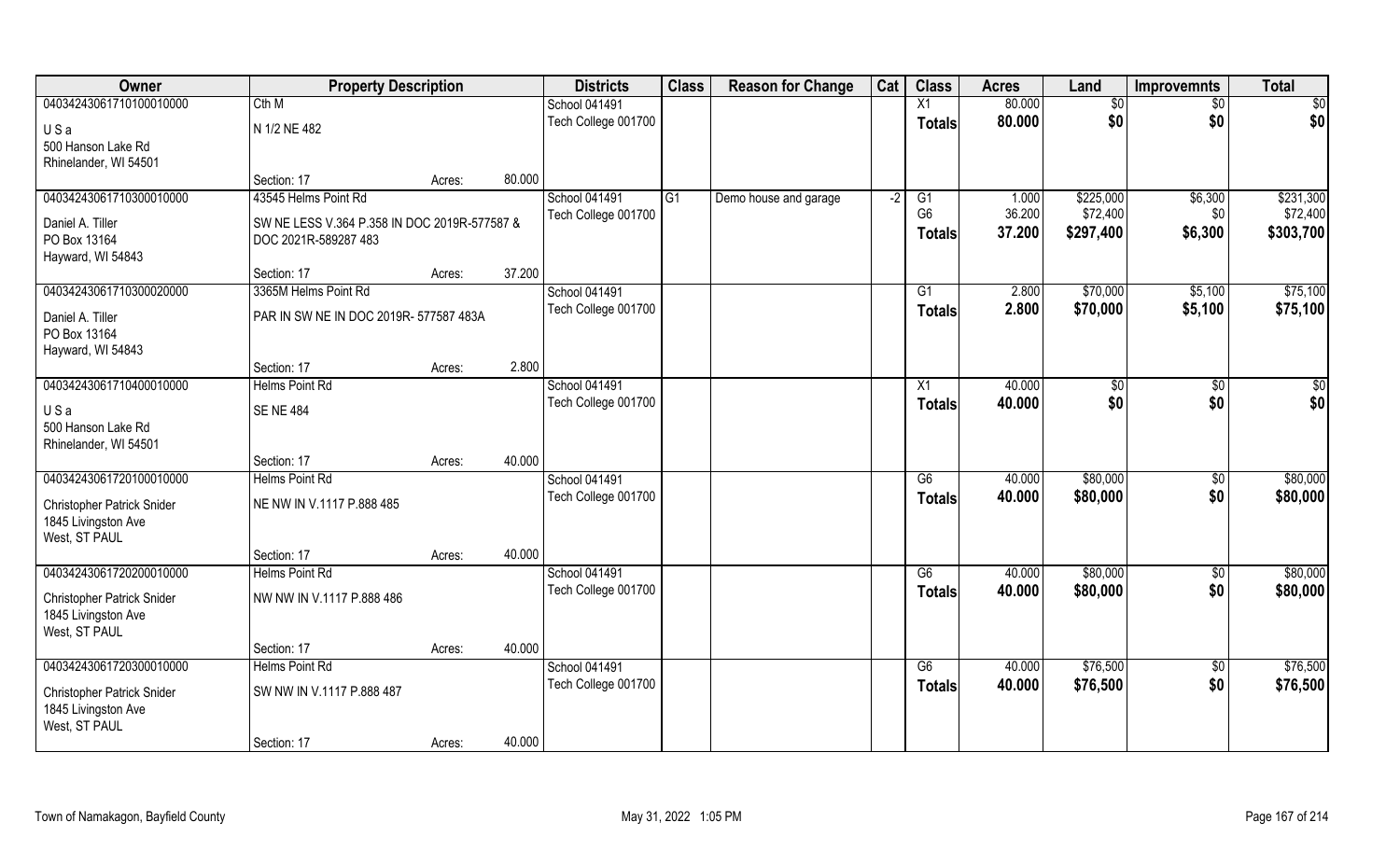| Owner                                                                                                | <b>Property Description</b>                   |        |        | <b>Districts</b>     | <b>Class</b> | <b>Reason for Change</b> | Cat | <b>Class</b>   | <b>Acres</b> | Land           | <b>Improvemnts</b> | <b>Total</b>    |
|------------------------------------------------------------------------------------------------------|-----------------------------------------------|--------|--------|----------------------|--------------|--------------------------|-----|----------------|--------------|----------------|--------------------|-----------------|
| 04034243061720400010000                                                                              | <b>Helms Point Rd</b>                         |        |        | School 041491        |              |                          |     | G5             | 13.000       | \$3,900        | $\overline{50}$    | \$3,900         |
| <b>Christopher Patrick Snider</b>                                                                    | SE NW IN V.1117 P.888 488                     |        |        | Tech College 001700  |              |                          |     | G <sub>6</sub> | 27.000       | \$54,000       | \$0                | \$54,000        |
| 1845 Livingston Ave                                                                                  |                                               |        |        |                      |              |                          |     | Totals         | 40.000       | \$57,900       | \$0                | \$57,900        |
| West, ST PAUL                                                                                        |                                               |        |        |                      |              |                          |     |                |              |                |                    |                 |
|                                                                                                      | Section: 17                                   | Acres: | 40.000 |                      |              |                          |     |                |              |                |                    |                 |
| 04034243061730100010000                                                                              | <b>Helms Point Rd</b>                         |        |        | <b>School 041491</b> |              |                          |     | X1             | 80.000       | \$0            | \$0                | \$0             |
|                                                                                                      |                                               |        |        | Tech College 001700  |              |                          |     | <b>Totals</b>  | 80.000       | \$0            | \$0                | \$0             |
| USa                                                                                                  | N 1/2 SW 489                                  |        |        |                      |              |                          |     |                |              |                |                    |                 |
| 500 Hanson Lake Rd                                                                                   |                                               |        |        |                      |              |                          |     |                |              |                |                    |                 |
| Rhinelander, WI 54501                                                                                |                                               |        |        |                      |              |                          |     |                |              |                |                    |                 |
|                                                                                                      | Section: 17                                   | Acres: | 80.000 |                      |              |                          |     |                |              |                |                    |                 |
| 04034243061730300010000                                                                              | 20100 County Hwy M                            |        |        | School 041491        |              |                          |     | G2             | 2.000        | \$45,000       | \$325,500          | \$370,500       |
| Garmisch Inn, LLC                                                                                    | PAR IN SW SW N OF HWY M IN V.917 P.640 LESS   |        |        | Tech College 001700  |              |                          |     | G <sub>6</sub> | 19.960       | \$39,900       | \$0                | \$39,900        |
| 23040 Garmisch Rd                                                                                    | CSM #1347 V.8 P.156 IN DOC 2021R-591253 489A1 |        |        |                      |              |                          |     | <b>Totals</b>  | 21.960       | \$84,900       | \$325,500          | \$410,400       |
| Cable, WI 54821                                                                                      |                                               |        |        |                      |              |                          |     |                |              |                |                    |                 |
|                                                                                                      | Section: 17                                   | Acres: | 21.960 |                      |              |                          |     |                |              |                |                    |                 |
| 04034243061730300020000                                                                              | 43220 Dam Rd                                  |        |        | School 041491        |              |                          |     | G1             | 5.040        | \$31,100       | \$170,500          | \$201,600       |
|                                                                                                      |                                               |        |        | Tech College 001700  |              |                          |     | <b>Totals</b>  | 5.040        | \$31,100       | \$170,500          | \$201,600       |
| Harry J & Patricia M Teasdale Rev Trust LOT 1 CSM #1347 V.8 P.156 (LOCATED IN SW SW)<br>43220 Dam Rd | (HARRY J & PATRICIA M TEASDALE REV TRUST      |        |        |                      |              |                          |     |                |              |                |                    |                 |
| Cable, WI 54821                                                                                      | DTD 01/21/2015)                               |        |        |                      |              |                          |     |                |              |                |                    |                 |
|                                                                                                      | Section: 17                                   | Acres: | 5.040  |                      |              |                          |     |                |              |                |                    |                 |
| 04034243061730300030000                                                                              | Cth M                                         |        |        | School 041491        |              |                          |     | X3             | 2.400        | $\sqrt[6]{30}$ | $\overline{50}$    | $\overline{50}$ |
|                                                                                                      |                                               |        |        | Tech College 001700  |              |                          |     | <b>Totals</b>  | 2.400        | \$0            | \$0                | \$0             |
| Hwy Bayfield County                                                                                  | 2.4A HWY THRU SW SW IN V.169 P.548 489B       |        |        |                      |              |                          |     |                |              |                |                    |                 |
| 117 E 5th St                                                                                         |                                               |        |        |                      |              |                          |     |                |              |                |                    |                 |
| Washburn, WI 54891                                                                                   |                                               |        |        |                      |              |                          |     |                |              |                |                    |                 |
|                                                                                                      | Section: 17                                   | Acres: | 2.400  |                      |              |                          |     |                |              |                |                    |                 |
| 04034243061730300040000                                                                              | 20105 County Hwy M                            |        |        | School 041491        |              |                          |     | G2             | 5.200        | \$38,600       | \$98,400           | \$137,000       |
| Tali Kay Amundson                                                                                    | SW SW S OF HWY IN DOC 2018R-573187 489A       |        |        | Tech College 001700  |              |                          |     | G <sub>5</sub> | 2.000        | \$600          | \$0                | \$600           |
| PO Box 428                                                                                           |                                               |        |        |                      |              |                          |     | Totals         | 7.200        | \$39,200       | \$98,400           | \$137,600       |
| Cable, WI 54821                                                                                      |                                               |        |        |                      |              |                          |     |                |              |                |                    |                 |
|                                                                                                      | Section: 17                                   | Acres: | 7.200  |                      |              |                          |     |                |              |                |                    |                 |
| 04034243061740500110000                                                                              | 43115 Helms Point Rd                          |        |        | School 041491        |              |                          |     | G1             | 1.600        | \$137,800      | \$354,600          | \$492,400       |
| Robert J. Darragh                                                                                    | LOT 1 CSM #1101 V.7 P.63 (LOCATED IN GOVT LOT |        |        | Tech College 001700  |              |                          |     | Totals         | 1.600        | \$137,800      | \$354,600          | \$492,400       |
| Kelly L. Darragh                                                                                     | 1) IN DOC 2020R-585676                        |        |        |                      |              |                          |     |                |              |                |                    |                 |
| 386 Whitetail Ln                                                                                     |                                               |        |        |                      |              |                          |     |                |              |                |                    |                 |
| Husdon, WI 54016                                                                                     | Section: 17                                   | Acres: | 1.600  |                      |              |                          |     |                |              |                |                    |                 |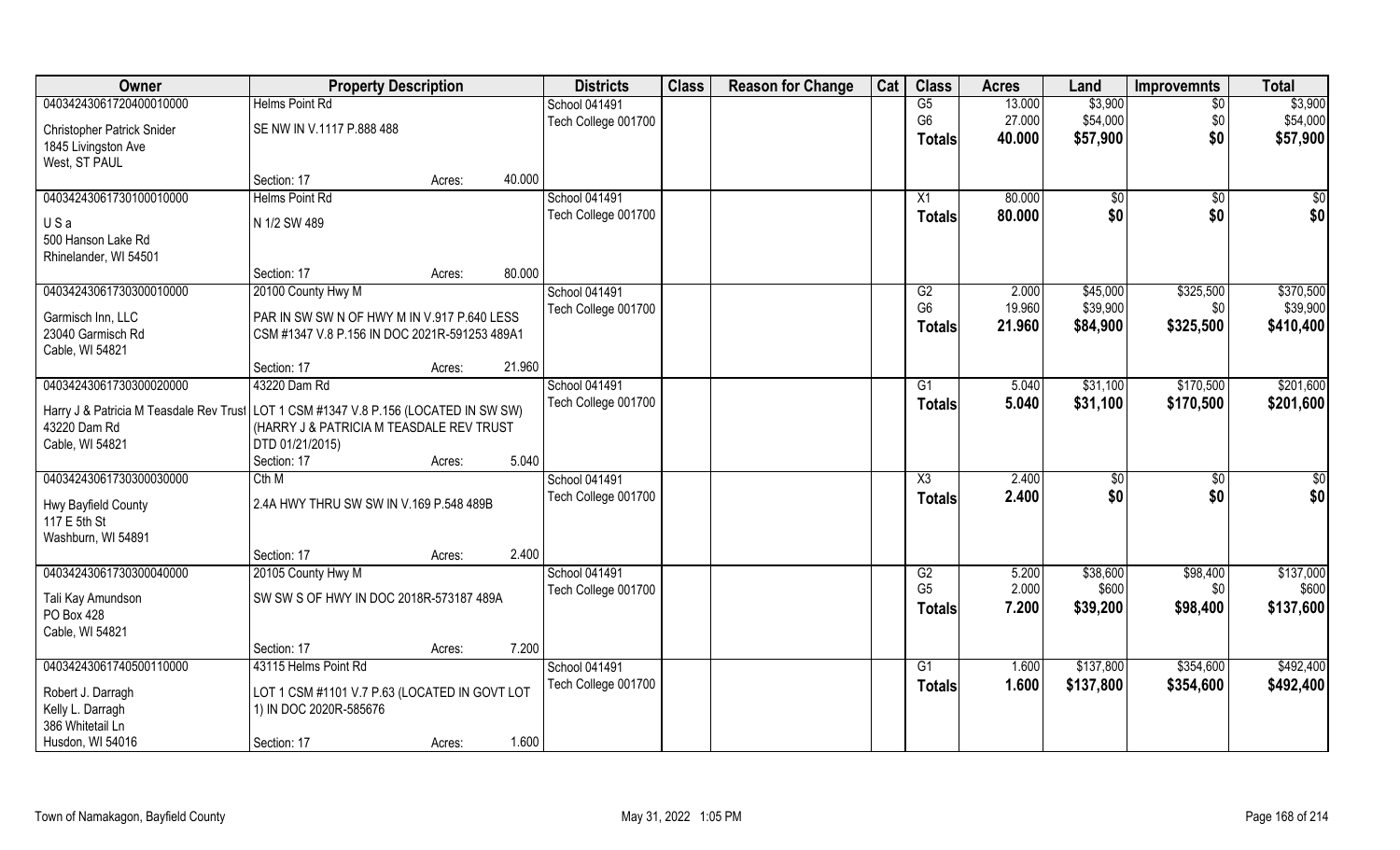| Owner                   | <b>Property Description</b>                     | <b>Districts</b>    | <b>Class</b> | <b>Reason for Change</b> | Cat | <b>Class</b>    | <b>Acres</b> | Land      | <b>Improvemnts</b> | <b>Total</b> |
|-------------------------|-------------------------------------------------|---------------------|--------------|--------------------------|-----|-----------------|--------------|-----------|--------------------|--------------|
| 04034243061740500120000 | 43109 Helms Point Rd                            | School 041491       |              |                          |     | $\overline{G1}$ | 1.370        | \$135,500 | \$68,400           | \$203,900    |
| Robert B. Blair         | LOT 2 CSM #1101 IN V.7 P.63 (LOCATED IN GOVT    | Tech College 001700 |              |                          |     | <b>Totals</b>   | 1.370        | \$135,500 | \$68,400           | \$203,900    |
| 1876 Draper Dr          | LOT 1) IN V.1003 P.450 IM 2004R-492370 IM       |                     |              |                          |     |                 |              |           |                    |              |
| Roseville, MN 55113     | 2005R-502112 IM 2004R-492524                    |                     |              |                          |     |                 |              |           |                    |              |
|                         | 1.370<br>Section: 17                            |                     |              |                          |     |                 |              |           |                    |              |
|                         | Acres:                                          |                     |              |                          |     |                 |              |           |                    |              |
| 04034243061740500130000 | 43107 Helms Point Rd                            | School 041491       |              |                          |     | G1              | 1.250        | \$119,400 | \$102,300          | \$221,700    |
| Brian D. Fereday        | LOT 3 CSM #1101 IN V.7 P.63 (LOCATED IN GOVT    | Tech College 001700 |              |                          |     | <b>Totals</b>   | 1.250        | \$119,400 | \$102,300          | \$221,700    |
| Heidi L. Fereday        | LOT 1) IN V.1129 P.22                           |                     |              |                          |     |                 |              |           |                    |              |
| PO Box 123              |                                                 |                     |              |                          |     |                 |              |           |                    |              |
| Summer, IA 50674        | 1.250<br>Section: 17<br>Acres:                  |                     |              |                          |     |                 |              |           |                    |              |
| 04034243061740500140000 | 43105 Helms Point Rd                            | School 041491       |              |                          |     | G1              | 1.460        | \$155,800 | \$96,000           | \$251,800    |
|                         |                                                 | Tech College 001700 |              |                          |     | <b>Totals</b>   | 1.460        | \$155,800 | \$96,000           | \$251,800    |
| Sarah L. Hartung        | LOT 4 CSM #1101 V.7 P.63 (LOCATED IN GOVT LOT   |                     |              |                          |     |                 |              |           |                    |              |
| 533 Trillium Ln         | 1) IN DOC 2019R-578414                          |                     |              |                          |     |                 |              |           |                    |              |
| Hudson, WI 54016        |                                                 |                     |              |                          |     |                 |              |           |                    |              |
|                         | 1.460<br>Section: 17<br>Acres:                  |                     |              |                          |     |                 |              |           |                    |              |
| 04034243061740500150000 | 43065 Helms Point Rd                            | School 041491       |              |                          |     | $\overline{G1}$ | 4.030        | \$74,000  | \$1,600            | \$75,600     |
| Steve D. Miller         | LOT 5 CSM #1102 IN V.7 P.66 (LOCATED IN GOVT    | Tech College 001700 |              |                          |     | Totals          | 4.030        | \$74,000  | \$1,600            | \$75,600     |
| Ann M. Miller           | LOT 1) IN V.1097 P.131                          |                     |              |                          |     |                 |              |           |                    |              |
| 1856 Sapphire Point     |                                                 |                     |              |                          |     |                 |              |           |                    |              |
| Box 5                   | 4.030<br>Section: 17<br>Acres:                  |                     |              |                          |     |                 |              |           |                    |              |
| Eagan, MN 55112         |                                                 |                     |              |                          |     |                 |              |           |                    |              |
| 04034243061740500162000 | 43060 Helms Point Rd                            | School 041491       |              |                          |     | G1              | 5.180        | \$26,700  | \$153,200          | \$179,900    |
|                         |                                                 | Tech College 001700 |              |                          |     |                 |              |           |                    |              |
| Donald W. White         | LOT 2 CSM #1697 IN V.10 P.82 (LOCATED IN GOVT   |                     |              |                          |     | <b>Totals</b>   | 5.180        | \$26,700  | \$153,200          | \$179,900    |
| Wendy B. White          | LOT 1) IN V.1133 P.665                          |                     |              |                          |     |                 |              |           |                    |              |
| 43060 Helms Point Rd    |                                                 |                     |              |                          |     |                 |              |           |                    |              |
| Cable, WI 54821         | 5.180<br>Section: 17<br>Acres:                  |                     |              |                          |     |                 |              |           |                    |              |
| 04034243061740500163000 | <b>Helms Point Rd</b>                           | School 041491       |              |                          |     | G1              | 1.000        | \$31,600  | \$0                | \$31,600     |
|                         |                                                 | Tech College 001700 |              |                          |     | G <sub>5</sub>  | 2.510        | \$800     | \$0                | \$800        |
| Marcella C. Leffingwell | LOT 1 CSM #1812 IN V.10 P.340 (LOCATED IN GOVT  |                     |              |                          |     | G <sub>6</sub>  | 5.280        | \$10,600  | \$0                | \$10,600     |
| 4820 Valley Vista Ln    | LOT 1) IN V.1135 P.608                          |                     |              |                          |     | Totals          | 8.790        | \$43,000  | \$0                | \$43,000     |
| Fort Collins, CO 80526  |                                                 |                     |              |                          |     |                 |              |           |                    |              |
|                         | 8.790<br>Section: 17<br>Acres:                  |                     |              |                          |     |                 |              |           |                    |              |
| 04034243061740500164000 | Cth M                                           | School 041491       |              |                          |     | G6              | 7.540        | \$15,100  | $\sqrt[6]{}$       | \$15,100     |
| Donald W. White         | LOT 2 CSM #1812 IN V.10 P.340 (LOCATRED IN GOVT | Tech College 001700 |              |                          |     | <b>Totals</b>   | 7.540        | \$15,100  | \$0                | \$15,100     |
| Wendy B. White          | LOT 1) IN V.1148 P.414                          |                     |              |                          |     |                 |              |           |                    |              |
| 43060 Helms Point Rd    |                                                 |                     |              |                          |     |                 |              |           |                    |              |
| Cable, WI 54821         | 7.540<br>Section: 17<br>Acres:                  |                     |              |                          |     |                 |              |           |                    |              |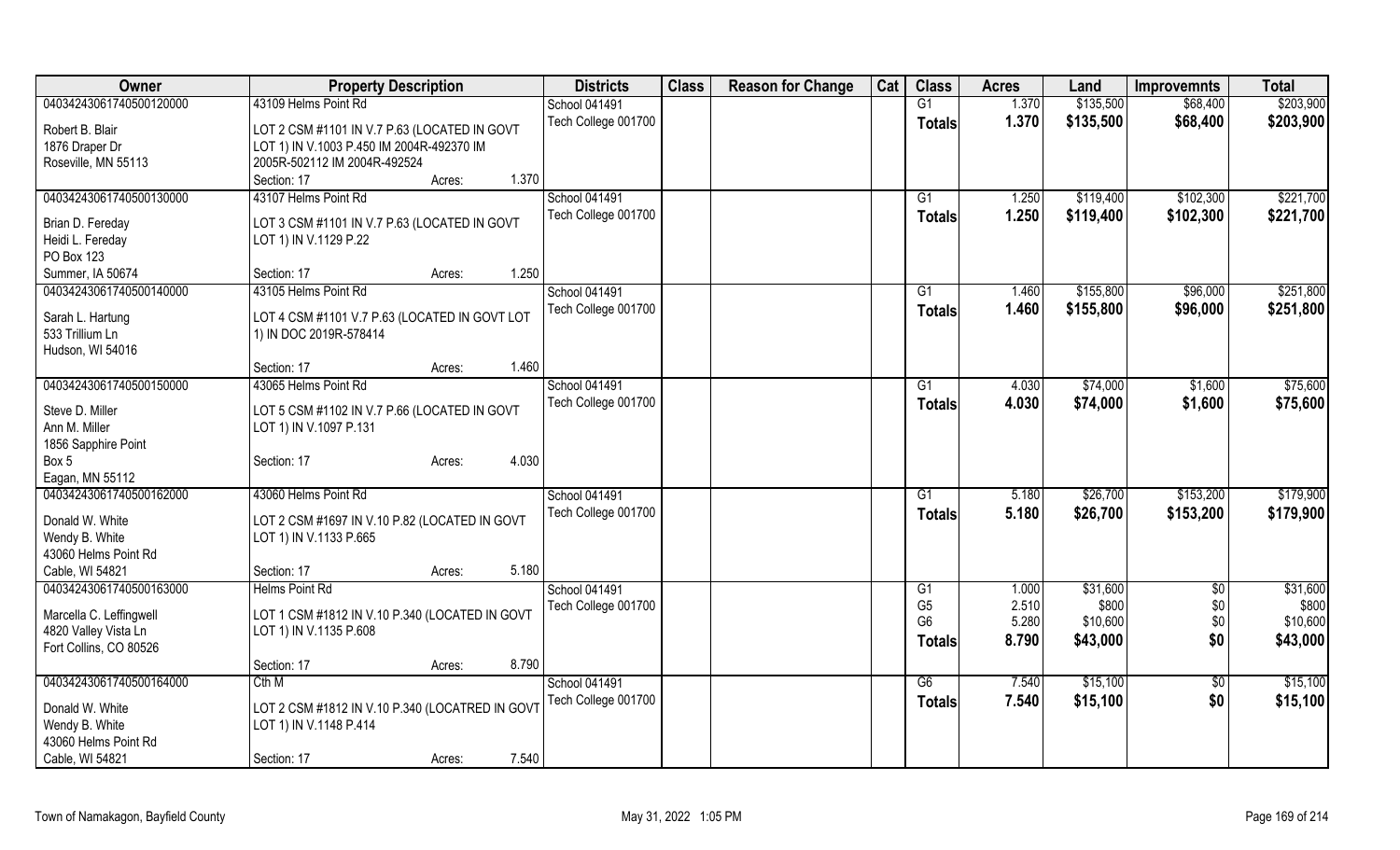| Owner                     | <b>Property Description</b>                        |                   | <b>Districts</b>     | <b>Class</b> | <b>Reason for Change</b> | Cat | <b>Class</b>    | <b>Acres</b> | Land        | <b>Improvemnts</b> | <b>Total</b>    |
|---------------------------|----------------------------------------------------|-------------------|----------------------|--------------|--------------------------|-----|-----------------|--------------|-------------|--------------------|-----------------|
| 04034243061740500211000   | 43329 Helms Point Rd                               |                   | <b>School 041491</b> |              |                          |     | G1              | 2.000        | \$89,400    | $\sqrt{6}$         | \$89,400        |
| Adam Arneberg             | GOVT LOT 2 IN V.1161 P.959 LESS S 200' & E 400' IN |                   | Tech College 001700  |              |                          |     | G <sub>6</sub>  | 13.170       | \$46,100    | \$0                | \$46,100        |
| Rena Arneberg             | V.986 P.380 & LESS LOT 1 CSM #1759 IN V.10 P.227   |                   |                      |              |                          |     | Totals          | 15.170       | \$135,500   | \$0                | \$135,500       |
| 52 75th St                | 489C                                               |                   |                      |              |                          |     |                 |              |             |                    |                 |
| Clear Lake, WI 54005      | Section: 17                                        | 15.170<br>Acres:  |                      |              |                          |     |                 |              |             |                    |                 |
| 04034243061740500212000   | 43325 Helms Point Rd                               |                   | <b>School 041491</b> |              |                          |     | G1              | 4.120        | \$99,500    | \$93,200           | \$192,700       |
| Matthew R. Path           | LOT 1 CSM #1759 IN V.10 P.227 (LOCATED IN GOVT     |                   | Tech College 001700  |              |                          |     | <b>Totals</b>   | 4.120        | \$99,500    | \$93,200           | \$192,700       |
| 63 Pleasant Hill Rd       | LOT 2) IN V.1069 P.133 TOG WITH & SUBJ TO EASE     |                   |                      |              |                          |     |                 |              |             |                    |                 |
| Mt Vernon, IA 52314       |                                                    |                   |                      |              |                          |     |                 |              |             |                    |                 |
|                           | Section: 17                                        | 4.120<br>Acres:   |                      |              |                          |     |                 |              |             |                    |                 |
| 04034243061740500220000   | 43125 Helms Point Rd                               |                   | <b>School 041491</b> |              |                          |     | G1              | 4.568        | \$158,600   | \$265,200          | \$423,800       |
|                           |                                                    |                   | Tech College 001700  |              |                          |     | <b>Totals</b>   | 4.568        | \$158,600   | \$265,200          | \$423,800       |
| Dale A. Crusoe            | LOT 2 CSM #822 V.5 P.292 (LOCATED IN GOVT LOT      |                   |                      |              |                          |     |                 |              |             |                    |                 |
| 43125 Helms Point Rd      | 2) IN V.1123 P.391                                 |                   |                      |              |                          |     |                 |              |             |                    |                 |
| Cable, WI 54821           | Section: 17                                        | 4.568<br>Acres:   |                      |              |                          |     |                 |              |             |                    |                 |
| 04034243061740500310000   | <b>Helms Point Rd</b>                              |                   | <b>School 041491</b> |              |                          |     | X1              | 40.000       | \$0         | $\sqrt[6]{3}$      | \$0             |
|                           |                                                    |                   | Tech College 001700  |              |                          |     | <b>Totals</b>   | 40.000       | \$0         | \$0                | \$0             |
| USa                       | GOVT LOT 3 491A                                    |                   |                      |              |                          |     |                 |              |             |                    |                 |
| 500 Hanson Lake Rd        |                                                    |                   |                      |              |                          |     |                 |              |             |                    |                 |
| Rhinelander, WI 54501     |                                                    |                   |                      |              |                          |     |                 |              |             |                    |                 |
|                           | Section: 17                                        | 40.000<br>Acres:  |                      |              |                          |     |                 |              |             |                    |                 |
| 04034243061740500410000   | Cth M                                              |                   | School 041491        |              |                          |     | X1              | 45.400       | \$0         | \$0                | $\sqrt{50}$     |
| USa                       | GOVT LOT 4 491B                                    |                   | Tech College 001700  |              |                          |     | <b>Totals</b>   | 45.400       | \$0         | \$0                | \$0             |
| 500 Hanson Lake Rd        |                                                    |                   |                      |              |                          |     |                 |              |             |                    |                 |
| Rhinelander, WI 54501     |                                                    |                   |                      |              |                          |     |                 |              |             |                    |                 |
|                           | Section: 17                                        | 45.400<br>Acres:  |                      |              |                          |     |                 |              |             |                    |                 |
| 04034243061810100010000   | Dam Rd                                             |                   | <b>School 041491</b> |              |                          |     | X1              | 658.300      | \$0         | $\sqrt{$0}$        | \$0             |
| USa                       | <b>ENTIRE SECTION 492</b>                          |                   | Tech College 001700  |              |                          |     | <b>Totals</b>   | 658.300      | \$0         | \$0                | \$0             |
| 500 Hanson Lake Rd        |                                                    |                   |                      |              |                          |     |                 |              |             |                    |                 |
| Rhinelander, WI 54501     |                                                    |                   |                      |              |                          |     |                 |              |             |                    |                 |
|                           | Section: 18                                        | 658.300<br>Acres: |                      |              |                          |     |                 |              |             |                    |                 |
| 04034243061910100010000   | Frels Rd                                           |                   | School 041491        |              |                          |     | $\overline{X1}$ | 669.100      | $\sqrt{50}$ | $\sqrt{$0}$        | $\overline{50}$ |
|                           | <b>ENTIRE SECTION 493</b>                          |                   | Tech College 001700  |              |                          |     | <b>Totals</b>   | 669.100      | \$0         | \$0                | \$0             |
| USa<br>500 Hanson Lake Rd |                                                    |                   |                      |              |                          |     |                 |              |             |                    |                 |
| Rhinelander, WI 54501     |                                                    |                   |                      |              |                          |     |                 |              |             |                    |                 |
|                           | Section: 19                                        | 669.100<br>Acres: |                      |              |                          |     |                 |              |             |                    |                 |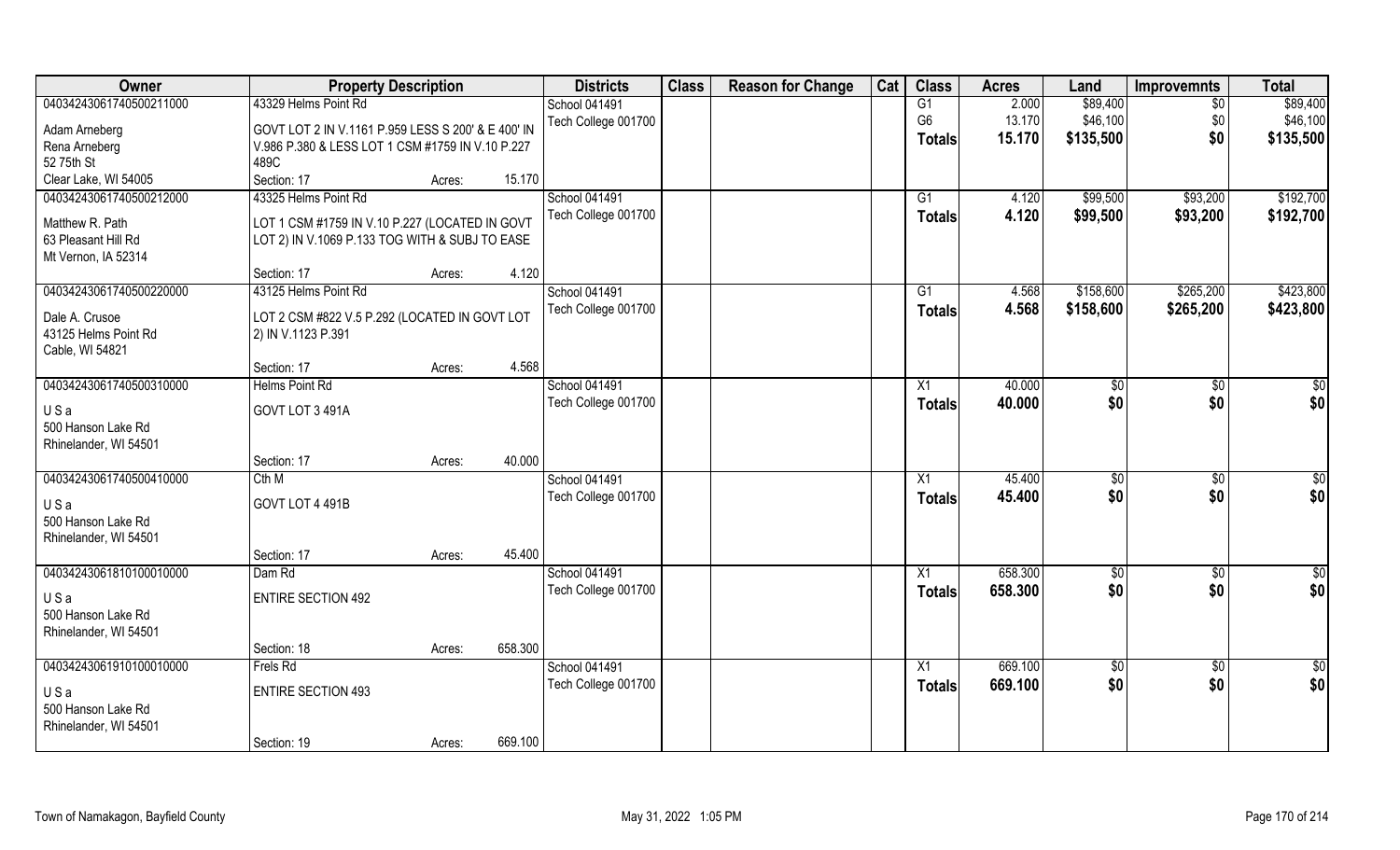| Owner                   | <b>Property Description</b>                       |        |        | <b>Districts</b>    | <b>Class</b>   | <b>Reason for Change</b> | Cat | <b>Class</b>    | <b>Acres</b> | Land            | <b>Improvemnts</b> | <b>Total</b>    |
|-------------------------|---------------------------------------------------|--------|--------|---------------------|----------------|--------------------------|-----|-----------------|--------------|-----------------|--------------------|-----------------|
| 04034243062010400010000 | Cth M                                             |        |        | School 041491       |                |                          |     | X1              | 39.000       | $\overline{50}$ | $\sqrt{$0}$        | $\overline{50}$ |
| USa                     | <b>SE NE 497</b>                                  |        |        | Tech College 001700 |                |                          |     | <b>Totals</b>   | 39.000       | \$0             | \$0                | \$0             |
| 500 Hanson Lake Rd      |                                                   |        |        |                     |                |                          |     |                 |              |                 |                    |                 |
| Rhinelander, WI 54501   |                                                   |        |        |                     |                |                          |     |                 |              |                 |                    |                 |
|                         | Section: 20                                       | Acres: | 39.000 |                     |                |                          |     |                 |              |                 |                    |                 |
| 04034243062010500110000 | Cth M                                             |        |        | School 041491       |                |                          |     | X1              | 21.613       | \$0             | $\overline{60}$    | $\sqrt{50}$     |
| USa                     | GOVT LOT 1 507                                    |        |        | Tech College 001700 |                |                          |     | Totals          | 21.613       | \$0             | \$0                | \$0             |
| 500 Hanson Lake Rd      |                                                   |        |        |                     |                |                          |     |                 |              |                 |                    |                 |
| Rhinelander, WI 54501   |                                                   |        |        |                     |                |                          |     |                 |              |                 |                    |                 |
|                         | Section: 20                                       | Acres: | 21.613 |                     |                |                          |     |                 |              |                 |                    |                 |
| 04034243062010500210000 | Cth M                                             |        |        | School 041491       |                |                          |     | G6              | 6.500        | \$13,000        | $\sqrt[6]{3}$      | \$13,000        |
| Kari Pietsch-Wangard    | PAR IN GOVT LOT 1 SEC 17 & IN GOVT LOT 2 IN       |        |        | Tech College 001700 |                |                          |     | <b>Totals</b>   | 6.500        | \$13,000        | \$0                | \$13,000        |
| 300 S Sawyer Rd         | V.1110 P.370 495                                  |        |        |                     |                |                          |     |                 |              |                 |                    |                 |
| Oconomowoc, WI 53066    |                                                   |        |        |                     |                |                          |     |                 |              |                 |                    |                 |
|                         | Section: 20                                       | Acres: | 6.500  |                     |                |                          |     |                 |              |                 |                    |                 |
| 04034243062010500220000 | 43035 Helms Point Rd                              |        |        | School 041491       | G <sub>1</sub> | Patio                    |     | G1              | 1.000        | \$71,800        | \$385,100          | \$456,900       |
| David Richard Hanks     | LOT 1 CSM #1892 IN V.11 P.149 (LOCATED IN GOVT    |        |        | Tech College 001700 |                |                          |     | G <sub>6</sub>  | 15.420       | \$23,100        | \$0                | \$23,100        |
| Laur Hanks              | LOT 1 SEC 17 & GOVT LOT 2 SEC 20) IN V.1131 P.687 |        |        |                     |                |                          |     | <b>Totals</b>   | 16.420       | \$94,900        | \$385,100          | \$480,000       |
| 43035 Helm Point Rd     | 491                                               |        |        |                     |                |                          |     |                 |              |                 |                    |                 |
| Cable, WI 54821         | Section: 20                                       | Acres: | 16.420 |                     |                |                          |     |                 |              |                 |                    |                 |
| 04034243062010500230000 | 20940 County Hwy M                                |        |        | School 041491       |                |                          |     | G1              | 1.000        | \$14,000        | \$110,700          | \$124,700       |
| Jean M. Feils Trustees  | PAR IN GOVT LOT 2 IN V.999 P.63 494A1 (1/2 INT    |        |        | Tech College 001700 |                |                          |     | <b>Totals</b>   | 1.000        | \$14,000        | \$110,700          | \$124,700       |
| 12626-622 St            | JOSEPH B & JEAN M FEILS REV TRUST DTD             |        |        |                     |                |                          |     |                 |              |                 |                    |                 |
| Kellogg, MN 55945       | 4/22/2020)                                        |        |        |                     |                |                          |     |                 |              |                 |                    |                 |
|                         | Section: 20                                       | Acres: | 1.000  |                     |                |                          |     |                 |              |                 |                    |                 |
| 04034243062010500240000 | 20995 County Hwy M                                |        |        | School 041491       |                |                          |     | $\overline{X1}$ | 16.000       | \$0             | $\frac{6}{3}$      | \$0             |
| USa                     | PAR IN GOVT LOT 2 S OF CO RD D IN V.241 P.181     |        |        | Tech College 001700 |                |                          |     | <b>Totals</b>   | 16.000       | \$0             | \$0                | \$0             |
| 500 Hanson Lake Rd      | 494                                               |        |        |                     |                |                          |     |                 |              |                 |                    |                 |
| Rhinelander, WI 54501   |                                                   |        |        |                     |                |                          |     |                 |              |                 |                    |                 |
|                         | Section: 20                                       | Acres: | 16.000 |                     |                |                          |     |                 |              |                 |                    |                 |
| 04034243062010500310000 | Cth M                                             |        |        | School 041491       |                |                          |     | $\overline{X1}$ | 38.000       | \$0             | $\sqrt{$0}$        | \$0             |
| USa                     | GOVT LOT 3 496                                    |        |        | Tech College 001700 |                |                          |     | <b>Totals</b>   | 38.000       | \$0             | \$0                | \$0             |
| 500 Hanson Lake Rd      |                                                   |        |        |                     |                |                          |     |                 |              |                 |                    |                 |
| Rhinelander, WI 54501   |                                                   |        |        |                     |                |                          |     |                 |              |                 |                    |                 |
|                         | Section: 20                                       | Acres: | 38.000 |                     |                |                          |     |                 |              |                 |                    |                 |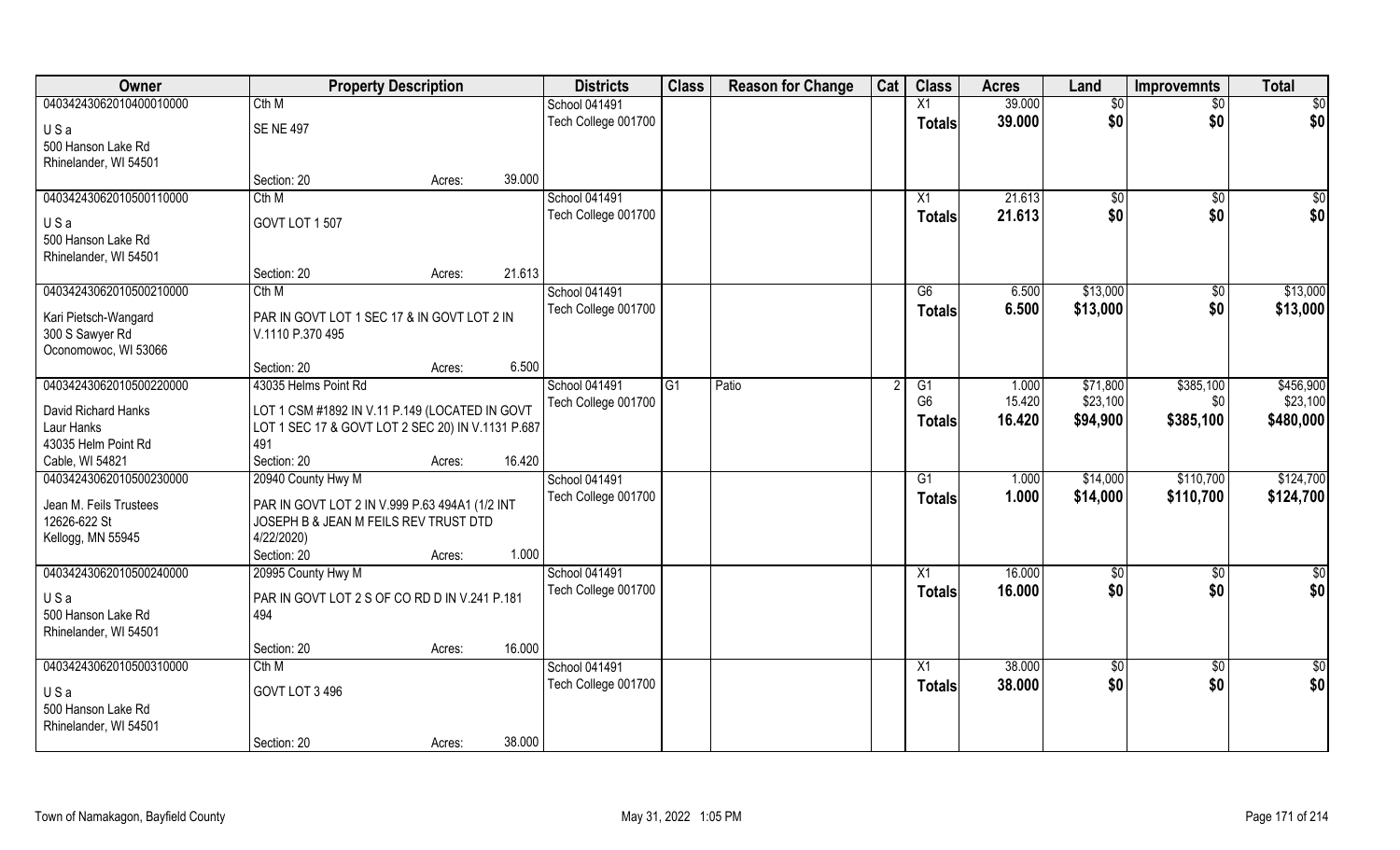| Owner                   | <b>Property Description</b>                      |        |        | <b>Districts</b>    | <b>Class</b> | <b>Reason for Change</b> | Cat | <b>Class</b>    | <b>Acres</b> | Land         | <b>Improvemnts</b> | <b>Total</b>    |
|-------------------------|--------------------------------------------------|--------|--------|---------------------|--------------|--------------------------|-----|-----------------|--------------|--------------|--------------------|-----------------|
| 04034243062020200010000 | 1721 Federal Rd                                  |        |        | School 041491       |              |                          |     | X1              | 80.000       | \$0          | $\sqrt{$0}$        | $\sqrt{50}$     |
| USa                     | W 1/2 NW 499                                     |        |        | Tech College 001700 |              |                          |     | <b>Totals</b>   | 80.000       | \$0          | \$0                | \$0             |
| 500 Hanson Lake Rd      |                                                  |        |        |                     |              |                          |     |                 |              |              |                    |                 |
| Rhinelander, WI 54501   |                                                  |        |        |                     |              |                          |     |                 |              |              |                    |                 |
|                         | Section: 20                                      | Acres: | 80.000 |                     |              |                          |     |                 |              |              |                    |                 |
| 04034243062020400010000 | Cth M                                            |        |        | School 041491       |              |                          |     | X1              | 40.000       | $\sqrt[6]{}$ | $\sqrt{$0}$        | \$0             |
| USa                     | <b>SE NW 500</b>                                 |        |        | Tech College 001700 |              |                          |     | <b>Totals</b>   | 40.000       | \$0          | \$0                | \$0             |
| 500 Hanson Lake Rd      |                                                  |        |        |                     |              |                          |     |                 |              |              |                    |                 |
| Rhinelander, WI 54501   |                                                  |        |        |                     |              |                          |     |                 |              |              |                    |                 |
|                         | Section: 20                                      | Acres: | 40.000 |                     |              |                          |     |                 |              |              |                    |                 |
| 04034243062020500410000 | Cth M                                            |        |        | School 041491       |              |                          |     | X1              | 43.000       | \$0          | $\overline{50}$    | $\sqrt{50}$     |
| USa                     | GOVT LOT 4 498                                   |        |        | Tech College 001700 |              |                          |     | <b>Totals</b>   | 43.000       | \$0          | \$0                | \$0             |
| 500 Hanson Lake Rd      |                                                  |        |        |                     |              |                          |     |                 |              |              |                    |                 |
| Rhinelander, WI 54501   |                                                  |        |        |                     |              |                          |     |                 |              |              |                    |                 |
|                         | Section: 20                                      | Acres: | 43.000 |                     |              |                          |     |                 |              |              |                    |                 |
| 04034243062030100010000 | 42170 Fr 1721                                    |        |        | School 041491       |              |                          |     | G1              | 1.000        | \$25,000     | \$32,800           | \$57,800        |
| John F. Cannon          | W 1/3 OF NE SW IN V.907 P.926 501 (JOHN FRANKLIN |        |        | Tech College 001700 |              |                          |     | G <sub>6</sub>  | 18.900       | \$37,800     | \$0                | \$37,800        |
| 410 Julian Pl           | CANNON IV & ROBIN ELIZ WILLIAMS CANNON REV       |        |        |                     |              |                          |     | <b>Totals</b>   | 19.900       | \$62,800     | \$32,800           | \$95,600        |
| Kirkwood, MO 63122      | TRUST DTD 09/28/2015)                            |        |        |                     |              |                          |     |                 |              |              |                    |                 |
|                         | Section: 20                                      | Acres: | 19.900 |                     |              |                          |     |                 |              |              |                    |                 |
| 04034243062030100020000 | Cth M                                            |        |        | School 041491       |              |                          |     | $\overline{G6}$ | 6.600        | \$13,200     | $\overline{50}$    | \$13,200        |
| James A. Wiehe Trustees | W1/2 OF E1/3 NE SW IN V.502 P.228 501A (JOHN M   |        |        | Tech College 001700 |              |                          |     | <b>Totals</b>   | 6.600        | \$13,200     | \$0                | \$13,200        |
| 133 S Horace St         | <b>WIEHE TRUST)</b>                              |        |        |                     |              |                          |     |                 |              |              |                    |                 |
| Jasonville, IN 47438    |                                                  |        |        |                     |              |                          |     |                 |              |              |                    |                 |
|                         | Section: 20                                      | Acres: | 6.600  |                     |              |                          |     |                 |              |              |                    |                 |
| 04034243062030100030000 | 42300 Fr 1721                                    |        |        | School 041491       |              |                          |     | G1              | 1.000        | \$25,000     | \$6,400            | \$31,400        |
| James A. Wiehe Trustees | CENTRAL 1/3 NE SW IN V.502 P.228 501B (JOHN M    |        |        | Tech College 001700 |              |                          |     | G <sub>6</sub>  | 12.300       | \$24,600     | \$0                | \$24,600        |
| 133 S Horace St         | <b>WIEHE TRUST)</b>                              |        |        |                     |              |                          |     | <b>Totals</b>   | 13.300       | \$49,600     | \$6,400            | \$56,000        |
| Jasonville, IN 47438    |                                                  |        |        |                     |              |                          |     |                 |              |              |                    |                 |
|                         | Section: 20                                      | Acres: | 13.300 |                     |              |                          |     |                 |              |              |                    |                 |
| 04034243062030200010000 | Cth M                                            |        |        | School 041491       |              |                          |     | $\overline{X1}$ | 80.000       | $\sqrt{6}$   | $\sqrt{$0}$        | $\overline{50}$ |
| USa                     | W 1/2 SW 502                                     |        |        | Tech College 001700 |              |                          |     | <b>Totals</b>   | 80.000       | \$0          | \$0                | \$0             |
| 500 Hanson Lake Rd      |                                                  |        |        |                     |              |                          |     |                 |              |              |                    |                 |
| Rhinelander, WI 54501   |                                                  |        |        |                     |              |                          |     |                 |              |              |                    |                 |
|                         | Section: 20                                      | Acres: | 80.000 |                     |              |                          |     |                 |              |              |                    |                 |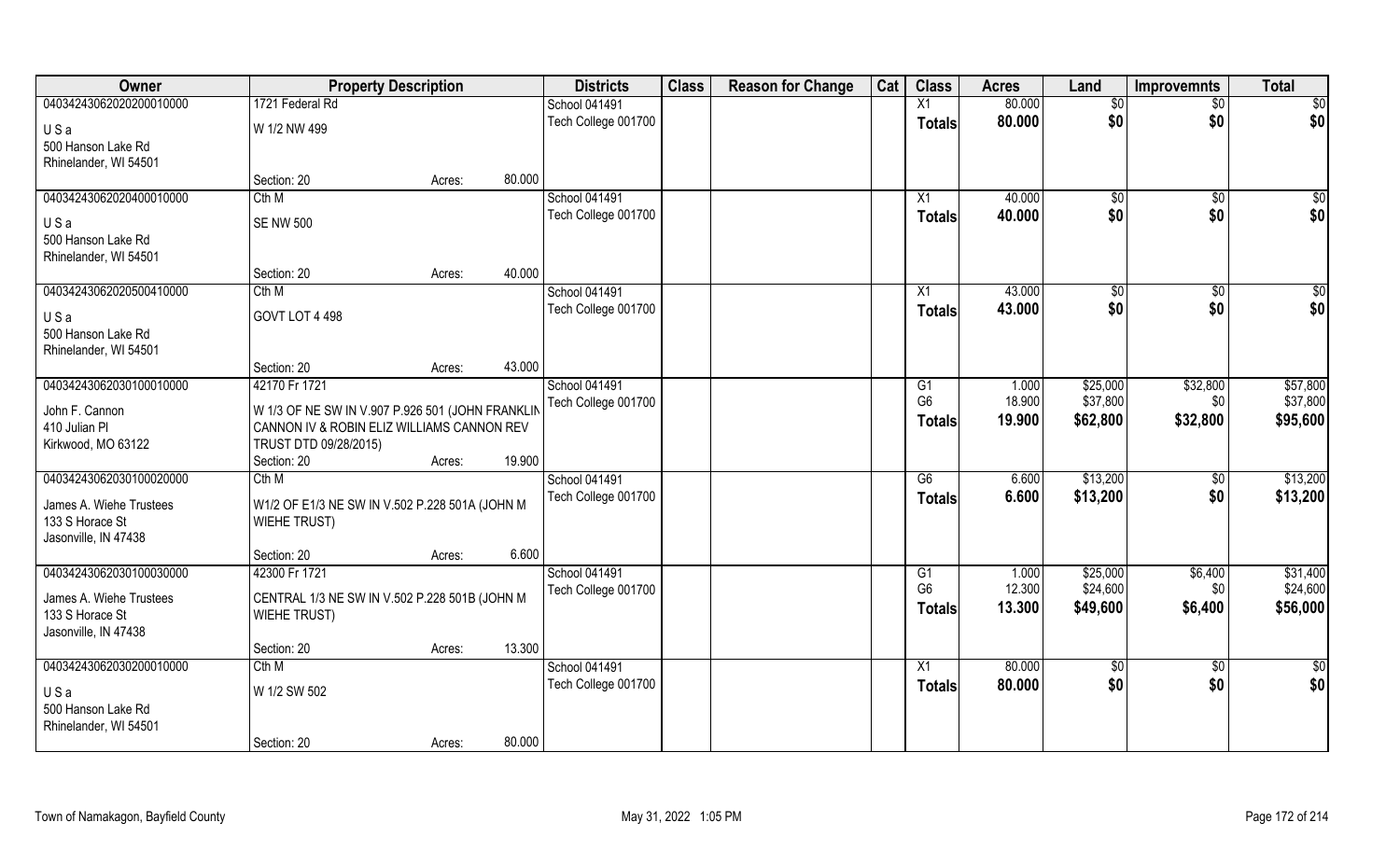| Owner                   | <b>Property Description</b>       |        | <b>Districts</b>     | <b>Class</b> | <b>Reason for Change</b> | Cat | <b>Class</b>    | <b>Acres</b> | Land         | <b>Improvemnts</b> | <b>Total</b>    |
|-------------------------|-----------------------------------|--------|----------------------|--------------|--------------------------|-----|-----------------|--------------|--------------|--------------------|-----------------|
| 04034243062030400010000 | Cth M                             |        | <b>School 041491</b> |              |                          |     | X1              | 40.000       | $\sqrt[6]{}$ | $\overline{50}$    | $\sqrt{50}$     |
| USa                     | <b>SE SW 503</b>                  |        | Tech College 001700  |              |                          |     | <b>Totals</b>   | 40.000       | \$0          | \$0                | \$0             |
| 500 Hanson Lake Rd      |                                   |        |                      |              |                          |     |                 |              |              |                    |                 |
| Rhinelander, WI 54501   |                                   |        |                      |              |                          |     |                 |              |              |                    |                 |
|                         | Section: 20                       | Acres: | 40.000               |              |                          |     |                 |              |              |                    |                 |
| 04034243062040100010000 | Cth M                             |        | School 041491        |              |                          |     | X1              | 80.000       | $\sqrt[6]{}$ | $\sqrt{$0}$        | $\sqrt{50}$     |
| USa                     | N 1/2 SE 504                      |        | Tech College 001700  |              |                          |     | <b>Totals</b>   | 80.000       | \$0          | \$0                | \$0             |
| 500 Hanson Lake Rd      |                                   |        |                      |              |                          |     |                 |              |              |                    |                 |
| Rhinelander, WI 54501   |                                   |        |                      |              |                          |     |                 |              |              |                    |                 |
|                         | Section: 20                       | Acres: | 80.000               |              |                          |     |                 |              |              |                    |                 |
| 04034243062040300010000 | Cth M                             |        | <b>School 041491</b> |              |                          |     | $\overline{X1}$ | 40.000       | \$0          | $\sqrt[6]{3}$      | $\sqrt{50}$     |
| USa                     | <b>SW SE 505</b>                  |        | Tech College 001700  |              |                          |     | <b>Totals</b>   | 40.000       | \$0          | \$0                | \$0             |
| 500 Hanson Lake Rd      |                                   |        |                      |              |                          |     |                 |              |              |                    |                 |
| Rhinelander, WI 54501   |                                   |        |                      |              |                          |     |                 |              |              |                    |                 |
|                         | Section: 20                       | Acres: | 40.000               |              |                          |     |                 |              |              |                    |                 |
| 04034243062040400010000 | Cth M                             |        | School 041491        |              |                          |     | X1              | 9.970        | \$0          | $\sqrt[6]{3}$      | $\overline{50}$ |
| USa                     | E1/2 E1/2 SE SE 506               |        | Tech College 001700  |              |                          |     | <b>Totals</b>   | 9.970        | \$0          | \$0                | \$0             |
| 500 Hanson Lake Rd      |                                   |        |                      |              |                          |     |                 |              |              |                    |                 |
| Rhinelander, WI 54501   |                                   |        |                      |              |                          |     |                 |              |              |                    |                 |
|                         | Section: 20                       | Acres: | 9.970                |              |                          |     |                 |              |              |                    |                 |
| 04034243062040400020000 | Cth M                             |        | School 041491        |              |                          |     | X1              | 29.910       | \$0          | $\sqrt[6]{3}$      | \$0             |
| USa                     | W1/2 SE SE; W1/2 E1/2 SE SE       |        | Tech College 001700  |              |                          |     | <b>Totals</b>   | 29.910       | \$0          | \$0                | \$0             |
| 500 Hanson Lake Rd      |                                   |        |                      |              |                          |     |                 |              |              |                    |                 |
| Rhinelander, WI 54501   |                                   |        |                      |              |                          |     |                 |              |              |                    |                 |
|                         | Section: 20                       | Acres: | 29.910               |              |                          |     |                 |              |              |                    |                 |
| 04034243062110032101000 | Cth M                             |        | School 041491        |              |                          |     | G2              | 0.500        | \$35,600     | \$0                | \$35,600        |
| Lakewoods Inc           | YOUNG ASSESSOR'S PLAT LOT 1 517G  |        | Tech College 001700  |              |                          |     | <b>Totals</b>   | 0.500        | \$35,600     | \$0                | \$35,600        |
| 21540 Co Hwy M          |                                   |        |                      |              |                          |     |                 |              |              |                    |                 |
| Cable, WI 54821         |                                   |        |                      |              |                          |     |                 |              |              |                    |                 |
|                         | Section: 21                       | Acres: | 0.500                |              |                          |     |                 |              |              |                    |                 |
| 04034243062110032102000 | 42890 Lake Ridge Rd               |        | School 041491        |              |                          |     | $\overline{G1}$ | 1.900        | \$84,700     | \$381,800          | \$466,500       |
| Robert L. Rasmussen     | YOUNGS ASSESSOR'S PLAT LOTS 2 & 9 |        | Tech College 001700  |              |                          |     | <b>Totals</b>   | 1.900        | \$84,700     | \$381,800          | \$466,500       |
| 42890 Lake Ridge Rd     |                                   |        |                      |              |                          |     |                 |              |              |                    |                 |
| Cable, WI 54821         |                                   |        |                      |              |                          |     |                 |              |              |                    |                 |
|                         | Section: 21                       | Acres: | 1.900                |              |                          |     |                 |              |              |                    |                 |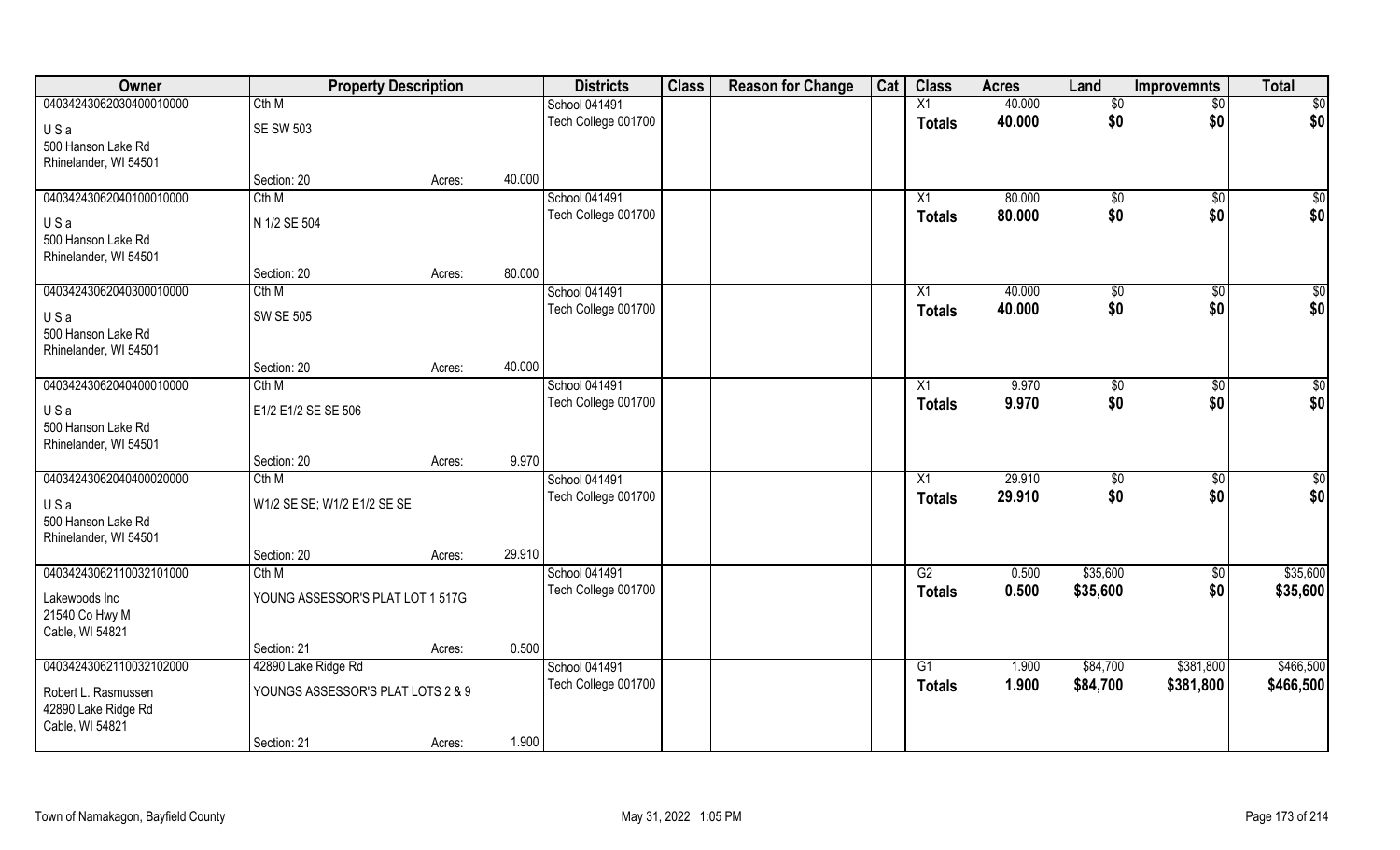| <b>Owner</b>                                                               | <b>Property Description</b>                      |        | <b>Districts</b>     | <b>Class</b> | <b>Reason for Change</b> | Cat | <b>Class</b>  | <b>Acres</b> | Land      | <b>Improvemnts</b> | <b>Total</b> |
|----------------------------------------------------------------------------|--------------------------------------------------|--------|----------------------|--------------|--------------------------|-----|---------------|--------------|-----------|--------------------|--------------|
| 04034243062110032103000                                                    | 42870 Lake Ridge Rd                              |        | <b>School 041491</b> |              |                          |     | G1            | 0.260        | \$27,900  | \$303,200          | \$331,100    |
| Ray A. Ebert                                                               | YOUNGS ASSESSOR'S PLAT LOT 3 & 20' X 20'         |        | Tech College 001700  |              |                          |     | <b>Totals</b> | 0.260        | \$27,900  | \$303,200          | \$331,100    |
| 42860 Lake Ridge Rd                                                        | LOCATED IN LOT 9 IN V.480 P.171                  |        |                      |              |                          |     |               |              |           |                    |              |
| Cable, WI 54821                                                            |                                                  |        |                      |              |                          |     |               |              |           |                    |              |
|                                                                            | Section: 21                                      | Acres: | 0.260                |              |                          |     |               |              |           |                    |              |
| 04034243062110032104000                                                    | 42850 Lake Ridge Rd                              |        | <b>School 041491</b> |              |                          |     | G1            | 0.600        | \$154,800 | \$303,300          | \$458,100    |
| Hans August & Lynn C Rasmussen Irrev   YOUNGS ASSESSOR'S PLAT LOT 4 IN DOC |                                                  |        | Tech College 001700  |              |                          |     | Totals        | 0.600        | \$154,800 | \$303,300          | \$458,100    |
| Trust                                                                      | 2021R-590505 (HANS A & LYNN C RASMUSSEN          |        |                      |              |                          |     |               |              |           |                    |              |
| 42850 Lake Ridge Rd                                                        | IRREV TRUST DATED 08/12/2021)                    |        |                      |              |                          |     |               |              |           |                    |              |
| Cable, WI 54821                                                            | Section: 21                                      | Acres: | 0.600                |              |                          |     |               |              |           |                    |              |
| 04034243062110032105000                                                    | 42840 Lake Ridge Rd                              |        | School 041491        |              |                          |     | G1            | 0.520        | \$72,000  | \$149,200          | \$221,200    |
| James P. Zavodsky                                                          | YOUNGS ASSESSOR'S PLAT LOTS 5 IN V.846 P.975     |        | Tech College 001700  |              |                          |     | <b>Totals</b> | 0.520        | \$72,000  | \$149,200          | \$221,200    |
| Dawn L. Zavodsky                                                           | IM 2003R-479613                                  |        |                      |              |                          |     |               |              |           |                    |              |
| Box 01224807                                                               |                                                  |        |                      |              |                          |     |               |              |           |                    |              |
| Souix Falls, SD 57186                                                      | Section: 21                                      | Acres: | 0.520                |              |                          |     |               |              |           |                    |              |
| 04034243062110032106000                                                    | 42830 Lake Ridge Rd                              |        | <b>School 041491</b> |              |                          |     | G1            | 0.960        | \$180,000 | \$424,000          | \$604,000    |
|                                                                            |                                                  |        | Tech College 001700  |              |                          |     | <b>Totals</b> | 0.960        | \$180,000 | \$424,000          | \$604,000    |
| Philip C. Rasmussen                                                        | LOT 3 CSM #1196 IN V.7 P.265 (LOCATED IN LOTS 6  |        |                      |              |                          |     |               |              |           |                    |              |
| 42830 Lake Ridge Rd                                                        | & 7 OF YOUNG'S ASSESSORS PLAT) IN DOC            |        |                      |              |                          |     |               |              |           |                    |              |
| Cable, WI 54821                                                            | 2018R-571626                                     |        |                      |              |                          |     |               |              |           |                    |              |
|                                                                            | Section: 21                                      | Acres: | 0.960                |              |                          |     |               |              |           |                    |              |
| 04034243062110032107000                                                    | 42820 Lake Ridge Rd                              |        | <b>School 041491</b> |              |                          |     | G1            | 1.930        | \$248,800 | \$190,900          | \$439,700    |
| Philip A. Rasmussen                                                        | LOT 2 CSM #1196 V.7 P.265 (LOCATED IN LOTS 6 & 1 |        | Tech College 001700  |              |                          |     | <b>Totals</b> | 1.930        | \$248,800 | \$190,900          | \$439,700    |
| Kathleen Rasmussen                                                         | OF YOUNG'S ASSESSORS PLAT)                       |        |                      |              |                          |     |               |              |           |                    |              |
| 21540 Co Hwy M                                                             |                                                  |        |                      |              |                          |     |               |              |           |                    |              |
| Cable, WI 54821                                                            | Section: 21                                      | Acres: | 1.930                |              |                          |     |               |              |           |                    |              |
| 04034243062110032108000                                                    | 42820 Garmisch Rd                                |        | <b>School 041491</b> |              |                          |     | G1            | 1.550        | \$201,900 | \$1,400            | \$203,300    |
|                                                                            |                                                  |        | Tech College 001700  |              |                          |     | <b>Totals</b> | 1.550        | \$201,900 | \$1,400            | \$203,300    |
| Philip A. Rasmussen                                                        | LOT 1 OF CSM #1196 V.7 P.265 (LOCATED IN LOTS 6  |        |                      |              |                          |     |               |              |           |                    |              |
| Kathleen Rasmussen                                                         | & 7 OF YOUNG'S ASSESSORS PLAT)                   |        |                      |              |                          |     |               |              |           |                    |              |
| 21540 Co Hwy M<br>Cable, WI 54821                                          | Section: 21                                      | Acres: | 1.550                |              |                          |     |               |              |           |                    |              |
| 04034243062110032109000                                                    | 42810 Lake Ridge Rd                              |        | <b>School 041491</b> |              |                          |     | G1            | 0.860        | \$46,500  | \$103,200          | \$149,700    |
|                                                                            |                                                  |        | Tech College 001700  |              |                          |     |               |              |           |                    |              |
| Matthew W. Mcqueen                                                         | LOT 1 CSM #932 V.6 P.145 (LOCATED IN LOT 7 OF    |        |                      |              |                          |     | Totals        | 0.860        | \$46,500  | \$103,200          | \$149,700    |
| 160 W 85th St                                                              | YOUNG'S ASSESSORS PLAT) IN V.1028 P.841          |        |                      |              |                          |     |               |              |           |                    |              |
| New York, NY 10024                                                         |                                                  |        |                      |              |                          |     |               |              |           |                    |              |
|                                                                            | Section: 21                                      | Acres: | 0.860                |              |                          |     |               |              |           |                    |              |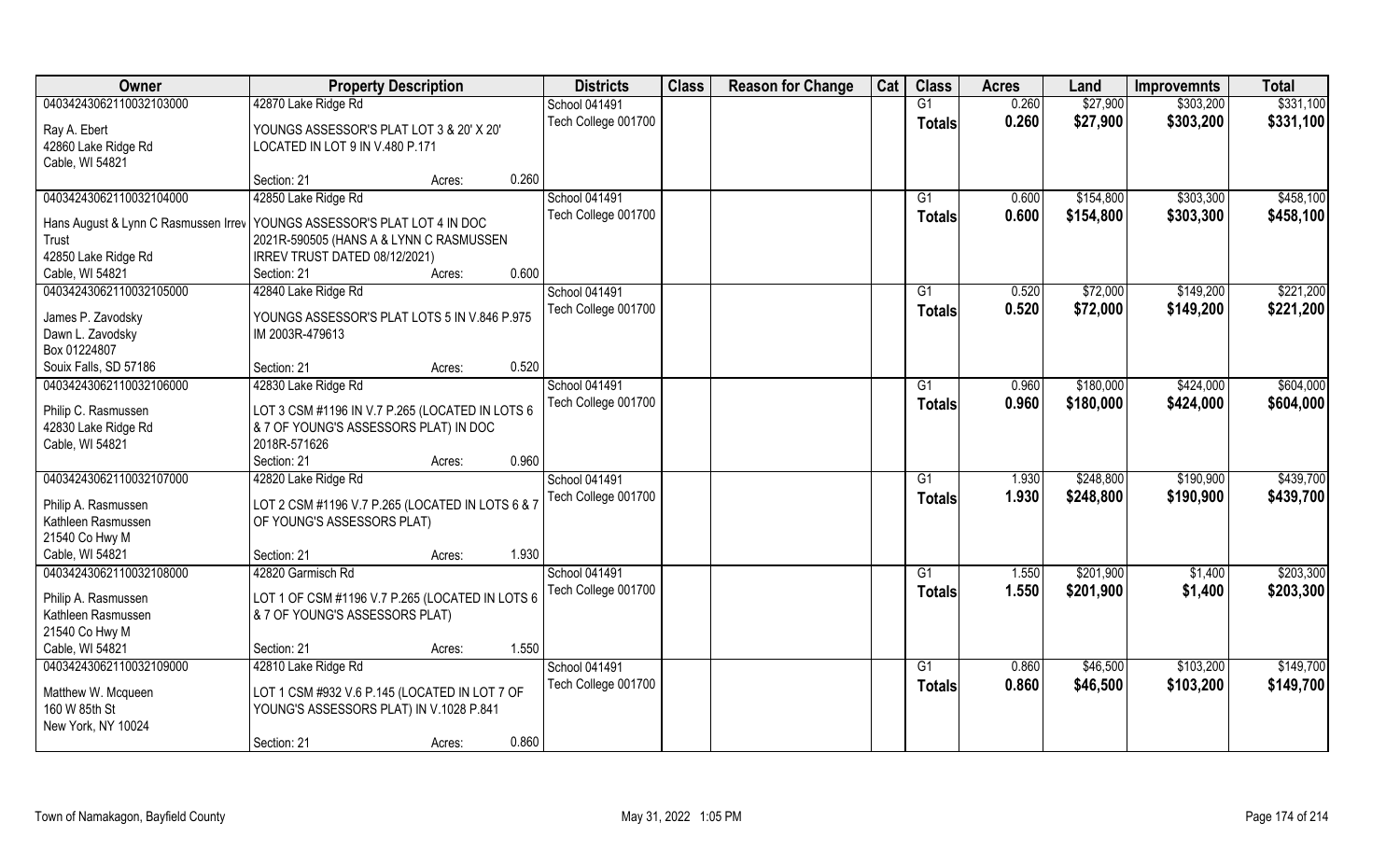| Owner                   | <b>Property Description</b>                    |       | <b>Districts</b>       | <b>Class</b>   | <b>Reason for Change</b> | Cat  | <b>Class</b>    | <b>Acres</b> | Land     | <b>Improvemnts</b> | <b>Total</b> |
|-------------------------|------------------------------------------------|-------|------------------------|----------------|--------------------------|------|-----------------|--------------|----------|--------------------|--------------|
| 04034243062110032110000 | Lake Ridge Rd                                  |       | School 041491          |                |                          |      | $\overline{G1}$ | 1.790        | \$73,700 | $\overline{50}$    | \$73,700     |
| Philip A. Rasmussen     | YOUNGS ASSESSOR'S PLAT LOT 7 LESS CSM #932     |       | Tech College 001700    |                |                          |      | <b>Totals</b>   | 1.790        | \$73,700 | \$0                | \$73,700     |
| Kathleen Rasmussen      | V.6 P.145 & LESS CSM #1196 V.7 P.265           |       |                        |                |                          |      |                 |              |          |                    |              |
| 21540 Co Hwy M          |                                                |       |                        |                |                          |      |                 |              |          |                    |              |
| Cable, WI 54821         | Section: 21<br>Acres:                          | 1.790 |                        |                |                          |      |                 |              |          |                    |              |
| 04034243062110032111000 | Lake Ridge Rd                                  |       | <b>School 041491</b>   |                |                          |      | G1              | 0.240        | \$900    | \$0                | \$900        |
| Robert L. Rasmussen     | YOUNGS ASSESSOR'S PLAT LOT 8                   |       | Tech College 001700    |                |                          |      | Totals          | 0.240        | \$900    | \$0                | \$900        |
| Corinne E. Rasmussen    |                                                |       |                        |                |                          |      |                 |              |          |                    |              |
| 42890 Lake Ridge Rd     |                                                |       |                        |                |                          |      |                 |              |          |                    |              |
| Cable, WI 54821         | Section: 21<br>Acres:                          | 0.240 |                        |                |                          |      |                 |              |          |                    |              |
| 04034243062110032112000 | Lake Ridge Rd                                  |       | School 041491          |                |                          |      | G1              | 0.960        | \$25,000 | \$0                | \$25,000     |
|                         |                                                |       | Tech College 001700    |                |                          |      | <b>Totals</b>   | 0.960        | \$25,000 | \$0                | \$25,000     |
| Philip A. Rasmussen     | YOUNGS ASSESSOR'S PLAT LOTS 6 & 17 LESS LOTS   |       |                        |                |                          |      |                 |              |          |                    |              |
| Kathleen Rasmussen      | 2 & 3 OF CSM #1196 V.7 P.265 IN V.1010 P.85    |       |                        |                |                          |      |                 |              |          |                    |              |
| 21540 Co Hwy M          |                                                |       |                        |                |                          |      |                 |              |          |                    |              |
| Cable, WI 54821         | Section: 21<br>Acres:                          | 4.335 |                        |                |                          |      |                 |              |          |                    |              |
| 04034243062110032113000 | Lake Ridge Rd                                  |       | School 041491          |                |                          |      | G1              | 1.610        | \$34,200 | $\sqrt[6]{3}$      | \$34,200     |
| Philip A. Rasmussen     | LOT 6 YOUNG'S ASSESSORS PLAT AND THAT PART     |       | Tech College 001700    |                |                          |      | <b>Totals</b>   | 1.610        | \$34,200 | \$0                | \$34,200     |
| Kathleen Rasmussen      | OF LOT 17 LYING EAST OF THE ACCESS ROAD IN     |       |                        |                |                          |      |                 |              |          |                    |              |
| 21540 Co Hwy M          | V.815 P.598; LESS CSM #1196 IN V.7 P.265 (MARY |       |                        |                |                          |      |                 |              |          |                    |              |
| Cable, WI 54821         | Section: 21<br>Acres:                          | 1.610 |                        |                |                          |      |                 |              |          |                    |              |
| 04034243062110032114000 | 42860 Lake Ridge Rd                            |       | <b>School 041491</b>   | G <sub>1</sub> | Addition @ 30            | $-2$ | G1              | 0.400        | \$28,600 | \$136,500          | \$165,100    |
| Ray A. Ebert            | YOUNGS ASSESSOR'S PLAT LOT 10                  |       | Tech College 001700 G1 |                | Addition at 50% complete | 2    | <b>Totals</b>   | 0.400        | \$28,600 | \$136,500          | \$165,100    |
| 42860 Lake Ridge Rd     |                                                |       |                        |                |                          |      |                 |              |          |                    |              |
| Cable, WI 54821         |                                                |       |                        |                |                          |      |                 |              |          |                    |              |
|                         | Section: 21<br>Acres:                          | 0.400 |                        |                |                          |      |                 |              |          |                    |              |
| 04034243062110032115000 | 42815 Lake Ridge Rd                            |       | <b>School 041491</b>   |                |                          |      | G1              | 0.560        | \$41,300 | \$111,800          | \$153,100    |
|                         |                                                |       | Tech College 001700    |                |                          |      | <b>Totals</b>   | 0.560        | \$41,300 | \$111,800          | \$153,100    |
| Firway Inc              | YOUNGS ASSESSOR'S PLAT LOTS 11 & 12            |       |                        |                |                          |      |                 |              |          |                    |              |
| 13540 Treeline Rd       |                                                |       |                        |                |                          |      |                 |              |          |                    |              |
| Cable, WI 54821         |                                                |       |                        |                |                          |      |                 |              |          |                    |              |
|                         | Section: 21<br>Acres:                          | 0.560 |                        |                |                          |      |                 |              |          |                    |              |
| 04034243062110032116000 | 42805 Lake Ridge Rd                            |       | School 041491          |                |                          |      | G1              | 0.480        | \$37,700 | \$50,100           | \$87,800     |
| Paul S. Swanson         | YOUNGS ASSESSOR'S PLAT LOT 13 IN V.1054 P.903  |       | Tech College 001700    |                |                          |      | <b>Totals</b>   | 0.480        | \$37,700 | \$50,100           | \$87,800     |
| 4325 Red Forest Rd      |                                                |       |                        |                |                          |      |                 |              |          |                    |              |
| Monument, CO 80132      |                                                |       |                        |                |                          |      |                 |              |          |                    |              |
|                         | Section: 21<br>Acres:                          | 0.480 |                        |                |                          |      |                 |              |          |                    |              |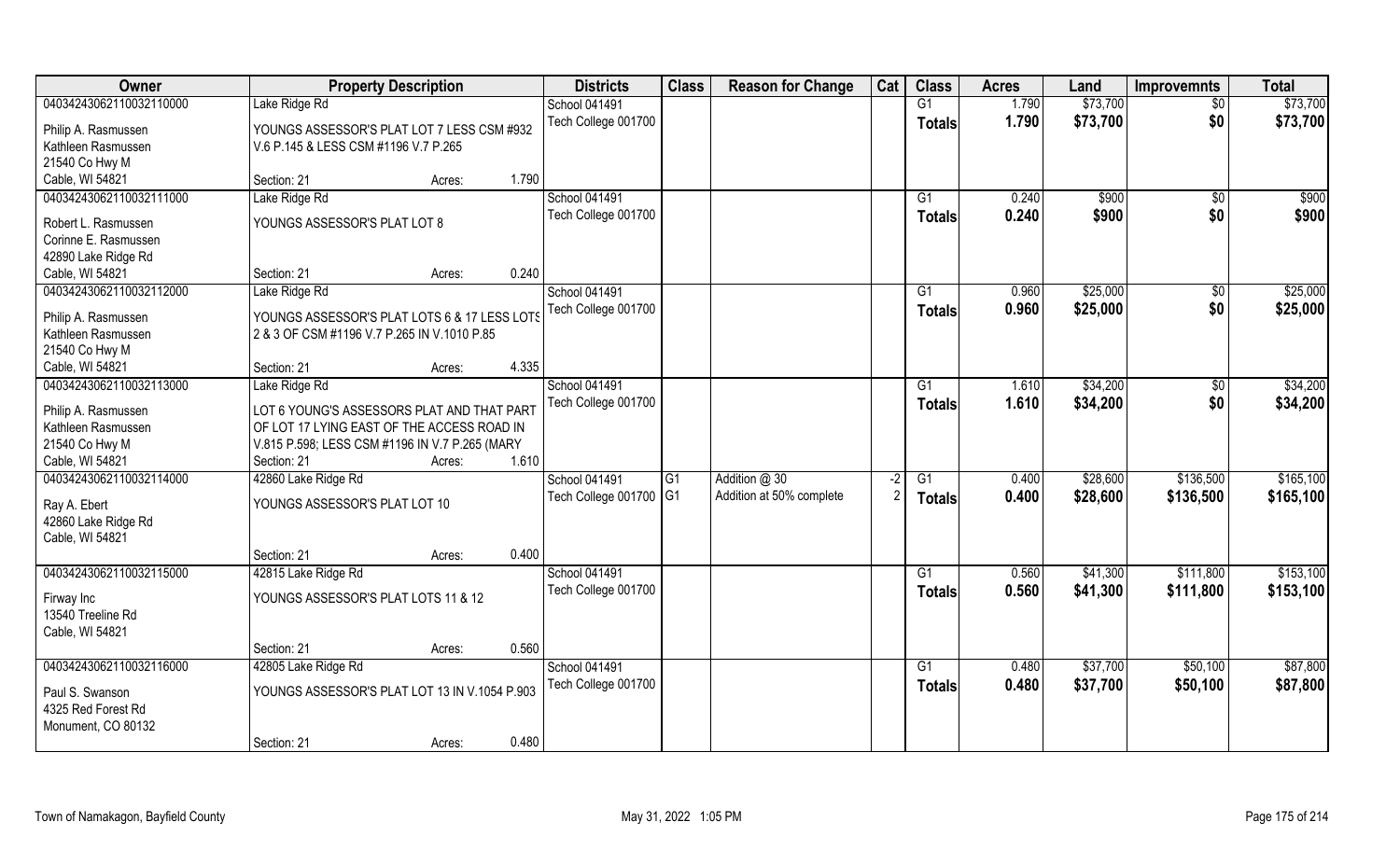| Owner                                     | <b>Property Description</b>                |        |       | <b>Districts</b>                     | <b>Class</b> | <b>Reason for Change</b> | Cat | <b>Class</b>  | <b>Acres</b>   | Land     | <b>Improvemnts</b> | <b>Total</b> |
|-------------------------------------------|--------------------------------------------|--------|-------|--------------------------------------|--------------|--------------------------|-----|---------------|----------------|----------|--------------------|--------------|
| 04034243062110032117000                   | 21560 Cth M                                |        |       | School 041491                        |              |                          |     | G1            | 0.600          | \$19,400 | \$2,500            | \$21,900     |
| Philip A. Rasmussen                       | YOUNGS ASSESSOR'S PLAT LOT 14              |        |       | Tech College 001700                  |              |                          |     | <b>Totals</b> | 0.600          | \$19,400 | \$2,500            | \$21,900     |
| Kathleen Rasmussen                        |                                            |        |       |                                      |              |                          |     |               |                |          |                    |              |
| 21540 Co Hwy M                            |                                            |        |       |                                      |              |                          |     |               |                |          |                    |              |
| Cable, WI 54821                           | Section: 21                                | Acres: | 0.600 |                                      |              |                          |     |               |                |          |                    |              |
| 04034243062110032118000                   | Cth M                                      |        |       | School 041491                        |              |                          |     | G1            | 0.960          | \$24,800 | $\overline{50}$    | \$24,800     |
| Philip A. Rasmussen                       | YOUNGS ASSESSOR'S PLAT LOT 15              |        |       | Tech College 001700                  |              |                          |     | <b>Totals</b> | 0.960          | \$24,800 | \$0                | \$24,800     |
| 21540 Co Hwy M                            |                                            |        |       |                                      |              |                          |     |               |                |          |                    |              |
| Cable, WI 54821                           |                                            |        |       |                                      |              |                          |     |               |                |          |                    |              |
|                                           | Section: 21                                | Acres: | 0.960 |                                      |              |                          |     |               |                |          |                    |              |
| 04034243062110032119000                   | 21550 County Hwy M                         |        |       | School 041491                        |              |                          |     | G1            | 1.350          | \$15,100 | \$66,100           | \$81,200     |
|                                           |                                            |        |       | Tech College 001700                  |              |                          |     | <b>Totals</b> | 1.350          | \$15,100 | \$66,100           | \$81,200     |
| Philip A. Rasmussen<br>Kathleen Rasmussen | YOUNGS ASSESSOR'S PLAT LOT 16              |        |       |                                      |              |                          |     |               |                |          |                    |              |
| 21540 Co Hwy M                            |                                            |        |       |                                      |              |                          |     |               |                |          |                    |              |
| Cable, WI 54821                           | Section: 21                                | Acres: | 1.350 |                                      |              |                          |     |               |                |          |                    |              |
| 04034243062110062201000                   | 42950 Lakewoods Dr                         |        |       | School 041491                        |              |                          |     | G1            | 0.000          | \$25,000 | \$129,000          | \$154,000    |
|                                           |                                            |        |       | Tech College 001700                  |              |                          |     | <b>Totals</b> | 0.000          | \$25,000 | \$129,000          | \$154,000    |
| Annies Place LLC                          | LAKEWOODS VILLAGES CONDOMINIUMS I UNIT 101 |        |       |                                      |              |                          |     |               |                |          |                    |              |
| 2509 14th St S                            | BLDG A IN 2017R-566812 873                 |        |       |                                      |              |                          |     |               |                |          |                    |              |
| St Cloud, MN 56301                        |                                            |        |       |                                      |              |                          |     |               |                |          |                    |              |
| 04034243062110062202000                   | Section: 21<br>42950 Lakewoods Dr          | Acres: | 0.191 |                                      |              |                          |     | G1            |                |          |                    | \$111,000    |
|                                           |                                            |        |       | School 041491<br>Tech College 001700 |              |                          |     |               | 0.000<br>0.000 | \$25,000 | \$86,000           |              |
| Nicole E. Rasmussen Remainder             | LAKEWOODS VILLAGES CONDOMINIUMS I UNIT 102 |        |       |                                      |              |                          |     | <b>Totals</b> |                | \$25,000 | \$86,000           | \$111,000    |
| 21540 Co Hwy M                            | BLDG A IN DOC 2018R-573080 874             |        |       |                                      |              |                          |     |               |                |          |                    |              |
| Cable, WI 54821                           |                                            |        |       |                                      |              |                          |     |               |                |          |                    |              |
|                                           | Section: 21                                | Acres: | 0.191 |                                      |              |                          |     |               |                |          |                    |              |
| 04034243062110062203000                   | 42950 Lakewoods Dr                         |        |       | School 041491                        |              |                          |     | G1            | 0.000          | \$25,000 | \$135,900          | \$160,900    |
| Steven T. Bergner                         | LAKEWOODS VILLAGES CONDOMINIUMS I UNIT 103 |        |       | Tech College 001700                  |              |                          |     | <b>Totals</b> | 0.000          | \$25,000 | \$135,900          | \$160,900    |
| Sue Ellen Bergner                         | BLDG A 875 IN V.853 P.44 IM 2003R-481205   |        |       |                                      |              |                          |     |               |                |          |                    |              |
| 6633 W Beacon Hill Pl                     |                                            |        |       |                                      |              |                          |     |               |                |          |                    |              |
| Franklin, WI 53132                        | Section: 21                                | Acres: | 0.191 |                                      |              |                          |     |               |                |          |                    |              |
| 04034243062110062204000                   | 42950 Lakewoods Dr                         |        |       | School 041491                        |              |                          |     | G1            | 0.000          | \$25,000 | \$124,300          | \$149,300    |
| Brian D. Shult                            | LAKEWOODS VILLAGES CONDOMINIUMS I UNIT 104 |        |       | Tech College 001700                  |              |                          |     | <b>Totals</b> | 0.000          | \$25,000 | \$124,300          | \$149,300    |
| Nancy E. Shult                            | BLDG A IN V.1068 P.751 876                 |        |       |                                      |              |                          |     |               |                |          |                    |              |
| 718 Paul Burch Rd                         |                                            |        |       |                                      |              |                          |     |               |                |          |                    |              |
| Hudson, WI 54016-7699                     | Section: 21                                | Acres: | 0.191 |                                      |              |                          |     |               |                |          |                    |              |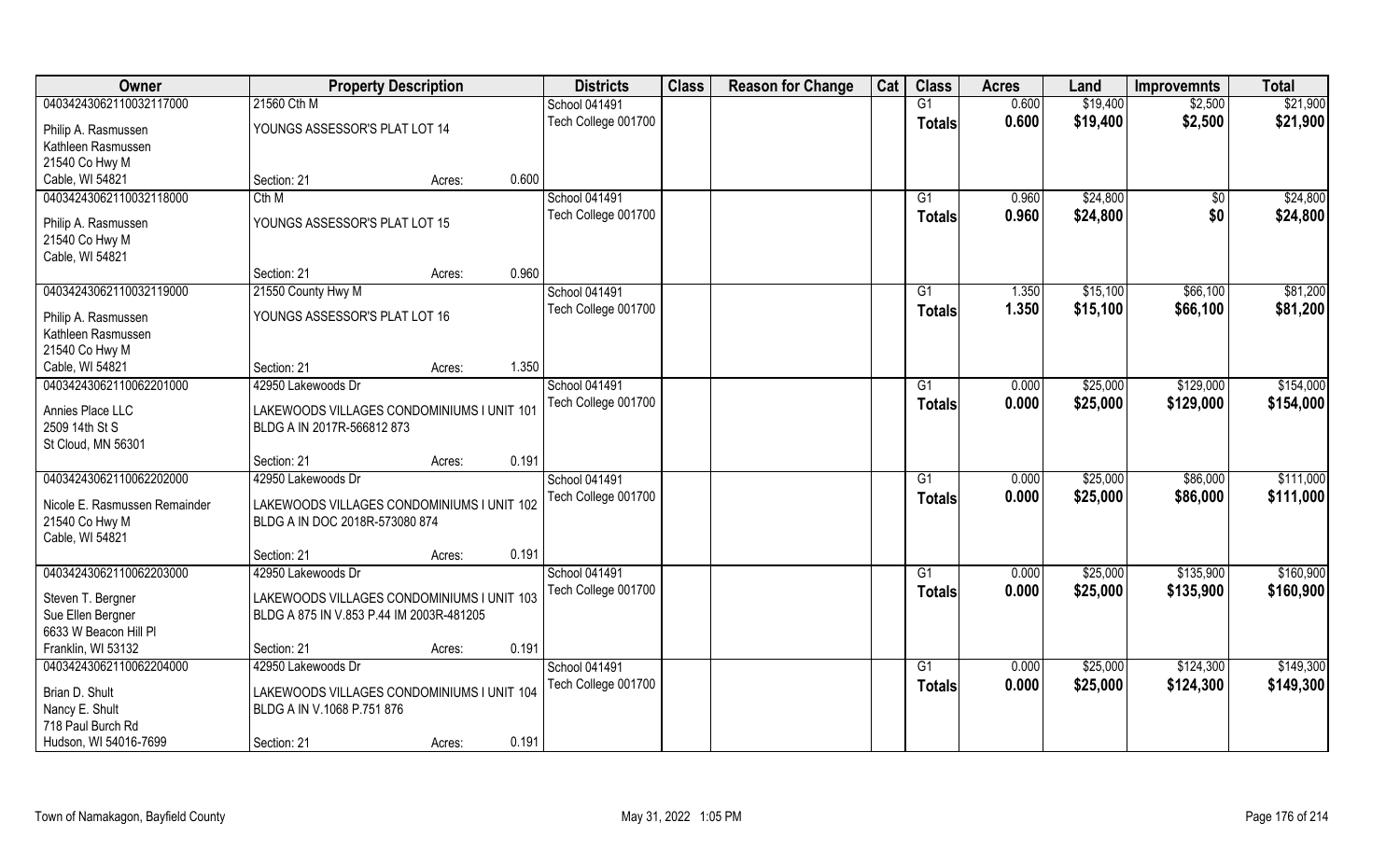| Owner                      | <b>Property Description</b>                     | <b>Districts</b>     | <b>Class</b> | <b>Reason for Change</b> | Cat | <b>Class</b>  | <b>Acres</b> | Land     | <b>Improvemnts</b> | <b>Total</b> |
|----------------------------|-------------------------------------------------|----------------------|--------------|--------------------------|-----|---------------|--------------|----------|--------------------|--------------|
| 04034243062110062205000    | 42950 Lakewoods Dr                              | School 041491        |              |                          |     | G1            | 0.000        | \$25,000 | \$122,900          | \$147,900    |
| Donald Carlson             | LAKEWOODS VILLAGES CONDOMINIUMS I UNIT 105      | Tech College 001700  |              |                          |     | <b>Totals</b> | 0.000        | \$25,000 | \$122,900          | \$147,900    |
| Carol Carlson              | BLDG A 877                                      |                      |              |                          |     |               |              |          |                    |              |
| 2444 Nobleton Ln           |                                                 |                      |              |                          |     |               |              |          |                    |              |
| The Villages, FL 32162     | 0.191<br>Section: 21<br>Acres:                  |                      |              |                          |     |               |              |          |                    |              |
| 04034243062110062206000    | 42950 Lakewoods Dr                              | <b>School 041491</b> |              |                          |     | G1            | 0.000        | \$25,000 | \$129,000          | \$154,000    |
|                            |                                                 | Tech College 001700  |              |                          |     | Totals        | 0.000        | \$25,000 | \$129,000          | \$154,000    |
| Elaine H. Anderson         | LAKEWOODS VILLAGES CONDOMINIUMS I UNIT 106      |                      |              |                          |     |               |              |          |                    |              |
| Dwight L. Anderson         | BLDG A IN DOC 2018R-574379 878                  |                      |              |                          |     |               |              |          |                    |              |
| 4622 Glabe Ln              |                                                 |                      |              |                          |     |               |              |          |                    |              |
| Minneapolis, MN 55406-2922 | 0.191<br>Section: 21<br>Acres:                  |                      |              |                          |     |               |              |          |                    |              |
| 04034243062110062207000    | 42950 Lakewoods Dr                              | School 041491        |              |                          |     | G1            | 0.000        | \$25,000 | \$147,300          | \$172,300    |
| Mary Ann Weems Rev Trusts  | LAKEWOODS VILLAGES CONDOMINIUMS I UNIT 201      | Tech College 001700  |              |                          |     | <b>Totals</b> | 0.000        | \$25,000 | \$147,300          | \$172,300    |
| Robert Ma Weems Rev Trusts | BLDG A IN DOC 2019R-579258 885 (1/2 INT MARY    |                      |              |                          |     |               |              |          |                    |              |
| 388 E Post Rd SE           | ANN WEEMS REV TRUST & 1/2 INT ROBERT MARK       |                      |              |                          |     |               |              |          |                    |              |
| Cedar Rapids, IA 52403     | 0.191<br>Section: 21<br>Acres:                  |                      |              |                          |     |               |              |          |                    |              |
| 04034243062110062208000    | 42950 Lakewoods Dr                              | School 041491        |              |                          |     | G1            | 0.000        | \$25,000 | \$133,700          | \$158,700    |
|                            |                                                 | Tech College 001700  |              |                          |     |               |              |          |                    |              |
| Mary Ann Weems Rev Trusts  | LAKEWOODS VILLAGES CONDOMINIUMS I UNIT 202      |                      |              |                          |     | <b>Totals</b> | 0.000        | \$25,000 | \$133,700          | \$158,700    |
| Robert Ma Weems Rev Trusts | BLDG A IN DOC 2019R-580086 886 (1/2 INT MARY    |                      |              |                          |     |               |              |          |                    |              |
| 388 E Post Rd SE           | ANN WEEMS REV TRUST DTD 11/25/2014 & 1/2 INT    |                      |              |                          |     |               |              |          |                    |              |
| Cedar Rapids, IA 52403     | 0.191<br>Section: 21<br>Acres:                  |                      |              |                          |     |               |              |          |                    |              |
| 04034243062110062209000    | 42950 Lakewoods Dr                              | School 041491        |              |                          |     | G1            | 0.000        | \$25,000 | \$133,700          | \$158,700    |
|                            |                                                 | Tech College 001700  |              |                          |     | <b>Totals</b> | 0.000        | \$25,000 | \$133,700          | \$158,700    |
| Lucille M. Spies           | LAKEWOODS VILLAGES CONDOMINIUMS I UNIT 203      |                      |              |                          |     |               |              |          |                    |              |
| 8525 Russell Ave S         | BLDG A IN V.1031 P.361 887 (LUCILLE M SPIES REV |                      |              |                          |     |               |              |          |                    |              |
| Bloomington, MN 55431      | TRUST DTD 07/27/2009)<br>Section: 21            |                      |              |                          |     |               |              |          |                    |              |
|                            | 0.191<br>Acres:                                 |                      |              |                          |     |               |              |          |                    |              |
| 04034243062110062210000    | 42950 Lakewoods Dr                              | School 041491        |              |                          |     | G1            | 0.000        | \$25,000 | \$154,900          | \$179,900    |
| Mkd Enterprises LLC        | LAKEWOODS VILLAGES CONDOMINIUMS I UNIT 204      | Tech College 001700  |              |                          |     | <b>Totals</b> | 0.000        | \$25,000 | \$154,900          | \$179,900    |
| 3740 Knoll Ridge Dr        | BLDG A IN V.1043 P.713 888                      |                      |              |                          |     |               |              |          |                    |              |
| Eagan, MN 55122            |                                                 |                      |              |                          |     |               |              |          |                    |              |
|                            | 0.191<br>Section: 21<br>Acres:                  |                      |              |                          |     |               |              |          |                    |              |
| 04034243062110062211000    | 42950 Lakewoods Dr                              | School 041491        |              |                          |     | G1            | 0.000        | \$25,000 | \$155,600          | \$180,600    |
|                            |                                                 | Tech College 001700  |              |                          |     | Totals        | 0.000        | \$25,000 | \$155,600          | \$180,600    |
| Steven F. Dummermuth       | LAKEWOODS VILLAGES CONDOMINIUMS I UNIT 205      |                      |              |                          |     |               |              |          |                    |              |
| PO Box 122                 | BLDG A 889                                      |                      |              |                          |     |               |              |          |                    |              |
| Cedar Rapids, IA 52406     |                                                 |                      |              |                          |     |               |              |          |                    |              |
|                            | 0.191<br>Section: 21<br>Acres:                  |                      |              |                          |     |               |              |          |                    |              |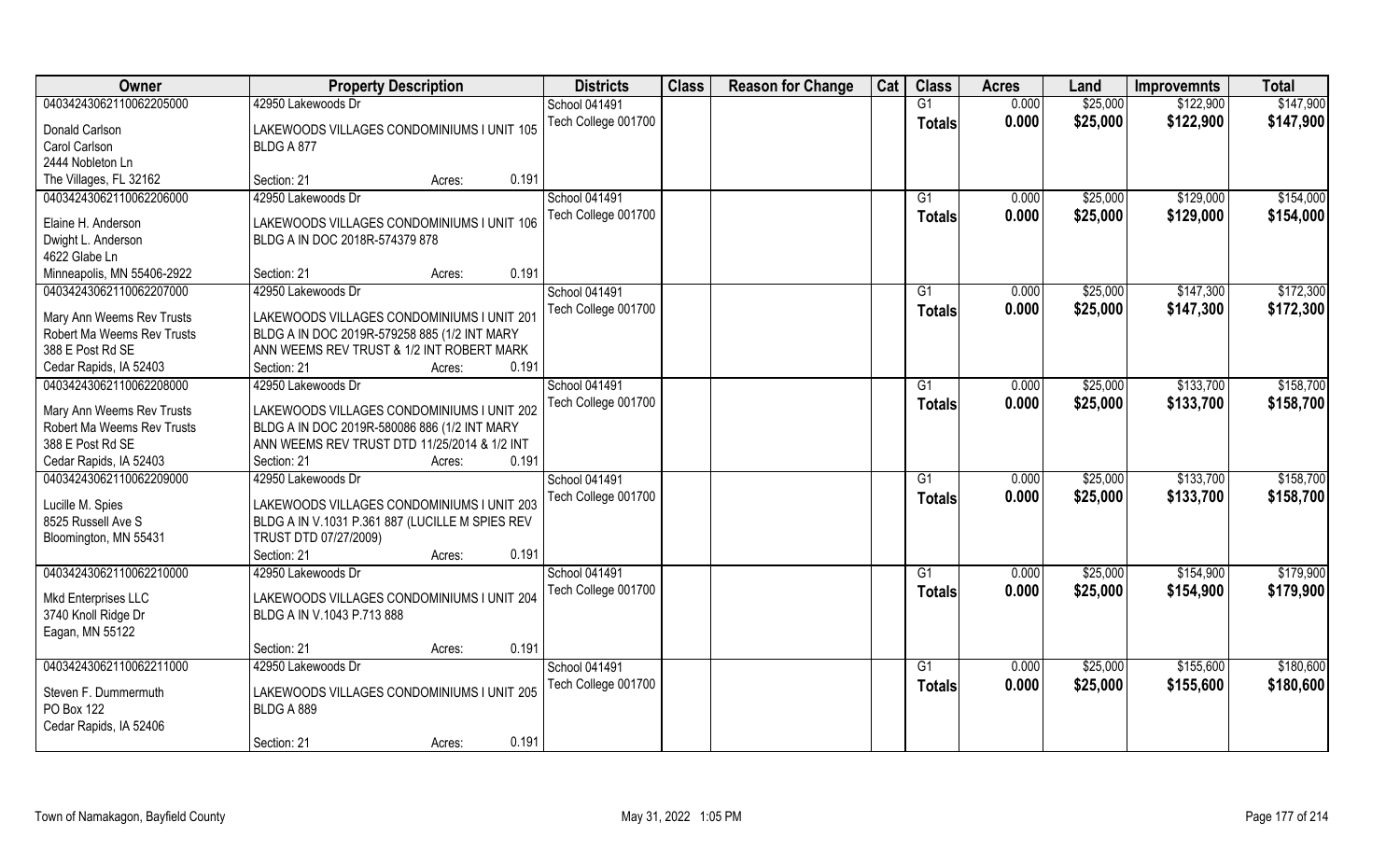| Owner                                 | <b>Property Description</b>                    |        |       | <b>Districts</b>     | <b>Class</b> | <b>Reason for Change</b> | Cat | <b>Class</b>    | <b>Acres</b> | Land     | <b>Improvemnts</b> | <b>Total</b> |
|---------------------------------------|------------------------------------------------|--------|-------|----------------------|--------------|--------------------------|-----|-----------------|--------------|----------|--------------------|--------------|
| 04034243062110062212000               | 42950 Lakewoods Dr                             |        |       | School 041491        |              |                          |     | G1              | 0.000        | \$25,000 | \$132,500          | \$157,500    |
| Edward & Adrian Hilz Family Rev Trust | LAKEWOODS VILLAGES CONDOMINIUMS I UNIT 206     |        |       | Tech College 001700  |              |                          |     | <b>Totals</b>   | 0.000        | \$25,000 | \$132,500          | \$157,500    |
| 3405B S Stafford St                   | BLDG A IN DOC 2019R-576327                     |        |       |                      |              |                          |     |                 |              |          |                    |              |
| Arlington, VA 22206                   |                                                |        |       |                      |              |                          |     |                 |              |          |                    |              |
|                                       | Section: 21                                    | Acres: | 0.191 |                      |              |                          |     |                 |              |          |                    |              |
| 04034243062110062213000               | 42950 Lakewoods Dr                             |        |       | School 041491        |              |                          |     | G1              | 0.000        | \$25,000 | \$135,900          | \$160,900    |
|                                       |                                                |        |       | Tech College 001700  |              |                          |     | <b>Totals</b>   | 0.000        | \$25,000 | \$135,900          | \$160,900    |
| Scobie Family LLC                     | LAKEWOODS VILLAGES CONDOMINIUMS I UNIT 207     |        |       |                      |              |                          |     |                 |              |          |                    |              |
| PO Box 1004                           | BLDG A 891 IM 2003R-484138 IM 2003R-484995 IM  |        |       |                      |              |                          |     |                 |              |          |                    |              |
| Eau Claire, WI 54703                  | 2003R-486583                                   |        |       |                      |              |                          |     |                 |              |          |                    |              |
|                                       | Section: 21                                    | Acres: | 0.191 |                      |              |                          |     |                 |              |          |                    |              |
| 04034243062110062214000               | 42950 Lakewoods Dr                             |        |       | <b>School 041491</b> |              |                          |     | G1              | 0.000        | \$25,000 | \$147,300          | \$172,300    |
| Aloys E. Willenbring                  | LAKEWOODS VILLAGES CONDOMINIUMS I UNIT 208     |        |       | Tech College 001700  |              |                          |     | <b>Totals</b>   | 0.000        | \$25,000 | \$147,300          | \$172,300    |
| Lorraine Willenbring                  | BLDG A IN V.1134 P.880 892                     |        |       |                      |              |                          |     |                 |              |          |                    |              |
| 556 E Bellwood Ave                    |                                                |        |       |                      |              |                          |     |                 |              |          |                    |              |
| Maplewood, MN 55117                   | Section: 21                                    | Acres: | 0.191 |                      |              |                          |     |                 |              |          |                    |              |
| 04034243062110062215000               | 42950 Lakewoods Dr                             |        |       | School 041491        |              |                          |     | $\overline{G1}$ | 0.000        | \$25,000 | \$140,400          | \$165,400    |
|                                       |                                                |        |       | Tech College 001700  |              |                          |     | Totals          | 0.000        | \$25,000 | \$140,400          | \$165,400    |
| Spurgat Properties LLC                | LAKEWOODS VILLAGES CONDOMINIUMS I UNIT 301     |        |       |                      |              |                          |     |                 |              |          |                    |              |
| 3833 York Ave S                       | BLDG A IN V.1143 P.428 901                     |        |       |                      |              |                          |     |                 |              |          |                    |              |
| Minneapolis, MN 55410                 |                                                |        |       |                      |              |                          |     |                 |              |          |                    |              |
|                                       | Section: 21                                    | Acres: | 0.191 |                      |              |                          |     |                 |              |          |                    |              |
| 04034243062110062216000               | 42950 Lakewoods Dr                             |        |       | School 041491        |              |                          |     | G1              | 0.000        | \$25,000 | \$140,400          | \$165,400    |
| William B. Hadfield                   | LAKEWOODS VILLAGES CONDOMINIUMS I UNIT 302     |        |       | Tech College 001700  |              |                          |     | Totals          | 0.000        | \$25,000 | \$140,400          | \$165,400    |
| Janet L. Hadfield                     | <b>BLDG A 902</b>                              |        |       |                      |              |                          |     |                 |              |          |                    |              |
| 910 Ambrio Dr                         |                                                |        |       |                      |              |                          |     |                 |              |          |                    |              |
| Mundelein, IL 60060                   | Section: 21                                    | Acres: | 0.191 |                      |              |                          |     |                 |              |          |                    |              |
| 04034243062110062217000               | 42910 Lakewoods Dr                             |        |       | School 041491        |              |                          |     | G1              | 0.000        | \$25,000 | \$74,300           | \$99,300     |
|                                       |                                                |        |       | Tech College 001700  |              |                          |     | <b>Totals</b>   | 0.000        | \$25,000 | \$74,300           | \$99,300     |
| Greg D. Hamstad                       | LAKEWOODS VILLAGES CONDOMINIUMS I UNIT 107     |        |       |                      |              |                          |     |                 |              |          |                    |              |
| 6381 20th Ave                         | BLDG B IN V.1158 P.152 879 IN DOC 2021R-588525 |        |       |                      |              |                          |     |                 |              |          |                    |              |
| Lino Lakes, MN 55038                  |                                                |        |       |                      |              |                          |     |                 |              |          |                    |              |
|                                       | Section: 21                                    | Acres: | 0.191 |                      |              |                          |     |                 |              |          |                    |              |
| 04034243062110062218000               | 42910 Lakewoods Dr                             |        |       | School 041491        |              |                          |     | G1              | 0.000        | \$25,000 | \$42,300           | \$67,300     |
| Dennis R. Bush                        | LAKEWOODS VILLAGES CONDOMINIUMS I UNIT 108     |        |       | Tech College 001700  |              |                          |     | <b>Totals</b>   | 0.000        | \$25,000 | \$42,300           | \$67,300     |
| Diana S. Bush                         | BLDG B IN DOC 2019R-579306 880                 |        |       |                      |              |                          |     |                 |              |          |                    |              |
| 3001 31st St                          |                                                |        |       |                      |              |                          |     |                 |              |          |                    |              |
| Apt B                                 | Section: 21                                    | Acres: | 0.191 |                      |              |                          |     |                 |              |          |                    |              |
| Rock Island, IL 61201                 |                                                |        |       |                      |              |                          |     |                 |              |          |                    |              |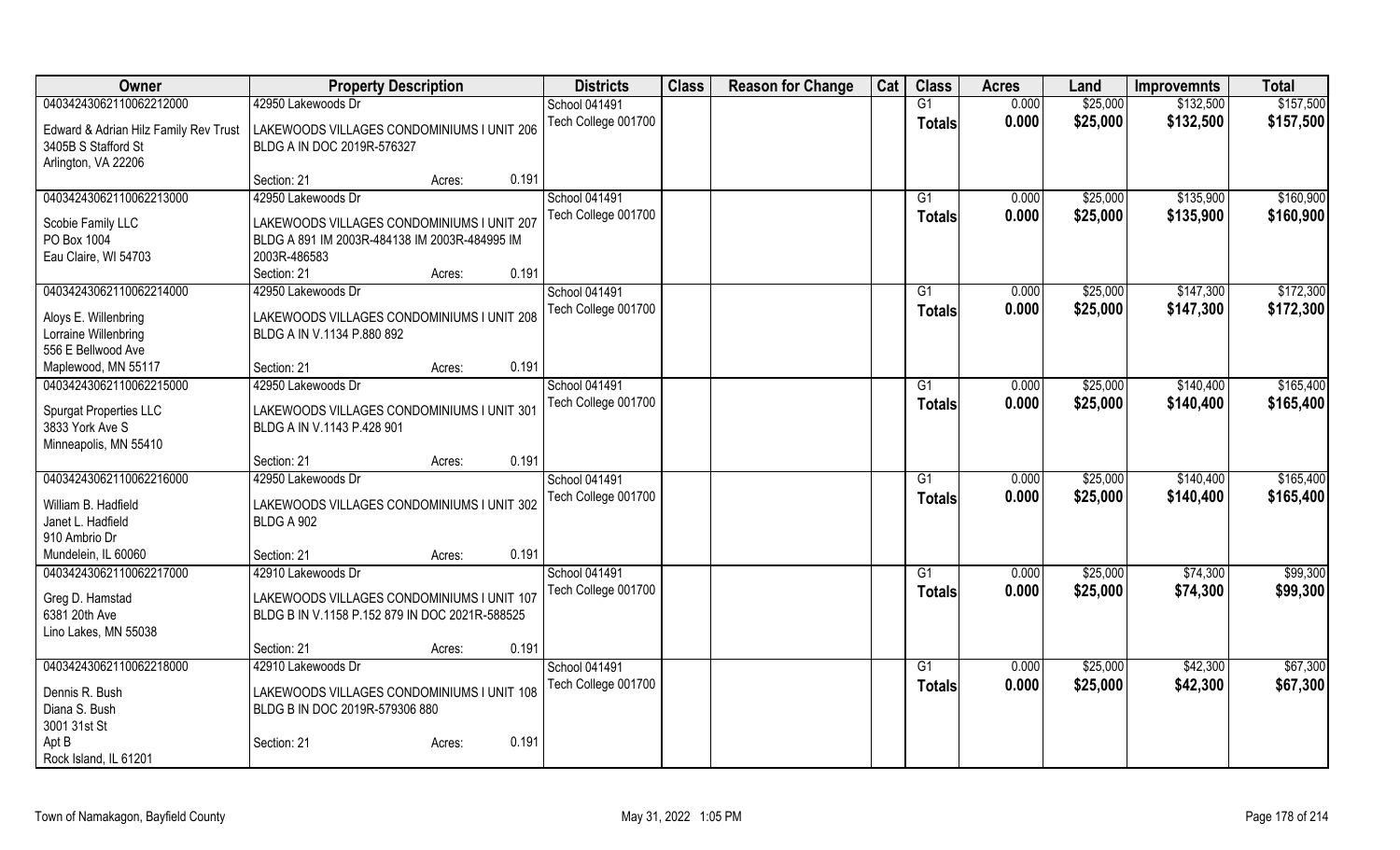| Owner                              | <b>Property Description</b>                                     |       | <b>Districts</b>    | <b>Class</b> | <b>Reason for Change</b> | Cat | <b>Class</b>    | <b>Acres</b> | Land     | <b>Improvemnts</b> | <b>Total</b> |
|------------------------------------|-----------------------------------------------------------------|-------|---------------------|--------------|--------------------------|-----|-----------------|--------------|----------|--------------------|--------------|
| 04034243062110062219000            | 42910 Lakewoods Dr                                              |       | School 041491       |              |                          |     | G1              | 0.000        | \$25,000 | \$61,600           | \$86,600     |
| Paul Jensen Trustees               | LAKEWOODS VILLAGES CONDOMINIUMS I UNIT 109                      |       | Tech College 001700 |              |                          |     | <b>Totals</b>   | 0.000        | \$25,000 | \$61,600           | \$86,600     |
| 7445 W Shore Dr                    | BLDG B 881 (PAUL ALAN JENSEN REV TRUST U/A                      |       |                     |              |                          |     |                 |              |          |                    |              |
| Edina, MN 55435                    | DTD 05/19/1998)                                                 |       |                     |              |                          |     |                 |              |          |                    |              |
|                                    | Section: 21<br>Acres:                                           | 0.191 |                     |              |                          |     |                 |              |          |                    |              |
| 04034243062110062220000            | 42910 Lakewoods Dr                                              |       | School 041491       |              |                          |     | G1              | 0.000        | \$25,000 | \$61,000           | \$86,000     |
|                                    |                                                                 |       | Tech College 001700 |              |                          |     | Totals          | 0.000        | \$25,000 | \$61,000           | \$86,000     |
| Ronald J. Scherer                  | LAKEWOODS VILLAGES CONDOMINIUMS I UNIT 110                      |       |                     |              |                          |     |                 |              |          |                    |              |
| Michael C. Scherer                 | BLDG B IN DOC 2019R-576413 882                                  |       |                     |              |                          |     |                 |              |          |                    |              |
| 7110 Mount Curve Rd                |                                                                 |       |                     |              |                          |     |                 |              |          |                    |              |
| Bloomington, MN 55438              | Section: 21<br>Acres:                                           | 0.191 |                     |              |                          |     |                 |              |          |                    |              |
| 04034243062110062221000            | 42910 Lakewoods Dr                                              |       | School 041491       |              |                          |     | G1              | 0.000        | \$25,000 | \$60,200           | \$85,200     |
| Timothy D. Purington               | LAKEWOODS VILLAGES CONDOMINIUMS I UNIT 111                      |       | Tech College 001700 |              |                          |     | <b>Totals</b>   | 0.000        | \$25,000 | \$60,200           | \$85,200     |
| Katie E. Purington                 | BLDG B IN 2016R-566759 883                                      |       |                     |              |                          |     |                 |              |          |                    |              |
| 1738 96th Ave                      |                                                                 |       |                     |              |                          |     |                 |              |          |                    |              |
| Hammond, WI 54015                  | Section: 21<br>Acres:                                           | 0.191 |                     |              |                          |     |                 |              |          |                    |              |
| 04034243062110062222000            | 42910 Lakewoods Dr                                              |       | School 041491       |              |                          |     | G1              | 0.000        | \$25,000 | \$74,300           | \$99,300     |
|                                    |                                                                 |       | Tech College 001700 |              |                          |     |                 |              |          |                    |              |
| Gls Stenson Family Ltd Partnership | LAKEWOODS VILLAGES CONDOMINIUMS I UNIT 112                      |       |                     |              |                          |     | <b>Totals</b>   | 0.000        | \$25,000 | \$74,300           | \$99,300     |
| 1600 University Ave Ste 212        | BLDG B V.1153 P.836 884                                         |       |                     |              |                          |     |                 |              |          |                    |              |
| St Paul, MN 55104                  |                                                                 |       |                     |              |                          |     |                 |              |          |                    |              |
|                                    | Section: 21<br>Acres:                                           | 0.191 |                     |              |                          |     |                 |              |          |                    |              |
| 04034243062110062223000            | 42910 Lakewoods Dr                                              |       | School 041491       |              |                          |     | G1              | 0.000        | \$25,000 | \$70,400           | \$95,400     |
| David G. Henrikson                 |                                                                 |       | Tech College 001700 |              |                          |     | <b>Totals</b>   | 0.000        | \$25,000 | \$70,400           | \$95,400     |
| 4755 Shinnecock Hills Apt 202      | LAKEWOODS VILLAGES CONDOMINIUMS I UNIT 209<br><b>BLDG B 893</b> |       |                     |              |                          |     |                 |              |          |                    |              |
|                                    |                                                                 |       |                     |              |                          |     |                 |              |          |                    |              |
| Naples, FL 34112                   | Section: 21                                                     | 0.191 |                     |              |                          |     |                 |              |          |                    |              |
|                                    | Acres:                                                          |       |                     |              |                          |     |                 |              |          |                    |              |
| 04034243062110062224000            | 42910 Lakewoods Dr                                              |       | School 041491       |              |                          |     | G1              | 0.000        | \$25,000 | \$57,700           | \$82,700     |
| Robert D. Smith                    | LAKEWOODS VILLAGES CONDOMINIUMS I UNIT 210                      |       | Tech College 001700 |              |                          |     | <b>Totals</b>   | 0.000        | \$25,000 | \$57,700           | \$82,700     |
| Georgia J. Smith                   | BLDG B IN DOC 2021R-591793 894                                  |       |                     |              |                          |     |                 |              |          |                    |              |
| 1600 Birch Hills Dr                |                                                                 |       |                     |              |                          |     |                 |              |          |                    |              |
| Eau Claire, WI 54701               | Section: 21<br>Acres:                                           | 0.191 |                     |              |                          |     |                 |              |          |                    |              |
| 04034243062110062225000            | 42910 Lakewoods Dr                                              |       | School 041491       |              |                          |     | $\overline{G1}$ | 0.000        | \$25,000 | \$57,700           | \$82,700     |
|                                    |                                                                 |       | Tech College 001700 |              |                          |     | <b>Totals</b>   | 0.000        | \$25,000 | \$57,700           | \$82,700     |
| John S. Peterson                   | LAKEWOODS VILLAGES CONDOMINIUMS I UNIT 211                      |       |                     |              |                          |     |                 |              |          |                    |              |
| Katherine M. Peterson              | BLDG B IN DOC 2021R-586770 895                                  |       |                     |              |                          |     |                 |              |          |                    |              |
| 811 River Ave N                    |                                                                 |       |                     |              |                          |     |                 |              |          |                    |              |
| Sauk Rapids, MN 56379              | Section: 21<br>Acres:                                           | 0.191 |                     |              |                          |     |                 |              |          |                    |              |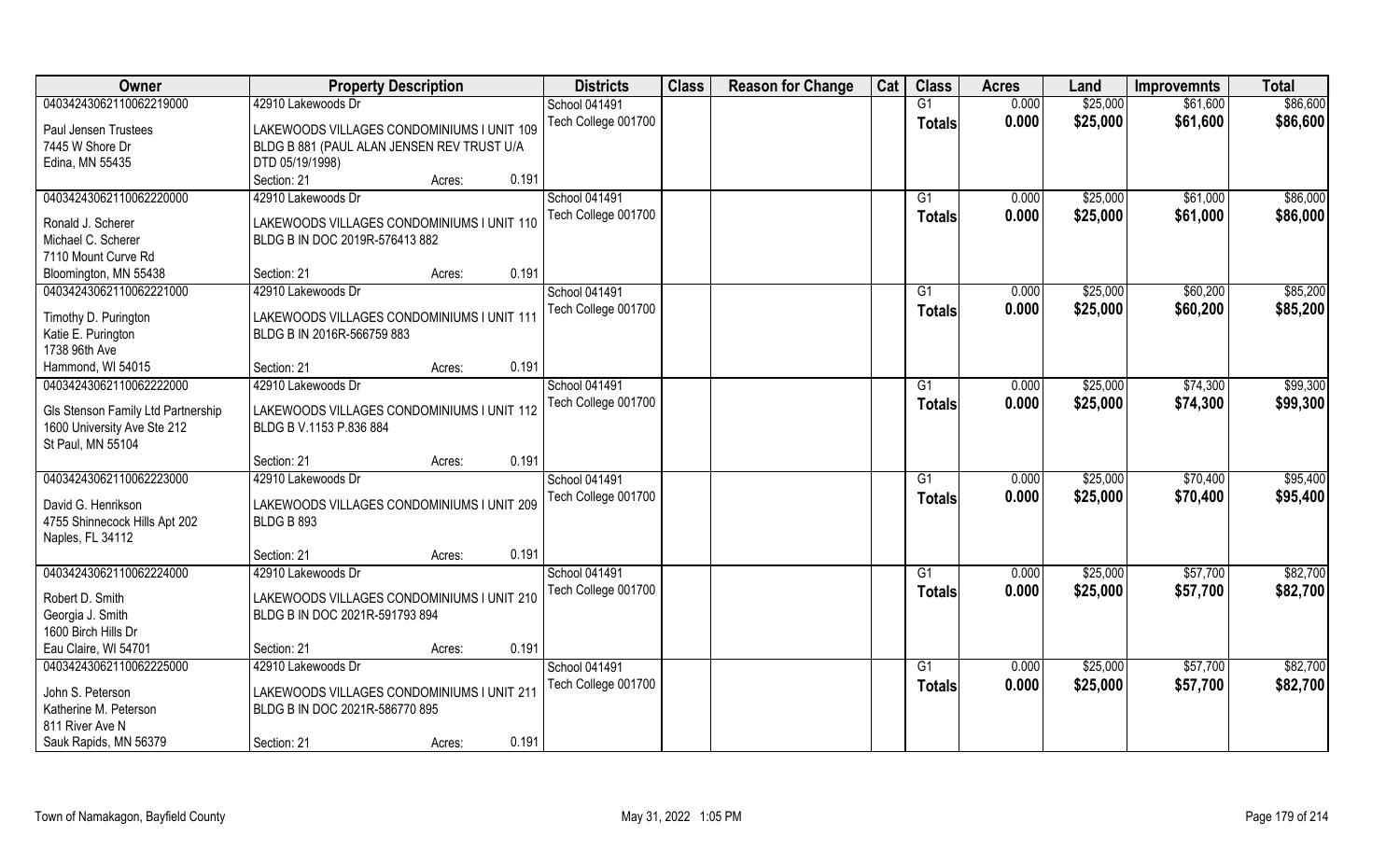| Owner                                          | <b>Property Description</b>                |       | <b>Districts</b>                     | <b>Class</b> | <b>Reason for Change</b> | Cat | <b>Class</b>  | <b>Acres</b>   | Land     | <b>Improvemnts</b> | <b>Total</b> |
|------------------------------------------------|--------------------------------------------|-------|--------------------------------------|--------------|--------------------------|-----|---------------|----------------|----------|--------------------|--------------|
| 04034243062110062226000                        | 42910 Lakewoods Dr                         |       | <b>School 041491</b>                 |              |                          |     | G1            | 0.000          | \$25,000 | \$72,200           | \$97,200     |
| Gary Elledge                                   | LAKEWOODS VILLAGES CONDOMINIUMS I UNIT 212 |       | Tech College 001700                  |              |                          |     | <b>Totals</b> | 0.000          | \$25,000 | \$72,200           | \$97,200     |
| 10136 Chestnut Cir                             | BLDG B 896                                 |       |                                      |              |                          |     |               |                |          |                    |              |
| Brooklyn Park, MN 55443-3702                   |                                            |       |                                      |              |                          |     |               |                |          |                    |              |
|                                                | Section: 21<br>Acres:                      | 0.191 |                                      |              |                          |     |               |                |          |                    |              |
| 04034243062110062227000                        | 42910 Lakewoods Dr                         |       | <b>School 041491</b>                 |              |                          |     | G1            | 0.000          | \$25,000 | \$62,400           | \$87,400     |
| Derrick M. Schaffner                           | LAKEWOODS VILLAGES CONDOMINIUMS I UNIT 213 |       | Tech College 001700                  |              |                          |     | Totals        | 0.000          | \$25,000 | \$62,400           | \$87,400     |
| Therese Schaffner                              | BLDG B IN DOC 2020R-583497 897             |       |                                      |              |                          |     |               |                |          |                    |              |
| PO Box 311                                     |                                            |       |                                      |              |                          |     |               |                |          |                    |              |
| Fountain City, WI 54629                        | Section: 21<br>Acres:                      | 0.191 |                                      |              |                          |     |               |                |          |                    |              |
| 04034243062110062228000                        | 42910 Lakewoods Dr                         |       | <b>School 041491</b>                 |              |                          |     | G1            | 0.000          | \$25,000 | \$57,700           | \$82,700     |
| Donald L. Rahn                                 | LAKEWOODS VILLAGES CONDOMINIUMS I UNIT 214 |       | Tech College 001700                  |              |                          |     | <b>Totals</b> | 0.000          | \$25,000 | \$57,700           | \$82,700     |
| 333 W Mifflin St                               | BLDG B IN DOC 2018R-573627 898             |       |                                      |              |                          |     |               |                |          |                    |              |
| <b>Unit 7080</b>                               |                                            |       |                                      |              |                          |     |               |                |          |                    |              |
| Madison, WI 53703                              | Section: 21<br>Acres:                      | 0.191 |                                      |              |                          |     |               |                |          |                    |              |
| 04034243062110062229000                        | 42910 Lakewoods Dr                         |       | School 041491                        |              |                          |     | G1            | 0.000          | \$25,000 | \$57,700           | \$82,700     |
|                                                | LAKEWOODS VILLAGES CONDOMINIUMS I UNIT 215 |       | Tech College 001700                  |              |                          |     | Totals        | 0.000          | \$25,000 | \$57,700           | \$82,700     |
| Todd M. Nedegaard<br>Teresa L. Nedegaard       | BLDG B IN DOC 2021R-587161 899             |       |                                      |              |                          |     |               |                |          |                    |              |
| W6009 Ruth Ln                                  |                                            |       |                                      |              |                          |     |               |                |          |                    |              |
| Onalaska, WI 54650                             | Section: 21<br>Acres:                      | 0.191 |                                      |              |                          |     |               |                |          |                    |              |
| 04034243062110062230000                        | 42910 Lakewoods Dr                         |       | <b>School 041491</b>                 |              |                          |     | G1            | 0.000          | \$25,000 | \$70,400           | \$95,400     |
|                                                |                                            |       | Tech College 001700                  |              |                          |     | <b>Totals</b> | 0.000          | \$25,000 | \$70,400           | \$95,400     |
| Erik C. Eighme                                 | LAKEWOODS VILLAGES CONDOMINIUMS I UNIT 216 |       |                                      |              |                          |     |               |                |          |                    |              |
| Barbara A. Eighme                              | BLDG B 900 V.935 P.58 IM 2005R-504039      |       |                                      |              |                          |     |               |                |          |                    |              |
| 1222 W Whitaker Ave                            |                                            |       |                                      |              |                          |     |               |                |          |                    |              |
| Milwaukee, WI 53228<br>04034243062110062231000 | Section: 21<br>Acres:                      | 0.191 |                                      |              |                          |     |               |                |          |                    |              |
|                                                | 42910 Lakewoods Dr                         |       | School 041491<br>Tech College 001700 |              |                          |     | G1            | 0.000<br>0.000 | \$25,000 | \$70,200           | \$95,200     |
| Drake4andrea, LLC                              | LAKEWOODS VILLAGES CONDOMINIUMS I UNIT 303 |       |                                      |              |                          |     | <b>Totals</b> |                | \$25,000 | \$70,200           | \$95,200     |
| 765 Conch Ct                                   | BLDG B IN DOC 2020R-585272 903             |       |                                      |              |                          |     |               |                |          |                    |              |
| Sanibel, FL 33957                              |                                            |       |                                      |              |                          |     |               |                |          |                    |              |
|                                                | Section: 21<br>Acres:                      | 0.191 |                                      |              |                          |     |               |                |          |                    |              |
| 04034243062110062232000                        | 42910 Lakewoods Dr                         |       | <b>School 041491</b>                 |              |                          |     | G1            | 0.000          | \$25,000 | \$70,200           | \$95,200     |
| Acres Green LLC                                | LAKEWOODS VILLAGES CONDOMINIUMS I UNIT 304 |       | Tech College 001700                  |              |                          |     | <b>Totals</b> | 0.000          | \$25,000 | \$70,200           | \$95,200     |
| 1446 Pioneer Cir                               | BLDG B IN 2017R-566992 904                 |       |                                      |              |                          |     |               |                |          |                    |              |
| Houlton, WI 54082                              |                                            |       |                                      |              |                          |     |               |                |          |                    |              |
|                                                | Section: 21<br>Acres:                      | 0.191 |                                      |              |                          |     |               |                |          |                    |              |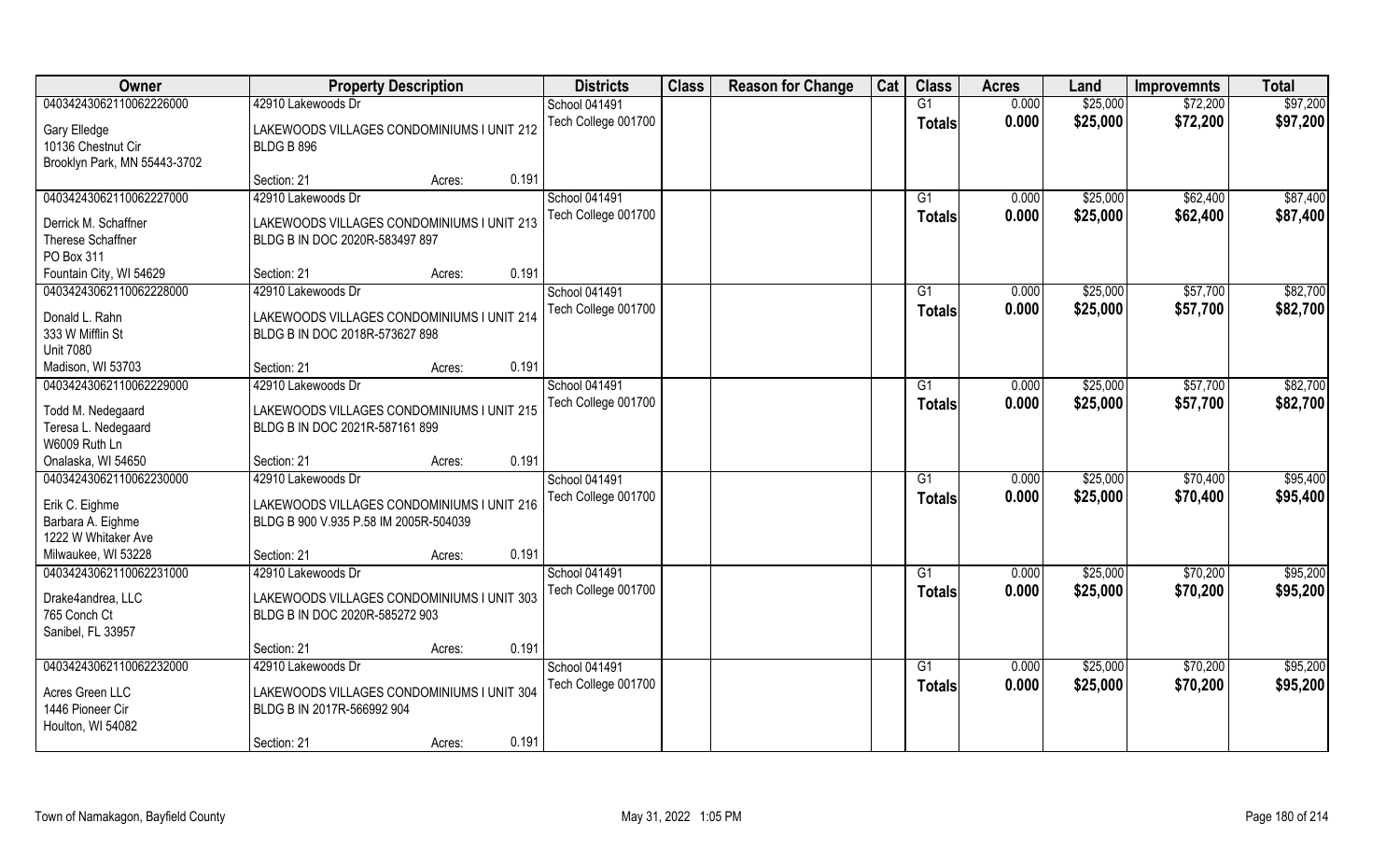| Owner                                                 | <b>Property Description</b>                                                          |        |       | <b>Districts</b>     | <b>Class</b> | <b>Reason for Change</b> | Cat | <b>Class</b>  | <b>Acres</b> | Land     | <b>Improvemnts</b> | <b>Total</b> |
|-------------------------------------------------------|--------------------------------------------------------------------------------------|--------|-------|----------------------|--------------|--------------------------|-----|---------------|--------------|----------|--------------------|--------------|
| 04034243062110062233000                               | 42850 Lakewoods Dr                                                                   |        |       | <b>School 041491</b> |              |                          |     | G1            | 0.000        | \$25,000 | \$111,300          | \$136,300    |
| Bryan W. Devries<br>Edna O. Devries                   | LAKEWOODS VILLAGES CONDOMINIUMS I UNIT 113<br>BLDG C 905 V.901 P.504 IM 2004R-494375 |        |       | Tech College 001700  |              |                          |     | <b>Totals</b> | 0.000        | \$25,000 | \$111,300          | \$136,300    |
| 1009 W 8th St                                         |                                                                                      |        |       |                      |              |                          |     |               |              |          |                    |              |
| Marshfield, WI 54449                                  | Section: 21                                                                          | Acres: | 0.166 |                      |              |                          |     |               |              |          |                    |              |
| 04034243062110062234000                               | 42850 Lakewoods Dr                                                                   |        |       | <b>School 041491</b> |              |                          |     | G1            | 0.000        | \$25,000 | \$134,700          | \$159,700    |
|                                                       |                                                                                      |        |       | Tech College 001700  |              |                          |     | Totals        | 0.000        | \$25,000 | \$134,700          | \$159,700    |
| Gls Stenson Family Ltd Partnership                    | LAKEWOODS VILLAGES CONDOMINIUMS I UNIT 114                                           |        |       |                      |              |                          |     |               |              |          |                    |              |
| 1600 University Ave Ste 212                           | BLDG C IN DOC 2020R-583424 906                                                       |        |       |                      |              |                          |     |               |              |          |                    |              |
| St Paul, MN 55104                                     |                                                                                      |        |       |                      |              |                          |     |               |              |          |                    |              |
|                                                       | Section: 21                                                                          | Acres: | 0.166 |                      |              |                          |     |               |              |          |                    |              |
| 04034243062110062235000                               | 42850 Lakewoods Dr                                                                   |        |       | <b>School 041491</b> |              |                          |     | G1            | 0.000        | \$25,000 | \$110,400          | \$135,400    |
| Robert E. Coffey                                      | LAKEWOODS VILLAGES CONDOMINIUMS I UNIT 115                                           |        |       | Tech College 001700  |              |                          |     | <b>Totals</b> | 0.000        | \$25,000 | \$110,400          | \$135,400    |
| Reva Kris Coffey                                      | BLDG C IN DOC 2019R-577840 907                                                       |        |       |                      |              |                          |     |               |              |          |                    |              |
| 1214 Pinewood Dr                                      |                                                                                      |        |       |                      |              |                          |     |               |              |          |                    |              |
| Blair, NE 68008                                       | Section: 21                                                                          | Acres: | 0.166 |                      |              |                          |     |               |              |          |                    |              |
| 04034243062110062236000                               | 42850 Lakewoods Dr                                                                   |        |       | <b>School 041491</b> |              |                          |     | G1            | 0.000        | \$25,000 | \$108,200          | \$133,200    |
|                                                       |                                                                                      |        |       | Tech College 001700  |              |                          |     | <b>Totals</b> | 0.000        | \$25,000 | \$108,200          | \$133,200    |
| <b>Bobbie Jo Miller Trustees</b><br>N7597 State Rd 40 | LAKEWOODS VILLAGES CONDOMINIUMS I UNIT 116                                           |        |       |                      |              |                          |     |               |              |          |                    |              |
|                                                       | BLDG C IN V.1162 P.407 908 (SCOTT M & BOBBIE JO<br>MILLER REV TRUST DTD 05/25/2016)  |        |       |                      |              |                          |     |               |              |          |                    |              |
| Colfax, WI 54730                                      | Section: 21                                                                          |        | 0.166 |                      |              |                          |     |               |              |          |                    |              |
| 04034243062110062237000                               | 42850 Lakewoods Dr                                                                   | Acres: |       | <b>School 041491</b> |              |                          |     | G1            | 0.000        | \$25,000 | \$112,500          | \$137,500    |
|                                                       |                                                                                      |        |       |                      |              |                          |     |               |              |          |                    |              |
| Roderick C. Carey                                     | LAKEWOODS VILLAGES CONDOMINIUMS I UNIT 117                                           |        |       | Tech College 001700  |              |                          |     | Totals        | 0.000        | \$25,000 | \$112,500          | \$137,500    |
| Tonya L. Carey                                        | BLDG C IN 2017R-567901 909                                                           |        |       |                      |              |                          |     |               |              |          |                    |              |
| 427 Station Ave                                       |                                                                                      |        |       |                      |              |                          |     |               |              |          |                    |              |
| Haddonfield, NJ 08033                                 | Section: 21                                                                          | Acres: | 0.166 |                      |              |                          |     |               |              |          |                    |              |
| 04034243062110062238000                               | 42850 Lakewoods Dr                                                                   |        |       | School 041491        |              |                          |     | G1            | 0.000        | \$25,000 | \$112,000          | \$137,000    |
| Gerald L. Jurries                                     | LAKEWOODS VILLAGES CONDOMINIUMS I UNIT 217                                           |        |       | Tech College 001700  |              |                          |     | <b>Totals</b> | 0.000        | \$25,000 | \$112,000          | \$137,000    |
| Joann Jurries                                         | BLDG C INDOC 2020R-582337 910                                                        |        |       |                      |              |                          |     |               |              |          |                    |              |
| 372 E Las Rincones                                    |                                                                                      |        |       |                      |              |                          |     |               |              |          |                    |              |
| Green Valley, AZ 85614                                | Section: 21                                                                          | Acres: | 0.166 |                      |              |                          |     |               |              |          |                    |              |
| 04034243062110062239000                               | 42850 Lakewoods Dr                                                                   |        |       | School 041491        |              |                          |     | G1            | 0.000        | \$25,000 | \$134,100          | \$159,100    |
|                                                       |                                                                                      |        |       | Tech College 001700  |              |                          |     | Totals        | 0.000        | \$25,000 | \$134,100          | \$159,100    |
| J Richard Dunham                                      | LAKEWOODS VILLAGES CONDOMINIUMS I UNIT 218                                           |        |       |                      |              |                          |     |               |              |          |                    |              |
| Linda K. Dunham                                       | BLDG C 911                                                                           |        |       |                      |              |                          |     |               |              |          |                    |              |
| 3461 E Ave                                            |                                                                                      |        |       |                      |              |                          |     |               |              |          |                    |              |
| Tama, IA 52339                                        | Section: 21                                                                          | Acres: | 0.166 |                      |              |                          |     |               |              |          |                    |              |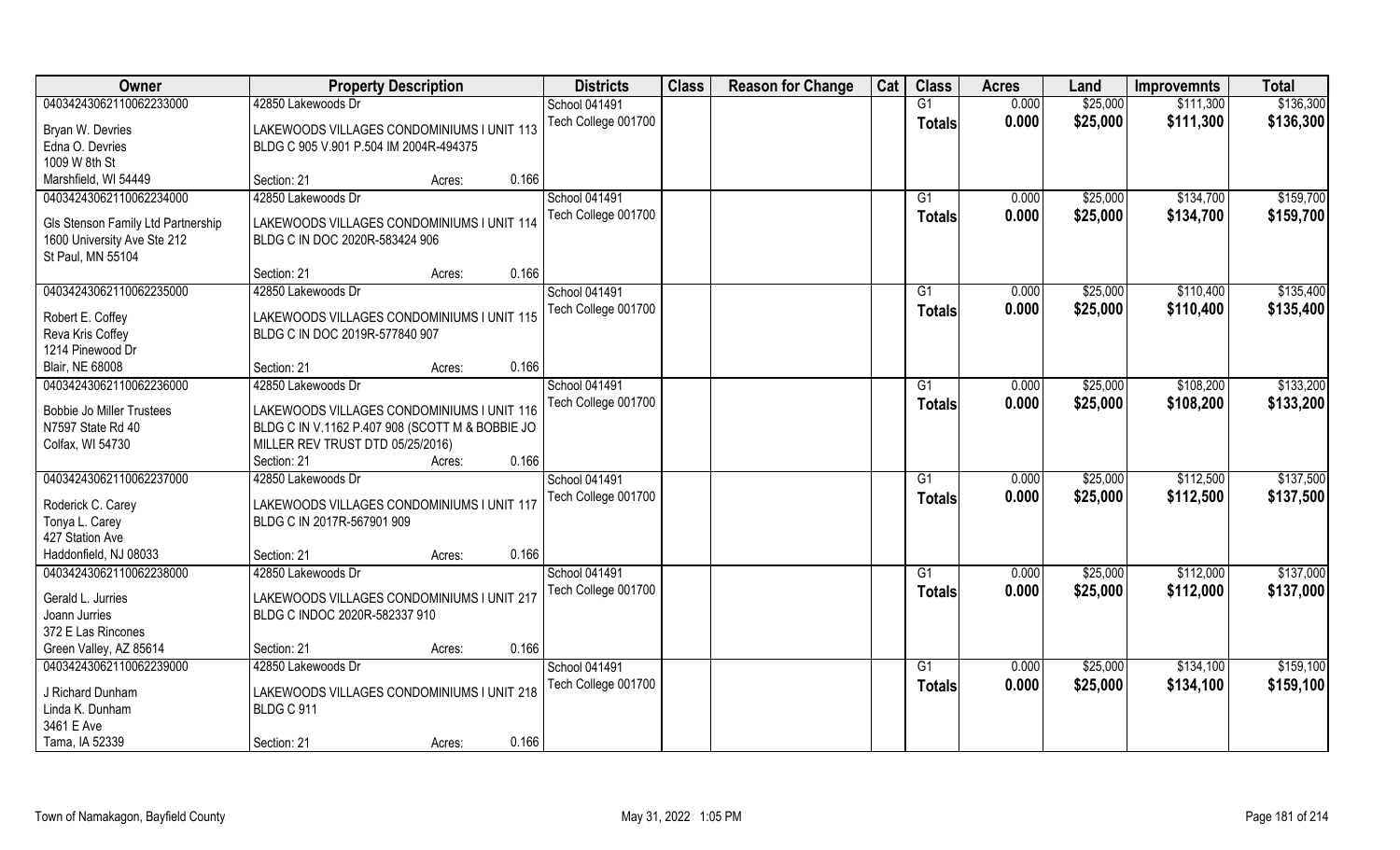| Owner                             | <b>Property Description</b>                                                  | <b>Districts</b>     | <b>Class</b> | <b>Reason for Change</b> | Cat | <b>Class</b>   | <b>Acres</b> | Land     | <b>Improvemnts</b> | <b>Total</b> |
|-----------------------------------|------------------------------------------------------------------------------|----------------------|--------------|--------------------------|-----|----------------|--------------|----------|--------------------|--------------|
| 04034243062110062240000           | 42850 Lakewoods Dr                                                           | <b>School 041491</b> |              |                          |     | G1             | 0.000        | \$25,000 | \$111,000          | \$136,000    |
| Bubba's Island LLC                | LAKEWOODS VILLAGES CONDOMINIUMS I UNIT 219                                   | Tech College 001700  |              |                          |     | <b>Totals</b>  | 0.000        | \$25,000 | \$111,000          | \$136,000    |
| 14140 Adelaide Ave                | BLDG C 912 IM 2003R-485085 V.958 P.609                                       |                      |              |                          |     |                |              |          |                    |              |
| Rosemount, MN 55068               |                                                                              |                      |              |                          |     |                |              |          |                    |              |
|                                   | Section: 21<br>Acres:                                                        | 0.166                |              |                          |     |                |              |          |                    |              |
| 04034243062110062241000           | 42850 Lakewoods Dr                                                           | <b>School 041491</b> |              |                          |     | G <sub>1</sub> | 0.000        | \$25,000 | \$111,000          | \$136,000    |
|                                   |                                                                              | Tech College 001700  |              |                          |     | Totals         | 0.000        | \$25,000 | \$111,000          | \$136,000    |
| <b>Richard Douglas Mcwilliams</b> | LAKEWOODS VILLAGES CONDOMINIUMS I UNIT 220                                   |                      |              |                          |     |                |              |          |                    |              |
| Jo Mcwilliams                     | BLDG C IN DOC 2020R-581607 913                                               |                      |              |                          |     |                |              |          |                    |              |
| 1654 Grouse Ave                   |                                                                              | 0.166                |              |                          |     |                |              |          |                    |              |
| Latimer, IA 50452                 | Section: 21<br>Acres:                                                        |                      |              |                          |     |                |              |          |                    |              |
| 04034243062110062242000           | 42850 Lakewoods Dr                                                           | <b>School 041491</b> |              |                          |     | G1             | 0.000        | \$25,000 | \$112,000          | \$137,000    |
| Patricia P. Hillestad             | LAKEWOODS VILLAGES CONDOMINIUMS I UNIT 221                                   | Tech College 001700  |              |                          |     | <b>Totals</b>  | 0.000        | \$25,000 | \$112,000          | \$137,000    |
| 525 Seminary St                   | BLDG C IN DOC 2016R-565360 914 (1/3 INT PATRICIA                             |                      |              |                          |     |                |              |          |                    |              |
| Lodi, WI 53555                    | P POLAK HILLESTAD REV LIVING TRUST DTD                                       |                      |              |                          |     |                |              |          |                    |              |
|                                   | Section: 21<br>Acres:                                                        | 0.166                |              |                          |     |                |              |          |                    |              |
| 04034243062110062243000           | 42850 Lakewoods Dr                                                           | <b>School 041491</b> |              |                          |     | G <sub>1</sub> | 0.000        | \$25,000 | \$112,000          | \$137,000    |
|                                   |                                                                              | Tech College 001700  |              |                          |     | <b>Totals</b>  | 0.000        | \$25,000 | \$112,000          | \$137,000    |
| Leroy W. Graese<br>1936 28th Ave  | LAKEWOODS VILLAGES CONDOMINIUMS I UNIT 305<br>BLDG C IN DOC 2020R-585519 915 |                      |              |                          |     |                |              |          |                    |              |
| Rice Lake, WI 54868               |                                                                              |                      |              |                          |     |                |              |          |                    |              |
|                                   | Section: 21<br>Acres:                                                        | 0.166                |              |                          |     |                |              |          |                    |              |
| 04034243062110062244000           | 42850 Lakewoods Dr                                                           | School 041491        |              |                          |     | G1             | 0.000        | \$25,000 | \$144,000          | \$169,000    |
|                                   |                                                                              | Tech College 001700  |              |                          |     |                | 0.000        | \$25,000 | \$144,000          | \$169,000    |
| Jeffrey P. Jackson                | LAKEWOODS VILLAGES CONDOMINIUMS I UNIT 306                                   |                      |              |                          |     | <b>Totals</b>  |              |          |                    |              |
| Theresa Jackson                   | BLDG C 916 IN DOC 2021R-587338                                               |                      |              |                          |     |                |              |          |                    |              |
| 1530 Glenbelgh Ct                 |                                                                              |                      |              |                          |     |                |              |          |                    |              |
| Woodbury, MN 55125                | Section: 21<br>Acres:                                                        | 0.166                |              |                          |     |                |              |          |                    |              |
| 04034243062110062245000           | 42850 Lakewoods Dr                                                           | <b>School 041491</b> |              |                          |     | G1             | 0.000        | \$25,000 | \$131,600          | \$156,600    |
| Erich J. Long                     | LAKEWOODS VILLAGES CONDOMINIUMS I UNIT 307                                   | Tech College 001700  |              |                          |     | <b>Totals</b>  | 0.000        | \$25,000 | \$131,600          | \$156,600    |
| Teri L. Long                      | BLDG C IN DOC 2021R-588760 917                                               |                      |              |                          |     |                |              |          |                    |              |
| 723 Crosby Dr                     |                                                                              |                      |              |                          |     |                |              |          |                    |              |
| Hudson, WI 54016                  | Section: 21<br>Acres:                                                        | 0.166                |              |                          |     |                |              |          |                    |              |
| 04034243062110062246000           | 42850 Lakewoods Dr                                                           | School 041491        |              |                          |     | G1             | 0.000        | \$25,000 | \$183,900          | \$208,900    |
|                                   |                                                                              | Tech College 001700  |              |                          |     | Totals         | 0.000        | \$25,000 | \$183,900          | \$208,900    |
| James Bergren Rev Trust           | LAKEWOODS VILLAGES CONDOMINIUMS I UNIT 308                                   |                      |              |                          |     |                |              |          |                    |              |
| 5203 38th Ave                     | BLDG C IN DOC 2018R-573050 918 (JAMES C                                      |                      |              |                          |     |                |              |          |                    |              |
| Moline, IL 61265                  | BERGREN REV TRUST DTD 04/30/2018)                                            |                      |              |                          |     |                |              |          |                    |              |
|                                   | Section: 21<br>Acres:                                                        | 0.166                |              |                          |     |                |              |          |                    |              |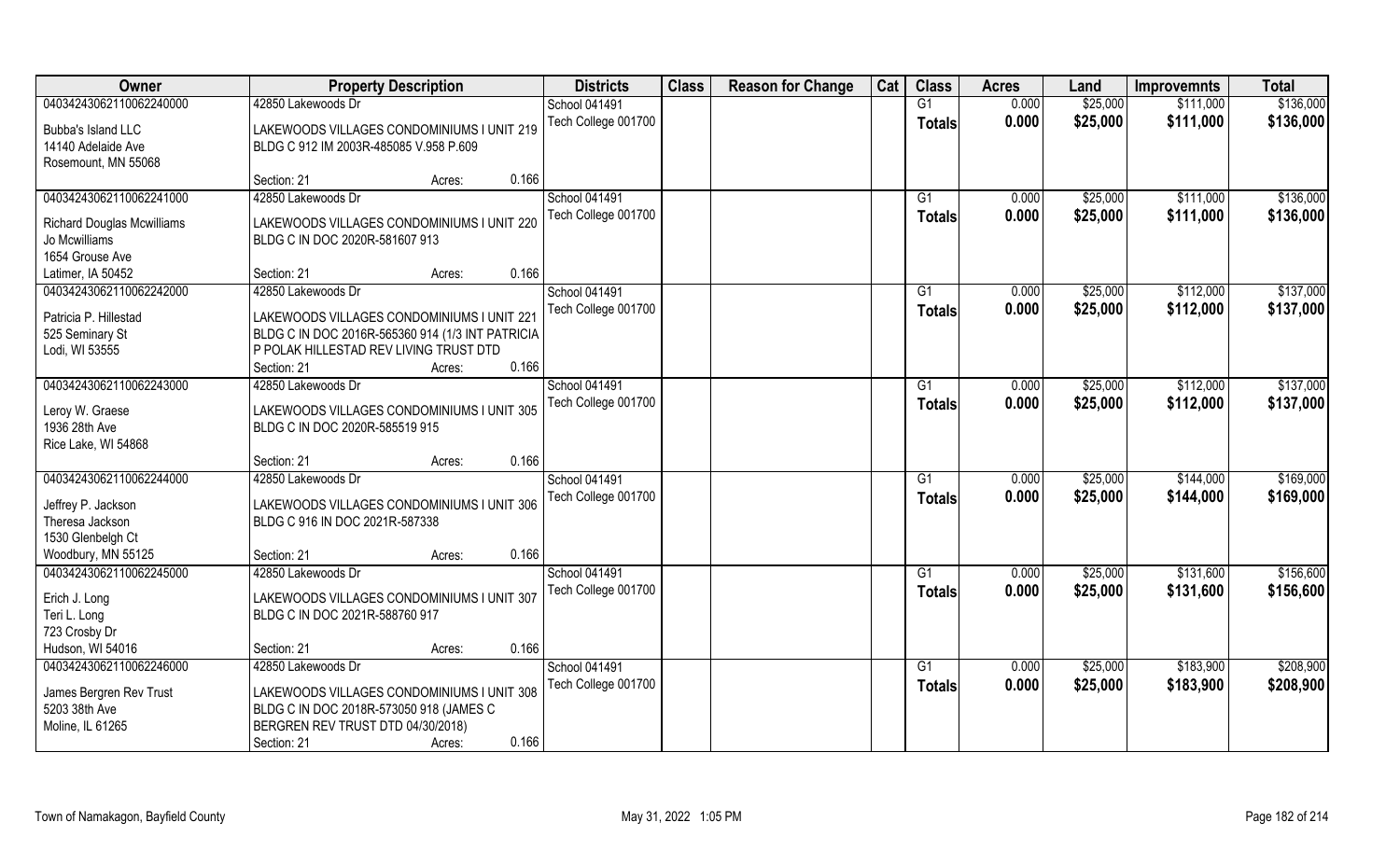| Owner                                | <b>Property Description</b>                       |                  | <b>Districts</b>     | <b>Class</b> | <b>Reason for Change</b> | Cat | <b>Class</b>  | <b>Acres</b> | Land      | <b>Improvemnts</b> | <b>Total</b> |
|--------------------------------------|---------------------------------------------------|------------------|----------------------|--------------|--------------------------|-----|---------------|--------------|-----------|--------------------|--------------|
| 04034243062110062247000              | Lakewoods Dr                                      |                  | <b>School 041491</b> |              |                          |     | G2            | 34.700       | \$103,700 | $\overline{50}$    | \$103,700    |
| Unit Owners I Inc Lakewoods Villages | PAR IN GOVT LOT 3 & NW NW IN V.331 P.335 919      |                  | Tech College 001700  |              |                          |     | <b>Totals</b> | 34.700       | \$103,700 | \$0                | \$103,700    |
| Asso                                 |                                                   |                  |                      |              |                          |     |               |              |           |                    |              |
| 21540 Co Hwy M                       |                                                   |                  |                      |              |                          |     |               |              |           |                    |              |
| Cable, WI 54821                      | Section: 21                                       | 34.700<br>Acres: |                      |              |                          |     |               |              |           |                    |              |
| 04034243062110400010000              | Garmisch Rd                                       |                  | <b>School 041491</b> |              |                          |     | X1            | 20.000       | \$0       | \$0                | \$0          |
|                                      |                                                   |                  | Tech College 001700  |              |                          |     | <b>Totals</b> | 20.000       | \$0       | \$0                | \$0          |
| USa                                  | SE NE LESS W1/2 IN V.818 P.201                    |                  |                      |              |                          |     |               |              |           |                    |              |
| 500 Hanson Lake Rd                   |                                                   |                  |                      |              |                          |     |               |              |           |                    |              |
| Rhinelander, WI 54501                |                                                   | 20.000           |                      |              |                          |     |               |              |           |                    |              |
| 04034243062110400025000              | Section: 21                                       | Acres:           |                      |              |                          |     |               |              | \$11,400  |                    | \$11,400     |
|                                      | Garmisch Rd                                       |                  | School 041491        |              |                          |     | G6            | 5.700        |           | $\sqrt[6]{3}$      |              |
| Philip A. Rasmussen                  | W1/2 SE NE LESS V.957 P.418 & & LESS V.958 P.1000 |                  | Tech College 001700  |              |                          |     | <b>Totals</b> | 5.700        | \$11,400  | \$0                | \$11,400     |
| Kathleen Rasmussen                   | & LESS V.959 P.193                                |                  |                      |              |                          |     |               |              |           |                    |              |
| 21540 Co Hwy M                       |                                                   |                  |                      |              |                          |     |               |              |           |                    |              |
| Cable, WI 54821                      | Section: 21                                       | 4.633<br>Acres:  |                      |              |                          |     |               |              |           |                    |              |
| 04034243062110400025200              | Cth M                                             |                  | <b>School 041491</b> |              |                          |     | G6            | 4.000        | \$8,000   | \$0                | \$8,000      |
| Dawn M. Dodge                        | ALL THAT PART OF W 1/2 SE NE LYING S OF CTH M     |                  | Tech College 001700  |              |                          |     | <b>Totals</b> | 4.000        | \$8,000   | \$0                | \$8,000      |
| N8184 Baker Ln                       | LESS THE S 300' & THE W 80' THEREOF TOG WITH      |                  |                      |              |                          |     |               |              |           |                    |              |
| Trego, WI 54888                      | EASE IN V.958 P.1000                              |                  |                      |              |                          |     |               |              |           |                    |              |
|                                      | Section: 21                                       | 4.000<br>Acres:  |                      |              |                          |     |               |              |           |                    |              |
| 04034243062110400025300              | Off CTH M Landlocked                              |                  | School 041491        |              |                          |     | G6            | 4.400        | \$8,800   | $\sqrt[6]{30}$     | \$8,800      |
|                                      |                                                   |                  | Tech College 001700  |              |                          |     | <b>Totals</b> | 4.400        | \$8,800   | \$0                | \$8,800      |
| Mitchael Popelka                     | S 330' W1/2 SE NE LESS W 80' IN DOC 2021R-591713  |                  |                      |              |                          |     |               |              |           |                    |              |
| 43630 Kavanaugh Rd                   |                                                   |                  |                      |              |                          |     |               |              |           |                    |              |
| Cable, WI 54821                      |                                                   |                  |                      |              |                          |     |               |              |           |                    |              |
|                                      | Section: 21                                       | 4.400<br>Acres:  |                      |              |                          |     |               |              |           |                    |              |
| 04034243062110400025400              |                                                   |                  | School 041491        |              |                          |     | G6            | 2.220        | \$4,400   | $\sqrt{$0}$        | \$4,400      |
| Andrew Arthur                        | W 1/2 SE NE LYING N OF GARMISCH RD IN V.1073      |                  | Tech College 001700  |              |                          |     | <b>Totals</b> | 2.220        | \$4,400   | \$0                | \$4,400      |
| Lisa Arthur                          | P.927                                             |                  |                      |              |                          |     |               |              |           |                    |              |
| 21570 Garmisch Rd                    |                                                   |                  |                      |              |                          |     |               |              |           |                    |              |
| Cable, WI 54821                      | Section: 21                                       | 2.220<br>Acres:  |                      |              |                          |     |               |              |           |                    |              |
| 04034243062110400025500              |                                                   |                  | School 041491        |              |                          |     | G6            | 4.000        | \$8,000   | $\overline{50}$    | \$8,000      |
| Robert L. Rasmussen                  | E 330' LYING S OF GARMISCH RD & N OF CO HWY M     |                  | Tech College 001700  |              |                          |     | Totals        | 4.000        | \$8,000   | \$0                | \$8,000      |
| 42890 Lake Ridge Rd                  | IN V.957 P.418                                    |                  |                      |              |                          |     |               |              |           |                    |              |
| Cable, WI 54821                      |                                                   |                  |                      |              |                          |     |               |              |           |                    |              |
|                                      | Section: 21                                       | 4.000<br>Acres:  |                      |              |                          |     |               |              |           |                    |              |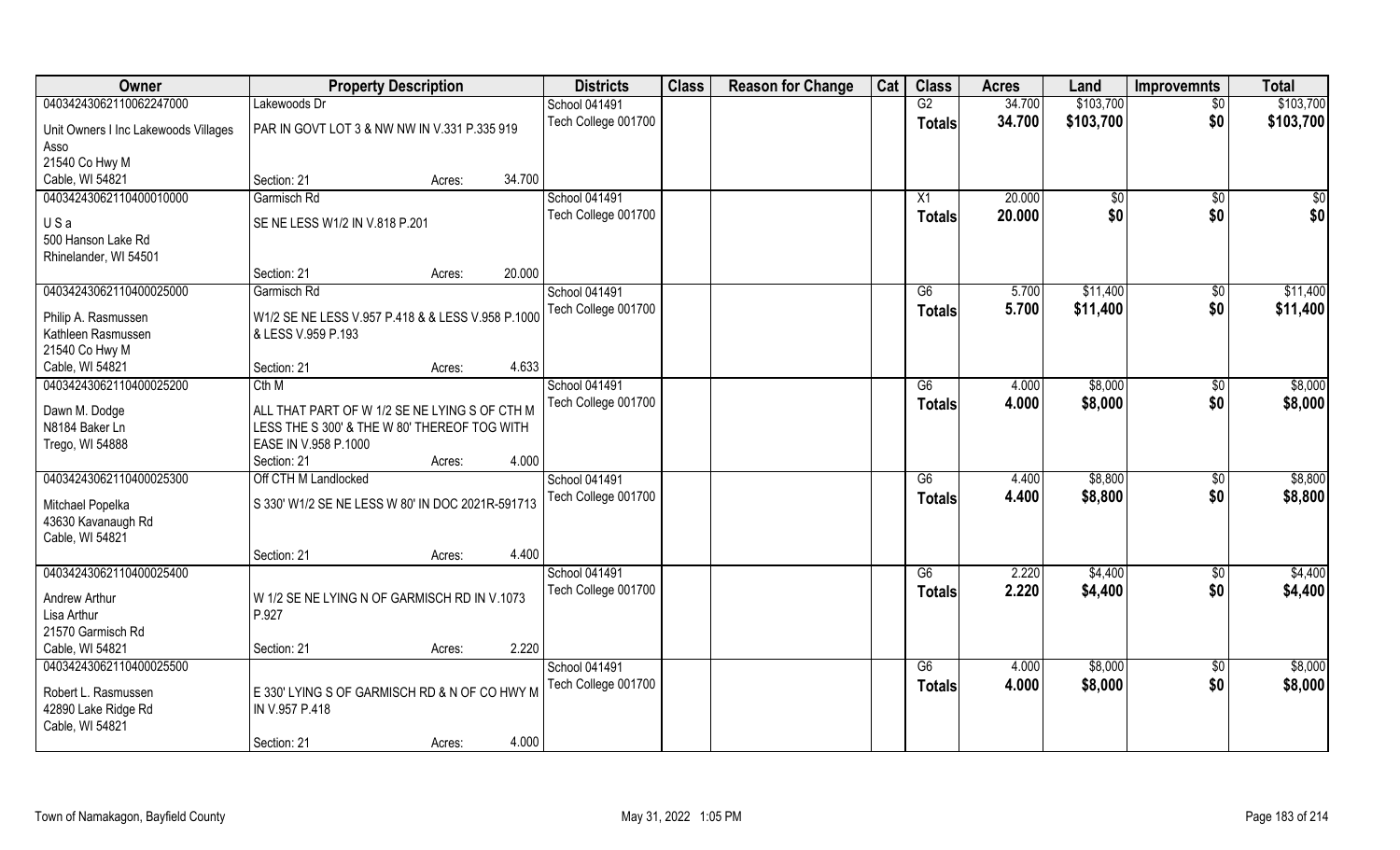| Owner                                                                                                     | <b>Property Description</b>                                                                                                       | <b>Districts</b>                            | <b>Class</b> | <b>Reason for Change</b> | Cat | <b>Class</b>        | <b>Acres</b>   | Land                 | <b>Improvemnts</b>     | <b>Total</b>           |
|-----------------------------------------------------------------------------------------------------------|-----------------------------------------------------------------------------------------------------------------------------------|---------------------------------------------|--------------|--------------------------|-----|---------------------|----------------|----------------------|------------------------|------------------------|
| 04034243062110500101100                                                                                   | 42980 Wood Bay Dr                                                                                                                 | School 041491                               |              |                          |     | G1                  | 3.220          | \$217,800            | \$130,200              | \$348,000              |
| LaPointe LLC<br>37052 Hillview Dr<br>Prairie Du Chien, WI 53821                                           | LOT 1 CSM #1775 IN V.10 P.262 (LOCATED IN GOVT<br>$LOT$ 1)                                                                        | Tech College 001700                         |              |                          |     | <b>Totals</b>       | 3.220          | \$217,800            | \$130,200              | \$348,000              |
|                                                                                                           | 3.220<br>Section: 21<br>Acres:                                                                                                    |                                             |              |                          |     |                     |                |                      |                        |                        |
| 04034243062110500101200<br>LaPointe LLC<br>37052 Hillview Dr<br>Prairie Du Chien, WI 53821                | LOT 2 CSM #1775 IN V.10 P.262 (LOCATED IN GOVT<br>$LOT$ 1)                                                                        | <b>School 041491</b><br>Tech College 001700 |              |                          |     | G1<br>Totals        | 4.760<br>4.760 | \$91,400<br>\$91,400 | \$0<br>\$0             | \$91,400<br>\$91,400   |
|                                                                                                           | 4.760<br>Section: 21<br>Acres:                                                                                                    |                                             |              |                          |     |                     |                |                      |                        |                        |
| 04034243062110500101300<br>LaPointe LLC<br>37052 Hillview Dr<br>Prairie Du Chien, WI 53821                | LOT 3 CSM #1775 IN V.10 P.262 (LOCATED IN GOVT<br>LOT 1)                                                                          | School 041491<br>Tech College 001700        |              |                          |     | G1<br><b>Totals</b> | 5.920<br>5.920 | \$93,500<br>\$93,500 | \$0<br>\$0             | \$93,500<br>\$93,500   |
|                                                                                                           | 5.920<br>Section: 21<br>Acres:                                                                                                    |                                             |              |                          |     |                     |                |                      |                        |                        |
| 04034243062110500101410<br>LaPointe LLC<br>37052 Hillview Dr<br>Prairie Du Chien, WI 53821                | LOT 4 CSM #1775 IN V.10 P.262 (LOCATED IN GOVT<br>LOT <sub>1</sub>                                                                | School 041491<br>Tech College 001700        |              |                          |     | G1<br><b>Totals</b> | 3.860<br>3.860 | \$69,500<br>\$69,500 | $\sqrt[6]{3}$<br>\$0   | \$69,500<br>\$69,500   |
|                                                                                                           | 3.860<br>Section: 21<br>Acres:                                                                                                    |                                             |              |                          |     |                     |                |                      |                        |                        |
| 04034243062110500101420<br>Kathleen Rasmussen<br>Philip A. Rasmussen<br>21540 Co Hwy M<br>Cable, WI 54821 | PART OF LOT 4 CSM #1532 IN V.9 P.143 (LOCATED<br>IN GOVT LOT 1) DESC IN V.1033 P.961<br>1.000<br>Section: 21<br>Acres:            | School 041491<br>Tech College 001700        |              |                          |     | G1<br><b>Totals</b> | 1.000<br>1.000 | \$2,100<br>\$2,100   | \$0<br>\$0             | \$2,100<br>\$2,100     |
| 04034243062110500102000<br>Philip A. Rasmussen<br>Kathleen Rasmussen<br>21540 Co Hwy M<br>Cable, WI 54821 | 42975 Wood Bay Rd<br>PAR IN GOVT LOT 1 IN V.845 P.899 IM 2003R-479333<br>0.982<br>Section: 21<br>Acres:                           | School 041491<br>Tech College 001700        |              |                          |     | G1<br><b>Totals</b> | 0.800<br>0.800 | \$44,700<br>\$44,700 | \$394,800<br>\$394,800 | \$439,500<br>\$439,500 |
| 04034243062110500103000<br>Rasmussen Arthur, LLC<br>42890 Lake Ridge Rd<br>Cable, WI 54821                | 42975 Wood Bay Dr<br>PAR IN GOVT LOT 1 IN DOC 2020R 585028 LESS CSM<br>#762 & LESS CSM #899 508<br>0.100<br>Section: 21<br>Acres: | School 041491<br>Tech College 001700        |              |                          |     | G1<br>Totals        | 0.100<br>0.100 | \$6,000<br>\$6,000   | $\overline{50}$<br>\$0 | \$6,000<br>\$6,000     |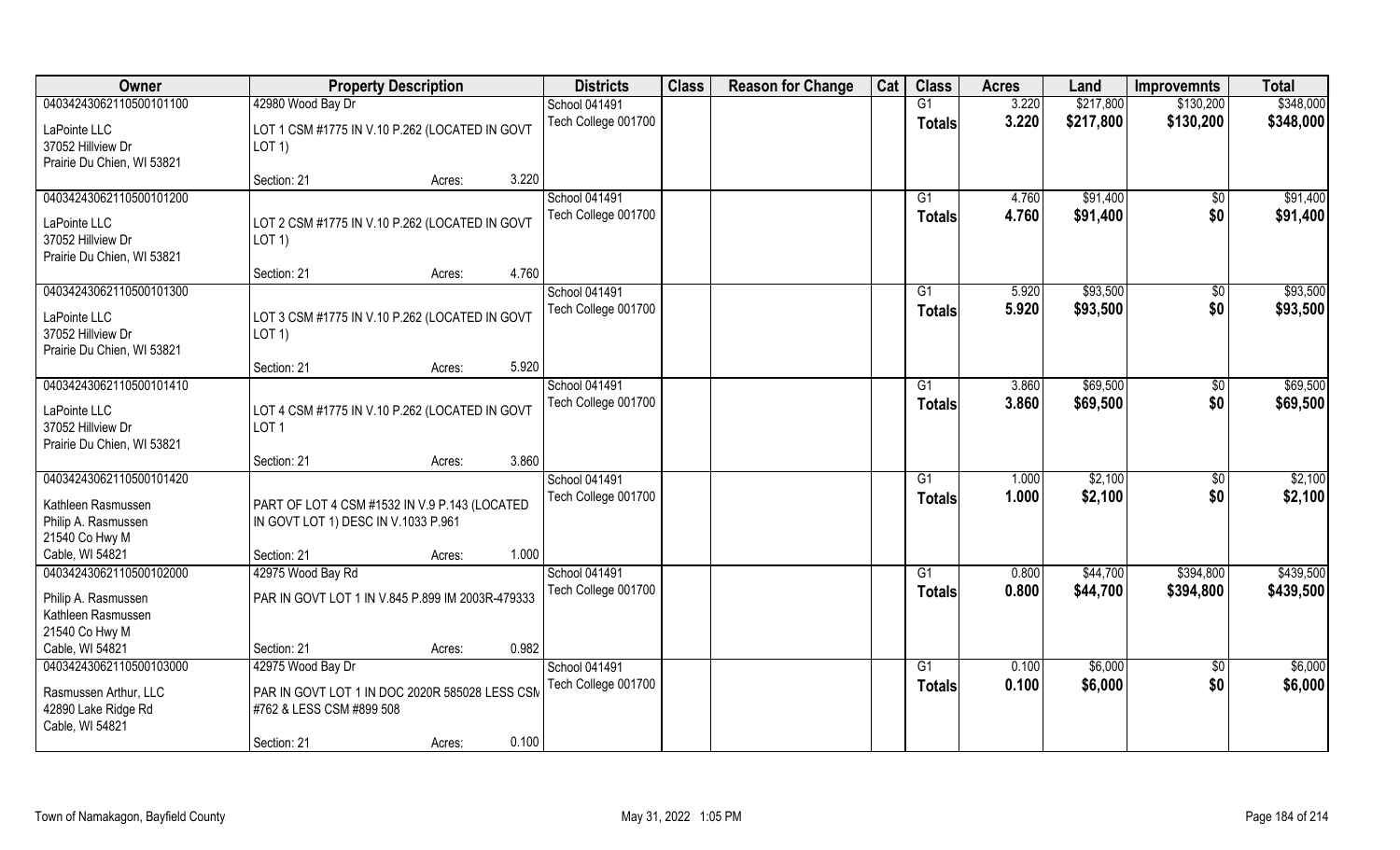| Owner                                            | <b>Property Description</b>                       |        |       | <b>Districts</b>    | <b>Class</b> | <b>Reason for Change</b> | Cat  | <b>Class</b>  | <b>Acres</b> | Land      | <b>Improvemnts</b> | <b>Total</b> |
|--------------------------------------------------|---------------------------------------------------|--------|-------|---------------------|--------------|--------------------------|------|---------------|--------------|-----------|--------------------|--------------|
| 04034243062110500104000                          | 42925 Wood Bay Dr                                 |        |       | School 041491       |              |                          |      | G1            | 1.700        | \$201,000 | \$27,300           | \$228,300    |
| Robert P. Rasmussen                              | LOT 1 CSM #762 V.5 P.178 (LOCATED IN GOVT LOT     |        |       | Tech College 001700 |              |                          |      | <b>Totals</b> | 1.700        | \$201,000 | \$27,300           | \$228,300    |
| 42835 Wood Bay Dr                                | 1)                                                |        |       |                     |              |                          |      |               |              |           |                    |              |
| Cable, WI 54821                                  |                                                   |        |       |                     |              |                          |      |               |              |           |                    |              |
|                                                  | Section: 21                                       | Acres: | 1.700 |                     |              |                          |      |               |              |           |                    |              |
| 04034243062110500105100                          | 42915 Wood Bay Dr                                 |        |       | School 041491       |              |                          |      | G1            | 1.670        | \$192,400 | \$202,600          | \$395,000    |
| Robert L. Rasmussen                              | LOT 2 CSM #762 IN V.5 P.178 (LOCATED IN GOVT      |        |       | Tech College 001700 |              |                          |      | <b>Totals</b> | 1.670        | \$192,400 | \$202,600          | \$395,000    |
| Corinne E. Rasmussen                             | LOT 1) IN V.1093 P.242 & PART OF LOT 3 CSM #762   |        |       |                     |              |                          |      |               |              |           |                    |              |
| 42890 Lake Ridge Rd                              | DESC IN V.1097 P.88                               |        |       |                     |              |                          |      |               |              |           |                    |              |
| Cable, WI 54821                                  | Section: 21                                       | Acres: | 1.670 |                     |              |                          |      |               |              |           |                    |              |
| 04034243062110500106100                          | 42905 Wood Bay Dr                                 |        |       | School 041491       |              |                          |      | G1            | 2.210        | \$187,900 | \$229,600          | \$417,500    |
|                                                  |                                                   |        |       | Tech College 001700 |              |                          |      | <b>Totals</b> | 2.210        | \$187,900 | \$229,600          | \$417,500    |
| Gls Stenson Family Ltd Partnership               | LOT 3 CSM #762 IN V.5 P.178 (LOCATED IN GOVT      |        |       |                     |              |                          |      |               |              |           |                    |              |
| 1600 University Ave Ste 212<br>St Paul, MN 55104 | LOT 1) LESS PAR DESC IN DOC 2019R-579800          |        |       |                     |              |                          |      |               |              |           |                    |              |
|                                                  | Section: 21                                       | Acres: | 2.210 |                     |              |                          |      |               |              |           |                    |              |
| 04034243062110500107000                          | 21570 Garmisch Rd                                 |        |       | School 041491       |              |                          |      | G1            | 2.630        | \$30,300  | \$461,300          | \$491,600    |
|                                                  |                                                   |        |       | Tech College 001700 |              |                          |      | <b>Totals</b> | 2.630        | \$30,300  | \$461,300          | \$491,600    |
| Andrew Arthur                                    | LOT 6 CSM #899 V.6 P.80 (LOCATED IN GOVT LOT 1)   |        |       |                     |              |                          |      |               |              |           |                    |              |
| Lisa Arthur                                      | TOG WITH EASE                                     |        |       |                     |              |                          |      |               |              |           |                    |              |
| 21570 Garmisch Rd                                |                                                   |        |       |                     |              |                          |      |               |              |           |                    |              |
| Cable, WI 54821                                  | Section: 21                                       | Acres: | 2.630 |                     |              |                          |      |               |              |           |                    |              |
| 04034243062110500108000                          | Garmisch Rd                                       |        |       | School 041491       | G1           | <b>RFR Open Book</b>     | $-5$ | G1            | 1.539        | \$5,000   | \$0                | \$5,000      |
| David E. Roe                                     | LOT 5 CSM #899 V.6 P.80 (LOCATED IN GOVT LOT 1)   |        |       | Tech College 001700 |              |                          |      | Totals        | 1.539        | \$5,000   | \$0                | \$5,000      |
| 42900 Lake Ridge Rd                              | IN V.1109 P.882                                   |        |       |                     |              |                          |      |               |              |           |                    |              |
| Cable, WI 54821-3501                             |                                                   |        |       |                     |              |                          |      |               |              |           |                    |              |
|                                                  | Section: 21                                       | Acres: | 1.539 |                     |              |                          |      |               |              |           |                    |              |
| 04034243062110500109000                          | 42835 Wood Bay Dr                                 |        |       | School 041491       |              |                          |      | G1            | 1.912        | \$23,100  | \$321,100          | \$344,200    |
| Robert P. Rasmussen                              | LOT 4 CSM #899 V.6 P.80 (LOCATED IN GOVT LOT 1)   |        |       | Tech College 001700 |              |                          |      | <b>Totals</b> | 1.912        | \$23,100  | \$321,100          | \$344,200    |
| 42835 Wood Bay Dr                                |                                                   |        |       |                     |              |                          |      |               |              |           |                    |              |
| Cable, WI 54821                                  |                                                   |        |       |                     |              |                          |      |               |              |           |                    |              |
|                                                  | Section: 21                                       | Acres: | 1.912 |                     |              |                          |      |               |              |           |                    |              |
| 04034243062110500110000                          | 42985 Wood Bay Dr                                 |        |       | School 041491       |              |                          |      | G1            | 4.400        | \$346,900 | \$302,000          | \$648,900    |
|                                                  | PAR IN GOVT LOT 1 IN V.802 P.710 LESS V.845 P.899 |        |       | Tech College 001700 |              |                          |      | <b>Totals</b> | 4.400        | \$346,900 | \$302,000          | \$648,900    |
| Philip C. Rasmussen<br>21540 Cty Hwy M           | 508B                                              |        |       |                     |              |                          |      |               |              |           |                    |              |
| Cable, WI 54821                                  |                                                   |        |       |                     |              |                          |      |               |              |           |                    |              |
|                                                  | Section: 21                                       | Acres: | 4.322 |                     |              |                          |      |               |              |           |                    |              |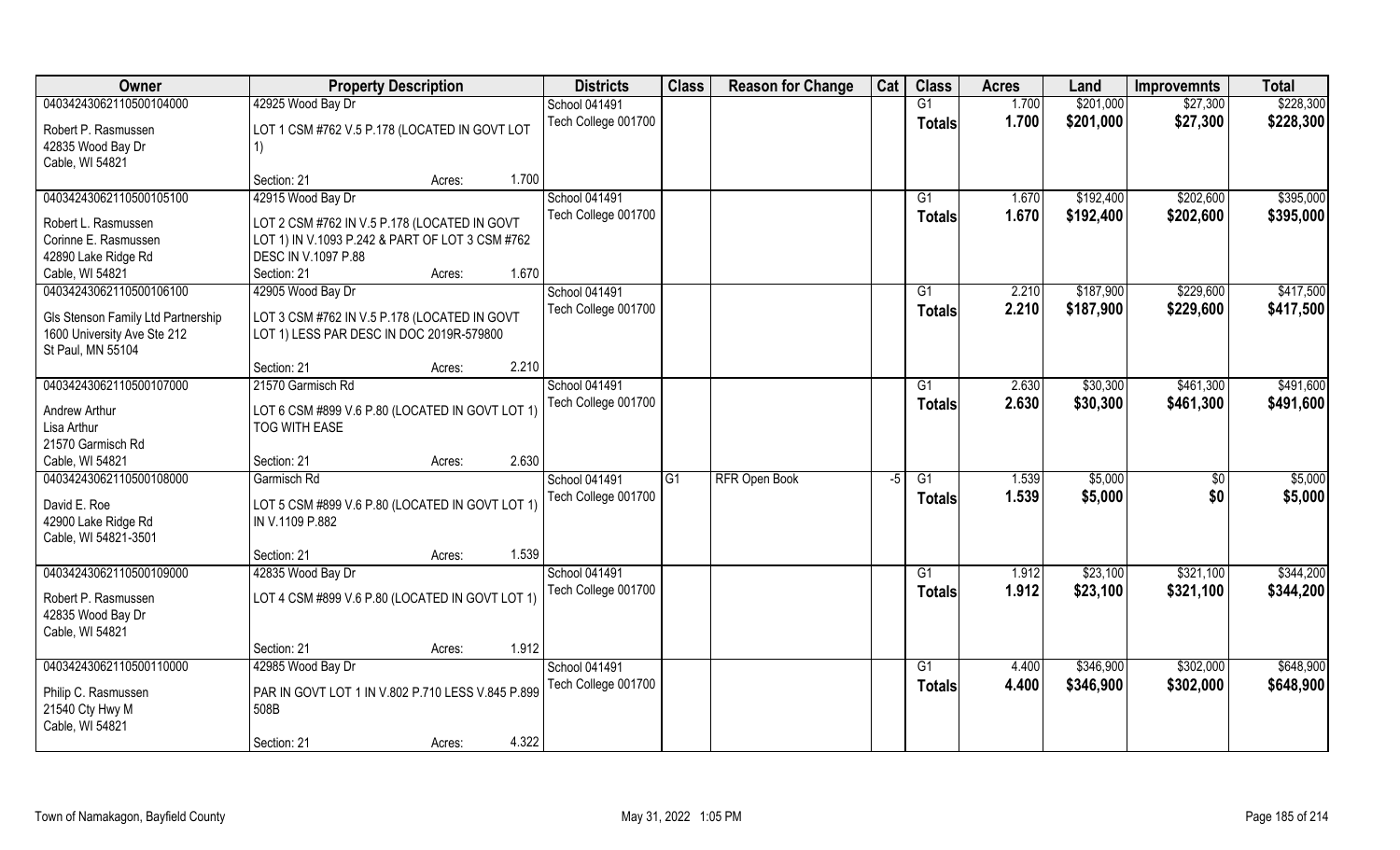| Owner                       | <b>Property Description</b>                     | <b>Districts</b>     | <b>Class</b> | <b>Reason for Change</b> | Cat | <b>Class</b>  | <b>Acres</b> | Land      | <b>Improvemnts</b> | <b>Total</b> |
|-----------------------------|-------------------------------------------------|----------------------|--------------|--------------------------|-----|---------------|--------------|-----------|--------------------|--------------|
| 04034243062110500210000     | Cth M                                           | School 041491        |              |                          |     | G2            | 1.600        | \$9,800   | $\sqrt{6}$         | \$9,800      |
| Lakewoods Inc               | PAR IN NW SE IN V.659 P.392                     | Tech College 001700  |              |                          |     | <b>Totals</b> | 1.600        | \$9,800   | \$0                | \$9,800      |
| 21540 Co Hwy M              |                                                 |                      |              |                          |     |               |              |           |                    |              |
| Cable, WI 54821             |                                                 |                      |              |                          |     |               |              |           |                    |              |
|                             | Section: 21<br>Acres:                           | 1.600                |              |                          |     |               |              |           |                    |              |
| 04034243062110500220000     | 21530 County Hwy M                              | <b>School 041491</b> |              |                          |     | G2            | 7.000        | \$528,000 | \$2,314,300        | \$2,842,300  |
|                             |                                                 | Tech College 001700  |              |                          |     | Totals        | 7.000        | \$528,000 | \$2,314,300        | \$2,842,300  |
| Lakewoods Inc               | PAR IN GOVT LOT 2 IN V.71 P.166; 86-365;130-472 |                      |              |                          |     |               |              |           |                    |              |
| 21540 Co Hwy M              | LESS V.106 P.106; 103-201;112-517               |                      |              |                          |     |               |              |           |                    |              |
| Cable, WI 54821             | 115-393;107-369;151-376;167-                    |                      |              |                          |     |               |              |           |                    |              |
|                             | Section: 21<br>Acres:                           | 7.000                |              |                          |     |               |              |           |                    |              |
| 04034243062110500230000     | 21560 County Hwy M                              | <b>School 041491</b> |              |                          |     | G1            | 2.020        | \$39,300  | \$216,500          | \$255,800    |
| Philip A. Rasmussen         | PAR IN GOVT LOT 2 IN V.425 P.199 509B           | Tech College 001700  |              |                          |     | <b>Totals</b> | 2.020        | \$39,300  | \$216,500          | \$255,800    |
| Kathleen Rasmussen          |                                                 |                      |              |                          |     |               |              |           |                    |              |
| 21540 Co Hwy M              |                                                 |                      |              |                          |     |               |              |           |                    |              |
| Cable, WI 54821             | Section: 21<br>Acres:                           | 2.020                |              |                          |     |               |              |           |                    |              |
| 04034243062110500240000     | Cth M                                           | School 041491        |              |                          |     | G2            | 24.000       | \$60,200  | \$0                | \$60,200     |
|                             |                                                 | Tech College 001700  |              |                          |     | <b>Totals</b> | 24.000       | \$60,200  | \$0                | \$60,200     |
| Namakagon Company Inc (the) | ALL THAT PART OF GOVT LOT 2 S OF CENTER LN      |                      |              |                          |     |               |              |           |                    |              |
| 21540 Co Hwy M              | OF COM                                          |                      |              |                          |     |               |              |           |                    |              |
| Cable, WI 54821             |                                                 | 24.000               |              |                          |     |               |              |           |                    |              |
| 04034243062120061901000     | Section: 21<br>Acres:<br>Rock Lake Rd           | School 041491        |              |                          |     | G1            | 0.000        | \$5,000   | \$0                | \$5,000      |
|                             |                                                 |                      |              |                          |     |               |              |           |                    |              |
| Pne Enterprises Inc         | LAKEWOODS FOREST RIDGES CONDO UNIT A LOT        | Tech College 001700  |              |                          |     | <b>Totals</b> | 0.000        | \$5,000   | \$0                | \$5,000      |
| 21540 Cty Hwy M             | TOG WITH UND INT IN COMMON ELEMENTS IN DOC      |                      |              |                          |     |               |              |           |                    |              |
| Cable, WI 54821             | 2021R-591772                                    |                      |              |                          |     |               |              |           |                    |              |
|                             | Section: 21<br>Acres:                           | 0.069                |              |                          |     |               |              |           |                    |              |
| 04034243062120061902000     | Rock Lake Rd                                    | School 041491        |              |                          |     | G1            | 0.000        | \$5,000   | $\sqrt{$0}$        | \$5,000      |
| Pne Enterprises Inc         | LAKEWOODS FOREST RIDGES CONDOMINIUM UNIT        | Tech College 001700  |              |                          |     | <b>Totals</b> | 0.000        | \$5,000   | \$0                | \$5,000      |
| 21540 Cty Hwy M             | B LOT 1 TOG WITH UND INT IN COMMON ELEMENTS     |                      |              |                          |     |               |              |           |                    |              |
| Cable, WI 54821             | IN DOC 2021R-591772                             |                      |              |                          |     |               |              |           |                    |              |
|                             | Section: 21<br>Acres:                           | 0.069                |              |                          |     |               |              |           |                    |              |
| 04034243062120061903000     | Pine Ridge Dr                                   | School 041491        |              |                          |     | G1            | 0.000        | \$5,000   | $\overline{50}$    | \$5,000      |
|                             |                                                 | Tech College 001700  |              |                          |     | Totals        | 0.000        | \$5,000   | \$0                | \$5,000      |
| Namakagon Company Inc       | LAKEWOODS FOREST RIDGES CONDOMINIUM UNIT        |                      |              |                          |     |               |              |           |                    |              |
| 21540 Co Hwy M              | A LOT 2 TOG WITH UND INT IN COMMON ELEMENTS     |                      |              |                          |     |               |              |           |                    |              |
| Cable, WI 54821             |                                                 |                      |              |                          |     |               |              |           |                    |              |
|                             | Section: 21<br>Acres:                           | 0.042                |              |                          |     |               |              |           |                    |              |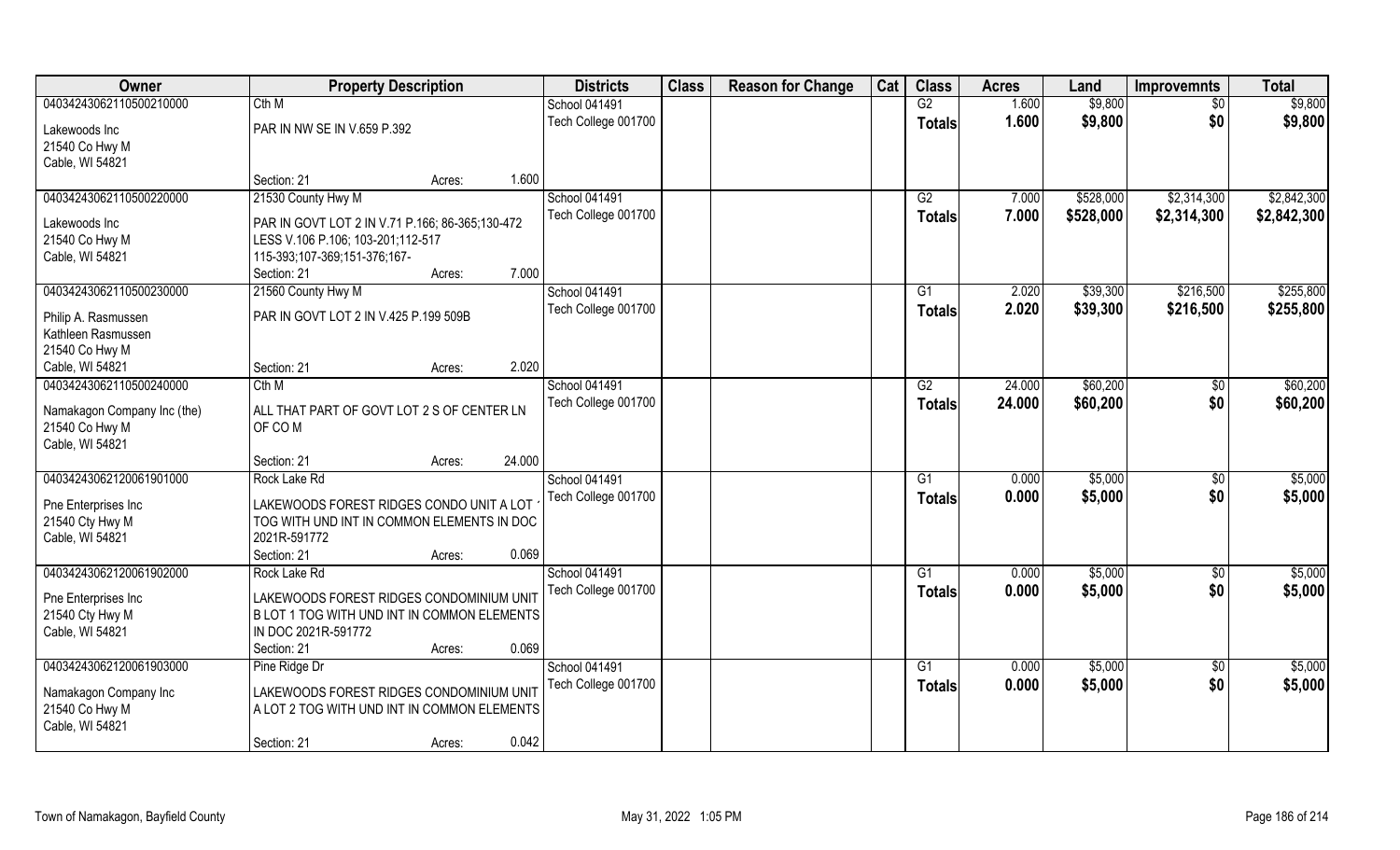| Owner                                        | <b>Property Description</b>                                                             |                 | <b>Districts</b>     | <b>Class</b> | <b>Reason for Change</b> | Cat | <b>Class</b>    | <b>Acres</b> | Land     | <b>Improvemnts</b> | <b>Total</b> |
|----------------------------------------------|-----------------------------------------------------------------------------------------|-----------------|----------------------|--------------|--------------------------|-----|-----------------|--------------|----------|--------------------|--------------|
| 04034243062120061904000                      | Pine Ridge Dr                                                                           |                 | School 041491        |              |                          |     | G1              | 0.000        | \$5,000  | \$0                | \$5,000      |
| Namakagon Company Inc                        | LAKEWOODS FOREST RIDGES CONDOMINIUM UNIT                                                |                 | Tech College 001700  |              |                          |     | Totals          | 0.000        | \$5,000  | \$0                | \$5,000      |
| 21540 Co Hwy M                               | B LOT 2 TOG WITH UND INT IN COMMON ELEMENTS                                             |                 |                      |              |                          |     |                 |              |          |                    |              |
| Cable, WI 54821                              |                                                                                         |                 |                      |              |                          |     |                 |              |          |                    |              |
|                                              | Section: 21                                                                             | 0.042<br>Acres: |                      |              |                          |     |                 |              |          |                    |              |
| 04034243062120061905000                      | 42560 Rock Lake Rd                                                                      |                 | <b>School 041491</b> |              |                          |     | G <sub>1</sub>  | 0.000        | \$15,000 | \$190,900          | \$205,900    |
| Margaret Mc Kernan Trustee Etal              | LAKEWOODS FOREST RIDGES CONDOMINIUM UNIT                                                |                 | Tech College 001700  |              |                          |     | <b>Totals</b>   | 0.000        | \$15,000 | \$190,900          | \$205,900    |
| 307 Maple Dr                                 | A LOT 3 TOG WITH UND INT IN COMMON ELEMENTS                                             |                 |                      |              |                          |     |                 |              |          |                    |              |
| Lanesboro, MN 55949                          |                                                                                         |                 |                      |              |                          |     |                 |              |          |                    |              |
|                                              | Section: 21                                                                             | 0.042<br>Acres: |                      |              |                          |     |                 |              |          |                    |              |
| 04034243062120061906000                      | 42560 Rock Lake Rd                                                                      |                 | School 041491        |              |                          |     | G1              | 0.000        | \$15,000 | \$206,300          | \$221,300    |
|                                              |                                                                                         |                 | Tech College 001700  |              |                          |     | <b>Totals</b>   | 0.000        | \$15,000 | \$206,300          | \$221,300    |
| Kinetic Management, LLC<br>2781 Jeremy Ct NW | LAKEWOODS FOREST RIDGES CONDOMINIUM UNIT<br>B LOT 3 TOG WITH UND INT IN COMMON ELEMENTS |                 |                      |              |                          |     |                 |              |          |                    |              |
| Swisher, IA 52338                            | IN DOC 2020R-581543                                                                     |                 |                      |              |                          |     |                 |              |          |                    |              |
|                                              | Section: 21                                                                             | 0.042<br>Acres: |                      |              |                          |     |                 |              |          |                    |              |
| 04034243062120061907000                      | Rock Lake Rd                                                                            |                 | School 041491        |              |                          |     | G1              | 0.000        | \$5,000  | \$0                | \$5,000      |
|                                              |                                                                                         |                 | Tech College 001700  |              |                          |     | <b>Totals</b>   | 0.000        | \$5,000  | \$0                | \$5,000      |
| Lakewoods Inc                                | LAKEWOODS FOREST RIDGES CONDOMINIUM UNIT                                                |                 |                      |              |                          |     |                 |              |          |                    |              |
| 21540 Co Hwy M                               | A LOT 4 TOG WITH UND INT IN COMMON ELEMENTS<br>IN 2016R-566724                          |                 |                      |              |                          |     |                 |              |          |                    |              |
| Cable, WI 54821                              | Section: 21                                                                             | 0.069<br>Acres: |                      |              |                          |     |                 |              |          |                    |              |
| 04034243062120061908000                      | Rock Lake Rd                                                                            |                 | School 041491        |              |                          |     | G1              | 0.000        | \$5,000  | $\sqrt[6]{30}$     | \$5,000      |
|                                              |                                                                                         |                 | Tech College 001700  |              |                          |     | <b>Totals</b>   | 0.000        | \$5,000  | \$0                | \$5,000      |
| Lakewoods Inc                                | LAKEWOODS FOREST RIDGES CONDOMINIUM UNIT                                                |                 |                      |              |                          |     |                 |              |          |                    |              |
| 21540 Co Hwy M                               | B LOT 4 TOG WITH UND INT IN COMMON ELEMENTS                                             |                 |                      |              |                          |     |                 |              |          |                    |              |
| Cable, WI 54821                              | IN 2016R-566724                                                                         |                 |                      |              |                          |     |                 |              |          |                    |              |
|                                              | Section: 21                                                                             | 0.069<br>Acres: |                      |              |                          |     |                 |              |          |                    |              |
| 04034243062120061909000                      | Pine Ridge Dr                                                                           |                 | School 041491        |              |                          |     | $\overline{G1}$ | 0.000        | \$5,000  | \$0                | \$5,000      |
| Lakewoods Inc                                | LAKEWOODS FOREST RIDGES CONDOMINIUM UNIT                                                |                 | Tech College 001700  |              |                          |     | <b>Totals</b>   | 0.000        | \$5,000  | \$0                | \$5,000      |
| 21540 Co Hwy M                               | A LOT 5 TOG WITH UND INT IN COMMON ELEMENTS                                             |                 |                      |              |                          |     |                 |              |          |                    |              |
| Cable, WI 54821                              | IN 2016R-566724                                                                         |                 |                      |              |                          |     |                 |              |          |                    |              |
|                                              | Section: 21                                                                             | 0.069<br>Acres: |                      |              |                          |     |                 |              |          |                    |              |
| 04034243062120061910000                      | Pine Ridge Dr                                                                           |                 | School 041491        |              |                          |     | G1              | 0.000        | \$5,000  | \$0                | \$5,000      |
| Lakewoods Inc                                | LAKEWOODS FOREST RIDGES CONDOMINIUM UNIT                                                |                 | Tech College 001700  |              |                          |     | Totals          | 0.000        | \$5,000  | \$0                | \$5,000      |
| 21540 Co Hwy M                               | B LOT 5 TOG WITH UND INT IN COMMON ELEMENTS                                             |                 |                      |              |                          |     |                 |              |          |                    |              |
| Cable, WI 54821                              | IN 2016R-566724                                                                         |                 |                      |              |                          |     |                 |              |          |                    |              |
|                                              | Section: 21                                                                             | 0.069<br>Acres: |                      |              |                          |     |                 |              |          |                    |              |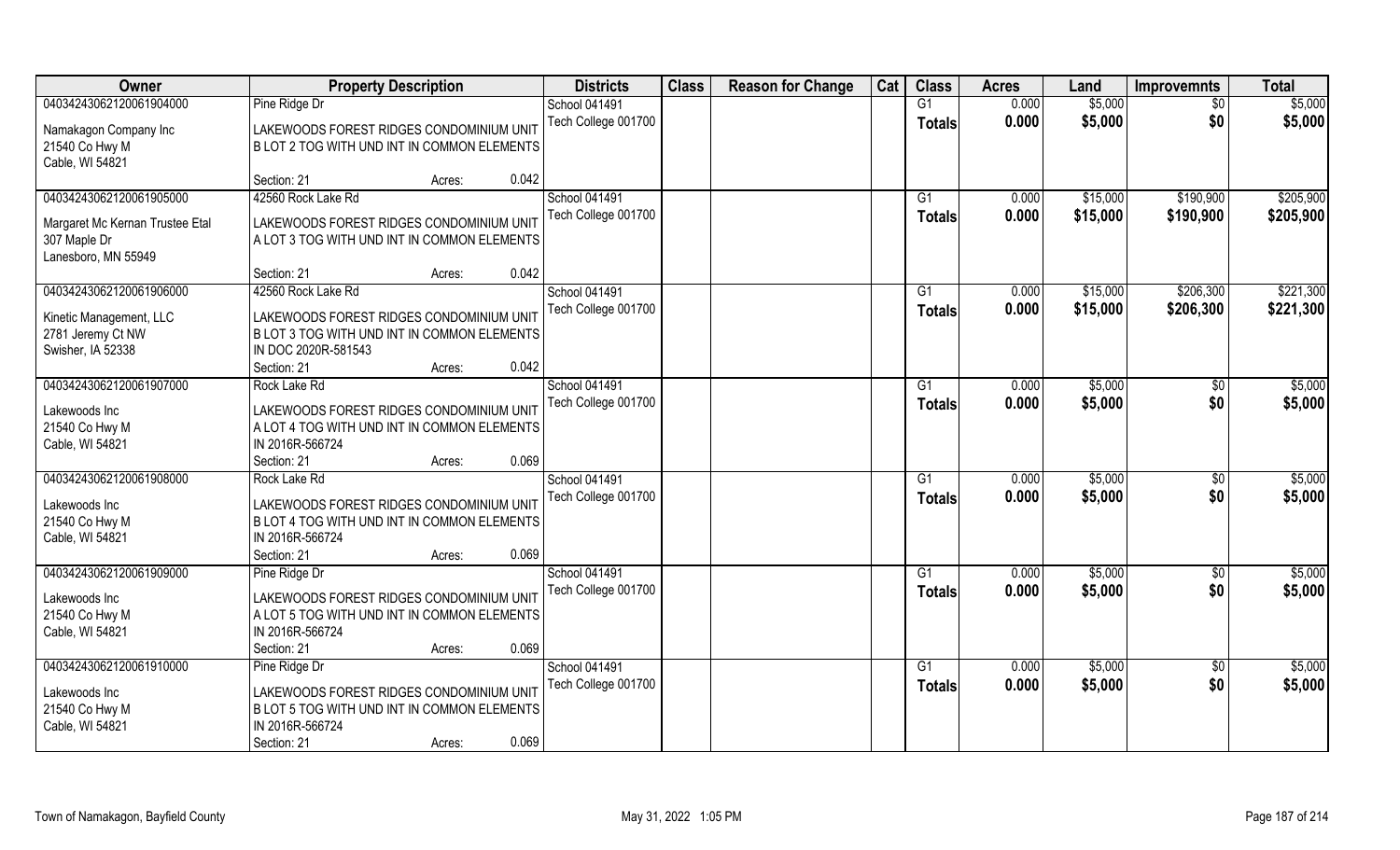| Owner                   | <b>Property Description</b>                 | <b>Districts</b>    | <b>Class</b> | <b>Reason for Change</b> | Cat | <b>Class</b>    | <b>Acres</b> | Land     | <b>Improvemnts</b> | <b>Total</b> |
|-------------------------|---------------------------------------------|---------------------|--------------|--------------------------|-----|-----------------|--------------|----------|--------------------|--------------|
| 04034243062120061911000 | Rock Lake Rd                                | School 041491       |              |                          |     | G1              | 0.000        | \$5,000  | \$0                | \$5,000      |
| Pne Enterprises Inc     | LAKEWOODS FOREST RIDGES CONDOMINIUM UNIT    | Tech College 001700 |              |                          |     | <b>Totals</b>   | 0.000        | \$5,000  | \$0                | \$5,000      |
| 21540 Cty Hwy M         | A LOT 6 TOG WITH UND INT IN COMMON ELEMENTS |                     |              |                          |     |                 |              |          |                    |              |
| Cable, WI 54821         | IN DOC 2021R-591772                         |                     |              |                          |     |                 |              |          |                    |              |
|                         | Section: 21<br>0.096<br>Acres:              |                     |              |                          |     |                 |              |          |                    |              |
| 04034243062120061912000 | Rock Lake Rd                                | School 041491       |              |                          |     | $\overline{G1}$ | 0.000        | \$5,000  | \$0                | \$5,000      |
|                         |                                             | Tech College 001700 |              |                          |     | Totals          | 0.000        | \$5,000  | \$0                | \$5,000      |
| Pne Enterprises Inc     | LAKEWOODS FOREST RIDGES CONDOMINIUM UNIT    |                     |              |                          |     |                 |              |          |                    |              |
| 21540 Cty Hwy M         | B LOT 6 TOG WITH UND INT IN COMMON ELEMENTS |                     |              |                          |     |                 |              |          |                    |              |
| Cable, WI 54821         | IN DOC 2021R-591772                         |                     |              |                          |     |                 |              |          |                    |              |
|                         | 0.096<br>Section: 21<br>Acres:              |                     |              |                          |     |                 |              |          |                    |              |
| 04034243062120061913000 | Rock Lake Rd                                | School 041491       |              |                          |     | G1              | 0.000        | \$5,000  | \$0                | \$5,000      |
| Namakagon Company Inc   | LAKEWOODS FOREST RIDGES CONDOMINIUM UNIT    | Tech College 001700 |              |                          |     | <b>Totals</b>   | 0.000        | \$5,000  | \$0                | \$5,000      |
| 21540 Co Hwy M          | A LOT 7 TOG WITH UND INT IN COMMON ELEMENTS |                     |              |                          |     |                 |              |          |                    |              |
| Cable, WI 54821         |                                             |                     |              |                          |     |                 |              |          |                    |              |
|                         | 0.096<br>Section: 21<br>Acres:              |                     |              |                          |     |                 |              |          |                    |              |
| 04034243062120061914000 | Rock Lake Rd                                | School 041491       |              |                          |     | G1              | 0.000        | \$5,000  | \$0                | \$5,000      |
|                         |                                             | Tech College 001700 |              |                          |     | <b>Totals</b>   | 0.000        | \$5,000  | \$0                | \$5,000      |
| Namakagon Company Inc   | LAKEWOODS FOREST RIDGES CONDOMINIUM UNIT    |                     |              |                          |     |                 |              |          |                    |              |
| 21540 Co Hwy M          | B LOT 7 PINE RIDGE SUBDIVISION TOG WITH UND |                     |              |                          |     |                 |              |          |                    |              |
| Cable, WI 54821         | INT IN COMMON ELEMENTS                      |                     |              |                          |     |                 |              |          |                    |              |
|                         | 0.096<br>Section: 21<br>Acres:              |                     |              |                          |     |                 |              |          |                    |              |
| 04034243062120061915000 | 42835 Oak Ridge Dr                          | School 041491       |              |                          |     | G1              | 0.000        | \$15,000 | \$145,000          | \$160,000    |
| Banshee Properties, LLC | LAKEWOODS FOREST RIDGES CONDOMINIUM UNIT    | Tech College 001700 |              |                          |     | <b>Totals</b>   | 0.000        | \$15,000 | \$145,000          | \$160,000    |
| 971 Colt Dr             | A LOT 1 OAK RIDGE SUBDIVISION TOG WITH UND  |                     |              |                          |     |                 |              |          |                    |              |
| Belleville, WI 53508    | INT IN COMMON ELEMENTS IN 2016R-565712      |                     |              |                          |     |                 |              |          |                    |              |
|                         | 0.033<br>Section: 21<br>Acres:              |                     |              |                          |     |                 |              |          |                    |              |
| 04034243062120061916000 | 42835 Oak Ridge Dr                          | School 041491       |              |                          |     | G1              | 0.000        | \$15,000 | \$145,000          | \$160,000    |
| Donald K. Mahood        | LAKESWOODS FOREST RIDGES CONDOMINIUM        | Tech College 001700 |              |                          |     | <b>Totals</b>   | 0.000        | \$15,000 | \$145,000          | \$160,000    |
| Pamela M. Mahood        | UNIT B LOT 1 OAK RIDGE SUBDIVISION TOG WITH |                     |              |                          |     |                 |              |          |                    |              |
| 6214 E Quarry Rd        | UND INT IN COMMON ELEMENTS IN DOC           |                     |              |                          |     |                 |              |          |                    |              |
| La Porte City, IA 50651 | 0.033<br>Section: 21<br>Acres:              |                     |              |                          |     |                 |              |          |                    |              |
| 04034243062120061917000 | 42845 Oak Ridge Dr                          | School 041491       |              |                          |     | G1              | 0.000        | \$15,000 | \$145,000          | \$160,000    |
|                         |                                             | Tech College 001700 |              |                          |     |                 | 0.000        | \$15,000 | \$145,000          | \$160,000    |
| Bradley J. Dahlk        | LAKEWOODS FOREST RIDGES CONDOMINIUM UNIT    |                     |              |                          |     | <b>Totals</b>   |              |          |                    |              |
| Renee K. Dahlk          | A LOT 2 OAK RIDGE SUBDIVISION TOG WITH UND  |                     |              |                          |     |                 |              |          |                    |              |
| 3352 Meadow Rd          | INT IN COMMON ELEMENTS IN 2022R-592912      |                     |              |                          |     |                 |              |          |                    |              |
| Verona, WI 53593        | 0.033<br>Section: 21<br>Acres:              |                     |              |                          |     |                 |              |          |                    |              |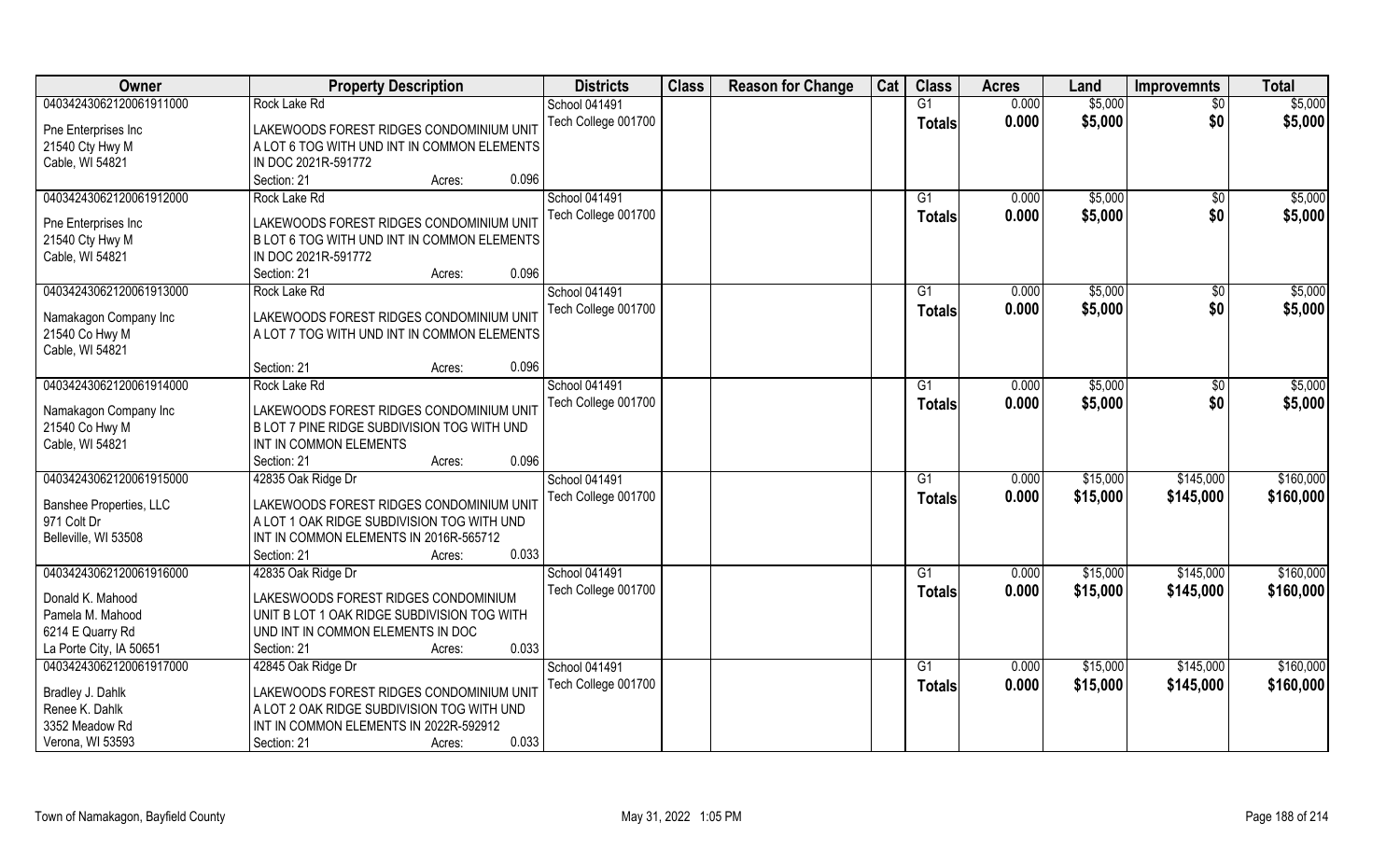| Owner                   | <b>Property Description</b>                | <b>Districts</b>     | <b>Class</b> | <b>Reason for Change</b> | Cat | <b>Class</b>   | <b>Acres</b> | Land     | <b>Improvemnts</b> | <b>Total</b> |
|-------------------------|--------------------------------------------|----------------------|--------------|--------------------------|-----|----------------|--------------|----------|--------------------|--------------|
| 04034243062120061918000 | 42845 Oak Ridge Dr                         | <b>School 041491</b> |              |                          |     | G1             | 0.000        | \$15,000 | \$142,000          | \$157,000    |
| Paul K. Wegleitner      | LAKEWOODS FOREST RIDGES CONDOMINIUM UNIT   | Tech College 001700  |              |                          |     | <b>Totals</b>  | 0.000        | \$15,000 | \$142,000          | \$157,000    |
| Renae E. Wegleitner     | B LOT 2 OAK RIDGE SUBDIVISION TOG WITH UND |                      |              |                          |     |                |              |          |                    |              |
| 5067 Wild Canyon Dr     | INT IN COMMON ELEMENTS IN 2022R-592956     |                      |              |                          |     |                |              |          |                    |              |
| Woodbury, MN 55129      | 0.033<br>Section: 21<br>Acres:             |                      |              |                          |     |                |              |          |                    |              |
| 04034243062120061919000 | Oak Ridge Dr                               | <b>School 041491</b> |              |                          |     | G <sub>1</sub> | 0.000        | \$5,000  | \$0                | \$5,000      |
| William B. Johnson      | LAKEWOODS FOREST RIDGES CONDOMINIUM UNIT   | Tech College 001700  |              |                          |     | <b>Totals</b>  | 0.000        | \$5,000  | \$0                | \$5,000      |
| 9676 N Krueger Rd       | A LOT 3 OAK RIDGE SUBDIVISION TOG WITH UND |                      |              |                          |     |                |              |          |                    |              |
| Hayward, WI 54843       | INT IN COMMON ELEMENTS                     |                      |              |                          |     |                |              |          |                    |              |
|                         | 0.096<br>Section: 21<br>Acres:             |                      |              |                          |     |                |              |          |                    |              |
| 04034243062120061920000 | Oak Ridge Dr                               | <b>School 041491</b> |              |                          |     | G1             | 0.000        | \$5,000  | $\sqrt[6]{}$       | \$5,000      |
| William B. Johnson      | LAKEWOODS FOREST RIDGES CONDOMINIUM UNIT   | Tech College 001700  |              |                          |     | <b>Totals</b>  | 0.000        | \$5,000  | \$0                | \$5,000      |
| 9676 N Krueger Rd       | B LOT 3 OAK RIDGE SUBDIVISION TOG WITH UND |                      |              |                          |     |                |              |          |                    |              |
| Hayward, WI 54843       | INT IN COMMON ELEMENTS                     |                      |              |                          |     |                |              |          |                    |              |
|                         | 0.096<br>Section: 21<br>Acres:             |                      |              |                          |     |                |              |          |                    |              |
| 04034243062120061921000 | Oak Ridge Dr                               | <b>School 041491</b> |              |                          |     | G <sub>1</sub> | 0.000        | \$5,000  | \$0                | \$5,000      |
|                         |                                            | Tech College 001700  |              |                          |     | <b>Totals</b>  | 0.000        | \$5,000  | \$0                | \$5,000      |
| Steve R. Hagerman       | LAKEWOODS FOREST RIDGES CONDOMINIUM UNIT   |                      |              |                          |     |                |              |          |                    |              |
| Mary E. Hagerman        | A LOT 4 OAK RIDGE SUBDIVISION TOG WITH UND |                      |              |                          |     |                |              |          |                    |              |
| 5964 Ridge Creek Rd     | INT IN COMMON ELEMENTS IN V.877 P.266 IM   |                      |              |                          |     |                |              |          |                    |              |
| Shoreview, MN 55126     | 0.096<br>Section: 21<br>Acres:             |                      |              |                          |     |                |              |          |                    |              |
| 04034243062120061922000 | Oak Ridge Dr                               | <b>School 041491</b> |              |                          |     | G1             | 0.000        | \$5,000  | $\sqrt[6]{}$       | \$5,000      |
| Steve R. Hagerman       | LAKEWOODS FOREST RIDGES CONDOMINIUM UNIT   | Tech College 001700  |              |                          |     | <b>Totals</b>  | 0.000        | \$5,000  | \$0                | \$5,000      |
| Mary E. Hagerman        | B LOT 4 OAK RIDGE SUBDIVISION TOG WITH UND |                      |              |                          |     |                |              |          |                    |              |
| 5964 Ridge Creek Rd     | INT IN COMMON ELEMENTS IN V.877 P.266 IM   |                      |              |                          |     |                |              |          |                    |              |
| Shoreview, MN 55126     | 0.096<br>Section: 21<br>Acres:             |                      |              |                          |     |                |              |          |                    |              |
| 04034243062120061923000 | Oak Ridge Dr                               | School 041491        |              |                          |     | G1             | 0.000        | \$5,000  | \$0                | \$5,000      |
| Steve R. Hagerman       | LAKEWOODS FOREST RIDGES CONDOMINIUM UNIT   | Tech College 001700  |              |                          |     | <b>Totals</b>  | 0.000        | \$5,000  | \$0                | \$5,000      |
| Mary E. Hagerman        | A LOT 5 OAK RIDGE SUBDIVISION TOG WITH UND |                      |              |                          |     |                |              |          |                    |              |
| 5964 Ridge Creek Rd     | INT IN COMMON ELEMENTS IN V.877 P.266 IM   |                      |              |                          |     |                |              |          |                    |              |
| Shoreview, MN 55126     | 0.096<br>Section: 21<br>Acres:             |                      |              |                          |     |                |              |          |                    |              |
| 04034243062120061924000 | Oak Ridge Dr                               | <b>School 041491</b> |              |                          |     | G <sub>1</sub> | 0.000        | \$5,000  | \$0                | \$5,000      |
| Steve R. Hagerman       | LAKEWOODS FOREST RIDGES CONDOMINIUM UNIT   | Tech College 001700  |              |                          |     | <b>Totals</b>  | 0.000        | \$5,000  | \$0                | \$5,000      |
| Mary E. Hagerman        | B LOT 5 OAK RIDGE SUBDIVISION TOG WITH UND |                      |              |                          |     |                |              |          |                    |              |
| 5964 Ridge Creek Rd     | INT IN COMMON ELEMENTS V.877 P.266 IM      |                      |              |                          |     |                |              |          |                    |              |
| Shoreview, MN 55126     | 0.096<br>Section: 21<br>Acres:             |                      |              |                          |     |                |              |          |                    |              |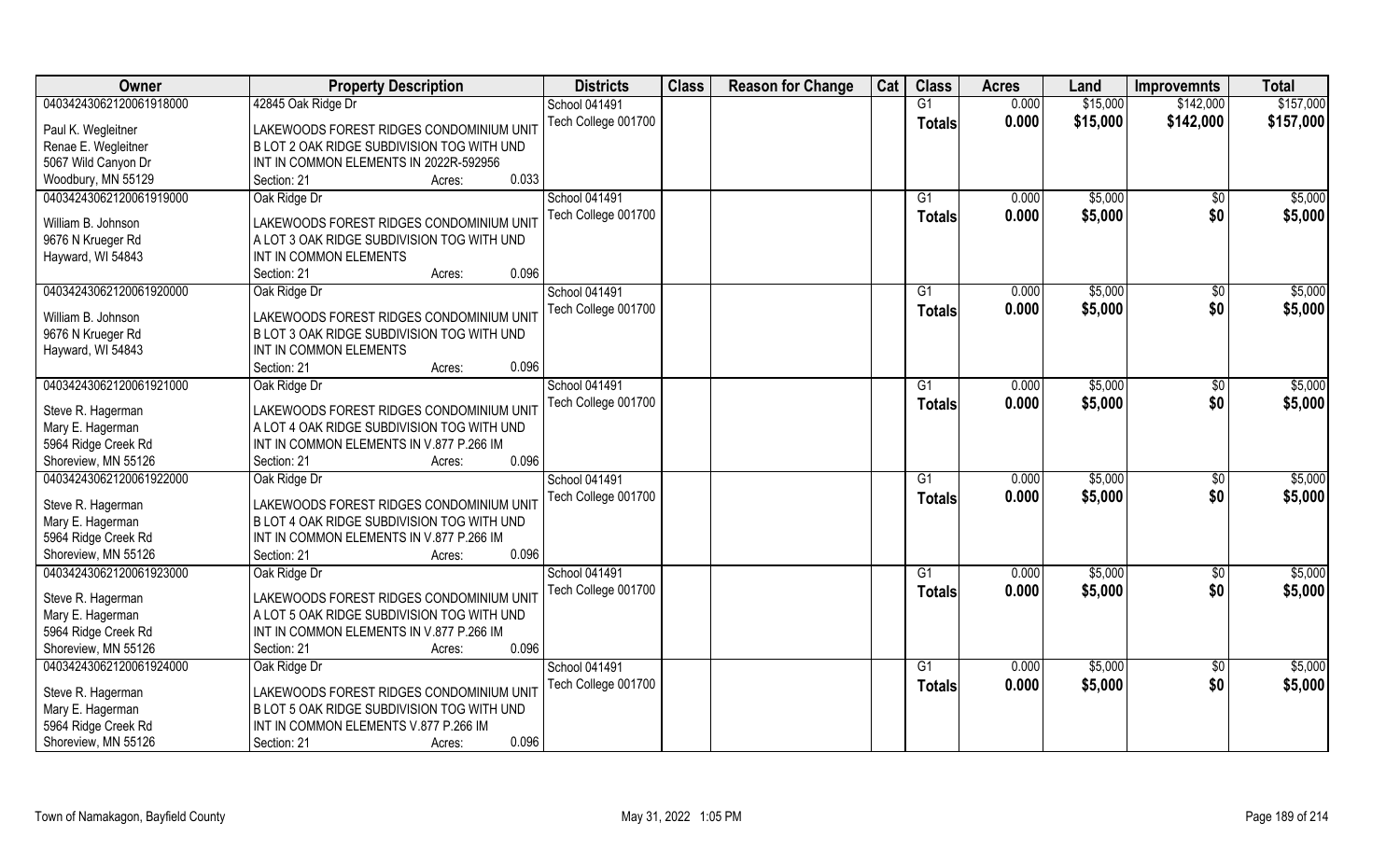| Owner                   | <b>Property Description</b>                  | <b>Districts</b>     | <b>Class</b> | <b>Reason for Change</b> | Cat | <b>Class</b>    | <b>Acres</b> | Land     | <b>Improvemnts</b> | <b>Total</b> |
|-------------------------|----------------------------------------------|----------------------|--------------|--------------------------|-----|-----------------|--------------|----------|--------------------|--------------|
| 04034243062120062901000 | 42800 Oak Ridge Dr                           | <b>School 041491</b> |              |                          |     | $\overline{G1}$ | 0.000        | \$15,000 | \$253,000          | \$268,000    |
| Steve R. Hagerman       | OAK RIDGE CONDOMINIUM UNIT 1 TOG WITH UND    | Tech College 001700  |              |                          |     | Totals          | 0.000        | \$15,000 | \$253,000          | \$268,000    |
| Mary E. Hagerman        | INT IN COMMON ELEMENTS IN V.984 P.182 IM     |                      |              |                          |     |                 |              |          |                    |              |
| 5964 Ridge Creek Rd     | 2004R-488881                                 |                      |              |                          |     |                 |              |          |                    |              |
| Shoreview, MN 55126     | 0.040<br>Section: 21<br>Acres:               |                      |              |                          |     |                 |              |          |                    |              |
| 04034243062120062902000 | 42800 Oak Ridge Dr                           | <b>School 041491</b> |              |                          |     | $\overline{G1}$ | 0.000        | \$15,000 | \$258,900          | \$273,900    |
|                         |                                              | Tech College 001700  |              |                          |     | <b>Totals</b>   | 0.000        | \$15,000 | \$258,900          | \$273,900    |
| Stanley K. Roush        | OAK RIDGE CONDOMINIUM UNIT 2 TOG WITH UND    |                      |              |                          |     |                 |              |          |                    |              |
| Kathleen Roush          | INT IN COMMON ELEMENTS IN DOC 2021R-588461   |                      |              |                          |     |                 |              |          |                    |              |
| 1926 Evenson Dr         |                                              |                      |              |                          |     |                 |              |          |                    |              |
| Onalaska, WI 54650      | 0.040<br>Section: 21<br>Acres:               |                      |              |                          |     |                 |              |          |                    |              |
| 04034243062120062903000 | 42780 Oak Ridge Dr                           | School 041491        |              |                          |     | G1              | 0.000        | \$15,000 | \$228,400          | \$243,400    |
| Paul V. Gill            | OAK RIDGE CONDOMINIUMS UNIT 3 TOG WITH UND   | Tech College 001700  |              |                          |     | <b>Totals</b>   | 0.000        | \$15,000 | \$228,400          | \$243,400    |
| Connie R. Gill          | INT IN COMMON ELEMENTS IN DOC 2021R-588106   |                      |              |                          |     |                 |              |          |                    |              |
| E748 Golke Rd           |                                              |                      |              |                          |     |                 |              |          |                    |              |
| Waupaca, WI 54981       | 0.040<br>Section: 21<br>Acres:               |                      |              |                          |     |                 |              |          |                    |              |
| 04034243062120062904000 | 42780 Oak Ridge Dr                           | School 041491        |              |                          |     | G1              | 0.000        | \$15,000 | \$233,400          | \$248,400    |
|                         |                                              | Tech College 001700  |              |                          |     | <b>Totals</b>   | 0.000        | \$15,000 | \$233,400          | \$248,400    |
| Joel S. Koonce          | OAK RIDGE CONDOMINIUMS UNIT 4 IN V.958 P.304 |                      |              |                          |     |                 |              |          |                    |              |
| PO Box 698              | TOG WITH UND INT IN COMMON ELEMENTS IM       |                      |              |                          |     |                 |              |          |                    |              |
| Wayzata, MN 55391       | 2004R-492145<br>0.040<br>Section: 21         |                      |              |                          |     |                 |              |          |                    |              |
| 04034243062120062905000 | Acres:<br>21330 County Hwy M                 | School 041491        |              |                          |     | $\overline{G1}$ | 0.000        | \$15,000 | \$222,200          | \$237,200    |
|                         |                                              |                      |              |                          |     |                 |              |          |                    |              |
| Steven Haik             | OAK RIDGE CONDOMINIUM UNIT 5 IN DOC          | Tech College 001700  |              |                          |     | <b>Totals</b>   | 0.000        | \$15,000 | \$222,200          | \$237,200    |
| 4023 Washburn Ave N     | 2019R-577645 TOG WITH UND INT IN COMMON      |                      |              |                          |     |                 |              |          |                    |              |
| Minneapolis, MN 55412   | <b>ELEMENTS</b>                              |                      |              |                          |     |                 |              |          |                    |              |
|                         | 0.041<br>Section: 21<br>Acres:               |                      |              |                          |     |                 |              |          |                    |              |
| 04034243062120062906000 | 21330 County Hwy M                           | School 041491        |              |                          |     | G1              | 0.000        | \$15,000 | \$200,500          | \$215,500    |
| Philip A. Rasmussen     | OAK RIDGE CONDOMINIUM UNIT 6 TOG WITH UND    | Tech College 001700  |              |                          |     | <b>Totals</b>   | 0.000        | \$15,000 | \$200,500          | \$215,500    |
| Kathleen Rasmussen      | INT IN COMMON ELEMENTS IN 2021R-592821       |                      |              |                          |     |                 |              |          |                    |              |
| 21540 Co Hwy M          |                                              |                      |              |                          |     |                 |              |          |                    |              |
| Cable, WI 54821         | 0.041<br>Section: 21<br>Acres:               |                      |              |                          |     |                 |              |          |                    |              |
| 04034243062120062907000 | 21330 County Hwy M                           | School 041491        |              |                          |     | G1              | 0.000        | \$15,000 | \$207,400          | \$222,400    |
|                         |                                              | Tech College 001700  |              |                          |     | <b>Totals</b>   | 0.000        | \$15,000 | \$207,400          | \$222,400    |
| William L. Rehak        | OAK RIDGE CONDOMINIUM UNIT 7 TOG WITH UND    |                      |              |                          |     |                 |              |          |                    |              |
| Judith G. Rehak         | INT IN COMMON ELEMENTS V.910 P.666 IM        |                      |              |                          |     |                 |              |          |                    |              |
| 21330 Co Hwy M Unit 677 | 2005R-496996                                 |                      |              |                          |     |                 |              |          |                    |              |
| Cable, WI 54821         | 0.041<br>Section: 21<br>Acres:               |                      |              |                          |     |                 |              |          |                    |              |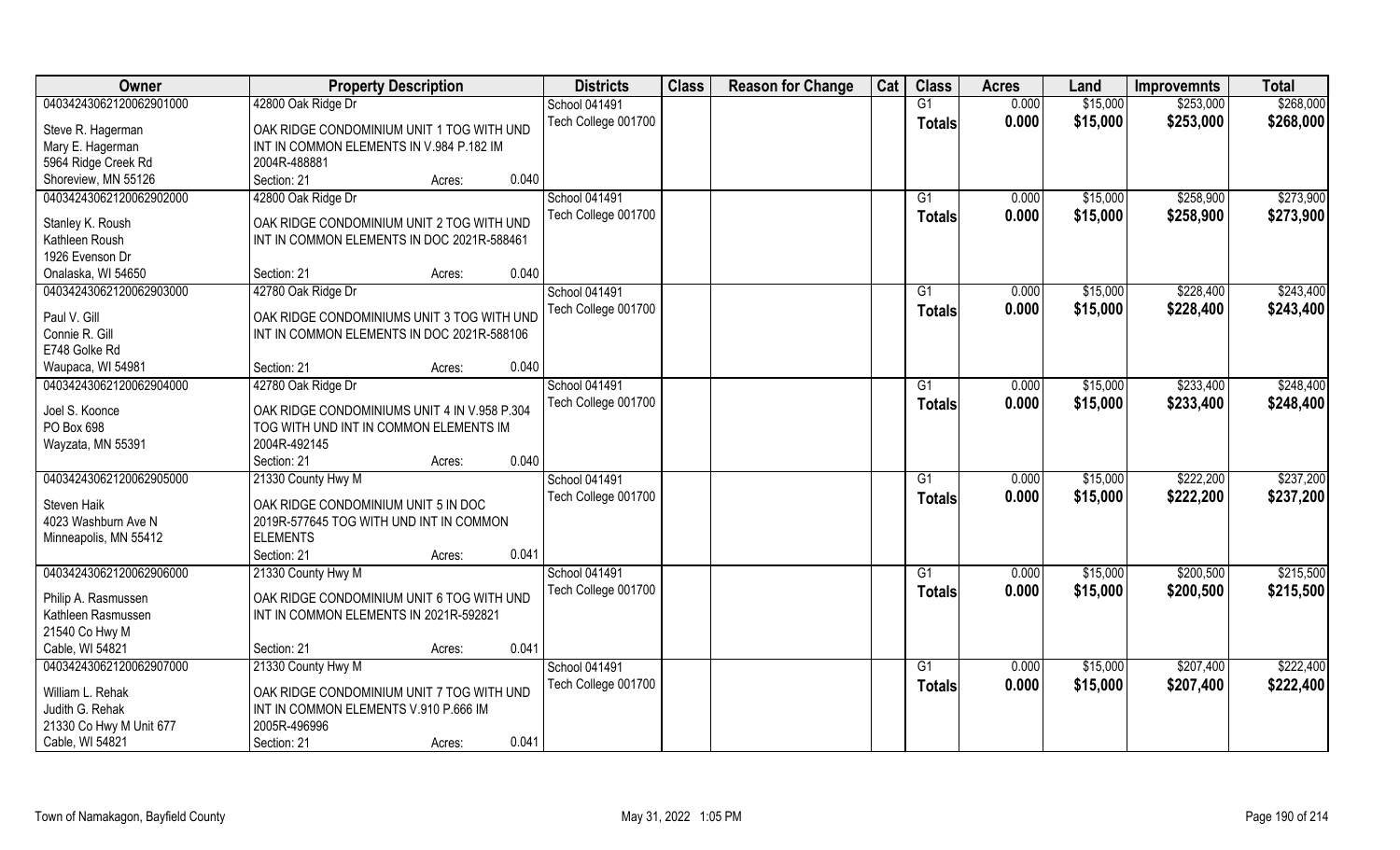| Owner                       | <b>Property Description</b>                  | <b>Districts</b>    | <b>Class</b> | <b>Reason for Change</b> | Cat | <b>Class</b>           | <b>Acres</b> | Land       | <b>Improvemnts</b> | <b>Total</b>    |
|-----------------------------|----------------------------------------------|---------------------|--------------|--------------------------|-----|------------------------|--------------|------------|--------------------|-----------------|
| 04034243062120062908000     | 21330 County Hwy M                           | School 041491       |              |                          |     | G1                     | 0.000        | \$15,000   | \$199,900          | \$214,900       |
| Lucas Peterson              | OAK RIDGE CONDOMINIUM UNIT 8 TOG WITH UND    | Tech College 001700 |              |                          |     | <b>Totals</b>          | 0.000        | \$15,000   | \$199,900          | \$214,900       |
| 285 Snail Lake Rd           | INT IN COMMON ELEMENTS IN DOC 2020R-582172   |                     |              |                          |     |                        |              |            |                    |                 |
| Shoreview, MN 55126         |                                              |                     |              |                          |     |                        |              |            |                    |                 |
|                             | 0.041<br>Section: 21<br>Acres:               |                     |              |                          |     |                        |              |            |                    |                 |
| 04034243062120062909000     | 21330 County Hwy M                           | School 041491       |              |                          |     | G1                     | 0.000        | \$5,000    | $\sqrt{$0}$        | \$5,000         |
| Robert L. Rasmussen         | OAK RIDGE CONDOMINIUM UNIT 9 TOG WITH UND    | Tech College 001700 |              |                          |     | Totals                 | 0.000        | \$5,000    | \$0                | \$5,000         |
| 42890 Lake Ridge Rd         | INT IN COMMON ELEMENTS                       |                     |              |                          |     |                        |              |            |                    |                 |
| Cable, WI 54821             |                                              |                     |              |                          |     |                        |              |            |                    |                 |
|                             | 0.041<br>Section: 21<br>Acres:               |                     |              |                          |     |                        |              |            |                    |                 |
| 04034243062120062910000     | 21330 County Hwy M                           | School 041491       |              |                          |     | G1                     | 0.000        | \$5,000    | $\sqrt[6]{30}$     | \$5,000         |
| Robert L. Rasmussen         | OAK RIDGE CONDOMINIUM UNIT 10 TOG WITH UND   | Tech College 001700 |              |                          |     | <b>Totals</b>          | 0.000        | \$5,000    | \$0                | \$5,000         |
| 42890 Lake Ridge Rd         | INT IN COMMON ELEMENTS                       |                     |              |                          |     |                        |              |            |                    |                 |
| Cable, WI 54821             |                                              |                     |              |                          |     |                        |              |            |                    |                 |
|                             | 0.041<br>Section: 21<br>Acres:               |                     |              |                          |     |                        |              |            |                    |                 |
| 04034243062120200010000     | Cth M                                        | School 041491       |              |                          |     | G2                     | 17.000       | \$51,000   | $\sqrt[6]{3}$      | \$51,000        |
| Namakagon Company Inc (the) | NW NW LESS W 100' & LESS LAKEWOODS VILLAGE   | Tech College 001700 |              |                          |     | <b>Totals</b>          | 17.000       | \$51,000   | \$0                | \$51,000        |
| 21540 Co Hwy M              | V.331 P.335 & LESS CSM #767 520              |                     |              |                          |     |                        |              |            |                    |                 |
| Cable, WI 54821             |                                              |                     |              |                          |     |                        |              |            |                    |                 |
|                             | 17.000<br>Section: 21<br>Acres:              |                     |              |                          |     |                        |              |            |                    |                 |
| 04034243062120200020000     | Cth M                                        | School 041491       |              |                          |     | $\overline{G6}$        | 2.000        | \$4,000    | \$0                | \$4,000         |
| Becky A. Oftedahl           | STRIP 100' WIDE OFF W SIDE OF NW NW N OF HWY | Tech College 001700 |              |                          |     | <b>Totals</b>          | 2.000        | \$4,000    | \$0                | \$4,000         |
| 6956 Clow Rd                | IN V.179 P.141 OR V.333 P.256 520A           |                     |              |                          |     |                        |              |            |                    |                 |
| Winneconne, WI 54986        |                                              |                     |              |                          |     |                        |              |            |                    |                 |
|                             | 2.000<br>Section: 21<br>Acres:               |                     |              |                          |     |                        |              |            |                    |                 |
| 04034243062120200030000     | 42715 Club House Rd                          | School 041491       |              |                          |     | G1                     | 1.173        | \$15,700   | \$145,100          | \$160,800       |
| Pne Enterprises Inc         | LOT 1 CSM #767 V.5 P.187 (LOCATED IN NW NW)  | Tech College 001700 |              |                          |     | <b>Totals</b>          | 1.173        | \$15,700   | \$145,100          | \$160,800       |
| 21540 Cty Hwy M             | V.910 P.777 IM 2005R-497073                  |                     |              |                          |     |                        |              |            |                    |                 |
| Cable, WI 54821             |                                              |                     |              |                          |     |                        |              |            |                    |                 |
|                             | 1.173<br>Section: 21<br>Acres:               |                     |              |                          |     |                        |              |            |                    |                 |
| 04034243062120200040000     | Cth M                                        | School 041491       |              |                          |     | $\overline{\text{X3}}$ | 11.620       | $\sqrt{6}$ | $\sqrt{$0}$        | $\overline{50}$ |
| Hwy Bayfield County         | 11.62A FOR HWY IN V.169 P.546 NW NW 523A     | Tech College 001700 |              |                          |     | <b>Totals</b>          | 11.620       | \$0        | \$0                | \$0             |
| 117 E 5th St                |                                              |                     |              |                          |     |                        |              |            |                    |                 |
| Washburn, WI 54891          |                                              |                     |              |                          |     |                        |              |            |                    |                 |
|                             | 11.620<br>Section: 21<br>Acres:              |                     |              |                          |     |                        |              |            |                    |                 |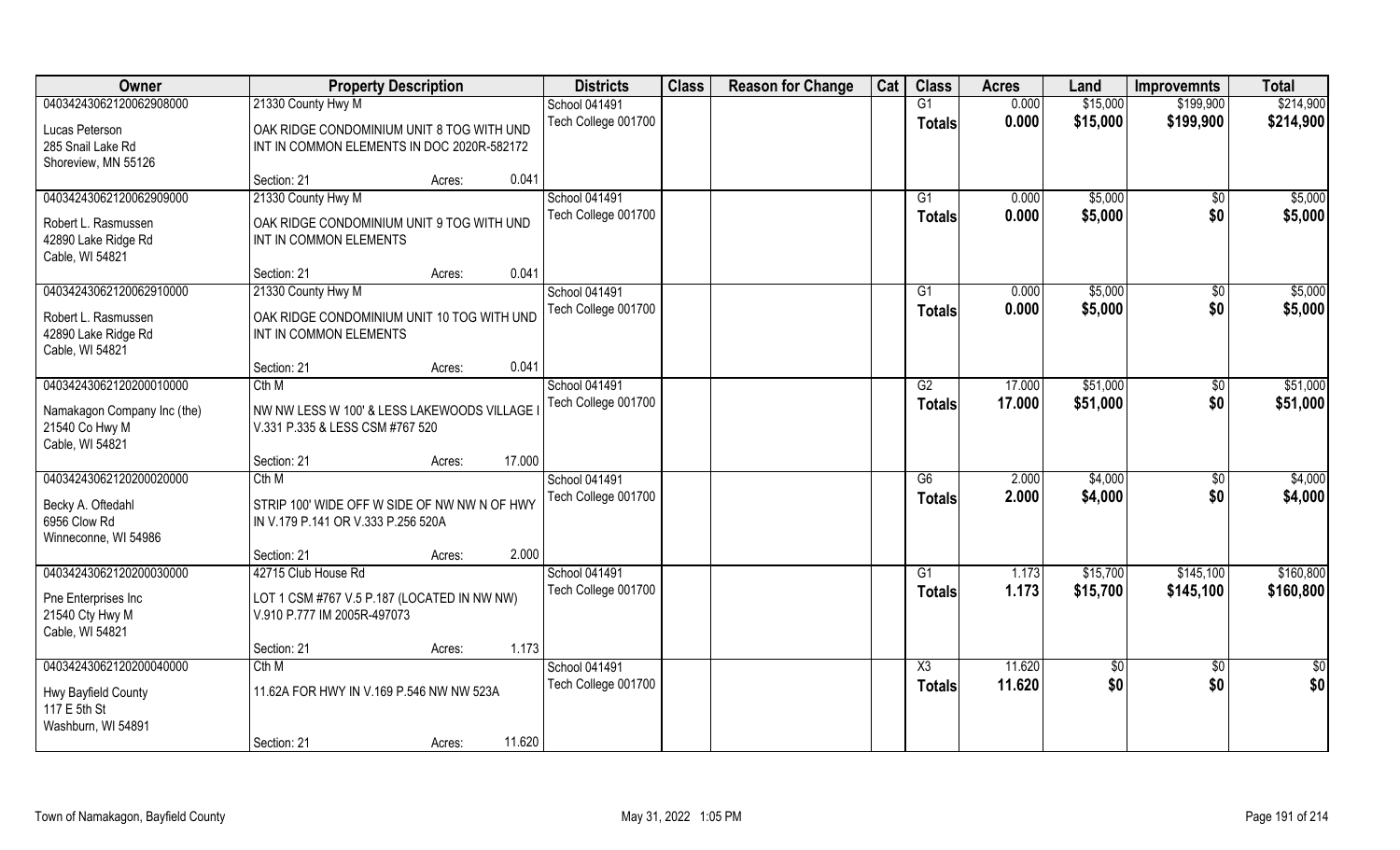| Owner                                                            |                                                                                                                                                                  | <b>Property Description</b> |        | <b>Districts</b>    | <b>Class</b> | <b>Reason for Change</b> | Cat | <b>Class</b>  | <b>Acres</b> | Land      | <b>Improvemnts</b> | <b>Total</b> |
|------------------------------------------------------------------|------------------------------------------------------------------------------------------------------------------------------------------------------------------|-----------------------------|--------|---------------------|--------------|--------------------------|-----|---------------|--------------|-----------|--------------------|--------------|
| 04034243062120300010000                                          | 42740 Club House Rd                                                                                                                                              |                             |        | School 041491       |              |                          |     | G2            | 29.000       | \$87,000  | \$1,140,500        | \$1,227,500  |
| Namakagon Company Inc (the)<br>21540 Co Hwy M<br>Cable, WI 54821 | SW NW LESS HWY IN V.621 P.269                                                                                                                                    |                             |        | Tech College 001700 |              |                          |     | <b>Totals</b> | 29.000       | \$87,000  | \$1,140,500        | \$1,227,500  |
|                                                                  | Section: 21                                                                                                                                                      | Acres:                      | 29.000 |                     |              |                          |     |               |              |           |                    |              |
| 04034243062120400010000                                          | 21310 Forest Ridge Rd                                                                                                                                            |                             |        | School 041491       |              |                          |     | G2            | 35.000       | \$105,000 | \$45,000           | \$150,000    |
| Namakagon Company Inc (the)<br>21540 Co Hwy M<br>Cable, WI 54821 | SE NW IN V.621 P.269 LESS V.230 P.313 & LESS V.21<br>P.332 & LESS OAKRIDGE CONDOMINIUM                                                                           |                             |        | Tech College 001700 |              |                          |     | <b>Totals</b> | 35.000       | \$105,000 | \$45,000           | \$150,000    |
|                                                                  | Section: 21                                                                                                                                                      | Acres:                      | 35.000 |                     |              |                          |     |               |              |           |                    |              |
| 04034243062120400020000                                          | Cth M                                                                                                                                                            |                             |        | School 041491       |              |                          |     | G2            | 2.000        | \$800     | \$0                | \$800        |
| Namakagon Company Inc (the)<br>21540 Co Hwy M<br>Cable, WI 54821 | PAR IN SE NW IN V.263 P.353 522C                                                                                                                                 |                             |        | Tech College 001700 |              |                          |     | <b>Totals</b> | 2.000        | \$800     | \$0                | \$800        |
|                                                                  | Section: 21                                                                                                                                                      | Acres:                      | 2.000  |                     |              |                          |     |               |              |           |                    |              |
| 04034243062120400030000                                          | 21485 County Hwy M                                                                                                                                               |                             |        | School 041491       |              |                          |     | G1            | 0.750        | \$11,400  | $\sqrt[6]{}$       | \$11,400     |
| Mckinney Revocable Trust<br>PO Box 358<br>Cable, WI 54821        | 1A IN SE NW IN V.770 P.990 LESS HWY;& LESS EASE<br>IN V.661 P.13 IN DOC 2021R-589876 (MCKINNEY REV<br>TRUST DTD 01/03/2003) (TOG WITH EASE IN DOC<br>Section: 21 | Acres:                      | 0.750  | Tech College 001700 |              |                          |     | <b>Totals</b> | 0.750        | \$11,400  | \$0                | \$11,400     |
| 04034243062120400040000                                          | 21375 Forest Ridge Rd                                                                                                                                            |                             |        | School 041491       |              |                          |     | G1            | 1.300        | \$16,400  | \$207,000          | \$223,400    |
| Diane E. Roe<br>PO Box 584<br>Cable, WI 54821                    | 2 PAR IN SE NW IN V.1093 P.266 522AA                                                                                                                             |                             |        | Tech College 001700 |              |                          |     | <b>Totals</b> | 1.300        | \$16,400  | \$207,000          | \$223,400    |
|                                                                  | Section: 21                                                                                                                                                      | Acres:                      | 1.300  |                     |              |                          |     |               |              |           |                    |              |
| 04034243062120500310000                                          | Lakewoods Dr                                                                                                                                                     |                             |        | School 041491       |              |                          |     | G2            | 10.000       | \$30,000  | \$0                | \$30,000     |
| Namakagon Company Inc (the)<br>21540 Co Hwy M<br>Cable, WI 54821 | GOVT LOT 3 IN V.294 P.94 LESS V.331 P.335 519                                                                                                                    |                             |        | Tech College 001700 |              |                          |     | <b>Totals</b> | 10.000       | \$30,000  | \$0                | \$30,000     |
|                                                                  | Section: 21                                                                                                                                                      | Acres:                      | 10.000 |                     |              |                          |     |               |              |           |                    |              |
| 04034243062120500320000                                          | 21540 County Hwy M                                                                                                                                               |                             |        | School 041491       |              |                          |     | G2            | 2.590        | \$20,800  | \$80,000           | \$100,800    |
| Lakewoods Inc<br>21540 Co Hwy M<br>Cable, WI 54821               | PAR IN NW NE & NE NW IN IN V.659 P.391                                                                                                                           |                             |        | Tech College 001700 |              |                          |     | <b>Totals</b> | 2.590        | \$20,800  | \$80,000           | \$100,800    |
|                                                                  | Section: 21                                                                                                                                                      | Acres:                      | 2.590  |                     |              |                          |     |               |              |           |                    |              |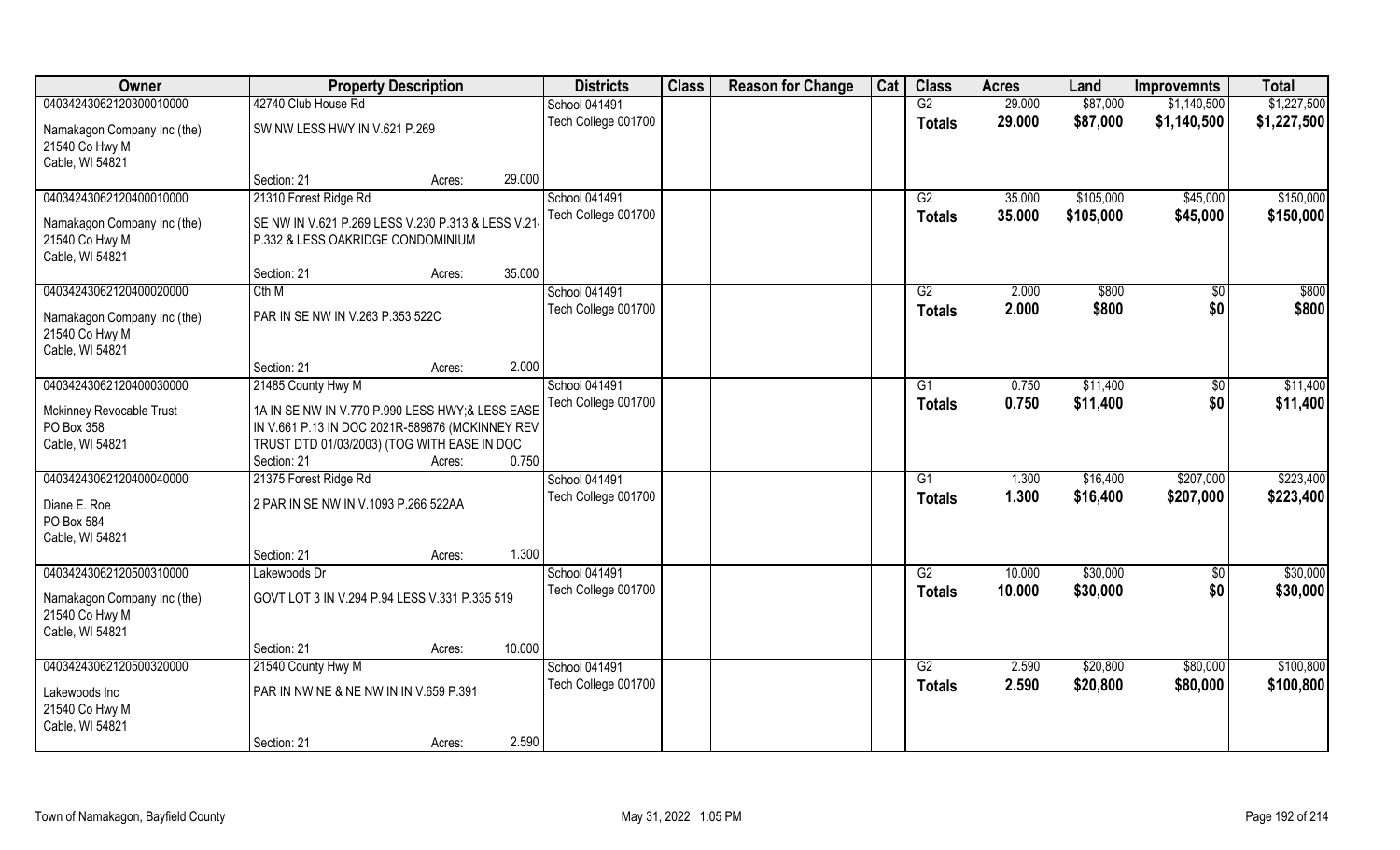| Owner                                 | <b>Property Description</b>                   |        |         | <b>Districts</b>                     | <b>Class</b> | <b>Reason for Change</b> | Cat | <b>Class</b>  | <b>Acres</b>     | Land            | <b>Improvemnts</b> | <b>Total</b>    |
|---------------------------------------|-----------------------------------------------|--------|---------|--------------------------------------|--------------|--------------------------|-----|---------------|------------------|-----------------|--------------------|-----------------|
| 04034243062130100010000               | Rock Lake Rd                                  |        |         | School 041491                        |              |                          |     | X1            | 320.000          | $\overline{50}$ | $\overline{50}$    | $\overline{50}$ |
| USa                                   | S 1/2 523                                     |        |         | Tech College 001700                  |              |                          |     | Totals        | 320.000          | \$0             | \$0                | \$0             |
| 500 Hanson Lake Rd                    |                                               |        |         |                                      |              |                          |     |               |                  |                 |                    |                 |
| Rhinelander, WI 54501                 |                                               |        |         |                                      |              |                          |     |               |                  |                 |                    |                 |
|                                       | Section: 21                                   | Acres: | 320.000 |                                      |              |                          |     |               |                  |                 |                    |                 |
| 04034243062210100010000               | Lost Land Lake Rd                             |        |         | School 041491                        |              |                          |     | X4            | 39.000           | $\sqrt[6]{}$    | $\overline{50}$    | $\sqrt{50}$     |
| Cable Natural History Museum          | NE NE IN V.359 P.178 LESS PAR S OF HWY D 524A |        |         | Tech College 001700                  |              |                          |     | Totals        | 39.000           | \$0             | \$0                | \$0             |
| PO Box 416                            |                                               |        |         |                                      |              |                          |     |               |                  |                 |                    |                 |
| Cable, WI 54821                       |                                               |        |         |                                      |              |                          |     |               |                  |                 |                    |                 |
|                                       | Section: 22                                   | Acres: | 39.000  |                                      |              |                          |     |               |                  |                 |                    |                 |
| 04034243062210100020000               | 22760 Garmisch Rd                             |        |         | School 041491                        |              |                          |     | X4            | 0.700            | \$0             | $\sqrt[6]{30}$     | \$0             |
| Cable Natural History Museum          | NE NE & E 436' OF GOVT LOT 8 SEC 15-43-6 N OF |        |         | Tech College 001700                  |              |                          |     | Totals        | 0.700            | \$0             | \$0                | \$0             |
| PO Box 416                            | OLD HWY D IN V.359 P.178 524                  |        |         |                                      |              |                          |     |               |                  |                 |                    |                 |
| Cable, WI 54821                       |                                               |        |         |                                      |              |                          |     |               |                  |                 |                    |                 |
|                                       | Section: 22                                   | Acres: | 0.700   |                                      |              |                          |     |               |                  |                 |                    |                 |
| 04034243062210200010000               | Garmisch Rd                                   |        |         | School 041491<br>Tech College 001700 |              |                          |     | X1            | 36.000<br>36.000 | \$0<br>\$0      | \$0<br>\$0         | \$0<br>\$0      |
| Forest Service U S a                  | NW NE LYING S OF GARMISH RD IN V.762 P.784    |        |         |                                      |              |                          |     | Totals        |                  |                 |                    |                 |
| 1170 4th Ave S                        |                                               |        |         |                                      |              |                          |     |               |                  |                 |                    |                 |
| Park Falls, WI 54552                  |                                               |        |         |                                      |              |                          |     |               |                  |                 |                    |                 |
| 04034243062210200020000               | Section: 22<br>Garmisch Rd                    | Acres: | 36.000  | School 041491                        |              |                          |     | X1            | 4.000            | $\sqrt[6]{}$    | $\overline{50}$    | \$0             |
|                                       |                                               |        |         | Tech College 001700                  |              |                          |     |               | 4.000            | \$0             | \$0                | \$0             |
| Forest Service U S a                  | NW NE N OF GARMICH RD IN V.762 P.791          |        |         |                                      |              |                          |     | <b>Totals</b> |                  |                 |                    |                 |
| 1170 4th Ave S                        |                                               |        |         |                                      |              |                          |     |               |                  |                 |                    |                 |
| Park Falls, WI 54552                  |                                               |        | 4.000   |                                      |              |                          |     |               |                  |                 |                    |                 |
| 04034243062210300010000               | Section: 22<br>Cth M                          | Acres: |         | School 041491                        |              |                          |     | X1            | 39.460           | \$0             | \$0                | \$0             |
|                                       |                                               |        |         | Tech College 001700                  |              |                          |     | <b>Totals</b> | 39.460           | \$0             | \$0                | \$0             |
| Forest Service U S a                  | SW NE LESS HWY 526                            |        |         |                                      |              |                          |     |               |                  |                 |                    |                 |
| 1170 4th Ave S                        |                                               |        |         |                                      |              |                          |     |               |                  |                 |                    |                 |
| Park Falls, WI 54552                  | Section: 22                                   | Acres: | 39.460  |                                      |              |                          |     |               |                  |                 |                    |                 |
| 04034243062210300020000               | Lost Land Lake Rd                             |        |         | School 041491                        |              |                          |     | X4            | 3.000            | \$0             | $\overline{30}$    | \$0             |
|                                       |                                               |        |         | Tech College 001700                  |              |                          |     | <b>Totals</b> | 3.000            | \$0             | \$0                | \$0             |
| Town of Namakagon                     | HWY THRU SE IN V.202 P.41 539B                |        |         |                                      |              |                          |     |               |                  |                 |                    |                 |
| 23845 County Hwy M<br>Cable, WI 54821 |                                               |        |         |                                      |              |                          |     |               |                  |                 |                    |                 |
|                                       | Section: 22                                   | Acres: | 3.000   |                                      |              |                          |     |               |                  |                 |                    |                 |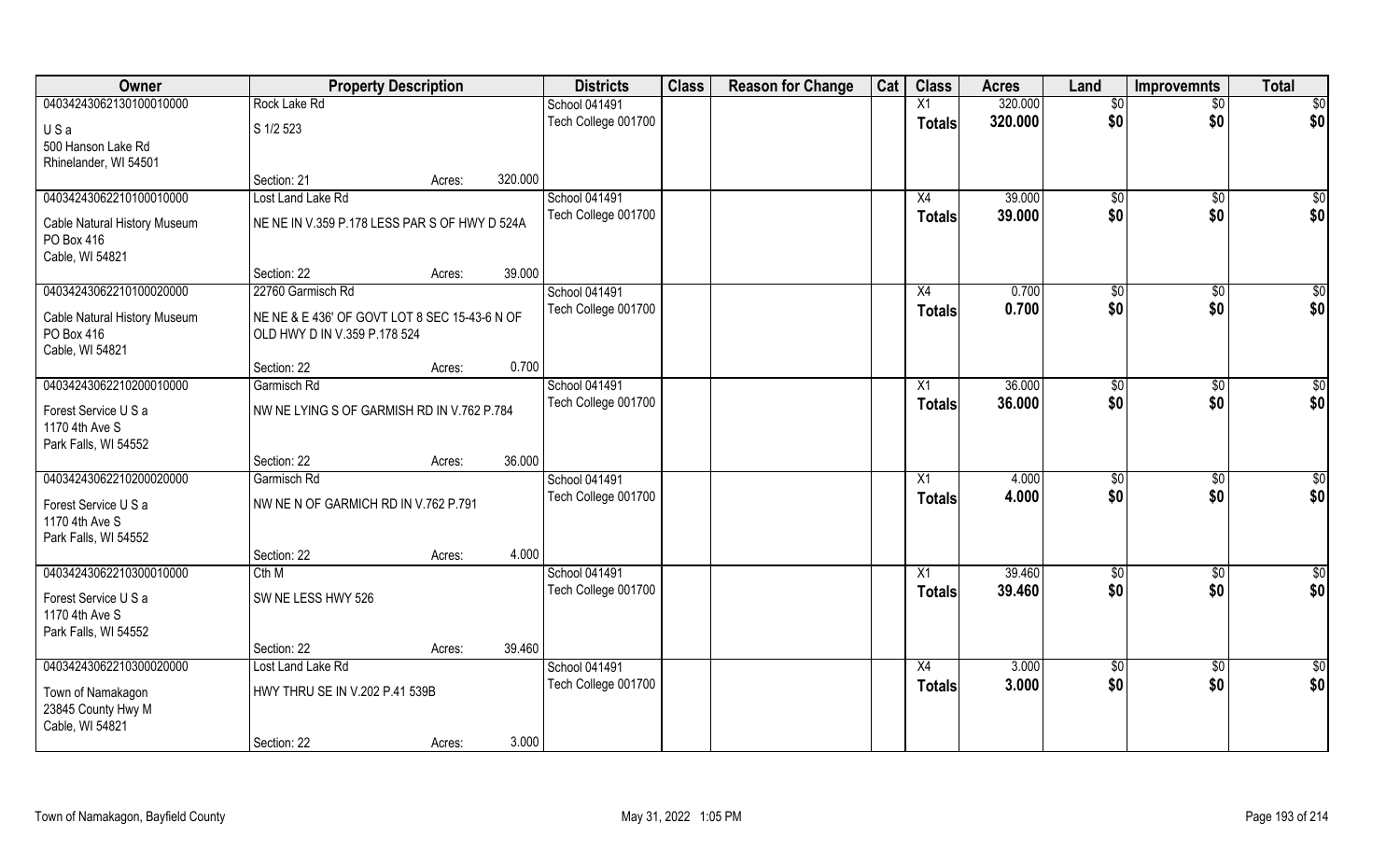| Owner                   | <b>Property Description</b>    |        |        | <b>Districts</b>                     | <b>Class</b> | <b>Reason for Change</b> | Cat | <b>Class</b>    | <b>Acres</b>     | Land                   | <b>Improvemnts</b> | <b>Total</b>           |
|-------------------------|--------------------------------|--------|--------|--------------------------------------|--------------|--------------------------|-----|-----------------|------------------|------------------------|--------------------|------------------------|
| 04034243062210400010000 | Lost Land Lake Rd              |        |        | School 041491                        |              |                          |     | X1              | 40.000           | $\sqrt{6}$             | $\overline{50}$    | $\overline{50}$        |
| Forest Service U S a    | <b>SE NE 527</b>               |        |        | Tech College 001700                  |              |                          |     | <b>Totals</b>   | 40.000           | \$0                    | \$0                | \$0                    |
| 1170 4th Ave S          |                                |        |        |                                      |              |                          |     |                 |                  |                        |                    |                        |
| Park Falls, WI 54552    |                                |        |        |                                      |              |                          |     |                 |                  |                        |                    |                        |
|                         | Section: 22                    | Acres: | 40.000 |                                      |              |                          |     |                 |                  |                        |                    |                        |
| 04034243062220100010000 | 22305 Garmisch Rd              |        |        | School 041491                        |              |                          |     | X1              | 40.000           | $\sqrt[6]{}$           | $\sqrt{50}$        | $\sqrt{50}$            |
| Forest Service U S a    | <b>NE NW 528</b>               |        |        | Tech College 001700                  |              |                          |     | <b>Totals</b>   | 40.000           | \$0                    | \$0                | \$0                    |
| 1170 4th Ave S          |                                |        |        |                                      |              |                          |     |                 |                  |                        |                    |                        |
| Park Falls, WI 54552    |                                |        |        |                                      |              |                          |     |                 |                  |                        |                    |                        |
|                         | Section: 22                    | Acres: | 40.000 |                                      |              |                          |     |                 |                  |                        |                    |                        |
| 04034243062220200010000 | Garmisch Rd                    |        |        | School 041491                        |              |                          |     | X1              | 40.000           | \$0                    | \$0                | \$0                    |
| Forest Service U S a    | <b>NW NW 529</b>               |        |        | Tech College 001700                  |              |                          |     | Totals          | 40.000           | \$0                    | \$0                | \$0                    |
| 1170 4th Ave S          |                                |        |        |                                      |              |                          |     |                 |                  |                        |                    |                        |
| Park Falls, WI 54552    |                                |        |        |                                      |              |                          |     |                 |                  |                        |                    |                        |
|                         | Section: 22                    | Acres: | 40.000 |                                      |              |                          |     |                 |                  |                        |                    |                        |
| 04034243062220300010000 | Cth M                          |        |        | School 041491                        |              |                          |     | X1              | 35.924           | $\sqrt[6]{3}$          | $\sqrt[6]{30}$     | \$0                    |
| Forest Service U S a    | SW NW LESS HWY 530             |        |        | Tech College 001700                  |              |                          |     | <b>Totals</b>   | 35.924           | \$0                    | \$0                | \$0                    |
| 1170 4th Ave S          |                                |        |        |                                      |              |                          |     |                 |                  |                        |                    |                        |
| Park Falls, WI 54552    |                                |        |        |                                      |              |                          |     |                 |                  |                        |                    |                        |
|                         | Section: 22                    | Acres: | 35.924 |                                      |              |                          |     |                 |                  |                        |                    |                        |
| 04034243062220300020000 | Cth M                          |        |        | School 041491                        |              |                          |     | X3              | 17.000           | \$0                    | \$0                | $\overline{50}$        |
| Hwy Bayfield County     | 16.65A HWY IN V.169 P.545 539A |        |        | Tech College 001700                  |              |                          |     | <b>Totals</b>   | 17.000           | \$0                    | \$0                | \$0                    |
| 117 E 5th St            |                                |        |        |                                      |              |                          |     |                 |                  |                        |                    |                        |
| Washburn, WI 54891      |                                |        |        |                                      |              |                          |     |                 |                  |                        |                    |                        |
|                         | Section: 22                    | Acres: | 17.000 |                                      |              |                          |     |                 |                  |                        |                    |                        |
| 04034243062220400010000 | Cth M                          |        |        | School 041491                        |              |                          |     | X1              | 35.924           | \$0                    | \$0                | \$0                    |
| Forest Service U S a    | SE NW LESS HWY 531             |        |        | Tech College 001700                  |              |                          |     | <b>Totals</b>   | 35.924           | \$0                    | \$0                | \$0                    |
| 1170 4th Ave S          |                                |        |        |                                      |              |                          |     |                 |                  |                        |                    |                        |
| Park Falls, WI 54552    |                                |        |        |                                      |              |                          |     |                 |                  |                        |                    |                        |
|                         | Section: 22                    | Acres: | 35.924 |                                      |              |                          |     |                 |                  |                        |                    |                        |
| 04034243062230100010000 | Cth M                          |        |        | School 041491<br>Tech College 001700 |              |                          |     | $\overline{X1}$ | 39.850<br>39.850 | $\overline{50}$<br>\$0 | $\sqrt{6}$         | $\overline{50}$<br>\$0 |
| Forest Service U S a    | NE SW LESS HWY 532             |        |        |                                      |              |                          |     | <b>Totals</b>   |                  |                        | \$0                |                        |
| 1170 4th Ave S          |                                |        |        |                                      |              |                          |     |                 |                  |                        |                    |                        |
| Park Falls, WI 54552    |                                |        |        |                                      |              |                          |     |                 |                  |                        |                    |                        |
|                         | Section: 22                    | Acres: | 39.850 |                                      |              |                          |     |                 |                  |                        |                    |                        |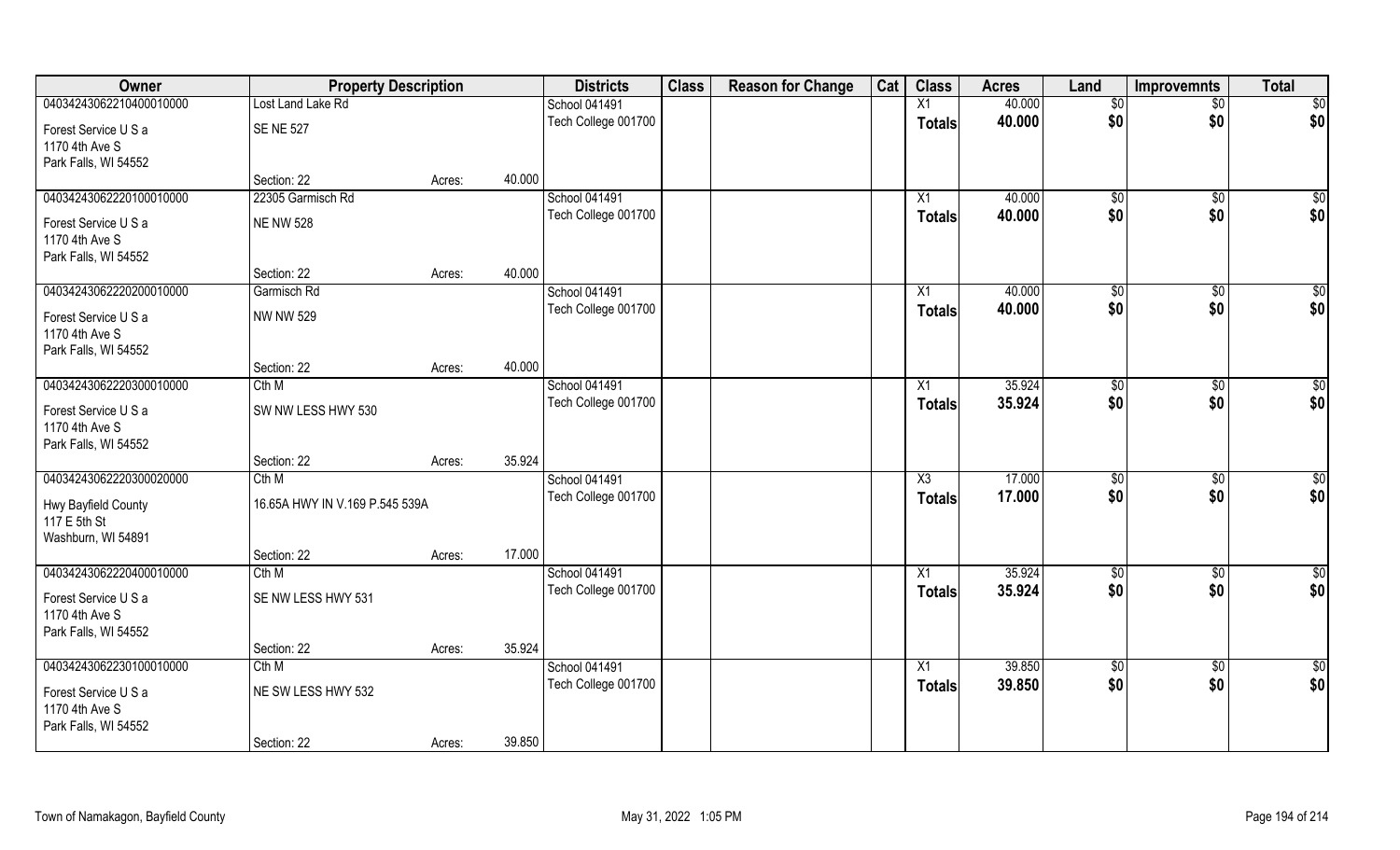| Owner                   | <b>Property Description</b> |        |        | <b>Districts</b>    | <b>Class</b> | <b>Reason for Change</b> | Cat | <b>Class</b>  | <b>Acres</b> | Land         | <b>Improvemnts</b> | <b>Total</b>    |
|-------------------------|-----------------------------|--------|--------|---------------------|--------------|--------------------------|-----|---------------|--------------|--------------|--------------------|-----------------|
| 04034243062230200010000 | Cth M                       |        |        | School 041491       |              |                          |     | X1            | 40.000       | $\sqrt{6}$   | $\overline{50}$    | $\overline{50}$ |
| Forest Service U S a    | <b>NW SW 533</b>            |        |        | Tech College 001700 |              |                          |     | <b>Totals</b> | 40.000       | \$0          | \$0                | \$0             |
| 1170 4th Ave S          |                             |        |        |                     |              |                          |     |               |              |              |                    |                 |
| Park Falls, WI 54552    |                             |        |        |                     |              |                          |     |               |              |              |                    |                 |
|                         | Section: 22                 | Acres: | 40.000 |                     |              |                          |     |               |              |              |                    |                 |
| 04034243062230300010000 | Cth M                       |        |        | School 041491       |              |                          |     | X1            | 40.000       | $\sqrt[6]{}$ | $\sqrt{50}$        | $\sqrt{50}$     |
| Forest Service U S a    | <b>SW SW 534</b>            |        |        | Tech College 001700 |              |                          |     | Totals        | 40.000       | \$0          | \$0                | \$0             |
| 1170 4th Ave S          |                             |        |        |                     |              |                          |     |               |              |              |                    |                 |
| Park Falls, WI 54552    |                             |        |        |                     |              |                          |     |               |              |              |                    |                 |
|                         | Section: 22                 | Acres: | 40.000 |                     |              |                          |     |               |              |              |                    |                 |
| 04034243062230400010000 | Cth M                       |        |        | School 041491       |              |                          |     | X1            | 40.000       | \$0          | \$0                | \$0             |
| Forest Service U S a    | <b>SE SW 535</b>            |        |        | Tech College 001700 |              |                          |     | Totals        | 40.000       | \$0          | \$0                | \$0             |
| 1170 4th Ave S          |                             |        |        |                     |              |                          |     |               |              |              |                    |                 |
| Park Falls, WI 54552    |                             |        |        |                     |              |                          |     |               |              |              |                    |                 |
|                         | Section: 22                 | Acres: | 40.000 |                     |              |                          |     |               |              |              |                    |                 |
| 04034243062240100010000 | Cth M                       |        |        | School 041491       |              |                          |     | X1            | 35.600       | \$0          | \$0                | $\overline{50}$ |
| Forest Service U S a    | NE SE LESS HWY 536          |        |        | Tech College 001700 |              |                          |     | Totals        | 35.600       | \$0          | \$0                | \$0             |
| 1170 4th Ave S          |                             |        |        |                     |              |                          |     |               |              |              |                    |                 |
| Park Falls, WI 54552    |                             |        |        |                     |              |                          |     |               |              |              |                    |                 |
|                         | Section: 22                 | Acres: | 35.600 |                     |              |                          |     |               |              |              |                    |                 |
| 04034243062240200020000 | Cth M                       |        |        | School 041491       |              |                          |     | X1            | 34.890       | \$0          | $\sqrt[6]{30}$     | \$0             |
| Forest Service U S a    | NW SE LESS HWY 537          |        |        | Tech College 001700 |              |                          |     | <b>Totals</b> | 34.890       | \$0          | \$0                | \$0             |
| 1170 4th Ave S          |                             |        |        |                     |              |                          |     |               |              |              |                    |                 |
| Park Falls, WI 54552    |                             |        |        |                     |              |                          |     |               |              |              |                    |                 |
|                         | Section: 22                 | Acres: | 34.890 |                     |              |                          |     |               |              |              |                    |                 |
| 04034243062240300010000 | Lost Land Lake Rd           |        |        | School 041491       |              |                          |     | X1            | 38.400       | \$0          | \$0                | \$0             |
| Forest Service U S a    | SW SE LESS HWY 538          |        |        | Tech College 001700 |              |                          |     | <b>Totals</b> | 38.400       | \$0          | \$0                | \$0             |
| 1170 4th Ave S          |                             |        |        |                     |              |                          |     |               |              |              |                    |                 |
| Park Falls, WI 54552    |                             |        |        |                     |              |                          |     |               |              |              |                    |                 |
|                         | Section: 22                 | Acres: | 38.400 |                     |              |                          |     |               |              |              |                    |                 |
| 04034243062240400010000 | Cth M                       |        |        | School 041491       |              |                          |     | X1            | 40.000       | $\sqrt{6}$   | \$0                | \$0             |
| Forest Service U S a    | SE SE LESS HWY 539          |        |        | Tech College 001700 |              |                          |     | <b>Totals</b> | 40.000       | \$0          | \$0                | \$0             |
| 1170 4th Ave S          |                             |        |        |                     |              |                          |     |               |              |              |                    |                 |
| Park Falls, WI 54552    |                             |        |        |                     |              |                          |     |               |              |              |                    |                 |
|                         | Section: 22                 | Acres: | 40.000 |                     |              |                          |     |               |              |              |                    |                 |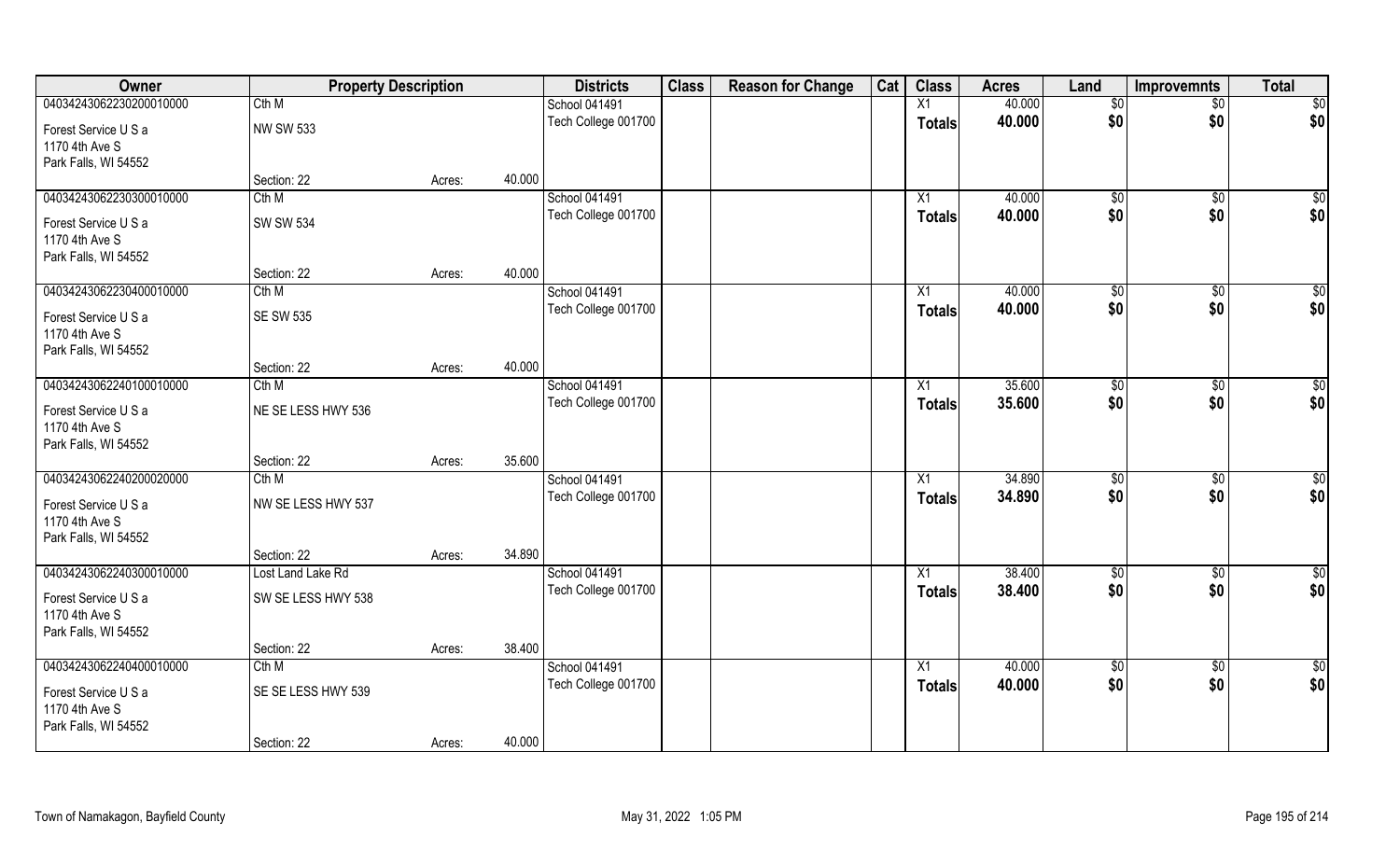| 04034243062310100010000<br>School 041491<br>G5<br>5.000<br>\$1,500<br><b>Birch Bend Rd</b><br>$\sqrt{6}$                                           | \$1,500         |
|----------------------------------------------------------------------------------------------------------------------------------------------------|-----------------|
| 10.000<br>\$20,000<br>G <sub>6</sub><br>\$0<br>Tech College 001700<br>Martin Paulsen<br>PAR IN NE NE E OF CO TRK D & N OF NAMAKAGON                | \$20,000        |
| \$0<br>\$21,500<br>15.000<br><b>Totals</b><br>RD IN V.1007 P.158 IM DOC 2019R-578317 541<br>Cynthia Paulsen                                        | \$21,500        |
| W5129 Kennedy Dr                                                                                                                                   |                 |
| Fond Du Lac, WI 54935<br>20.000<br>Section: 23<br>Acres:                                                                                           |                 |
| 42810 County Hwy D<br>04034243062310100021000<br>School 041491<br>21.070<br>\$4,200<br>G5<br>$\sqrt{$0}$                                           | \$4,200         |
| 21.070<br>\$4,200<br>Tech College 001700<br>\$0<br><b>Totals</b><br>Robert C. Wick<br>LOT 1 CSM #1790 IN V.10 P.294 (LOCATED IN NE NE)             | \$4,200         |
| IN V.1107 P.103 540<br>11995 N Upper A Rd                                                                                                          |                 |
| Hayward, WI 54843                                                                                                                                  |                 |
| 0.000<br>Section: 23<br>Acres:                                                                                                                     |                 |
| 04034243062310100022000<br>42915 County Hwy D<br>School 041491<br>\$24,800<br>\$55,900<br>G1<br>1.830                                              | \$80,700        |
| Tech College 001700<br>1.830<br>\$24,800<br>\$55,900<br><b>Totals</b><br>LOT 1 CSM #1685 IN V.10 P.55 (LOCATED IN NE NE &<br>Shaun R. Bird         | \$80,700        |
| 1432 120th St<br>NW <sub>NE</sub> )                                                                                                                |                 |
| New Richmond, WI 54017                                                                                                                             |                 |
| 0.000<br>Section: 23<br>Acres:                                                                                                                     |                 |
| \$71,800<br>04034243062310200011000<br>School 041491<br>Harmon Rd<br>G6<br>35.890<br>$\sqrt[6]{3}$                                                 | \$71,800        |
| Tech College 001700<br>\$0<br>35.890<br>\$71,800<br><b>Totals</b><br>Shaun R. Bird<br>NW NE LESS LOT 1 CSM #1317 IN V.8 P.93 & LESS                | \$71,800        |
| 1432 120th St<br>HWY IN V.907 P.682 & LESS LOT 1 CSM #1685 IN V.10                                                                                 |                 |
| New Richmond, WI 54017<br>P.55 IN V.1093 P.575 542                                                                                                 |                 |
| 0.000<br>Section: 23<br>Acres:                                                                                                                     |                 |
| 04034243062310200020000<br>42960 Harmon Dr<br>School 041491<br>2.010<br>\$22,000<br>\$187,900<br>G1                                                | \$209,900       |
| 2.010<br>\$22,000<br>Tech College 001700<br>\$187,900<br><b>Totals</b>                                                                             | \$209,900       |
| LOT 1 CSM #1317 V.8 P.93 (LOCATED IN NW NE) IN<br><b>Barbara Green Trustees</b><br>42960 Harmon Dr<br>2017R-567434 (GREEN REV TRUST DTD 2/24/2017) |                 |
| Cable, WI 54821                                                                                                                                    |                 |
| 2.010<br>Section: 23<br>Acres:                                                                                                                     |                 |
| 04034243062310200030000<br>School 041491<br>5.000<br>County Hwy D<br>X3<br>\$0<br>\$0                                                              | \$0             |
| 5.000<br>\$0<br>\$0<br>Tech College 001700<br><b>Totals</b>                                                                                        | \$0             |
| 4.66A HWY THRU N 1/2 NE IN V.181 P.63 542A<br>Hwy Bayfield County                                                                                  |                 |
| 117 E 5th St<br>Washburn, WI 54891                                                                                                                 |                 |
| 5.000<br>Section: 23<br>Acres:                                                                                                                     |                 |
| 04034243062310300010000<br>Garmisch Rd<br>School 041491<br>$\overline{X1}$<br>40.000<br>$\sqrt{6}$<br>$\sqrt{$0}$                                  | $\overline{50}$ |
| \$0<br>Tech College 001700<br>40.000<br>\$0<br><b>Totals</b>                                                                                       | \$0             |
| <b>SW NE 543</b><br>USa                                                                                                                            |                 |
| 500 Hanson Lake Rd<br>Rhinelander, WI 54501                                                                                                        |                 |
| 40.000<br>Section: 23<br>Acres:                                                                                                                    |                 |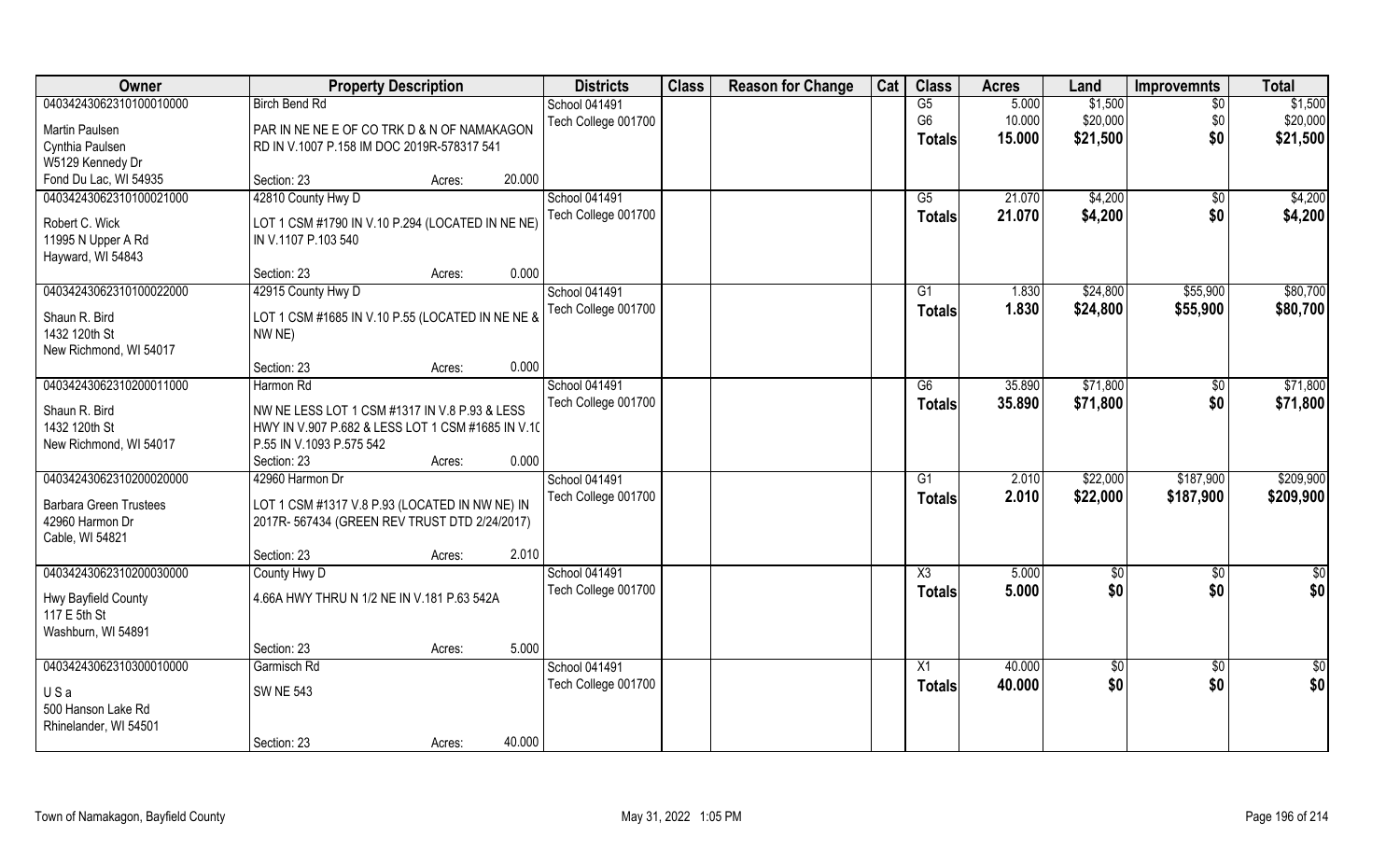| Owner                                                                           | <b>Property Description</b>                                                                                                                         |        |        | <b>Districts</b>                            | <b>Class</b> | <b>Reason for Change</b> | Cat | <b>Class</b>              | <b>Acres</b>   | Land               | <b>Improvemnts</b> | <b>Total</b>       |
|---------------------------------------------------------------------------------|-----------------------------------------------------------------------------------------------------------------------------------------------------|--------|--------|---------------------------------------------|--------------|--------------------------|-----|---------------------------|----------------|--------------------|--------------------|--------------------|
| 04034243062310400010000                                                         | 42730 Birch Bend Rd                                                                                                                                 |        |        | School 041491                               |              |                          |     | G2                        | 5.810          | \$26,200           | \$267,800          | \$294,000          |
| Rvc Real Estate Holdings LLC<br>43040 Harmon Dr<br>Cable, WI 54821              | PAR IN SE NE E OF CO TRK D & N OF CO TRK M IN<br>DOC 2018R-574572 544D                                                                              |        |        | Tech College 001700                         |              |                          |     | <b>Totals</b>             | 5.810          | \$26,200           | \$267,800          | \$294,000          |
|                                                                                 | Section: 23                                                                                                                                         | Acres: | 7.000  |                                             |              |                          |     |                           |                |                    |                    |                    |
| 04034243062310400020000                                                         | County Hwy D                                                                                                                                        |        |        | <b>School 041491</b><br>Tech College 001700 |              |                          |     | $\overline{G6}$<br>Totals | 3.000<br>3.000 | \$4,500<br>\$4,500 | \$0<br>\$0         | \$4,500<br>\$4,500 |
| Shaun R. Bird<br>1432 120th St                                                  | SE NE N OF CO TRK M IN V.1119 P.963 544C                                                                                                            |        |        |                                             |              |                          |     |                           |                |                    |                    |                    |
| New Richmond, WI 54017                                                          | Section: 23                                                                                                                                         | Acres: | 3.000  |                                             |              |                          |     |                           |                |                    |                    |                    |
| 04034243062310400030000                                                         | Mccain Springs Rd                                                                                                                                   |        |        | School 041491                               |              |                          |     | X4                        | 5.000          | \$0                | $\overline{50}$    | \$0                |
| Town of Namakagon<br>23845 County Hwy M<br>Cable, WI 54821                      | PAR IN SE NE IN V.200 P.215 544B                                                                                                                    |        |        | Tech College 001700                         |              |                          |     | <b>Totals</b>             | 5.000          | \$0                | \$0                | \$0                |
|                                                                                 | Section: 23                                                                                                                                         | Acres: | 5.000  |                                             |              |                          |     |                           |                |                    |                    |                    |
| 04034243062310400040000                                                         | Garmisch Rd                                                                                                                                         |        |        | School 041491                               |              |                          |     | X3                        | 4.000          | \$0                | \$0                | \$                 |
| Hwy Bayfield County<br>117 E 5th St<br>Washburn, WI 54891                       | 4.46A FOR HWY THRU SE NE IN V.169 P.547 & 1.32A<br>IN V.181 P.46 544A                                                                               |        |        | Tech College 001700                         |              |                          |     | <b>Totals</b>             | 4.000          | \$0                | \$0                | \$0                |
|                                                                                 | Section: 23                                                                                                                                         | Acres: | 4.000  |                                             |              |                          |     |                           |                |                    |                    |                    |
| 04034243062310400050000                                                         | 23845 County Hwy M                                                                                                                                  |        |        | School 041491                               |              |                          |     | X4                        | 20.000         | \$0                | $\overline{50}$    | $\overline{50}$    |
| Town of Namakagon<br>23845 County Hwy M<br>Cable, WI 54821                      | PAR IN SE NE S OF CO HWY M & E OF MCCANN<br>SPRING RD IN V.611 P.95 544                                                                             |        |        | Tech College 001700                         |              |                          |     | <b>Totals</b>             | 20.000         | \$0                | \$0                | \$0                |
|                                                                                 | Section: 23                                                                                                                                         | Acres: | 20.000 |                                             |              |                          |     |                           |                |                    |                    |                    |
| 04034243062320065414000                                                         | 23040 Garmisch Rd Unit 14                                                                                                                           |        |        | School 041491                               |              |                          |     | $\overline{G1}$           | 1.770          | \$83,100           | \$0                | \$83,100           |
| Bennett E. Marks<br>Brenda L. Marks<br>4362 Avondale St<br>Minnetonka, MN 55345 | GARMISCH USA CONDOMINIUM UNIT 14 TOG WITH<br>UND INT IN COMMON ELEMENTS IM 2003R-486637<br>IM 2004R-489668 IM 2004R-493039<br>Section: 23           | Acres: | 1.314  | Tech College 001700                         |              |                          |     | <b>Totals</b>             | 1.770          | \$83,100           | \$0                | \$83,100           |
| 04034243062320065415000                                                         | 23040 Garmisch Rd Unit 15                                                                                                                           |        |        | School 041491                               |              |                          |     | G1                        | 1.310          | \$70,000           | $\overline{50}$    | \$70,000           |
| Ommund D Skaar Rev Trust<br>8121 34th Ave S Unit 509<br>Bloomington, MN 55425   | GARMISCH USA CONDOMINIUM UNIT 15 TOG WITH<br>UND INT IN COMMON ELEMENTS IN V.1143 P.256<br>(OMMUND D SKAAR REV TRUST DTD 03/04/2002)<br>Section: 23 | Acres: | 2.529  | Tech College 001700                         |              |                          |     | Totals                    | 1.310          | \$70,000           | \$0                | \$70,000           |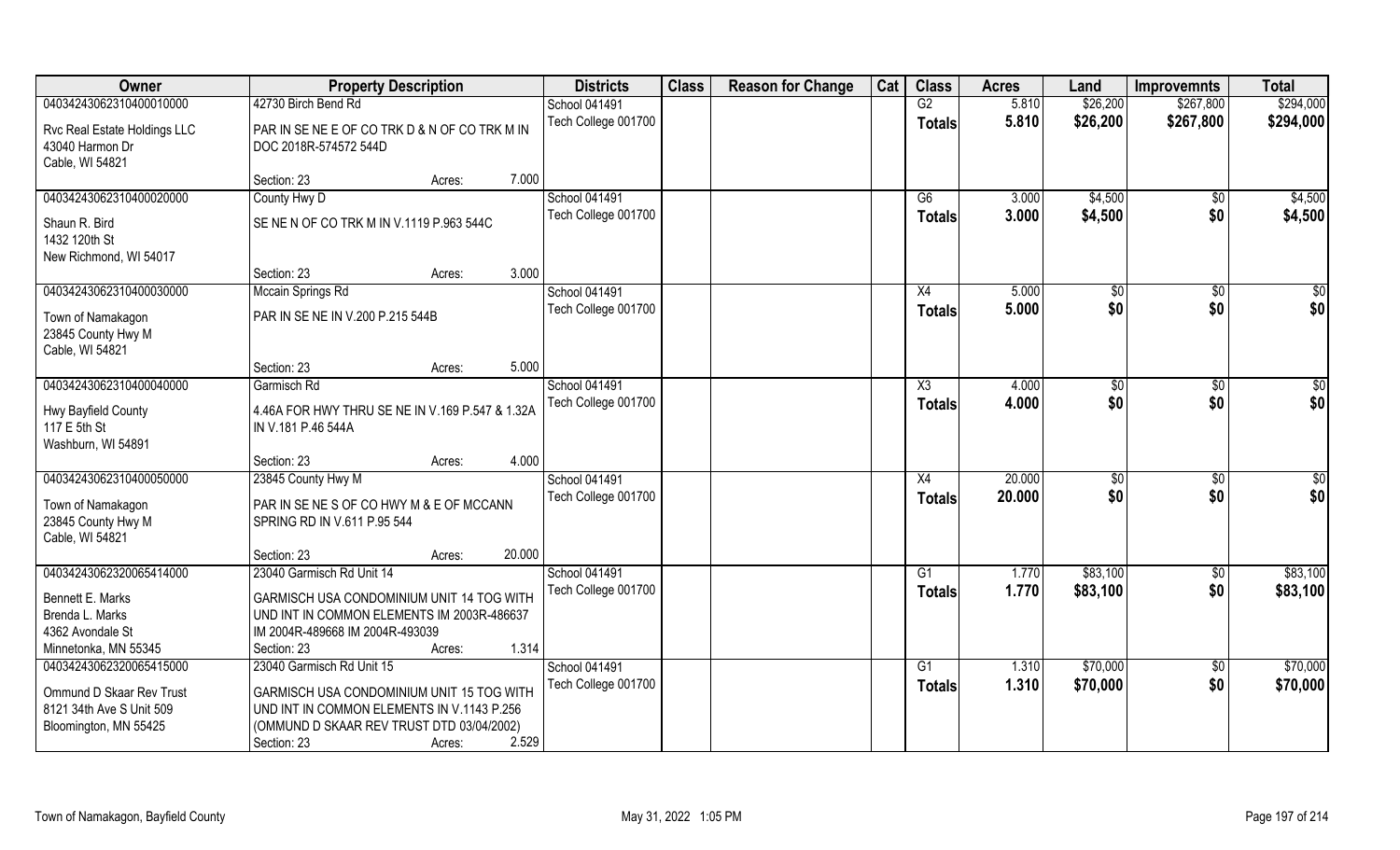| Owner                        | <b>Property Description</b>                | <b>Districts</b>     | <b>Class</b> | <b>Reason for Change</b> | Cat | <b>Class</b>  | <b>Acres</b> | Land     | <b>Improvemnts</b> | <b>Total</b> |
|------------------------------|--------------------------------------------|----------------------|--------------|--------------------------|-----|---------------|--------------|----------|--------------------|--------------|
| 04034243062320065416000      | 23156 Garmisch Rd                          | School 041491        |              |                          |     | G1            | 1.240        | \$70,000 | \$411,500          | \$481,500    |
| Mary Ellen Burmann Rev Trust | GARMISCH USA CONDOMINIUM UNIT 16 TOG WITH  | Tech College 001700  |              |                          |     | Totals        | 1.240        | \$70,000 | \$411,500          | \$481,500    |
| 8121 34th Ave S Apt 509      | UND INT IN COMMON ELEMENTS IN V.894 P.744  |                      |              |                          |     |               |              |          |                    |              |
| Bloomington, MN 55425        | (THE MARY ELLEN BURMANN REV TRUST DTD      |                      |              |                          |     |               |              |          |                    |              |
|                              | 1.243<br>Section: 23<br>Acres:             |                      |              |                          |     |               |              |          |                    |              |
| 04034243062320065417000      | 23160 Garmisch Rd                          | <b>School 041491</b> |              |                          |     | G1            | 1.750        | \$70,000 | \$224,300          | \$294,300    |
|                              |                                            |                      |              |                          |     |               |              |          |                    |              |
| Loren M. Thompson            | GARMISCH USA CONDOMINIUM UNIT 17 TOG WITH  | Tech College 001700  |              |                          |     | Totals        | 1.750        | \$70,000 | \$224,300          | \$294,300    |
| 430 Highland Vw              | UND INT IN COMMON ELEMENTS IN DOC          |                      |              |                          |     |               |              |          |                    |              |
| Houlton, WI 54082            | 2019R-577850                               |                      |              |                          |     |               |              |          |                    |              |
|                              | 1.756<br>Section: 23<br>Acres:             |                      |              |                          |     |               |              |          |                    |              |
| 04034243062320065418000      | 23170 Garmisch Rd                          | School 041491        |              |                          |     | G1            | 1.450        | \$70,000 | \$154,300          | \$224,300    |
|                              |                                            | Tech College 001700  |              |                          |     | <b>Totals</b> | 1.450        | \$70,000 | \$154,300          | \$224,300    |
| Troy W. Ayers                | GARMISCH USA CONDOMINIUM UNIT 18 TOG WITH  |                      |              |                          |     |               |              |          |                    |              |
| Jean A. Ayers                | UND INT IN COMMON ELEMENTS IN 2016R-565704 |                      |              |                          |     |               |              |          |                    |              |
| 23170 Garmisch Rd            |                                            |                      |              |                          |     |               |              |          |                    |              |
| Cable, WI 54821              | 1.918<br>Section: 23<br>Acres:             |                      |              |                          |     |               |              |          |                    |              |
| 04034243062320065419000      | 23172 Garmisch Rd                          | School 041491        |              |                          |     | G1            | 1.690        | \$70,000 | \$392,000          | \$462,000    |
| Mitchell J. Belina           | GARMISCH USA CONDOMINIUM UNIT 19 TOG WITH  | Tech College 001700  |              |                          |     | <b>Totals</b> | 1.690        | \$70,000 | \$392,000          | \$462,000    |
| Rochell Belina               | UND INT IN COMMON ELEMENTS IN DOC          |                      |              |                          |     |               |              |          |                    |              |
| 2057 SE 28th St              | 2018R-575750                               |                      |              |                          |     |               |              |          |                    |              |
| Owatonna, MN 55060           | 1.691<br>Section: 23<br>Acres:             |                      |              |                          |     |               |              |          |                    |              |
| 04034243062320065420000      | 23260 Garmisch Rd                          | School 041491        |              |                          |     | G1            | 2.020        | \$70,000 | \$168,600          | \$238,600    |
|                              |                                            | Tech College 001700  |              |                          |     | <b>Totals</b> | 2.020        | \$70,000 | \$168,600          | \$238,600    |
| Schuetzwelt LLC              | GARMISCH USA CONDOMINIUM UNIT 20 TOG WITH  |                      |              |                          |     |               |              |          |                    |              |
| 4730 Moyer Ave NE            | UND INT IN COMMON ELEMENTS IN DOC          |                      |              |                          |     |               |              |          |                    |              |
| St Michael, MN 55376         | 2018R-574133                               |                      |              |                          |     |               |              |          |                    |              |
|                              | 2.019<br>Section: 23<br>Acres:             |                      |              |                          |     |               |              |          |                    |              |
| 04034243062320065421000      | Garmicsh Rd Unit 21                        | School 041491        |              |                          |     | G1            | 3.570        | \$70,000 | $\sqrt{$0}$        | \$70,000     |
| Brian E. Boebel              | GARMISCH USA CONDOMINIUM UNIT 21 TOG WITH  | Tech College 001700  |              |                          |     | <b>Totals</b> | 3.570        | \$70,000 | \$0                | \$70,000     |
| Erika L. Boebel              | UND INT IN COMMON ELEMENTS IN DOC          |                      |              |                          |     |               |              |          |                    |              |
| 4571 Lannon Ave NE           | 2021R-591199                               |                      |              |                          |     |               |              |          |                    |              |
| St Michael, MN 55376         | 3.827<br>Section: 23<br>Acres:             |                      |              |                          |     |               |              |          |                    |              |
| 04034243062320065422000      | 23040 Garmish Rd Unit 22                   | School 041491        |              |                          |     | G1            | 5.290        | \$70,000 | $\overline{50}$    | \$70,000     |
|                              |                                            | Tech College 001700  |              |                          |     |               | 5.290        | \$70,000 | \$0                | \$70,000     |
| Julie Ann Langos Trustees    | GARMISCH USA CONDOMINIUM UNIT 22 TOG WITH  |                      |              |                          |     | Totals        |              |          |                    |              |
| 9710 Gallek Rd               | UND INT IN COMMON ELEMENTS IN DOC          |                      |              |                          |     |               |              |          |                    |              |
| Fox River Grove, IL 60021    | 2020R-584364                               |                      |              |                          |     |               |              |          |                    |              |
|                              | 5.301<br>Section: 23<br>Acres:             |                      |              |                          |     |               |              |          |                    |              |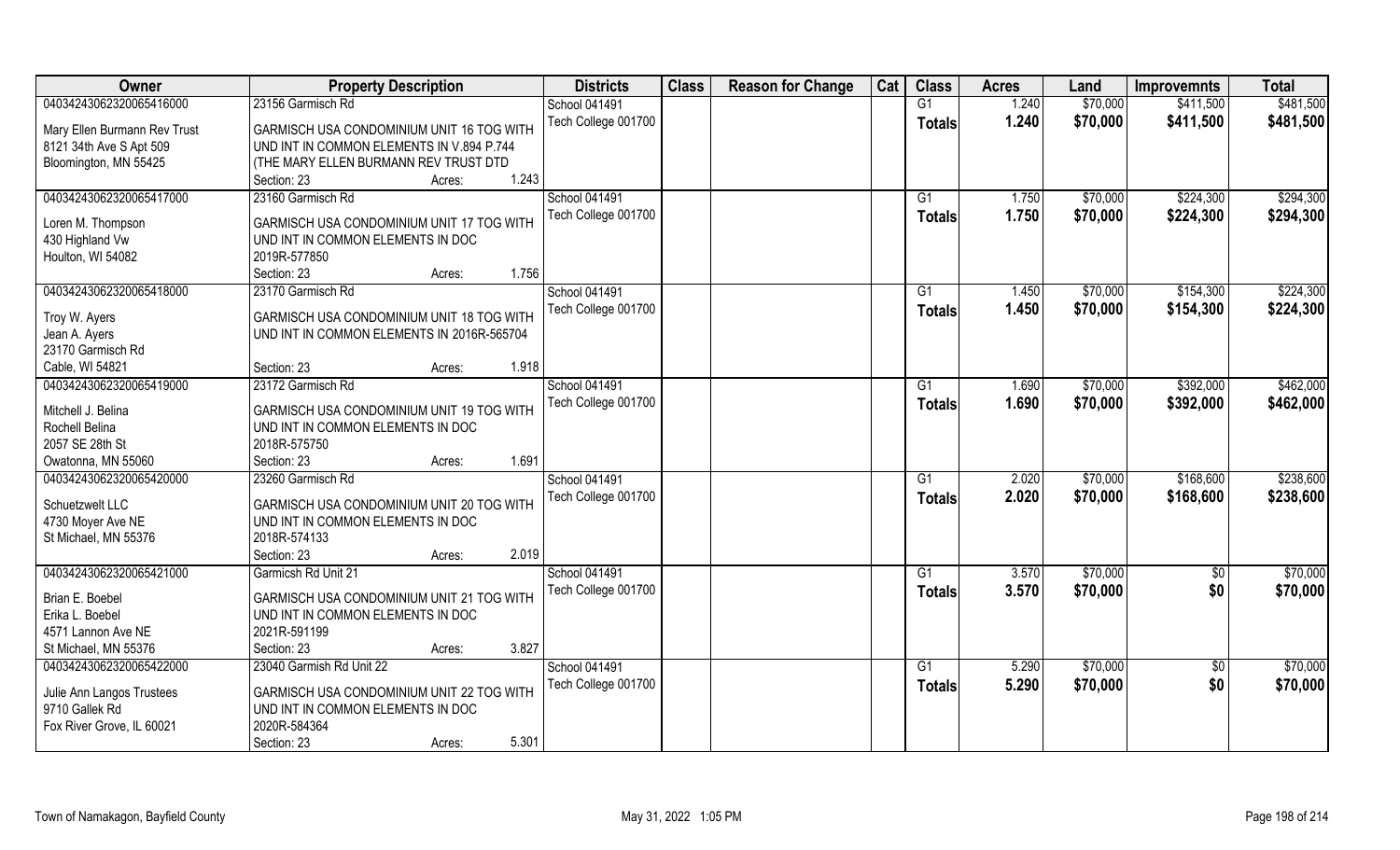| 04034243062320065423000<br>23165 Garmisch Rd<br>School 041491<br>G1<br>2.000<br>\$81,000<br>\$1,157,900<br>\$24,000<br>G <sub>6</sub><br>12.020<br>Tech College 001700<br>\$0<br>John C. Mcintyre<br>GARMISCH USA CONDOMINIUM UNIT 23 TOG WITH<br>14.020<br>\$1,157,900<br>\$105,000<br><b>Totals</b><br>Colleen A. Mcintyre<br>UND INT IN COMMON ELEMENTS IN V.995 P.223 IM<br>23165 Garmisch Rd<br>2004R-493039 IM 2003R-486637 |                 |             |        |        | <b>Districts</b> | <b>Class</b> | <b>Reason for Change</b> | Cat | <b>Class</b> | <b>Acres</b> | Land | <b>Improvemnts</b> | <b>Total</b>    |
|-----------------------------------------------------------------------------------------------------------------------------------------------------------------------------------------------------------------------------------------------------------------------------------------------------------------------------------------------------------------------------------------------------------------------------------|-----------------|-------------|--------|--------|------------------|--------------|--------------------------|-----|--------------|--------------|------|--------------------|-----------------|
|                                                                                                                                                                                                                                                                                                                                                                                                                                   |                 |             |        |        |                  |              |                          |     |              |              |      |                    | \$1,238,900     |
|                                                                                                                                                                                                                                                                                                                                                                                                                                   |                 |             |        |        |                  |              |                          |     |              |              |      |                    | \$24,000        |
|                                                                                                                                                                                                                                                                                                                                                                                                                                   |                 |             |        |        |                  |              |                          |     |              |              |      |                    | \$1,262,900     |
|                                                                                                                                                                                                                                                                                                                                                                                                                                   |                 |             |        |        |                  |              |                          |     |              |              |      |                    |                 |
|                                                                                                                                                                                                                                                                                                                                                                                                                                   | Cable, WI 54821 | Section: 23 | Acres: | 18.530 |                  |              |                          |     |              |              |      |                    |                 |
| 04034243062320100010000<br>School 041491<br>\$17,100<br>Garmisch Rd<br>G6<br>8.540<br>$\sqrt{$0}$                                                                                                                                                                                                                                                                                                                                 |                 |             |        |        |                  |              |                          |     |              |              |      |                    | \$17,100        |
| Tech College 001700<br>8.540<br>\$17,100<br>\$0<br>Totals                                                                                                                                                                                                                                                                                                                                                                         |                 |             |        |        |                  |              |                          |     |              |              |      |                    | \$17,100        |
| Shaun R. Bird<br>THAT PART OF NE NW DESC IN V.1093 P.575 545 IM<br>1432 120th St<br>2004R-496140                                                                                                                                                                                                                                                                                                                                  |                 |             |        |        |                  |              |                          |     |              |              |      |                    |                 |
| New Richmond, WI 54017                                                                                                                                                                                                                                                                                                                                                                                                            |                 |             |        |        |                  |              |                          |     |              |              |      |                    |                 |
| 8.540<br>Section: 23<br>Acres:                                                                                                                                                                                                                                                                                                                                                                                                    |                 |             |        |        |                  |              |                          |     |              |              |      |                    |                 |
| 04034243062320300010000<br>School 041491<br>Garmisch Rd<br>X1<br>80.000<br>$\sqrt[6]{2}$<br>\$0                                                                                                                                                                                                                                                                                                                                   |                 |             |        |        |                  |              |                          |     |              |              |      |                    | \$0             |
| \$0<br>\$0<br>Tech College 001700<br>80.000<br><b>Totals</b>                                                                                                                                                                                                                                                                                                                                                                      |                 |             |        |        |                  |              |                          |     |              |              |      |                    | \$0             |
| S 1/2 NW 549<br>USa                                                                                                                                                                                                                                                                                                                                                                                                               |                 |             |        |        |                  |              |                          |     |              |              |      |                    |                 |
| 500 Hanson Lake Rd                                                                                                                                                                                                                                                                                                                                                                                                                |                 |             |        |        |                  |              |                          |     |              |              |      |                    |                 |
| Rhinelander, WI 54501                                                                                                                                                                                                                                                                                                                                                                                                             |                 |             |        |        |                  |              |                          |     |              |              |      |                    |                 |
| 80.000<br>Section: 23<br>Acres:                                                                                                                                                                                                                                                                                                                                                                                                   |                 |             |        |        |                  |              |                          |     |              |              |      |                    |                 |
| 04034243062330100010000<br>School 041491<br>320.000<br>Cth M<br>X1<br>\$0<br>$\sqrt[6]{3}$                                                                                                                                                                                                                                                                                                                                        |                 |             |        |        |                  |              |                          |     |              |              |      |                    | $\sqrt{50}$     |
| \$0<br>\$0<br>Tech College 001700<br>320.000<br>Totals<br>S 1/2 550<br>USa                                                                                                                                                                                                                                                                                                                                                        |                 |             |        |        |                  |              |                          |     |              |              |      |                    | \$0             |
| 500 Hanson Lake Rd                                                                                                                                                                                                                                                                                                                                                                                                                |                 |             |        |        |                  |              |                          |     |              |              |      |                    |                 |
| Rhinelander, WI 54501                                                                                                                                                                                                                                                                                                                                                                                                             |                 |             |        |        |                  |              |                          |     |              |              |      |                    |                 |
| 320.000<br>Section: 23<br>Acres:                                                                                                                                                                                                                                                                                                                                                                                                  |                 |             |        |        |                  |              |                          |     |              |              |      |                    |                 |
| 04034243062330500120000<br>23032 Garmisch Rd<br>2.200<br>\$270,000<br>\$265,100<br>School 041491<br>G1                                                                                                                                                                                                                                                                                                                            |                 |             |        |        |                  |              |                          |     |              |              |      |                    | \$535,100       |
| 2.200<br>\$270,000<br>\$265,100<br>Tech College 001700<br><b>Totals</b><br>Garmisch Inn, LLC<br>LOT 4 CSM #1285 V.8 P.27 (LOCATED IN NW NW &                                                                                                                                                                                                                                                                                      |                 |             |        |        |                  |              |                          |     |              |              |      |                    | \$535,100       |
| 23040 Garmisch Rd<br>GOVT LOT 1 SEC 14-43-06) IN DOC 2020R-585664                                                                                                                                                                                                                                                                                                                                                                 |                 |             |        |        |                  |              |                          |     |              |              |      |                    |                 |
| Cable, WI 54821                                                                                                                                                                                                                                                                                                                                                                                                                   |                 |             |        |        |                  |              |                          |     |              |              |      |                    |                 |
| 2.200<br>Section: 23<br>Acres:                                                                                                                                                                                                                                                                                                                                                                                                    |                 |             |        |        |                  |              |                          |     |              |              |      |                    |                 |
| 04034243062410100010000<br>School 041491<br>X4<br>40.000<br>Cth M<br>\$0<br>\$0                                                                                                                                                                                                                                                                                                                                                   |                 |             |        |        |                  |              |                          |     |              |              |      |                    | \$0             |
| 40.000<br>\$0<br>\$0<br>Tech College 001700<br><b>Totals</b><br>NE NE IN V.384 P.43 551<br>Town of Namakagon                                                                                                                                                                                                                                                                                                                      |                 |             |        |        |                  |              |                          |     |              |              |      |                    | \$0             |
| 23845 County Hwy M                                                                                                                                                                                                                                                                                                                                                                                                                |                 |             |        |        |                  |              |                          |     |              |              |      |                    |                 |
| Cable, WI 54821                                                                                                                                                                                                                                                                                                                                                                                                                   |                 |             |        |        |                  |              |                          |     |              |              |      |                    |                 |
| 40.000<br>Section: 24<br>Acres:                                                                                                                                                                                                                                                                                                                                                                                                   |                 |             |        |        |                  |              |                          |     |              |              |      |                    |                 |
| 04034243062410200010000<br>(\$70,000)<br>Cth M<br>School 041491<br>W <sub>7</sub><br>35.000<br>$\overline{50}$                                                                                                                                                                                                                                                                                                                    |                 |             |        |        |                  |              |                          |     |              |              |      |                    | $\overline{50}$ |
| \$0<br>Tech College 001700<br>35.000<br>\$0<br>Totals                                                                                                                                                                                                                                                                                                                                                                             |                 |             |        |        |                  |              |                          |     |              |              |      |                    | \$0             |
| Harry M. Wirth<br>NW NE S OF CO TRK M IN V.896 P.404 552A<br>PO Box 439<br>(MFL-OPEN 50 YRS-YR OF ENTRY 1999)                                                                                                                                                                                                                                                                                                                     |                 |             |        |        |                  |              |                          |     |              |              |      |                    |                 |
| Clam Lake, WI 54517                                                                                                                                                                                                                                                                                                                                                                                                               |                 |             |        |        |                  |              |                          |     |              |              |      |                    |                 |
| 35.000<br>Section: 24<br>Acres:                                                                                                                                                                                                                                                                                                                                                                                                   |                 |             |        |        |                  |              |                          |     |              |              |      |                    |                 |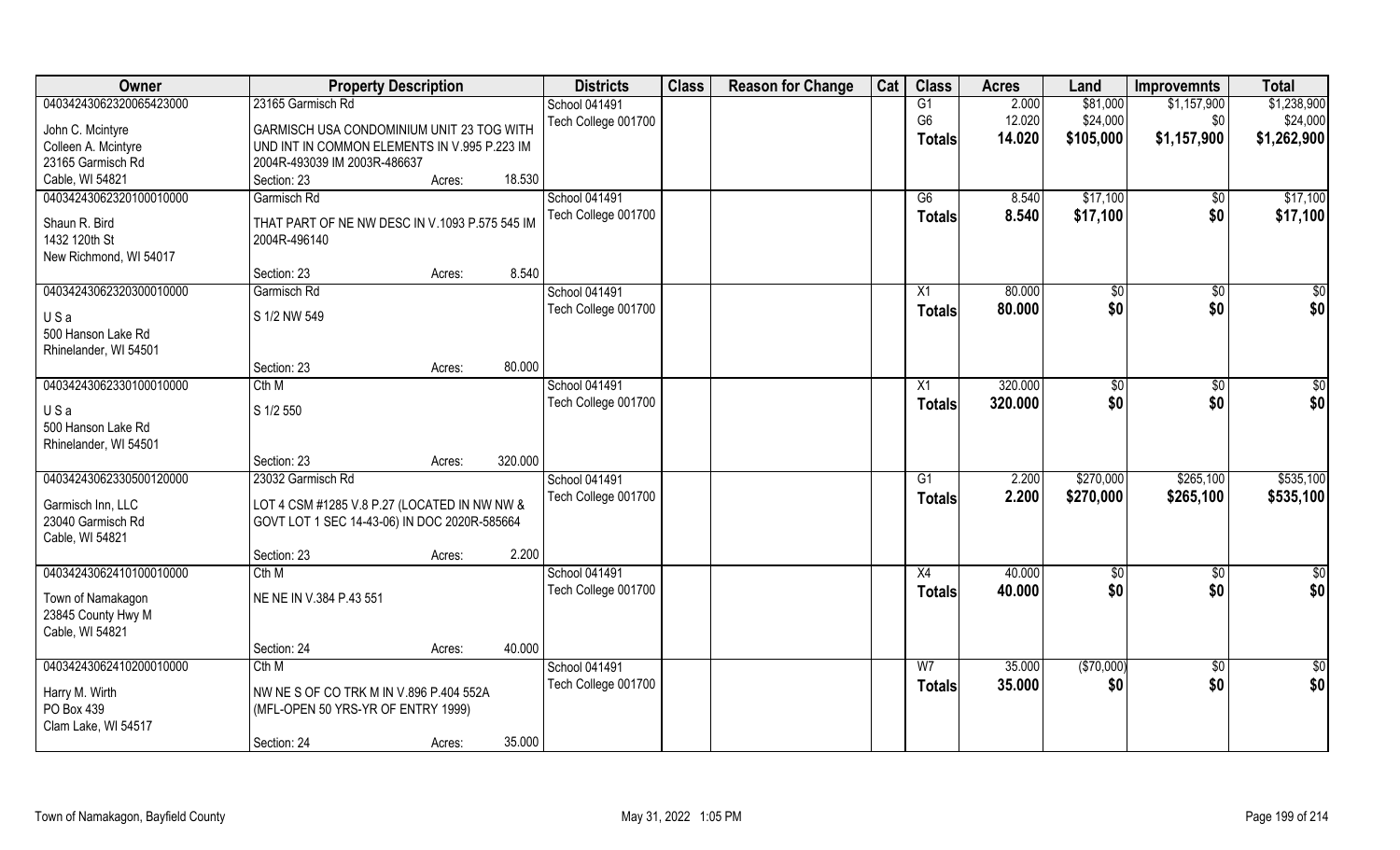| 5.000<br>04034243062410200020000<br>Cth M<br>$\overline{\text{X3}}$<br>School 041491<br>$\overline{30}$<br>$\overline{50}$<br>\$0<br>Tech College 001700<br>5.000<br>\$0<br><b>Totals</b><br>HWY THRU NW NE N OF CO TRK M IN V.167 P.86 552<br>Hwy Bayfield County<br>117 E 5th St<br>Washburn, WI 54891<br>5.000<br>Section: 24<br>Acres:<br>\$80,000<br>Cth M<br>School 041491<br>G6<br>40.000<br>$\sqrt{6}$<br>\$80,000<br>\$0<br>Tech College 001700<br>40.000<br><b>Totals</b><br>SW NE SUBJ TO EASE 553<br>Gerald F. Kottschade<br>Geralynn Kottschade<br>1671 Madison Ave<br>40.000<br>Mankato, MN 56001<br>Section: 24<br>Acres:<br>\$80,000<br>04034243062410400010000<br>Cth M<br>School 041491<br>40.000<br>\$0<br>G6<br>\$0<br>Tech College 001700<br>40.000<br>\$80,000<br><b>Totals</b><br><b>SENE 554</b><br>Gerald F. Kottschade<br>Geralynn Kottschade<br>1671 Madison Ave<br>40.000<br>Mankato, MN 56001<br>Section: 24<br>Acres:<br>( \$80,000)<br>04034243062420300010000<br>Cth M<br>School 041491<br>W <sub>7</sub><br>40.000<br>\$0<br>Tech College 001700<br>\$0<br>40.000<br>\$0<br><b>Totals</b><br>Harry M. Wirth<br>SW NW IN V.896 P.404 557 (MFL-OPEN 50 YRS-YR OF<br><b>ENTRY 1999)</b><br>Clam Lake, WI 54517<br>40.000<br>Section: 24<br>Acres:<br>04034243062420400010000<br>Mccloud Lake Rd<br>( \$80,000)<br>School 041491<br>W <sub>7</sub><br>40.000<br>$\sqrt[6]{30}$<br>\$0<br>Tech College 001700<br>40.000<br>\$0<br><b>Totals</b><br>Harry M. Wirth<br>SE NW IN V.896 P.404 558 (MFL-OPEN 50 YRS-YR OF<br>PO Box 439<br><b>ENTRY 1999)</b><br>Clam Lake, WI 54517<br>40.000<br>Section: 24<br>Acres:<br>04034243062420500110000<br>School 041491<br>\$201,500<br>\$329,100<br>24330 County Hwy M<br>G1<br>0.930<br>Tech College 001700<br>0.930<br>\$201,500<br>\$329,100<br><b>Totals</b><br>LOT 1 CSM #1052 V.6 P.392 (LOCATED IN GOVT LOT<br>Michael T. D'Andrea<br>Mary E. D'Andrea<br>1)<br>24330 Co Hwy M<br>0.930<br>PO Box 10<br>Section: 24<br>Acres: | Owner                   | <b>Property Description</b> | <b>Districts</b> | <b>Class</b> | <b>Reason for Change</b> | Cat | <b>Class</b> | <b>Acres</b> | Land | <b>Improvemnts</b> | <b>Total</b>  |
|----------------------------------------------------------------------------------------------------------------------------------------------------------------------------------------------------------------------------------------------------------------------------------------------------------------------------------------------------------------------------------------------------------------------------------------------------------------------------------------------------------------------------------------------------------------------------------------------------------------------------------------------------------------------------------------------------------------------------------------------------------------------------------------------------------------------------------------------------------------------------------------------------------------------------------------------------------------------------------------------------------------------------------------------------------------------------------------------------------------------------------------------------------------------------------------------------------------------------------------------------------------------------------------------------------------------------------------------------------------------------------------------------------------------------------------------------------------------------------------------------------------------------------------------------------------------------------------------------------------------------------------------------------------------------------------------------------------------------------------------------------------------------------------------------------------------------------------------------------------------------------------------------------------------------------------------------------------------------------------------------------|-------------------------|-----------------------------|------------------|--------------|--------------------------|-----|--------------|--------------|------|--------------------|---------------|
| \$80,000<br>\$80,000<br>\$80,000<br>\$80,000<br>\$0<br>\$0<br>\$0<br>\$0<br>\$530,600<br>\$530,600                                                                                                                                                                                                                                                                                                                                                                                                                                                                                                                                                                                                                                                                                                                                                                                                                                                                                                                                                                                                                                                                                                                                                                                                                                                                                                                                                                                                                                                                                                                                                                                                                                                                                                                                                                                                                                                                                                       |                         |                             |                  |              |                          |     |              |              |      |                    | $\frac{1}{2}$ |
|                                                                                                                                                                                                                                                                                                                                                                                                                                                                                                                                                                                                                                                                                                                                                                                                                                                                                                                                                                                                                                                                                                                                                                                                                                                                                                                                                                                                                                                                                                                                                                                                                                                                                                                                                                                                                                                                                                                                                                                                          |                         |                             |                  |              |                          |     |              |              |      |                    | \$0           |
|                                                                                                                                                                                                                                                                                                                                                                                                                                                                                                                                                                                                                                                                                                                                                                                                                                                                                                                                                                                                                                                                                                                                                                                                                                                                                                                                                                                                                                                                                                                                                                                                                                                                                                                                                                                                                                                                                                                                                                                                          |                         |                             |                  |              |                          |     |              |              |      |                    |               |
|                                                                                                                                                                                                                                                                                                                                                                                                                                                                                                                                                                                                                                                                                                                                                                                                                                                                                                                                                                                                                                                                                                                                                                                                                                                                                                                                                                                                                                                                                                                                                                                                                                                                                                                                                                                                                                                                                                                                                                                                          |                         |                             |                  |              |                          |     |              |              |      |                    |               |
|                                                                                                                                                                                                                                                                                                                                                                                                                                                                                                                                                                                                                                                                                                                                                                                                                                                                                                                                                                                                                                                                                                                                                                                                                                                                                                                                                                                                                                                                                                                                                                                                                                                                                                                                                                                                                                                                                                                                                                                                          |                         |                             |                  |              |                          |     |              |              |      |                    |               |
|                                                                                                                                                                                                                                                                                                                                                                                                                                                                                                                                                                                                                                                                                                                                                                                                                                                                                                                                                                                                                                                                                                                                                                                                                                                                                                                                                                                                                                                                                                                                                                                                                                                                                                                                                                                                                                                                                                                                                                                                          | 04034243062410300010000 |                             |                  |              |                          |     |              |              |      |                    |               |
|                                                                                                                                                                                                                                                                                                                                                                                                                                                                                                                                                                                                                                                                                                                                                                                                                                                                                                                                                                                                                                                                                                                                                                                                                                                                                                                                                                                                                                                                                                                                                                                                                                                                                                                                                                                                                                                                                                                                                                                                          |                         |                             |                  |              |                          |     |              |              |      |                    |               |
|                                                                                                                                                                                                                                                                                                                                                                                                                                                                                                                                                                                                                                                                                                                                                                                                                                                                                                                                                                                                                                                                                                                                                                                                                                                                                                                                                                                                                                                                                                                                                                                                                                                                                                                                                                                                                                                                                                                                                                                                          |                         |                             |                  |              |                          |     |              |              |      |                    |               |
|                                                                                                                                                                                                                                                                                                                                                                                                                                                                                                                                                                                                                                                                                                                                                                                                                                                                                                                                                                                                                                                                                                                                                                                                                                                                                                                                                                                                                                                                                                                                                                                                                                                                                                                                                                                                                                                                                                                                                                                                          |                         |                             |                  |              |                          |     |              |              |      |                    |               |
|                                                                                                                                                                                                                                                                                                                                                                                                                                                                                                                                                                                                                                                                                                                                                                                                                                                                                                                                                                                                                                                                                                                                                                                                                                                                                                                                                                                                                                                                                                                                                                                                                                                                                                                                                                                                                                                                                                                                                                                                          |                         |                             |                  |              |                          |     |              |              |      |                    |               |
|                                                                                                                                                                                                                                                                                                                                                                                                                                                                                                                                                                                                                                                                                                                                                                                                                                                                                                                                                                                                                                                                                                                                                                                                                                                                                                                                                                                                                                                                                                                                                                                                                                                                                                                                                                                                                                                                                                                                                                                                          |                         |                             |                  |              |                          |     |              |              |      |                    |               |
|                                                                                                                                                                                                                                                                                                                                                                                                                                                                                                                                                                                                                                                                                                                                                                                                                                                                                                                                                                                                                                                                                                                                                                                                                                                                                                                                                                                                                                                                                                                                                                                                                                                                                                                                                                                                                                                                                                                                                                                                          |                         |                             |                  |              |                          |     |              |              |      |                    |               |
|                                                                                                                                                                                                                                                                                                                                                                                                                                                                                                                                                                                                                                                                                                                                                                                                                                                                                                                                                                                                                                                                                                                                                                                                                                                                                                                                                                                                                                                                                                                                                                                                                                                                                                                                                                                                                                                                                                                                                                                                          |                         |                             |                  |              |                          |     |              |              |      |                    |               |
|                                                                                                                                                                                                                                                                                                                                                                                                                                                                                                                                                                                                                                                                                                                                                                                                                                                                                                                                                                                                                                                                                                                                                                                                                                                                                                                                                                                                                                                                                                                                                                                                                                                                                                                                                                                                                                                                                                                                                                                                          |                         |                             |                  |              |                          |     |              |              |      |                    |               |
|                                                                                                                                                                                                                                                                                                                                                                                                                                                                                                                                                                                                                                                                                                                                                                                                                                                                                                                                                                                                                                                                                                                                                                                                                                                                                                                                                                                                                                                                                                                                                                                                                                                                                                                                                                                                                                                                                                                                                                                                          |                         |                             |                  |              |                          |     |              |              |      |                    |               |
|                                                                                                                                                                                                                                                                                                                                                                                                                                                                                                                                                                                                                                                                                                                                                                                                                                                                                                                                                                                                                                                                                                                                                                                                                                                                                                                                                                                                                                                                                                                                                                                                                                                                                                                                                                                                                                                                                                                                                                                                          |                         |                             |                  |              |                          |     |              |              |      |                    |               |
|                                                                                                                                                                                                                                                                                                                                                                                                                                                                                                                                                                                                                                                                                                                                                                                                                                                                                                                                                                                                                                                                                                                                                                                                                                                                                                                                                                                                                                                                                                                                                                                                                                                                                                                                                                                                                                                                                                                                                                                                          |                         |                             |                  |              |                          |     |              |              |      |                    |               |
|                                                                                                                                                                                                                                                                                                                                                                                                                                                                                                                                                                                                                                                                                                                                                                                                                                                                                                                                                                                                                                                                                                                                                                                                                                                                                                                                                                                                                                                                                                                                                                                                                                                                                                                                                                                                                                                                                                                                                                                                          |                         |                             |                  |              |                          |     |              |              |      |                    |               |
|                                                                                                                                                                                                                                                                                                                                                                                                                                                                                                                                                                                                                                                                                                                                                                                                                                                                                                                                                                                                                                                                                                                                                                                                                                                                                                                                                                                                                                                                                                                                                                                                                                                                                                                                                                                                                                                                                                                                                                                                          | PO Box 439              |                             |                  |              |                          |     |              |              |      |                    |               |
|                                                                                                                                                                                                                                                                                                                                                                                                                                                                                                                                                                                                                                                                                                                                                                                                                                                                                                                                                                                                                                                                                                                                                                                                                                                                                                                                                                                                                                                                                                                                                                                                                                                                                                                                                                                                                                                                                                                                                                                                          |                         |                             |                  |              |                          |     |              |              |      |                    |               |
|                                                                                                                                                                                                                                                                                                                                                                                                                                                                                                                                                                                                                                                                                                                                                                                                                                                                                                                                                                                                                                                                                                                                                                                                                                                                                                                                                                                                                                                                                                                                                                                                                                                                                                                                                                                                                                                                                                                                                                                                          |                         |                             |                  |              |                          |     |              |              |      |                    |               |
|                                                                                                                                                                                                                                                                                                                                                                                                                                                                                                                                                                                                                                                                                                                                                                                                                                                                                                                                                                                                                                                                                                                                                                                                                                                                                                                                                                                                                                                                                                                                                                                                                                                                                                                                                                                                                                                                                                                                                                                                          |                         |                             |                  |              |                          |     |              |              |      |                    |               |
|                                                                                                                                                                                                                                                                                                                                                                                                                                                                                                                                                                                                                                                                                                                                                                                                                                                                                                                                                                                                                                                                                                                                                                                                                                                                                                                                                                                                                                                                                                                                                                                                                                                                                                                                                                                                                                                                                                                                                                                                          |                         |                             |                  |              |                          |     |              |              |      |                    |               |
|                                                                                                                                                                                                                                                                                                                                                                                                                                                                                                                                                                                                                                                                                                                                                                                                                                                                                                                                                                                                                                                                                                                                                                                                                                                                                                                                                                                                                                                                                                                                                                                                                                                                                                                                                                                                                                                                                                                                                                                                          |                         |                             |                  |              |                          |     |              |              |      |                    |               |
|                                                                                                                                                                                                                                                                                                                                                                                                                                                                                                                                                                                                                                                                                                                                                                                                                                                                                                                                                                                                                                                                                                                                                                                                                                                                                                                                                                                                                                                                                                                                                                                                                                                                                                                                                                                                                                                                                                                                                                                                          |                         |                             |                  |              |                          |     |              |              |      |                    |               |
|                                                                                                                                                                                                                                                                                                                                                                                                                                                                                                                                                                                                                                                                                                                                                                                                                                                                                                                                                                                                                                                                                                                                                                                                                                                                                                                                                                                                                                                                                                                                                                                                                                                                                                                                                                                                                                                                                                                                                                                                          |                         |                             |                  |              |                          |     |              |              |      |                    |               |
|                                                                                                                                                                                                                                                                                                                                                                                                                                                                                                                                                                                                                                                                                                                                                                                                                                                                                                                                                                                                                                                                                                                                                                                                                                                                                                                                                                                                                                                                                                                                                                                                                                                                                                                                                                                                                                                                                                                                                                                                          |                         |                             |                  |              |                          |     |              |              |      |                    |               |
|                                                                                                                                                                                                                                                                                                                                                                                                                                                                                                                                                                                                                                                                                                                                                                                                                                                                                                                                                                                                                                                                                                                                                                                                                                                                                                                                                                                                                                                                                                                                                                                                                                                                                                                                                                                                                                                                                                                                                                                                          |                         |                             |                  |              |                          |     |              |              |      |                    |               |
|                                                                                                                                                                                                                                                                                                                                                                                                                                                                                                                                                                                                                                                                                                                                                                                                                                                                                                                                                                                                                                                                                                                                                                                                                                                                                                                                                                                                                                                                                                                                                                                                                                                                                                                                                                                                                                                                                                                                                                                                          |                         |                             |                  |              |                          |     |              |              |      |                    |               |
|                                                                                                                                                                                                                                                                                                                                                                                                                                                                                                                                                                                                                                                                                                                                                                                                                                                                                                                                                                                                                                                                                                                                                                                                                                                                                                                                                                                                                                                                                                                                                                                                                                                                                                                                                                                                                                                                                                                                                                                                          |                         |                             |                  |              |                          |     |              |              |      |                    |               |
|                                                                                                                                                                                                                                                                                                                                                                                                                                                                                                                                                                                                                                                                                                                                                                                                                                                                                                                                                                                                                                                                                                                                                                                                                                                                                                                                                                                                                                                                                                                                                                                                                                                                                                                                                                                                                                                                                                                                                                                                          |                         |                             |                  |              |                          |     |              |              |      |                    |               |
|                                                                                                                                                                                                                                                                                                                                                                                                                                                                                                                                                                                                                                                                                                                                                                                                                                                                                                                                                                                                                                                                                                                                                                                                                                                                                                                                                                                                                                                                                                                                                                                                                                                                                                                                                                                                                                                                                                                                                                                                          | Cable, WI 54821         |                             |                  |              |                          |     |              |              |      |                    |               |
| \$322,400<br>04034243062420500120000<br>24320 County Hwy M<br>School 041491<br>G <sub>1</sub><br>$\overline{G1}$<br>\$215,100<br>\$107,300<br>Pole barn complete, addition a<br>3.120                                                                                                                                                                                                                                                                                                                                                                                                                                                                                                                                                                                                                                                                                                                                                                                                                                                                                                                                                                                                                                                                                                                                                                                                                                                                                                                                                                                                                                                                                                                                                                                                                                                                                                                                                                                                                    |                         |                             |                  |              |                          |     |              |              |      |                    |               |
| 3.120<br>\$215,100<br>\$107,300<br>\$322,400<br>Tech College 001700<br><b>Totals</b>                                                                                                                                                                                                                                                                                                                                                                                                                                                                                                                                                                                                                                                                                                                                                                                                                                                                                                                                                                                                                                                                                                                                                                                                                                                                                                                                                                                                                                                                                                                                                                                                                                                                                                                                                                                                                                                                                                                     |                         |                             |                  |              |                          |     |              |              |      |                    |               |
| Todd C. Trauba<br>LOT 2 CSM #1052 V.6 P.392 (LOCATED IN GOVT LOT                                                                                                                                                                                                                                                                                                                                                                                                                                                                                                                                                                                                                                                                                                                                                                                                                                                                                                                                                                                                                                                                                                                                                                                                                                                                                                                                                                                                                                                                                                                                                                                                                                                                                                                                                                                                                                                                                                                                         |                         |                             |                  |              |                          |     |              |              |      |                    |               |
| 24320 Co Hwy M<br>1) IN V.1042 P.106<br>Cable, WI 54821                                                                                                                                                                                                                                                                                                                                                                                                                                                                                                                                                                                                                                                                                                                                                                                                                                                                                                                                                                                                                                                                                                                                                                                                                                                                                                                                                                                                                                                                                                                                                                                                                                                                                                                                                                                                                                                                                                                                                  |                         |                             |                  |              |                          |     |              |              |      |                    |               |
| 3.120<br>Section: 24<br>Acres:                                                                                                                                                                                                                                                                                                                                                                                                                                                                                                                                                                                                                                                                                                                                                                                                                                                                                                                                                                                                                                                                                                                                                                                                                                                                                                                                                                                                                                                                                                                                                                                                                                                                                                                                                                                                                                                                                                                                                                           |                         |                             |                  |              |                          |     |              |              |      |                    |               |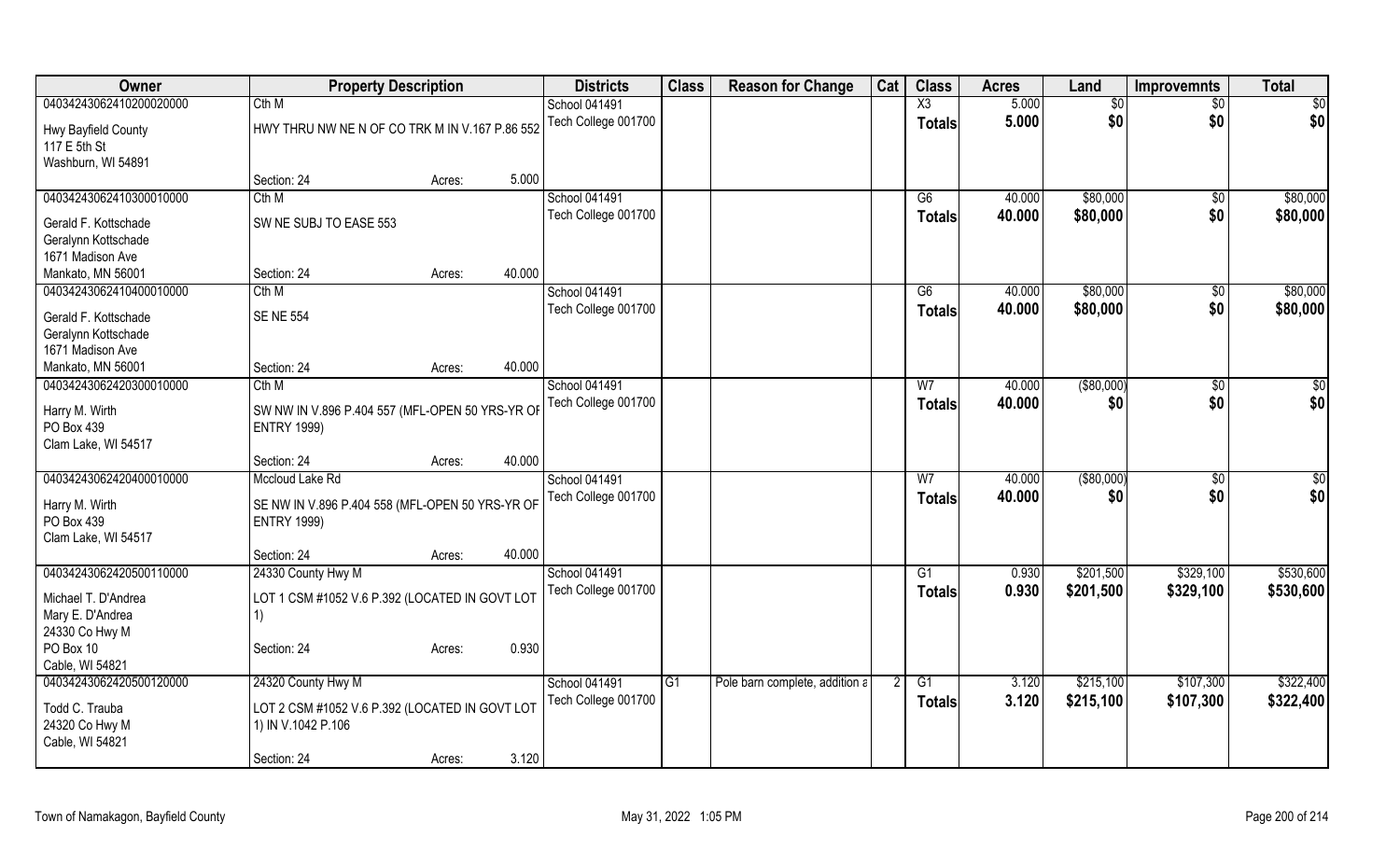| \$38,000<br>\$38,000<br>04034243062420500130000<br>1616M Cth M<br><b>School 041491</b><br>2.500<br>G1<br>$\overline{50}$<br>Tech College 001700<br>2.500<br>\$38,000<br>\$0<br>\$38,000<br><b>Totals</b><br>LOT 3 CSM #331 V.3 P.164 (LOCATED IN GOVT LOT<br>Sharon N. Cutts<br>7 Edison Ave<br>1) IN V.1018 P.589<br>Providence, RI 02906-4604<br>2.500<br>Section: 24<br>Acres:<br><b>School 041491</b><br>\$251,200<br>04034243062420500140000<br>42605 Mccloud Lake Rd<br>\$54,000<br>\$197,200<br>5.000<br>G1<br>W7<br>18.000<br>( \$36,000]<br>Tech College 001700<br>\$0<br>\$0<br>Harry M. Wirth<br>PAR IN GOVT LOT 1 S OF CO TRK M IN V.896 P.404<br>\$251,200<br>\$197,200<br>23.000<br>\$54,000<br><b>Totals</b><br>PO Box 439<br>555A (MFL-OPEN 50 YRS-YR OF ENTRY 1999)<br>Clam Lake, WI 54517<br>23.000<br>Section: 24<br>Acres:<br>School 041491<br>\$35,200<br>\$35,200<br>04034243062420500210000<br>1616M Cth M<br>G1<br>1.600<br>\$0<br>Tech College 001700<br>\$0<br>1.600<br>\$35,200<br>\$35,200<br><b>Totals</b><br>Sharon N. Cutts<br>LOT 4 CSM #331 V.3 P.165 (LOCATED IN GOVT LOT<br>2) IN V.1018 P.589<br>7 Edison Ave<br>Providence, RI 02906-4604<br>1.600<br>Section: 24<br>Acres:<br>04034243062420500220000<br><b>School 041491</b><br>\$80,900<br>\$80,900<br>1616M Cth M<br>1.680<br>G <sub>1</sub><br>\$0<br>Tech College 001700<br>\$0<br>\$80,900<br>1.680<br>\$80,900<br><b>Totals</b><br>Sharon N. Cutts<br>LOT 5 CSM #331 V.3 P.165 (LOCATED IN GOVT LOT<br>7 Edison Ave<br>2) IN V.1018 P.589<br>Providence, RI 02906-4604<br>1.680<br>Section: 24<br>Acres:<br>\$210,300<br>\$210,300<br>04034243062420500230000<br>1616M Hwy M<br>School 041491<br>G1<br>1.510<br>\$0<br>\$210,300<br>\$0<br>Tech College 001700<br>1.510<br>\$210,300<br><b>Totals</b><br>LOT 6 CSM #331 V.3 P.164 (LOCATED IN GOVT LOT<br>Sharon N. Cutts<br>2) IN V.1018 P.589<br>7 Edison Ave<br>Providence, RI 02906-4604<br>1.510<br>Section: 24<br>Acres:<br>School 041491<br>\$214,300<br>\$296,300<br>04034243062420500240000<br>24076 County Hwy M<br>\$82,000<br>G1<br>1.490<br>\$214,300<br>Tech College 001700<br>1.490<br>\$82,000<br>\$296,300<br><b>Totals</b><br>LOT B CSM #128 V.2 P.169 (LOCATED IN GOVT LOT<br>Jay F. Andrews<br>Deborah L. Andrews<br>2) IN DOC 2018R-573173<br>24076 County Hwy M<br>1.490<br>Cable, WI 54821<br>Section: 24<br>Acres:<br>04034243062420500250000<br>24080 County Hwy M<br><b>School 041491</b><br>\$222,900<br>\$168,400<br>\$391,300<br>G1<br>2.110<br>Tech College 001700<br>\$222,900<br>2.110<br>\$168,400<br>\$391,300<br><b>Totals</b><br><b>Bit LLC</b><br>LOT 1 CSM #42 V.2 P.27 (LOCATED IN GOVT LOT 2)<br>9 Skillman Ln<br>IN V.1023 P.349 556B<br>North Oaks, MN 55127 | Owner | <b>Property Description</b>    | <b>Districts</b> | <b>Class</b> | <b>Reason for Change</b> | Cat | <b>Class</b> | <b>Acres</b> | Land | <b>Improvemnts</b> | <b>Total</b> |
|-----------------------------------------------------------------------------------------------------------------------------------------------------------------------------------------------------------------------------------------------------------------------------------------------------------------------------------------------------------------------------------------------------------------------------------------------------------------------------------------------------------------------------------------------------------------------------------------------------------------------------------------------------------------------------------------------------------------------------------------------------------------------------------------------------------------------------------------------------------------------------------------------------------------------------------------------------------------------------------------------------------------------------------------------------------------------------------------------------------------------------------------------------------------------------------------------------------------------------------------------------------------------------------------------------------------------------------------------------------------------------------------------------------------------------------------------------------------------------------------------------------------------------------------------------------------------------------------------------------------------------------------------------------------------------------------------------------------------------------------------------------------------------------------------------------------------------------------------------------------------------------------------------------------------------------------------------------------------------------------------------------------------------------------------------------------------------------------------------------------------------------------------------------------------------------------------------------------------------------------------------------------------------------------------------------------------------------------------------------------------------------------------------------------------------------------------------------------------------------------------------------------------------------------------------------------------------------------------------------------------------------------------------------------------------------------------------------------------------------------------------|-------|--------------------------------|------------------|--------------|--------------------------|-----|--------------|--------------|------|--------------------|--------------|
|                                                                                                                                                                                                                                                                                                                                                                                                                                                                                                                                                                                                                                                                                                                                                                                                                                                                                                                                                                                                                                                                                                                                                                                                                                                                                                                                                                                                                                                                                                                                                                                                                                                                                                                                                                                                                                                                                                                                                                                                                                                                                                                                                                                                                                                                                                                                                                                                                                                                                                                                                                                                                                                                                                                                                     |       |                                |                  |              |                          |     |              |              |      |                    |              |
|                                                                                                                                                                                                                                                                                                                                                                                                                                                                                                                                                                                                                                                                                                                                                                                                                                                                                                                                                                                                                                                                                                                                                                                                                                                                                                                                                                                                                                                                                                                                                                                                                                                                                                                                                                                                                                                                                                                                                                                                                                                                                                                                                                                                                                                                                                                                                                                                                                                                                                                                                                                                                                                                                                                                                     |       |                                |                  |              |                          |     |              |              |      |                    |              |
|                                                                                                                                                                                                                                                                                                                                                                                                                                                                                                                                                                                                                                                                                                                                                                                                                                                                                                                                                                                                                                                                                                                                                                                                                                                                                                                                                                                                                                                                                                                                                                                                                                                                                                                                                                                                                                                                                                                                                                                                                                                                                                                                                                                                                                                                                                                                                                                                                                                                                                                                                                                                                                                                                                                                                     |       |                                |                  |              |                          |     |              |              |      |                    |              |
|                                                                                                                                                                                                                                                                                                                                                                                                                                                                                                                                                                                                                                                                                                                                                                                                                                                                                                                                                                                                                                                                                                                                                                                                                                                                                                                                                                                                                                                                                                                                                                                                                                                                                                                                                                                                                                                                                                                                                                                                                                                                                                                                                                                                                                                                                                                                                                                                                                                                                                                                                                                                                                                                                                                                                     |       |                                |                  |              |                          |     |              |              |      |                    |              |
|                                                                                                                                                                                                                                                                                                                                                                                                                                                                                                                                                                                                                                                                                                                                                                                                                                                                                                                                                                                                                                                                                                                                                                                                                                                                                                                                                                                                                                                                                                                                                                                                                                                                                                                                                                                                                                                                                                                                                                                                                                                                                                                                                                                                                                                                                                                                                                                                                                                                                                                                                                                                                                                                                                                                                     |       |                                |                  |              |                          |     |              |              |      |                    |              |
|                                                                                                                                                                                                                                                                                                                                                                                                                                                                                                                                                                                                                                                                                                                                                                                                                                                                                                                                                                                                                                                                                                                                                                                                                                                                                                                                                                                                                                                                                                                                                                                                                                                                                                                                                                                                                                                                                                                                                                                                                                                                                                                                                                                                                                                                                                                                                                                                                                                                                                                                                                                                                                                                                                                                                     |       |                                |                  |              |                          |     |              |              |      |                    |              |
|                                                                                                                                                                                                                                                                                                                                                                                                                                                                                                                                                                                                                                                                                                                                                                                                                                                                                                                                                                                                                                                                                                                                                                                                                                                                                                                                                                                                                                                                                                                                                                                                                                                                                                                                                                                                                                                                                                                                                                                                                                                                                                                                                                                                                                                                                                                                                                                                                                                                                                                                                                                                                                                                                                                                                     |       |                                |                  |              |                          |     |              |              |      |                    |              |
|                                                                                                                                                                                                                                                                                                                                                                                                                                                                                                                                                                                                                                                                                                                                                                                                                                                                                                                                                                                                                                                                                                                                                                                                                                                                                                                                                                                                                                                                                                                                                                                                                                                                                                                                                                                                                                                                                                                                                                                                                                                                                                                                                                                                                                                                                                                                                                                                                                                                                                                                                                                                                                                                                                                                                     |       |                                |                  |              |                          |     |              |              |      |                    |              |
|                                                                                                                                                                                                                                                                                                                                                                                                                                                                                                                                                                                                                                                                                                                                                                                                                                                                                                                                                                                                                                                                                                                                                                                                                                                                                                                                                                                                                                                                                                                                                                                                                                                                                                                                                                                                                                                                                                                                                                                                                                                                                                                                                                                                                                                                                                                                                                                                                                                                                                                                                                                                                                                                                                                                                     |       |                                |                  |              |                          |     |              |              |      |                    |              |
|                                                                                                                                                                                                                                                                                                                                                                                                                                                                                                                                                                                                                                                                                                                                                                                                                                                                                                                                                                                                                                                                                                                                                                                                                                                                                                                                                                                                                                                                                                                                                                                                                                                                                                                                                                                                                                                                                                                                                                                                                                                                                                                                                                                                                                                                                                                                                                                                                                                                                                                                                                                                                                                                                                                                                     |       |                                |                  |              |                          |     |              |              |      |                    |              |
|                                                                                                                                                                                                                                                                                                                                                                                                                                                                                                                                                                                                                                                                                                                                                                                                                                                                                                                                                                                                                                                                                                                                                                                                                                                                                                                                                                                                                                                                                                                                                                                                                                                                                                                                                                                                                                                                                                                                                                                                                                                                                                                                                                                                                                                                                                                                                                                                                                                                                                                                                                                                                                                                                                                                                     |       |                                |                  |              |                          |     |              |              |      |                    |              |
|                                                                                                                                                                                                                                                                                                                                                                                                                                                                                                                                                                                                                                                                                                                                                                                                                                                                                                                                                                                                                                                                                                                                                                                                                                                                                                                                                                                                                                                                                                                                                                                                                                                                                                                                                                                                                                                                                                                                                                                                                                                                                                                                                                                                                                                                                                                                                                                                                                                                                                                                                                                                                                                                                                                                                     |       |                                |                  |              |                          |     |              |              |      |                    |              |
|                                                                                                                                                                                                                                                                                                                                                                                                                                                                                                                                                                                                                                                                                                                                                                                                                                                                                                                                                                                                                                                                                                                                                                                                                                                                                                                                                                                                                                                                                                                                                                                                                                                                                                                                                                                                                                                                                                                                                                                                                                                                                                                                                                                                                                                                                                                                                                                                                                                                                                                                                                                                                                                                                                                                                     |       |                                |                  |              |                          |     |              |              |      |                    |              |
|                                                                                                                                                                                                                                                                                                                                                                                                                                                                                                                                                                                                                                                                                                                                                                                                                                                                                                                                                                                                                                                                                                                                                                                                                                                                                                                                                                                                                                                                                                                                                                                                                                                                                                                                                                                                                                                                                                                                                                                                                                                                                                                                                                                                                                                                                                                                                                                                                                                                                                                                                                                                                                                                                                                                                     |       |                                |                  |              |                          |     |              |              |      |                    |              |
|                                                                                                                                                                                                                                                                                                                                                                                                                                                                                                                                                                                                                                                                                                                                                                                                                                                                                                                                                                                                                                                                                                                                                                                                                                                                                                                                                                                                                                                                                                                                                                                                                                                                                                                                                                                                                                                                                                                                                                                                                                                                                                                                                                                                                                                                                                                                                                                                                                                                                                                                                                                                                                                                                                                                                     |       |                                |                  |              |                          |     |              |              |      |                    |              |
|                                                                                                                                                                                                                                                                                                                                                                                                                                                                                                                                                                                                                                                                                                                                                                                                                                                                                                                                                                                                                                                                                                                                                                                                                                                                                                                                                                                                                                                                                                                                                                                                                                                                                                                                                                                                                                                                                                                                                                                                                                                                                                                                                                                                                                                                                                                                                                                                                                                                                                                                                                                                                                                                                                                                                     |       |                                |                  |              |                          |     |              |              |      |                    |              |
|                                                                                                                                                                                                                                                                                                                                                                                                                                                                                                                                                                                                                                                                                                                                                                                                                                                                                                                                                                                                                                                                                                                                                                                                                                                                                                                                                                                                                                                                                                                                                                                                                                                                                                                                                                                                                                                                                                                                                                                                                                                                                                                                                                                                                                                                                                                                                                                                                                                                                                                                                                                                                                                                                                                                                     |       |                                |                  |              |                          |     |              |              |      |                    |              |
|                                                                                                                                                                                                                                                                                                                                                                                                                                                                                                                                                                                                                                                                                                                                                                                                                                                                                                                                                                                                                                                                                                                                                                                                                                                                                                                                                                                                                                                                                                                                                                                                                                                                                                                                                                                                                                                                                                                                                                                                                                                                                                                                                                                                                                                                                                                                                                                                                                                                                                                                                                                                                                                                                                                                                     |       |                                |                  |              |                          |     |              |              |      |                    |              |
|                                                                                                                                                                                                                                                                                                                                                                                                                                                                                                                                                                                                                                                                                                                                                                                                                                                                                                                                                                                                                                                                                                                                                                                                                                                                                                                                                                                                                                                                                                                                                                                                                                                                                                                                                                                                                                                                                                                                                                                                                                                                                                                                                                                                                                                                                                                                                                                                                                                                                                                                                                                                                                                                                                                                                     |       |                                |                  |              |                          |     |              |              |      |                    |              |
|                                                                                                                                                                                                                                                                                                                                                                                                                                                                                                                                                                                                                                                                                                                                                                                                                                                                                                                                                                                                                                                                                                                                                                                                                                                                                                                                                                                                                                                                                                                                                                                                                                                                                                                                                                                                                                                                                                                                                                                                                                                                                                                                                                                                                                                                                                                                                                                                                                                                                                                                                                                                                                                                                                                                                     |       |                                |                  |              |                          |     |              |              |      |                    |              |
|                                                                                                                                                                                                                                                                                                                                                                                                                                                                                                                                                                                                                                                                                                                                                                                                                                                                                                                                                                                                                                                                                                                                                                                                                                                                                                                                                                                                                                                                                                                                                                                                                                                                                                                                                                                                                                                                                                                                                                                                                                                                                                                                                                                                                                                                                                                                                                                                                                                                                                                                                                                                                                                                                                                                                     |       |                                |                  |              |                          |     |              |              |      |                    |              |
|                                                                                                                                                                                                                                                                                                                                                                                                                                                                                                                                                                                                                                                                                                                                                                                                                                                                                                                                                                                                                                                                                                                                                                                                                                                                                                                                                                                                                                                                                                                                                                                                                                                                                                                                                                                                                                                                                                                                                                                                                                                                                                                                                                                                                                                                                                                                                                                                                                                                                                                                                                                                                                                                                                                                                     |       |                                |                  |              |                          |     |              |              |      |                    |              |
|                                                                                                                                                                                                                                                                                                                                                                                                                                                                                                                                                                                                                                                                                                                                                                                                                                                                                                                                                                                                                                                                                                                                                                                                                                                                                                                                                                                                                                                                                                                                                                                                                                                                                                                                                                                                                                                                                                                                                                                                                                                                                                                                                                                                                                                                                                                                                                                                                                                                                                                                                                                                                                                                                                                                                     |       |                                |                  |              |                          |     |              |              |      |                    |              |
|                                                                                                                                                                                                                                                                                                                                                                                                                                                                                                                                                                                                                                                                                                                                                                                                                                                                                                                                                                                                                                                                                                                                                                                                                                                                                                                                                                                                                                                                                                                                                                                                                                                                                                                                                                                                                                                                                                                                                                                                                                                                                                                                                                                                                                                                                                                                                                                                                                                                                                                                                                                                                                                                                                                                                     |       |                                |                  |              |                          |     |              |              |      |                    |              |
|                                                                                                                                                                                                                                                                                                                                                                                                                                                                                                                                                                                                                                                                                                                                                                                                                                                                                                                                                                                                                                                                                                                                                                                                                                                                                                                                                                                                                                                                                                                                                                                                                                                                                                                                                                                                                                                                                                                                                                                                                                                                                                                                                                                                                                                                                                                                                                                                                                                                                                                                                                                                                                                                                                                                                     |       |                                |                  |              |                          |     |              |              |      |                    |              |
|                                                                                                                                                                                                                                                                                                                                                                                                                                                                                                                                                                                                                                                                                                                                                                                                                                                                                                                                                                                                                                                                                                                                                                                                                                                                                                                                                                                                                                                                                                                                                                                                                                                                                                                                                                                                                                                                                                                                                                                                                                                                                                                                                                                                                                                                                                                                                                                                                                                                                                                                                                                                                                                                                                                                                     |       |                                |                  |              |                          |     |              |              |      |                    |              |
|                                                                                                                                                                                                                                                                                                                                                                                                                                                                                                                                                                                                                                                                                                                                                                                                                                                                                                                                                                                                                                                                                                                                                                                                                                                                                                                                                                                                                                                                                                                                                                                                                                                                                                                                                                                                                                                                                                                                                                                                                                                                                                                                                                                                                                                                                                                                                                                                                                                                                                                                                                                                                                                                                                                                                     |       |                                |                  |              |                          |     |              |              |      |                    |              |
|                                                                                                                                                                                                                                                                                                                                                                                                                                                                                                                                                                                                                                                                                                                                                                                                                                                                                                                                                                                                                                                                                                                                                                                                                                                                                                                                                                                                                                                                                                                                                                                                                                                                                                                                                                                                                                                                                                                                                                                                                                                                                                                                                                                                                                                                                                                                                                                                                                                                                                                                                                                                                                                                                                                                                     |       |                                |                  |              |                          |     |              |              |      |                    |              |
|                                                                                                                                                                                                                                                                                                                                                                                                                                                                                                                                                                                                                                                                                                                                                                                                                                                                                                                                                                                                                                                                                                                                                                                                                                                                                                                                                                                                                                                                                                                                                                                                                                                                                                                                                                                                                                                                                                                                                                                                                                                                                                                                                                                                                                                                                                                                                                                                                                                                                                                                                                                                                                                                                                                                                     |       |                                |                  |              |                          |     |              |              |      |                    |              |
|                                                                                                                                                                                                                                                                                                                                                                                                                                                                                                                                                                                                                                                                                                                                                                                                                                                                                                                                                                                                                                                                                                                                                                                                                                                                                                                                                                                                                                                                                                                                                                                                                                                                                                                                                                                                                                                                                                                                                                                                                                                                                                                                                                                                                                                                                                                                                                                                                                                                                                                                                                                                                                                                                                                                                     |       |                                |                  |              |                          |     |              |              |      |                    |              |
|                                                                                                                                                                                                                                                                                                                                                                                                                                                                                                                                                                                                                                                                                                                                                                                                                                                                                                                                                                                                                                                                                                                                                                                                                                                                                                                                                                                                                                                                                                                                                                                                                                                                                                                                                                                                                                                                                                                                                                                                                                                                                                                                                                                                                                                                                                                                                                                                                                                                                                                                                                                                                                                                                                                                                     |       |                                |                  |              |                          |     |              |              |      |                    |              |
|                                                                                                                                                                                                                                                                                                                                                                                                                                                                                                                                                                                                                                                                                                                                                                                                                                                                                                                                                                                                                                                                                                                                                                                                                                                                                                                                                                                                                                                                                                                                                                                                                                                                                                                                                                                                                                                                                                                                                                                                                                                                                                                                                                                                                                                                                                                                                                                                                                                                                                                                                                                                                                                                                                                                                     |       |                                |                  |              |                          |     |              |              |      |                    |              |
|                                                                                                                                                                                                                                                                                                                                                                                                                                                                                                                                                                                                                                                                                                                                                                                                                                                                                                                                                                                                                                                                                                                                                                                                                                                                                                                                                                                                                                                                                                                                                                                                                                                                                                                                                                                                                                                                                                                                                                                                                                                                                                                                                                                                                                                                                                                                                                                                                                                                                                                                                                                                                                                                                                                                                     |       |                                |                  |              |                          |     |              |              |      |                    |              |
|                                                                                                                                                                                                                                                                                                                                                                                                                                                                                                                                                                                                                                                                                                                                                                                                                                                                                                                                                                                                                                                                                                                                                                                                                                                                                                                                                                                                                                                                                                                                                                                                                                                                                                                                                                                                                                                                                                                                                                                                                                                                                                                                                                                                                                                                                                                                                                                                                                                                                                                                                                                                                                                                                                                                                     |       |                                |                  |              |                          |     |              |              |      |                    |              |
|                                                                                                                                                                                                                                                                                                                                                                                                                                                                                                                                                                                                                                                                                                                                                                                                                                                                                                                                                                                                                                                                                                                                                                                                                                                                                                                                                                                                                                                                                                                                                                                                                                                                                                                                                                                                                                                                                                                                                                                                                                                                                                                                                                                                                                                                                                                                                                                                                                                                                                                                                                                                                                                                                                                                                     |       | 2.110<br>Section: 24<br>Acres: |                  |              |                          |     |              |              |      |                    |              |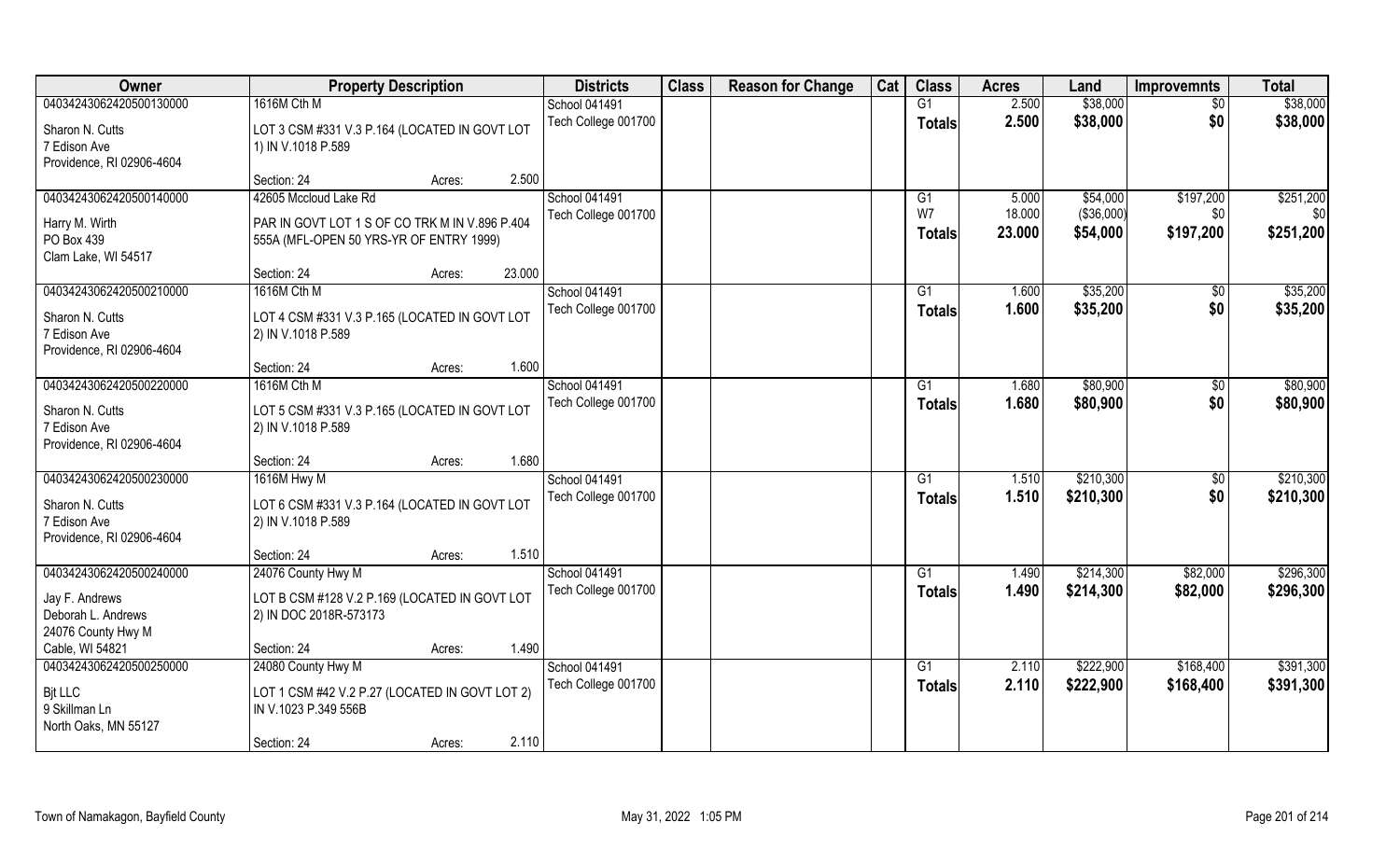| Owner                                                                  | <b>Property Description</b>                                                                     |        | <b>Districts</b>                            | <b>Class</b> | <b>Reason for Change</b> | Cat | <b>Class</b>                     | <b>Acres</b>     | Land                 | <b>Improvemnts</b>    | <b>Total</b>         |
|------------------------------------------------------------------------|-------------------------------------------------------------------------------------------------|--------|---------------------------------------------|--------------|--------------------------|-----|----------------------------------|------------------|----------------------|-----------------------|----------------------|
| 04034243062420500260000                                                | Cth M                                                                                           |        | <b>School 041491</b>                        |              |                          |     | $\overline{G1}$                  | 6.000            | \$33,000             | $\overline{50}$       | \$33,000             |
| Franklin L. Crandall Jr<br>W3395 Cty Rd XX<br>Montello, WI 53949       | GOVT LOTS 1 & 2 N OF CO HWY M IN V.719 P.250<br>LESS V.163 P.404; V.164 P.261; V.296 P.156 552B |        | Tech College 001700                         |              |                          |     | <b>Totals</b>                    | 6.000            | \$33,000             | \$0                   | \$33,000             |
|                                                                        | Section: 24<br>Acres:                                                                           | 6.000  |                                             |              |                          |     |                                  |                  |                      |                       |                      |
| 04034243062420500270000                                                | Cth M                                                                                           |        | School 041491                               |              |                          |     | $\overline{G5}$                  | 9.700            | \$8,200              | \$0                   | \$8,200              |
| Sharon N. Cutts<br>7 Edison Ave<br>Providence, RI 02906-4604           | PAR IN GOVT LOT 2 N OF CO TRK M IN V.1018 P.589<br>555<br>Section: 24<br>Acres:                 | 9.700  | Tech College 001700                         |              |                          |     | <b>Totals</b>                    | 9.700            | \$8,200              | \$0                   | \$8,200              |
| 04034243062420500280000                                                | 42605 Mccloud Lake Rd                                                                           |        | School 041491                               |              |                          |     | W <sub>7</sub>                   | 10.000           | ( \$20,000)          | $\sqrt[6]{3}$         | \$0                  |
| Harry M. Wirth<br>PO Box 439<br>Clam Lake, WI 54517                    | PAR IN GOVT LOT 2 S OF CO TRK M IN V.896 P.404<br>556A (MFL-OPEN 50 YRS-YR OF ENTRY 1999)       |        | Tech College 001700                         |              |                          |     | <b>Totals</b>                    | 10.000           | \$0                  | \$0                   | \$0                  |
|                                                                        | Section: 24<br>Acres:                                                                           | 10.000 |                                             |              |                          |     |                                  |                  |                      |                       |                      |
| 04034243062430100010000                                                | Mccloud Lake Rd                                                                                 |        | School 041491                               |              |                          |     | G6                               | 40.000           | \$80,000             | $\sqrt[6]{3}$         | \$80,000             |
| Gerald F. Kottschade<br>Geralynn Kottschade<br>1671 Madison Ave        | <b>NE SW 559</b>                                                                                |        | Tech College 001700                         |              |                          |     | <b>Totals</b>                    | 40.000           | \$80,000             | \$0                   | \$80,000             |
| Mankato, MN 56001                                                      | Section: 24<br>Acres:                                                                           | 40.000 |                                             |              |                          |     |                                  |                  |                      |                       |                      |
| 04034243062430200010000                                                | Mccloud Lake Rd                                                                                 |        | School 041491<br>Tech College 001700        |              |                          |     | $\overline{G6}$<br><b>Totals</b> | 40.000<br>40.000 | \$80,000<br>\$80,000 | $\sqrt[6]{30}$<br>\$0 | \$80,000<br>\$80,000 |
| Gerald F. Kottschade<br>Geralynn Kottschade<br>1671 Madison Ave        | <b>NW SW 560</b>                                                                                |        |                                             |              |                          |     |                                  |                  |                      |                       |                      |
| Mankato, MN 56001                                                      | Section: 24<br>Acres:                                                                           | 40.000 |                                             |              |                          |     |                                  |                  |                      |                       |                      |
| 04034243062430300010000<br>Gerald F. Kottschade                        | Mccloud Lake Rd<br><b>SW SW 561</b>                                                             |        | <b>School 041491</b><br>Tech College 001700 |              |                          |     | G6<br><b>Totals</b>              | 40.000<br>40.000 | \$80,000<br>\$80,000 | \$0<br>\$0            | \$80,000<br>\$80,000 |
| Geralynn Kottschade<br>1671 Madison Ave                                |                                                                                                 |        |                                             |              |                          |     |                                  |                  |                      |                       |                      |
| Mankato, MN 56001                                                      | Section: 24<br>Acres:                                                                           | 40.000 |                                             |              |                          |     |                                  |                  |                      |                       |                      |
| 04034243062430400010000<br>Gerald F. Kottschade<br>Geralynn Kottschade | Mccloud Lake Rd<br><b>SE SW 562</b>                                                             |        | <b>School 041491</b><br>Tech College 001700 |              |                          |     | G6<br><b>Totals</b>              | 40.000<br>40.000 | \$80,000<br>\$80,000 | $\sqrt{$0}$<br>\$0    | \$80,000<br>\$80,000 |
| 1671 Madison Ave<br>Mankato, MN 56001                                  | Section: 24<br>Acres:                                                                           | 40.000 |                                             |              |                          |     |                                  |                  |                      |                       |                      |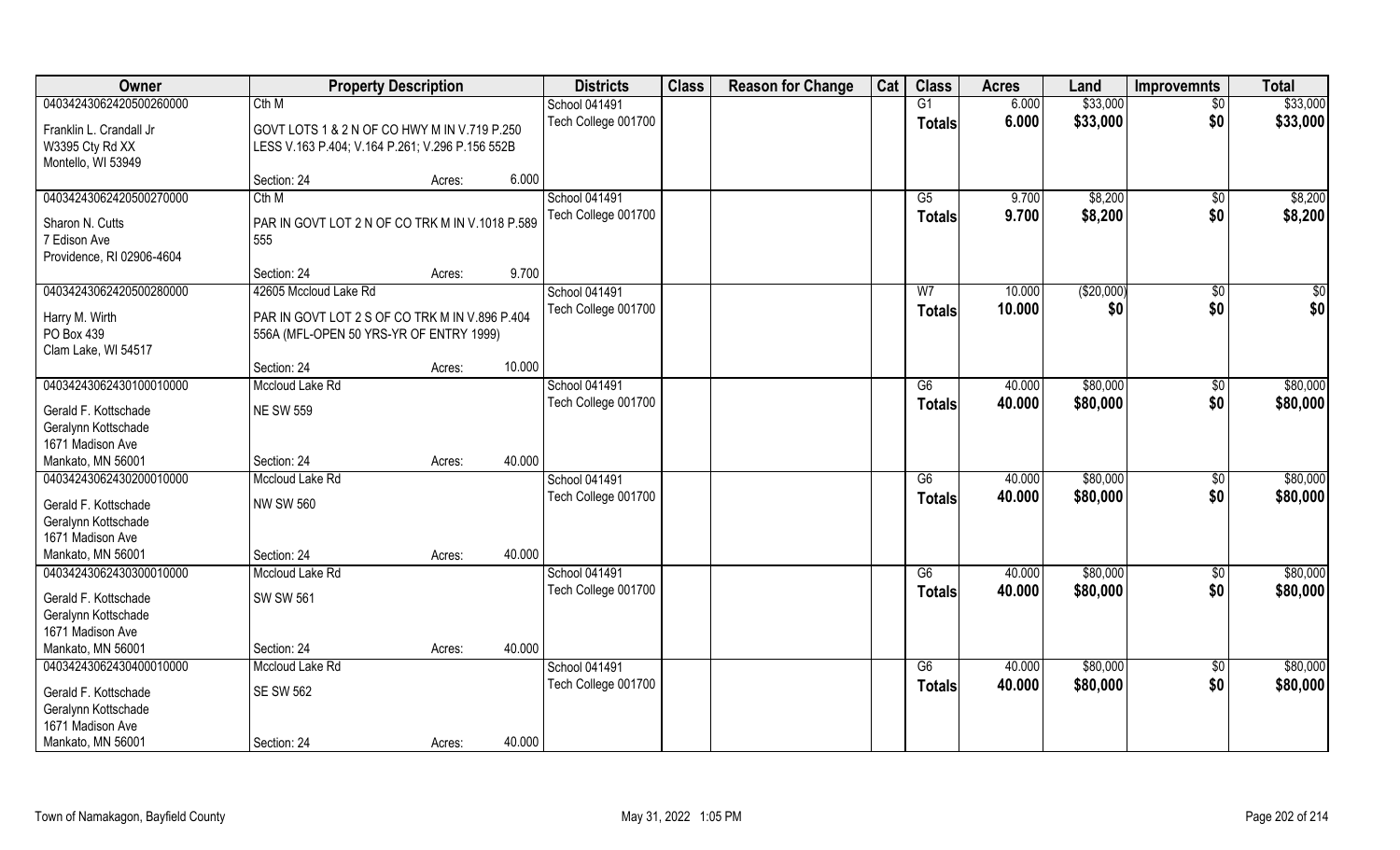| Owner                                                  | <b>Property Description</b>                     |                  | <b>Districts</b>     | <b>Class</b> | <b>Reason for Change</b> | Cat | <b>Class</b>   | <b>Acres</b> | Land       | <b>Improvemnts</b> | <b>Total</b> |
|--------------------------------------------------------|-------------------------------------------------|------------------|----------------------|--------------|--------------------------|-----|----------------|--------------|------------|--------------------|--------------|
| 04034243062440100010000                                | Mccloud Lake Rd                                 |                  | School 041491        |              |                          |     | G6             | 40.000       | \$80,000   | $\sqrt{$0}$        | \$80,000     |
| Gerald F. Kottschade                                   | <b>NE SE 563</b>                                |                  | Tech College 001700  |              |                          |     | <b>Totals</b>  | 40.000       | \$80,000   | \$0                | \$80,000     |
| Geralynn Kottschade                                    |                                                 |                  |                      |              |                          |     |                |              |            |                    |              |
| 1671 Madison Ave                                       |                                                 |                  |                      |              |                          |     |                |              |            |                    |              |
| Mankato, MN 56001                                      | Section: 24                                     | 40.000<br>Acres: |                      |              |                          |     |                |              |            |                    |              |
| 04034243062440200010000                                | 42480 Mccloud Lake Rd                           |                  | <b>School 041491</b> |              |                          |     | G6             | 40.000       | \$80,000   | \$0                | \$80,000     |
|                                                        |                                                 |                  | Tech College 001700  |              |                          |     | <b>Totals</b>  | 40.000       | \$80,000   | \$0                | \$80,000     |
| Gerald F. Kottschade                                   | <b>NW SE 564</b>                                |                  |                      |              |                          |     |                |              |            |                    |              |
| Geralynn Kottschade                                    |                                                 |                  |                      |              |                          |     |                |              |            |                    |              |
| 1671 Madison Ave                                       |                                                 |                  |                      |              |                          |     |                |              |            |                    |              |
| Mankato, MN 56001                                      | Section: 24                                     | 40.000<br>Acres: |                      |              |                          |     |                |              |            |                    |              |
| 04034243062440300010000                                | Mccloud Lake Rd                                 |                  | School 041491        |              |                          |     | G6             | 40.000       | \$80,000   | \$0                | \$80,000     |
| Gerald F. Kottschade                                   | <b>SW SE 565</b>                                |                  | Tech College 001700  |              |                          |     | <b>Totals</b>  | 40.000       | \$80,000   | \$0                | \$80,000     |
| Geralynn Kottschade                                    |                                                 |                  |                      |              |                          |     |                |              |            |                    |              |
| 1671 Madison Ave                                       |                                                 |                  |                      |              |                          |     |                |              |            |                    |              |
| Mankato, MN 56001                                      | Section: 24                                     | 40.000<br>Acres: |                      |              |                          |     |                |              |            |                    |              |
| 04034243062440400010000                                | Mccloud Lake Rd                                 |                  | <b>School 041491</b> |              |                          |     | G6             | 40.000       | \$80,000   | \$0                | \$80,000     |
|                                                        |                                                 |                  | Tech College 001700  |              |                          |     | <b>Totals</b>  | 40.000       | \$80,000   | \$0                | \$80,000     |
| Gerald F. Kottschade                                   | <b>SE SE 566</b>                                |                  |                      |              |                          |     |                |              |            |                    |              |
| Geralynn Kottschade                                    |                                                 |                  |                      |              |                          |     |                |              |            |                    |              |
| 1671 Madison Ave                                       |                                                 |                  |                      |              |                          |     |                |              |            |                    |              |
| Mankato, MN 56001                                      | Section: 24                                     | 40.000<br>Acres: |                      |              |                          |     |                |              |            |                    |              |
| 04034243062510100011000                                | Mccloud Lake Rd                                 |                  | <b>School 041491</b> |              |                          |     | W8             | 20.000       | (\$40,000) | \$0                | \$0          |
| Susan M. Johnson                                       | NE NE LESS N 1/2 IN V.1107 P.344 (MFL-CLOSED 25 |                  | Tech College 001700  |              |                          |     | <b>Totals</b>  | 20.000       | \$0        | \$0                | \$0          |
| PO Box 21                                              | YRS-YR OF ENTRY 2001)                           |                  |                      |              |                          |     |                |              |            |                    |              |
| Denmark, WI 54208                                      |                                                 |                  |                      |              |                          |     |                |              |            |                    |              |
|                                                        | Section: 25                                     | 20.000<br>Acres: |                      |              |                          |     |                |              |            |                    |              |
| 04034243062510100012000                                | Mccloud Lake Rd                                 |                  | School 041491        |              |                          |     | G1             | 1.000        | \$14,000   | \$16,400           | \$30,400     |
|                                                        |                                                 |                  | Tech College 001700  |              |                          |     | G <sub>6</sub> | 9.000        | \$13,500   | \$0                | \$13,500     |
| Jeffery S. Williams                                    | N 1/2 NE NE IN V.1035 P.311 (1/2 INT SUSAN M    |                  |                      |              |                          |     | W8             | 10.000       | (\$15,000) | \$0                | \$0          |
| Jennifer Williams                                      | JOHNSON REV TRUST OF 2013) (10 ACRES            |                  |                      |              |                          |     |                | 20.000       | \$27,500   | \$16,400           | \$43,900     |
| 1513 Pine Cone Tr                                      | MFL-CLOSED 25 YRS-YR OF ENTRY 2001)             |                  |                      |              |                          |     | <b>Totals</b>  |              |            |                    |              |
| Port, WA WI                                            | Section: 25                                     | 20.000<br>Acres: |                      |              |                          |     |                |              |            |                    |              |
| 04034243062510200010000                                | Mccloud Lake Rd                                 |                  | <b>School 041491</b> |              |                          |     | G6             | 11.000       | \$22,000   | $\overline{50}$    | \$22,000     |
|                                                        | NW NE LYING WEST OF MCCLOUD LAKE RD IN V.94     |                  | Tech College 001700  |              |                          |     | <b>Totals</b>  | 11.000       | \$22,000   | \$0                | \$22,000     |
| Lindsey Real Estate Investments LLC<br>4613 Brecken Rd | P.614 568                                       |                  |                      |              |                          |     |                |              |            |                    |              |
| Mineral Point, WI 53565                                |                                                 |                  |                      |              |                          |     |                |              |            |                    |              |
|                                                        | Section: 25                                     | 11.105<br>Acres: |                      |              |                          |     |                |              |            |                    |              |
|                                                        |                                                 |                  |                      |              |                          |     |                |              |            |                    |              |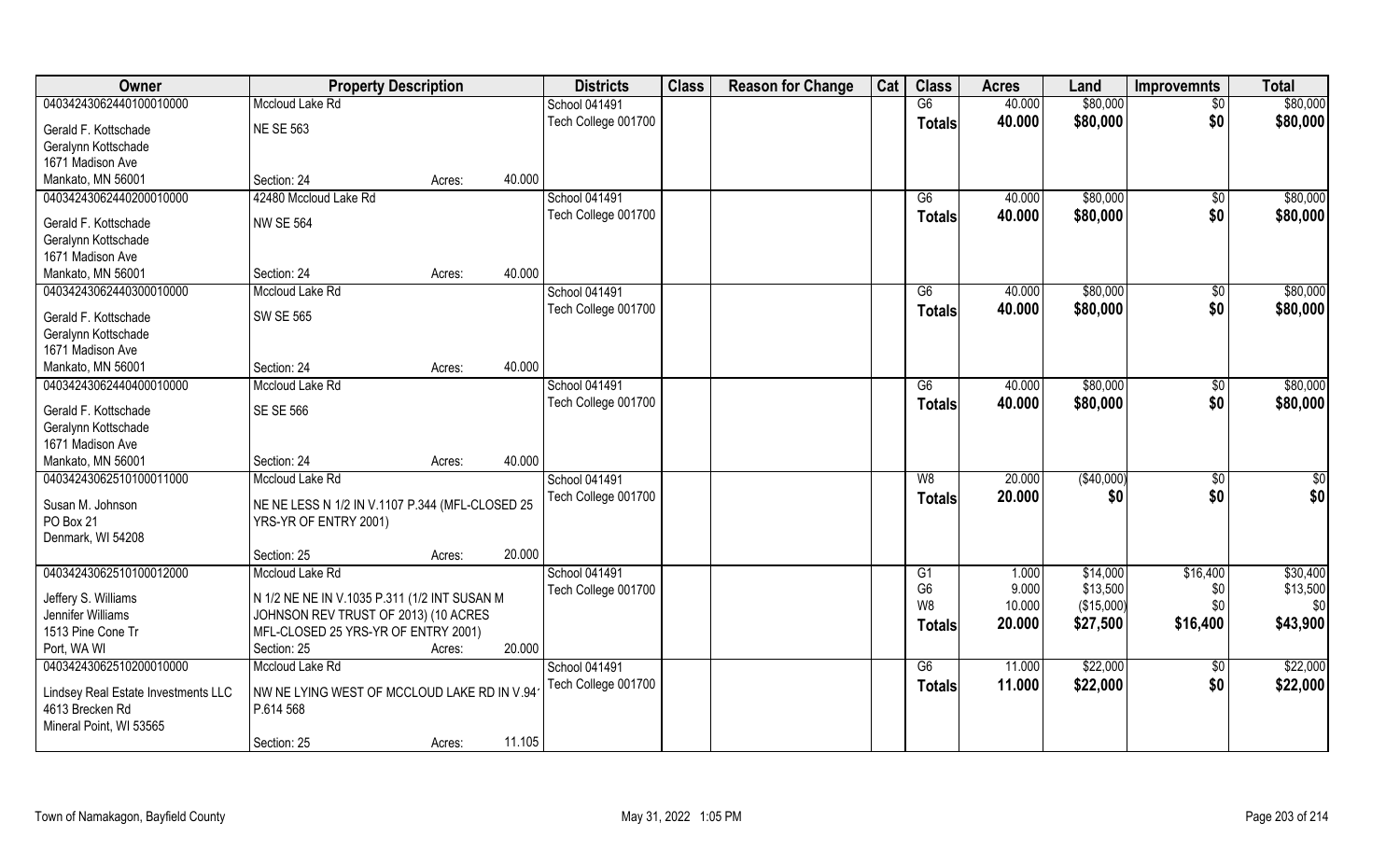| Owner                               | <b>Property Description</b>                   |        | <b>Districts</b>    | <b>Class</b> | <b>Reason for Change</b> | Cat | <b>Class</b>         | <b>Acres</b>    | Land                 | <b>Improvemnts</b> | <b>Total</b>         |
|-------------------------------------|-----------------------------------------------|--------|---------------------|--------------|--------------------------|-----|----------------------|-----------------|----------------------|--------------------|----------------------|
| 04034243062510200021000             | Mccloud Lake Rd                               |        | School 041491       |              |                          |     | G6                   | 0.459           | \$900                | $\overline{50}$    | \$900                |
| Susan M Johnson Rev Trust           | N 50' IN W 1/2 NE LYING E OF MCCLOUD LAKE RD  |        | Tech College 001700 |              |                          |     | <b>Totals</b>        | 0.459           | \$900                | \$0                | \$900                |
| 5446 North Ave                      | PAR DESC IN DOC 2009R-529568                  |        |                     |              |                          |     |                      |                 |                      |                    |                      |
| Denmark, WI 54208                   |                                               |        |                     |              |                          |     |                      |                 |                      |                    |                      |
|                                     | Section: 25<br>Acres:                         | 0.483  |                     |              |                          |     |                      |                 |                      |                    |                      |
| 04034243062510200022000             | Mccloud Lake Rd                               |        | School 041491       |              |                          |     | G1<br>G <sub>6</sub> | 1.000<br>42.241 | \$7,000              | \$7,700            | \$14,700             |
| Christopher T. Froelich             | W 1/2 NE LYING E OF MCCLOUD LAKE RD LESS THE  |        | Tech College 001700 |              |                          |     | <b>Totals</b>        | 43.241          | \$84,500<br>\$91,500 | \$0<br>\$7,700     | \$84,500<br>\$99,200 |
| Jenn Froelich                       | N 50' & LESS THAT PORTION DESC IN DOC         |        |                     |              |                          |     |                      |                 |                      |                    |                      |
| 1126 Pleasant Valley Dr             | 2009R-529568                                  |        |                     |              |                          |     |                      |                 |                      |                    |                      |
| Oneida, WI 54155                    | Section: 25<br>Acres:                         | 43.366 |                     |              |                          |     |                      |                 |                      |                    |                      |
| 04034243062510300010000             | Mccloud Lake Rd                               |        | School 041491       |              |                          |     | G6                   | 40.000          | \$80,000             | \$0                | \$80,000             |
| Lindsey Real Estate Investments LLC | SW NE LYING WEST OF MCCLOUD LAKE RD IN V.94   |        | Tech College 001700 |              |                          |     | <b>Totals</b>        | 40.000          | \$80,000             | \$0                | \$80,000             |
| 4613 Brecken Rd                     | P.614 569                                     |        |                     |              |                          |     |                      |                 |                      |                    |                      |
| Mineral Point, WI 53565             |                                               |        |                     |              |                          |     |                      |                 |                      |                    |                      |
|                                     | Section: 25<br>Acres:                         | 40.000 |                     |              |                          |     |                      |                 |                      |                    |                      |
| 04034243062510400010000             | Mccloud Lake Rd                               |        | School 041491       |              |                          |     | W8                   | 40.000          | ( \$80,000)          | $\sqrt[6]{3}$      | \$0                  |
| Allen D. Amundson                   | SE NE & PAR IN SW NE DESC IN V.1024 P.281 570 |        | Tech College 001700 |              |                          |     | <b>Totals</b>        | 40.000          | \$0                  | \$0                | \$0                  |
| Ann V. Amundson                     | (MFL-OPEN 25 YRS-YR OF ENTRY 2001)            |        |                     |              |                          |     |                      |                 |                      |                    |                      |
| 41490 Frels Rd                      |                                               |        |                     |              |                          |     |                      |                 |                      |                    |                      |
| Cable, WI 54821                     | Section: 25<br>Acres:                         | 40.000 |                     |              |                          |     |                      |                 |                      |                    |                      |
| 04034243062520100010000             | Mc Cloud Lake Rd                              |        | School 041491       |              |                          |     | $W_5$                | 40.000          | $($ \$80,000)        | \$0                | $\overline{50}$      |
| Harry M. Wirth                      | NE NW IN V.1011 P.538 571 (MFL-OPEN 25 YRS-YR |        | Tech College 001700 |              |                          |     | <b>Totals</b>        | 40.000          | \$0                  | \$0                | \$0                  |
| PO Box 439                          | OF ENTRY 2010)                                |        |                     |              |                          |     |                      |                 |                      |                    |                      |
| Clam Lake, WI 54517                 |                                               |        |                     |              |                          |     |                      |                 |                      |                    |                      |
|                                     | Section: 25<br>Acres:                         | 40.000 |                     |              |                          |     |                      |                 |                      |                    |                      |
| 04034243062520200010000             | Mc Cloud Lake Rd                              |        | School 041491       |              |                          |     | $W_5$                | 40.000          | ( \$80,000)          | \$0                | \$0                  |
| Harry M. Wirth                      | NW NW IN V.1011 P.538 572 (MFL-OPEN 25 YRS-YR |        | Tech College 001700 |              |                          |     | <b>Totals</b>        | 40.000          | \$0                  | \$0                | \$0                  |
| PO Box 439                          | OF ENTRY 2010)                                |        |                     |              |                          |     |                      |                 |                      |                    |                      |
| Clam Lake, WI 54517                 |                                               |        |                     |              |                          |     |                      |                 |                      |                    |                      |
|                                     | Section: 25<br>Acres:                         | 40.000 |                     |              |                          |     |                      |                 |                      |                    |                      |
| 04034243062520300010000             | Mc Cloud Lake Rd                              |        | School 041491       |              |                          |     | $W_5$                | 40.000          | ( \$80,000)          | $\sqrt{$0}$        | \$0                  |
| Harry M. Wirth                      | SW NW IN V.1011 P.538 573 (MFL-OPEN 25 YRS-YR |        | Tech College 001700 |              |                          |     | <b>Totals</b>        | 40.000          | \$0                  | \$0                | \$0                  |
| PO Box 439                          | OF ENTRY 2010)                                |        |                     |              |                          |     |                      |                 |                      |                    |                      |
| Clam Lake, WI 54517                 |                                               |        |                     |              |                          |     |                      |                 |                      |                    |                      |
|                                     | Section: 25<br>Acres:                         | 40.000 |                     |              |                          |     |                      |                 |                      |                    |                      |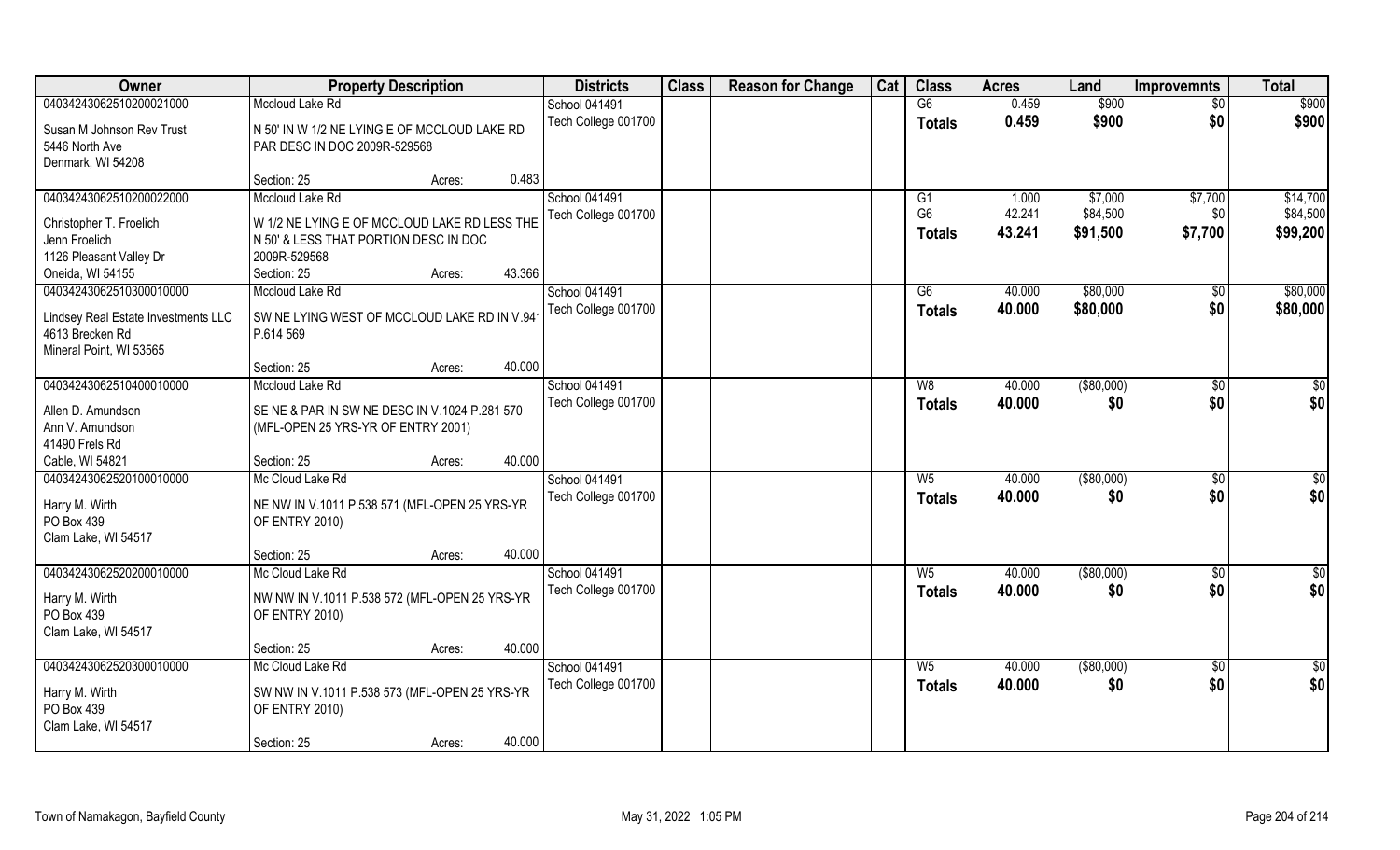| Owner                   | <b>Property Description</b>                   |        |        | <b>Districts</b>     | <b>Class</b> | <b>Reason for Change</b> | Cat | <b>Class</b>   | <b>Acres</b> | Land              | <b>Improvemnts</b> | <b>Total</b>    |
|-------------------------|-----------------------------------------------|--------|--------|----------------------|--------------|--------------------------|-----|----------------|--------------|-------------------|--------------------|-----------------|
| 04034243062520400010000 | Mc Cloud Lake Rd                              |        |        | School 041491        |              |                          |     | W <sub>5</sub> | 40.000       | ( \$80,000)       | $\sqrt{$0}$        | $\sqrt{50}$     |
| Harry M. Wirth          | SE NW IN V.1011 P.538 574 (MFL-OPEN 25 YRS-YR |        |        | Tech College 001700  |              |                          |     | <b>Totals</b>  | 40.000       | \$0               | \$0                | \$0             |
| PO Box 439              | OF ENTRY 2010)                                |        |        |                      |              |                          |     |                |              |                   |                    |                 |
| Clam Lake, WI 54517     |                                               |        |        |                      |              |                          |     |                |              |                   |                    |                 |
|                         | Section: 25                                   | Acres: | 40.000 |                      |              |                          |     |                |              |                   |                    |                 |
| 04034243062530100010000 | Mccloud Lake Rd                               |        |        | <b>School 041491</b> |              |                          |     | W <sub>5</sub> | 40.000       | $($ \$80,000) $ $ | \$0                | $\overline{50}$ |
| Mccloud Lake Club       | NE SW 575 (MFL-OPEN 50 YRS-YR OF ENTRY 2020)  |        |        | Tech College 001700  |              |                          |     | <b>Totals</b>  | 40.000       | \$0               | \$0                | \$0             |
| 580 County Rd A         |                                               |        |        |                      |              |                          |     |                |              |                   |                    |                 |
| Hudson, WI 54016        |                                               |        |        |                      |              |                          |     |                |              |                   |                    |                 |
|                         | Section: 25                                   | Acres: | 40.000 |                      |              |                          |     |                |              |                   |                    |                 |
| 04034243062530200010000 | Mccloud Lake Rd                               |        |        | School 041491        |              |                          |     | G6             | 40.000       | \$60,000          | $\overline{50}$    | \$60,000        |
| Midwest Timber LLC      | NW SW IN V.905 P.490 576                      |        |        | Tech College 001700  |              |                          |     | <b>Totals</b>  | 40.000       | \$60,000          | \$0                | \$60,000        |
| 10638 Hayward Ct        |                                               |        |        |                      |              |                          |     |                |              |                   |                    |                 |
| Hayward, WI 54843       |                                               |        |        |                      |              |                          |     |                |              |                   |                    |                 |
|                         | Section: 25                                   | Acres: | 40.000 |                      |              |                          |     |                |              |                   |                    |                 |
| 04034243062530300010000 | Mccloud Lake Rd                               |        |        | School 041491        |              |                          |     | $W_5$          | 40.000       | ( \$80,000)       | $\sqrt[6]{3}$      | $\sqrt{50}$     |
| Mccloud Lake Club       | SW SW 577 (MFL-OPEN 50 YRS-YR OF ENTRY 2020)  |        |        | Tech College 001700  |              |                          |     | Totals         | 40.000       | \$0               | \$0                | \$0             |
| 580 County Rd A         |                                               |        |        |                      |              |                          |     |                |              |                   |                    |                 |
| Hudson, WI 54016        |                                               |        |        |                      |              |                          |     |                |              |                   |                    |                 |
|                         | Section: 25                                   | Acres: | 40.000 |                      |              |                          |     |                |              |                   |                    |                 |
| 04034243062530400010000 | Mccloud Lake Rd                               |        |        | School 041491        |              |                          |     | W <sub>5</sub> | 40.000       | ( \$80,000)       | \$0                | $\sqrt{50}$     |
| Mccloud Lake Club       | SE SW 578 (MFL-OPEN 50 YRS-YR OF ENTRY 2020)  |        |        | Tech College 001700  |              |                          |     | <b>Totals</b>  | 40.000       | \$0               | \$0                | \$0             |
| 580 County Rd A         |                                               |        |        |                      |              |                          |     |                |              |                   |                    |                 |
| Hudson, WI 54016        |                                               |        |        |                      |              |                          |     |                |              |                   |                    |                 |
|                         | Section: 25                                   | Acres: | 40.000 |                      |              |                          |     |                |              |                   |                    |                 |
| 04034243062540100010000 | Mccloud Lake Rd                               |        |        | School 041491        |              |                          |     | $W_5$          | 40.000       | ( \$80,000)       | $\sqrt{$0}$        | \$0             |
| Mccloud Lake Club       | NE SE 579 (MFL-OPEN 50 YRS-YR OF ENTRY 2020)  |        |        | Tech College 001700  |              |                          |     | <b>Totals</b>  | 40.000       | \$0               | \$0                | \$0             |
| 580 County Rd A         |                                               |        |        |                      |              |                          |     |                |              |                   |                    |                 |
| Hudson, WI 54016        |                                               |        |        |                      |              |                          |     |                |              |                   |                    |                 |
|                         | Section: 25                                   | Acres: | 40.000 |                      |              |                          |     |                |              |                   |                    |                 |
| 04034243062540200010000 | Mccloud Lake Rd                               |        |        | School 041491        |              |                          |     | $W_5$          | 40.000       | ( \$80,000)       | $\sqrt{$0}$        | $\overline{50}$ |
| Mccloud Lake Club       | NW SE 580 (MFL-OPEN 50 YRS-YR OF ENTRY 2020)  |        |        | Tech College 001700  |              |                          |     | <b>Totals</b>  | 40.000       | \$0               | \$0                | \$0             |
| 580 County Rd A         |                                               |        |        |                      |              |                          |     |                |              |                   |                    |                 |
| Hudson, WI 54016        |                                               |        |        |                      |              |                          |     |                |              |                   |                    |                 |
|                         | Section: 25                                   | Acres: | 40.000 |                      |              |                          |     |                |              |                   |                    |                 |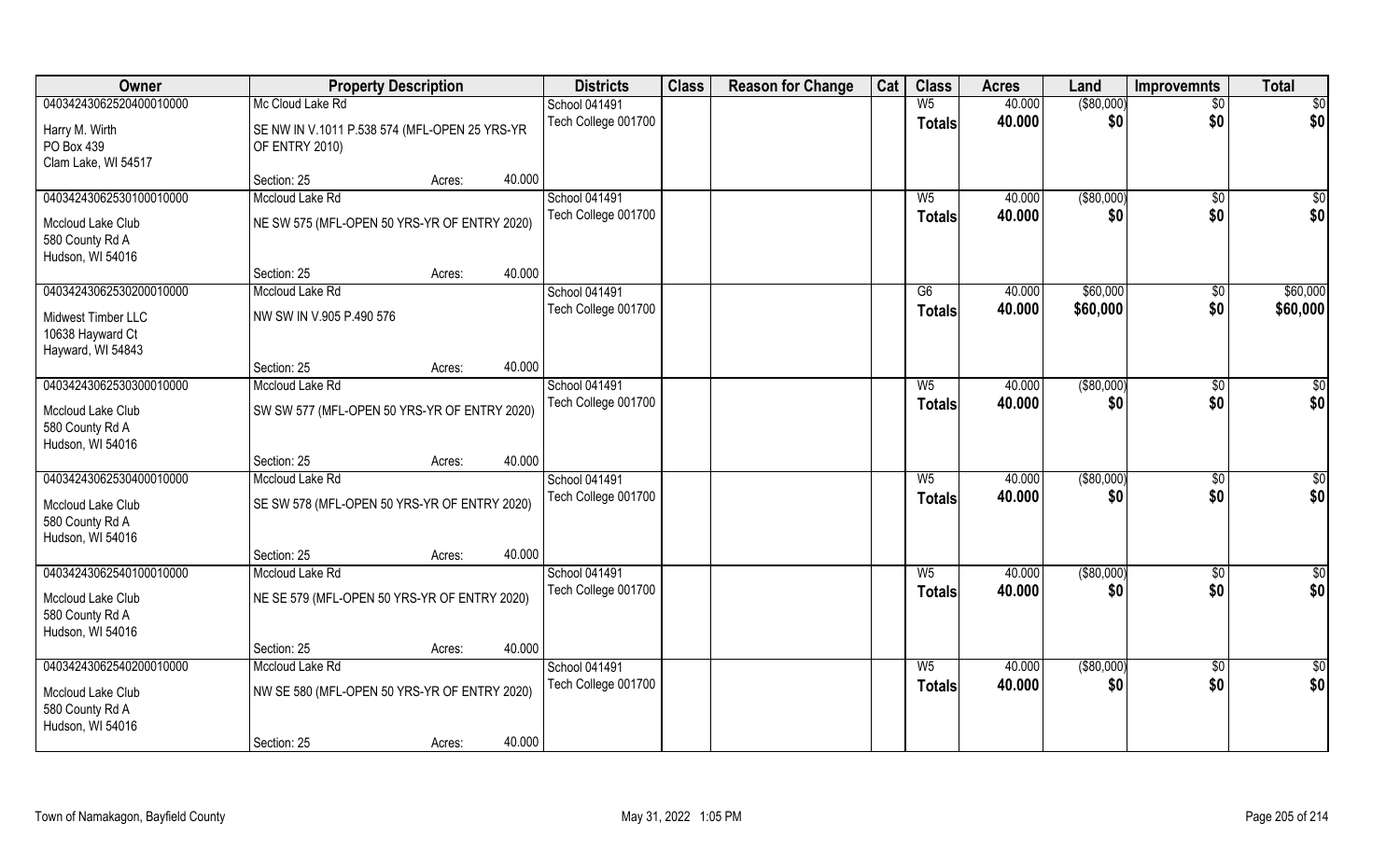| Owner                   | <b>Property Description</b>                  |        |         | <b>Districts</b>     | <b>Class</b> | <b>Reason for Change</b> | Cat | <b>Class</b>    | <b>Acres</b>     | Land        | <b>Improvemnts</b> | <b>Total</b>    |
|-------------------------|----------------------------------------------|--------|---------|----------------------|--------------|--------------------------|-----|-----------------|------------------|-------------|--------------------|-----------------|
| 04034243062540300010000 | Mccloud Lake Rd                              |        |         | School 041491        |              |                          |     | W <sub>5</sub>  | 40.000           | ( \$80,000) | $\sqrt{$0}$        | $\sqrt{50}$     |
| Mccloud Lake Club       | SW SE 581 (MFL-OPEN 50 YRS-YR OF ENTRY 2020) |        |         | Tech College 001700  |              |                          |     | <b>Totals</b>   | 40.000           | \$0         | \$0                | \$0             |
| 580 County Rd A         |                                              |        |         |                      |              |                          |     |                 |                  |             |                    |                 |
| Hudson, WI 54016        |                                              |        |         |                      |              |                          |     |                 |                  |             |                    |                 |
|                         | Section: 25                                  | Acres: | 40.000  |                      |              |                          |     |                 |                  |             |                    |                 |
| 04034243062540400010000 | Mccloud Lake Rd                              |        |         | <b>School 041491</b> |              |                          |     | W <sub>5</sub>  | 40.000           | ( \$80,000) | \$0                | \$0             |
| Mccloud Lake Club       | SE SE 582 (MFL-CLOSED 50 YRS-YR OF ENTRY     |        |         | Tech College 001700  |              |                          |     | Totals          | 40.000           | \$0         | \$0                | \$0             |
| 580 County Rd A         | 2020)                                        |        |         |                      |              |                          |     |                 |                  |             |                    |                 |
| Hudson, WI 54016        |                                              |        |         |                      |              |                          |     |                 |                  |             |                    |                 |
|                         | Section: 25                                  | Acres: | 40.000  |                      |              |                          |     |                 |                  |             |                    |                 |
| 04034243062610100010000 | Mccain Springs Rd                            |        |         | School 041491        |              |                          |     | X1              | 320,000          | \$0         | \$0                | $\sqrt{50}$     |
| USa                     | N 1/2 583                                    |        |         | Tech College 001700  |              |                          |     | <b>Totals</b>   | 320.000          | \$0         | \$0                | \$0             |
| 500 Hanson Lake Rd      |                                              |        |         |                      |              |                          |     |                 |                  |             |                    |                 |
| Rhinelander, WI 54501   |                                              |        |         |                      |              |                          |     |                 |                  |             |                    |                 |
|                         | Section: 26                                  | Acres: | 320.000 |                      |              |                          |     |                 |                  |             |                    |                 |
| 04034243062630100010000 | Mccain Springs Rd                            |        |         | School 041491        |              |                          |     | X1              | 160.000          | \$0         | $\sqrt[6]{3}$      | $\sqrt{50}$     |
| USa                     | SW 1/4 584                                   |        |         | Tech College 001700  |              |                          |     | <b>Totals</b>   | 160.000          | \$0         | \$0                | \$0             |
| 500 Hanson Lake Rd      |                                              |        |         |                      |              |                          |     |                 |                  |             |                    |                 |
| Rhinelander, WI 54501   |                                              |        |         |                      |              |                          |     |                 |                  |             |                    |                 |
|                         | Section: 26                                  | Acres: | 160.000 |                      |              |                          |     |                 |                  |             |                    |                 |
| 04034243062640100010000 | 41450 Mccain Springs Rd                      |        |         | School 041491        |              |                          |     | G1              | 1.000            | \$14,000    | \$59,400           | \$73,400        |
| Dan Flaherty            | NE SE 585 IN V.960 P.169                     |        |         | Tech College 001700  |              |                          |     | G <sub>6</sub>  | 39.000<br>40.000 | \$78,000    | \$0                | \$78,000        |
| 302 1sr Ave W           |                                              |        |         |                      |              |                          |     | <b>Totals</b>   |                  | \$92,000    | \$59,400           | \$151,400       |
| Balsam Lake, WI 54810   |                                              |        |         |                      |              |                          |     |                 |                  |             |                    |                 |
|                         | Section: 26                                  | Acres: | 40.000  |                      |              |                          |     |                 |                  |             |                    |                 |
| 04034243062640200010000 | Mccain Spring Rd                             |        |         | School 041491        |              |                          |     | $\overline{X1}$ | 40.000           | \$0         | $\overline{60}$    | $\overline{50}$ |
| Forest Service U S a    | NW SE IN V.1058 P.555 586                    |        |         | Tech College 001700  |              |                          |     | <b>Totals</b>   | 40.000           | \$0         | \$0                | \$0             |
| 500 Hanson Lake Rd      |                                              |        |         |                      |              |                          |     |                 |                  |             |                    |                 |
| Rhinelander, WI 54501   |                                              |        |         |                      |              |                          |     |                 |                  |             |                    |                 |
|                         | Section: 26                                  | Acres: | 40.000  |                      |              |                          |     |                 |                  |             |                    |                 |
| 04034243062640300010000 | Lost Land Lake Rd                            |        |         | School 041491        |              |                          |     | X1              | 40.000           | \$0         | $\sqrt{$0}$        | \$0             |
| USa                     | <b>SW SE 587</b>                             |        |         | Tech College 001700  |              |                          |     | <b>Totals</b>   | 40.000           | \$0         | \$0                | \$0             |
| 500 Hanson Lake Rd      |                                              |        |         |                      |              |                          |     |                 |                  |             |                    |                 |
| Rhinelander, WI 54501   |                                              |        |         |                      |              |                          |     |                 |                  |             |                    |                 |
|                         | Section: 26                                  | Acres: | 40.000  |                      |              |                          |     |                 |                  |             |                    |                 |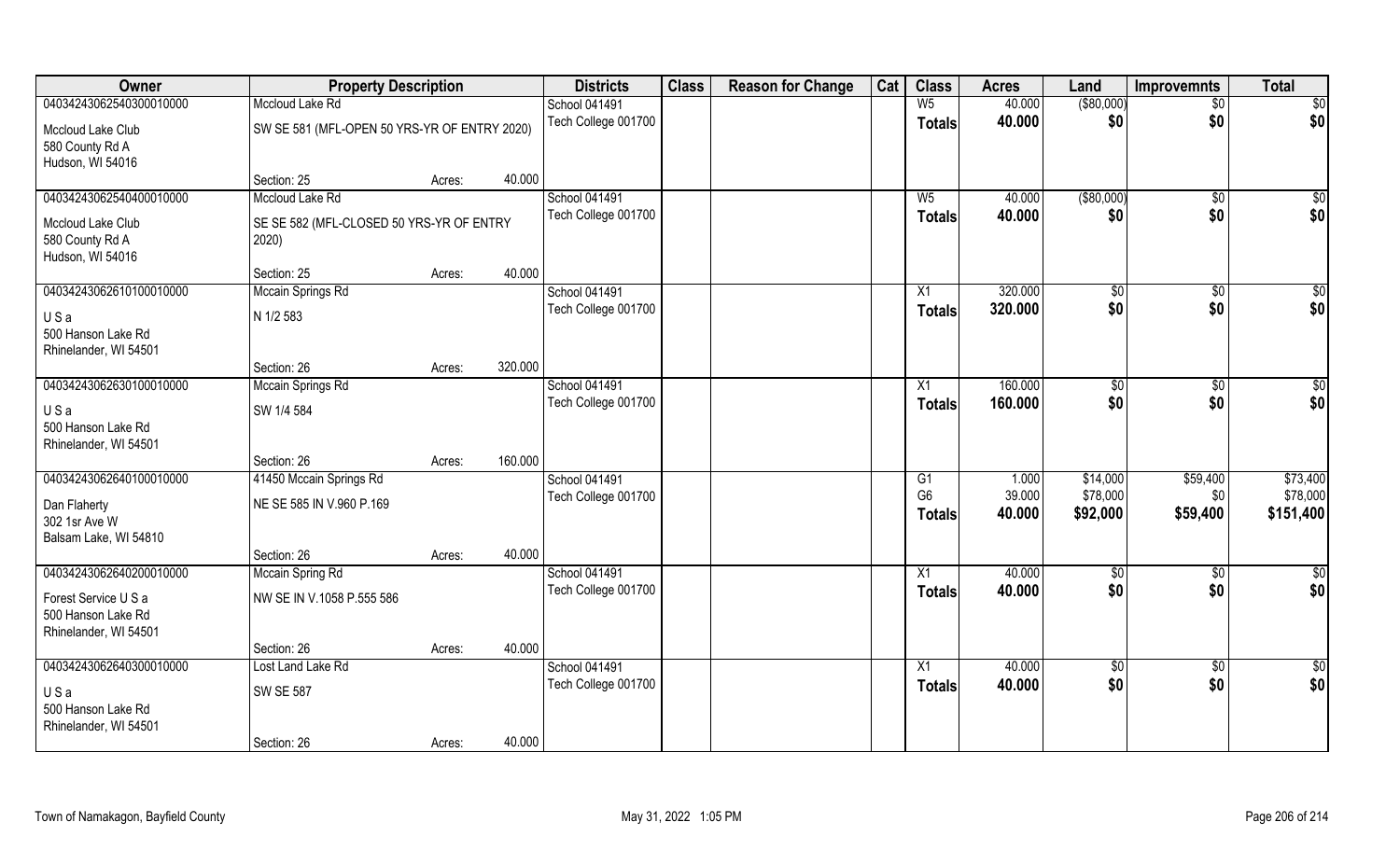| Owner                                      | <b>Property Description</b>                                                             |        |         | <b>Districts</b>    | <b>Class</b> | <b>Reason for Change</b> | Cat | <b>Class</b>    | <b>Acres</b> | Land       | <b>Improvemnts</b> | <b>Total</b>  |
|--------------------------------------------|-----------------------------------------------------------------------------------------|--------|---------|---------------------|--------------|--------------------------|-----|-----------------|--------------|------------|--------------------|---------------|
| 04034243062640400010000                    | Lost Land Lake Rd                                                                       |        |         | School 041491       |              |                          |     | X1              | 40.000       | \$0        | \$0                | \$0           |
| Forest Service U S a                       | SE SE IN V.1058 P.555 588                                                               |        |         | Tech College 001700 |              |                          |     | <b>Totals</b>   | 40.000       | \$0        | \$0                | \$0           |
| 500 Hanson Lake Rd                         |                                                                                         |        |         |                     |              |                          |     |                 |              |            |                    |               |
| Rhinelander, WI 54501                      |                                                                                         |        |         |                     |              |                          |     |                 |              |            |                    |               |
|                                            | Section: 26                                                                             | Acres: | 40.000  |                     |              |                          |     |                 |              |            |                    |               |
| 04034243062710100010000                    | Lost Land Lake Rd                                                                       |        |         | School 041491       |              |                          |     | X1              | 640.000      | \$0        | $\sqrt{6}$         | \$0           |
| USa                                        | <b>ENTIRE SECTION 589</b>                                                               |        |         | Tech College 001700 |              |                          |     | <b>Totals</b>   | 640.000      | \$0        | \$0                | \$0           |
| 500 Hanson Lake Rd                         |                                                                                         |        |         |                     |              |                          |     |                 |              |            |                    |               |
| Rhinelander, WI 54501                      |                                                                                         |        |         |                     |              |                          |     |                 |              |            |                    |               |
|                                            | Section: 27                                                                             | Acres: | 640.000 |                     |              |                          |     |                 |              |            |                    |               |
| 04034243062810100010000                    | Rock Lake Rd                                                                            |        |         | School 041491       |              |                          |     | X1              | 640.000      | \$0        | $\overline{50}$    | \$0           |
| USa                                        | ENTIRE SECTION 590                                                                      |        |         | Tech College 001700 |              |                          |     | <b>Totals</b>   | 640.000      | \$0        | \$0                | \$0           |
| 500 Hanson Lake Rd                         |                                                                                         |        |         |                     |              |                          |     |                 |              |            |                    |               |
| Rhinelander, WI 54501                      |                                                                                         |        |         |                     |              |                          |     |                 |              |            |                    |               |
| 04034243062910100010000                    | Section: 28                                                                             | Acres: | 640.000 | School 041491       |              |                          |     |                 | 160.000      |            |                    |               |
|                                            | Rock Lake Rd                                                                            |        |         | Tech College 001700 |              |                          |     | X1              | 160.000      | \$0<br>\$0 | \$0<br>\$0         | \$0<br>\$0    |
| USa                                        | NE 1/4 591                                                                              |        |         |                     |              |                          |     | <b>Totals</b>   |              |            |                    |               |
| 500 Hanson Lake Rd                         |                                                                                         |        |         |                     |              |                          |     |                 |              |            |                    |               |
| Rhinelander, WI 54501                      | Section: 29                                                                             | Acres: | 160.000 |                     |              |                          |     |                 |              |            |                    |               |
| 04034243062920100010000                    | 42145 Rock Lake Rd                                                                      |        |         | School 041491       |              |                          |     | G1              | 1.000        | \$40,000   | \$35,000           | \$75,000      |
|                                            |                                                                                         |        |         | Tech College 001700 |              |                          |     | G <sub>5</sub>  | 1.000        | \$400      | \$0                | \$400         |
| Fredrick W. Thistle                        | NE NW 592 (38 ACRES MFL CLOSED 25 YRS-YR OF                                             |        |         |                     |              |                          |     | W <sub>6</sub>  | 38.000       | (\$75,000) | \$0                | \$0           |
| N2111 Smith Park Rd<br>Lodi, WI 53555      | ENTRY 2011) (1/3 INT ROGER L & MARIAN H<br>THISTLE LIVING TRUST DTD 05/31/1996)         |        |         |                     |              |                          |     | <b>Totals</b>   | 40.000       | \$40,400   | \$35,000           | \$75,400      |
|                                            | Section: 29                                                                             | Acres: | 40.000  |                     |              |                          |     |                 |              |            |                    |               |
| 04034243062920200010000                    | Rock Lake Rd                                                                            |        |         | School 041491       |              |                          |     | G5              | 8.000        | \$3,200    | \$0                | \$3,200       |
|                                            |                                                                                         |        |         | Tech College 001700 |              |                          |     | W <sub>5</sub>  | 32.000       | (\$58,100) | \$0                | \$0           |
| Fredrick W. Thistle<br>N2111 Smith Park Rd | NW NW 593 (1/3 INT ROGER L & MARIAN H THISTLE<br>LIVING TRUST DTD 05/31/1996) (32 ACRES |        |         |                     |              |                          |     | <b>Totals</b>   | 40.000       | \$3,200    | \$0                | \$3,200       |
| Lodi, WI 53555                             | MFL-OPEN 25 YRS-YR OF ENTRY 2011)                                                       |        |         |                     |              |                          |     |                 |              |            |                    |               |
|                                            | Section: 29                                                                             | Acres: | 40.000  |                     |              |                          |     |                 |              |            |                    |               |
| 04034243062920500410000                    | Rock Lake Rd                                                                            |        |         | School 041491       |              |                          |     | $\overline{X1}$ | 39.800       | $\sqrt{6}$ | $\overline{50}$    | $\frac{1}{2}$ |
| USa                                        | GOVT LOT 4 595                                                                          |        |         | Tech College 001700 |              |                          |     | <b>Totals</b>   | 39.800       | \$0        | \$0                | \$0           |
| 500 Hanson Lake Rd                         |                                                                                         |        |         |                     |              |                          |     |                 |              |            |                    |               |
| Rhinelander, WI 54501                      |                                                                                         |        |         |                     |              |                          |     |                 |              |            |                    |               |
|                                            | Section: 29                                                                             | Acres: | 39.800  |                     |              |                          |     |                 |              |            |                    |               |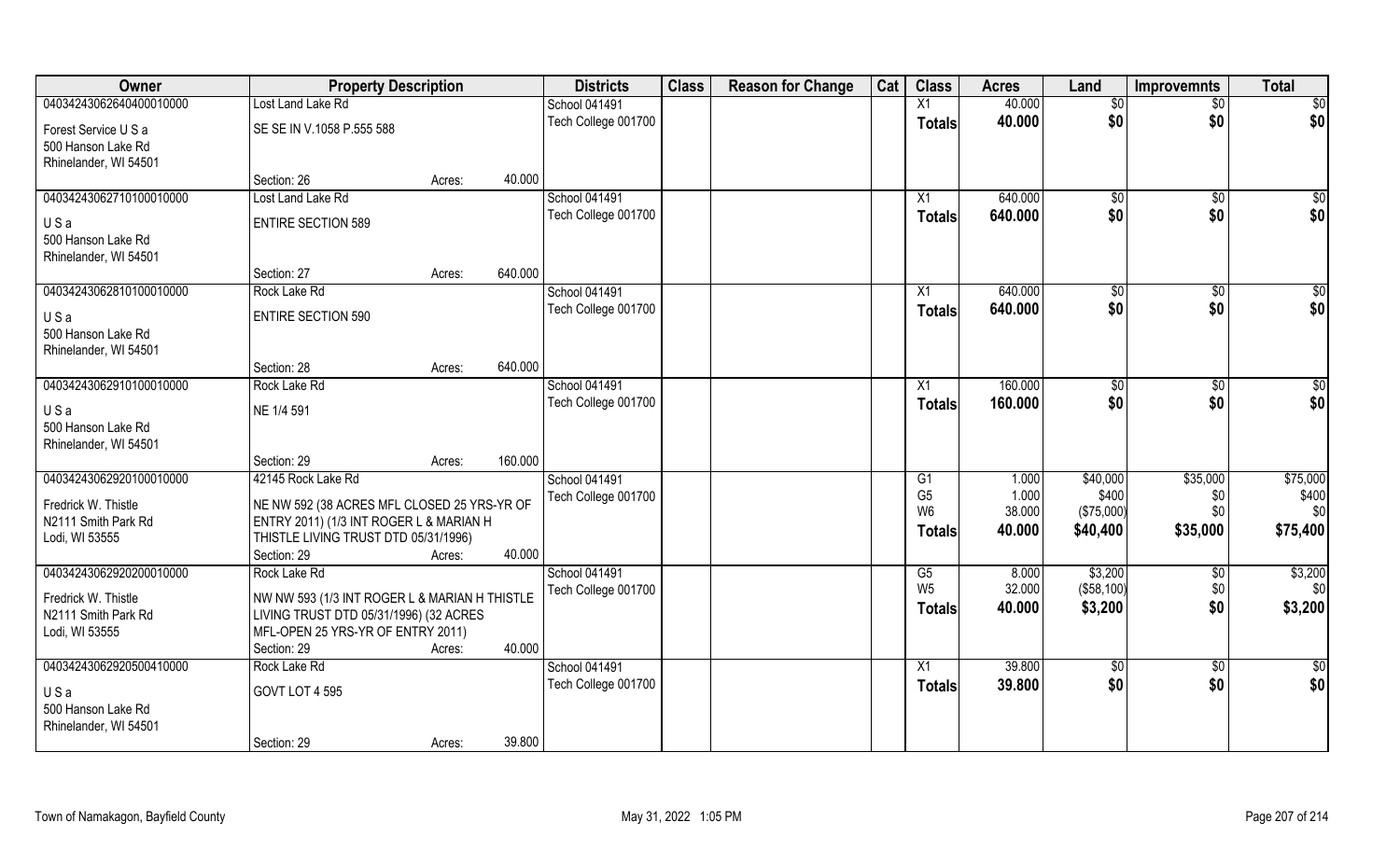| Owner                                       | <b>Property Description</b> |        |         | <b>Districts</b>                     | <b>Class</b> | <b>Reason for Change</b> | Cat | <b>Class</b>    | <b>Acres</b> | Land           | Improvemnts          | <b>Total</b>    |
|---------------------------------------------|-----------------------------|--------|---------|--------------------------------------|--------------|--------------------------|-----|-----------------|--------------|----------------|----------------------|-----------------|
| 04034243062920500510000                     | Rock Lake Rd                |        |         | <b>School 041491</b>                 |              |                          |     | X1              | 54.500       | $\sqrt[6]{}$   | $\sqrt{$0}$          | \$0             |
| USa<br>500 Hanson Lake Rd                   | GOVT LOT 5 594              |        |         | Tech College 001700                  |              |                          |     | <b>Totals</b>   | 54.500       | \$0            | \$0                  | \$0             |
| Rhinelander, WI 54501                       |                             |        |         |                                      |              |                          |     |                 |              |                |                      |                 |
|                                             | Section: 29                 | Acres: | 54.500  |                                      |              |                          |     |                 |              |                |                      |                 |
| 04034243062930500110000                     | Rock Lake Rd                |        |         | School 041491                        |              |                          |     | X1              | 30.500       | $\sqrt[6]{30}$ | $\sqrt{$0}$          | \$0             |
| USa                                         | GOVT LOT 1 597              |        |         | Tech College 001700                  |              |                          |     | <b>Totals</b>   | 30.500       | \$0            | \$0                  | \$0             |
| 500 Hanson Lake Rd                          |                             |        |         |                                      |              |                          |     |                 |              |                |                      |                 |
| Rhinelander, WI 54501                       |                             |        |         |                                      |              |                          |     |                 |              |                |                      |                 |
|                                             | Section: 29                 | Acres: | 30.500  |                                      |              |                          |     |                 |              |                |                      |                 |
| 04034243062930500210000                     | Rock Lake Rd                |        |         | School 041491                        |              |                          |     | $\overline{X1}$ | 39.300       | \$0            | $\sqrt[6]{3}$        | $\sqrt{50}$     |
| USa                                         | GOVT LOT 2 598              |        |         | Tech College 001700                  |              |                          |     | <b>Totals</b>   | 39.300       | \$0            | \$0                  | \$0             |
| 500 Hanson Lake Rd                          |                             |        |         |                                      |              |                          |     |                 |              |                |                      |                 |
| Rhinelander, WI 54501                       |                             |        |         |                                      |              |                          |     |                 |              |                |                      |                 |
|                                             | Section: 29                 | Acres: | 39.300  |                                      |              |                          |     |                 |              |                |                      |                 |
| 04034243062940100010000                     | Rock Lake Rd                |        |         | School 041491<br>Tech College 001700 |              |                          |     | X1              | 40.000       | \$0<br>\$0     | $\sqrt[6]{3}$<br>\$0 | $\overline{50}$ |
| USa                                         | <b>NE SE 599</b>            |        |         |                                      |              |                          |     | Totals          | 40.000       |                |                      | \$0             |
| 500 Hanson Lake Rd                          |                             |        |         |                                      |              |                          |     |                 |              |                |                      |                 |
| Rhinelander, WI 54501                       | Section: 29                 | Acres: | 40.000  |                                      |              |                          |     |                 |              |                |                      |                 |
| 04034243062940300010000                     | Rock Lake Rd                |        |         | School 041491                        |              |                          |     | X1              | 80.000       | \$0            | $\sqrt[6]{3}$        | $\overline{50}$ |
|                                             |                             |        |         | Tech College 001700                  |              |                          |     | <b>Totals</b>   | 80.000       | \$0            | \$0                  | \$0             |
| USa                                         | S 1/2 SE 600                |        |         |                                      |              |                          |     |                 |              |                |                      |                 |
| 500 Hanson Lake Rd<br>Rhinelander, WI 54501 |                             |        |         |                                      |              |                          |     |                 |              |                |                      |                 |
|                                             | Section: 29                 | Acres: | 80.000  |                                      |              |                          |     |                 |              |                |                      |                 |
| 04034243062940500310000                     | Rock Lake Rd                |        |         | School 041491                        |              |                          |     | X1              | 52.000       | $\sqrt{6}$     | \$0                  | $\overline{50}$ |
| USa                                         | GOVT LOT 3 596              |        |         | Tech College 001700                  |              |                          |     | <b>Totals</b>   | 52.000       | \$0            | \$0                  | \$0             |
| 500 Hanson Lake Rd                          |                             |        |         |                                      |              |                          |     |                 |              |                |                      |                 |
| Rhinelander, WI 54501                       |                             |        |         |                                      |              |                          |     |                 |              |                |                      |                 |
|                                             | Section: 29                 | Acres: | 52.000  |                                      |              |                          |     |                 |              |                |                      |                 |
| 04034243063010100010000                     | Federal Rd 786A             |        |         | School 041491                        |              |                          |     | X1              | 160.000      | $\sqrt{6}$     | $\sqrt{$0}$          | $\overline{50}$ |
| USa                                         | NE 1/4 601                  |        |         | Tech College 001700                  |              |                          |     | <b>Totals</b>   | 160.000      | \$0            | \$0                  | \$0             |
| 500 Hanson Lake Rd                          |                             |        |         |                                      |              |                          |     |                 |              |                |                      |                 |
| Rhinelander, WI 54501                       |                             |        |         |                                      |              |                          |     |                 |              |                |                      |                 |
|                                             | Section: 30                 | Acres: | 160.000 |                                      |              |                          |     |                 |              |                |                      |                 |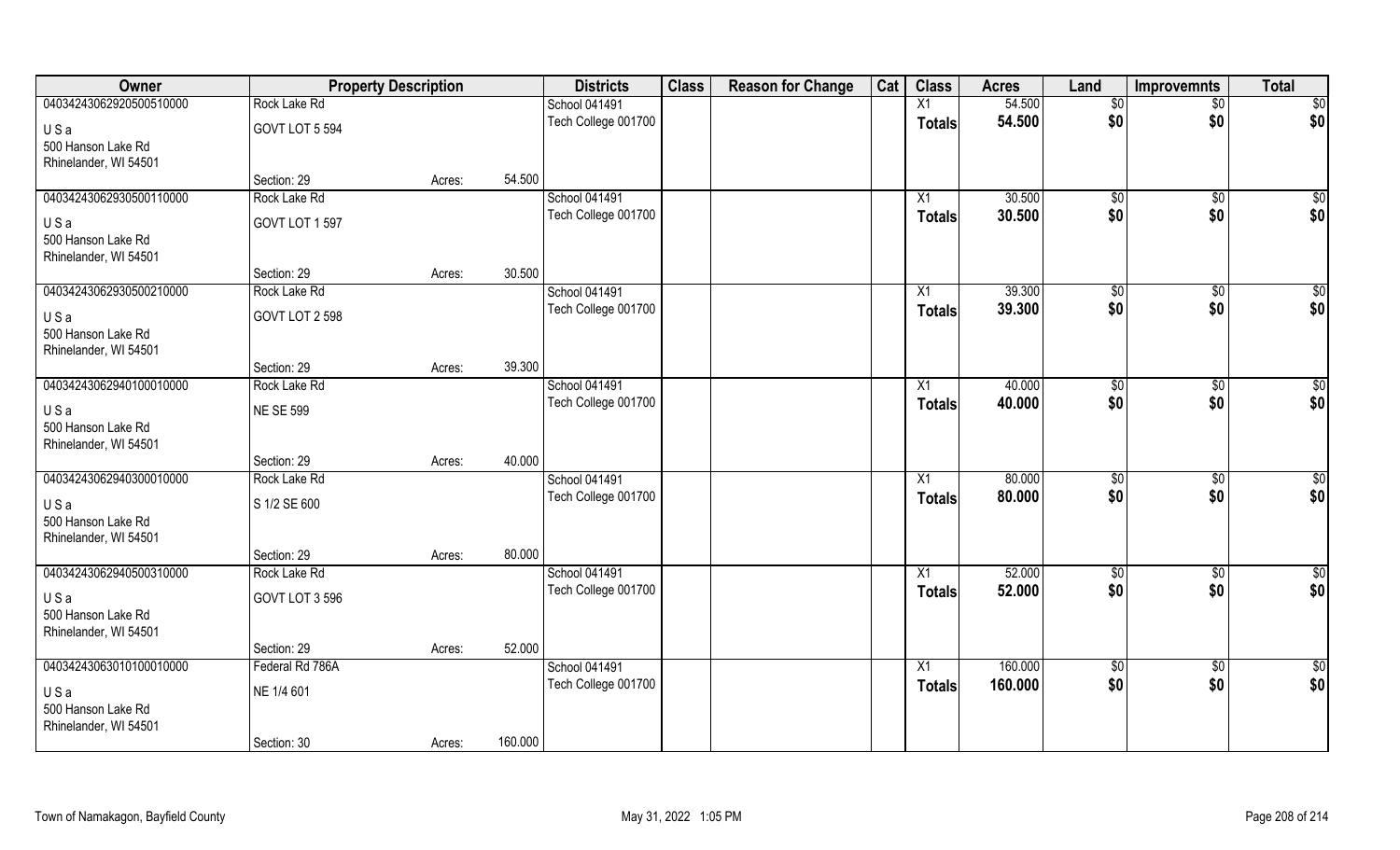| Owner                                   | <b>Property Description</b>                                         |        |        | <b>Districts</b>    | <b>Class</b> | <b>Reason for Change</b> | Cat | <b>Class</b>   | <b>Acres</b> | Land     | <b>Improvemnts</b> | <b>Total</b> |
|-----------------------------------------|---------------------------------------------------------------------|--------|--------|---------------------|--------------|--------------------------|-----|----------------|--------------|----------|--------------------|--------------|
| 04034243063020100010000                 | Federal Rd 786A                                                     |        |        | School 041491       |              |                          |     | X1             | 40.000       | \$0      | \$0                | \$0          |
| USa                                     | <b>NE NW 602</b>                                                    |        |        | Tech College 001700 |              |                          |     | <b>Totals</b>  | 40.000       | \$0      | \$0                | \$0          |
| 500 Hanson Lake Rd                      |                                                                     |        |        |                     |              |                          |     |                |              |          |                    |              |
| Rhinelander, WI 54501                   |                                                                     |        |        |                     |              |                          |     |                |              |          |                    |              |
|                                         | Section: 30                                                         | Acres: | 40.000 |                     |              |                          |     |                |              |          |                    |              |
| 04034243063020200010000                 | Federal Rd 786A                                                     |        |        | School 041491       |              |                          |     | G6             | 31.900       | \$55,400 | \$0                | \$55,400     |
| Richard T. Erskine                      | NW NW LESS V.241 P.519 SUBJ TO EASE DESC IN                         |        |        | Tech College 001700 |              |                          |     | <b>Totals</b>  | 31.900       | \$55,400 | \$0                | \$55,400     |
| Tamara A. Erskine                       | DOC 2020R-581099 603                                                |        |        |                     |              |                          |     |                |              |          |                    |              |
| 1334 27th St                            |                                                                     |        |        |                     |              |                          |     |                |              |          |                    |              |
| Hudson, WI 54106                        | Section: 30                                                         | Acres: | 31.900 |                     |              |                          |     |                |              |          |                    |              |
| 04034243063020200020000                 | 18995 Frels Rd                                                      |        |        | School 041491       |              |                          |     | G1             | 11.000       | \$43,000 | \$196,600          | \$239,600    |
| Brett R. Gilmore                        | PAR IN W 1/2 NW IN V.1164 P.568 TOG WITH EASE                       |        |        | Tech College 001700 |              |                          |     | G <sub>5</sub> | 4.000        | \$1,200  | \$0                | \$1,200      |
| 2238 130th St                           | 603A                                                                |        |        |                     |              |                          |     | <b>Totals</b>  | 15.000       | \$44,200 | \$196,600          | \$240,800    |
| Albion, IA 50005                        |                                                                     |        |        |                     |              |                          |     |                |              |          |                    |              |
|                                         | Section: 30                                                         | Acres: | 15.000 |                     |              |                          |     |                |              |          |                    |              |
| 04034243063020300010000                 | 42000 Frels Rd                                                      |        |        | School 041491       |              |                          |     | G1             | 4.910        | \$30,800 | \$113,000          | \$143,800    |
|                                         |                                                                     |        |        | Tech College 001700 |              |                          |     | <b>Totals</b>  | 4.910        | \$30,800 | \$113,000          | \$143,800    |
| Richard T. Erskine<br>Tamara A. Erskine | N 650' OF E 330' OF SW NW IN V.512 P.167 IM DOC<br>2020R-581099 604 |        |        |                     |              |                          |     |                |              |          |                    |              |
| 1334 27th St                            |                                                                     |        |        |                     |              |                          |     |                |              |          |                    |              |
| Hudson, WI 54106                        | Section: 30                                                         | Acres: | 4.910  |                     |              |                          |     |                |              |          |                    |              |
| 04034243063020300020000                 | 42000 Frels Rd                                                      |        |        | School 041491       |              |                          |     | G1             | 1.000        | \$14,000 | \$11,200           | \$25,200     |
|                                         |                                                                     |        |        | Tech College 001700 |              |                          |     | G <sub>6</sub> | 17.600       | \$35,200 | \$0                | \$35,200     |
| Richard T. Erskine                      | SW NW LESS W 550'; E 330' DESC IN DOC                               |        |        |                     |              |                          |     | <b>Totals</b>  | 18.600       | \$49,200 | \$11,200           | \$60,400     |
| Tamara A. Erskine<br>1334 27th St       | 2020R-581099 604AA                                                  |        |        |                     |              |                          |     |                |              |          |                    |              |
| Hudson, WI 54106                        | Section: 30                                                         | Acres: | 18.600 |                     |              |                          |     |                |              |          |                    |              |
| 04034243063020300030000                 | 42010 Frels Rd                                                      |        |        | School 041491       |              |                          |     | G1             | 9.200        | \$39,400 | \$128,700          | \$168,100    |
|                                         |                                                                     |        |        | Tech College 001700 |              |                          |     | <b>Totals</b>  | 9.200        | \$39,400 | \$128,700          | \$168,100    |
| David L. Mergen                         | W 550' OF SW NW IN V.534 P.271 604A                                 |        |        |                     |              |                          |     |                |              |          |                    |              |
| Margaret M. Mergen                      |                                                                     |        |        |                     |              |                          |     |                |              |          |                    |              |
| 42010 Frels Rd                          |                                                                     |        |        |                     |              |                          |     |                |              |          |                    |              |
| Cable, WI 54821                         | Section: 30                                                         | Acres: | 9.200  |                     |              |                          |     |                |              |          |                    |              |
| 04034243063020300040000                 | 41990 Frels Rd                                                      |        |        | School 041491       |              |                          |     | G1             | 7.500        | \$36,000 | \$113,100          | \$149,100    |
| Anthony W. Richards                     | PAR IN SW NW IN V.475 P.152 (PAR 330' E & W & 985                   |        |        | Tech College 001700 |              |                          |     | <b>Totals</b>  | 7.500        | \$36,000 | \$113,100          | \$149,100    |
| 4878 S Lackson Rd                       | N & S) 604B                                                         |        |        |                     |              |                          |     |                |              |          |                    |              |
| Poplar, WI 54864                        |                                                                     |        |        |                     |              |                          |     |                |              |          |                    |              |
|                                         | Section: 30                                                         | Acres: | 7.500  |                     |              |                          |     |                |              |          |                    |              |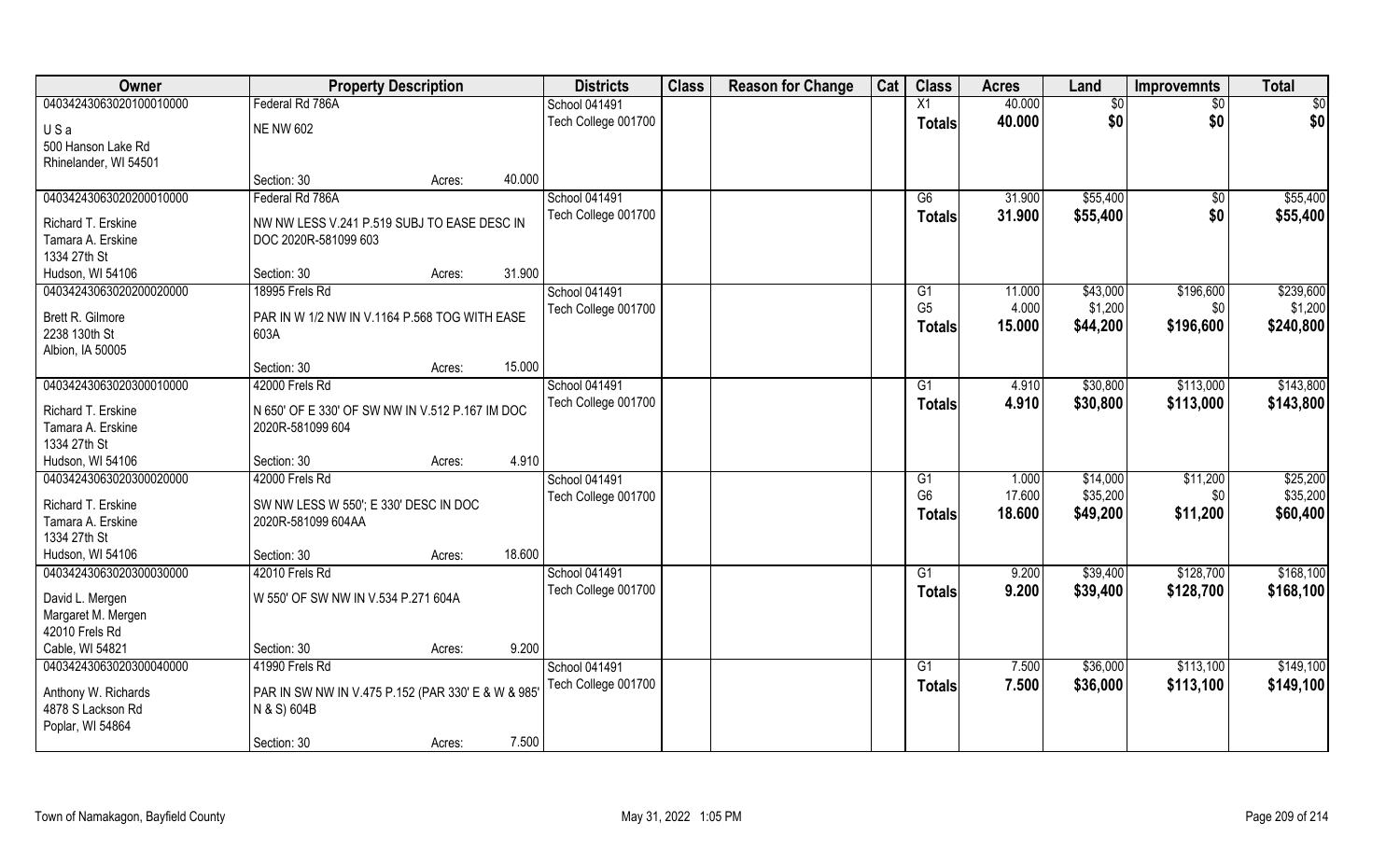| <b>Owner</b>            |                                                 | <b>Property Description</b> |         | <b>Districts</b>     | <b>Class</b> | <b>Reason for Change</b> | Cat | <b>Class</b>    | <b>Acres</b> | Land           | <b>Improvemnts</b> | <b>Total</b>    |
|-------------------------|-------------------------------------------------|-----------------------------|---------|----------------------|--------------|--------------------------|-----|-----------------|--------------|----------------|--------------------|-----------------|
| 04034243063020300050000 | Frels Rd                                        |                             |         | School 041491        |              |                          |     | G6              | 5.000        | \$10,000       | $\overline{50}$    | \$10,000        |
| Richard T. Erskine      | PAR IN SW NW IN V.511 P.68 IM 2020R-581099 604C |                             |         | Tech College 001700  |              |                          |     | <b>Totals</b>   | 5.000        | \$10,000       | \$0                | \$10,000        |
| Tamara A. Erskine       |                                                 |                             |         |                      |              |                          |     |                 |              |                |                    |                 |
| 1334 27th St            |                                                 |                             |         |                      |              |                          |     |                 |              |                |                    |                 |
| Hudson, WI 54106        | Section: 30                                     | Acres:                      | 5.000   |                      |              |                          |     |                 |              |                |                    |                 |
| 04034243063020400010000 | Frels Rd                                        |                             |         | <b>School 041491</b> |              |                          |     | $\overline{X1}$ | 40.000       | $\sqrt[6]{}$   | $\sqrt{$0}$        | \$0             |
| USa                     | <b>SE NW 605</b>                                |                             |         | Tech College 001700  |              |                          |     | Totals          | 40.000       | \$0            | \$0                | \$0             |
| 500 Hanson Lake Rd      |                                                 |                             |         |                      |              |                          |     |                 |              |                |                    |                 |
| Rhinelander, WI 54501   |                                                 |                             |         |                      |              |                          |     |                 |              |                |                    |                 |
|                         | Section: 30                                     | Acres:                      | 40.000  |                      |              |                          |     |                 |              |                |                    |                 |
| 04034243063030100010000 | Cap Creek                                       |                             |         | School 041491        |              |                          |     | X1              | 331.900      | \$0            | $\sqrt[6]{3}$      | $\sqrt{50}$     |
| USa                     | S 1/2 606                                       |                             |         | Tech College 001700  |              |                          |     | <b>Totals</b>   | 331.900      | \$0            | \$0                | \$0             |
| 500 Hanson Lake Rd      |                                                 |                             |         |                      |              |                          |     |                 |              |                |                    |                 |
| Rhinelander, WI 54501   |                                                 |                             |         |                      |              |                          |     |                 |              |                |                    |                 |
|                         | Section: 30                                     | Acres:                      | 331.900 |                      |              |                          |     |                 |              |                |                    |                 |
| 04034243063110100010000 | Federal Rd 786A                                 |                             |         | <b>School 041491</b> |              |                          |     | X1              | 657.100      | $\frac{1}{20}$ | $\sqrt[6]{3}$      | $\overline{50}$ |
| USa                     | <b>ENTIRE SECTION 607</b>                       |                             |         | Tech College 001700  |              |                          |     | <b>Totals</b>   | 657.100      | \$0            | \$0                | \$0             |
| 500 Hanson Lake Rd      |                                                 |                             |         |                      |              |                          |     |                 |              |                |                    |                 |
| Rhinelander, WI 54501   |                                                 |                             |         |                      |              |                          |     |                 |              |                |                    |                 |
|                         | Section: 31                                     | Acres:                      | 657.100 |                      |              |                          |     |                 |              |                |                    |                 |
| 04034243063210100010000 | Rock Lake Rd                                    |                             |         | <b>School 041491</b> |              |                          |     | X1              | 613.200      | \$0            | $\sqrt[6]{3}$      | $\overline{50}$ |
| USa                     | ENTIRE SECTION 608                              |                             |         | Tech College 001700  |              |                          |     | Totals          | 613.200      | \$0            | \$0                | \$0             |
| 500 Hanson Lake Rd      |                                                 |                             |         |                      |              |                          |     |                 |              |                |                    |                 |
| Rhinelander, WI 54501   |                                                 |                             |         |                      |              |                          |     |                 |              |                |                    |                 |
|                         | Section: 32                                     | Acres:                      | 613.200 |                      |              |                          |     |                 |              |                |                    |                 |
| 04034243063310100010000 | Federal Rd 207c                                 |                             |         | <b>School 041491</b> |              |                          |     | X1              | 640.000      | \$0            | \$0                | $\overline{50}$ |
| USa                     | <b>ENTIRE SECTION 609</b>                       |                             |         | Tech College 001700  |              |                          |     | <b>Totals</b>   | 640.000      | \$0            | \$0                | \$0             |
| 500 Hanson Lake Rd      |                                                 |                             |         |                      |              |                          |     |                 |              |                |                    |                 |
| Rhinelander, WI 54501   |                                                 |                             |         |                      |              |                          |     |                 |              |                |                    |                 |
|                         | Section: 33                                     | Acres:                      | 640.000 |                      |              |                          |     |                 |              |                |                    |                 |
| 04034243063410100010000 | Lost Land Lake Rd                               |                             |         | <b>School 041491</b> |              |                          |     | X1              | 320.000      | $\sqrt{6}$     | $\sqrt{$0}$        | $\overline{50}$ |
| USa                     | N 1/2 610                                       |                             |         | Tech College 001700  |              |                          |     | <b>Totals</b>   | 320.000      | \$0            | \$0                | \$0             |
| 500 Hanson Lake Rd      |                                                 |                             |         |                      |              |                          |     |                 |              |                |                    |                 |
| Rhinelander, WI 54501   |                                                 |                             |         |                      |              |                          |     |                 |              |                |                    |                 |
|                         | Section: 34                                     | Acres:                      | 320.000 |                      |              |                          |     |                 |              |                |                    |                 |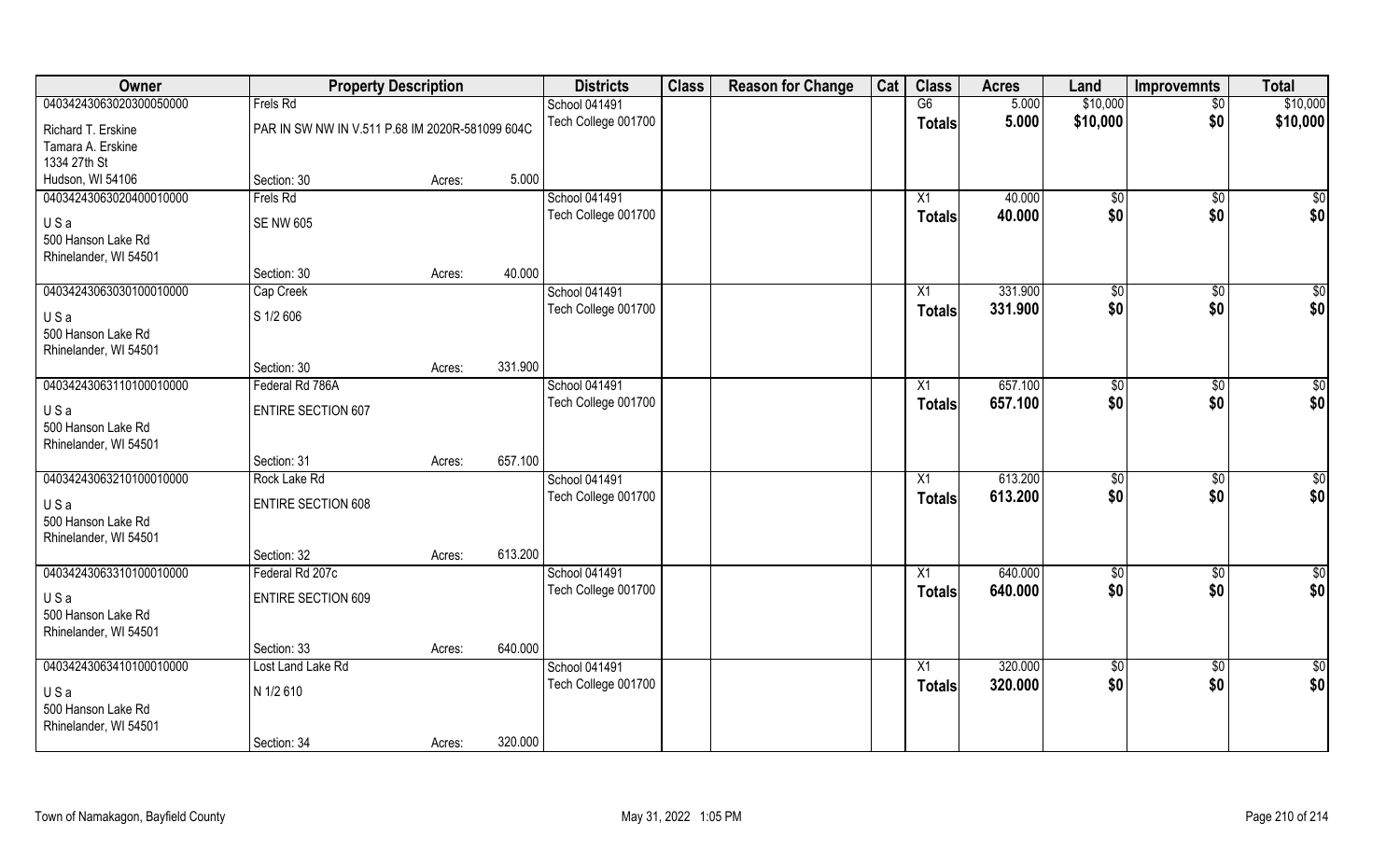| Owner                                | <b>Property Description</b>                    |                   | <b>Districts</b>     | <b>Class</b> | <b>Reason for Change</b> | Cat | <b>Class</b>                     | <b>Acres</b>    | Land                   | <b>Improvemnts</b> | <b>Total</b>    |
|--------------------------------------|------------------------------------------------|-------------------|----------------------|--------------|--------------------------|-----|----------------------------------|-----------------|------------------------|--------------------|-----------------|
| 04034243063430100010000              | Lost Land Lake Rd                              |                   | <b>School 041491</b> |              |                          |     | X1                               | 40.000          | $\sqrt[6]{}$           | $\overline{50}$    | \$0             |
| USa                                  | <b>NE SW 611</b>                               |                   | Tech College 001700  |              |                          |     | <b>Totals</b>                    | 40.000          | \$0                    | \$0                | \$0             |
| 500 Hanson Lake Rd                   |                                                |                   |                      |              |                          |     |                                  |                 |                        |                    |                 |
| Rhinelander, WI 54501                |                                                |                   |                      |              |                          |     |                                  |                 |                        |                    |                 |
|                                      | Section: 34                                    | 40.000<br>Acres:  |                      |              |                          |     |                                  |                 |                        |                    |                 |
| 04034243063430400010000              | Federal Rd 633                                 |                   | School 041491        |              |                          |     | X1                               | 40.000          | \$0                    | \$0                | $\sqrt{50}$     |
| USa                                  | <b>SE SW 613</b>                               |                   | Tech College 001700  |              |                          |     | <b>Totals</b>                    | 40.000          | \$0                    | \$0                | \$0             |
| 500 Hanson Lake Rd                   |                                                |                   |                      |              |                          |     |                                  |                 |                        |                    |                 |
| Rhinelander, WI 54501                |                                                |                   |                      |              |                          |     |                                  |                 |                        |                    |                 |
|                                      | Section: 34                                    | 40.000<br>Acres:  |                      |              |                          |     |                                  |                 |                        |                    |                 |
| 04034243063430500110000              | Federal Rd 633                                 |                   | <b>School 041491</b> |              |                          |     | X1                               | 64.200          | $\sqrt[6]{3}$          | $\sqrt[6]{3}$      | \$0             |
| USa                                  | GOVT LOT 1612                                  |                   | Tech College 001700  |              |                          |     | <b>Totals</b>                    | 64.200          | \$0                    | \$0                | \$0             |
| 500 Hanson Lake Rd                   |                                                |                   |                      |              |                          |     |                                  |                 |                        |                    |                 |
| Rhinelander, WI 54501                |                                                |                   |                      |              |                          |     |                                  |                 |                        |                    |                 |
|                                      | Section: 34                                    | 64.200<br>Acres:  |                      |              |                          |     |                                  |                 |                        |                    |                 |
| 04034243063440100010000              | Federal Rd 1727                                |                   | <b>School 041491</b> |              |                          |     | X1                               | 160.000         | $\frac{1}{20}$         | \$0                | \$0             |
| USa                                  | SE 1/4 614                                     |                   | Tech College 001700  |              |                          |     | <b>Totals</b>                    | 160.000         | \$0                    | \$0                | \$0             |
| 500 Hanson Lake Rd                   |                                                |                   |                      |              |                          |     |                                  |                 |                        |                    |                 |
| Rhinelander, WI 54501                |                                                |                   |                      |              |                          |     |                                  |                 |                        |                    |                 |
|                                      | Section: 34                                    | 160.000<br>Acres: |                      |              |                          |     |                                  |                 |                        |                    |                 |
| 04034243063510100010000              | Mccain Springs Rd                              |                   | School 041491        |              |                          |     | X1                               | 80.000          | $\sqrt[6]{3}$          | $\sqrt[6]{30}$     | $\overline{50}$ |
| USa                                  | N 1/2 NE 615                                   |                   | Tech College 001700  |              |                          |     | <b>Totals</b>                    | 80.000          | \$0                    | \$0                | \$0             |
| 500 Hanson Lake Rd                   |                                                |                   |                      |              |                          |     |                                  |                 |                        |                    |                 |
| Rhinelander, WI 54501                |                                                |                   |                      |              |                          |     |                                  |                 |                        |                    |                 |
|                                      | Section: 35                                    | 80.000<br>Acres:  |                      |              |                          |     |                                  |                 |                        |                    |                 |
| 04034243063510300010000              | Mccain Springs Rd                              |                   | School 041491        |              |                          |     | X1                               | 40.000          | $\sqrt{6}$             | $\sqrt{$0}$        | $\overline{30}$ |
| USa                                  | <b>SW NE 616</b>                               |                   | Tech College 001700  |              |                          |     | <b>Totals</b>                    | 40.000          | \$0                    | \$0                | \$0             |
| 500 Hanson Lake Rd                   |                                                |                   |                      |              |                          |     |                                  |                 |                        |                    |                 |
| Rhinelander, WI 54501                |                                                |                   |                      |              |                          |     |                                  |                 |                        |                    |                 |
|                                      | Section: 35                                    | 40.000<br>Acres:  |                      |              |                          |     |                                  |                 |                        |                    |                 |
| 04034243063510400010000              | Mccain Springs Rd                              |                   | School 041491        |              |                          |     | G1                               | 1.000           | \$2,000                | \$19,000           | \$21,000        |
| Man-I-Do-Wish-Hunting & Fishing Club | SE NE IN V.996 P.381 617 (36 ACRES MFL-OPEN 25 |                   | Tech College 001700  |              |                          |     | G <sub>5</sub><br>W <sub>5</sub> | 3.000<br>36.000 | \$1,200<br>( \$63,500) | \$0<br>\$0         | \$1,200<br>\$0  |
| 8155 163rd St                        | YRS- YR OF ENTRY 2010)                         |                   |                      |              |                          |     | <b>Totals</b>                    | 40.000          | \$3,200                | \$19,000           | \$22,200        |
| Chippewa Falls, WI 54729             |                                                |                   |                      |              |                          |     |                                  |                 |                        |                    |                 |
|                                      | Section: 35                                    | 40.000<br>Acres:  |                      |              |                          |     |                                  |                 |                        |                    |                 |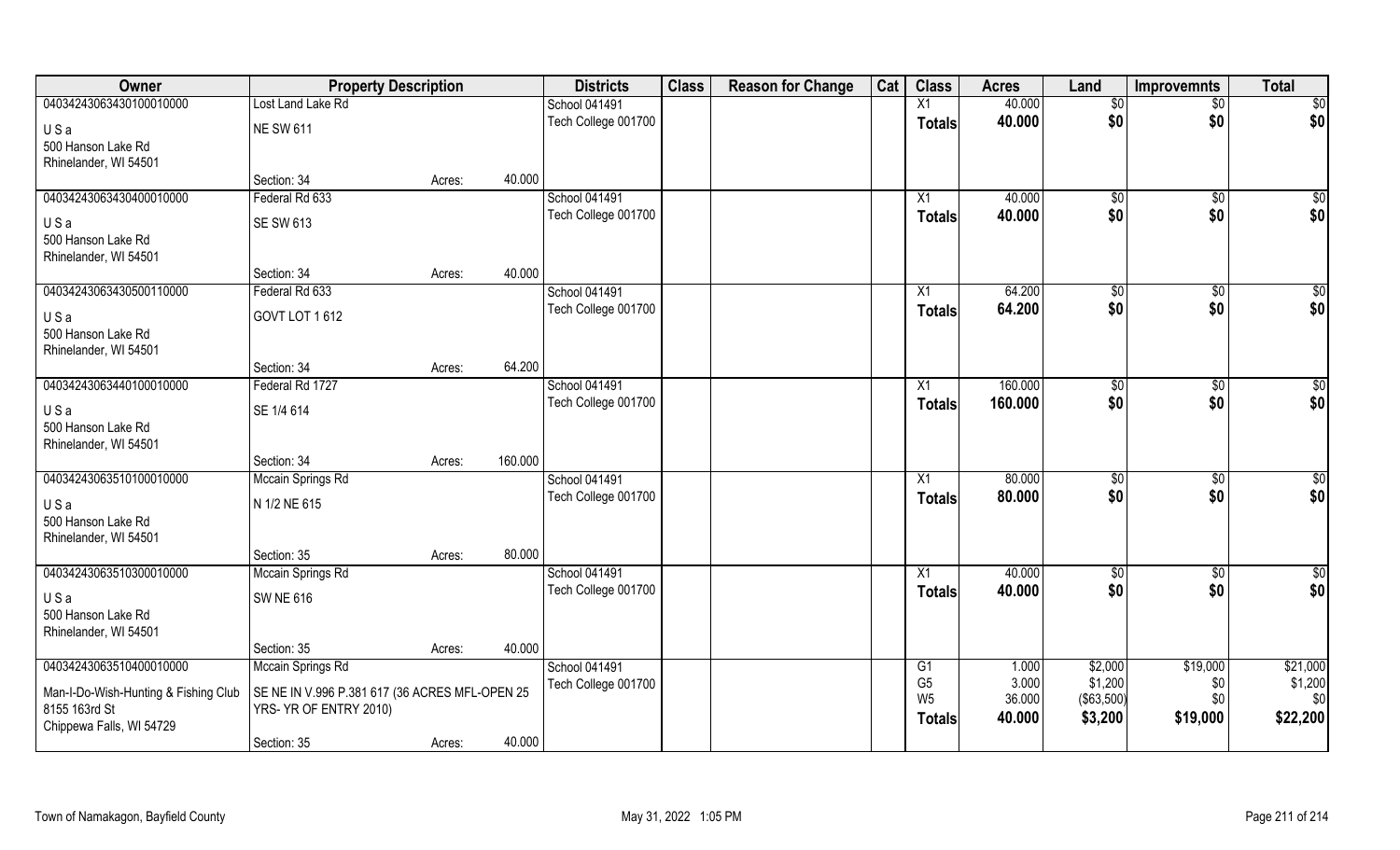| Owner                   | <b>Property Description</b>                     |                   | <b>Districts</b>     | <b>Class</b> | <b>Reason for Change</b> | Cat | <b>Class</b>   | <b>Acres</b> | Land          | <b>Improvemnts</b> | <b>Total</b>     |
|-------------------------|-------------------------------------------------|-------------------|----------------------|--------------|--------------------------|-----|----------------|--------------|---------------|--------------------|------------------|
| 04034243063520100010000 | Federal Rd 1727                                 |                   | <b>School 041491</b> |              |                          |     | X1             | 320.000      | \$0           | $\overline{50}$    | $\overline{50}$  |
| USa                     | W 1/2 618                                       |                   | Tech College 001700  |              |                          |     | <b>Totals</b>  | 320.000      | \$0           | \$0                | \$0              |
| 500 Hanson Lake Rd      |                                                 |                   |                      |              |                          |     |                |              |               |                    |                  |
| Rhinelander, WI 54501   |                                                 |                   |                      |              |                          |     |                |              |               |                    |                  |
|                         | Section: 35                                     | 320.000<br>Acres: |                      |              |                          |     |                |              |               |                    |                  |
| 04034243063540100010000 | Federal Rd 1727                                 |                   | <b>School 041491</b> |              |                          |     | X1             | 160.000      | $\sqrt[6]{}$  | $\sqrt{6}$         | $\overline{\$0}$ |
| USa                     | SE 1/4 619                                      |                   | Tech College 001700  |              |                          |     | <b>Totals</b>  | 160.000      | \$0           | \$0                | \$0              |
| 500 Hanson Lake Rd      |                                                 |                   |                      |              |                          |     |                |              |               |                    |                  |
| Rhinelander, WI 54501   |                                                 |                   |                      |              |                          |     |                |              |               |                    |                  |
|                         | Section: 35                                     | 160.000<br>Acres: |                      |              |                          |     |                |              |               |                    |                  |
| 04034243063610100010000 | Mccloud Lake Rd                                 |                   | School 041491        |              |                          |     | W <sub>5</sub> | 40.000       | $($ \$80,000) | $\sqrt[6]{30}$     | \$0              |
| Harry M. Wirth          | NE NE IN V.896 P.405 620 (MFL-OPEN 25 YRS-YR OF |                   | Tech College 001700  |              |                          |     | <b>Totals</b>  | 40.000       | \$0           | \$0                | \$0              |
| PO Box 439              | ENTRY 2011) IM 2004R-492850                     |                   |                      |              |                          |     |                |              |               |                    |                  |
| Clam Lake, WI 54517     |                                                 |                   |                      |              |                          |     |                |              |               |                    |                  |
|                         | Section: 36                                     | 40.000<br>Acres:  |                      |              |                          |     |                |              |               |                    |                  |
| 04034243063610200010000 | Mccloud Lake Rd                                 |                   | School 041491        |              |                          |     | W <sub>5</sub> | 40.000       | ( \$80,000)   | $\sqrt[6]{3}$      | \$0              |
| Harry M. Wirth          | NW NE IN V.896 P.405 621 (MFL-OPEN 25 YRS-YR OF |                   | Tech College 001700  |              |                          |     | <b>Totals</b>  | 40.000       | \$0           | \$0                | \$0              |
| PO Box 439              | ENTRY 2011) IM 2004R-492850                     |                   |                      |              |                          |     |                |              |               |                    |                  |
| Clam Lake, WI 54517     |                                                 |                   |                      |              |                          |     |                |              |               |                    |                  |
|                         | Section: 36                                     | 40.000<br>Acres:  |                      |              |                          |     |                |              |               |                    |                  |
| 04034243063610300010000 | Mccloud Lake Rd                                 |                   | School 041491        |              |                          |     | $W_5$          | 40.000       | $($ \$80,000) | $\sqrt[6]{3}$      | \$0              |
| Harry M. Wirth          | SW NE IN V.896 P.405 622 (MFL-OPEN 25 YRS-YR OF |                   | Tech College 001700  |              |                          |     | <b>Totals</b>  | 40.000       | \$0           | \$0                | \$0              |
| PO Box 439              | ENTRY 2011) IM 2004R-492850                     |                   |                      |              |                          |     |                |              |               |                    |                  |
| Clam Lake, WI 54517     |                                                 |                   |                      |              |                          |     |                |              |               |                    |                  |
|                         | Section: 36                                     | 40.000<br>Acres:  |                      |              |                          |     |                |              |               |                    |                  |
| 04034243063610500110000 | Mccloud Lake Rd                                 |                   | <b>School 041491</b> |              |                          |     | W <sub>6</sub> | 35.300       | ( \$53,000)   | \$0                | \$0              |
| Harry M. Wirth          | GOVT LOT 1 IN V.896 P.405 623 (MFL-CLOSED 25    |                   | Tech College 001700  |              |                          |     | <b>Totals</b>  | 35.300       | \$0           | \$0                | \$0              |
| PO Box 439              | YRS-YR OF ENTRY 2011)                           |                   |                      |              |                          |     |                |              |               |                    |                  |
| Clam Lake, WI 54517     |                                                 |                   |                      |              |                          |     |                |              |               |                    |                  |
|                         | Section: 36                                     | 35.300<br>Acres:  |                      |              |                          |     |                |              |               |                    |                  |
| 04034243063620100010000 | Mccloud Lake Rd                                 |                   | School 041491        |              |                          |     | $W_5$          | 40.000       | ( \$80,000)   | $\sqrt{$0}$        | $\overline{50}$  |
| Harry M. Wirth          | NE NW IN V.896 P.405 624 (MFL-OPEN 25 YRS-YR OF |                   | Tech College 001700  |              |                          |     | <b>Totals</b>  | 40.000       | \$0           | \$0                | \$0              |
| PO Box 439              | ENTRY 2011) IM 2004R-492850                     |                   |                      |              |                          |     |                |              |               |                    |                  |
| Clam Lake, WI 54517     |                                                 |                   |                      |              |                          |     |                |              |               |                    |                  |
|                         | Section: 36                                     | 40.000<br>Acres:  |                      |              |                          |     |                |              |               |                    |                  |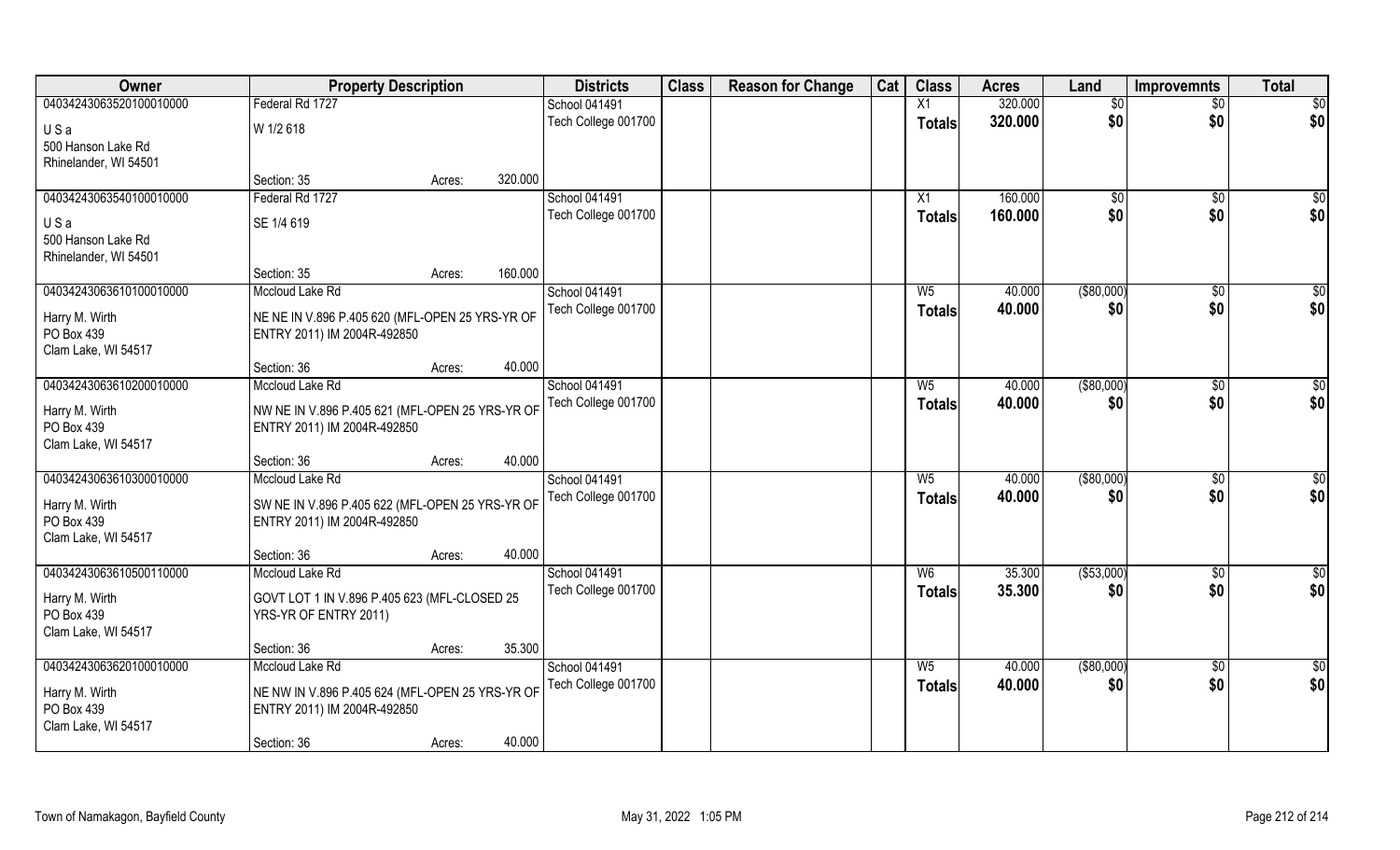| Owner                   | <b>Property Description</b>                     |                  | <b>Districts</b>     | <b>Class</b> | <b>Reason for Change</b> | Cat | <b>Class</b>   | <b>Acres</b> | Land          | <b>Improvemnts</b> | <b>Total</b>    |
|-------------------------|-------------------------------------------------|------------------|----------------------|--------------|--------------------------|-----|----------------|--------------|---------------|--------------------|-----------------|
| 04034243063620200010000 | Mccloud Lake Rd                                 |                  | School 041491        |              |                          |     | $W_5$          | 40.000       | $($ \$80,000) | $\overline{50}$    | $\overline{50}$ |
| Harry M. Wirth          | NW NW IN V.896 P.405 625 (MFL-OPEN 25 YRS-YR OF |                  | Tech College 001700  |              |                          |     | <b>Totals</b>  | 40.000       | \$0           | \$0                | \$0             |
| PO Box 439              | ENTRY 2011) IM 2004R-492850                     |                  |                      |              |                          |     |                |              |               |                    |                 |
| Clam Lake, WI 54517     |                                                 |                  |                      |              |                          |     |                |              |               |                    |                 |
|                         | Section: 36                                     | 40.000<br>Acres: |                      |              |                          |     |                |              |               |                    |                 |
| 04034243063620300010000 | Mccloud Lake Rd                                 |                  | <b>School 041491</b> |              |                          |     | $W_5$          | 40.000       | ( \$80,000)   | \$0                | \$0             |
| Harry M. Wirth          | SW NW IN V.896 P.405 626 (MFL-OPEN 25 YRS-YR OF |                  | Tech College 001700  |              |                          |     | Totals         | 40.000       | \$0           | \$0                | \$0             |
| PO Box 439              | ENTRY 2011) IM 2004R-492850                     |                  |                      |              |                          |     |                |              |               |                    |                 |
| Clam Lake, WI 54517     |                                                 |                  |                      |              |                          |     |                |              |               |                    |                 |
|                         | Section: 36                                     | 40.000<br>Acres: |                      |              |                          |     |                |              |               |                    |                 |
| 04034243063620400010000 | Mccloud Lake Rd                                 |                  | School 041491        |              |                          |     | $W_5$          | 40.000       | $($ \$80,000) | $\sqrt[6]{3}$      | \$0             |
| Harry M. Wirth          | SE NW IN V.896 P.405 627 (MFL-OPEN 25 YRS-YR OF |                  | Tech College 001700  |              |                          |     | <b>Totals</b>  | 40.000       | \$0           | \$0                | \$0             |
| PO Box 439              | <b>ENTRY 2011)</b>                              |                  |                      |              |                          |     |                |              |               |                    |                 |
| Clam Lake, WI 54517     |                                                 |                  |                      |              |                          |     |                |              |               |                    |                 |
|                         | Section: 36                                     | 40.000<br>Acres: |                      |              |                          |     |                |              |               |                    |                 |
| 04034243063630100010000 | Mccloud Lake Rd                                 |                  | <b>School 041491</b> |              |                          |     | $W_5$          | 40.000       | ( \$80,000)   | \$0                | \$0             |
| Harry M. Wirth          | NE SW IN V.896 P.405 628 (MFL-OPEN 25 YRS-YR OF |                  | Tech College 001700  |              |                          |     | <b>Totals</b>  | 40.000       | \$0           | \$0                | \$0             |
| PO Box 439              | <b>ENTRY 2011)</b>                              |                  |                      |              |                          |     |                |              |               |                    |                 |
| Clam Lake, WI 54517     |                                                 |                  |                      |              |                          |     |                |              |               |                    |                 |
|                         | Section: 36                                     | 40.000<br>Acres: |                      |              |                          |     |                |              |               |                    |                 |
| 04034243063630200010000 | Mccloud Lake Rd                                 |                  | School 041491        |              |                          |     | $W_5$          | 40.000       | ( \$80,000)   | $\sqrt[6]{30}$     | \$0             |
|                         |                                                 |                  | Tech College 001700  |              |                          |     | <b>Totals</b>  | 40.000       | \$0           | \$0                | \$0             |
| Harry M. Wirth          | NW SW IN V.896 P.405 629 (MFL-OPEN 25 YRS-YR OF |                  |                      |              |                          |     |                |              |               |                    |                 |
| PO Box 439              | <b>ENTRY 2011)</b>                              |                  |                      |              |                          |     |                |              |               |                    |                 |
| Clam Lake, WI 54517     |                                                 |                  |                      |              |                          |     |                |              |               |                    |                 |
|                         | Section: 36                                     | 40.000<br>Acres: |                      |              |                          |     |                |              |               |                    |                 |
| 04034243063630300010000 | Mccloud Lake Rd                                 |                  | <b>School 041491</b> |              |                          |     | $W_5$          | 40.000       | $($ \$80,000) | $\sqrt{$0}$        | \$0             |
| Harry M. Wirth          | SW SW IN V.896 P.405 630 (MFL-OPEN 25 YRS-YR OF |                  | Tech College 001700  |              |                          |     | <b>Totals</b>  | 40.000       | \$0           | \$0                | \$0             |
| PO Box 439              | <b>ENTRY 2011)</b>                              |                  |                      |              |                          |     |                |              |               |                    |                 |
| Clam Lake, WI 54517     |                                                 |                  |                      |              |                          |     |                |              |               |                    |                 |
|                         | Section: 36                                     | 40.000<br>Acres: |                      |              |                          |     |                |              |               |                    |                 |
| 04034243063630400010000 | Mccloud Lake Rd                                 |                  | <b>School 041491</b> |              |                          |     | W <sub>5</sub> | 40.000       | ( \$80,000)   | \$0                | \$0             |
| Harry M. Wirth          | SE SW IN V.896 P.405 631 (MFL-OPEN 25 YRS-YR OF |                  | Tech College 001700  |              |                          |     | <b>Totals</b>  | 40.000       | \$0           | \$0                | \$0             |
| PO Box 439              | <b>ENTRY 2011)</b>                              |                  |                      |              |                          |     |                |              |               |                    |                 |
| Clam Lake, WI 54517     |                                                 |                  |                      |              |                          |     |                |              |               |                    |                 |
|                         | Section: 36                                     | 40.000<br>Acres: |                      |              |                          |     |                |              |               |                    |                 |